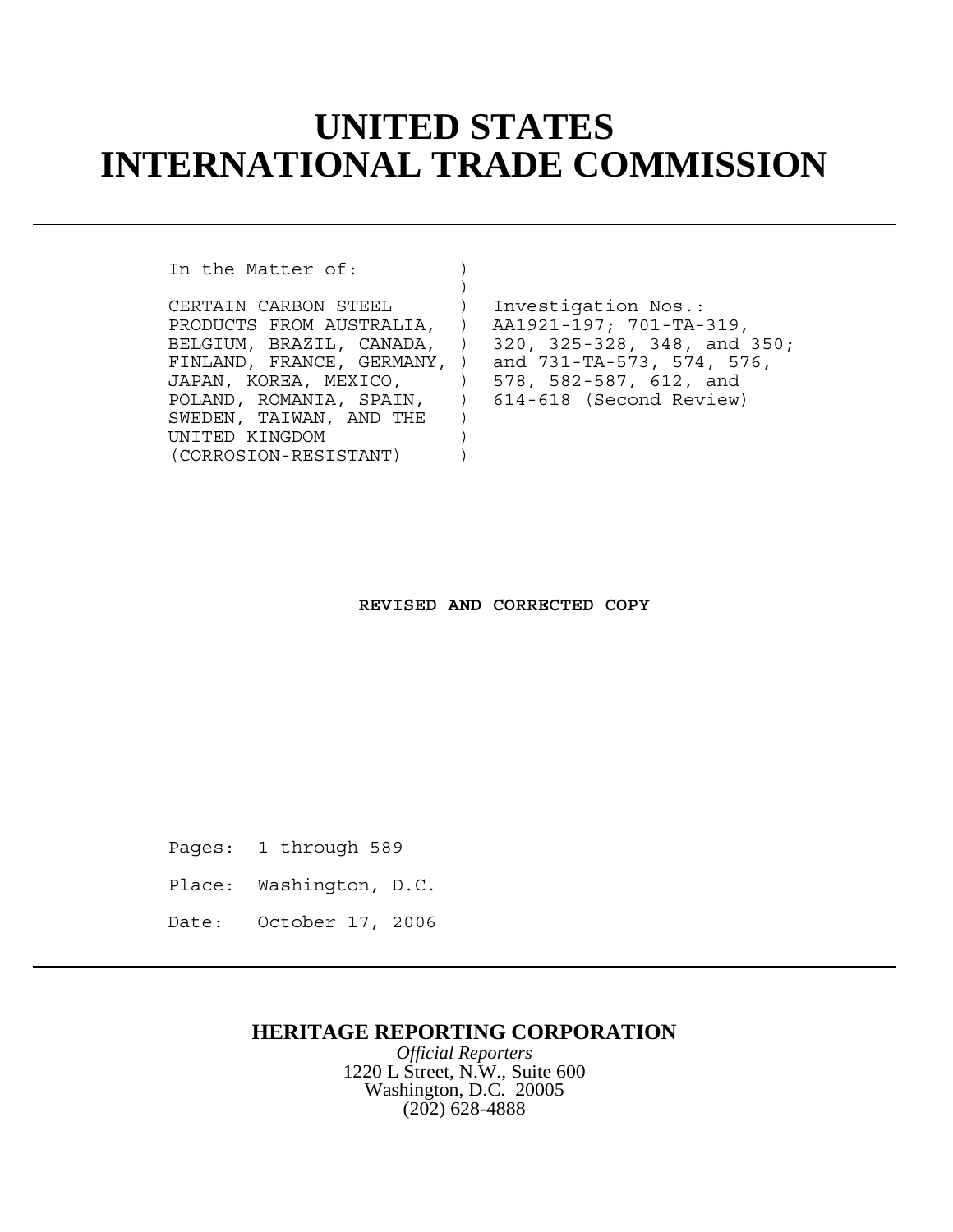THE UNITED STATES INTERNATIONAL TRADE COMMISSION

| In the Matter of:                                                                                                                                                                                              |                                                                                                                                                                                             |
|----------------------------------------------------------------------------------------------------------------------------------------------------------------------------------------------------------------|---------------------------------------------------------------------------------------------------------------------------------------------------------------------------------------------|
| CERTAIN CARBON STEEL<br>PRODUCTS FROM AUSTRALIA, )<br>BELGIUM, BRAZIL, CANADA, )<br>FINLAND, FRANCE, GERMANY, )<br>JAPAN, KOREA, MEXICO,<br>SWEDEN, TAIWAN, AND THE<br>UNITED KINGDOM<br>(CORROSION-RESISTANT) | Investigation Nos.:<br>AA1921-197; 701-TA-319,<br>320, 325-328, 348, and 350;<br>and 731-TA-573, 574, 576,<br>) 578, 582-587, 612, and<br>POLAND, ROMANIA, SPAIN, ) 614-618 (Second Review) |
|                                                                                                                                                                                                                | Tuesday,<br>October 17, 2006                                                                                                                                                                |

Room No. 101 U.S. International Trade Commission 500 E Street, S.W. Washington, D.C.

The hearing commenced, pursuant to notice, at

9:33 a.m., before the Commissioners of the United States International Trade Commission, the Honorable DANIEL R. PEARSON, Chairman, presiding.

APPEARANCES:

On behalf of the International Trade Commission:

Commissioners:

DANIEL R. PEARSON, CHAIRMAN SHARA L. ARANOFF, VICE CHAIRMAN JENNIFER A. HILLMAN, COMMISSIONER STEPHEN KOPLAN, COMMISSIONER DEANNA TANNER OKUN, COMMISSIONER CHARLOTTE R. LANE, COMMISSIONER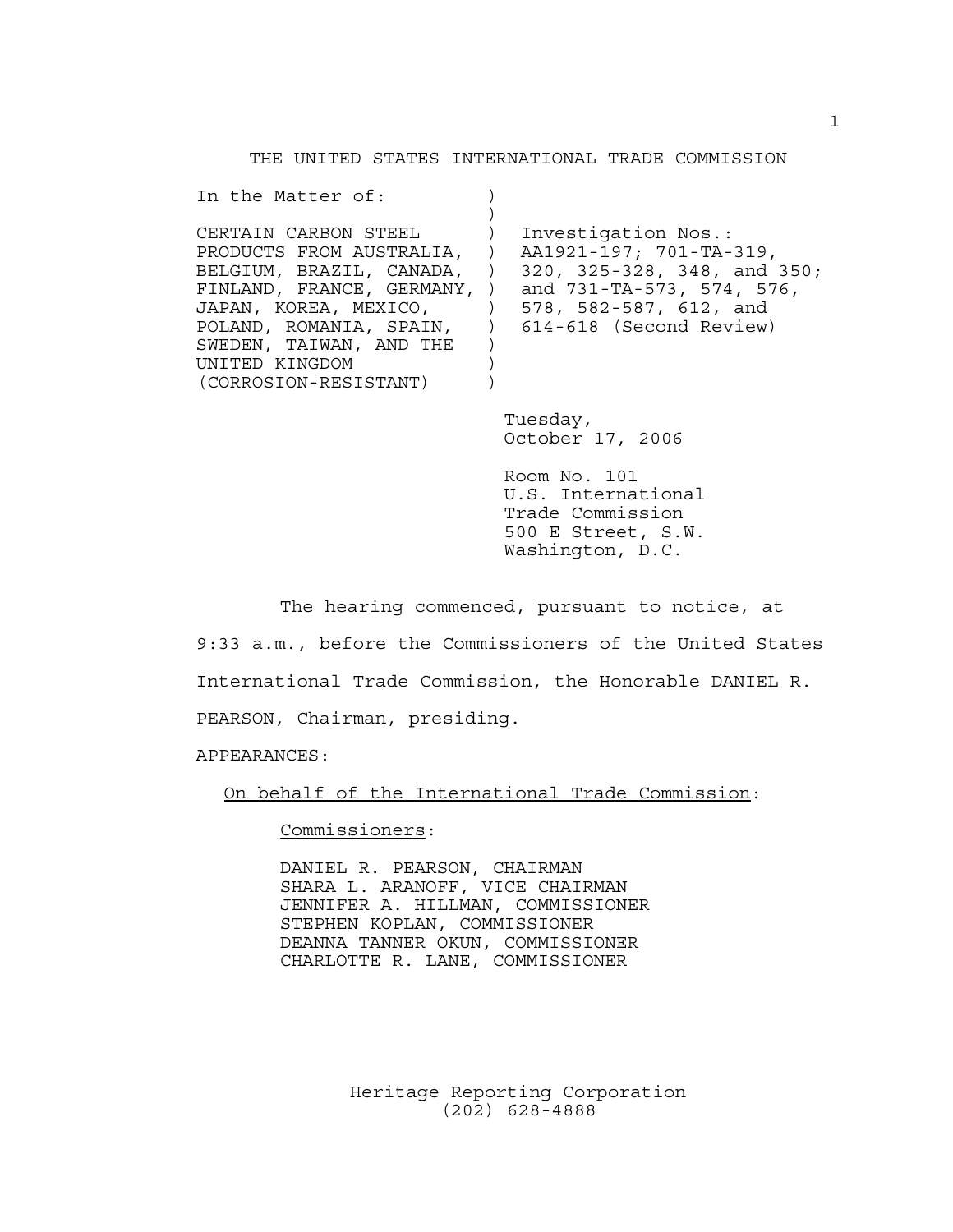Staff:

MARILYN R. ABBOTT, SECRETARY TO THE COMMISSION WILLIAM R. BISHOP, HEARINGS AND MEETINGS COORDINATOR SHARON D. BELLAMY, HEARINGS AND MEETINGS ASSISTANT ELIZABETH HAINES, INVESTIGATOR GERALD HOUCK, INDUSTRY ANALYST KELLY CLARK, ECONOMIST MARY KLIR, ACCOUNTANT/AUDITOR JUNE BROWN, ATTORNEY GABRIEL ELLENBERGER, RESEARCH ASSISTANT DOUGLAS CORKRAN, SUPERVISORY INVESTIGATOR

#### CONGRESSIONAL APPEARANCES:

THE HONORABLE ARLEN SPECTER, United States Senator, Commonwealth of Pennsylvania THE HONORABLE JOHN D. ROCKEFELLER, IV, United States Senator, State of West Virginia THE HONORABLE JOHN P. MURTHA, U.S. Congressman, 12<sup>th</sup> District, Commonwealth of Pennsylvania THE HONORABLE ALAN B. MOLLOHAN, U.S. Congressman, 1<sup>st</sup> District, State of West Virginia THE HONORABLE PETER J. VISCLOSKY, U.S. Congressman, 1st District, State of Indiana THE HONORABLE JOSEPH "JOE" KNOLLENBERG, U.S. Congressman, 9<sup>th</sup> District, State of Michigan THE HONORABLE PHIL ENGLISH, U.S. Congressman, 3rd District, Commonwealth of Pennsylvania THE HONORABLE MIKE DOYLE, U.S. Congressman, 14<sup>th</sup> District, Commonwealth of Pennsylvania THE HONORABLE MIKE ROGERS, U.S. Congressman, 8<sup>th</sup> District, State of Michigan THE HONORABLE HENRY E. BROWN, JR., U.S. Congressman,  $1^{st}$  District, State of South Carolina THE HONORABLE G.K. BUTTERFIELD, U.S. Congressman, 1<sup>st</sup> District, State of North Carolina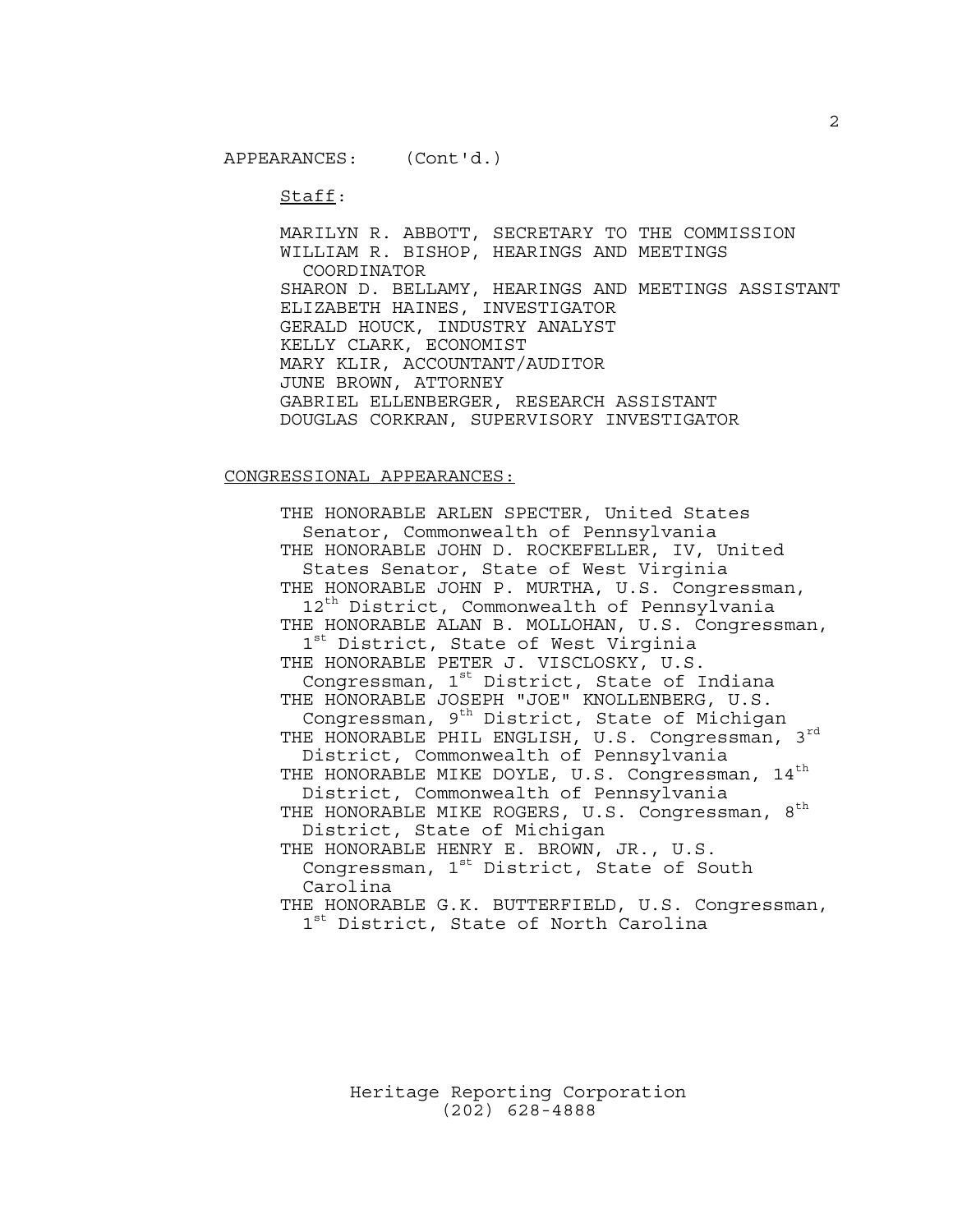STATE GOVERNMENT APPEARANCES:

THE HONORABLE BILL H. STOVALL III, Speaker of the House, State of Arkansas, House of Representatives

THE HONORABLE WALTER H. DALTON, State Senator, 46<sup>th</sup> District, State of North Carolina

THE HONORABLE ED CLEMENTE, State Representative, 14<sup>th</sup> District, State of Michigan, House of Representatives

THE HONORABLE CHUCK BLASDEL, Speaker Pro Tempore,  $1^{\text{st}}$  House District, Ohio House of Representatives

THE HONORABLE SANDY LAYMAN, Commissioner, Iron Range Resources, State of Minnesota

In Support of the Continuation of Countervailing Duty and Antidumping Duty Orders:

On behalf of United States Steel Corporation and AK Steel Corporation:

JOHN H. GOODISH, Chief Operating Officer and Executive Vice President, U.S. Steel JOSEPH R. SCHERRBAUM, JR., Vice President, Sales, U.S. Steel PETER J. ALVARADO, General Manager, Automotive, U.S. Steel MICHAEL N. MEYERS, Director, Industry Marketing, U.S. Steel DOUGLAS W. GANT, Vice President, Sales & Customer Service, AK Steel DAVID RIKER, Principal, CRA International, Inc. ROBERT A. KORAJCZYK, Principal, Chicago Partners, LLC

ROBERT E. LIGHTHIZER, Esquire JAMES C. HECHT, Esquire STEPHEN P. VAUGHN, Esquire STEPHEN J. NARKIN, Esquire Skadden, Arps, Slate, Meagher & Flom LLP Washington, D.C.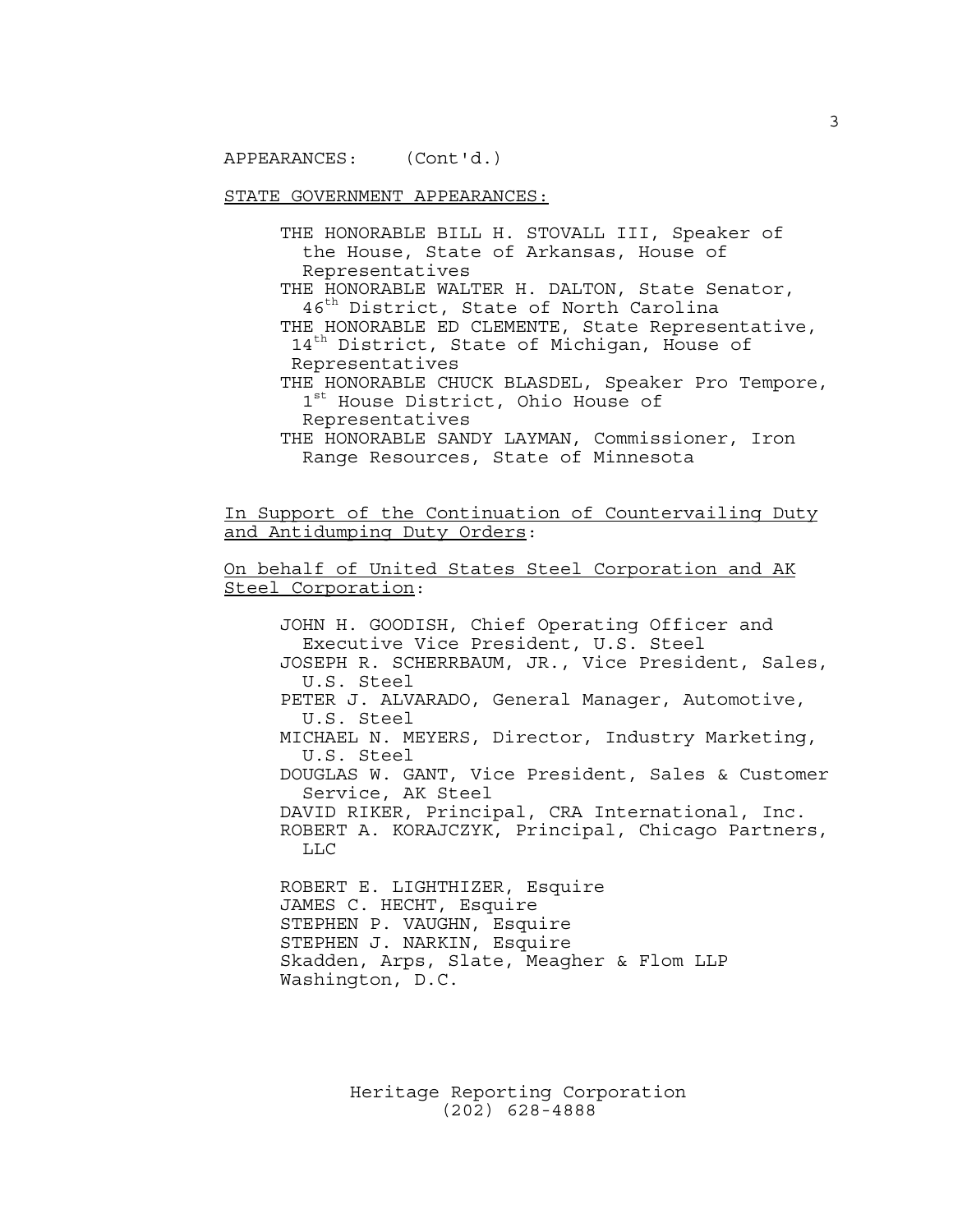In Support of the Continuation of Countervailing Duty and Antidumping Duty Orders:

On behalf of Mittal Steel USA Inc. and United Steel, Paper and Forestry, Rubber, Manufacturing, Energy, Allied Industrial and Service Workers International Union, AFL-CIO-CLC (USW)

LEO W. GERARD, International President, USW LOUIS L. SCHORSCH, CEO, Flat Products, Americas, Arcelor Mittal ROY PLATZ, Director of Marketing, Sales and Marketing, Mittal Steel USA ELIZABETH DRAKE, Trade Consultant, Stewart and Stewart

TERENCE P. STEWART, Esquire PATRICK J. MCDONOUGH, Esquire SARAH V. STEWART, Esquire Stewart and Stewart Washington, D.C.

On behalf of Nucor Corporation and Steel Dynamics, Inc. (SDI):

DANIEL R. DIMICCO, Chairman, President, and CEO, Nucor RICK BLUME, National Sale Manager and Marketing Manager, Sheet Mill Group, Nucor JOHN W. NOLAN, Vice President and Manager, Sales and Marketing, SDI JOHN BATES, SR., Chief Executive Officer and Owner, Heidtman Steel Products PETER MORICI, Professor of Economics, University of Maryland

ALAN H. PRICE, Esquire M. WILLIAM SCHISA, Esquire Wiley Rein & Fielding LLP Washington, D.C.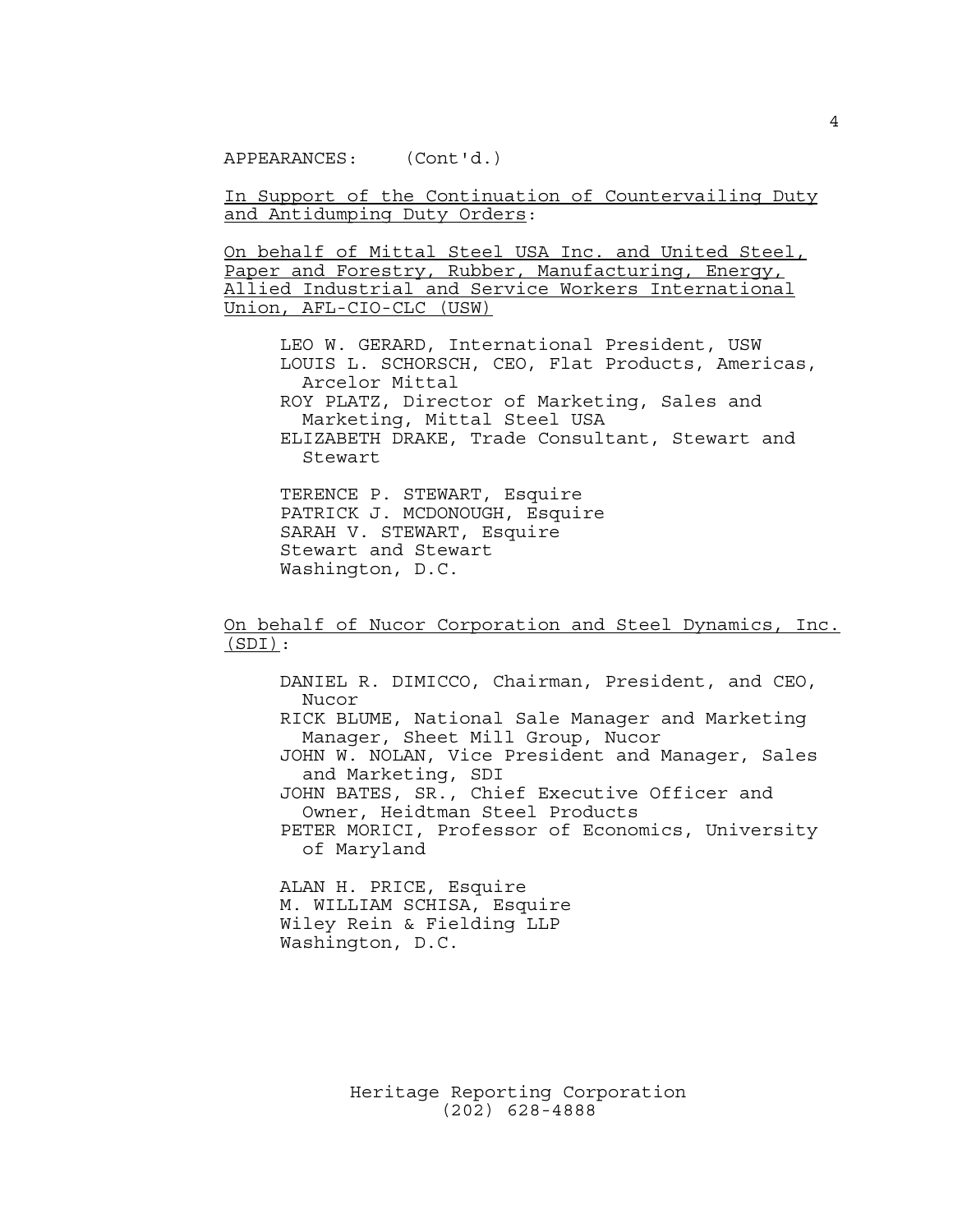In Opposition to the Continuation of Countervailing Duty and Antidumping Duty Orders:

On behalf of DaimlerChrysler Corporation, Mercedes-Benz U.S. International, Inc., Ford Motor Company, General Motors Corporation, Honda of America Mfg., Inc., Honda Trading America Corporation, Nissan North America, Inc. and Toyota Motor North America, Inc. (Collectively Auto Producers):

ALLAN M. HUSS, Senior Counsel, Antitrust/ Regulatory Affairs, DaimlerChrysler Corporation DANIEL K. KELLY, Supplier Quality Manager, DaimlerChrysler Corporation ANDREW R. HINKLY, Executive Director, Americas Production Purchasing Operations, Ford Motor Company LISA KING, Manager, Steel, Paints, Sealers Purchasing, Ford Motor Company RICHARD COVER, Commodity Manager, Steel, General Motors Corporation G. MUSTAFA MOHATAREM, Chief Economist, General Motors Corporation LARRY JUTTE, Senior Vice President and General Manager, Purchasing, Honda of America Mfg. Inc. RANDALL P. LUTHER, Assistant Manager, North American Purchasing, Honda of America Mfg. Inc. CAL VICKERS, Senior Director, Purchasing, Toyota Motor Engineering and Manufacturing North America, Inc. JOHNNY BROWN, Buyer, Purchasing, Production Materials, Nissan North America CHRIS NIELSEN, General Manager, Purchasing, Toyota Motor Engineering and Manufacturing North America, Inc. STEVE COCHRAN, Specialist, Purchasing, Vehicle Parts & Materials: Electrical & Body, Toyota Motor Engineering and Manufacturing North America, Inc. MARK S. MCCONNELL, Esquire LEWIS E. LEIBOWITZ, Esquire T. CLARK WEYMOUTH, Esquire Hogan & Hartson LLP Washington, D.C.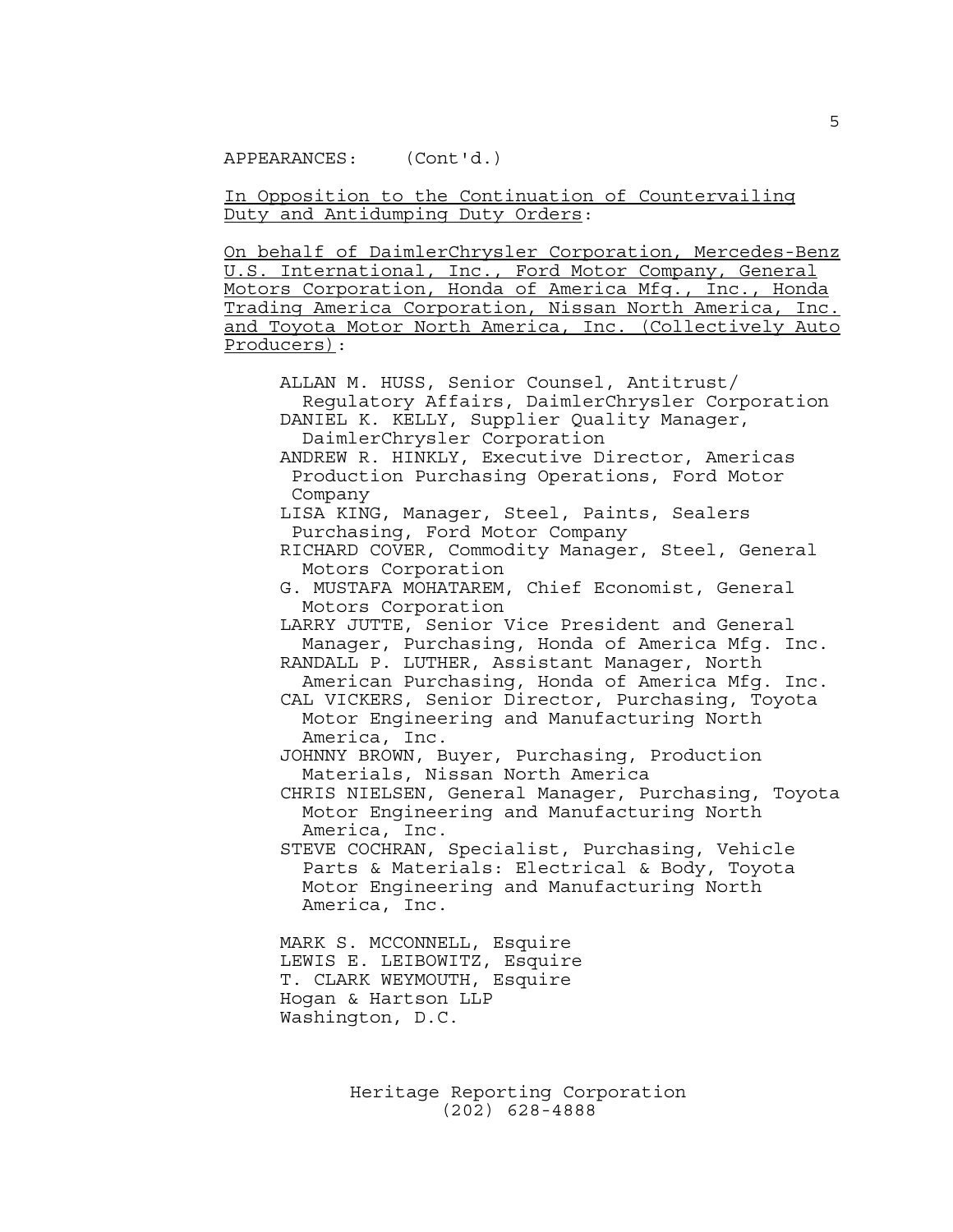In Opposition to the Continuation of Countervailing Duty and Antidumping Duty Orders:

On behalf of Dofasco Inc. and Sorevco Inc.:

BRADLEY L. DAVEY, General Manager, Marketing, Dofasco Inc. W. DONALD KENNY, Director, Automotive Business, Dofasco Inc. CHRISTY C. TOWERS, Corporate Account Manager, Ford, Dofasco Inc. HENRY T. WEGIEL, Manager, Government and Trade Relations, Dofasco Inc. BRUCE MALESHEVICH, Economist, Economic Consulting Services, Inc. WILLIAM SILVERMAN, Esquire

DOUGLAS J. HEFFNER, Esquire RICHARD P. FERRIN, Esquire Hunton & Williams LLP Washington, D.C.

On behalf of Dongbu Steel Co., Ltd., Hyundai HYSCO, Pohang Coated Steel Co., Pohang Iron and Steel Co., Ltd. and Union Manufacturing Co., Ltd.:

STEVEN KIM, Manager, Union Steel Manufacturing Co., Ltd. SE-YONG CHUN, Manager, Marketing, POSCO America Corporation

DONALD B. CAMERON, Esquire JULIE C. MENDOZA, Esquire Kaye Scholer LLP Washington, D.C.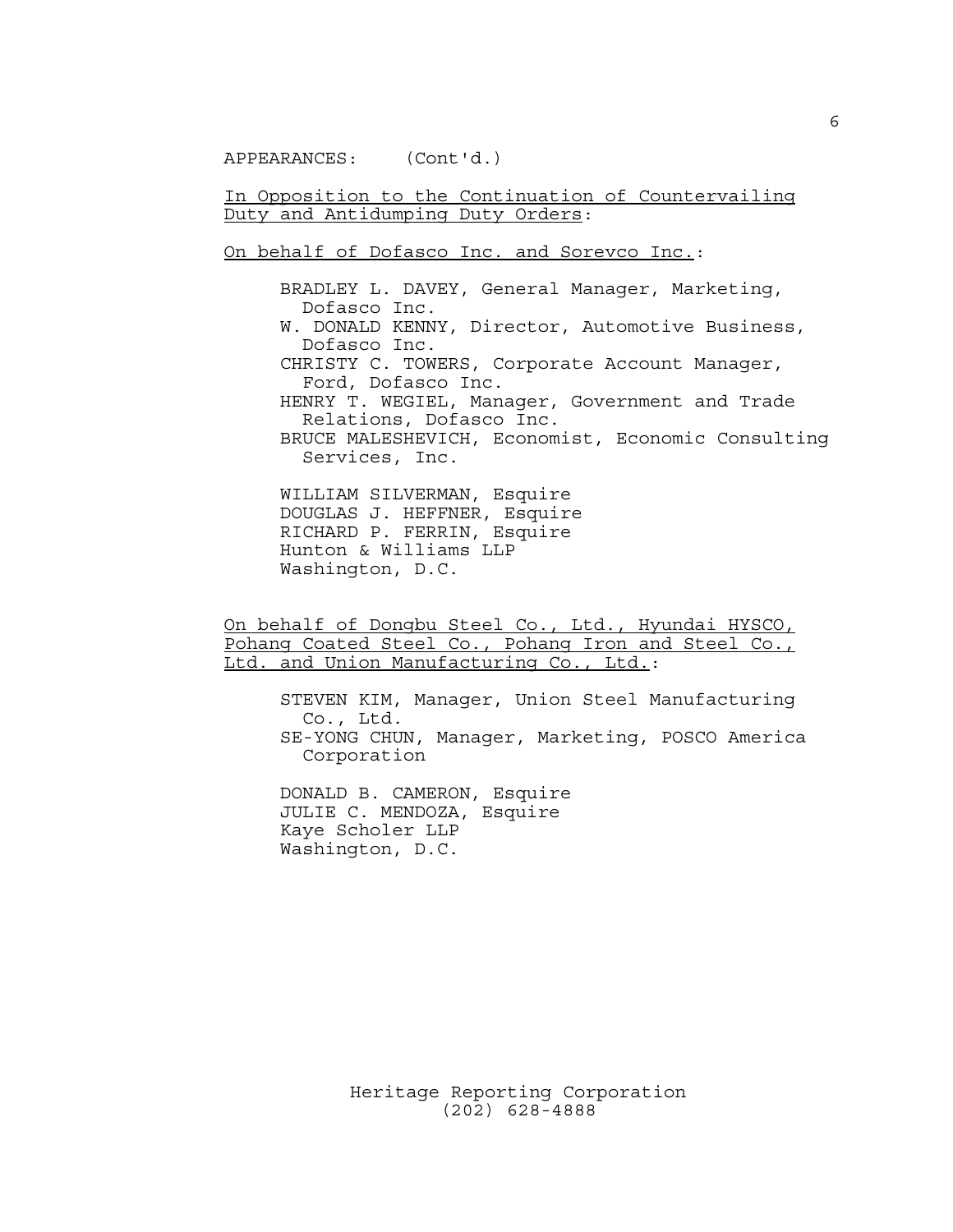In Opposition to the Continuation of Countervailing Duty and Antidumping Duty Orders:

On behalf of JFE Steel Corp., Kobe Steel, Ltd., Sumitomo Metal Industries, Ltd., Nippon Steel Corp. and Nisshin Steel Co., Ltd.:

YOICHI FURUTA, Executive Vice President and General Manager, Nippon Steel U.S.A., Inc. HEIKI MIKI, Vice President, Marketing, JFE Steel America, Inc.

J. CHRISTOPHER ATWOOD, Esquire Gibson, Dunn & Crutcher LLP Washington, D.C.

On behalf of ThyssenKrupp Steel AG, Saltzgitter AG, Stahl und Technologie, ThyssenKrupp Steel N.A. Inc., ThyssenKrupp Steel Services and ThyssenKrupp Materials N.A. Inc.:

STEFAN GRUENHAGE, Senior Manager, Corporate Panning/Systems Order Management, ThyssenKrupp Steel AG JOHAN WESSLEN, Senior Manager, Customs & Trade

Affairs, ThyssenKrupp Steel N.A. Inc.

GAIL T. CUMINS, Esquire BEATRICE A. BRICKELL, Esquire SARA NORDIN, Esquire Sharretts, Paley, Carter & Blauvelt, P.C. Washington, D.C.

On behalf of Australian Respondents:

LEONARD SHAMBON, Esquire Wilmer Cutler Pickering Hale & Dorr, LLP Washington, D.C.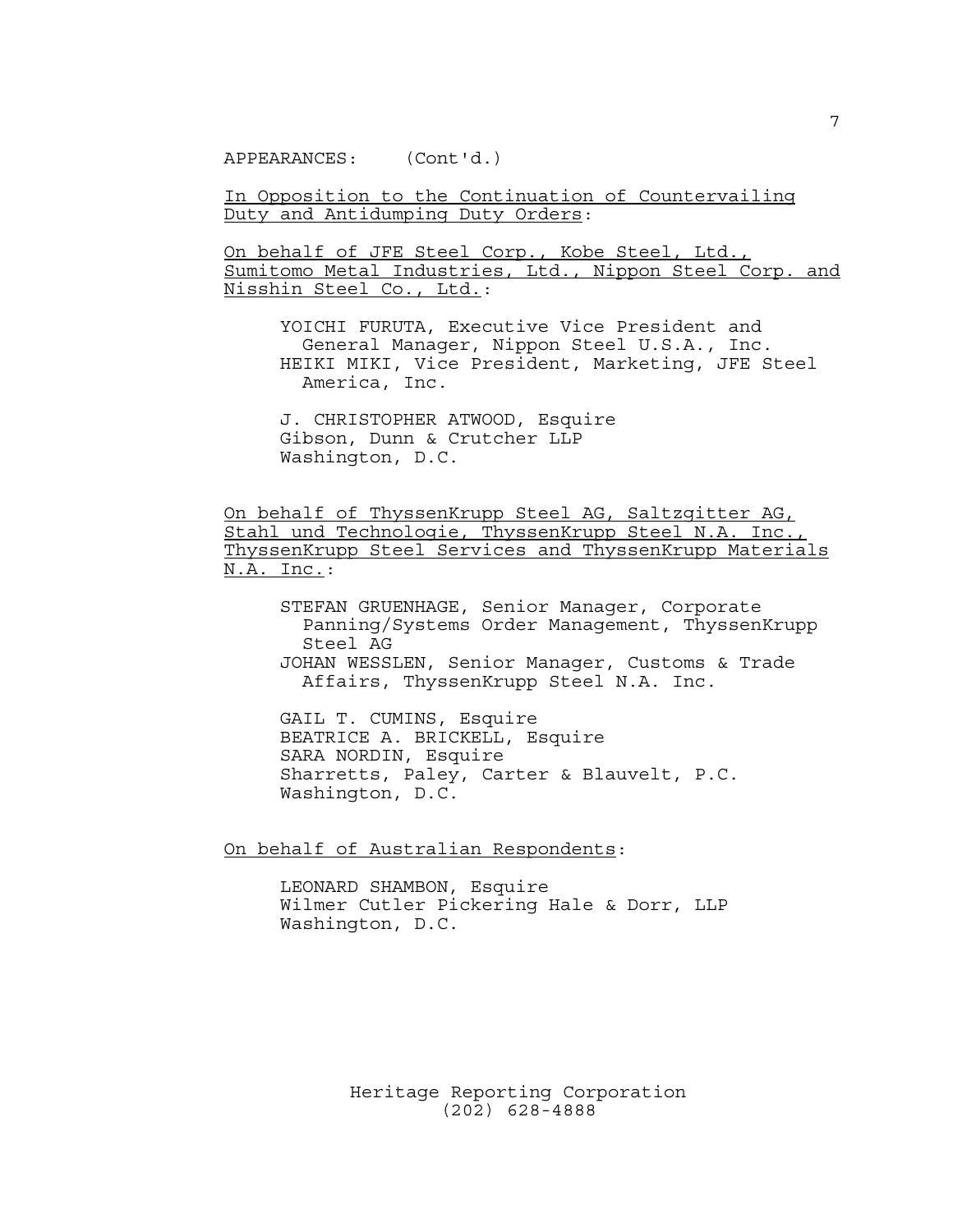In Opposition to the Continuation of Countervailing Duty and Antidumping Duty Orders:

On behalf of TCC Steel:

HENRY CHANG, Managing Director, Marketing Division, TCC Steel

LISA W. ROSS, Esquire Akin Gump Strauss Hauer & Feld LLP Washington, D.C.

On behalf of Sollac Atlantique, Sollac Lorraine, Arcelor FCS Commercial and Arcelor International America, LLC:

> ROBERT S. LARUSSA, Esquire RYAN A.T. TRAPANI, Esquire Shearman & Sterling LLP Washington, D.C.

(202) 628-4888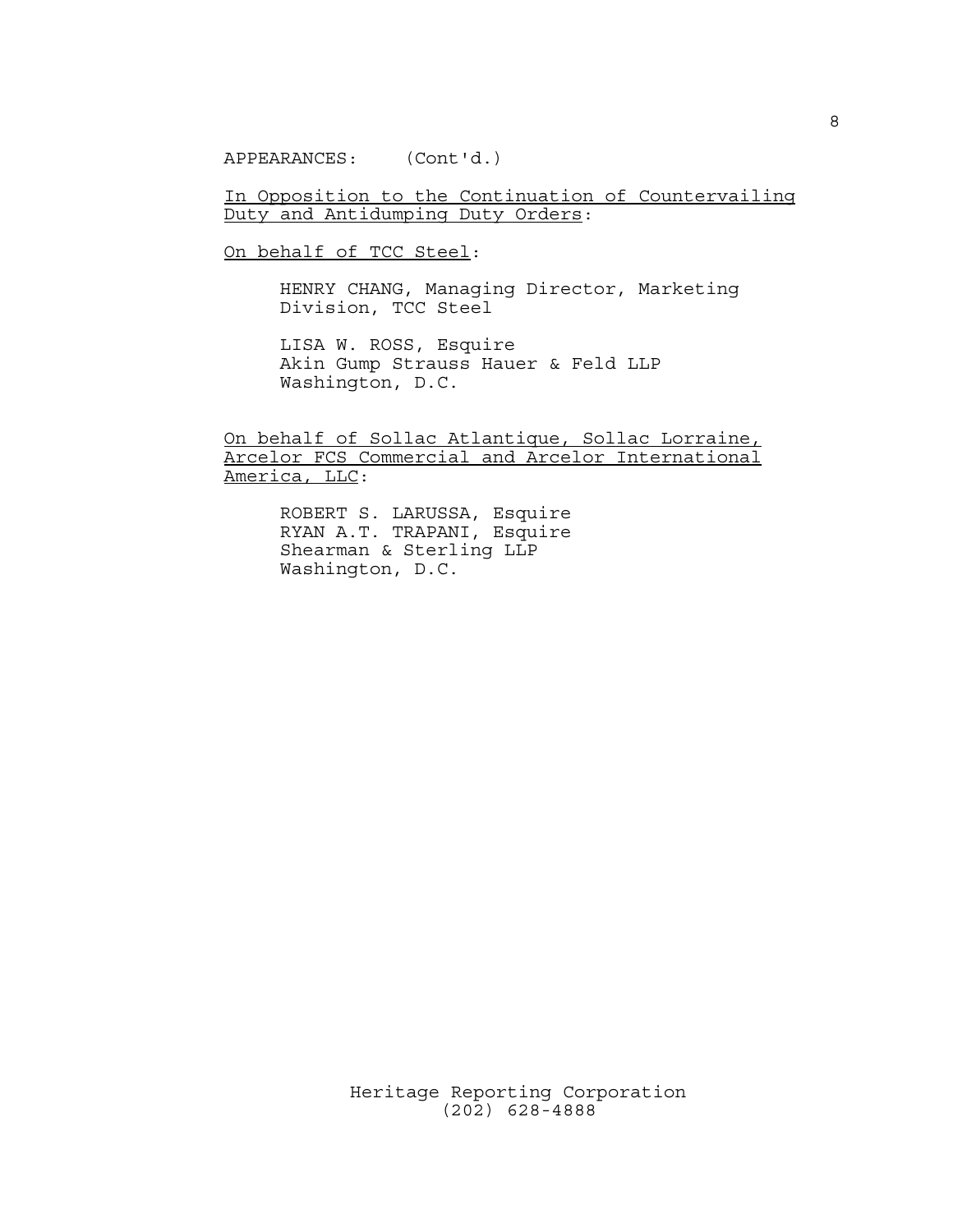## $\underline{\texttt{I}} \underline{\texttt{N}} \underline{\texttt{D}} \underline{\texttt{E}} \underline{\texttt{X}}$

9

| TESTIMONY OF THE HONORABLE ARLEN SPECTER, UNITED<br>STATES SENATOR, COMMONWEALTH OF PENNSYLVANIA                           | 19 |
|----------------------------------------------------------------------------------------------------------------------------|----|
| TESTIMONY OF THE HONORABLE JOHN P. MURTHA, U.S.<br>CONGRESSMAN, 12 <sup>th</sup> DISTRICT, COMMONWEALTH OF<br>PENNSYLVANIA | 25 |
| TESTIMONY OF THE HONORABLE ALAN B. MOLLOHAN, U.S.<br>CONGRESSMAN, 1 <sup>st</sup> DISTRICT, STATE OF WEST VIRGINIA         | 29 |
| TESTIMONY OF THE HONORABLE PETER J. VISCLOSKY,<br>U.S. CONGRESSMAN, 1 <sup>st</sup> DISTRICT, STATE OF INDIANA             | 36 |
| TESTIMONY OF THE HONORABLE PHIL ENGLISH, U.S.<br>CONGRESSMAN, 3 <sup>rd</sup> DISTRICT, COMMONWEALTH OF<br>PENNSYLVANIA    | 40 |
| TESTIMONY OF THE HONORABLE JOHN D. ROCKEFELLER, IV, 45<br>UNITED STATES SENATOR, STATE OF WEST VIRGINIA                    |    |
| TESTIMONY OF THE HONORABLE MIKE DOYLE, U.S.<br>CONGRESSMAN, 14 <sup>th</sup> DISTRICT, COMMONWEALTH OF<br>PENNSYLVANIA     | 55 |
| TESTIMONY OF THE HONORABLE MIKE ROGERS, U.S.<br>CONGRESSMAN, 8 <sup>th</sup> DISTRICT, STATE OF MICHIGAN                   | 59 |
| TESTIMONY OF THE HONORABLE JOSEPH "JOE" KNOLLENBERG, 68<br>U.S. CONGRESSMAN, 9 <sup>th</sup> DISTRICT, STATE OF MICHIGAN   |    |
| TESTIMONY OF THE HONORABLE G.K. BUTTERFIELD, U.S.<br>CONGRESSMAN, 1 <sup>st</sup> DISTRICT, STATE OF NORTH CAROLINA        | 75 |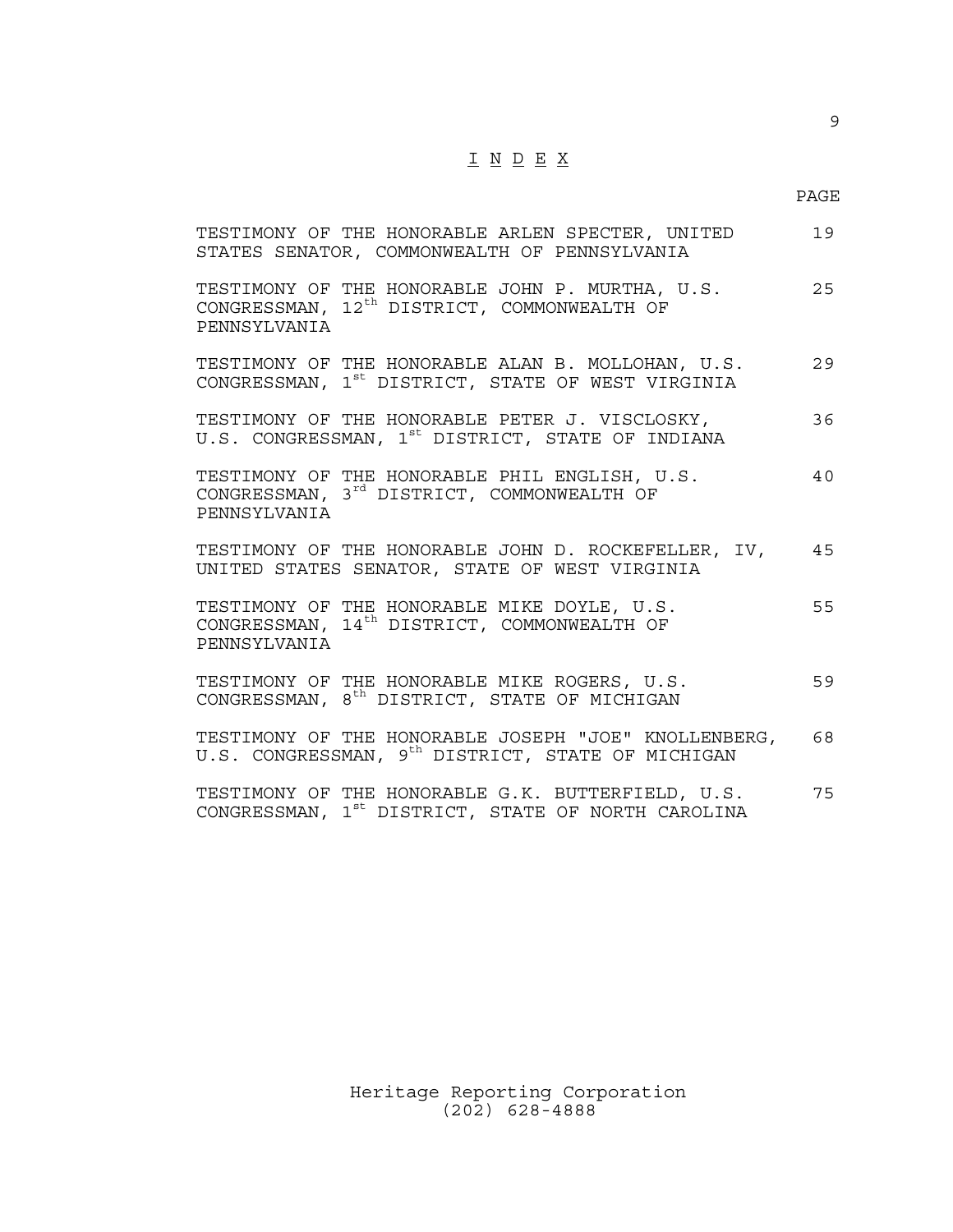## $\underline{\texttt{I}} \ \underline{\texttt{N}} \ \underline{\texttt{D}} \ \underline{\texttt{E}} \ \underline{\texttt{X}}$

#### PAGE

| TESTIMONY OF THE HONORABLE BILL H. STOVALL III,<br>SPEAKER OF THE HOUSE, STATE OF ARKANSAS, HOUSE OF<br><b>REPRESENTATIVES</b>            | 81  |
|-------------------------------------------------------------------------------------------------------------------------------------------|-----|
| TESTIMONY THE HONORABLE WALTER H. DALTON, STATE<br>SENATOR, 46 <sup>th</sup> DISTRICT, STATE OF NORTH CAROLINA                            | 85  |
| TESTIMONY OF THE HONORABLE ED CLEMENTE, STATE<br>REPRESENTATIVE, 14 <sup>th</sup> DISTRICT, STATE OF MICHIGAN,<br>HOUSE OF REPRESENTATIVE | 89  |
| TESTIMONY OF THE HONORABLE CHUCK BLASDEL, SPEAKER<br>PRO TEMPORE, 1 <sup>st</sup> HOUSE DISTRICT, OHIO HOUSE OF<br><b>REPRESENTATIVES</b> | 95  |
| TESTIMONY OF THE HONORABLE SANDY LAYMAN,<br>COMMISSIONER, IRON RANGE RESOURCES, STATE OF<br>MINNESOTA                                     | 100 |
| OPENING STATEMENT OF TERENCE P. STEWART, ESQUIRE,<br>STEWART AND STEWART                                                                  | 106 |
| OPENING STATEMENT OF WILLIAM SILVERMAN, ESQUIRE,<br>HUNTON & WILLIAM LLP                                                                  | 110 |
| TESTIMONY OF ROBERT E. LIGHTHIZER, ESQUIRE,<br>SKADDEN, ARPS, SLATE, MEAGHER & FLOM LLP                                                   | 114 |
| TESTIMONY OF LOUIS L. SCHORSCH, CEO, FLAT<br>PRODUCTS, AMERICAS, ARCELOR MITTAL                                                           | 122 |
| TESTIMONY OF JOHN H. GOODISH, CHIEF OPERATING<br>OFFICER AND EXECUTIVE VICE PRESIDENT, U.S. STEEL                                         | 130 |
| TESTIMONY OF DANIEL R. DIMICCO, CHAIRMAN,<br>PRESIDENT AND CEO, NUCOR                                                                     | 137 |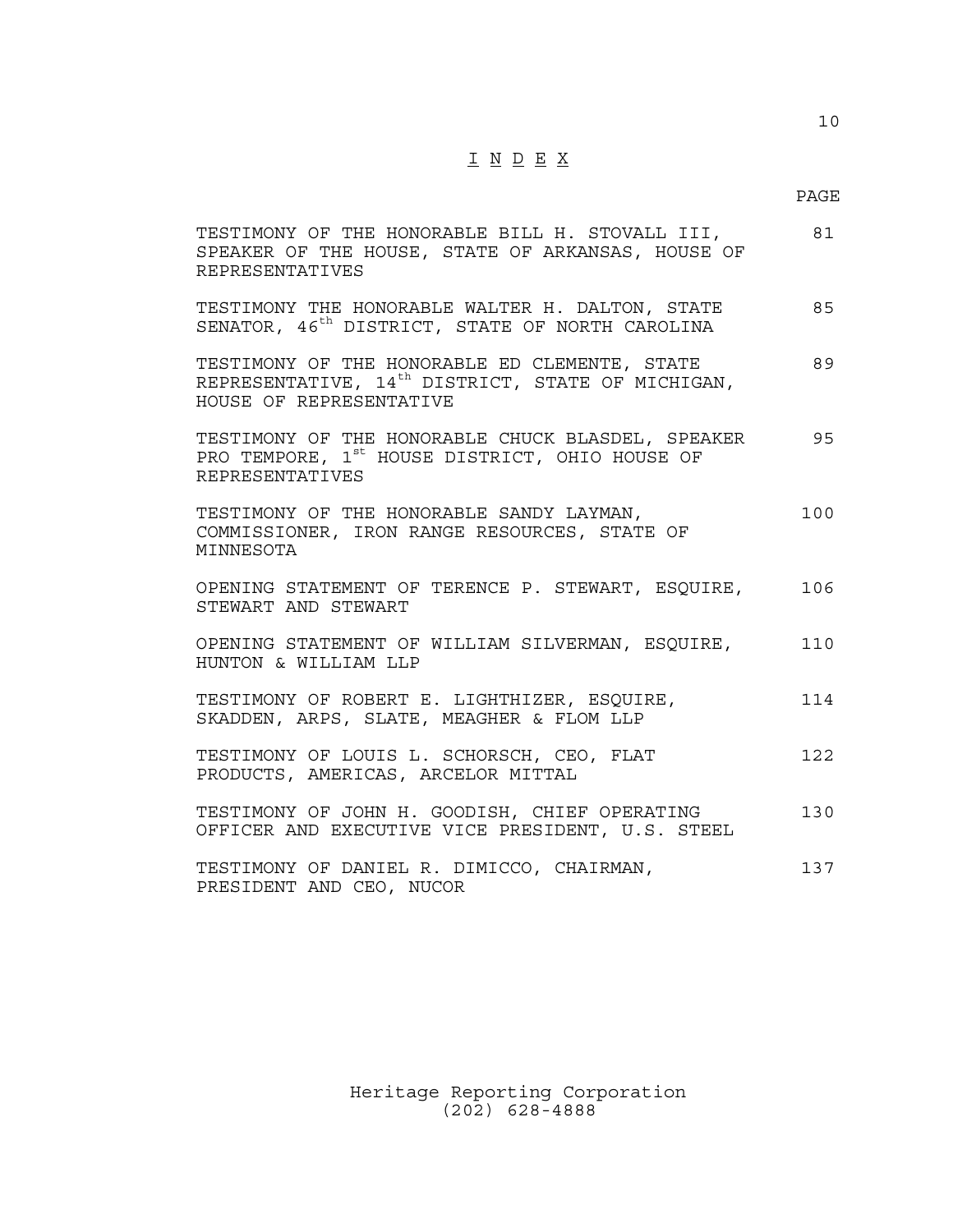## $\underline{\texttt{I}} \ \underline{\texttt{N}} \ \underline{\texttt{D}} \ \underline{\texttt{E}} \ \underline{\texttt{X}}$

11

| TESTIMONY OF DOUGLAS W. GANT, VICE PRESIDENT,<br>SALES & CUSTOMER SERVICE, AK STEEL                                       | 146 |
|---------------------------------------------------------------------------------------------------------------------------|-----|
| TESTIMONY OF LEO W. GERARD, INTERNATIONAL<br>PRESIDENT, USW                                                               | 152 |
| TESTIMONY OF JOHN W. NOLAN, VICE PRESIDENT AND<br>MANAGER, SALES AND MARKETING, SDI                                       | 158 |
| TESTIMONY OF JOSEPH R. SCHERRBAUM, JR., VICE<br>PRESIDENT, SALES, U.S. STEEL                                              | 163 |
| TESTIMONY OF ROY PLATZ, DIRECTOR OF MARKETING,<br>SALES AND MARKETING, MITTAL STEEL USA                                   | 168 |
| TESTIMONY OF ROBERT A. KORAJCZYK, PRINCIPAL,<br>CHICAGO PARTNERS, LLC                                                     | 171 |
| TESTIMONY OF JOHN BATES, SR., CHIEF EXECUTIVE<br>OFFICER AND OWNER, HEIDTMAN STEEL PRODUCTS                               | 171 |
| TESTIMONY OF THE HONORABLE HENRY E. BROWN, JR.,<br>U.S. CONGRESSMAN, $1^{\text{st}}$ DISTRICT, STATE OF SOUTH<br>CAROLINA | 174 |
| TESTIMONY OF JAMES C. HECHT, ESQUIRE,<br>SKADDEN, ARPS, SLATE, MEAGHER & FLOM LLP                                         | 198 |
| TESTIMONY OF ALAN H. PRICE, ESQUIRE,<br>WILEY REIN & FIELDING LLP                                                         | 214 |
| TESTIMONY OF RICK BLUME, NATIONAL SALE MANAGER AND 251<br>MARKETING MANAGER, SHEET MILL GROUP, NUCOR                      |     |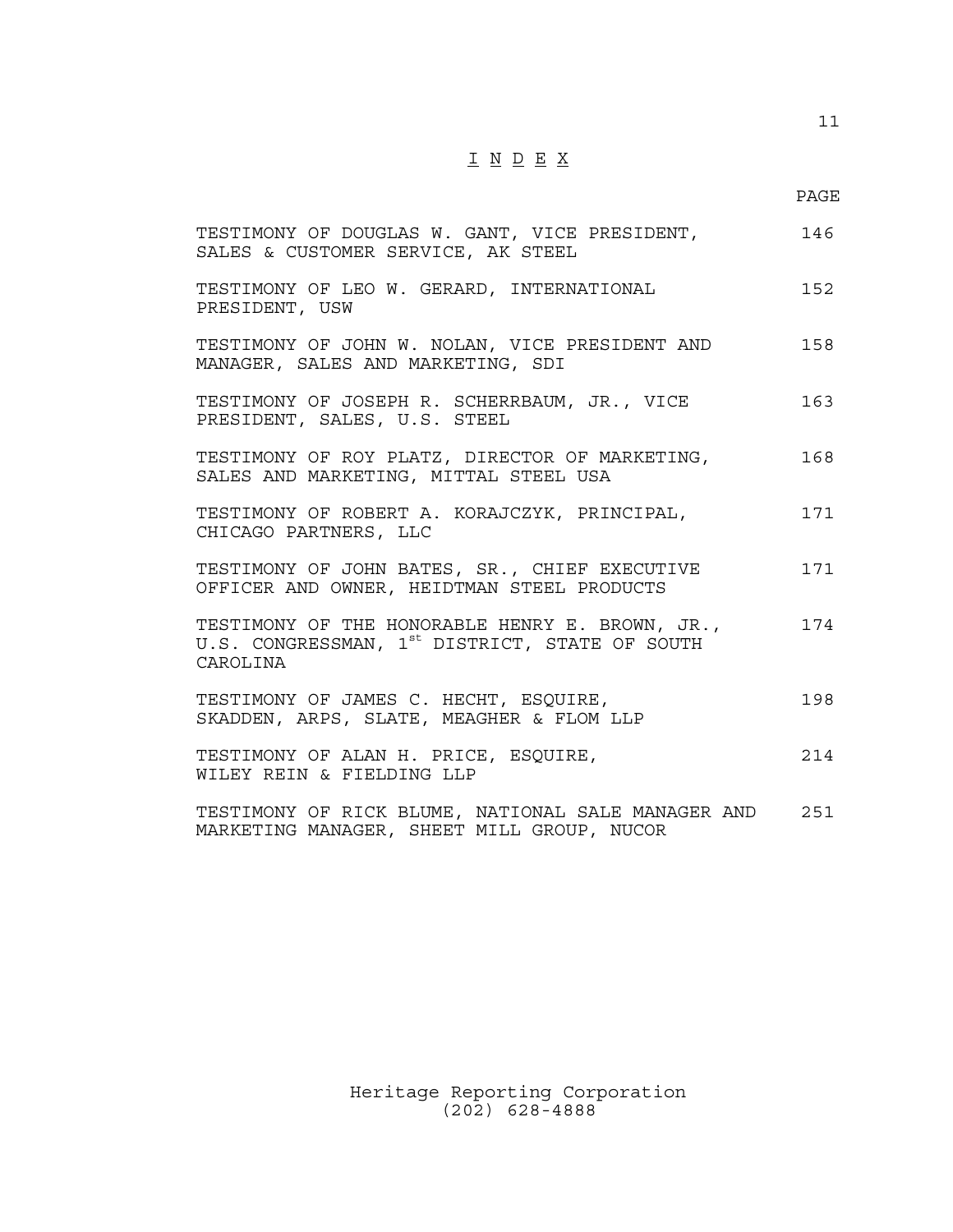## I N D E X

12

| TESTIMONY OF STEPHEN P. VAUGHN, ESQUIRE,<br>SKADDEN, ARPS, SLATE, MEAGHER & FLOM LLP                                          | 261 |
|-------------------------------------------------------------------------------------------------------------------------------|-----|
| TESTIMONY OF TERENCE P. STEWART, ESQUIRE,<br>STEWART AND STEWART                                                              | 262 |
| TESTIMONY OF STEPHEN J. NARKIN, ESQUIRE,<br>SKADDEN, ARPS, SLATE, MEAGHER & FLOM LLP                                          | 275 |
| TESTIMONY OF PETER MORICI, PROFESSOR OF ECONOMICS, 294<br>UNIVERSITY OF MARYLAND                                              |     |
| TESTIMONY OF PETER J. ALVARADO, GENERAL MANAGER,<br>351<br>AUTOMOTIVE, U.S. STEEL                                             |     |
| TESTIMONY OF MARK S. MCCONNELL, ESQUIRE,<br>HOGAN & HARTSON LLP                                                               | 366 |
| TESTIMONY OF G. MUSTAFA MOHATAREM, CHIEF ECONOMIST, 375<br>GENERAL MOTORS CORPORATION                                         |     |
| TESTIMONY OF LARRY JUTTE, SENIOR VICE PRESIDENT<br>AND GENERAL MANAGER, PURCHASING, HONDA OF AMERICA<br>MFG. INC.             | 378 |
| TESTIMONY OF CHRIS NIELSEN, GENERAL MANAGER,<br>PURCHASING, TOYOTA MOTOR ENGINEERING AND<br>MANUFACTURING NORTH AMERICA, INC. | 382 |
| TESTIMONY OF W. DONALD KENNY, DIRECTOR, AUTOMOTIVE 393<br>BUSINESS, DOFASCO INC.                                              |     |
| TESTIMONY OF DOUGLAS J. HEFFNER, ESQUIRE,<br>HUNTON & WILLIAMS LLP                                                            | 393 |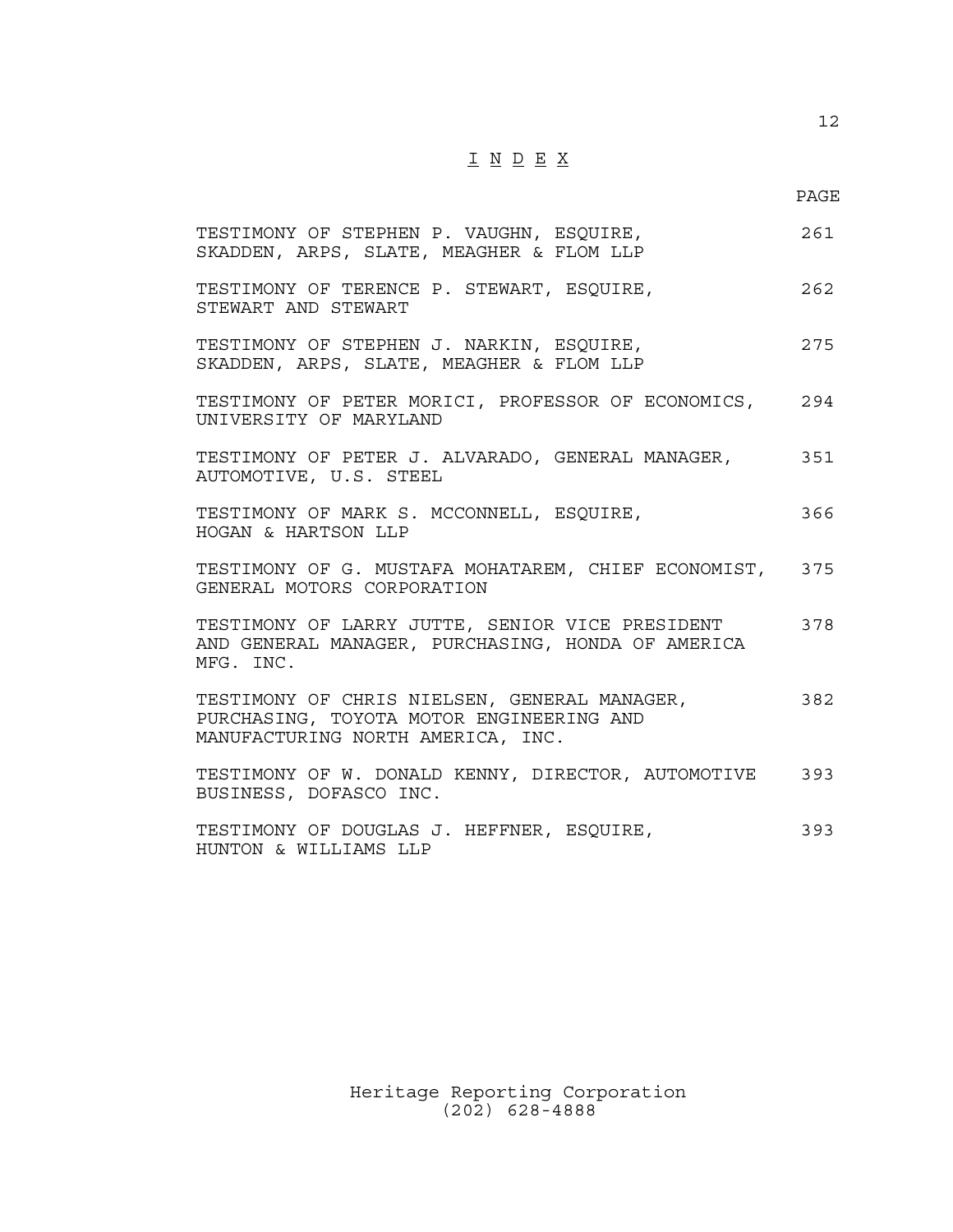## I N D E X

13

| TESTIMONY OF CHRISTY C. TOWERS, CORPORATE ACCOUNT<br>MANAGER, FORD, DOFASCO INC.                                            | 397 |
|-----------------------------------------------------------------------------------------------------------------------------|-----|
| TESTIMONY OF BRADLEY L. DAVEY, GENERAL MANAGER,<br>MARKETING, DOFASCO INC.                                                  | 400 |
| TESTIMONY OF STEVEN KIM, MANAGER, UNION STEEL<br>MANUFACTURING CO., LTD.                                                    | 404 |
| TESTIMONY OF SE-YONG CHUN, MANAGER, MARKETING, POSCO 407<br>AMERICA CORP.                                                   |     |
| TESTIMONY OF YOICHI FURUTA, EXECUTIVE VICE PRESIDENT<br>AND GENERAL MANAGER, NIPPON STEEL U.S.A., INC.                      | 410 |
| TESTIMONY OF HEIKI MIKI, VICE PRESIDENT, MARKETING,<br>JFE STEEL AMERICA, INC.                                              | 414 |
| TESTIMONY OF GAIL T. CUMINS, ESQUIRE,<br>SHARRETTS, PALEY, CARTER & BLAUVELT, P.C.                                          | 417 |
| TESTIMONY OF LISA W. ROSS, ESQUIRE,<br>AKIN GUMP STRAUSS HAUER & FELD LLP                                                   | 417 |
| TESTIMONY OF RANDALL P. LUTHER, ASSISTANT MANAGER,<br>NORTH AMERICAN PURCHASING, HONDA OF AMERICA MFG.<br>INC.              | 423 |
| TESTIMONY OF WILLIAM SILVERMAN, ESQUIRE,<br>HUNTON & WILLIAMS LLP                                                           | 424 |
| TESTIMONY OF CAL VICKERS, SENIOR DIRECTOR,<br>PURCHASING, TOYOTA MOTOR ENGINEERING AND<br>MANUFACTURING NORTH AMERICA, INC. | 425 |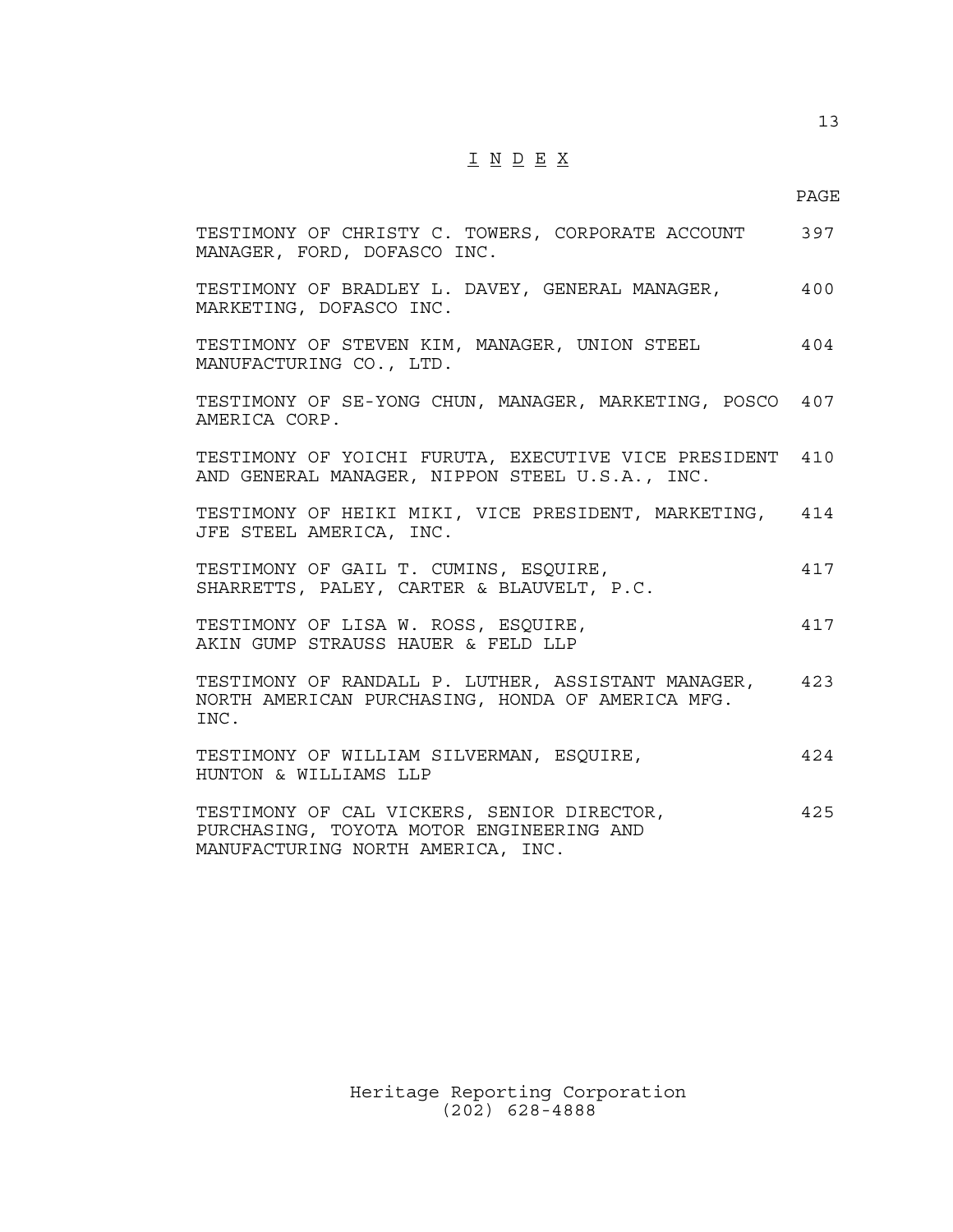## $\underline{\texttt{I}} \ \underline{\texttt{N}} \ \underline{\texttt{D}} \ \underline{\texttt{E}} \ \underline{\texttt{X}}$

14

| TESTIMONY OF RICHARD COVER, COMMODITY MANAGER, $427$<br>STEEL, GENERAL MOTORS CORPORATION                              |     |
|------------------------------------------------------------------------------------------------------------------------|-----|
| TESTIMONY OF LISA KING, MANAGER, STEEL, PAINTS, $\qquad \qquad 433$<br>SEALERS PURCHASING, FORD MOTOR COMPANY          |     |
| TESTIMONY OF DANIEL K. KELLY, SUPPLIER QUALITY<br>MANAGER, DAIMLERCHRYSLER CORPORATION                                 | 437 |
| TESTIMONY OF STEFAN GRUENHAGE, SENIOR MANAGER,<br>CORPORATE PANNING/SYSTEMS ORDER MANAGEMENT,<br>THYSSENKRUPP STEEL AG | 448 |
| TESTIMONY OF DONALD B. CAMERON3 ESQUIRE,<br>KAYE SCHOLER LLP                                                           | 471 |
| TESTIMONY OF LEWIS E. LEIBOWITZ, ESQUIRE,<br>HOGAN & HARTSON LLP                                                       | 490 |
| TESTIMONY OF HENRY T. WEGIEL, MANAGER, GOVERNMENT<br>AND TRADE RELATIONS, DOFASCO INC.                                 | 501 |
| TESTIMONY OF ROBERT S. LARUSSA, ESQUIRE,<br>SHEARMAN & STERLING LLP                                                    | 518 |
| TESTIMONY OF LEONARD SHAMBON, ESQUIRE,<br>WILMER CUTLER PICKERING HALE & DORR, LLP                                     | 558 |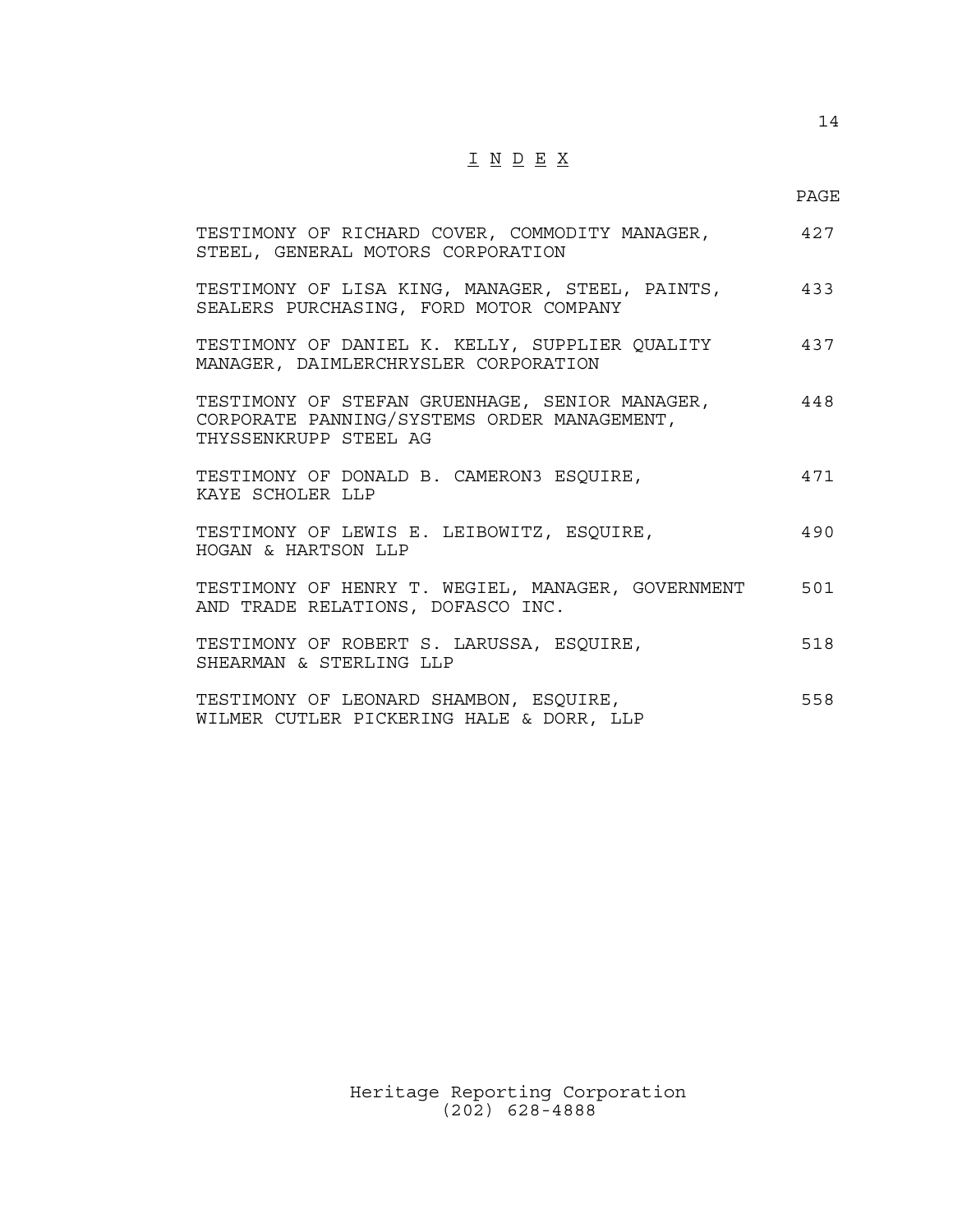## I N D E X

PAGE

| CLOSING STATEMENT OF ALAN H. PRICE, ESQUIRE,<br>WILEY REIN & FIELDING, LLP | 358  |
|----------------------------------------------------------------------------|------|
| CLOSING STATEMENT OF DONALD B. CAMERON, ESQUIRE,<br>KAYE SCHOLER LLP       | 576  |
| CLOCINC CTATEMENT OF IAMES C. UECUT. ESOUIDE                               | 570. |

CLOSING STATEMENT OF JAMES C. HECHT, ESQUIRE, 579 SKADDEN, ARPS, SLATE, MEAGHER & FLOM, LLP

> Heritage Reporting Corporation (202) 628-4888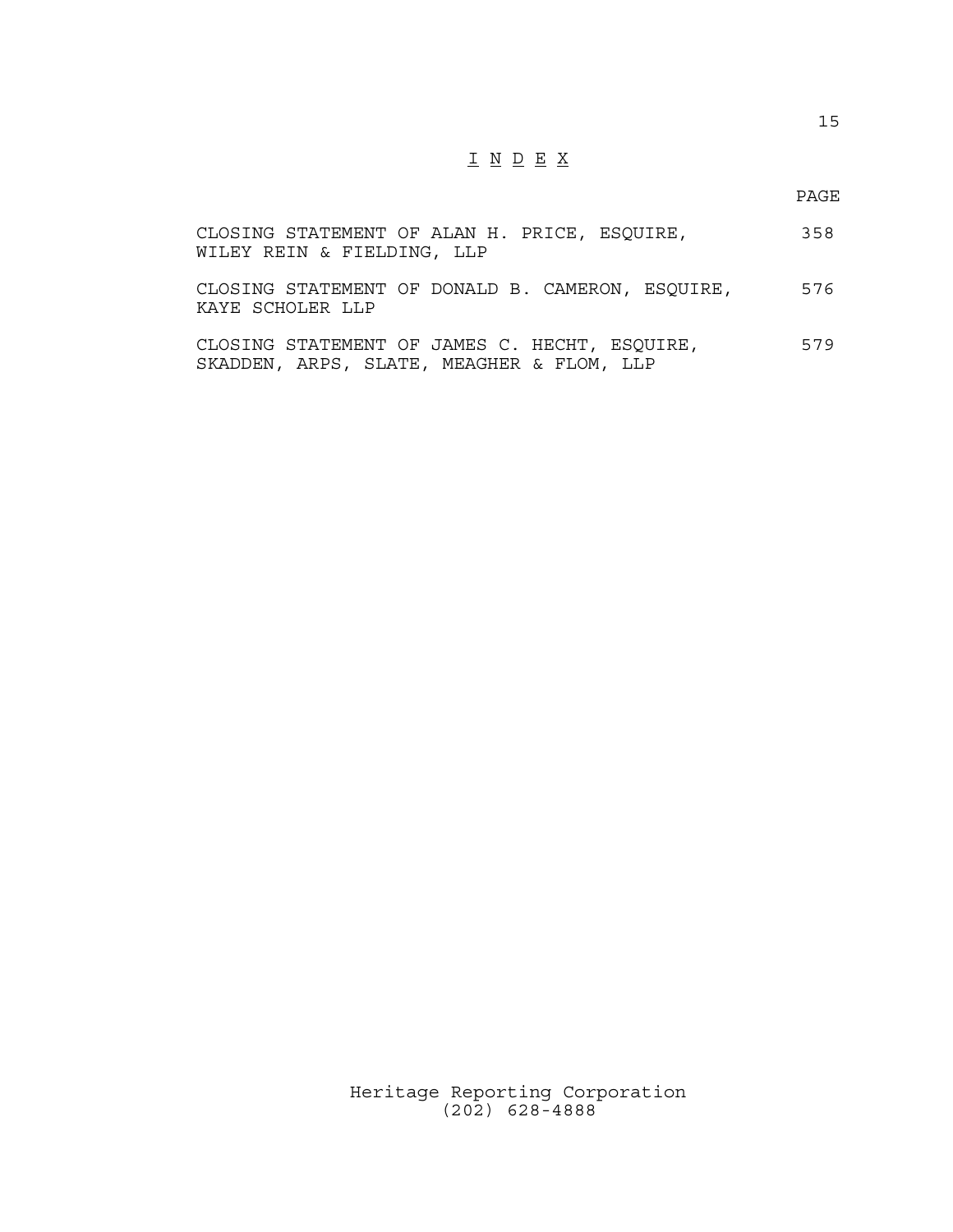| 1  | $\underline{P} \underline{R} \underline{O} \underline{C} \underline{E} \underline{E} \underline{D} \underline{I} \underline{N} \underline{G} \underline{S}$ |
|----|-------------------------------------------------------------------------------------------------------------------------------------------------------------|
| 2  | (9:33 a.m.)                                                                                                                                                 |
| 3  | CHAIRMAN PEARSON: Good morning. On behalf                                                                                                                   |
| 4  | of the U.S. International Trade Commission I welcome                                                                                                        |
| 5  | you to day one of hearings on Investigation Nos.                                                                                                            |
| 6  | AA1921-197: 701-TA-319, 320, 325-328, 348, and 350;                                                                                                         |
| 7  | and Investigation 731-TA-573, 574, 576, 578, 582-587,                                                                                                       |
| 8  | 612, and 614-618 (Second Review), involving Certain                                                                                                         |
| 9  | Carbon Steel Products From Australia, Belgium, Brazil,                                                                                                      |
| 10 | Canada, Finland, France, Germany, Japan, Korea,                                                                                                             |
| 11 | Mexico, Poland, Romania, Spain, Sweden, Taiwan, and                                                                                                         |
| 12 | the United Kingdom.                                                                                                                                         |
| 13 | The purpose of these second five-year review                                                                                                                |
| 14 | investigations is to determine whether revocation of                                                                                                        |
| 15 | the countervailing duty and antidumping duty orders on                                                                                                      |
| 16 | certain carbon steel products from the previously                                                                                                           |
| 17 | listed countries would be likely to lead to                                                                                                                 |
| 18 | continuation or recurrence of material injury to an                                                                                                         |
| 19 | industry in the United States within a reasonably                                                                                                           |
| 20 | foreseeable time.                                                                                                                                           |
| 21 | Today's hearing will focus on corrosion-                                                                                                                    |
| 22 | resistant steel. Thursday's hearing will focus on                                                                                                           |
| 23 | cut-to-length plate.                                                                                                                                        |
| 24 | Notices of investigation, lists of witnesses                                                                                                                |
| 25 | and transcript order forms are available at the                                                                                                             |
|    | Heritage Reporting Corporation<br>$(202)$ 628-4888                                                                                                          |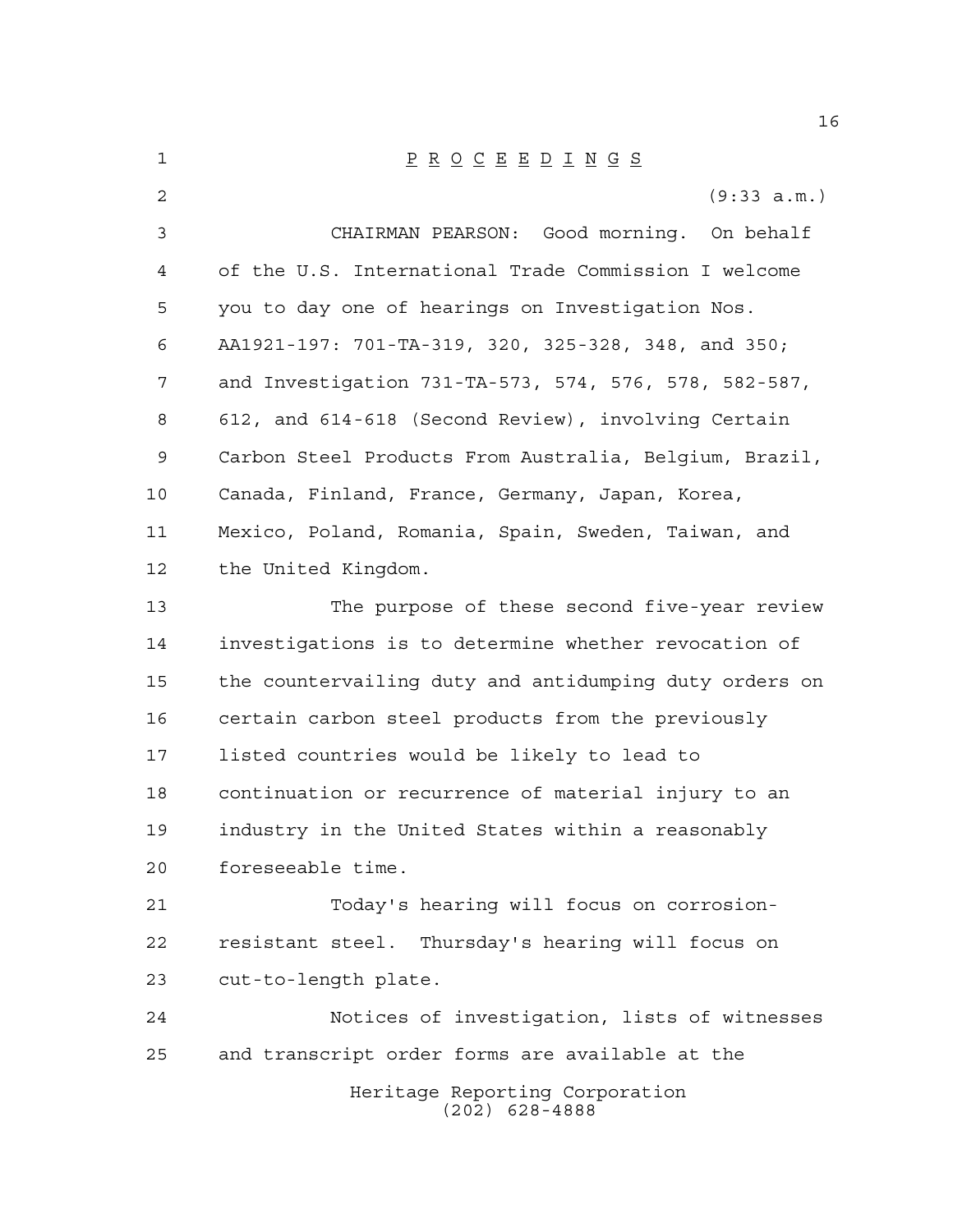Secretary's desk. I understand that parties are aware of the time allocations. Any questions regarding the time allocations should be directed to the Secretary. As all written material will be entered into the record in full, there is no need to read it all to

 us at this time. Parties are reminded to give any prepared testimony to the Secretary. Please do not place testimony directly on the public distribution table.

 All witnesses must be sworn in by the Secretary before presenting testimony.

 Finally, if you will be submitting documents that contain information you wish classified as business confidential your requests should comply with Commission Rule 201.6.

 Madam Secretary, before turning to you, let me issue a special welcome to those many people who are participating by video in the courtroom this morning. We regret that we don't have enough space in one room to accommodate everyone who is interested.

 Let me also offer a comment on today's schedule. There is no perfect way to run a hearing that likely will be a bit long and so in concurrence with the other Commissioners we have decided to take a lunch break that will start sometime roughly between

> Heritage Reporting Corporation (202) 628-4888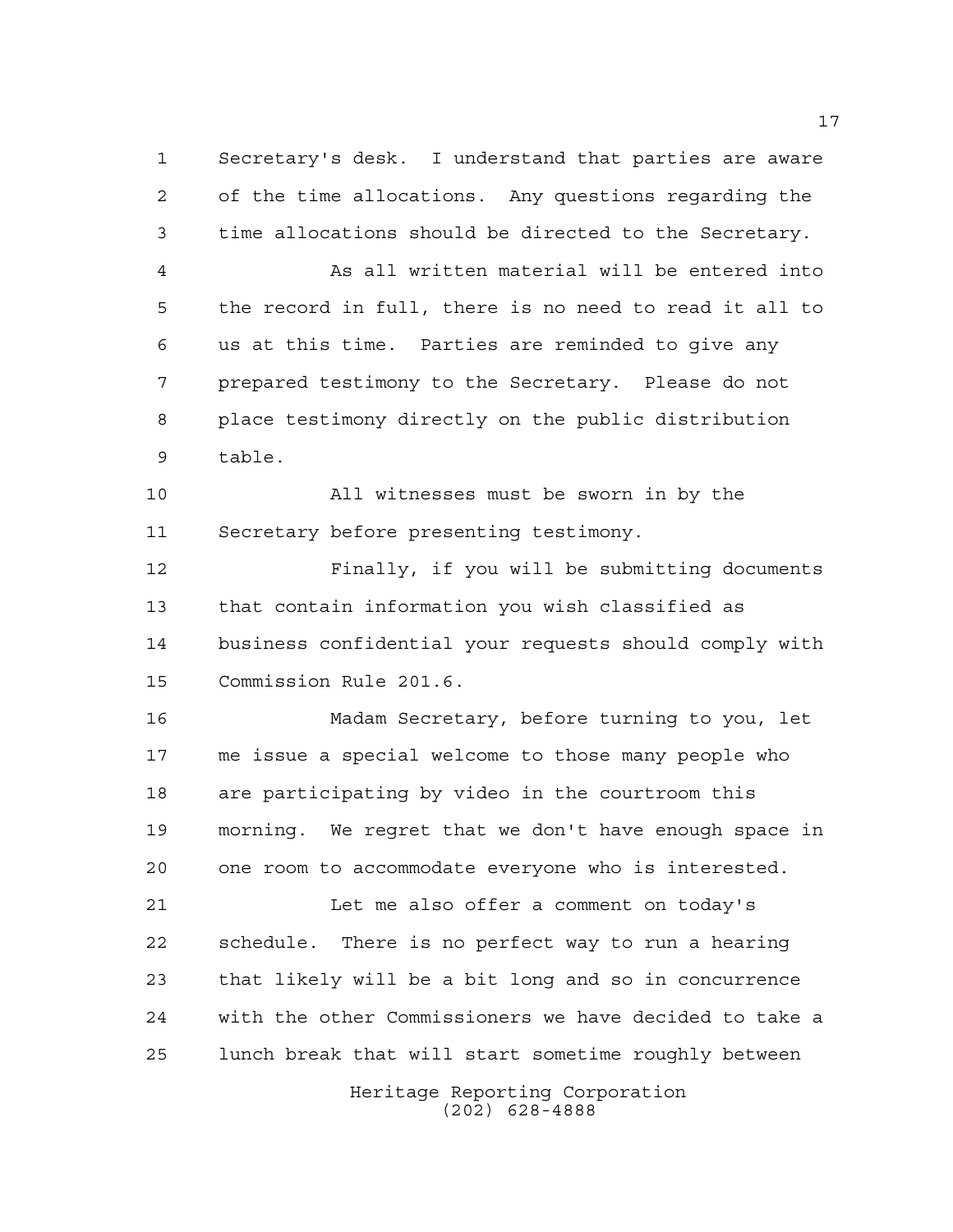12:30 and 1:30.

| $\overline{a}$ | Perhaps that will be in conjunction with the           |
|----------------|--------------------------------------------------------|
| 3              | end of a round of questioning, or perhaps it will just |
| $\overline{4}$ | be guided by the pointed glances I'm receiving from my |
| 5              | colleagues. At any rate, it's not our intention to     |
| 6              | hold the lunch break until after the completion of the |
| 7              | presentation and questioning of the domestic industry. |
| 8              | The thinking was that would go too long.               |
| 9              | Secondly, we are tentatively planning to               |
| 10             | take an early evening break of perhaps 15 or 20        |
| 11             | minutes that would commence sometime around 6:00.      |
| 12             | We'll sort out those details as we get closer, but I   |
| 13             | did want parties to be aware of these somewhat         |
| 14             | different arrangements that we have today.             |
| 15             | Now, Madam Secretary, do you have any                  |
| 16             | preliminary matters?                                   |
| 17             | MS. ABBOTT: Yes, Mr. Chairman. With your               |
| 18             | permission, two additions to the calendar. On page 4,  |
| 19             | Elizabeth Drake, Trade Consultant with Stewart and     |
| 20             | Stewart; and on page 6, Johnny Brown, Buyer for Nissan |
| 21             | North America.                                         |
| 22             | CHAIRMAN PEARSON: Without objection. It's              |
| 23             | agreed.                                                |
| 24             | MS. ABBOTT: Our first congressional witness            |
| 25             | is the Honorable Arlen Specter, United States Senator, |
|                | Heritage Reporting Corporation<br>$(202)$ 628-4888     |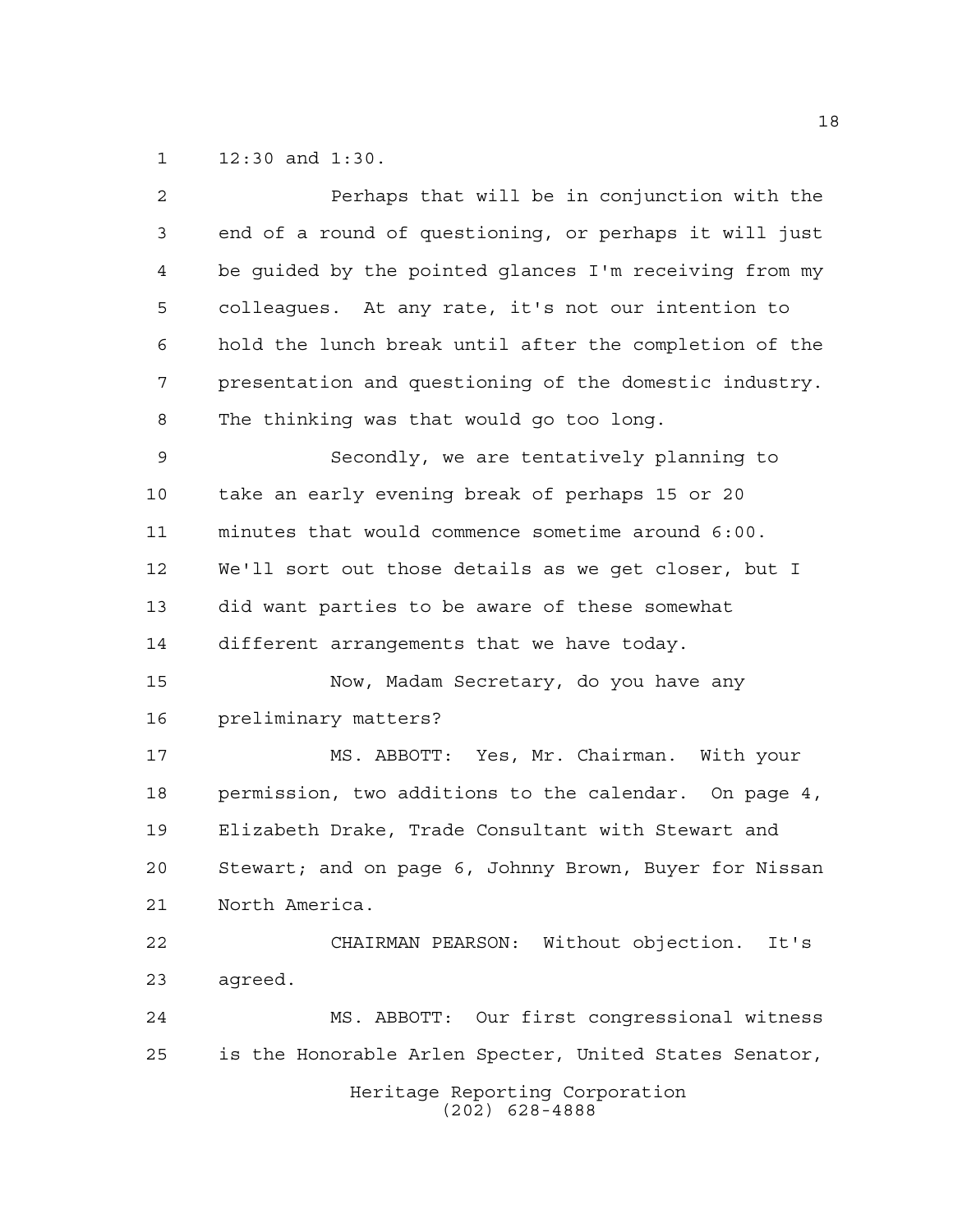Commonwealth of Pennsylvania.

 CHAIRMAN PEARSON: Welcome, Senator. MR. SPECTER: May it please the Commission. Preliminarily, let me note the very arduous schedule you have just outlined. Hearings in the Congress of the United States could do well to emulate that lengthy schedule. We could use more time at hearings ourselves if we had candidly the discipline to do so. I appreciate the opportunity to appear before the Commission today on these very important proceedings evidenced by the fact that there will be 10 members of Congress scheduled to appear here. Senator Rockefeller, who is Vice Chairman of the Steel Caucus, will be present, I appear here in my capacity as Senator from Pennsylvania and Chairman of the Steel Caucus, and eight other members of the Congress from the House of Representatives are scheduled to appear, which is a testament to the importance of these proceedings coming three weeks to the day before a national election where we are all very heavily engaged, the members of the House all running for reelection and those of us in the Senate, whether running or not, very heavily engaged. We are here because of the importance of the issues which we are confronting. The law requires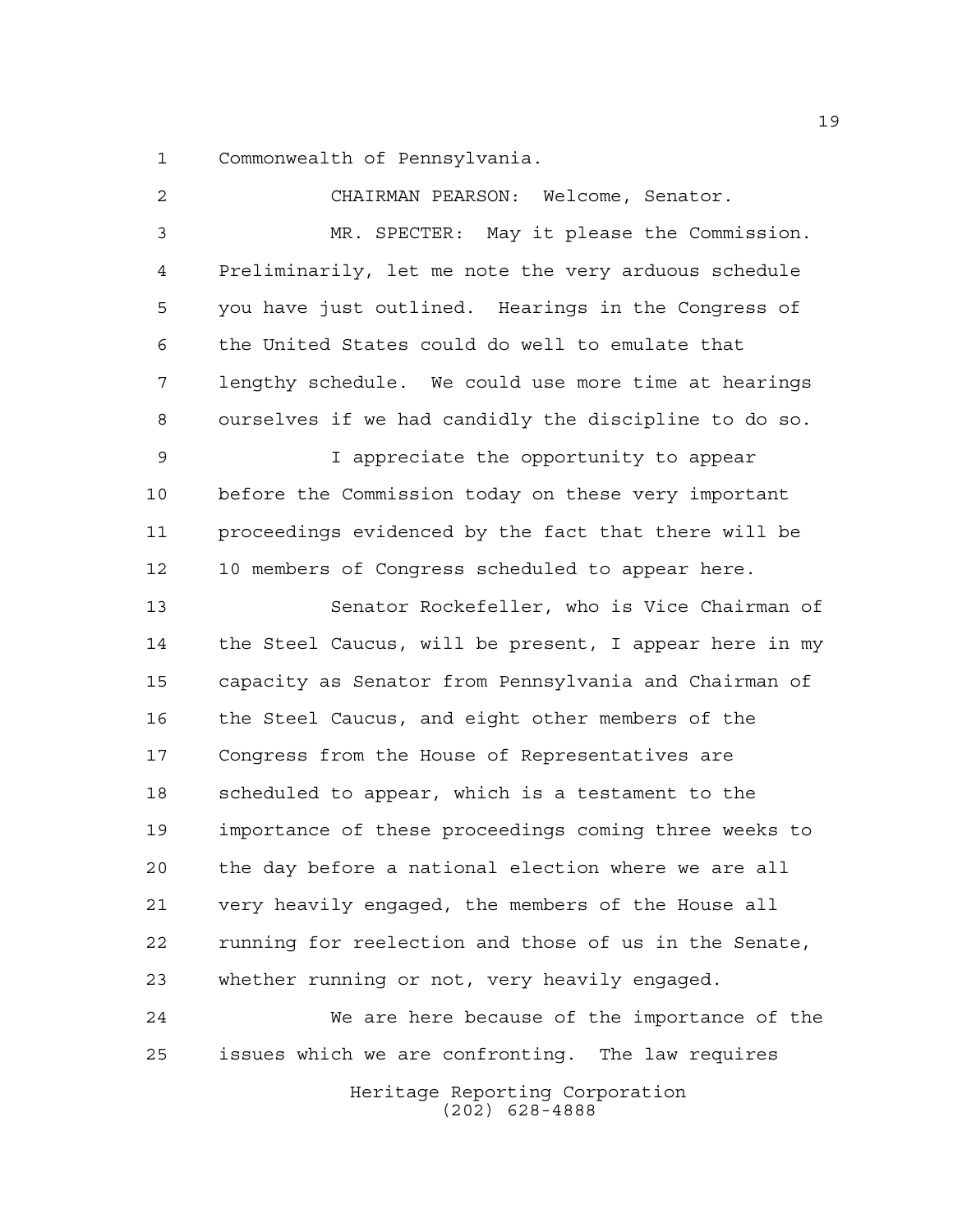that there be a review on a five-year basis, as we all know, on antidumping and countervailing duties, and we are looking at a very critical aspect of the steel industry in the United States with respect to corrosive-resistant steel.

 The nations which are involved here have the potential to overrun our country with corrosive- resistant steel, as was evidenced in 1992, the last time that orders were not in effect, when there was a very, very heavy surge which threatened the American steel industry.

 We have now had a determination by the Department of Commerce, which has the responsibility, as does this Commission, to make a review. Three orders have been determined. Two have been published. On June 6, this was set forth in the *Federal Register*, 71-32508 to 32513: "The Department of Commerce determines that revocation of AD orders on CORE from Australia, Canada, France, Germany, Japan and South Korea would likely lead to continuation or recurrence of dumping."

 Two have been published in the *Federal Register*. The third will be. It was entered only on September 27.

Heritage Reporting Corporation (202) 628-4888 As I say, in 1992, the last year subject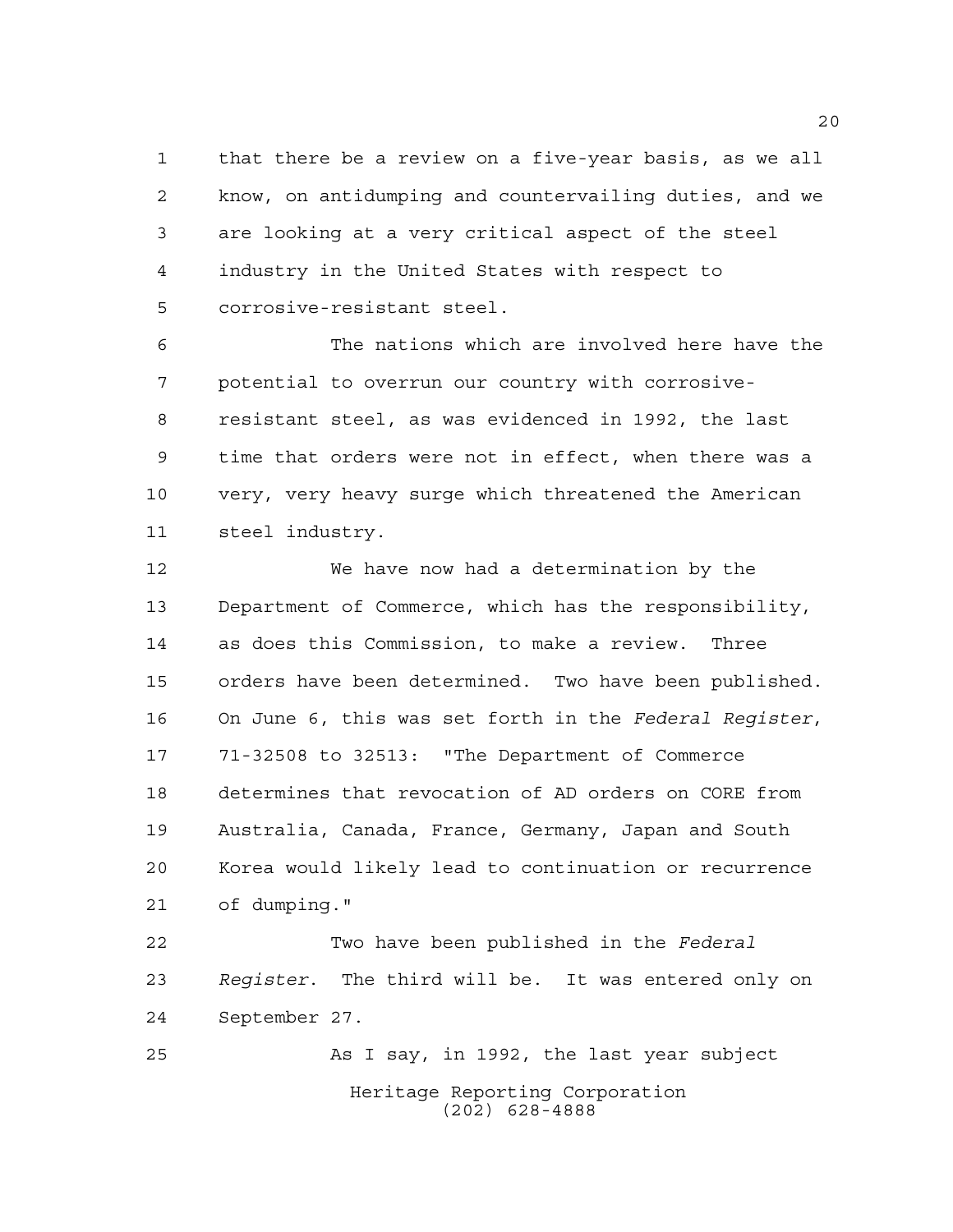producers had unfettered access to our markets, they shipped 1.9 million tons of unfairly traded corrosive-resistant steel to the United States.

 The imposition of the orders in 1993 led to a dramatic decline in unfairly traded imports. If the orders were to be revoked, we would have a projected surge of corrosive-resistant steel because between 2000 and 2005 the subject country production of corrosive-resistant steel increased by some 5.5 million net tons to nearly 44 million tons.

 If you take a look at the entire United States importation and the United States use of corrosive-resistant steel, it is in the range of 20 to 22 million tons per year.

 The situation is complicated by the fact that China, as we all know, is not subject to any order. China had been an importer of steel and now has drastically increased its production so that it is now an exporter.

 You have the same situation with respect to the potential of India sending to the United States unfairly traded steel so that the picture is one where were the countries now limited by existing countries to be free to come in here with subsidized and dumped steel it would greatly damage the American steel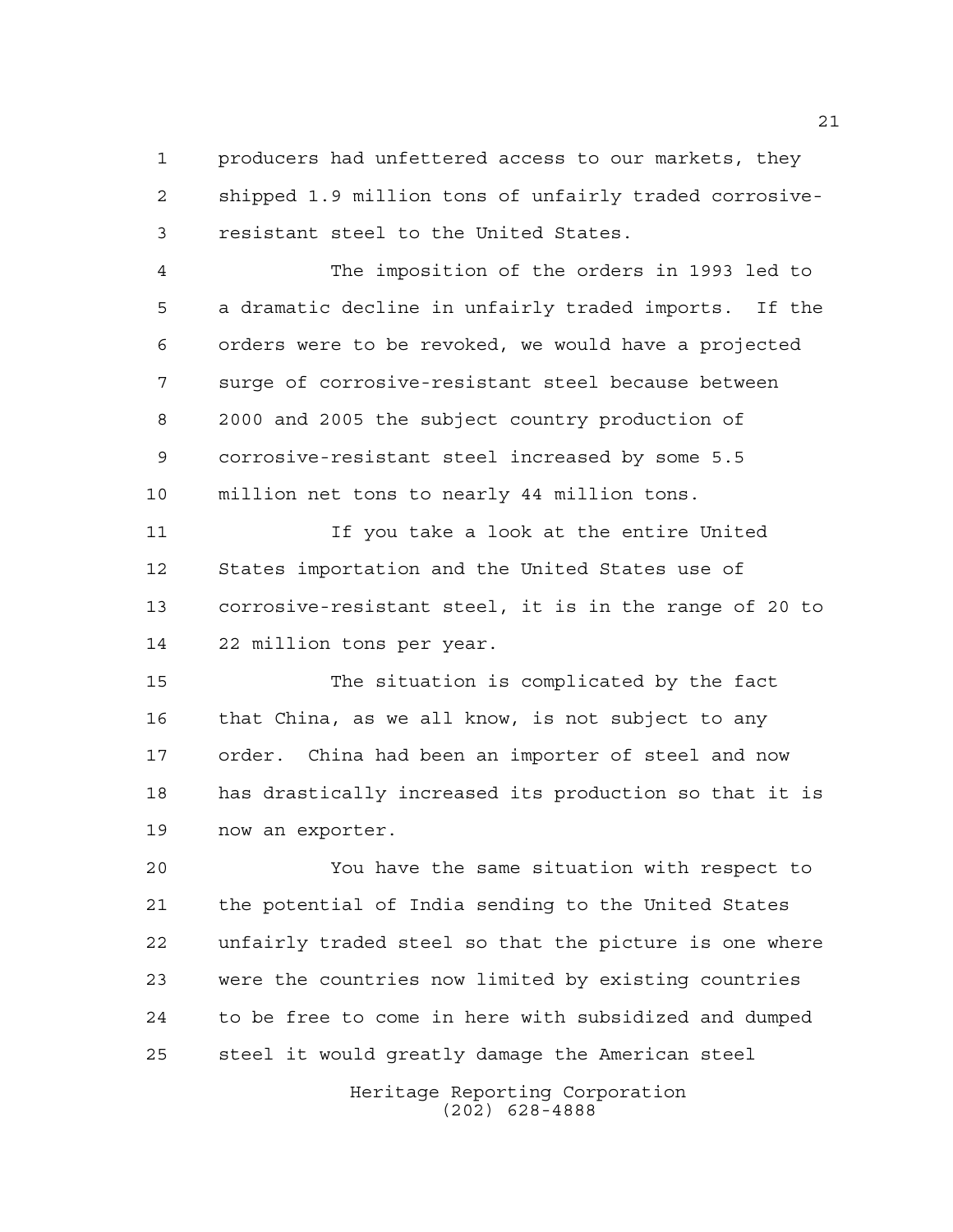industry, and it would strike at the core of our industrial capacity.

 Steel has had tremendous problems, as we all know, over the last three decades. I've been in the United States Senate now for 26 years, and one of the first issues that I tackled when coming to the Senate was the issue of what was happening to the steel industry and the tremendous impact that it has had on my state and on many, many states.

 We now have 150,000 steelworkers in the United States, which is a reduction from a figure where there had been in the range of 500,000 people employed in the steel industry, and where we have the industrial base at stake if we are to permit unfairly traded steel to come into this country and to decimate our steel industry we may well face the situation where we do not have a vibrant steel industry, where in time if we were on our knees the importers would raise their prices if they felt it possible to do so.

 If we felt the deterioration of our own domestic steel industry and our industrial base, we would be hard pressed to defend the United States in time of war. The threats that face our nation today, ongoing in Iraq, potential in Iran, potential in North Korea, potential anywhere in the United States, and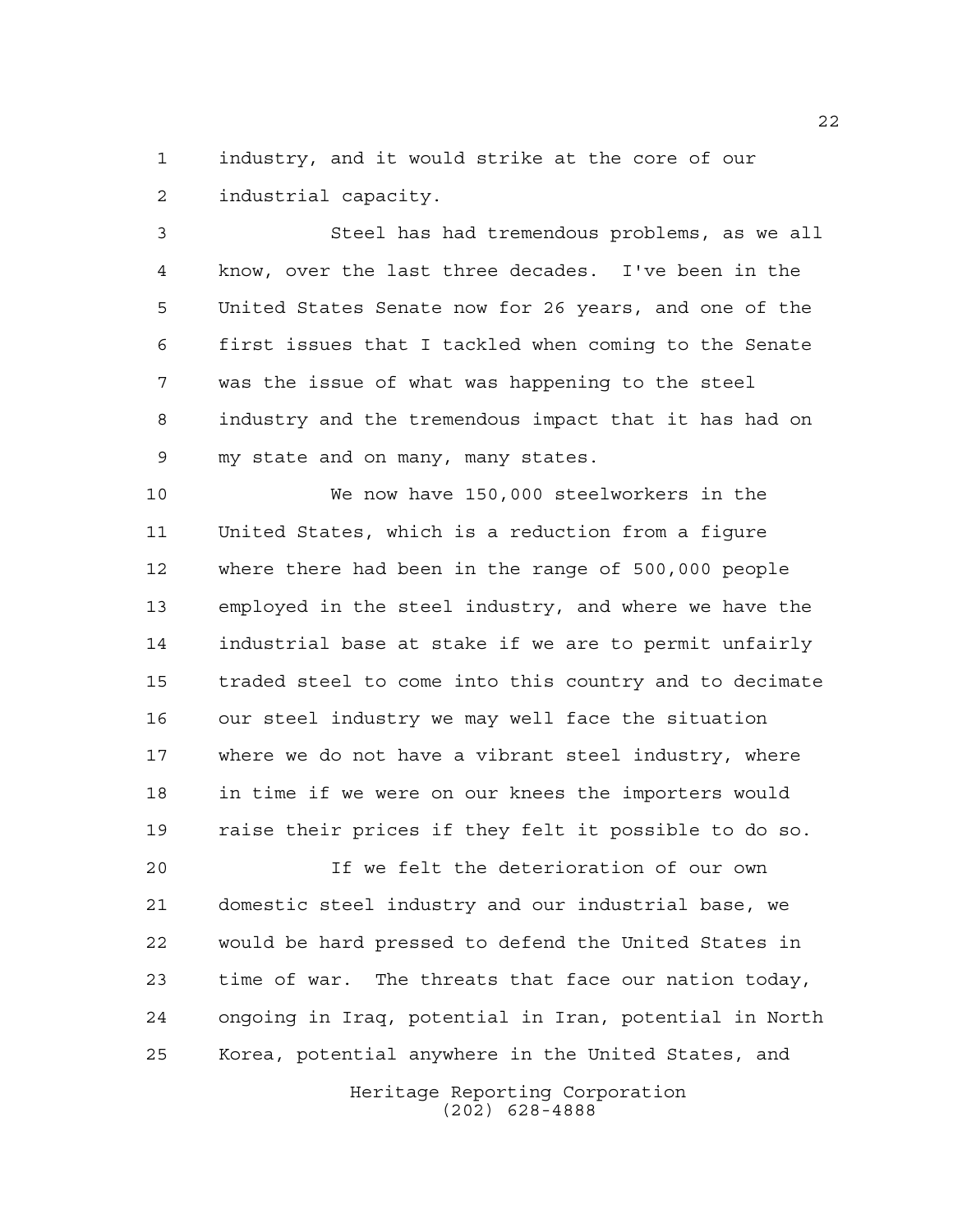without a strong steel industry we would be at the mercy of other nations.

 Just a word or two about some of the considerations advanced by the automobile industry. It's very important to have a strong automobile industry in the United States. Automobile production has always been a core and basic issue, but it would be manifest injustice to subject the steel industry to unfair subsidies and dumping from foreign importers to help one phase of the American industry at the expense of another.

 Here again there might be some short-term gains, but if the United States was not able to maintain its own steel industry your foreign importers could raise the prices of the automobile industry or other users of steel, corrosive-resistant steel. It would work to the long-range detriment of the automobile industry and other industry.

 As we project the future of the industrial base, project the future of 150,000 steelworkers and retirees as well because the retirement funds are based on the average price of steel, if that comes down the retirement benefits of the retirees will be in jeopardy as well.

Heritage Reporting Corporation (202) 628-4888 This is a matter of enormous importance to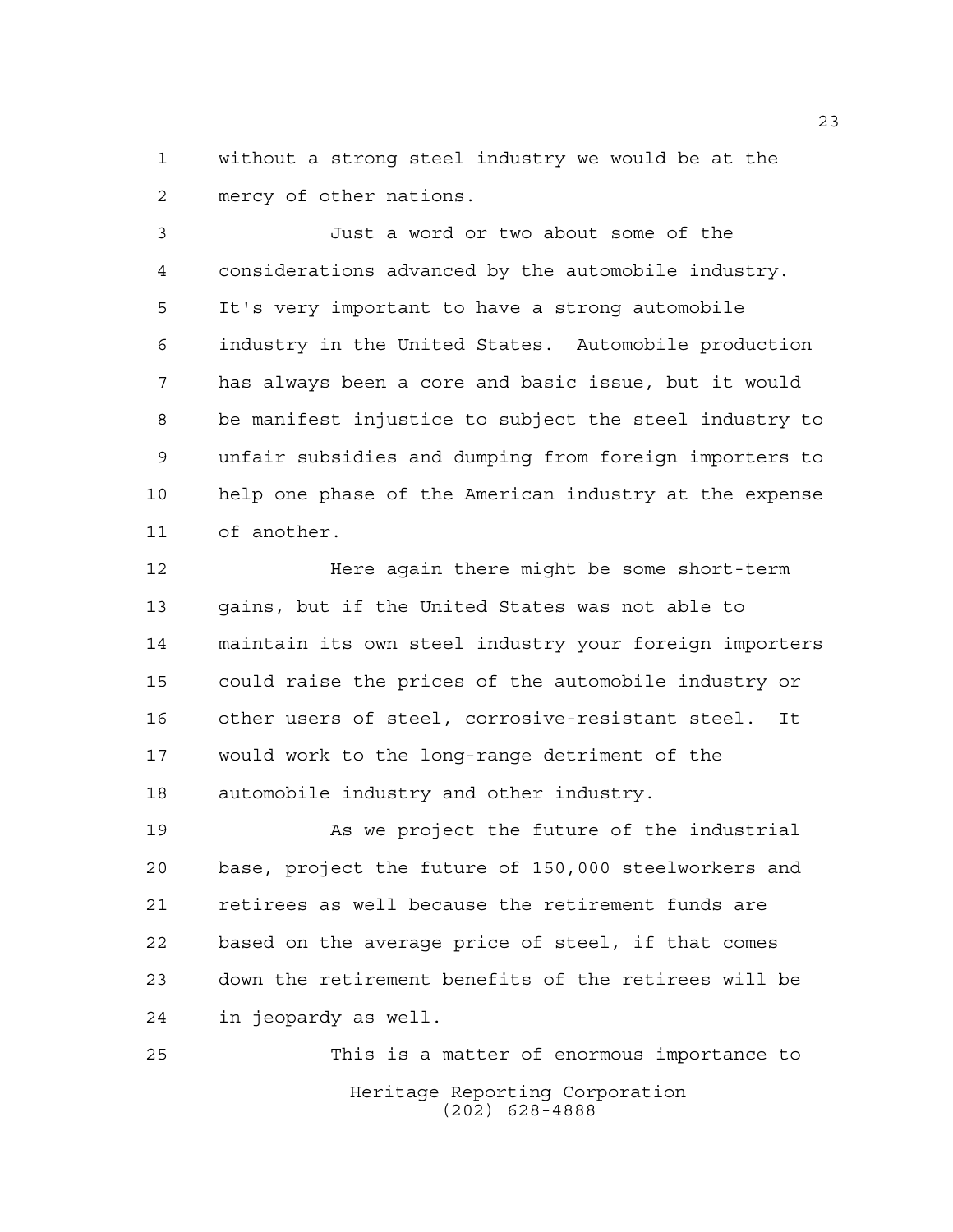Heritage Reporting Corporation (202) 628-4888 my state, to many states, but most fundamentally to the United States. It is very reassuring to have the kind of attention and deliberation which this distinguished Commission gives to these issues. It is a pleasant change from my other senatorial duties to come here almost like a lawyer and to have an opportunity to present a case. I thank you for the opportunity. It's nice to be on this side of the podium without a gavel. We urge you to follow the lead of the Department of Commerce, which has given very extensive consideration, the Executive Branch and to maintain these orders which are very, very important for the welfare of our country. Thank you. CHAIRMAN PEARSON: Thank you, Senator. It's very good to see you again. Do any of my colleagues have questions for Senator Specter? (No response.) CHAIRMAN PEARSON: Okay. Thank you very much. MR. SPECTER: Well, that's lucky. Thank you. MS. ABBOTT: Our next appearance is the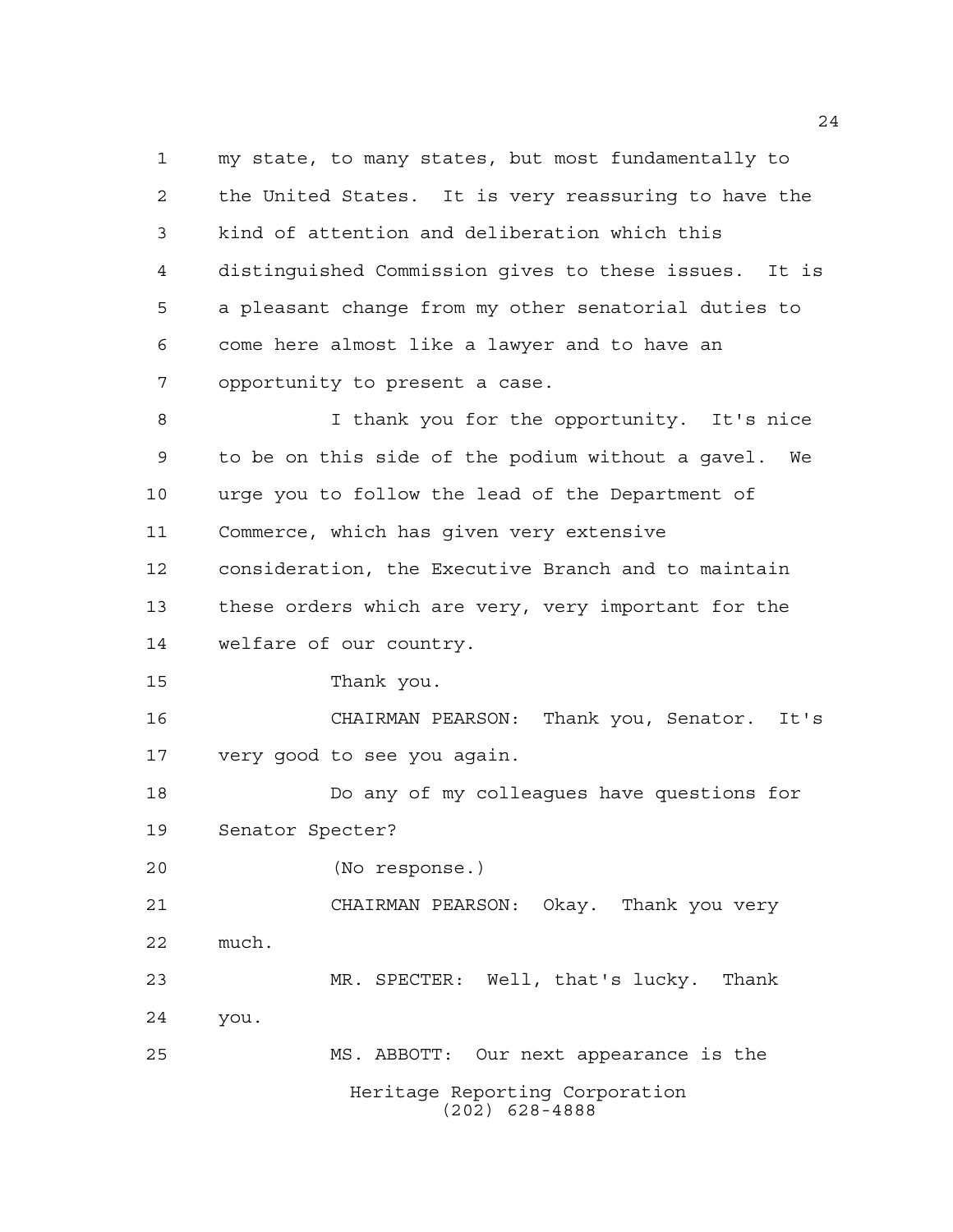Honorable John P. Murtha, United States

Representative, 12th District, Commonwealth of

Pennsylvania.

 MR. MURTHA: Good morning, Commissioners. CHAIRMAN PEARSON: Good morning, Congressman Murtha. Welcome.

 MR. MURTHA: Thank you very much. Nice to be here.

 I've been here a few times before, and I appreciate the complexity of the work that you do, but it's had a real impact over the years. As I mentioned to a couple people, during the Reagan Administration we were able to work out something, and even though he was a free trader, because of national security.

 I remember saying to the President at a small meeting with John Hines and a couple other people there, Mr. President, we've got a national security problem, and it's with steel. He said well, Abraham Lincoln had the same problem. I remember that, he said. I thought, he does remember that.

 As we went through this thing, he directed them to put in place the quota system which we had for five years that reduced the imports from 30 percent down to 18 percent. The steel industry was able to modernize working with the steel unions, working with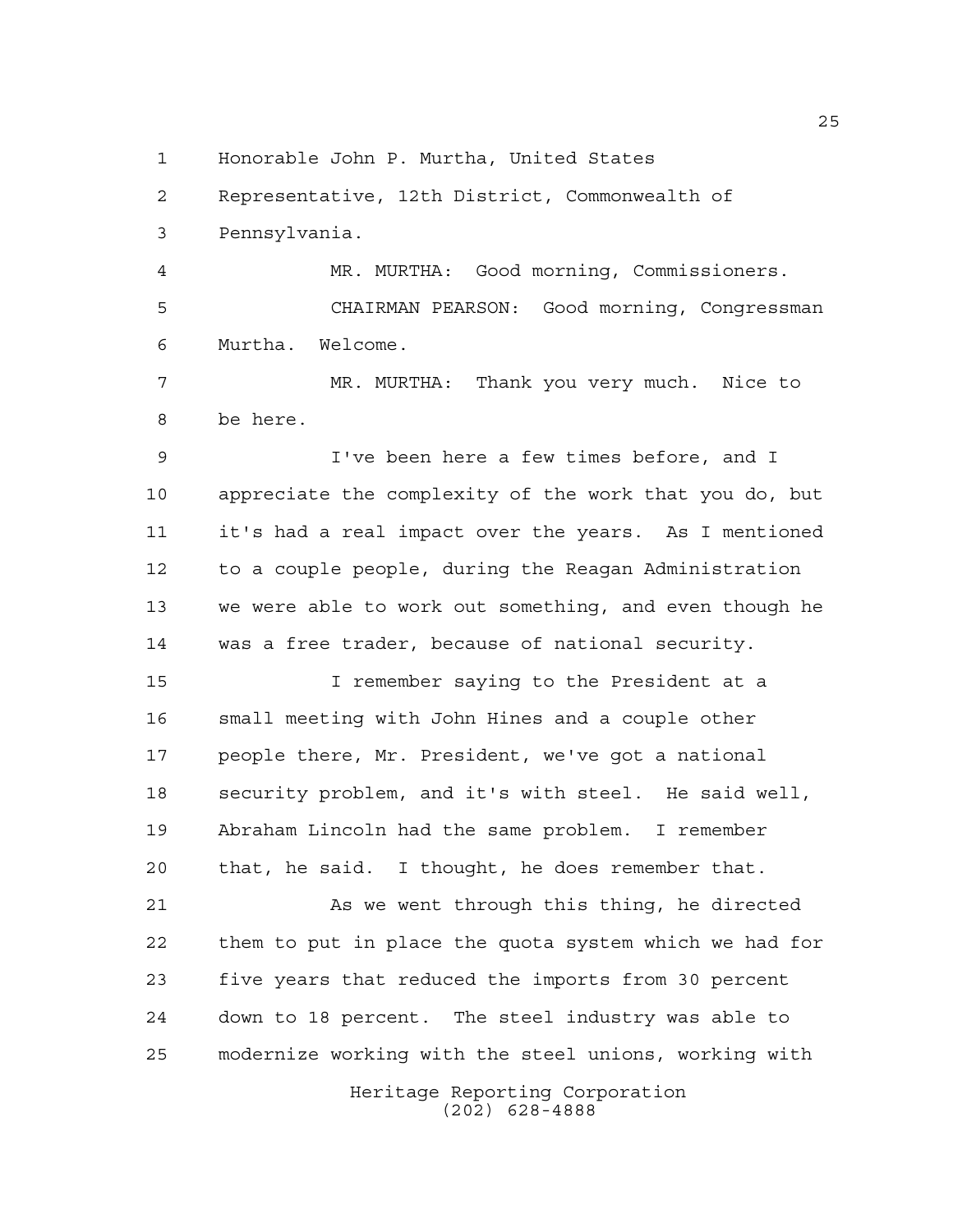the companies and working with the country. We were able to allow them to reorganize.

 Now, we still have 30,000 steelworkers in western Pennsylvania. I've got my Steeler tie on. They finally won. You folks wouldn't notice that, but steel has always been so important in western Pennsylvania.

 We had a serious flood in 1977 in Johnstown where 50,000 people were outside their homes. We lost 5,000 steelworkers then because of the flood, but since that time we've lost 7,700 steelworkers because of the flood of subsidized imports into the United States, basic steel jobs. Of course, the other jobs that are related to it had a dramatic impact.

 The 30,000 steelworkers still working, if they're not protected by the law and the interpretation of the law, we feel we've got a real problem.

 I have testimony which I'll leave with you, but our capacity -- I'm on the Defense Subcommittee Appropriations. We still use steel in ships. We still use steel in armor. We still use steel in tanks. If we couldn't get it, we'd have a heck of a problem.

Heritage Reporting Corporation (202) 628-4888 For instance, I remember during the Carter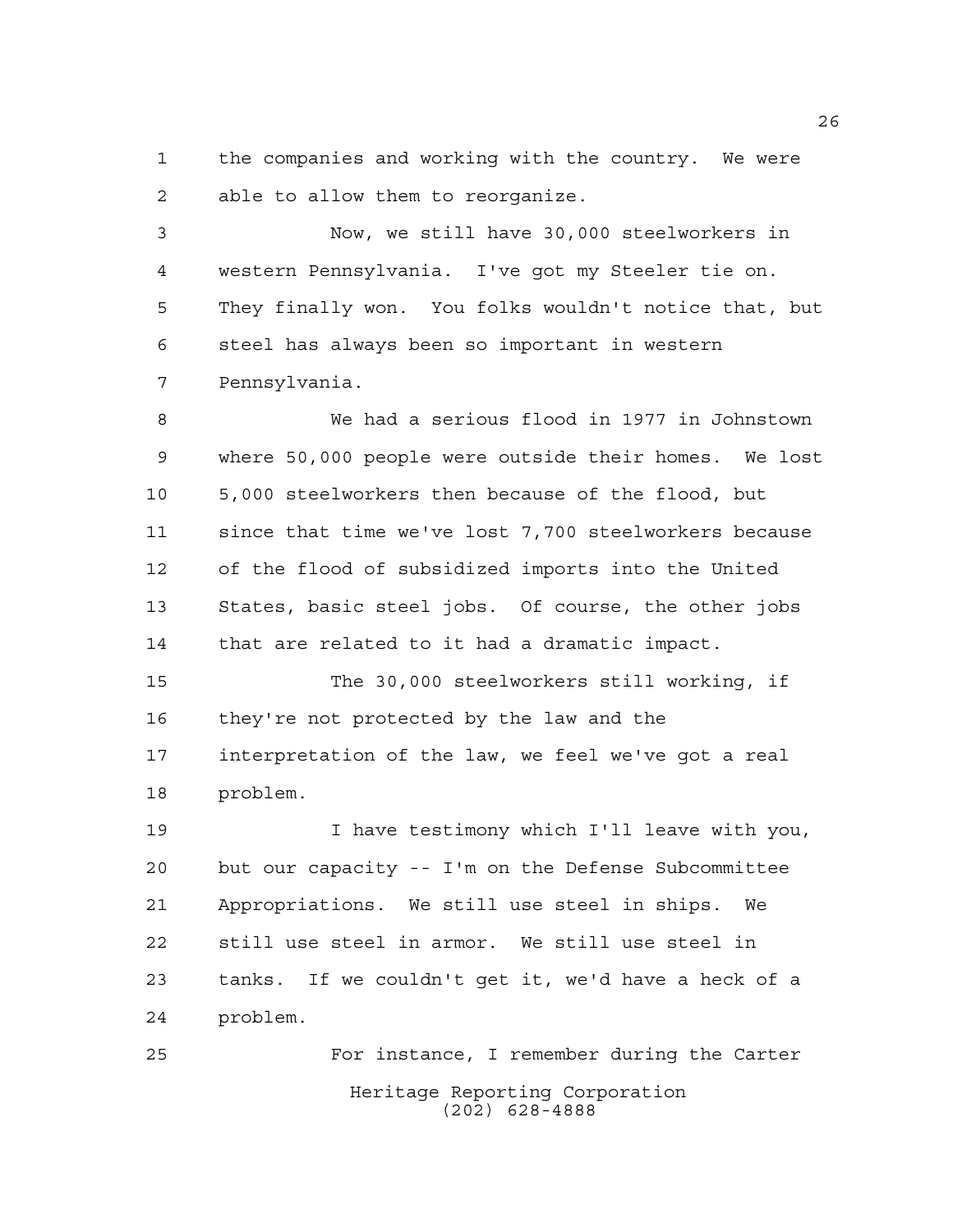Administration we started working on synthetic fuels to reduce our dependency on foreign oil. Because of the pressure, the money pressures, and this is what you'll hear today. You'll hear a lot of people saying well, it costs more to have to buy steel in the United States. Well, this is subsidized steel coming in from other countries.

 The point is if we had spent money on synthetic fuels in the old days, we would have had less dependence on foreign oil right now. If we don't do that we'll have to buy steel overseas, and it will be a lot more expensive in the long run. We need a reliable supply of high quality, domestically produced steel. This is no question since 9-11.

 The question you have before you today is straightforward. Would you remove the antidumping and countervailing duty orders likely to lead to material injury to our domestic producers? Looking back to when these orders were first put into place, imports from the affected producers plummeted by 48 percent, a sure indication that their success in the market was directly related to their ability to sell unfairly traded imports.

Heritage Reporting Corporation (202) 628-4888 The Department of Commerce, after an extensive investigation, determined these foreign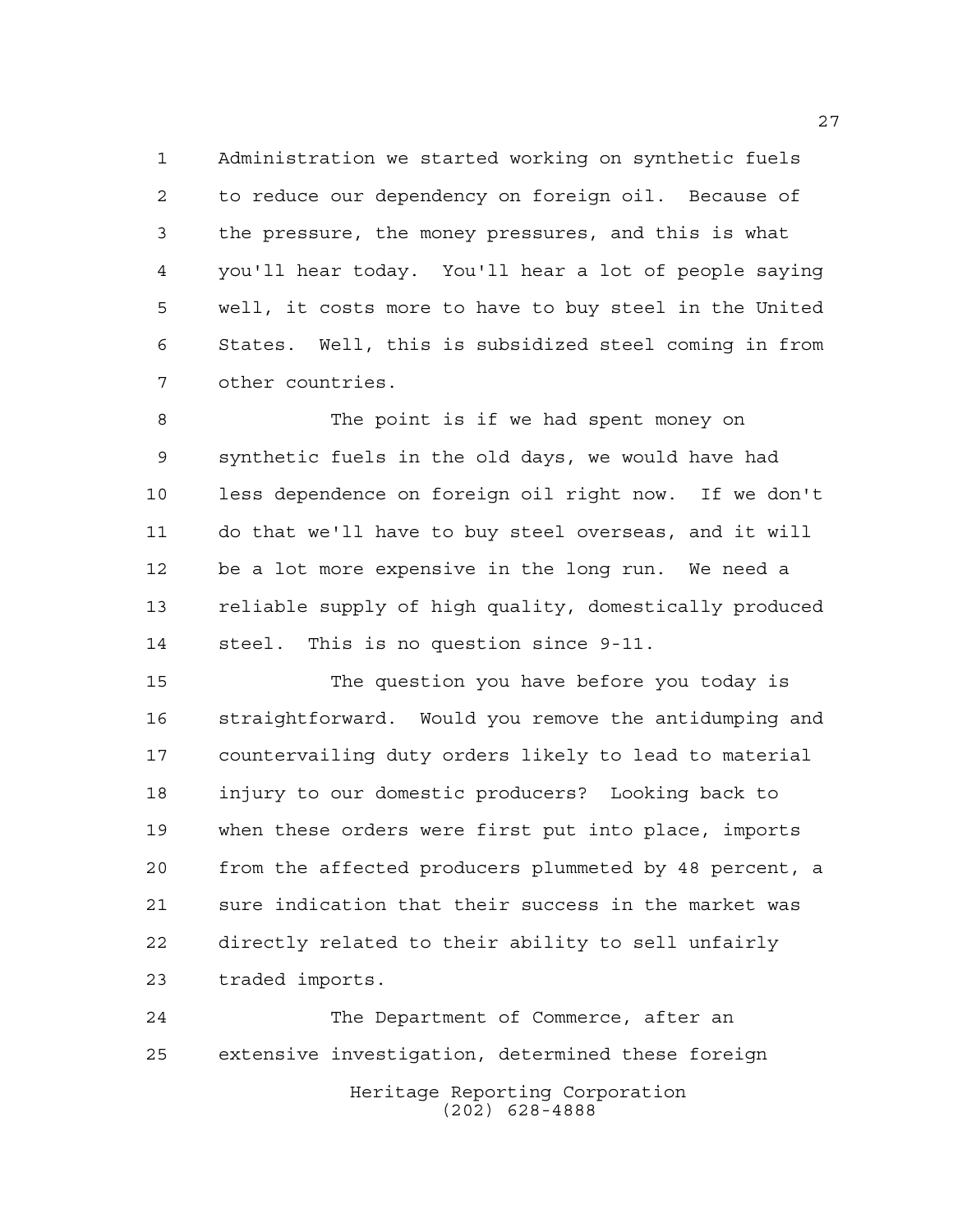producers will continue to send dumped and subsidized steel into our market. Many of our foreign producers that are the subject of the investigation are the most sophisticated in the world, and they have been certainly and will be aggressive in expanding their market share with dumped.

 The point I'm making is we spent \$962 billion in defense in the last nine months -- that's the defense bill -- including the money we spent on the Iraq War, but the point is we've got to have a basic steel industry in the United States. It's a national security issue.

13 13 I appreciate the complexity of your decision. I know it's sophisticated. You're dealing with sophisticated law, but this is simple to me. It's just we need to protect the basic steel industry from unfair, against-the-law subsidized steel coming into the country.

 I'd be glad to answer any questions you may have.

 CHAIRMAN PEARSON: Thank you. Any questions for Congressman Murtha?

(No response.)

 CHAIRMAN PEARSON: Thank you very much. We appreciate the time you've taken to come here today.

> Heritage Reporting Corporation (202) 628-4888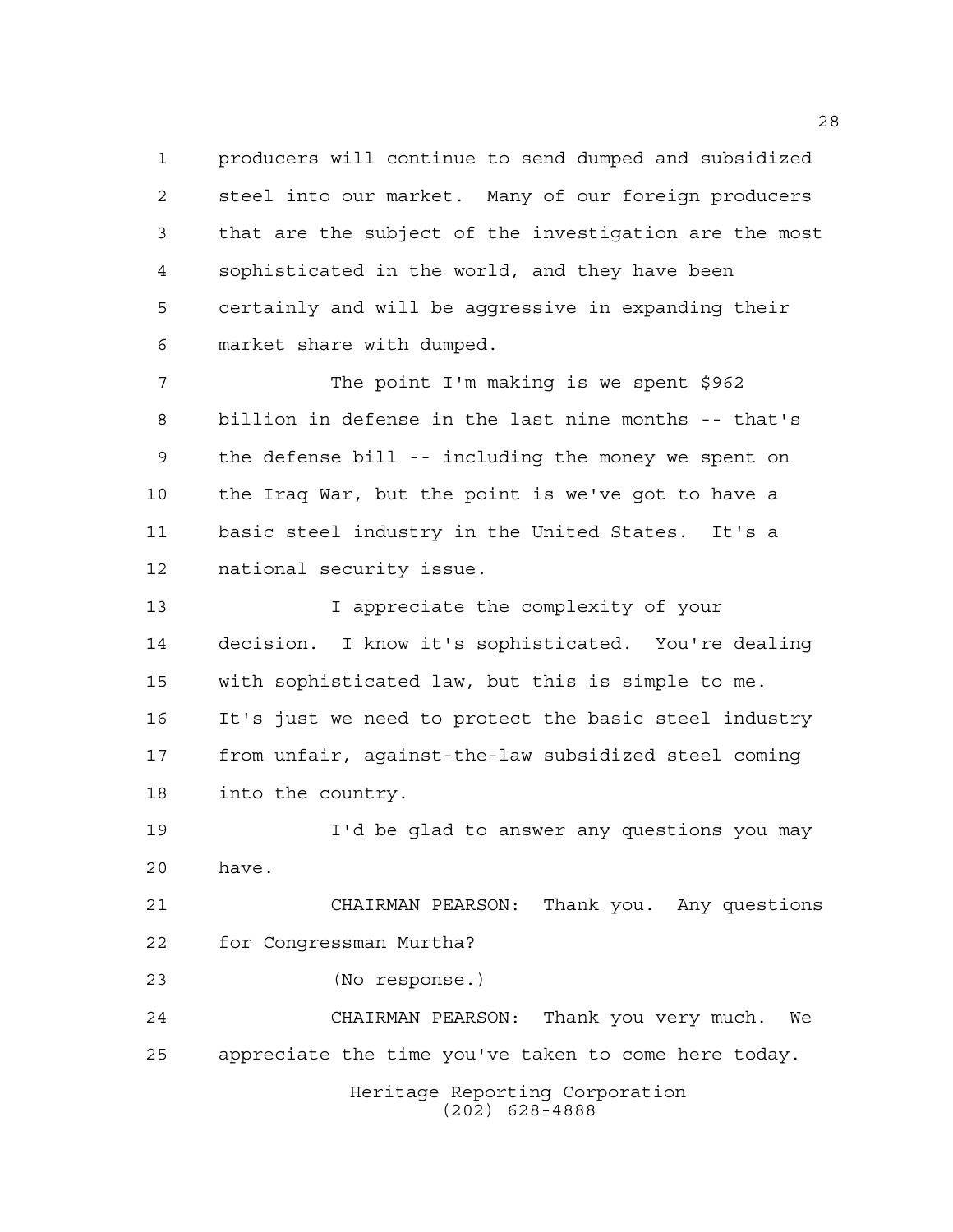You've got an election coming up. You're doing well to take time to come here to Washington to see us.

MR. MURTHA: Thank you very much.

 MS. ABBOTT: The Honorable Alan B. Mollohan, United States Representative, 1st District, State of West Virginia.

 CHAIRMAN PEARSON: Welcome, Congressman Mollohan.

 MR. MOLLOHAN: Mr. Chairman, members of the Commission, Commissioner Lane, how are you today? Thank you for the opportunity to testify today on the sunset review of orders on corrosion-resistant steel from Australia, Canada, France, Germany, Japan and Korea.

 I appreciate all the good work that you and your staff do to help create a level playing field with our foreign competitors. When the ITC helps U.S. companies fight back against dumping by foreign producers or neutralize subsidies by foreign governments you provide hope across the country to those that are fighting to preserve jobs in our steel communities and to save our industrial base.

Heritage Reporting Corporation I represent the 1st Congressional District of West Virginia, including the steel producing

(202) 628-4888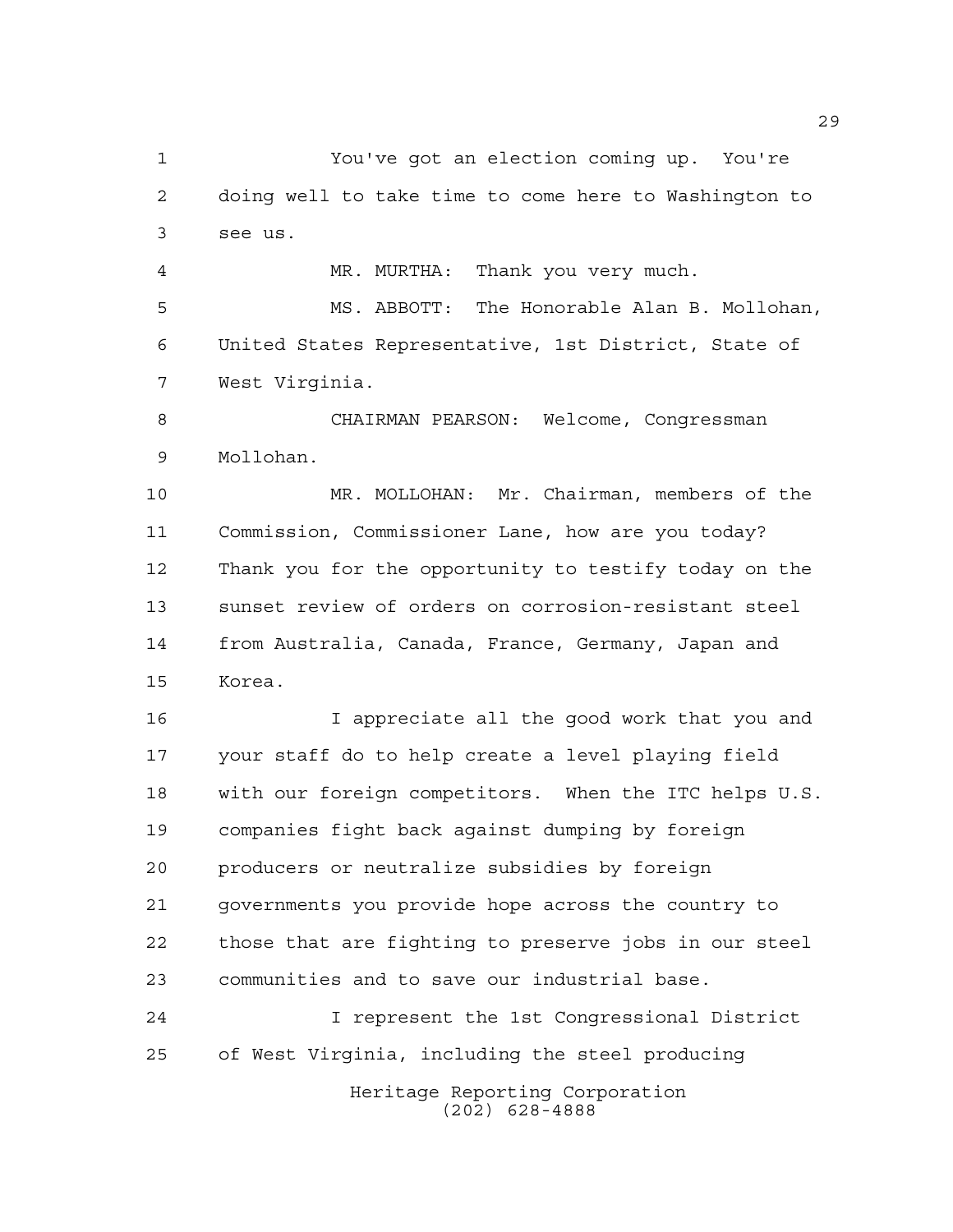community of Weirton that is facing the consequences of unfair foreign competition. Since 1909, Weirton Steel has produced high-quality steel and has provided high wage, high skilled jobs to the people of its community.

 It is now owned by Mittal Steel USA and is one of the largest employers in my district and in the state. The long-term health of this plant is critical to the long-term economic prospects of this community, this region and our state.

 It is not just the actual employment at the plant, but the multiplier effect that matters to the region. When the plant was doing well, jobs provided by suppliers, transportation companies, local retailers and even government increased. When times are tough, families lose income, health care coverage or retirement benefits, and the whole region suffers.

 Unfortunately, all too often people in Weirton have experienced job loss and dislocation. There is no question that the plant, its workers and the town of Weirton are facing significant economic challenges at this moment due to conditions in the global steel market.

Heritage Reporting Corporation (202) 628-4888 The people of Weirton are strong, loyal and patriotic. They have a work ethic second to none that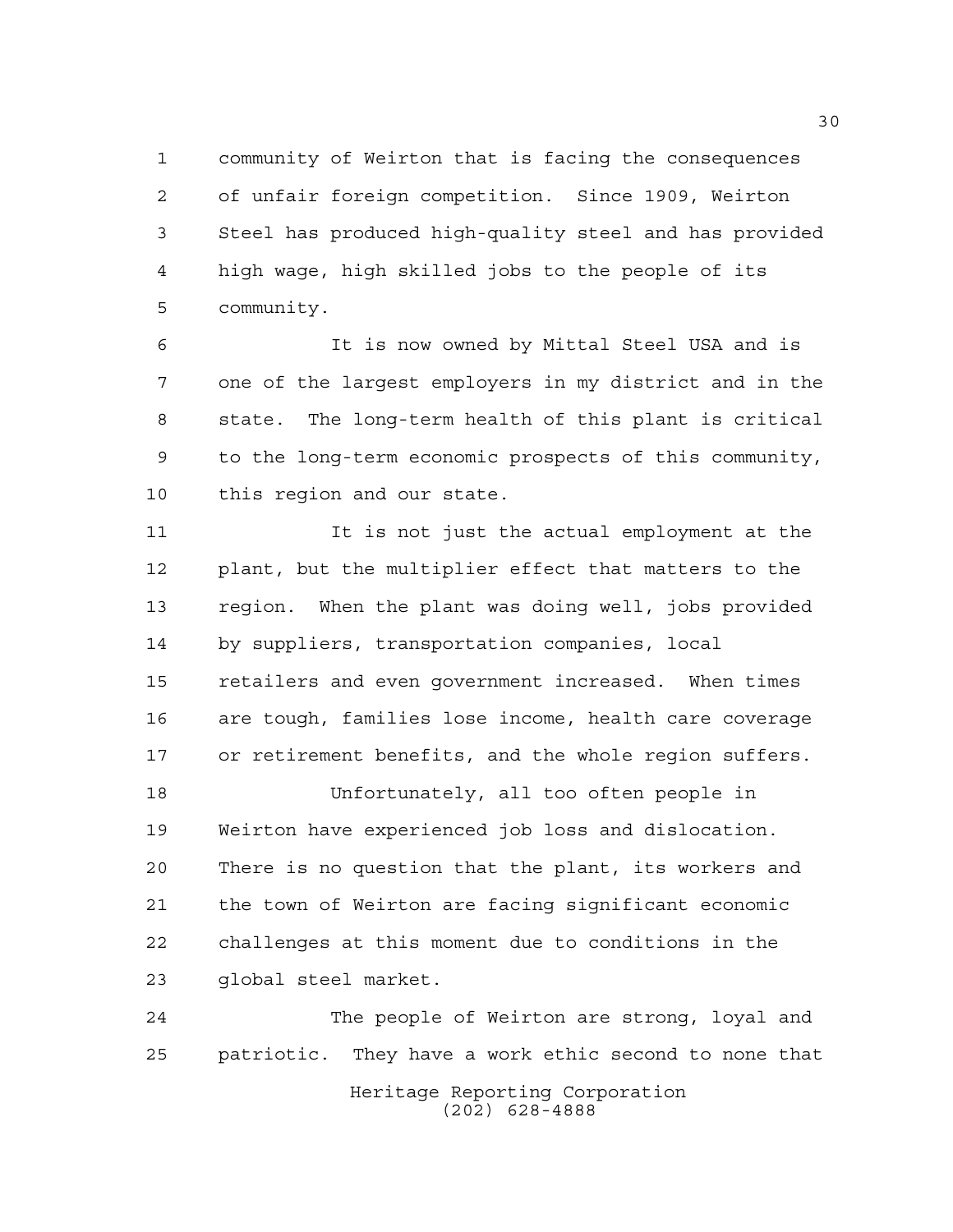will help attract new investment while keeping Weirton Steel open and competitive. I'm especially proud of the work that the Independent Steelworkers Union and Mittal Steel USA have done together in Weirton to ensure that the plant remains one of the premier tin mill producers in North America.

 Today I appear here on behalf of the workers and the community of Weirton and the company. While Mittal's Weirton facility almost exclusively produces tin mill at present, dumped or subsidized corrosion- resistant steel undermines the viability of the company as a whole and thus jeopardizes the facility and the community of Weirton.

 Continuation of the existing orders on corrosion-resistant steel is crucial for the overall U.S. steel industry to remain competitive. By nature, steel is a highly capital-intensive industry, and facilities must operate at a high rate of capacity utilization in order to cover their costs.

 As countries around the world increase their capacity and output, we can expect to see the continued ways of dumped products as foreign producers try to take advantage of the attractive prices in the U.S. market.

Heritage Reporting Corporation (202) 628-4888 This is beginning to put downward pressure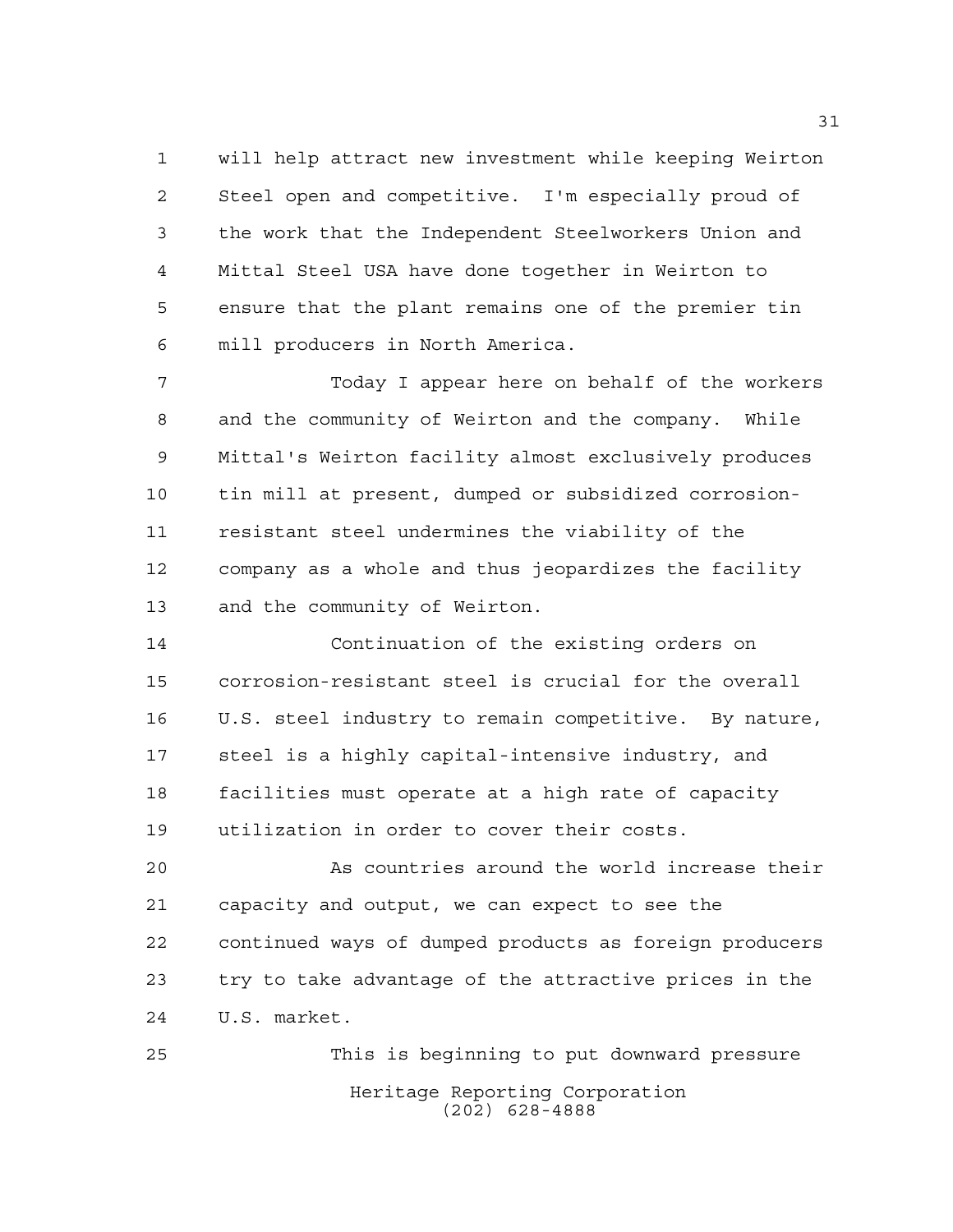on domestic producers who will be unable to compete with the unfairly priced products. In fact, we've already seen evidence of this as countries not covered by the orders have more than doubled their market share since the first review in 2000.

 This has put downward pressure on prices and led to declines in capacity utilization at domestic facilities. Imports of corrosion-resistant steel from the six countries under sunset review rose by 17.3 percent in 1992. Once the original orders were put on back in 1993, import shares decreased to eight and nine percent.

 Since 2000, total imports of corrosion- resistant steel from the subject countries have ranged from 7.5 to 13.2 percent. China in particular is adding exceptional amounts of steelmaking capacity and poses a serious threat to the domestic market for corrosion-resistant steel.

Heritage Reporting Corporation (202) 628-4888 As China is able to produce more of its own steel and meet its own domestic demand, it displaces those exports that used to supply its market. This creates a situation of oversupply in the global arena, putting downward pressure on prices and affecting U.S. producers' ability to compete. In addition to these Chinese competitive pressures, raw material and energy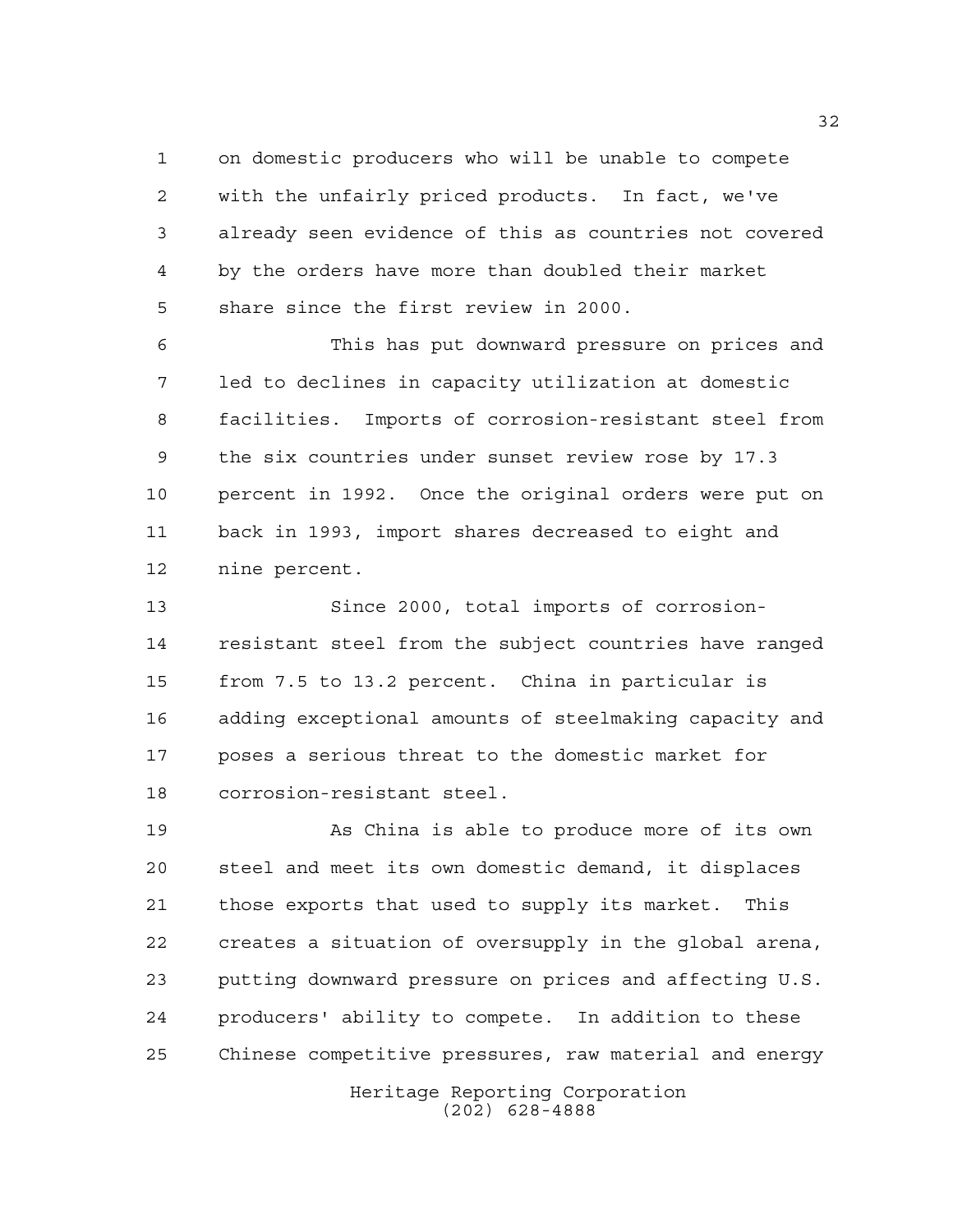costs that remain well above historical averages are also undermining steel producers.

 In a time of surging global trade deficits, the ITC's work to make sure that our trade remedy laws are effectively enforced is more important than ever. So far this year the goods trade deficit is up 14 percent, and if that trend holds we'll face an \$800 billion trade deficit in 2006. Dumped or subsidized product from abroad should not be allowed to inflate that figure.

 Mr. Chairman and members of the Commission, your work remains critical for U.S. companies and U.S. workers. I urge you to extend these orders on corrosion-resistant steel for an additional five years. Combating dumped and subsidized product from abroad is the right thing to do for the U.S. communities, workers and companies.

 The trade remedy laws were developed so that domestic companies can compete on a level playing field. The orders under review today have enabled our corrosion-resistant steel industry to deal with the global pressures it faces from increasing imports and unfair trade practices.

 While there are additional challenges looming ahead, continuation of these orders will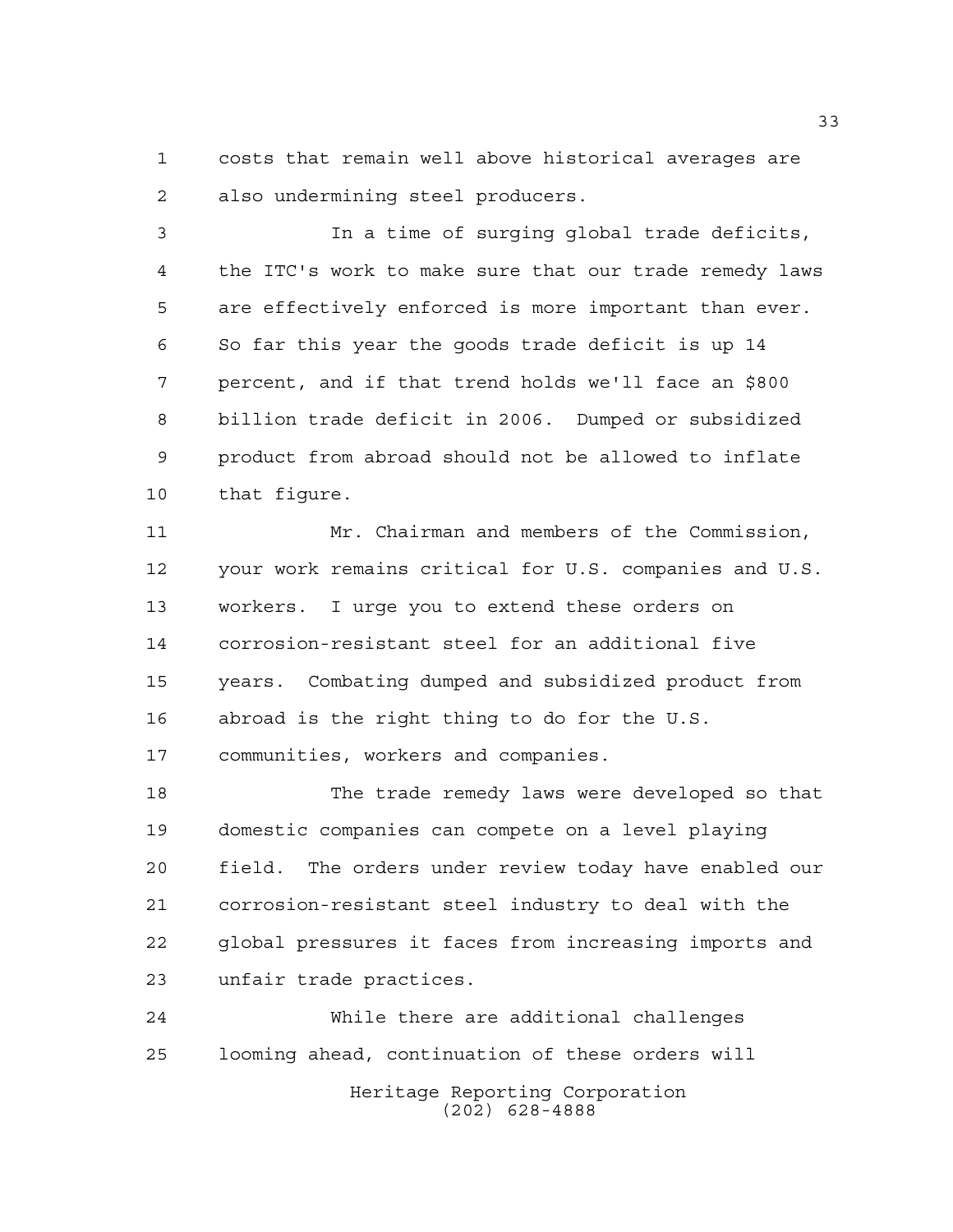provide necessary relief to domestic steel companies and help keep plants open in my district and throughout the country.

 The Commerce Department in June of this year already ruled that the same countries will start dumping the same products in the U.S. again if the remedies are taken off.

 Mr. Chairman and members of the Commission, on a final note I understand that on Thursday you will be reviewing dumping orders and duties on cut-to- length steel plate. Let me take this opportunity to encourage the Commission to seriously consider keeping those orders in place as well.

 The U.S. plate producers, including Mittal, will appear before the Commission because plate is an important steel product which is used in a variety of applications, including transportation products, offshore drilling rigs and railroad cars and others.

 I understand that current import data from the Commerce Department indicates that imports for 2006 are consistently above those in 2005, and 2005 reflected an increase over '04.

Heritage Reporting Corporation I also understand it is estimated that imports of plate will be about 15 percent of the domestic market. Overall these plate producers have

(202) 628-4888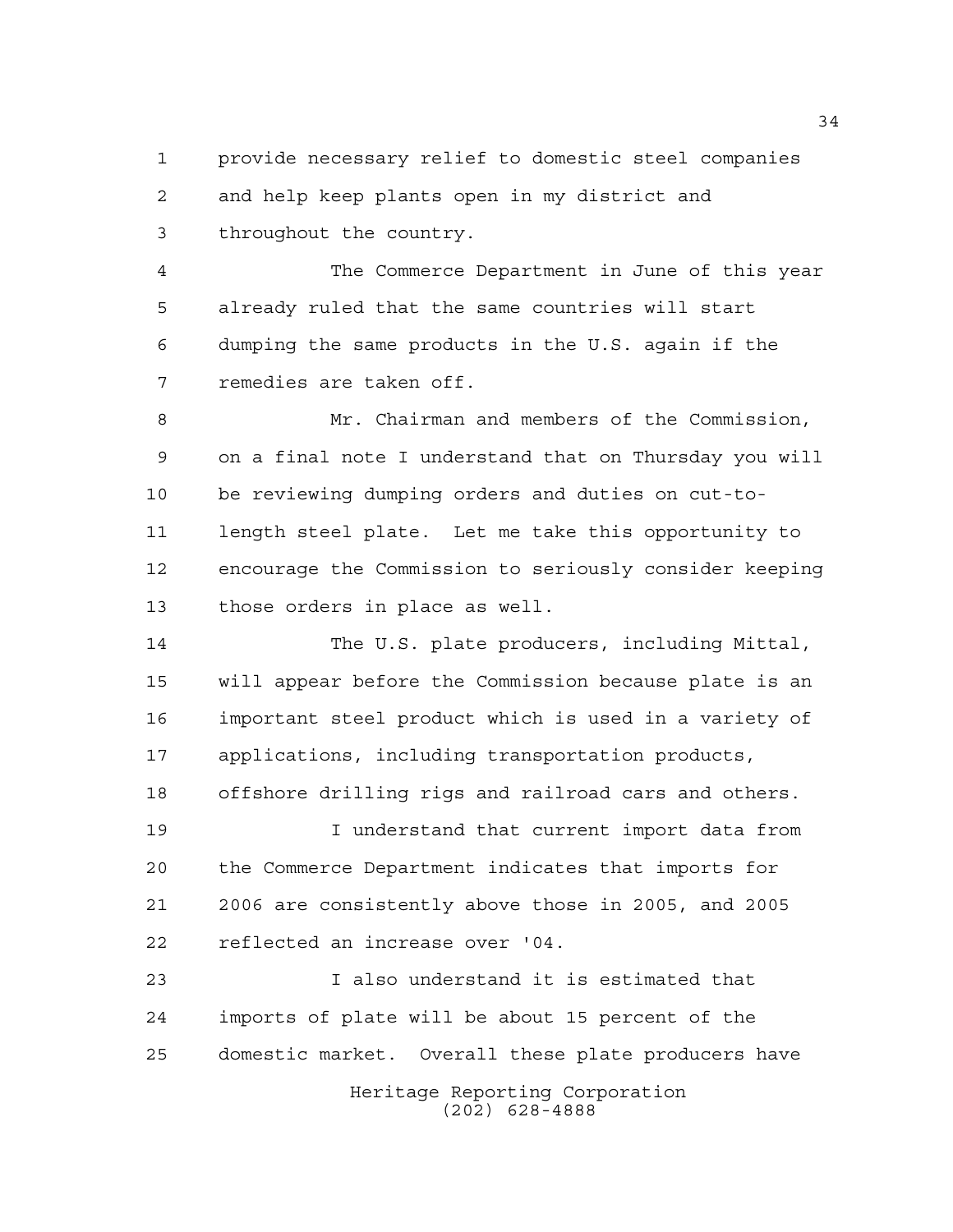Heritage Reporting Corporation (202) 628-4888 weathered the storm, but have only been able to do so by having antidumping and countervailing duty orders on plate products that were traded unfairly. We must maintain orders on these products to ensure that fair trade continues to prevail in the global market. Mr. Chairman, members of the Commission, I appreciate the opportunity to testify before you today. I urge you to find in favor of the U.S. steel industry and keep all of these orders in place. I do thank you for your consideration of this proceeding and also your consideration and favorable decisions in the past. Thank you so much for allowing me to appear before you. CHAIRMAN PEARSON: Thank you. MR. MOLLOHAN: Yes, sir. CHAIRMAN PEARSON: Are there any questions for Congressman Mollohan? Commissioner Lane? COMMISSIONER LANE: I just want to thank the congressman for taking time out from what I know is his busy schedule to come here and represent the interests of West Virginia. Thank you. MR. MOLLOHAN: Thank you, Commissioner. We appreciate your hard work and good work here in Washington. Thank you so much. Thank you, Mr. Chairman.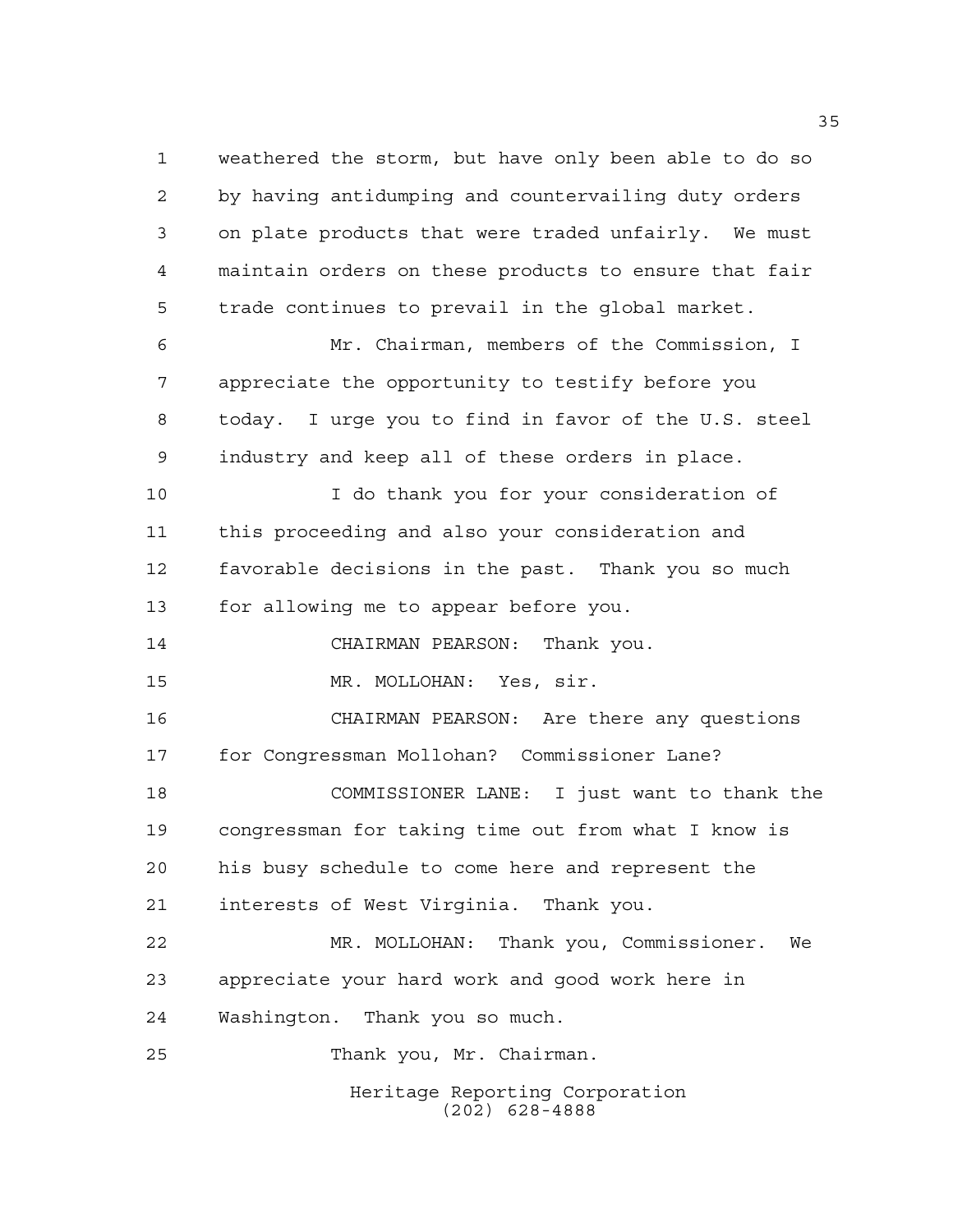Heritage Reporting Corporation CHAIRMAN PEARSON: Thank you. MS. ABBOTT: The Honorable Peter J. Visclosky, United States Representative, 1st District, State of Indiana. CHAIRMAN PEARSON: Welcome back, Congressman. MR. VISCLOSKY: Thank you very much. It is good to be back, and I appreciate the opportunity to testify. The Commission has my prepared remarks. I simply would ask for your continued careful and deliberate and judicious consideration of all of the testimony and evidence that will be provided to you in this sunset review on corrosion- resistant steel last entered in 2001. I must say personally I regret that some in the auto industry may use today's hearing as an opportunity to fault the domestic steel industry. Thanks to some of the decisions made by this Commission and others, as well as their endeavors over the last decade, they are now on a level playing field and actually making a profit in the United States of America, which I thought is exactly what we ought to be doing in this country. 24 I am not without sympathy to those who are facing trouble in that particular industry. Ford

(202) 628-4888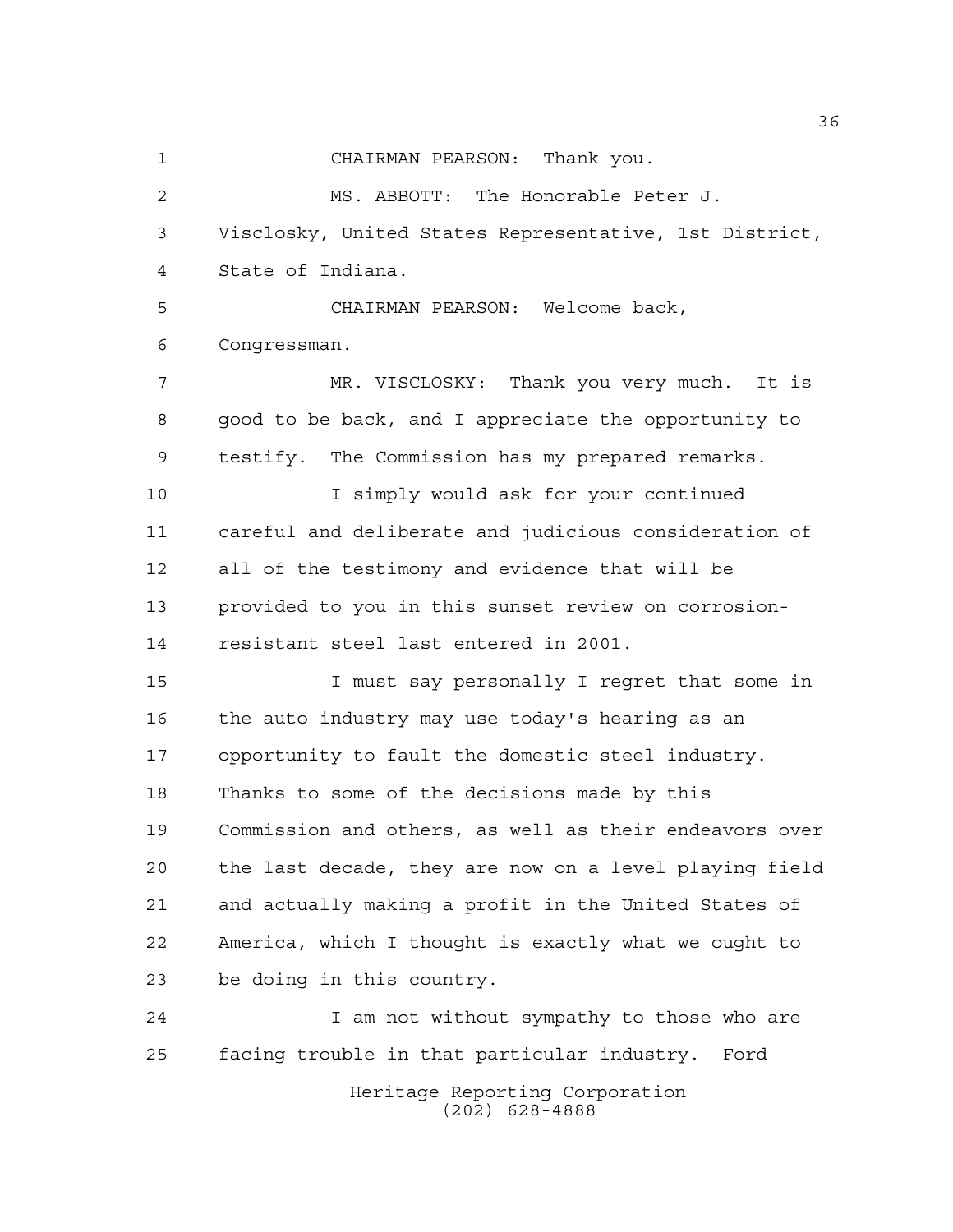Motors has a manufacturing facility in Forest Heights, Illinois, that abuts my congressional district, and a third to one-half of the people in that particular facility actually live in the 1st Congressional District.

 I look at the overall climate as far as auto manufacturing in the United States, and again that's not the subject of this hearing, and recognize that those who are transplants in the United States are estimated to increase their capacity in this country by 50 percent over the next five years, hardly an unhealthy environment.

 I'm also not here to talk about the cost of steel and the problems it potentially has caused to some in the domestic auto manufacturing sector, given the fact that corrosive-resistant steel represents about \$473.62 to the cost of the average North American light vehicle that sold in the second quarter of this year for \$27,800, about 1.67 percent of the selling price.

 I checked with *Consumer Reports* yesterday and found that all season performance tires, a good set of four, range from \$130 to \$520, so I'm not here to talk about that.

Heritage Reporting Corporation (202) 628-4888 I'm not here to talk about the suggestion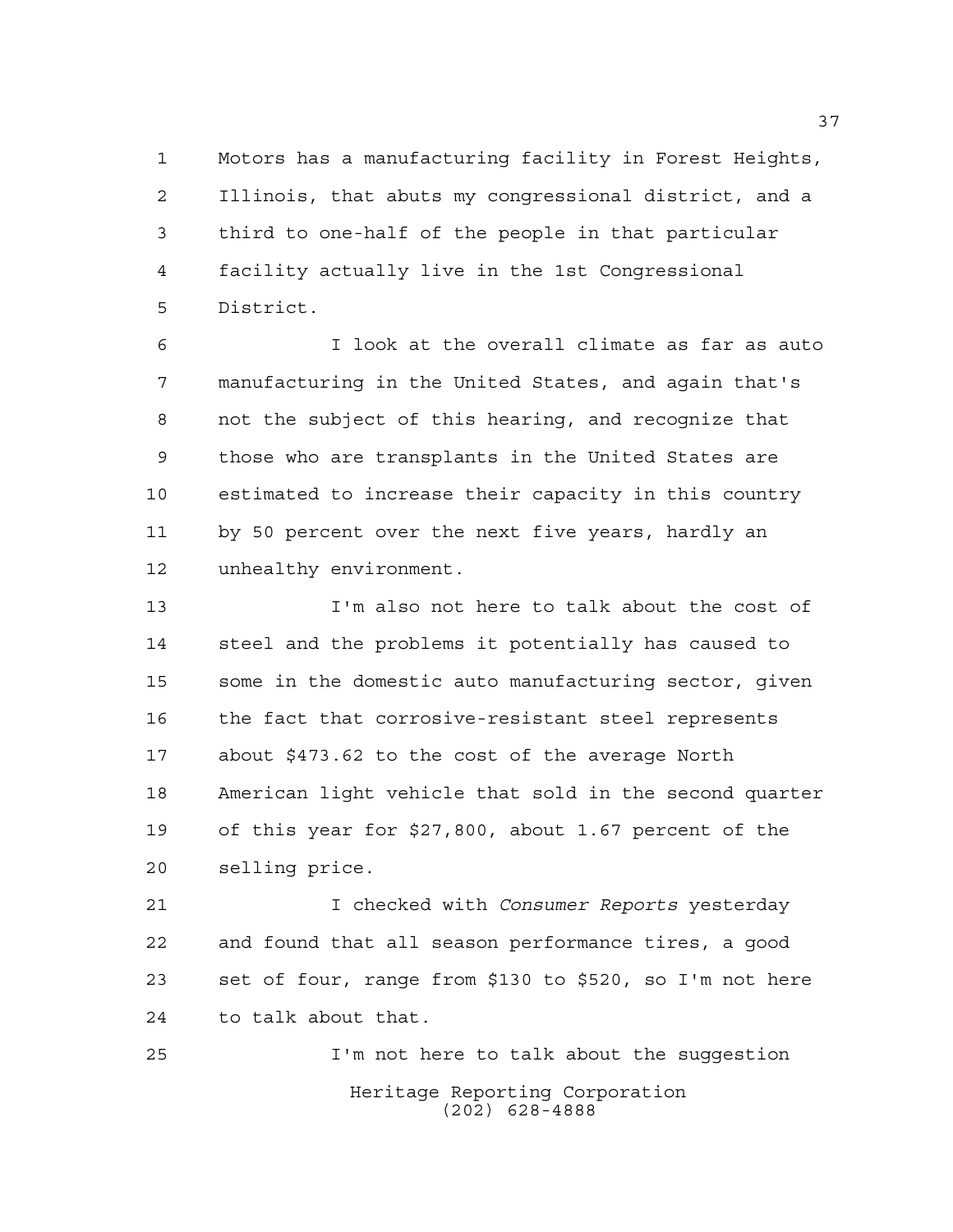that there is a short supply or shortage of this particular product in the United States. I see it being made in the 1st Congressional District of Indiana every day by producers such as U.S. Steel and Mittal Steel, and there are 10 other producers in this country who also make that product.

 What I am here to ask your careful consideration of are the two key issues I believe you must make a decision on. That is, if the sanctions are lifted, will abuse occur again, and will a surge occur? I absolutely believe that those events will occur.

 Imports from nonsubject countries jumped 47.3 percent from the first half of 2005 to the first half of 2006, and on June 6 in the *Federal Register* the Department of Commerce said that the Department determined that the revocation of the antidumping dumping orders on CORE from Australia, Canada, France, Germany, Japan and South Korea would be likely to lead to continuation or recurrence of dumping at the following weighted average percentage margins ranging on companies from Germany to 10 percent, in Japan 36 percent.

Heritage Reporting Corporation (202) 628-4888 The second question is whether or not injury will occur. Your staff report shows that from 2000 to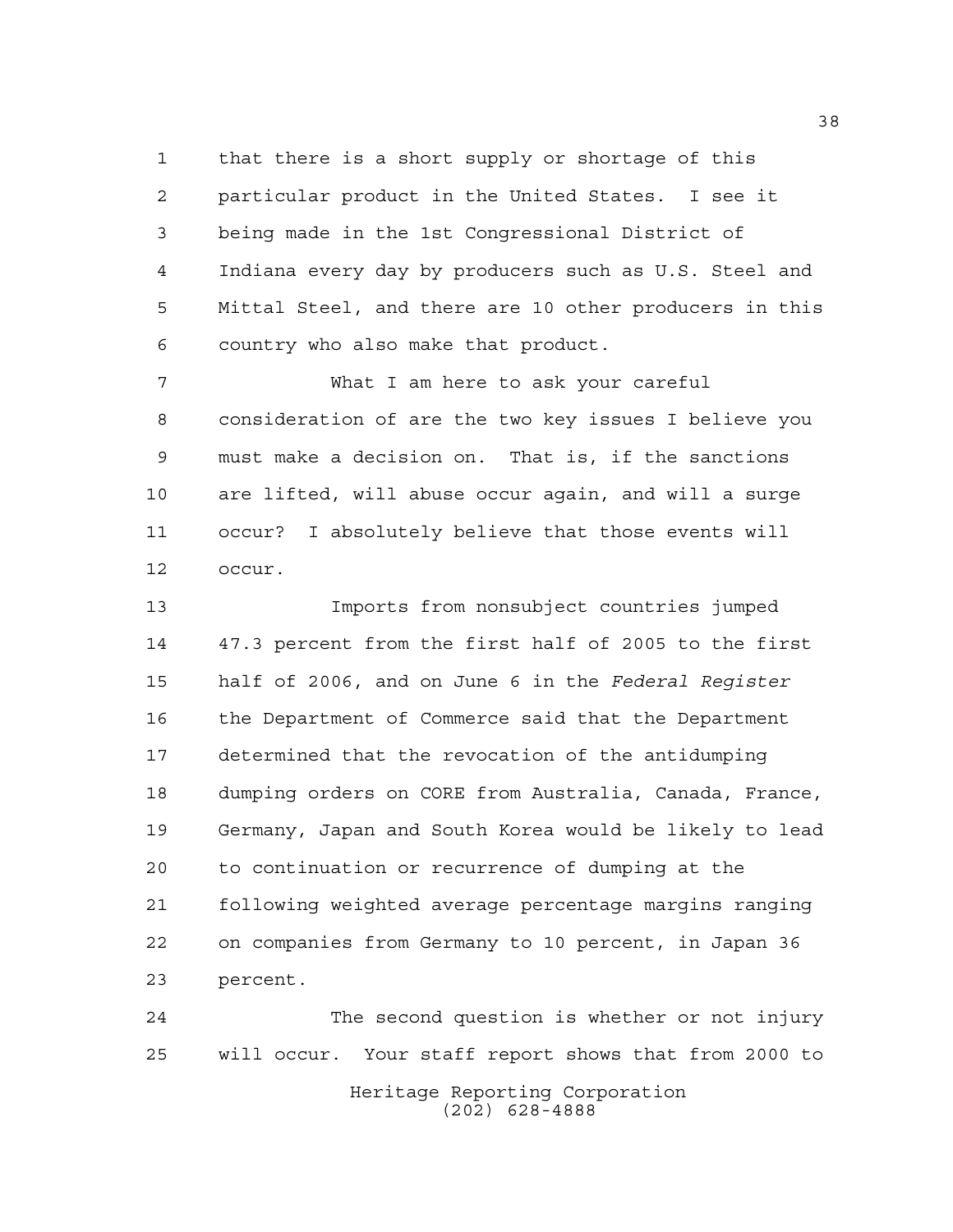2005 the domestic industry cut its unit labor costs by 29.3 percent, and during this same period the industry's productivity improved by 68 percent. They continue to have burdens such as the price of the zinc that increased by a factor from \$1,300 per metric ton to \$3,300 per metric ton this past August, but in any event continue to need that fair playing field.

 If we go back just a bit in time and look at that list of 45 companies that had to file for bankruptcy from 1997 to 2004, we see companies in places like Dunkirk, New York; Vineyard, Utah; Gaston, Alabama; Ann Arbor, Michigan; Sterling, Illinois; Terre Haute, Indiana; Covent, Louisiana; Los Angeles, California; Houston, Texas; Everleth, Minnesota; and Georgetown, South Carolina.

 Injury occurred before. It is my belief it will occur again and again trust to your careful consideration of the testimony that's going to be brought forward to you today and again appreciate the fact that you allowed me to testify today. CHAIRMAN PEARSON: Thank you. Any questions for Congressman Visclosky? Commissioner Hillman? COMMISSIONER HILLMAN: Congressman

Visclosky, since I am a native of South Bend, Indiana,

Heritage Reporting Corporation (202) 628-4888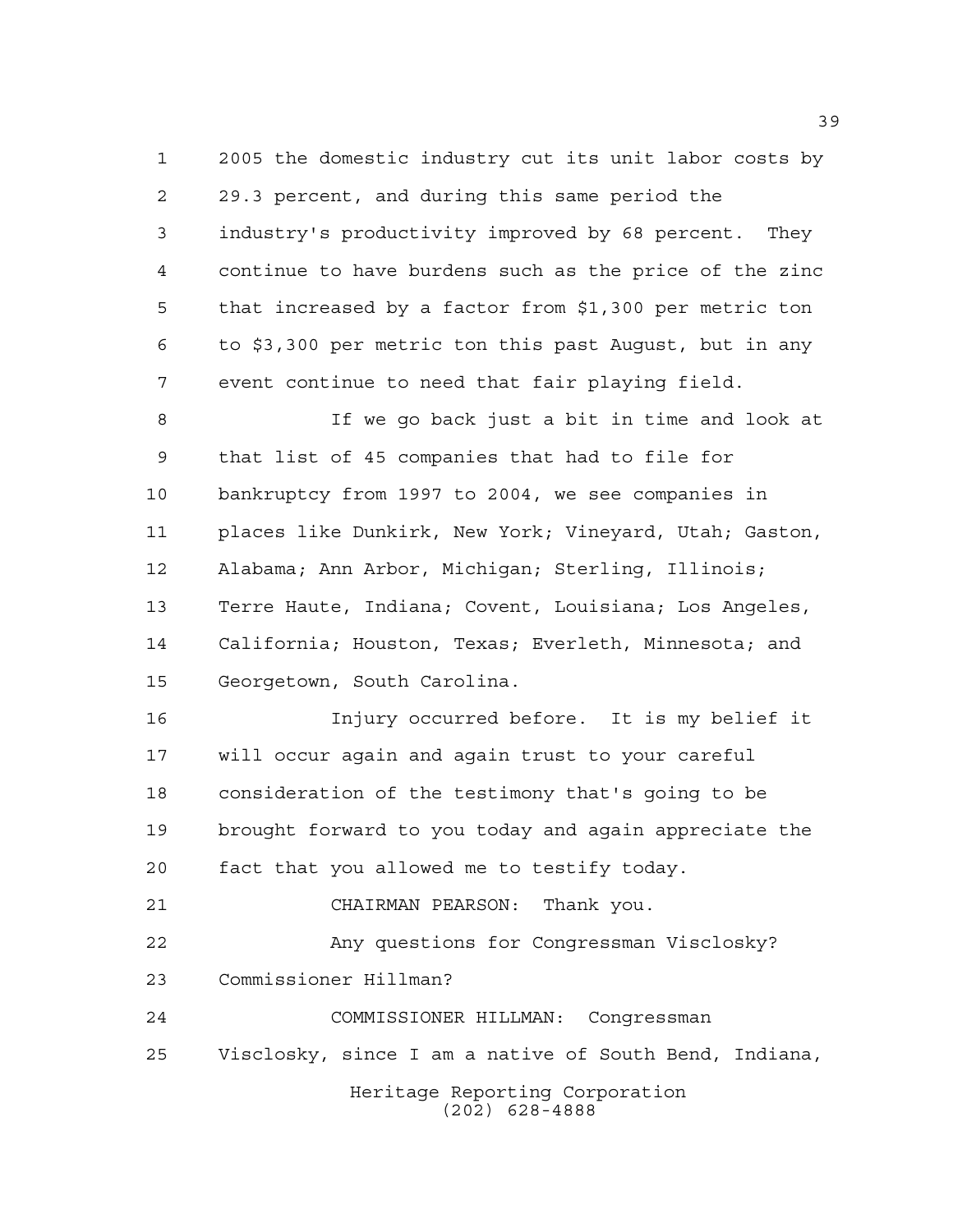I wanted to take this special time to thank you as someone who shares roots in the State of Indiana and to thank you for taking the time during this election season to be with us as well. Thank you.

 MR. VISCLOSKY: And as someone who went to school in South Bend, Indiana, and still is concerned about the weather patterns in South Bend, Indiana, I thank you very much.

 CHAIRMAN PEARSON: Thank you very much. MR. VISCLOSKY: Thank you, Mr. Chairman. MS. ABBOTT: The Honorable Phil English, United States Representative, 3rd District,

Commonwealth of Pennsylvania.

 CHAIRMAN PEARSON: Welcome back, Congressman English.

 MR. ENGLISH: Thank you so much for the opportunity to testify today. We're most grateful to you for the complex analysis and the professionalism with which the ITC is pursuing this investigation.

 Mr. Chairman and members of the Commission, I want to thank you for the opportunity to present testimony today regarding the five-year sunset reviews of antidumping and countervailing duty orders on corrosion-resistant steel.

Heritage Reporting Corporation (202) 628-4888 In my view, these orders should be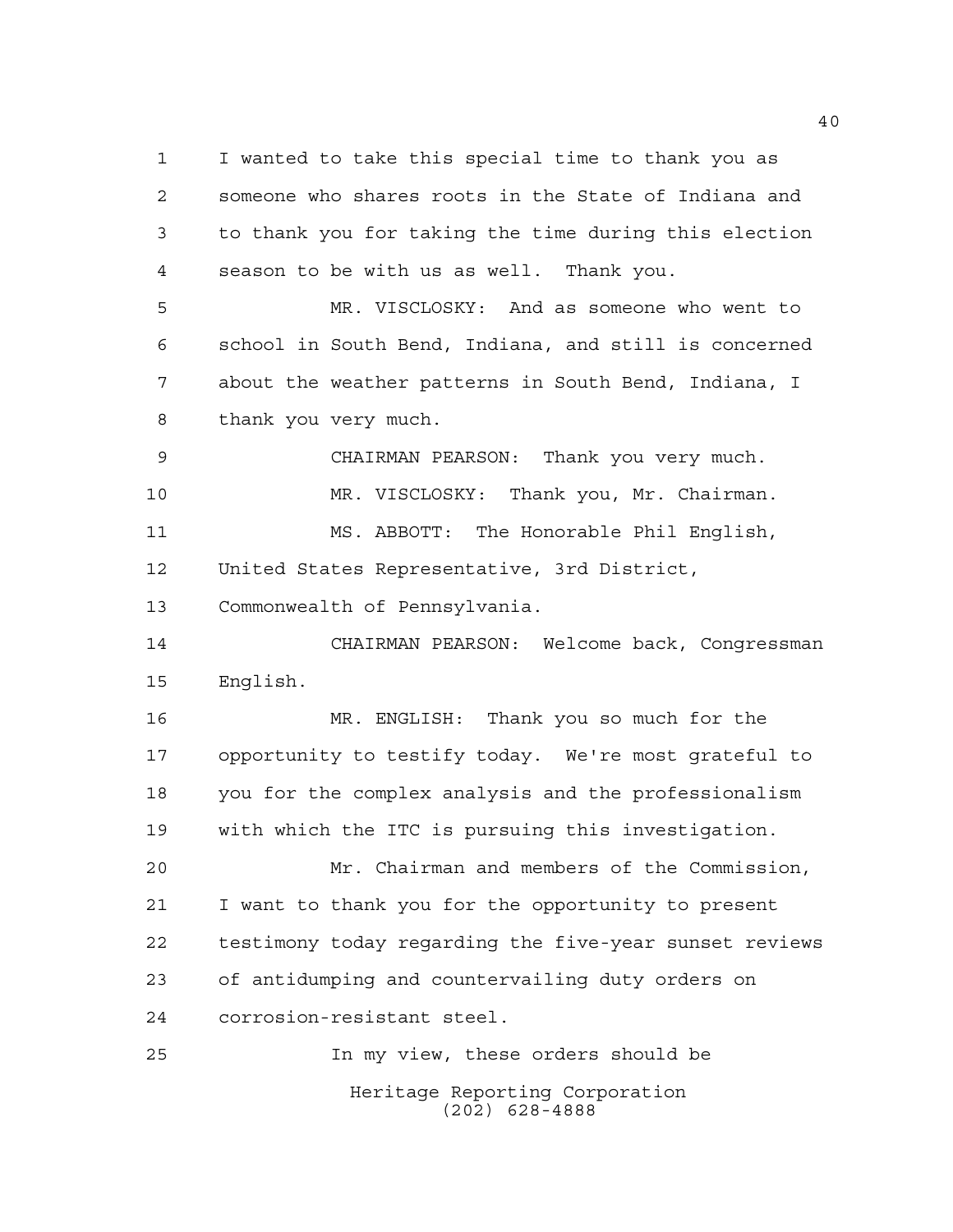maintained to ensure that domestic steel producers have a fair chance to compete. It's often stated that, and I quote, "U.S. manufacturers can compete with anyone when given a level playing field."

 It is true certainly that American industries and particularly the steel industry can compete on a level playing field because they have made and continue to make the necessary capital investments and human resource decisions to remain a cutting edge in their field.

**In other words, they've made tough choices**  that often include furloughing workers to be the most efficient producers that they can be. Producers that make these difficult choices and play by the rules should be unencumbered to use the trade remedy laws that Congress created to police our market from illegally traded imports.

 To suggest that the playing field is not level when one domestic industry utilizes the trade remedy laws and impedes another from continued access to illegal dumped inputs is on the face of it an absurdity.

Heritage Reporting Corporation (202) 628-4888 There should be little question about the effect of revoking these orders. While I understand that foreign producers are claiming that removing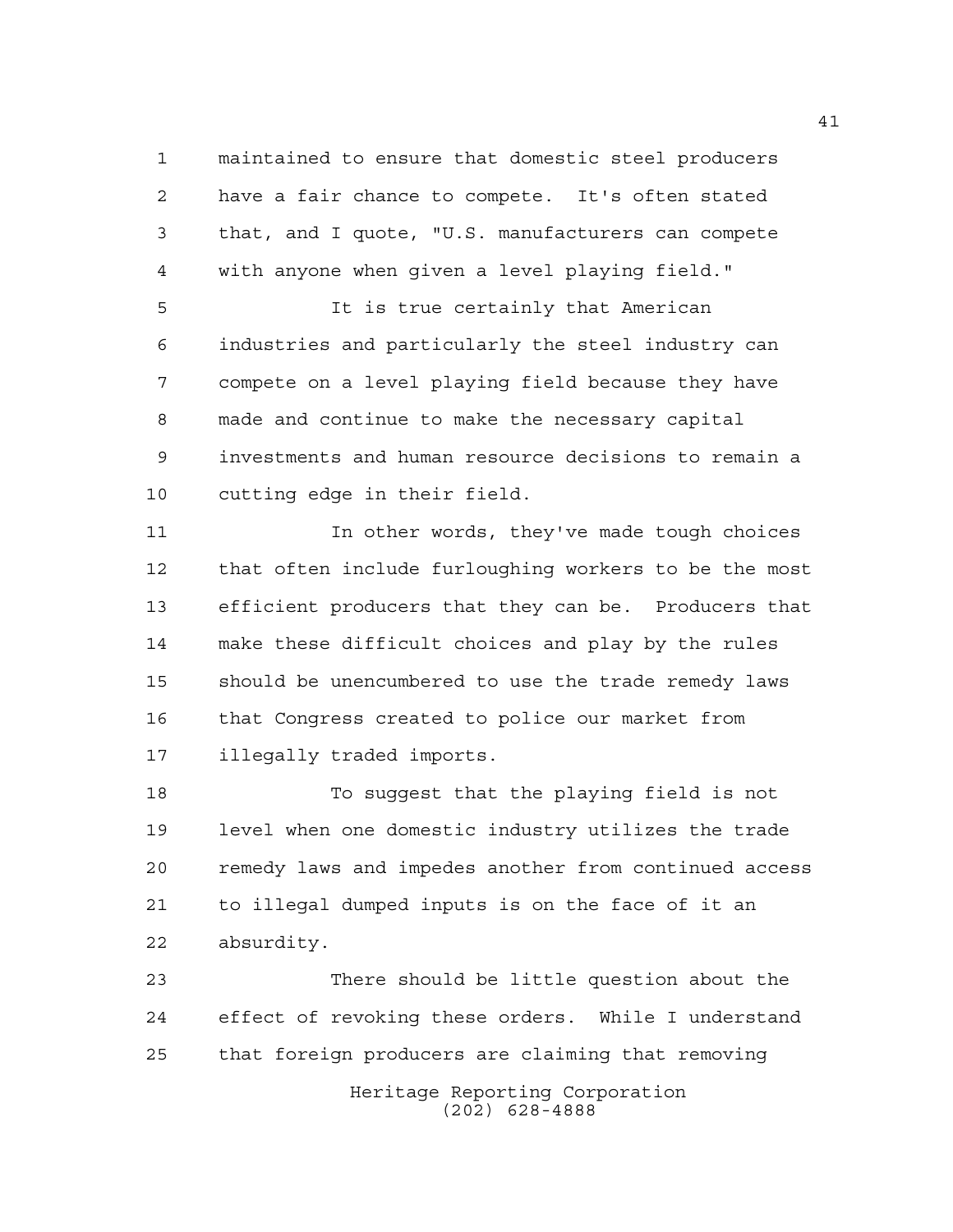relief will have little or no impact on the market, I believe that is not what domestic auto makers are telling members of Congress.

 To the contrary, what we've found is that they have strongly argued that removing relief would give them access to lower priced steel. This is highly credible in my opinion, as it is coming from sophisticated customers who well understand this market.

 It is also notable that domestic producers have made only the slimmest of profits during the period in which the Commission will be examining. Domestic auto companies have also created some confusion among members of Congress by circulating materials claiming that the steel industry has been averaging profits of 12 percent in recent years. Whatever that data relates to, it is certainly not the case with corrosion-resistant steel, the issue before you today.

 As I understand it, the Commission's own data shows that the domestic industry earned barely three percent in the period from 2000 through 2006 and has earned just over five percent during the improved market in 2005 and 2006.

Heritage Reporting Corporation (202) 628-4888 In my view, these are insufficient margins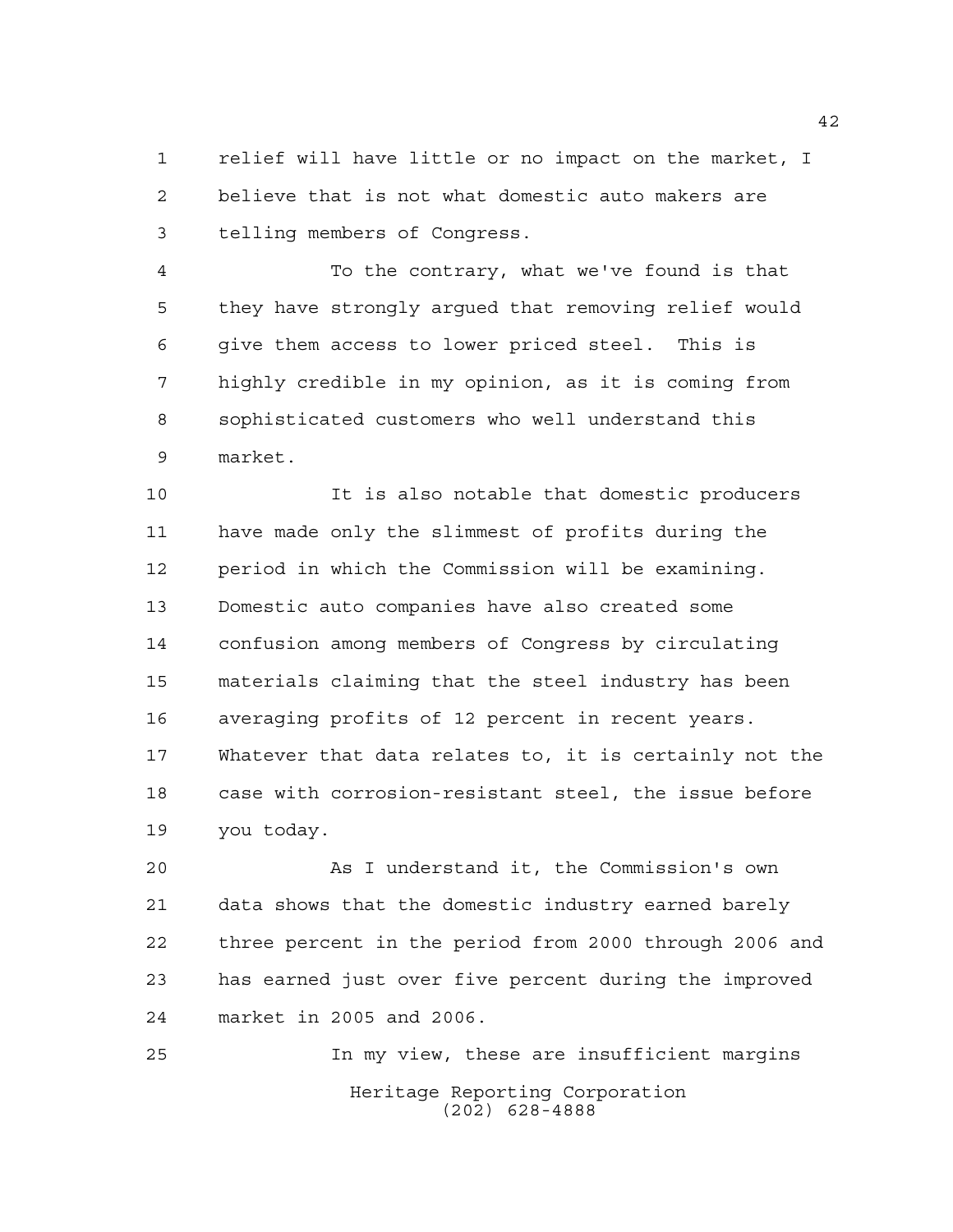to restore health to this highly capital intensive industry. The fundamental tenant of this debate often gets lost in Congress and elsewhere. This case is simply about whether or not the resumed dumping of corrosion-resistant carbon flat products will injure domestic producers.

 The Department of Commerce has already determined that dumping will continue. The Department of Commerce's finding that dumping would continue comes as no surprise to us not because of the counterintuitive notion that steel-related trade remedy cases are somehow a conspiracy or an injustice against steel consumers, but rather, as veteran observers of the global steel marketplace well understand, the underlying distortion and government involvement in the steel market hasn't changed at all. Taking the long view, it is clear to me that

 if illegal dumping continues without remedy injury to the domestic industry is certain. The only question is how devastating the injury will be.

 This Commission is altogether too aware of how illegally traded steel products not only devastate the employers and the employees of the industry, but also vast communities to which the industry plays a central economic role.

> Heritage Reporting Corporation (202) 628-4888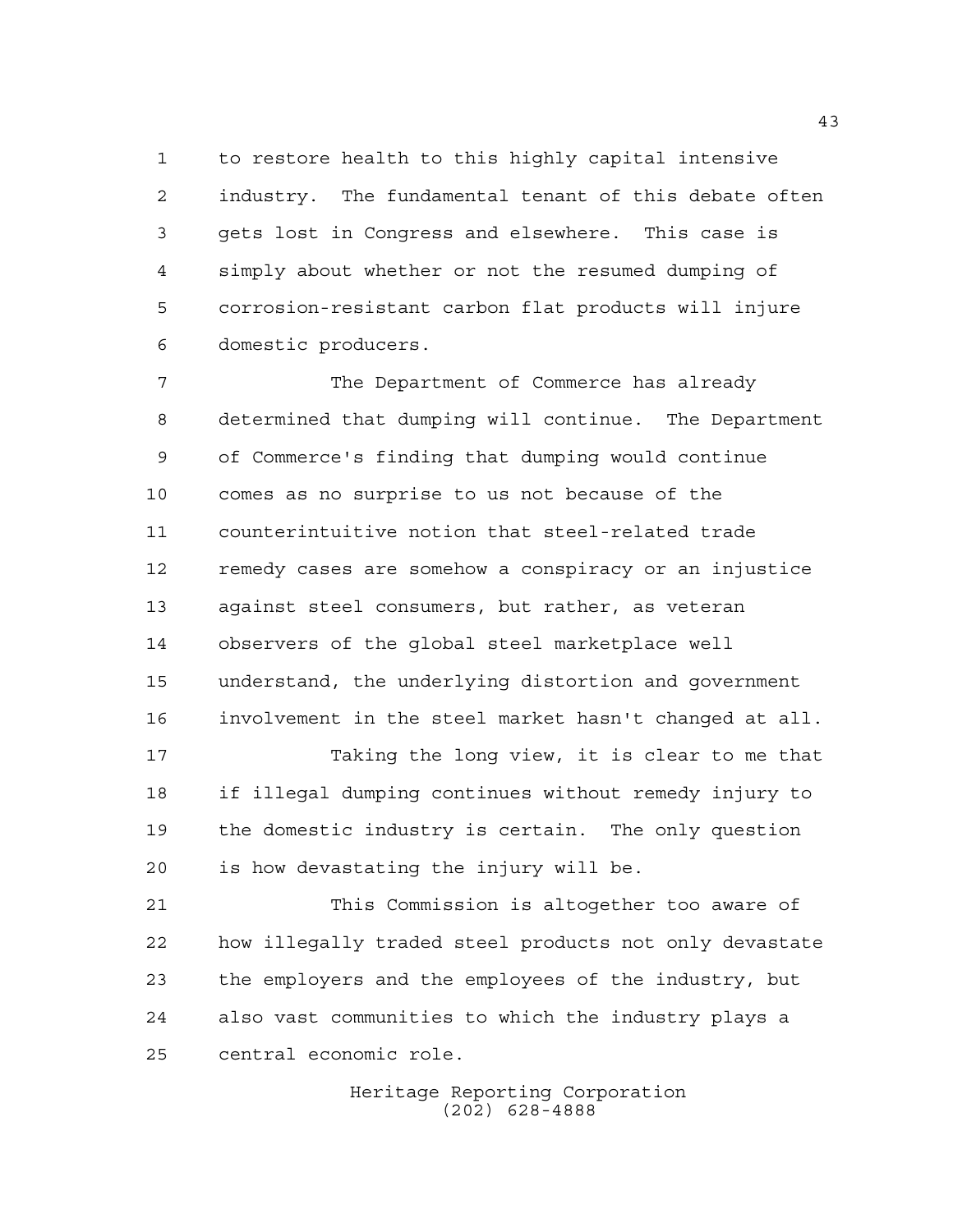I believe the facts in this case present a situation where continued utilization of our trade remedy laws are warranted and I think highly desirable.

 Again, I want to thank the Commission for creating an opportunity for us to testify. I think that as someone who represents both steel producers and steel consumers and also as a member who is very concerned about continuing to have a manufacturing base in our country, I think that this is going to be a test case for whether we can have the commitment to maintaining manufacturing in this country.

13 13 I thank the Commission for the opportunity to testify.

 CHAIRMAN PEARSON: Thank you, Congressman. 16 Are there any questions for Representative English?

(No response.)

CHAIRMAN PEARSON: Thank you very much.

MR. ENGLISH: Thank you.

MS. ABBOTT: The Honorable John D.

 Rockefeller, IV, United States Senator, State of West Virginia.

 CHAIRMAN PEARSON: Welcome, Senator Rockefeller. It's good to have you here again.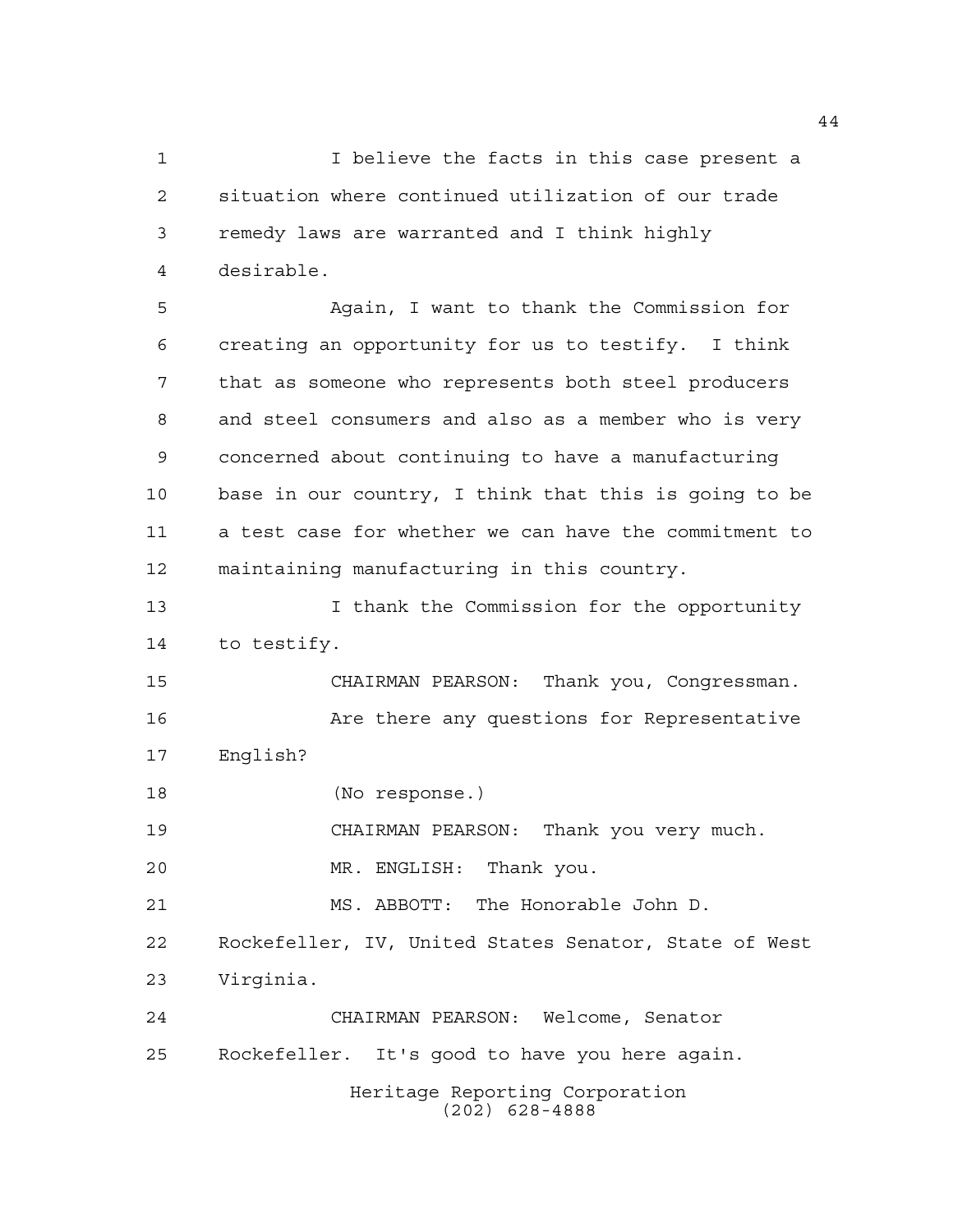Heritage Reporting Corporation (202) 628-4888 MR. ROCKEFELLER: Good morning. You're very, very kind, and I have this awful feeling. You get me a couple times a year. I haven't been here in a while. I had an awful feeling that you were figuring well, he's going to come back sooner or later. I didn't want to disappoint you, Mr. Chairman. I am here, and I am here on serious business in talking about -- CHAIRMAN PEARSON: Is the mic on? MR. ROCKEFELLER: I fixed it. CHAIRMAN PEARSON: Yes. MR. ROCKEFELLER: Mr. Chairman and members of the Commission, it has been some time since I've appeared before you, and I know that's been welcome relief. That's a different kind of relief for you. Here I am back again and urging you to maintain the antidumping and countervailing duty orders on corrosive-resistant steel. 19 A lot of folks wouldn't know what that is, but it becomes a very, very important factor in my work in West Virginia and your work here. This is corrosion-resistant steel that comes from Australia, it comes from Canada, it comes from France, Germany, Japan and South Korea. There are those probably sitting in the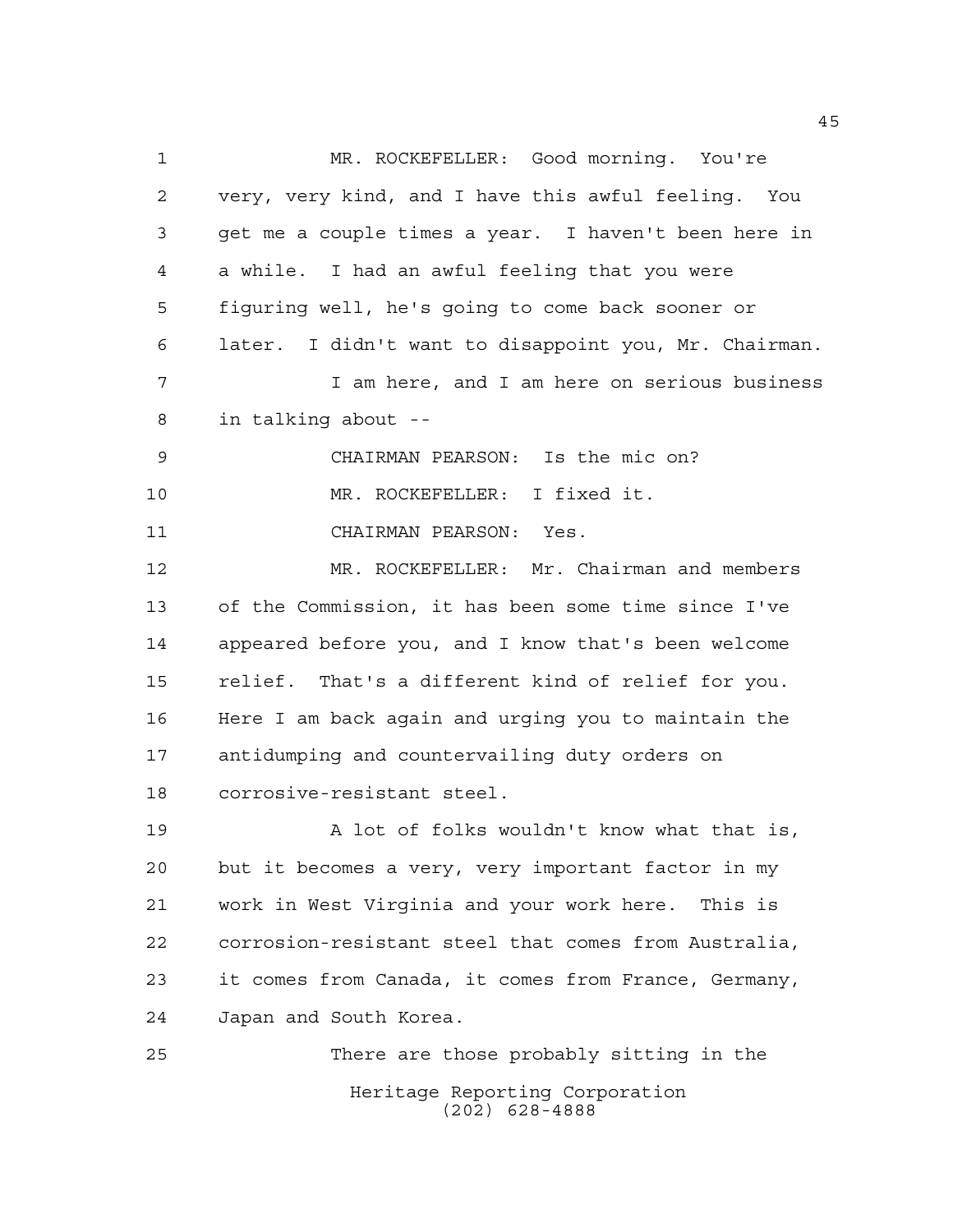audience who would like to see you do the opposite of what I'm going to suggest. I think their reasons are specious, and I won't go into those reasons.

 The domestic steel industry today is at a very critical juncture. It always is. You've heard that before. It always is. Overprotection throughout the world is again contributing to a significant imbalance in supply and in demand. U.S. imports of corrosion-resistant steel are again surging dramatically.

 As a result of skyrocketing raw material costs, current prices provide our domestic steel producers with only a very small operating margin. I'm going to get into that because that's an argument used by those who would have you, as I would say, break the law. Those prices are already falling due to a weaker demand.

 If we open our market to a new surge of dumped and subsidized imports, the domestic steel industry will likely be forced into a tailspin of operating losses, lost market share, lower production, plant closures and significant layoffs. We have discussed this subject many times before.

Heritage Reporting Corporation (202) 628-4888 We can't let that happen again. West Virginia and American steelmakers are only now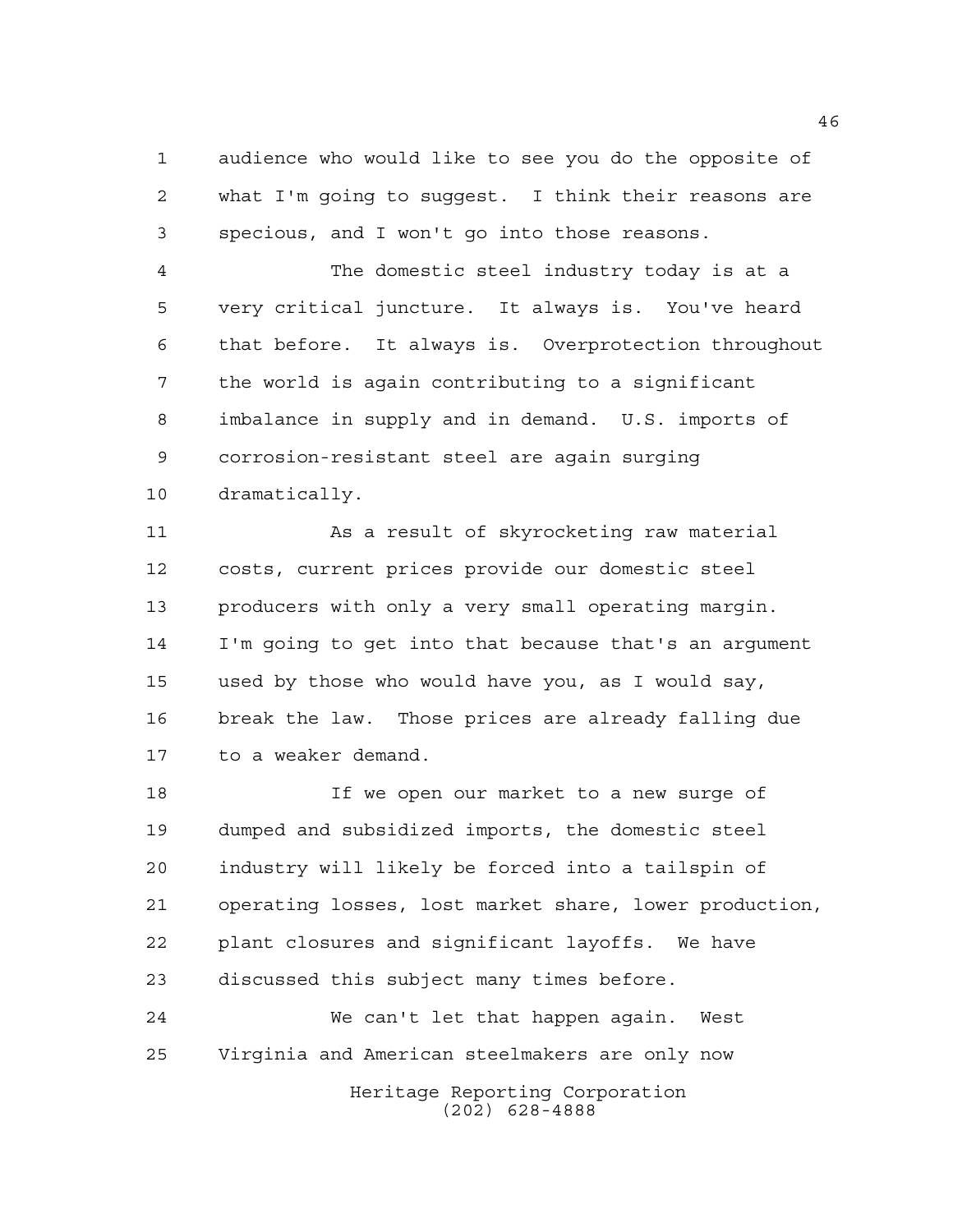recovering from the tremors that hit our domestic industry about the time that you put these orders into place. In other words, you saved the day.

 For now your orders are preventing a new catastrophe. They are in effect, and they are preventing a new catastrophe. These orders, in my judgment, should be maintained for the sake of our domestic steel industry, the health of our manufacturing base and for the very real effect that they have on American steelworkers and their families.

11 I know without even blinking that each of you take your responsibilities very seriously, and I commend you for your public service and your dedication because you have hard decisions to make usually based upon obscure facts, but very important ones. There's a small group of us that live all of these problems, and you have to do it all the time. I am grateful for that.

 I believe that you know your duties obviously very well, and you want to properly apply the law, but for the public record and for the benefit of those who will testify throughout the day I'd like to address each of the statutory factors that the law requires you to consider as you evaluate the continuation of these orders.

> Heritage Reporting Corporation (202) 628-4888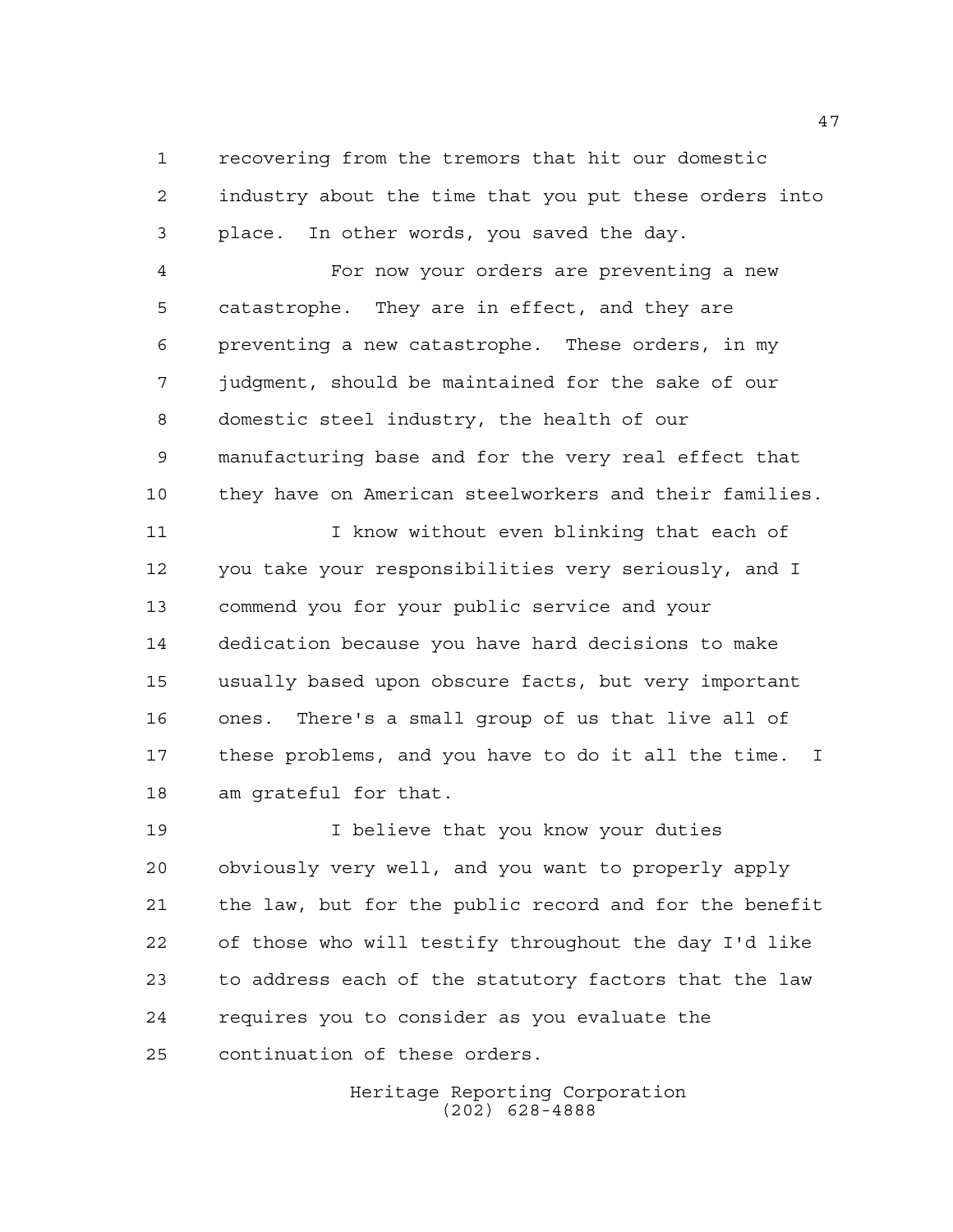First, what is the likely volume of subject imports? The record shows that these producers held over 14 percent of the U.S. market -- over 14 percent of the U.S. market -- before relief was imposed by you and that after that their market share fell, but it was only after you imposed relief so that there is a very strong cause and effect relationship of your decisions and what happened in these markets.

 It shows that they remain active in the market even today, that they have large volumes of unused capacity and inventory and that they are building even more new capacity. Finally, it shows that they depend on exports and that prices in the U.S. market are very attractive. In short, there is overwhelming evidence that the likely volume of subject imports will be significant if the orders were to be changed.

 Secondly, what are the likely price effects of subject imports. The record shows that automotive customers are looking for lower prices, and they have been extremely active on the Hill I can assure you. They even came to see me, which was not productive. They are looking for lower prices. I can't blame them for that. Anybody would. I can assure you that that is what they are saying very strongly on the Hill.

> Heritage Reporting Corporation (202) 628-4888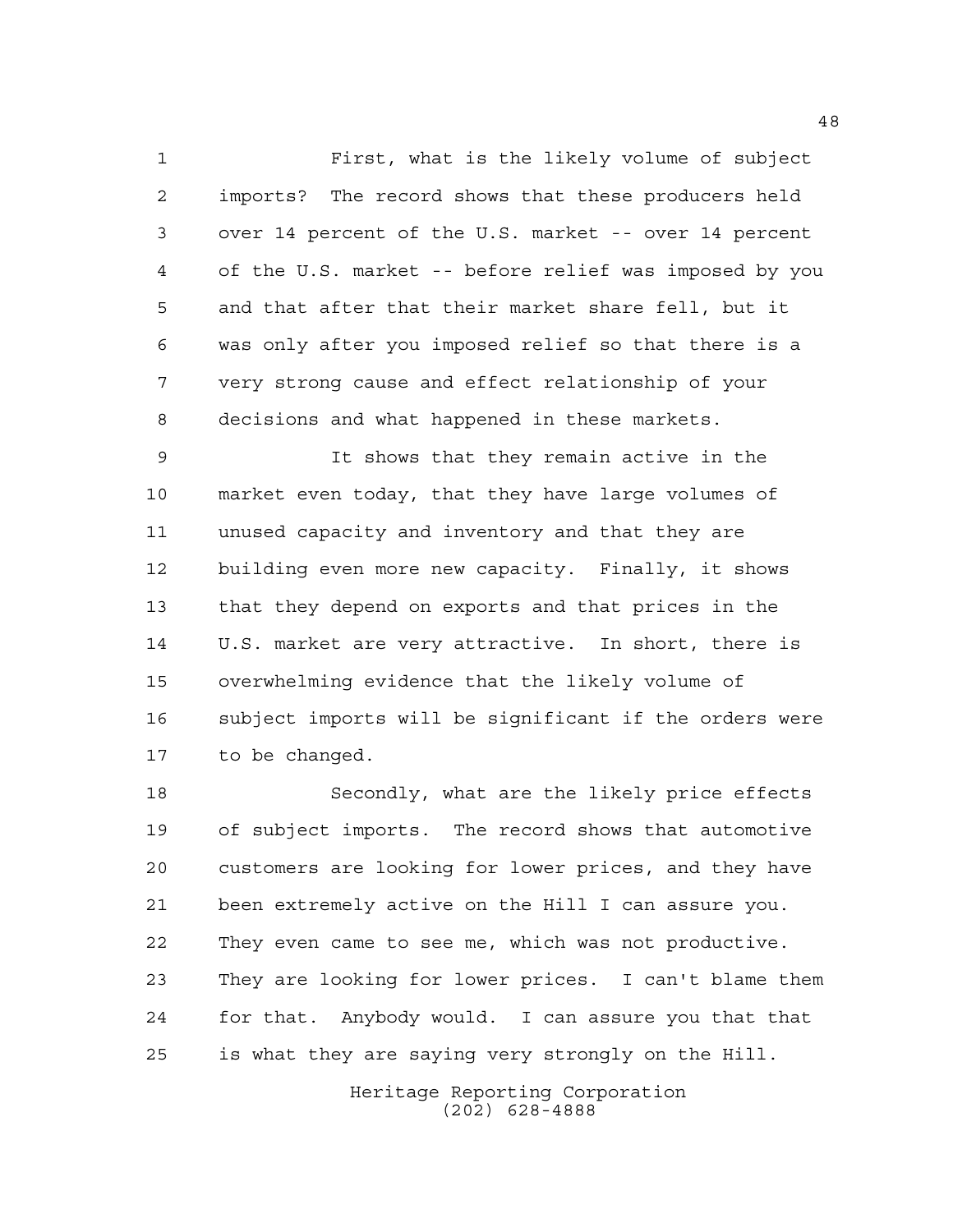Your record shows that the foreign producers can compete at the highest levels. In terms of product quality, the price is an absolutely critical factor in purchasing decisions. In other words, if unfairly traded products, imports, come into this market there is no reason to believe the domestic producers can maintain any sort of price premium. They will have to either cut prices or lose sales.

 Third, what is the likely impact of subject imports. The record shows that with the orders in place the domestic producers have dramatically lowered their costs and improved their productivity. You've been a very large part of that.

 They are still trying to recover from years and years of heavy losses, and I don't have to go into that because we've discussed that many times before during the early part of this decade, previously, losses in fact that forced eight domestic producers of this product to either declare bankruptcy or shut down entirely.

 Moreover, because of rising costs and soaring imports, this industry made an operating income of only 5.2 percent in the first six months of this year. Now, 5.2 percent isn't very good. It's not very strong. Think about that, a 5.2 percent

> Heritage Reporting Corporation (202) 628-4888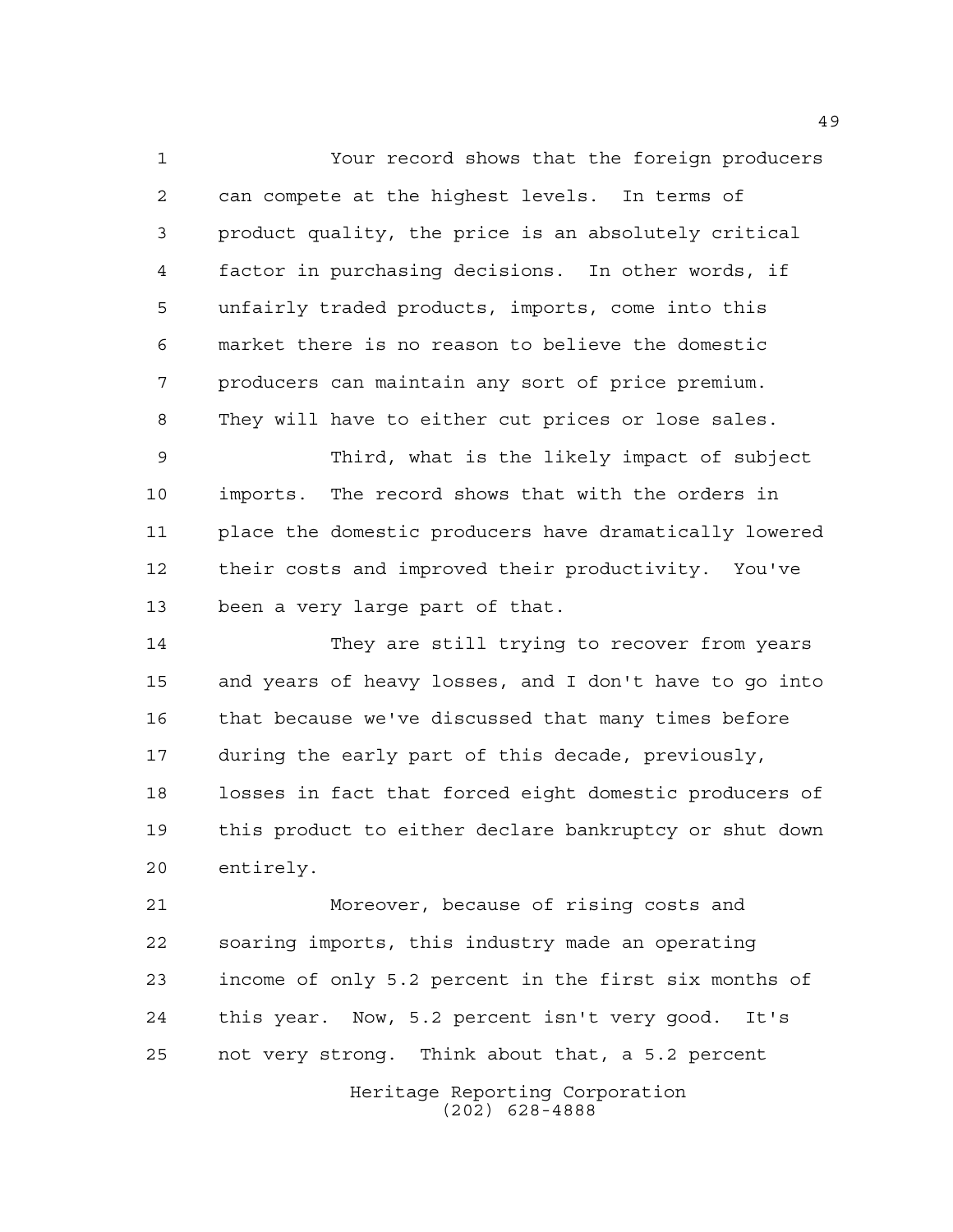return on a high end product at a time of relatively strong demand.

 Imagine what happens if the orders are revoked and a new surge of dumped and subsidized imports enters this market. Common sense tells all of us that it won't be long before the meager operating income returns turn into heavy losses.

 The history of the steel industry tells us that. We simply know that. The steel industry has always been fighting to survive. It's always been marginal. It's always at the brink, so to speak, and it has its long history that way so we fight for it. Those are the factors that you are "required" to consider under the law, and I would

 submit that each one of them strongly argues in favor of this relief.

17 Twould like to contrast that analysis with what some on the other side appear to be urging, namely that you view this statute as some type of tool to weigh the relative fortunes of producing and consuming industries and pick and choose amongst them. In this regard it has been suggested that maybe the steel industry is doing a little better than it has in the past, some auto producers are struggling, and maybe that should be part of your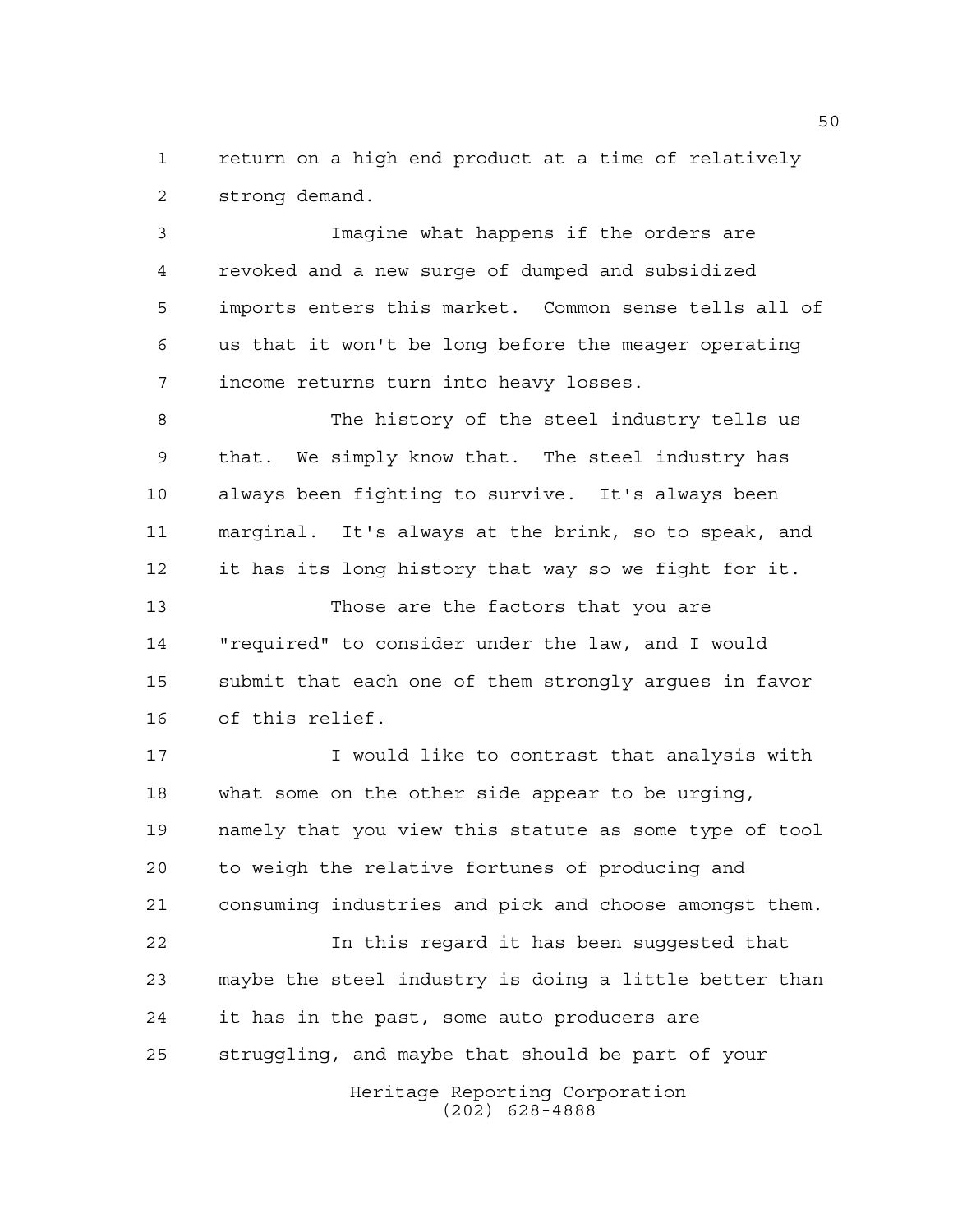analysis. In other words, that you hold manufacturing of different products, producers of different components as part of the way you make a judgment.

 I know that you understand that such consideration is affirmatively not part of your job, and for very good reason. This is not an either/or determination. It is based on your trade laws. Our trade laws.

 Your responsibility, as you well know, is to apply a legal standard to a set of facts to determine whether the corrosion-resistant steel industry would be injured by a return of unfair trade. That's what it is. That's what the responsibility is.

 It will always be true that consumers of unfair trade can get some short-term benefit from being dumped and having subsidized inputs, but Congress has determined that those benefits come at an unacceptable cost to domestic producers, to our workers, to our manufacturing capability and to the overall efficiency of the U.S. and global economy when foreign market distortions go without remedy.

 I urge you not to be distracted from your task at hand or to take judgments that you are not called upon to make. I would add that the claims that I have heard from auto makers are entirely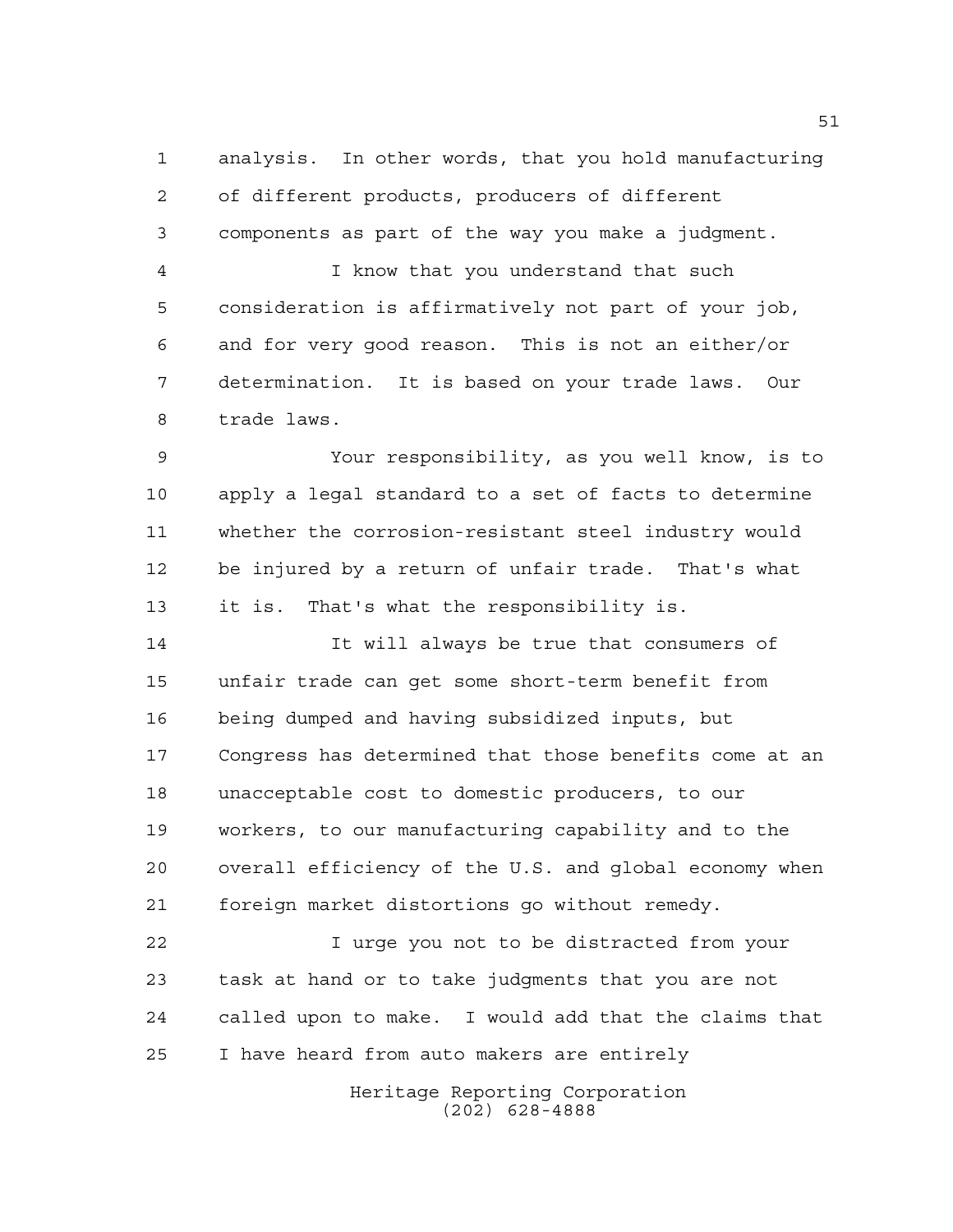unpersuasive.

 Now, I could go into a little speech about auto makers and their efforts to keep up with the times, particularly on the domestic front. As you know, these trade orders have no impact on fairly traded merchandise. That bears repeating. The orders that you have in place have no impact on fairly traded merchandise which can be imported in unlimited quantities. This is only about getting access to dumped and subsidized products, and no industry should have a right to do that. There is also no evidence that steel prices are undermining the competitiveness of our domestic auto producers, something shown by the success of transplant auto makers in this country. It's a rather strong point, if I have to say so. It's marginal.

 I've had some of those companies transplant and come to me and say that they're aware of it, but they're not strong on this. Well, it costs them the same amount to purchase steel and everything else as it does others.

 While some auto companies have been suggesting to Congress that these steel producers are making large profits, I go back to the 5.2 percent at the moment. I understand that your data shows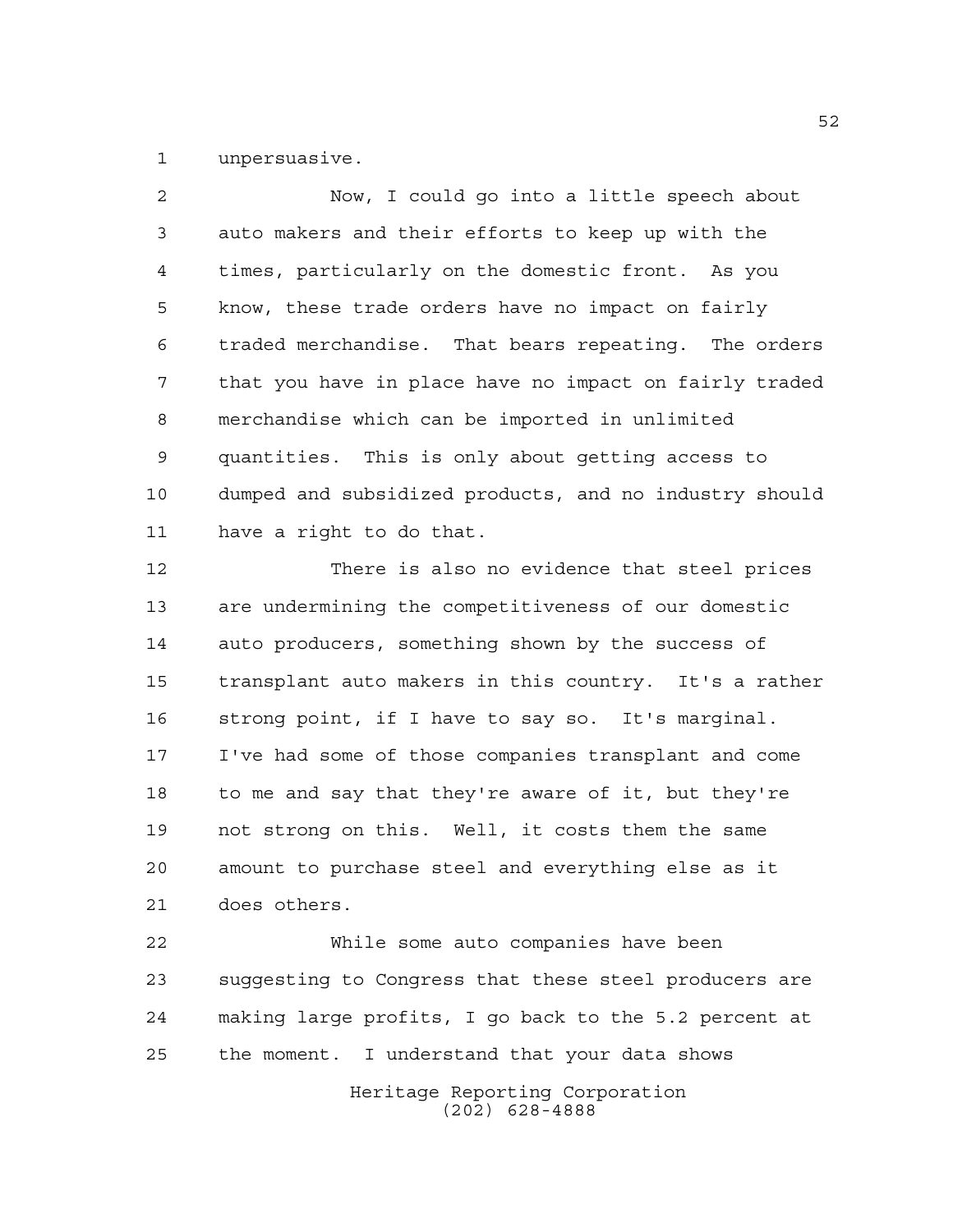conclusively that this argument is false.

 The claims of selected auto makers are also terribly shortsighted in my view. The type of market- distorting behavior facing the steel industry is increasingly affecting all manufacturers. Auto makers themselves routinely complain about currency manipulation abroad. They complain about closed foreign markets. They complain about unfair trade.

 A decision based on these factors would set a dangerous precedent for others to attack our trade laws. How are we to build the resolve in this country to tackle some of these problems and create a true level playing field for all manufacturers if we have one industry trying to benefit by subjecting another to unfair trade practice?

 How is the auto industry going to credibly have the nerve to ask for help to deal with the foreign market distortions it faces after it has tried to tear down its own suppliers and force them to face the same types of practices that they themselves, the automobile industry, have been complaining about?

22 Let me be clear. I am not without sympathy for the difficulties of the U.S. auto makers. I believe that we should do more to help them and improve the edge of all of our domestic manufacturers.

> Heritage Reporting Corporation (202) 628-4888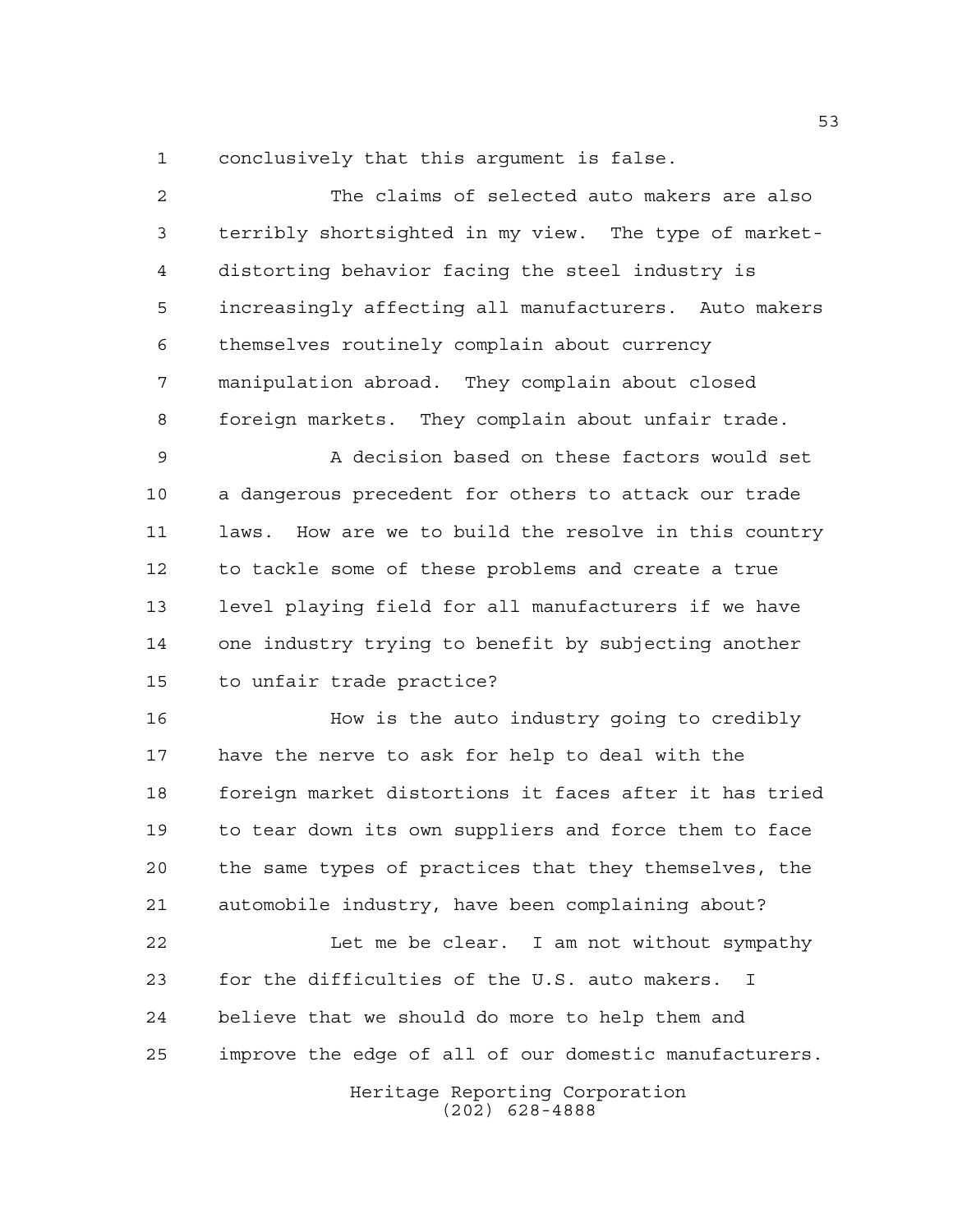I have offered legislation proposals that would

 provide some real help to our auto makers and other U.S. manufacturers. While I have not been successful, I don't yield easily on these things.

 Weakening our own trade laws and revoking badly needed trade relief would be a suicidal policy in terms of strengthening American manufacturing, in my judgment. We need a real manufacturing for all American manufacturers, and that needs to start with the most effective and aggressive possible enforcement of our trade laws.

 Commissioners, I hope that you will apply the law as it is written and consistent with your own duty and responsibilities, which you know far better than I do. I believe that if you do so you will find that extending this relief is the only proper course. 17 17 I thank you for your attention. CHAIRMAN PEARSON: Thank you, Senator. Does anyone have a question for Senator Rockefeller? Commissioner Lane? COMMISSIONER LANE: Senator Rockefeller,

 contrary to what you said we always love to have you come here and testify in front of us. We're looking forward to your coming back many times.

Heritage Reporting Corporation (202) 628-4888 MR. ROCKEFELLER: Commissioner, I'm very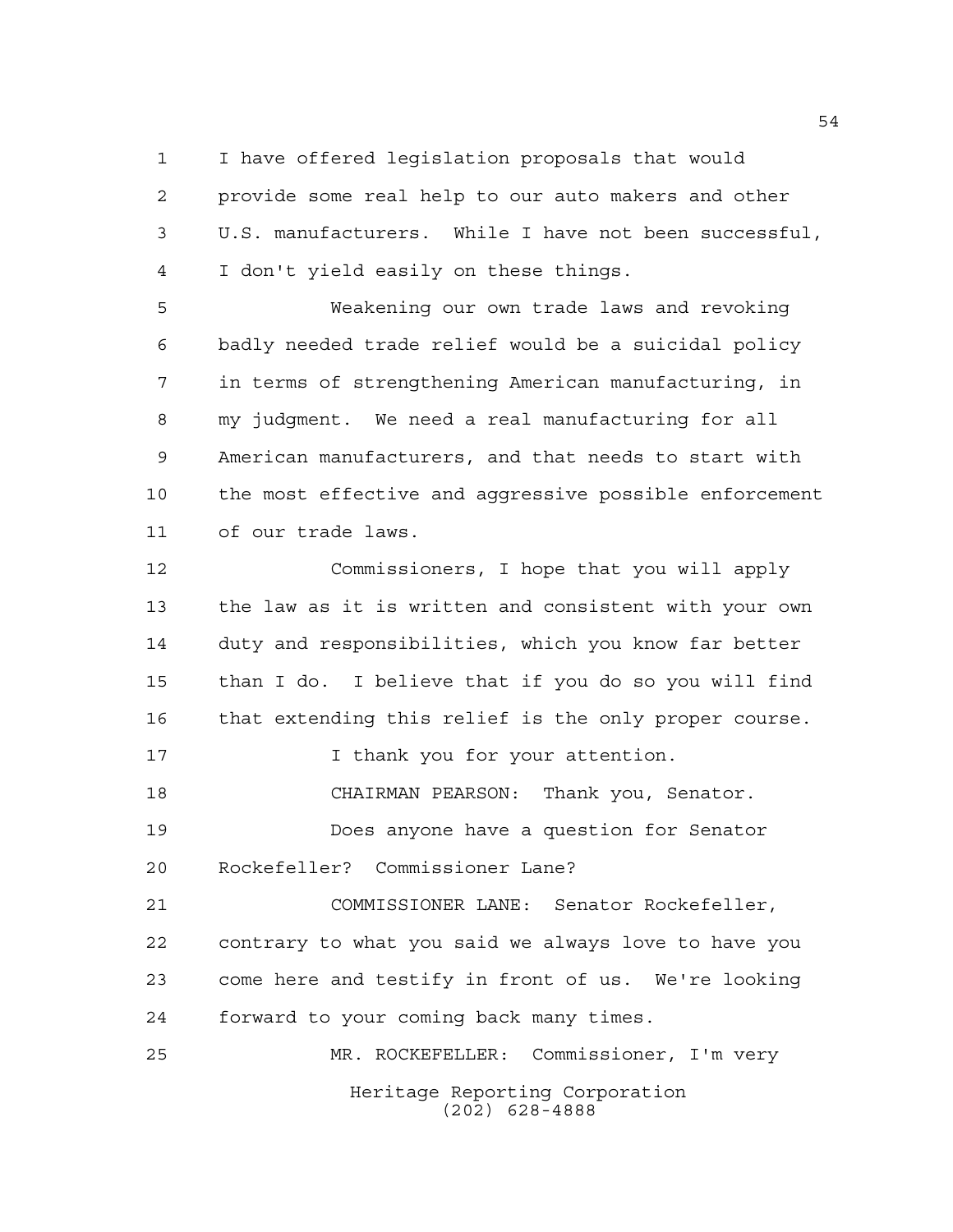Heritage Reporting Corporation (202) 628-4888 grateful for that statement. I'm not entirely sure it is shared by all of your fellow Commissioners, but I am nevertheless grateful for that. COMMISSIONER LANE: Thank you. CHAIRMAN PEARSON: I would just observe that it's seldom the Commission has such a thorough discussion of the trade statutes from a member of Congress. Your expertise is very much recognized and appreciated. MR. ROCKEFELLER: Thank you, sir. CHAIRMAN PEARSON: Okay. Thank you. MS. ABBOTT: The Honorable Mike Doyle, United States Representative, 14th District, Commonwealth of Pennsylvania. CHAIRMAN PEARSON: Good morning, Congressman Doyle. MR. DOYLE: Good morning. Thank you all for allowing me the opportunity to comment on these five- year reviews, reviews that are not only extremely important to my constituents, but to anyone who cares about the future of manufacturing in the United States. The antidumping and countervailing duty orders before you today are among the most important orders that the United States has imposed on unfair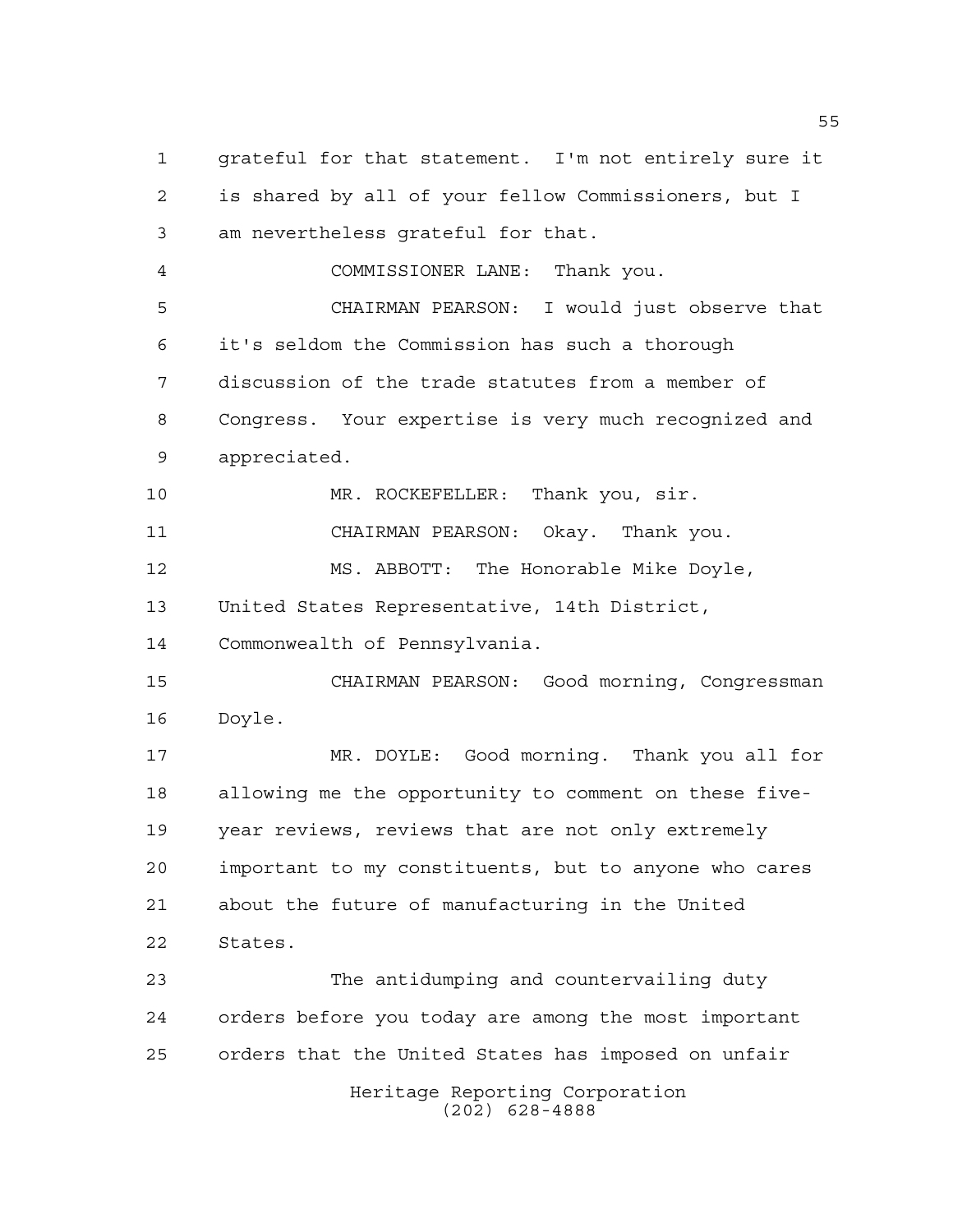trade. In fact, it's not too much to say that without these orders much of the remaining U.S. domestic steel industry would have been lost.

 Let me explain why. Corrosion-resistant steel is a high-end, high-value product, particularly important for the production of automobile bodies, as well as other high-end applications like construction and appliances.

 As worldwide production of lower quality steel products has surged, steelmakers in the United States have become increasingly focused on technologically advanced products such as corrosion-resistant steel.

 Focusing on the high end of the steel market is easier said than done. American producers of corrosion-resistant steel must invest in the research and development necessary to remain on the cutting edge. They must train their workers to meet the demanding requirements of their customers.

 They must deal with significant fluctuations in their cost such as the recent increases in the price of zinc necessary to make corrosion-resistant steel. Most importantly of all, they must obtain a return on their investment that will justify further expenditures on this product line. These difficulties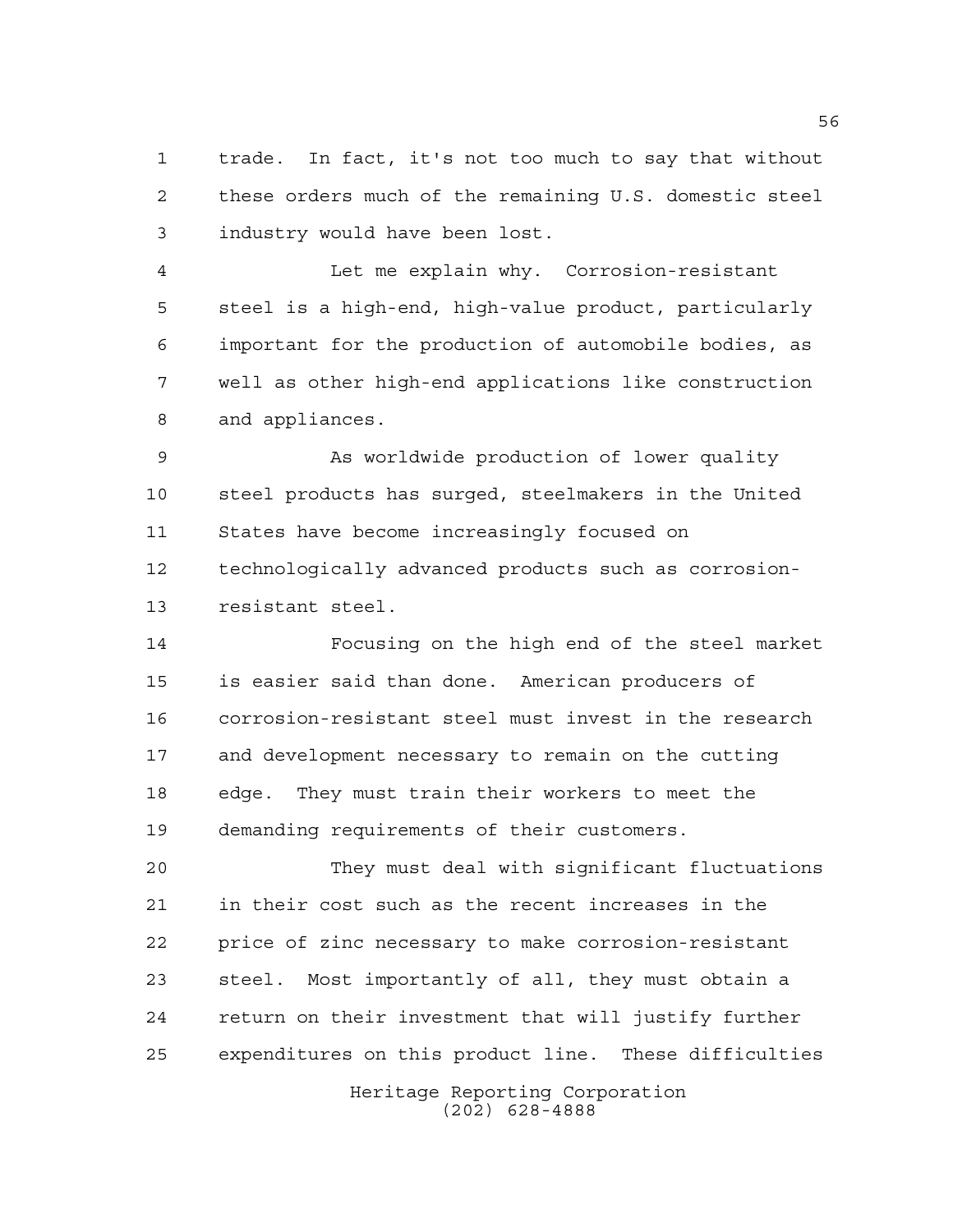are all part of market competition, and American steel companies work hard to meet them. Indeed, they must in order to survive.

 There's another type of difficulty, however, which no American company should be forced to meet, the difficulty of competing with dumped and subsidized steel. Unfairly traded imports such as those you are considering today are not the result of market forces. Indeed, they are made possible only through market distorting practices such as government subsidies and closed home markets.

 For many years, U.S. policy on this issue has been clear. This market is open to free trade so long as it's fair trade. In these reviews, the record strongly indicates that the order has played a vital role in limiting unfairly traded imports.

 In the last full year before the orders were imposed, unfairly traded imports from subject countries held more than 14 percent of the U.S. market. The next full year their market share fell to 6.3 percent, and they have never held more than five percent of the U.S. market in any subsequent year.

 The orders have been particularly important in providing U.S. producers with a fair opportunity to compete for contracts with major automobile companies.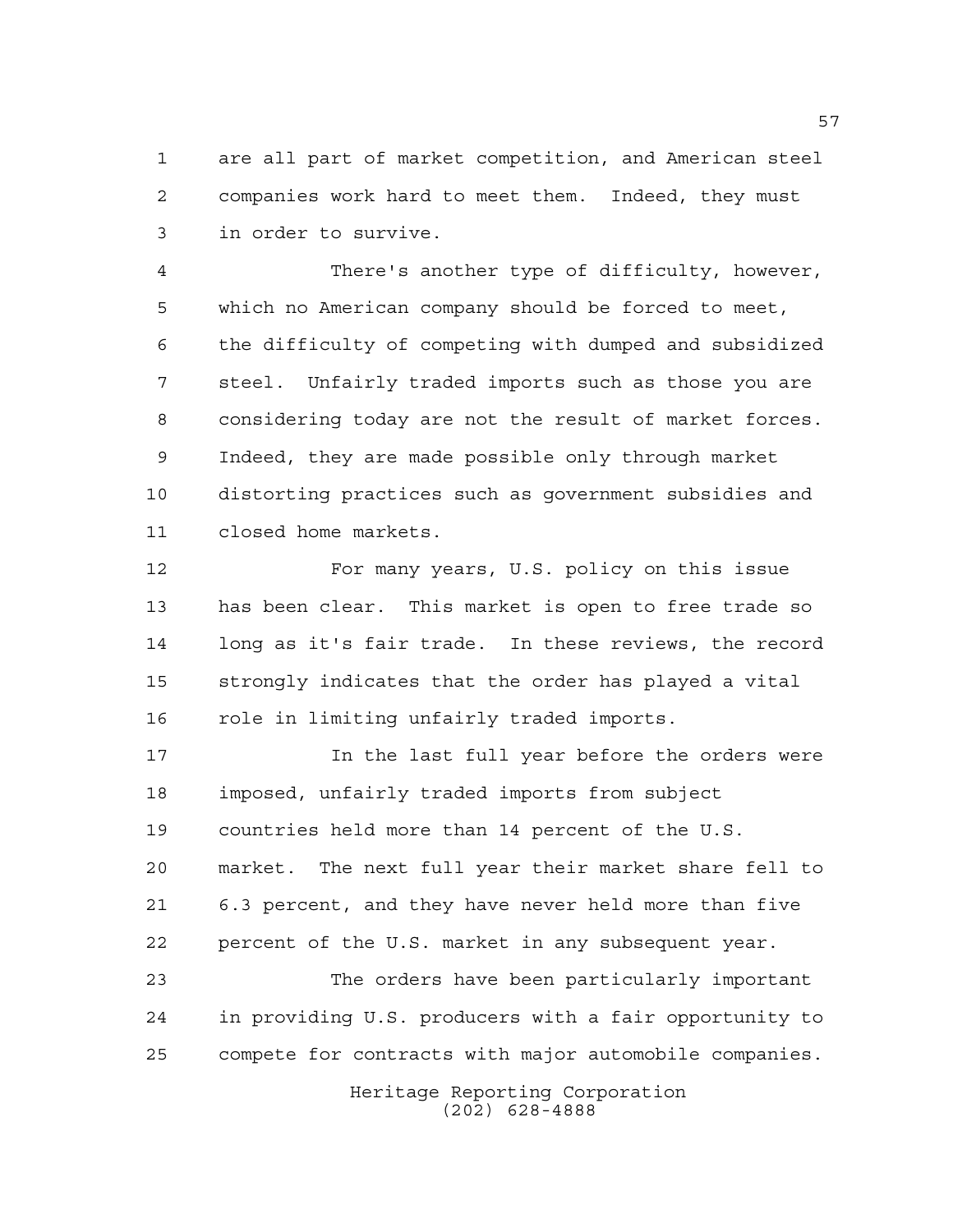Due in large part to these orders, the efforts of U.S. producers to remain competitive in the corrosion-resistant steel have been successful.

 Consider the steel crisis that began during the late 1990s when prices for all steel products collapsed to unsustainable lows. That crisis had devastating effects on U.S. producers and forced many of our largest companies completely out of business.

 It disturbs me to think about how much worse that crisis would have been or how many factories would have been closed for good if U.S. producers had no relief from dumped and subsidized imports of corrosion-resistant steel. Thus, there can be no doubt that the orders have played a vital role in preserving this high tech industry.

 The orders continue to play that role. The record before you indicates that U.S. producers face aggressive import competition from many sources around the world, including China, India and Taiwan. Indeed, imports from nonsubject countries held 11 percent of the U.S. market during the first six months of 2006.

 If in addition to these imports U.S. producers must also deal with unfairly traded imports from some of the largest and most aggressive steel companies in the world, as they will if these orders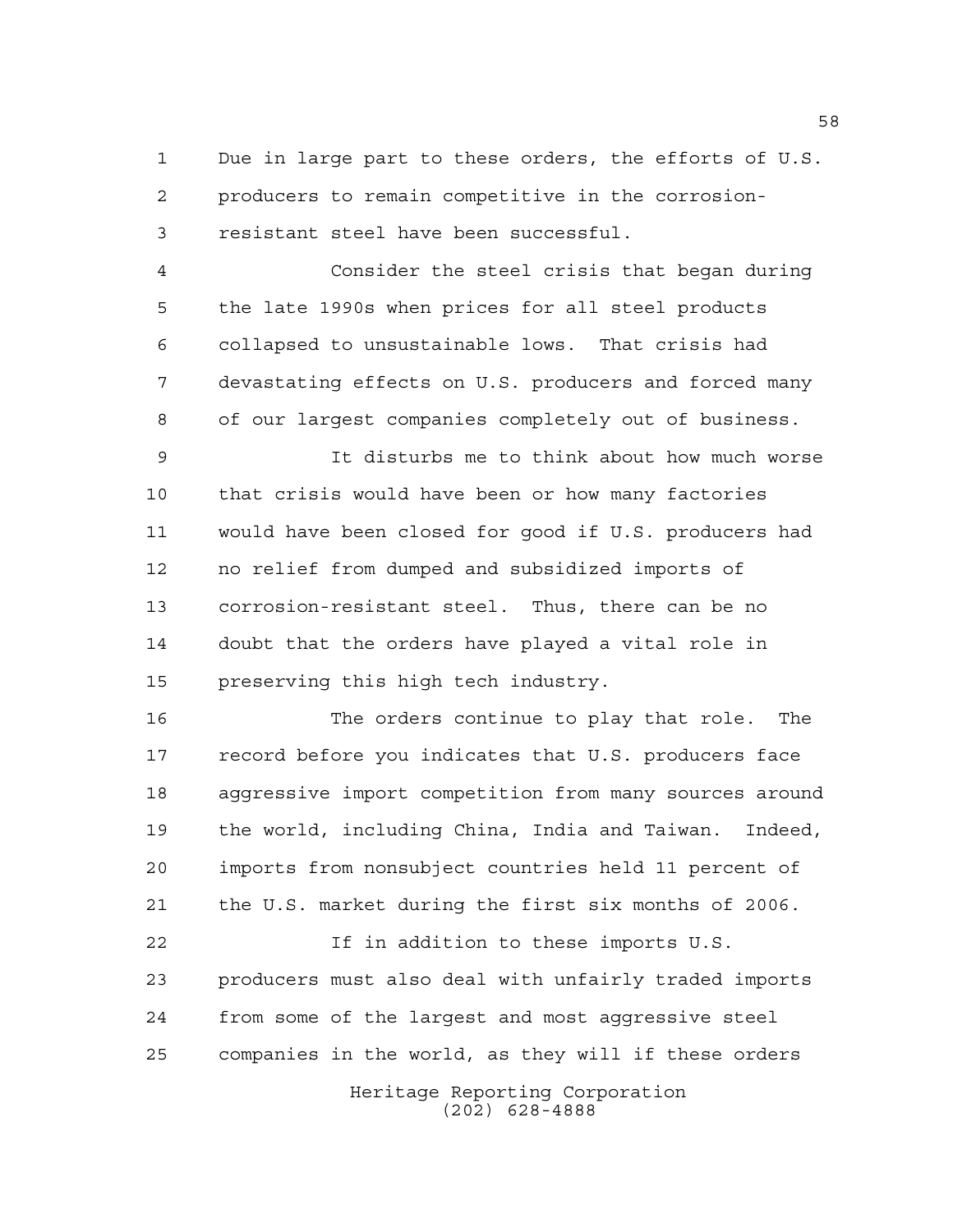are revoked, the long-term future of this industry will be at risk.

 In short, the idea that revoking these orders would not lead to material injury is simply ludicrous. Accordingly, I urge you and I ask you to keep these vital orders in place, and I thank you for the opportunity to testify before you today. CHAIRMAN PEARSON: Thank you, Congressman. Any questions for Representative Doyle? (No response.) CHAIRMAN PEARSON: Thank you very much. MR. DOYLE: Thank you very much. MS. ABBOTT: The Honorable Mike Rogers, United States Representative, 8th District, State of Michigan. CHAIRMAN PEARSON: Welcome, Congressman Rogers. MR. ROGERS: Thank you. Good morning, Mr. Chairman. CHAIRMAN PEARSON: Is this your first time here? MR. ROGERS: This is my first time in oral testimony. I've submitted testimony in the past. CHAIRMAN PEARSON: Okay. Great. Thank you. MR. ROGERS: Thank you.

Heritage Reporting Corporation (202) 628-4888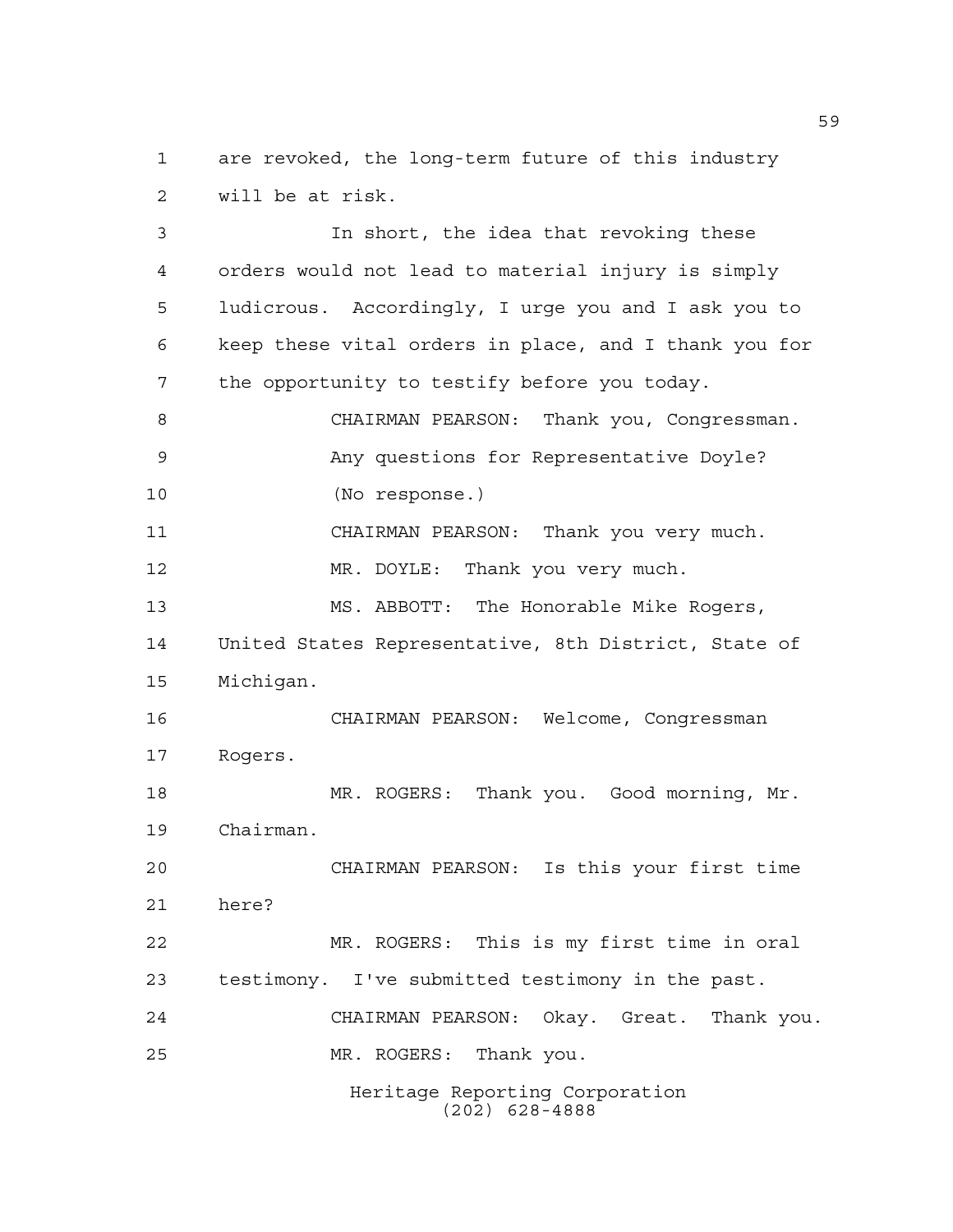CHAIRMAN PEARSON: Please proceed.

 MR. ROGERS: First of all, let me compliment the Commission for putting those who represent the steel industry and those of us who represent steel consumers in the same room this morning. It made for some lively conversation. I appreciate the opportunity to be here today.

8 I do appreciate the opportunity to testify. I come from a manufacturing state. I personally had the great privilege to work in two manufacturing facilities. I was able to put some money away to go to college early in my career.

 This is a group with a keen appreciation for manufacturing and all that it's done not only for Michigan, but all over the country and really the world. American manufacturing is still the envy of the world and, more importantly, manufacturing remains a major engine in the American economy.

 I'd like to take this opportunity to encourage the Commission to take particular note of the testimony it receives regarding the impact on steel consuming industries that the current antidumping order has had.

Heritage Reporting Corporation (202) 628-4888 It's important for the Commission to recognize that the long-term health of steel producers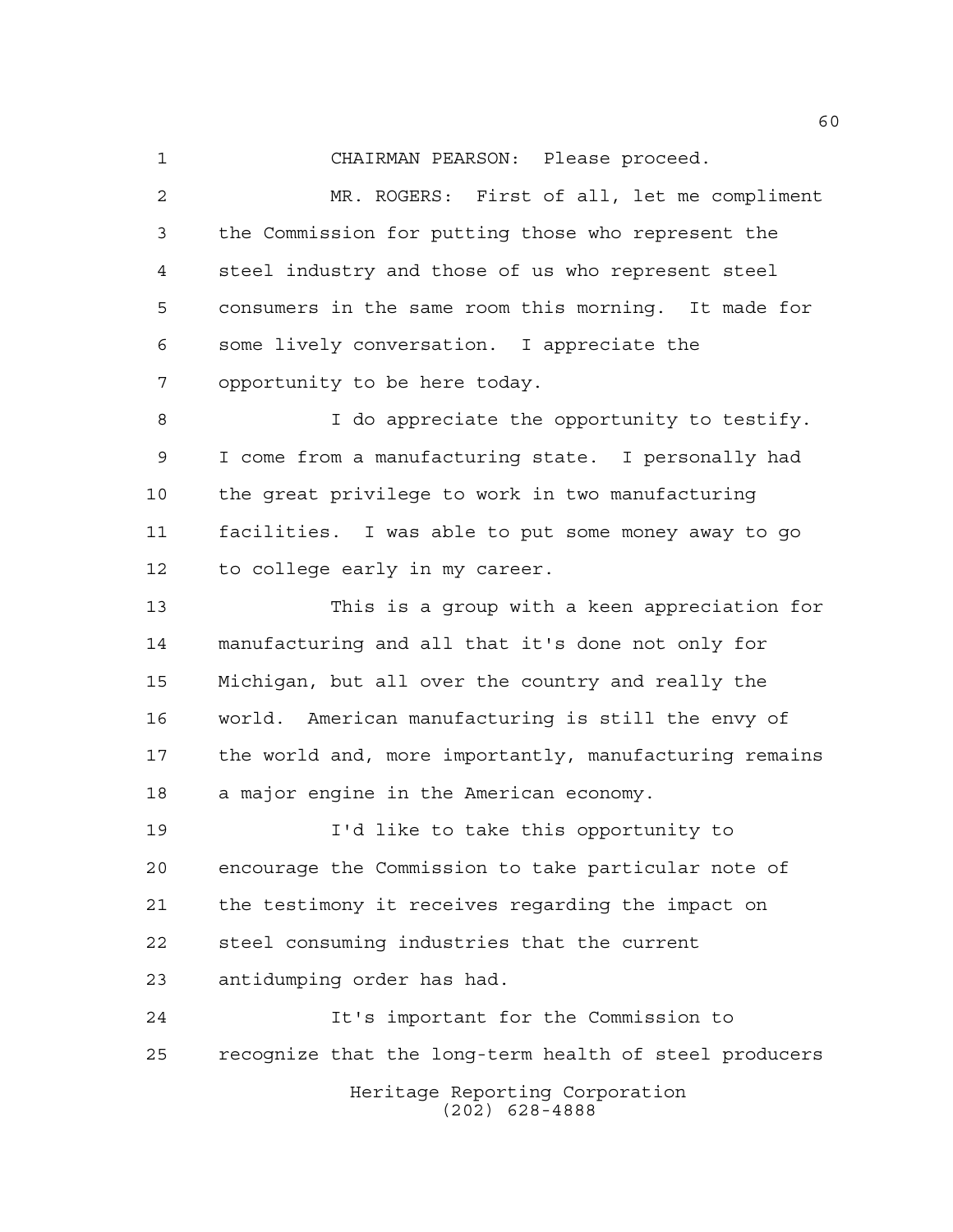is inextricably linked to the health of the steel consuming industry. The damage done to steel consumers cannot be isolated from the rest of the economy.

 I believe that the ITC should be considerate of the impact of a diminished American-based steel consuming market and what that will do to steel producers.

 The major steelmakers should be congratulated for the excellent work they have done in recent years. Management and labor have worked together to dramatically reshape the steel industry.

 Today, U.S. steelmakers enjoy significant market power, and I think that, and I would draw the attention of the Commission to that, is an important factor in the decisions you'll make on the antidumping order.

 That market power, in fact 70 percent of the flat-rolled steel production capacity, is held by three steel companies. This consolidation has allowed steelmakers to gain new control over the price, and the market shows us this. The price of corrosion- resistant steel is up nearly 70 percent since the recent round of steelmaker consolidations.

Heritage Reporting Corporation (202) 628-4888 Manufacturing capacity is also an essential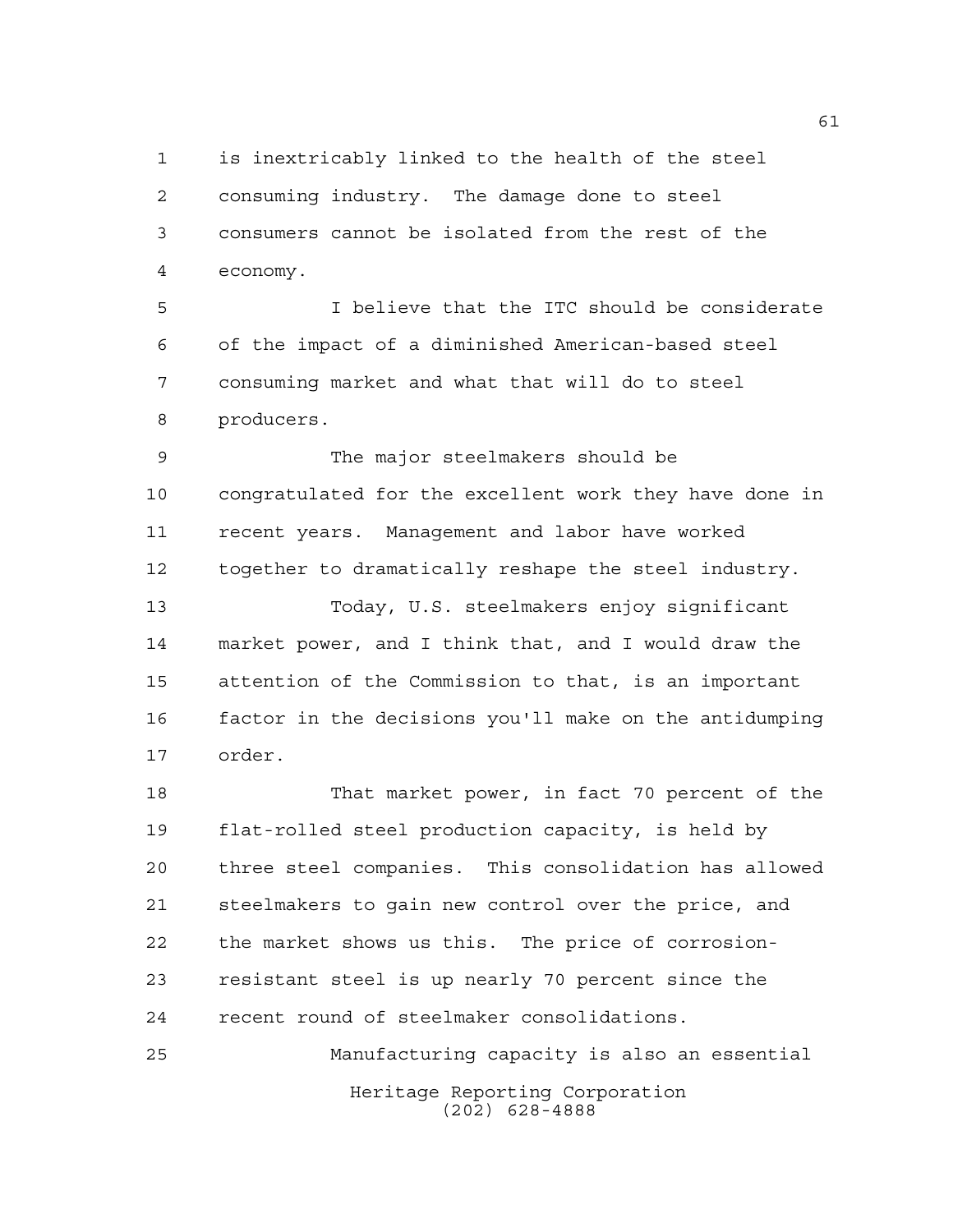component of our national security, an argument steel producers have aggressively advanced over the years. We build things from steel in Michigan, and as a member of the House Intelligence Committee I can assure you that the work done in Michigan and across the United States is indeed essential to our national security.

 There is no doubt we must have a healthy and robust steel industry in the United States, but we cannot have a steel industry unless we have a healthy manufacturing company to buy that steel.

 In World War II, American manufacturers went from building trucks in six weeks to building artillery shells when their government knocked on the door and called them to service. If you can imagine that process, and it happened again and again across American manufacturers. They turned their shops over, changed their businesses and built airplanes and engines, bullets and bombs. Manufacturers did not just build the weapons to win the war. They also set the nation firmly on a path of prosperity that we enjoy today.

 There is no more significant manufacturing community than the automobile manufacturing sector. Approximately 2.4 million Americans work in the United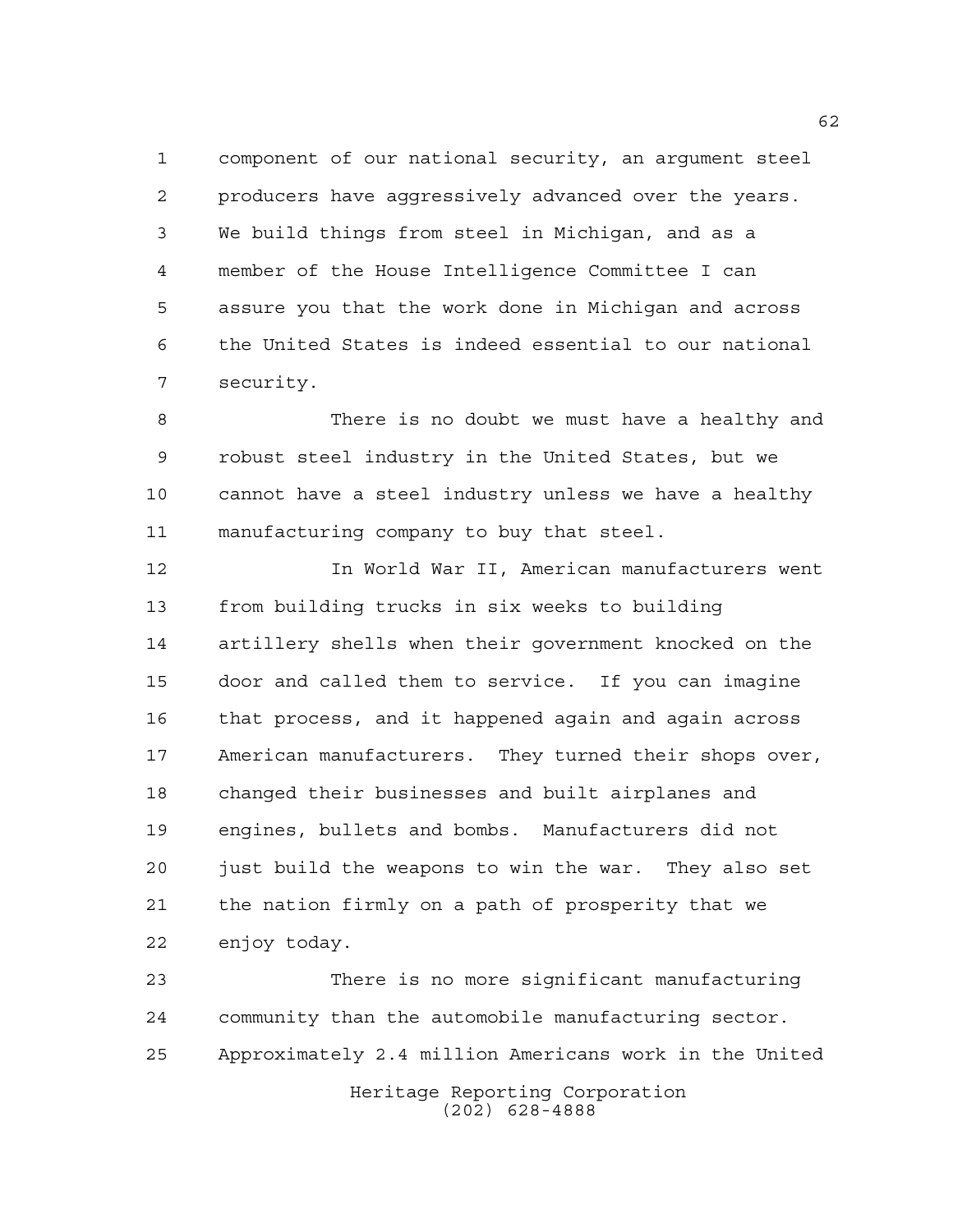States auto industry. Make no mistake, the auto industry operates in a highly competitive global marketplace. International corporations have choices in where they will deploy capital.

 Unfortunately, federal and state governments sometimes make decisions that discourage an investment. The current steel tariffs are just such a policy. The auto industry has a strong claim to speak for U.S. manufacturing. In fact, of that 2.4 million Americans who work in the automobile industry and the other steel using industries outnumber steelworkers by more than 60 to one.

 Today's auto workers face serious threats to their futures. Dozens of significant auto suppliers are currently in bankruptcy, including several of the largest auto suppliers in the world. Nearly all of these companies point to the struggles of their North American operations as a cause for their filing. Remember, the price of steel has gone up 70 percent and the materials that they use to produce car parts and automobiles here in the United States.

 The ITC should consider the condition of the auto industry and manufacturing in general because it makes no sense to continue protectionist steel policy that contributes to the decimation of the steel users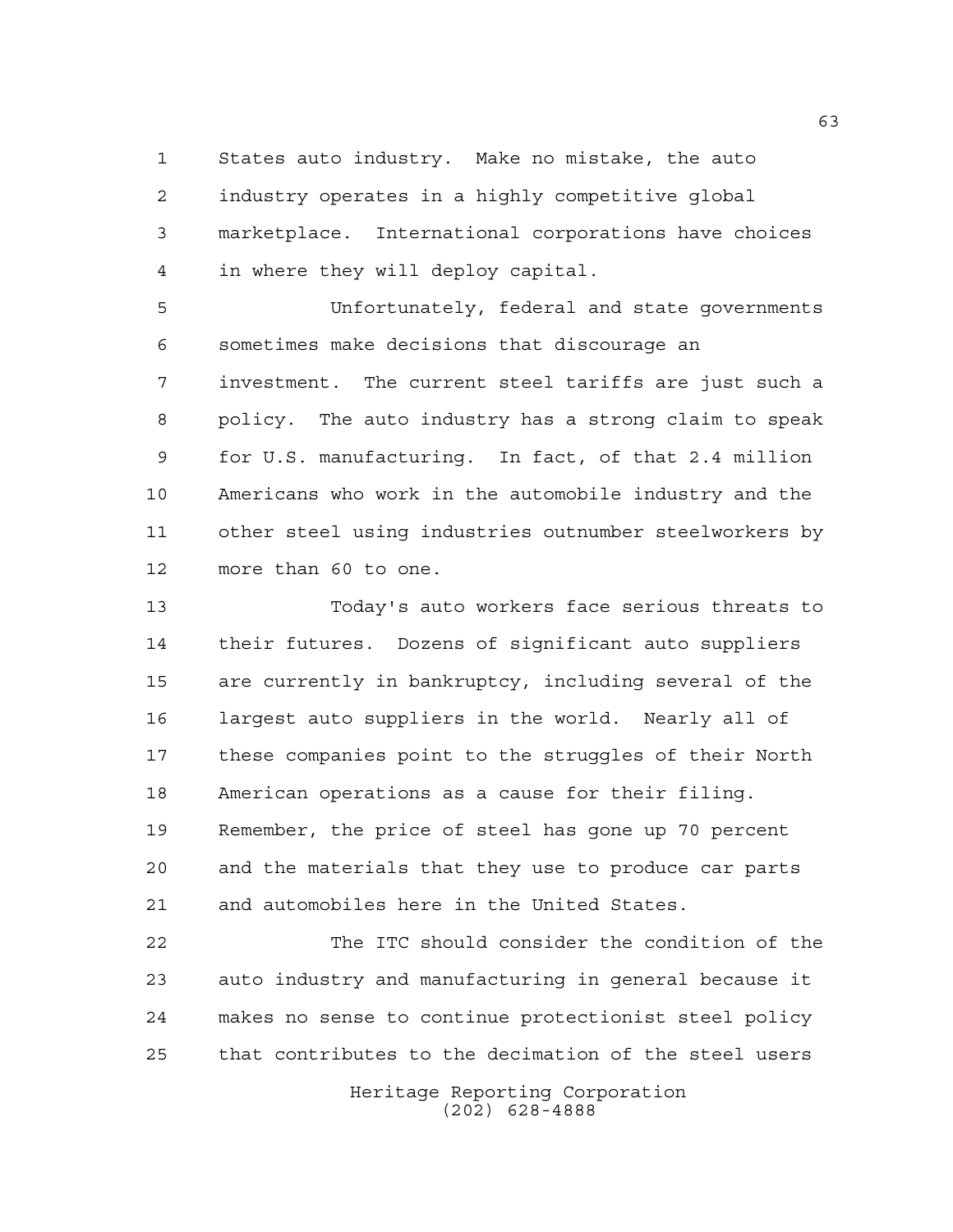we need to have a healthy domestic steel industry.

 My argument is more than a rhetorical one. auto makers and other steel consuming industries have legitimate standing to participate in the ITC's proceedings under current law. That is because the experience of purchasers and consumers are directly relevant to the legal question before the ITC, providing data regarding the conditions of competition in the United States, factors affecting the demand for steel and the domestic industry's market power and vulnerability to foreign competition.

 Moreover, the ITC staff has determined that automotive users represent nearly half of the purchasers of corrosion-resistant steel in the United States, which can hardly be characterized as irrelevant.

 You're going to hear plenty of statistics today, and rightly so. You're charged with calculating what the likely outcome will be of ending steel tariffs.

 Please allow me to close with some examples of how steel tariffs can distort the marketplace. Accuride Corporation is a fairly large automobile parts supplier. They have nearly 5,000 employees across the United States and well over \$1 billion in

> Heritage Reporting Corporation (202) 628-4888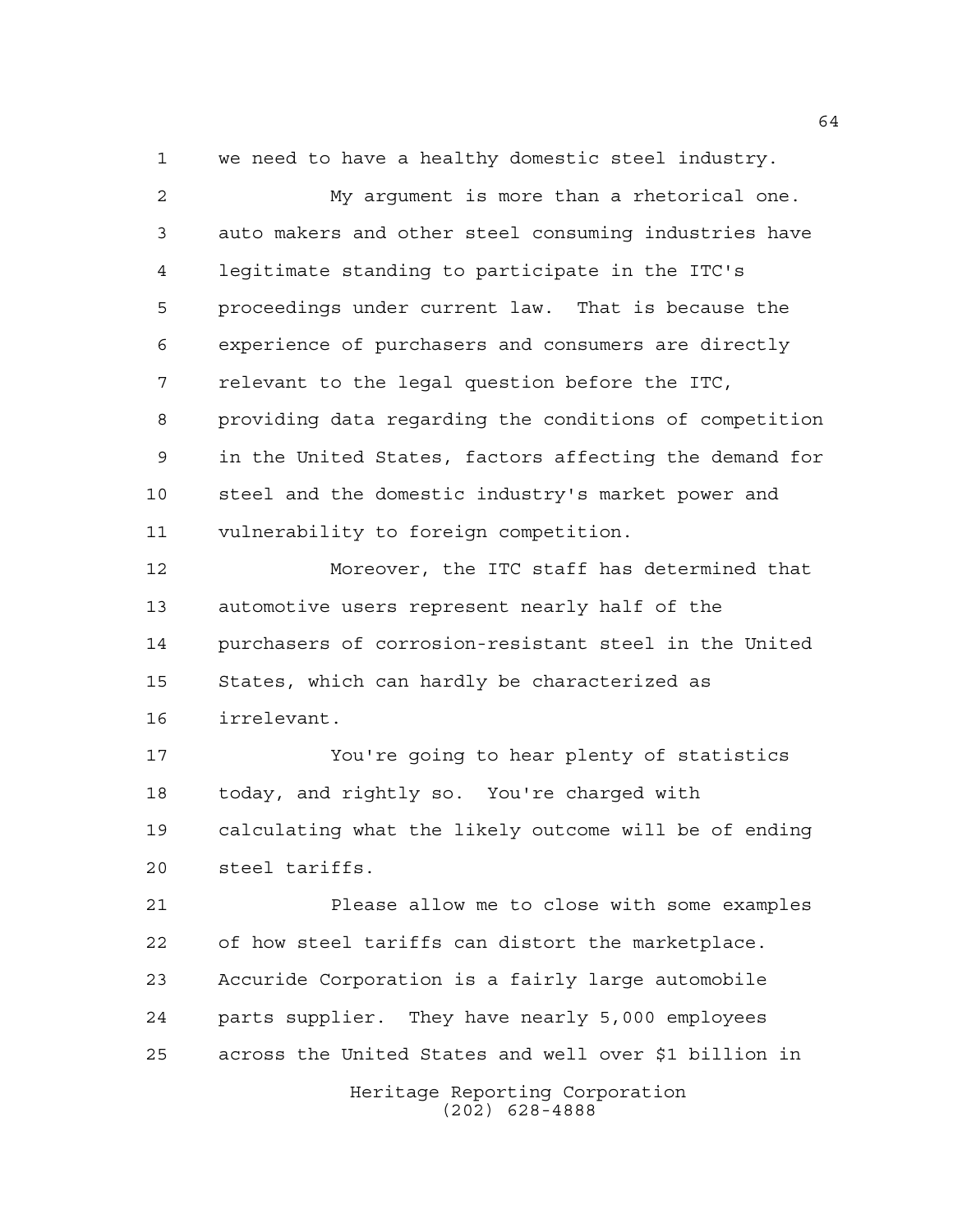sales. Put simply, they are a real player in the auto industry and a company that has some relative control over its cost inputs.

 This past July their CEO testified before the U.S.-China Economic and Security Review Commission. In this testimony, he clearly and succinctly explained why steel tariffs are hurting his operation in the United States and ultimately are threatening his entire business.

 In the past year, the price of steel has steadily risen in the United States, while the cost of steel has fallen in much of the rest of the world. In most parts of our economy this would be a simple matter. Accuride would be buying steel from say China.

 The existing tariffs on steel make that purchase impossible, driving the cost of importing 18 steel above North American prices, yet at the same time U.S. tariffs on Accuride's largest product, steel wheels, is 2.5 percent. Put together, American tariffs and duties are actively encouraging companies to manufacture auto parts in China and ship them back to the United States.

 I defy anyone to explain why this is beneficial to any part of the American economy,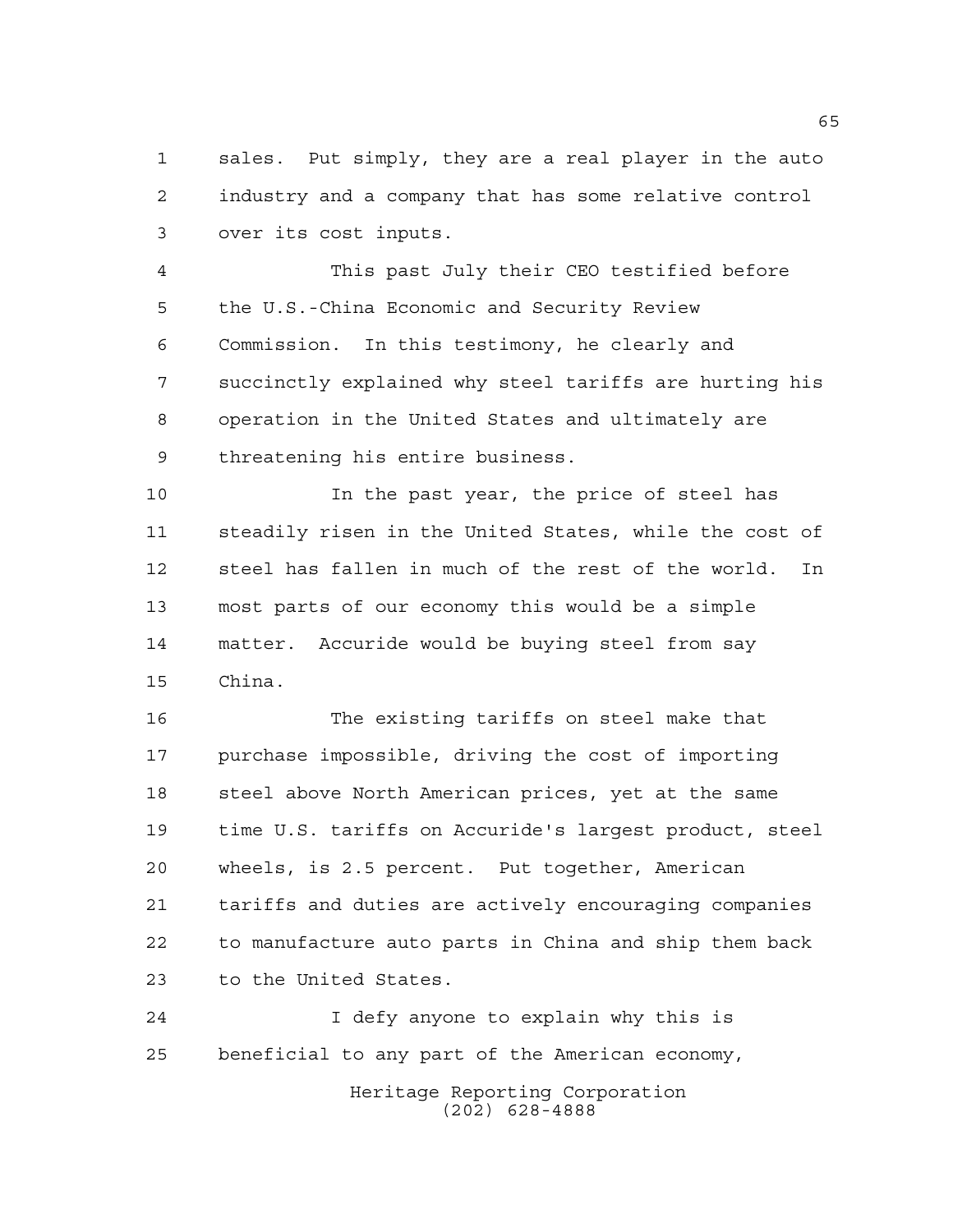including steelmakers. I encourage the Commission to carefully consider Accuride's predicament because it is all too common, and it is relevant to your legal charge because Accuride is indicative of the larger auto industry, and the larger auto industry is absolutely essential to a complete consideration of the sunset review.

 Compare Accuride's story to one of that of the major steel industry's executive style. The CEO of U.S. Steel has said that he expects "a healthy steel consumption level, along with further increases in flat-rolled prices in the United States and Europe." The CEO of Mittal said in May, and I quote, "Global supply/demand equilibrium is expected to stay balanced."

 Further, U.S. producers clearly do not believe that there will be overcapacity in steel. In June, Nucor, the third largest U.S. producer, announced it would build 500,000 tons of additional corrosion-resistant production capacity in Alabama, at the same time Servicorp is building 1.5 million tons of new capacity in Mississippi.

 I don't envy you. Your job is certainly a difficult one. Congress has charged you with deciding whether to renew or revoke a significant piece of

> Heritage Reporting Corporation (202) 628-4888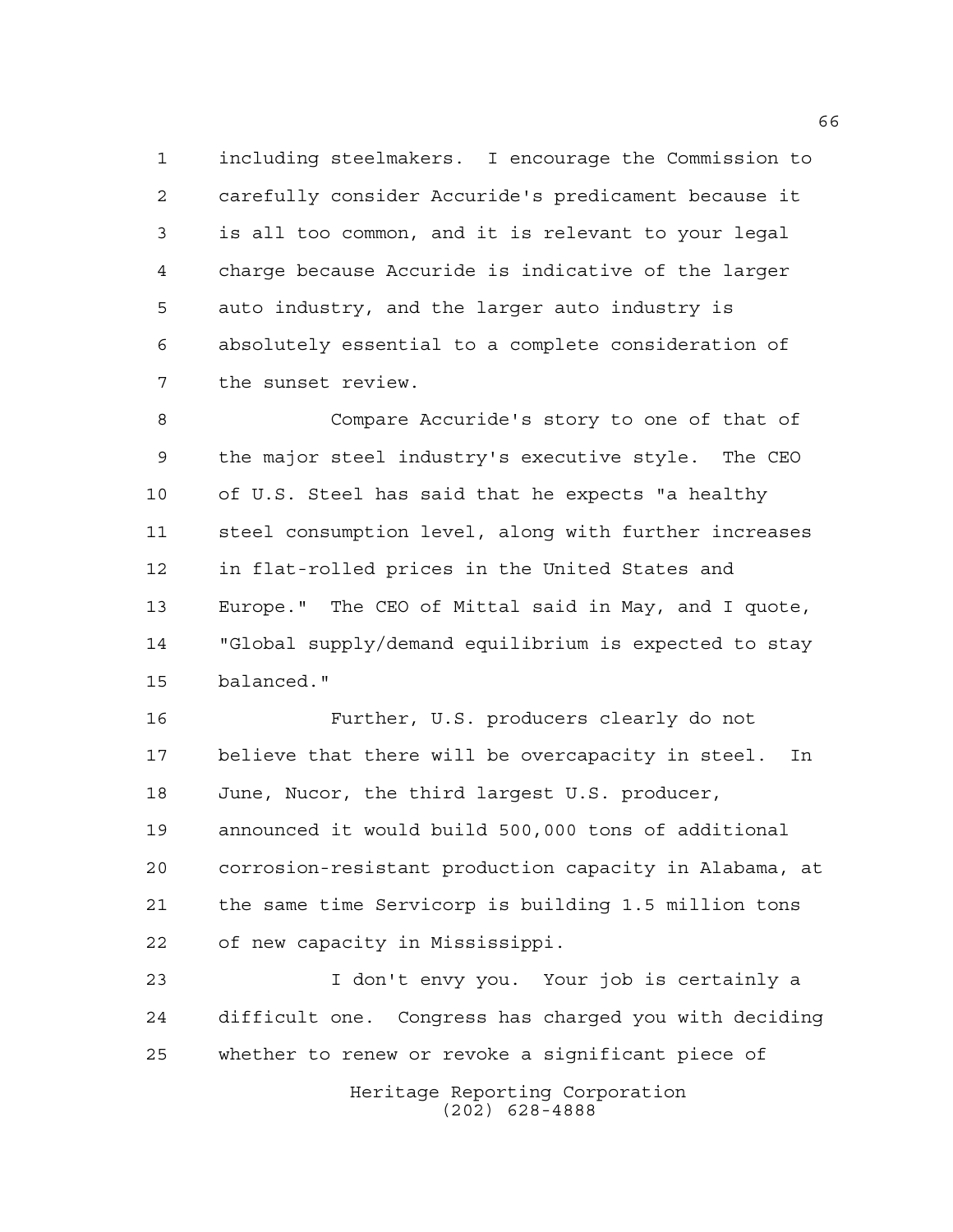industrial policy, but the record in this case is clear. Steelmakers have consolidated, restructured and now enjoy significant market power, which was really the intention of those tariffs.

 Their public statements and investment decisions have underlined the health of the American steel industry. On the other hand, we know that steel consuming industries, the people who buy the products we are considering today, are telling us that steel tariffs are distorting the marketplace, and when coupled with other flawed trade policies are actually driving production overseas.

 The existing steel tariffs have served their purpose and should be revoked. Continuing them would damage the steel consuming industry and in turn will actually weaken the position of steelmakers.

17 17 I encourage you in the strongest terms possible to revoke these tariffs. A state economy like Michigan fully depends on it. The workers of thousands and thousands of suppliers and their families and their communities who are suffering under the yoke of what these steel tariffs are doing to their industry and their jobs and their futures is real and should be a part of this consideration. I appreciate the opportunity to testify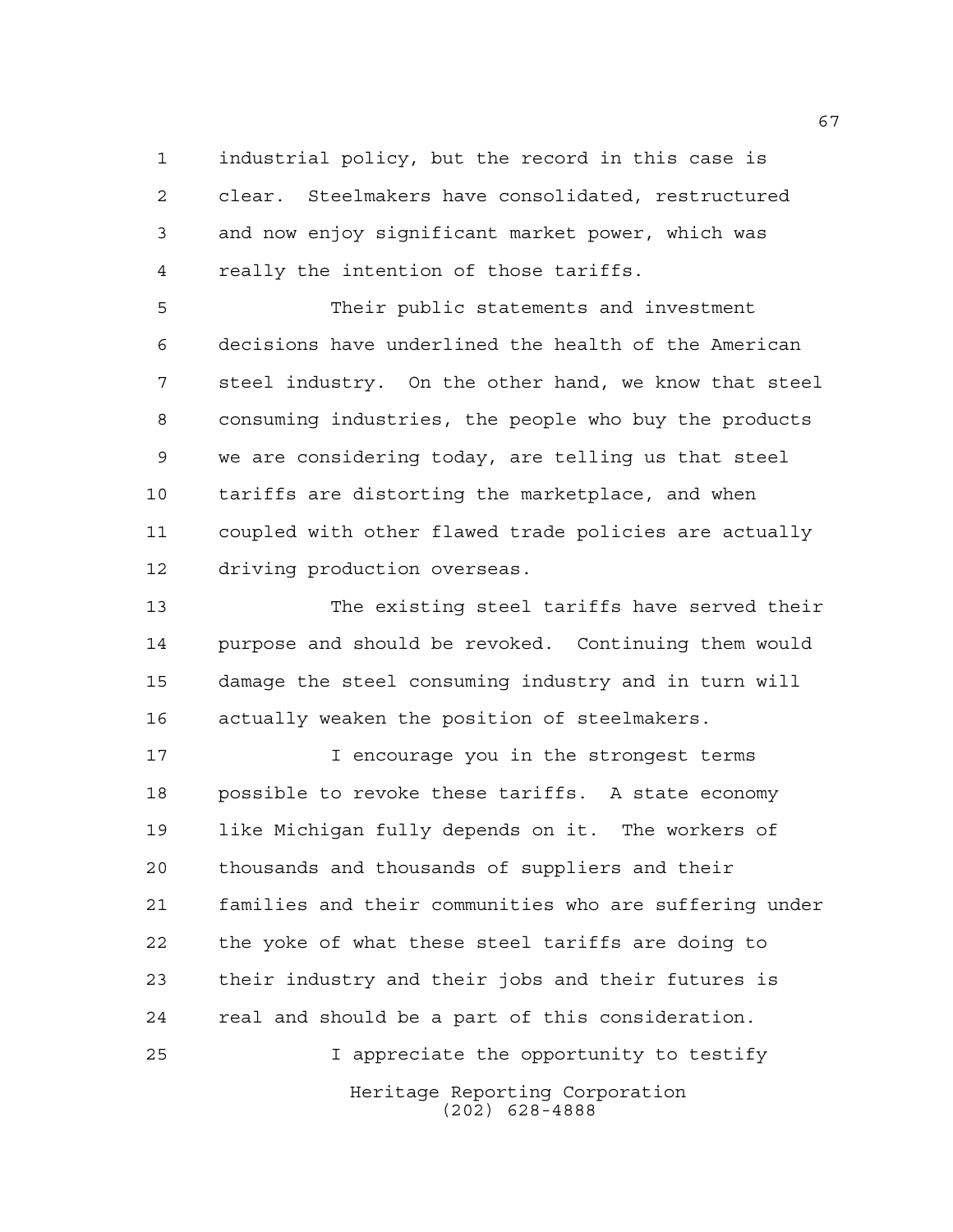before you today and would welcome any questions that you might have. CHAIRMAN PEARSON: Thank you, Congressman.

 Does anyone have questions for Congressman Rogers?

(No response.)

 CHAIRMAN PEARSON: Thank you very much. Appreciate it.

 MR. ROGERS: Thanks to the Commission. I appreciate the opportunity.

 MS. ABBOTT: The Honorable Joseph "Joe" Knollenberg, United States Representative, 9th District, State of Michigan.

 CHAIRMAN PEARSON: Welcome back, Congressman Knollenberg.

 MR. KNOLLENBERG: Thank you. Thank you very much. Glad to be here. I appreciate obviously you having this hearing. Shall I continue then?

CHAIRMAN PEARSON: Please.

Heritage Reporting Corporation (202) 628-4888 MR. KNOLLENBERG: Thank you. Mr. Chairman and Commissioners, I want to thank you for the opportunity to testify today on the current antidumping and countervailing duty orders on corrosion-resistant carbon flat steel products. These tariffs are hurting the American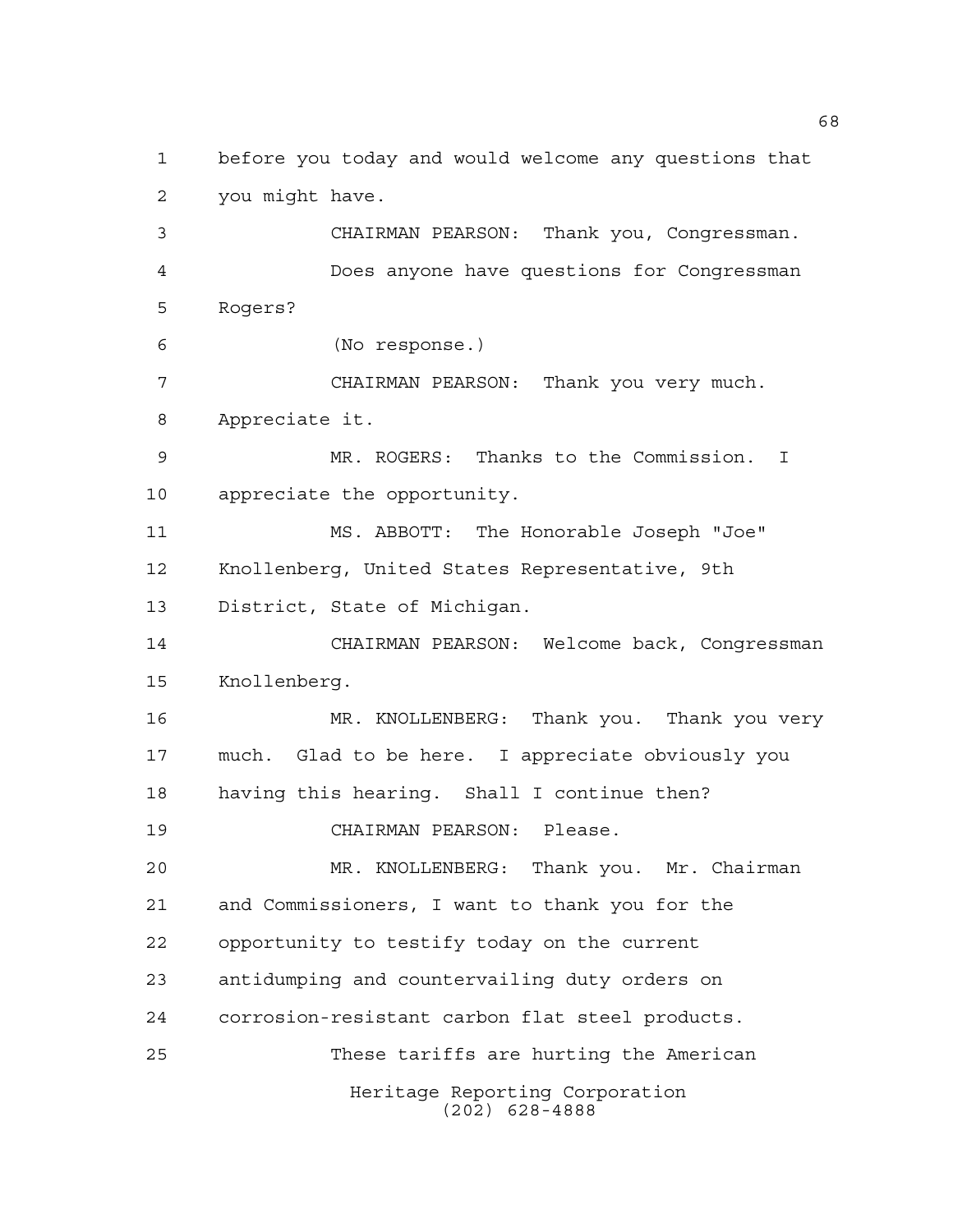economy, and I hope the Commission will render a decision that recognizes the importance of corrosion- resistant steel to the competitiveness of America's manufacturing sector. Commissioners, very simply I urge you to repeal these tariffs.

 As you probably know, my home state of Michigan is in a one state recession. Even though neighboring manufacturing states have seen some modest progress, Michigan's economy remains stagnant. Now, much of that can be attributed to the struggles of the auto industry on which our economy is primarily dependent.

 DaimlerChrysler has their headquarters in my congressional district and employs more than 10,000 workers in my district alone. Ford and GM have their headquarters just outside my district. Honda, Nissan and Toyota all are operational in the metro Detroit region.

 Auto suppliers also dominate the southeast Michigan landscape. In my district alone, there are more than 1,500 manufacturing establishments, including the headquarters of Delphi, Arvin-Meritor and the Robert Bosch Corporation.

 However, the vast majority of these auto suppliers, more than 90 percent, are small businesses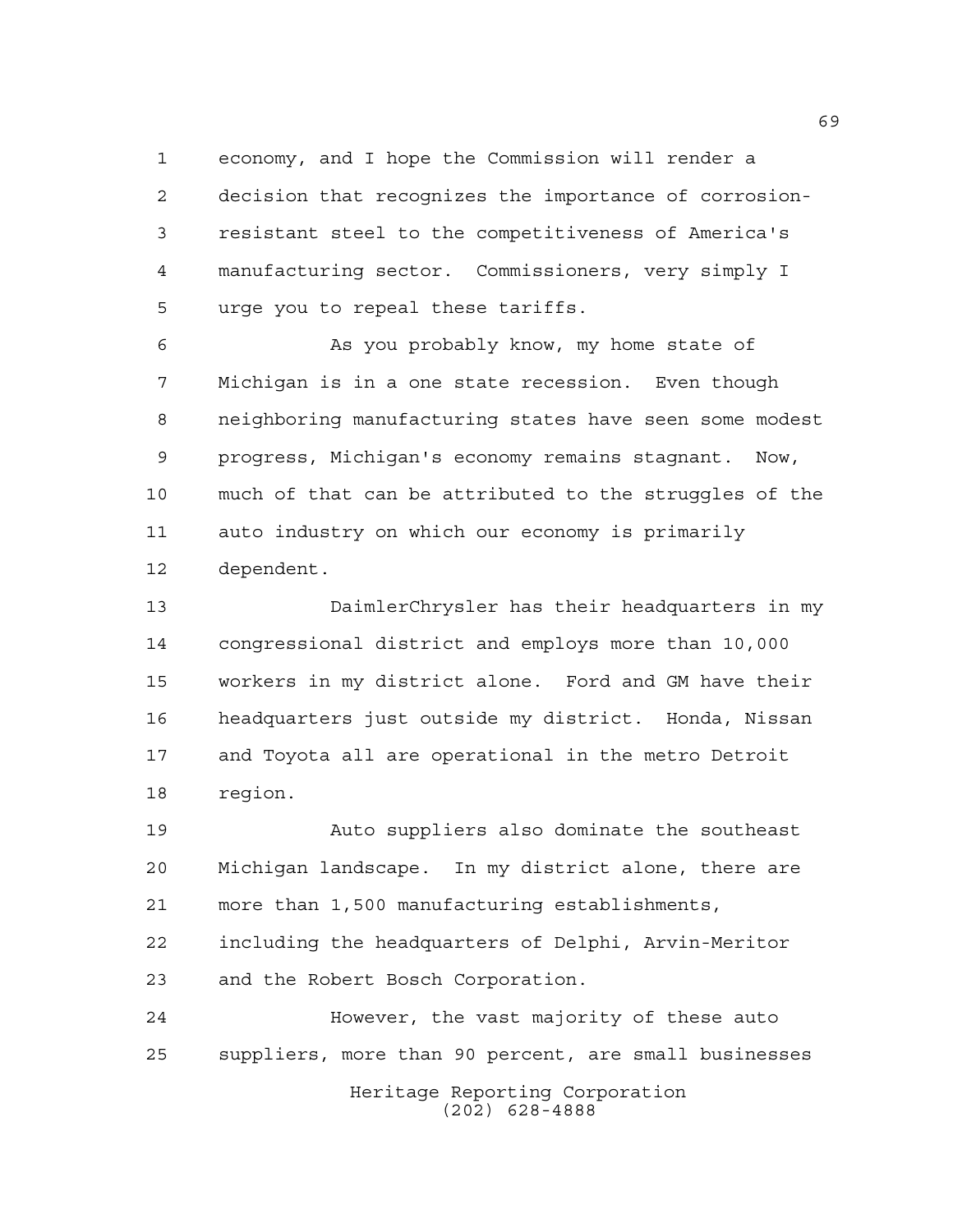employing less than 100 people. These are the

 companies struggling to compete in the global market. The auto industry has numerous challenges to address such as health care and pension issues. These are not easy things to fix, and the ITC cannot help these companies on those issues. However, one of the challenges that the Commission can address is the raw cost of materials. In fact, it is the cost of raw materials. Artificially high steel prices have been hurting the auto and manufacturing industry for years. Lifting the damaging tariffs on corrosion-resistant steel will not only assist the American manufacturing base, but ensure our trade policies are based on sound economic policy rather than a protectionist agenda. As you know, steel is vitally important in making cars. Corrosion-resistant steel is an irreplaceable raw material that the auto industry must have to make high-quality vehicles. A typical vehicle

 carries about 2,500 pounds of steel, including the costly sheetmetal for body panels such as fenders, hoods, roofs and doors.

Heritage Reporting Corporation (202) 628-4888 The auto industry remains one of the leading purchasers of corrosion-resistant steel, directly buying one-third of the 22 million tons of corrosion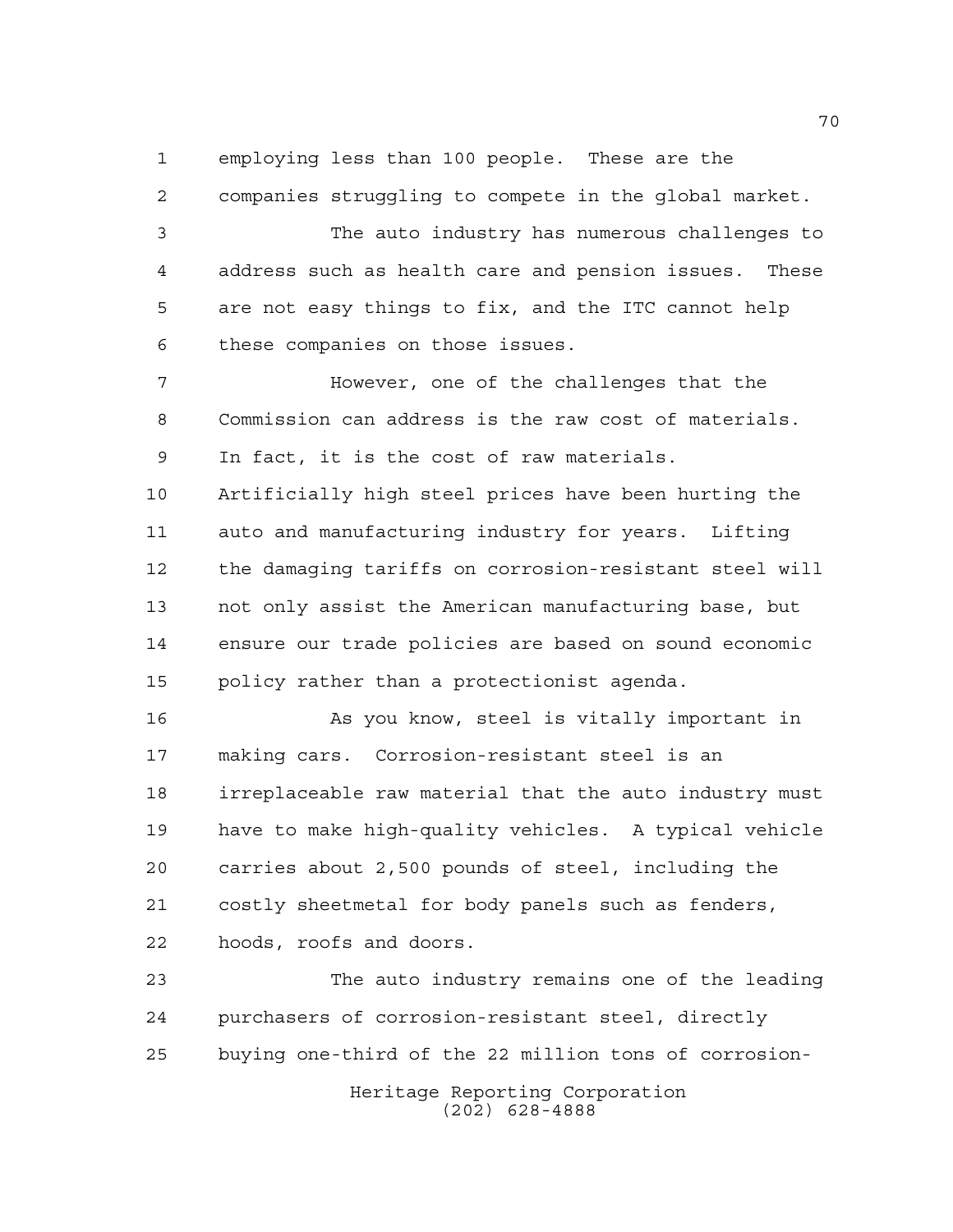resistant steel sold annually at a cost of more than \$5 billion.

 In a monumental event, the six largest auto companies in American -- Ford, General Motors, DaimlerChrysler, Honda, Nissan and Toyota -- have all come together to oppose the renewal of the tariffs on corrosion-resistant steel. These companies have united because the tariffs have artificially inflated the price of corrosion-resistant steel by up to 30 percent.

 In fact, steel prices continue to rise and hover at historically elevated levels according to the Congressional Research Service. Some companies have found that the U.S. mills impose limits on the quantity of steel that they are willing to provide, a significant burden in light of the sharp swings in the market for motor vehicles.

 Auto companies have been forced to seek steel in the spot market for themselves and also for their suppliers, an expensive and unpredictable step that greatly reduced production efficiencies.

Heritage Reporting Corporation Furthermore, the auto supplier industry opposes these tariffs because access to affordable corrosion-resistant steel is limited. Since 2004, seven supplier companies with more than \$100 million

(202) 628-4888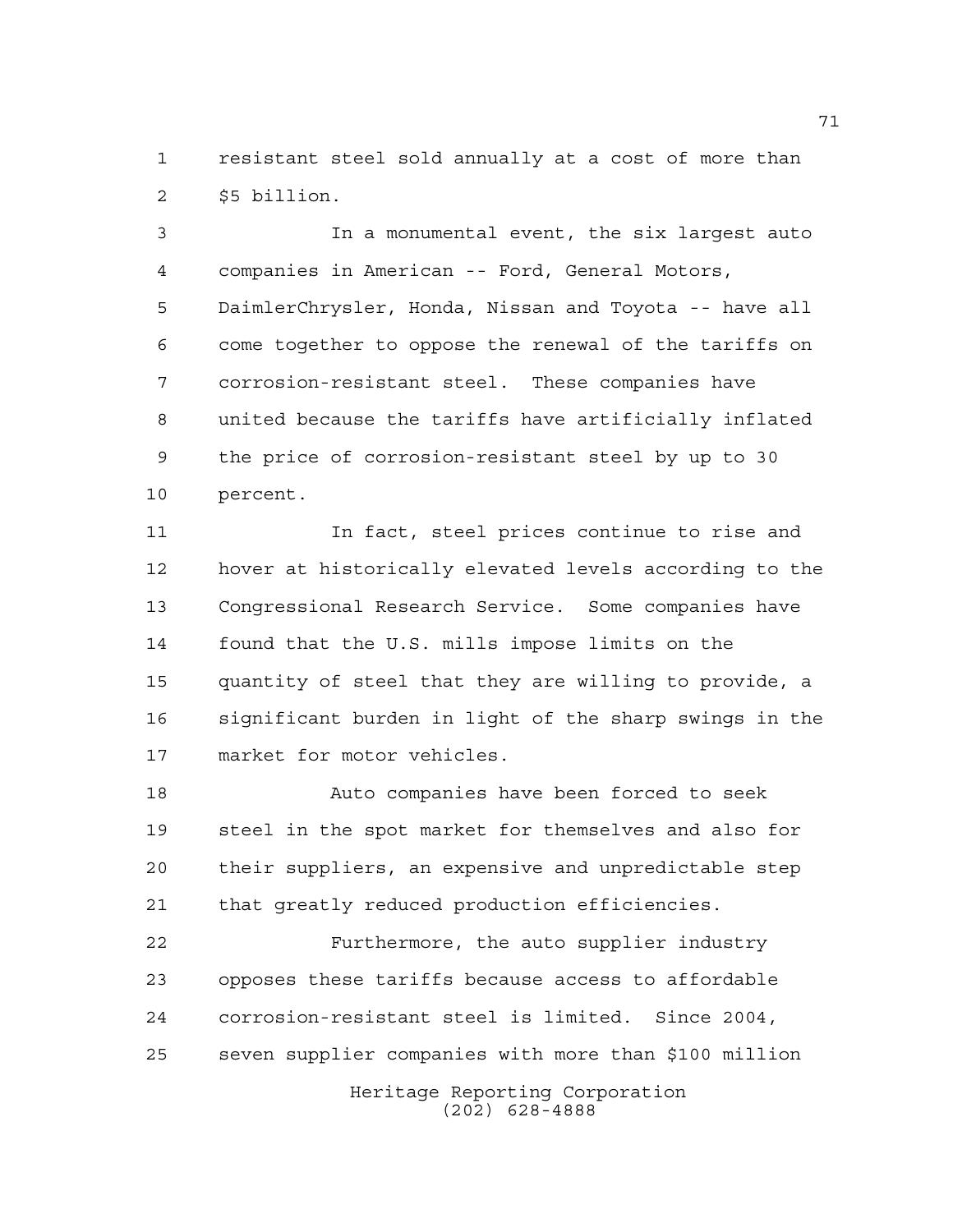assets have begun bankruptcy proceedings.

 Each company has specifically cited the high cost of steel as a primary pressure and element in their bankruptcies. As a result, they are forced into unfair pricing policies and must frequently turn to their customers, the automobile companies, to help them obtain steel.

 As you know, the tariffs on corrosion- resistant steel were first implemented in 1993 for a problem that no longer exists. Should the Commission renew the orders, the tariffs will be in place for an additional five years, meaning they will be in existence for at least 19 years.

14 I do not oppose antidumping and countervailing duty orders, not in general. I believe many of them serve an important purpose. However, the tariffs before us do not fit that description any more.

Heritage Reporting Corporation (202) 628-4888 Since the tariffs were first put in place, the consolidation of the U.S. steel industry has produced successful and profitable companies. The assets of 14 U.S. companies that produced corrosion- resistant steel in 2000 are now owned by only eight companies, and the market is dominated by just three. Three steel companies control approximately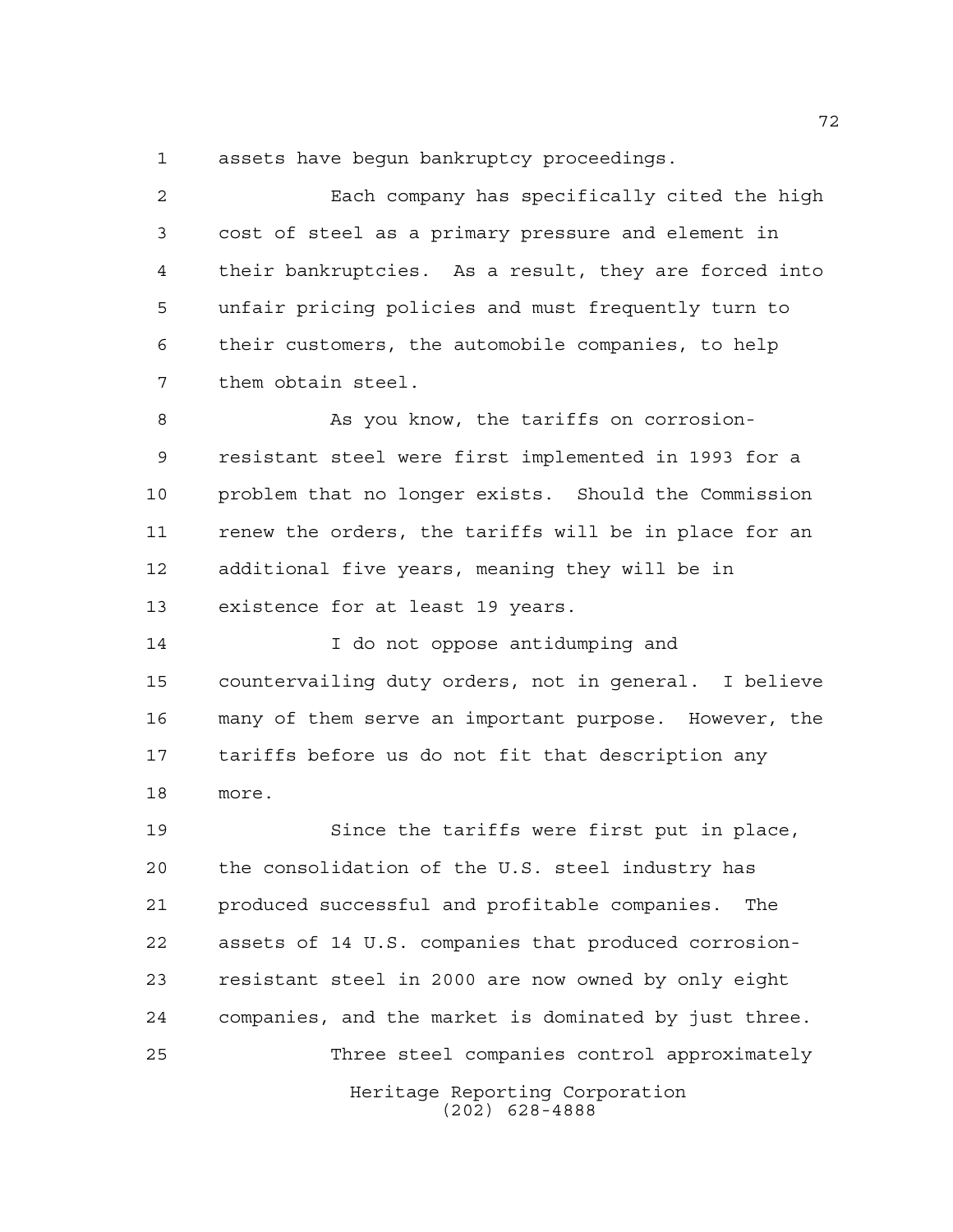Heritage Reporting Corporation 70 percent of U.S. flat-rolled steel production, giving the industry considerable market power. The steel industry is enjoying exceptional prosperity with operating profits averaging 12 percent, far higher -- far higher -- than the average of all U.S. durable manufacturers. Even income on corrosion-resistant operations has ranged from five to 10 percent. Further, consolidation and global demand have boosted average prices for corrosion-resistant steel by 68 percent since the consolidation. Additional relief by the U.S. Government such as absorbing the steel industry's health care and pension costs have improved the steel industry's financial situation. The U.S. Government has assumed \$9 billion in steel pension costs, representing over two-thirds of the total steel pension liabilities and transforming the steel industry's financial stability. Also, other costs have been extinguished in bankruptcy proceedings and by rationalizing facilities. Unfortunately, the steel industry continually advocates for a protectionist trade policy that benefits only them while harming the American economy as a whole. The steel industry employs between 150,000 and 200,000 employees in the U.S. In

(202) 628-4888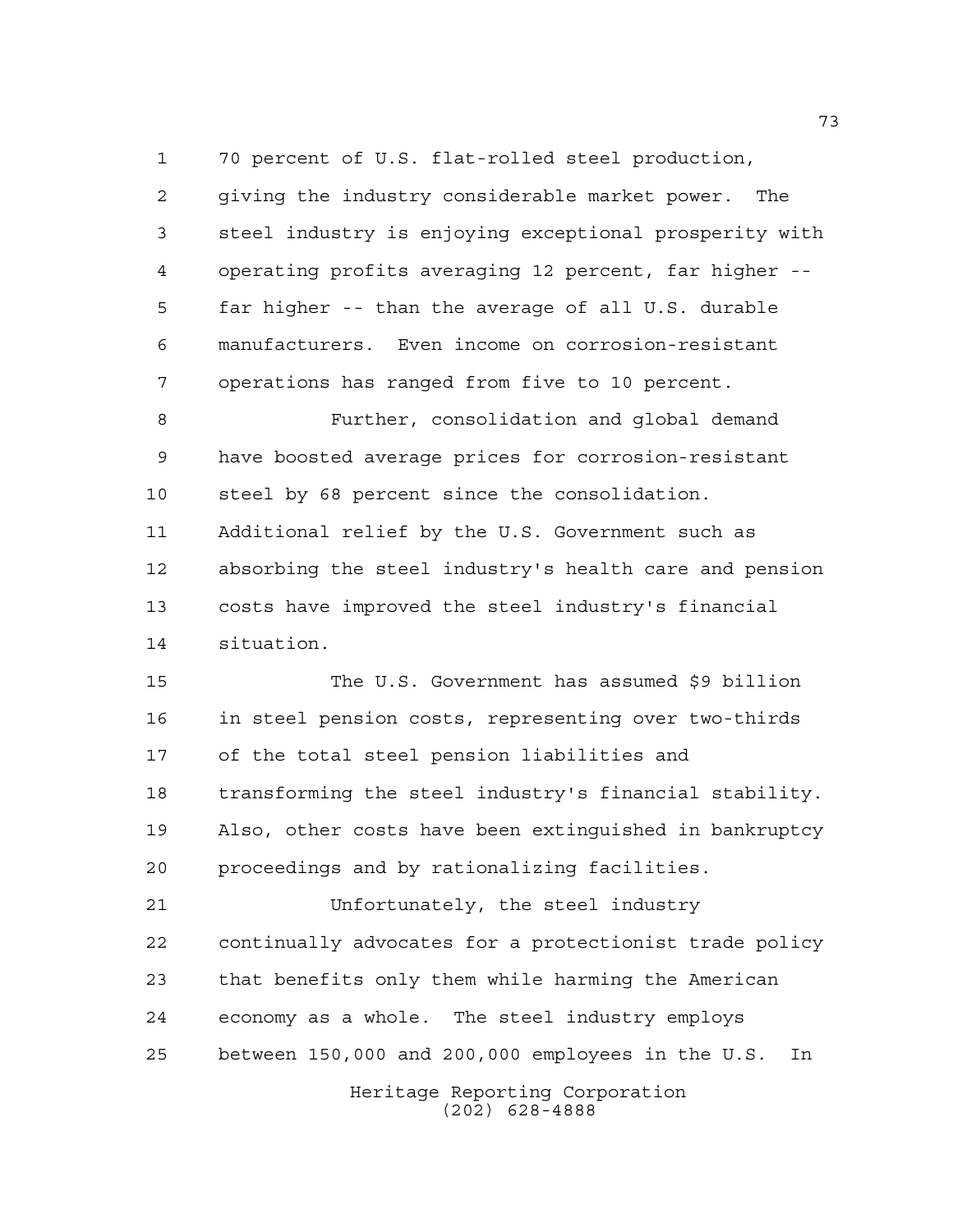contrast, the auto industry alone employs 2.4 million workers, and the manufacturing industry nationally employs more than 60 employees to every one steelworker.

 Since 1999, the U.S. auto and auto parts industry has lost 200,000 jobs. This is more than the entire steel industry currently employs. Picking winners and losers between American workers is bad policy, but it's even worse policy when the final decision benefits a small sector at the expense of the American economy as a whole.

 I hope the Commission will consider all viewpoints as it makes its decision. Earlier this month I sent a letter to all of you with 50 other House members signing on requesting a repeal of the tariffs. I understand that you all have or will review this appeal, and it will be included in the record.

 It is my sincere hope that you will consider our point of view, as well as that of the auto industry, who will be testifying later today under foreign producers' time since they are not allowed any standing at these review hearings.

 Domestic steel consumers and its supporters should be considered, and I hope our position will be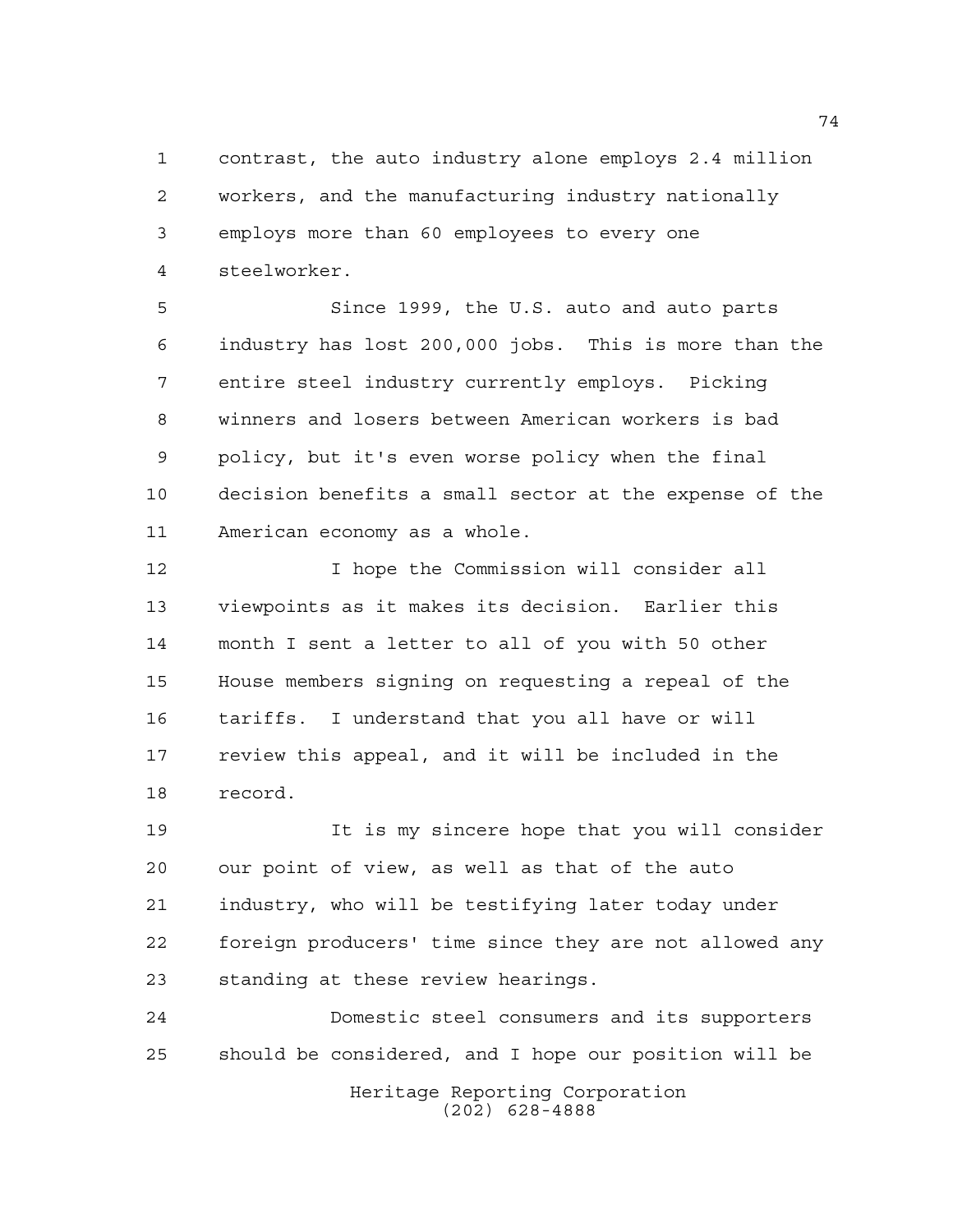reflected in your final decision.

 I want to thank you again for your time. I urge the Commission to repeal the tariffs on corrosion-resistant steel and to base your decision on sound economic trade policy. I thank you very much for allowing me the time. CHAIRMAN PEARSON: Thank you, Congressman. Are there any questions for Representative Knollenberg? (No response.) CHAIRMAN PEARSON: Okay. Seeing none, thank you very much. We appreciate your time. 14 MR. KNOLLENBERG: Thank you very kindly. CHAIRMAN PEARSON: Good morning. MS. ABBOTT: The Honorable G.K. Butterfield, United States Representative, 1st District, State of North Carolina. CHAIRMAN PEARSON: Welcome, Congressman Butterfield. MR. BUTTERFIELD: Thank you very much, Mr. Chairman and to the members of the Commission. It is once again an honor for me to be with you today on behalf of the people of the 1st Congressional District of North Carolina.

Heritage Reporting Corporation (202) 628-4888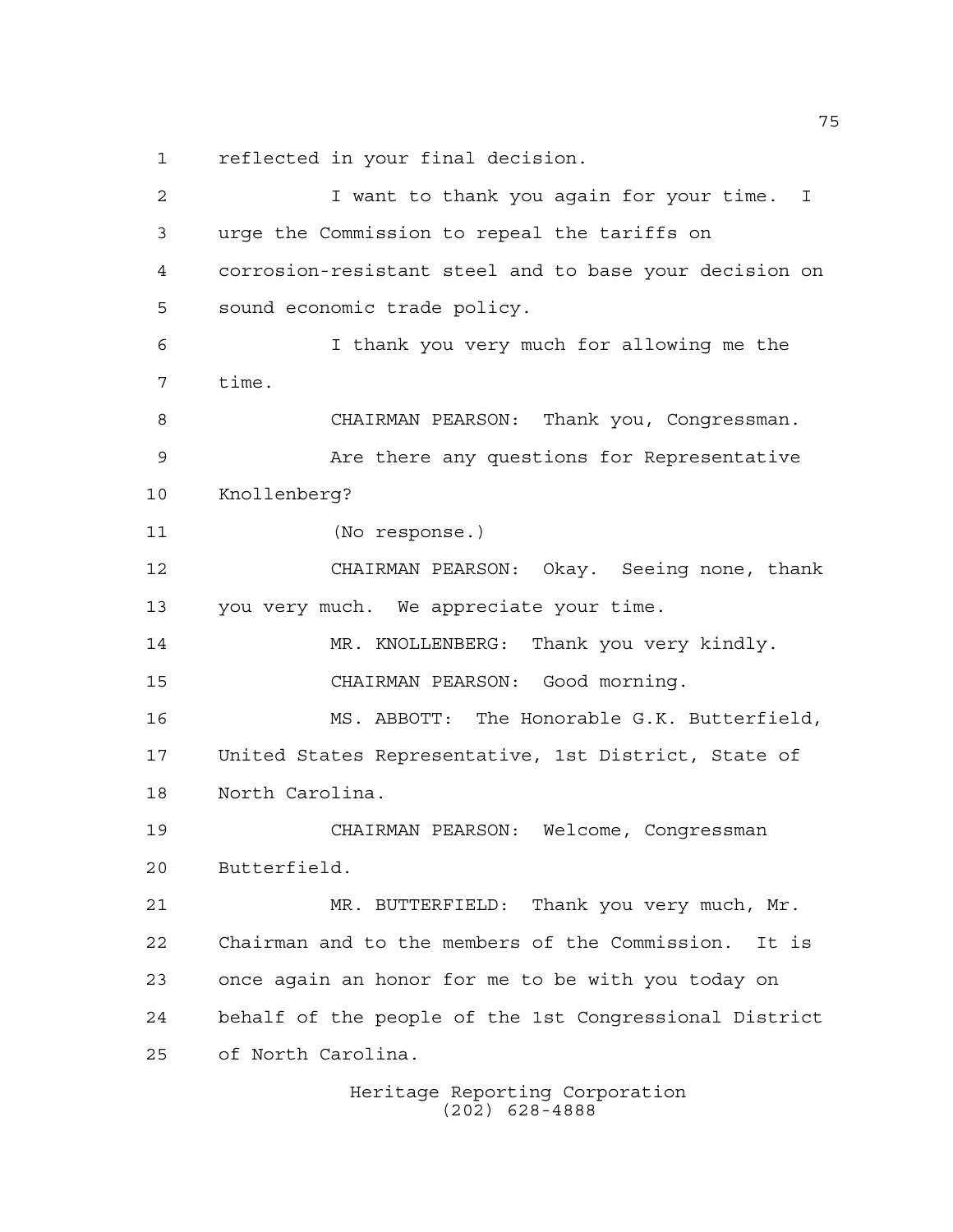You may recall that I testified last year on the subject of antidumping and countervailing duties on the plate steel sector from a different set of countries, and today on behalf of my constituents I would like to thank each one of you for your decision last year on plate steel.

 I'm back here today with you to convey again in human terms as best I can how important steel is to my district. What a good corporate citizen Nucor has been to my community. I would like to illustrate in some way what would happen -- what would happen -- if a flood of unfairly traded imports were to reappear. Having served in Congress now for some time, I've watched the effect of business on my constituents. You gain some perspective when you do that. The locating of this facility in my congressional district has had the incredible effect not just on our economy in North Carolina, but upon

the lives of thousands of American citizens.

 I come before you today to support Nucor Hertford. That is the facility that's in my district. I come today to represent its 400 employees and the thousands of other North Carolinians who depend upon the mill for their livelihood.

Heritage Reporting Corporation (202) 628-4888 Mr. Chairman and members of the Commission,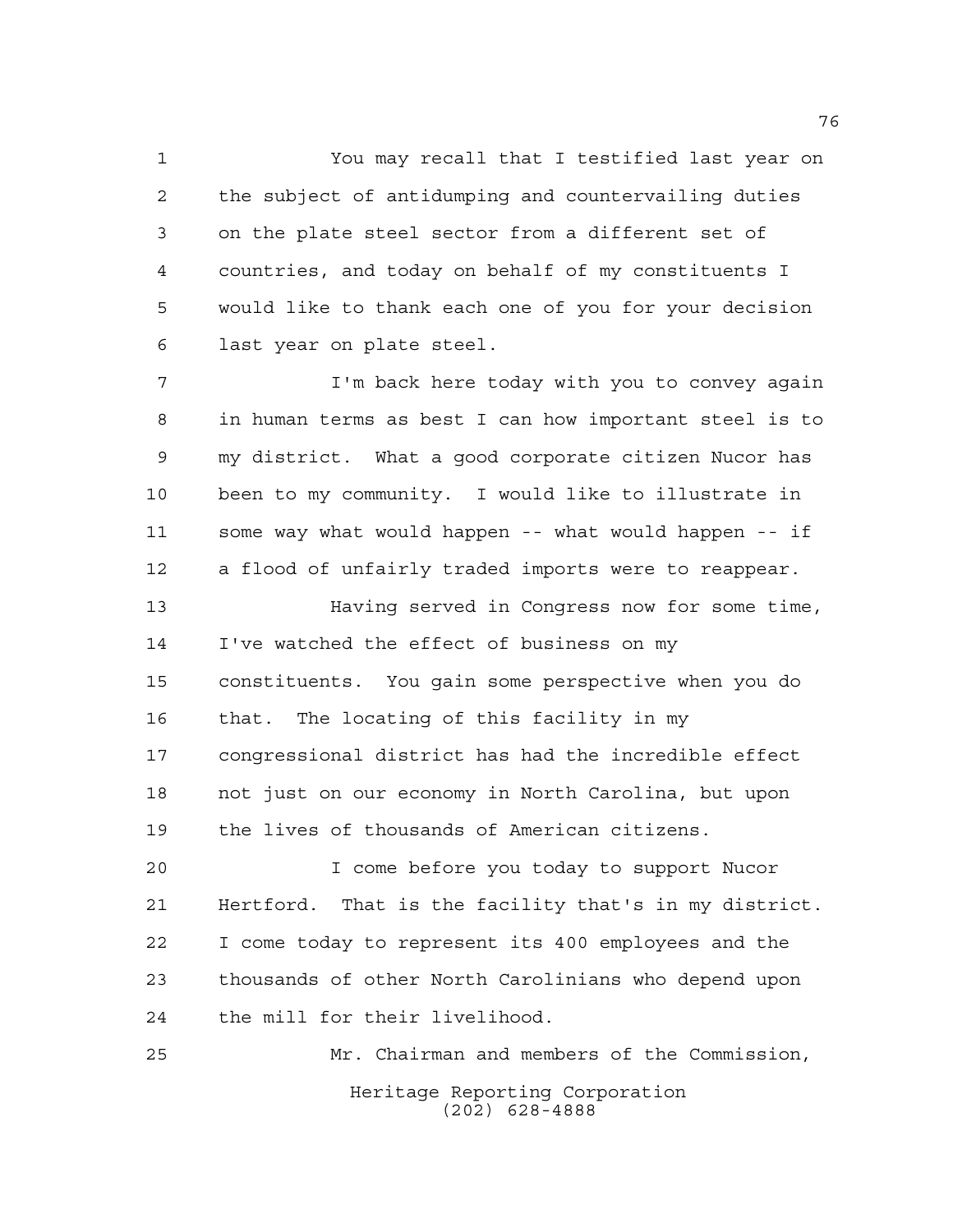I urge you to maintain the antidumping and

 countervailing duty orders on imports of cut-to-length steel plate from countries such as Belgium and Brazil, Finland, Germany, Mexico, Poland, Romania, Spain, Sweden, Taiwan and the United Kingdom.

 I strongly believe that it is due to collaboration between companies such as Nucor that we have been able to survive. These orders that we are talking about today have played an essential role in restoring the health of the U.S. steel plate industry. Moreover, if they were revoked then there is no doubt in my mind that unfairly traded imports will flood our market at an enormous cost to the livelihood and future of many of my constituents.

 I would like to tell you just a bit about the 1st Congressional District so that you will understand why steel and this great facility are so important to us.

Heritage Reporting Corporation (202) 628-4888 The 1st District encompasses most of northeastern North Carolina. Out of the 435 congressional districts in our nation, my district is the fifteenth poorest district in the nation. Our average income is only about two-thirds of the national average, while our rate of poverty is about 70 percent higher. More than one out of five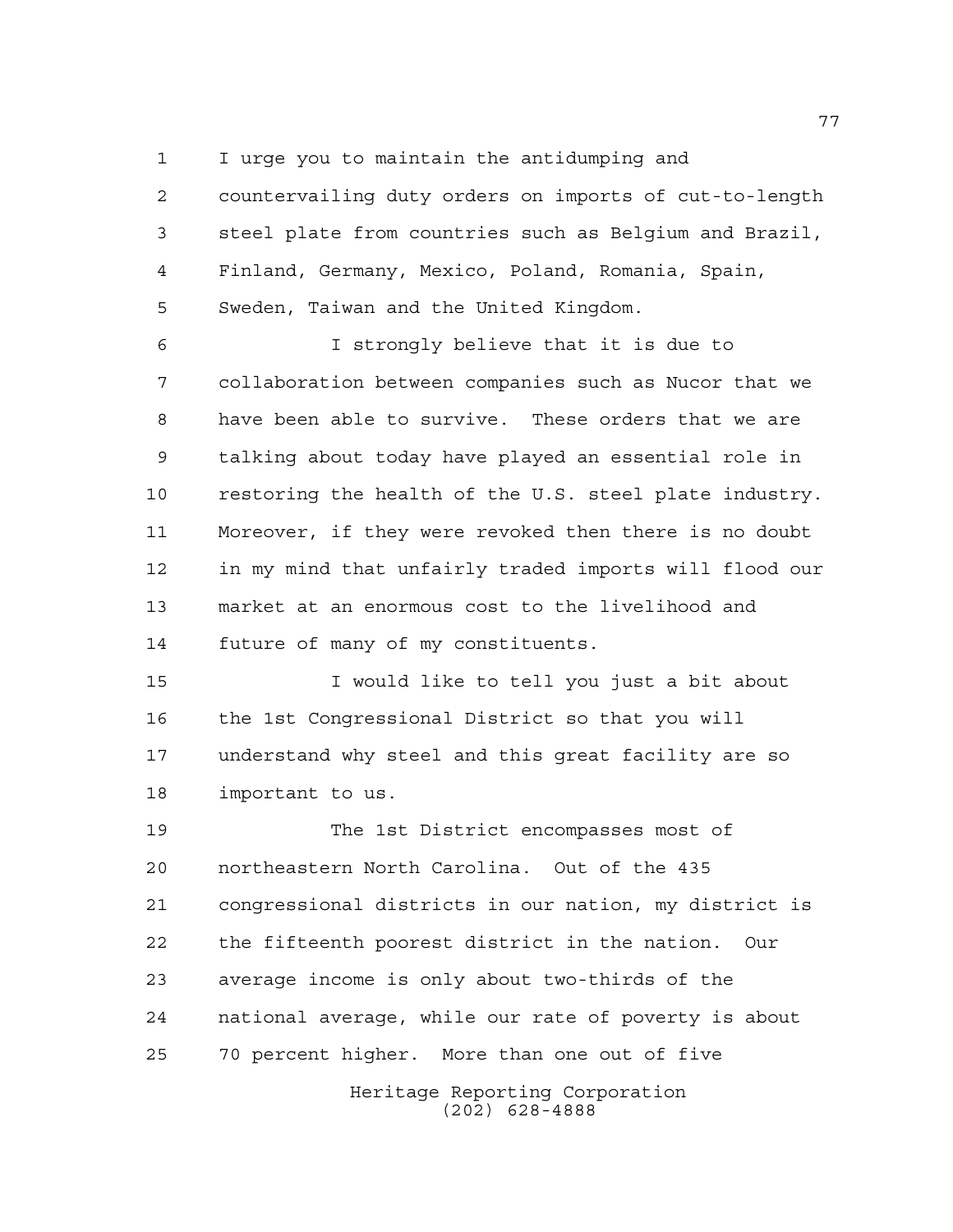residents in my district live in poverty.

 This part of North Carolina remains heavily agricultural with tobacco being our biggest crop. Obviously in the post-tobacco buyout era, tobacco no longer offers a hope of future economic prosperity for my district.

 In the mid 1990s, Nucor decided to build a new steel plate mill in Hertford County, North Carolina. Nucor is one of the most efficient, low- cost steel producers in the world. At a cost of \$500 million, the plant represented a huge bet by Nucor on the future of the plate market.

 Nucor also demonstrated a huge show of confidence in the ability of the people of my district to meet the demands of one of the world's most productive steelmakers. The mill opened several years ago in late 2000. It began producing high quality steel plate for use in heavy equipment and rail cars and ships and barges and refineries and other products that our modern industrial economy absolutely needs.

 As it turned out, Mr. Chairman, this was a difficult time to open a new mill. Starting in 1998, the U.S. plate market was devastated -- devastated it was -- by a surge of dumped and subsidized imports. The antidumping and countervailing duties that you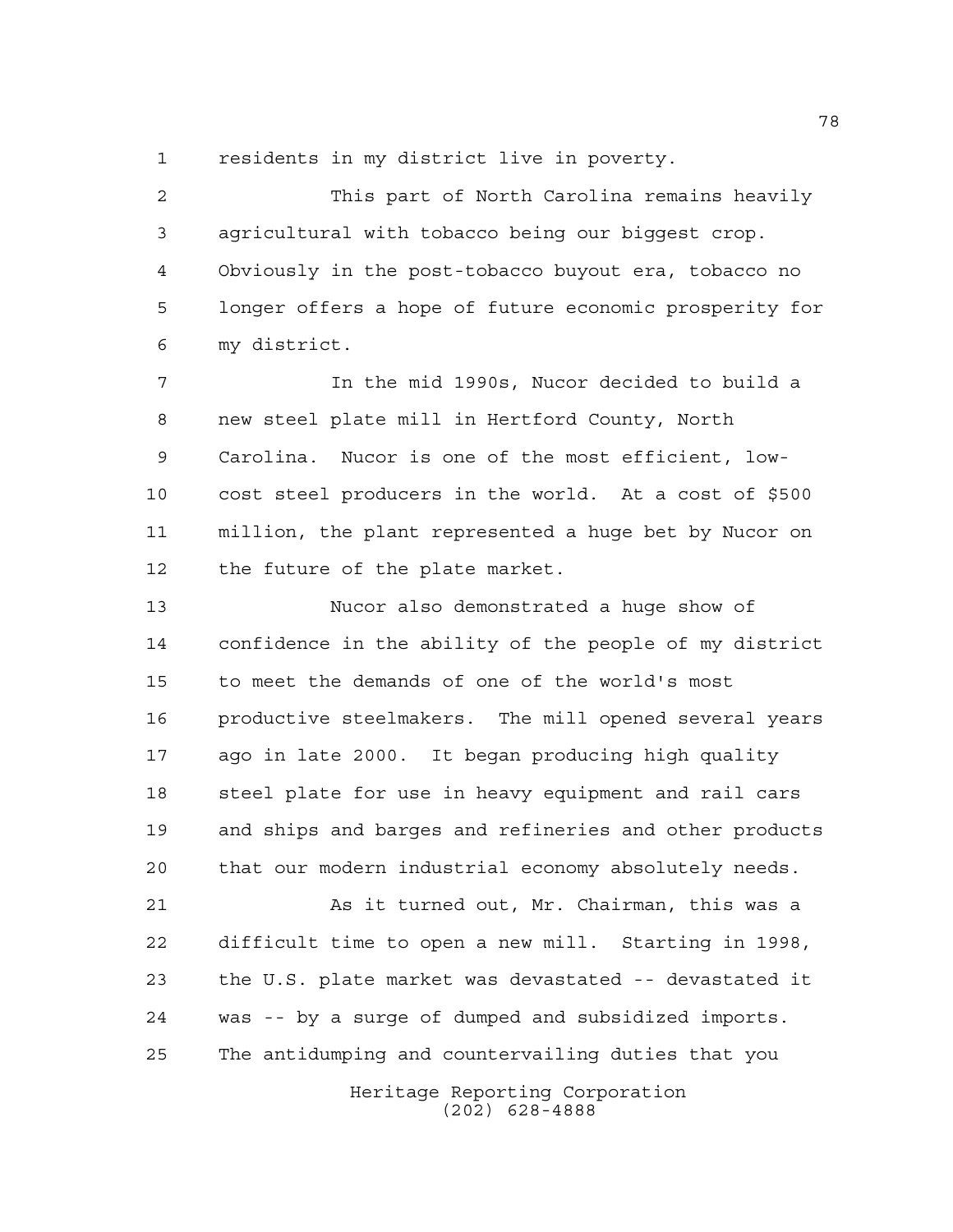helped put in place took a while to produce some results.

 This mill did not make a profit until 2004, but there is no doubt that your orders are what made the difference. You know that steel mills are expensive investments. They are very expensive. Two years of profits do not guarantee future success.

 The workers at Hertford are concerned -- they are very concerned -- that while the market has definitely improved with these duties in place, the U.S. industry remains vulnerable to injury from unfairly traded imports. If these duties are eliminated, these workers are convinced that illegally traded imports will surge back into our market, and they do not understand it.

 Nucor-Hertford has brought good jobs. It has brought good benefits to an impoverished area of my state. The mill directly employs 400 people with an average income of more than \$60,000 per year. Mr. Chairman, this is a very decent income for workers anywhere in America, but I assure you that it is absolutely a wonderful income for workers in the 1st Congressional District.

Heritage Reporting Corporation (202) 628-4888 The reason Nucor workers are so well paid is that they are productive. The more steel they make at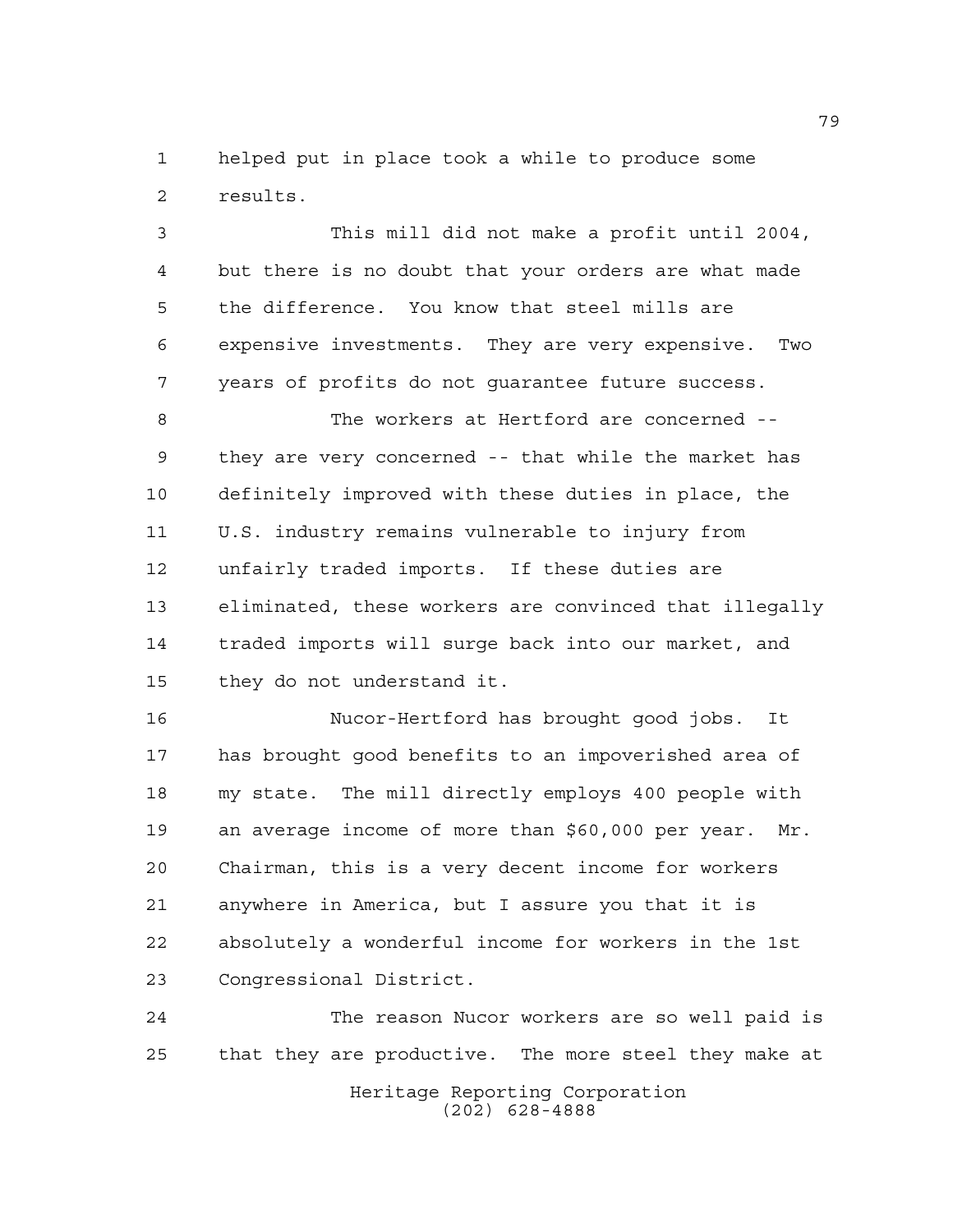that plant, the more money they earn. Competition from dumped and subsidized imports is more than theoretical to them. Unfairly traded imports literally -- literally -- take money out of their pocket.

 Mr. Chairman, the hardworking people at this mill would all testify before you today if they could. They would tell you that they can compete with anyone -- anyone in this world -- but only if everyone plays by the same set of rules.

 Neither Nucor nor anyone else can compete against unfairly dumped imports. By voting to keep these orders in place, you will give them the opportunity to keep working, the opportunity to keep their families healthy and prospering, to educate their children and to build the future that we all want.

 I want to thank each one of you for your attention and thank you very much for the work that you do on behalf of the American people. Thank you. CHAIRMAN PEARSON: Thank you, Congressman. Any questions for Representative

Butterfield?

(No response.)

Heritage Reporting Corporation (202) 628-4888 CHAIRMAN PEARSON: Okay. Seeing none, we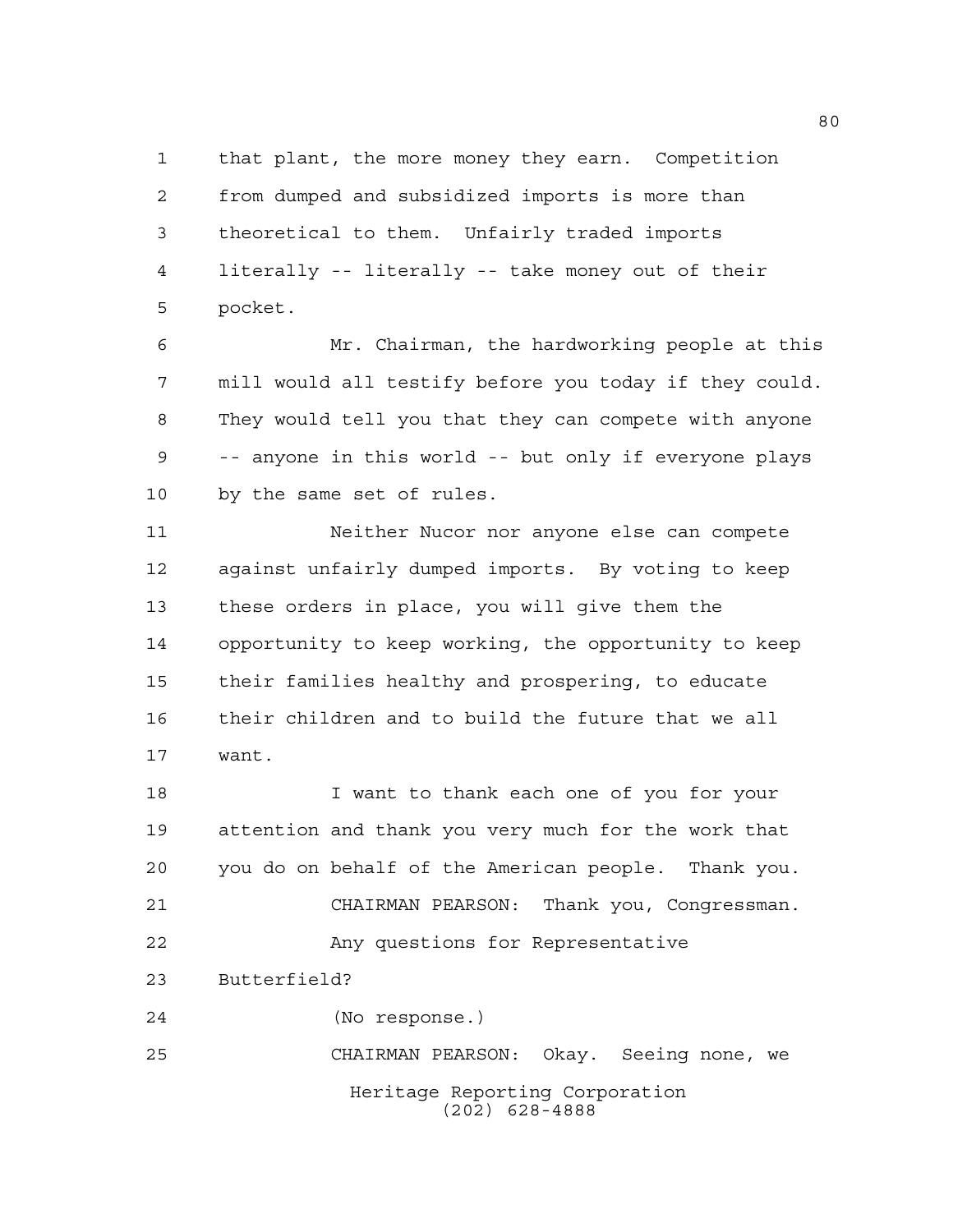appreciate your time.

Heritage Reporting Corporation (202) 628-4888 MS. ABBOTT: Our next appearance is the Honorable Bill H. Stovall III, Speaker of the House, State of Arkansas, House of Representatives. CHAIRMAN PEARSON: Welcome, Representative Stovall. MR. STOVALL: Where's my coke plant to stand on? Can you all see me? CHAIRMAN PEARSON: Yes, we can see you fine. Please proceed. MR. STOVALL: Good to see you, Mr. Chairman. Good morning, Mr. Chairman, members of the Commission and distinguished guests. On behalf of the State of Arkansas and our workers whose jobs depend on free and fair trade, I thank you for the opportunity to be here today and to speak regarding steel imports. Five years out from the 2001 recession, we welcome many signs of strength in the United States economy. Unemployment is down in many areas, and such familiar economic barriers as the Dow Jones industrial average has returned to its pre-recession levels. The crucial manufacturing sector of our economy has not regained the solid footing on which it stood through much of the 1990s, a decade marked by strong manufacturing employment growth in virtually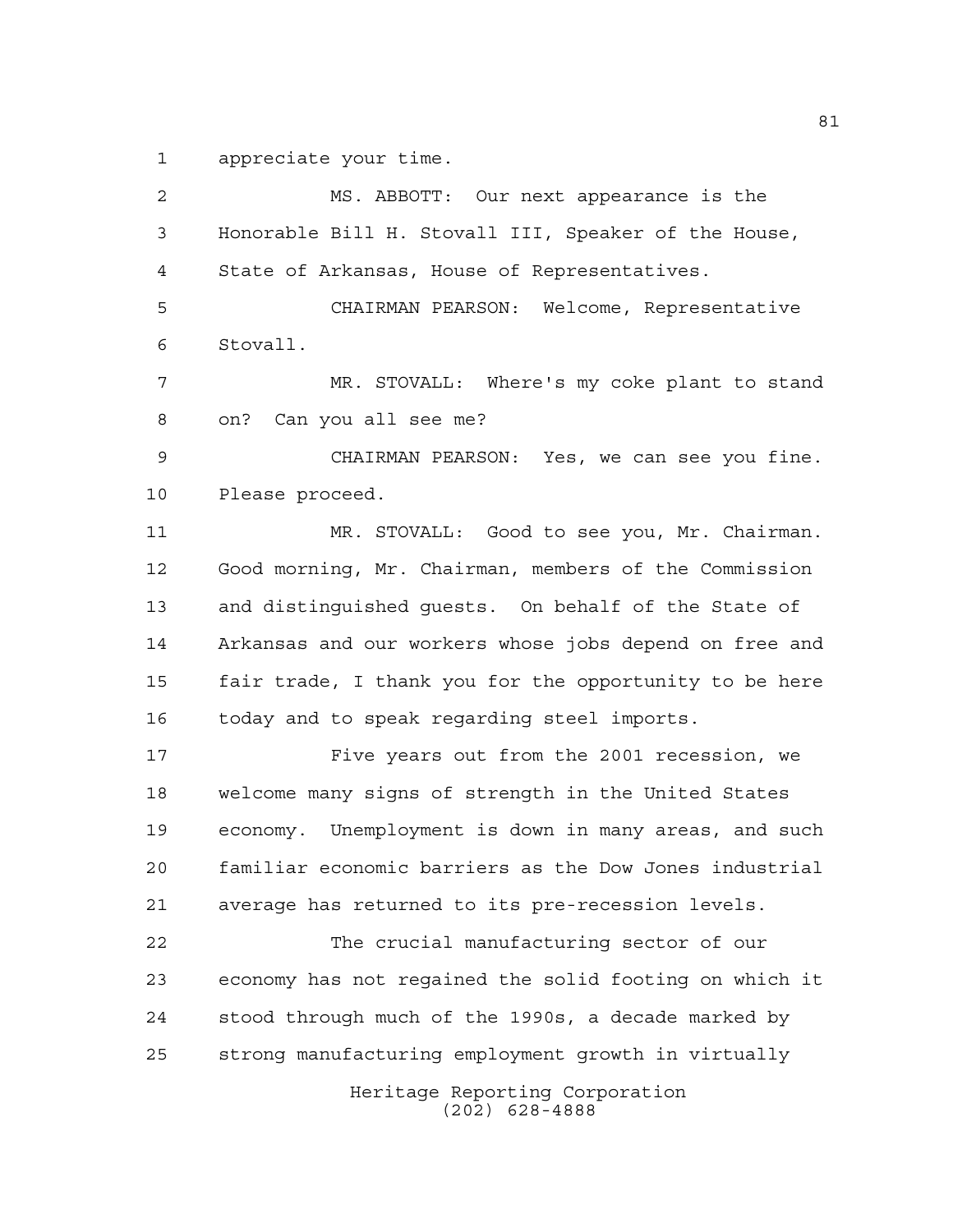every state of the union.

| 2  | In its 2006 profile of the Arkansas economy,           |
|----|--------------------------------------------------------|
| 3  | the FDIC reported that our state's manufacturing       |
| 4  | sector continues to weaken. Furthermore, the report    |
| 5  | stated that the near term outlook for the              |
| 6  | manufacturing sector remains bleak. Needless to say,   |
| 7  | a weak and bleak manufacturing sector will continue to |
| 8  | exert a drag on our state's overall economy and        |
| 9  | significantly reduce the prospects of our citizens to  |
| 10 | find good paying jobs.                                 |
| 11 | In August 2005, our state's unemployment               |
| 12 | rate matched the national rate of 4.9 percent. By      |
| 13 | August of this year, the national rate had improved to |
| 14 | 4.7 percent, while the Arkansas rate had climbed to    |
| 15 | 5.3. For that same month, nearly one-fourth of our     |
| 16 | state's counties had unemployment rates of seven       |
| 17 | percent or higher.                                     |
| 18 | Within the manufacturing sector, the                   |
| 19 | Arkansas national trends have also diverged. Whereas   |
| 20 | the rate of manufacturing job losses has decreased     |
| 21 | nationwide in recent months, we have seen the rate of  |
| 22 | manufacturing job loss increase somewhat.              |
| 23 | During the year that ended with the first              |
| 24 | quarter of 2006, the Arkansas economy added 15,300     |
| 25 | jobs. All our major industries registered increased    |
|    |                                                        |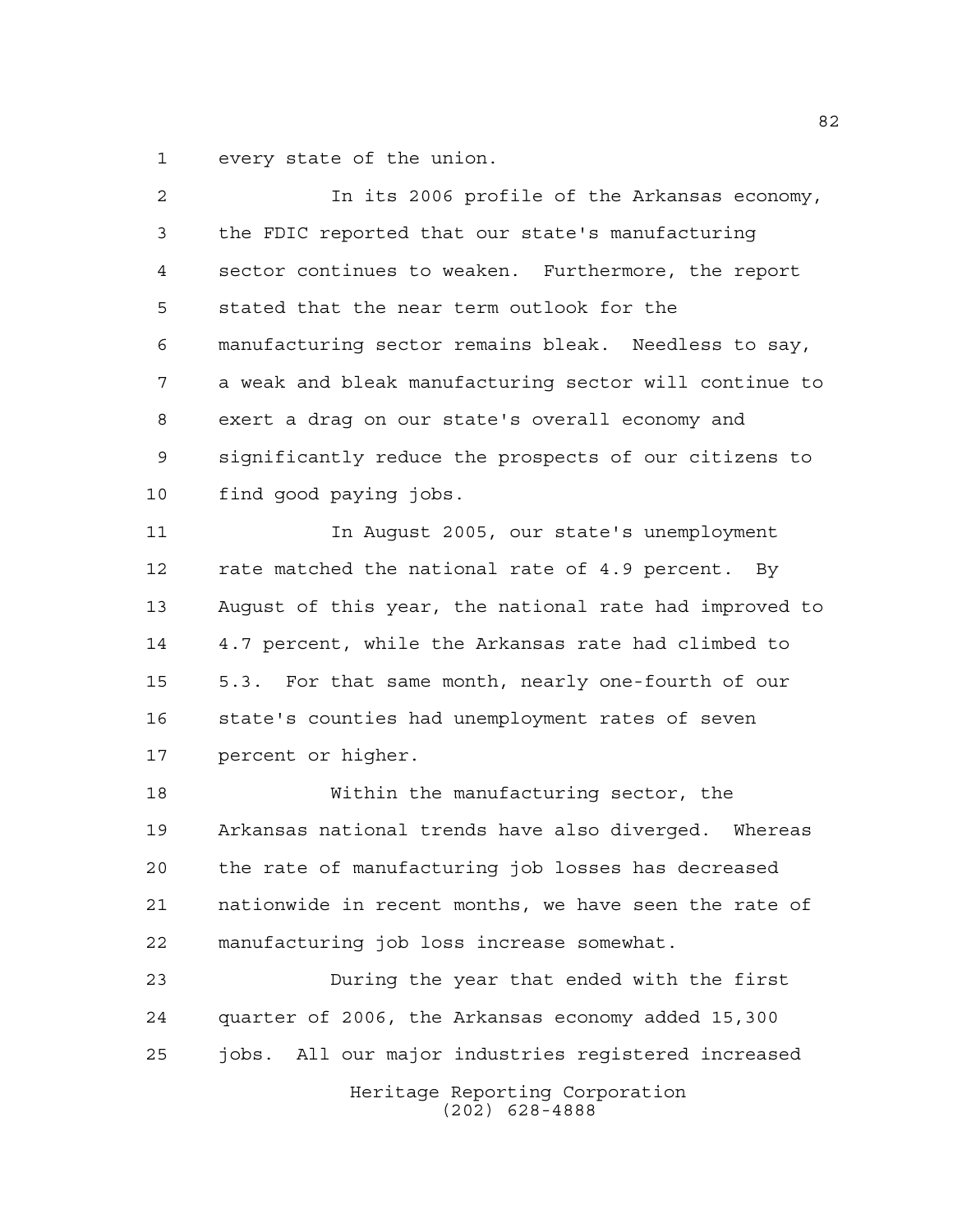employment with one notable exception. That exception of course was our manufacturing sector.

 The Arkansas Policy Foundation issued a report that described current manufacturing job losses as the longest post-war Arkansas manufacturing decline on record. Among the manufacturing sectors hardest hit have been the durable goods industry of primary metals, electronic equipment, and furniture and fixtures. Nondurable categories hardest hit include textiles and chemicals.

 The Arkansas Policy Foundation cites diverse factors for the loss of manufacturing employment, but it is important to note that the United States trade policies are included among the primary causes.

 With regard to the enforcement of our trade laws and policies, please accept my thanks on behalf of all of Arkansas and its workers for your diligence and your care in resolving international trade issues. Given our long-term employment trends in manufacturing and our nation's rapidly growing trade deficit, increasing numbers of us in state government have a growing appreciation for the International Trade Commission's work and mission.

 In the late 1990s when steelmakers struggled against a flood of dumped and subsidized steel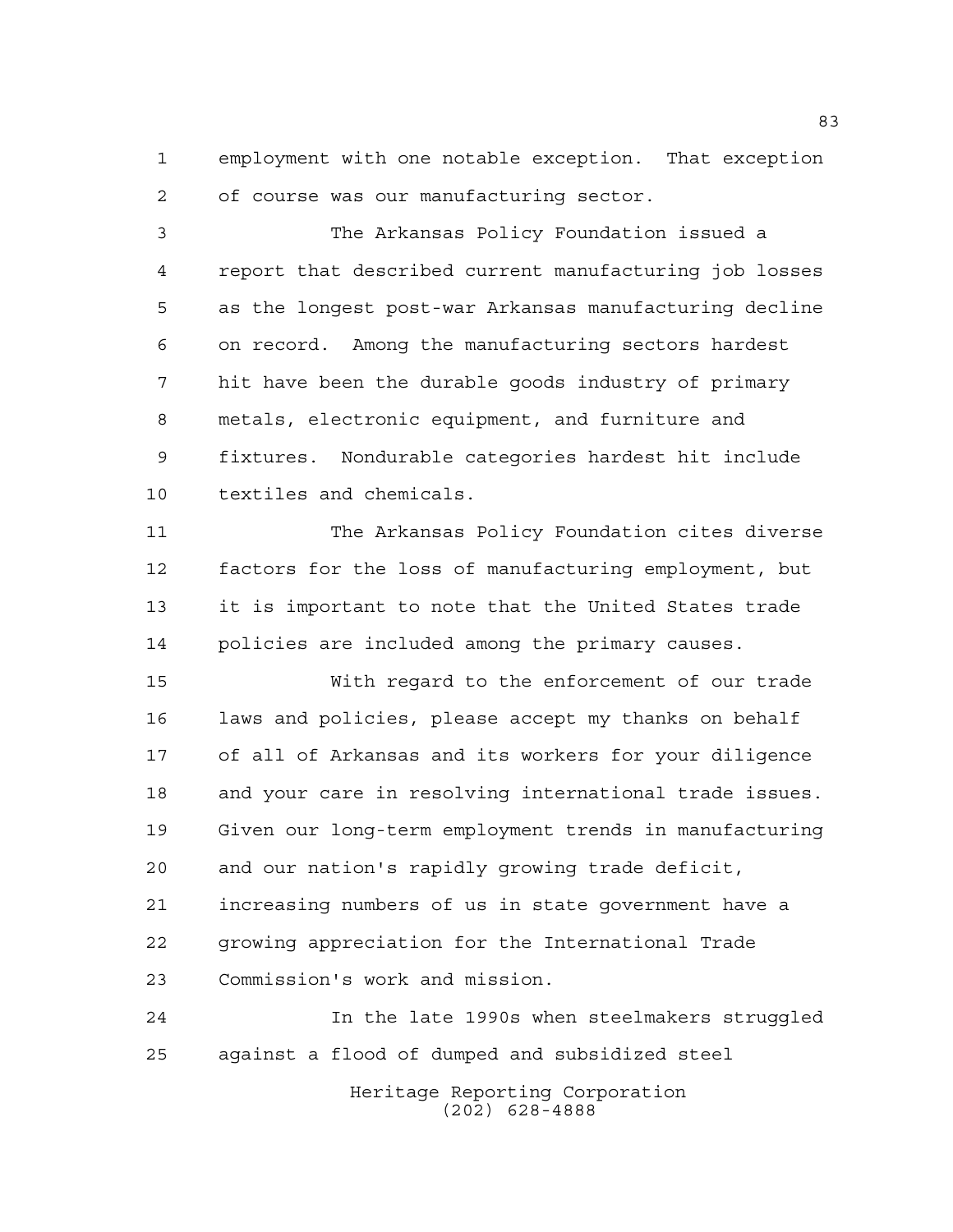imports, Arkansas steel workers experienced sharply reduced earnings and layoffs as a result. In today's hyper-competitive markets there is no substitute for thoroughness and vigilance in monitoring the illegal trade practices of our trading partners.

 During the 1990s, the steel industry began to grow in Arkansas, particularly in the Blyville area -- that's my birth home, by the way -- where Nucor Corporation's leading investments have helped make our state the seventh largest steel producer in the nation.

 With that in mind, I respectfully encourage the ITC to encourage the antidumping and countervailing duty orders imposed on corrosion- resistant steel products from Australia, Belgium, Brazil, Canada, Finland, France, Germany, Japan, Korea, Mexico, Poland, Romania, Spain, Sweden, Taiwan and the United Kingdom.

19 19 I appreciate the opportunity to be here today. Thank you on behalf of the Arkansas steelworkers and all of our citizens whose livelihoods depend on you and free and fair trade. Thank you for being here. Appreciate it.

 CHAIRMAN PEARSON: Thank you, Speaker Stovall.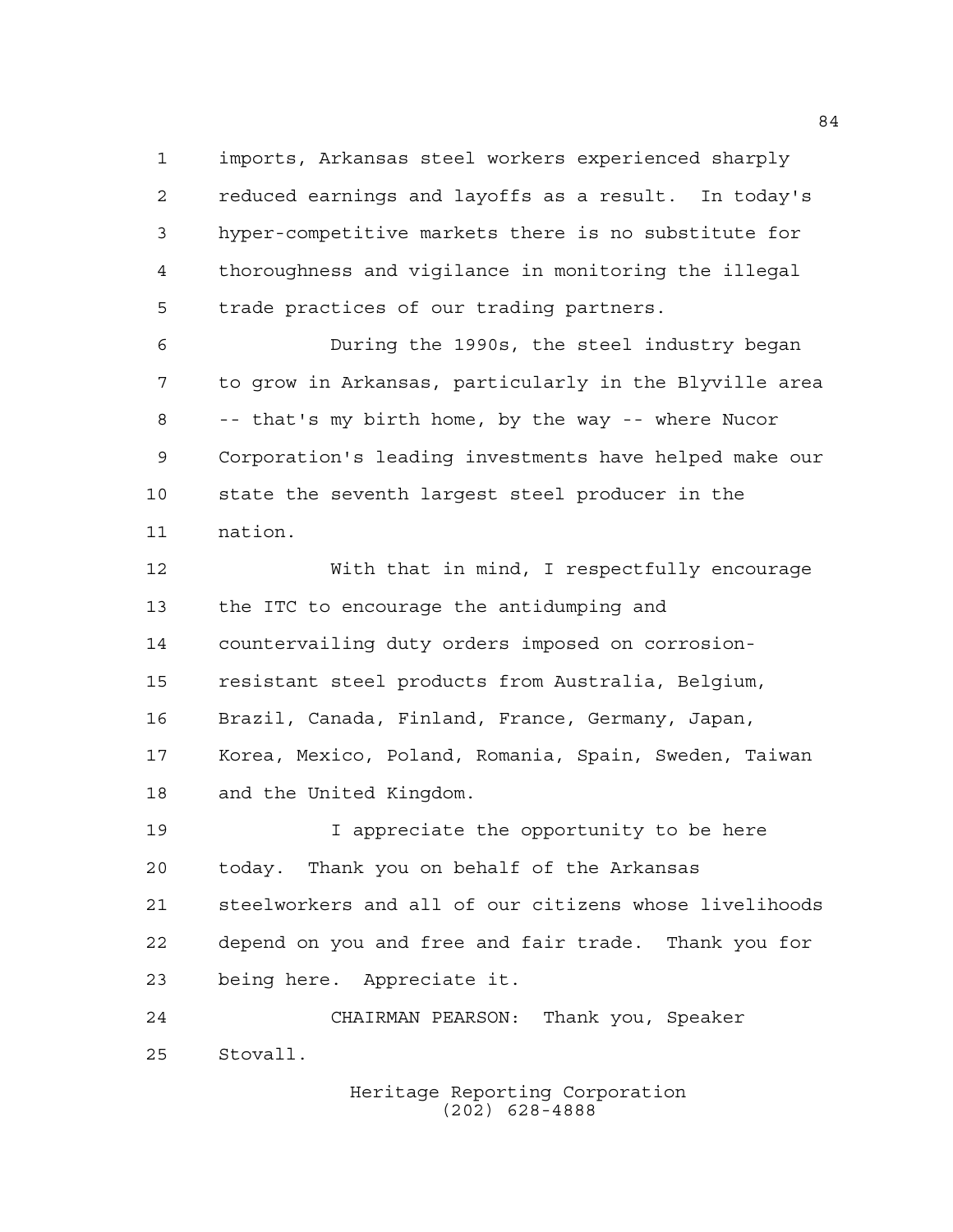Does anyone have a question for the Speaker? (No response.) CHAIRMAN PEARSON: Okay. Thank you very much. MR. STOVALL: Thank you. MS. ABBOTT: The Honorable Walter H. Dalton,

 State Senator, 46th District, State of North Carolina. MR. DALTON: Good morning, Mr. Chairman and members of the Commission. I am Walter Dalton. I'm a State Senator from North Carolina, and I want to thank you for the opportunity to speak to you today. I also want to thank you for the critical work you do regarding international trade.

14 I am here today to relate to you the unfortunate experience of our textile workers and to advocate that the same plight should not be visited upon the steelworkers we have in our state.

 In order for me to fully relate my story, I must tell you a little bit about my district. It was heavily invested in textiles, and textiles had driven our economy for over 100 years. A typical textile worker was often a husband and wife who had worked in the same mill as their parents did for many years.

 They were good people making a decent wage, and they believed in the freedoms this country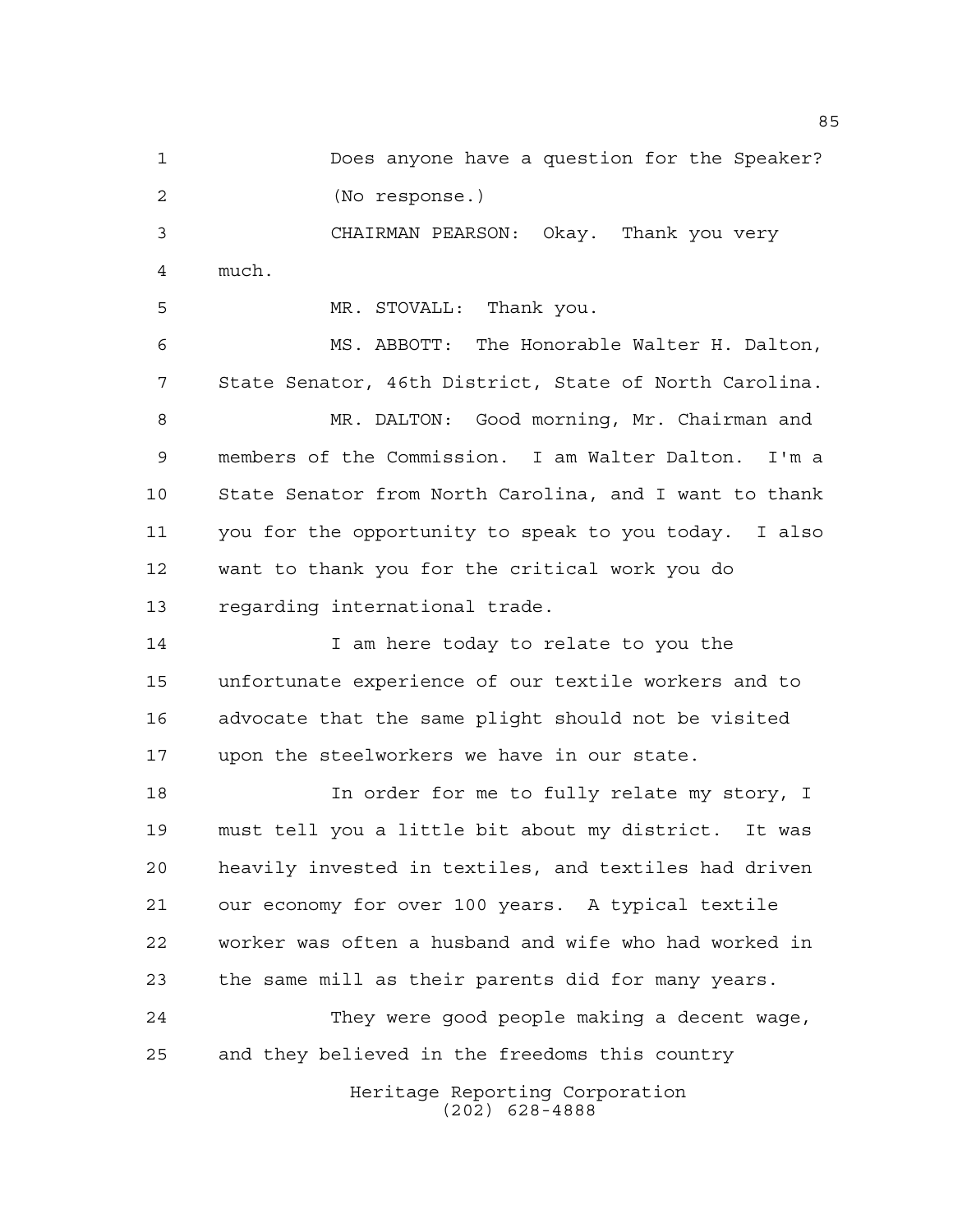affords. They thought they had a good health plan and a good retirement plan. Today, they are without a job. They have no health plan, and for many their retirement plans are now worthless.

 I say these things to emphasize that we are not just talking about trade policy. We're talking about people and people's lives. At one time the unemployment in my district was 14 percent, and in North Carolina we were hurting.

 North Carolina lost more manufacturing jobs than any other state than California between 1998 and 2006, a total of 243,000 to be exact. Outside of manufacturing, our leading industries have recorded double digit growth in employment since August of 2002. However, manufacturing has continued to decline.

 The impact of these losses reverberates not only through the homes, but through the cities and towns, which have seen water, sewer, utility revenues decline. In the legislature we have developed incentive packages and continued to invest in workforce development, and we've appropriated money for infrastructure and technology to prepare us to compete in the global economy.

Heritage Reporting Corporation (202) 628-4888 I understand it is a global economy, and I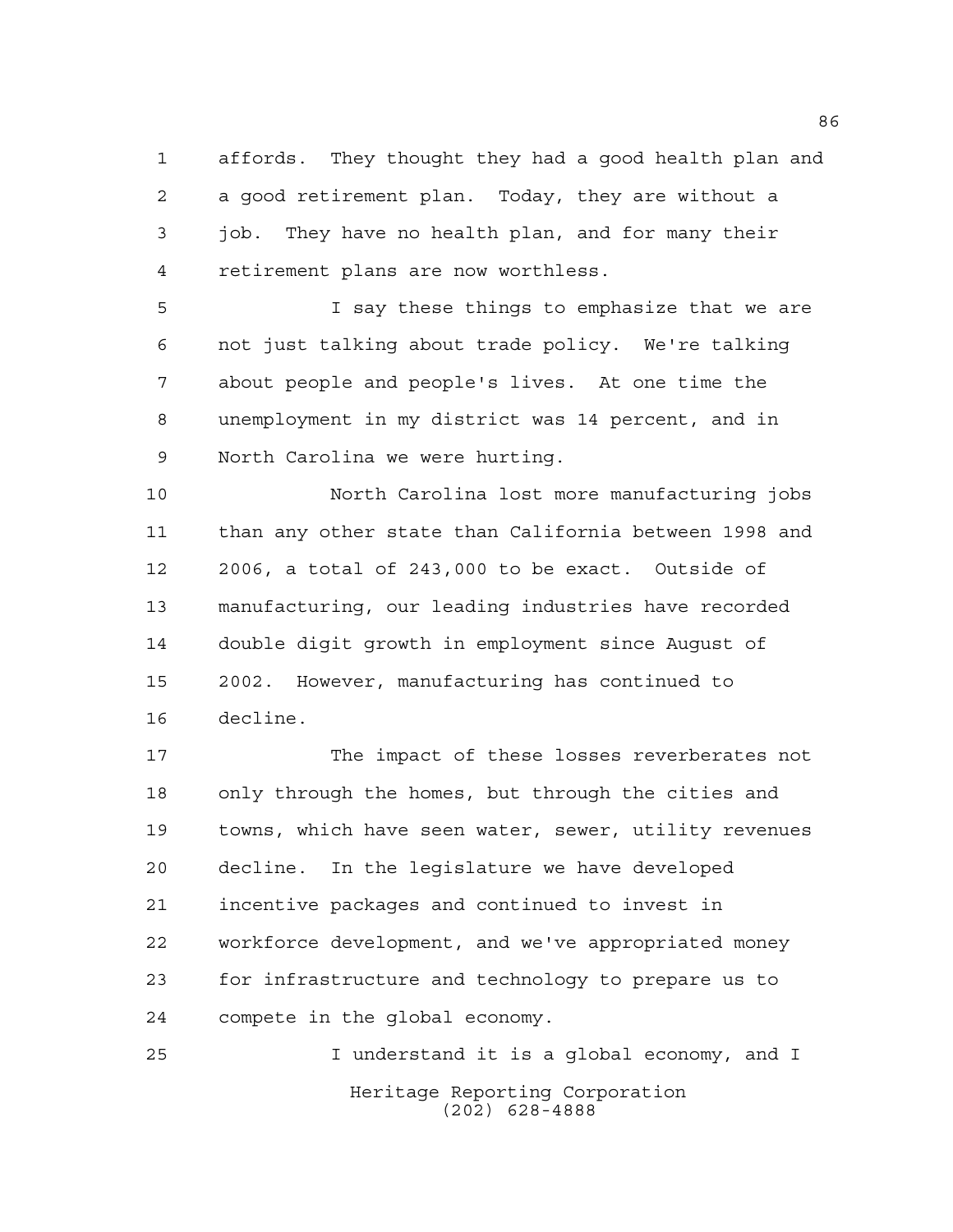understand free trade and understand the need to make a profit. I also understand that free trade should be fair trade. As an American, I've always been proud that we have been a leader in the world's economy. I do not believe leadership entails enhancing the bottom line on the backs of workers from other countries while impoverishing our own people.

 Having said that, I now wish to address the opportunities you have to provide a brighter future 10 for the steelworkers in my state and in other states. Countervailing duties on certain steel imports and the dumping of manufactured goods threatened to undermine the United States steel industry in much the same way that textile imports have crushed that industry in this country.

 Our trade deficit, which hit a new record in August of this year, is growing like an economic cancer and threatens in time to spread to other segments of our economy and undermine our economic strength.

 That is the reason the work of this Commission is so important and a central part of this process. I implore you to continue your antidumping and countervailing duty orders imposed on corrosion-resistant steel and steel plate products from

> Heritage Reporting Corporation (202) 628-4888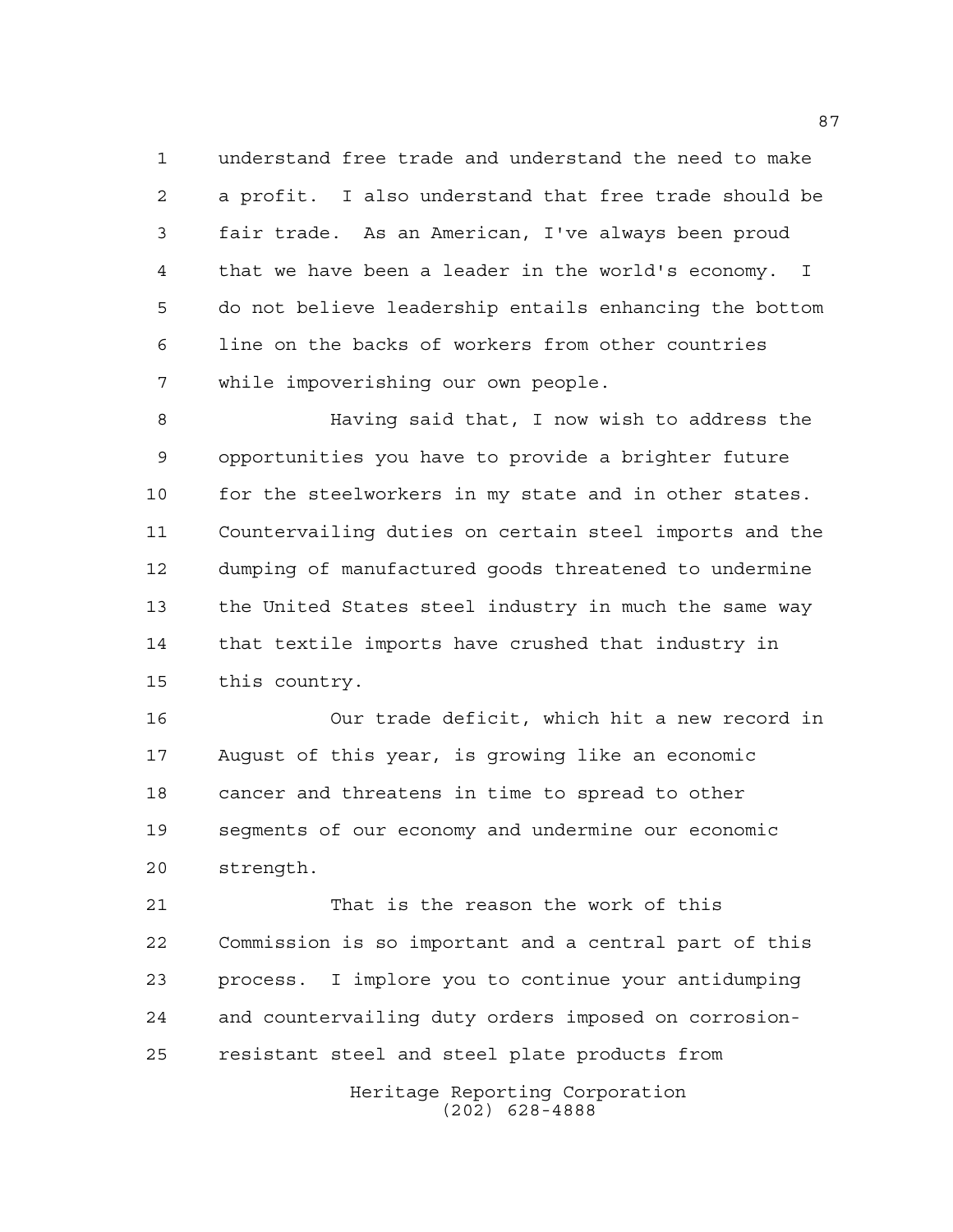Australia, Belgium, Brazil, Canada, Finland, France, Germany, Japan, Korea, Mexico, Poland, Romania, Spain, Sweden, Taiwan and the United Kingdom.

 You see, people from each of those nations have come to this country at some time and pledged citizenship because we have stood for the hope of freedom and a better life; a country where hard work and perseverance pays great dividends, a country where we value human life and espouse to improve the plight of each generation.

 We do not need to reverse that course or blur that vision, and the only way that can be accomplished is for this Commission to stay the course and continue the duty orders I referenced above.

 I'm proud of North Carolina and its people. We are a resilient bunch. We will survive. We are proud to be home to some of the world's most efficient and competitive steel recycling and manufacturing plants. We are proud to be home to the headquarters of our nation's leading recycler and steel producer, Nucor Corporation. We believe the world should follow our lead and not the reverse.

 The American steel industry and all of our manufacturing industry is worthy of our diligent enforcement of the law, and every dollar our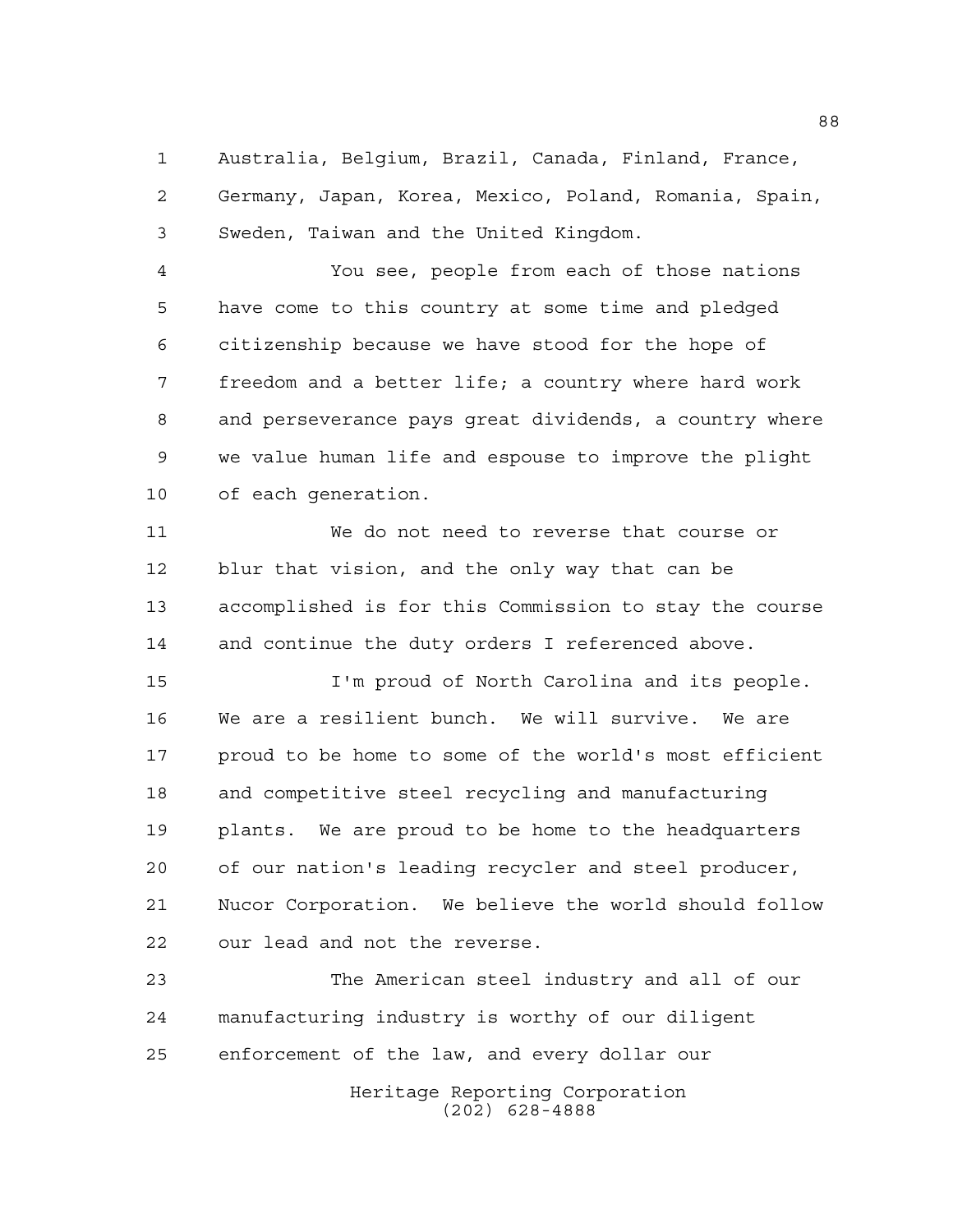diminishing manufacturing industry generates by way of exports is essential in trying to give some balance to the deficit was face.

 I appreciate the complexities and difficulties of your job, and I thank you for the opportunity to speak to you today and for your work and for your staff's work on behalf of free and fair trade.

 More importantly, I thank you for the opportunity to speak on behalf of the hardworking manufacturing worker who only wants the opportunity to provide for family and to believe in a country of hope and prosperity. Thank you.

 CHAIRMAN PEARSON: Thank you, Senator. Does anyone have a question for Senator Dalton?

(No response.)

CHAIRMAN PEARSON: Thank you very much.

 MS. ABBOTT: The Honorable Ed Clemente, State Representative, 14th District, State of

Michigan, House of Representatives.

 CHAIRMAN PEARSON: Welcome, Representative Clemente. Please proceed.

Heritage Reporting Corporation (202) 628-4888 MR. CLEMENTE: Thank you very much. Mr. Chairman and members of the Commission, I appreciate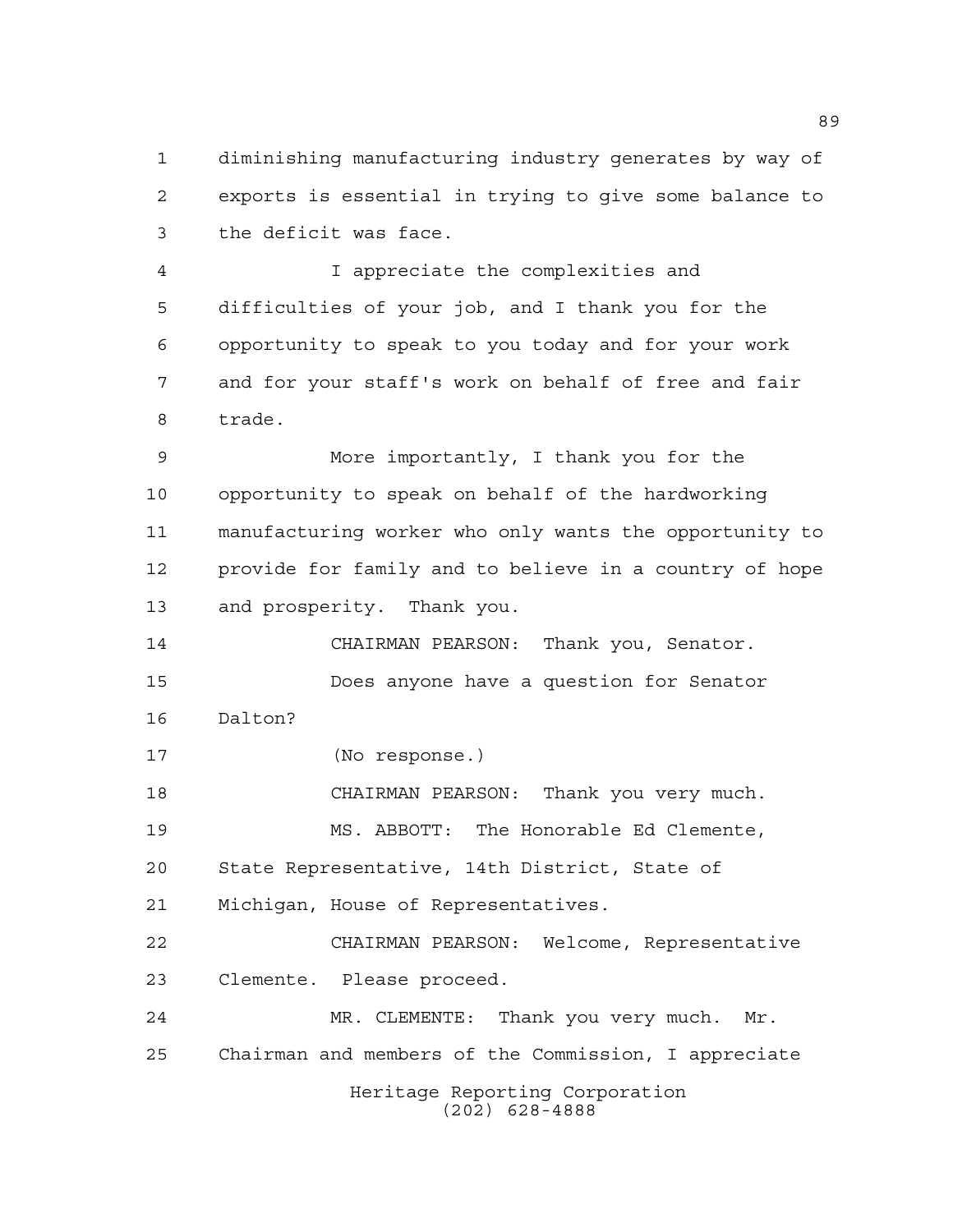the opportunity to testify before you on the need to renew antidumping and countervailing duty orders to corrosion-resistant steel imported from Australia and Canada, France, Germany, Japan and Korea.

 Although I am not an expert on trade laws, as a member of the Michigan House of Representatives I do represent people in an area of the country that has much at stake with these laws and how they're administered.

 I'll make a side note here that my district has U.S. Steel in it, which is my largest employer which employs 2,300 people, who also happen to be the two poorest cities in my district too, so it's a big issue for me and my district.

 My story is probably more of a micro story than the macro story, but I come to you with mixed emotions because obviously I support the auto industry very heavily as well, and everything that we do in Michigan obviously tries to support that. I'm just trying to make sure I also support my district too here today.

Heritage Reporting Corporation I'd like to share with you my perspective on the potential consequences and decisions that you will make on this important matter. While the steel industry remains a critical part of our economic

(202) 628-4888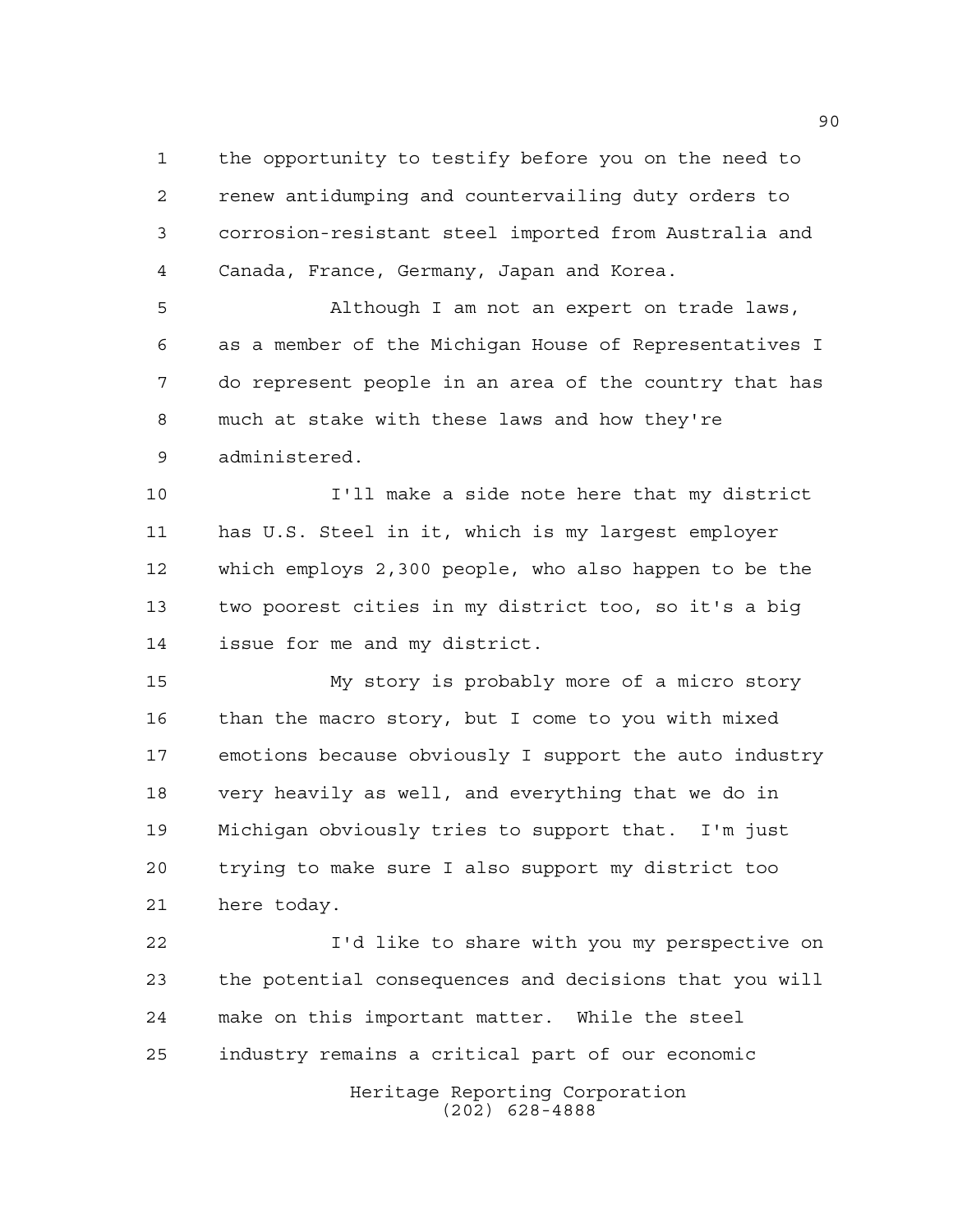engine, it has been substantially reduced over the past two decades.

 As you know, a major reason for that has been the influx of unfairly traded imported steel. The orders under consideration here today were issued in response to your findings that the domestic steel industry was injured by a precipitous surge of dumped steel and subsidized imports.

 I recall these facts for you because they are connected to the realities of life in my district. The impact of that import surge was devastating for many communities. People lost their jobs, their homes and families fell apart under the stress. I myself had three family members lose their jobs that were working in the industry in the original quite a few years ago, but they lost their jobs when the initial dumping took place.

 We were hit again with an import surge earlier this decade, losing still more jobs and the rending of the fabric of our communities and families yet again. This may seem like the past too, maybe even ancient history, but I can assure you that we live with the effects of these ordeals every day; not just the shuttered steel plants, but the loss of thousands of small businesses -- dry cleaners,

> Heritage Reporting Corporation (202) 628-4888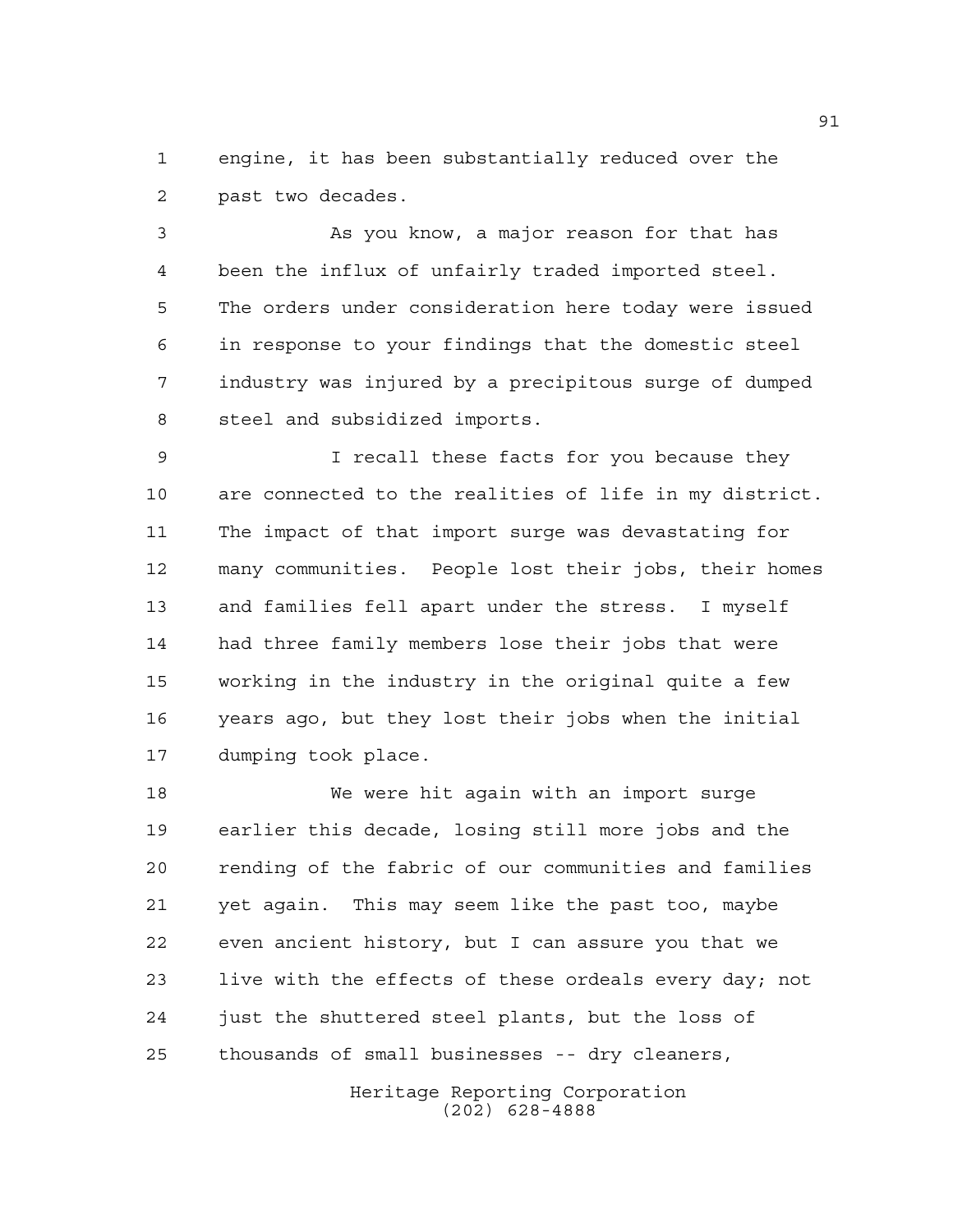sandwich shops, gas stations, drug stores.

 My family owns a small bowling alley. We had a bowling league that had U.S. Steel union workers. That league dissolved, so it does affect everybody very differently.

 From this, I should mention too that this ripple effect causes long-term challenges in the private and public and nonprofit sectors of the region of which I have personal experiences, either in the areas of economic development or the quality of life.

 So when you hear that the current orders, along with the emergency relief imposed by President Bush under Section 201 of the Trade Act of 1974, have had a positive effect and that the steel industry has been able to reorganize and regain a measure of its health, don't assume that the families and communities in my district have been fully restored. It just means that for now it's under control, and it wouldn't take much more to put us back into a critical state.

 As you know, the Commerce Department has predicted that if these orders are lifted the margins of unfairly traded steel will range again from the area of 10 percent to 36 percent. That would be more than enough to start the spiral again.

Heritage Reporting Corporation (202) 628-4888 Once again obviously, I mentioned earlier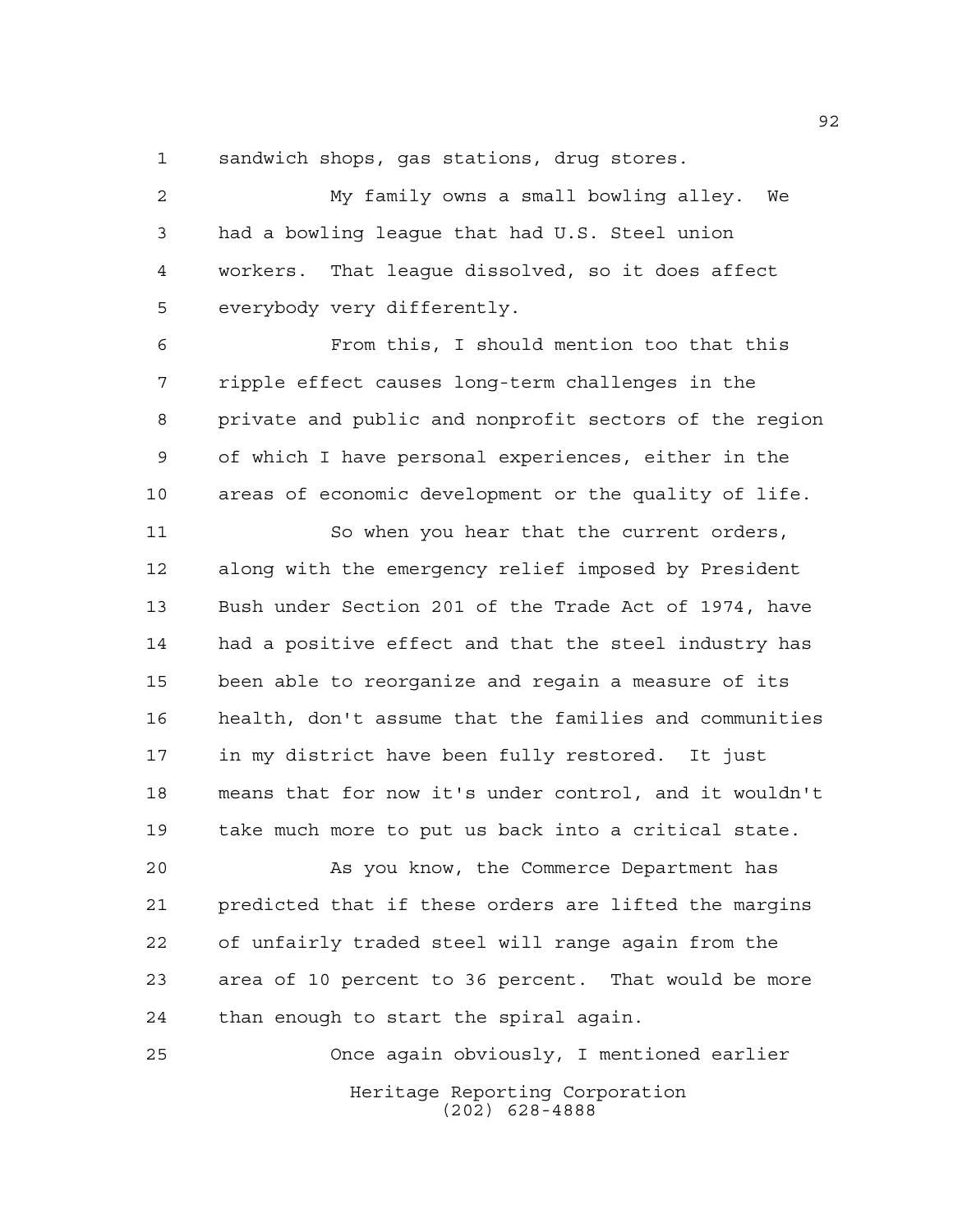that I do have mixed emotions obviously because being from Michigan and the preceding speakers from Michigan, I have been a strong supporter of the automotive industry as well, but obviously Michigan and my state are heavily dependent on the auto industry and auto parts, but Michigan and the country also needs to maintain a state-of-the-art steel industry to diversify and to serve our manufacturing base.

 To a degree, I also believe it's a national security issue. We had this discussion before, but, as you know, there's a tank plant also in Michigan too, and there's several industries that are dependent upon this.

 As you consider this case, it makes little sense for you to be in the position of rewarding one industry with a low-priced dumped import at the expense of another. Even if the steel consuming companies could be helped by allowing the import of unfairly traded products, by what calculation can it be argued that a worker in one industry should be put out of a job of activities violating our trade laws in the hope of saving a job of their neighbor down the street who works in another industry?

Heritage Reporting Corporation (202) 628-4888 That is definitely the case in my district.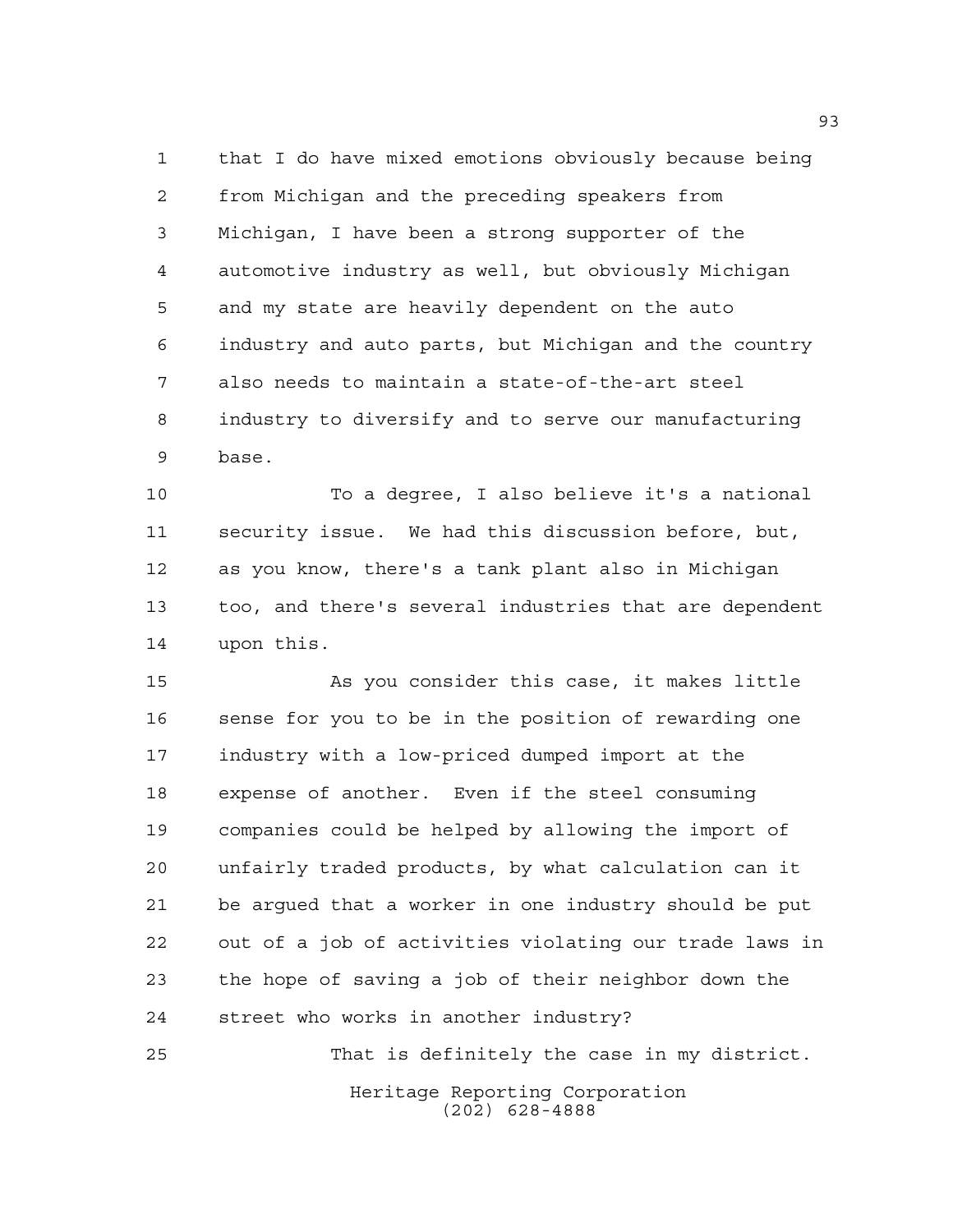Heritage Reporting Corporation (202) 628-4888 I have automotive people living right next to steelworkers, so it is a challenge for me. I understand the decision before you is one that must be based on a fair and judicious application of the nation's trade laws, but you must also understand the decision will have consequences far beyond the confines of your chambers and this hearing room. On behalf of my district, the communities and families who have already borne the brunt of unfair trading practices by foreign steelmakers, I call on the Commission to maintain the existing orders and allow the domestic steel industry the opportunity to engage in free and fair competition within our borders. Thank you for your attention and the opportunity to express my views. If you have any questions, I'll be happy to respond. VICE CHAIRMAN ARANOFF: Thank you, Representative Clemente. I'll see if any of my colleagues have questions. (No response.) MR. CLEMENTE: Thank you very much. VICE CHAIRMAN ARANOFF: Thank you very much. MR. BISHOP: Our next speaker is the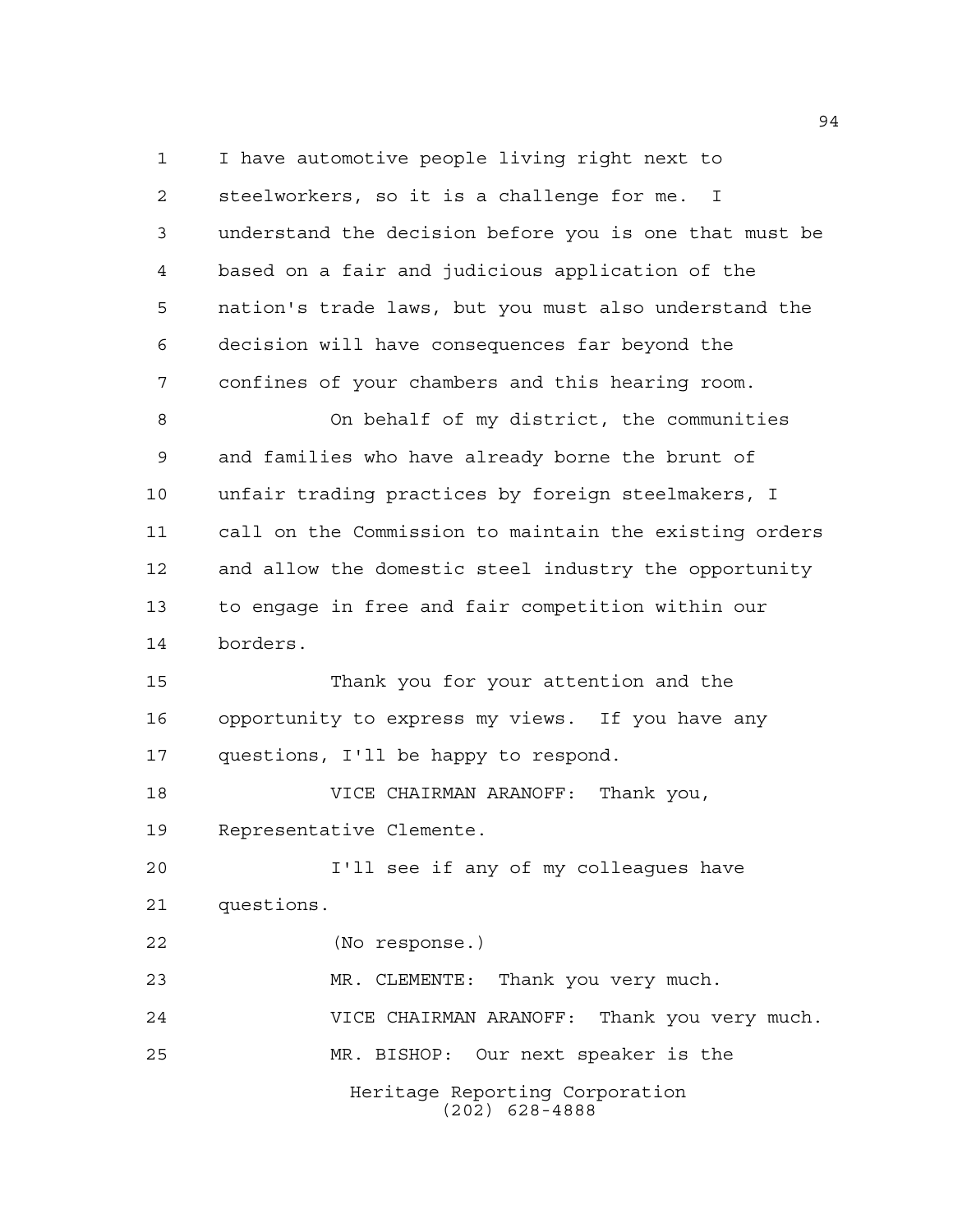Honorable Chuck Blasdel, Speaker Pro Tempore, the Ohio House of Representatives.

 VICE CHAIRMAN ARANOFF: Welcome, Representative Blasdel. Please proceed.

 MR. BLASDEL: Thank you. Madam Chairman and members of the Commission, my name is Chuck Blasdel, and I represent the 1st House District in the Ohio legislature. I also serve as the Speaker Pro Tempore and chair of Ohio's Manufacturing Caucus.

10 10 I appreciate the opportunity that you have presented me to testify on behalf of my constituents who work and rely on the domestic steel industry. While I recognize it's unusual for a state legislator to travel to Washington to testify before you in a trade law hearing, I also recognize that the issues before you involve a very technical legal and economic analyses that you will hear from a number of lawyers and economists today who will help you sort through these complicated issues.

 I have taken the unusual step of coming here to Washington to testify not to provide you with more of that legal and economic technical analysis, but to try to provide you a glimpse of what has happened in Ohio and the states surrounding us, which include West Virginia, Pennsylvania and Indiana, as a result of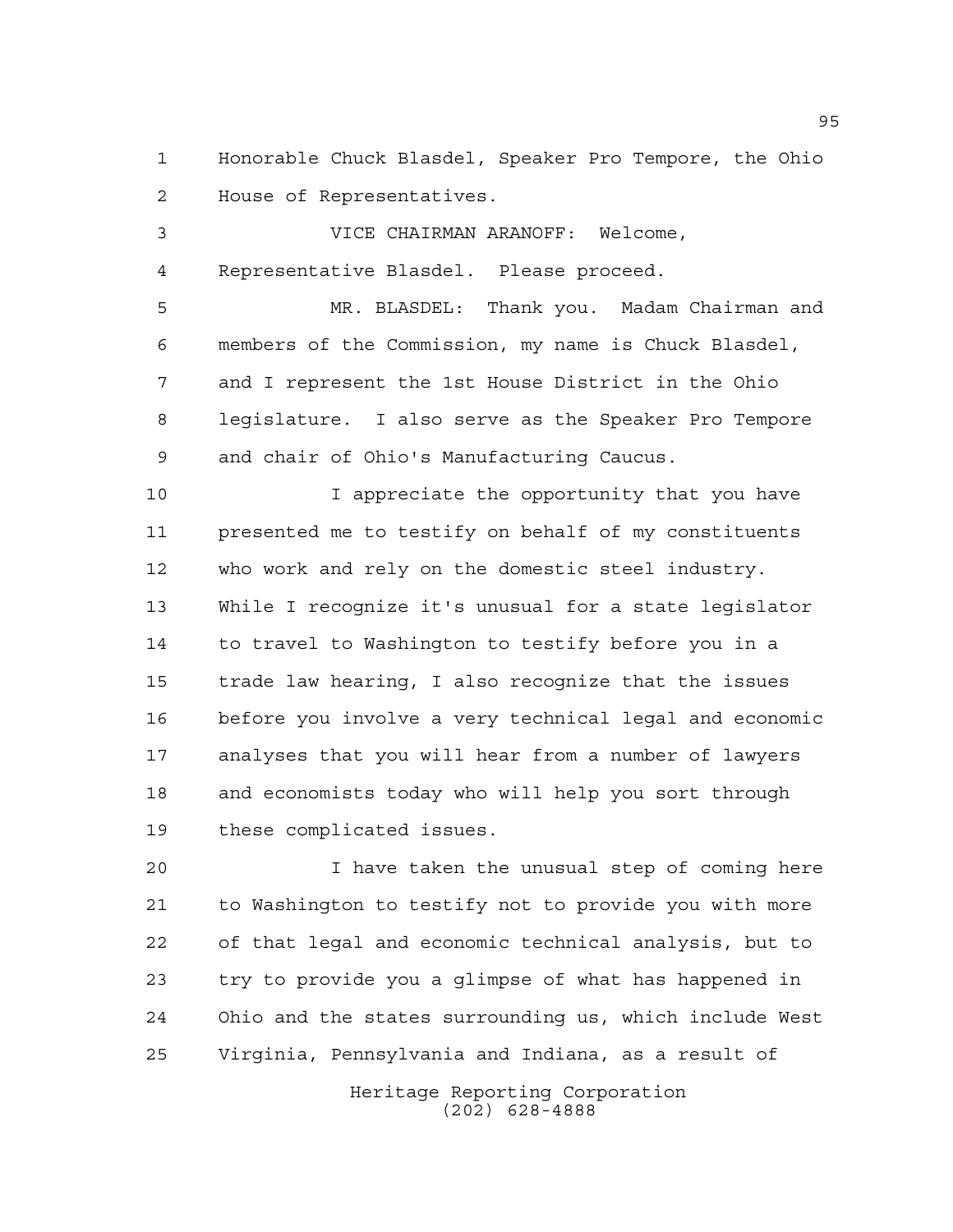unfairly traded steel imports being dumped into the United States.

 It is essential that you understand what has happened to our workers, families, communities and region to appreciate further the risk that we face if you decide to lift these critical trade law orders.

 It is my understanding that the question you have before you is whether the domestic steel industry is likely to be injured if the duties imposed on dumped corrosion-resistant steel from six countries -- Australia, Canada, France, Germany, Japan and Korea -- is terminated.

 It is my further understanding that the Department of Commerce has already determined that these steel producers in these countries will continue to dump their excess steel production into the United States at rates as high as 36 percent if there is no trade relief.

 As I reflect on the question of whether the domestic steel industry is likely to be injured by these dumped imports, I was reminded of the phrase which is displayed at the National Archives building only a few blocks from here. What is past is prologue.

Heritage Reporting Corporation (202) 628-4888 This could not be more true when applied to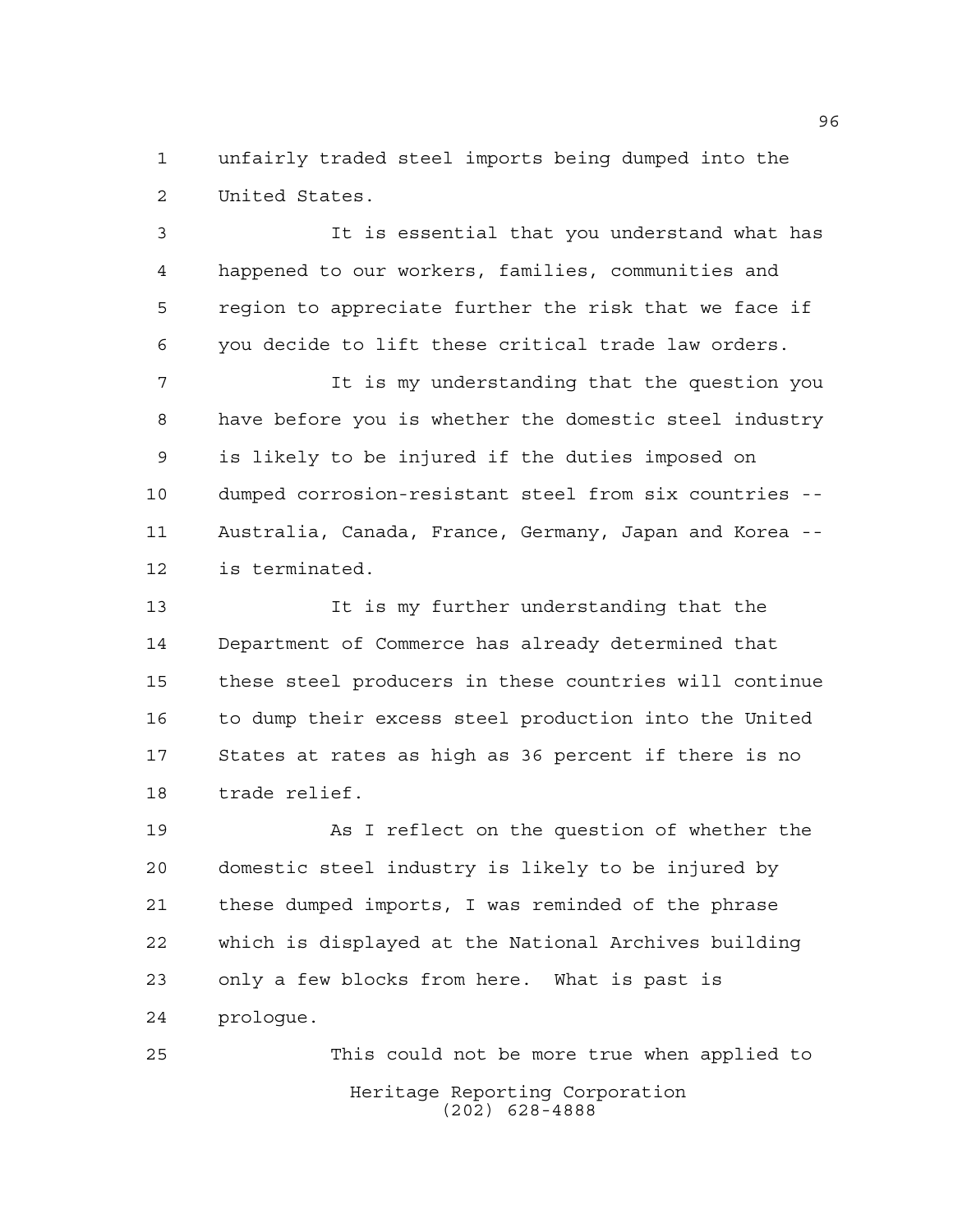the cycle of dumped steel imports injuring the domestic steel industry and its workers. For decades, the United States has been fighting against the withering onslaught of dumped and subsidized steel imports. The only effective relief has been trade law orders your Commission and the Department of Commerce has imposed.

 Whenever relief is terminated amidst all sorts of assurances that the problem is now resolved, the foreign producers load up ships and overwhelm our market once again. Each time they do this we lose another segment of our industry permanently.

 For many outside of Washington it's hard to understand how and why foreign producers can continue to abuse the United States open market with such massive import surges. I think the answer can be found in the work of President Bush and President Clinton's Administrations.

 Near the end of the Clinton Administration the Department of Commerce issued an exhaustive comprehensive study of subsidies in the home market production provided by foreign governments to their domestic steel industries. These market distorting practices result in massive steel production overcapacity.

> Heritage Reporting Corporation (202) 628-4888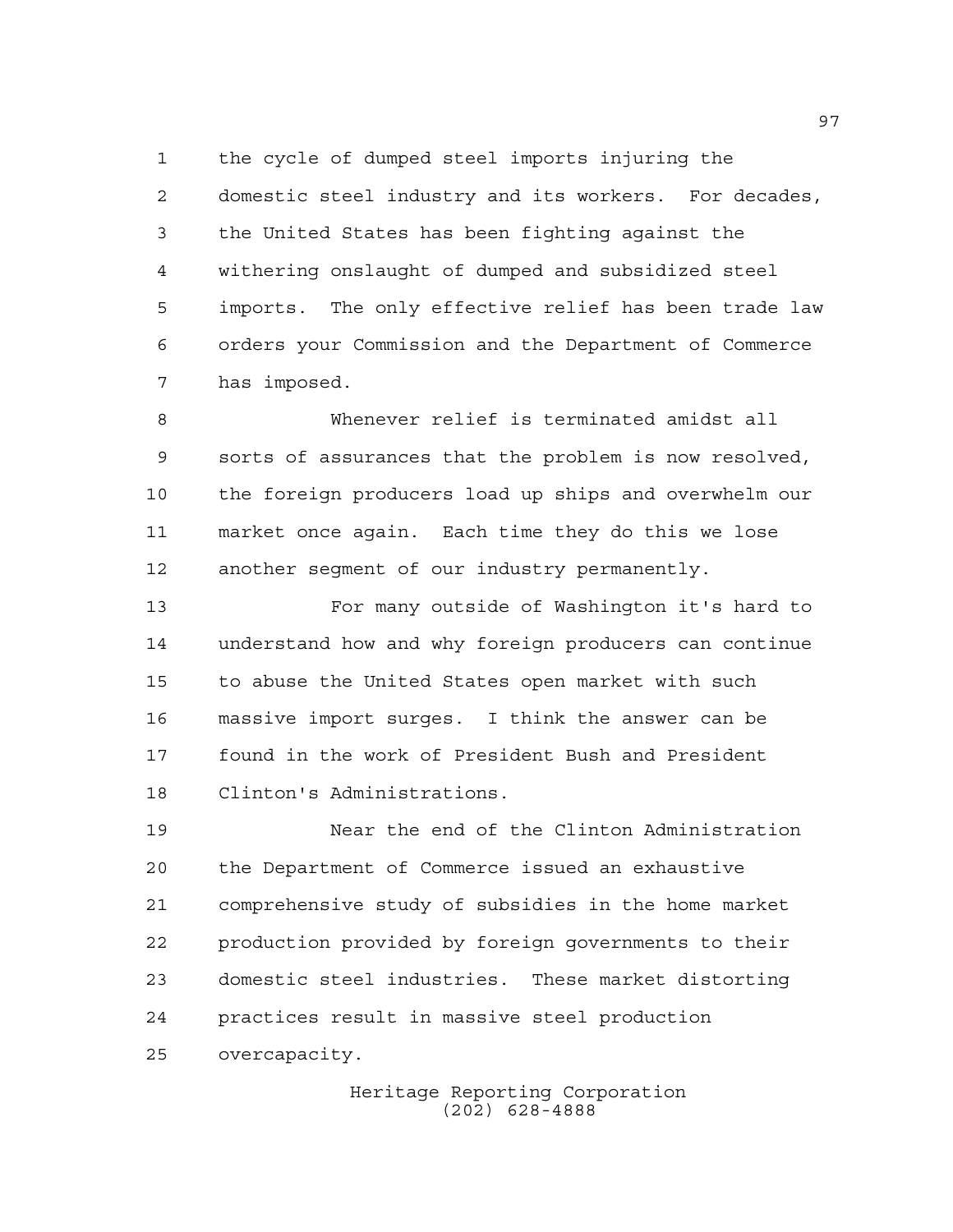President Bush understood that, and the Administration has worked hard towards reducing foreign steel subsidies, eliminating excess capacity. Despite these efforts, however, the problem continues largely on unabated. The result is that these subsidies and protected foreign producers must find some outlet for their excess production.

 It does not matter whether the selling price is below the market or even below the actual cost of production, and it is painfully clear throughout our region of the country. It doesn't matter to these foreign producers what consequences it has to our industry. In fact, to the extent our industry shrinks as a result of these WTO illegal trade activities, they are the ultimate beneficiaries.

 We must also keep in mind what lies ahead. China is building massive steel capacity, and it will not be long before they flood world markets, thereby increasing the pressure on foreign producers subject to today's hearing to dump their additional excess steel capacity in the United States market. We cannot leave our domestic steel producers, their workers, families and communities so exposed.

Heritage Reporting Corporation Mr. Chairman and members of the Commission, the people of Ohio and those living in the states

(202) 628-4888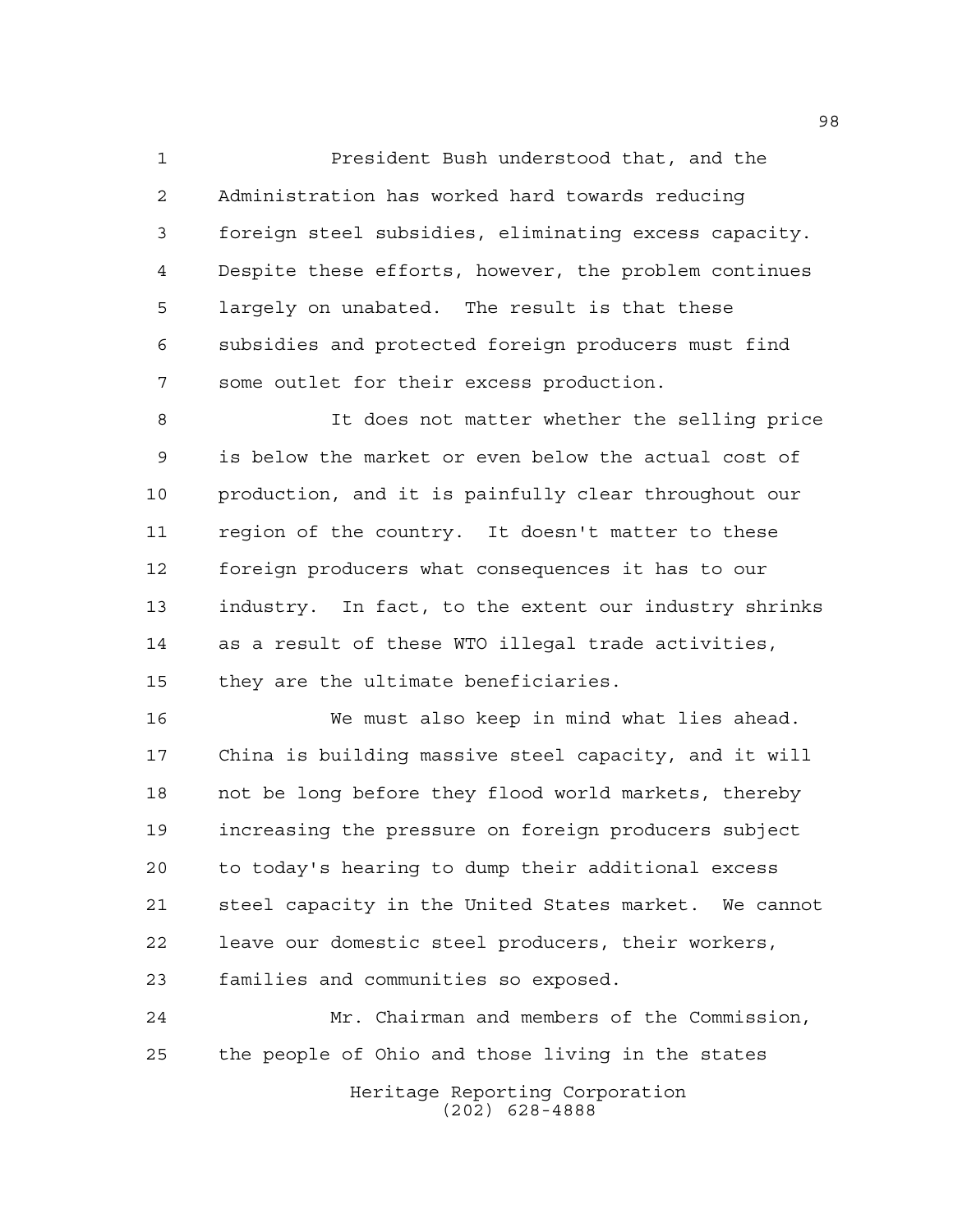Heritage Reporting Corporation surrounding us have been the bedrock of our nation's manufacturing sector for as long as we have had such a sector. They have been the repeated victims of foreign unfair trade policies, yet they continue to be among the world's most efficient steel producers. They have always asked for one thing and one thing only, a fair chance to compete. That is what I am asking of you today. Please extend these law trade orders to allow all of us a fair chance to compete. I think it's also important to note that while our region that I come from relies heavily on the steel industry, one of the largest, if not the largest, employers in my current House district is General Motors. Thank you for your time and consideration. CHAIRMAN PEARSON: Thank you, Representative Blasdel. Does anyone have a question for the Representative? (No response.) CHAIRMAN PEARSON: No? Seeing none, have a good trip home. Thanks for coming. MR. BISHOP: Our next speaker is the Honorable Sandy Layman, Commissioner, Iron Range Resources, State of Minnesota.

(202) 628-4888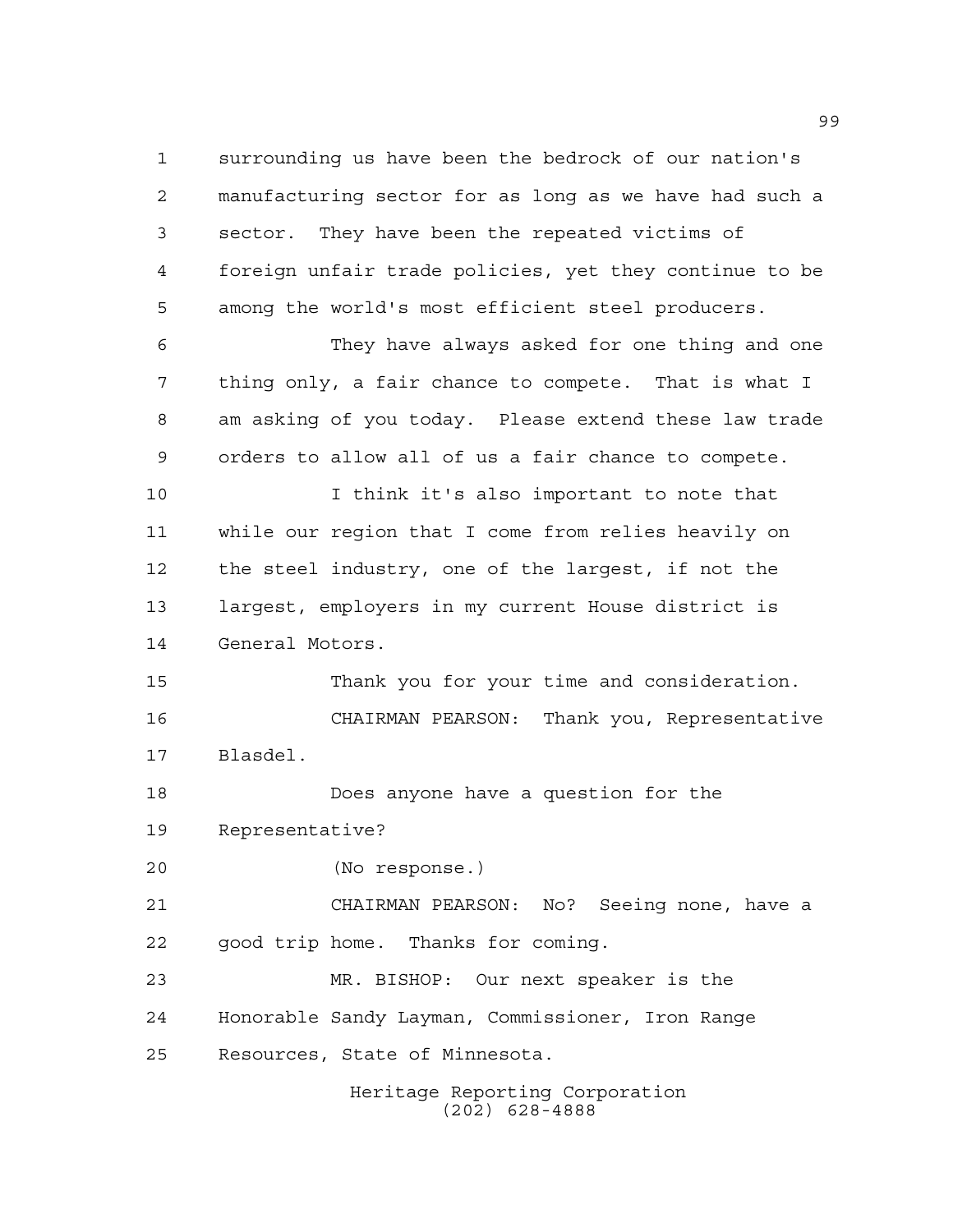CHAIRMAN PEARSON: Welcome, Commissioner Layman.

MS. LAYMAN: Thank you.

 CHAIRMAN PEARSON: It's a pleasure to welcome a fellow Minnesotan to the ITC. Please proceed.

 MS. LAYMAN: Thank you. Mr. Chairman and members of the Commission, I appreciate the opportunity to testify before you today in support of maintaining the trade relief on corrosion-resistant steel from Australia, Canada, France, Germany, Japan and Korea.

 It may seem unusual to you that I would travel all the way from Minnesota to Washington to testify before a federal commission on a matter related to the enforcement of federal laws. Frankly, it's unusual for me as well. I have much more experience dealing with Minnesota state agencies, but I suspect that the type of legal analysis and the weighting of competing factors is much the same at the federal level as it is on the state level.

Heritage Reporting Corporation As Commissioner of the Minnesota Iron Range Resources agency, an organization concerned with the economic well-being of the northeast region of the state, I appreciate the challenges you have before

(202) 628-4888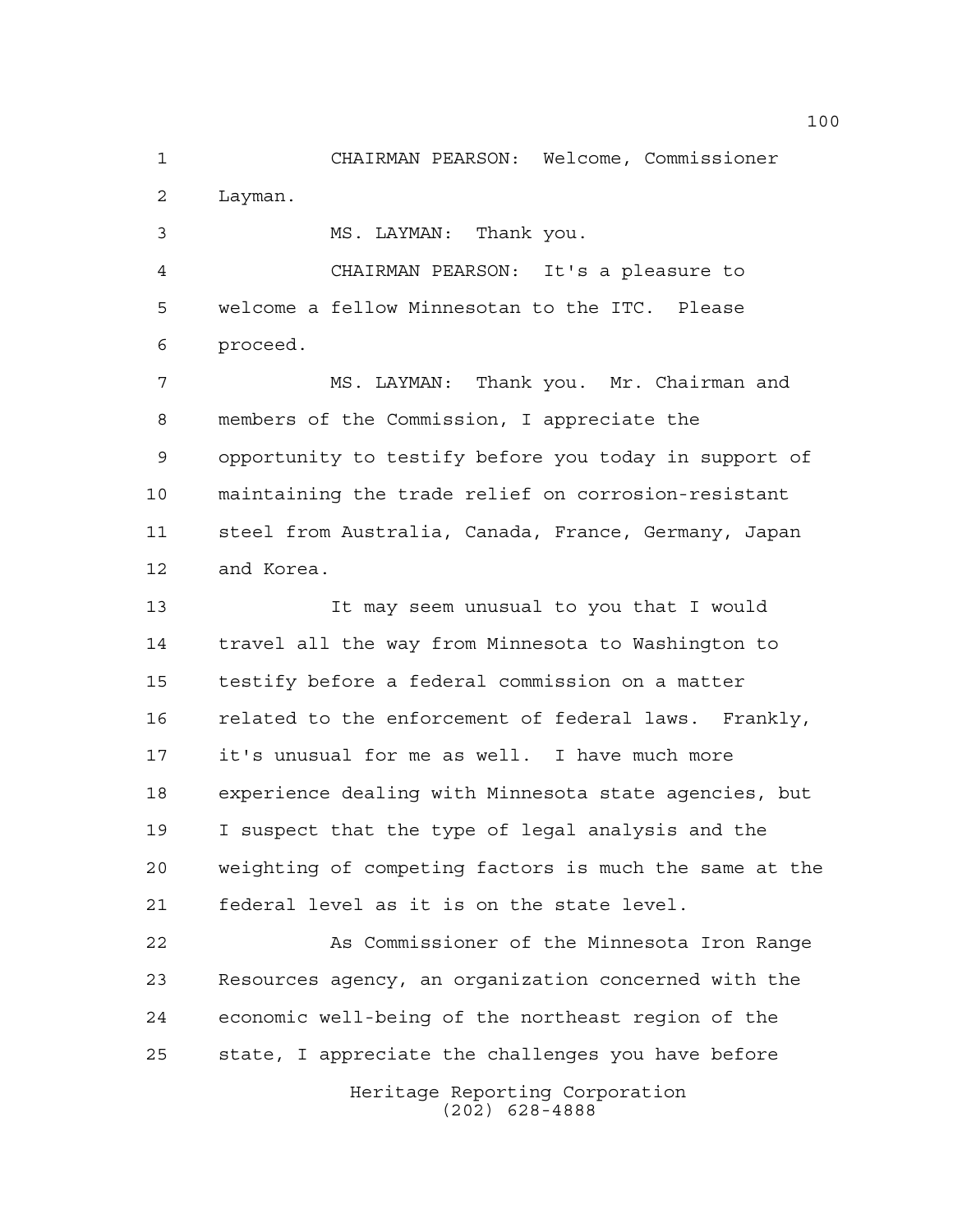you.

 I've come here today to help you understand the tremendous implications your decision in this case will have on the people and communities in my home state. It cannot be overstated. Your decision in this case will have an enormous impact on the citizens of Minnesota.

 In many respects, as goes the domestic steel industry, so goes the Minnesota Iron Range mining industry. A healthy, viable steel industry generally translates into a healthy, viable Iron Range industry, spurring critical economic activity throughout the communities of our region.

 Unfortunately, the Iron Range has also suffered when the domestic steel industry has been victimized by surges of unfairly traded imports, as has been the case too often.

Heritage Reporting Corporation The domestic steel industry and its steelworkers have gone through a massive restructuring in recent years, streamlining operations, enhancing efficiency and becoming more technologically advanced. These improvements were made with the foresight and creativity by the leaders in the industry and in the unions, but they were not made without sacrifice. Steelworkers, their families and their

(202) 628-4888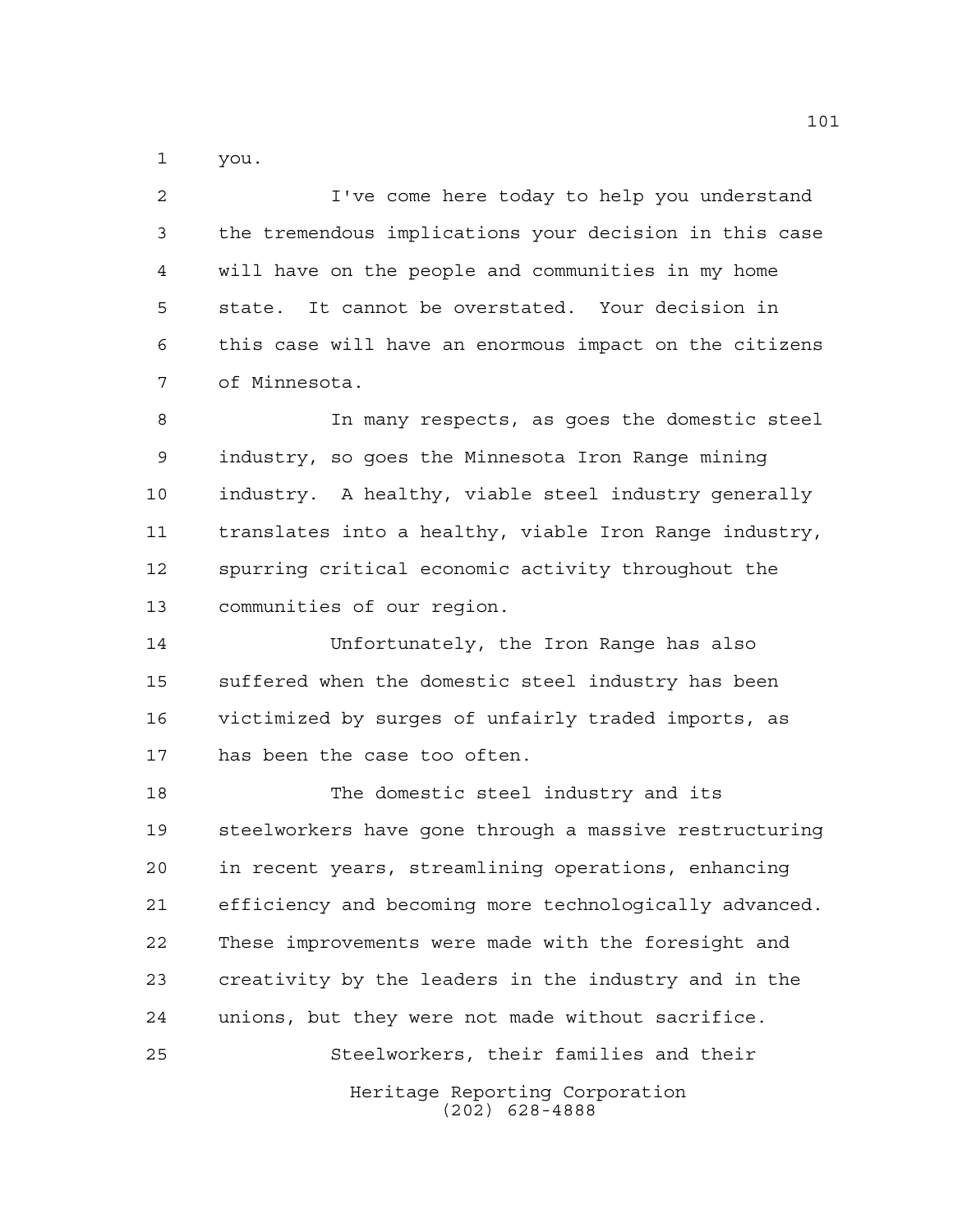communities all felt the pain of this restructuring. The end result though is a more competitive industry, an industry that can compete against any in the world if given a fair chance.

 The question you now have before you in significant substance is the following: Will we allow foreign steel producers to dump their excess corrosion-resistant steel products into our market and thereby impose further injury on our domestic industry?

 It is well documented that foreign steel producers who have benefitted from government subsidies and other governmental preferences have built and maintained enormous excess capacity. Foreign governments, which implement proactive industrial policies designed to protect and sustain certain selected industries, have made a decision to develop steel production far in excess of their own domestic consumption demands or even what is remotely needed in global markets.

 These policies may allow for effective guaranteed employment levels in their domestic steel industry and ensure a steel industrial basis for their development of a broader domestic manufacturing sector, but at the same time they disrupt the global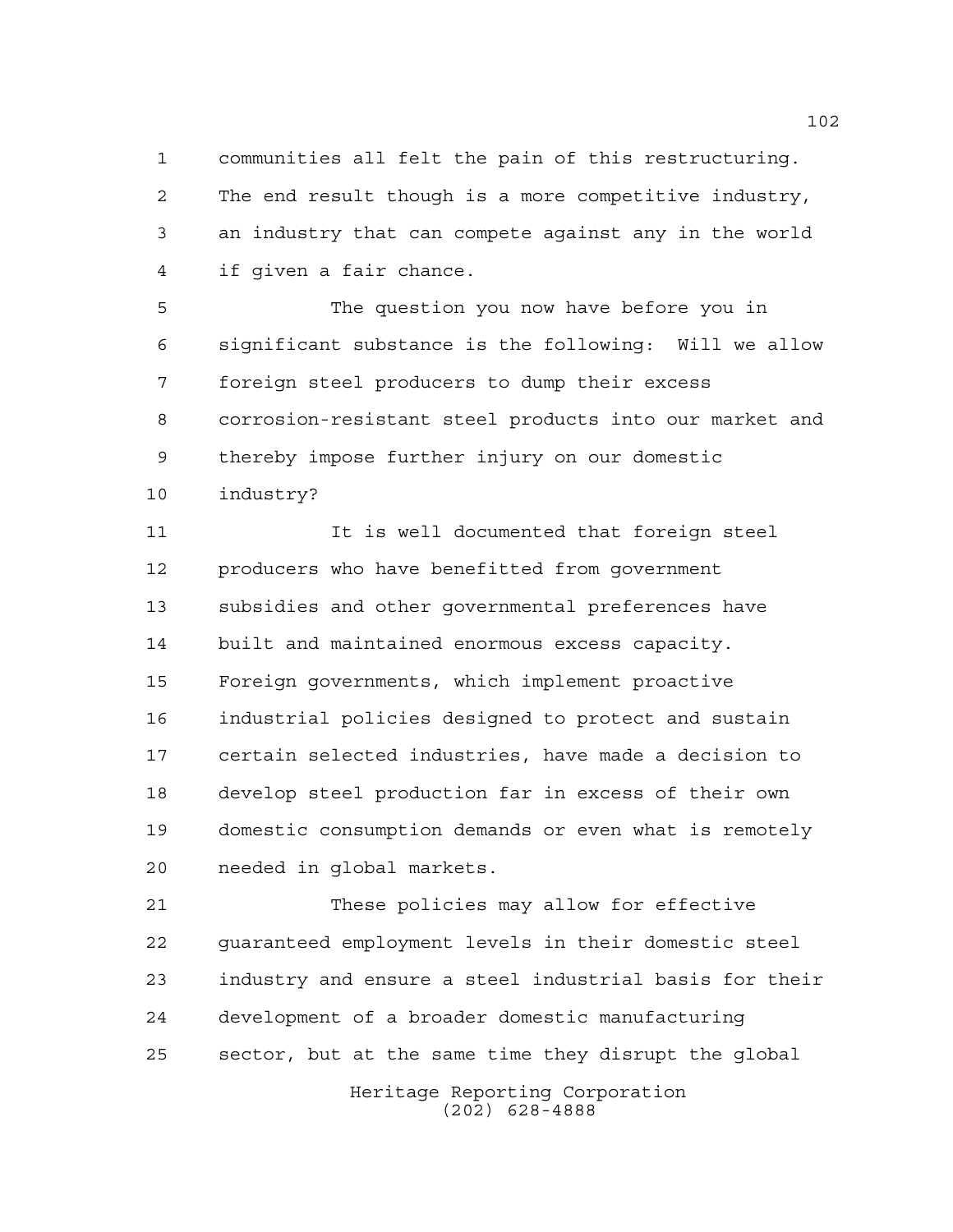steel market such that those who abide by the global trade rules are put at a severe disadvantage.

 The fact is our domestic producers and workers continue to pay the price for the unfair trading activities of their foreign competitors. Just as our domestic industry has gotten back on its feet, foreign producers want to remove the legitimate and proper trade relief on corrosion-resistant steel imports so that they can bring another surge of dumped imports and put our domestic industry right back on its back.

 Each time they do this the domestic industry is permanently reduced, and we as a nation become more dependent on foreign steel producers. This is a cycle that we simply cannot allow to continue.

 The foreign producers have a new partner in their campaign to remove trade relief, certain domestic steel consumers. These consumers argue that they need to be able to buy steel at below market prices to survive.

 They pick their words carefully, of course, but what in fact they are saying is that they want to buy dumped and subsidized steel to artificially increase their profit margins. They want to benefit from unfair trade no matter what the consequences for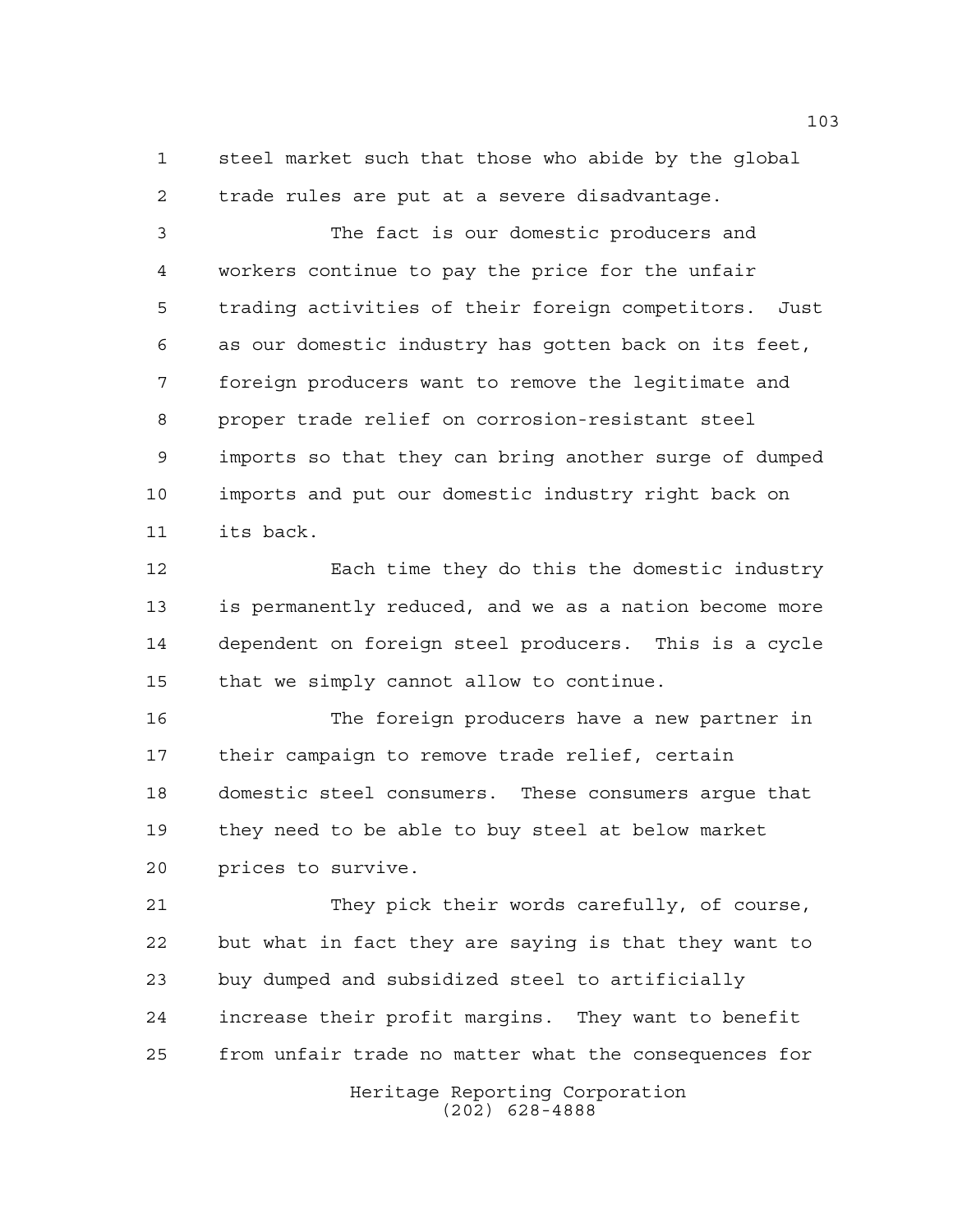other domestic industries.

2 1 am sure that we would all like to receive deeply discounted, below-market prices, but at what cost? Are we willing to risk losing a key component of an important domestic manufacturing industry simply to provide another industry short-term discounted inputs? Should we be willing to ignore our laws and

 the global trading rules which require that you look at the risk of the injury to the domestic producers due to dumped imports by competing foreign producers? They do not provide as a factor to be considered whether a consuming industry might prefer to get their inputs at temporarily discounted prices.

 If these same steel consumers were to bring a trade law against dumped imports, would they expect the Commission to reject their case just to placate their consumers who want to buy dumped or subsidized foreign goods?

 The law requires that you look at the potentially injured industry for a reason. It makes no sense for our government to allow one industry to be injured simply to satisfy the whims of another.

 I do appreciate the burden of the decision facing you. I urge you though to follow the law and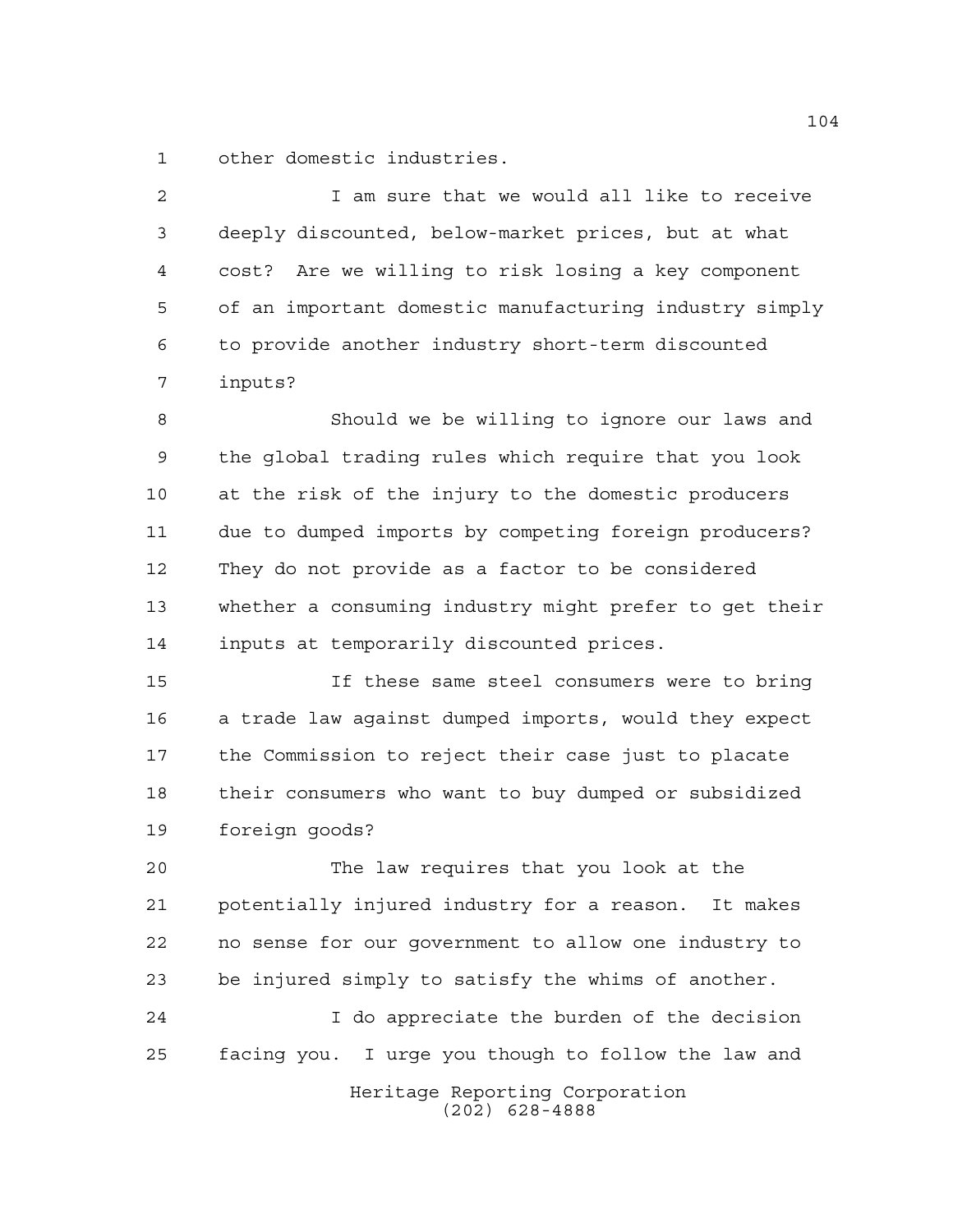not support those who want to temporarily benefit from artificially low-priced imports.

 I believe that if you do, you will vote to maintain these trade law orders. Thank you.

 CHAIRMAN PEARSON: Thank you, Commissioner. Are there any questions for Commissioner Layman?

(No response.)

 CHAIRMAN PEARSON: I would just observe that it's gratifying to see the strength of demand that we have had recently for taconite coming out of Minnesota. Clearly it's been very good for the Iron Range. I was through Everleth just last month. 14 MS. LAYMAN: You were? CHAIRMAN PEARSON: Although at that time it was not in search of iron ore, but rather in search of fish. I didn't find many of either, but thank you very much. Have a good trip home. MS. LAYMAN: Thank you very much.

 MS. ABBOTT: Mr. Chairman, we are now ready for opening remarks. Opening remarks in support of continuation of orders will be by Terence P. Stewart, Stewart and Stewart.

Heritage Reporting Corporation (202) 628-4888 CHAIRMAN PEARSON: Welcome, Mr. Stewart. Do you have anything to add, or have your points already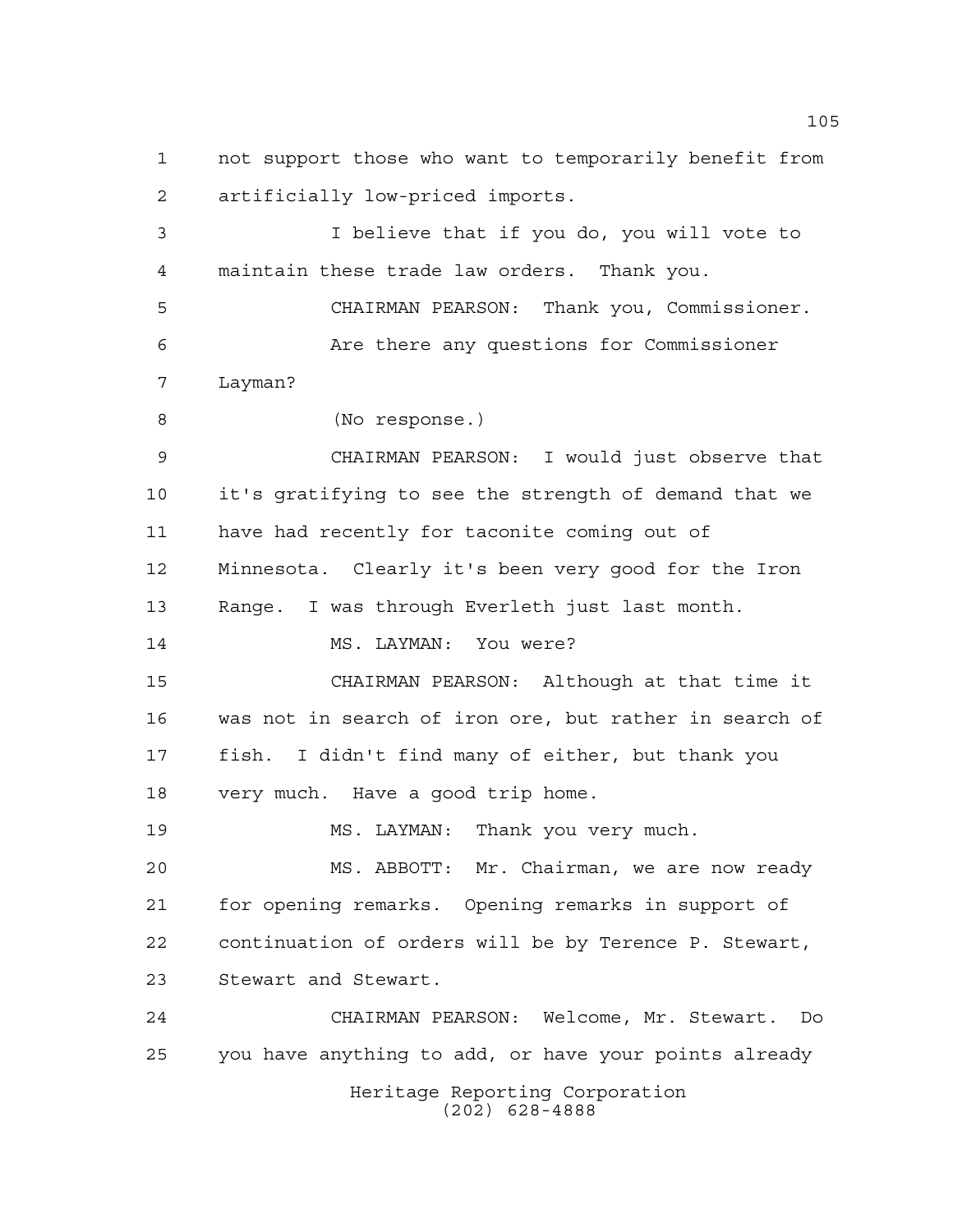been made?

 MR. STEWART: I would say with the exception of two of the speakers, Mr. Chairman, that my comments have probably been made.

 Good morning, Commissioners, staff. It's a great pleasure to be here. In today's sunset review the Commission has before it a factual record that is summarized in the comprehensive staff report and supplemented by information in the prehearing briefs that strongly supports maintaining the orders on corrosion-resistant steel from all six countries that are before you.

 First, you have a domestic industry that while improving from its conditions when the orders were imposed remains vulnerable. Second, you have slowing global and domestic demand growth.

 Third, you have rapidly increasing capacity not only in the subject countries, but in other major markets, making growing global excess capacity highly likely over the next two years. Fourth, you have export oriented foreign producers.

 Fifth, you have market prices in the U.S. that because of the orders are less suppressed than in markets where dumping and subsidization are not neutralized and which will draw imports into the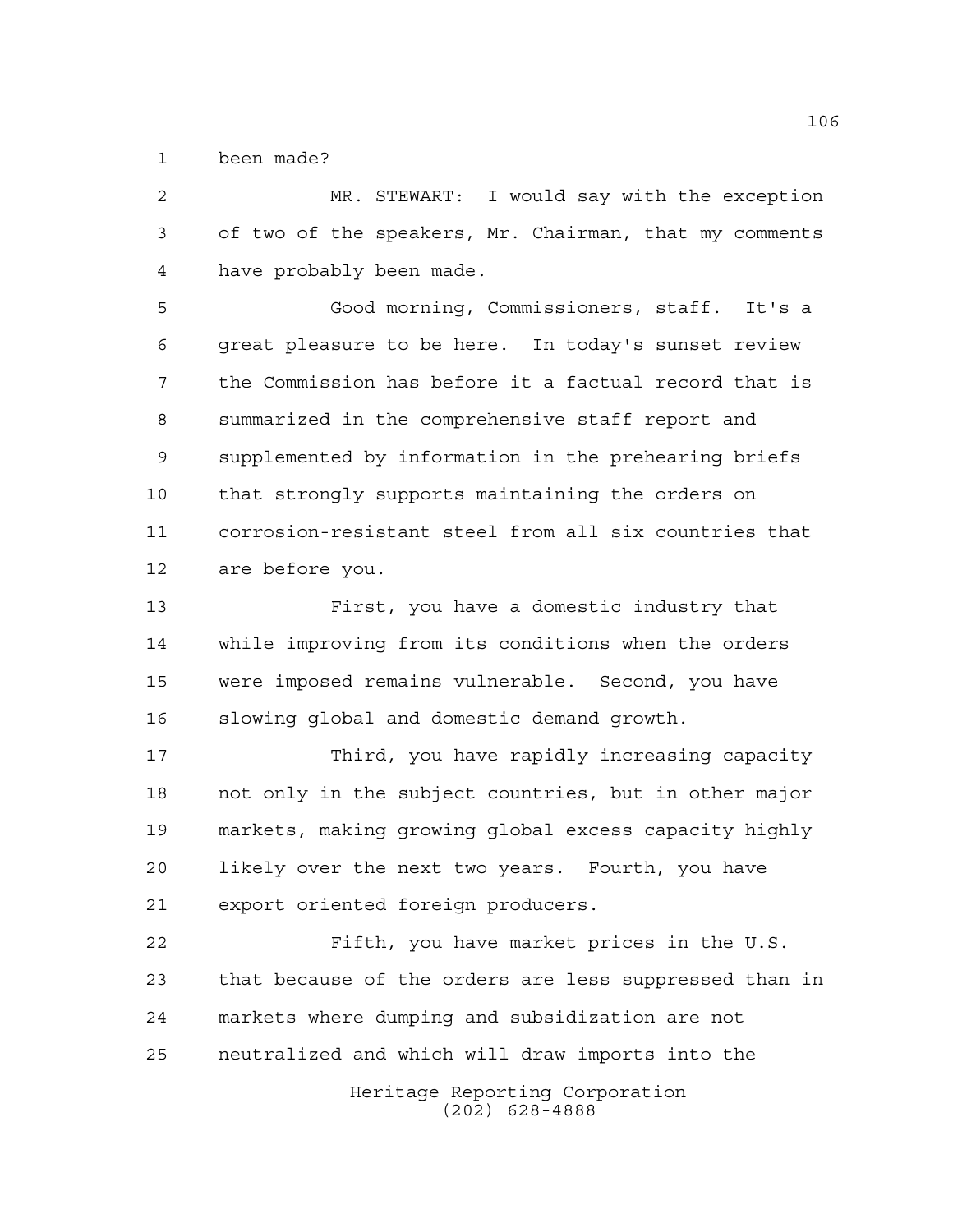United States if the orders are revoked.

 The corrosion-resistant industry is a classic example of an industry that is susceptible to recurrent injury from dumped and subsidized imports. The industry is highly cyclical, is capital intensive and has large fixed costs. As the Commission recognized in its original investigation and first review, these factors create an incentive for producers to maximize capacity

 utilization, making dumping an attractive strategy for foreign producers with unused capacity.

**In the present reviews, the subject**  producers are world class players in the global corrosion-resistant industry and are highly export oriented. The foreign producers have maintained their presence in the U.S. even with the orders in place and have proven their ability and their willingness to target the U.S. market with unfairly traded exports when not subject to orders.

 Producers in the countries covered by orders are currently investing in more than eight million tons of additional corrosion-resistant capacity, all of it slated to come on line by 2008. In addition, key third country export markets for these producers are reducing their import dependency as they ramp up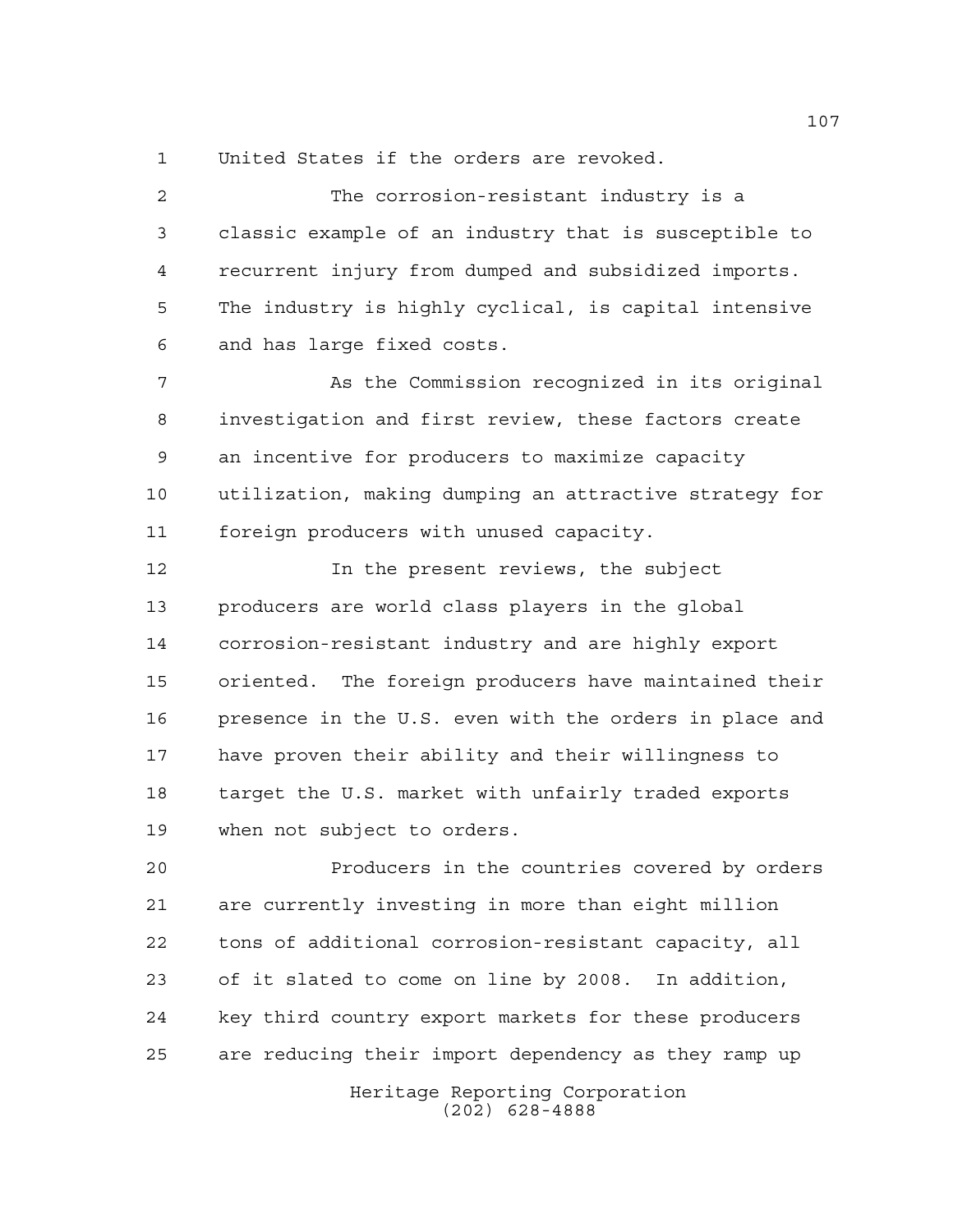their own domestic production of corrosion-resistant steel.

 China, for example, is adding five million metric tons of corrosion-resistant capacity this year alone with millions of tons of additional capacity expansion planned for the next two years. Subject producers have proven their ability to quickly shift large volumes of exports in response to changing markets, and the prime target for these diverted exports in the future will be the U.S. if the orders are revoked.

 The U.S. will be a highly attractive market for subject producers seeking alternative export opportunities because, as the staff report notes, U.S. prices for galvanized steel are generally higher than prices in other countries.

 Finally, the Commission found that the domestic industry was vulnerable to injury five years ago in the first review. The industry is still vulnerable today. Even with the restoration of improved profitability in recent years, the domestic industry is still making returns that are far below its cost of capital.

Heritage Reporting Corporation (202) 628-4888 Producers have been unable to pass on the full increase in their raw material cost to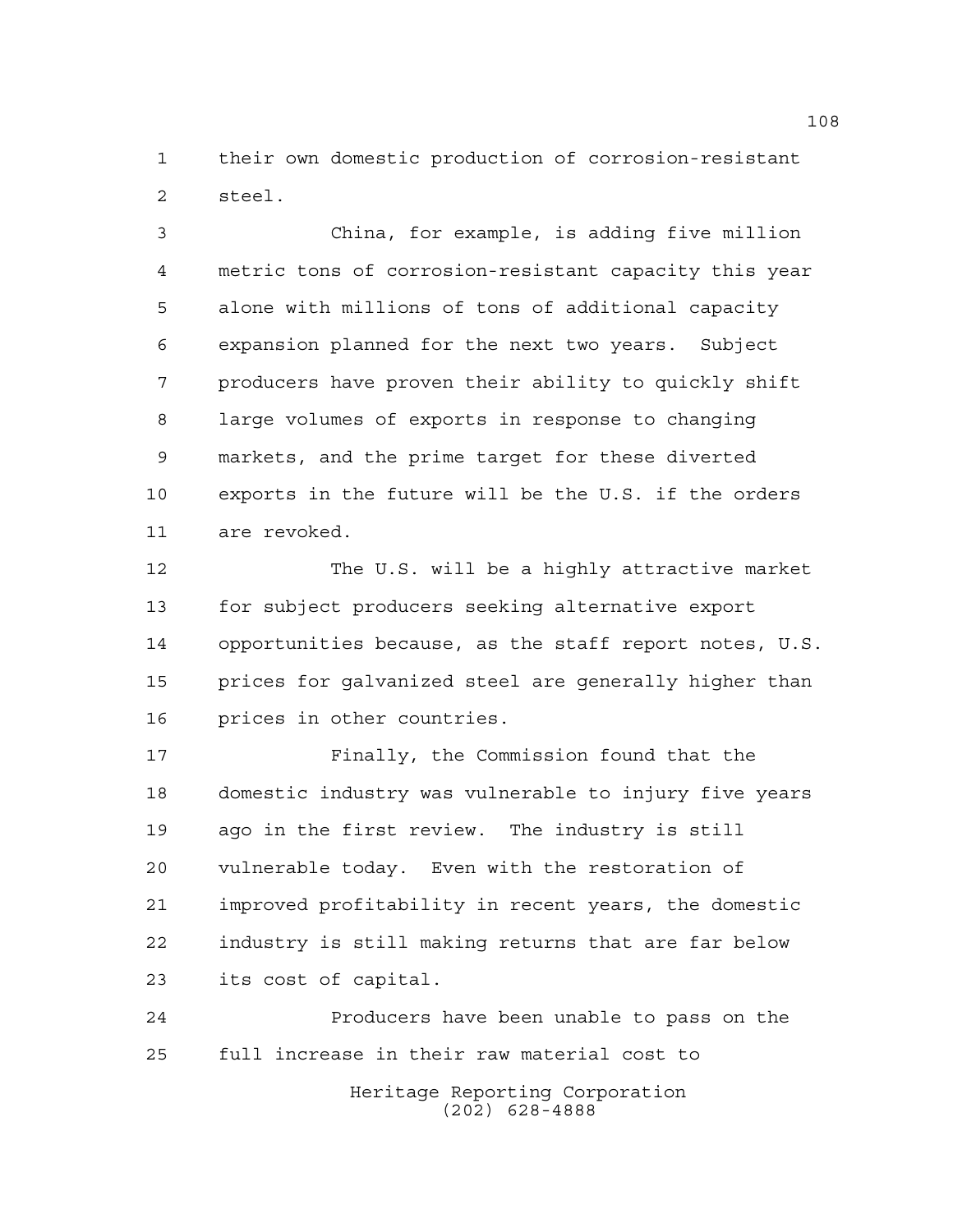purchasers. In addition, the industry's capacity utilization has fallen during the period of review, as has its market share.

 The environment is only going to worsen over the next couple of years as demand in key sectors slows, large inventories are drawn down, raw material costs persist at historically high levels and nonsubject imports continue to grow.

 The domestic industry has just begun to regain its footing, but it still has a long way to go. If these orders are revoked, foreign producers in the six countries will target the highly attractive U.S. market with their growing capacity and with exports diverted from third countries. They will undercut U.S. prices as they have done in the past.

 Rising imports that depress prices will further erode the market share of domestic producers, resulting in declining sales, production and employment, falling capacity utilization and dwindling profits. The result will be the postponement or cancellation of much needed capital investments in the United States.

 On behalf of the companies in the domestic industry, our workers and our shareholders, I ask you to maintain all of the orders on CORE. Thank you very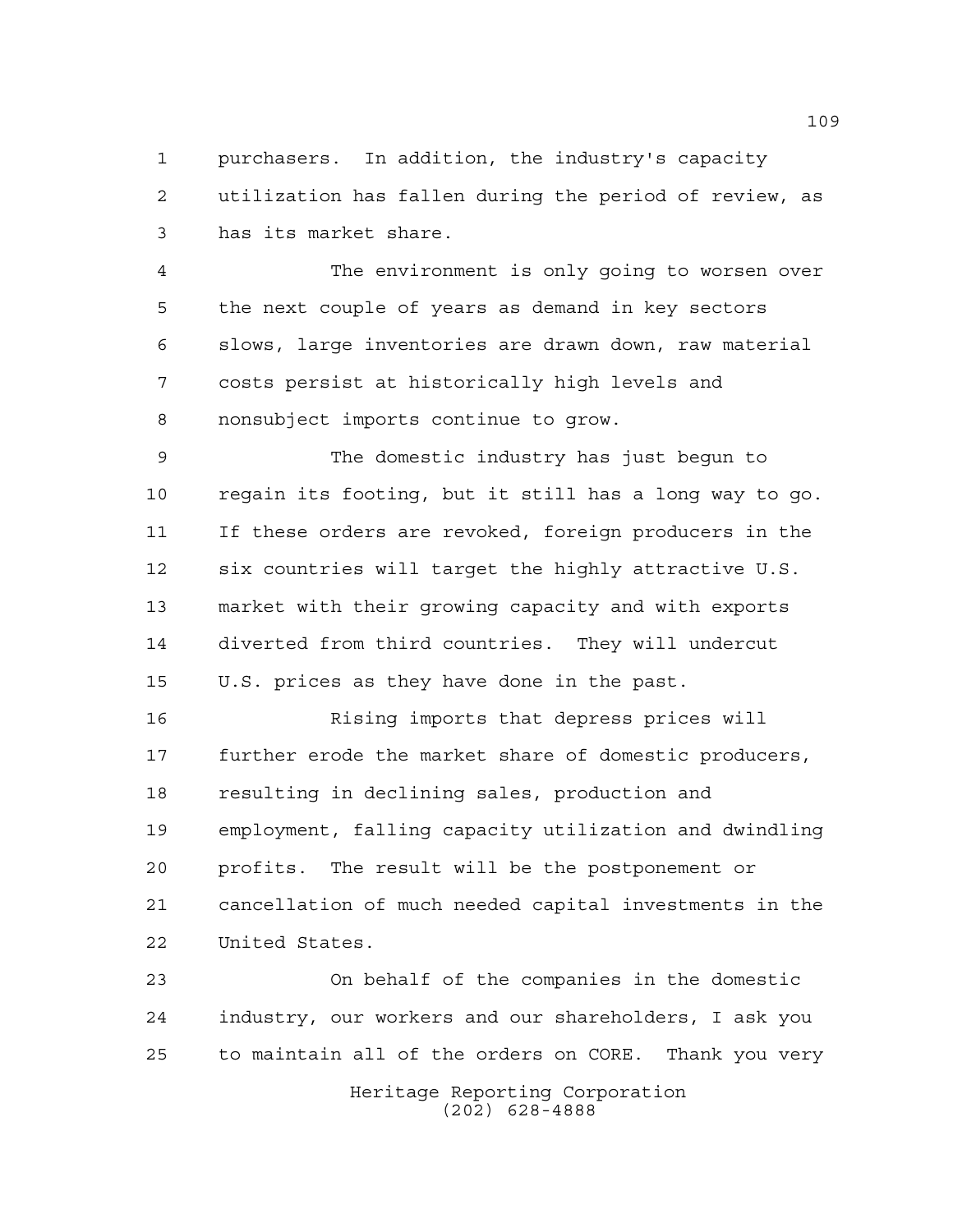much.

 CHAIRMAN PEARSON: Thank you, Mr. Stewart. MS. ABBOTT: Opening remarks in opposition to continuation of orders will be by William Silverman, Hunton & Williams. CHAIRMAN PEARSON: Welcome, Mr. Silverman. 7 MR. SILVERMAN: Thank you. 8 CHAIRMAN PEARSON: Please proceed. MR. SILVERMAN: I can't proceed until I move this down. Short guys have special rules here. CHAIRMAN PEARSON: Fair enough. Fair enough. MR. SILVERMAN: Once again, Mr. Chairman, the same domestic steel companies are here wielding their steel rubber stamp with the same tired arguments, the same congressional background music and the same hysterical fear of imports from China. I've been appearing before the Commission on steel matters for a long time going back in the case of carbon to the big cases in 1984. The same arguments time and time again. More time. We need more time, we need more time. By contrast however we will ask the Commission to consider the following five points which are in the record of this case.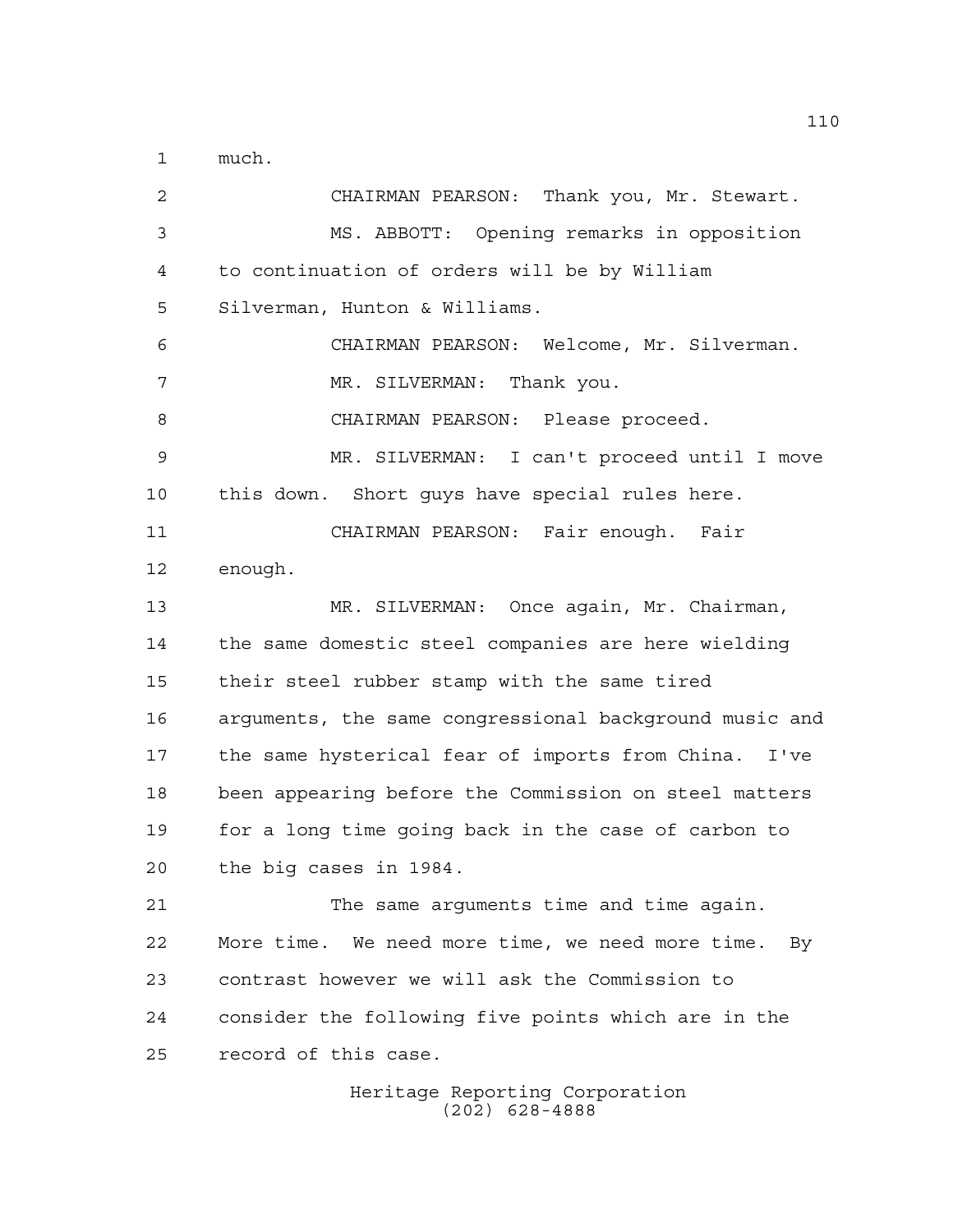(1) Three years ago the domestic industry experienced a rebirth. To use the specific term that the CEO of U.S. Steel has used, rebirth. This is not the domestic industry of 1992 or 2000 and the data in the staff report show extraordinary strength since that rebirth.

 For example the U.S. government has erased billions of dollars in pension obligations. Most domestic mills put in new favorable labor agreements. Of course the exception to that is AK with their eight month lock out of their workers. Labor productivity is up, domestic AUVs are up and operating losses in 2002 and 2001 have turned into operating profits of \$2.8 billion in the last two and a half years, and as our confidential brief indicates that's an understated number.

 U.S. Steel itself suggests that domestic mills are now the low cost producers in the developed world and most important, Mr. Chairman, since 2005 the domestic mills have invested or are investing in hundreds of millions of dollars to add 2.3 million tons of additional galvanizing capacity.

Heritage Reporting Corporation (202) 628-4888 This is important, Mr. Chairman, because on the one hand the domestic companies tell their shareholders and other investors that the future of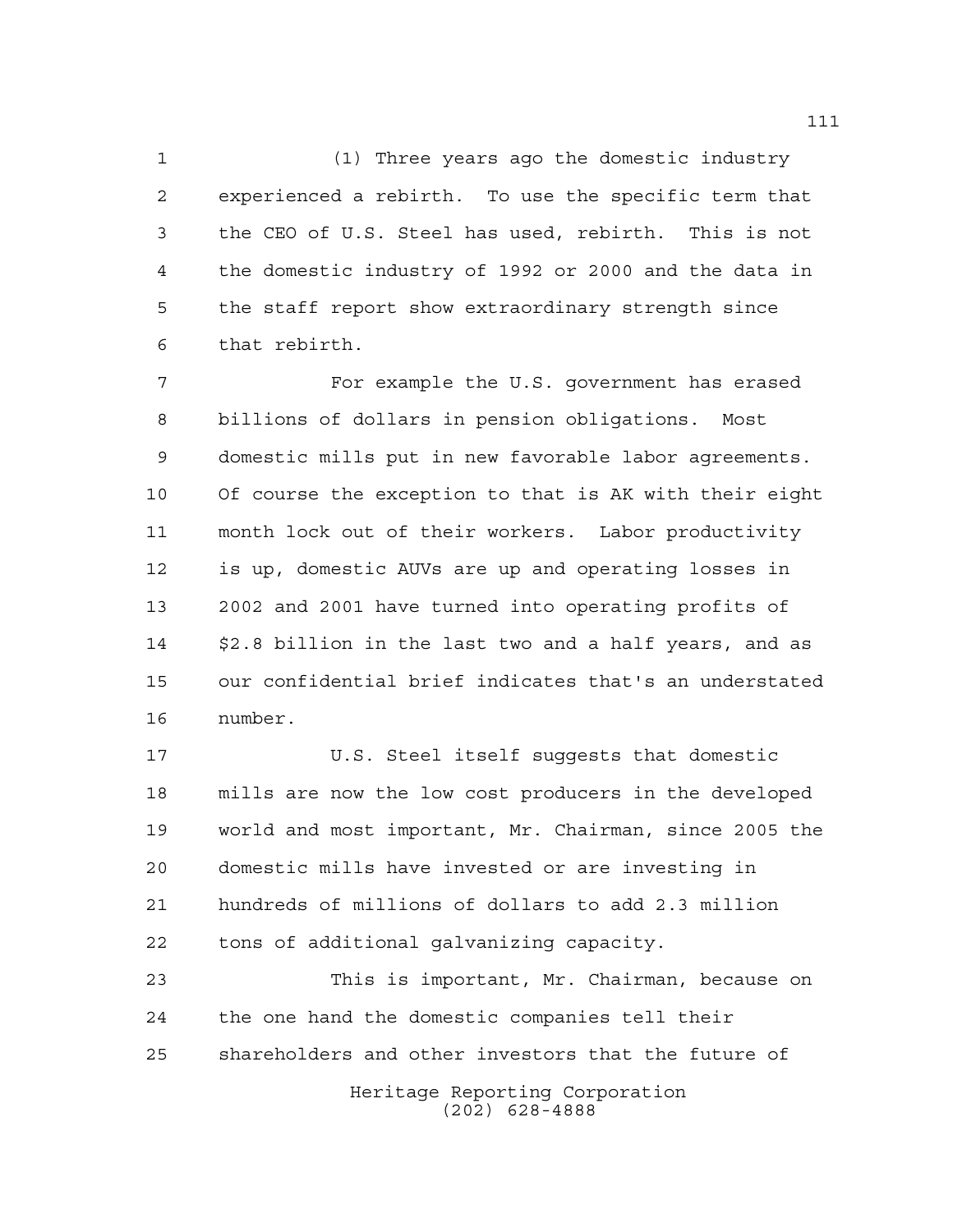their industry is so strong that hundreds of millions of dollars are approved for capacity expansion and on the other hand they come here and tell the opposite story.

 You've heard it before. The situation is, "very precarious", that's from their brief, and vulnerable. Count the number of times today you hear the word vulnerable. I ask you would the domestic companies mislead investors and shareholders about their economic health and their bright prospects for the future when they're raising money? I think not.

 I think they told the investors the truth. In fact look how the market has reacted to the strength of this industry when the market cap for the four largest producers has gone from \$7 billion to \$48 billion during the period of review. That's not a market vulnerability, that's a market strength.

 (2) The proof that the domestic mills have positive analysis of the future is really contained in their own documents in their hands. No company makes multi-million dollar investments about details without detailed financial analysis that would include projections of positive rates of return.

Heritage Reporting Corporation The Commission in fact, Mr. Chairman, has asked for this information, which is in the hands of

(202) 628-4888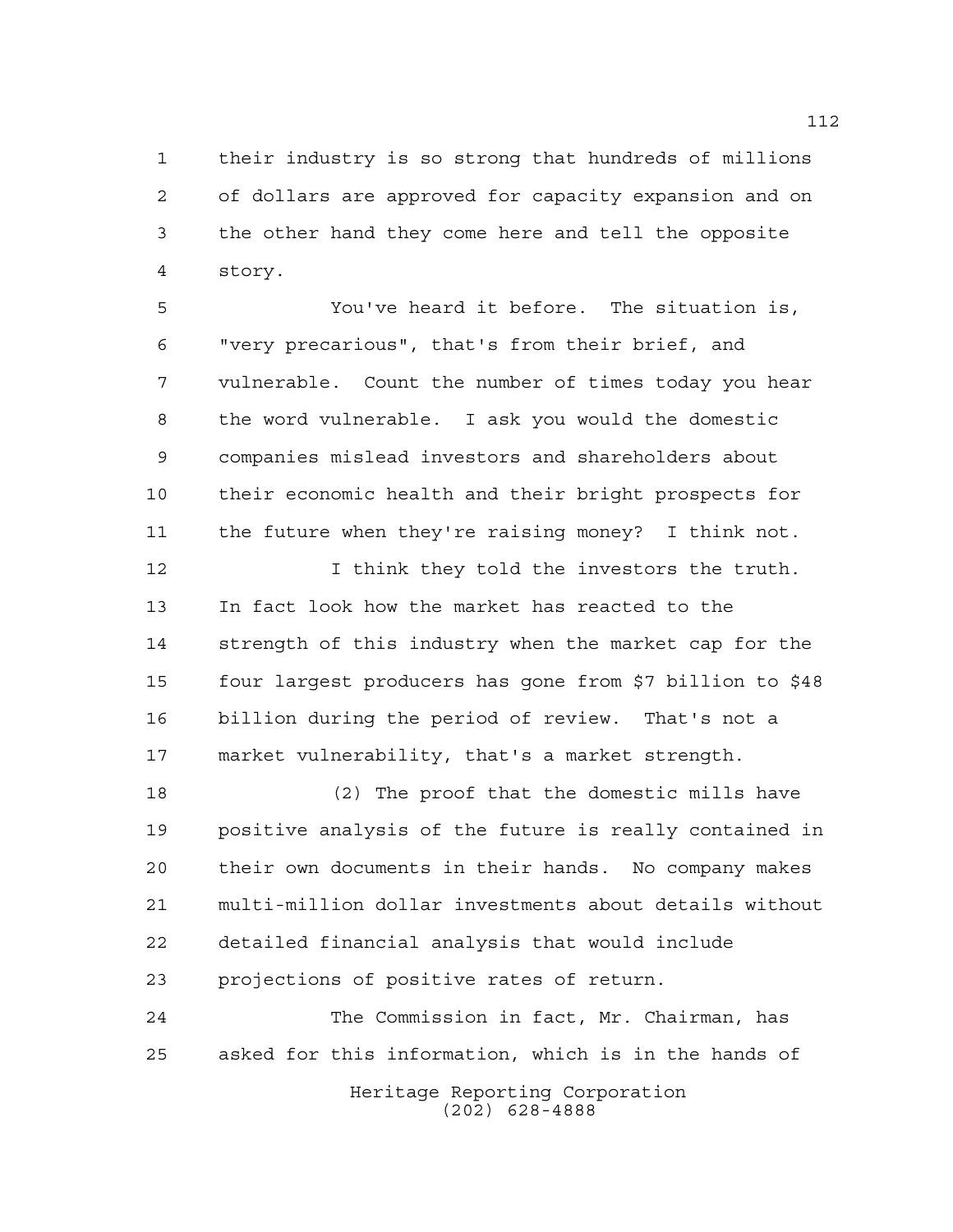the domestic industry, in the domestic producer

 questionnaires, but the Commission has been stiffed on this very important matter. See our letter to the Commission dated September 7 for the details of how you've been stiffed.

 Mr. Chairman, when the petitioning industry refuses to provide critical information that are requested by the Commission in its questionnaires the integrity of the Commission's investigation process is undermined. Therefore as we stated in our September 7 letter the Commission should draw adverse inferences against noncooperating domestic mills.

 (3) Data in the staff report show that changes in import volumes do not correlate with changes in domestic industry prices or profits and as the Commission has seen in many other investigations the point is no correlation means no causal link now or in the future.

 (4) Should you rely on the 80 percent capacity utilization figure that has been advanced by the domestic industry or should you rely instead on the fact that numerous purchasers have told the Commission that there are allocations, and shortages and caps on what they can buy? How can the domestic industry add 2.3 million tons of new capacity when it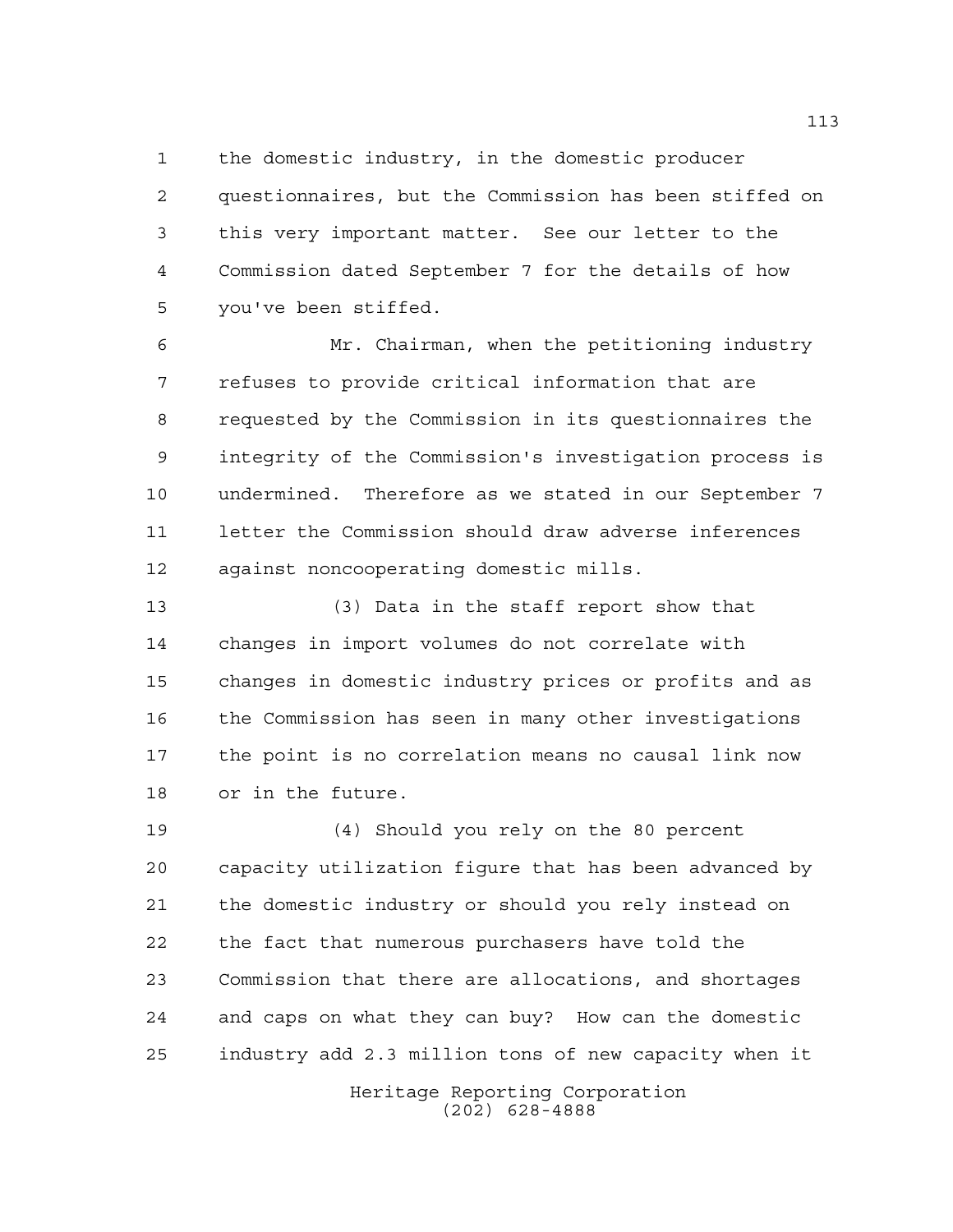is supposedly operating at only 80 percent?

 In short that number and their capacity information is wrong. It's a bogus figure. (5) Please listen to the testimony today on behalf of the six auto companies. They will point out the allocations and shortages by domestic mills and the price increases for the next model year. Please all listen. Please also listen to the auto companies when they explain why the U.S./Canada steel trade is unique because the trade follows the movement of manufacturing of models in the auto industry from Canada to the United States. Thanks for the extra time. MS. ABBOTT: Will the first panel in support of the continuation of countervailing duty and antidumping duty orders please come forward and be seated? Mr. Chairman, all witnesses have been sworn. CHAIRMAN PEARSON: Good morning, and it is still morning. Who's in charge of time? Mr. Lighthizer, are you running this show? MR. LIGHTHIZER: I wouldn't claim that, Mr. Chairman. However, we all have our time allocated and hopefully it will run smoothly like a steel mill.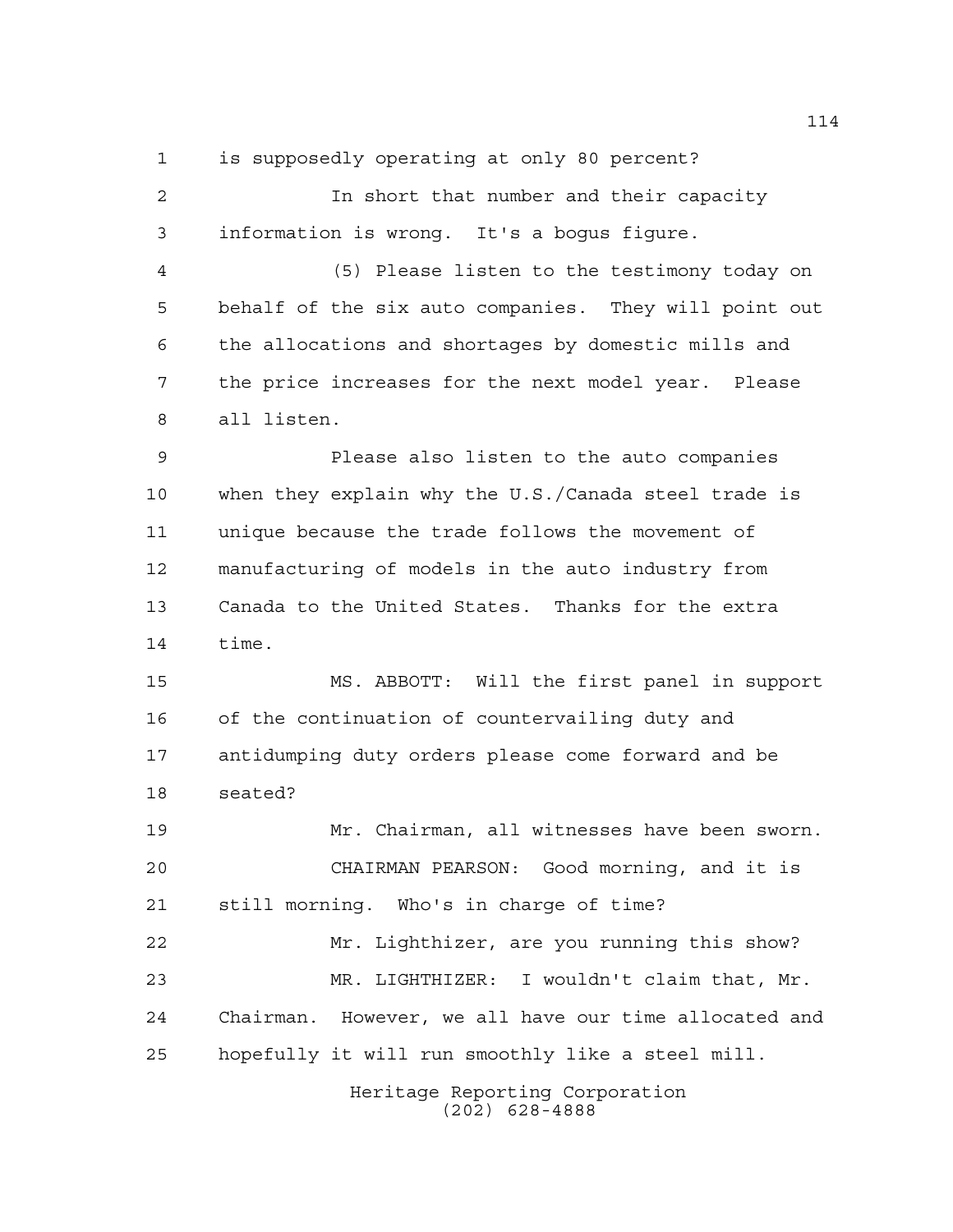CHAIRMAN PEARSON: Okay. Well, if you are inclined to use less than the 75 minutes that have been provided for this presentation feel free. Extra points --

 MR. LIGHTHIZER: Thank you very much. We don't need to ask permission, we'll just go ahead and assume we have it. Thank you, Mr. Chairman. Good morning. For the record I am Bob Lighthizer, counsel to United States Steel Corporation and AK Steel Corporation. Before you hear from our witnesses I want to address some of the critical facts in this review.

 Let's start with five key points. First, corrosion resistant steel is the future of flat rolled steel production in this country. In a globalized market American producers must distinguish themselves by making the highest value added products. If they can't do well with this product their long-term future is in serious jeopardy.

 Second, subject producers have an enormous amount of excess capacity and will certainly ship large volumes to this market if the orders are revoked. Third, while the other side talks at length about how much this industry has improved since 2000, and we have improved, the bottom line is that the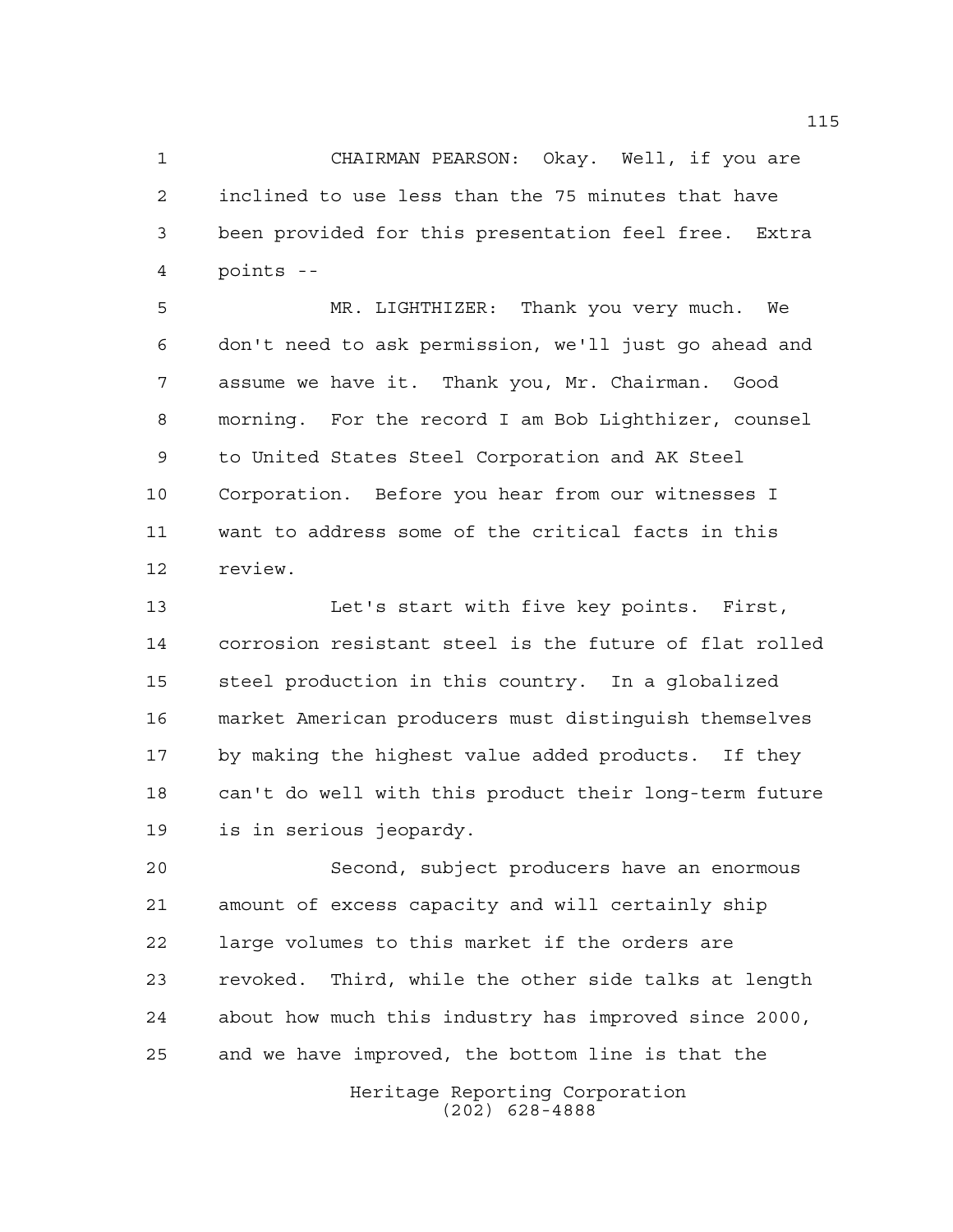domestic producers did not make enough money to cover their cost of capital.

 Fourth, domestic producers face soaring raw material costs and surging imports from countries like China and India. Finally, the purchasers plainly expect significant volume and price effects in the order if the orders are revoked. Now, let us talk about why if the orders are revoked the likely volume of subject imports will be significant.

 Here you see that they held 14 percent of this market before relief was imposed. You can also see that while the orders have been very affective subject imports have already started to increase. Respondents will tell you they are operating at high levels of capacity utilization, but the amount of unused capacity in inventories in Japan and Korea alone far exceed the volume of subject imports that injured the domestic producers in 1992.

 That bar on the left would be even larger if we could use APO data from the other subject countries. Respondents claim that they are not interested in this market because they would rather sell to places like China, so let's look at China. Not so long ago it was a major importer of corrosion resistant steel, but because of new Chinese capacity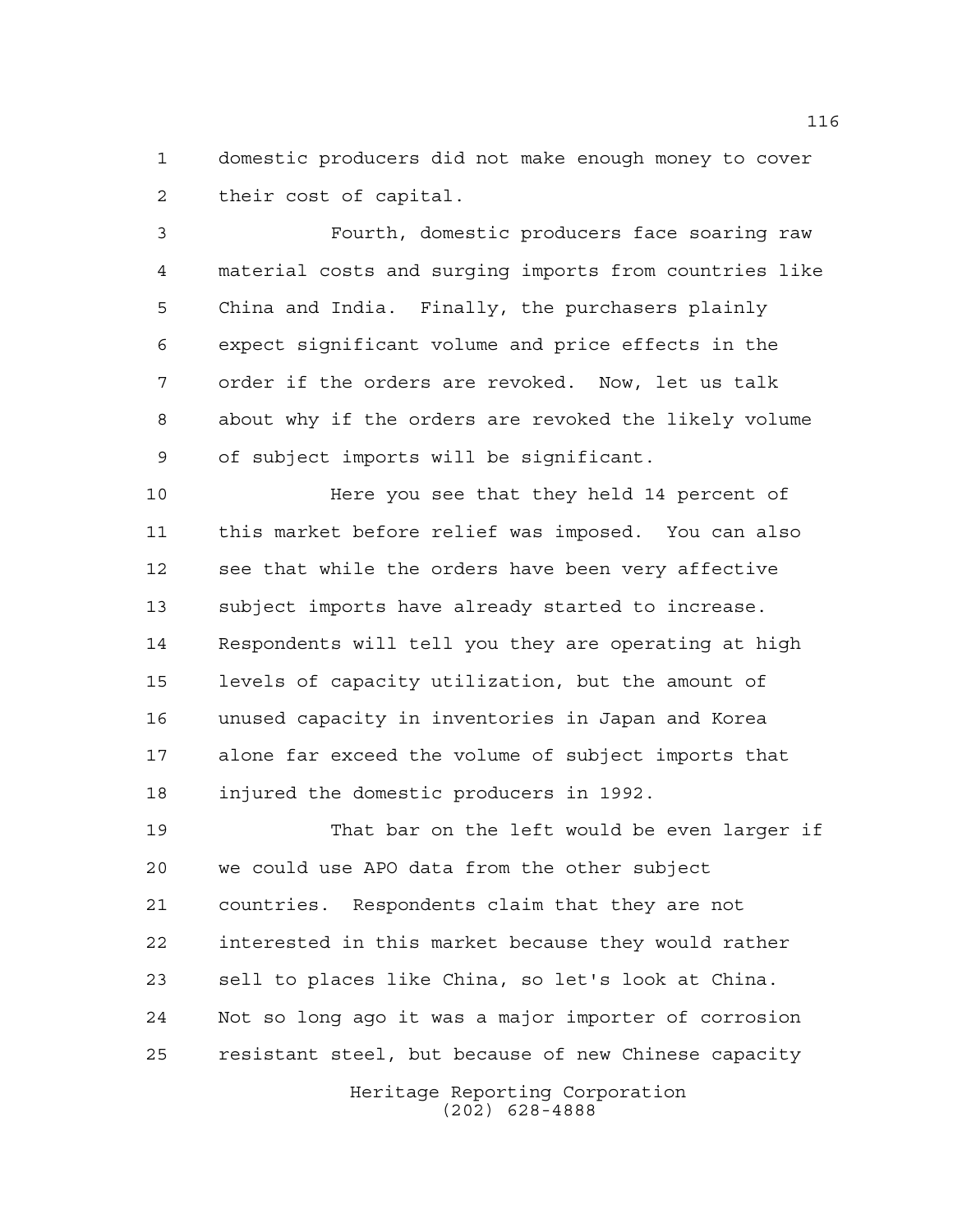China's net imports have fallen by over five million tons in three years and the situation is only going to get worse.

 Here you can see that with respect to hot dipped galvanized steel China is already a net exporter. Growing Chinese exports will encourage subject producers to seek new markets, particularly this one. Here is a true smoking gun. An internal POSCO document which they did not produce for this Commission plainly shows that new capacity in Asia will far exceed demand.

 Between 2004 and 2010 capacity in Japan, China and southeast Asia will increase by almost 26 million metric tons. Meanwhile demand in these markets will rise by only 14.1 million metric tons. Respondents say they can always ship corrosion resistant steel to China because the Chinese can't make automotive quality steel, but GM is already using Chinese steel in its Chinese vehicles and they expect to start using it everywhere within the next few years.

 China is not the only country adding capacity. Between 2005 and 2008 the rest of the world will add enough new capacity to supply the entire U.S. market. This new capacity will also encourage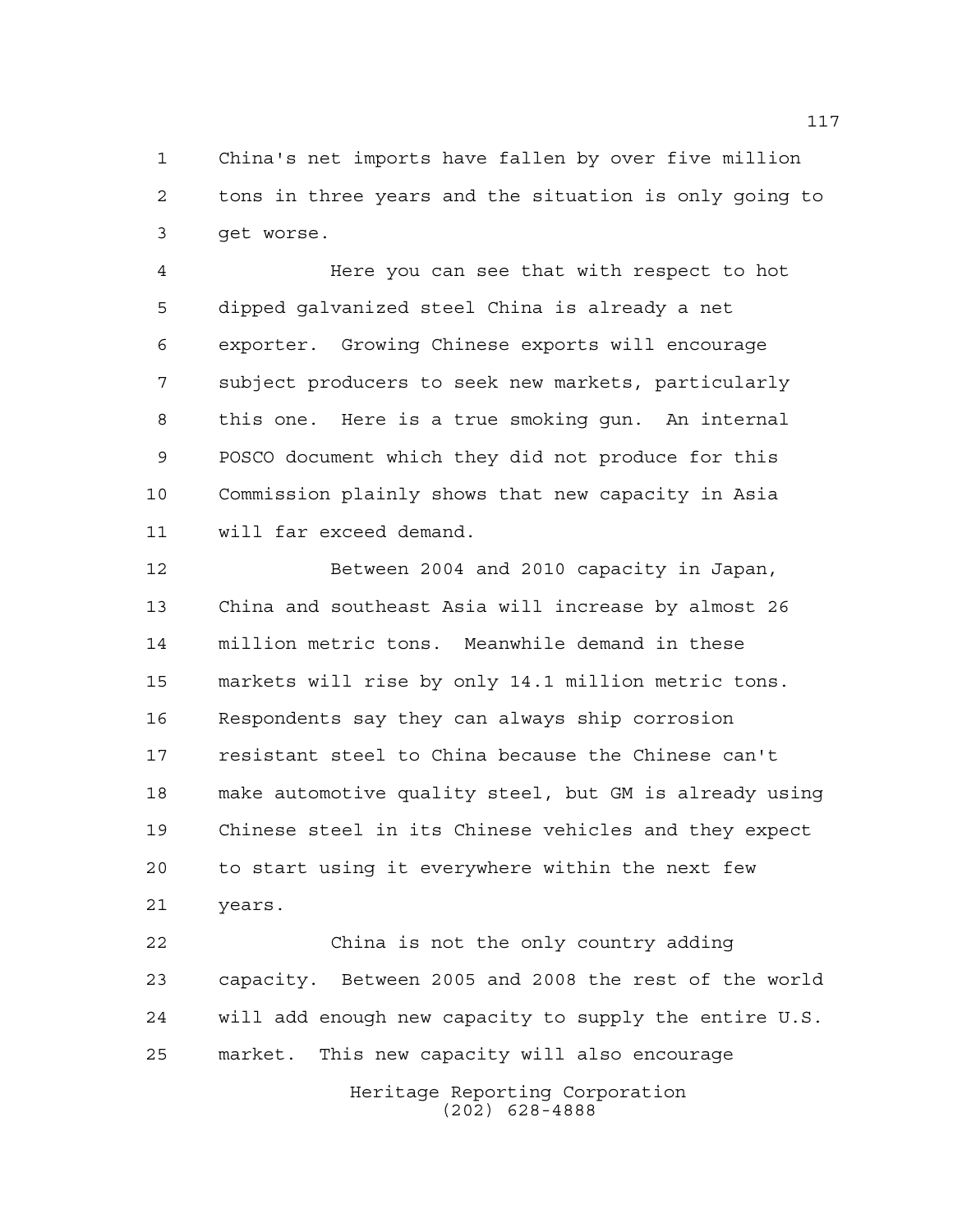Respondents to ship here. Where else would they go? As you can see prices are much higher here than alternative export markets such as China.

 Don't forget that Respondents already have relationships with major U.S. customers. Here are a few examples. Many of these same customers are here today seeking access to unfairly traded steel from these very same producers. Now, let's talk about the likely price affect. Your staff report leaves no doubt that U.S. purchasers buy on price.

 Subject imports and the domestic like product are basically interchangeable. Price is key. Prices will fall if the orders are revoked. Because prices here are relatively high Respondents can actually get higher prices for their exports while still underselling us. Furthermore if you read the auto companies' brief you will have no doubt they are motivated by a desire for lower prices.

 Finally, the subject imports had significant price affects during the original period of investigation. In light of these facts it is obvious that a new surge of dumped steel will lead to lower prices. Now, let's discuss the likely impact of subject imports. There can be no doubt that domestic producers are vulnerable to material injury.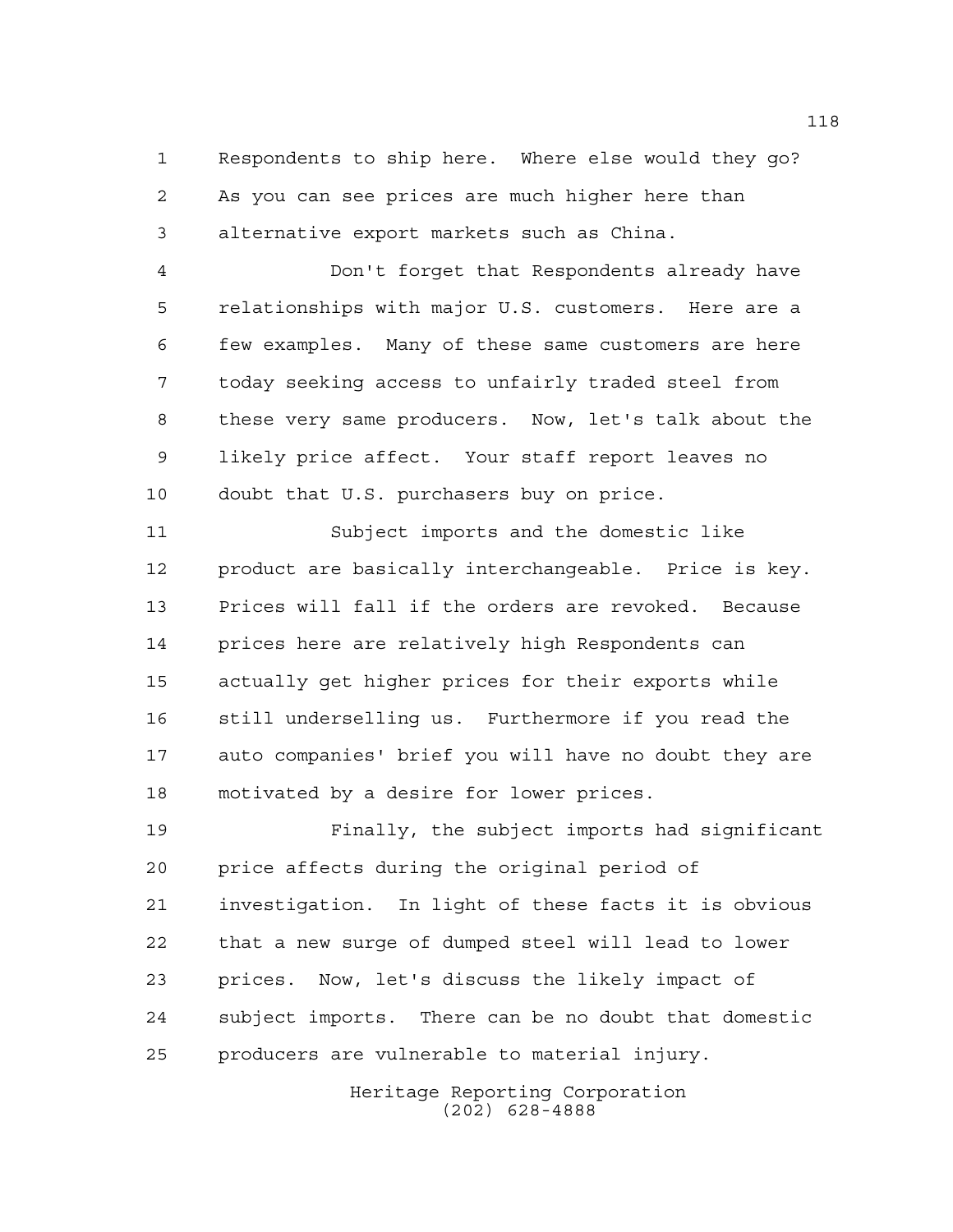Here you see that for all their improvement the operating margin of domestic producers was inadequate throughout the period of review. I hope you will really think about this slide for a moment. If you took your money and put it in a totally risk- free investment like a T-bill you could get a better return than these companies received over the last six and a half years.

 This is a shocking fact, particularly for a high-tech industry. This constitutes overwhelming and irrefutable evidence of vulnerability. Furthermore the industry's raw material costs are surging. You remember all of that new capacity being built around the world? Here's what happens when more and more plants bid up the price of zinc and other inputs.

 Domestic producers also face the surge of imports from countries like China, Brazil, India and Taiwan. This is a very recent development, but one that is already having a major impact on this market. In light of all of these facts you must conclude that this industry will be injured if we have another flood of imports from subject countries.

 Having covered each of these statutory factors I now want to address the claims made by the auto companies. Let me be clear. We do not believe

> Heritage Reporting Corporation (202) 628-4888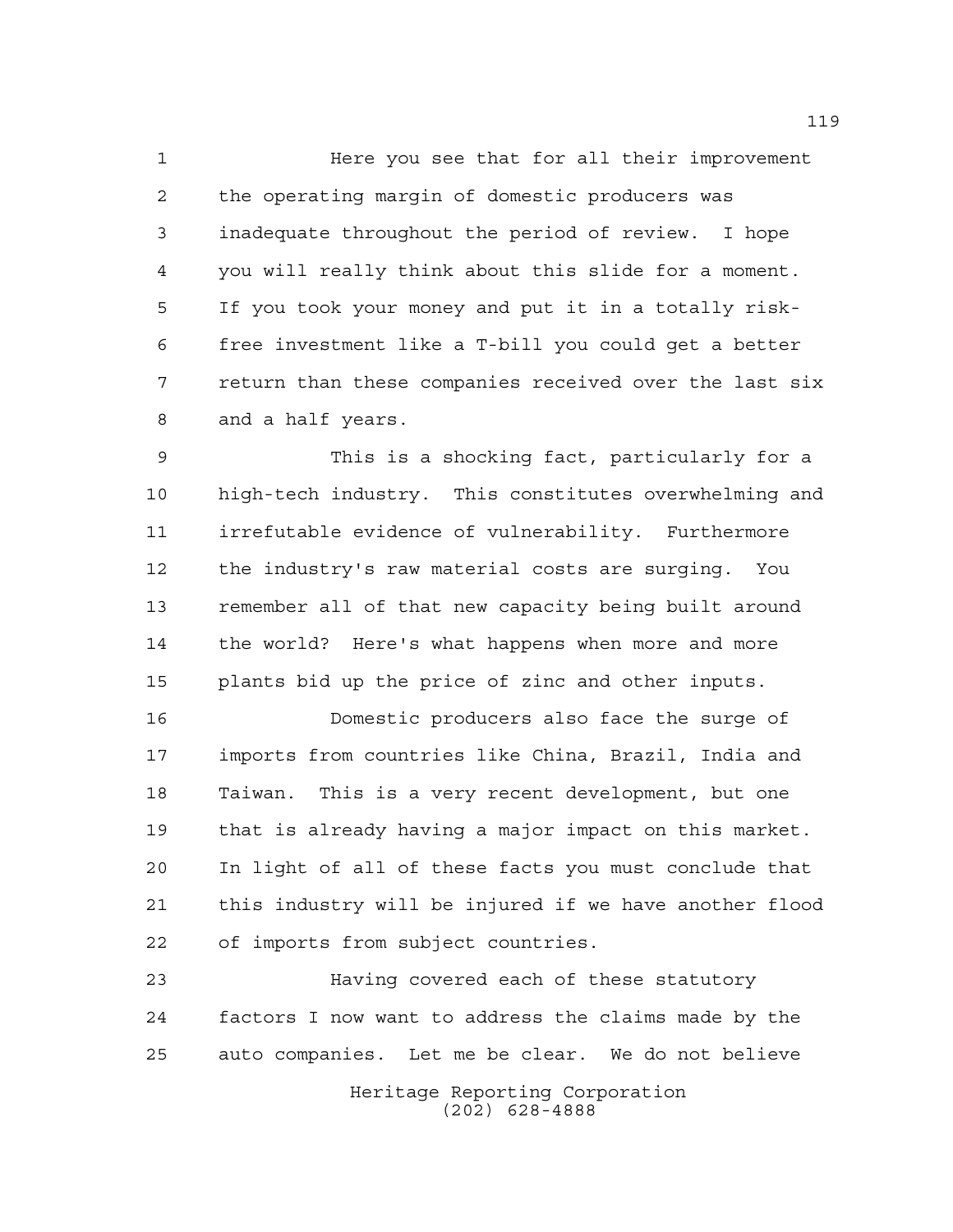that the affect of these orders on consumers is legally relevant to your consideration, but we also know their claims are factually absurd and that you should hear the truth.

 The auto companies claim that we have market power, but look at the facts. The average U.S. vehicle contains approximately a half a ton of corrosion resistant steel. The average unit value of sales by U.S. producers in the first half of 2006 was \$728 and the operating margin for U.S. producers during the same period of time was 5.2 percent.

 If you multiply these figures you see that we are only making \$19 per vehicle. Does that sound like market power to you? Let's assume that the auto companies could get steel at cost, no profit. What difference would \$19 make to consumers? It's not enough to buy a pack of air fresheners and it's not enough for a radio adaptor, but you could get a new steering wheel cover.

 These examples are trivial, but the point is serious. It is ludicrous for the auto companies to suggest that our profits are hurting their sales. In fact the whole notion that steel prices are affecting the auto industry is completely baseless. Please think about this slide when the auto companies are in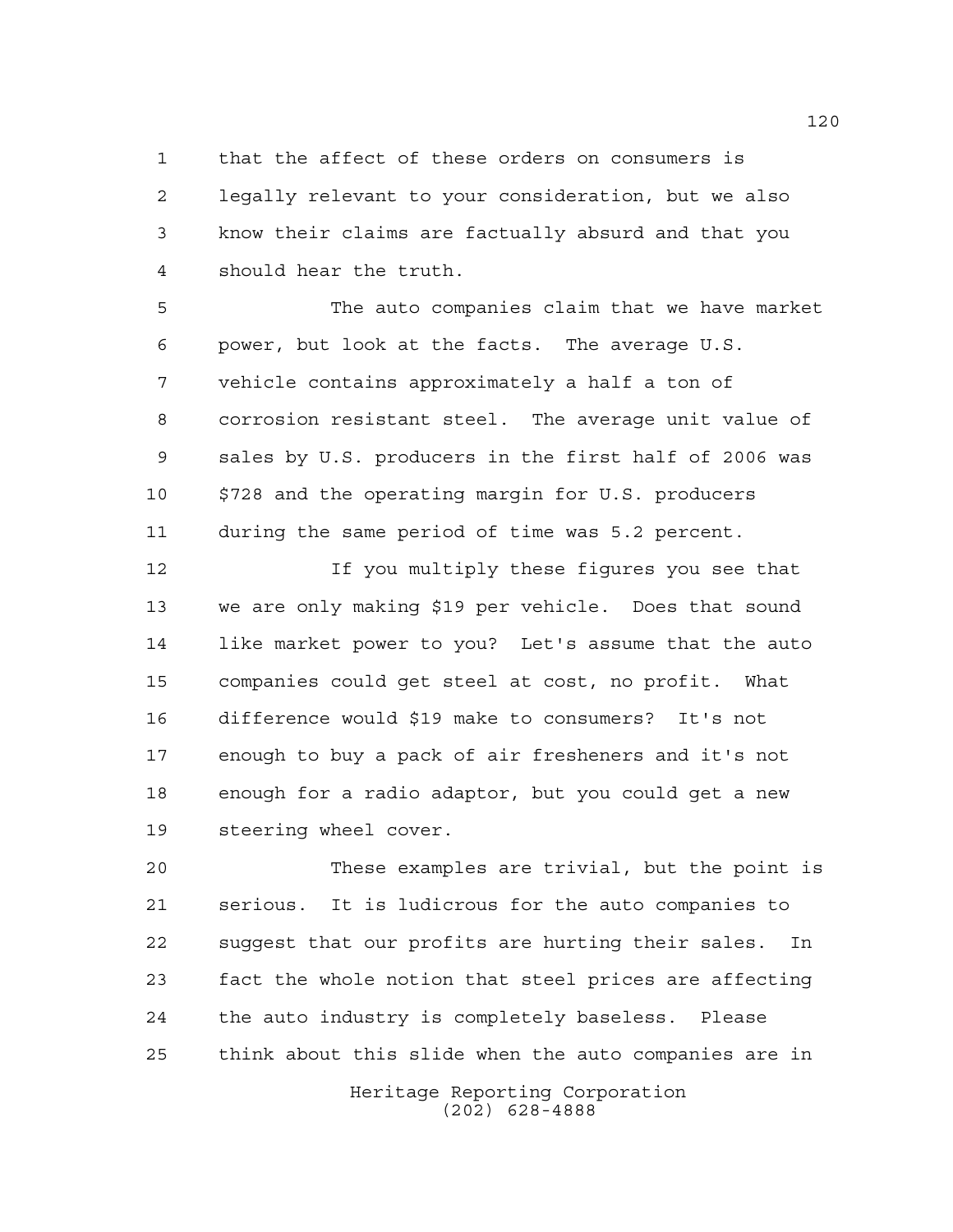front of you. Slide 20. This is all you need to know about their claims.

 Six different companies all buying domestic steel experiencing very different results. This afternoon when they tell you that steel prices are the problem please, please remember Slide 20. Nissan certainly isn't discouraged by American steel prices. As you can see from this chart their U.S. production has soared over the period of review.

 In fact if you take Nissan's profits per vehicle in 2005 and multiply them by Nissan's production you can see that they made over twice as much money in this market as the entire U.S. corrosion resistant industry and yet they are coming in here complaining about us. You can do the same analysis for Toyota using their North American production because they don't break out their U.S. production separately.

 Here you see they are making more and more vehicles in this market. Once again when you multiply their 2005 production by their profits you see that Toyota also made twice as much as the entire domestic industry before you. Here's another remarkable fact. If you calculate the profits of Toyota and Nissan from their North American operations in 2005 you will see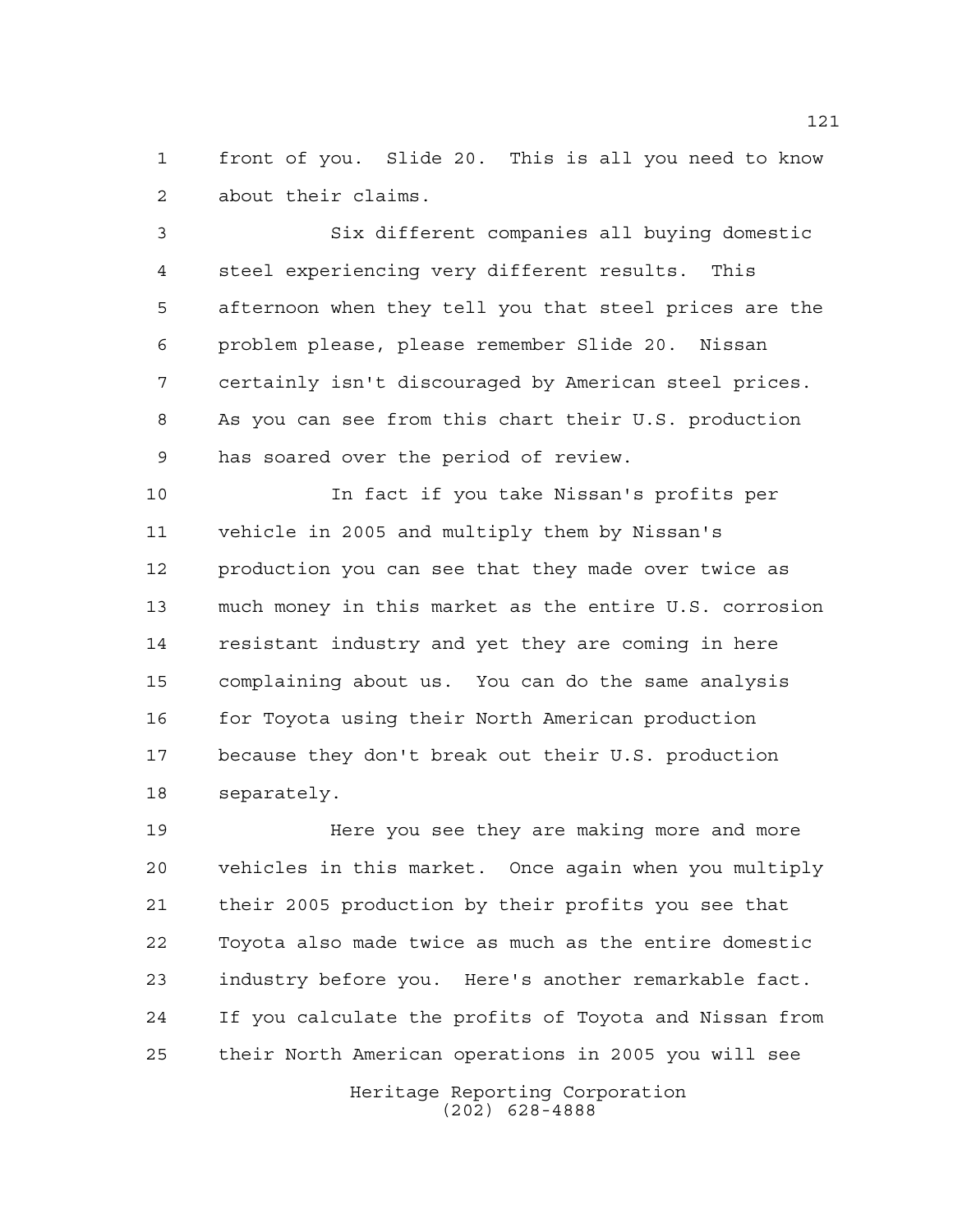that those two companies alone made more money in one year than this whole industry made in six and a half years.

 Who do you think has market power? It is widely recognized that transplants are doing very well in this market at the cost of General Motors and Ford. Here are a series of headlines that make that point. Last December the CEO of General Motors wrote an op ed for the Wall Street Journal. He stressed three major problems facing domestic auto makers.

 Healthcare costs, lawsuits and unfair trading practices by which he meant Japanese currency manipulation. Clearly the problems of the domestic auto industry have nothing to do with steel prices. I would like to conclude with another quote from GM's chairman. As you can see here the auto companies like the steel producers before you like all U.S. manufacturers understand that true market competition requires a fair set of rules.

 That's all we're seeking today. Thank you very much.

 MR. SCHORSCH: Good morning, Commissioners and staff. My name is Lou Schorsch and I am the Chief Executive Officer of Flat Products Americas for Arcelor Mittal which was formed from the very recent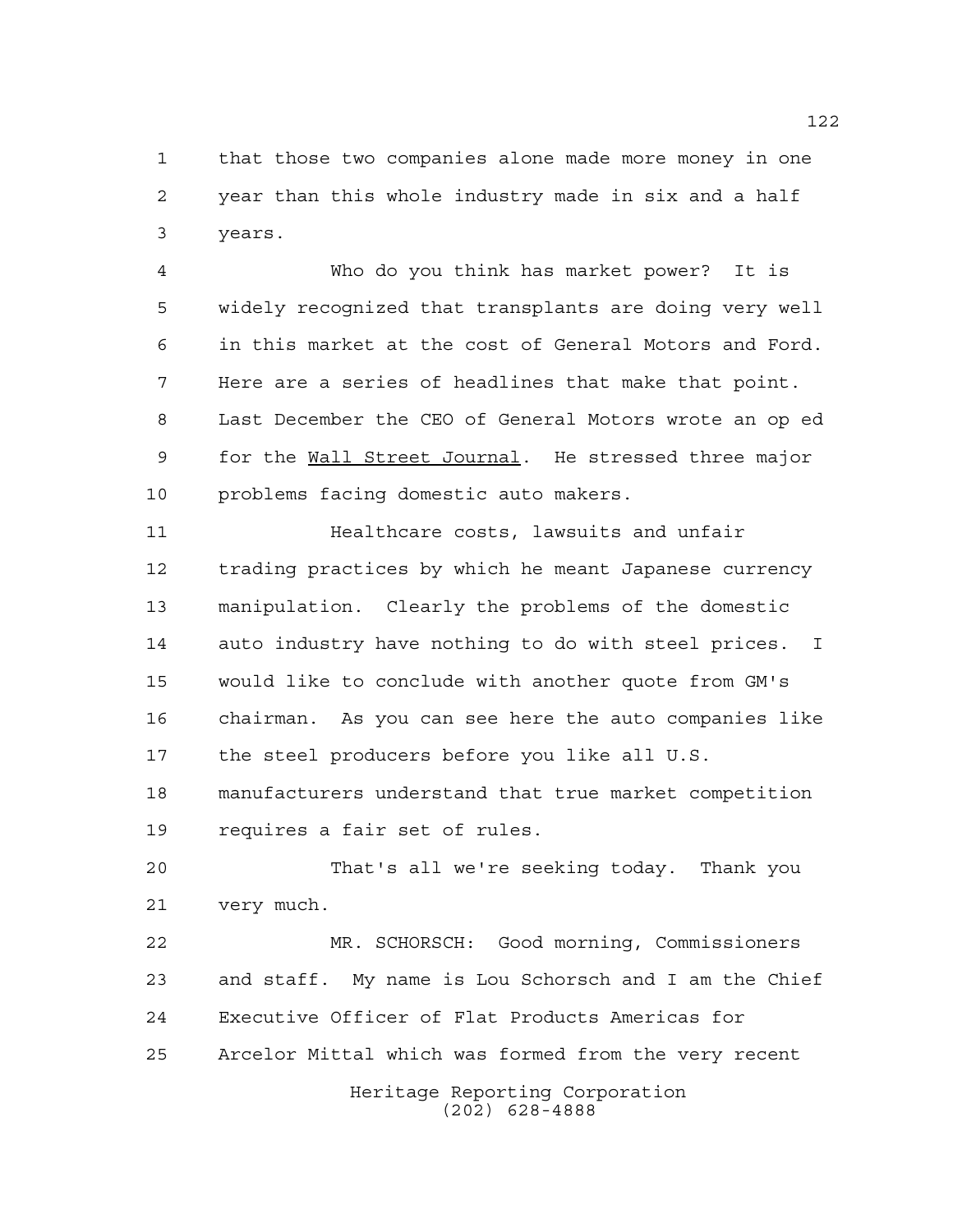merger between Mittal Steel and the Arcelor Group. Until August of this year I was the President and Chief Executive Officer of Mittal Steel USA and prior to that had the same positions at Ispat Inland.

 Before that I was for 15 years a principal with McKinzie and Company where as a co-leader of the firm's metals practice I worked directly with senior steel executives of companies around the world and corporations in the Americas. While this is the first time that I have testified before the Commission I am very familiar with and have a very high regard for the Commission's work.

 In fact in early 1981 having just finished my coursework for a doctorate in economics I applied for a job with the Commission as an economist. But for the fact that the newly installed Reagan administration had imposed a government-wide hiring freeze at the time I may well have spent a number of years as a Commission staff myself.

 So I thank the Commission for the opportunity to appear today to review the need to maintain these orders on corrosion resistant steel. In short Mittal Steel USA strongly believes that if the orders are revoked low priced or dumped imports from the covered countries will increase substantially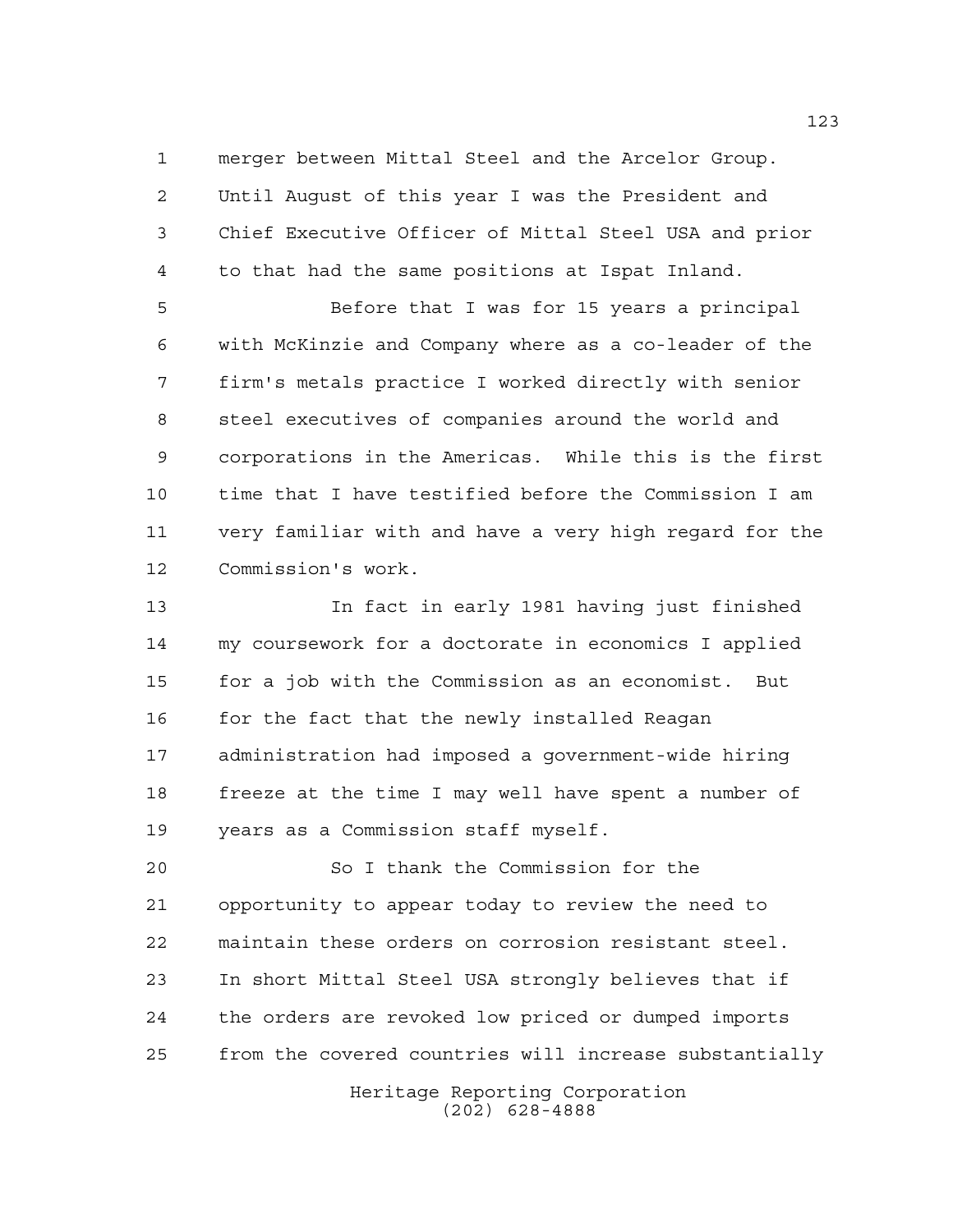and injure the domestic industry.

 Mittal Steel USA is the largest producer of flat-rolled products in the United States with over 20,000 employees and production sites in 11 states. We are also the major producer of corrosion resistant steel in the United States. Since corrosion resistant steel is a high-value added product it is a critical contributor to our overall financial performance. Indeed corrosion resistant steel accounted for 23 percent of our total shipments in 2005. Mittal Steel USA achieved this substantial position by being a principal driver of the restructuring and consolidation in the U.S. steel industry over the last several years. We were established through the merger of Ispat Inland and the International Steel Group, itself a company formed from consolidating the purchase assets of several bankrupt companies. Consolidation resulted in part from the unprecedented number of bankruptcies and closures that the industry and its workers suffered in the last decade after repeated and massive assaults by unfairly traded imports. So while the industry has restructured it has done so only at a great cost in terms of jobs lost, pensions cost, healthcare benefits eliminated and shareholdings wiped out.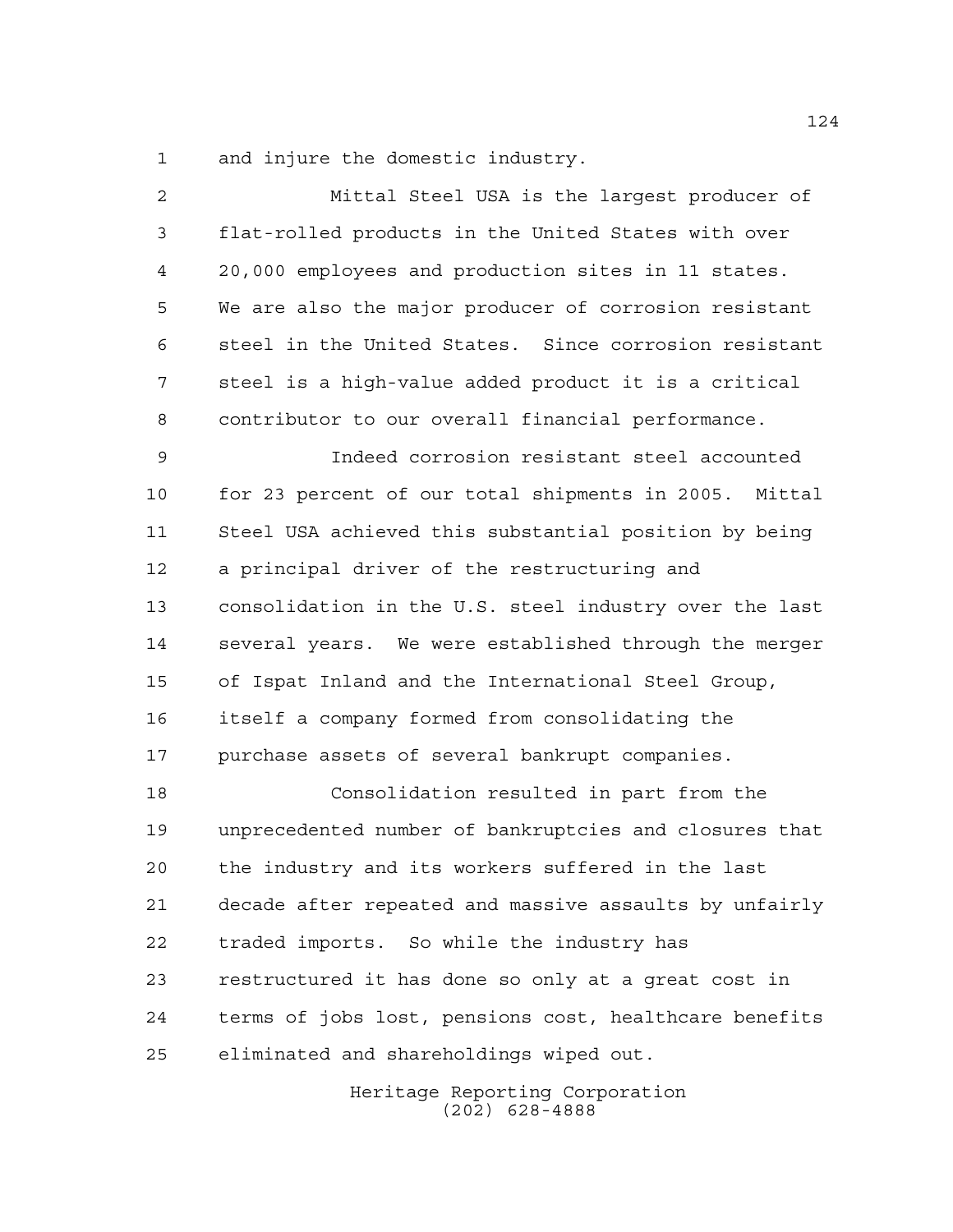Of course the restructured industry of today could not have happened without the cooperation of the steel workers and their union leaders. The United Steel Workers and ISG pioneered radically new labor contracts that not only changed the way we operate our plants, but also sought to provide some relief to the retirees and former employees devastated by the bankruptcies of so many firms.

 One important part of the new labor contract was the establishment of voluntary employee beneficiary association trusts, so-called VEBAs, to pay for some of the healthcare and drug coverage that steel industry retirees lost due to bankruptcy. Mittal Steel USA alone contributed almost \$200 million to its VEBA in 2005, more than one-third of our company's after tax income.

17 17 I want to underscore that the future viability of the VEBAs and the healthcare benefits they provide are directly tied to and totally dependent on the future profitability of our company and ultimately the rest of the industry. We are now just beginning to see the benefits of restructuring, a process that should help the steel industry operate in a forward looking way based on genuine market signals rather than being forced to react to market distorting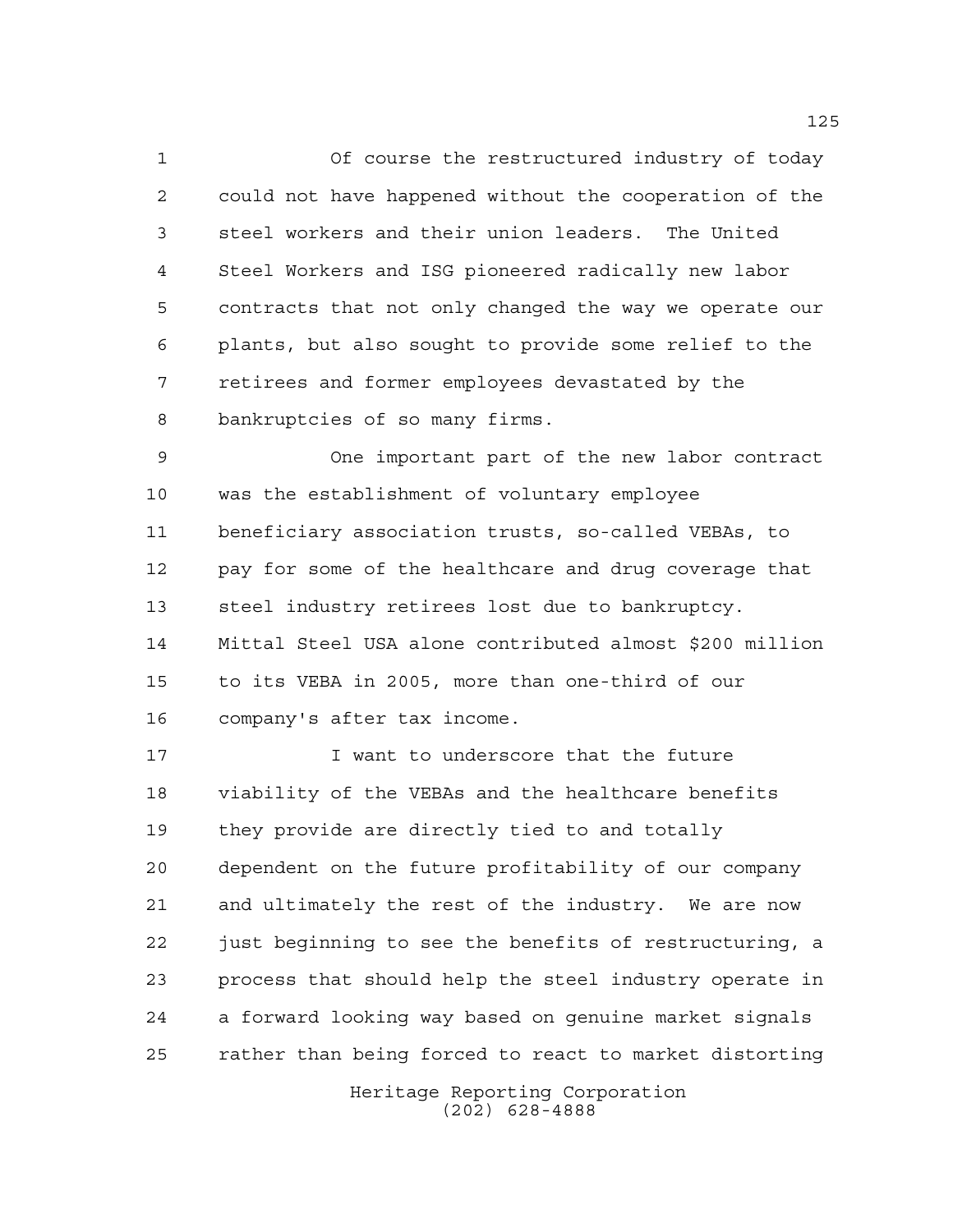factors such as dumping and subsidization.

 In order to reap the benefits of this painful process these orders must be maintained. They are critical to the ability of Mittal Steel USA to continue operating profitably and making long deferred investments in corrosion resistant assets. The production of corrosion resistant steel requires costly investments and complex and technologically sophisticated equipment.

 For instance in March of this year we commissioned a galvanizing line in our Cleveland works that will ultimately be able to produce 700,000 tons of the highest quality hot dipped and galvanial product. This important investment will be at risk if the orders are revoked.

 Given the recent prices in our industry I can assure you that many more improvements to our production capabilities are long overdue, but these capital expenditures can only be justified if the company achieves adequate profitability. The orders have affectively restrained imports from the covered countries allowing the industry to regain some lost market share, to increase capacity utilization in shipments and to improve profitability.

Heritage Reporting Corporation (202) 628-4888 Despite these apparent benefits the industry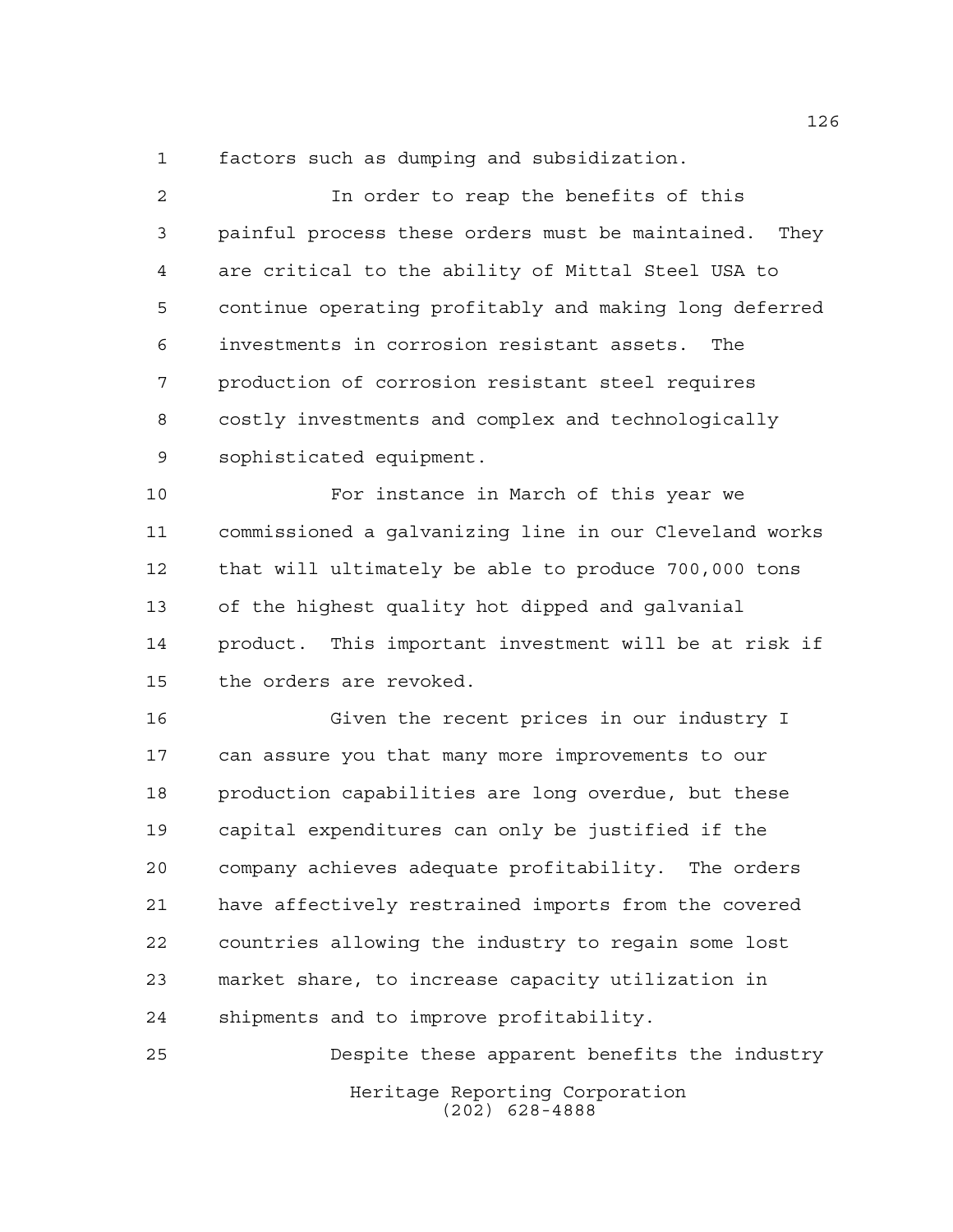remains vulnerable today and will likely suffer

 recurrent injury if the orders are revoked. Although demand has risen gradually over the last five years the cost of essential raw materials have exploded, especially iron ore, zinc and the energy needed to run our plants.

 The industry has not been able to fully pass along these sharply rising raw material costs in sale prices to our customers, particularly to the large contract customers for corrosion resistant steels. These costs we expect to persist at high levels for the foreseeable future. Most fundamentally Mittal Steel USA like the industry as a whole has not been able to generate returns over the last few years that are even close to our cost of capital.

 For the review period from 2000 to 2005 the industry's average rate of return on investment was just under three percent, well below our cost of capital. I fully agree with the cost of capital analysis provided by Professor Korajczyk in the paper attached to U.S. Steel's prehearing brief.

 From my perspective as an economist, from my long experience as a management consultant with many companies and from my experience as CEO of both Ispat Inland and Mittal Steel USA I can assure you that the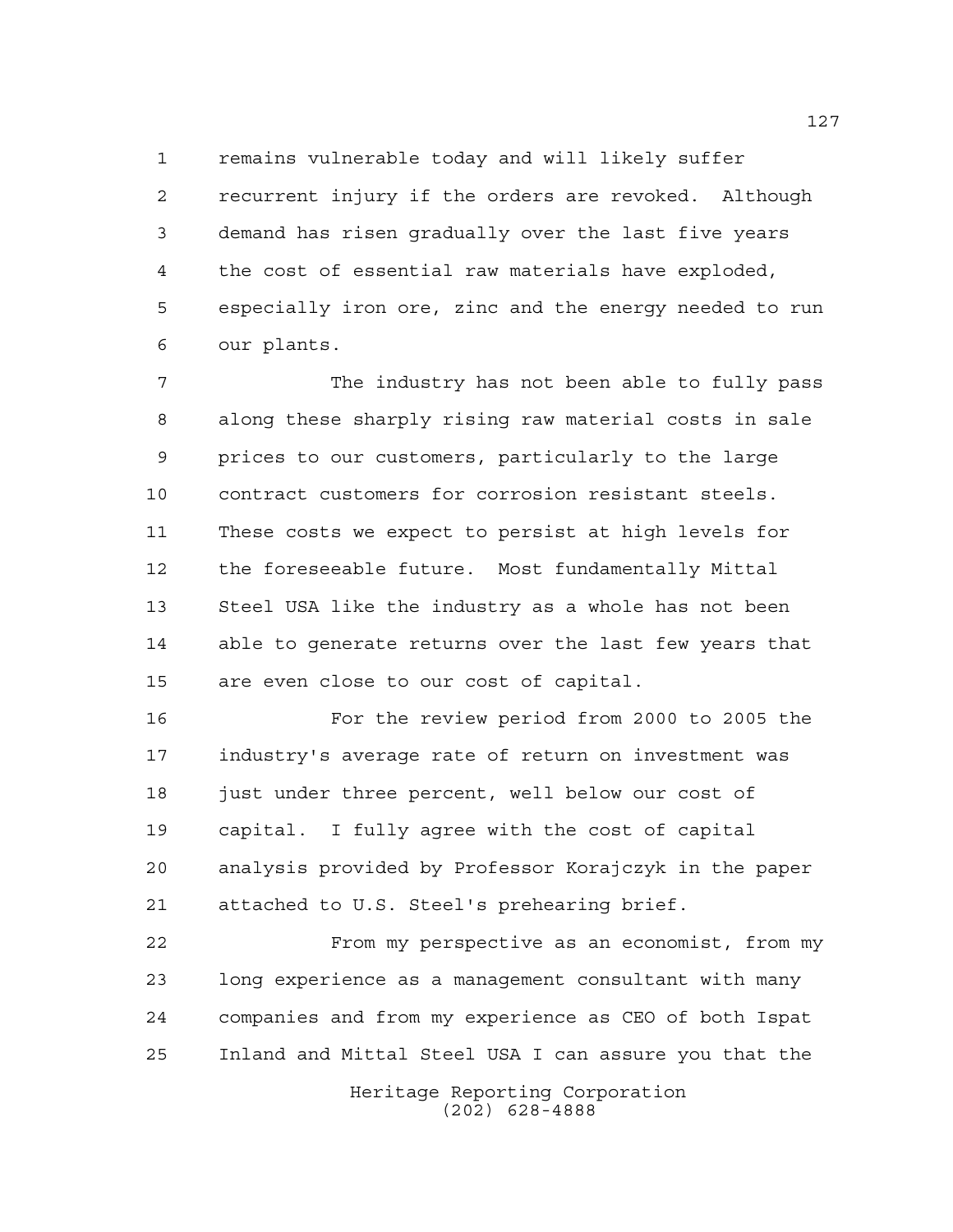industry's failure to meet, much less exceed, it's cost of capital shows that we have not yet fully recovered financially to a point where we can sustainably attract long-term investors.

 This inability to achieve adequate returns makes it difficult to justify the amount of capital expenditures needed to maintain the still fragile recovery momentum essential to the competitiveness of an industry that is a pillar of the entire American manufacturing sector.

 For the near future it is also likely that the industry will see weakening demand growth in key sectors such as automotive and construction. In fact in both 2005 and now in the fourth quarter of 2006 we've experienced significant market weakness due to excessive customer inventories and import surges which are likely to reach record levels in 2006.

 For example from the last quarter of 2004 to the third quarter of 2005 prices for hot dipped galvanized coil plummeted by more than \$200 per ton in spot markets. In July of last year our company operated at only 55 percent of capacity and we ultimately had to make the very difficult decision to idle permanently the steel making operations at our Weirton, West Virginia, facility.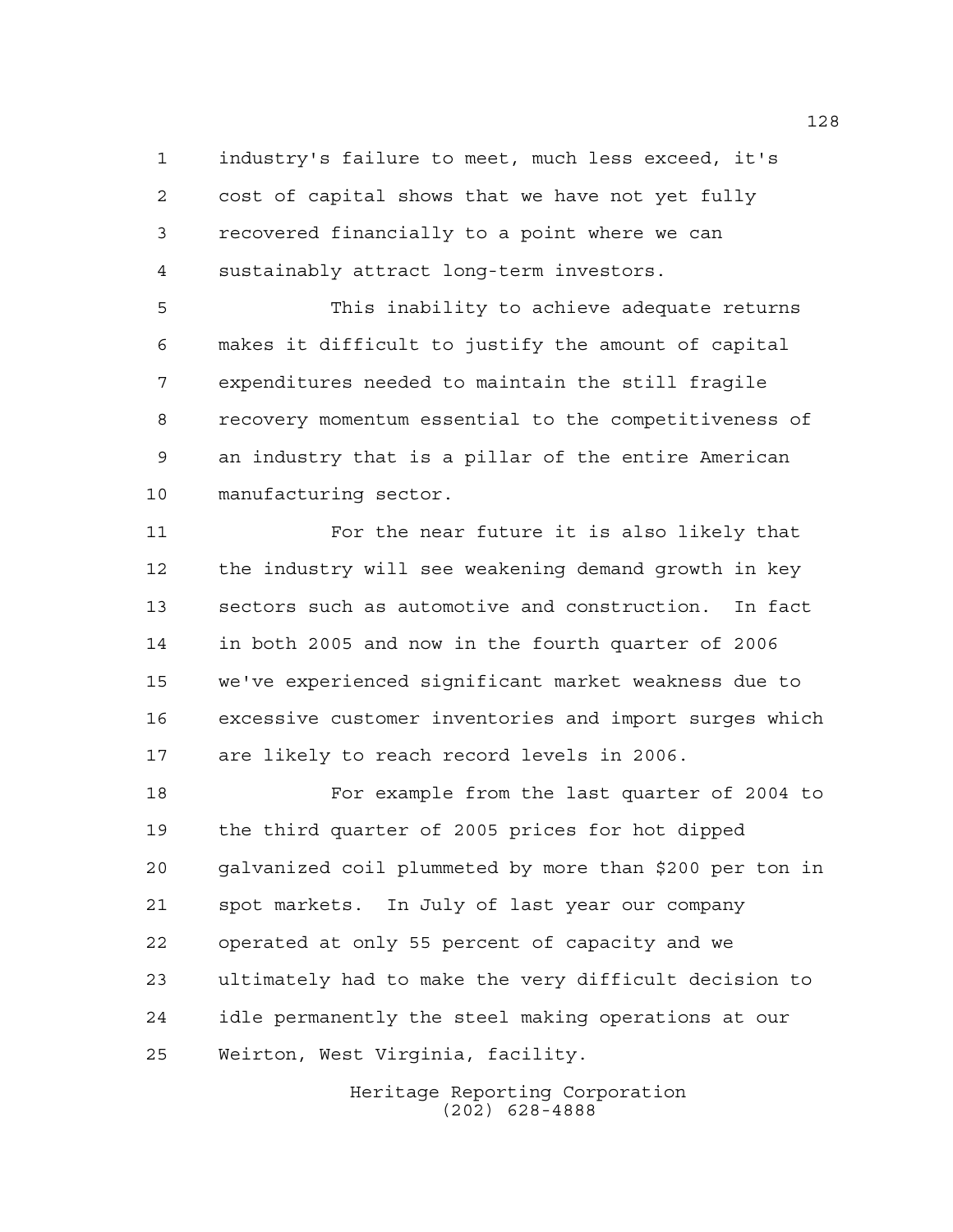Currently inventories are mounting again in part because of high imports and prices are falling. Once again our company has been forced to reduce output idling two of our 10 remaining blast furnaces. Finally increasing imports from countries not covered by the orders such as China, India and Taiwan are indicative of a broader trend of rising production in these countries.

 In fact China is now a net exporter of subsidized steel and their trade deficit in corrosion resistant steel is shrinking rapidly. Several of the countries covered by the orders have been major exporters to China and will increasingly seek alternative markets such as the United States for that capacity as their opportunities in the Chinese market disappear.

 Without these orders in place the closure of these important third-country markets will result in significant diversion of exports to the United States. In closing let me reiterate that while the orders have been affective and while consolidation in our industry born out of bankruptcy is helping us better manage our business cycles our recovery is far from complete for certain.

Heritage Reporting Corporation (202) 628-4888 The American steel industry is not yet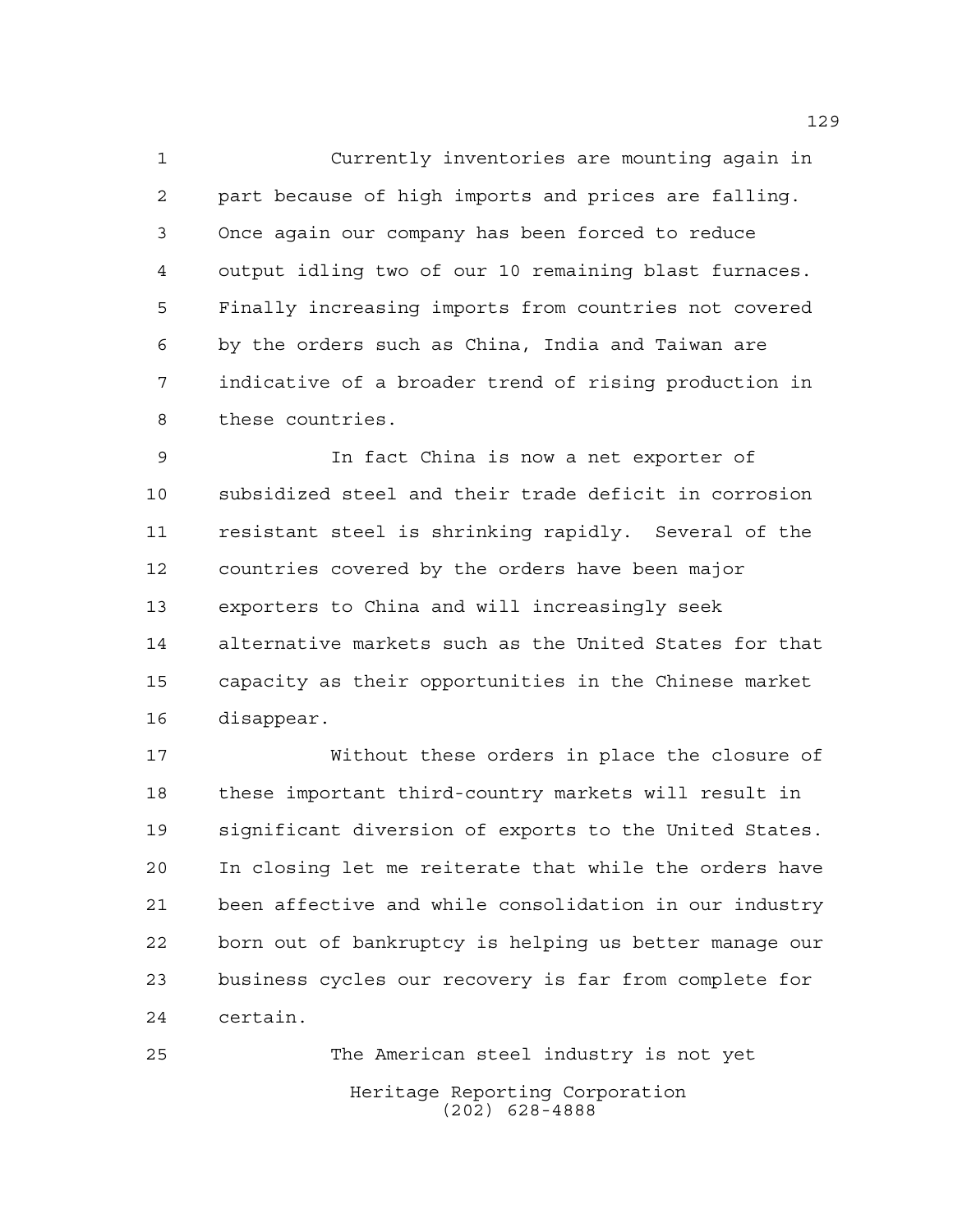achieving returns equalling the cost of capital and revocation of the orders at this point would put at risk all of the advances and improvements made by the industry so far. This Commission has frequently recognized that foreign steel competitors will export to the United States at depressed prices in order to maintain their own production regardless of rational market signals.

 This is precisely why strong trade law enforcement is so important to our industry and why trade law enforcement is an essential component underpinning the market based trading systems that we all support. We ask the Commission to find in the affirmative and maintain each of these important orders on corrosion resistant steel. Thank you.

 MR. GOODISH: Good morning, Commissioners. I'm John Goodish, Executive Vice President and Chief Operating Officer of the United States Steel Corporation. This is an extraordinarily important case for our company and for the U.S. steel industry as a whole.

Heritage Reporting Corporation (202) 628-4888 As the Commission is aware corrosion resistant steel is a product of which we and other U.S. producers have spent a high percentage of our investment dollars. Indeed the corrosion resistant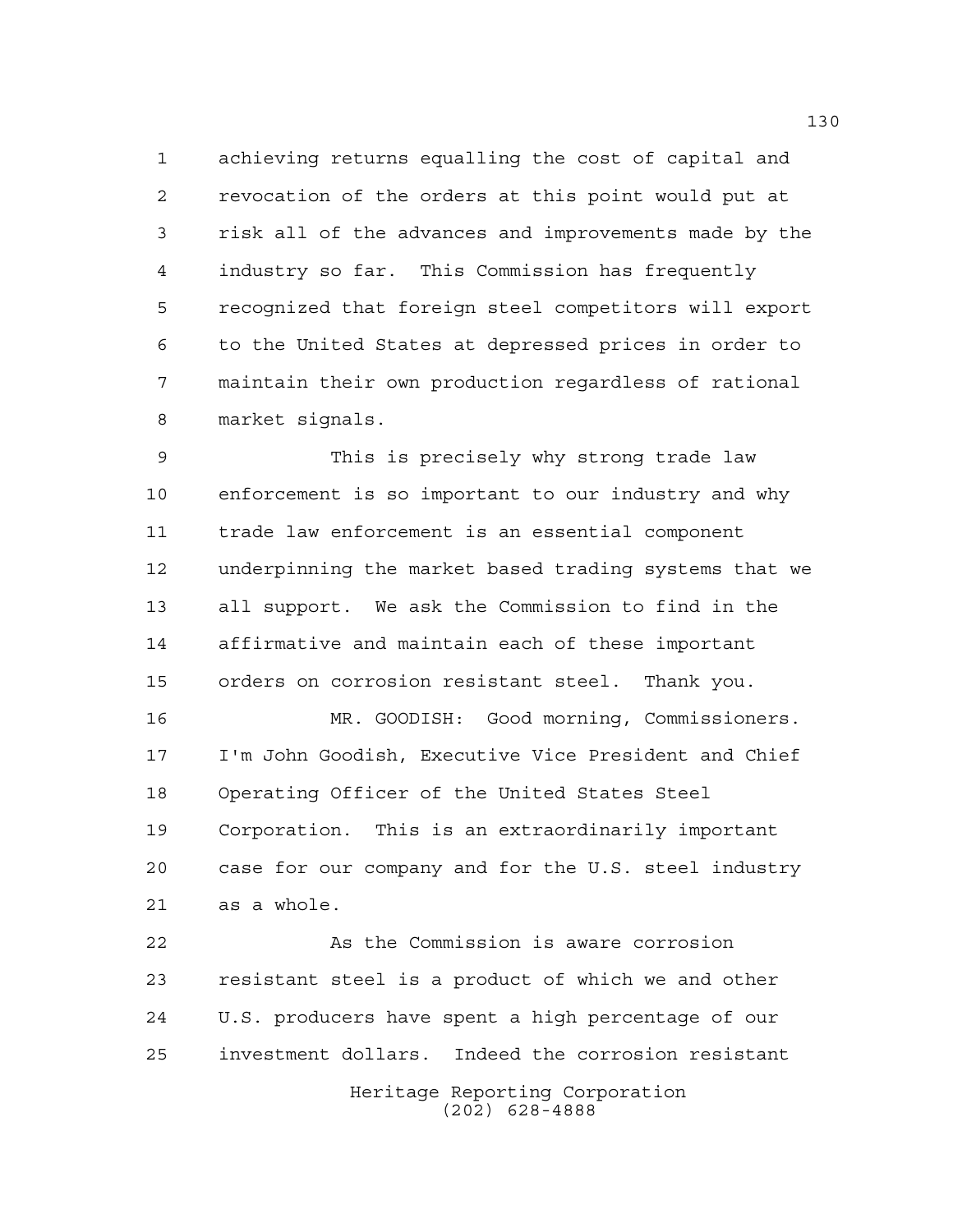steel industry has invested heavily in this product on a consistent basis even during times when the U.S. steel industry as a whole has been starved of capital.

 There is a reason for this. Simply put we could not have afforded to do otherwise and we would not have been able to do this without the orders. Corrosion resistant steel is the leading edge of the U.S. steel industry from a technological standpoint. It is the product that we believe has the greatest growth potential over time.

 Falling behind in this business is simply not an option if you plan to have a significant presence in the flat-rolled steel industry over the long run. In short this is the most important product to the flat-rolled steel industry and its future. Our views on the importance of this product are shared around the world in Europe, in Canada, in Japan, in Korea and now China.

 This is regarded as the crown jewel of the flat-rolled steel products. The orders at issue in this case have been absolutely essential in keeping us in the game in this global competition. These orders were an important reason why the industry became profitable in the mid-1990s. These orders played a critical role in enabling the industry to weather the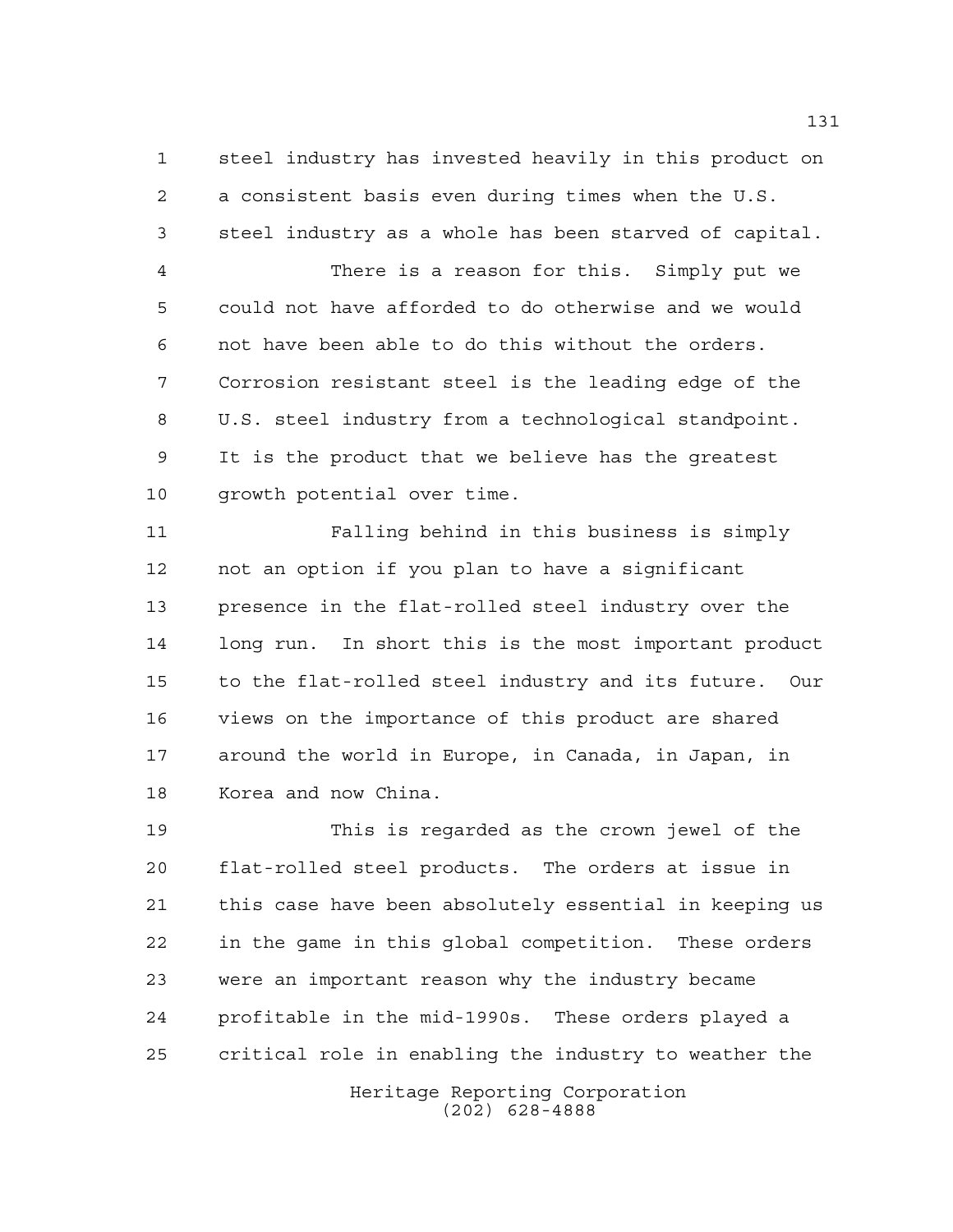steel crisis of the late 1990s.

 When imports of other steel products surged at that time imports of this product didn't. As a result this industry was largely spared the financial devastation suffered by producers of other steel products. In truth this industry wouldn't exist in anything like its current form were it not for the orders.

 Investments on the scale that this industry has undertaken simply could not and would not have been made in the absence of the orders. The question before you then is whether there is reason to believe that the orders are no longer needed to keep the industry competitive. United States Steel is here to tell you that they are and if anything more important than ever.

 As I said the industry has invested a lot of money in this business in the hope that it would pay off over the long run, but that day is not here and revocation of the orders at this time would ensure that these investments will never pay off. To be sure we are moving in the right direction we have cut our costs to the bone for a restructuring that has been painful for all of us.

Heritage Reporting Corporation (202) 628-4888 The CEO of our company, John Surma, has said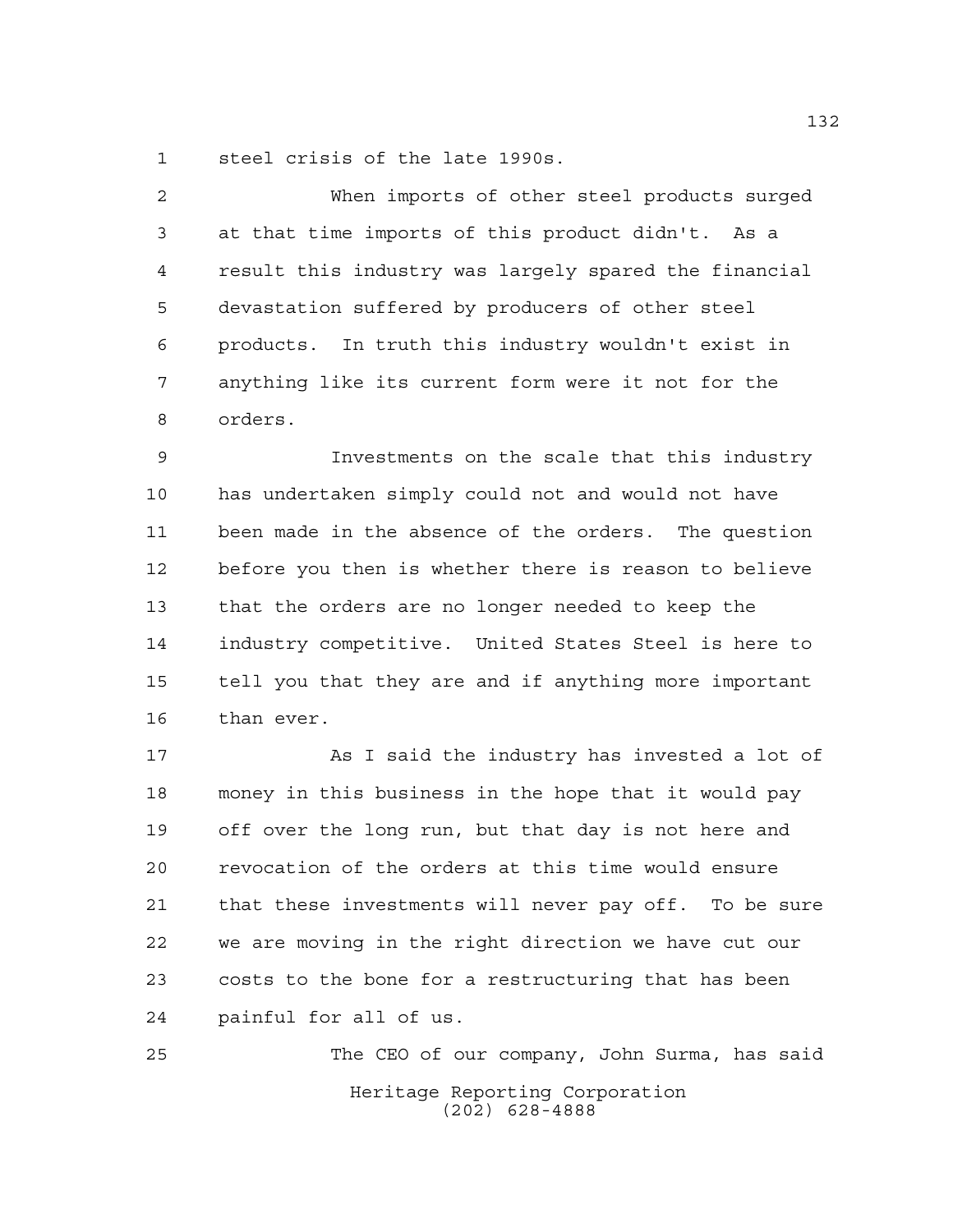that the domestic steel industry has been reborn and he is right. The corrosion resistant steel industry has taken part in that recovery as you can see from its recent financial performance which has been markedly better than it was a few years ago, but this industry is nowhere near where it needs to be.

 The numbers speak for themselves. We are earning profits that are marginal at best. Viewing these data in the proper context we really aren't making money at all. The cost of capital is a real economic cost and this industry did not come close to earning its cost of capital over the past six years.

 Why is this, you may ask? First, although we have substantially reduced the costs that are within our control we have seen an explosive increase in certain costs that we can't control, namely raw materials and energy. As I understand it your data show that from 2003 to 2005 the industry's per unit raw material cost increased by 50 percent. That's a big number.

 Second, there has been a noticeable increase in imports from countries that are not subject to antidumping or countervailing duty orders. They've taken an increasing share of the U.S. market and they have also had a dampening affect on prices. Third,

> Heritage Reporting Corporation (202) 628-4888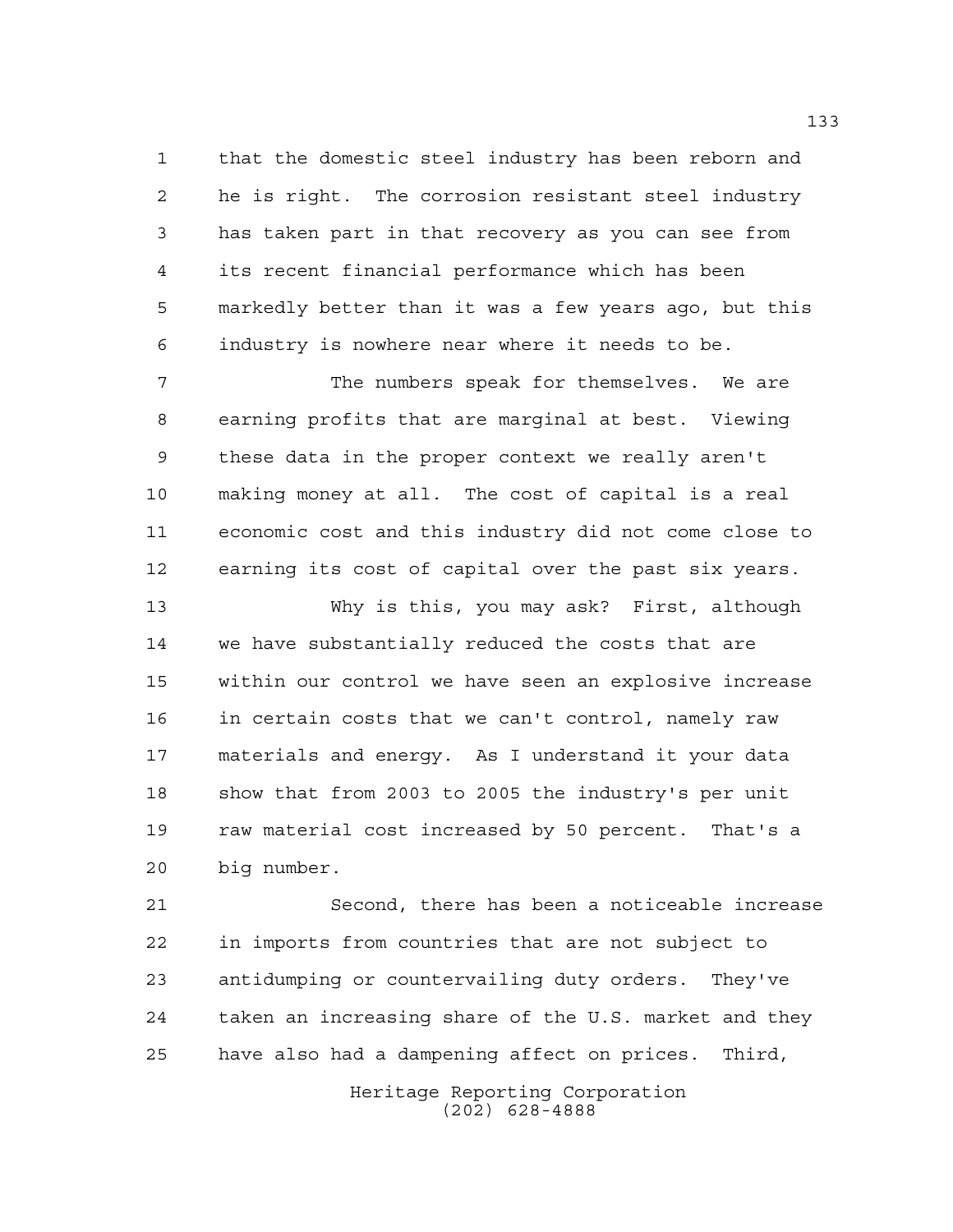this is the market in which there is enormous resistance to price increases.

 A large portion of this business involves sales to companies, most notably the automotive industry, that believes as a matter of principal that their suppliers ought to be constantly reducing prices, not raising them. This is something that we have not been able to ignore. We value all of our customers, but these are our most important customers and they know it.

 The upshot is that they have had and continue to have sufficient economic clout to force us to live with prices that have not enabled us to realize an acceptable return. In short as things now stand this industry has its head above water, but not by much. If the orders are revoked when the industry is in this fragile condition it would absolutely pull the rug out from under us.

 The subject foreign producers have a proven track record of injurious dumping in this market and we are building large volumes of new capacity. We estimate that between 2005 and 2008 the subject countries will add almost 6.2 million tons of new capacity, a volume more than three times greater than what they shipped here in 1992.

> Heritage Reporting Corporation (202) 628-4888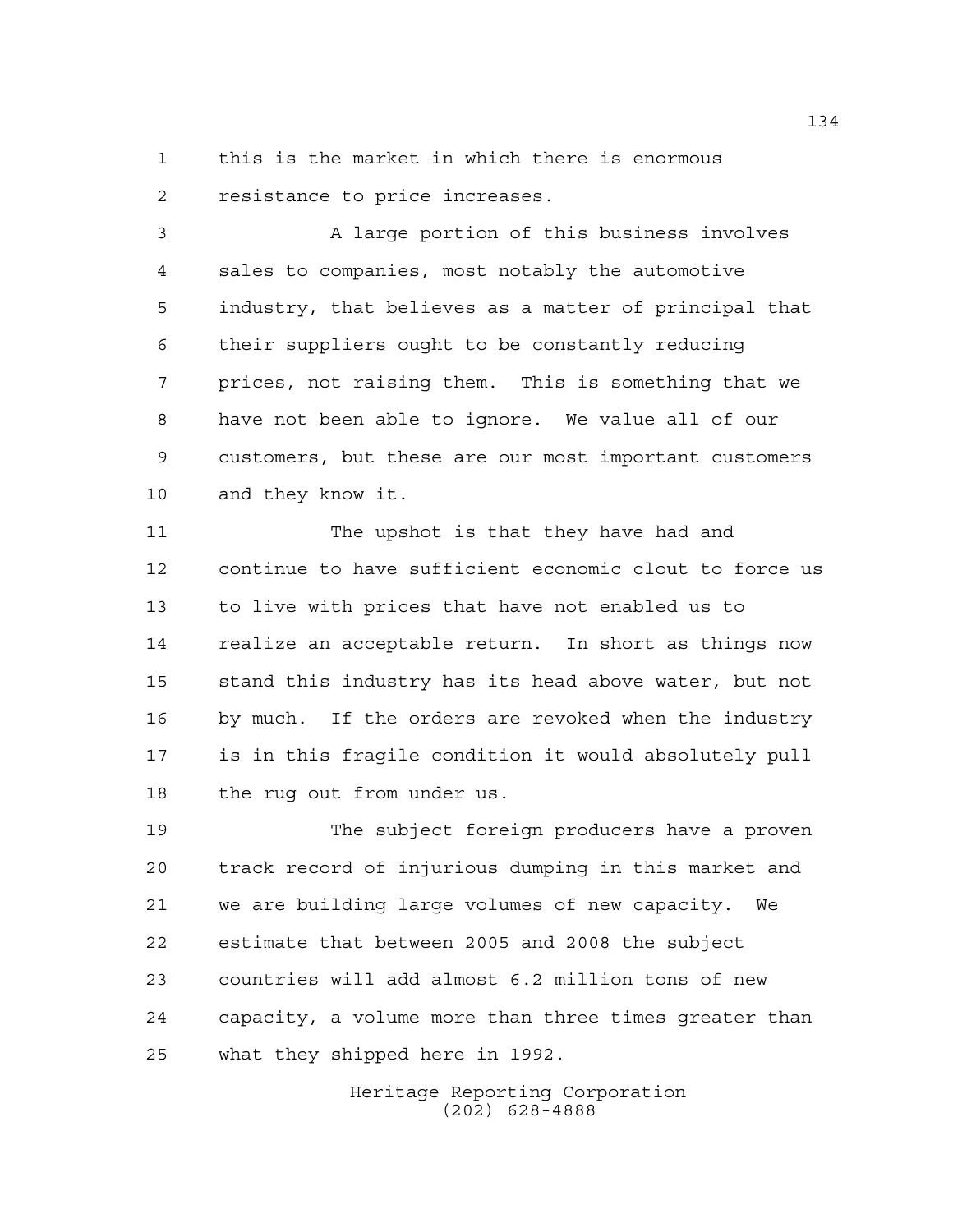These are highly significant increases at a time when the subject producers are already facing increased competition from China in their export markets. If subject producers are given a free hand to offer lower prices in an attempt to regain the share of this market that they previously held we respectfully submit that they would be pushing through an open door.

 As I said earlier consumers in this market are extremely price conscious. Imports from the subject countries would be instantly acceptable for even the most demanding applications. These consumers would therefore have every reason to take advantage of lower priced steel from these countries. They might do this by buying a lot of cheap steel from these countries or by using these prices as leverage to secure price concessions from us.

Heritage Reporting Corporation (202) 628-4888 Either way the damage to us would be considerable. There is no question these foreign producers would return in force. We know for a fact that many of them are sending significant volumes to other markets where prices are lower than they are here and these producers would have a powerful incentive to shift such business to the United States. In so doing they would be able to undercut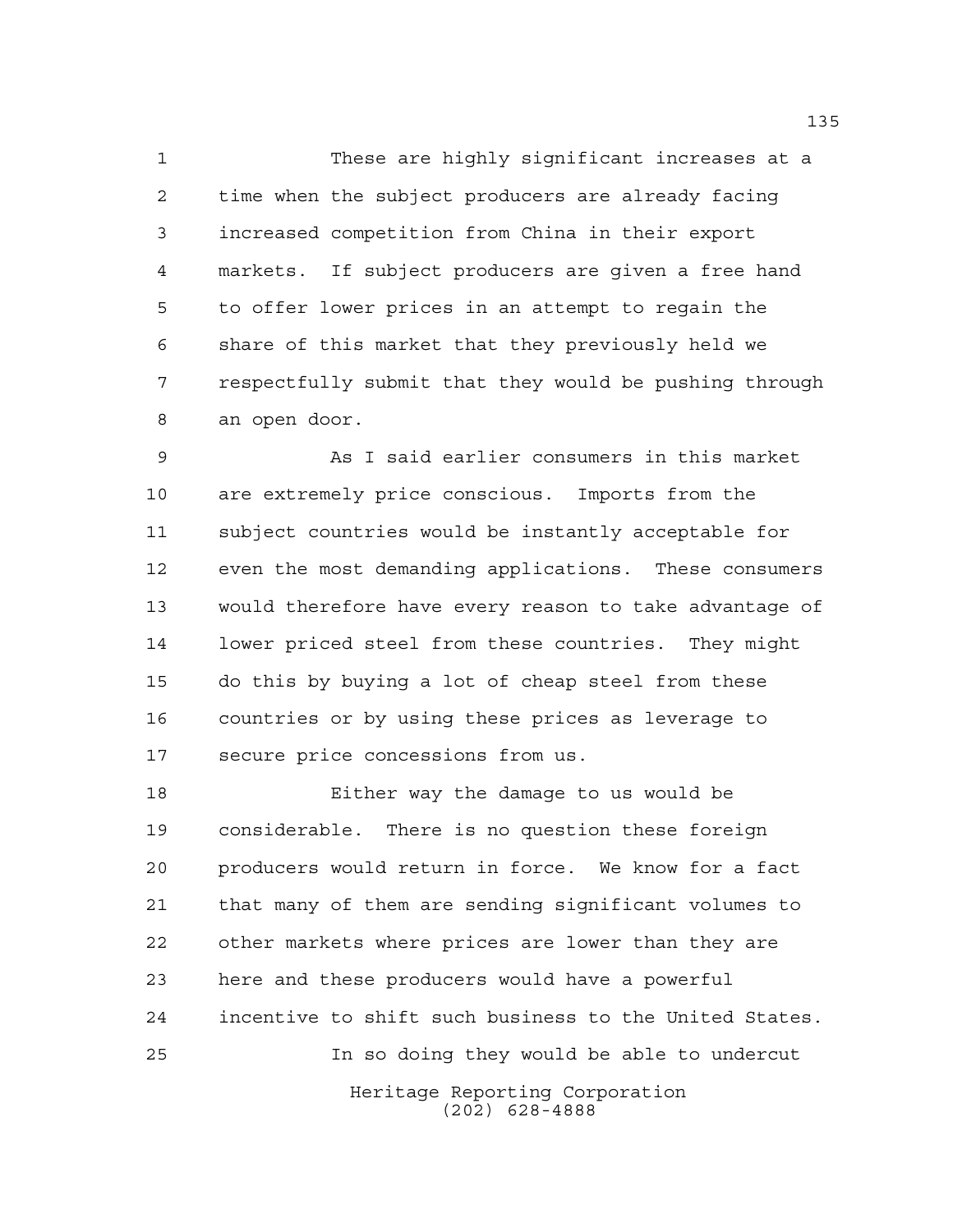the U.S. market price to the extent necessary to regain lost market share and would still be significantly more profitable than they would be otherwise. Finally, I would like to talk briefly about the claim that there are shortages in the market. Speaking for United States Steel I can tell you that these claims are baseless.

 During the period of your review as you know there were temporary supply issues in 2004 for almost all steel products here and around the world when there were major disruptions in the supply of raw materials, but market conditions are very different now. I am not aware of any shortages in the market now.

 One thing we are seeing from time to time is certain auto producers switching the grades of steel they have already ordered on very short notice because of changes in their production schedules. While that can make it difficult or impossible to meet an order at a specified time it is a scheduling and management problem on the customer end, one we are working on with them to resolve.

Heritage Reporting Corporation This has not been a problem for all of our automotive customers and is certainly not evidence of any shortage. To close these orders have been truly

(202) 628-4888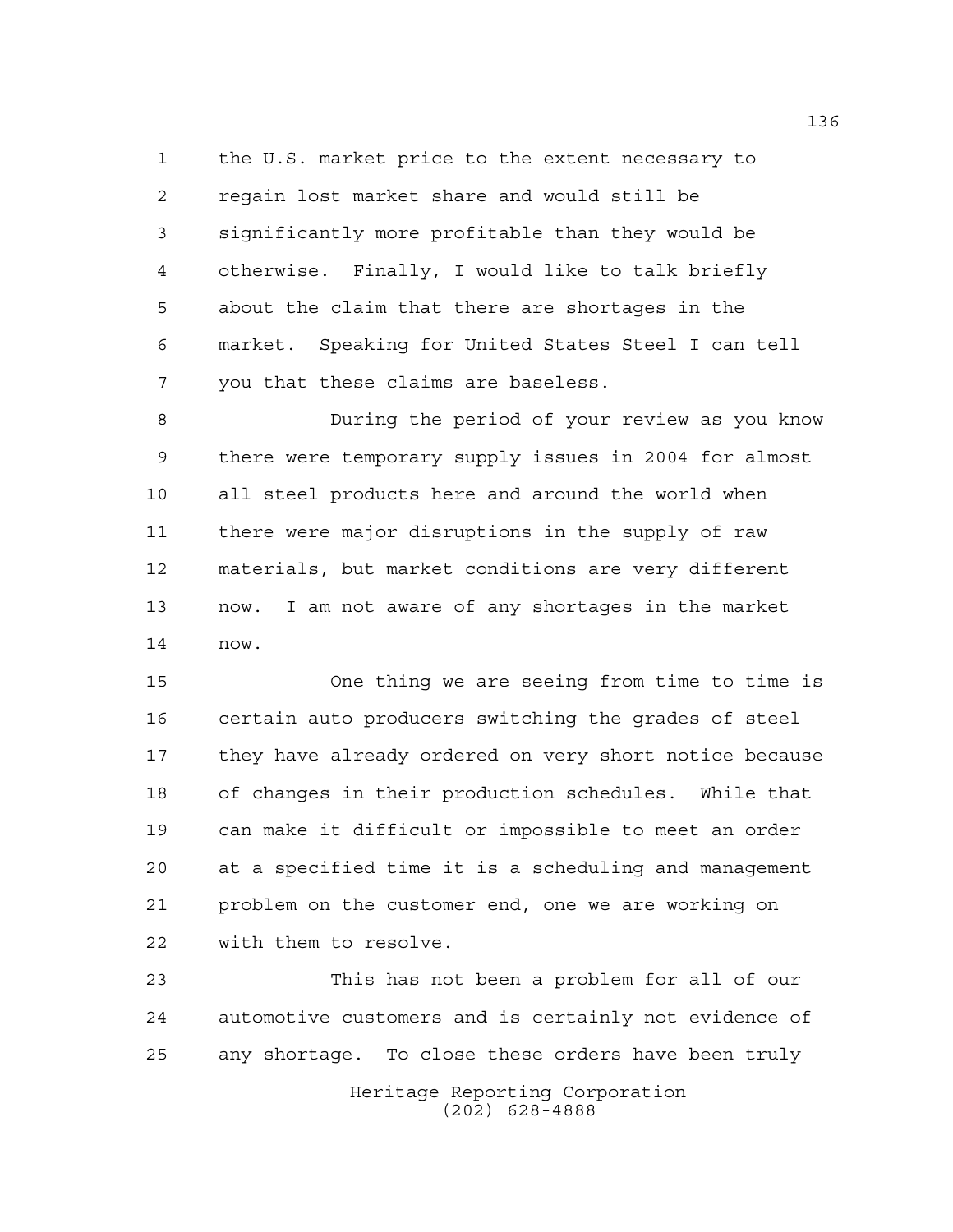invaluable to this industry. They have given us the opportunity to invest in a product that we believe is the future of the flat-rolled industry both here and around the world.

 We are grateful for that opportunity and we have not squandered it. We have invested heavily in this business. This is a textbook case of how the trade laws are supposed to work. We have made great progress, but all of that progress is likely to be undone if you revoke the orders now. Please give us a chance to finish the job. Thank you.

 MR. DIMICCO: Thank you, Chairman Pearson, members of the Commission. I am Dan DiMicco, Chairman, President and CEO of Nucor Corporation. I appreciate the opportunity to discuss with you today the impact of revoking these antidumping and countervailing duty orders.

 Revocation of the orders against corrosion resistant steel from the countries in question, Australia, Canada, France, Germany, Japan and Korea, will certainly result in a recurrence of material injury within a reasonably foreseeable time. First, global overcapacity is as much a problem with respect to corrosion resistant steel as it is for any other flat-rolled product.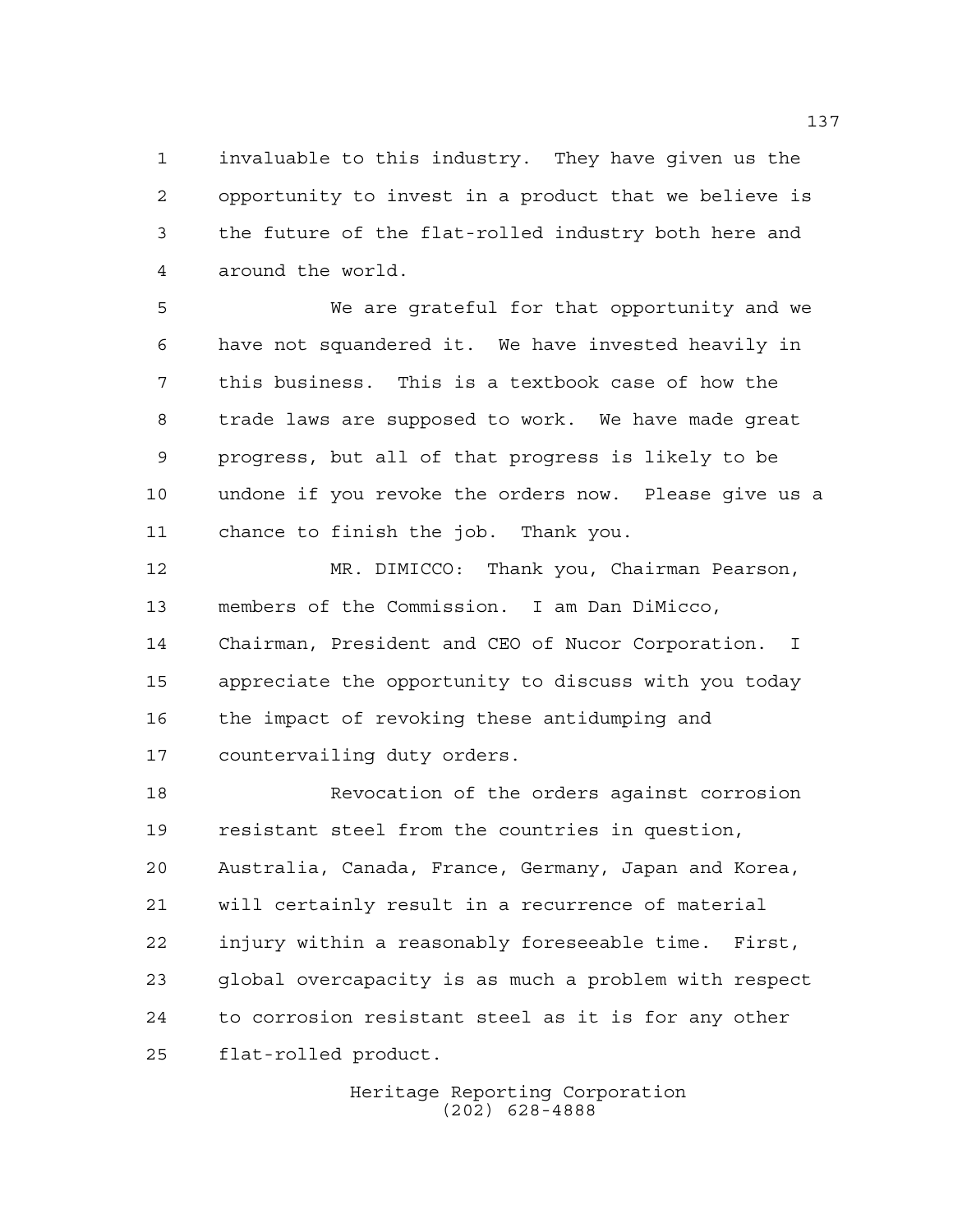While global demand is growing far too much foreign capacity is being built. This is compounded by countries like China where the steel industry is heavily subsidized and as a result new capacity will continue to be built without regard to the market demand for that capacity. Contrary to Chinese claims old efficient Chinese capacity is not being removed from the market.

 According to the U.S. trade representative Schwab, China will produce 117 million metric tons of excess steel in 2006, 117 million metric tons, more than the entire annual production of Japan on its own or the United States on its own. Just three years ago China was a net importer of steel. In 2004 it was a net importer of hot dipped galvanized steel. Today China is a net exporter of steel including hot dipped galvanized steel.

 In May of 2005 China imported 5,000 tons that month of hot dipped galvanized. In August and September of 2006 each of those months saw 75,000 to 80,000 tons of hot dipped galvanized come in in each of those months. The POSCO Research Institute projects that by 2010 Chinese producers will have approximately 10 million tons of excess capacity to produce hot dipped galvanized steel.

> Heritage Reporting Corporation (202) 628-4888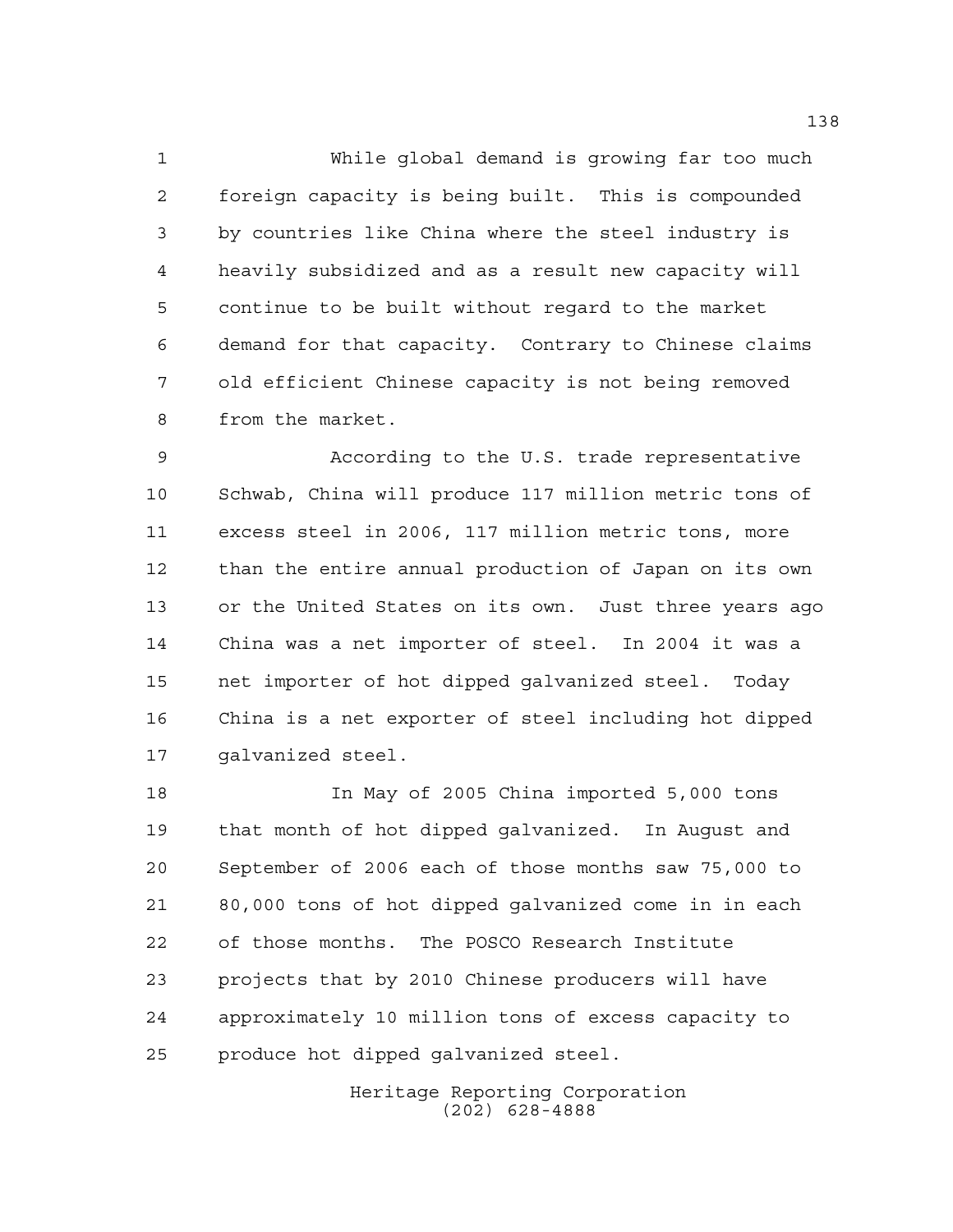We think that this estimate is superior to projections by the CRU and other published sources. In fact even POSCO's estimates are likely conservative since general announcements of new flat-rolled capacity do not always fully describe the amount of coating capacity that is being added.

 The market distorting affects of this explosion in capacity may not show themselves immediately. As the Commission is well aware there's always a lag before new production can ramp up and start flooding the world market. I can tell you right now that the massive increase in Chinese capacity to produce corrosion resistant steel in 2004, 2005 and 2006 are now having a tremendous negative impact on both the U.S. and global steel markets.

 As China grows, it displaces imports and increases exports. In 2006, China has emerged from nowhere to become the second largest import source of corrosion resistant steel into the United States. Massive imports of low priced corrosion resistant steel from China have flooded into service center inventories and are now contributing significantly to the challenging market conditions that the domestic industry is currently facing.

Heritage Reporting Corporation (202) 628-4888 China is distorting the world market faster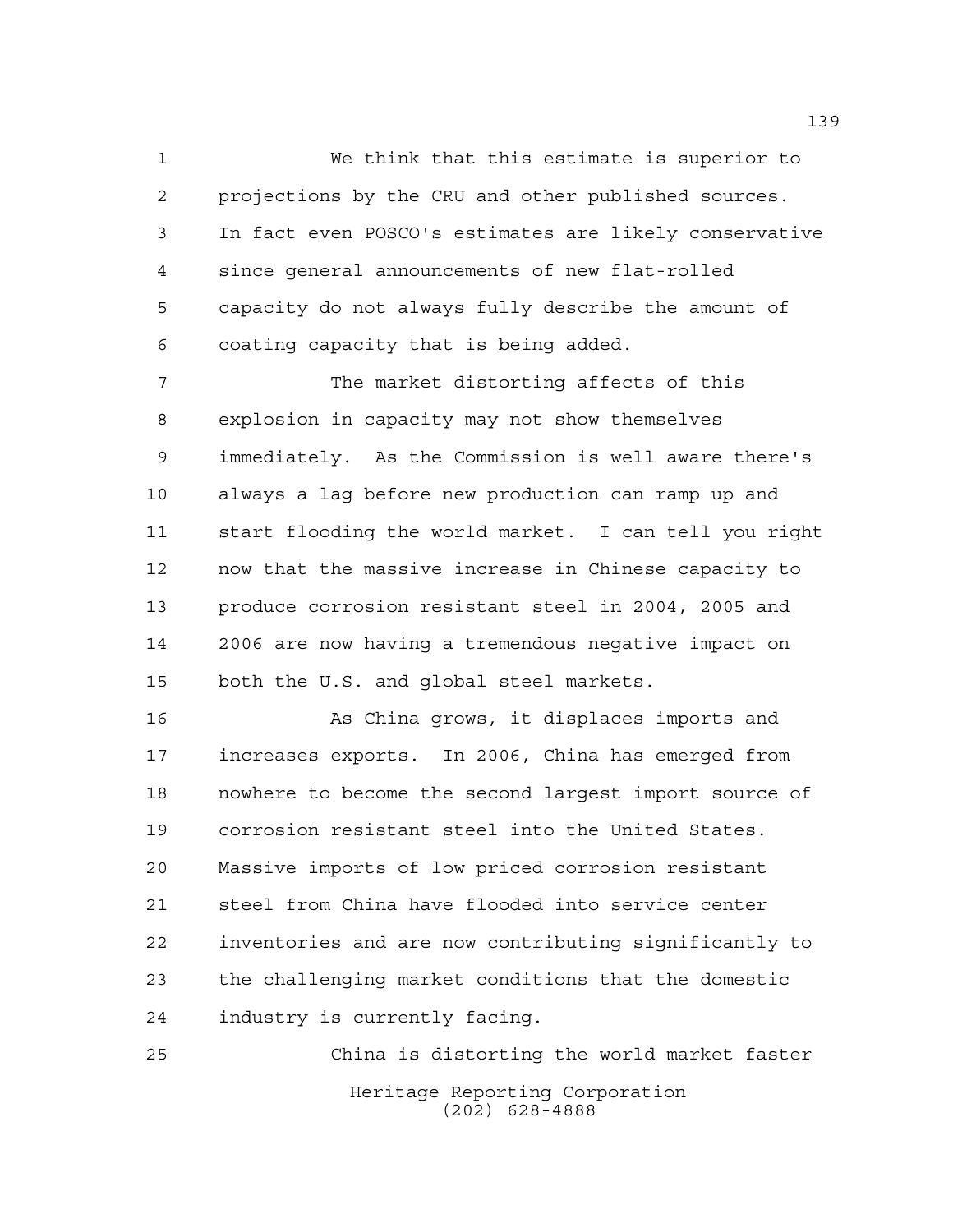than anyone could have anticipated. We have seen this happen in Australia for example where an invasion of low priced Chinese imports has forced Blue Scope Steel to rapidly shift tonnage from its home market to export markets in response. At Dofasco's and Sorevco's urging, the CITT in Canada also decided not to sunset numerous hot rolled cases because of the huge problems with Chinese capacity.

 Just last week Steel Week reported that Eurofer is contemplating trade cases because of a massive and destabilizing influx of Chinese flat products including galvanized into the European Union, and it's not just China. New corrosion resistant steel production capacity is being built to plan in the rest of Asia, and India, and Brazil, and Mexico, in the EU, in Russia, Turkey, in eastern Europe and, yes, here at home.

18 By any measure the sum total of this new capacity will far exceed growth in world demand. The affects of global over capacity are being felt in every country that is subject to these orders. These subject countries have massive capacity to produce corrosion resistant steel on their own.

 That capacity has grown significantly in the last five years and in many of these countries will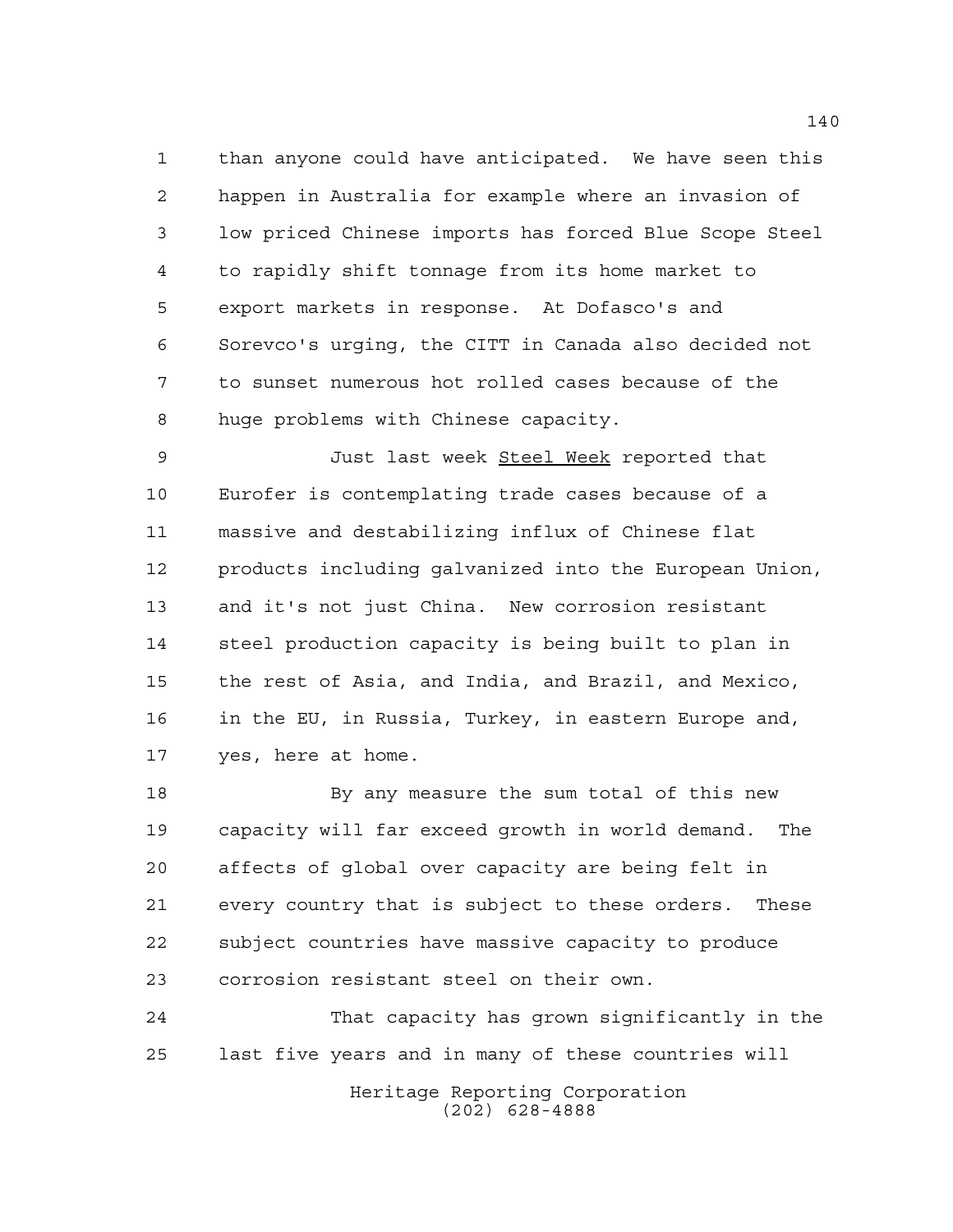continue to grow. These countries are also big exporters of corrosion resistant steel, they produce far more than they need domestically and are dependent on export markets to unload millions of tons each year.

 With all of this new production of corrosion resistant steel in China and elsewhere flooding these countries' export markets and invading their home markets these tons will need to find a new home. Historically like it or not the United States has been the dumping ground for these exports and this will, again, be the case if the orders are revoked.

 This is a train wreck in the making, as I have repeatedly pointed out. Respondents are happy to quote you things that I have said about the demand side of the equation, but they have simply ignored my repeated public condemnation of the dangers of overcapacity, particularly government owned overcapacity, many times in the same speech that they quote me on on the demand side.

 Turning to the demand side the public record in this review shows that contrary to Nucor's own expectations demand has been flat or down over the last five years. There has of course been a shift in automotive and other manufacturing to the southern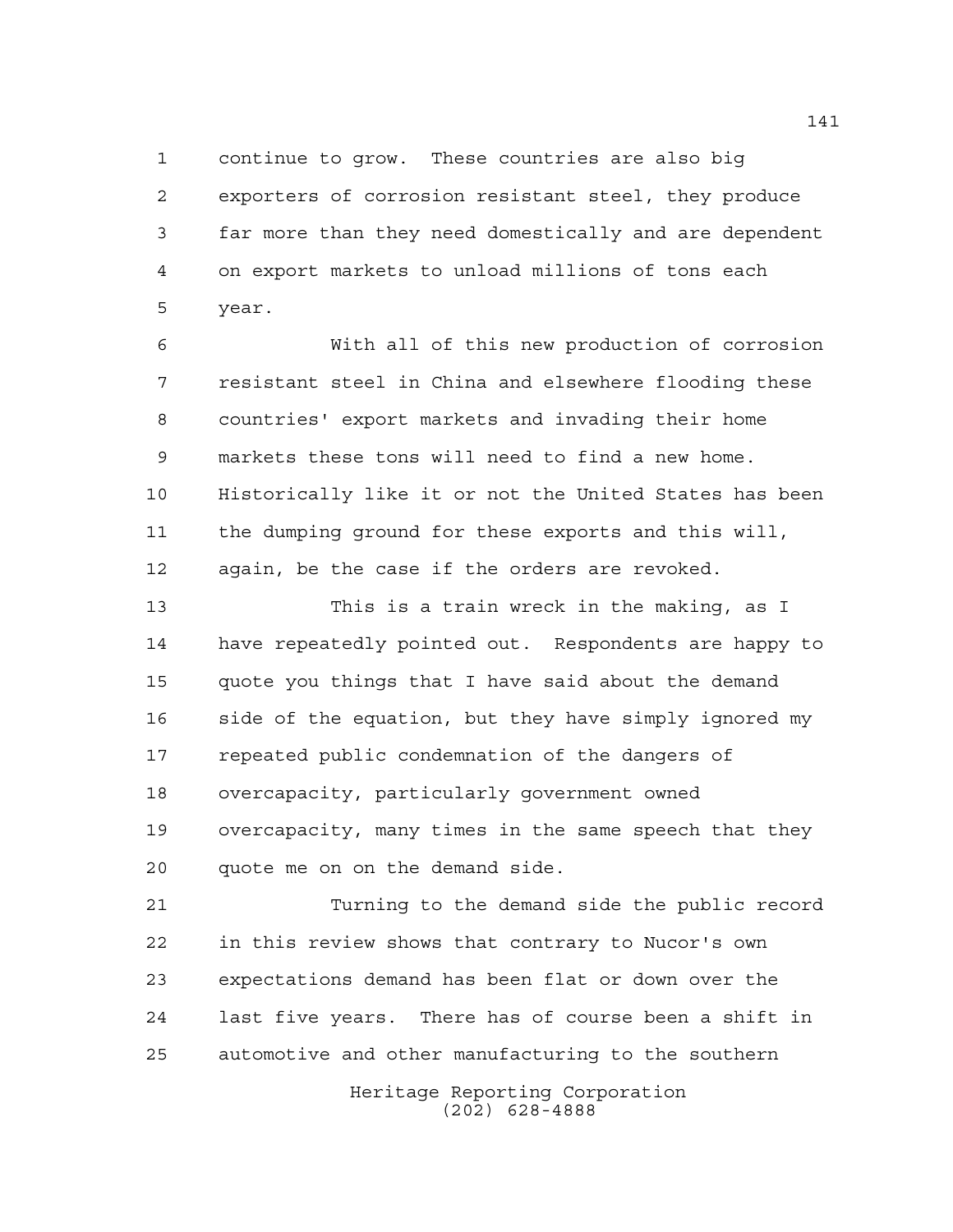United States and Nucor has been well-positioned to take advantage of this.

 We have also seen a shift from electrogalvanized steel to hot dipped galvanized steel in part because rising costs have made it difficult for domestic producers to sell at a price that purchasers are willing to pay when they can use less costly hot dipped galvanized for many of the same applications.

 Overall there has been no real demand growth over the period of review. In recent months we have seen a significant softening of demand. Ford, General Motors and Chrysler have all announced deep production cuts in the last quarter of this year. While domestic auto production is likely to recover by 2009 as transplants from Japan, Korea and Germany add U.S. capacity demand for this 40 percent of the market will be off until these companies can scale up U.S. production to offset the cuts by the big three.

 Even once scaled up the mix of smaller more fuel efficient autos sold by the transplants and big three will require less steel. Demand for corrosion resistant steel is also declining due to the slowing residential construction the effects of which are starting to be felt by appliance and HVAC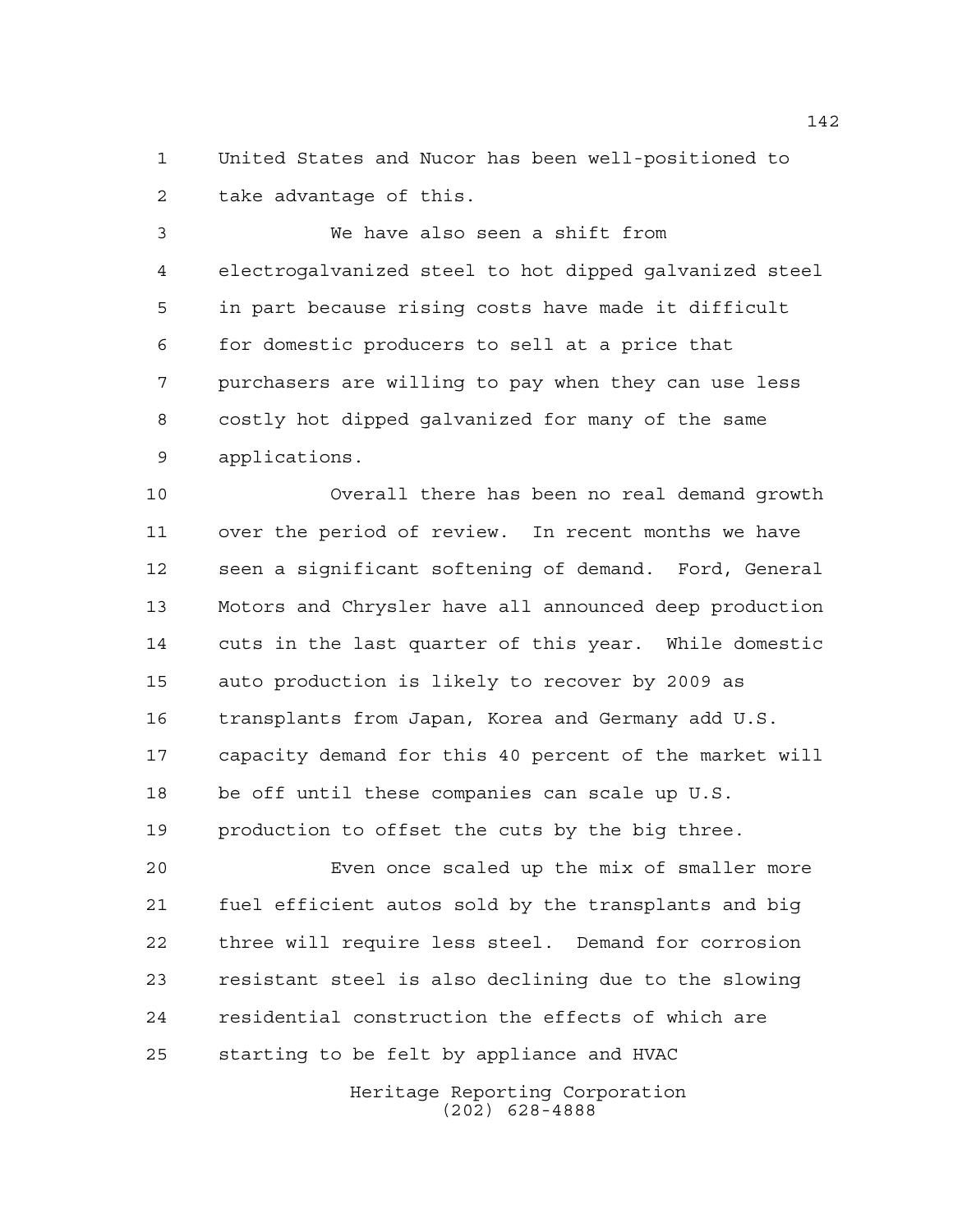manufacturers.

| $\mathcal{L}$   | Service center purchases have ground to a            |
|-----------------|------------------------------------------------------|
| 3               | halt with inventories at extremely high levels       |
| 4               | including large quantities of Chinese imports in the |
| 5               | inventory mix. In this environment, substantial      |
| 6               | quantities of imports of corrosion resistant steel   |
| 7               | from China, India, Brazil and Taiwan have combined   |
| 8               | with the softening of demand to create an intense    |
| 9               | downward price pressure, even as our costs remain    |
| 10 <sub>1</sub> | high.                                                |
|                 |                                                      |

 This effect will be far worse if the orders were not in place. Contrary to what Respondents claim we do not have the ability to indefinitely ignore import volumes to control pricing in this market which remains highly competitive.

 While consolidation helps we have a very limited ability to modestly reduce production for a short period of time in an attempt to stave off price decreases, but ultimately we do have to move volume to keep our output and costs at a reasonable level given our high fixed costs. At Nucor our workers' compensation is based in part on their productivity. Any reduction in volume means they get paid less. This, too, is a form of material injury that

our trade laws are designed to remedy and it is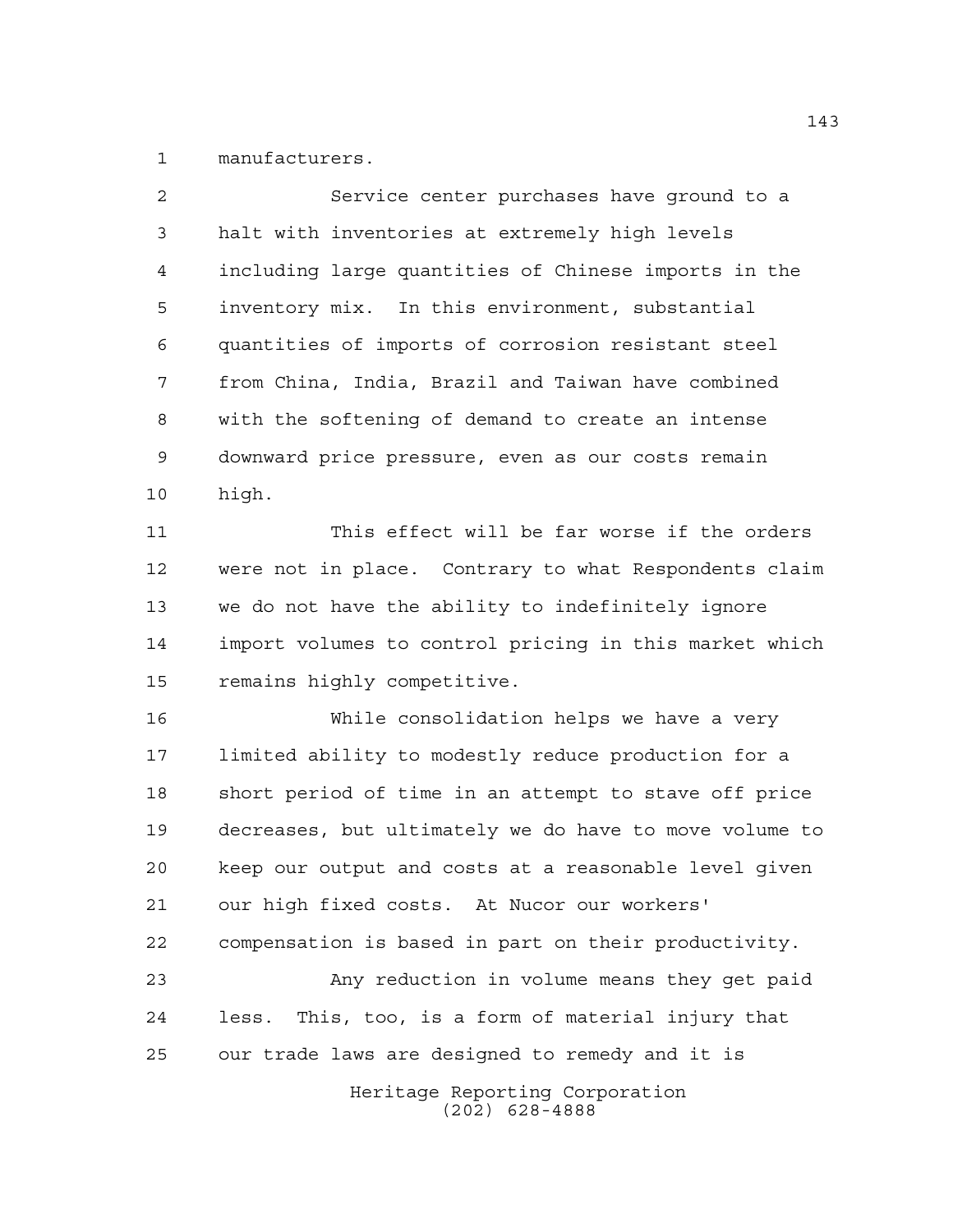something that the Respondents have ignored entirely. The supply and demand conditions we are currently facing are already putting a lot of pressure on pricing and adding dumped and subsidized imports from these six countries to the mix will only make things worse.

 If these orders are revoked essential volume will be lost, prices will go down significantly, our workers will work less and earn less and our domestic injury will be harmed. Another distortion that Respondents and the auto makers have spread is the idea that there's a shortage of corrosion resistant steel in the United States and elsewhere.

 This is simply not true, and we'll be happy to take their orders. There have been isolated bottlenecks and short periods of tightness, particularly when unanticipated capacity outages occur, but these are temporary occurrences and the impression given by Respondents that this is somehow a chronic problem is downright false.

 We are willing to invest and have invested in a new galvanizing line in Decatur, Alabama, to be sure that our customers have the product and quality they need, but this investment which is designed in part to serve Japanese, German and Korean transplant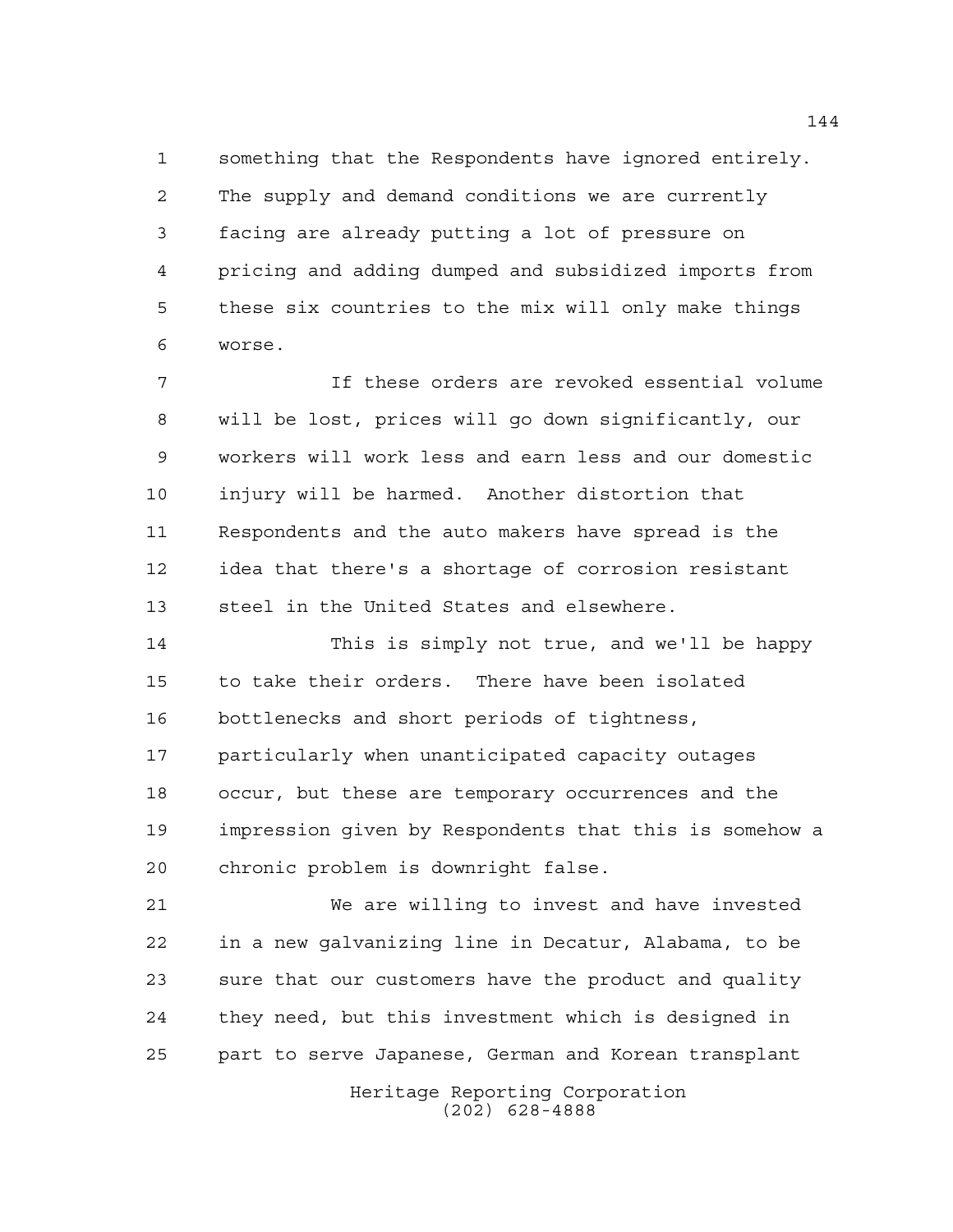auto producers will be in severe jeopardy if we allow these countries that have been found to have infected our marketplace with unfairly traded goods to be put into a position to do it again, and again and again.

 They don't deserve that consideration, particularly in these times of global overcapacities being created by massive government subsidies and outright direct ownership in the world's largest steel producing country, China. Unfortunately the other side's arguments in this case seem to be full of distortions and contradictions.

 On the one hand you have the auto makers saying to the ITC that they want orders revoked because they need extra supply and to the Hill they say they want cheaper steel. On the other hand you have the foreign steel producers saying that they couldn't possibly ship here if the orders were revoked because they need to dedicate the capacity to supplying those same auto makers in other markets.

 Clearly none of this adds up. The only reasonable conclusion that the Commission can draw from this set of facts is that the revocation of the orders will lead to significant volumes of imports from these six countries to permit U.S. customers to leverage down prices. Given the already challenging

> Heritage Reporting Corporation (202) 628-4888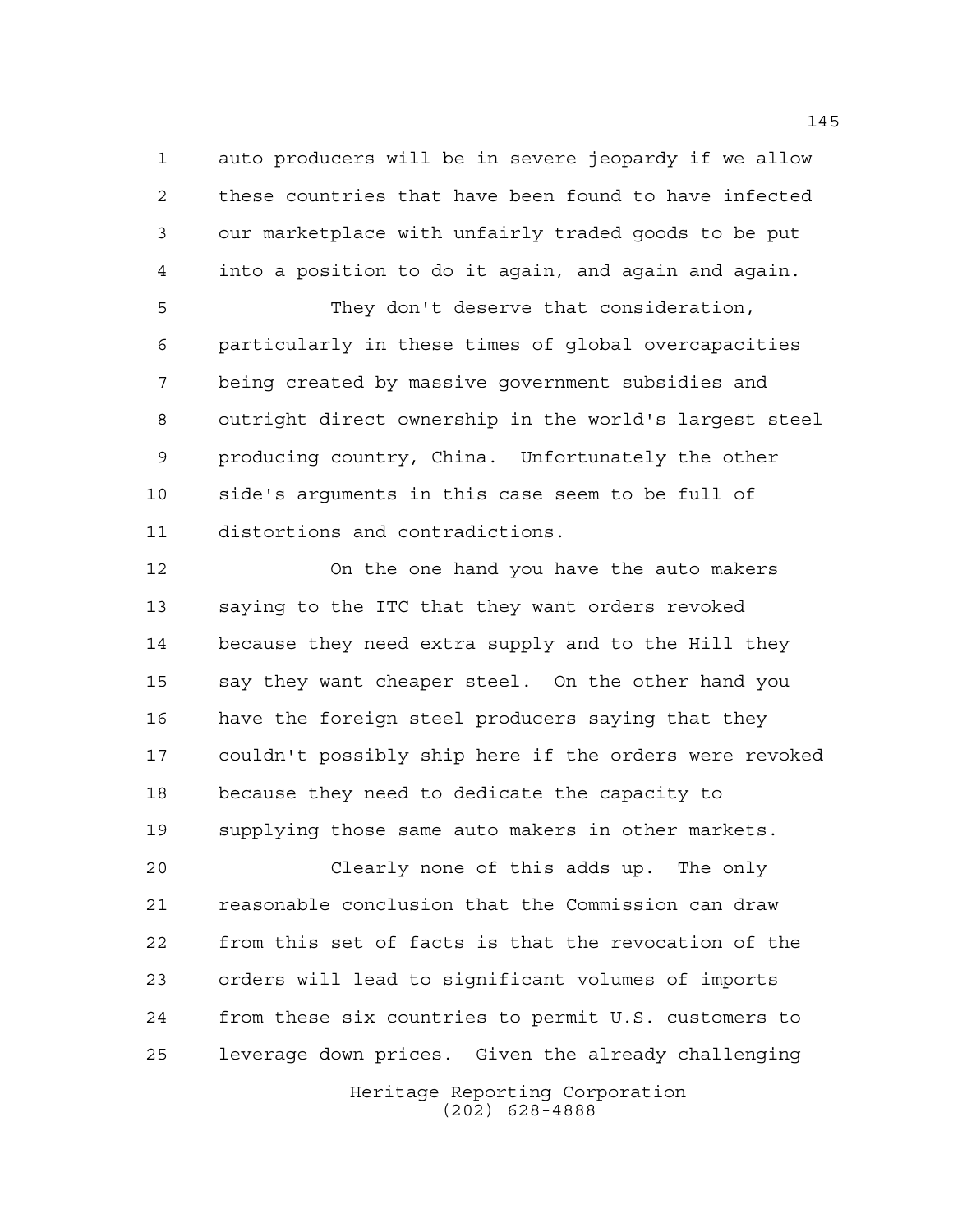supply/demand conditions facing the domestic industry at the present time any negative price or volume affects will be material.

 I'd like to leave you with one thought. Over the next two months Nucor will be negotiating contracts that will set the prices for much of what we sell for the next six to 12 months. We are already operating in a very challenging environment as we move forward with these negotiations and the revocation of these orders would have a very real and very immediate negative affect upon our industry. Thank you very much.

 MR. GANT: Good morning. I'm Douglas Gant, Vice President of Sales and Customer Service at AK Steel. Thank you for the opportunity to testify this morning. These reviews are extremely important to the long-term future of AK Steel. We believe that our competitive advantage lies in supplying high-tech value added products such as corrosion resistant steel.

Heritage Reporting Corporation (202) 628-4888 Last year coated steel accounted for over 49 percent of all the tonnage we shipped, so this is a life or death product for us. Given the importance of the corrosion resistant steel to our company we are very concerned about these orders. The foreign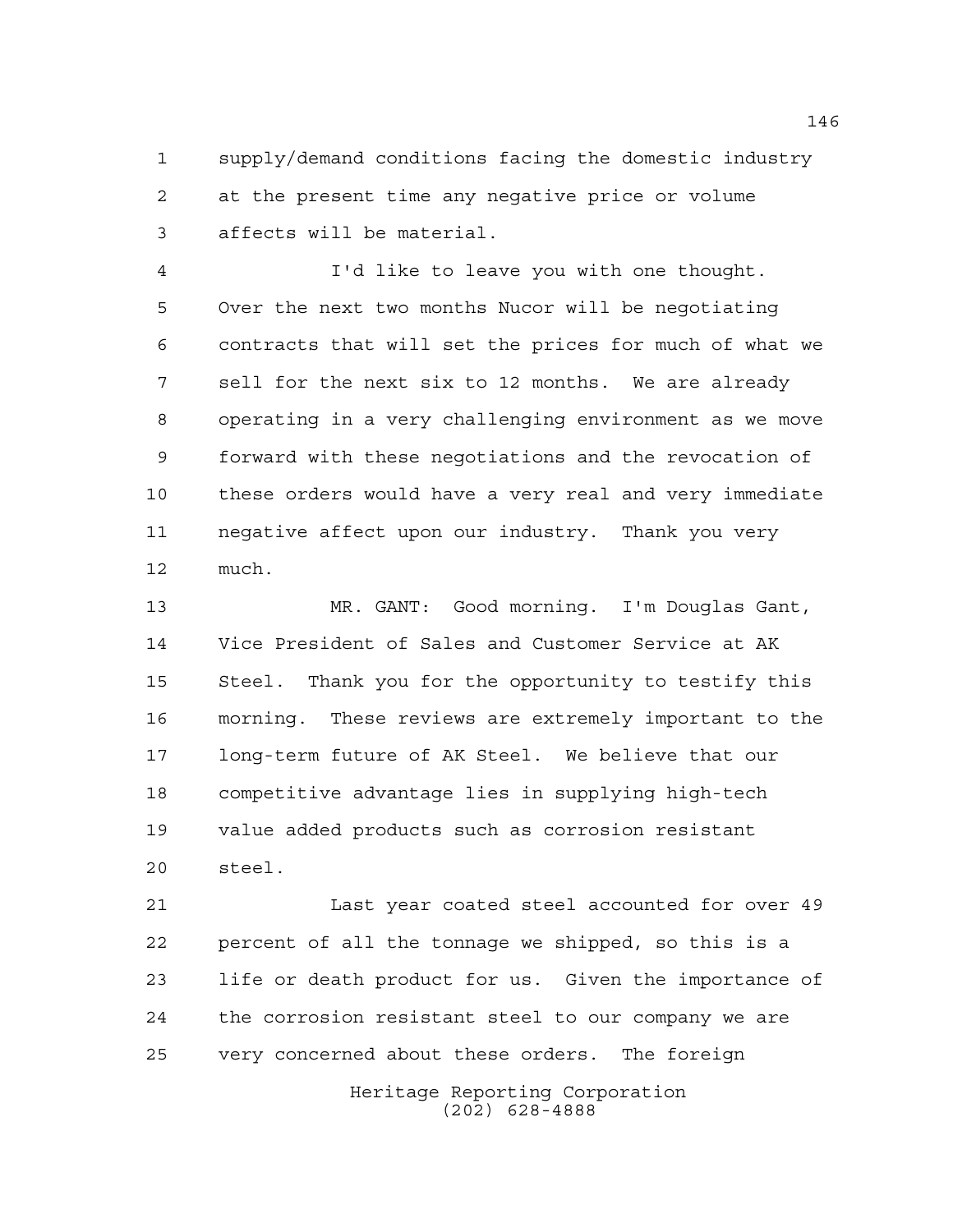producers covered by these orders include some of the most aggressive and sophisticated companies in the world. They are perfectly positioned to compete for the type of high end business that we need to survive.

 Unfortunately they also have a proven track record of unfair trade in this market. We don't mind stiff competition, we face it every day, but unfair competition, competition with dumped imports at prices that can only lead to heavy losses for us, is very different. No company like ours which must compete for its investors in the open market can succeed over 12 the long run under such circumstances.

13 13 I understand that the foreign producers are telling you that they have no intention of increasing their shipments to the United States, but no one you will hear from today, at least no one who knows the steel industry, truly believes that. Production of corrosion resistant steel involves high fixed costs, so any corrosion resistant steel producer anywhere in the world is always looking to keep its mills running at full capacity.

 Furthermore, this is the most attractive market in the world. It is certainly much better than other potential export markets such as China. Last year U.S. consumption of corrosion resistant steel was

Heritage Reporting Corporation (202) 628-4888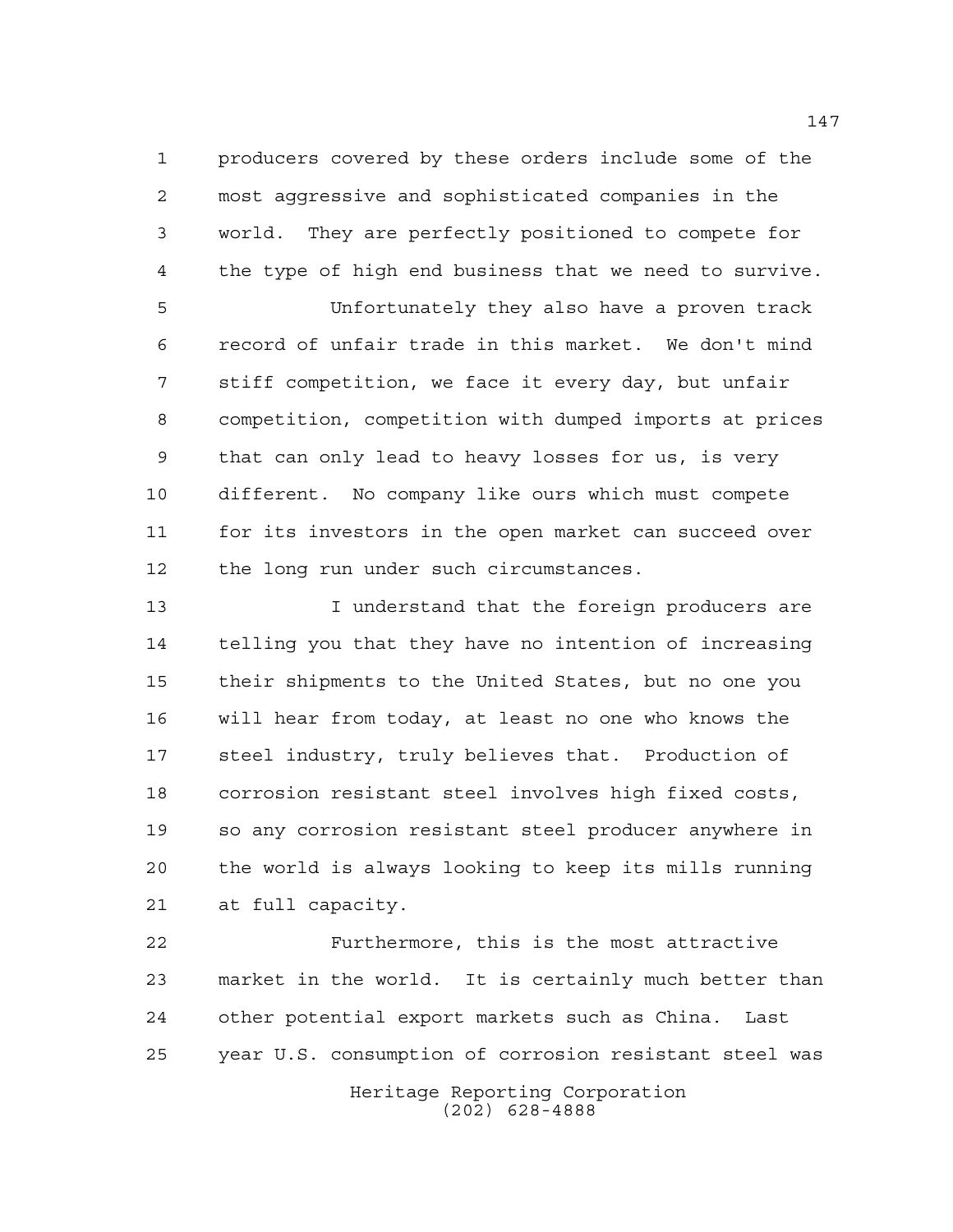approximately 22.1 million net tons. By contrast consumption in China was estimated at about 13.9 million net tons. Hot dipped galvanized prices in China are currently \$200 per ton below U.S. prices.

 No salesman is going to ignore a bigger market with higher prices for the sake of a smaller market with lower prices. A new surge of imports would undermine all the good work that we have done at AK Steel. Since 2003 we have lowered the costs we can control by more than \$500 million per year or about 10 percent of our total costs.

 We have negotiated eight competitive new era labor agreements with the United Steel Workers and United Auto Workers that will make us more competitive. In Rockport, Indiana, we invested \$1.2 billion to build a state of the art steel finishing facility which began production in 1998.

 Rockport's continuous galvanizing and galvanialing line has produced more than one million tons of the highest quality corrosion resistant steel for the automotive and appliance markets in each of the last five years, more than any other coating line in the world.

Heritage Reporting Corporation (202) 628-4888 Rockport Works employees have earned the OSHA star designation under the voluntary protection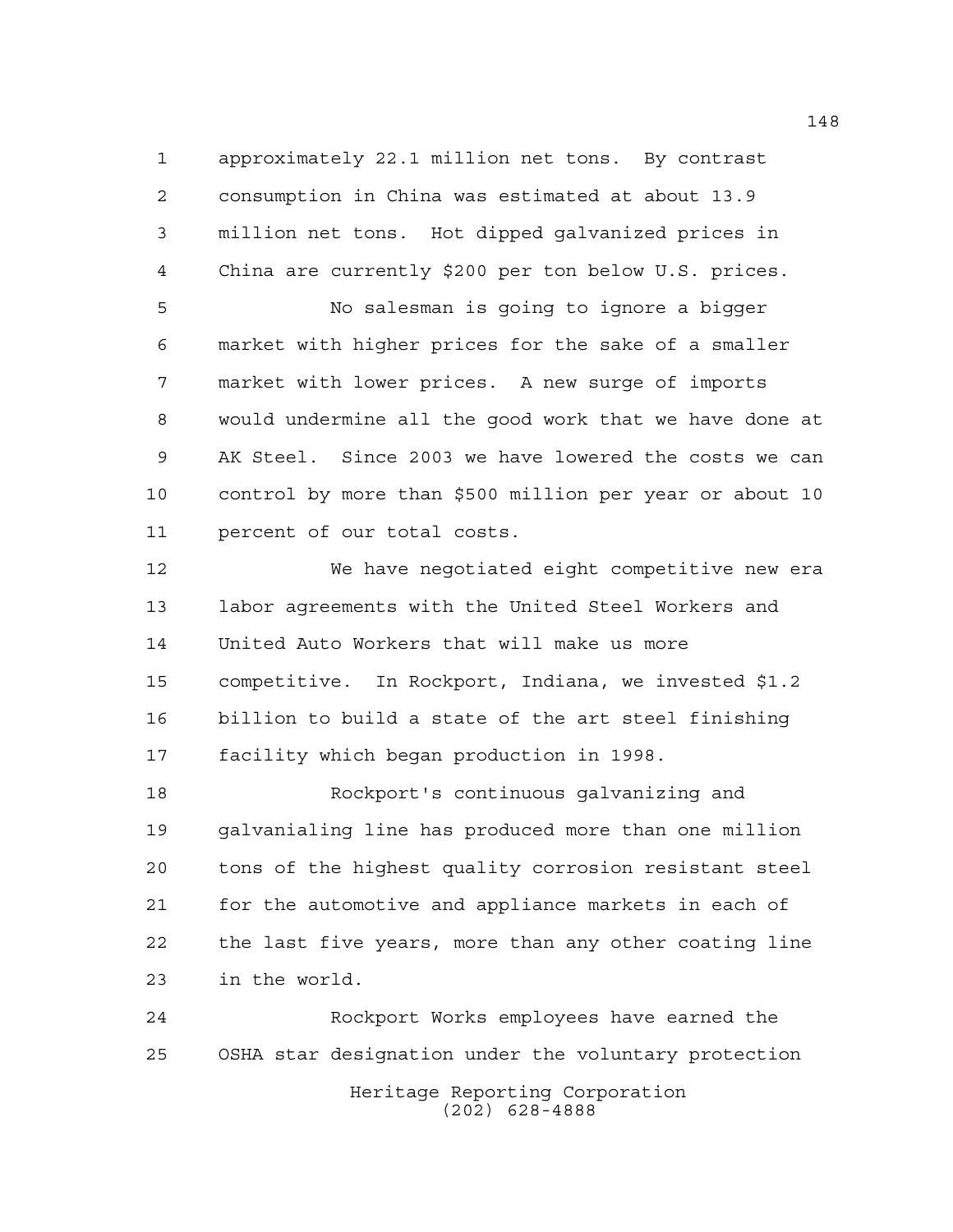program and have not suffered a lost time injury in nearly four years. Rockport Works is certified under the stringent quality and environmental management standards of the International Standards Organization.

5 The plant has won the North American maintenance excellence award and just last month it was presented with both the prestigious U.S. Senate productivity award and Industry Week magazine's 10 best plants in North America award. In fact we have received honors from virtually every manufacturer of cars and light trucks in the United States including an unprecedented 12 consecutive dual quality and delivery awards from Toyota.

 Furthermore despite all the difficulties that domestic steel producers have faced we have never declared bankruptcy. We have not thrown our pension obligation onto the federal government. In fact we have never missed a pension contribution or a pension payment to our 33,000 retirees. In the last two years we have made voluntary or early pension contributions of nearly \$300 million.

 We have not abandoned healthcare benefits for our retirees and their surviving spouses. Do our legacy liabilities represent a significant cost that most other steel producers don't have to bear? They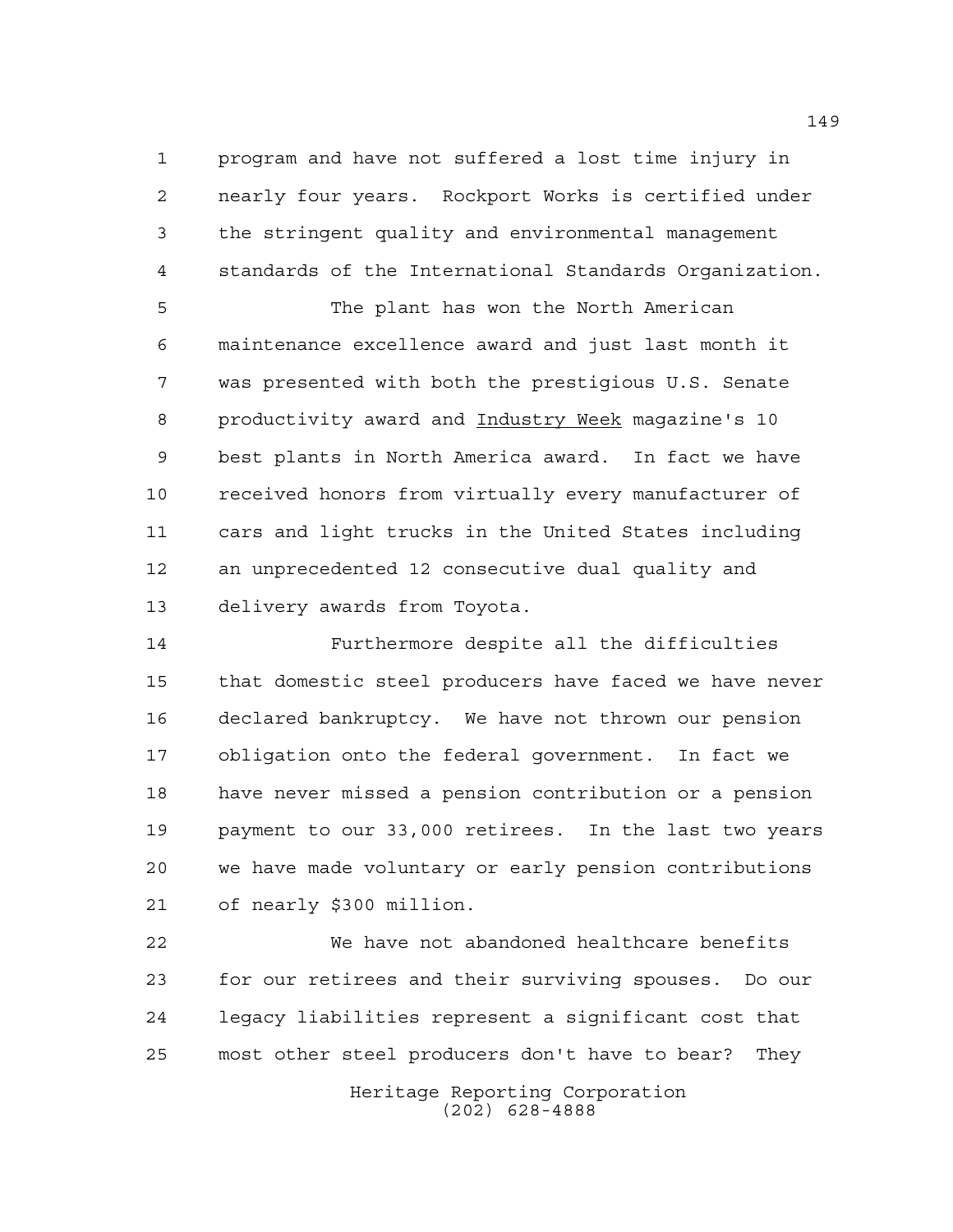most certainly do, but we've made commitments to our workers and retirees, the type of commitments that many U.S. companies used to make, and we take that responsibility very seriously.

 Quite frankly we think there should be a place in this country for a world-class manufacturer that stands behind those commitments and we think we can, but not if we have to fight a surge of illegal trade. We are particularly concerned about such a surge now because we face some major challenges.

 Since 2000 our energy costs have risen by 95 percent and our raw material costs have increased by 116 percent. Incredibly our costs just for raw materials and energy, things like iron ore, coal, zinc and natural gas, are \$1.2 billion higher than just three years ago. Meanwhile in the first seven months of this year imports from countries not covered by relief are up 65 percent compared to the same period as last year.

 The last thing this market needs is another surge of dumped and subsidized imports. The auto companies however see things differently, so let me address their claims. Let me assure you that few if any companies have a greater interest in the long-term health of the U.S. auto industry than AK Steel. We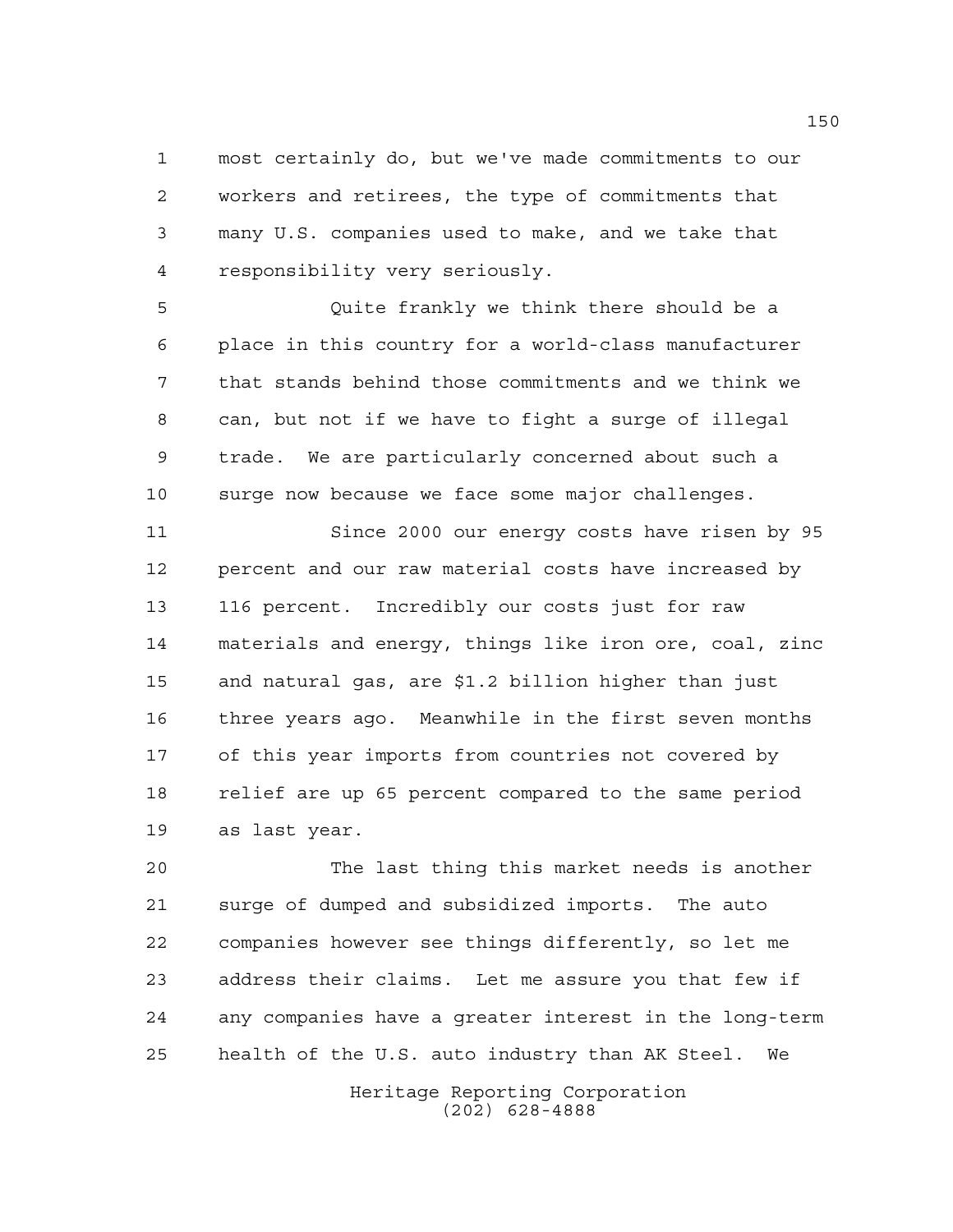have served this market with quality steel for the last 96 years.

 Last year 45 percent of our overall sales were made to automotive customers. We want the auto makers to succeed, but our relationships with the auto companies cannot be sustained if we have to meet unfair prices. I understand that the auto companies contend that we now have significant market power. This is simply not correct.

 Look at the operating margins that we have reported or the margins for the industry as a whole and ask yourselves, if we have so much power why aren't we making more money? We haven't come close to making the cost of our Rockport Works, the most productive zinc coating line in the world. Are we at AK Steel fighting hard to get the best deals we can? Of course, but so are the auto companies.

 That's why they want to have these orders revoked. They know that if they can threaten us with low ball quotes from companies like Nippon Steel and ThyssenKrupp we will have no choice but to reduce our own prices or lose badly needed volume and that is what they intend to do. I also understand that the auto companies claim that they have difficulty getting the steel they want, but there are no shortages here.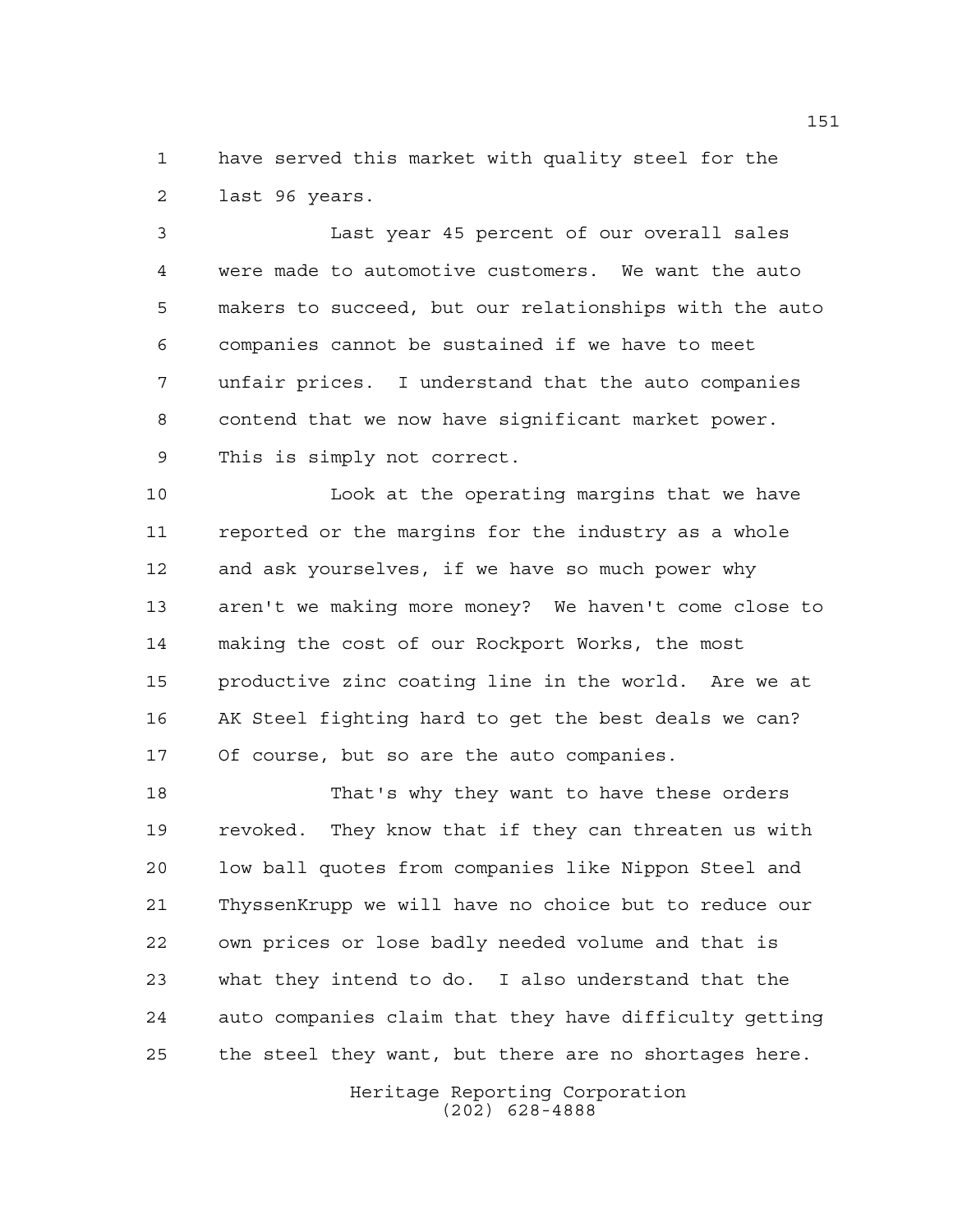Our lines are not fully booked. In fact AK Steel and Mittal Steel recently agreed to indefinitely idle a jointly owned electrogalvanized facility in Cleveland. So the steel is there even if the auto companies may not always get the price they want. As our margins show they are already getting a very favorable price.

 Given recent increases in our costs falling prices will certainly cause severe harm to domestic producers like AK Steel. I urge you to prevent this harm, keep these orders in place and give us a chance to compete on a level playing field.

 MR. GERARD: Mr. Chairman, members of the Commission, my name is Leo Gerard and I'm the international President of the Steel Workers Union representing steel workers in both U.S. and Canada.

 I kind of think part of my job at these hearings is to help put a human face on the issues that are before you, and I'd like to ask a number of our members and retirees who traveled to be at this hearing to stand so that you could recognize them and also let you know that we've got a room full in the public holding area, but that's where the food is, so I assume there would be a lot of steel workers in there.

> Heritage Reporting Corporation (202) 628-4888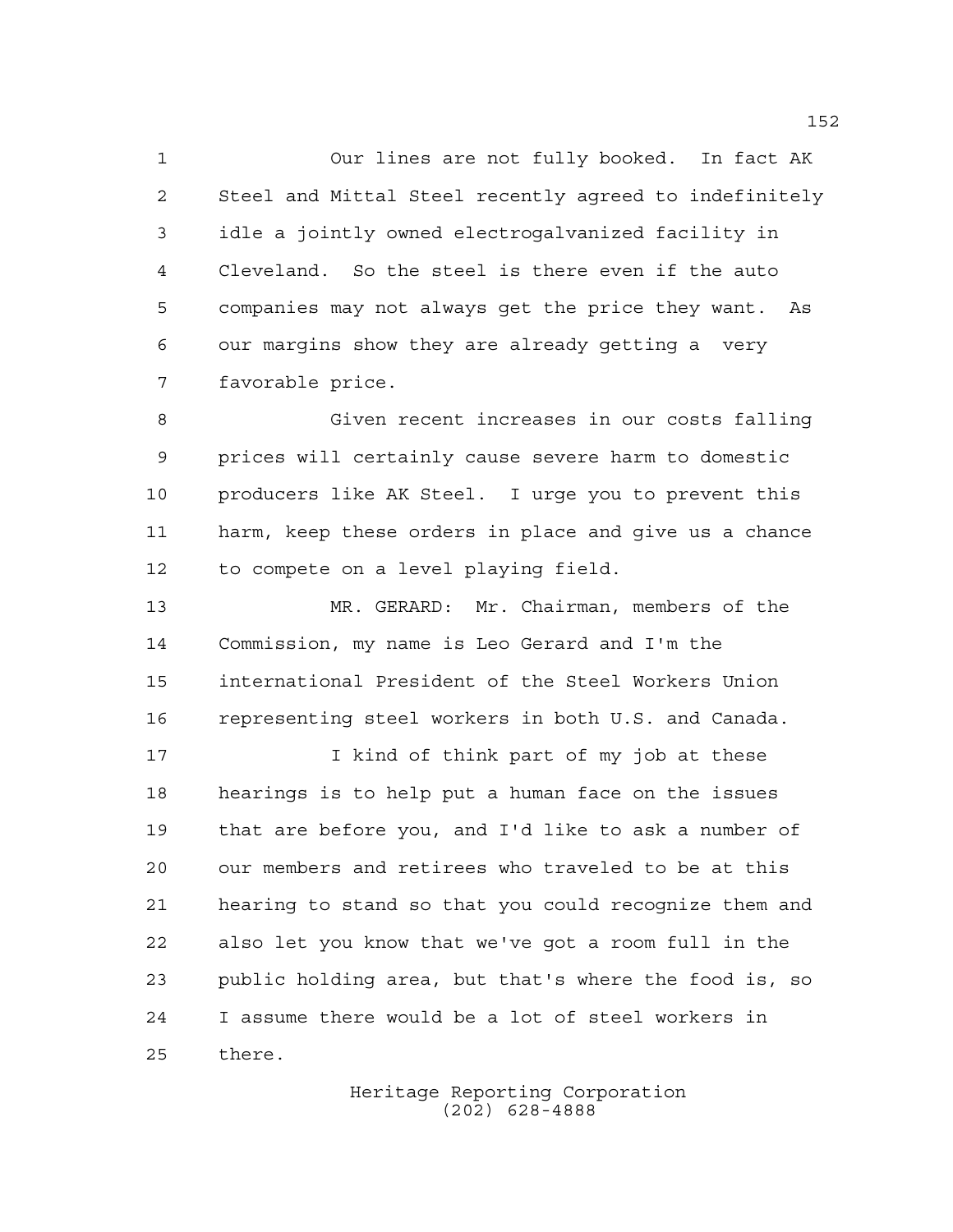So if you guys would stand?

 This hearing is about them to be very blunt. I'm not here to represent the industry, and they have the numbers and they can make the case. I'm here to tell you that you may not understand this is real life and death to some of these people. Real life and death. We went through a series of 50 bankruptcies almost in North America which 40 something were in the U.S. through the most recent steel crisis.

 That crisis didn't happen because the other countries were making better steel, making it more productively, making it cheaper, making better quality. That crisis happened because we had a sustained flood, a tsunami, a tsunami, of unfairly traded illegally dumped and subsidized steel into this country, corrosion resistant steel being one of them that has been under constant attack for now almost 15 to 20 years.

 So I'm here to say to you that this is about real people, it's about an industry that is important, it's about our retirees and our active members that made huge sacrifices, changed the whole way of life in their workplace. I want to tell you I was offended to hear the \*\*\*\*\* lawyer from the auto industry, I didn't catch his name standing up there, make it like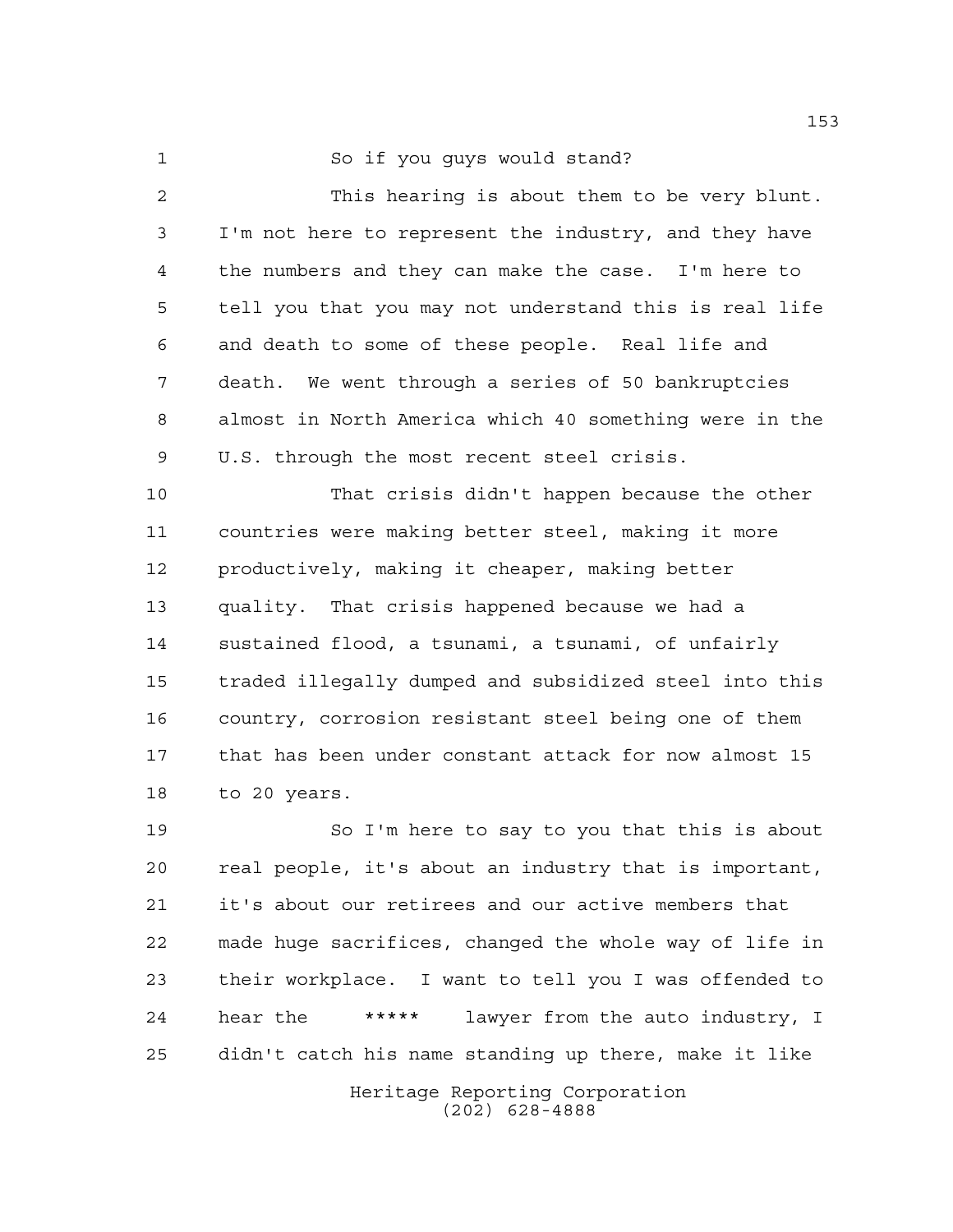the industry dumped their obligations.

| $\overline{a}$ | They went bankrupt, they went out of                   |
|----------------|--------------------------------------------------------|
| 3              | business and we found buyers like Wilbert Ross, who    |
| 4              | helped create ISG, like U.S. Steel, who took National, |
| 5              | and we revitalized those companies, and we went to the |
| 6              | bargaining table, and we changed the way we do work    |
| 7              | and we negotiated with these companies that a huge     |
| 8              | part of their profit would go into a voluntary         |
| 9              | employee beneficiary trust.                            |
| 10             | That voluntary employee beneficiary trust is           |
| 11             | a lifeline to a quarter million steel worker retirees  |
| 12             | who had their life ripped out of them through those    |
| 13             | bankruptcies. Because of that VEBA we're able to       |
| 14             | provide drug benefits to some of those people and      |
| 15             | their families. The better the price, the higher the   |
| 16             | commitment to the VEBA.                                |
| 17             | At Mittal Steel we took 30 percent for their           |
| 18             | pretax profits. We've got to get a bit more out of     |
| 19             | U.S. Steel. I think it's only 20 something percent.    |
| 20             | They also in fairness didn't dump their retiree        |
| 21             | obligations or their pension obligations from their    |
| 22             | U.S. Steel employees. They took them on from           |
| 23             | National.                                              |
| 24             | So what we have, if you revoke this order              |
| 25             | hearing the technical arguments from the corporations  |

Heritage Reporting Corporation (202) 628-4888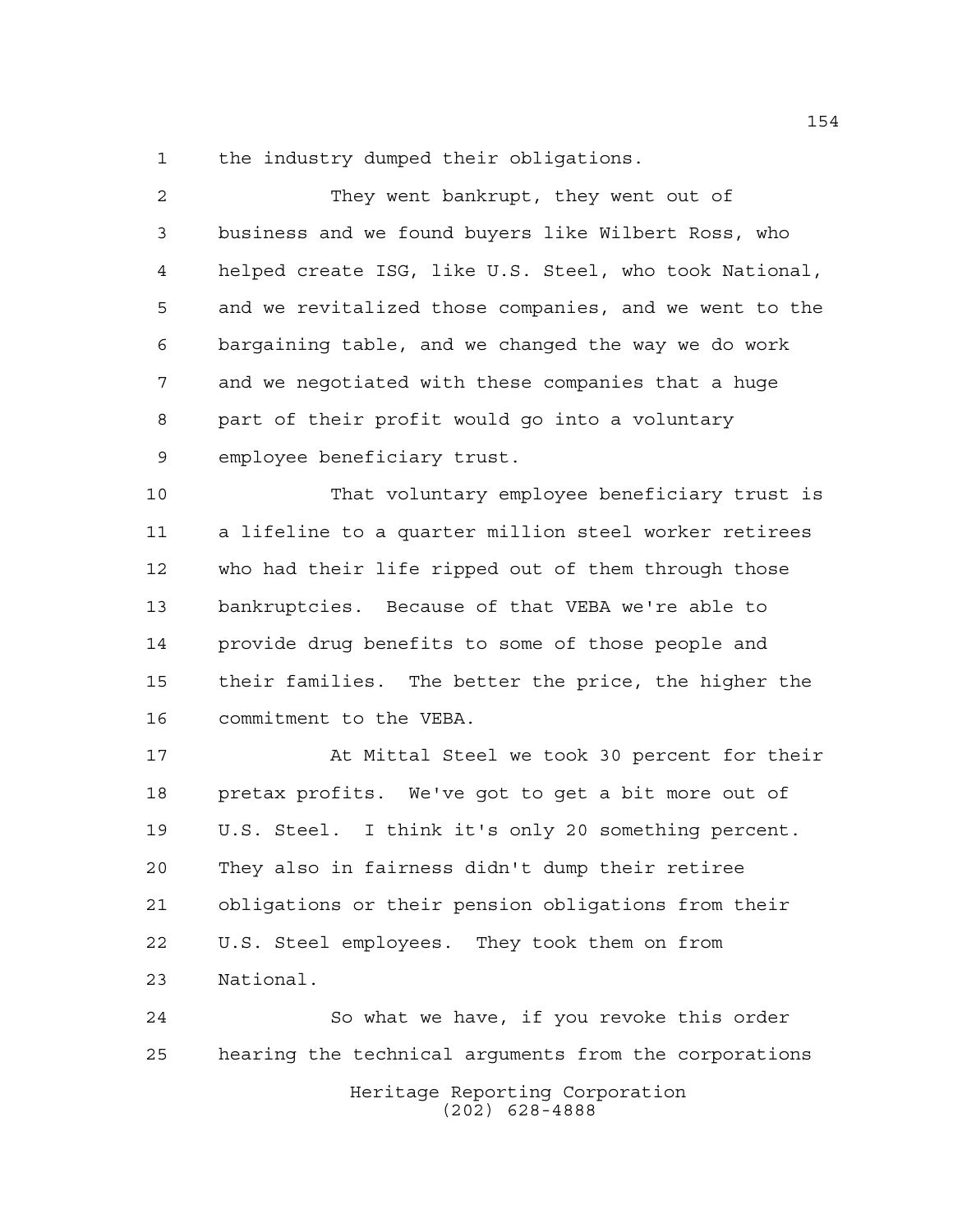you need to understand that you're affecting the lives of those people and their families. You go into these mills where our people have changed the way we work. We're working with Mittal, and U.S. Steel and AK to make sure that there's modernizations.

 We bargained modernizations into our collective agreements based on profitability. We bargained that they had to source their raw materials in North America. They're not able to take advantage of low priced raw material because we made a commitment that they had to get their raw materials in North America because it meant jobs for people.

 I'm disgusted with people who want a chicken tax on their trucks coming here and telling us that somehow we need to have our people take less when in reality as Bob Lighthizer said it's \$19 per car. I just had a blowout on one of my tires. It cost me more than that to replace the tire. Because of this we're going to put peoples' lives at risk.

 If I seem a little bit more animated than usual it's because now we're going through the reality of what that transformation is doing. One of our members in the back when I went to the washroom he said, Leo, don't forget to tell them that we had to put \$32 million in our mill to meet environmental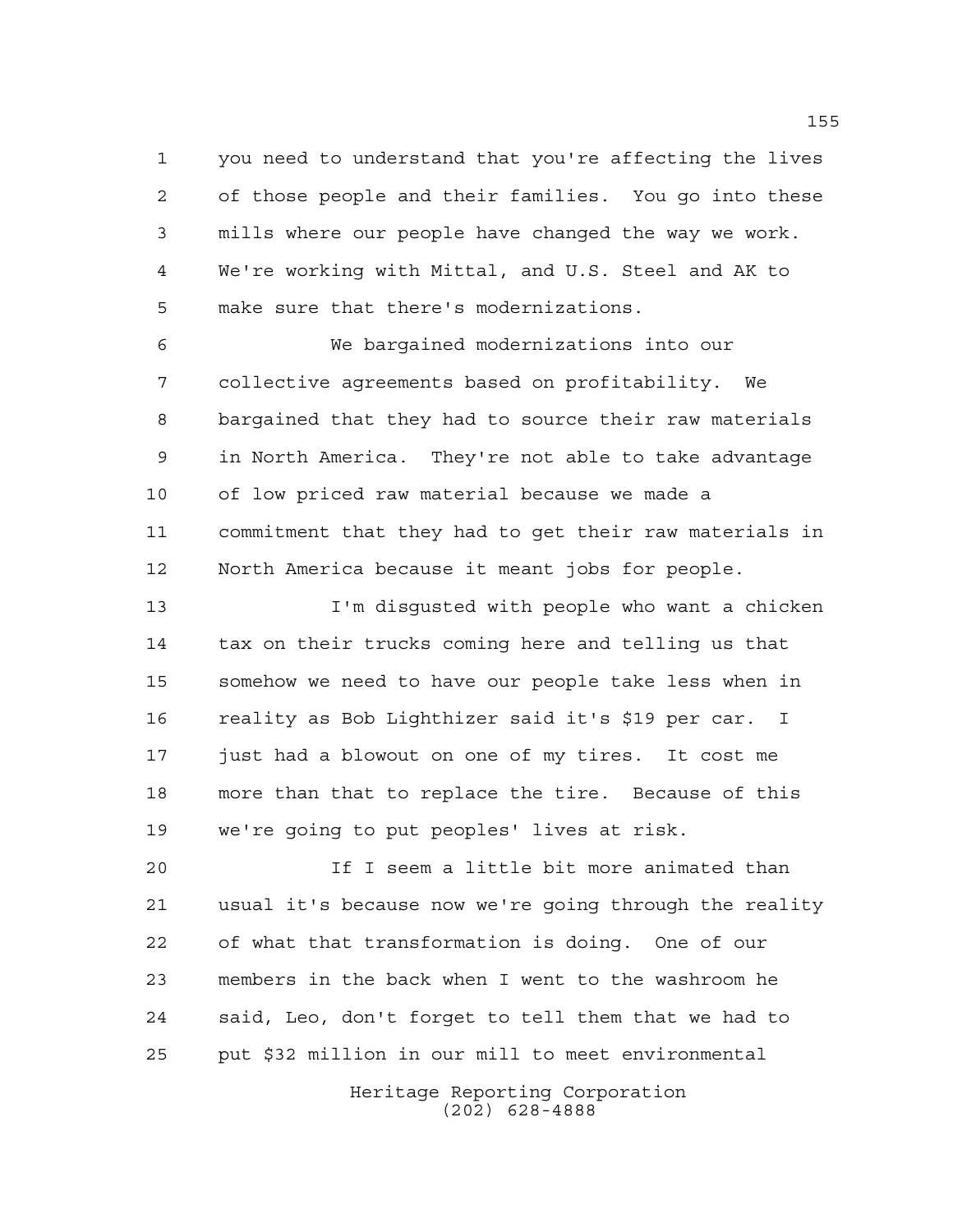standards that we hadn't been able to meet for five years.

 So these returns as measly as they are at three, and three and a half and four percent are going to modernization, they're going to meet quality standards, they're going into reinvestment, but to me most importantly 30 percent, 20 percent, 28 percent is 8 going to take care of those retirees in pretax profits.

 You need to know that the lower the price the smaller the percentage goes to the VEBA. Let me give you a hypothetic, a symbolic explanation. If the average price is \$100, three percent pretax goes to the VEBA, f the price is \$200, 10 percent goes to the VEBA, if it's \$20, 40 percent goes to the VEBA, so that the higher the price the bigger slice that we committed to give to the retirees.

 I think at Mittal in two years we've put almost \$300 million in. At U.S. Steel we put I think just a little bit less than that. At AK we're putting stuff in. We've done this everywhere. Without that, I want to make it clear, this is life and death. This is life and death. Some of these folks won't have their drug benefits.

Heritage Reporting Corporation (202) 628-4888 None of us in the room except them, none of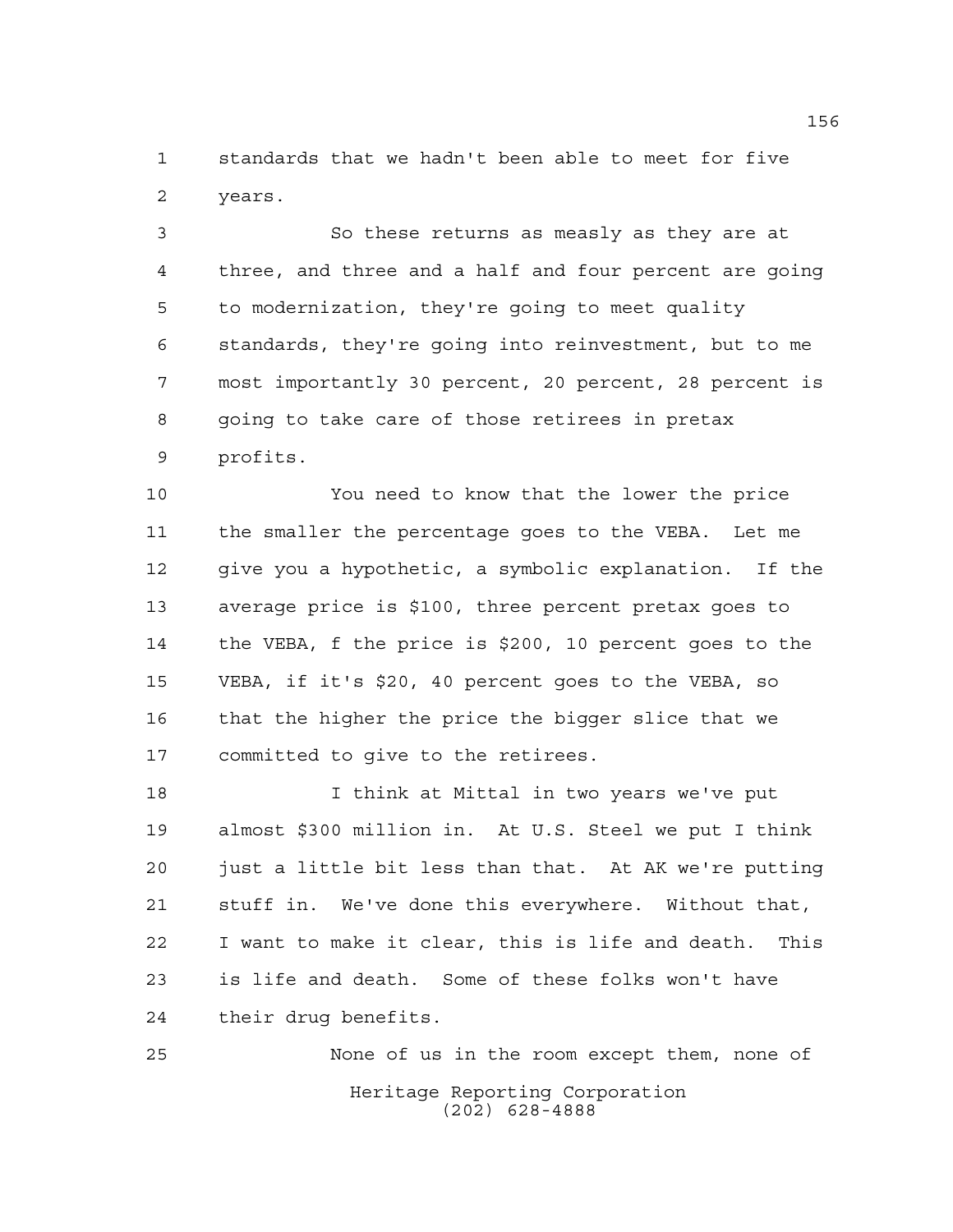us in this room except them have ever had to decide, do I cut my pill in half, or do I buy the drugs or do I make the mortgage payment, or do I buy the drugs and not have enough money to send my oldest kid to college? This about a \$19 benefit? I also resent when some [person] gets up and says that they lost more jobs in the auto industry last year than we employ in the steel industry.

 Let me remind him that we had 650,000 people employed in this industry. Most of it is gone because for 30 years we fought unfair trade and report after report by government after government explaining what went on. Finally we did a 201. Inadequate as it was it gave us breathing room. Your corrosion resistant position has given us some breathing room and now when we're on the verge of turning things around so workers, and families and retirees can have some decency we're going to put up with this \*\*\*\*\*?

 I mean, this is a simple issue to me. Simple issues. Either you get to buy all the steel you want from anywhere in the world that's made in legal market based conditions that we've all agreed are the international rules of competition or you throw the flood gates open to anybody that is trading illegally. I don't see any difference between that

> Heritage Reporting Corporation (202) 628-4888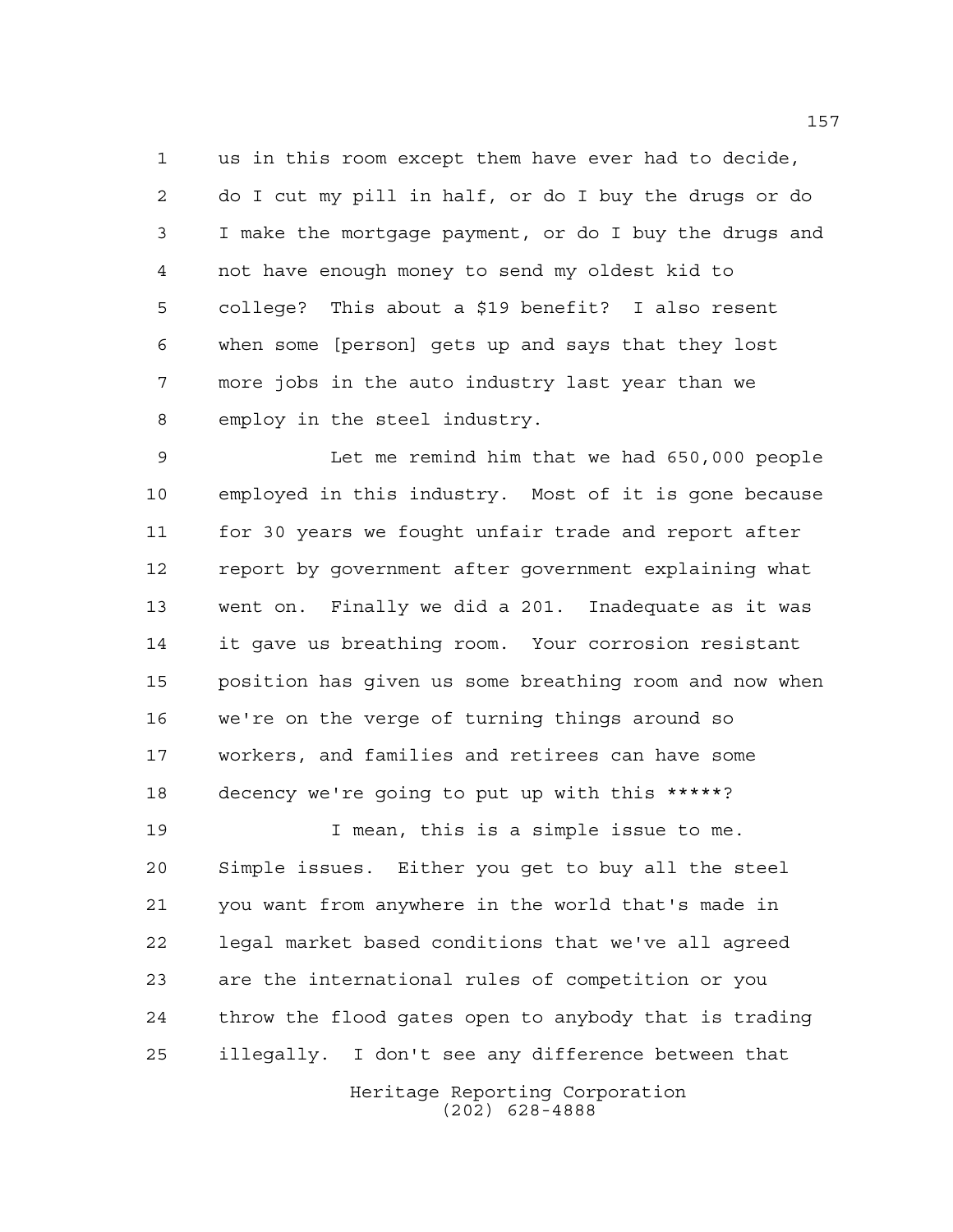and me going to China and buying a Britney Spears CD for a buck and coming back and selling it here for \$2.50.

 If I did that \*\*\*\*\* would be in jail in a heartbeat. This is no different. So on behalf of those people and the tens of thousands that can't be here I'm asking you not to rescind these orders and to make sure that they stay in place so they don't have to go cut their pills and they can count on their VEBA for the rest of their life. Thank you very much.

 MR. NOLAN: Good morning, Chairman Pearson, and members of the Commission. For the record my name is John Nolan and I am Vice President of Sales and Marketing for Steel Dynamics, also known as SDI, and I have the very difficult assignment once again of following Mr. Gerard and I want to say bravo.

 First, I'd like to give you SDI's perspective on some of the claims that are being made by the automotive industry. Now, SDI's not a direct supplier to the automotive industry, but we do supply substantial quantities of corrosion resistant steel and other flat-rolled products indirectly through steel service centers and processors.

Heritage Reporting Corporation (202) 628-4888 We know from experience what these folks mean by globally competitive prices. Ever lower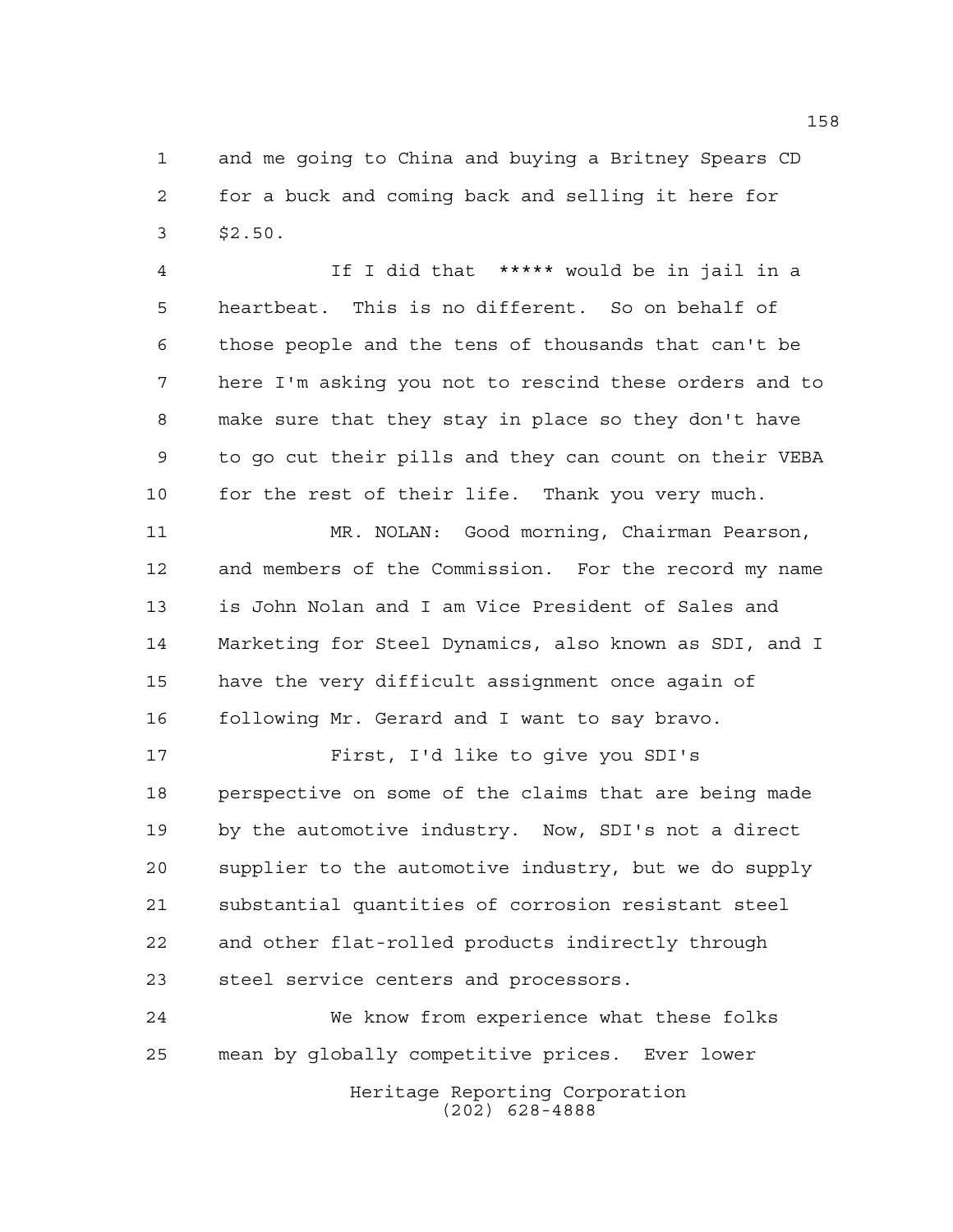prices with no regard for market reality. Now, like most electric furnace producers of steel sheet we purchase considerable prime scrap from the auto companies at prevailing month to month market prices. Now, during 2004, a year in which these companies enjoyed a windfall from a more than 200 percent increase in factory bundle prices, General

 Motors attempted to force SDI to sell them 50,000 tons of flat-rolled steel at prices very near the cost of scrap.

 Now, we refused believing that we had no obligation to supply steel at such prices, a position legally affirmed by Oakland County Circuit Court Judge Gene Sneltz, during breach of contract litigation brought before him by General Motors, so I guess litigation wasn't on Mr. Wagoner's list of concerns in 2004.

 Now, I sat in utter disbelief in early 2004 as GM representatives repeatedly told me before third- party witnesses that they expected me to pay them more for their scrap than they paid SDI for its finished steel. Unfortunately this seems to be a standard practice in the auto industry and you can see clear evidence of this in the sorry financial states of so many major auto part suppliers.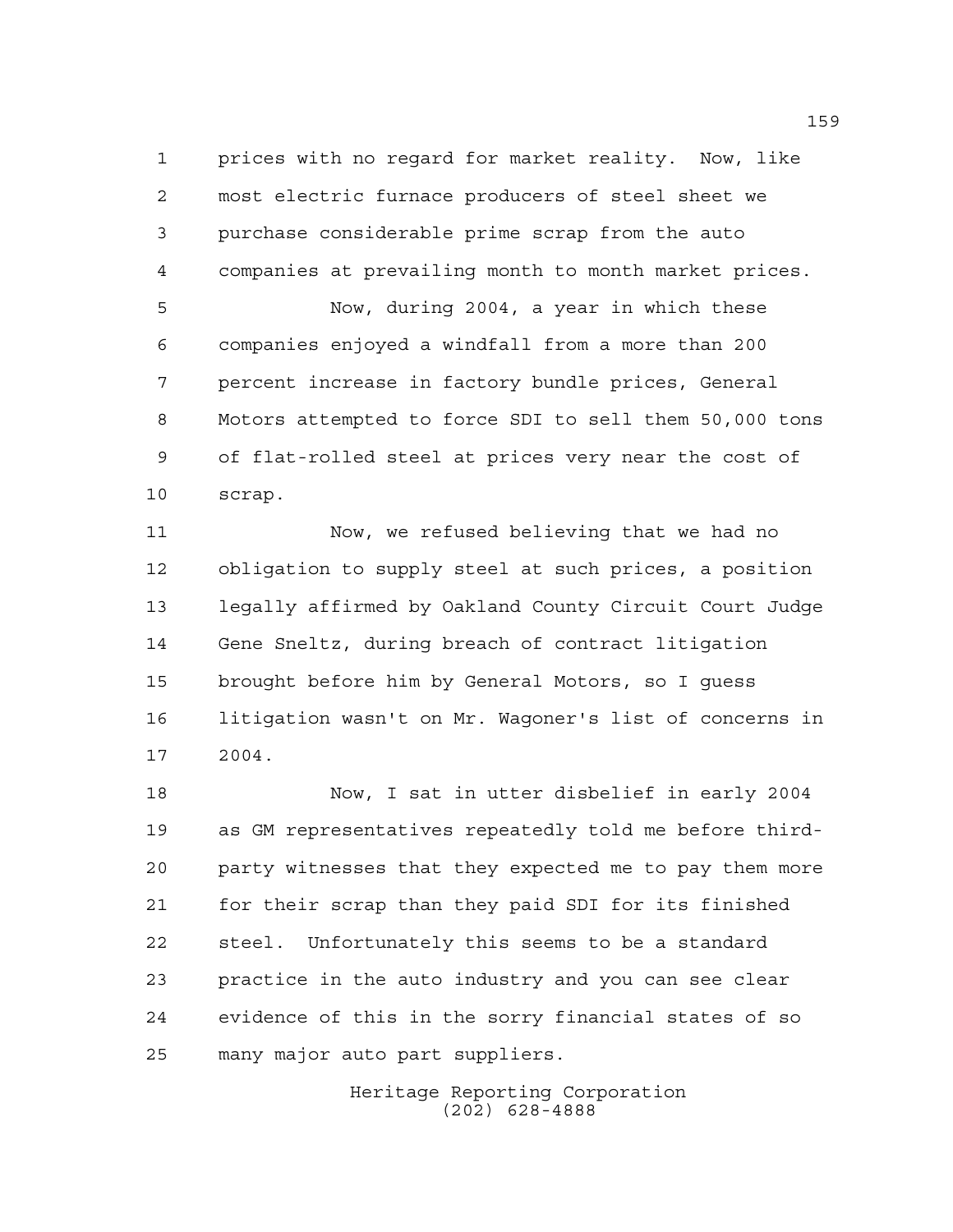Now, I believe the Commission really needs to look only to its own staff report to put the auto makers' claims in perspective. One of their claims asserts the market power of consolidation. Of course their argument first disregards Department of Justice approval for these initiatives, then it disregards the summary financials presented on page 14 of your staff's report which describes a whopping 3.7 percent return on sales in the period January to June 2006. Now, contrary to the arguments of Congressman Rogers and Knollenberg I would offer that the very last thing these results suggest is an

 industry loaded with market power. The auto industry is relentless in its drive to cut costs to the extent of totally ignoring fundamental market realities when it concerns products like steel.

 Steel price increases have been driven by the soaring cost of raw materials and consumables such as zinc and energy, not by the consolidation of the U.S. steel industry.

 Given their ambitions you can bet that if the existing orders are revoked the auto makers would use the additional availability of corrosion resistant steel from these countries, all of which have producers who are qualified to supply corrosion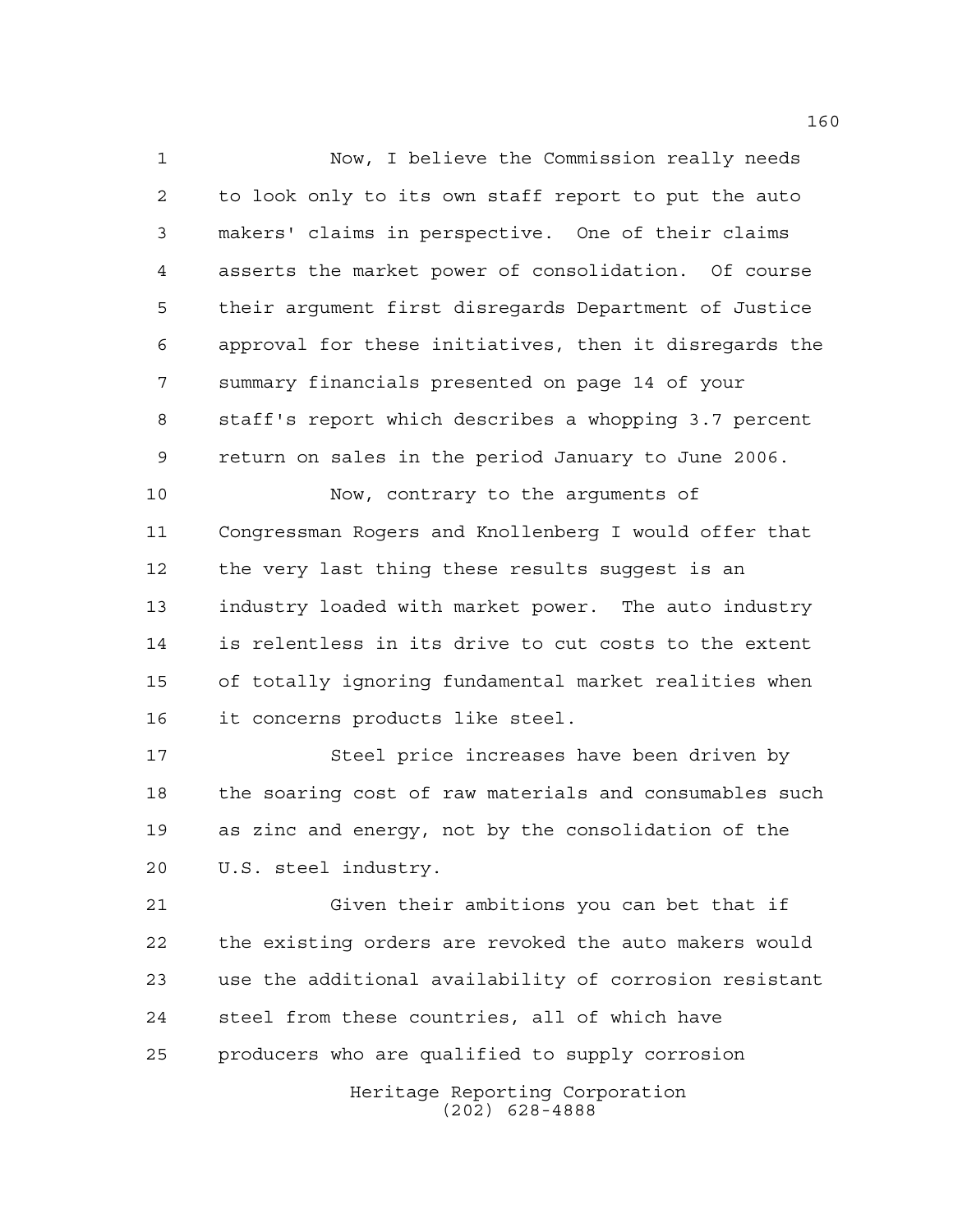resistant steel for automotive applications, to leverage down U.S. producer prices and you can bet that these foreign producers many of whom have existing supply relationships with the big six auto makers would jump, jump, at the opportunity to get back in to the U.S. market.

 This will resonate throughout the market for corrosion resistant steel and materially injure the U.S. steel industry. Lifting the orders and allowing dumped and subsidized goods from these countries to return to the U.S. market will have a particularly devastating impact during the challenging conditions we are now facing.

 In just the last few weeks we have seen rapidly deteriorating market conditions for all flat- rolled products including corrosion resistant steel. Massive and unexpected fourth quarter cutbacks in auto production by Ford, General Motors and Chrysler, declining residential construction, high inventories and the wide availability of low cost imports are creating tremendous downward pressures on price.

 We are seeing offers for corrosion resistant steel from Brazil and China undercut U.S. producers' spot prices by more than \$200 per ton. U.S. mills have already reduced prices in response to this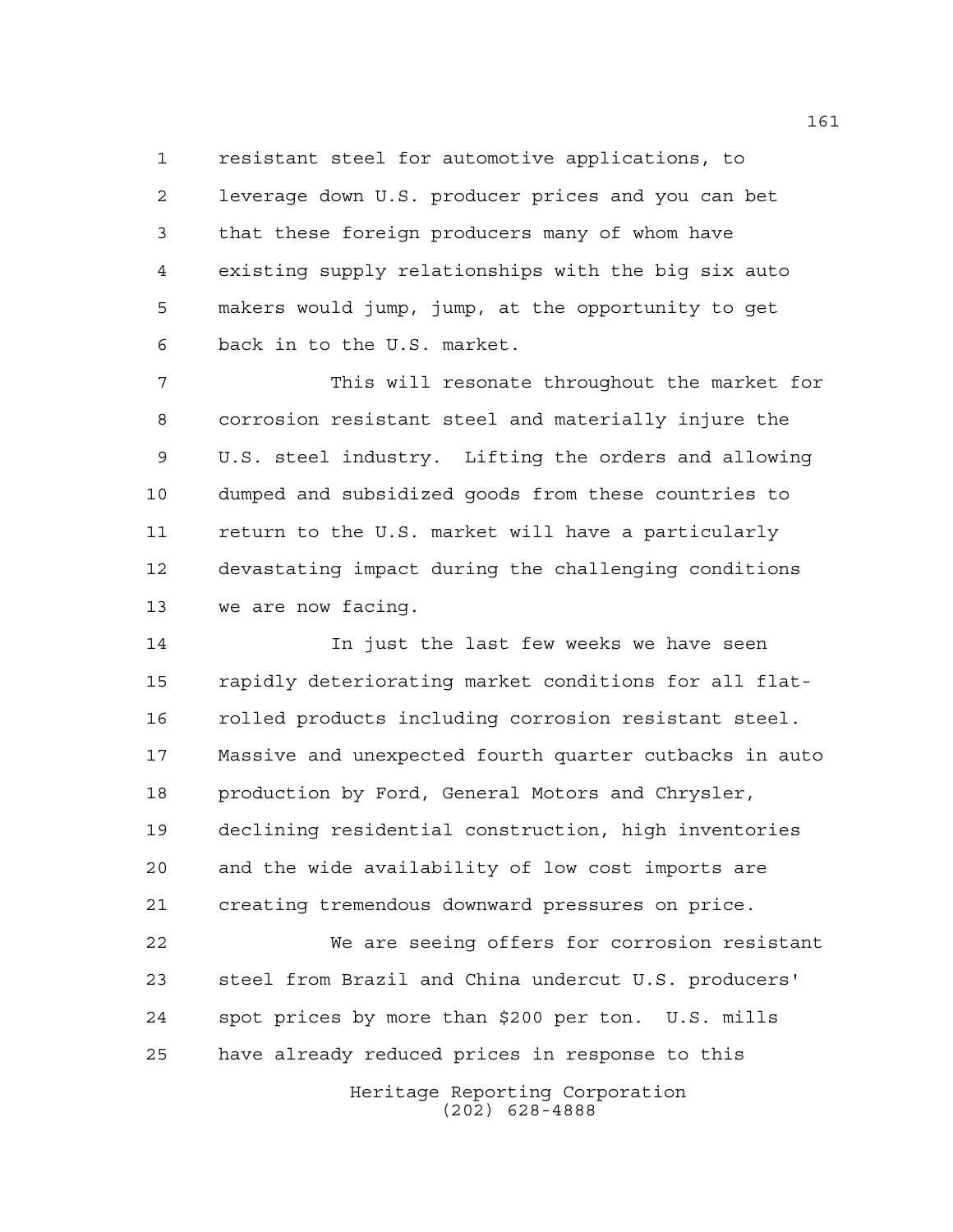pressure even though we're facing the sustained high cost for raw materials clearly obviously and evident in this very Commission's own staff report.

 If the orders on corrosion resistant steel were not in place the situation would be even worse. To give you a concrete example Canadian producers like Dofasco and Sorevco are currently flooding the U.S. market with hot rolled and cold rolled sheet and they are significantly undercutting U.S. market prices.

 Why shouldn't we expect them to do the very same thing with respect to corrosion resistant steels without the dumping order? Also, the disruptive presence of Chinese imports in the U.S. market signals the affect that it's massive expansion of steel coating capacity has had and will have on global steel trade.

Heritage Reporting Corporation (202) 628-4888 As China's capacity continues to grow it will displace millions of tons of steel from Japan, Korea and Australia that is currently being exported to China and to other Asian markets. Producers in these countries will want to find a home for these tons in new export markets. If these orders are revoked the United States will likely be that home and this will put further downward pressure on prices. Now, in closing revocation of the orders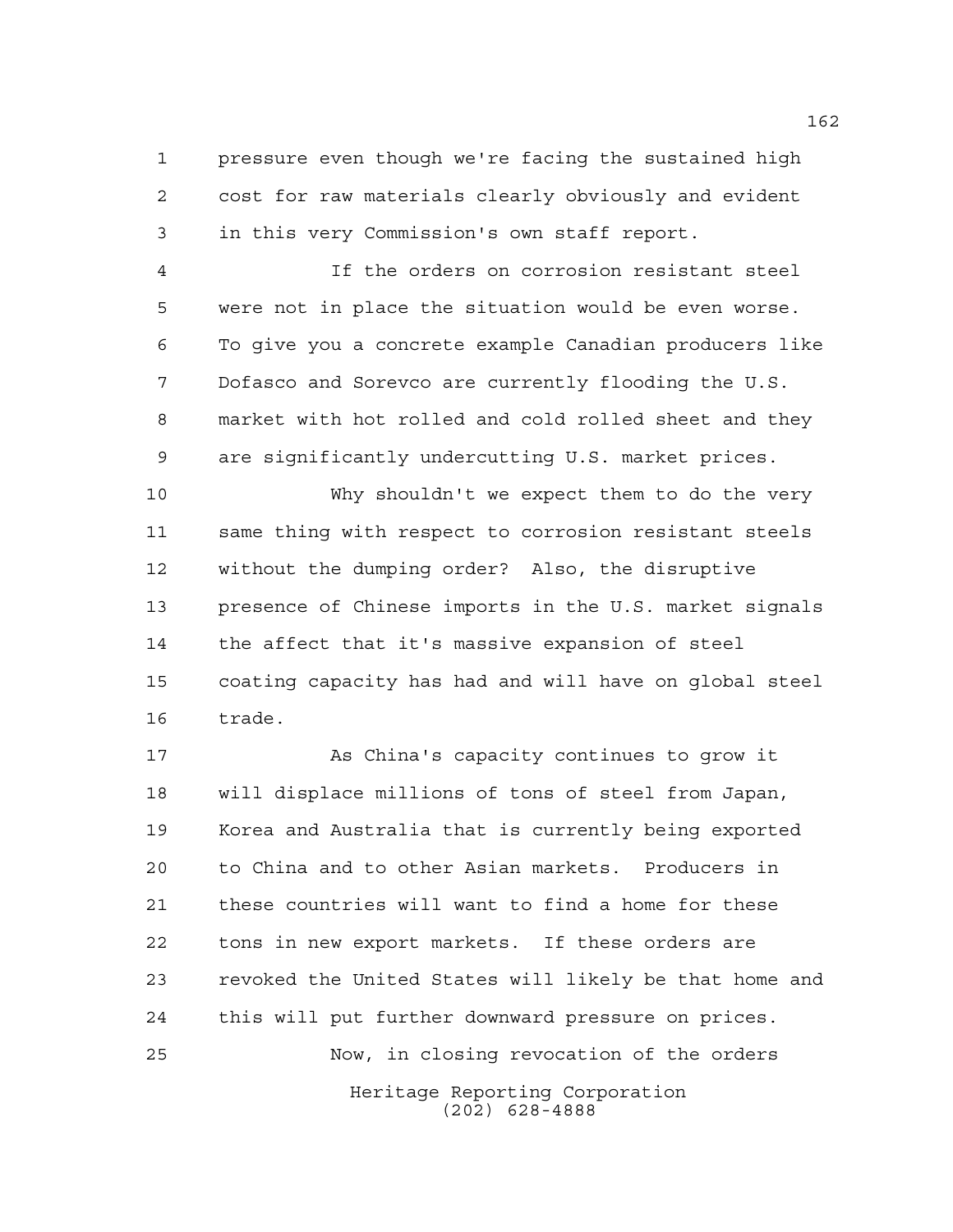will result in increased imports from Australia,

 Canada, France, Germany, Korea and Japan. It will cause price drops that the industry simply cannot sustain given the high cost of raw materials and consumables such as zinc and energy.

 The consequence: material injury will likely recur in the wake of order revocation. Thank you, and I look forward to responding to your questions.

 MR. SCHERRBAUM: Good morning. My name is Joe Scherrbaum. I'm the Vice President, Sales, of United States Steel Corporation. I'm responsible for the sales of all of our company's flat-rolled products throughout North America including corrosion resistant steel. Before assuming my current position I was responsible for the marketing and the steel produced by our European operations.

 I will start by discussing what is going on in this industry from the demand side. The briefs filed by the other side say that the orders can be lifted because we will be seeing very strong demand. They say that the two major end uses for corrosion resistant steel are automotive and construction. That is true.

Heritage Reporting Corporation (202) 628-4888 They also say that both of these markets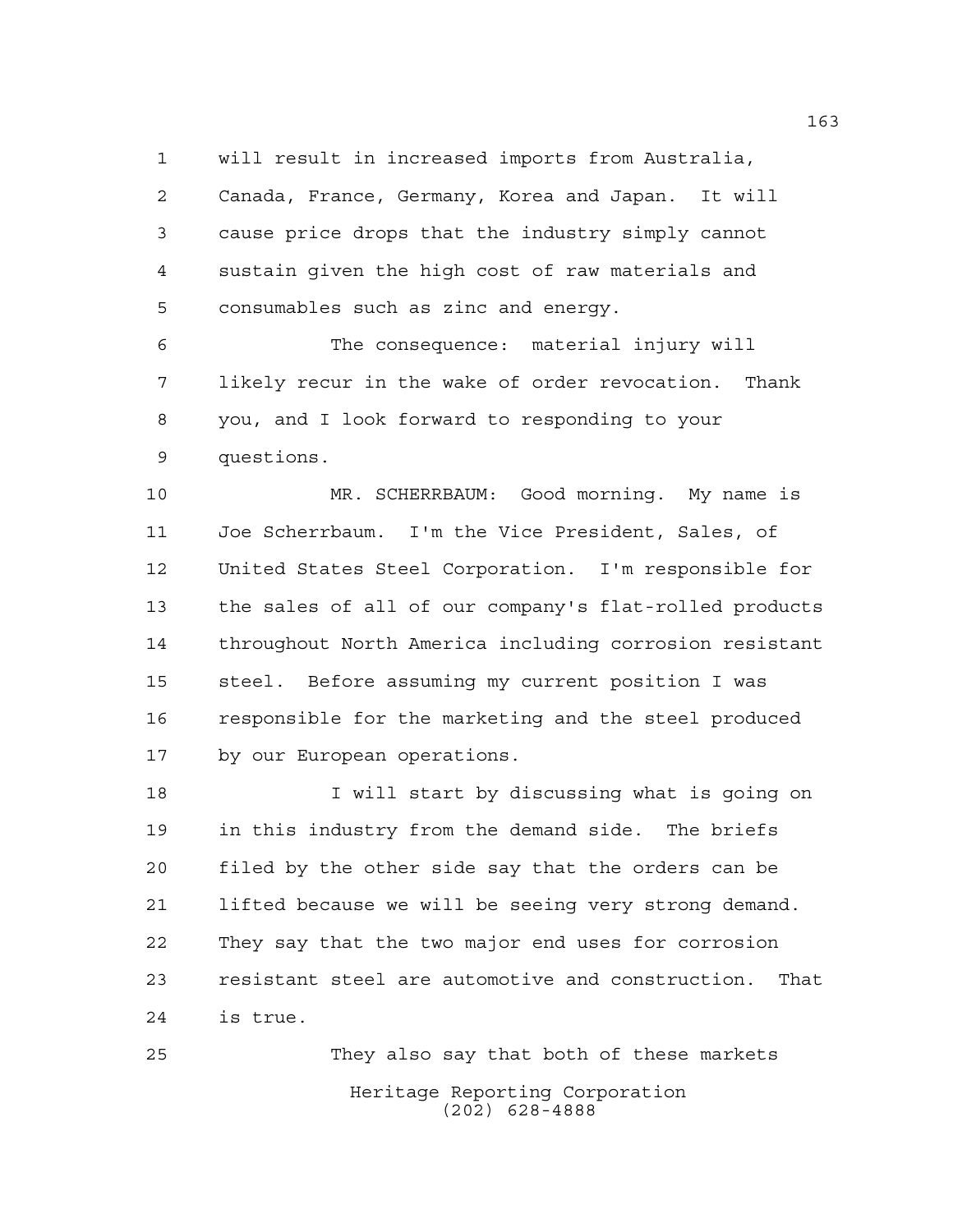will be very solid for us going forward. That is not true. Let's start with automotive which is the largest end use. I'm sure that you've heard that the big three auto makers have all made significant cuts in their production for the remainder of the year. You may be wondering whether those cuts will be offset by increases in production at the transplant auto makers.

 They will not. Ford's auto forecast, a reliable source, estimates that total motor vehicle production in North America through the middle of 2007 will be down by as much as 10 percent. That's a big decrease, but this decrease shouldn't come as a surprise. It is what you would expect in this macro economic environment.

 Gasoline prices remain very high, interest rates have increased significantly, the housing boom is over and the only question is whether the boom will turn into a bust. That's not an environment in which you are likely to see strong demand for big ticket items like automobiles.

 The purchase of a car is something that most consumers can defer and that is exactly what many people are doing. Let's talk about construction. Residential construction is way off. Nonresidential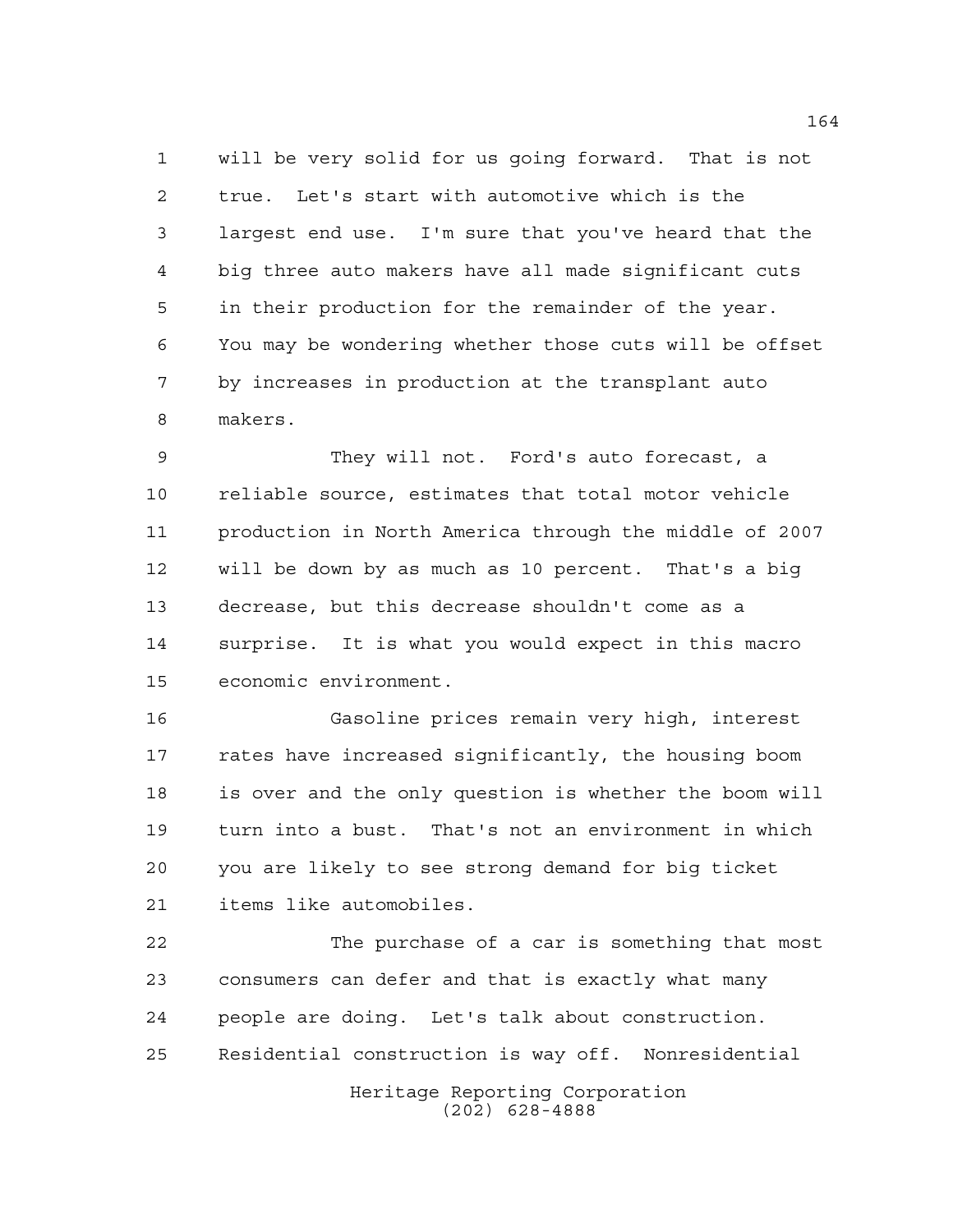construction is growing, but this increase is from a low base. After the internet bubble burst and after 9/11 nonresidential construction fell significantly.

 Moreover as you know nonsubject imports have increased significantly and these imports have been disproportionately concentrated in the construction sector. They are having a significant affect on prices in that market. Because of this supply factor we are very concerned about this sector of the market as well.

 Let me talk about another issue that has been raised by the other side. They say that the auto makers value relationships, quality and reliability. That is true. They say that this would make these companies reluctant to switch from buying steel made in the U.S. to steel made in the subject countries. That is not true.

 All the countries involved in this case bring relationships, quality and reliability to the table. That is why they are the main threat to us in the automotive market. If a Japanese steel producer offers cheap steel to Toyota for its operations in the United States that steel producer is not a stranger to Toyota.

Heritage Reporting Corporation (202) 628-4888 Toyota makes automobiles in Japan and all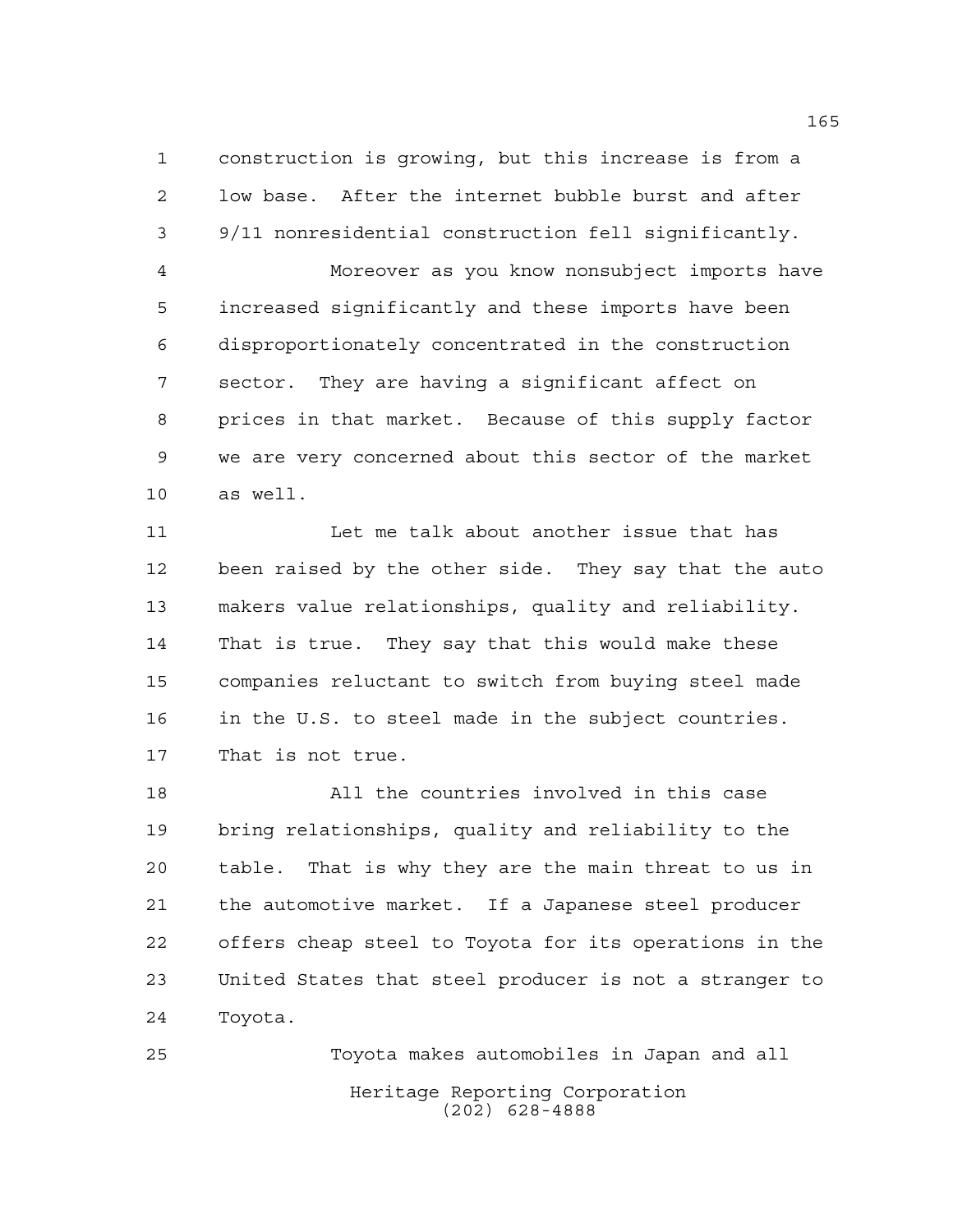around the world and Japanese steel producers sell to them in Japan and all around the world. ThyssenKrupp is in a similar position with DaimlerChrysler in the United States. Dofasco is in the same position with a large number of U.S. and Japanese auto makers that make cars in Canada.

 There are a number of other examples that I could give as well. Also, multi-national auto makers have stressed their intention to move more and more toward a global sourcing model. The explicit objective of such a model is to have a single supplier serve your need for a particular input on a worldwide basis.

 Because the subject foreign producers sell steel overseas to foreign auto makers with production facilities in the United States a shift to imported steel from the subject countries by these auto makers would be perfectly logical for them. In short the welcome mat is out to the subject foreign producers in the U.S. auto industry and everyone familiar with this industry knows it.

 I also see that some of the briefs on the other side say that the U.S. steel producers have market power vis-à-vis the auto makers. Now, I'm not an economist and I'm not an antitrust lawyer, but I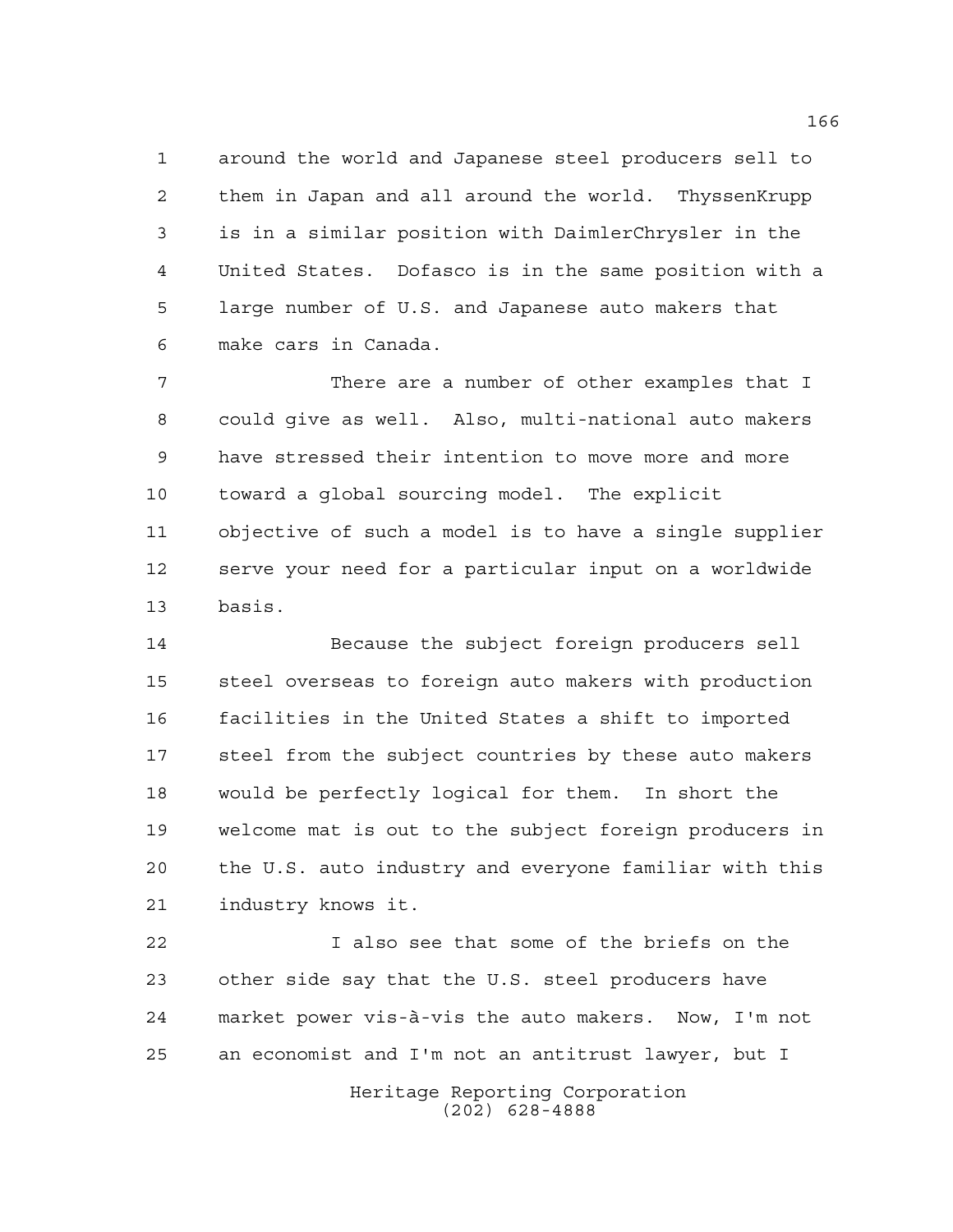know how this market really works. The reality is that sales to the automotive sector are the lifeblood of U.S. producers like us and we compete with each other for that business as if it were a life and death matter because it is.

 The reality also is that the auto makers know that and our relationships with them reflect that. That's why they get the prices that are highly favorable. That's always been true and remains the case today. Finally, I see that some of the auto makers are saying that a decreased willingness of domestic producers to enter into multi-year contracts is evidence that the U.S. industry now has market power.

 Actually, in some cases as the Trade Press has reported it is the auto makers themselves that wanted shorter term contracts, but the more important point is that our attitude toward multi-year contracts has been shaped by our recent experience with such contracts which has not been a happy one.

 When our raw material costs sky-rocketed our automotive customers insisted that we adhere to the low prices specified by the contracts and that is exactly what we did. It should not be surprising however that this has made multi-year contracts much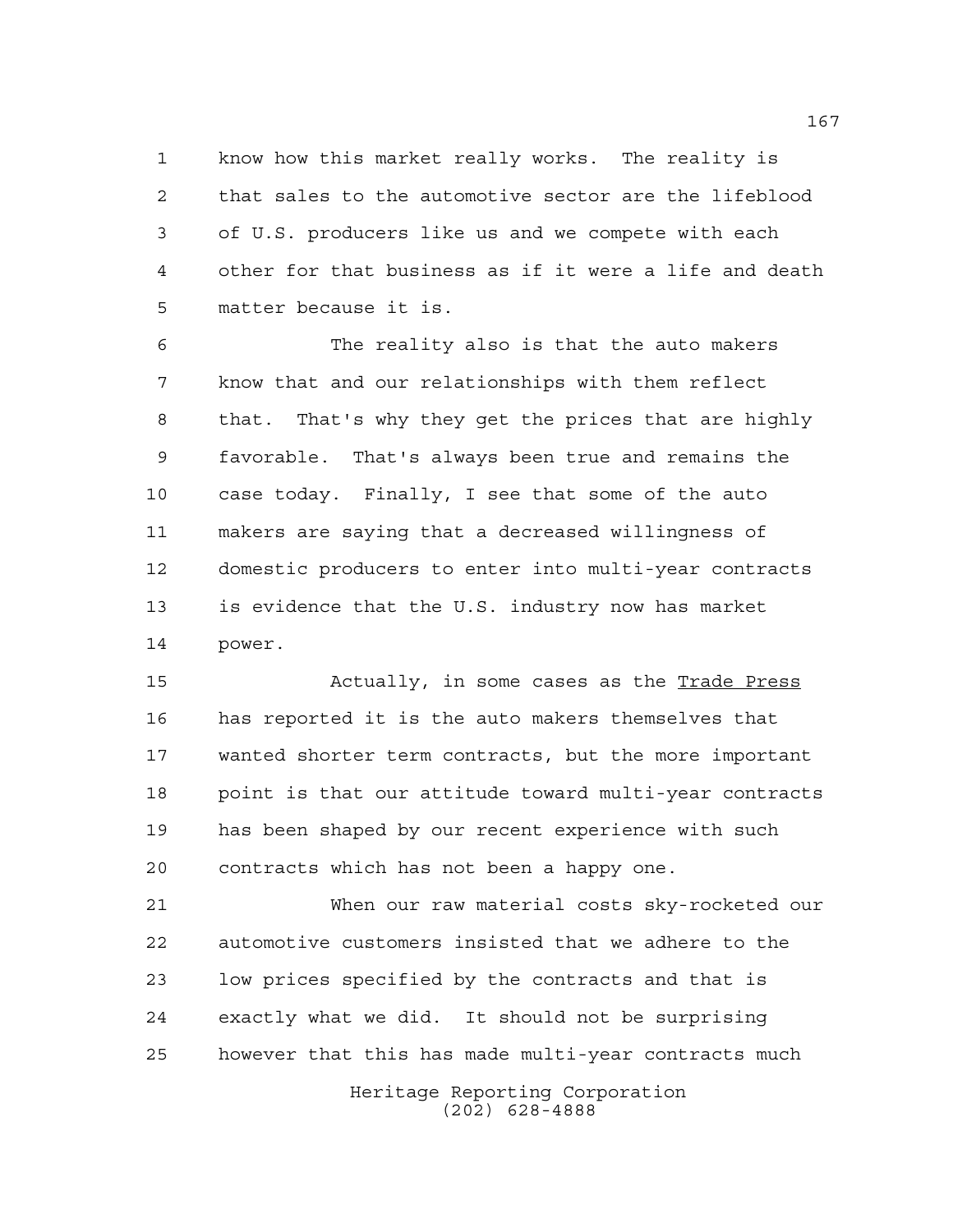less appealing to us than they once were. Thank you.

 MR. PLATZ: Good afternoon, Commissioners and staff. My name is Roy J. Platz, and I'm the Director of Marketing for the flat products division of Mittal Steel USA. I've worked for the company and its predecessors for more than 30 years. I began my career there as a chemist, worked at research, quality and operating before moving over to the sales and marketing side of the business.

 The AD and CVD orders under review today should be continued. They have helped to restrain unfair imports from the covered countries and as a result the industry was able to make some necessary investments in capacity improvements and improve its profitability. The orders continue to be very important to Mittal Steel USA's ability to maintain profitable operations.

 Yet if the orders are revoked in all likelihood we will see significant increased imports from the covered countries for several reasons. First, the subject foreign producers are currently investing in capacity expansions that will add more than eight million short tons of CORE capacity by 2008.

Heritage Reporting Corporation (202) 628-4888 Second, the foreign producers are highly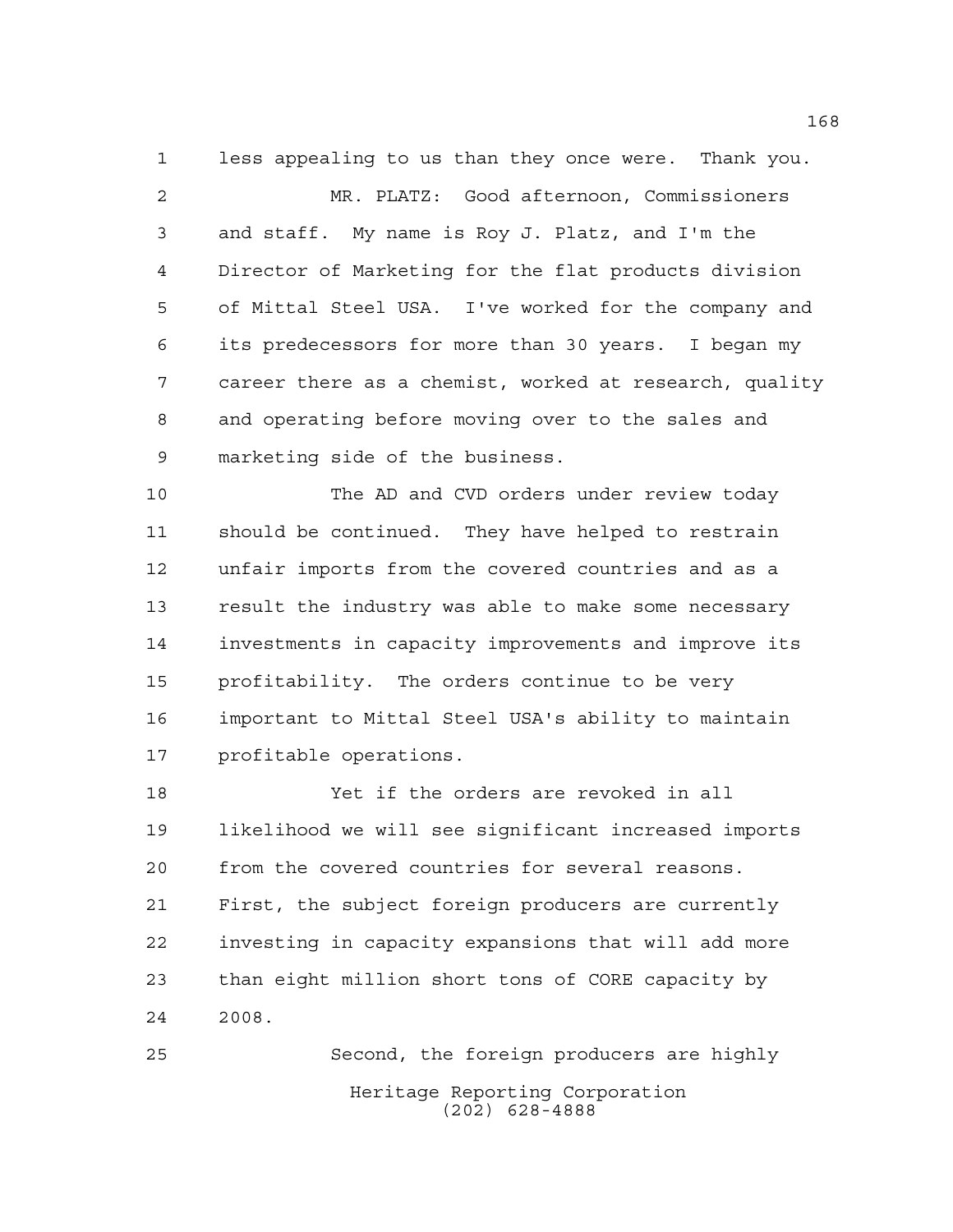export dependent, yet because producers in many of their export markets, particularly China, are investing in large CORE capacity increases themselves it is likely that as recent import trends show these third-country markets will not be able to continue to absorb CORE exports from the covered countries in future years.

 Third, the foreign producers have proven their ability to quickly ship large volumes of CORE exports and given their established channels of distribution they are likely to return to the U.S. market if third-country markets become less open to their products.

 Fourth, in light of existing excess global capacity and falling prices in countries with no or few trade remedies in place the Commission staff report shows that prices in the U.S. are generally higher at the present time. Downward pricing pressures are already building in the market with the orders in place.

 The industry is grappling with historically high raw material costs that are projected to persist in the future. At the same time we are rapidly approaching inventory destocking and the downward pricing pressure that such destocking has historically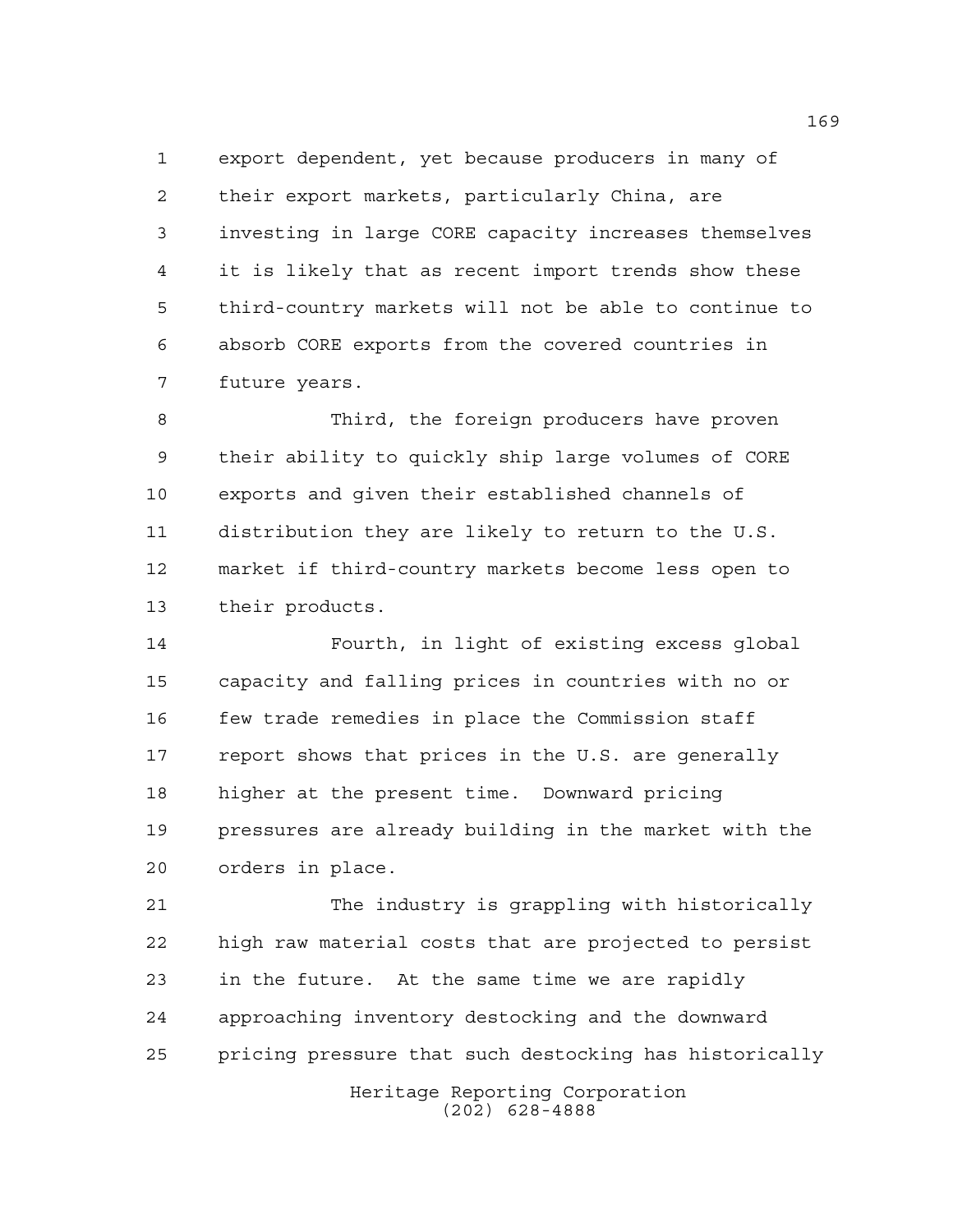imposed on the industry. If the orders are revoked we are likely to see an even more dramatic decline in U.S. CORE prices for a number of reasons.

 First CORE is highly interchangeable product, so price is a key factor in purchasing decisions. Certainly as a marketing director I know firsthand how important price is to our customers. Second, the foreign producers have demonstrated their ability and willingness to undersell U.S. product even with the orders in place.

 Finally, we are seeing growing imports from countries outside of the orders like China, India and Taiwan. These imports not only are generally increasing price competition in the U.S. market, but should the orders be revoked they will intensify the price depressing affects that increased imports from the covered countries will have.

 In sum the likelihood of a significant increase in dumped imports if the orders are revoked, the inevitable consequence to Mittal and the rest of the U.S. industry will be material injury within a reasonably foreseeable time.

Heritage Reporting Corporation We will be forced to compete with rising volumes of unfairly traded imports without the discipline of the orders in place and the likely

(202) 628-4888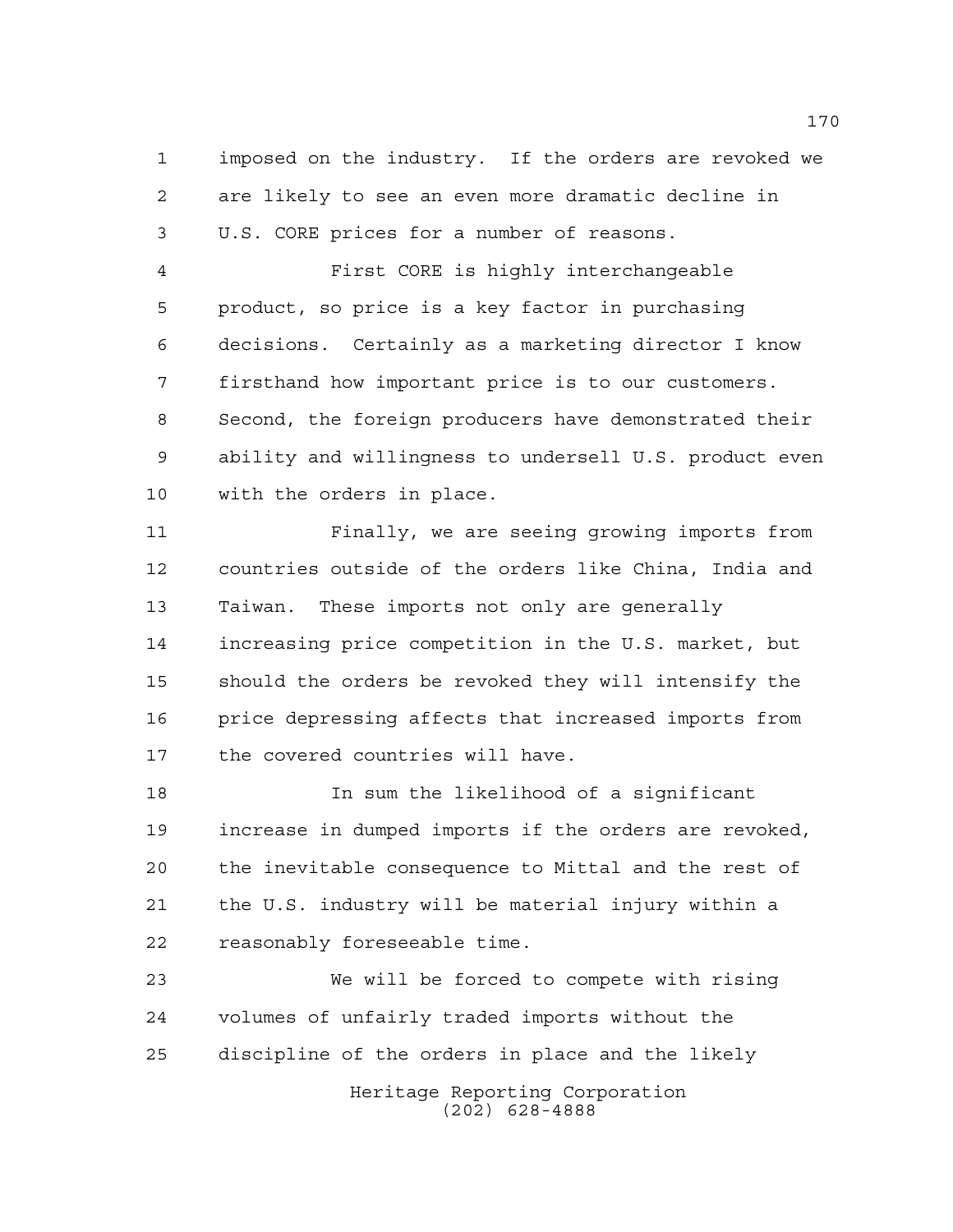result of the situation will be falling shipments, falling prices, eroding market share, declining production, declining employment and declining profits.

 To avoid this result these orders must be continued. Thank you for your attention, and I welcome your questions.

 MR. BATES: Good morning, Commissioners. My name is John Bates, and I am the CEO and owner of Heidtman Steel Products. Heidtman is the largest, privately held, automotive, flat-rolled service center network in the United States, with 16 directly owned or affiliated facilities in Ohio, Michigan, Indiana, Illinois, and Maryland. We are also co-owners of National Galvanizing in Monroe, Michigan, a joint venture with the National Materials.

 So I'm here today with the perspective of both a purchaser and a producer of corrosion-resistant steel, and I would be happy to answer any questions that you would have. Thank you.

 MR. KORAJCZYK: Good afternoon, Mr. Chairman and Members of the Commission. I am Robert Korajczyk. I'm a professor of finance and a director of the Zell Center for Risk Research at the Kellogg School of Management at Northwestern University, where I've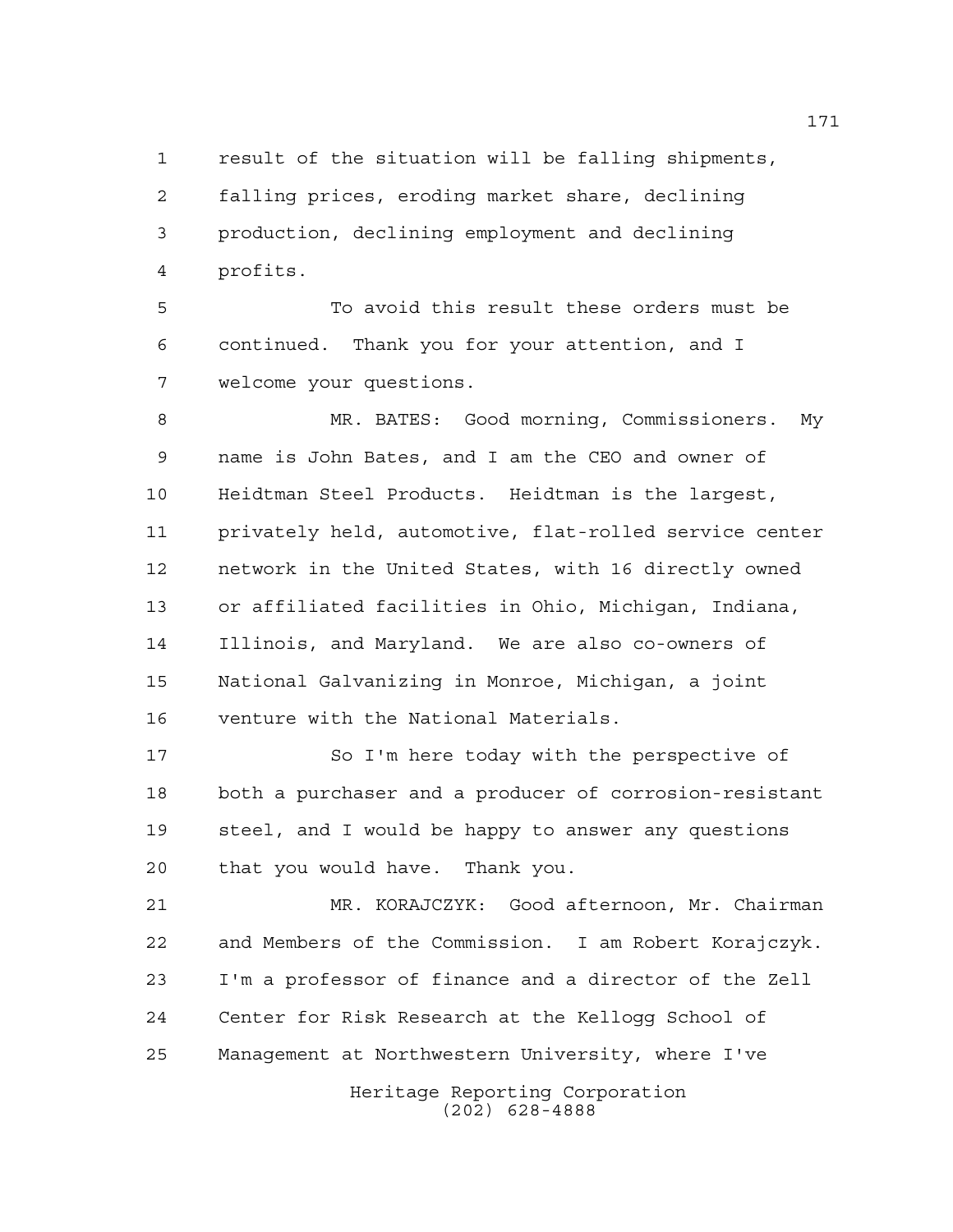taught since 1982.

Heritage Reporting Corporation (202) 628-4888 I've reported my findings in some detail in a report that has been provided in the domestic producers' prehearing brief. I will not go over all of the same ground here. I would welcome any questions that you have on that material. MR. LIGHTHIZER: Let the record show that we have a substantial amount of time left. CHAIRMAN PEARSON: My compliments to the representatives of the domestic industry for adhering strictly to the time allocation. After considering the possibilities, the Commission has resolved to break now for lunch, and we will return at quarter-to-one -- excuse me -- let me get it right -- quarter-to-two, and we will then begin the first round of questioning. We are mindful that Mr. Gerard has to leave at not later than two-thirty, and so we will attempt to get our questions to you in that timeframe. MR. GERARD: Thank you very much, Mr. Chairman. I'll just let you know, it's not out of a lack of desire to be here for the whole event, but we, in fact, have an international union executive board going on yesterday, today, and tomorrow, and the one thing I've learned is that if you are the president,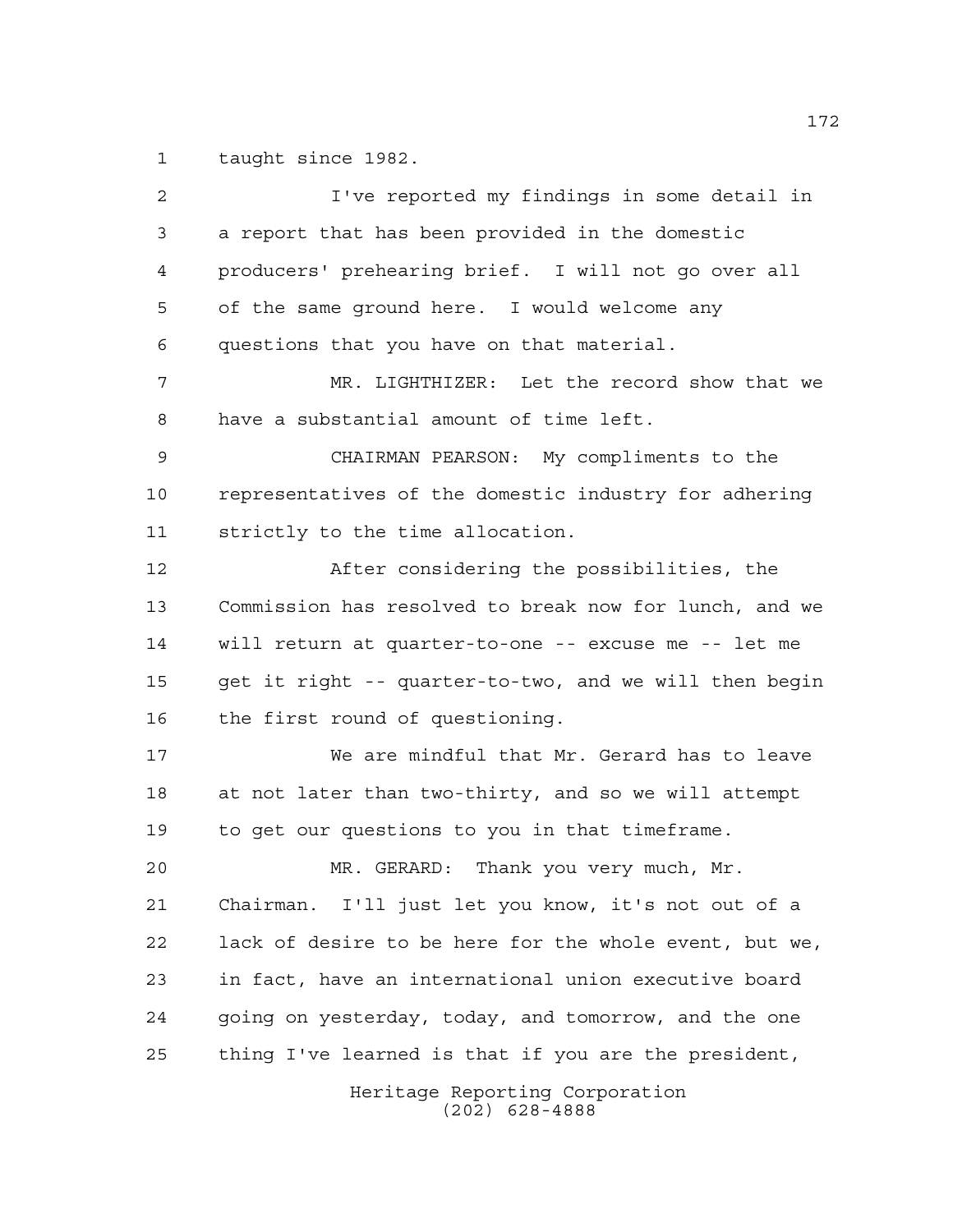| $\mathbf 1$      | and your board is meeting, you should try to be there. |
|------------------|--------------------------------------------------------|
| $\mathbf{2}$     | CHAIRMAN PEARSON: Yes, I understand.                   |
| $\mathfrak{Z}$   | Okay. Very well. We are in recess until                |
| $\overline{4}$   | one-forty-five.                                        |
| 5                | (Whereupon, at 12:58 p.m., a luncheon recess           |
| $\epsilon$       | was taken.)                                            |
| $\boldsymbol{7}$ | $\frac{1}{2}$                                          |
| $\,8\,$          | $\frac{1}{2}$                                          |
| $\mathsf 9$      | //                                                     |
| $10$             | //                                                     |
| 11               | //                                                     |
| 12               | //                                                     |
| 13               | //                                                     |
| 14               | //                                                     |
| 15               | //                                                     |
| 16               | //                                                     |
| 17               | //                                                     |
| 18               | //                                                     |
| 19               | //                                                     |
| 20               | //                                                     |
| $2\,1$           | $\frac{1}{2}$                                          |
| 22               | $\frac{1}{2}$                                          |
| 23               | $\frac{1}{2}$                                          |
| $2\sqrt{4}$      | $\frac{1}{2}$                                          |
| 25               | //                                                     |
|                  |                                                        |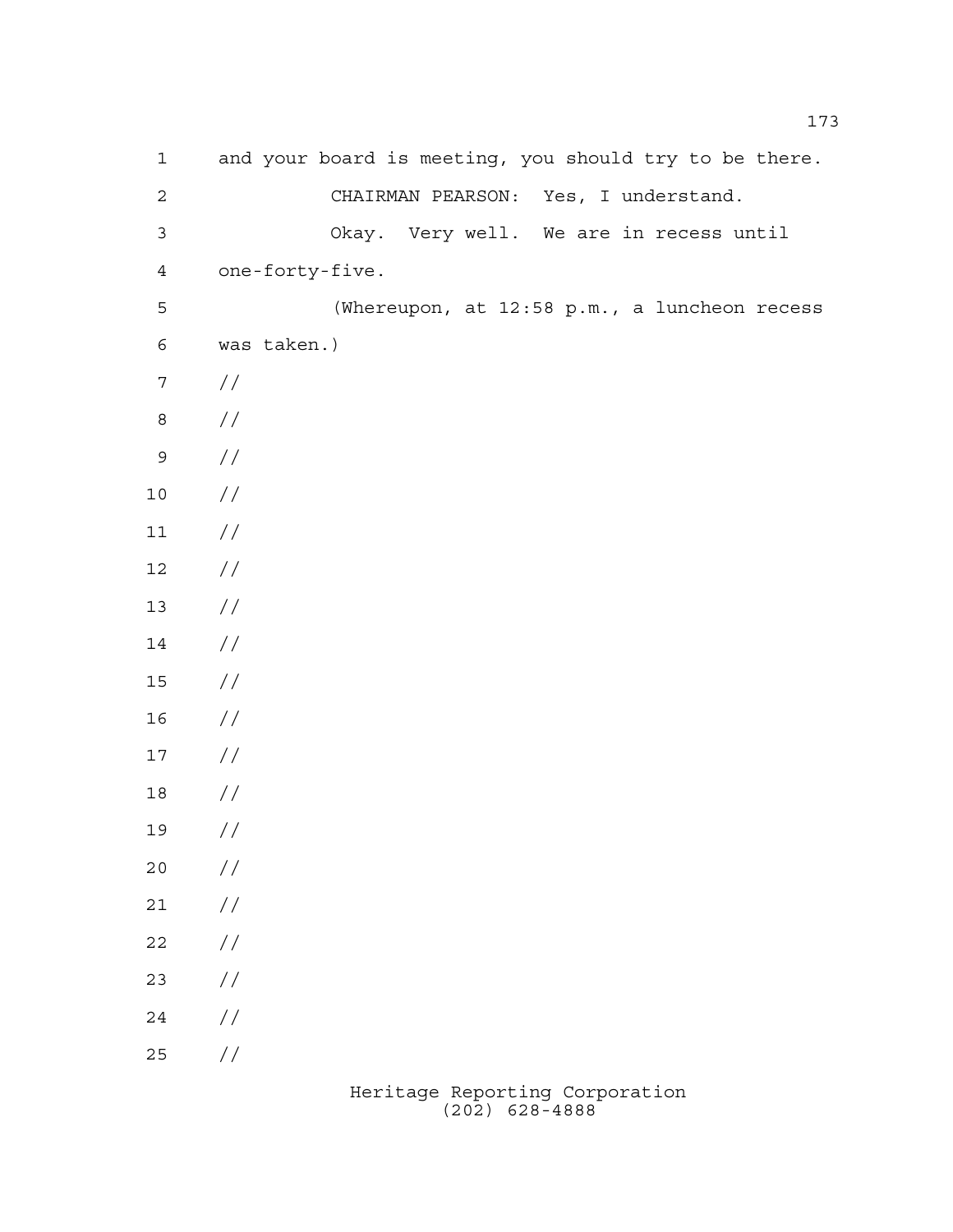Heritage Reporting Corporation A F T E R N O O N S E S S I O N  $(1:47 \text{ p.m.})$  CHAIRMAN PEARSON: This hearing will come back to order. Madam Secretary, what is our first order of business? MS. ABBOTT: Mr. Chairman, the Honorable Henry E. Brown, Jr., is available for testimony. He is U.S. Representative, First District, State of South Carolina. (Pause.) CHAIRMAN PEARSON: Welcome, Congressman Brown. Good to have you here. 13 MR. BROWN: Thank you. CHAIRMAN PEARSON: Please proceed. MR. BROWN: Okay. Thank you, Chairman Pearson and Members of the Commission. Thank you for giving me the opportunity, once again, to appear before you to share my views in a sunset review. You are currently considering whether revocation of the antidumping and countervailing duty order covering corrosion-resistant steel from various countries would cause a recurrence of injury to the domestic industry. I believe that, given conditions in the U.S. and world corrosion-resistant-steel market today, revocation would have exactly that result.

(202) 628-4888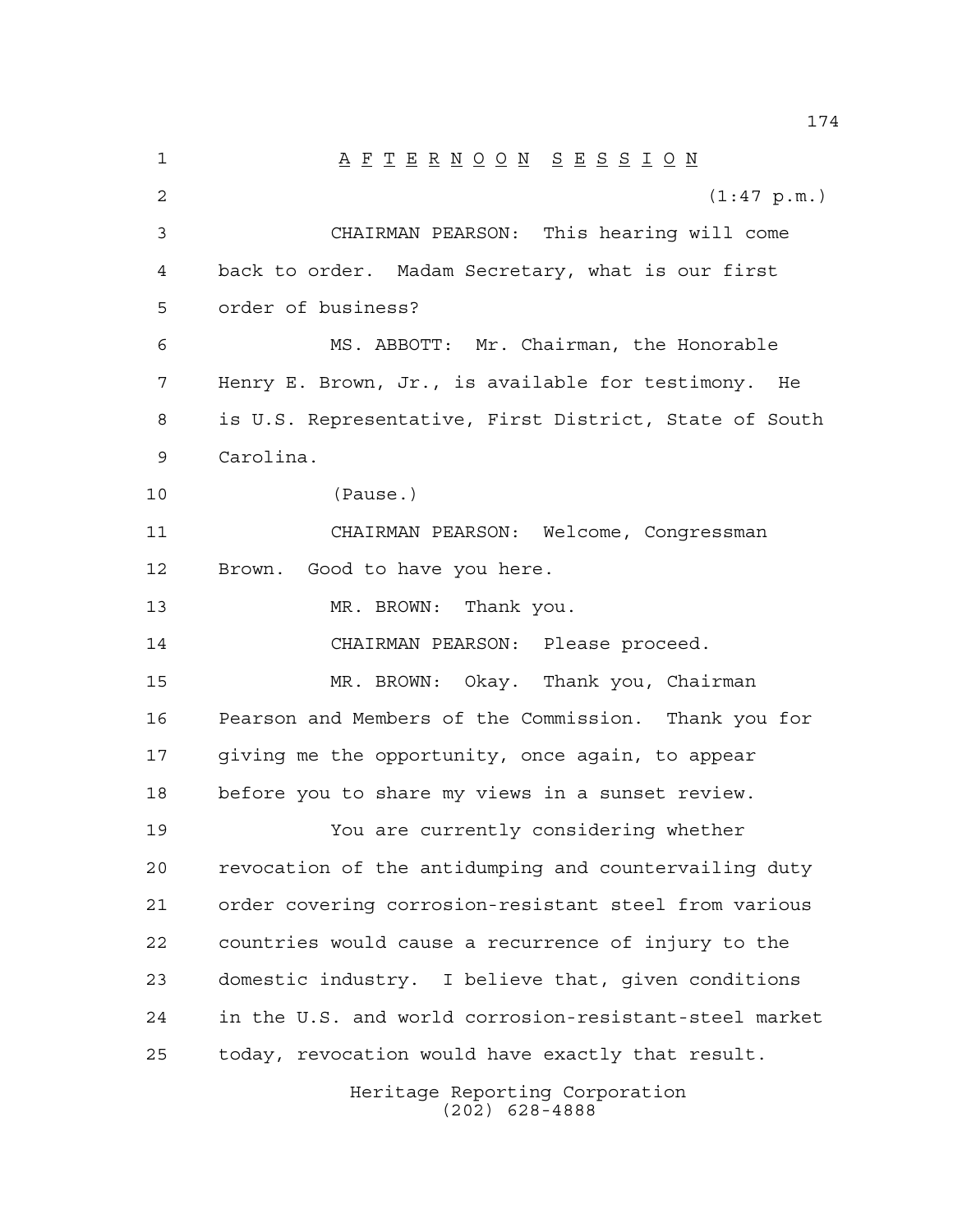I'm here today because the corrosion- resistant steel industry is important to my district. It isn't just a matter of dry economic statistics. The industry has made the lives of my friends and neighbors better.

 Nucor produces corrosion-resistant steel at its mill in Berkeley County, just north of Charleston. I've told you in the past that Berkeley is one of the most modern steel mills in the world and its workers, among the most productive. I'm not sure, though, that I've explained exactly what the Berkeley mill has meant for Berkeley County, for the First Congressional District or for the entire State of South Carolina.

 According to a recent economic study, Nucor Steel is responsible, directly and indirectly, for the creation of 2,662 permanent jobs in Berkeley County alone. These include not just jobs at the mill itself but with the companies supplying the mills. These are good jobs with high wages and solid benefits. They are exactly the type of jobs that a rural county like Berkeley needs to become prosperous.

 Nucor-Berkeley contributes approximately \$450 million annually to the economy of Berkeley County, including \$122 million in personal income. For the State of South Carolina as a whole, the

Heritage Reporting Corporation (202) 628-4888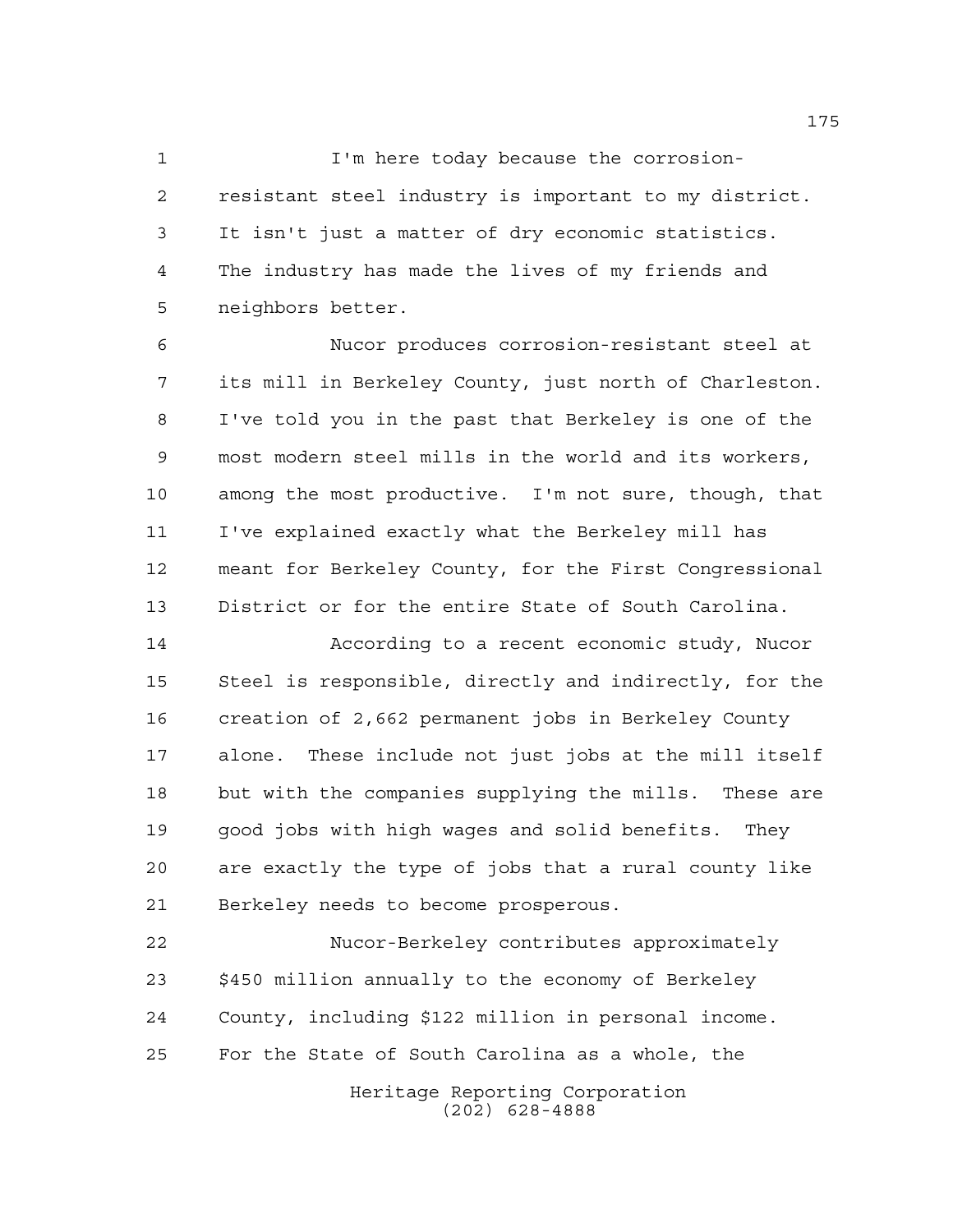figures were over \$540 million annually in total economic contributions and 3,184 permanent jobs.

 Berkeley is not a wealthy county. About 12 percent of the people in the county live below the poverty level. These aren't just numbers because of the Berkeley mill. People don't just have jobs; they have good jobs, the kinds of jobs that you can afford to own a home instead of renting, send a child to college, care for the aging parents, and put aside something for retirement.

 The antidumping and countervailing duty laws do not exist to serve some theoretical principle of economics. Their purpose is to ensure that American workers are not put at a competitive disadvantage by foreign competitors who violate the rules of the trade that the international community has agreed upon.

 The Commerce Department has determined that if these orders are revoked, the countries subject to this investigation are likely to resume exporting dumped and subsidized steel to the United States.

 These are behaviors that the international community as a whole has condemned. These are behaviors that hurt the United States, U.S. companies, U.S. workers, and their communities, including Berkeley County.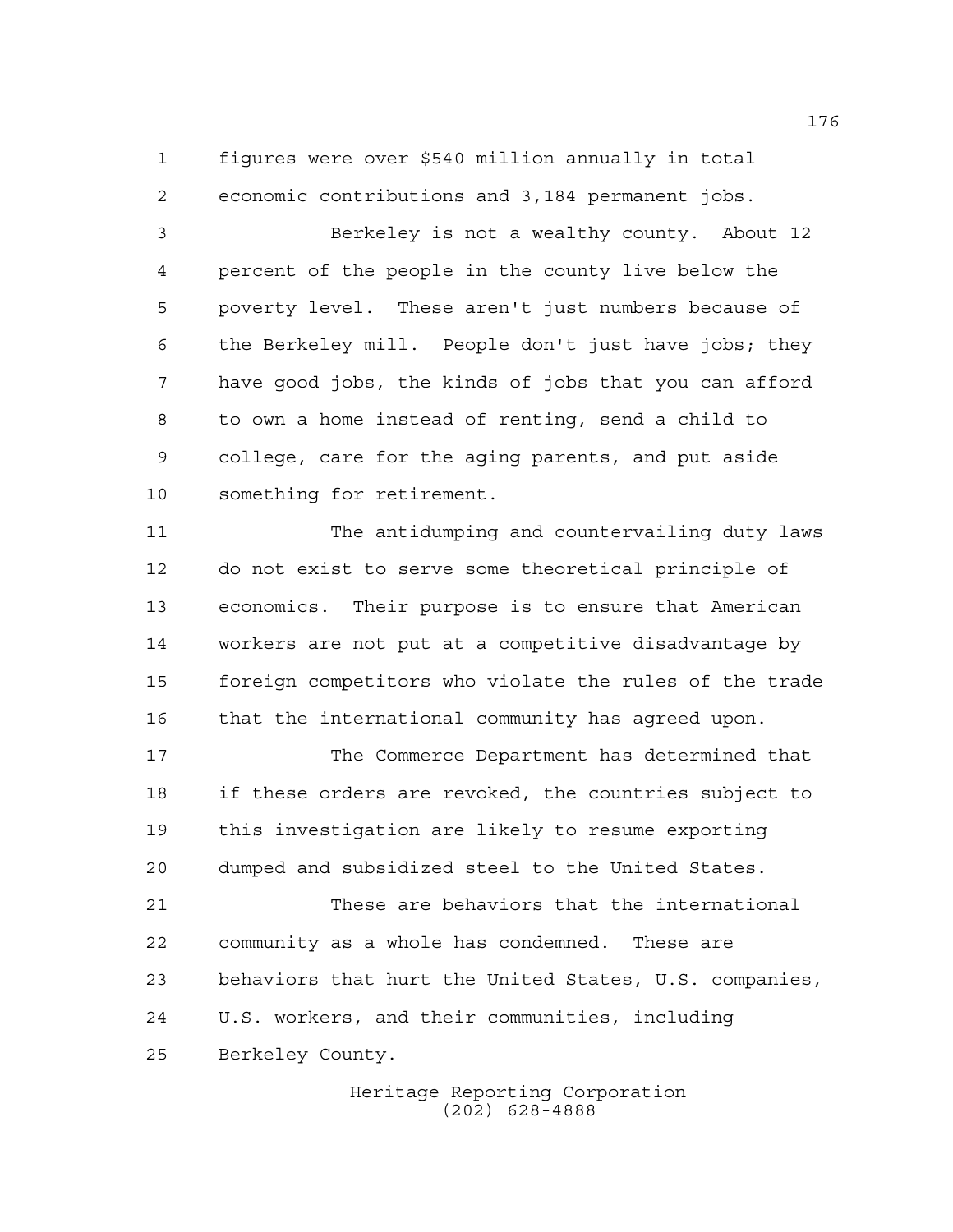Nucor Steel-Berkeley exemplifies what is best in the domestic corrosion-resistant steel industry in the American economy. Nucor has spent hundreds of millions of dollars to build and run one of the most efficient steel mills in the world. My friends who work at the Berkeley mill tell me that every day they try to figure out how to become more productive, how to make better steel using fewer resources.

 It's not just management that does this. The production worker, down to the newest hire, had made it their mission not to be just the best in the world but to get better every day. They cannot do this if they are exposed to dumped and subsidized imports. The domestic industry has done its job of becoming more efficient and productive than ever.

 Mittal Steel USA is another constituent company involved in these sunset reviews. I would like to take a minute to mention Mittal's importance to our national economy, as well as to that of my own district. Mittal Steel produces both corrosion- resistant steel and cut-to-length plates in eight states and directly employs over 17,000 people in the production of these imported products.

Heritage Reporting Corporation (202) 628-4888 While Mittal Steel does not produce either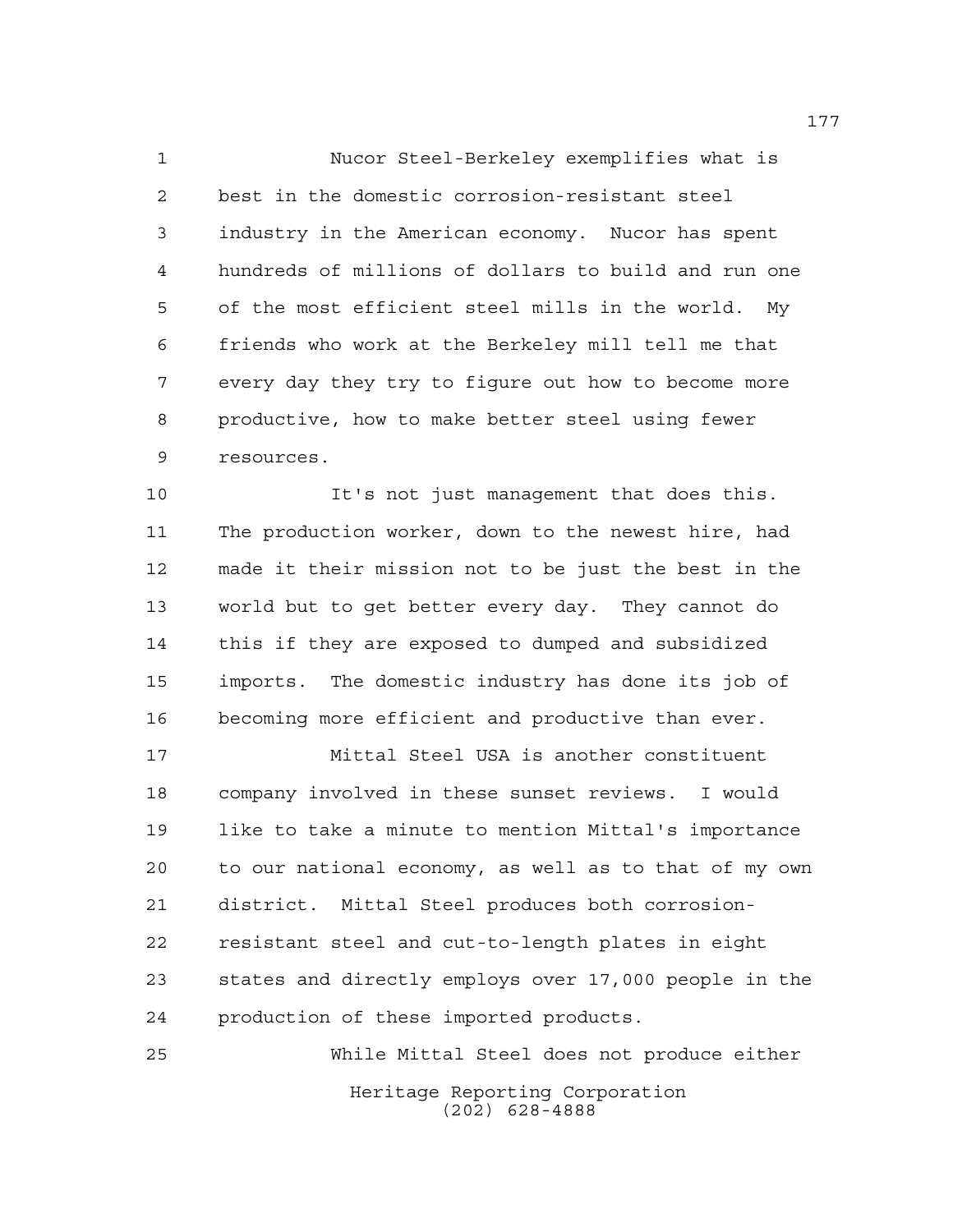Heritage Reporting Corporation (202) 628-4888 product in South Carolina, it produces wire rods at the Georgetown facility and directly employs 326 people. I am proud that these hard-working men and women I am now honored to have Mittal Steel in my district. I hope the relationship I have with Mittal Steel and Nucor Steel is one that will last a long time. To that end, it is virtually important that we continue to maintain this country's trade laws to limit the harmful effects of unfair trade and to ensure a level playing field for our domestic manufacturers. 12 As a public servant, you and I owe it to them to do our job while making sure that the trade laws that protect their jobs and communities from unfair competition are fully enforced. 16 16 I thank you very much for this opportunity to testify before you today. CHAIRMAN PEARSON: Thank you, Congressman. **Are there any questions for Representative**  Brown? (No response.) CHAIRMAN PEARSON: Thank you very much. MR. BROWN: My pleasure. Thank you. CHAIRMAN PEARSON: Before moving to the questioning, let me just mention that because we have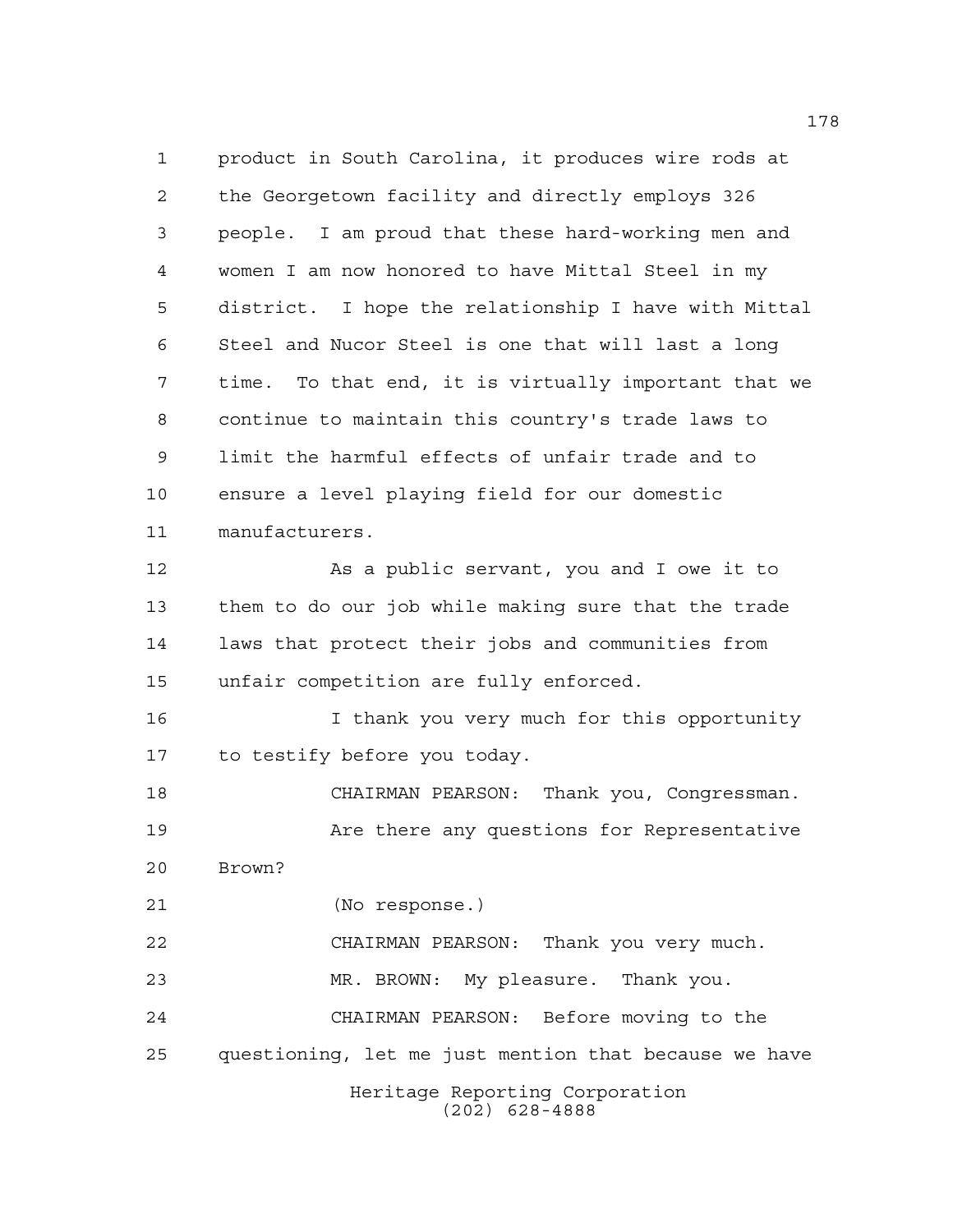such a large number of witnesses here today, please try to remember to identify yourself each time that you respond. That helps the court reporter. And because we do have some strong views on both sides of this issue, let's be mindful to treat with full respect the people, even with whom we might disagree, okay, so that we maintain an appropriate level of comity here today.

 Commissioner Koplan, would you begin the questioning?

 COMMISSIONER KOPLAN: Thank you, Mr. Chairman. I want to thank the witnesses for their testimony thus far, and I look forward to your answers to our questions.

 I'm going to begin with a question for four of you: Mr. Schorsch, Mr. Goodish, Mr. DiMicco, and Mr. Nolan. You argue that the domestic industry is only marginally profitable, not covering its cost of capital and not generating sufficient returns to justify investment in new capacity. Some of that was actually discussed by you all this morning. I remember Mr. Schorsch touched on it.

 For example, the discussion that I looked at before the hearing was in U.S. Steel's brief at page 84 and Nucor/SDI's brief at page 55; my question is,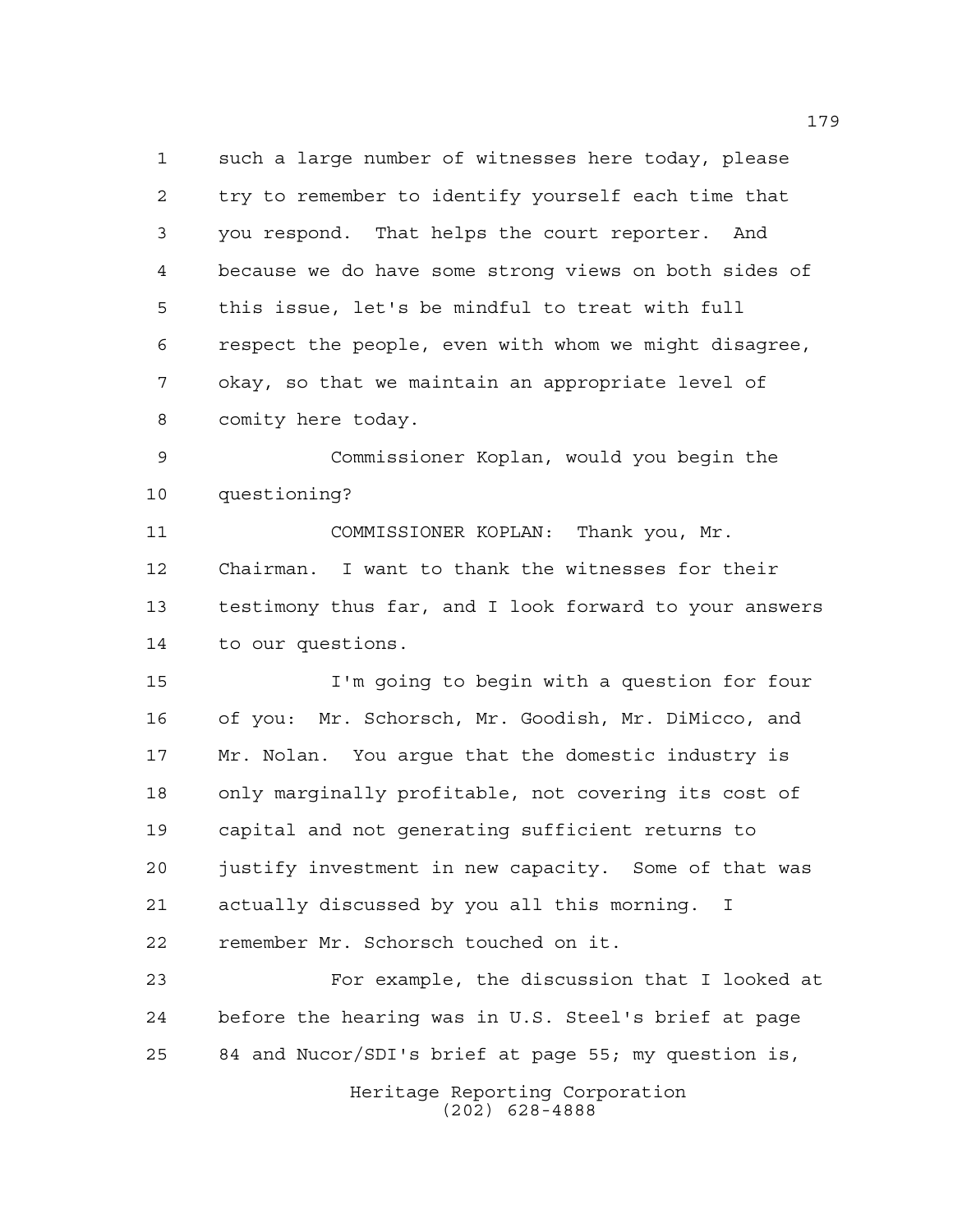how do you explain new lines started or added by Winner Steel in 2005, by Steelscape, Mittal and Nucor in 2006, and Sorevco, a new company, beginning construction of a new, \$880 million mill in 2005, which is expected to start up in 2007, given the current conditions that you have described? Who would like to begin?

 MR. SCHORSCH: I can maybe begin. This is Lou Schorsch from Mittal Steel.

COMMISSIONER KOPLAN: Thank you.

 MR. SCHORSCH: Any time you're making an investment decision, obviously, you're thinking about, in an uncertain environment, what the future is likely to hold, and we go into these kinds of investments, and, in our case, the one that is an increase in corrosion-resistant capacity is at our Cleveland facility. That's one of our most productive facilities. We had the opportunity to convert an existing line at a cost of about \$80 million versus a brand-new line would be about probably 180 to \$200 million for that quality of line, so it was an attractive investment on that basis.

Heritage Reporting Corporation But you're still making projections, assumptions, about the prospects for the marketplace going forward. So, in that case, we felt they are

(202) 628-4888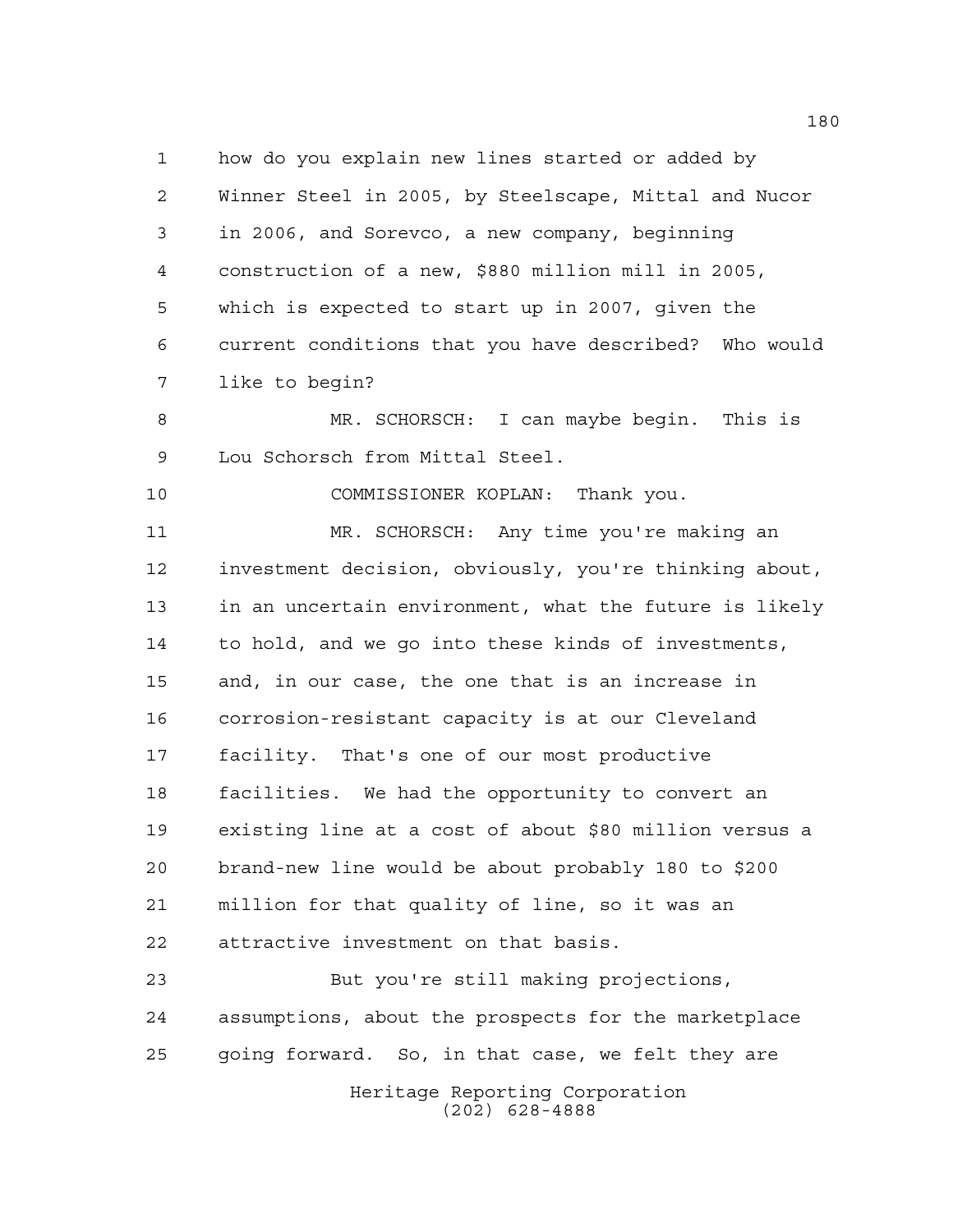adequate enough to justify that incremental, strategic investment, but I would also say our company has a depreciation base of about 330 to \$350 million a year, and we basically are reinvesting at that level. The investment I just mentioned, which, again, is over probably a three-year period, the total investment of \$80 million, is, I'll say, frankly, the sole, or certainly by far, the major strategic

 investment we're making. Every other investment goes towards maintaining the facilities, frankly, upgrading, doing some repairs that weren't done during the crisis period for the industry.

 So, basically, we're reinvesting at a kind of hold-steady level, with the exceptions of the investment like I just described, which, for a company to be saying the strategic portion of its investment portfolio is \$80 million over three years when you're spending \$330 million, more or less, in total just to cover depreciation; that's still not the sign of an industry that is strongly confident about its future prospects, in my view.

Heritage Reporting Corporation COMMISSIONER KOPLAN: Thank you. That's helpful. I appreciate it. Who is next? Mr. DiMicco? MR. DIMICCO: Dan DiMicco, Nucor. Good question, Commissioner, good question, because --

(202) 628-4888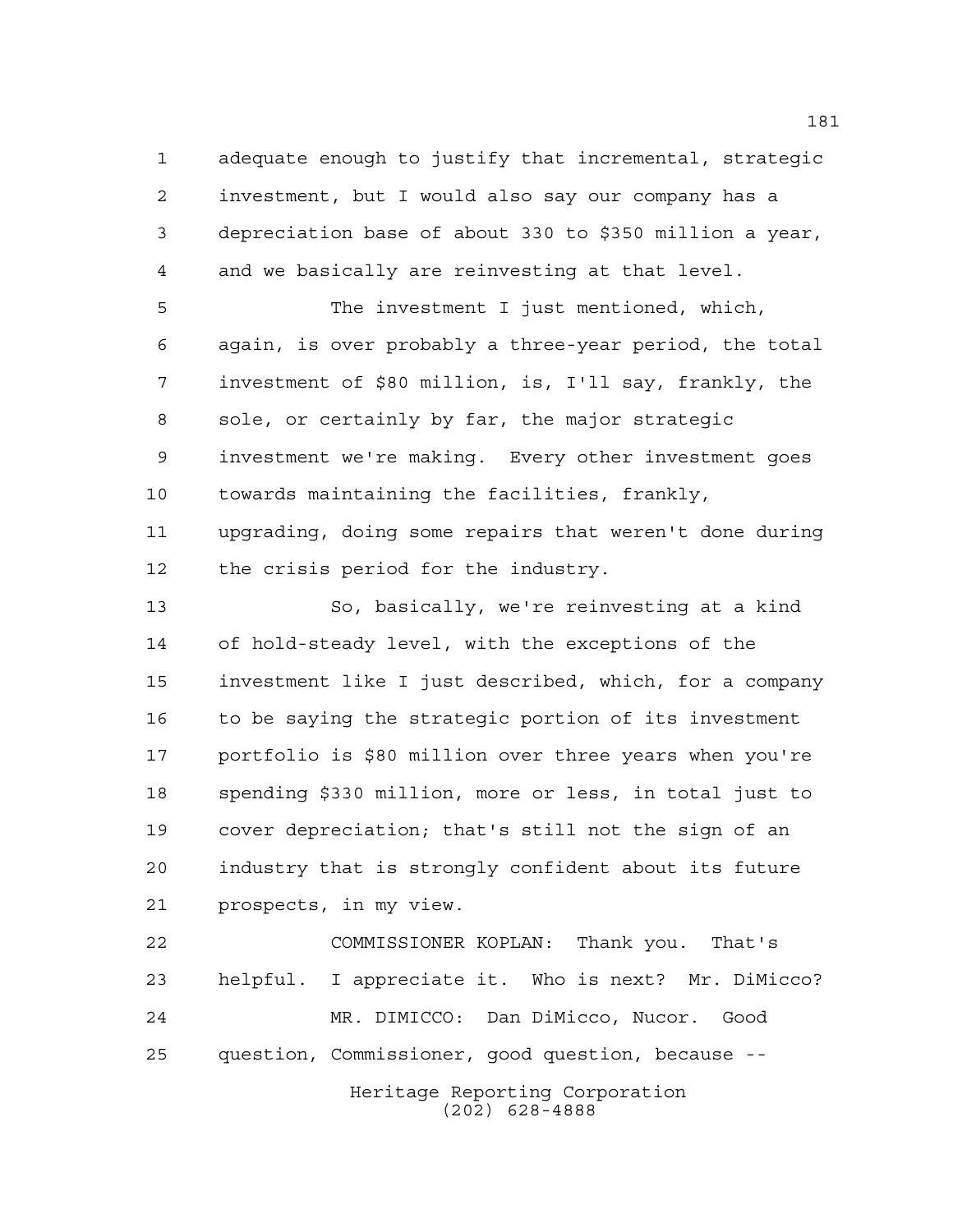COMMISSIONER KOPLAN: Now you've got me worried.

 MR. DIMICCO: -- it gets to the heart of the matter. We make our investment decisions based upon the long term. We make our investment decisions based upon there being a rule of law. We make our investment decisions based upon the fact that we believe that fair trade is here to stay and that we will get the support that we need, whether it be from Republican or Democrat administration, the ITC, to enforce the laws and rules that are on the books, WTO compliant.

 We believe that that will happen. If we didn't believe that, we would divest ourselves of our entire steel assets. So when we make an investment like this, which, by the way, is one of the few greenfield investments we've made in the last six years -- most of our investments and growth have been internal or through acquisitions of companies that were in bankruptcy or in difficult times.

 But we wouldn't even be in the business we're in today if we didn't believe that we could make a case to allow for fair trade to take place, and it's made in light of the fact that we believe that the ITC will uphold duties like this on countries that have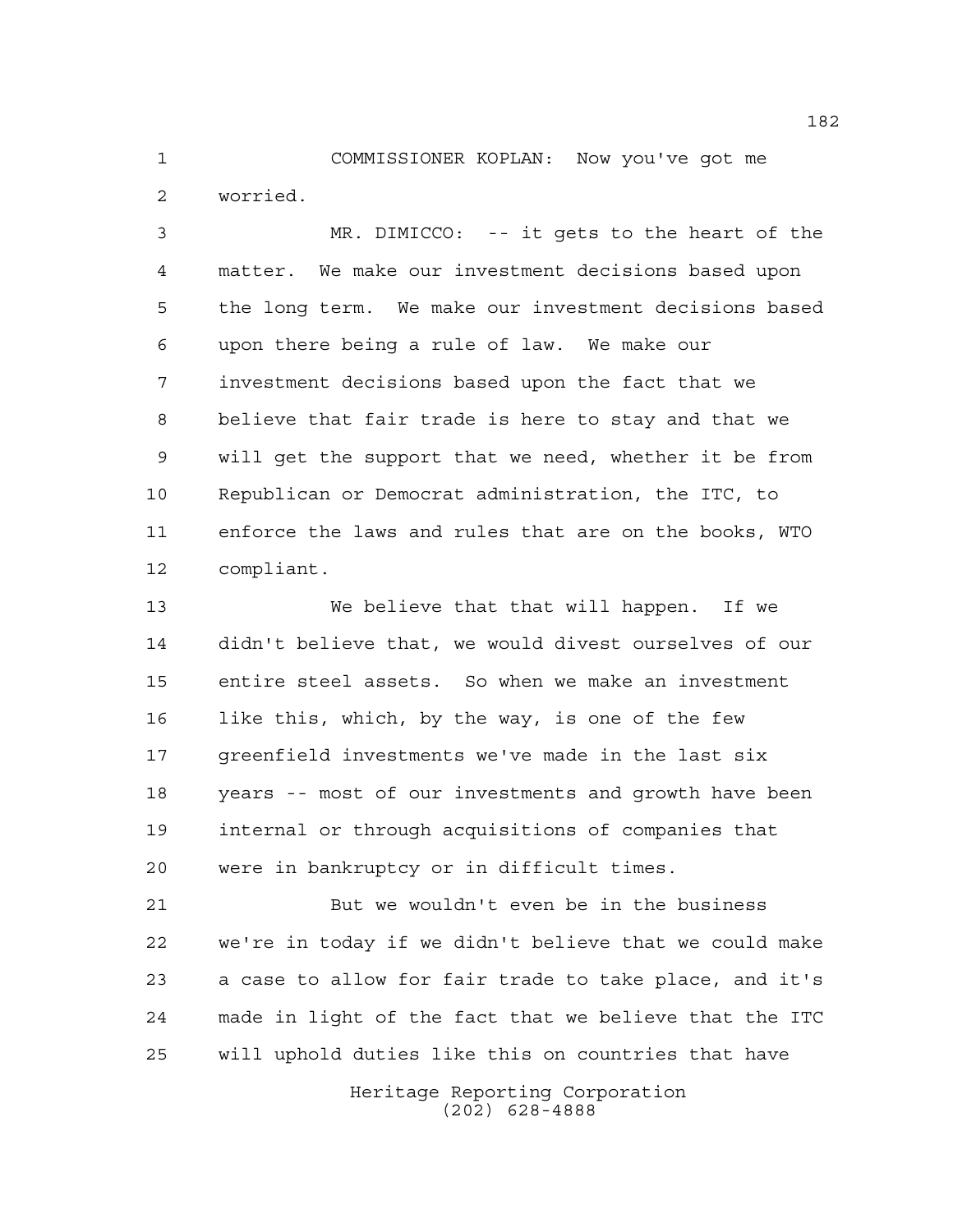abused their right to sell their product in our market. We have to believe that because if we didn't believe that, then we would not be in the steel business, period, whether it be a new \$500,000-ton-a- year galvanizing line or the 24 million tons of steel production that we have today.

 COMMISSIONER KOPLAN: Thank you. Mr. Goodish?

 MR. GOODISH: Commissioner Koplan, I agree the comments that have been made both by Lou and Dan. Any investment we would make in galvanized or corrosion-resistant product, we would first do a market study, and that market study would be based on what we see happening in the economy, and it does assume that imports coming into the country would be fairly traded, and based on those facts, we would make an investment in additional corrosion-resistant facilities.

Heritage Reporting Corporation COMMISSIONER KOPLAN: Thank you. Mr. Nolan? MR. NOLAN: Commissioner Koplan, good afternoon. This is John Nolan with Steel Dynamics. We're still a two-and-a-half -- maybe pushing the envelope later this year or next year -- to 3 million-ton producer, so we're a little bit more conservative. We made our last Cap-ex decision on

(202) 628-4888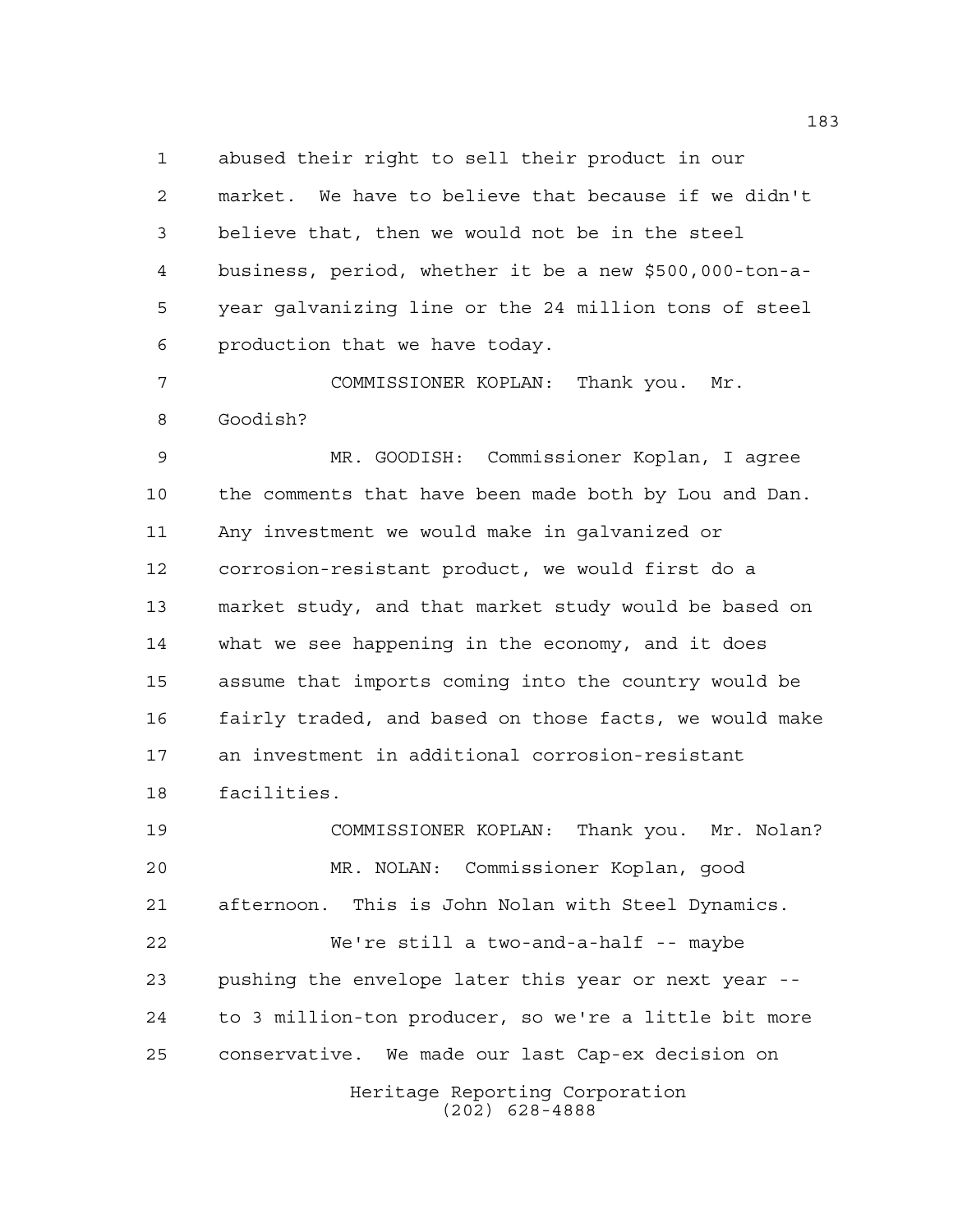coated products -- I should say actually corrosion- resistant steels -- back in 1996. It's been about a decade.

 In 2003, we had an opportunity to make a defensive purchase of a facility in Jeffersonville, Indiana. We did that. That has played very well for us, but we take the view that it's a better prospect at the moment for us to look even more forward into the value chain, so to speak, and we're adding certain capabilities to Jeffersonville that will expand our market presence, both on alternative-coating of pure zinc galv. aluminum and paint.

 So I will tell you that we don't have an appetite at the moment for additional coating capacity, and I'm at a loss to explain the Cap-ex decisions by Winner and others, Commissioner.

 COMMISSIONER KOPLAN: Thank you. I thank each of you for those answers. I'm going to stay with you with my next question, the group of you, and this one is on capacity utilization.

 Capacity utilization for the domestic industry, and I'm referring to a public staff report, Table CORE 3-2 at page 3 of the CORE chapter, ranged, during the period of review, from a high of 84.7 percent in 2004 to a low of 79.5 percent in 2005.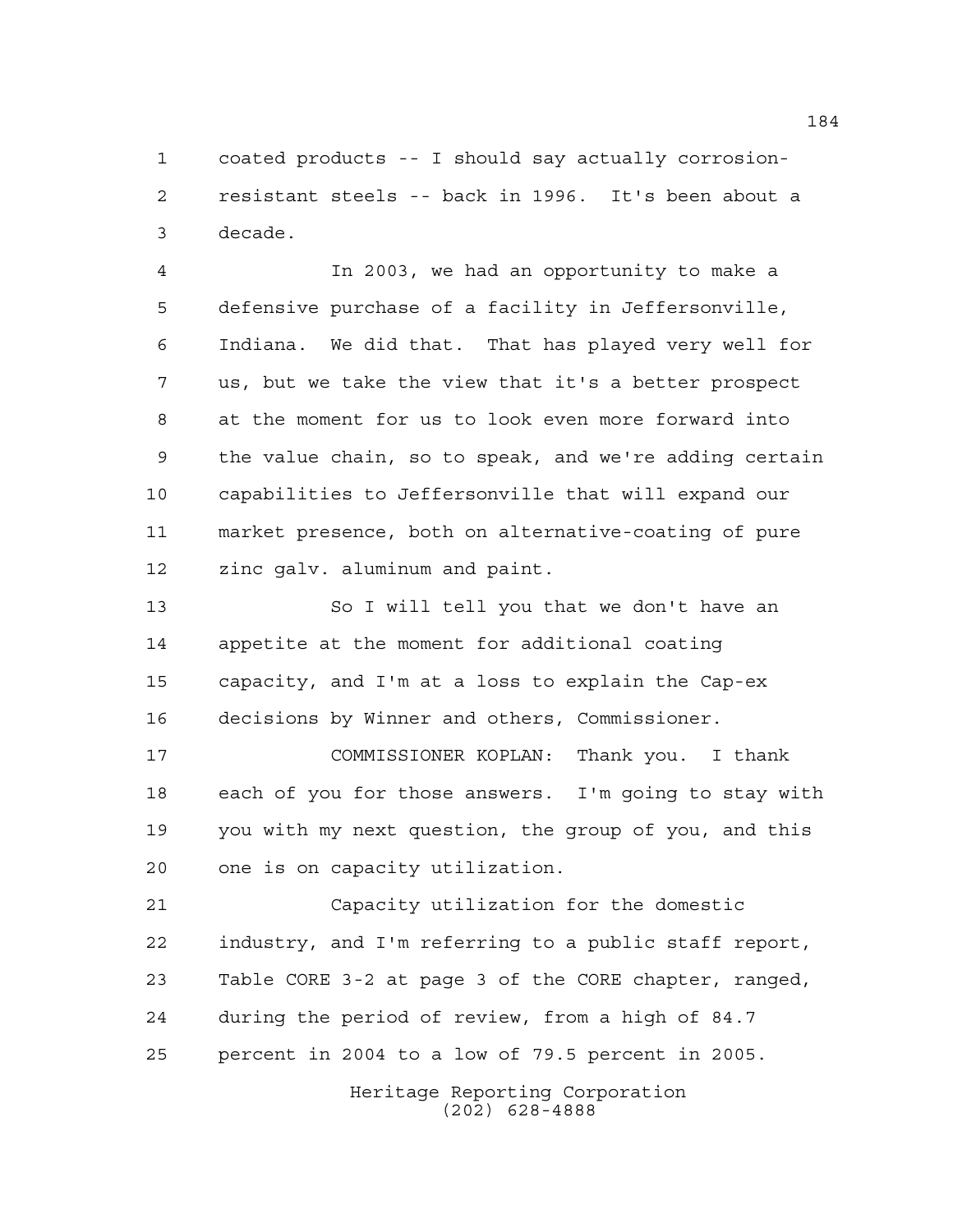This would indicate that the domestic industry has additional capacity to produce corrosion- resistant steel, but why did several domestic producers report having refused, declined, or been able to supply corrosion-resistant steel since 2000, and 23 of 31 responding purchasers reported supply problems, such as being placed on allocation or controlled order entry, from early 2004 to early-to- mid-2005, with some reporting shortages into 2006? I'm referring to page 5 of that same chapter. I would like to hear from each of you on this question as well.

 Mr. Schorsch, should I start with you again? MR. SCHORSCH: Our process, and this may be a little bit different from Dan's process, for example, or John Nolan's process, as an integrated plant, we've got, by the time I get to coated-steel products, it's probably a dozen different process steps that we have to go through, and there may be bottlenecks at different stages in that process.

 So capacity; I don't want to say that it's an arbitrary number, by any means, but, again, you have to be careful as you look at that entire integrated root what stage in the process you're looking at. We would typically look, as the core,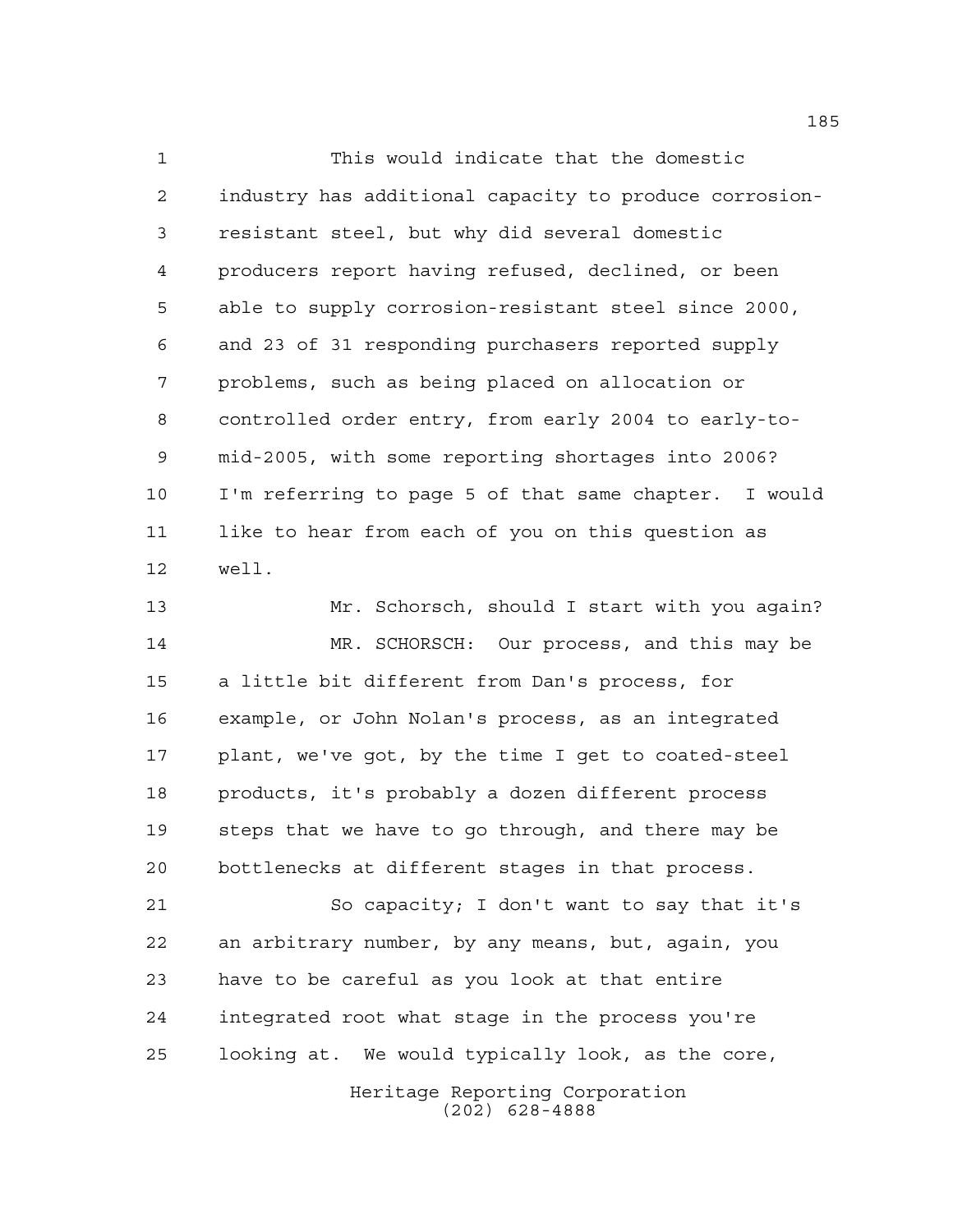kind of bottleneck for our operations, if you will, at the steel-making or slab-making operations, and I think we've been operating at a higher percentage in that stage of the process than what you described.

 I turn to the issue of availability of material and supply constraints. Obviously, I don't know what's happened with competitors and so on, but I'm almost baffled by the question. I think we certainly had issues in 2004 with supply constraints, difficulty of obtaining raw materials. On our part, we work with many customers to deal with that issue and provide them with materials. I don't recall any conversations inside our company where we had to say, we have two customers, and we have to choose between the two.

 COMMISSIONER KOPLAN: Thank you. Mr. DiMicco? Excuse me.

 Mr. Chairman, can I get the final responses to the question? Thanks.

Mr. DiMicco?

 MR. DIMICCO: I don't recall us turning away business unless we couldn't come to an agreement on price with some of our customers. There were periods of time where there were outages at some of the plants that may have created short-term supply issues.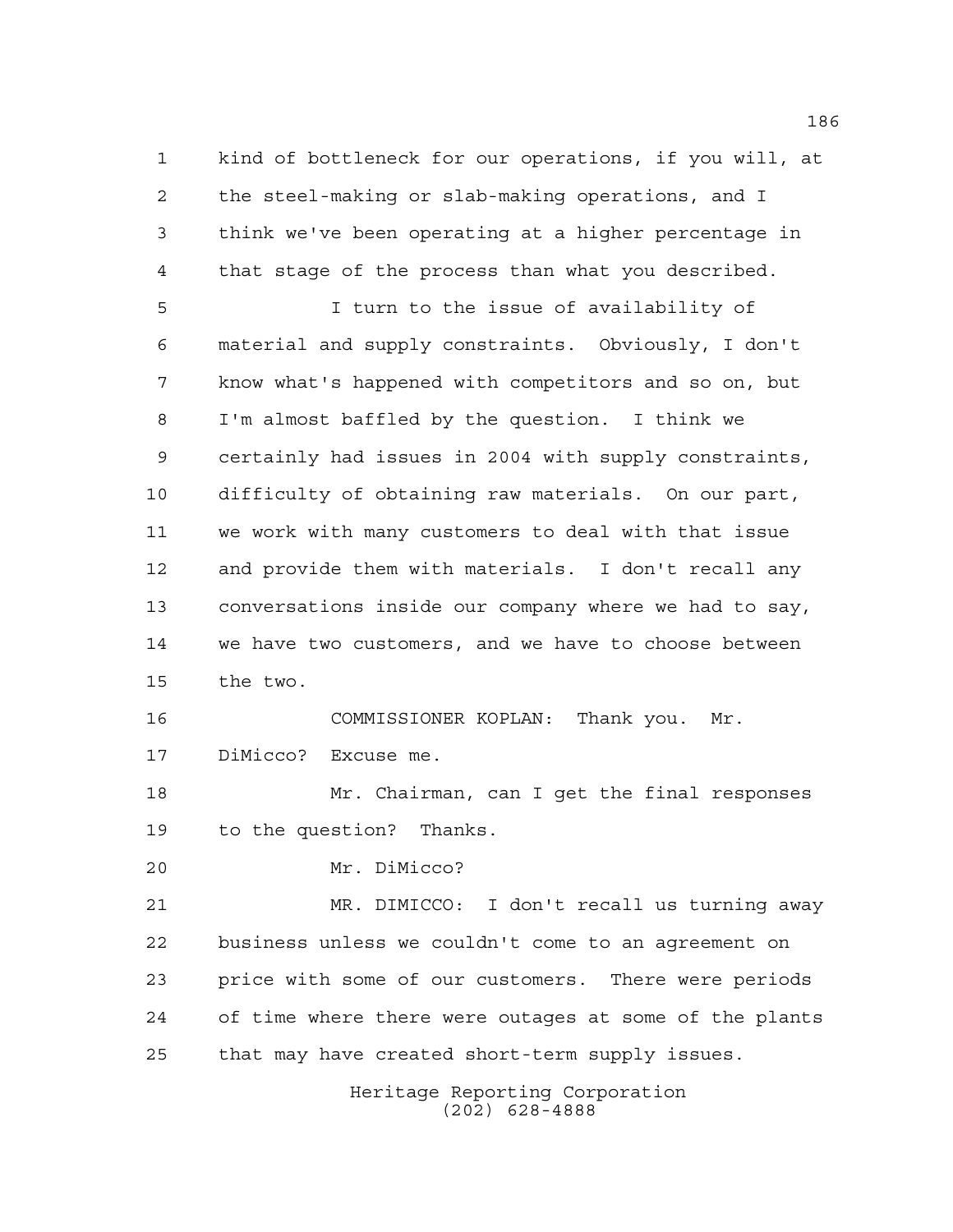Sometimes those supply issues are not the steel producers' issues, the processors and the service centers and how they have ordered steel and didn't get supply from where they thought they might get it from. As an example, some imports didn't come in on time, so they tried to move to somebody else. They have already got their schedule full; they can't do anything. There was a period of time when we were pretty well booked out on galvanized product, but, unfortunately, that is not the case today, going forward into 2007. That's really all I have to say on that.

 COMMISSIONER KOPLAN: Thank you. Mr. Goodish?

 MR. GOODISH: Commissioner, if I remember correctly, in 2005, the service center industry had reached a height of about 10 million tons of flat- rolled inventory and essentially stopped buying. So some of the reactions that you're seeing, the 84 to 79 percent, is strictly a matter of adjusting to the marketplace. The orders don't come in on a mill. We don't run galvanizing lines or any steel-producing facility if we don't have an order.

 That would show that, over time, you would see the 84 or 79 percent period of time.

> Heritage Reporting Corporation (202) 628-4888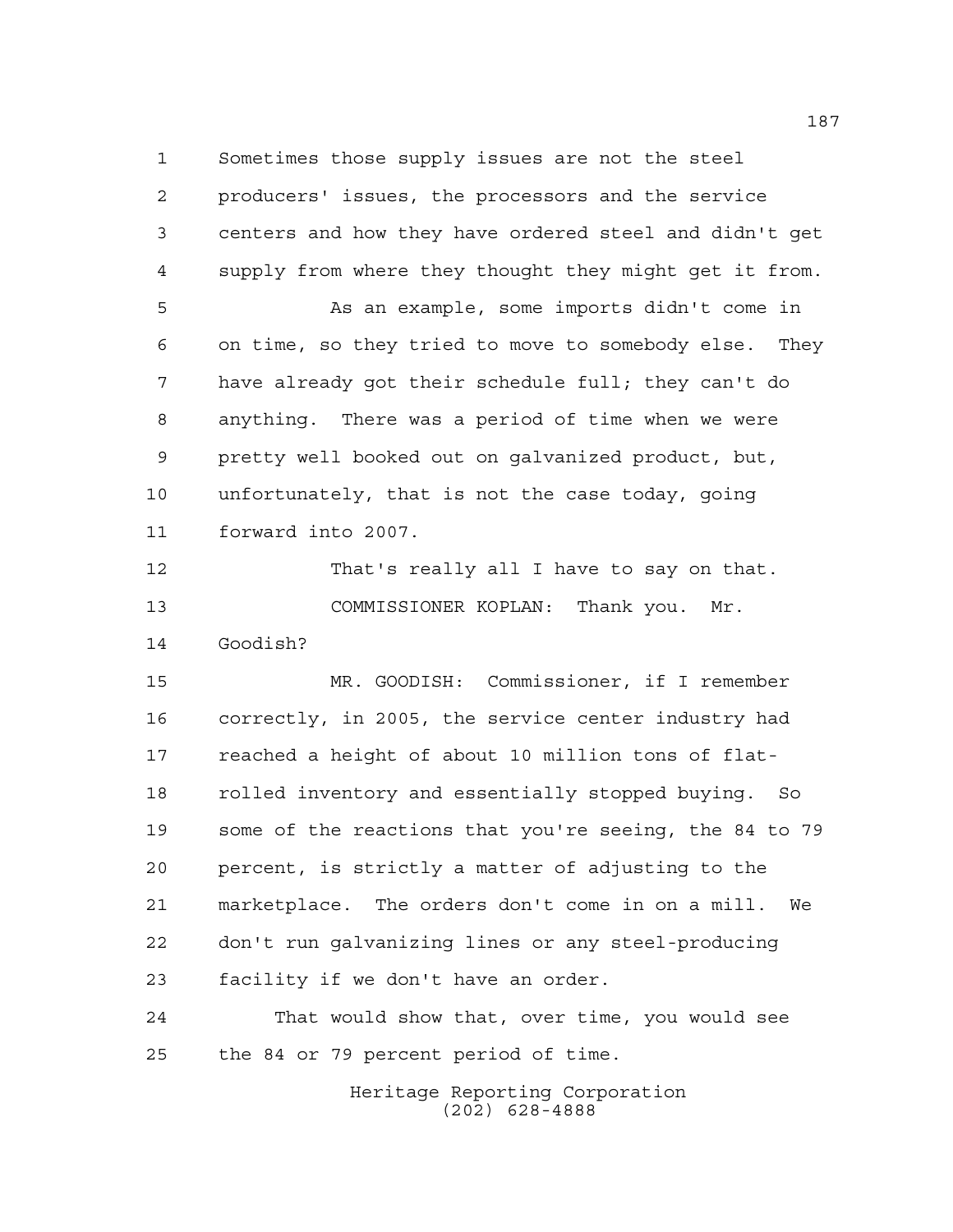In late 2005, we were building a new blast furnace for about \$380 million In order to be able to service our customers. We did have some slight times when we had to juggle orders around to prioritize automotive material in our facilities, but at no time did we shut an automotive customer down.

 We did have a case where we had a customer come to us in November and significantly increase the order for electro-galvanized product that they wanted delivered in January. We made those tons in January and February, and in March they told us that they didn't need them.

 So we have had those kinds of problems, but other than maintenance outages that we may have that would be of short duration, we generally manage to move product around. We've had no shortages of product. But the utilization rate is being driven more by service center inventories than anything else. COMMISSIONER KOPLAN: Thank you. Mr. Nolan? MR. NOLAN: Commissioner Koplan, John Nolan, Steel Dynamics. To the best of my recollection, Commissioner, we ran at capacity in 2004. In fact, I'm reasonably sure we set production records for most of that year on all three coating lines. If we found ourselves in a situation where we turned someone away,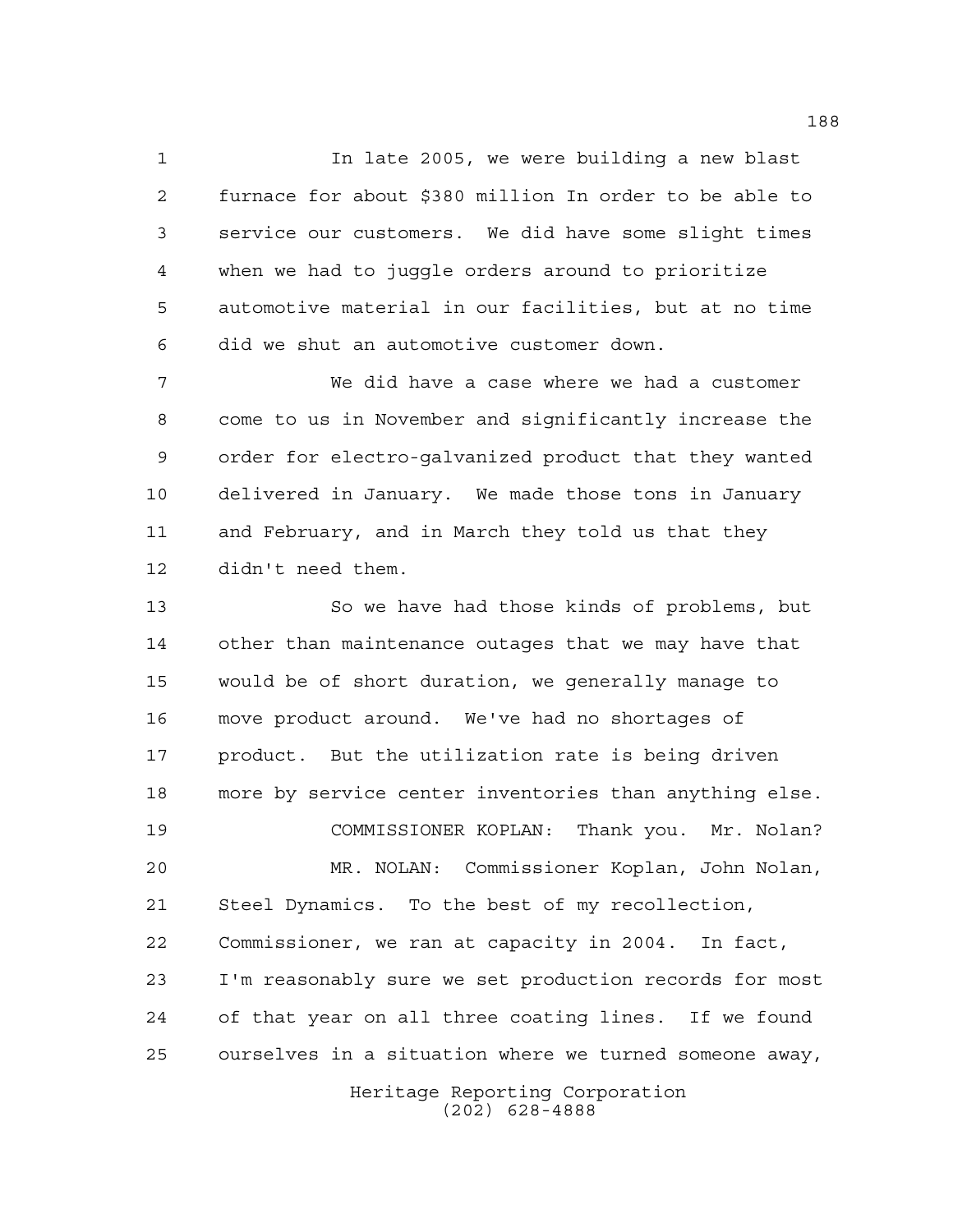it was a consequence of the order book basically being as full as we could manage at that time.

 In '05, for the most part, I think we were running very close to capacity.

 COMMISSIONER KOPLAN: Thank you. My time has expired --

 MR. DIMICCO: One quick point. Dan DiMicco. Hurricane Katrina did put a crimp in our hydrogen supply for our industry, which is necessary to do your cold rolling and annealing and to provide product to your galvanizing facilities, and there may have been some issues there among some of the producers because the largest hydrogen plant in the country was down in New Orleans, and it was shut down because of the hurricane. We all scrambled like crazy to get hydrogen supply, but that might be another instance of where there were some short-term situations.

 COMMISSIONER KOPLAN: Thank you for that. MR. NOLAN: Commissioner, this is John Nolan again.

 COMMISSIONER KOPLAN: You're killing me up here right now with my colleagues. I heard that.

 Mr. Chairman, thank you very much. I'll do better on my next round.

Heritage Reporting Corporation (202) 628-4888 CHAIRMAN PEARSON: I'll take you at your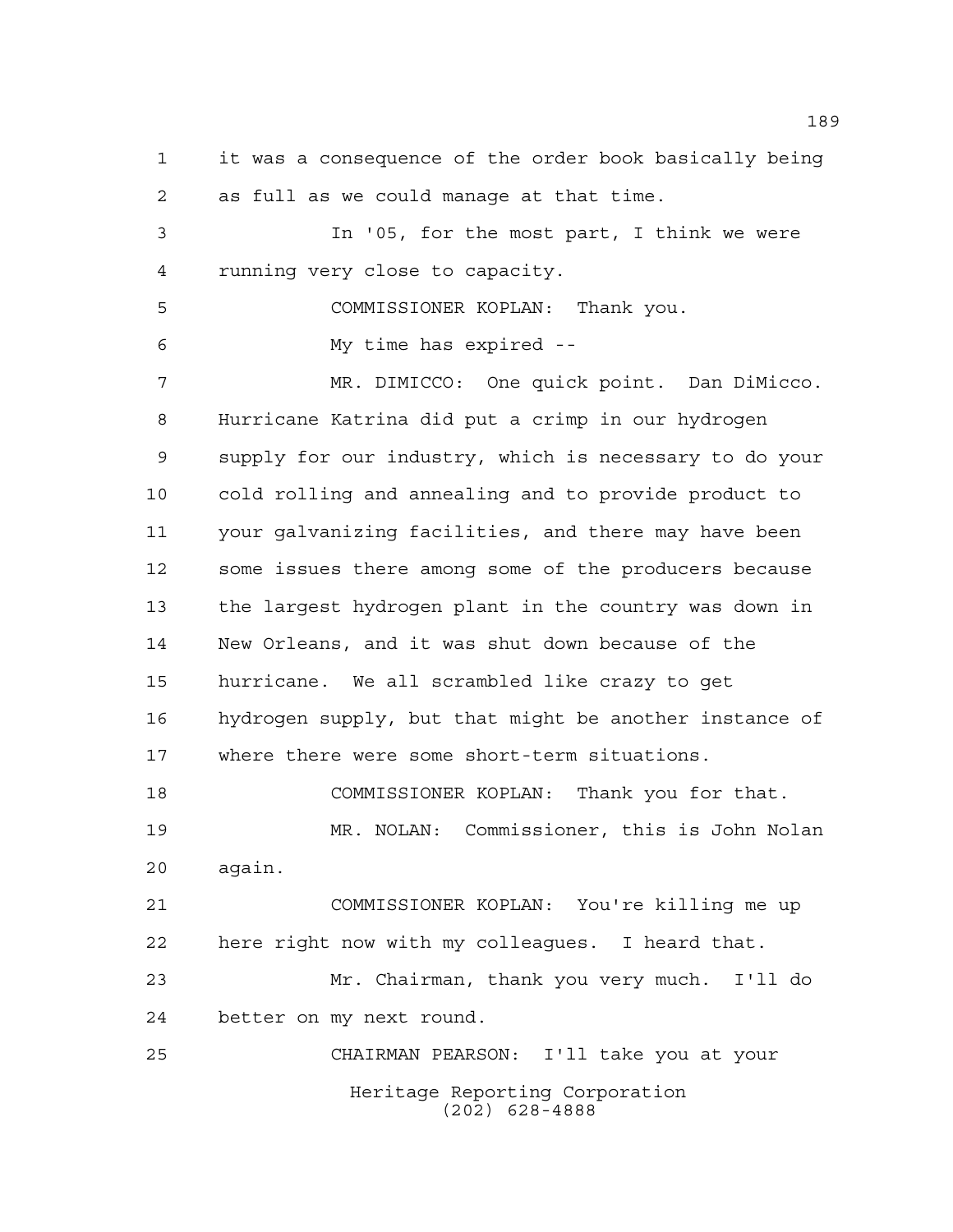word.

 Commissioner Okun? COMMISSIONER OKUN: Thank you, Mr. Chairman, and I join my colleagues in welcoming all of you here this morning and this afternoon. I appreciate your willingness to take the time to be with us, and if there are employees, steelworkers, in the audience, I welcome them as well and hope that they find the hearings useful, to hear how we do our deliberations. I was interested in the response that producers gave to Commissioner Koplan with respect to the capacity expansions that are being contemplated or that have been put in place, and I did want to note, I understand that the producers have now submitted some business plans, which we had requested, and I very much appreciate the effort you've gone to do that. And I've had a chance to review some of them, not everything yet.

 So, with respect to the expansion plans, Mr. Goodish, I heard you say in your response to Commissioner Koplan that before U.S. Steel would undertake any type of expansion, they would do a market study. So my request would be, if there is any other information that hasn't been submitted that relates to market studies that were done relating to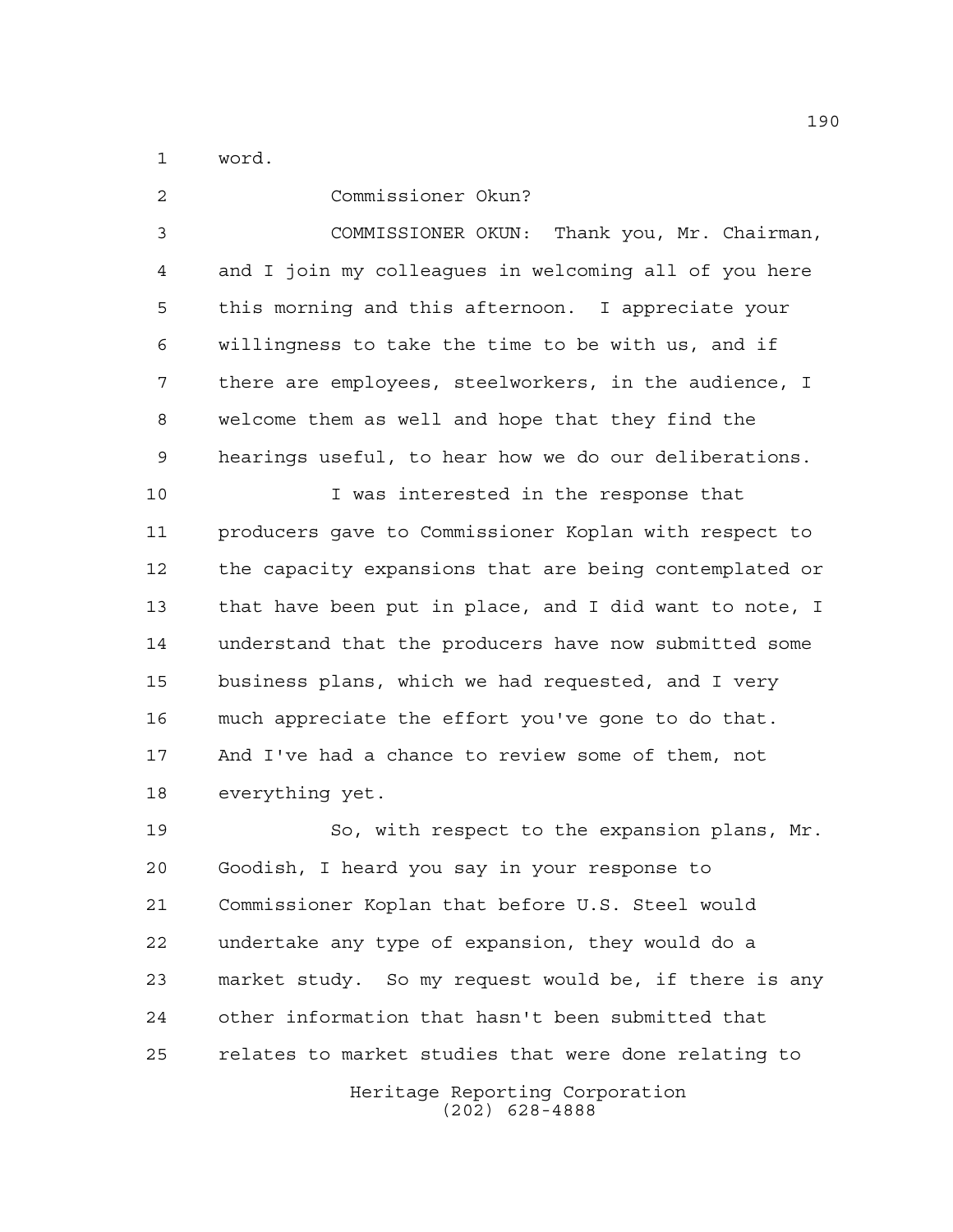these expansion plans, I would very much like to have them on the record.

 MR. GOODISH: Commissioner, we'll be glad to supply that. Our expansion is in Kosice, Slovakia, and we do have a market study for that.

 COMMISSIONER OKUN: Right. You made me think, though, that I assume everyone who does an expansion plan would do that. Why would you invest all of this money if you didn't do a plan?

 So, to the extent that the plans I have reviewed so far that have been submitted, and, again, I haven't had a chance to go through everything because of when they were submitted, a lot relate to past events or are limited to 2006. So if there is anything else that can be supplied with respect to how you all are looking at your business going forward, I would very much appreciate it.

 I have found, in these sunset reviews, as we've gone through time here, that we're being asked to look forward and determine what the impact would be of these subject imports, but you are much better situated to have looked at the same data that are being submitted to us and to do an analysis of it. So if there is anything that you can help us with any further, I would greatly appreciate it and will look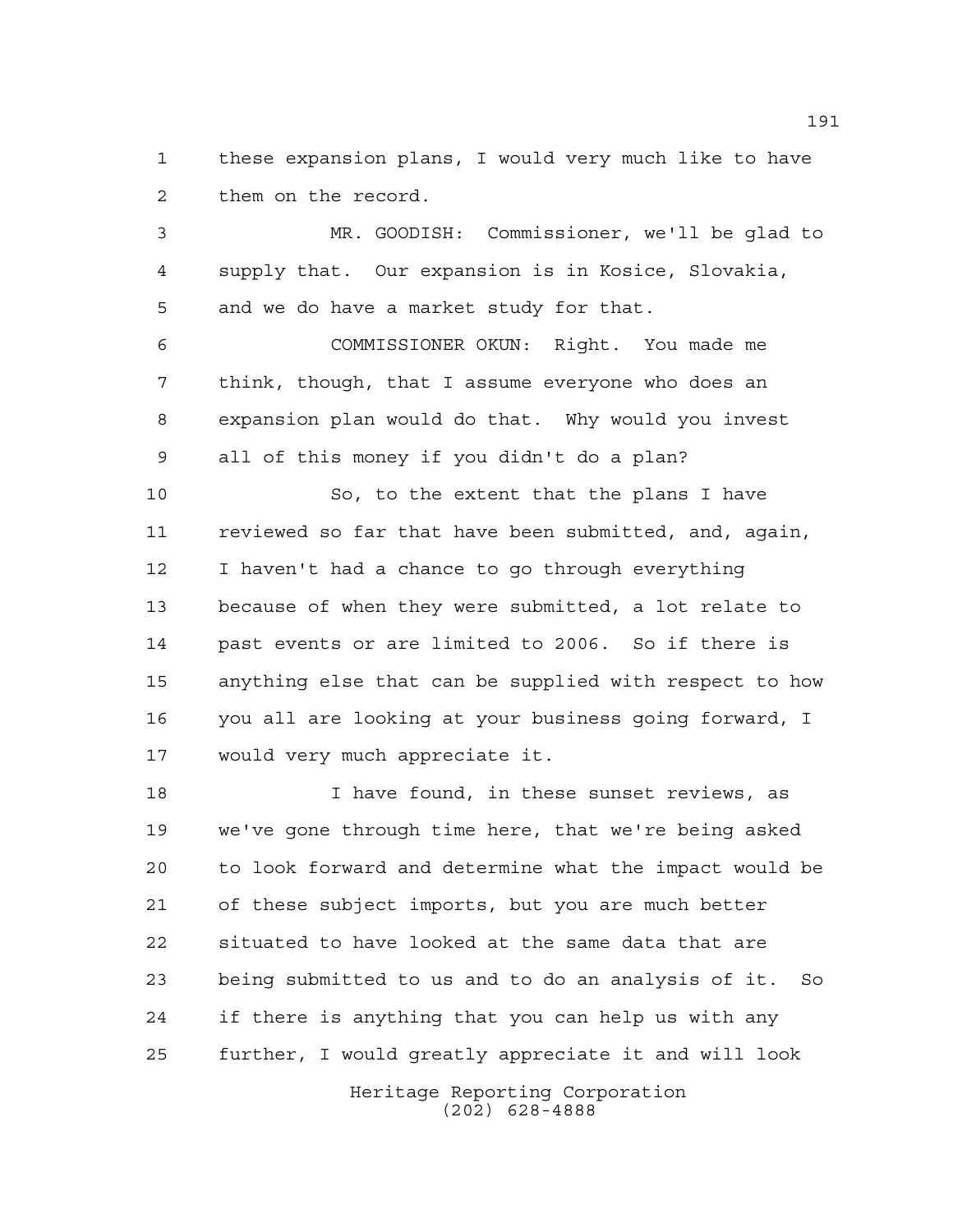forward to reviewing that.

| $\overline{2}$ | Let me ask, just to put it in perspective              |
|----------------|--------------------------------------------------------|
| $\mathsf{3}$   | here, with regard to capacity, I noted, when I was     |
| 4              | reading the Mittal brief, at page 27, they said that   |
| 5              | "the domestic industry had 5.3 million tons of excess  |
| 6              | core capacity in 2005." It went on, then, to talk      |
| 7              | about "the domestic industry is currently investing in |
| 8              | additions to their core capacity," which we've just    |
| $\mathcal{G}$  | had a chance to hear about.                            |
| 10             | Reading the U.S. Steel brief, at page 2,               |
| 11             | describing the subject producers, there is a quote in  |
| 12             | there that says that the subject producers "now have   |
| 13             | excess capacity and inventories of nearly --" and the  |
| 14             | figure is BPI. So I can't state it in public, but I    |
| 15             | would like, for post-hearing -- well, what I can say   |

 here publicly, and I understand from staff, is that the amount that's in the brief about the excess capacity in subject countries does not differ in large amount from the figure of the domestic industry.

 The U.S. industry has 5.3 million tons of excess capacity, as noted in the public version of the staff report, but plans to increase its capacity to meet demand. Why should I find that the total level of subject producer excess capacities in inventories will be significant? Do you understand the question?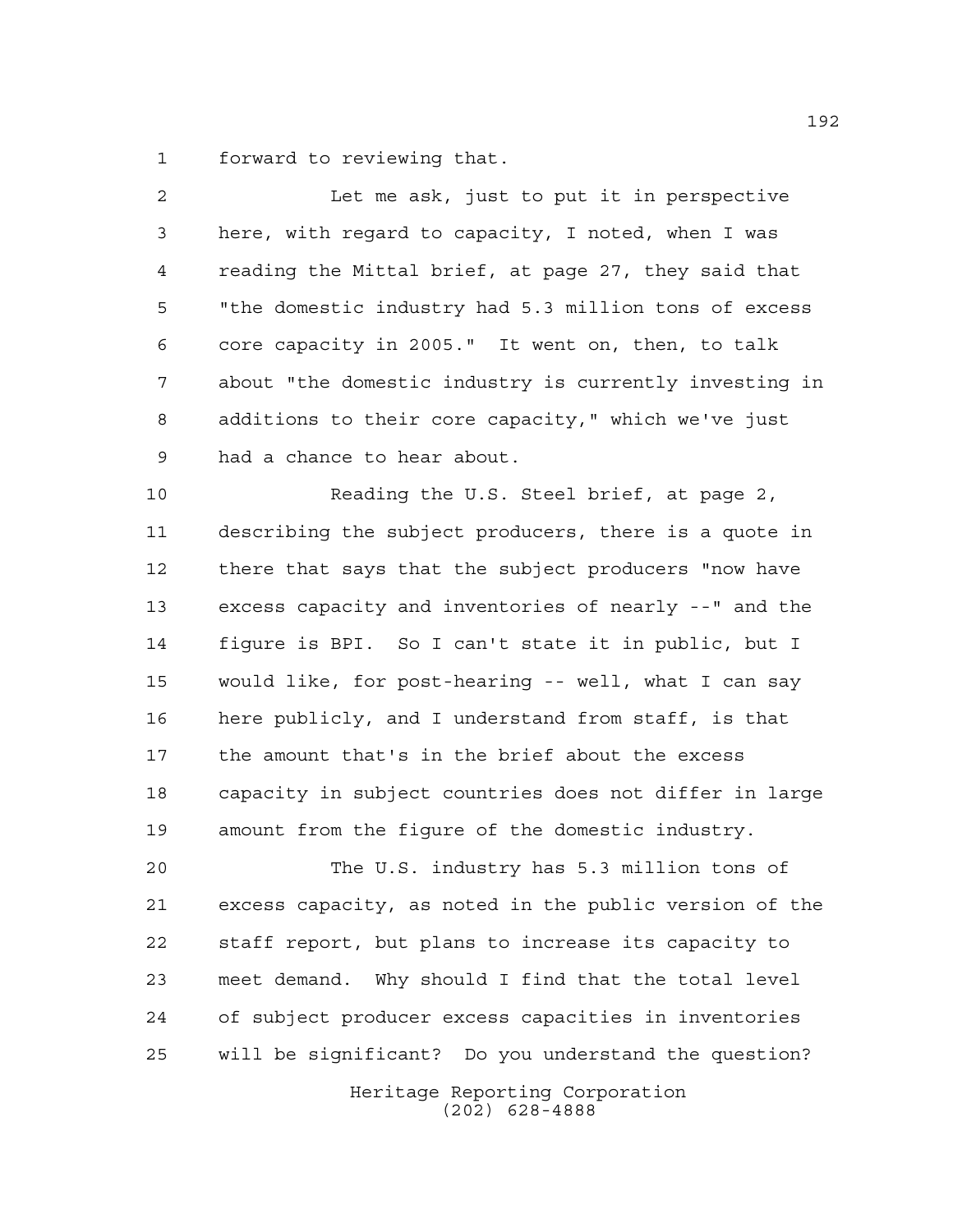There is capacity. I'll start with you, Mr. Schorsch, because it's your brief. You talked about there is excess capacity in the market, but there are expansion plans, either to meet increased demand, as I think we've talked about, future demand, or to replace obsolete capacity.

7 As I look around the world, and I'm being asked to say, all of this excess capacity that exists in all of these countries is all going to come here, and it's all excess, and it's all going to be coming, should I assume that when I look at the U.S. market, where you've had some trouble supplying, and you have a lot of excess capacity? More important to subject producers? I should be more focused on their number?

 MR. SCHORSCH: I'm not sure I fully understand the question. Maybe it's a complicated one, but, again, I would say, I don't believe there 18 really were these supply issues that people have talked about, and perhaps that will come up again.

 In terms of the capacity expansion, we had an opportunity, at a relatively low cost, to upgrade a facility, or to convert a facility, at one of our operations -- it's a very efficient operation for us -- to a galvanized facility that can make the highest-standard, galvanized product for the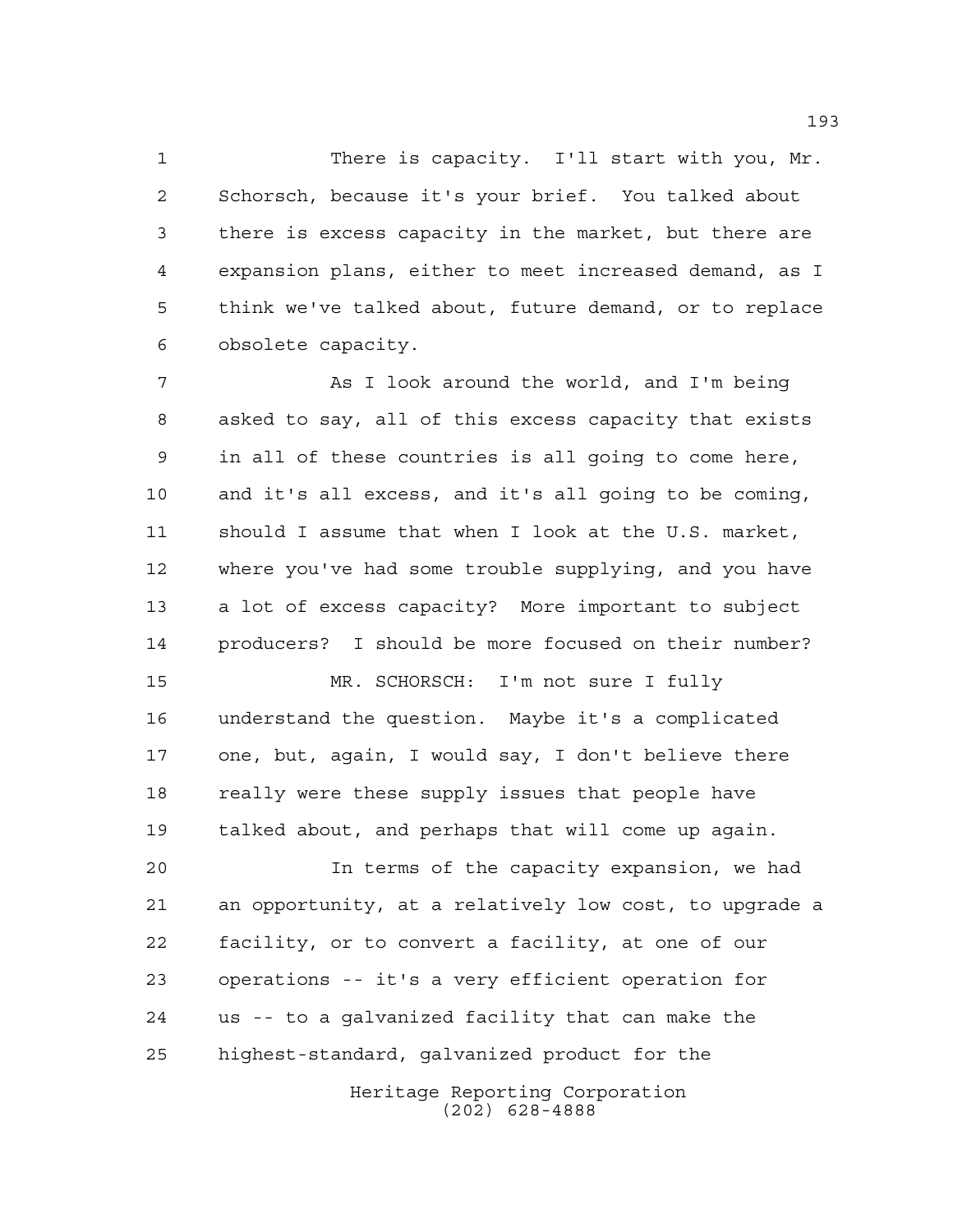automotive market, and, in particular, we're right now at the last stage in the investment, what's called a galvanneal furnace, which is the kind of material that the Toyotas and Hondas and Nissans of the world use which is not typically used by domestic suppliers.

 So we're looking there and saying we see some opportunity at a low cost to establish capacity, new, very competitive capacity, for that segment of the marketplace that's growing. On the other hand, we had substantial excess capacity, for example, in electro-galvanized product, which is a somewhat different product that's used primarily by Ford and GM.

 So I think a lot of the investment in our case is to look at some combination, as you suggest, of a market development but still taking bets about how that market is likely to evolve, but then also looking at a lot of that excess capacity may not be suited for making those products. They might be lines that were built in the 1950s, even, in some case. They might be suitable for kind of low-end construction applications but not suitable for broader market applications.

Heritage Reporting Corporation (202) 628-4888 I think, if we didn't have these rulings, you wouldn't have this kind of investment, and I think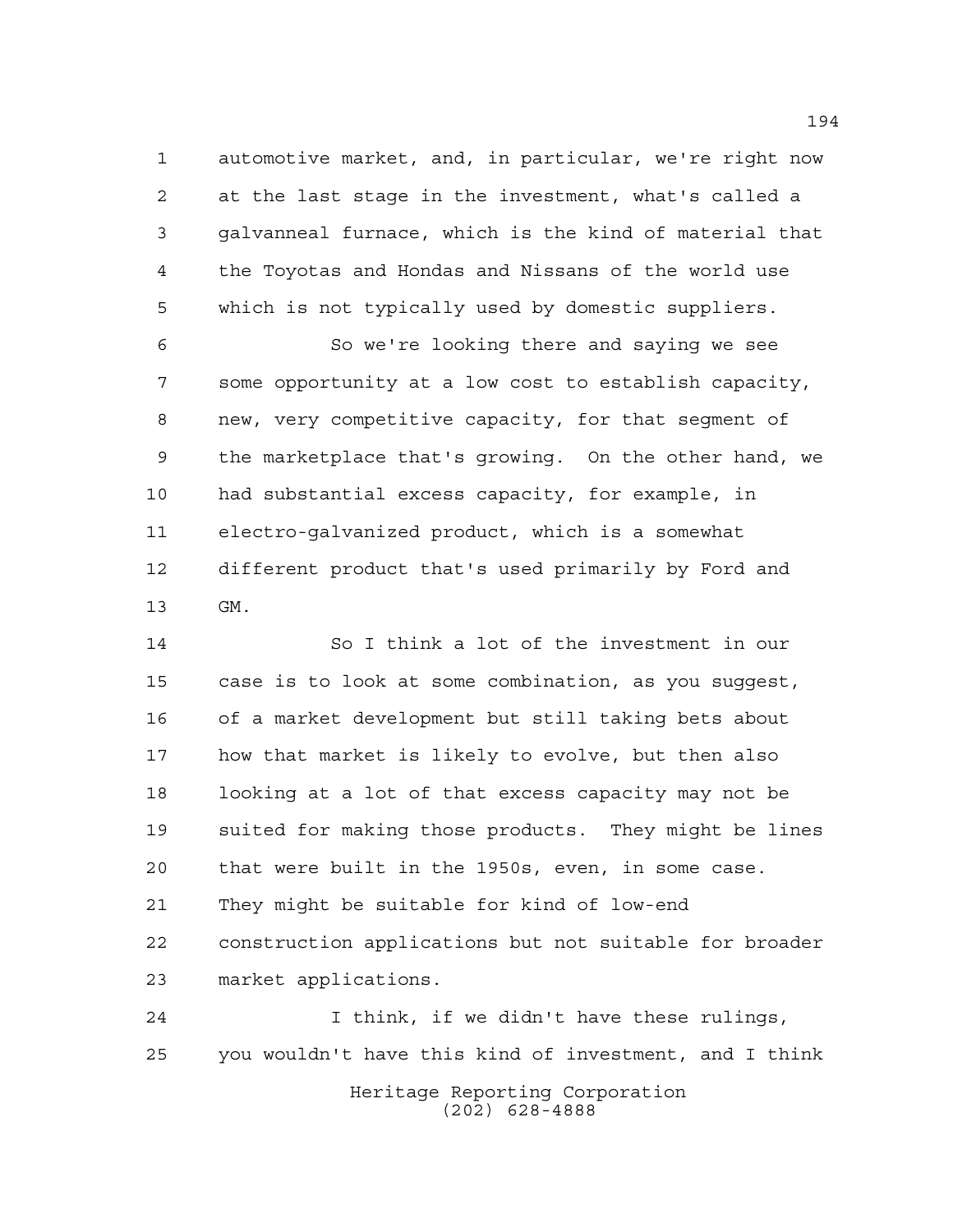this is the kind of investment that we should want to have and that the Commission should be seeking to encourage through the application of these sorts of orders.

 COMMISSIONER OKUN: And maybe this would be a good time, then, to ask a question about -- one of the issues that Respondents have raised is the capacity utilization numbers reported by the industry as a whole are artificially low and impacted by the fact that some of these lines, the electrolytic lines, are switching over to hot dip and that that is affecting the capacity numbers. I would like the response of the panel on that.

 MR. SCHORSCH: Let me take that one because I just checked the number this morning. I think we had over, for electro-galvanized material, which overwhelmingly is used for the automotive market so it's very relevant to some of the discussions you'll have later on this afternoon, our estimate is that there's over 4 million tons of capacity for that product in this marketplace, and, by the way, essentially all of that capacity was built within the last 15 years, so it's relatively new capacity. Our company, when I was running Ispat Inland, we had one line up, and it was a joint venture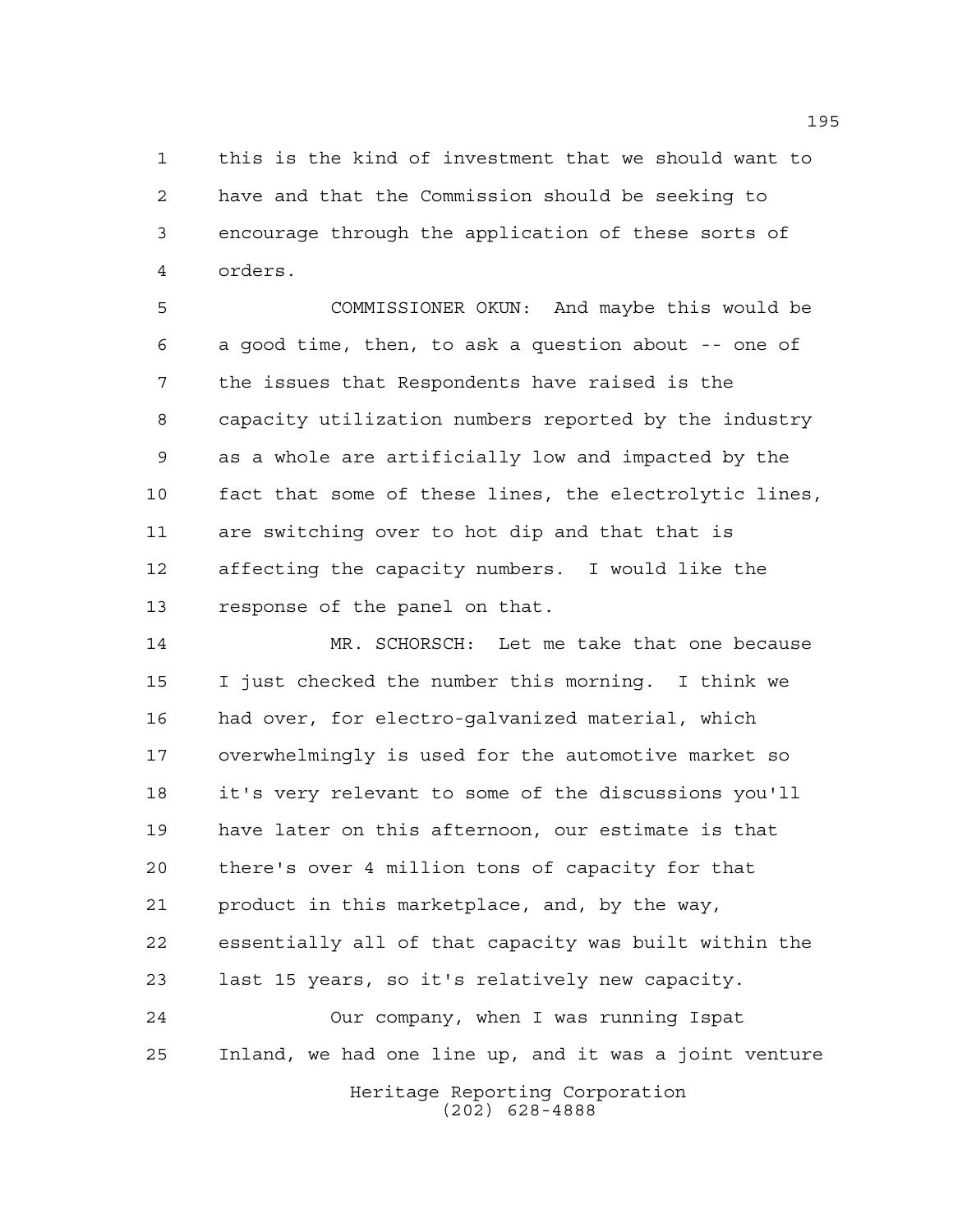line with Nippon Steel. The operating rate was below 70 percent. We had, as Mittal Steel, two lines, one we shared with AK. The operating rate last year, when we decided finally we can't support it at that line, was about 15 percent. The demand for that product is probably about 2.8 million tons a year, and, again, it's in large part because of dynamics in the automotive market, who uses that product versus other product, what automotive companies are growing and which ones aren't.

 But, again, over 4 million tons of new capacity for electro-galvanized product; demand about 2.8. So this has been a very ugly product for us, as those market dynamics have shifted.

COMMISSIONER OKUN: Yes. Mr. Goodish?

 MR. GOODISH: Commissioner, we have a couple of electro-galvanizing lines. We have one at our Great Lakes facility in Ecores, Michigan. We have a joint venture line, Dofasco Double Eagle steel coating, which is a joint venture with Servistal, and we have one in our Gary, Indiana, plant.

 From time to time throughout a year, those facilities are down. It's not a matter of us switching product from an EGL product to a hot-dipped galvanized. We produce what our customers want.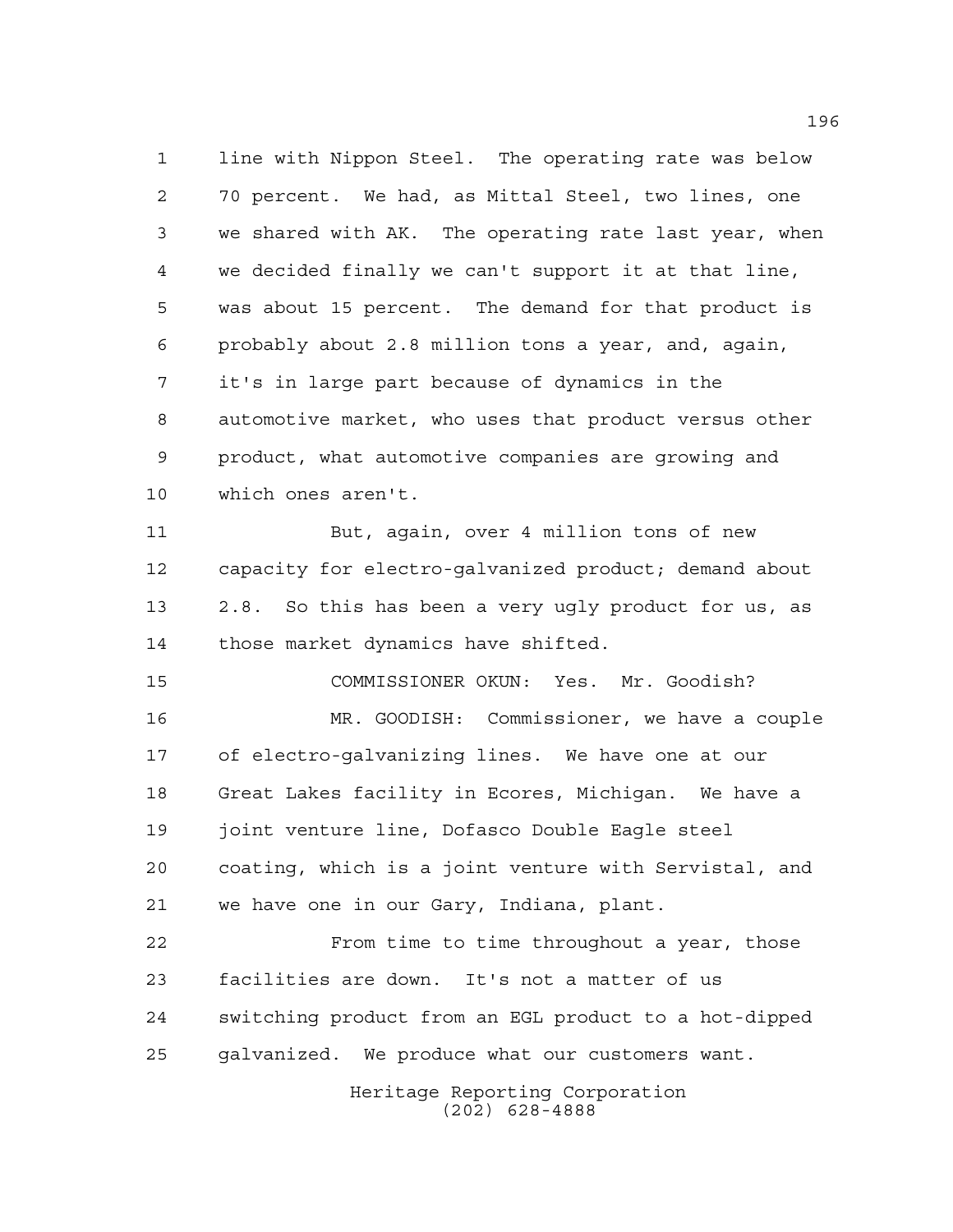Some of the variability that you're seeing; the way we get an order is a customer gives us an automotive build. Based on that automotive build, we know what parts we have. We back into the number of tons we need and when we need to deliver it into inventory. In the case of the automotive guys, we produce in the inventories -- we have minimum inventories that we have to meet. We get rated against that.

 So when you see fluctuations in utilization of the lines, it's a matter of how they are giving us the forecasting. If you looked at the inventories we have, you would fine, in some cases, we have excess inventories because they gave us a production schedule, they were not selling the cars that they had expected to sell, they cut back the production schedules, and, in some cases, didn't tell us, or tell us two or three months after the fact, so that we now have inventory.

 Some of the shortages you're talking about can come about by the same way. I now have overproduced on one part of a particular vehicle. Another vehicle is selling. They have not come in and told us that that's happening, and they have access to our records, so they can see this on their own. They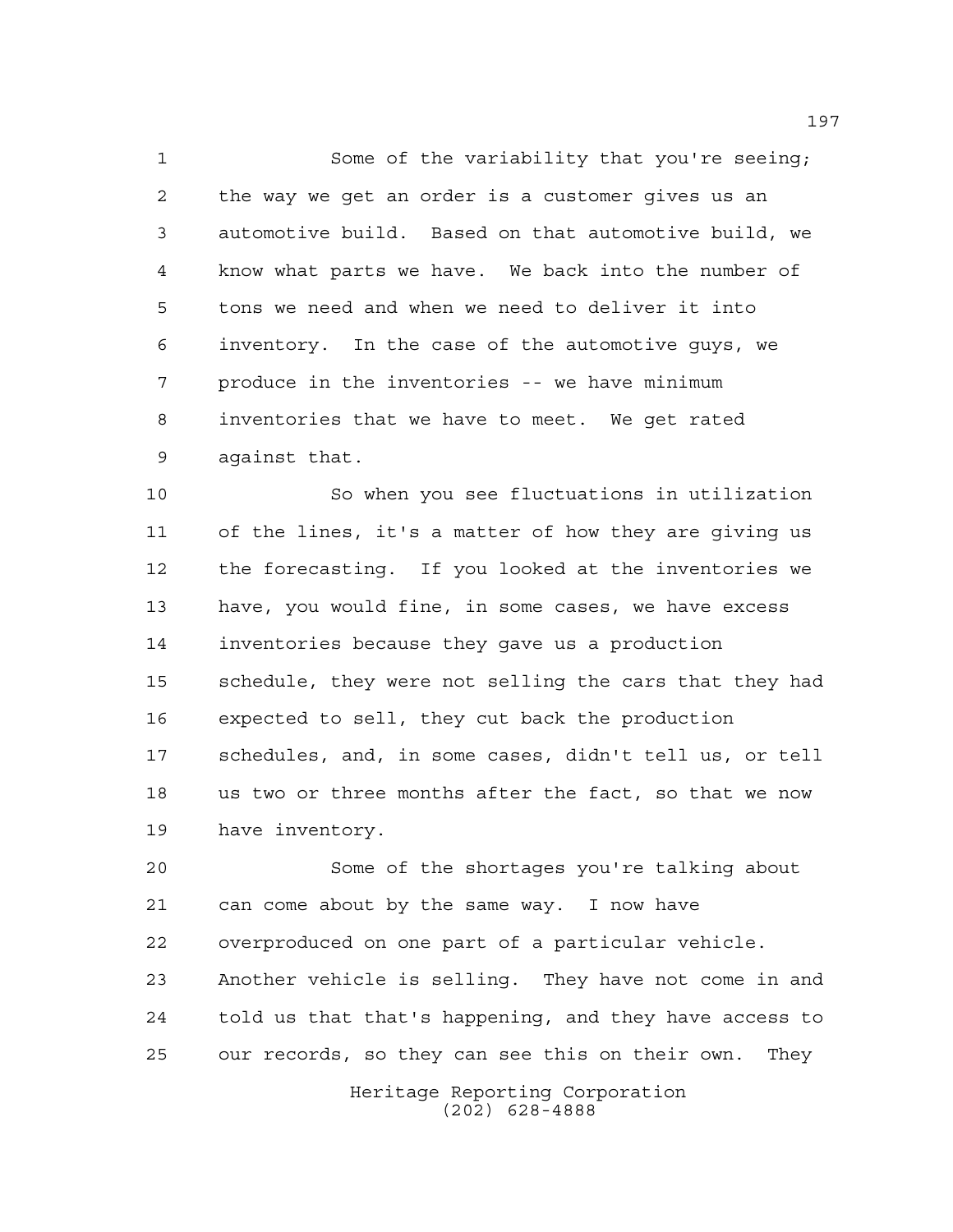have not come back in and told us that we need to pull tons away from this one and move it over here.

 All of this stuff is recipe specific. It's like baking a cake. There is a specification that we produce to, there is a specification we roll to, and that's what you're seeing. We can get you the exact capacity numbers we have on EGL product and how utilized those lines have been in the last year or the last five-year period of time.

 COMMISSIONER OKUN: Mr. Hecht, you're jumping up there back there.

 MR. HECHT: Yes, just a couple of comments. One, as I understand their argument, it was that some of this EGL capacity may not be as relevant, which I found odd because my understanding is that some of the auto guys have publicly said recently, have made complaints about outages on EGL lines. They seem to be concerned about that. You might ask them about that. It didn't seem to fit with the story you're hearing about what capacity is or is not outdated.

 I guess, to go back to your original point in terms of comparing excess capacity here to abroad, I would question the premise of the question in the sense that I don't think anybody here has said that we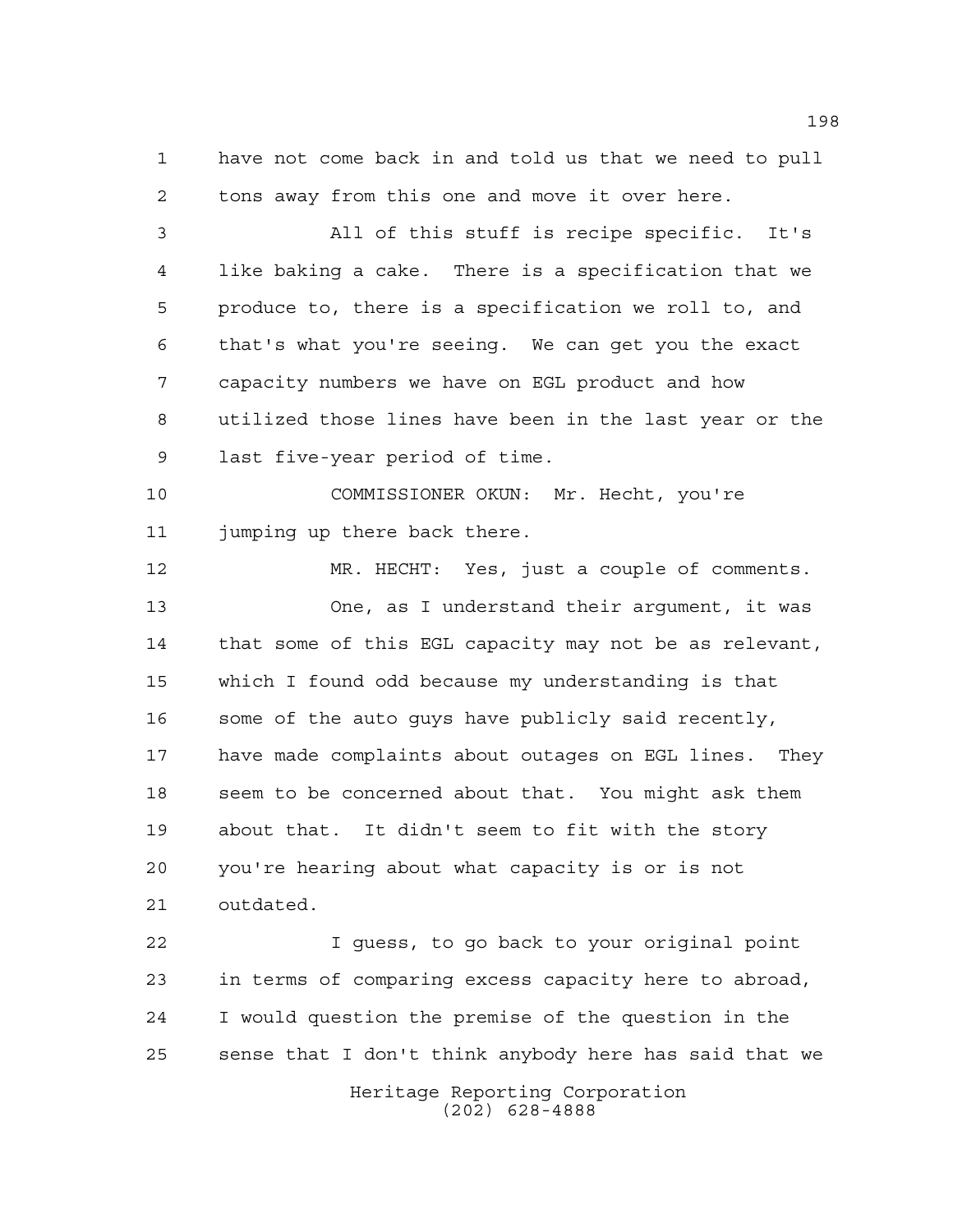had shortages despite having excess capacity.

Heritage Reporting Corporation (202) 628-4888 As you know, in 2004, and you've heard in other cases, that was a pretty unusual year worldwide for steel. There were some very unexpected things that happened, and there were some difficulties in supply globally, but that has nothing to do, I would suggest, with what the true operating rates are in terms of why you should look at their excess capacity because that's what the statute directs you to do, and I don't think you have any evidence on the record to suggest why they wouldn't use that capacity to ship here. One final point is that we've also made the case that they would ship here because of high prices, regardless of their capacity-utilization level. COMMISSIONER OKUN: I'll have a chance to come back on that. Thank you for those points. Thank you, Mr. Chairman. CHAIRMAN PEARSON: Commissioner Lane? COMMISSIONER LANE: Mr. Gerard, I would like to start and just make a comment that I understand that you have to leave early, and I certainly understand the importance of your leaving early for the meeting that you have to go to, but I would like to observe that, after your meeting, you can come back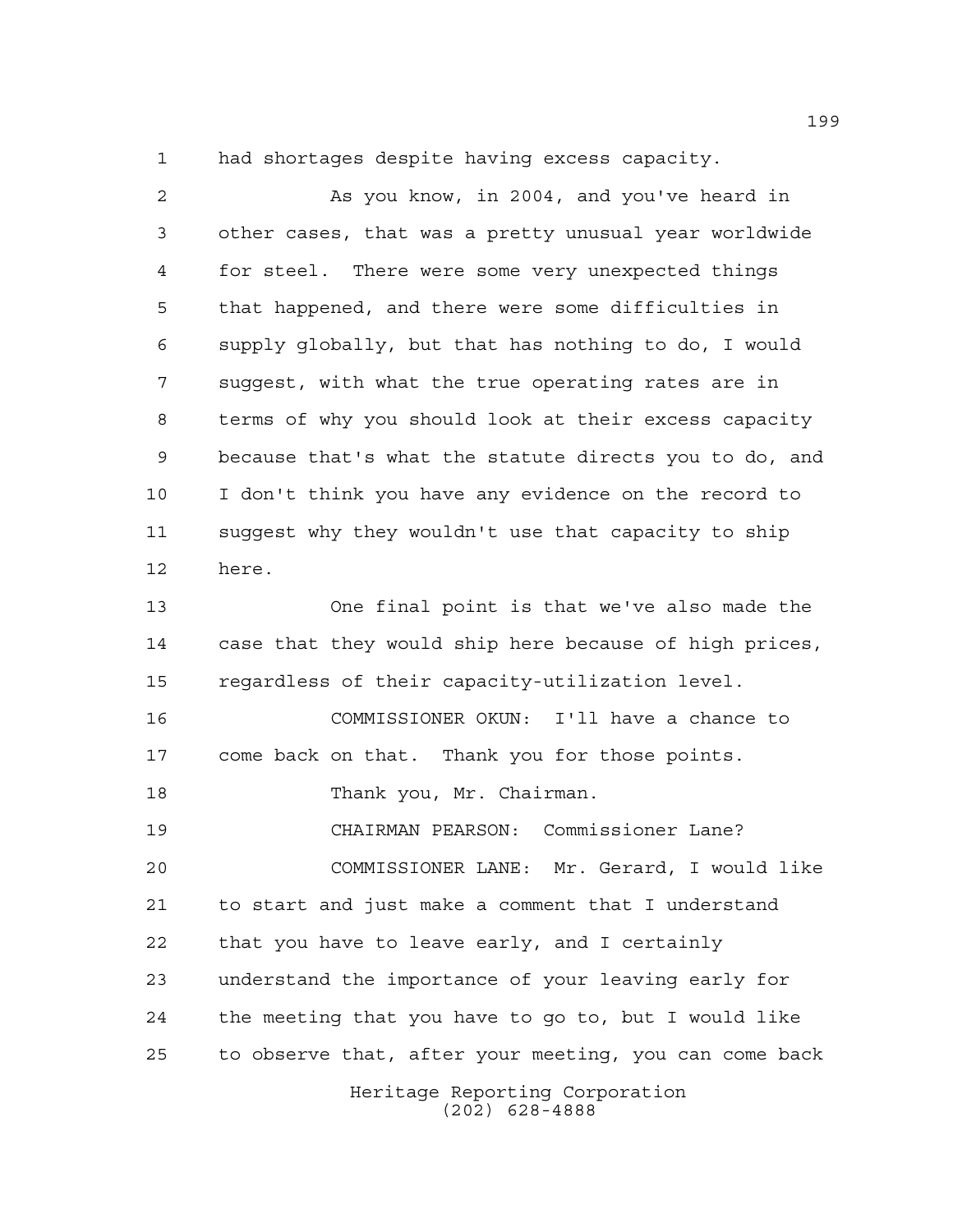here because we will probably still be here.

 Okay. It was a good try on my part. Let me start with Mr. Lighthizer.

 CHAIRMAN PEARSON: Commissioner Lane, I am advised that there is at least one question that would be directed to Mr. Gerard. Would it be possible to stand aside and allow that question to go forward? 8 COMMISSIONER LANE: Yes, sir.

CHAIRMAN PEARSON: Madam Vice Chairman.

 VICE CHAIRMAN ARANOFF: Mr. Gerard, I didn't want to lose the opportunity to ask you this question before you need to leave.

 You testified earlier this morning about the way that the VEBAs that you've negotiated work, and there were a few aspects of that that I wanted to ask you to clarify.

17 MR. GERARD: Okay.

 VICE CHAIRMAN ARANOFF: I had heard or read, at various points in the record and in the testimony this morning, that the amount of contributions that the companies make to these depend either on the price of the product or on the profitability of the company, or somewhere I think I read overtime hours. Maybe those are all part of one formula. So the first part of the question is, if you could just explain exactly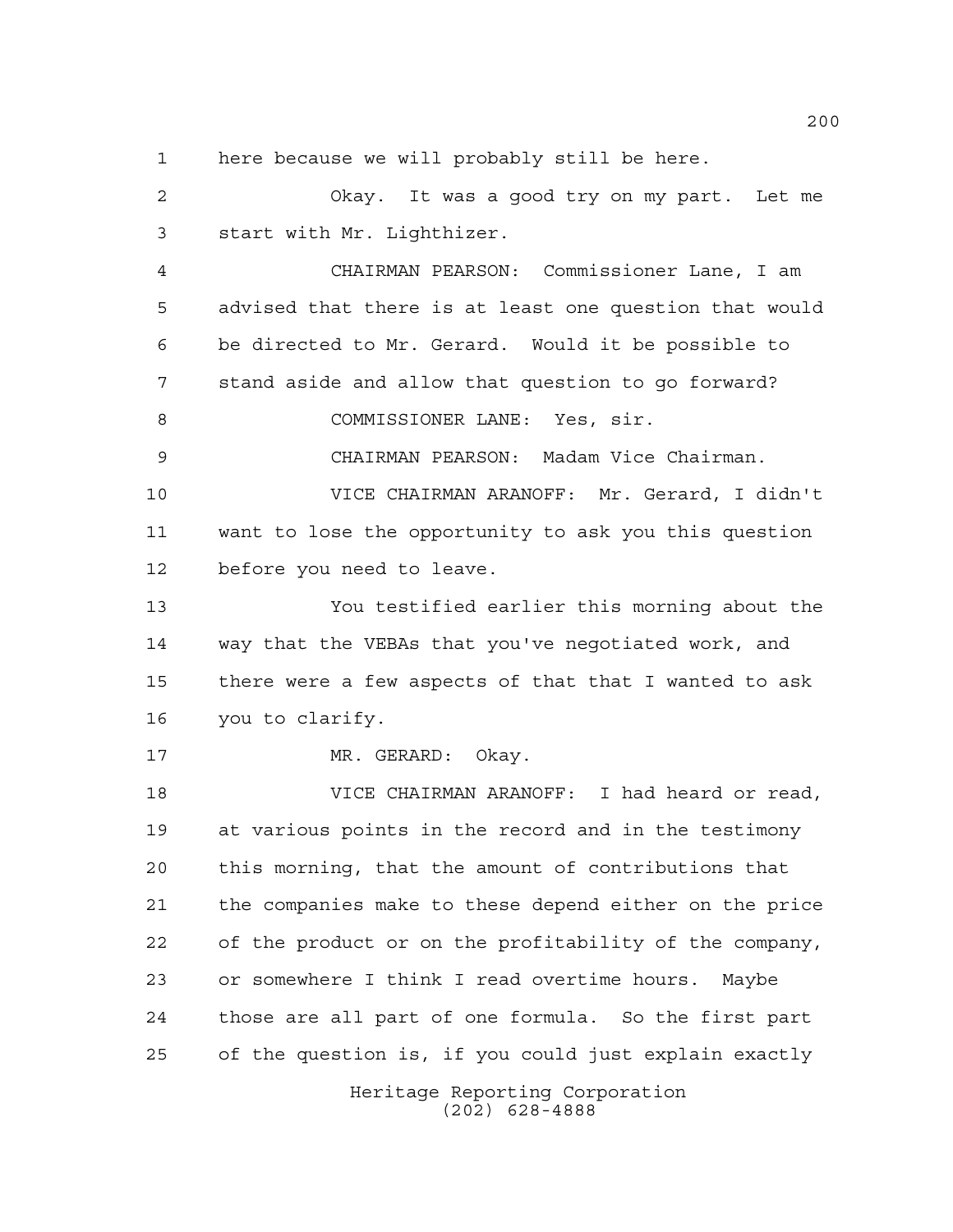what it is that governs what goes in --?

 MR. GERARD: There's three different ways that we access financial resources from the industry. The Voluntary Employee Beneficiary Association, or the "VEBAs," as we call them, are based on an accelerating percentage of the average selling price.

 So I used that example, if I was selling some steel for a dollar, you would get a small percentage of that that would go to the VEBA, making the assumption that, at that selling price, the industry is not doing very much or might even be losing money. As the selling price gets higher, the percentage that comes off gets higher. So if we were selling steel at three, we might get 25 percent. So the higher the price, the bigger the slice that goes on average selling price to the VEBA.

17 Then we have compensation that goes to our active members that's also based on profit sharing on a quarterly basis and an incentive program that is slightly different between Mittal, U.S. Steel, and AK, but a profit-sharing basis so that there is a wage, a profit, and for the retirees, a slice of pretax earnings that goes to the VEBA based on average selling price.

Heritage Reporting Corporation (202) 628-4888 And the reason that it's such a huge issue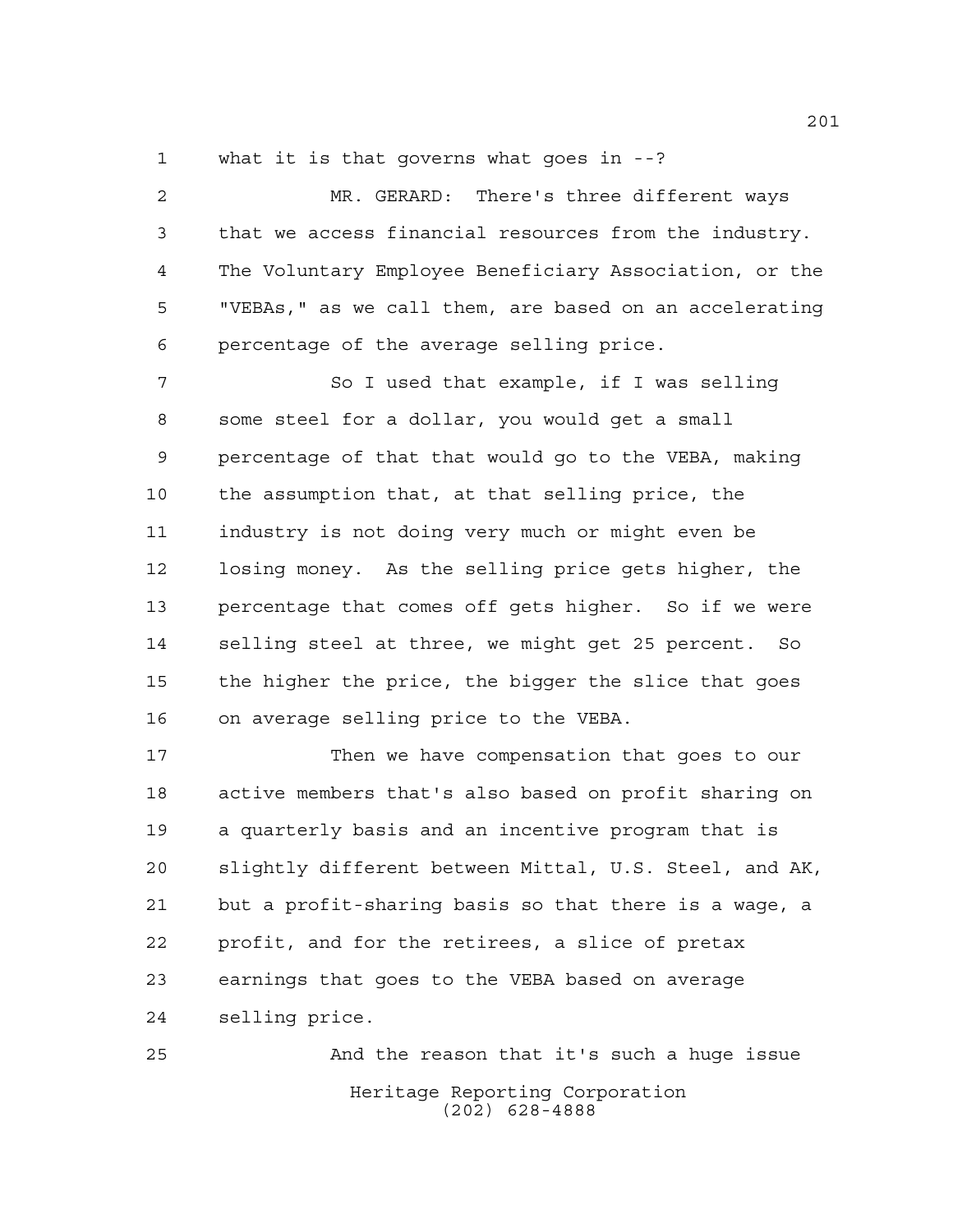for us is that, and we've done the same thing in the round of collective bargaining when we changed the whole workplace relationship, we've based it on assuming sort of our own market study of the level of stability and what we could anticipate based on it.

 I make the point that imports into the United States today are almost at the same level that they were at the height of the crisis that destroyed 50 companies, of which we saved maybe 17, between us sitting around the table.

 So import penetration is as high as it ever was. We based our ability to negotiate new collective agreements on what we thought were the projections 14 going to how much we would produce and what the level of imports would be. So if we had an import surge in corrosion-resistant that really acted again like a tsunami on prices, the level of contribution going to these VEBAs could evaporate, and those people that I had come here today, most of them rely on those VEBAs to get any level of health care now that was wiped out.

Heritage Reporting Corporation (202) 628-4888 I pay credit to the industry because they are all providing this to employees that were not their employees. When they bought these companies, they negotiated with us to provide this benefit to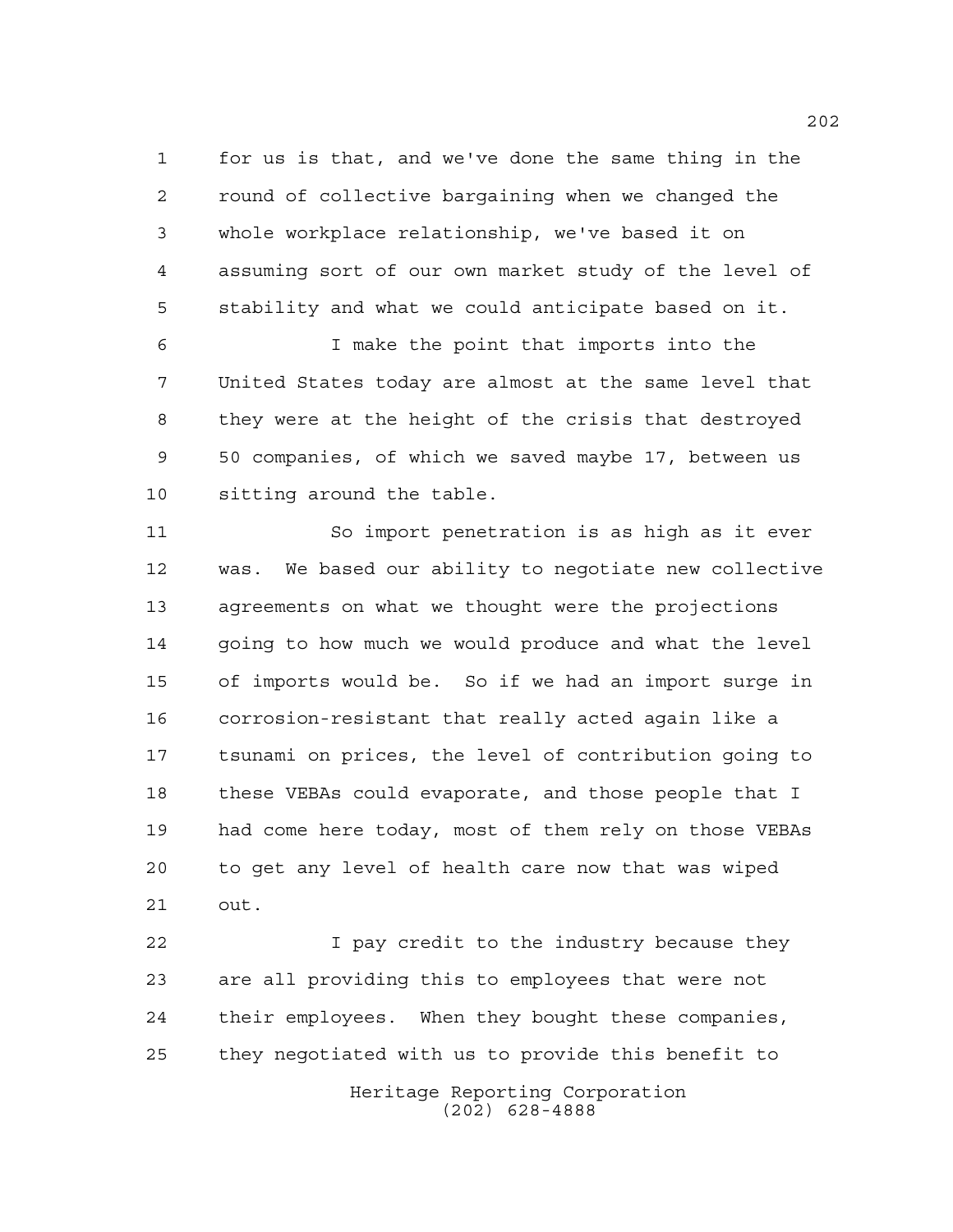people that, as a legal matter, were never their employees. So we've got a lot at stake, and those people in the back of the room have a lot at stake. VICE CHAIRMAN ARANOFF: I appreciate that explanation. I'm just interested to note that because the contribution formula is based on prices, and prices can sometimes be high because they are cost driven and may not reflect a certain level of profitability. MR. GERARD: They have cried about that. I understand that. VICE CHAIRMAN ARANOFF: You outbargained them on that point. MR. GERARD: Hey, we've got to do this again, so, you know. VICE CHAIRMAN ARANOFF: Your secret is safe with me. 18 MR. GERARD: Okay. VICE CHAIRMAN ARANOFF: Thank you so much for your time this afternoon. MR. GERARD: Thank you. VICE CHAIRMAN ARANOFF: And thank you to my colleagues for their indulgence. CHAIRMAN PEARSON: Thank you. Commissioner Hillman?

Heritage Reporting Corporation (202) 628-4888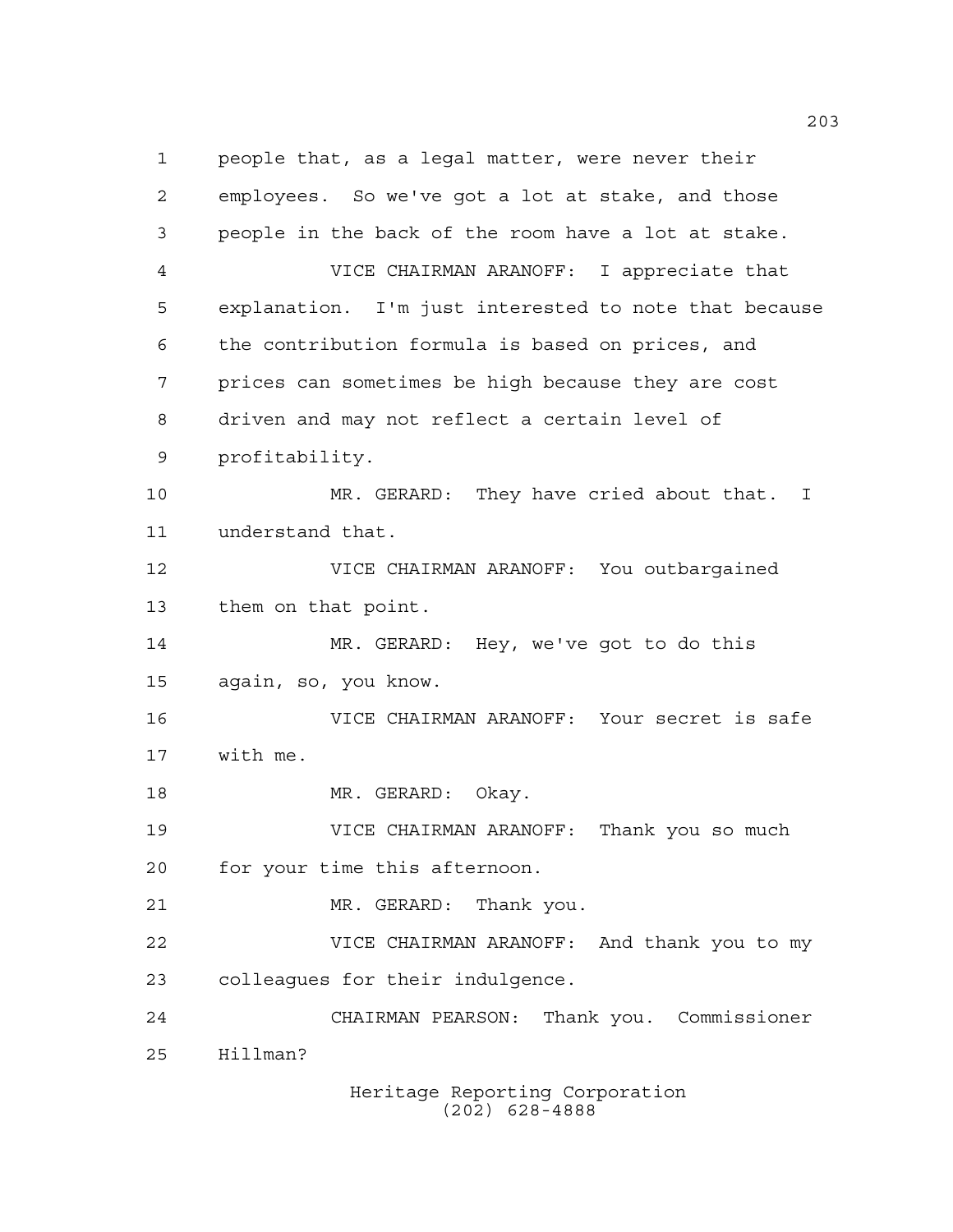COMMISSIONER HILLMAN: Thank you, Mr.

 Chairman, and I thank my colleagues as well. Mr. Gerard, if I could very quickly, before you leave, because we are going to hear a lot from the Respondents about generally these issues of labor costs and how much labor productivity has gone up and what that has done in terms of where it leaves the industry in terms of being in a vulnerable state. So I guess my question to you is, if we look at the numbers, it's pretty dramatic. We went from somewhere under 400 tons of production per 1,000 man hours all the way up to somewhere over 700 tons per thousand hours of work. So we've seen this huge change in labor productivity. You've seen almost a 50-percent reduction in the workforce in this product area, and yet no diminution in the output.

 Can it continue? My question is, where do you see it going forward? Are there huge, additional labor-productivity gains that are on the near-term horizon?

 MR. GERARD: We do it a little slightly different than you. We do it in man hours per ton as opposed to -- but we're down to a level now in some facilities -- Lou says, in the Cleveland facility -- we're down to a level of man hours per ton that

> Heritage Reporting Corporation (202) 628-4888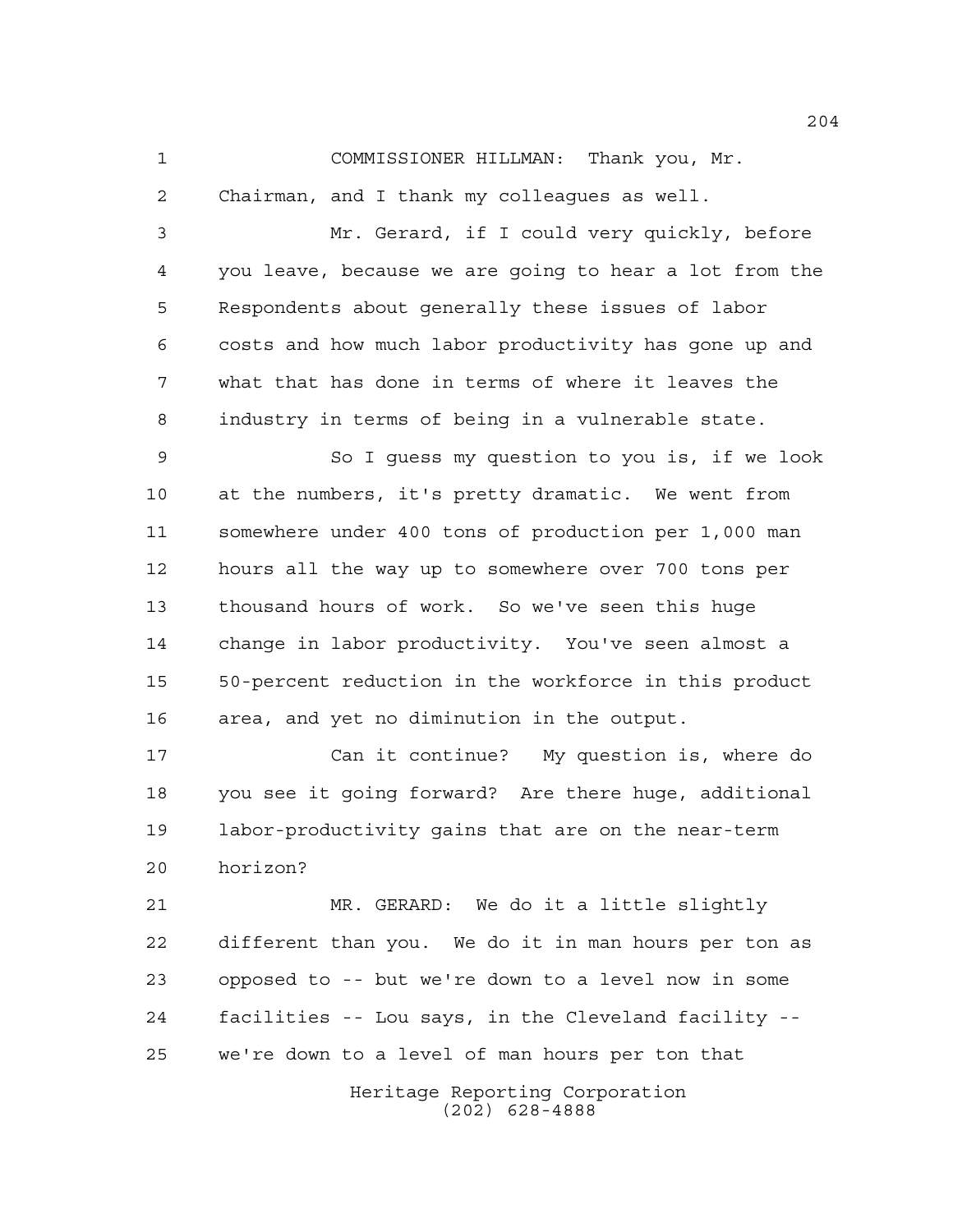investments in modernization and more investments and continued reorganization of the workplace will have, I think, an ability to reduce man hours per ton some more, but it will be minimal because once you get down to 1.1 man hours per ton, a 10 percent reduction brings you to .98, you know.

 We've gotten, I think, people sitting up here with me that are represented by our union, we've gotten the man hours per ton down almost lower than anywhere else in the world. Now, we can get that down some more when they are making the kinds of investments they are talking about and modernization. There's things we can do to improve the process, improve the quality, produce a few more tons, but it will be incremental.

 John Goodish could tell you, not very long ago, we were at eight to nine man hours per ton, and we thought we had hit a home run when we got down to four. When we were starting the last crisis, we were in a lot of places at 3.2, and we were the best in the world. Now we're down in a lot of places at 1.1. So to get much below that is going to be very incremental.

 COMMISSIONER HILLMAN: I appreciate that response. Thank you.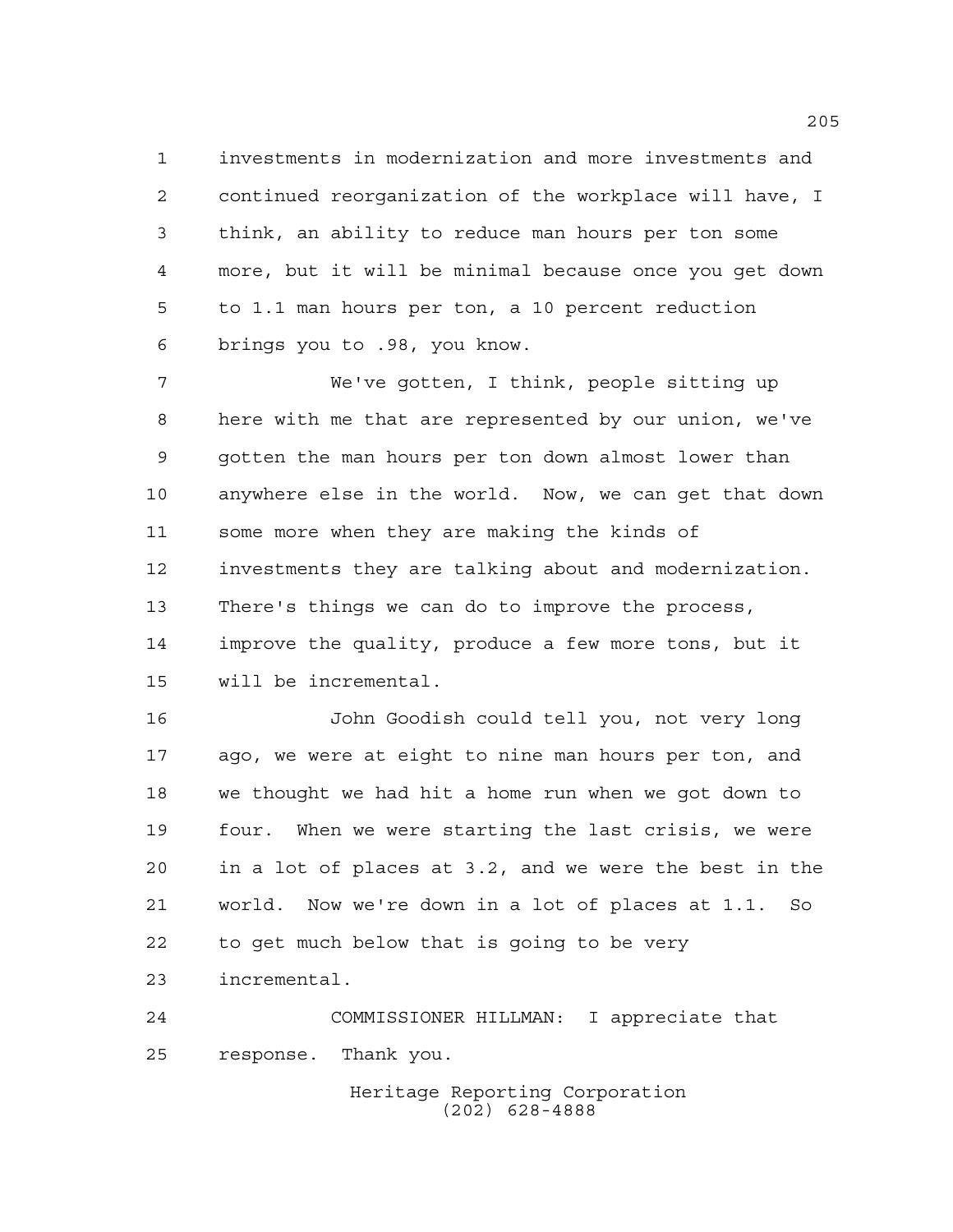CHAIRMAN PEARSON: Mr. Gerard, I keep being impressed by how popular you are. Hang on just a moment for a question from Commissioner Koplan. COMMISSIONER KOPLAN: Thank you. Thank you, Mr. Chairman. I've got two for you, but they're for the post-hearing, so if I can just get them on the record for you --

8 MR. GERARD: Sure.

 COMMISSIONER KOPLAN: -- and then you can do it in the post-hearing brief.

 First, between now and 2008, if the USW will be involved in any new negotiations or agreements with U.S. producers of corrosion-resistant steel, would you provide, in the post-hearing brief, a list of the companies with which negotiations are due to take place and, taking into account past negotiations with those companies, predict as best you can what effect, if any, those negotiations will have on their bottom line and on jobs. All you have to do is, yes, you'll do that. Will you do that?

 MR. GERARD: Yes, I'll do that. I was hoping that you would ask what effect removing these orders would have on the negotiations. I could to that, too.

Heritage Reporting Corporation (202) 628-4888 COMMISSIONER KOPLAN: You can do that post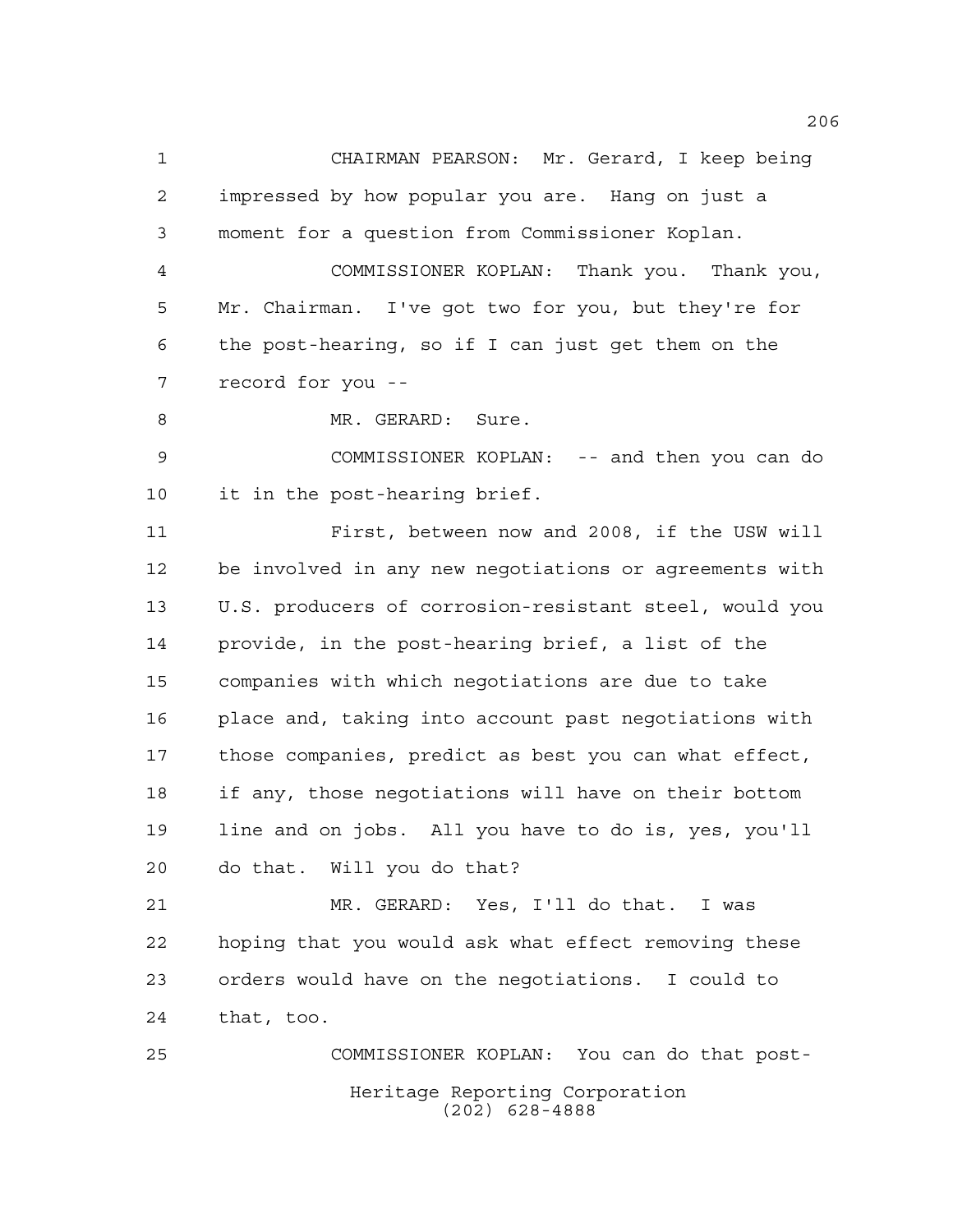hearing without my asking you the question.

| 2  | All right. Here is the second one. As we               |
|----|--------------------------------------------------------|
| 3  | all know, recently, each of the Big Three automakers   |
| 4  | announced significant production cuts for the last     |
| 5  | quarter of 2006 and 2007, with Ford announcing the     |
| 6  | steepest reductions. What is your best estimate of     |
| 7  | how this will impact corrosion-resistant steel jobs    |
| 8  | for your USW workers between now and 2008? If you      |
| 9  | would do that for the post-hearing.                    |
| 10 | MR. GERARD: We'll do that as well.                     |
| 11 | COMMISSIONER KOPLAN: Thank you very much.              |
| 12 | Thank you, Mr. Chairman.                               |
| 13 | CHAIRMAN PEARSON: Any other questions for              |
| 14 | Mr. Gerard?                                            |
| 15 | (No response.)                                         |
| 16 | CHAIRMAN PEARSON: Thank you, Mr. Gerard,               |
| 17 | for being here. We appreciate your contributions.      |
| 18 | Have a great flight to Houston.                        |
| 19 | Madam Secretary, I suggest that we charge              |
| 20 | that time for the discussion with Mr. Gerard to the    |
| 21 | Commission as a whole and that we return now to        |
| 22 | Commissioner Lane, restart the clock, and allow her to |
| 23 | begin her questioning. Commissioner Lane.              |
| 24 | COMMISSIONER LANE: Gosh, I hope I can                  |
| 25 | remember what I was going to ask now. Mr. Lighthizer,  |
|    | Heritage Reporting Corporation<br>$(202)$ 628-4888     |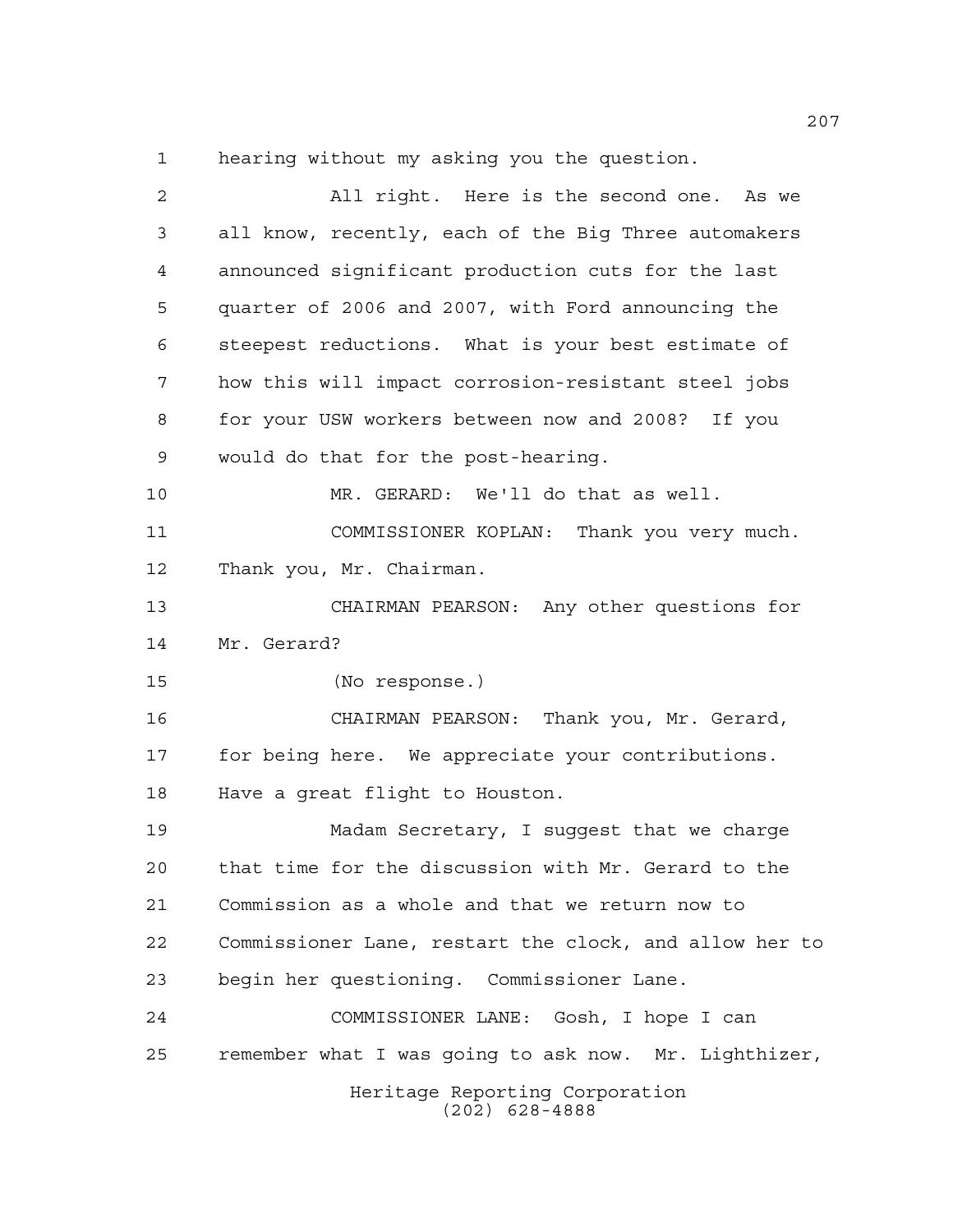you probably were hoping I had forgotten who I was going to ask.

 In your chart, and this question is also for Mr. Gant because he referred to it in his testimony also, you talked about world prices for this product and that there were higher prices of the product in this country than other markets, and I would like for you to provide backup data for that assertion, if you can, in the post-hearing.

 MR. LIGHTHIZER: Absolutely, Commissioner. We'll be happy to do that. Basically, what we have in Chart No. 9 is information. The source is given there, and we'll provide more backup on it.

 What we've demonstrated here is that export markets for these countries that are subject imports, their prices are lower than our prices. If you look at where some of these countries operate themselves -- one is, for example, the Japanese. The Japanese automobile manufacturers; they pay as much or more as we do for steel in Japan, but their export prices are lower than our prices.

Heritage Reporting Corporation (202) 628-4888 So when it comes to the competitiveness of U.S. automobile companies, first is Japanese or German automobile companies. They are actually not having any anticompetitive effect from our prices because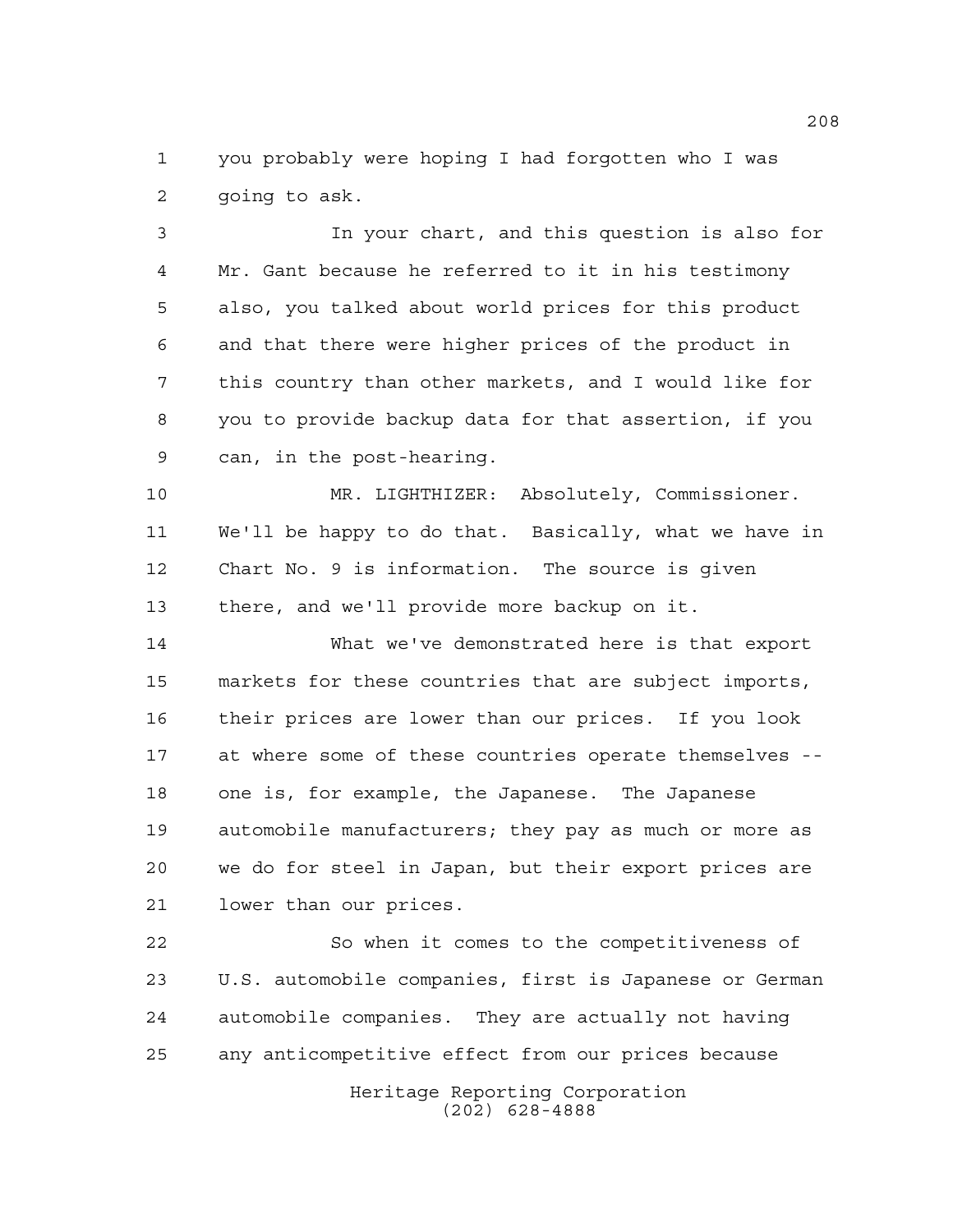they are paying about the same price. But when it comes to where they are shipping their steel from those countries in exports, it's at a lower price and a lower price in the U.S.

 So it's an odd circumstance where really there is a huge incentive for them to ship here, but really their own auto companies, in terms of their own domestic auto manufacturing, really don't have any kind of advantage over the U.S. manufacturers.

 But we'll be happy to supply that information, Commissioner.

 COMMISSIONER LANE: Okay. Thank you. Now, sticking with you, Mr. Lighthizer, page 18 of your chart or of your slides, and I appreciate this exhibit because we've heard lots of different facts today, and obviously this is a very complex case, and people have strong opinions on both sides of the issue.

 Now, as I understand it, and this is taken from Congressman Visclosky's testimony, he said that in a \$27,800 automobile, \$473.62 of that is this product. I would like to know, of that amount, \$473, how much can you attribute to the effect of these orders?

Heritage Reporting Corporation (202) 628-4888 MR. LIGHTHIZER: Let me say, first of all, that there are some tiny differences between --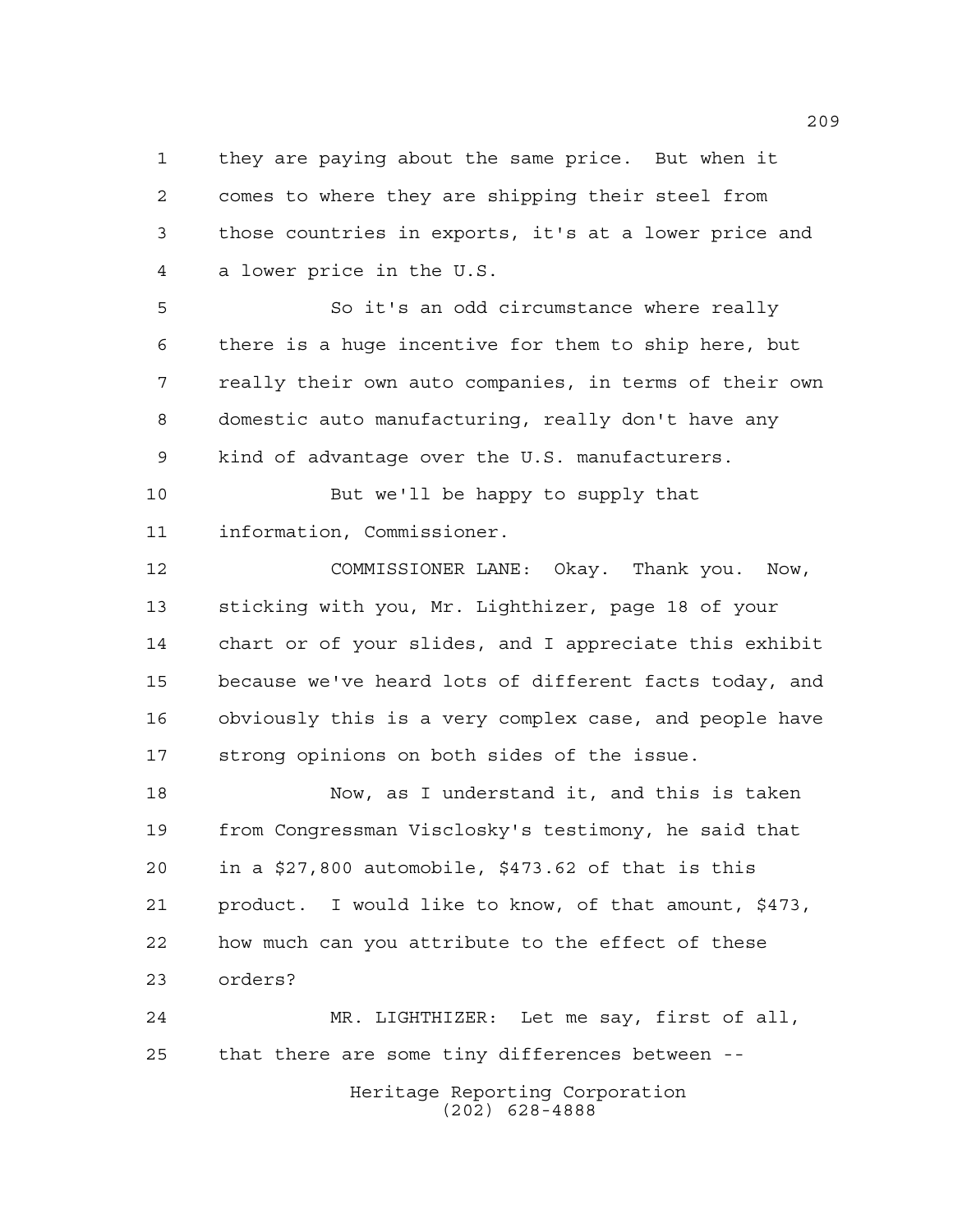everybody agrees there is about a half a ton in corrosion-resistant steel in the average car, and there is some argument about whether the average price should be the 728, which we took out of the staff report -- Congressman Visclosky had a price that was probably slightly higher than ours.

 The net of it, given the 5.2 percent means that, maybe in his calculations, instead of it being \$19, it's \$23, in which case you actually could buy this entire pack of Christmas trees, where, in our analysis, you could not buy it.

 So you're going to hear some back and forth, but I just assure you that it's within a couple of dollars.

 In terms of making some calculation of what the value of these orders are, that's a more difficult thing to do. We would be happy to address it in the brief, if you like, but it is our position that if you get rid of these orders, you're going to see a substantial increase in volume going forward and a substantial reduction in prices.

 Indeed, I would point out that if you look at the auto companies' brief, they don't even really argue that it won't be prices. In other words, they have this elaborate brief of 56 pages, but at no point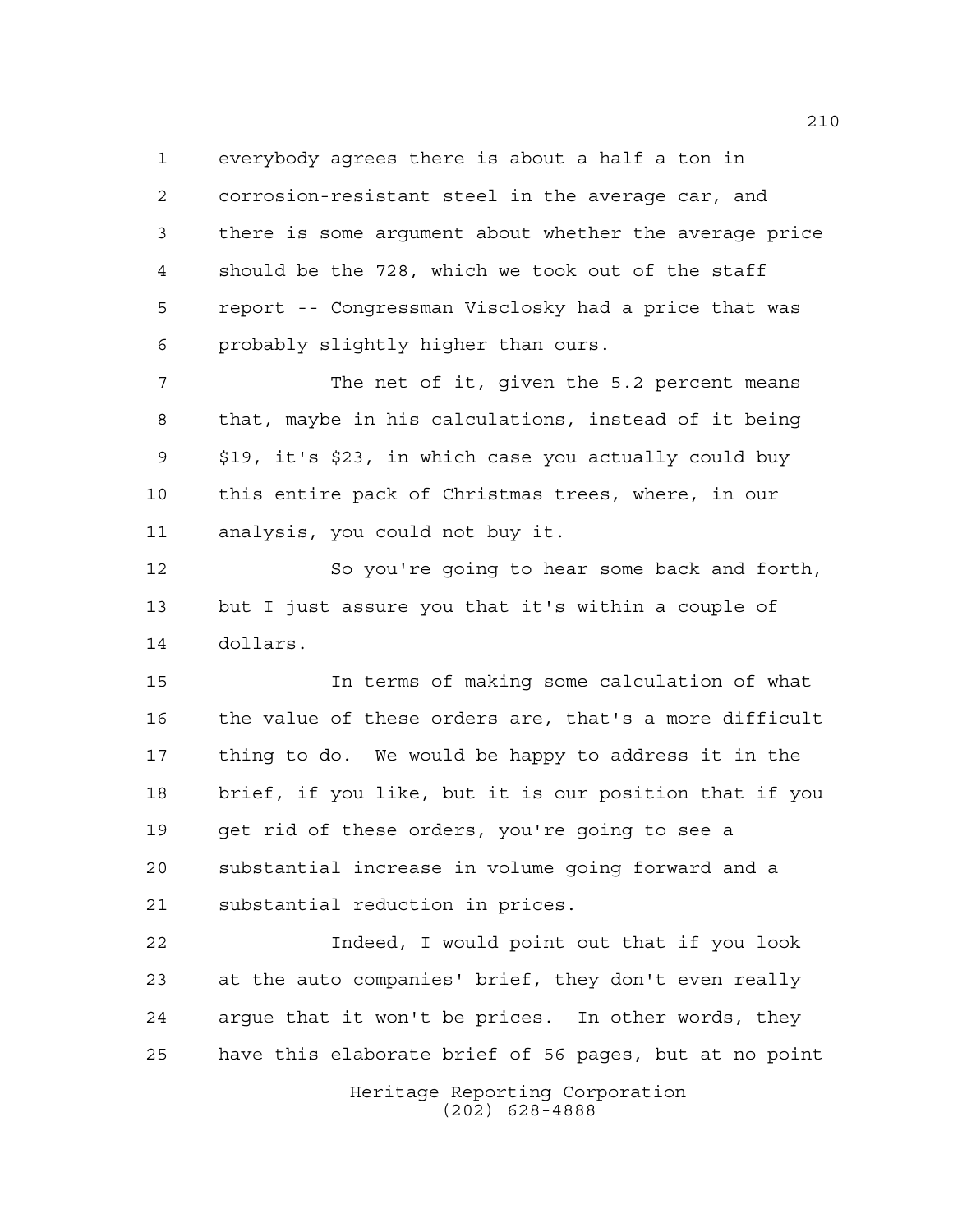does it say prices won't be affected. That's what their objective is.

 So it's hard to calculate. Clearly, we believe we're going to be in a position where likely we're going to be going to the point where we're losing money on selling the cars again. We're not going to be making any money on steel. That is what we think will happen.

 Now, how you actually calculate that, we can probably talk a little bit more about in our brief, and we'll be happy to do that, but it is our view that you're going to see a substantial increase in volumes, a reduction in prices, and we're going to move to a position where instead of making 5.2 percent, we're going to be losing money again, and that's really what we're afraid of.

 COMMISSIONER LANE: Okay. Thank you. Did anybody else want to comment on that? Mr. DiMicco?

 MR. DIMICCO: It's always worthwhile to go to the real world for examples to see how to answer a question like that. Between '04 and '05, the industry went through a period where inventory build took place, significant imports came in, and, as a result of that, there was an inventory correction by the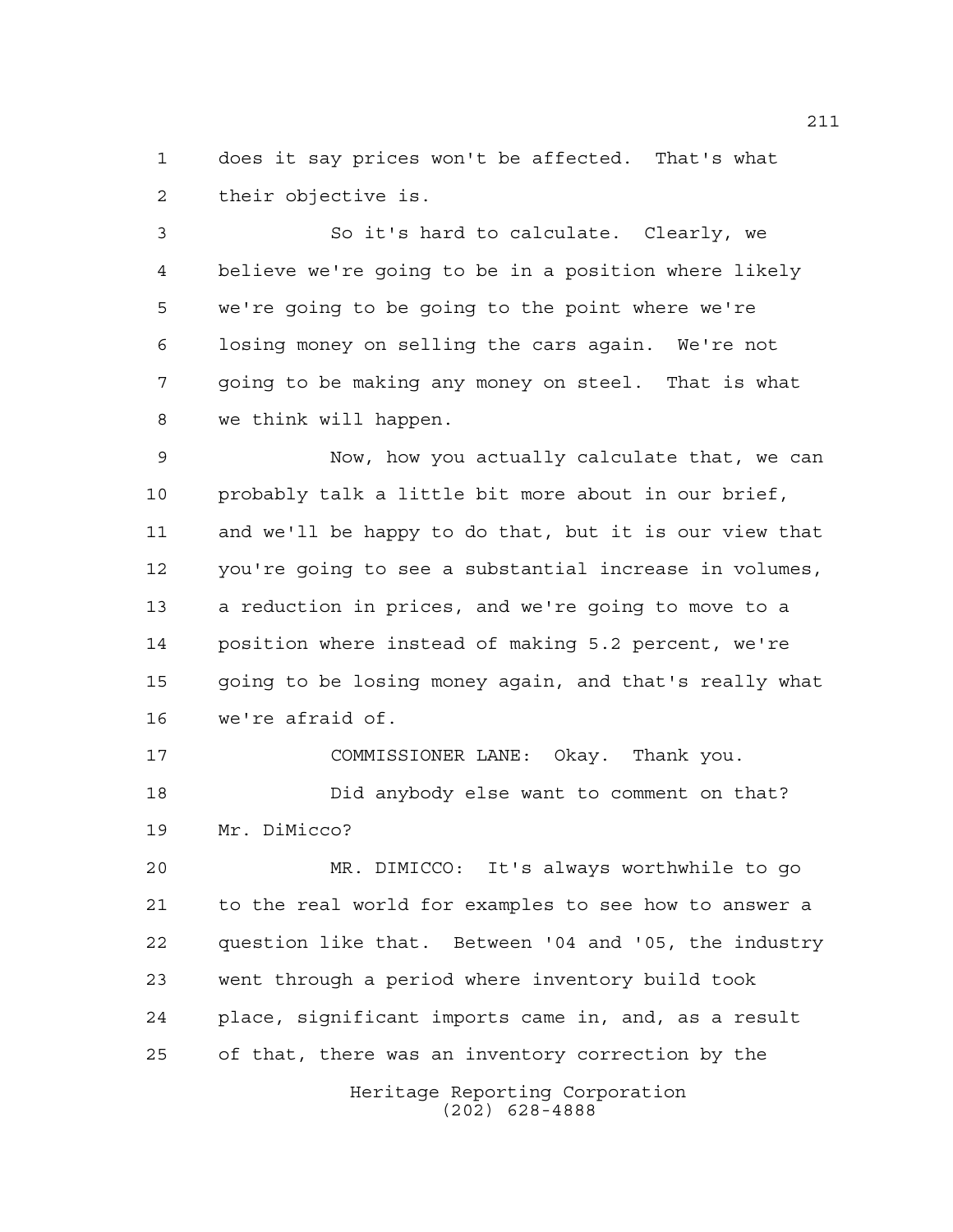customer base, and the price for hot-dipped,

 galvanized product, which is what we're talking about today, dropped 40 percent within a period of a few months.

 So you could say that you would be looking at a 40 percent lower number there, which would put most people in the red. That's a real-world example. It actually happened at the end of '05.

 COMMISSIONER LANE: Okay. Thank you. Mr. Gant, you mentioned that the industry's energy costs have increased by over 90 percent in the last four or five years. I would like some information on the energy costs for this industry.

 First, can you tell me what percentage of your total cost of goods sold, or total costs, are energy costs, or if you can give me that number in dollars per ton, that would be fine.

 MR. GANT: I don't have that number here now, but we can provide that. It is a significant part of our costs, not only as coal was an input for coke in blast furnaces but electricity for our furnace production, and then, most significantly, natural gas, which hit all-time record costs last year, largely as the result of the hurricanes, but we can provide more detailed information on that.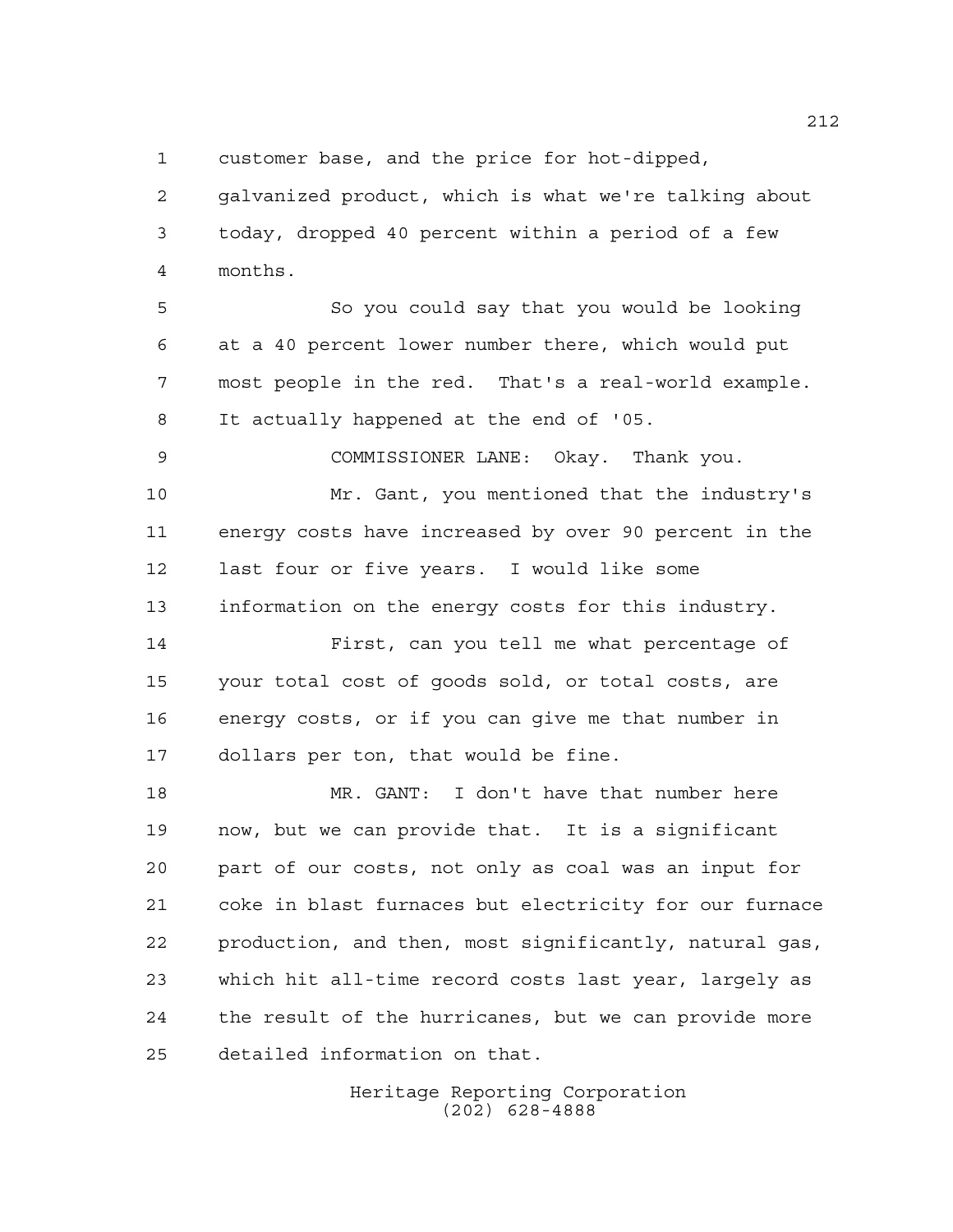COMMISSIONER LANE: My second part of the question was, if you could give me the percentage of your total energy costs based upon natural gas, coal, and electricity. MR. GANT: I don't have that off the top of my head, but we can provide that. COMMISSIONER LANE: Okay. Thank you. Mr. Platz, thank you for raising your hand. It's hard to see beyond the first two rows. MR. PLATZ: I'm still here. COMMISSIONER LANE: Thank you. You mentioned inventory destocking and that you're at the point of inventory destocking. Would you please explain to me what that is, and when is that point reached? MR. PLATZ: There has been, through the course of 2005, a very significant increase in service center inventories, which is reported on a monthly basis by the service center industry. It peaked in December of 2004 and dropped off during 2005, at which time prices dropped significantly. It hit another high here recently. In fact, I'm not sure that it has yet peaked, and we would expect that since service centers have basically stopped buying steel in order to get

> Heritage Reporting Corporation (202) 628-4888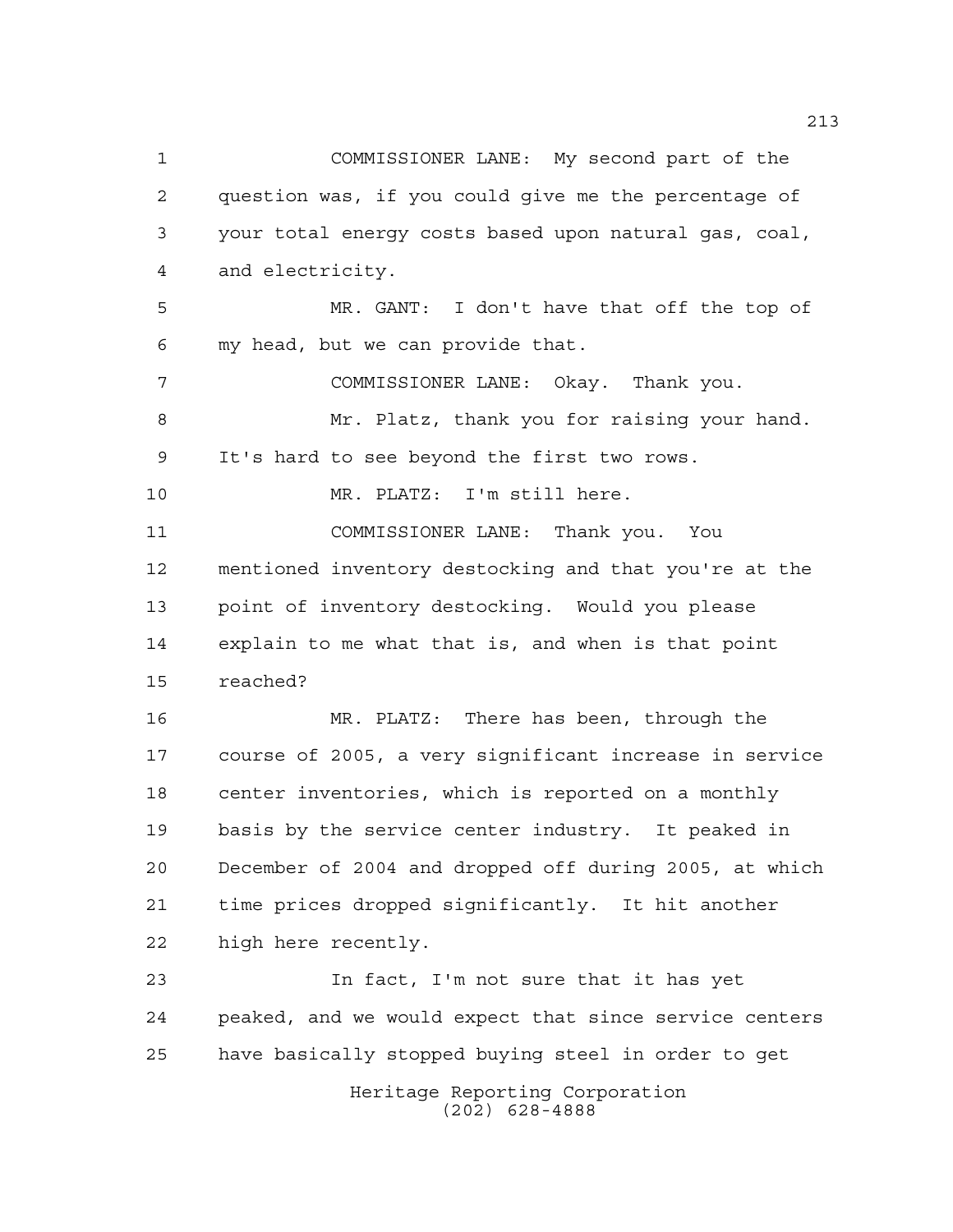their inventories back in line, that, over the course of the next quarter to two quarters, we will see that inventory destocking that I mentioned start to occur, and until they get inventories back to where they would expect, which is usually about three months on hand, we would expect that destocking to continue. COMMISSIONER LANE: Mr. Price? MR. PRICE: Thank you. It's Alan Price, Wiley Rein & Fielding, for Nucor. COMMISSIONER LANE: Could you speak into your microphone? MR. PRICE: Alan Price, Wiley Rein & Fielding, for Nucor. Just to talk about supply availability a little bit, we happen to have over here the most recent American Institute for International Steel survey to importers about what's going on in the corrosion-resistance market, and, according to their own survey, which none of the Respondents talked about in their briefs, they, for the last two months, 100 percent of those surveyed say there is a moderate oversupply of corrosion-resistant steel currently in the U.S. marketplace. So while you've heard a lot of discussion of isolated anecdotes on shortage, I would submit to you

> Heritage Reporting Corporation (202) 628-4888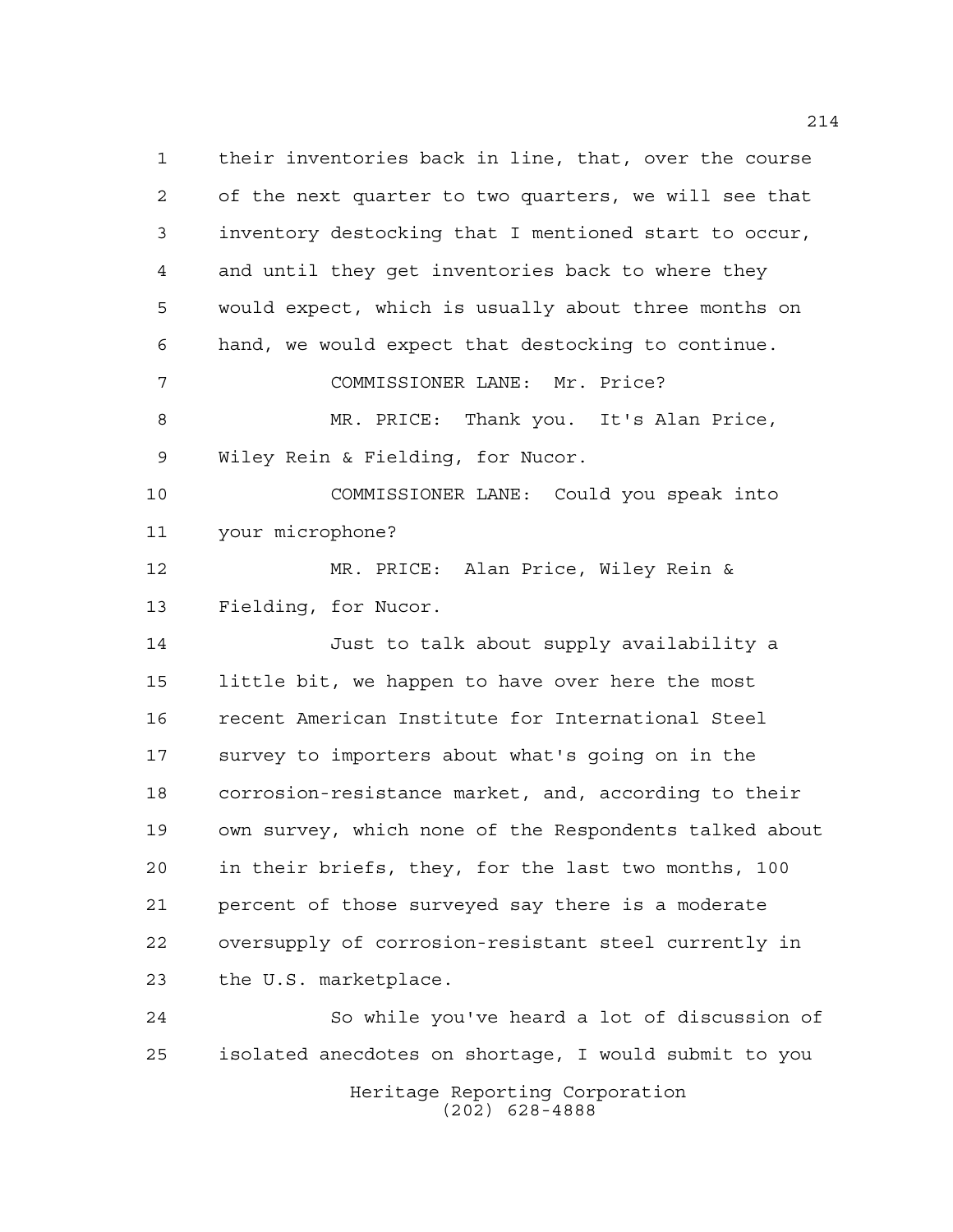that there is no shortage out there, period.

 COMMISSIONER LANE: Okay. Thank you. Mr. Chairman, I'll stop before the red light comes on.

CHAIRMAN PEARSON: Thank you.

 It's my turn. I would like to go back to the questions that were asked regarding capacity utilization. As I've spent time with this record, I've kind of gotten the impression that there might be two different views of capacity utilization, perhaps one held by engineers and another held by business managers.

13 13 I had the experience, when I was in the private sector, of working with some very good people in both of those categories. My impression is that the normal operating engineer, if you ask him, "Can you run that?" the answer is, "You bet. All it takes is this and that, and we'll have it going in a week and a half, and, boom, we're in business." Okay?

 The business manager, who has the P&L responsibilities, when asked, "Can you run that again?" "Not on your life, not in this world."

Heritage Reporting Corporation (202) 628-4888 Is there some of that going on in the capacity-utilization figures that we have? In other words, did the engineers fill out the capacity figures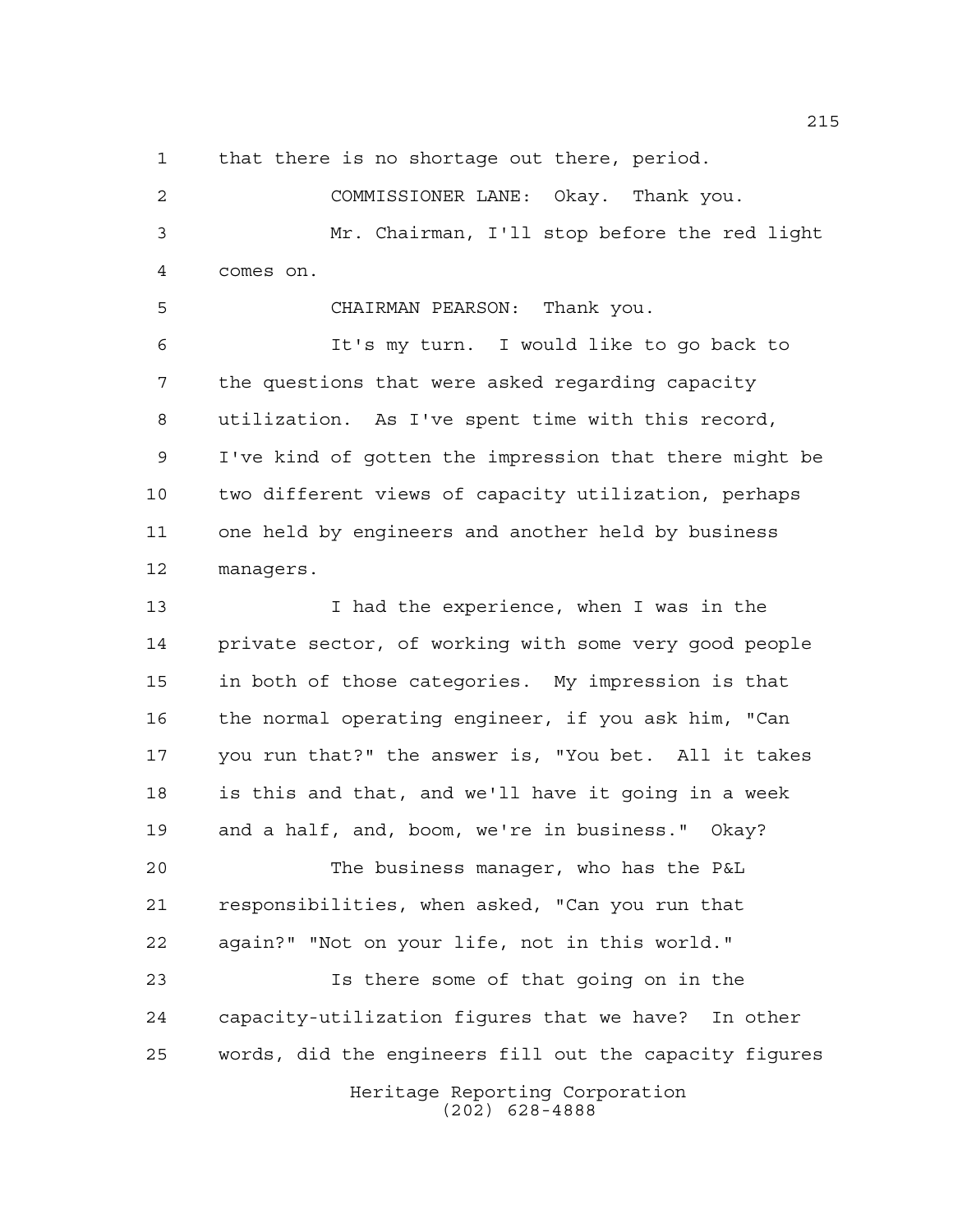in the questionnaires that were went back to us?

 MR. GOODISH: Commissioner, John Goodish from U.S. Steel. I don't believe so. If we check what our design capacity for our units are and what we can operate at for a monthly basis or a quarterly basis, and I think you'll find we're either at those capacities or in excess of them. Some of those are the incremental benefits you heard Leo talk about, how we were going to go below the 2.2 man hours per ton. That's how we're getting that. So I don't think that there's any significant differences between what the engineers, what the design engineers, say the capacity of a unit is versus what the operators say they can produce. The issue that you are dealing with is either temporary outages or, most likely, it's business fluctuations. There can be two or three months when you would see lines that were 100 percent full, and then you would see six to nine months where the units were not full. So when you average that out over a 12-month period of time, you would see that the utilization rates of 79 or 84 or whatever the number is, that's the kind of rates you would see. I'm not saying that there may not be a

temporary operating problem with a unit where it would

Heritage Reporting Corporation (202) 628-4888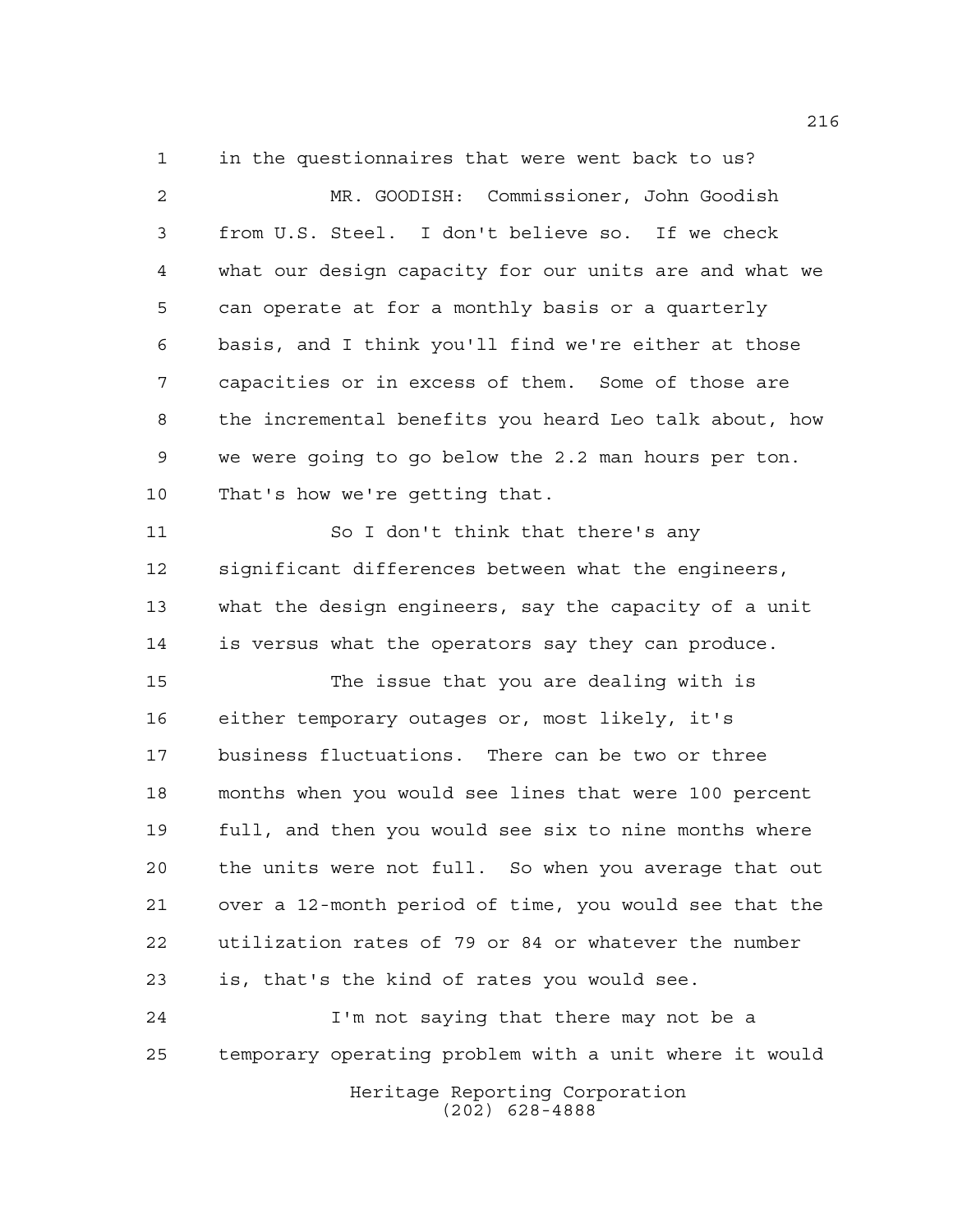not reach its production capability, but I think the record would show, in our case, that we are operating our facilities at or above their designed capacity. Thank you.

 CHAIRMAN PEARSON: Other comments? Mr. DiMicco?

 MR. DIMICCO: Yes. Dan DiMicco with Nucor. Mr. Chairman, part of the problem here is a matter of product type. The demand for hot-dipped galvanized in the U.S. market has been growing while the demand for electro-galvanized has been shrinking. So if you take a look at capacity utilization, you have to be careful to distinguish between the two.

 Part of the reason why electro-galvanizing is losing popularity is because it's a more costly process, and you're going to ask more for your product. But more than that, the movement of market share in the automotive companies from the domestics to the Japanese, Germans, Koreans, for the most part, they do not like electro-galvanized. They use hot-dipped galvanized.

 So you see a trend moving away as that market share changes to more and more demand for hot- dipped galvanized, which can create a situation where you're really running, you know, at some fairly high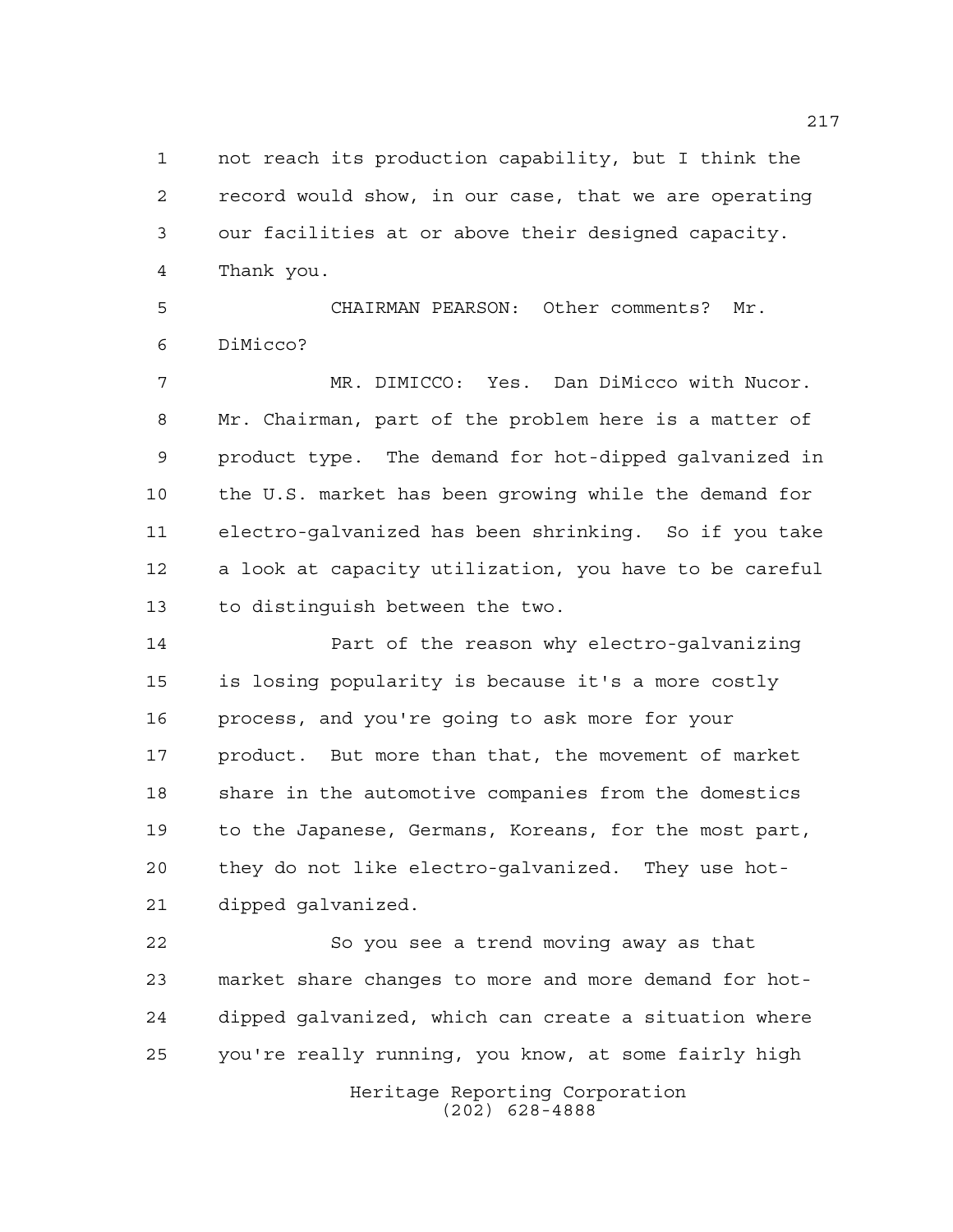levels, not necessarily exceeding capacity or at capacity, but the electro-galvanizing part of it, which people really don't have as much demand for, shows up to be sitting there running at 70 percent of utilization. Part of it is the market dynamics and the demands of the customer base, that that occurs.

 Now, we don't have any electro-galvanizing lines in Nucor. We do have hot-dipped galvanizing lines, and we do see that trend. One of the reasons why we're looking at building our new galvanizing facility in Decatur, Alabama, is because that's down where all of the Japanese and German car companies are building operations, and their demand is for hot-dipped galvanized, not electro-galvanized.

 Some of the other folks who are in the electro-galvanizing business might want to elaborate on that, but that's the trend that we see, and that could cause some of these disparities and why someone could say, "Gee, look at all that capacity you've got in electro-galvanized," yeah, but the customer base doesn't want it.

Heritage Reporting Corporation CHAIRMAN PEARSON: Mr. Schorsch? MR. SCHORSCH: This is Lou Schorsch again. Just to comment on that a little bit, I tried to go through, and, again, this is just back-of-the-envelope

(202) 628-4888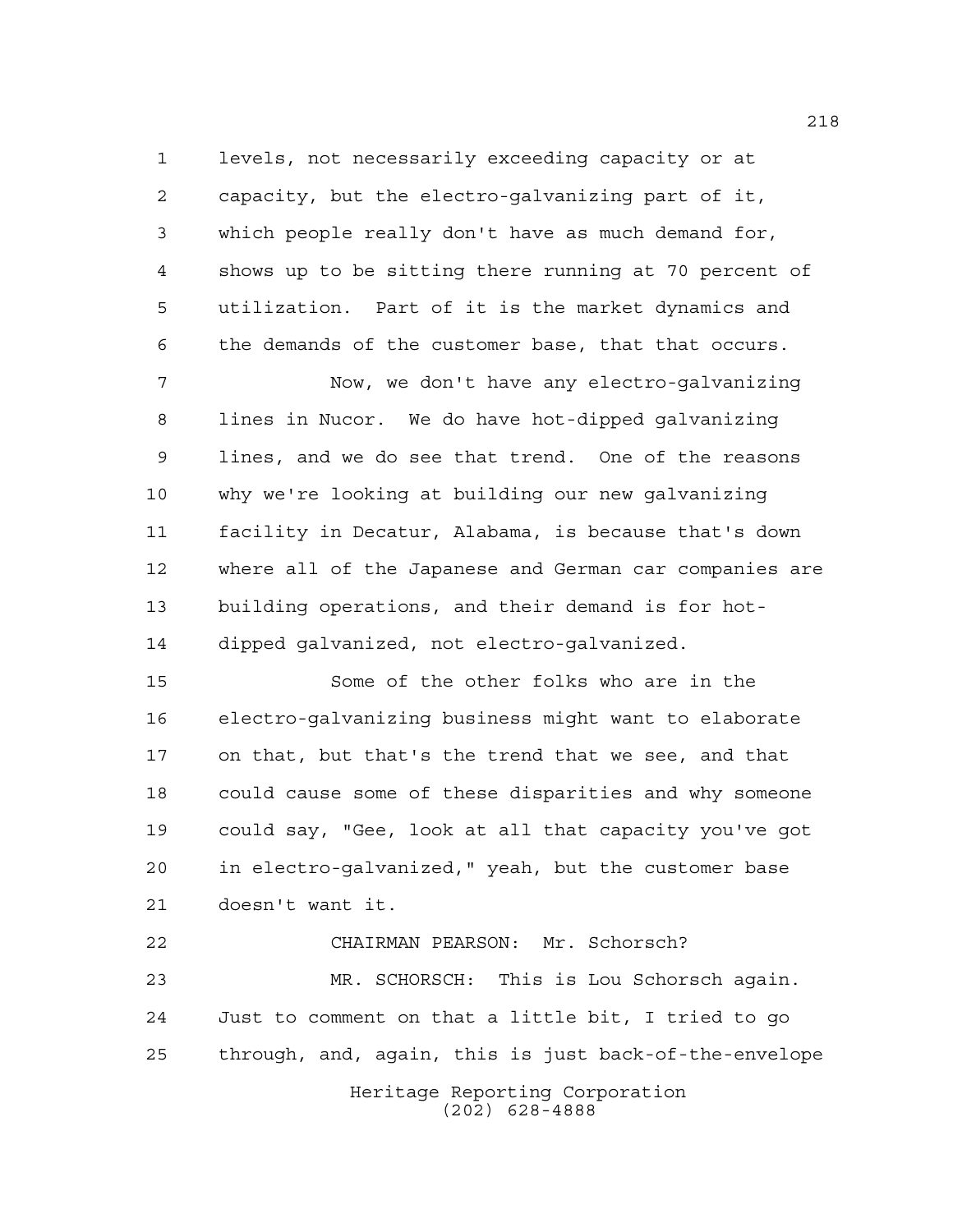stuff as we were listening to the questions, but almost 25 percent of our shipments in flat rolled are

 corrosion-resistant products, galvanized, so that's about five million tons, more or less. As I went through, I think part of your

 question is saying, are there facilities there that are counting the capacity numbers that really are never going to run? We probably have a couple of lines across our company, I think, maybe three in total, between our Sparrows Point facilities and the Weirton facility that I mentioned earlier that we're not running that might be, in total, 300,000 to 350,000. We can't start them again, but they would be in that sort of gray zone that I think you're referring to, but relative to the total that we produce, it's relatively modest.

17 The other point I would make is that we have a lot of good engineers, I think, and one of the things they do is they find ways, as I'm sure your Cargill experience would have suggested, that every year you can find a way to a better mousetrap, a better idea, without a lot of investment. The rule- of-thumb I use is kind of one and a half percent a year of capacity creep. The people just get smarter about how to do things.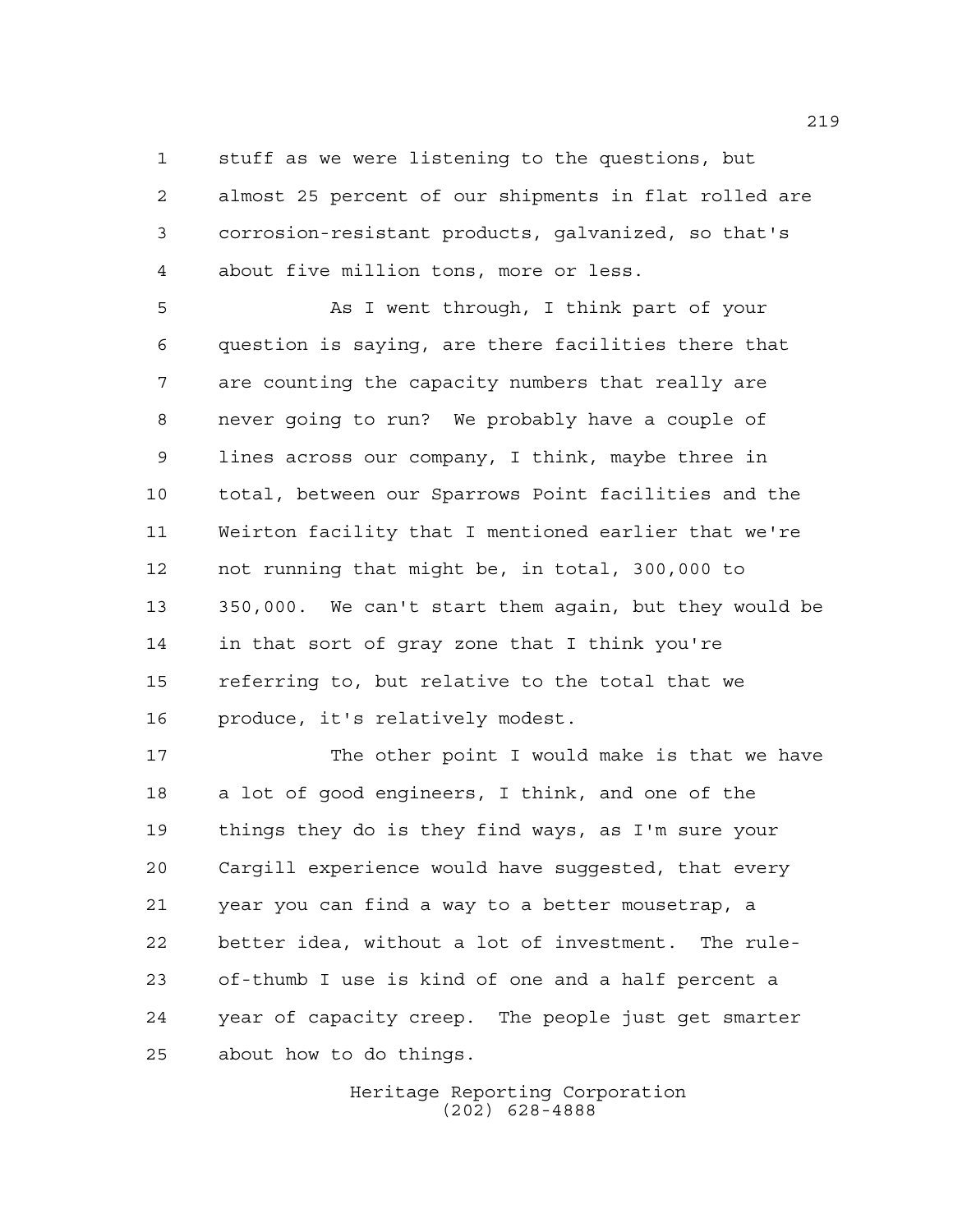So even while you have certain facilities that you say, I'm going to take this off line, or this is not competitive, or the market is not there, the geography is wrong, whatever it might be, on a very big base every year, you're kind of being a little bit smarter about how to get more out, improve the yield, et cetera.

 So I think, for most of our operations, there is that phenomenon going on as well where actually there is a creep up as much as there might be some facilities that are quasi-mothballed.

 CHAIRMAN PEARSON: So should we view the excess capacity that we see in the record as a problematic overhang over the market, or is it more 15 just a reflection of changing market dynamics, as Mr. DiMicco mentioned, where the customer really wants something different in terms of this example of electro-galvanized versus hot dipped. So you have fixed assets in the electro-galvanized area that are going to be relatively less utilized for some period of years.

Heritage Reporting Corporation (202) 628-4888 So it's not so much a huge overhang of capacity as it is some misplaced assets that are worth more being partly run than being disassembled. MR. GOODISH: Commissioner, I guess I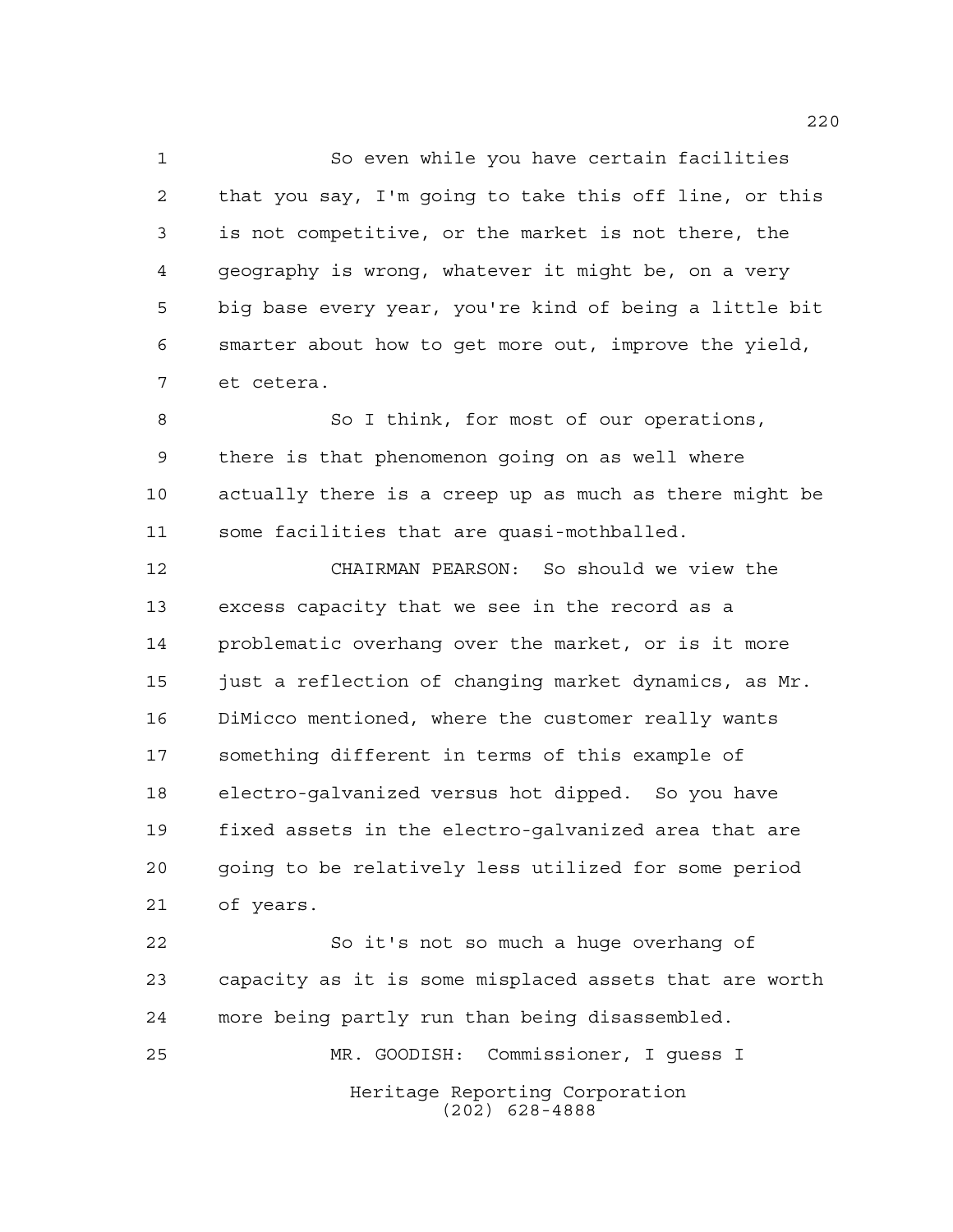wouldn't agree with that. We have electro-galvanized facilities. As I said, we have three lines, and we have had our hot-dipped galvanizing lines, automotive, hot-dipped galvanizing lines -- as an example, our Midwest plant cut back to 12 and 15 turns versus the 20 to 21 turns, and actually the way you run a galvanizing line is you run at 21 turns for three or four weeks or five weeks, and then you take an outage at 24 hours, and then you bring it back.

 Throughout the course of a year, we will have those facilities cut back. We will first load our automotive lines, a joint venture with Kobe Steel. At Pro-Tec, there's two galvanizing lines there. And then based on the efficiency of the operations, we will back fill the other lines. We can show where we have had reduced turns on our automotive galvanizing lines in the past year or the past two years.

 So some of it may be a product mix swing from EGL to hot dipped. In our case, the excess capacity that we have in the hot-dipped galvanizing area is not that case.

MR. NOLAN: Mr. Chairman?

CHAIRMAN PEARSON: Yes.

Heritage Reporting Corporation MR. NOLAN: John Nolan, Steel Dynamics. I'm both an engineer and business manager, so the numbers

(202) 628-4888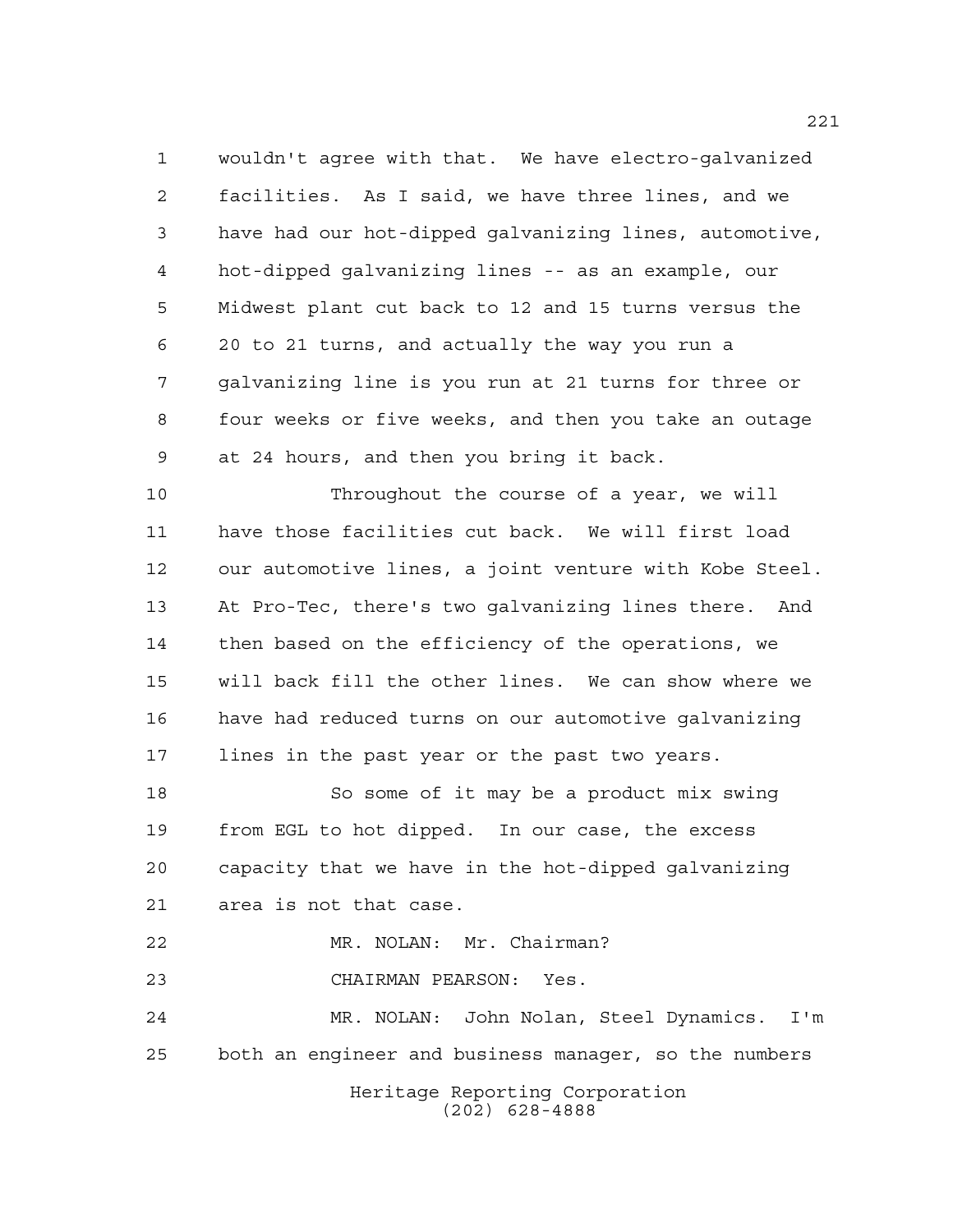that you saw reported for my company are, in fact, my numbers.

 I will tell you that it's appropriate for me to answer your question in the negative, but I will qualify it by saying that there are times that we have what I would call "contractual business," and we do have customers that, for a multiplicity of reasons, decide, at the 11th hour, not to take that capacity, and it's, generally speaking, too late to try to move that.

 From a lead time perspective, we can't bring enough material through the system in order to occupy that particular coating hour or number of coating turns. So that would be the only peripheral I would add to this conversation.

 CHAIRMAN PEARSON: Thank you. Unless anyone has any more to say about that, something more they want to say about capacity utilization, I appreciate those responses. I think they were helpful.

 I would like to shift -- I would like to have my light go yellow. I think I'll take advantage of that and just turn it over to Madam Vice Chairman. VICE CHAIRMAN ARANOFF: Thank you, Mr. Chairman, and I join my colleagues in welcoming all of you here this afternoon and what will soon become this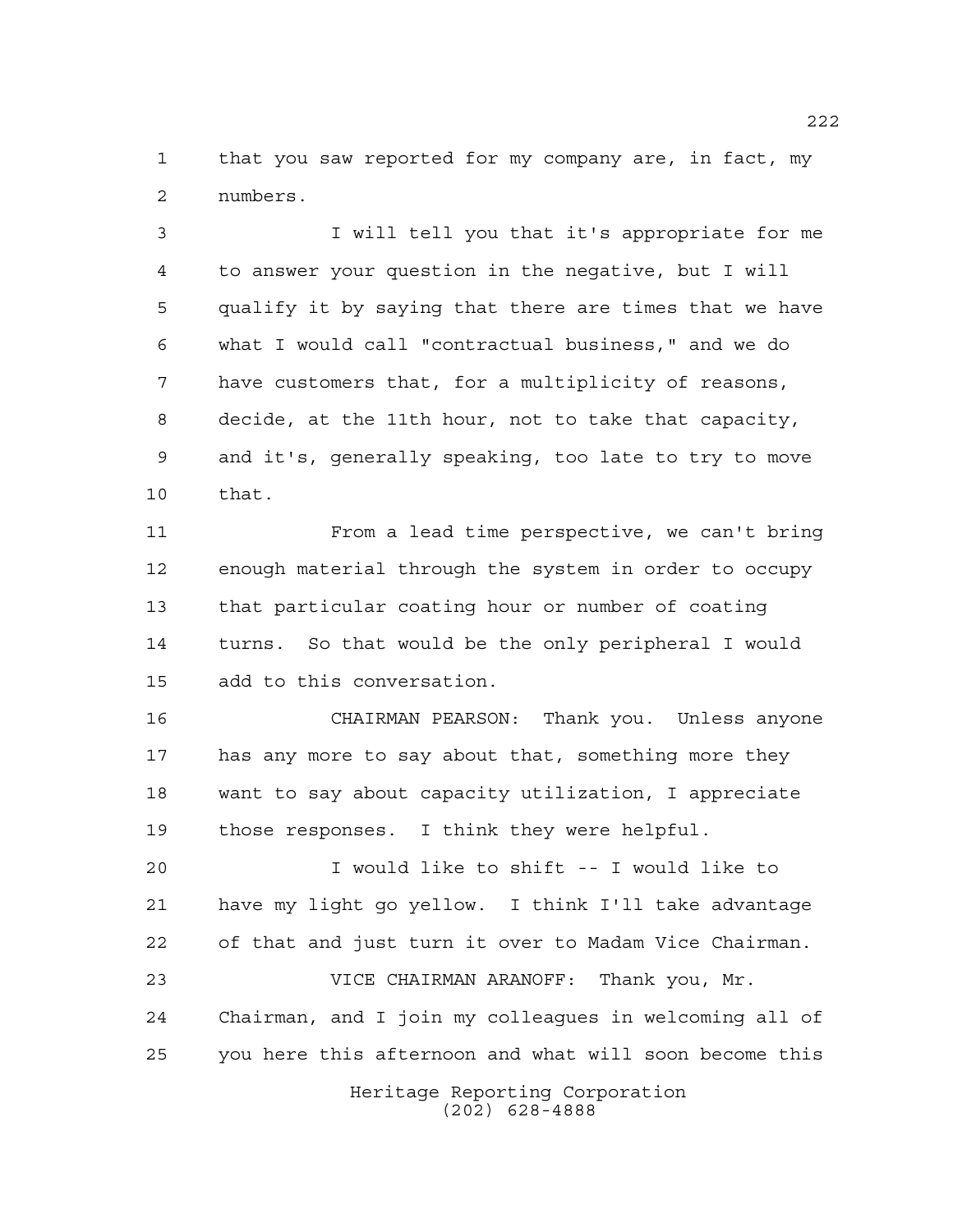evening, and thank you for taking the time to answer our questions.

 In the first review of these orders, the Commission found the existence of significant contract sales provided "some measure of insulation" to the domestic industry from spot market price fluctuations.

 Now, in these reviews, Respondents and the auto industry have made allegations that since the first reviews, significant changes have taken place in how contracts are structured that provide significant additional insulation to the domestic industry.

 So if I could ask each of the producers who is here, have there been changes in the last five years in the way that the price and the volume terms of your contracts are made, and are you making more or fewer sales under contract? I guess there is one last piece: Has the duration of those contracts increased or decreased? Mr. Schorsch, do you want to start?

 MR. SCHORSCH: That was a long list, and I don't know if I can remember it all. I think you have to kind of segment our market into three components. We have a spot component, a good example of the customer base. There would be distribution. We have a lot of OEM business -- maybe 40 percent of our sales go to distribution. We have a lot of OEM business,

> Heritage Reporting Corporation (202) 628-4888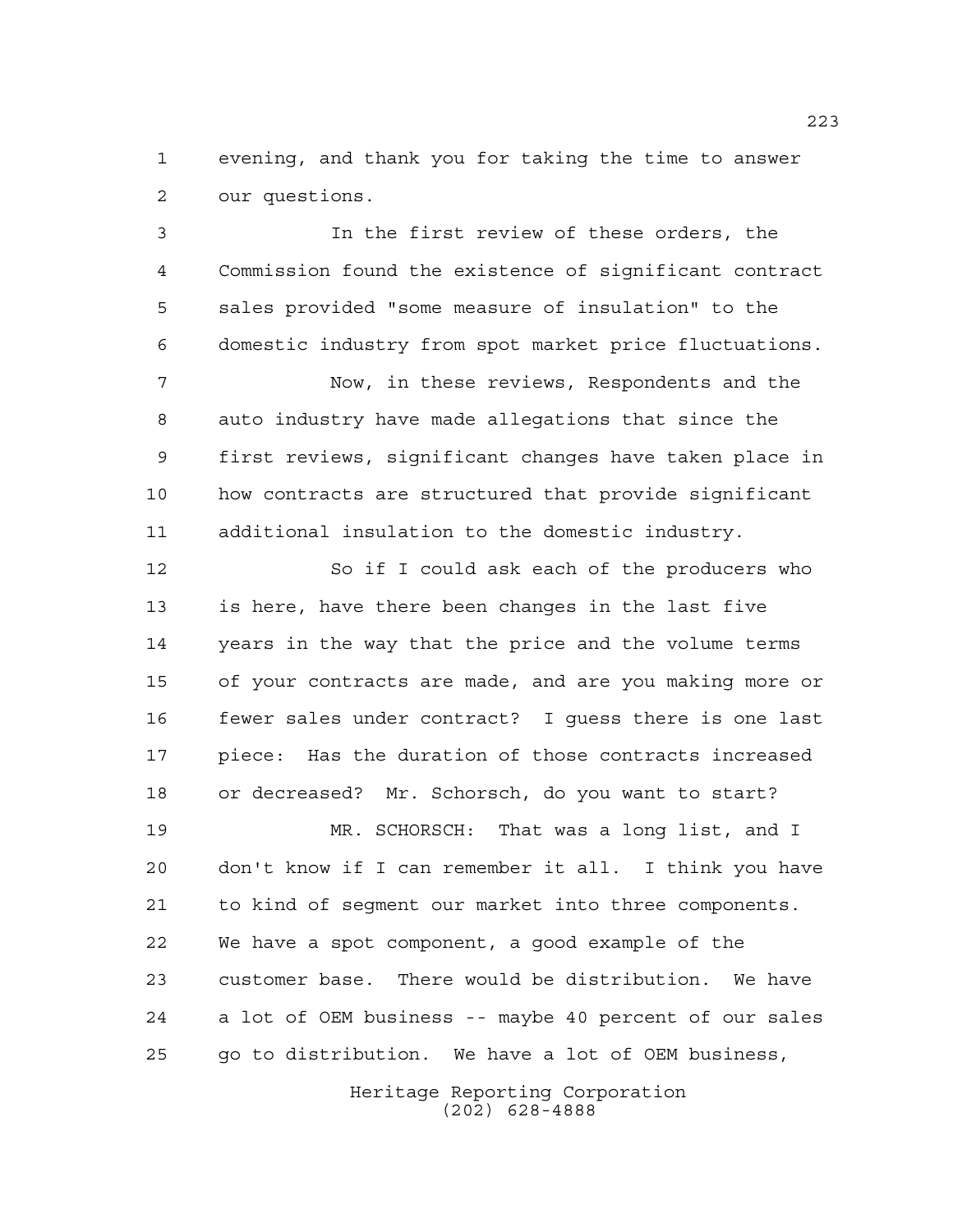manufacturer business, of which automotive is about a quarter or so of our segment. I put those in three different categories.

 The distribution and spot market sales; obviously, that's moving up and down with market conditions and a lot of different drivers and factors in the inventory overhangs, et cetera, and can be quite volatile. I would say, over the past three years, it's probably been the most profitable segment for any of us to be in, with that kind of rising tide of the input costs.

 We work a lot with the manufacturer, the OEMs, and I think we all recognize that, on certain markets, some sort of indexing mechanisms are in place, and with many of our customers, longer-term, OEM contract customers, we do have indices that frequently have a band where the price won't change within that band, but it may move up and down if there is some surge in the spot price or a decline in the spot price that provides some insurance to both sides, if you will.

 In the case of the automotive market, typically these are fixed price and have always been fixed price, and I think someone made the comment about, you know, selling product to the automotive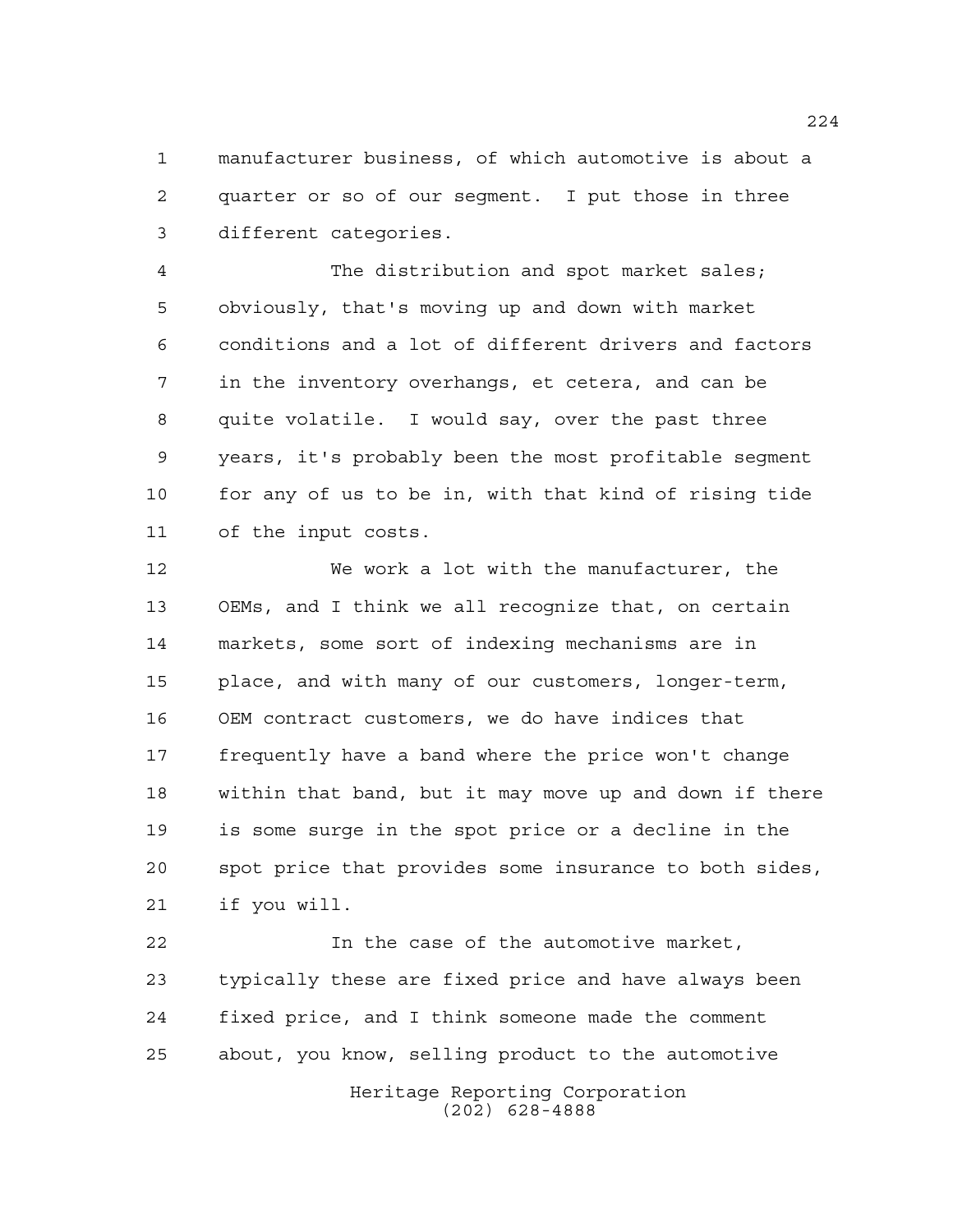people that was under contract at less than the price of scrap steel that we were forced to buy. We had that experience as well for some period of time.

 I think, in those fixed-price, automotive contracts, the way I see it, we're always renegotiating. Some of them are on a calendar year, some of them start April 1, and some of them start in the summer. We're kind of in a perpetual negotiation mode. We're a little bit less interested, because of the volatility, in a three-year kind of arrangement that might have been the case in the past, but right now, for example, we have one two-year contract we're still in the first year of, and we have a year-and-a-half contract.

 We have a variety. I don't think there has been any material change in the pattern and structure of those contracts, again, from where I sit.

 VICE CHAIRMAN ARANOFF: Okay. There is a hand in the back.

 MR. SCHERRBAUM: Joe Scherrbaum with U.S. Steel. I'll address the same question. I would agree with Mr. Schorsch. On behalf of our company, I don't think, in the last five years, that there has been any structural change in the contracts that provides us any more protection now than it did then.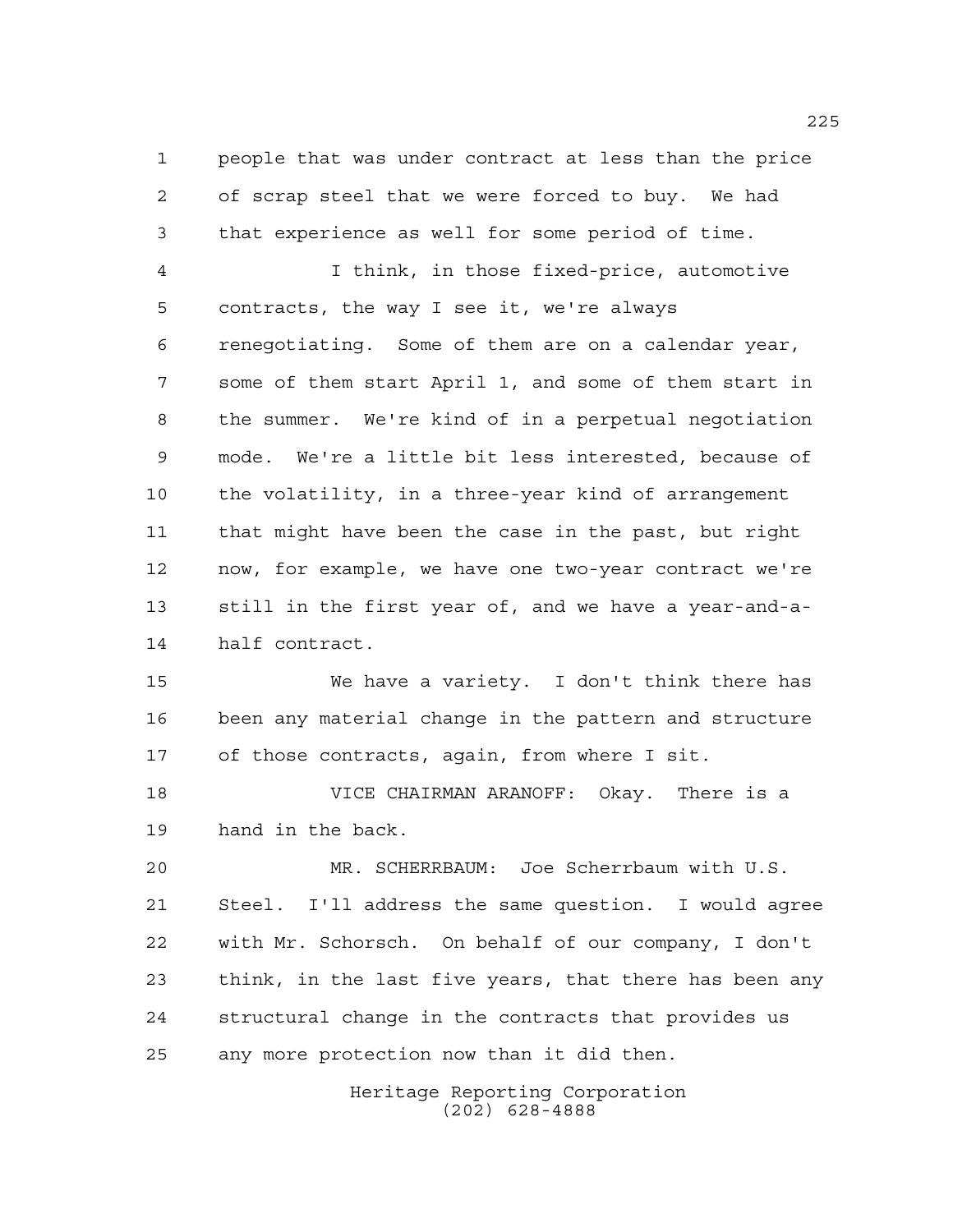In commenting on the contract durations, I actually believe, as he said as well, that the durations vary. Ours are anywhere from six months to multiyears. If anything, we're seeing more of a tendency from the automotive companies to ask us, in recent times, for one-year agreements versus multiyear agreements that they were more in favor of in the past.

 VICE CHAIRMAN ARANOFF: So you're saying that, to the extent that there has been a move towards shorter, one year versus multiyear, contracts, that's been your customers asking you for it, because the allegation that automakers make in their brief is that it pushes from your end to one-year contracts.

 MR. SCHERRBAUM: Correct. Correct that our experience has been that it's been from the automakers, and we've agreed to that, and we've also told them, if they want to talk about a multiyear agreement that we can structure that is fair to both sides, we're willing to do so as well.

 VICE CHAIRMAN ARANOFF: Okay. Did anyone else want to? Mr. Gant?

Heritage Reporting Corporation MR. GANT. Yes. I'll just add to that. I think, as we have seen over the past four or five years, an extraordinary rise in the cost of inputs, it

(202) 628-4888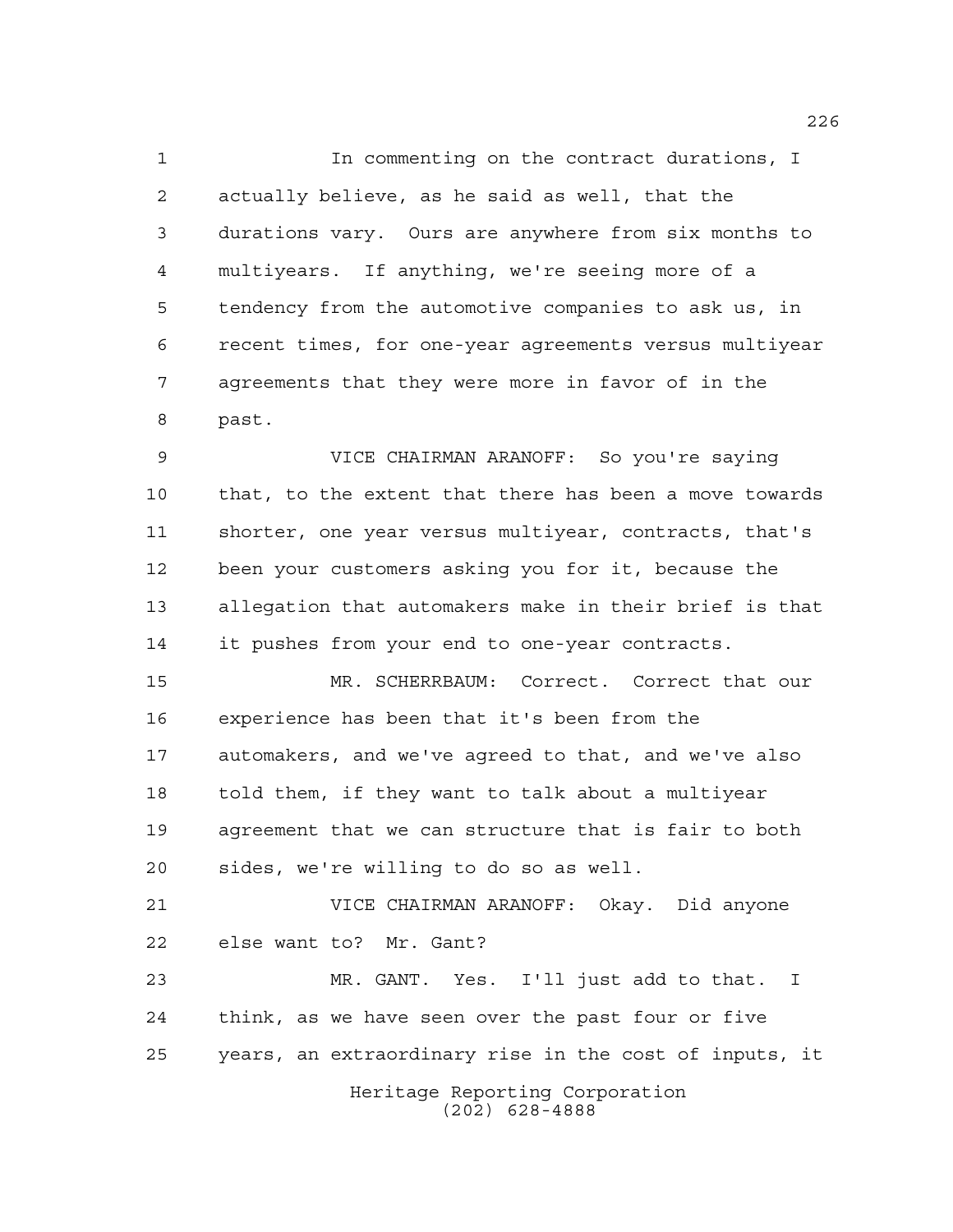has taught us a painful lesson, that you can't have a fixed price over a long term in a time of volatile input costs, a painful lesson. I think automotive parts suppliers at large have found the same thing, whether it's resins or oils or other input costs.

 So I sense that there is a change from a common-sense standpoint and that it's just been one that we've mutually come to that agreement. We have offered variable priced agreements so that there is a sharing or a fair balance there, and a few have taken us up on that, but I think most companies still seem to have an approach where they want to have a known, fixed cost for their business-planning purposes.

 That has not caused us to pull away from supply overall. Our contract percent of business remains about 75 percent, which I think is high for a lot of companies, but it has been our way of doing business for a number of years and the one that we have stuck with, but out of necessity, with the variable costs, we've had to steer more towards a more reasonable time period.

 MR. NOLAN: Madam Vice Chair, John Nolan, Steel Dynamics. I concur with Mr. Gant. I would add, though, that there is more of an interest, I think, today in variable priced arrangements tied to index.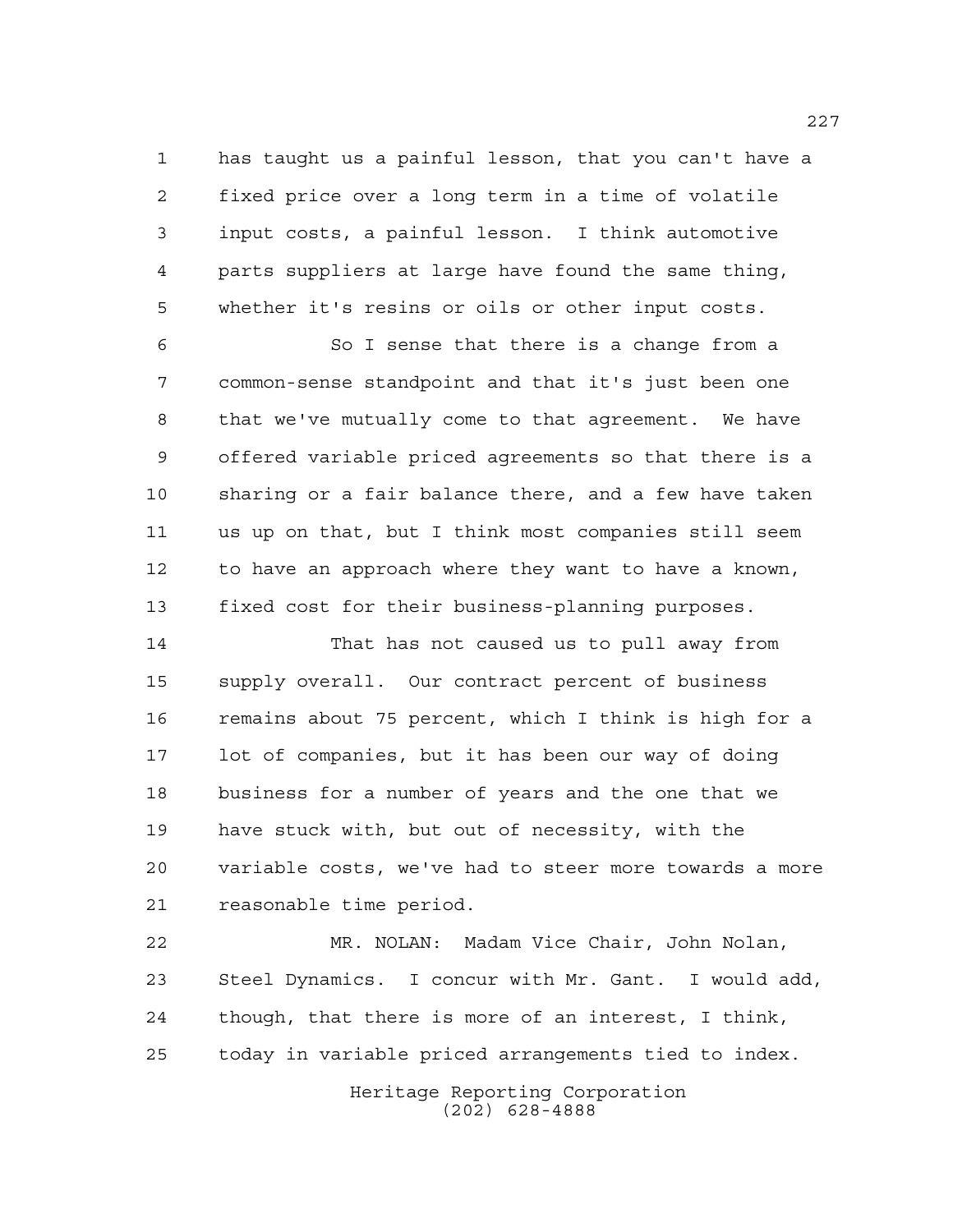I think you've heard me make this type of remark in testimony before.

 By and large, I think the focus on shorter- term arrangements is generally coming from the buying community as opposed to the producing community. We would be very comfortable going out some distance in time, so to speak, provided the aspects of raw materials and consumables and other related cost aspects of our product are addressed.

 From a structural point of view, as you look at the Uniform Commercial Code, it's still you have a contract is an agreement between two parties, and you agree to do something. There is no change in structure, just a change in what I would say as "business philosophy."

 VICE CHAIRMAN ARANOFF: Okay. I appreciate all of those answers. I'm going to think about this some more and maybe come back with some follow-ups in my next round, but, in the meantime, let me ask an unrelated question.

 In this industry, what does it mean for a producer, either a domestic producer or one of the subject producers, to be holding inventories? Do you actually produce product without already having a buyer for it, which would be the traditional meaning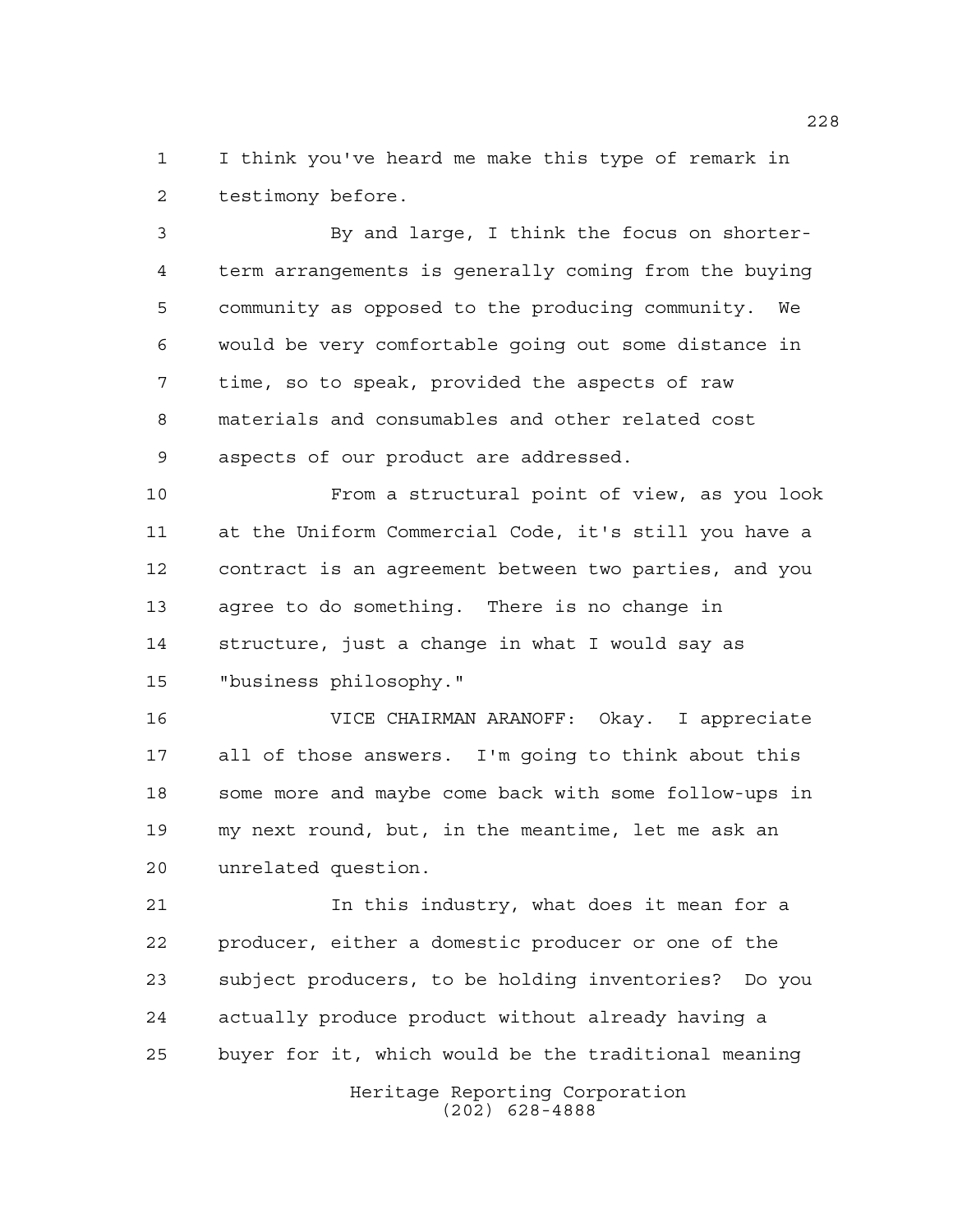of "inventory," or is this usually product that's been spoken for that is in process or not yet delivered? Mr. Goodish?

 MR. GOODISH: In our case, every ton of steel that we have in the warehouse is committed to a customer's orders. When I referred earlier to our supply chain management system, where we take the number of automobiles that are going to be built, we know the parts that we have on that car, and we know how to equate that back to tons, each of those parts requires a minimum inventory that we have to have, whether it's two weeks, three weeks, or four weeks, that we always have on hand.

 So if one of the car companies would take out a week's supply of steel this week, they would expect us to be putting in another week supply so that we maintained a minimum inventory of two weeks. Let's 18 say that was the history for the last month, and they suddenly came in and take two weeks, they would still expect us to put two weeks back into the system so that we had those inventories.

 That's what we mean by "holding inventory." We have some product that is in process, but if it's in process, it's produced to a specific customer's order. If it's in the warehouse, if you walked into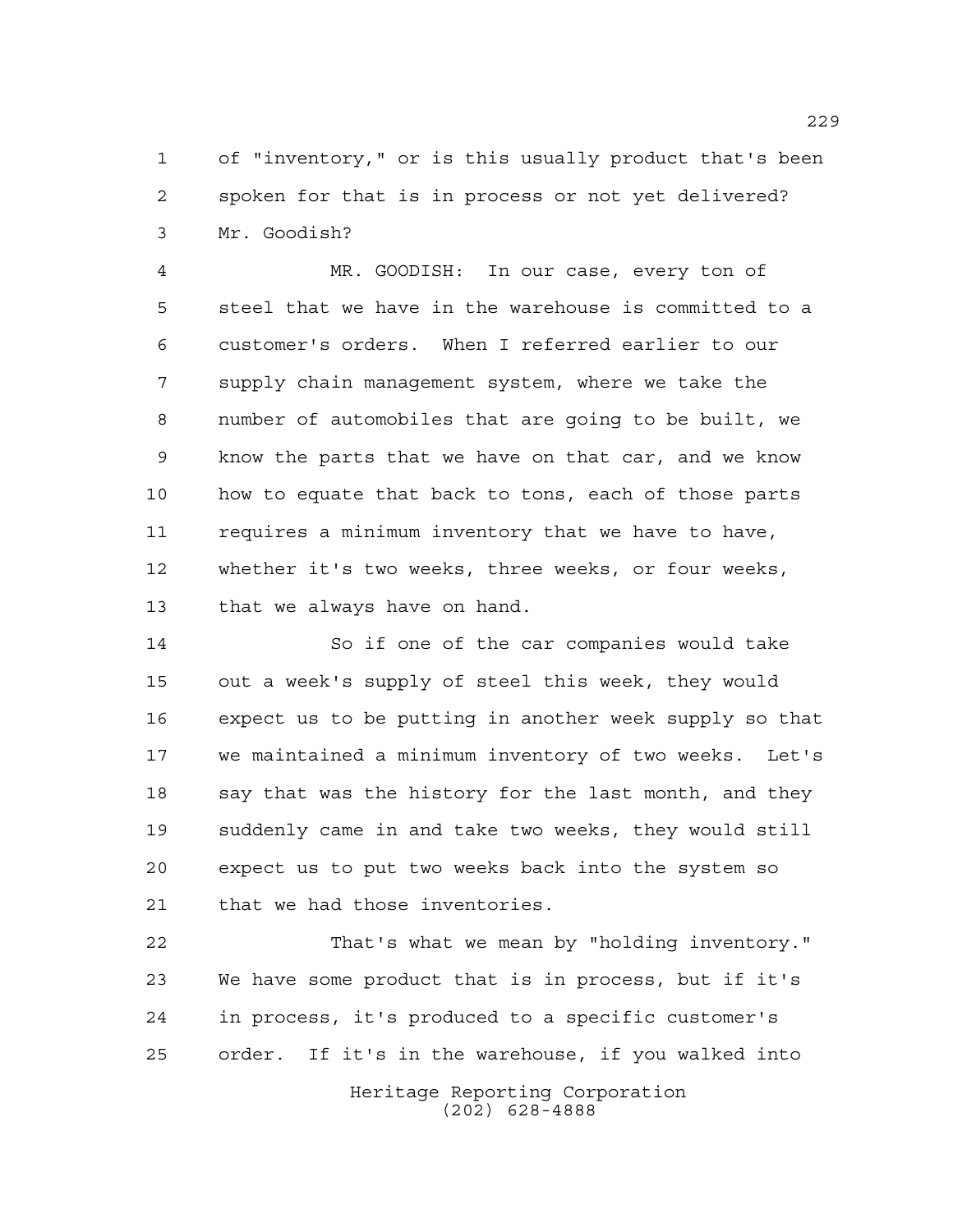the warehouse, you would be able to see the customer tag, you would know who the customer was, when the material was produced, and what order it was produced on.

 VICE CHAIRMAN ARANOFF: Okay. And I understand that that makes sense when you're talking about a long-term relationship like you might have with a particular model for a particular auto producer. Would you also describe your inventorying practices with respect to other customers, to whom you might make spot sales or other OEMs that way?

 MR. GOODISH: Every one of our customers is exactly the same. You have some customers you run a reservation system on where it may only take me three weeks to produce the steel. I would have reservations 16 for his product. I would not produce it, though, until he gave me an actual order, and that's when I would go back and schedule it to melt, and I would melt it. What we do is we don't produce anything in the inventory that we don't have a customer's order for.

 VICE CHAIRMAN ARANOFF: Okay. I've run out of time. I'm going to come back in the next round to the second half of that question, which was whether or not the subject producers would inventory in exactly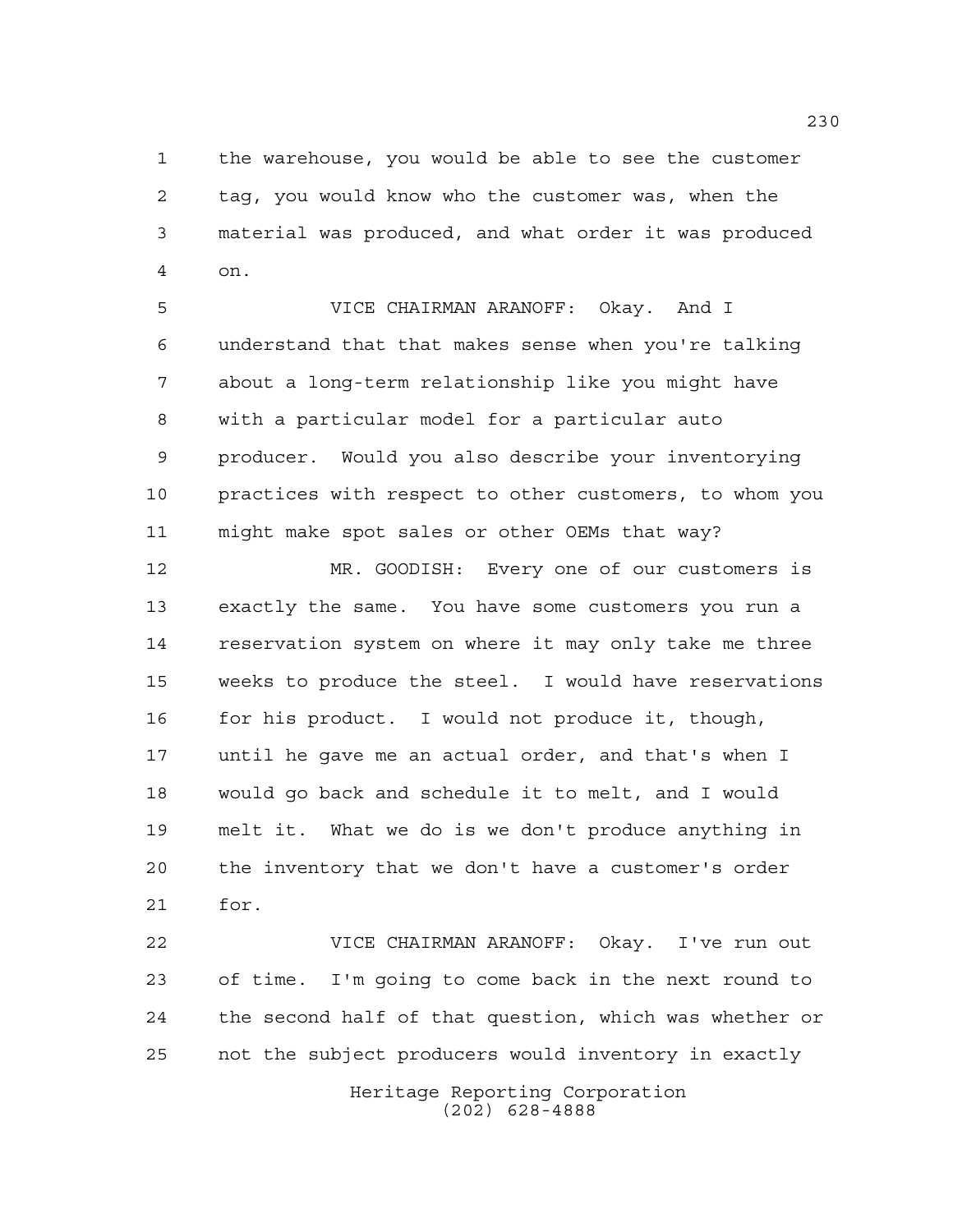the same way. Thank you, Mr. Chairman.

 CHAIRMAN PEARSON: Commissioner Hillman? COMMISSIONER HILLMAN: Thank you, and I, too, would join my colleagues in welcoming all of you and welcoming the steelworkers that have traveled to be here with us today as well. 7 The I could follow up just a little bit on this issue to make sure I understand the contract and pricing issues. Are your contracts almost exclusively on the auto side, or is an equal portion of your production sold under contract, even if it's going to the construction sector or to service centers? MR. GOODISH: I'll try to answer that. Joe can help me out if I get in trouble. We have about 50 percent of our business that is contract business, and that can be generally the automotive and appliance industry as two of the primary examples. Now, we have other business that could have a three-month contract or a six-month contract, which could be the construction industry, as an example, and it all depends upon what the customer wants. If a customer comes to us, and they want a six-month price -- a lot of that building construction work, a particular customer will go out, and he'll

> Heritage Reporting Corporation (202) 628-4888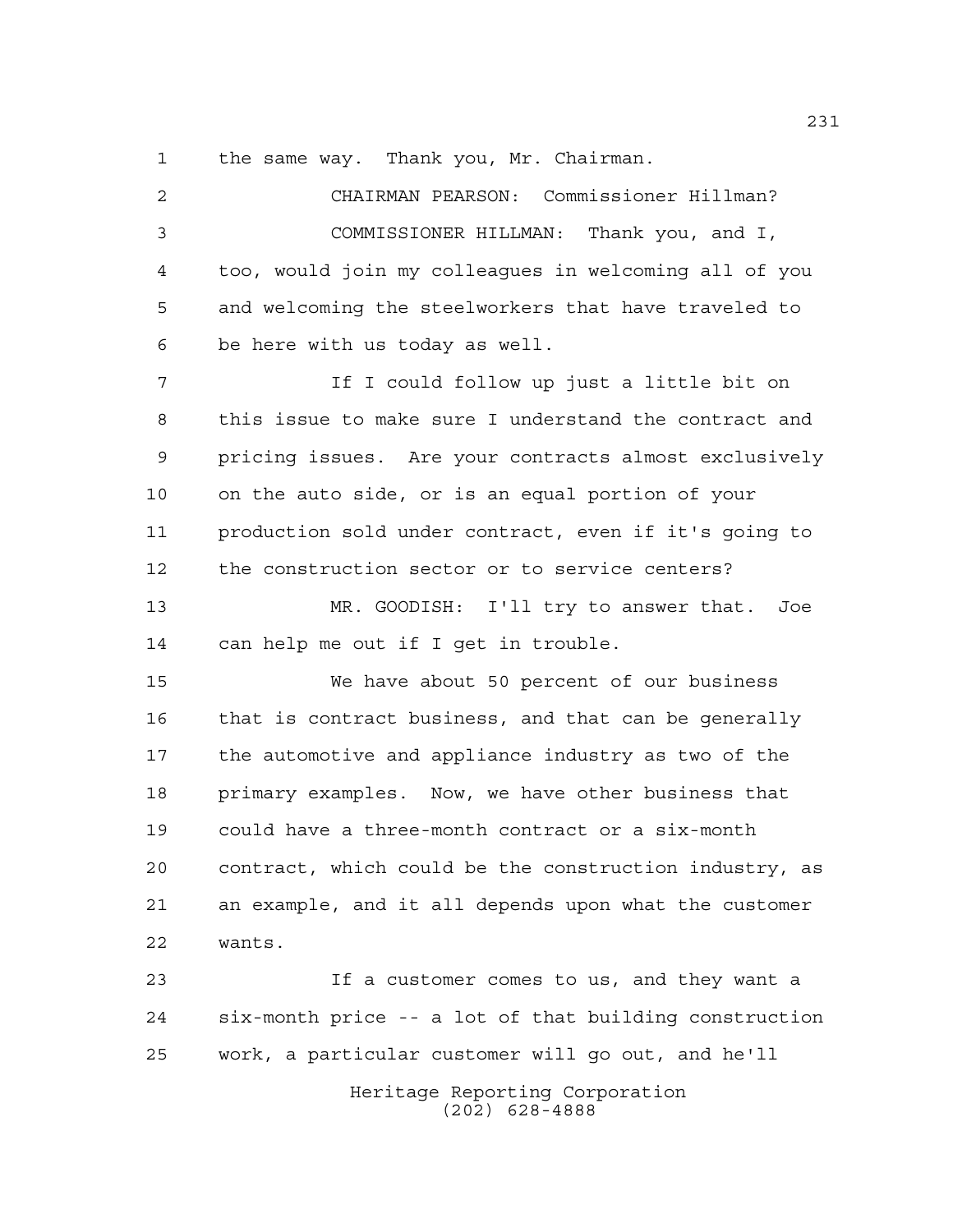have to build a roof or bid a roof for a new Wal-Mart, and he wants to know that he has got that steel under contract so that when he gives a price to Wal-Mart, he can actually deliver that building or roof to him. So it all depends, but it's about 50 percent of ours that are what we would consider one year or longer, and then we would have intermediate contracts, which are kind of the three-to-six month, and then we would have spot business beyond that. COMMISSIONER HILLMAN: Okay. Would others be in a different position? Mr. DiMicco? MR. DIMICCO: In general, we supply our contract business to not only automotive but appliance, HVAC, some pipe and tube folks, and over the last three to four years, we've gone from a 50 percent contract mix to almost an 80 percent contract mix in the last year, but it covers more than just automotive. COMMISSIONER HILLMAN: Okay. Mr. Nolan? MR. NOLAN: Commissioner Hillman, John Nolan, Steel Dynamics. We're in the proximity of 50 percent. It covers all market segments.

 COMMISSIONER HILLMAN: All right. I guess part of the reason I'm trying to understand that, and maybe you can help me, is if I look at the pricing

Heritage Reporting Corporation (202) 628-4888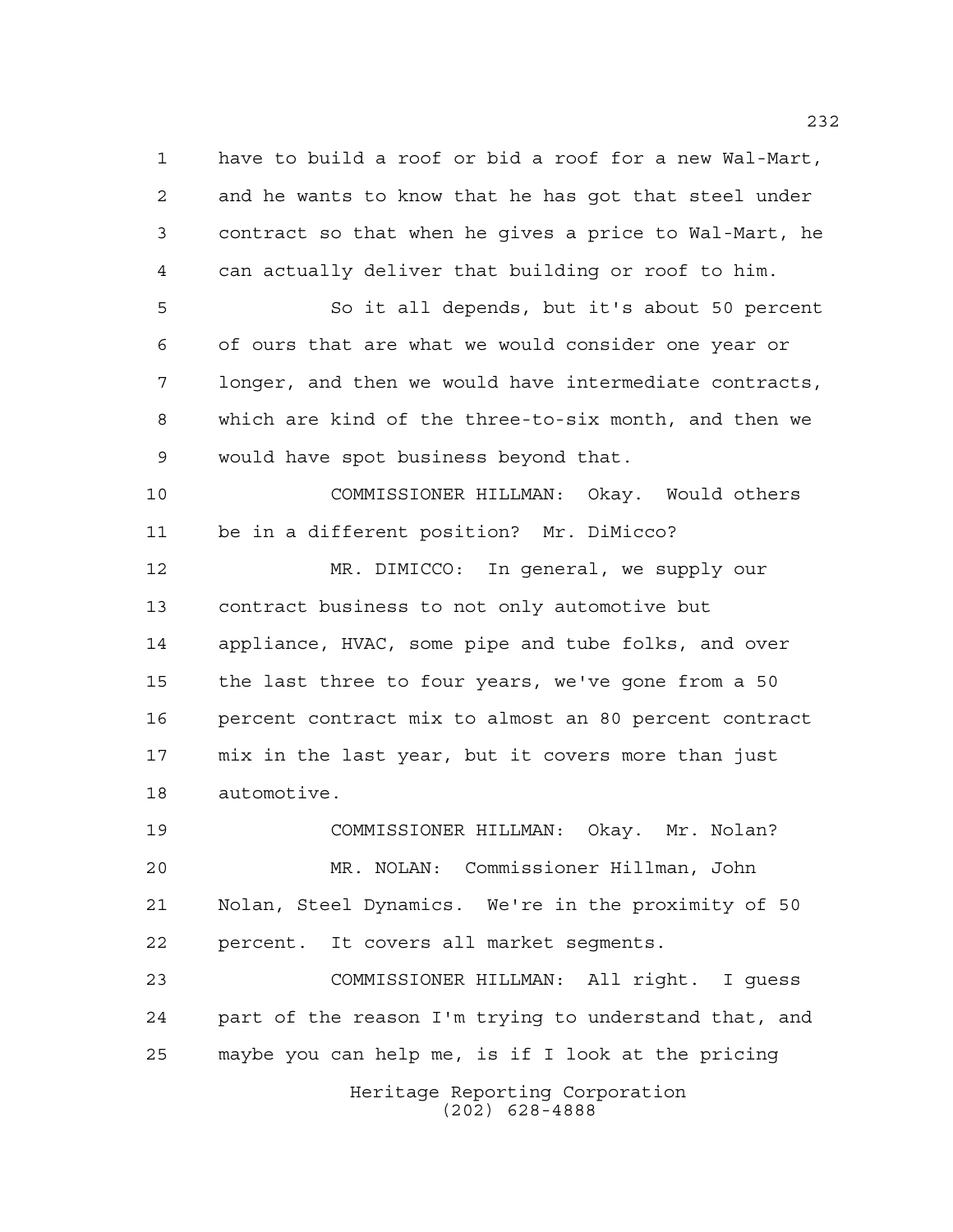data that we have, we've collected pricing data on some eight products, again, not specific necessarily to autos versus construction or to others, but if you look at what appears to be the more, if you will, commodity-grade, ASTM specs, you clearly see some fairly significant price increases over our period of review.

8 If I look, on the other hand, at the products that may be more auto focused, some of the ones that are baked, hardened, and that kind of a product, you do not see a significant increase over the period in terms of prices.

 I guess I would like to hear from the industry, is that perception correct, or is that just unique to the particular products that I'm looking at? How would you describe, I guess, is what I'm saying, pricing trends in the construction, service center, other sectors, vis-à-vis prices for products that are typically produced for the auto side of things? Mr. Gant?

21 MR. GANT: If I may.

COMMISSIONER HILLMAN: Sure.

Heritage Reporting Corporation (202) 628-4888 MR. GANT: In my experience, it has been as much a preference of the customer as to how they wanted their product priced, and that is, would they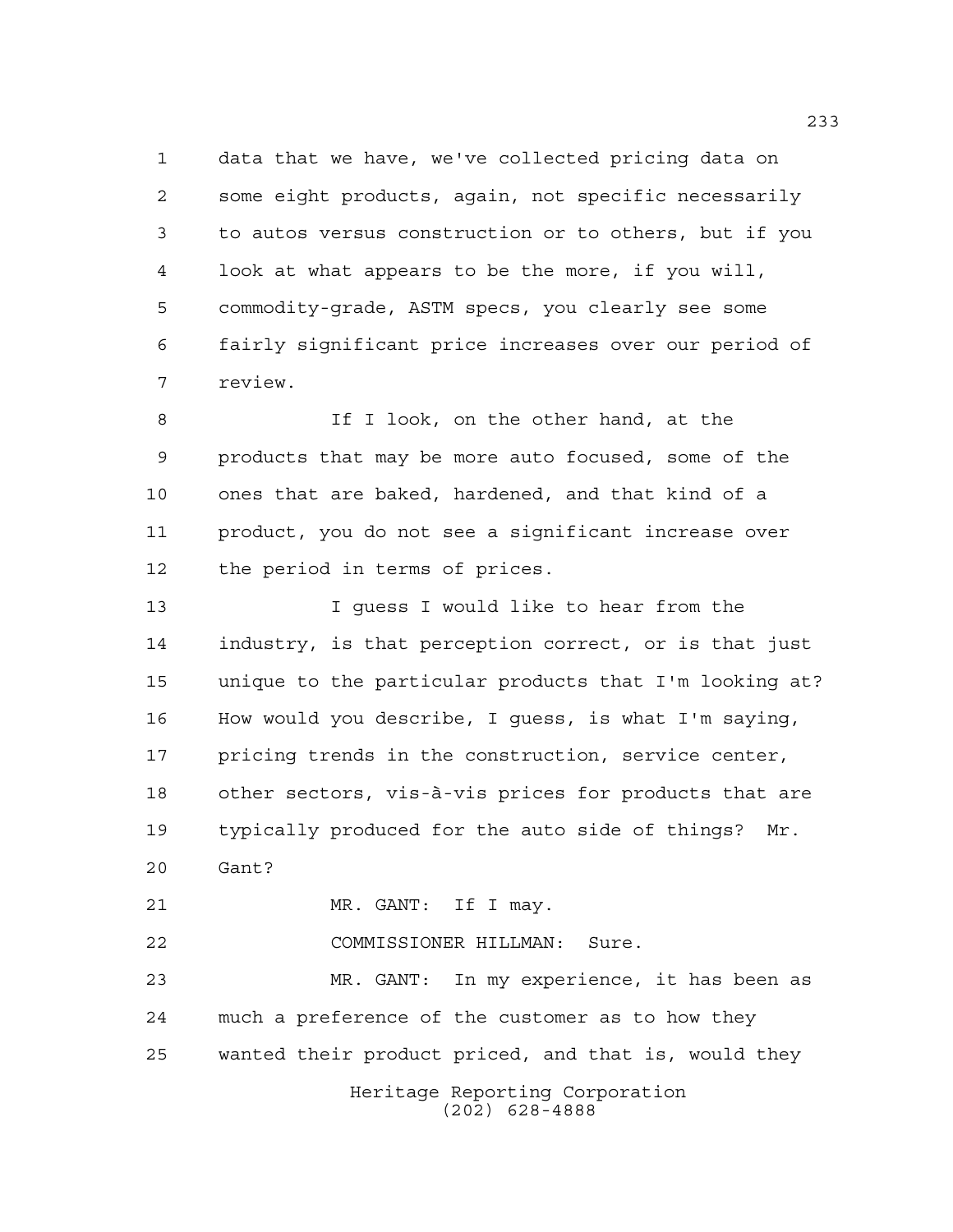care that it would move with the marketplace so that they are competing with other companies that may be buying on the spot market, and they don't want to be disadvantaged and so forth?

 So we generally find the automotive customers want a firm fixed price for a period of time. We tend to find that customers in the construction business, the HVAC business tend to be more accepting of a floating price for a variety of reasons, but what I believe is that they want to be in line with the market overall. So it becomes more of a customer-market choice, which we accommodate, as we look at our contracts and our customers as something of a portfolio and that we want to have a diverse portfolio of different forms of contracts and spread the risk out and so forth. So that's our experience at AK Steel.

Heritage Reporting Corporation (202) 628-4888 COMMISSIONER HILLMAN: Okay. Mr. Schorsch? MR. SCHORSCH: Yes. I think, from my perspective, the situation described is correct, even if a bit counterintuitive, that is, the more commodity-oriented products over the past several years have tended to have higher price levels on average, even if a bit more volatile, versus the higher value-added products, let's say, that are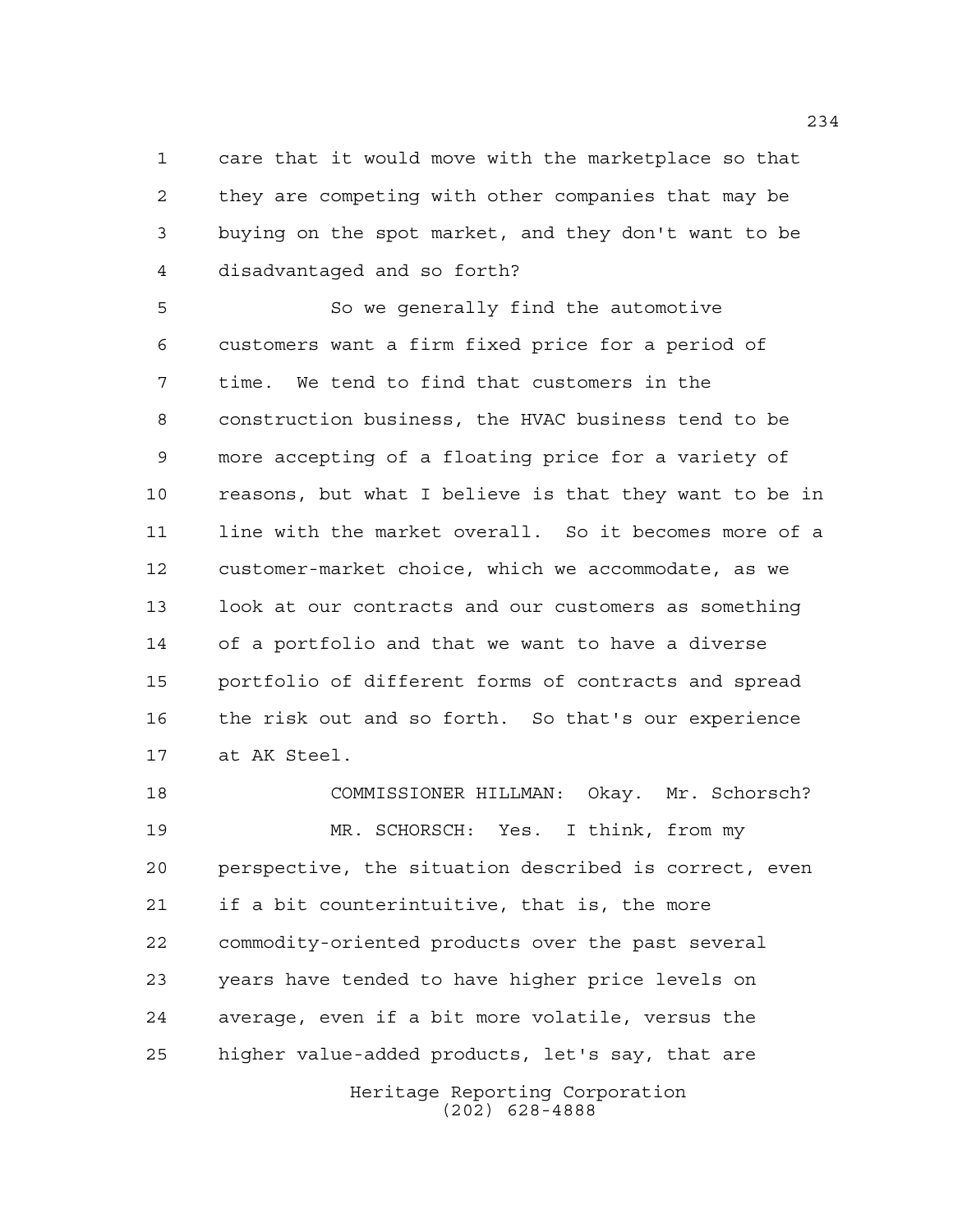supplied to the automotive sector. I wanted to point out that I think that's a good indication of where market power really lies in these commercial transactions.

 I think, in addition, what's going on is that we had this unprecedented surge in raw materials costs in 2004. I think Leo referred to it as a "tsunami." That's not an overstatement, and I think, particularly contracts that are of longer duration -- in some cases we were in the middle or the beginning of three-year arrangements and so on -- they are more sticky, and they take more time to kind of catch up to that total shift in the structure, if you will, of the cost base of our industry on a global basis with this surge in raw materials.

 So I think you do find the more volatile or commodity-oriented products have adjusted already to that change in our industry's cost base globally than the stickier, longer-term contract arrangements.

 COMMISSIONER HILLMAN: Mr. Scherrbaum? MR. SCHERRBAUM: Yes. From U.S. Steel's perspective, I would concur with that. The spot pricing over the last three years has gone up and down, but, in general, there has been an upward trend because the spot markets can't keep up with the rising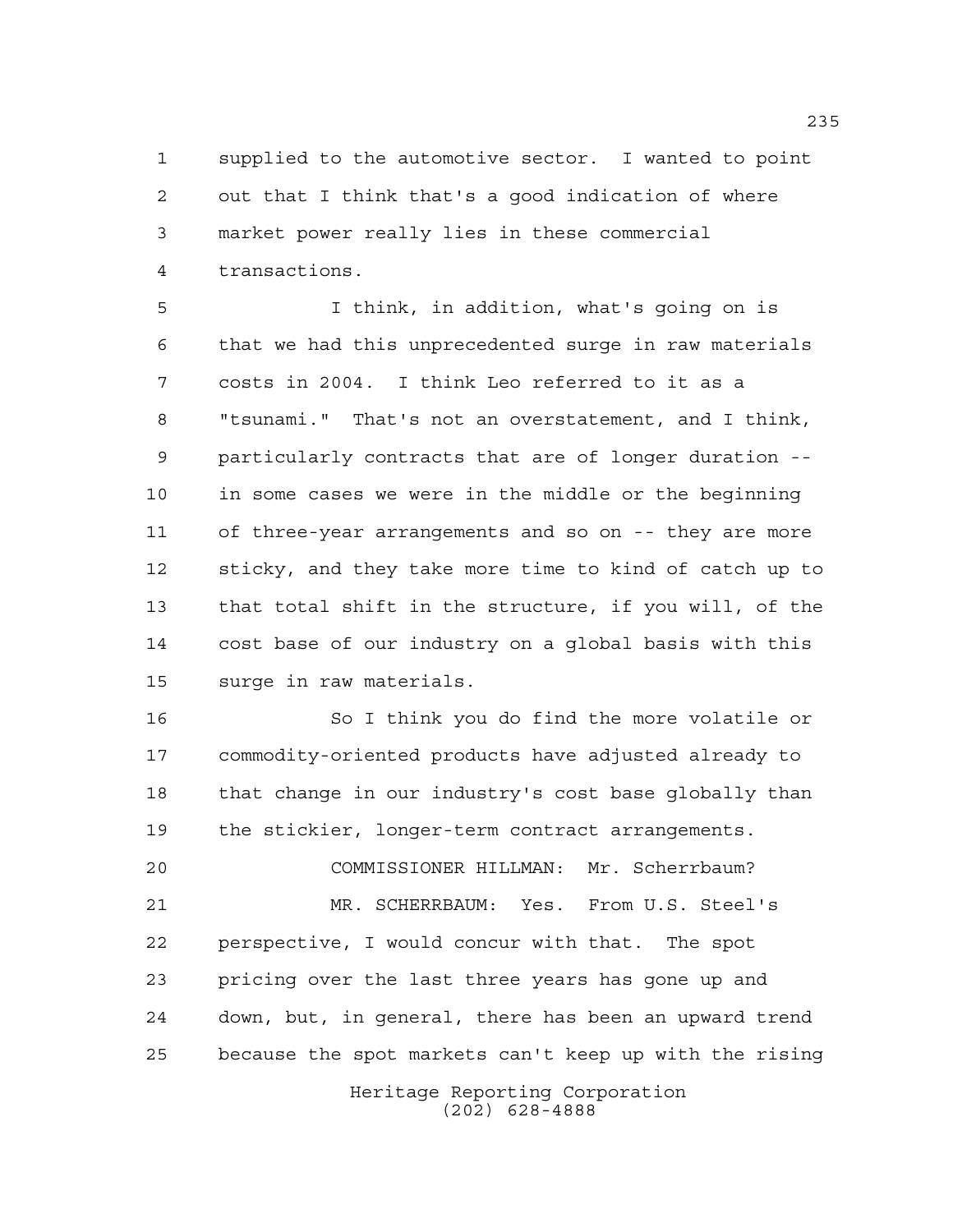costs, whereas in the contracts, particularly the automotive, which is the largest piece of our contracts, have had more firm fixed prices and have not kept up with costs and are significantly less than the spot pricing information you see.

 COMMISSIONER HILLMAN: Okay. I appreciate those answers.

8 If I can go to another one of the sort of discrepancies or the big differences that, at least, I see in the data, and, again, some of this is confidential, so I'm not asking for confidential information here, obviously. If there is anything that the counsel that can see the data wants to add in the post-hearing brief, fair enough. But there is a clear, pretty sharp difference in the profitability levels of some of the companies here, and I'm trying to understand from what that derives.

 This issue of whether you're selling a higher percentage of your product into the auto sector on long-term contracts where you haven't seen a price increase; is that what's driving it, or is it related at all to how you make your hot-rolled substrate, whether you're an electric arc producer or an integrated producer, but to what would you ascribe significant differences in profitability levels of the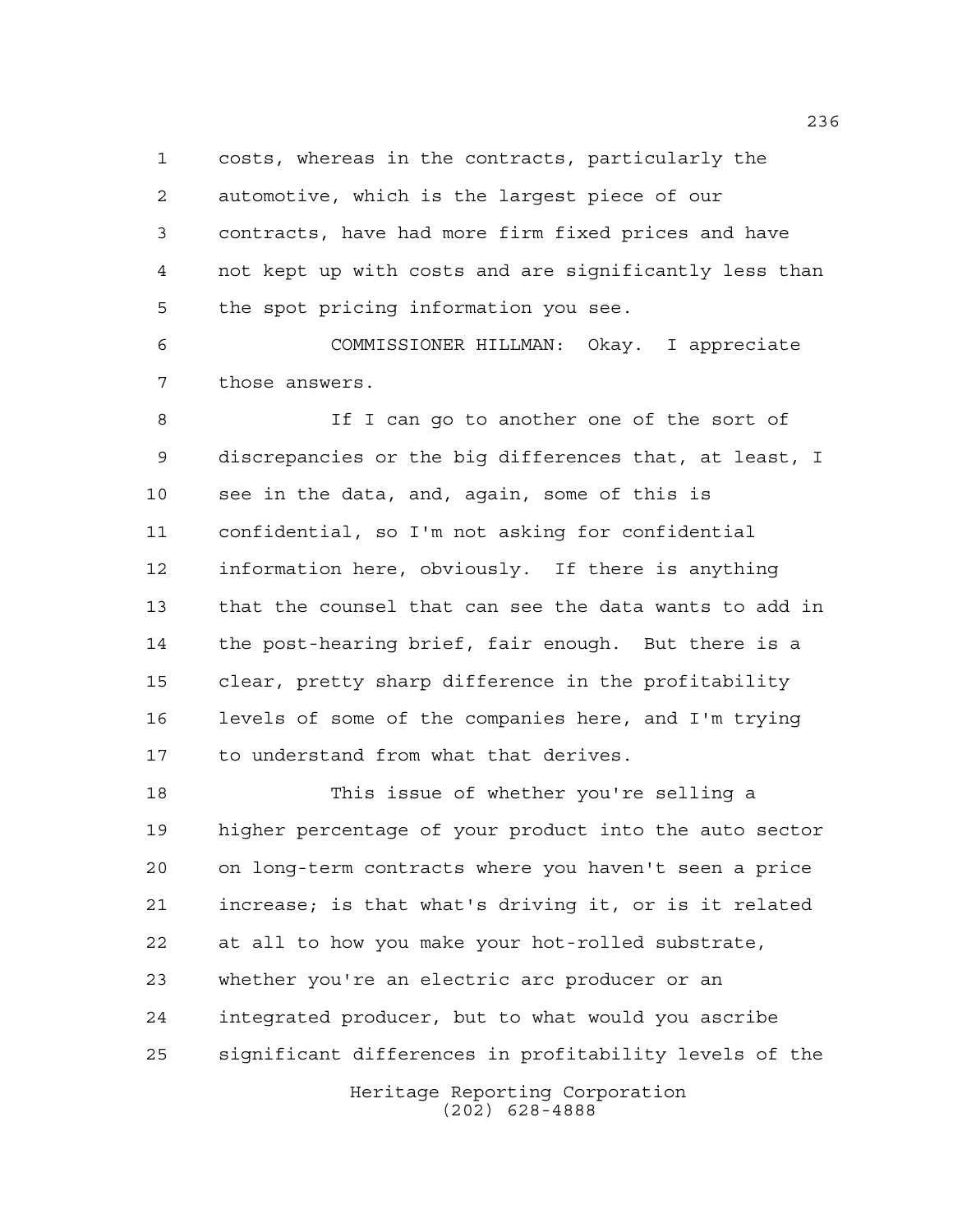producers of this product? Mr. DiMicco?

 MR. DIMICCO: Dan DiMicco of Nucor. There's a couple of things, but the first thing I would highlight is it's the same kinds of differences that exist between Toyota and GM from a profitability standpoint. There are differences in the way people run their businesses, what their business models are, and what have you that can have a major impact on their overall cost structure and performance. To me, that would probably be the major, number one reason why there's some significant differences.

12 But in Nucor's case, our contracts are usually six to 12 months in duration, not two to three years in duration. So during a period of rising prices, you would see our average contract price move up, but also we have raw material surcharge mechanisms as part of our contracts that will move with the scrap costs as they move, which have been fairly volatile over the last three years, and we've seen two 300 percent increases in scrap costs, and so there has been some of that that's been in there as well. MR. NOLAN: Commissioner Hillman, John Nolan, Steel Dynamics. I would tell you that yielded

 scrap costs and galvanized sheet at my company represents about 45 percent of the selling value, so

> Heritage Reporting Corporation (202) 628-4888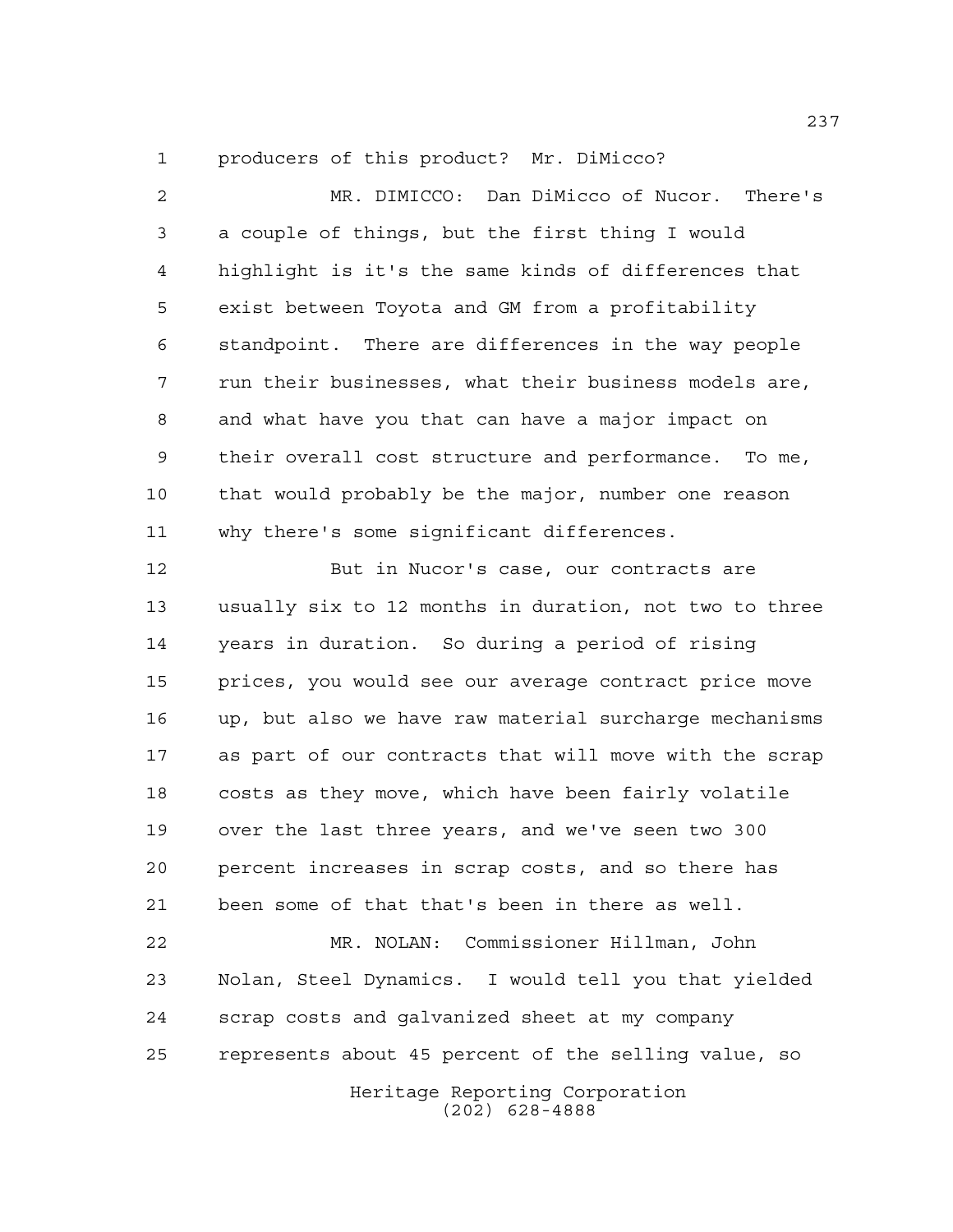we're very focused on addressing that aspect of our costs in all of our commercial arrangements, be that residential construction, nonresidential construction, transportation, HVAC, and we do, in fact, have longer- term sales agreements in all of those market segments. COMMISSIONER HILLMAN: So what you're saying is you're not necessarily making more profit, depending on whether you're selling your product into the construction sector versus the auto sector versus service centers. That's what I'm also trying to understand, is whether there is something about either the product or the way in which it is contracted for and priced that makes it more or less profitable to be more in autos versus more in construction or service centers. Go ahead, Mr. Nolan, finish. MR. NOLAN: Just to finish -- John Nolan,

 Steel Dynamics. In our case, I would tell you that we make a very similar product for all of those market segments on the same piece of equipment with, generally speaking, the same types of inputs, if that answers your question.

 COMMISSIONER HILLMAN: So your cost of production is the same.

MR. NOLAN: Correct.

Heritage Reporting Corporation (202) 628-4888 COMMISSIONER HILLMAN: Is your profit the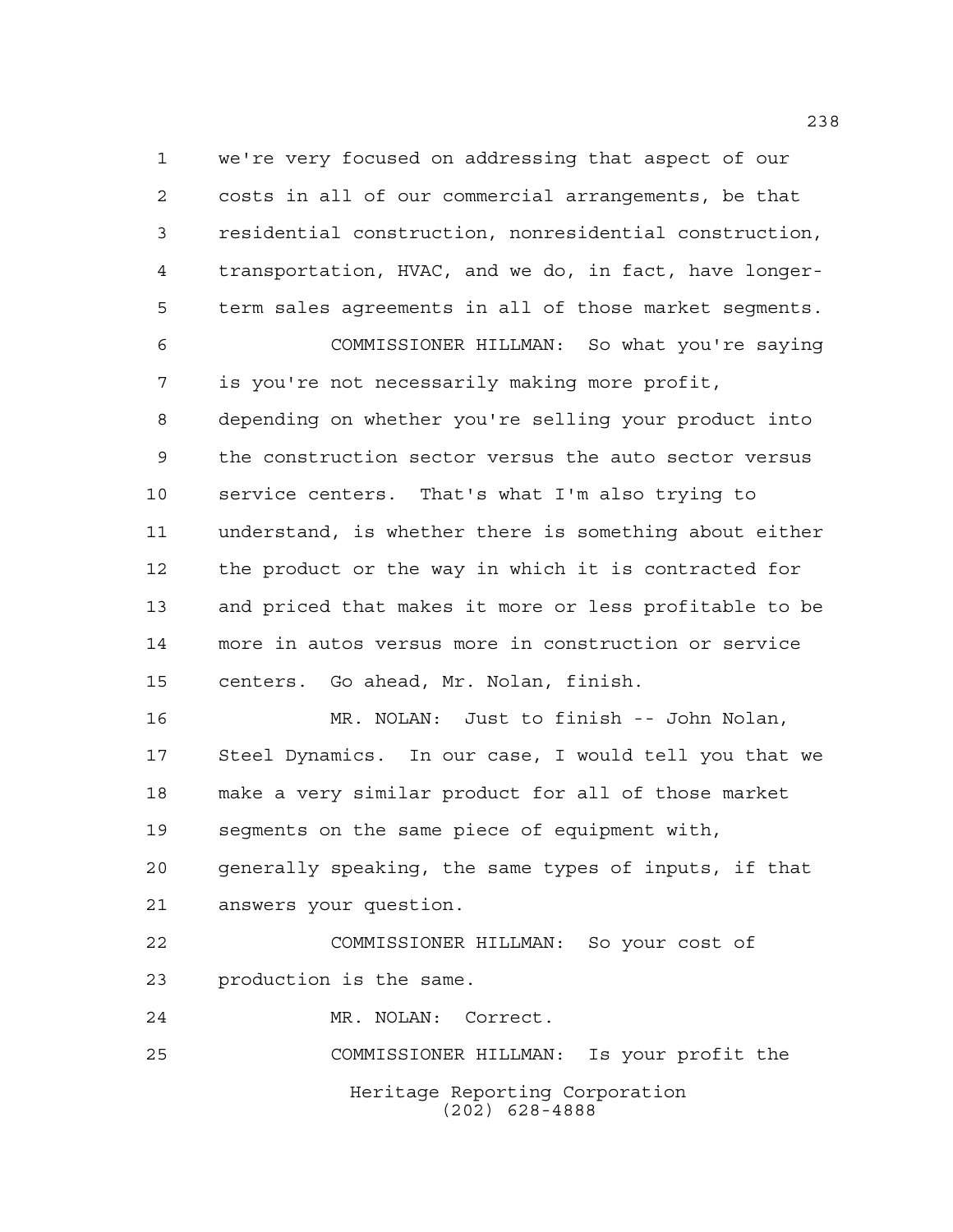same?

 MR. NOLAN: Again, it depends on transaction prices, and in some market segments, for a period, they may be lower than the spot market, for example, or higher than the spot market. It depends upon the market circumstance. COMMISSIONER HILLMAN: Mr. Schorsch? MR. SCHORSCH: Without trying to give anything away, we looked at this very carefully. We look at a company like Nucor and say we need to get to that level of profitability, and our sense is that, you know, if I can say roughly a third, without getting too specific, has to do with the contract structure of our business and, as I mentioned before, the stickiness in adapting to what I think is going to be a sustained period of a different structure of raw materials costs that we're going to face going forward. So that's part of it. We have a lot of work to do in other areas to catch up to that benchmark, but I would say about a third of it is that commercial phenomenon. COMMISSIONER HILLMAN: Mr. Goodish? MR. GOODISH: Commissioner, there can be a significant difference in manufacturing costs between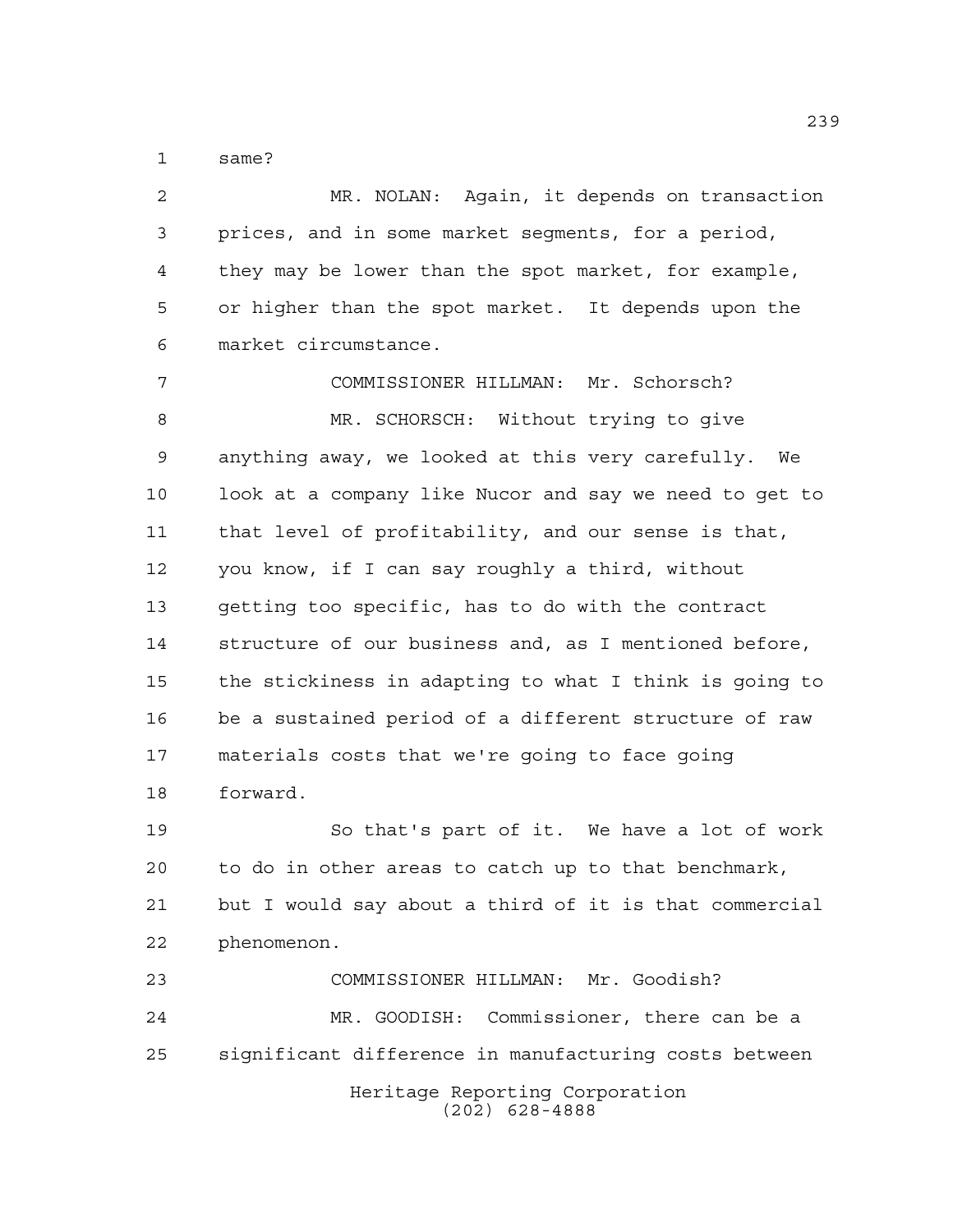what it costs to make an automotive piece of steel and what it costs to make a construction-grade of steel that's going to go into a roof deck. I see the red light is on.

 COMMISSIONER HILLMAN: I assumed that was the case, and, again, I realize that a lot of this does touch on some of the confidential data, so if there is anything further that any of you want to put on the record confidentially in response to these questions, I would very much appreciate it, and I appreciate that answer. Thank you.

MR. GOODISH: Thanks.

 CHAIRMAN PEARSON: Commissioner Koplan? COMMISSIONER KOPLAN: Thank you, Mr.

Chairman. I'm going to watch the clock. All right.

 This is a follow-up to questions from Commissioner Okun and Chairman Pearson, and it goes back to the issue of capacity utilization and the shift from electro-galvanizing to hot dipped, and it's for counsel. It's for Mr. Lighthizer, Mr. Stewart, and Mr. Price.

Heritage Reporting Corporation (202) 628-4888 Will you coordinate with staff to review capacity data for hot-dipped galvanized steel and electro-galvanized steel to assure the accuracy of the reported capacity-utilization levels that we have in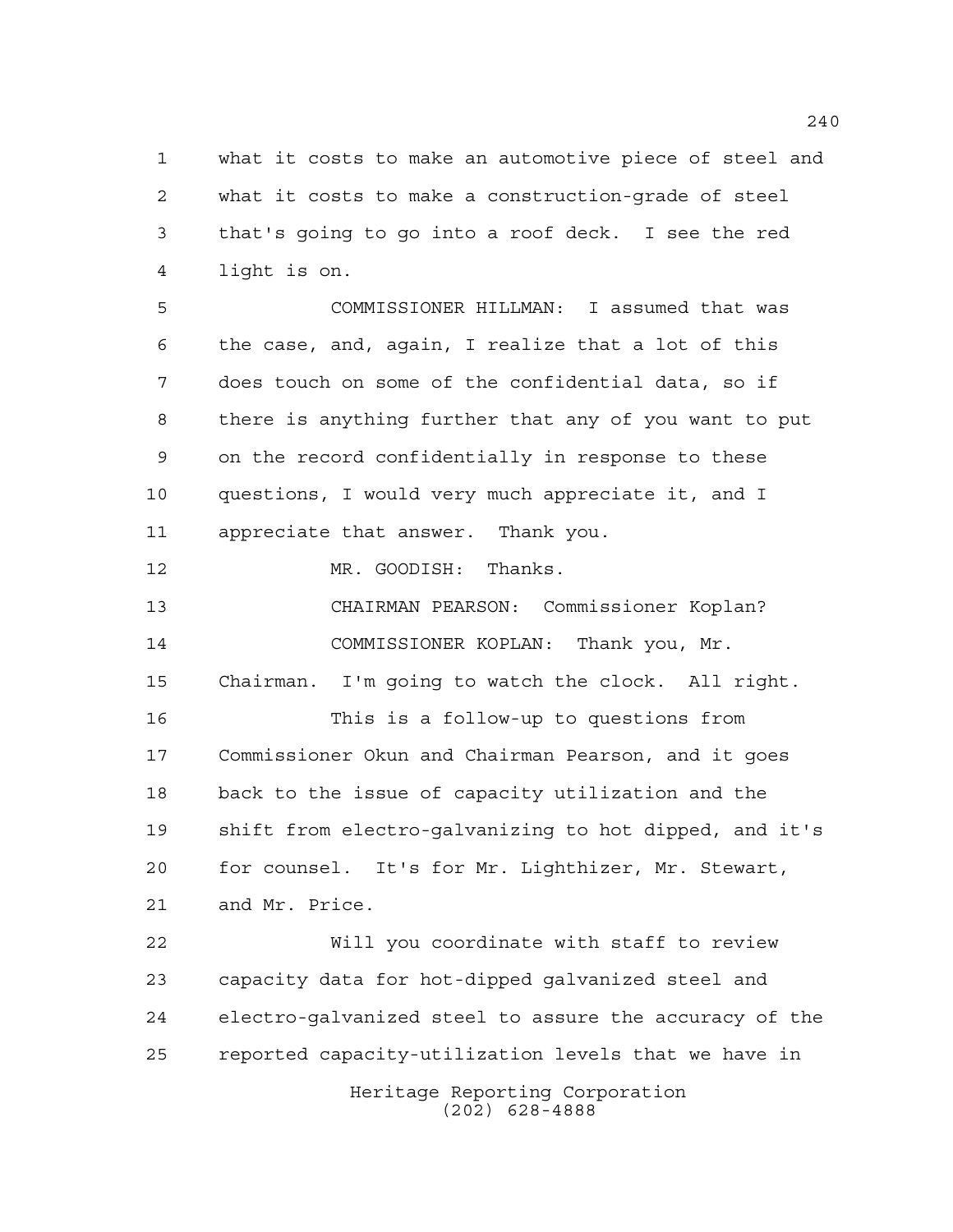the record now?

Heritage Reporting Corporation (202) 628-4888 MR. LIGHTHIZER: Yes. Absolutely, Commissioner. COMMISSIONER KOPLAN: Thank you, Mr. Lighthizer. Could I hear the two others? MR. PRICE: Definitely. COMMISSIONER KOPLAN: That "definitely" was from Mr. Price. MR. STEWART: I would be pleased to do so. COMMISSIONER KOPLAN: Thank you, Mr. Stewart. This is for Mr. Schorsch, Mr. Goodish, and 13 Mr. Gant. The domestic industry contends that demand for corrosion-resistant steel will likely be reduced as a result of changes in the product mix of automobile manufacturers from SUVs and trucks to smaller, more fuel-efficient automobiles that use less steel. I refer to Nucor/SDI's brief at page 24. 19 19 In the Nucor/SDI brief, at Exhibit 14, specifically, Exhibit 2 to that exhibit, there is an average of the percentage of corrosion-resistant steel as a share of total steel in light vehicles. It is estimated to be 60 percent, which is 1,339.8 pounds. Can you provide us with an estimate of how much corrosion-resistant steel is contained in a typical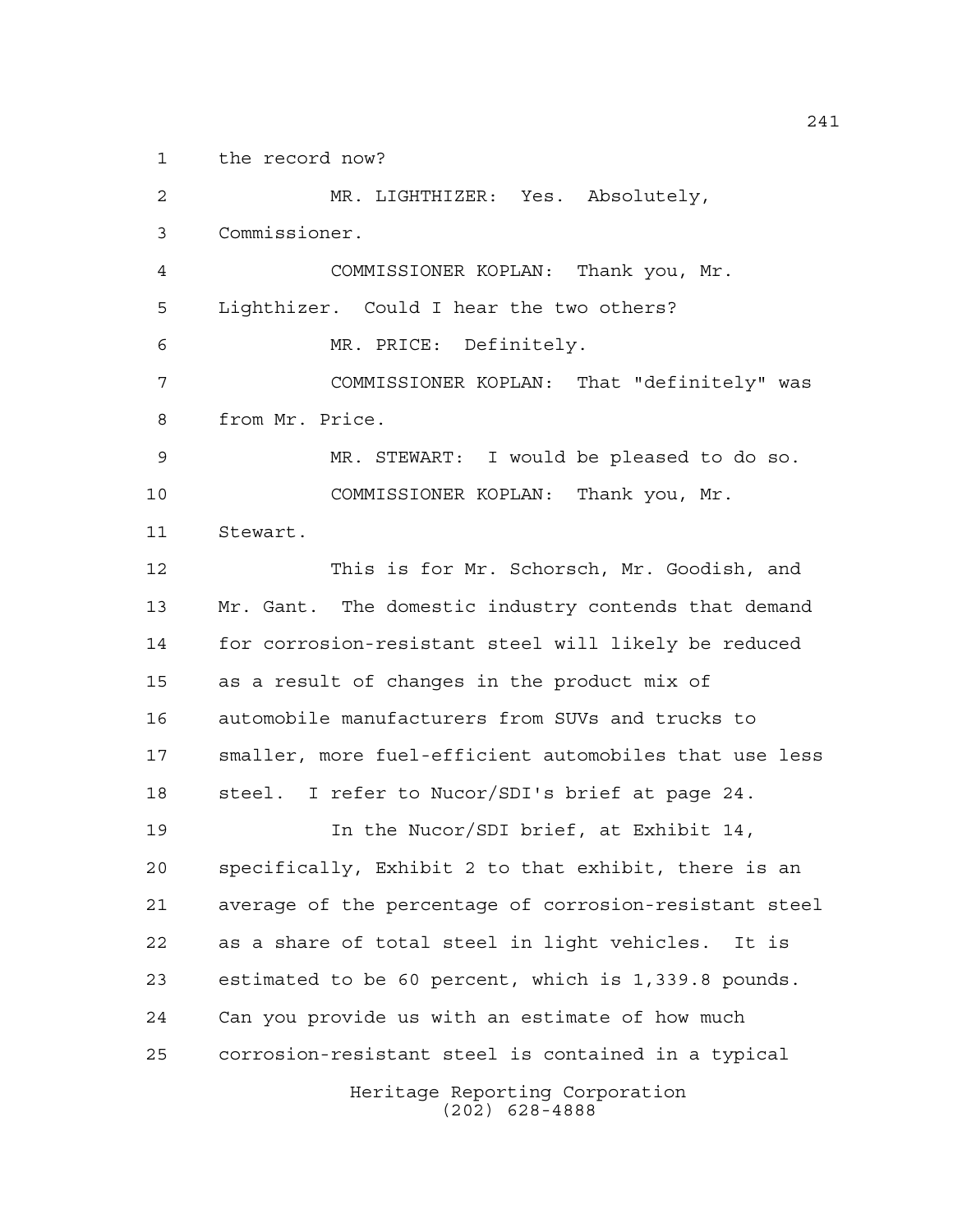SUV compared to the amount in the smaller, more fuel- efficient automobiles? Mr. Schorsch? MR. SCHORSCH: I would very much hesitate to try to do that now, but we can certainly provide that in a follow-up. I would also mention that the whole mix of materials used in vehicles is changing over time. They moved to a lighter-weight, more high-strength steels, technology-intensive steel, so it's a complicated question, but I think we can do our best to give you -- information that I can do winging it here. COMMISSIONER KOPLAN: So you'll do that post-hearing. MR. SCHORSCH: Yes. COMMISSIONER KOPLAN: Thank you. Is your reaction the same, Mr. Goodish? MR. GOODISH: Yes, sir. COMMISSIONER KOPLAN: You'll do it post- hearing? MR. GOODISH: Yes, sir. COMMISSIONER KOPLAN: And, Mr. Gant? MR. GANT: Yes, same answer. COMMISSIONER KOPLAN: Same answer. Okay. Thank you.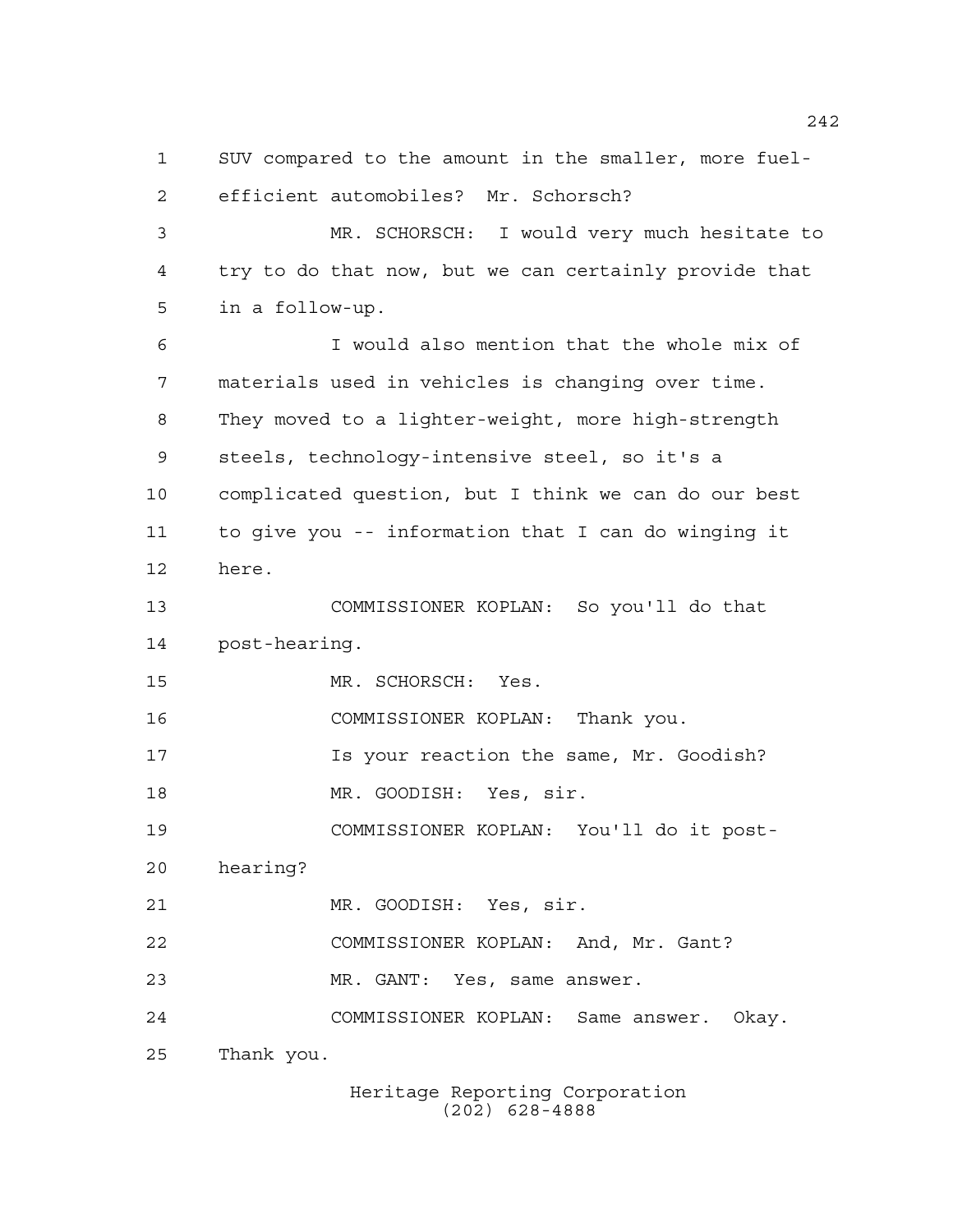Next, let me turn to Mr. Schorsch again, Mr. Goodish, Mr. DiMicco, and Mr. Nolan. Respondents contend that consolidation of the domestic corrosion- resistant steel producers has resulted in a sustainable domestic industry that has significantly greater market power than in the initial investigation of the first review. That's Canadian Respondents' brief at page 16; joint Respondents' brief at page 3. And I know you all have been talking about the allegation with regard to market power earlier today. U.S. corrosion-resistant steel producers reported their mergers and acquisitions but maintained that the corrosion-resistant steel industry still is highly fragmented. For example, that's the Nucor/SDI brief at pages 7 to 10. You note that 21 producers responded to our questionnaire and that the "last ton" of production largely determines the overall market price.

 Since the first review, have the mergers and acquisitions in the corrosion-resistant steel industry allowed domestic producers to better rationalize production? Also, has this had any effect on the industry's ability to better control costs? MR. DIMICCO: Dan DiMicco, Nucor.

COMMISSIONER KOPLAN: Yes.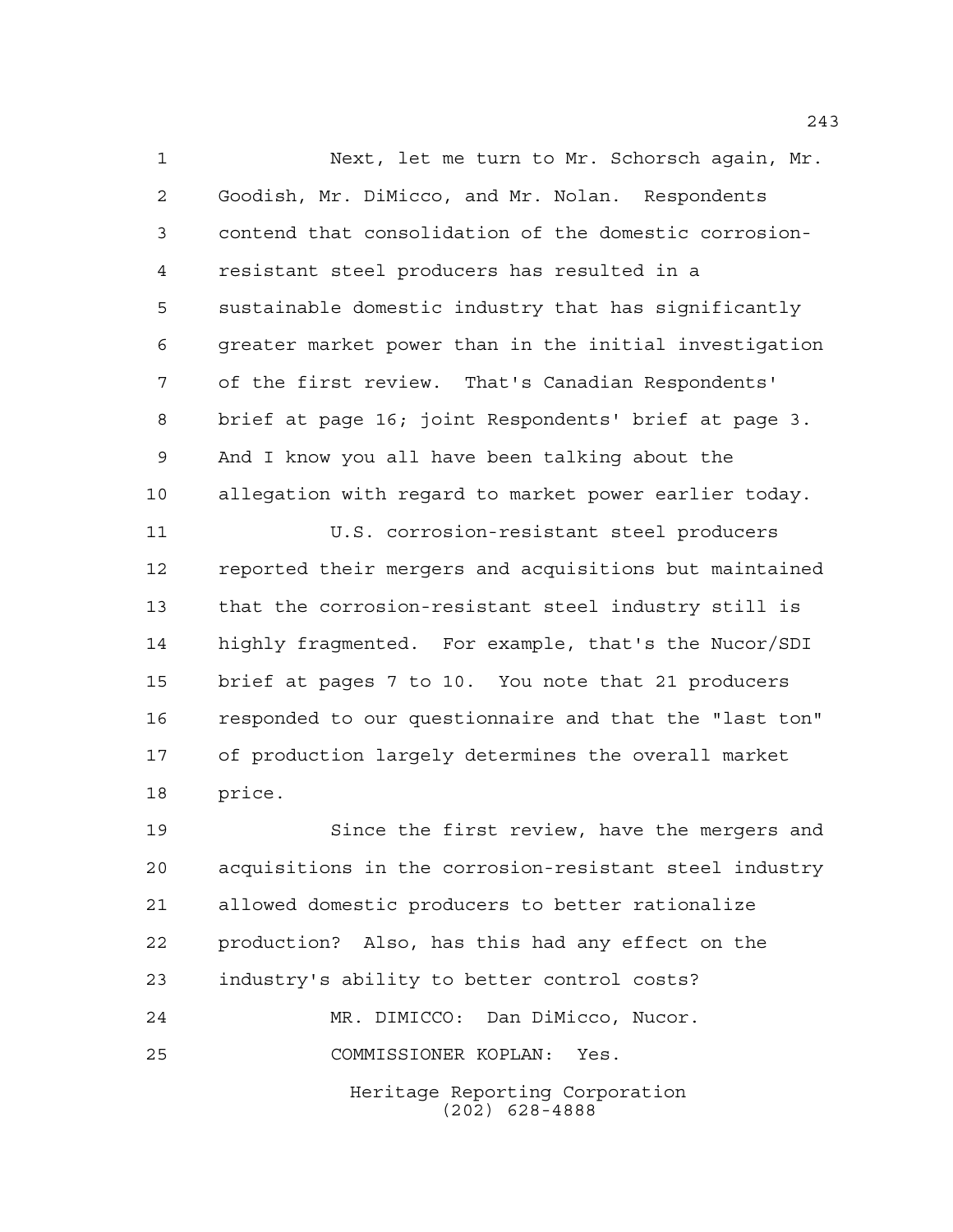MR. DIMICCO: Again, I'll refer back to what happened in the real world back in the middle to the end of '05, where the spot price for hot-dipped galvanized dropped by over 40 percent. Now, if there was this so-called "consolidation effect" that greatly reduced the competition and somehow created some price protection to the producers, how the heck did we lose 40 percent in the spot price for galvanized over a couple-of-month period? I mean, it just doesn't exist. It's a fantasy on the part of some folks that that exists at all.

 Again, it's the real world you have to look at. If there was that kind of power, then you wouldn't have seen the price drop 40 percent in a matter of months, and it was simply because there was an oversupply situation created in the marketplace, and that was an oversupply situation created by the significant amount of imports that came in.

 I'm not saying they were dumped or anything, but it was just a matter of oversupply, and the service center industry and the OEMs had to adjust, and orders stopped coming in, and the price went down 40 percent. That's a big move in price, a big move, and that's documented. That's for real. COMMISSIONER KOPLAN: Thank you. Mr.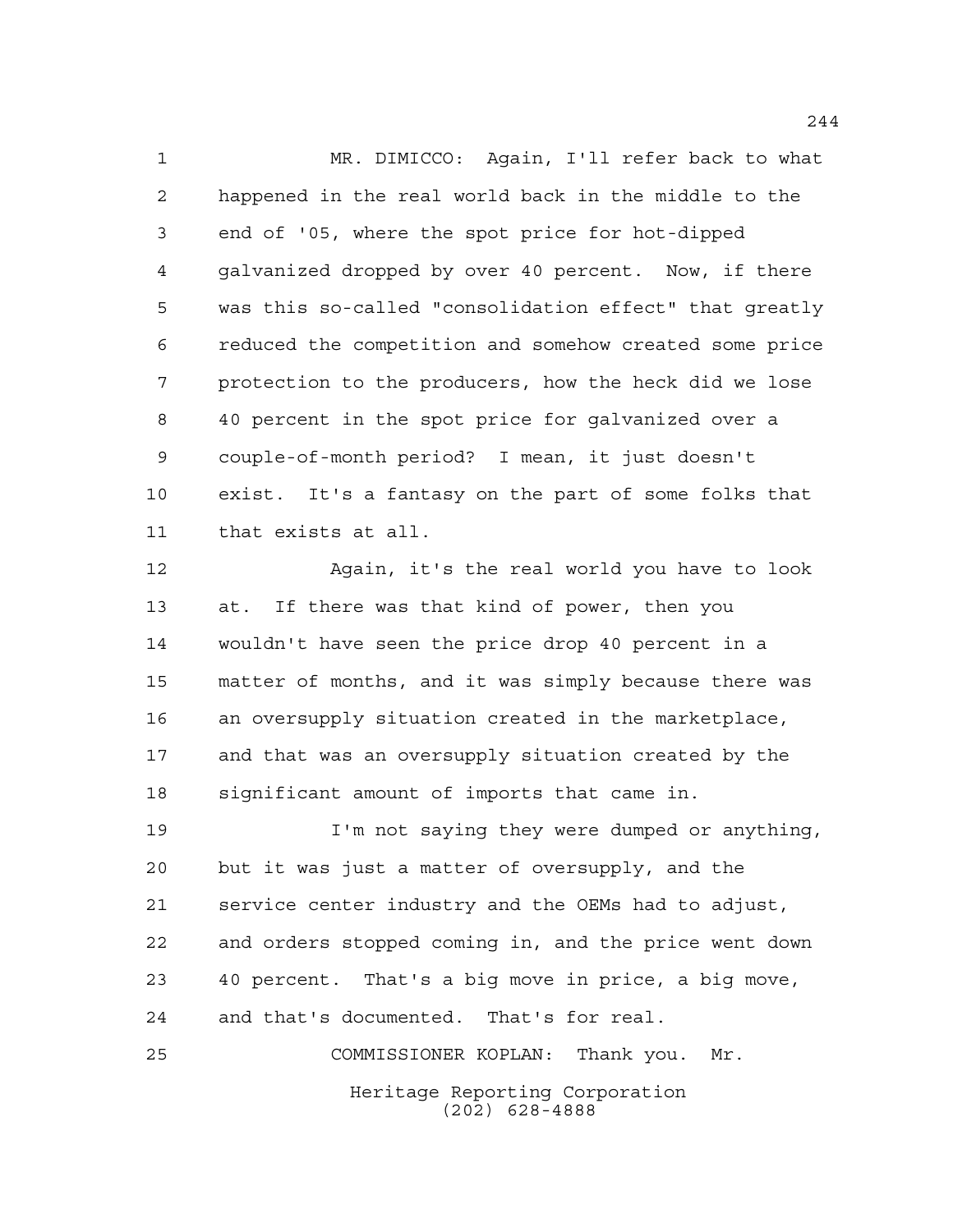Schorsch, I see you nodding in agreement.

| $\overline{a}$ | MR. SCHORSCH: I'm nodding in violent                   |
|----------------|--------------------------------------------------------|
| 3              | agreement. I think, just to amplify that, I did try    |
| 4              | to look back to our darkest hour, let's say, 2001, in  |
| 5              | that timeframe, and, oddly enough, the price decrease  |
| 6              | in most products was very similar to what we saw in    |
| 7              | 2005, again, around 40 percent. The difference was it  |
| 8              | was to bankruptcy levels of pricing as opposed to      |
| 9              | just, you know, marginal or loss levels, and, in       |
| 10             | addition, the duration of the downturn was much longer |
| 11             | than what we saw in 2005. But in terms of our          |
| 12             | sensitivity to those price movements, I don't think    |
| 13             | that much has changed at all.                          |
| 14             | COMMISSIONER KOPLAN: I was asking about the            |
| 15             | rationalization of production and the ability to       |
| 16             | control costs.                                         |
| 17             | MR. SCHORSCH: I think, as a larger player,             |
| 18             | we have more flexibility, and particularly as an       |
| 19             | integrated producer, we have, as I mentioned, 10 blast |
| 20             | furnaces operating now. As the former Inland, we had   |
| 21             | three. To close down one of your three blast furnaces  |
| 22             | is a major undertaking and removes a very substantial  |
| 23             | portion of your production capability.                 |

Heritage Reporting Corporation To take down one of your 10 blast furnaces because the orders aren't there, there is no market

(202) 628-4888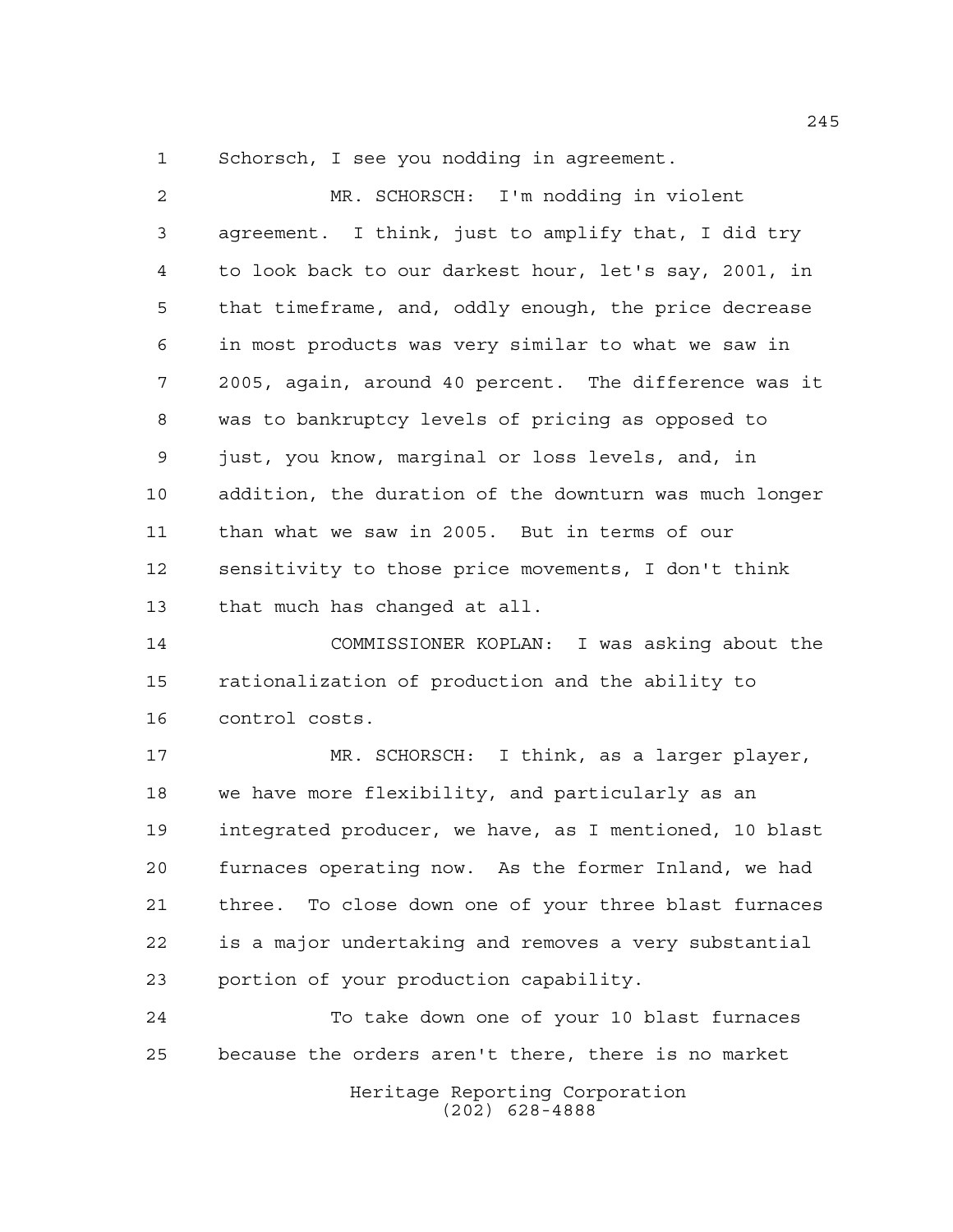control connected with it; it's just that if people want to buy less, a rational response is produce less. I think that's what Ford and GM are doing.

 Again, if you're a larger company, you have more flexibility to do that because increments of capacity, which, in our industry, is the way the industry is structured, particularly for the integrated producer, and you're either running them, or you're not. You have more flexibility as a larger player. I think that's the single biggest difference that we would see.

COMMISSIONER KOPLAN: Thank you.

Mr. Goodish?

 MR. GOODISH: I would agree. I think that the data will show that, even in the consolidated format that we are in today, in the 2005 period of time when the service centers were liquidating inventory from 10 million tons down to about eight and a half or 8.2 million tons, there was a significant dropoff in pricing, not just on a corrosion-resistant product but across all product lines, and if we got some pricing power by being consolidated, we weren't able to take advantage of it, or we weren't smart enough to utilize it.

Heritage Reporting Corporation (202) 628-4888 I think the other thing that is coming out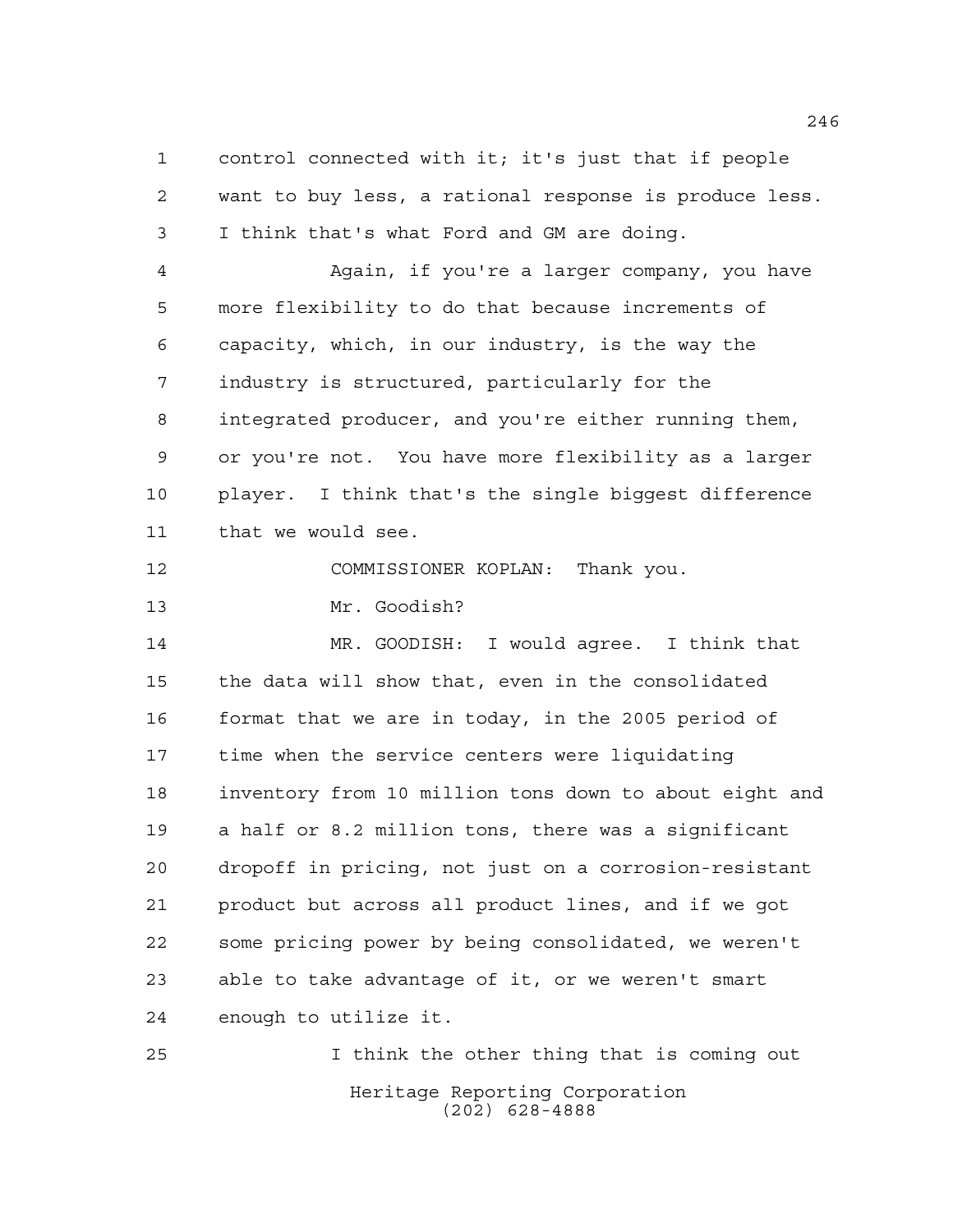Heritage Reporting Corporation (202) 628-4888 there is there is a lot of discussions over contracts. Contracts, and people will disagree with this, are essentially one sided. Somebody can come to us and ask for a million-ton contract. We have to supply a million tons, but if they only take 800 in a year, nothing happens with the other 200 tons. They don't pay for the other 200 tons. So contracts aren't exactly as strong as you're led to believe that they are. COMMISSIONER KOPLAN: Thank you. 11 Mr. Nolan? MR. NOLAN: Commissioner Koplan, I'm struggling here, and it's because I have the confidential data that this Commission and staff sees, and I am also looking at the -- financial summary. I'm talking about my own, my own submission. COMMISSIONER KOPLAN: You want to do it post-hearing? MR. NOLAN: I want to make a remark that we're a very small percentage of total net sales for the period, January-to-June 2006, and a very large percentage of the profitability, and you know that. That tells me that the balance of the industry is very marginal in terms of profitability in this product in that same period of time, and that would tell me that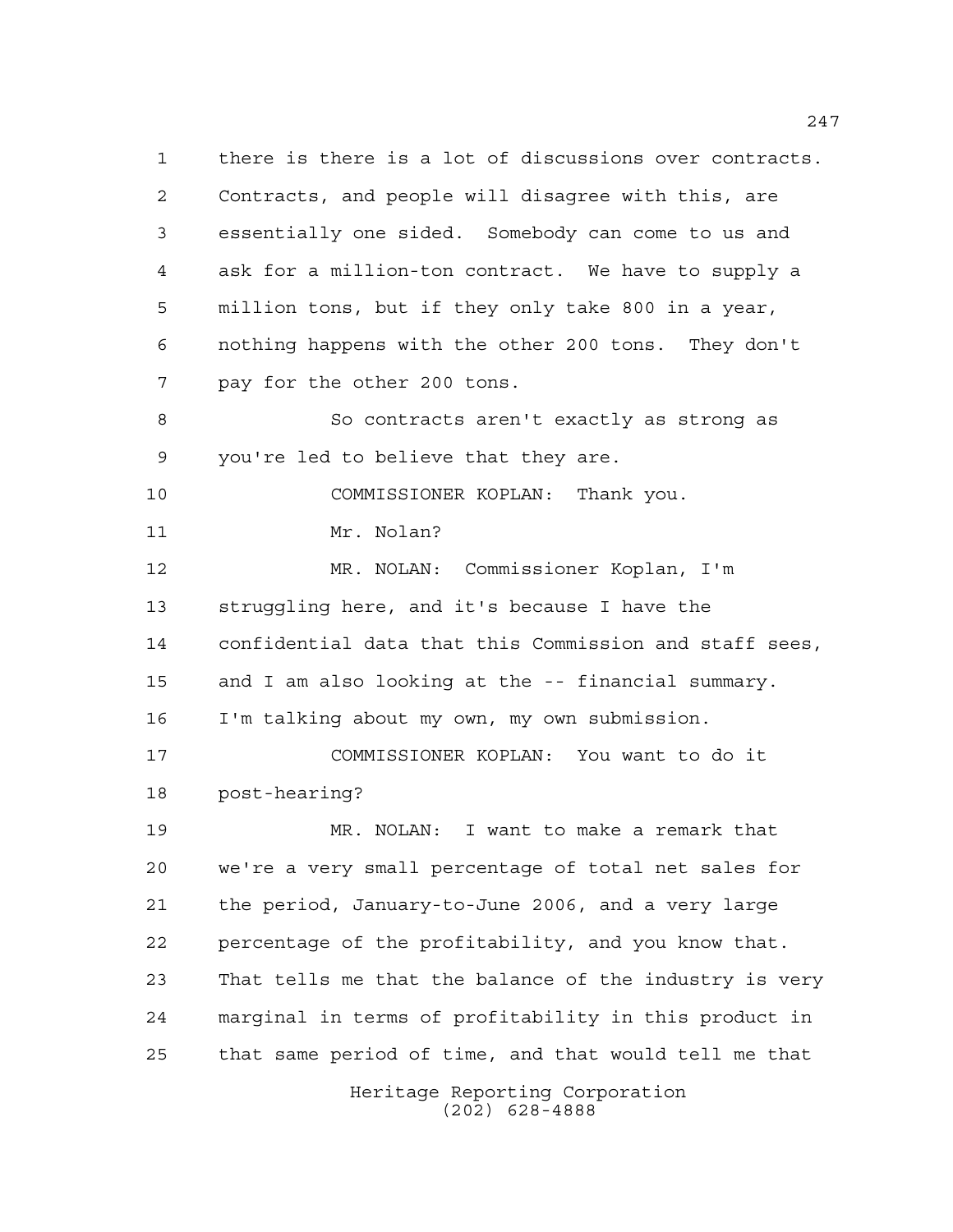the industry is far from a stalwart in regards to market power. I can't comment on the capacity issue in terms of rationalization. I'm sorry. COMMISSIONER KOPLAN: Thank you. I appreciate that. MR. GOODISH: Commissioner, can I make one other comment? COMMISSIONER KOPLAN: You can. My yellow light is on so -- MR. GOODISH: One of the things you're going to see, though, is that what you saw in this period of time are two-to-three-year automotive and appliance contracts that were set prior to the time that prices escalated. So that's why you're not seeing the increase in pricing across all product lines, with 50 to 70 percent of the business in contract, and you did see cost escalate during that period of time because 18 raw material prices went up across all product lines because it starts back in the steel shop. So you saw that, and there was no way in the contract business to recover those increasing costs.

 COMMISSIONER KOPLAN: Thank you. I made it. CHAIRMAN PEARSON: Yes. Good work, Mr. Goodish, for keeping him in my good graces.

Commissioner Okun?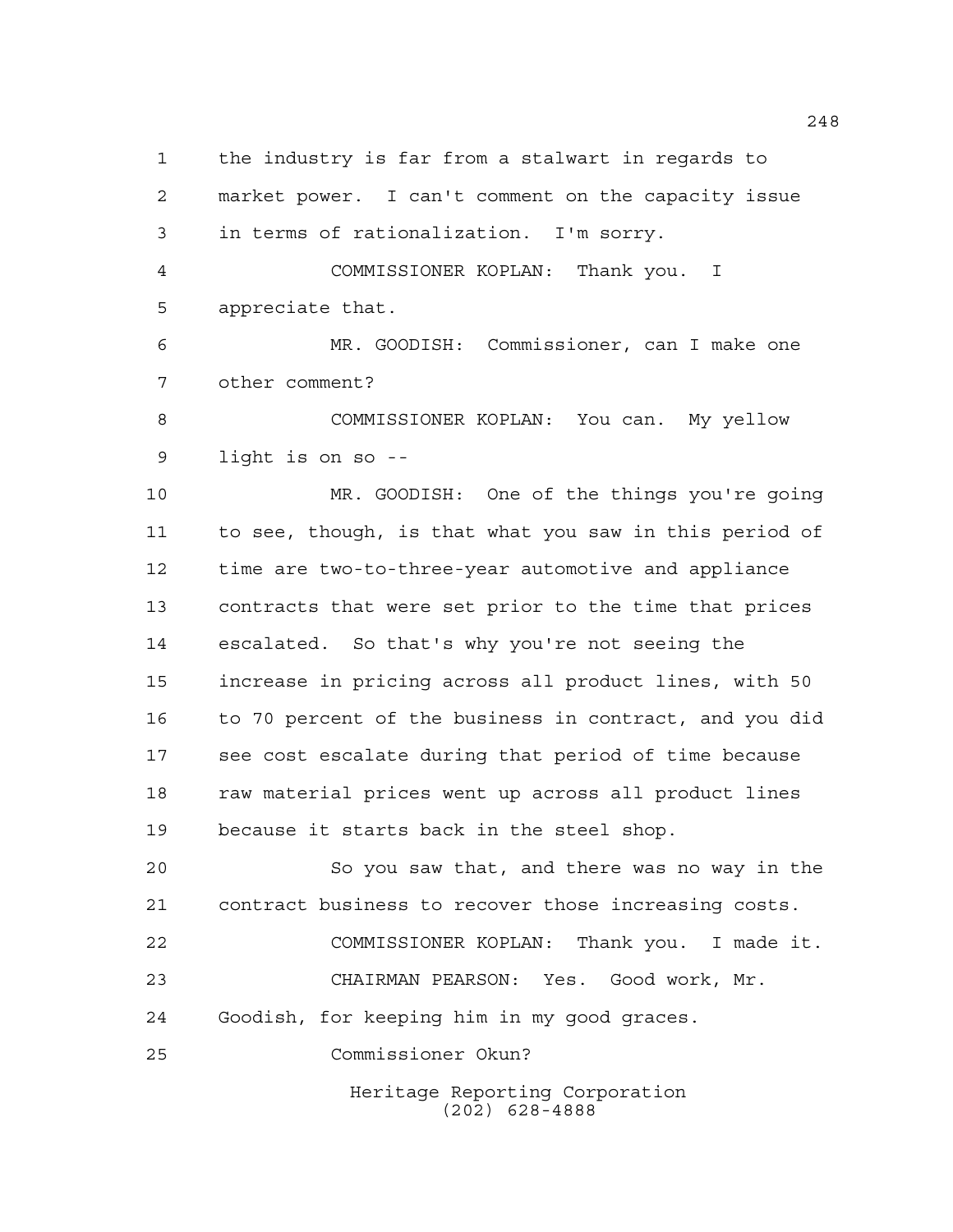COMMISSIONER OKUN: Thank you, Mr. Chairman, and thank you again for all of your responses.

 One of the things we are looking at in these sunset reviews are changes since the original order and since the first sunset review. I was here for the first review, the 201, the 204 review, and here for the second review, and I think, during that time, I've had the opportunity, with many of you sitting here, to explore the changes in this industry.

 Some of those have been touched on today -- the restructuring of the industry, the shutting of legacy pension costs, changes in labor contracts, and if we look at the staff report, we can see that all of those things have significantly lowered your fixed costs.

 My question for each of the producers is, is your company today better able to withstand changes in market forces, just generally, than it was at the time of the original investigation? Mr. Schorsch, let me start with you.

 MR. SCHORSCH: My company has changed quite a bit. Inland, which was the company I was with originally, was also one of those companies that did not go through bankruptcy, and I think we had a pretty good record of being able to perform well. If I look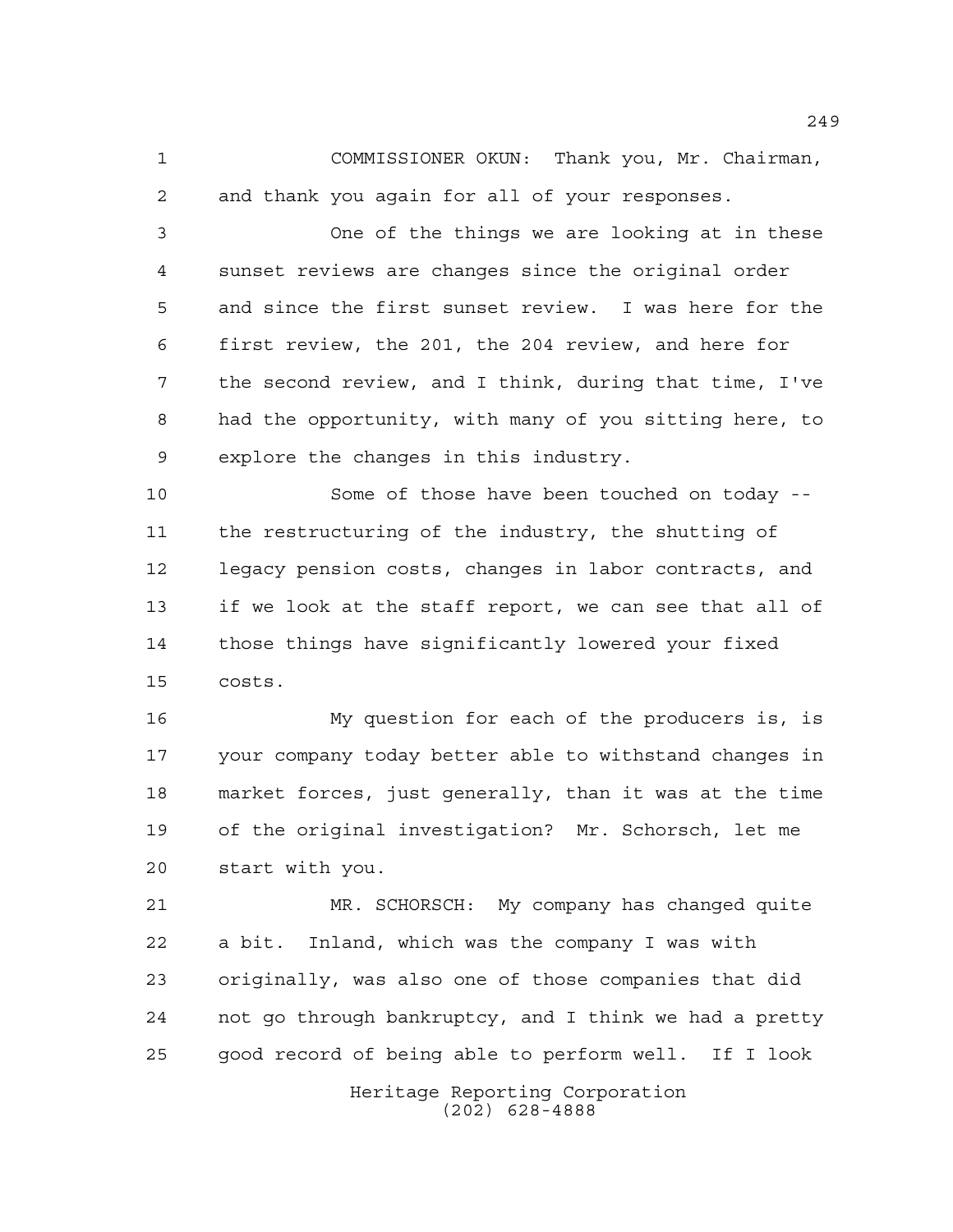at the broader company that we are, the rest of the components were companies that did go through bankruptcy, and I think we certainly feel like we're in a more solid position today than immediately before going into bankruptcy.

 Again, as I referred to it in my comments, I think that we haven't gone through a macro-economic recession since -- even the inventory adjustments have been challenging. I would say that the improvement is still largely promissory and far from complete, but I think we would say we're in a better position.

 COMMISSIONER OKUN: Mr. DiMicco? MR. DIMICCO: Dan DiMicco, Nucor. To be able to withstand -- are we in a better position today to withstand the normal market fluctuations and the cyclical nature of the economy? Yes, I believe we are. To withstand the onslaught of dumped steel that has no rational pricing mechanism except to sell their incremental tons at any price, way below their home market prices, in order to make the profit? No, we are not in any better situation today except for the fact that these orders and orders like this exist today.

Heritage Reporting Corporation (202) 628-4888 COMMISSIONER OKUN: Mr. Goodish? MR. GOODISH: I guess I would agree with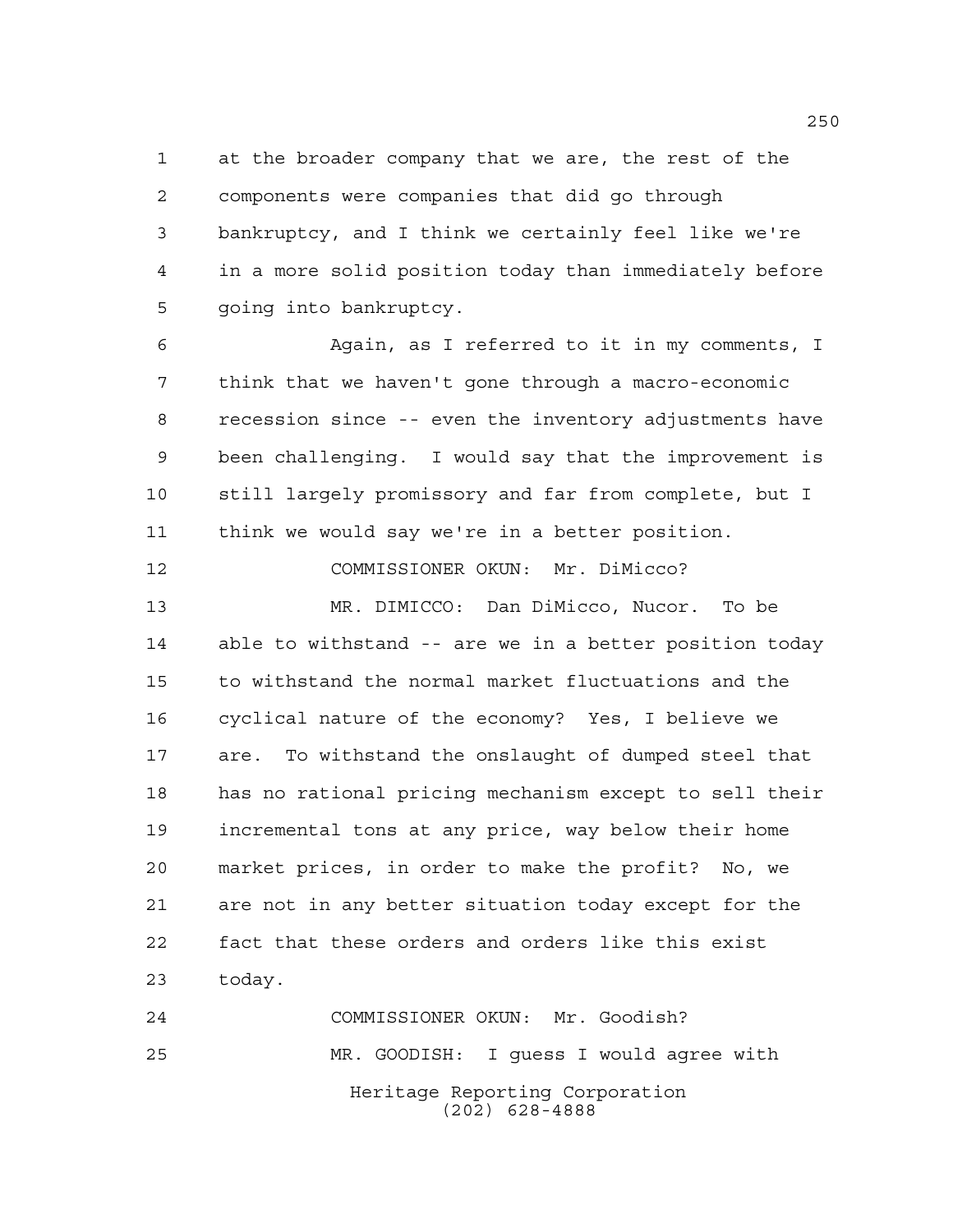Dan's comment. While we have made significant

 progress, a lot of that has been very painful for both us and our employees. From the restructuring we went through, we actually took out 30 percent of our workforce, not just from the hourly employee perspective but also from a management perspective. We trimmed over \$600 million out of our costs during that period of time.

 We're still on very fragile ground long term, and we can compete with anybody in the world, providing that it's fairly traded steel. But a lot of the business that we're talking about, we know, is not going to be fairly traded steel.

COMMISSIONER OKUN: Mr. Nolan?

 MR. NOLAN: Commissioner Okun, we are presently suffering through the effects of a surge in imports this past summer. I will tell you that with respect to that, we are no different today than we were in the early 1990s.

 COMMISSIONER OKUN: Yes. Identify yourself. MR. BLUME: Commissioner Okun, Rick Blume, Nucor Steel. To add to John's comments, one of the additional problems with the destocking that he has talked about and the pressure that we're seeing on spot prices, it's obvious that the market in spot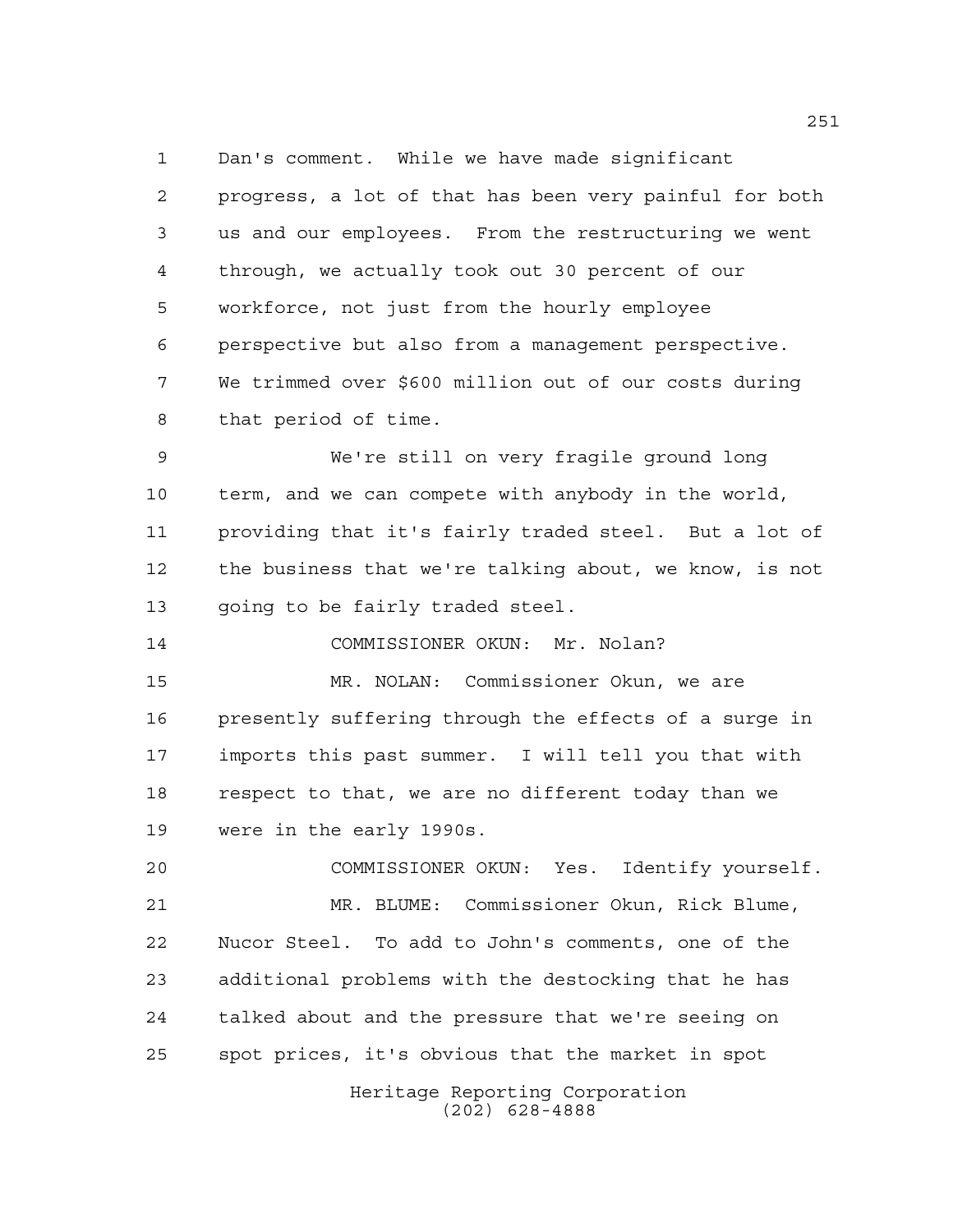pricing also has an impact to contract prices.

 As Dan DiMicco mentioned earlier, as we begin our season of negotiating these contracts in a market that's being impacted by this excess inventory and these imports, it's vitally important that we keep these orders in place so that we maintain a level playing field in this issue.

 COMMISSIONER OKUN: Let me come back up to you, Mr. Schorsch, with regard to Mittal and where you're situated vis-à-vis some of the subject producers. My first question is with regard to France.

 According to public import statistics, subject imports from France over the period have been very small, one-half of one percent of apparent U.S. consumption, and those figures may include nonsubject micro-alloys. Considering your parent company's recent merger with Arcelor, which is the largest French producer, can you tell me, either here publicly or in a post-hearing brief, what your company projects for the level of subject imports from France in the future?

Heritage Reporting Corporation (202) 628-4888 MR. SCHORSCH: I would be happy to provide some material in a post-hearing brief. It's not to avoid the question, but it's only basically two and a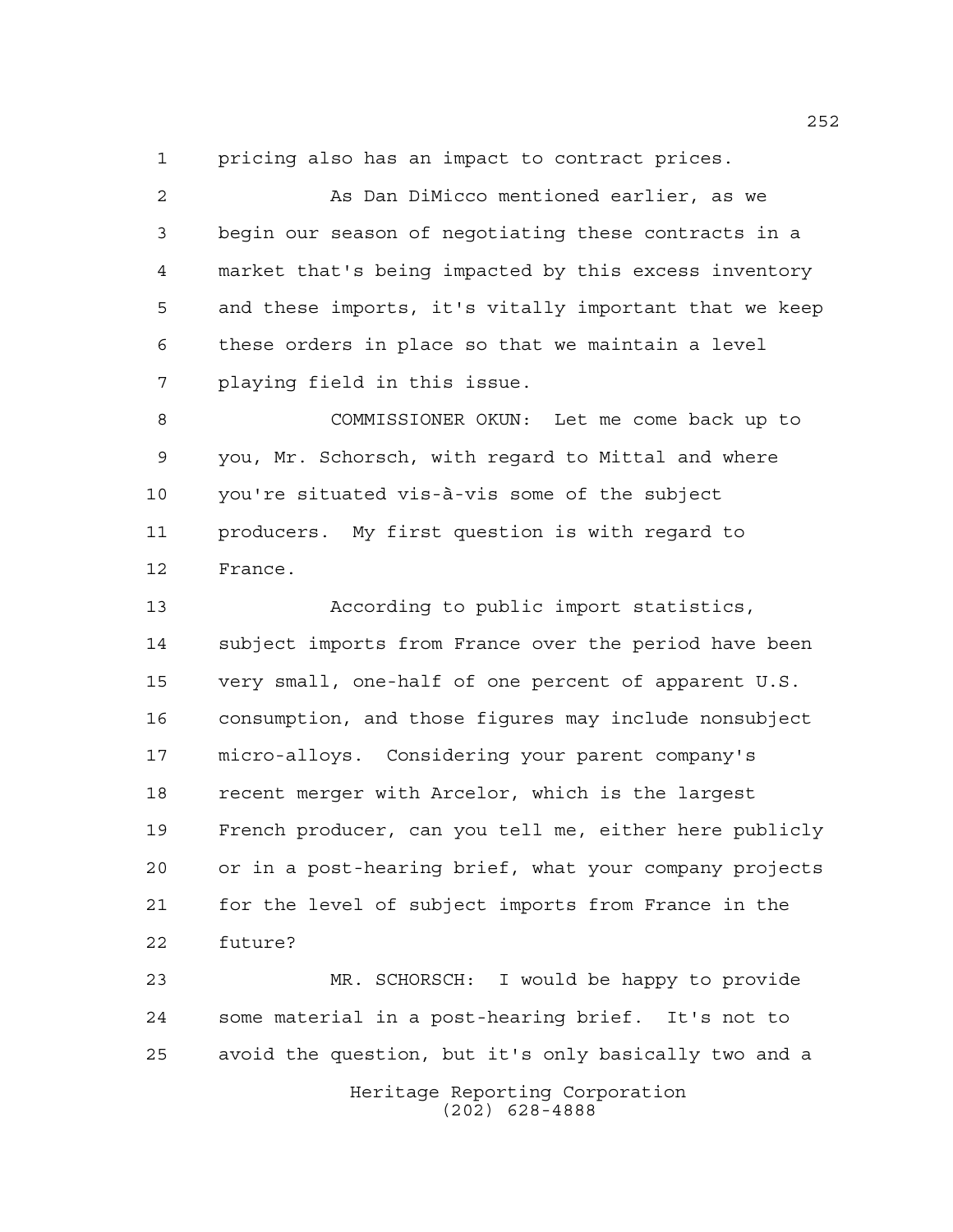half months since we put the companies together, and we haven't gotten down to that point. I will reinforce, though, that despite that connection, there are other producers in France of this product, and we, as a company, despite our global footprint, you know, support fully the extension of all of these orders.

 COMMISSIONER OKUN: Okay. Well, let me stay with you on that because, obviously, in almost every Respondent's brief, I think I could cite, there were a lot of comments with regard to Mittal in the press and what they have said about the global company and how it plans to move forward.

 One of those comments has to do with the goal of being one of the largest steel producers and to have production in the various regions in order to supply demand in the various regions.

 My question is, how should I take that into account when looking at the record here and the other producers? Obviously, I'll look at what you have to say with regard to France. I would have a similar question about comments in the press with regard to interest in Mexico. How do I take that into account in determining what a subject producer is going to do vis-à-vis the presence of Mittal in the United States market?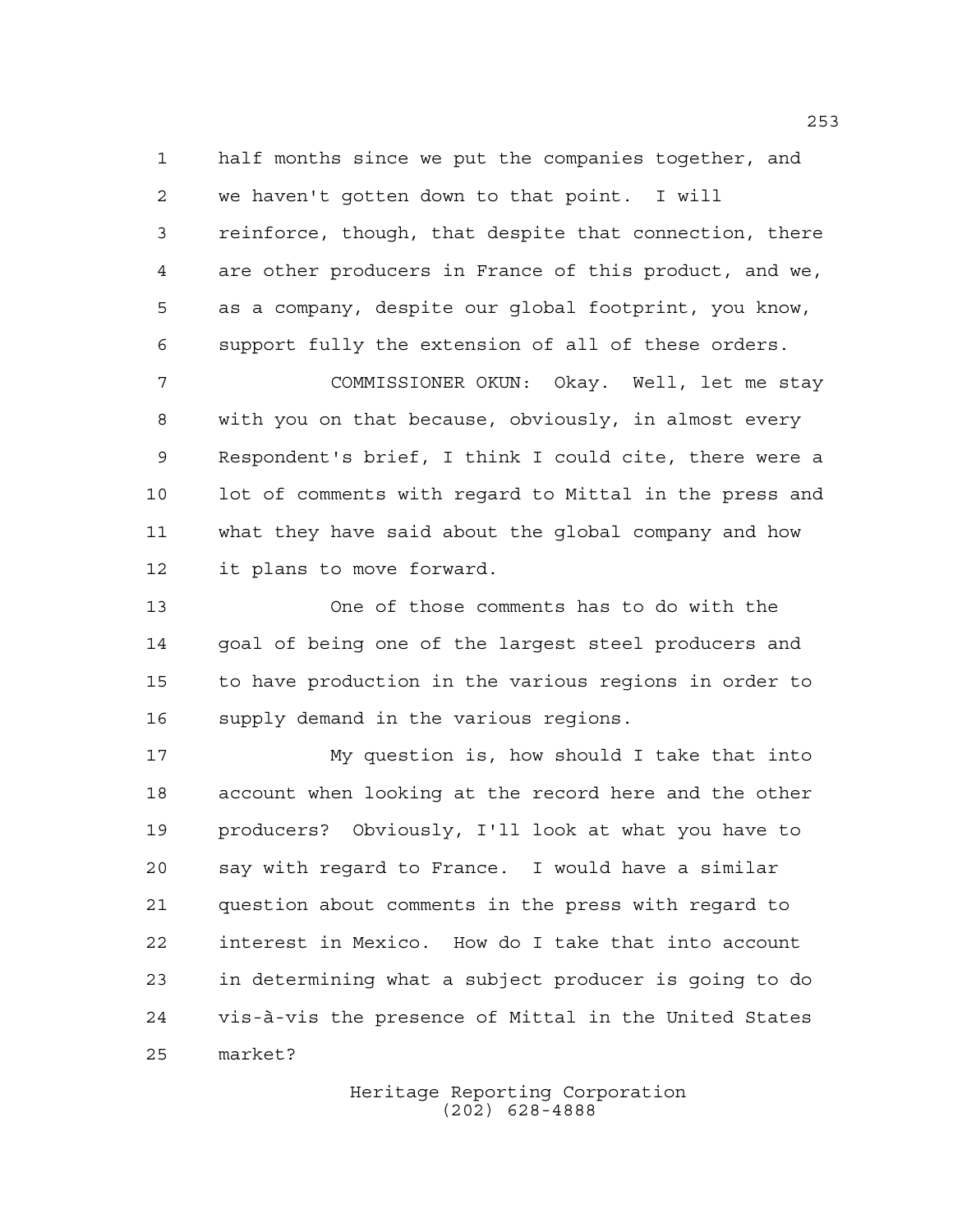MR. SCHORSCH: I think, in the corrosion- resistant area, the only country where there is any potential overlap of the countries that are up for consideration now on these orders has to do with France. Mexico and other regions; I don't think they are relevant to this discussion.

 I do want to stress that whatever Mr. Mittal said, I agree completely with it.

 COMMISSIONER OKUN: Okay. Then I'll continue with that.

11 11 I note that in a recent article, Mr. Mittal stated that he does not think oversupply in China is a threat to the industry, and I will note that this is an article about steel in general, but taking that, he said, "All signs are there that China can't be a long- term exporter," as it lacks raw material and cheap energy. I've heard a lot of talk about China today, and I would like your comments with respect to that.

Heritage Reporting Corporation MR. SCHORSCH: My interpretation there would be, and I do agree with that one, that if you look at the underlying fundamentals for a comparative advantage, let's say, with China, they don't have the raw materials, a lot of the capacity is located inland, and it's very expensive to import. It's literally moved -- in many cases, the raw materials

(202) 628-4888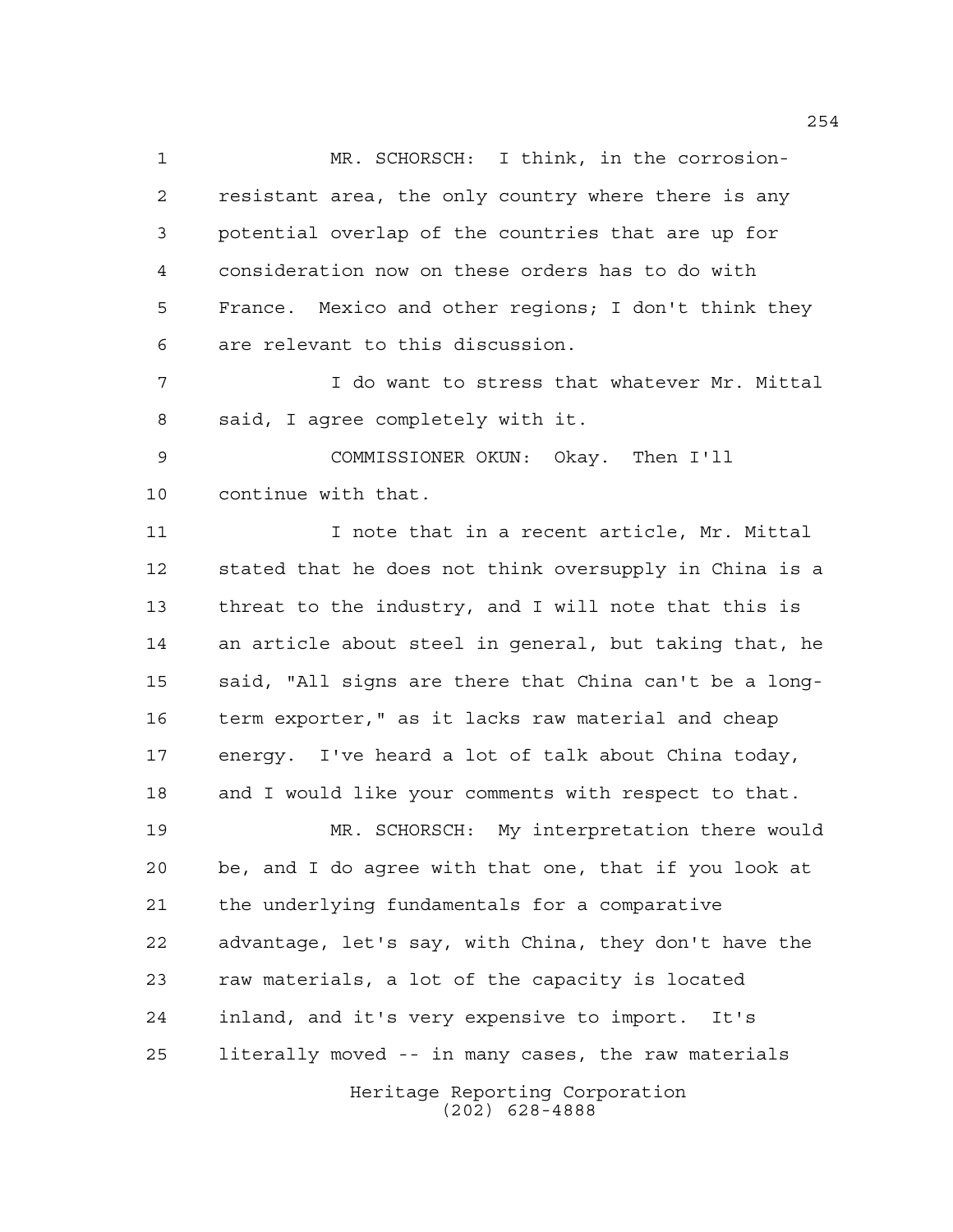are being moved by truck, which is, if you're in this industry at all and think of the volume of the materials we move, it's incredible to think that that's the way that the production is being organized.

 I think, longer term, what he is saying is, particularly if you look at more efficient operations worldwide, the labor component, the labor advantage is not such a great one for this sector compared to access to raw materials and so on.

 The issue was that that's true in the long term, assuming that kind of market forces are driving the ultimate outcome, which we all would hope and expect is going to be eventually the case in China. The issue is if that's three years away, five years away, eight years away, what do we do in the interim, and I think the interim, given the numbers involved here -- a 400-million-ton industry, already 80,000 tons a month of corrosion-resistant product coming into our country from China, up threefold from a year ago -- what do we do in the interim while those longer-term, competitive advantages are being played out in what we all hope would be a more market-oriented economy eventually.

Heritage Reporting Corporation (202) 628-4888 COMMISSIONER OKUN: Mr. DiMicco? MR. DIMICCO: Yes. Never will I speak for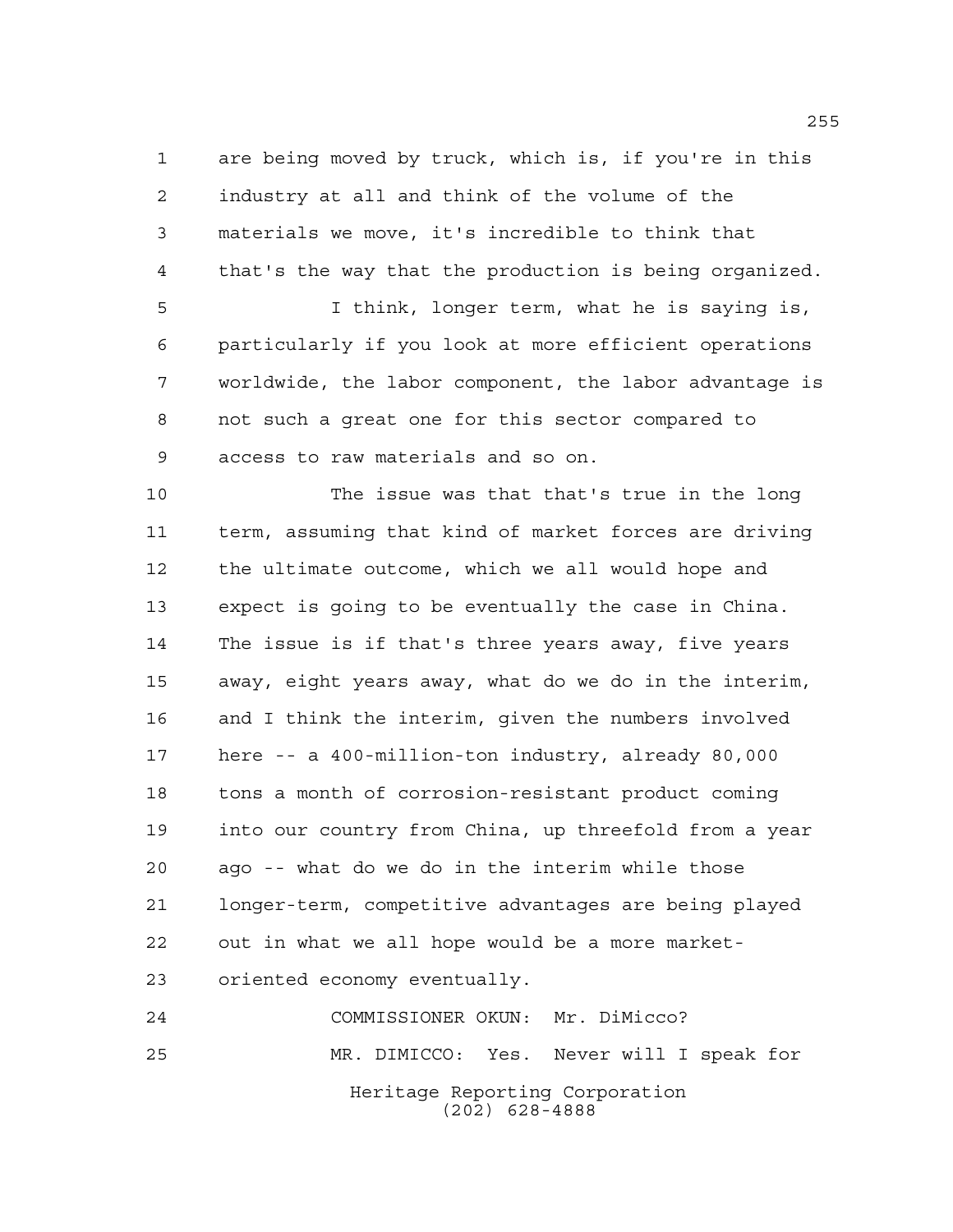Mr. Mittal. Okay? But having been involved in the International Iron and Steel Institute and discussions with players around the world, that kind of comment is predicated upon the fact that the reality is China is not a low-cost place to make steel. If they are subject to the same market disciplines, market forces, trading rules as the rest of the world, they will not be able to compete internationally and, therefore, should not be major exporters.

 That does not preclude them from breaking the law, ignoring the WTO agreements and things of that nature, and becoming a major exporter. So I think those comments should be made in the context of the trade being done according to the global trading rules, not against those global trading rules.

COMMISSIONER OKUN: Yes, Mr. Goodish.

 MR. GOODISH: I think the other thing is a lot of people are making those comments, based on the fact of what the Chinese say they're going to do. But what they say they're going to, and what they've done so far, are two entirely different things.

Heritage Reporting Corporation They talked about eliminating their export credit tariff, and they only reduced it by three percent, and 90 percent of the products that we manufacture, including corrosion-resistant, the three

(202) 628-4888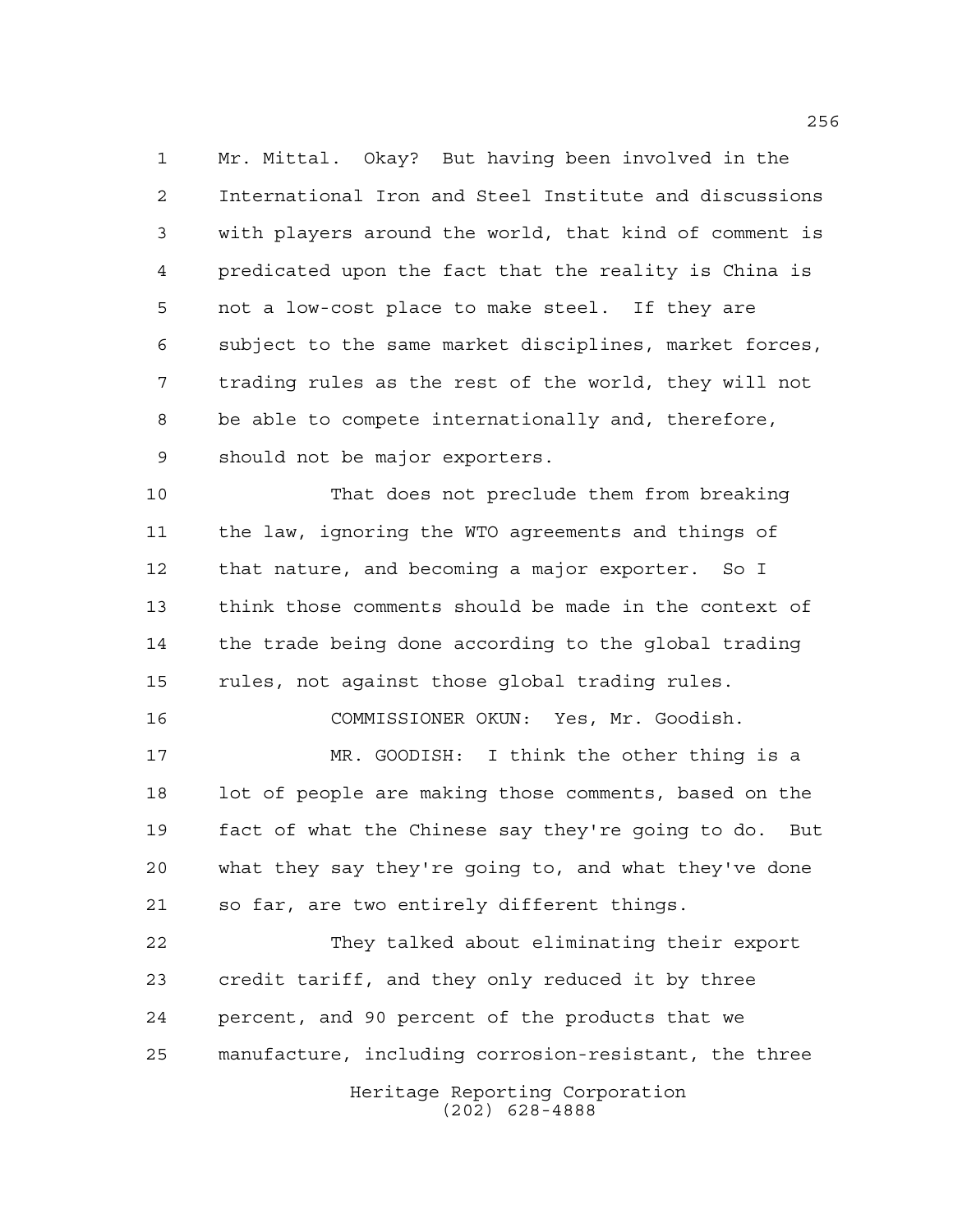percent reduction didn't even apply to.

| $\overline{a}$ | The other thing we need to bear in mind is,            |
|----------------|--------------------------------------------------------|
| 3              | as China has increased their production, the steel     |
| 4              | that used to go into that country from Russia,         |
| 5              | Ukraine, Denmark, Finland, and the rest of the         |
| 6              | countries is not going in there anymore. So it's now   |
| 7              | available to go to other places in the marketplace, in |
| 8              | addition to the Chinese steel leaving the country.     |
| 9              | Their five year plan said that they were               |
| 10             | going to take out 100 million tons of production. Six  |
| 11             | months after they came out with their five year plan,  |
| 12             | they came out and revised the time period for that 100 |
| 13             | milliontons to move out three years to 2010 from 2007. |
| 14             | So far, as near as we can tell, based on unofficial    |
| 15             | numbers, there's only been about 25 or 30 million tons |
| 16             | that's come out of that marketplace in 2006.           |
| 17             | So again, listen to what the Chinese say               |
| 18             | they're going to do on exports, and what they're       |
| 19             | actually doing, are two entirely different things.     |
| 20             | MR. NOLAN: Commissioner Okun, John Nolan,              |
| 21             | Steel Dynamics.                                        |
| 22             | COMMISSIONER OKUN: Yes.                                |
| 23             | MR. NOLAN:<br>I disagree with Mr. Mittal,              |
| 24             | respectfully. I agree with Mr. Goodish. I believe      |
| 25             | that China will be a long-term threat to the global    |
|                | Heritage Reporting Corporation<br>$(202)$ 628-4888     |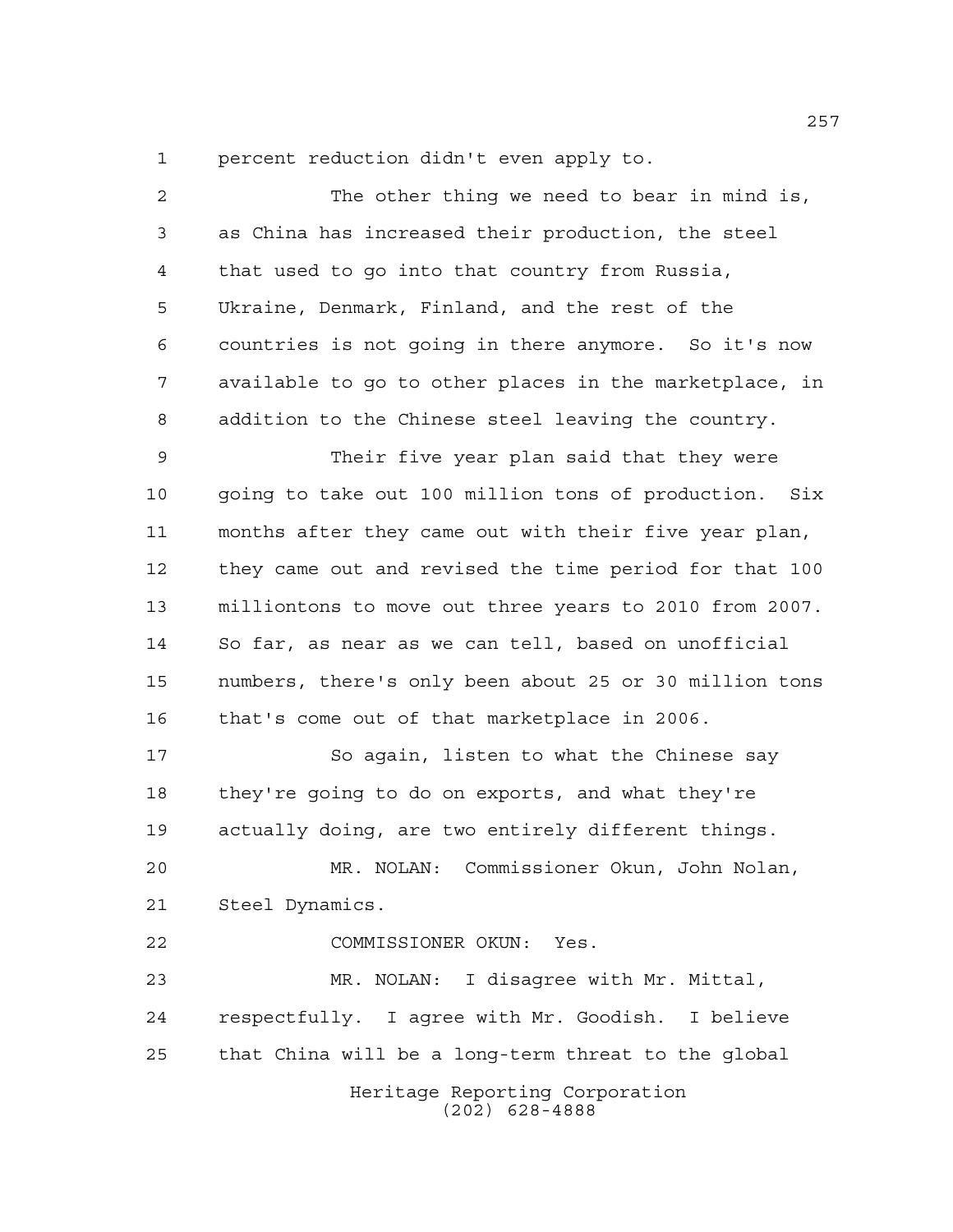steel industry for many years to come.

| 2  | COMMISSIONER OKUN: Well, I have some more              |
|----|--------------------------------------------------------|
| 3  | specific questions with regard to the Chinese          |
| 4  | production and demand forecast, but with my yellow     |
| 5  | light on, Mr. Chairman, I will defer and let           |
| 6  | colleaques continue, and I'll come back to it; thank   |
| 7  | you.                                                   |
| 8  | CHAIRMAN PEARSON: Commissioner Lane?                   |
| 9  | COMMISSIONER LANE: Mr. Goodish, in                     |
| 10 | responding to a question from Commissioner Aranoff,    |
| 11 | you indicated that your inventory is already committed |
| 12 | to orders from your customers. Earlier, Mr. Platz was  |
| 13 | referring to the sell-off of inventories having a      |
| 14 | downward impact on prices.                             |
| 15 | It doesn't sound like producer inventories,            |
| 16 | which are already committed to customer orders could   |
| 17 | impact prices when they are delivered. Are we talking  |
| 18 | about the difference between producer inventories and  |
| 19 | service center inventories?                            |
| 20 | MR. GOODISH: I'm not sure exactly what Mr.             |
| 21 | Platz was referring to. But our steel is produced to   |
| 22 | a customer's order in the warehouse. There is a        |
| 23 | number published every month from the service center   |
| 24 | inventory; MSCI, as it's referred to. We all watch     |
| 25 | that number. We actually keep track of it, both in     |
|    | Heritage Reporting Corporation<br>$(202)$ 628-4888     |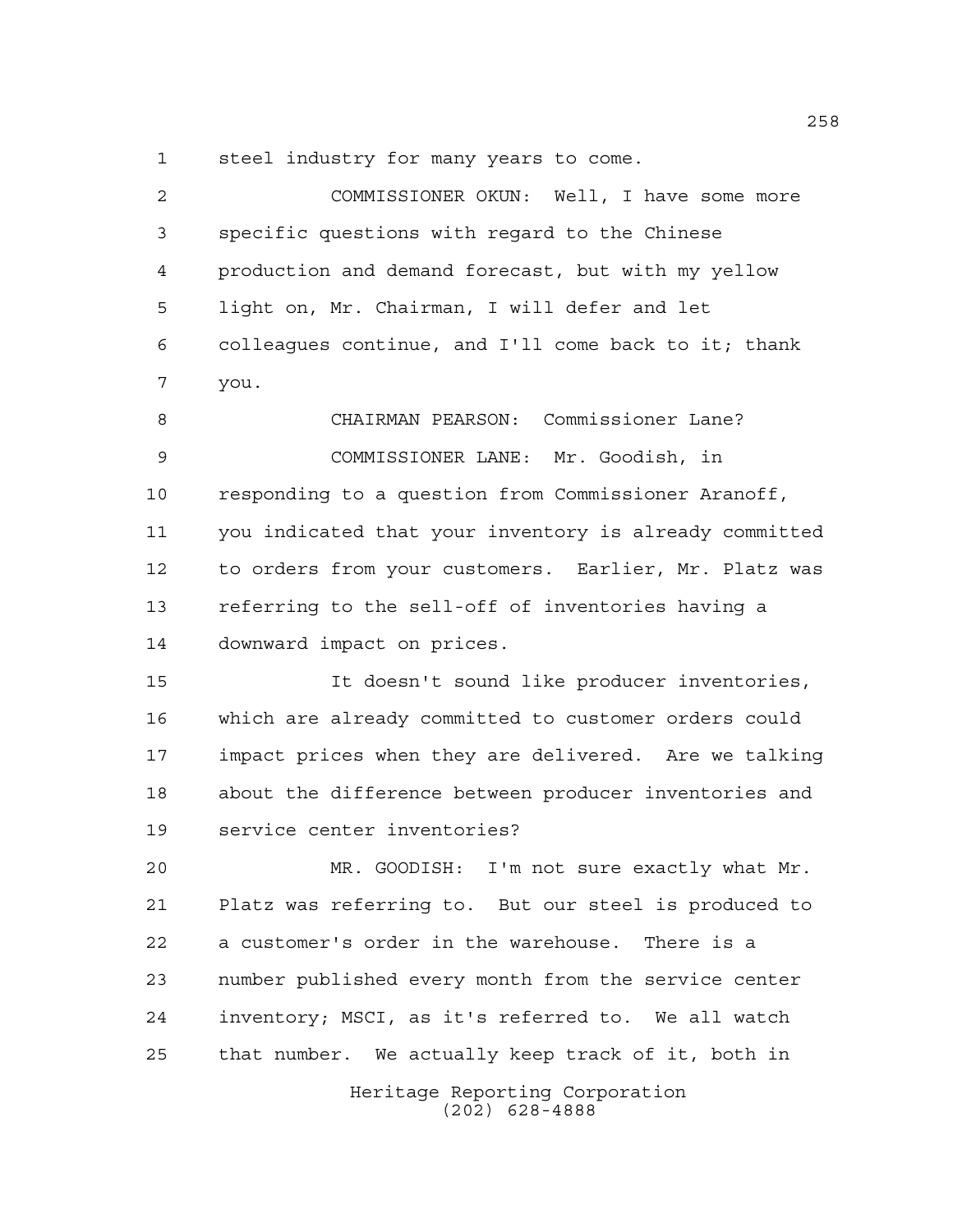total tons and the day's supply, based on what shipments happen to go out.

 I believe what he was referring to, although he'll have to answer this question, was liquidating that inventory. The service centers, that number is about 9.6 million tons now. At its height, it was about 10 million tons. To get it down from 10 million tons down to the 8.5 tons/8.4 million tons, it took roughly nine months, and that's part of what you see in the 2005 numbers.

11 I might add that part of what's in those MSCI numbers are people like ThyssenKrupp and others who have service centers who are here; and those service center inventories are not on a specific customer order. They don't necessarily do that the same way we do.

 As a service center, you don't want to be in a position where Ford or Chrysler, GM, whoever, or Joe Blow walks into your warehouse and wants to buy 10 tons of steel off of you and you don't have it. But that's what I think they were referring to. MR. PLATZ: Commissioner Lane -- COMMISSIONER LANE: Yes. MR. PLATZ: Just to clarify, that's exactly what I was referring to, the de-stocking is the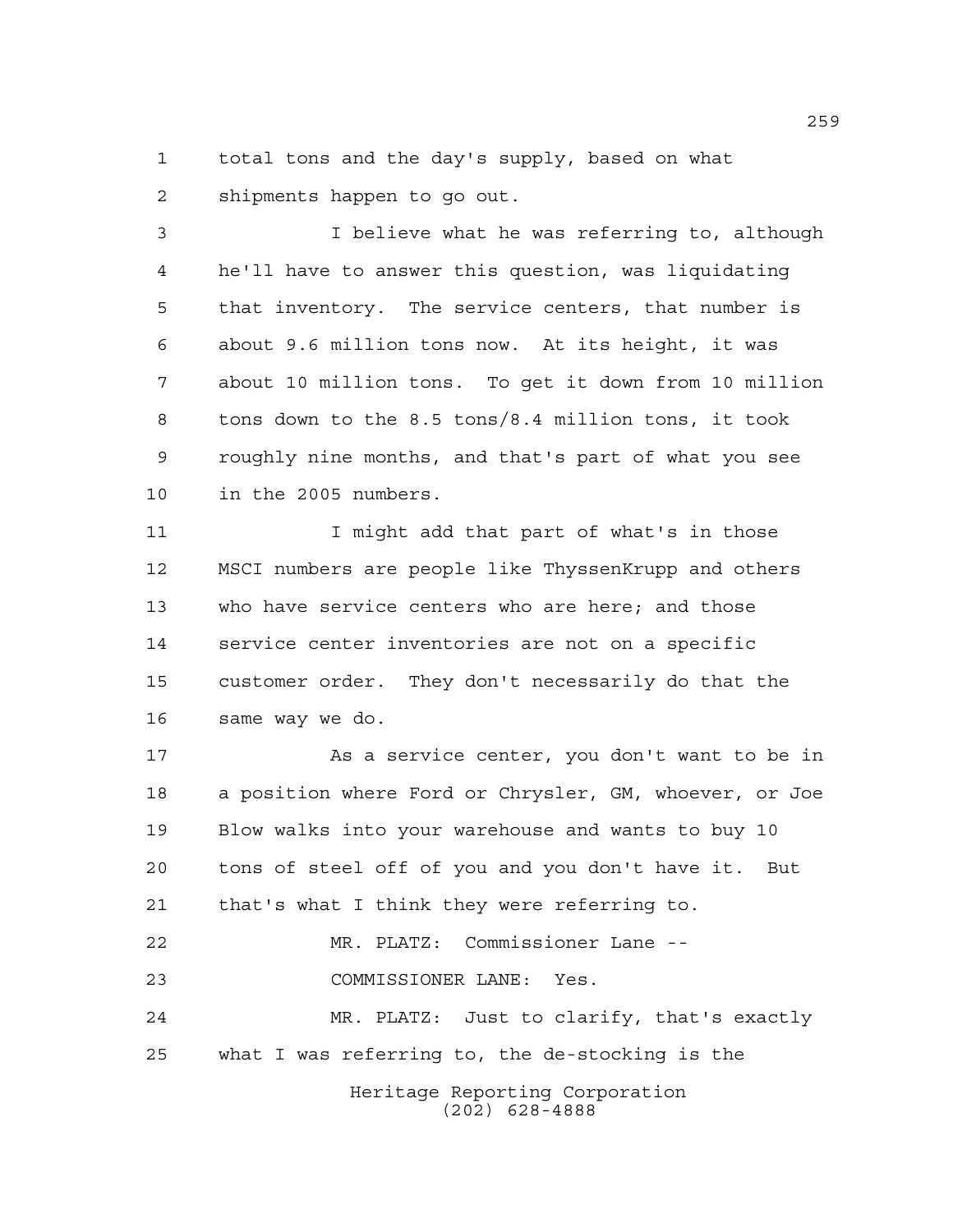service center inventories that Mr. Goodish referred to as around 10 million tons; and I indicated that we would expect that would take at least six months for that to work its way down to equilibrium levels. I was not talking about producer inventories.

 COMMISSIONER LANE: Okay, thank you; I'd like to go now to a legal question. Parties have expressed little, or in some cases, no interest in the Commission's findings with respect to the potential inclusion of micro alloy steel in the corrosion resistant steel domestic like product.

 Nonetheless, certain issues do stand out. Do you agree with the definition of the domestic like product from the first reviews and the original investigation so that do not include non-subject corrosion resistant steel such as micro alloy corrosion steel? Are you comfortable with your ability to identify and separately report capacity production and shipments of micro alloy corrosion steel? Mr. Hecht, why don't we start with you? MR. HECHT: Okay, thank you; some of that, I guess, gets into the APO, too, in terms of specific reporting issues. I think there are some reporting issues out there. I think our view would be that it

> Heritage Reporting Corporation (202) 628-4888

would be appropriate to include micro alloy in the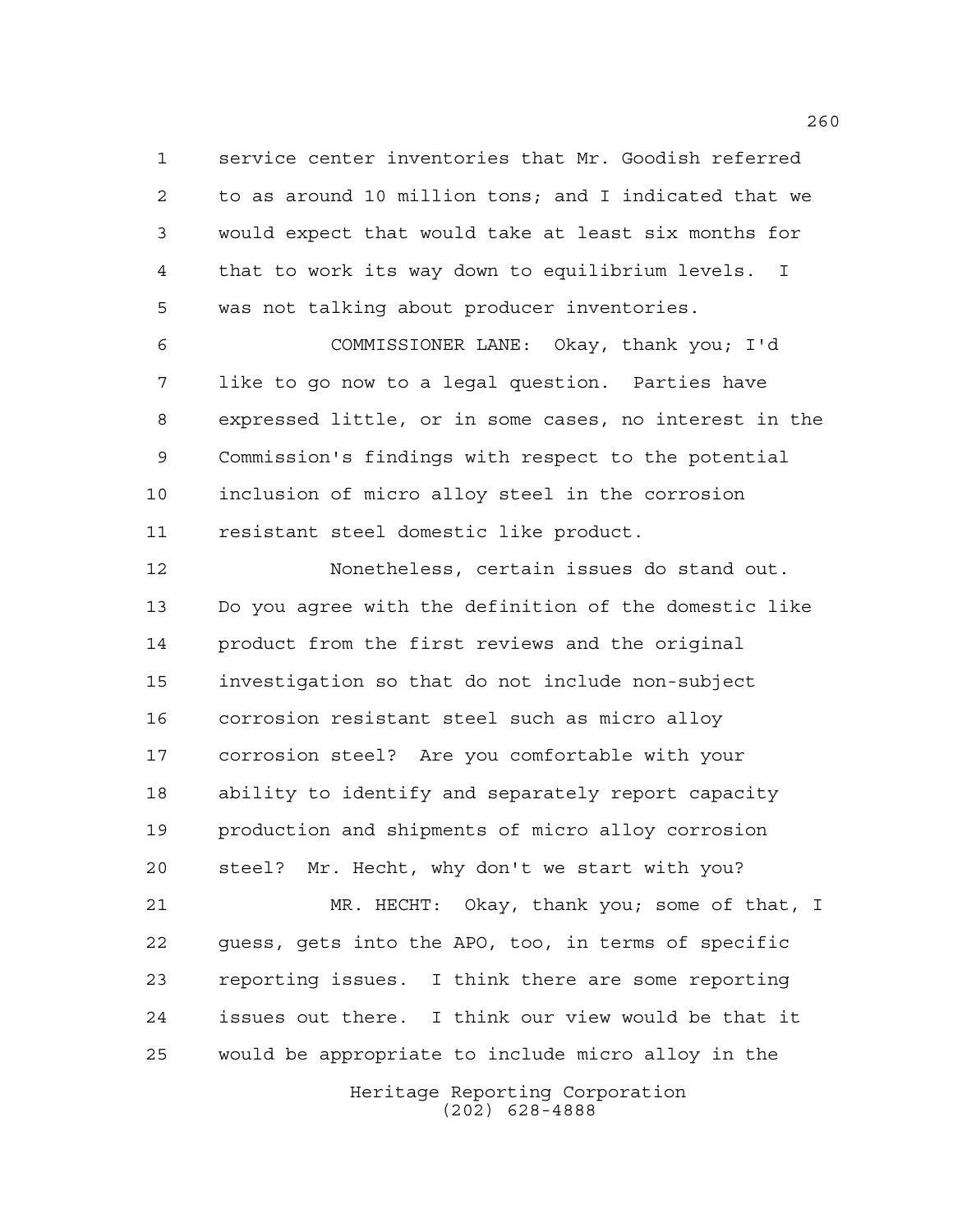domestic like product, if the Commission feels it has the data to do so.

 We don't feel like that would have a major impact on the way you analyze the data, one way or another. But we would, I think, support including that in the domestic like product.

 COMMISSIONER LANE: Does anybody want to add to that; Mr. Price?

 MR. PRICE: I'll address that in the post-conference brief.

11 COMMISSIONER LANE: Okay, thank you; now I'd like to talk about related party considerations. Given that certain U.S. producers are affiliated with subject country producers, exporters and/or importers of corrosion resistant steel and/or purchase subject imports, please comment on whether any U.S. producers should be excluded under the related parties provision.

 Mr. VAUGHN: Commissioner Lane, Stephen Vaughn for U.S. Steel -- no, we do not have any concerns that any parties -- we've not made a request that any party be excluded as a related party under the statute. At this time, we have no intentions to ask for such an exclusion.

Heritage Reporting Corporation (202) 628-4888 COMMISSIONER LANE: Mr. Price?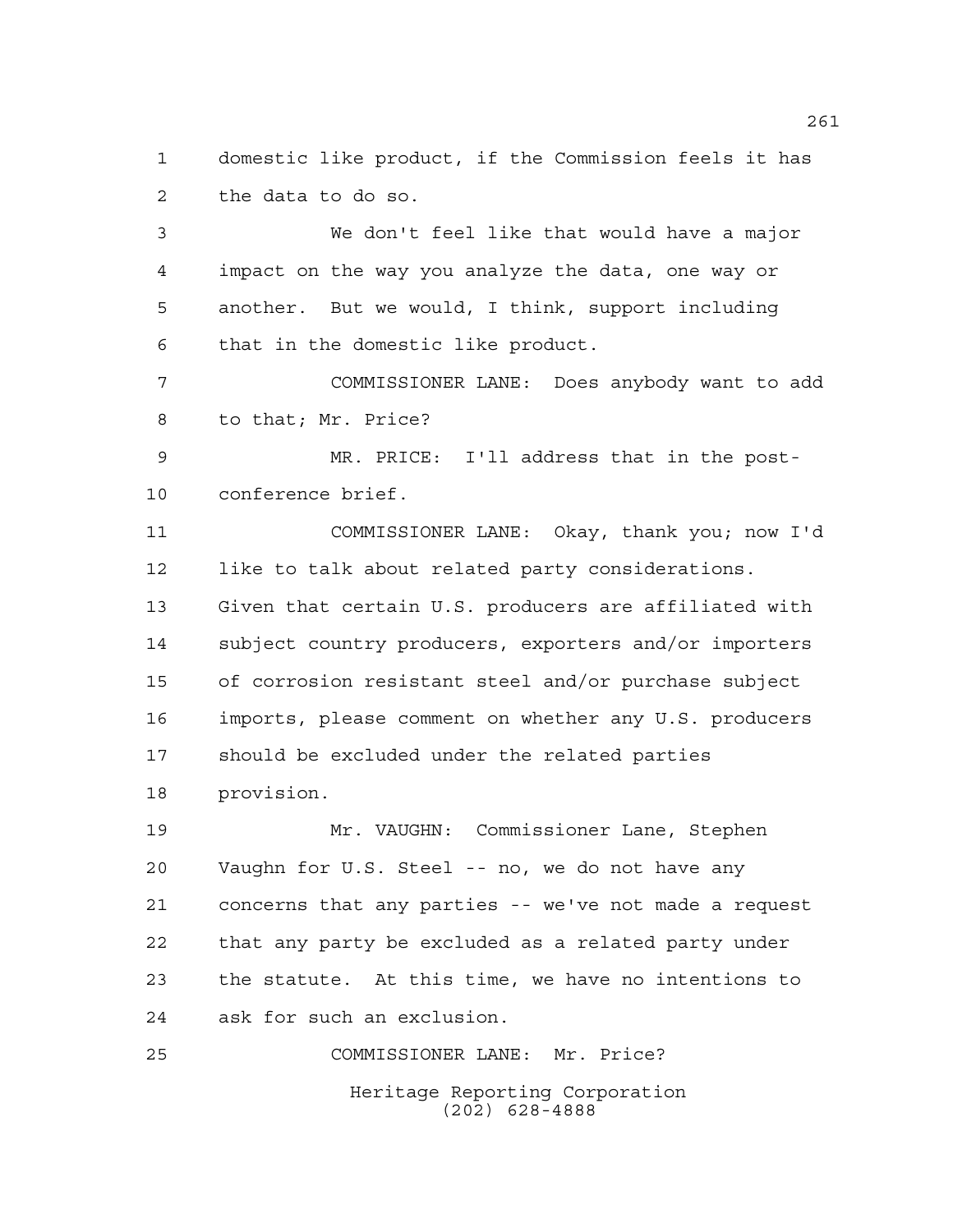MR. PRICE: I concur.

Heritage Reporting Corporation (202) 628-4888 COMMISSIONER LANE: Okay, does anybody else have a comment? MR. STEWART: This is Terry Stewart for Mittal. We have the same position. COMMISSIONER LANE: Okay, thank you; now I'd like to turn to a question about the European Union. It has been argued that European Union member corrosion resistant steel producers are not likely to re-enter the U.S. market at injurious levels upon revocation of the orders because of the current market structure in the European Union, which has been changed significantly since the original investigations. Are European Union steel producers sales to other European Union member countries now comparable to home market transactions because producers are now 18 free from internal barriers and custom formalities; Mr. DiMicco? MR. DIMICCO: I don't think we should consider the fact that they would not be in a position to do exporting or importing into the U.S. market. I think they're subject to some of the same issues that we've been talking about. As I mentioned earlier, the European Union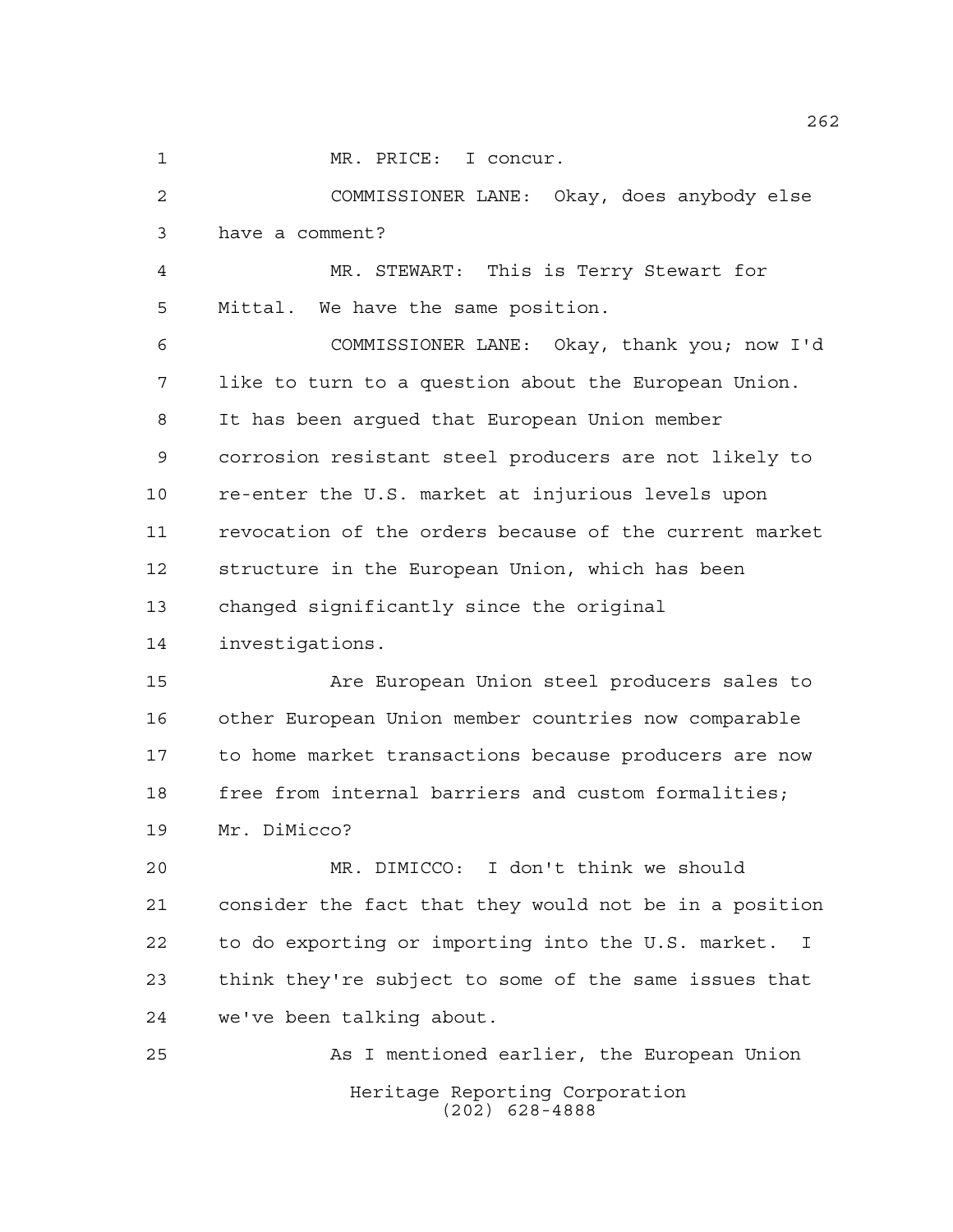1 just recently is now entertaining the idea of having anti-dumping orders against China because of the amount of Chinese imports coming into their market. So the issues that we've been talking about on a global basis apply as much to the EU and where they have to go with their steel, if the Chinese come into their marketplace aren't dealt with, as anybody. So I don't see that there's any reduced likelihood that they would participate in our market.

 MR. GOODISH: Commissioner -- COMMISSIONER LANE: Mr. Goodish,

 MR. GOODISH: -- we are a producer in Central Europe, in Kosice, Slovakia of corrosion resistant steel. I think we can tell you with some profound experience that where I think what's being referred to here as the accession countries -- the 10 that went into what's being now called the new EU -- those steel producers shipped into those 10 countries prior to the time they were members of the EU anyway, and I don't see what entry into the EU had to do with that.

22 So I think that we are just as susceptible today to those products coming into the United States as what we were years back.

Heritage Reporting Corporation (202) 628-4888 COMMISSIONER LANE: Mr. Gant?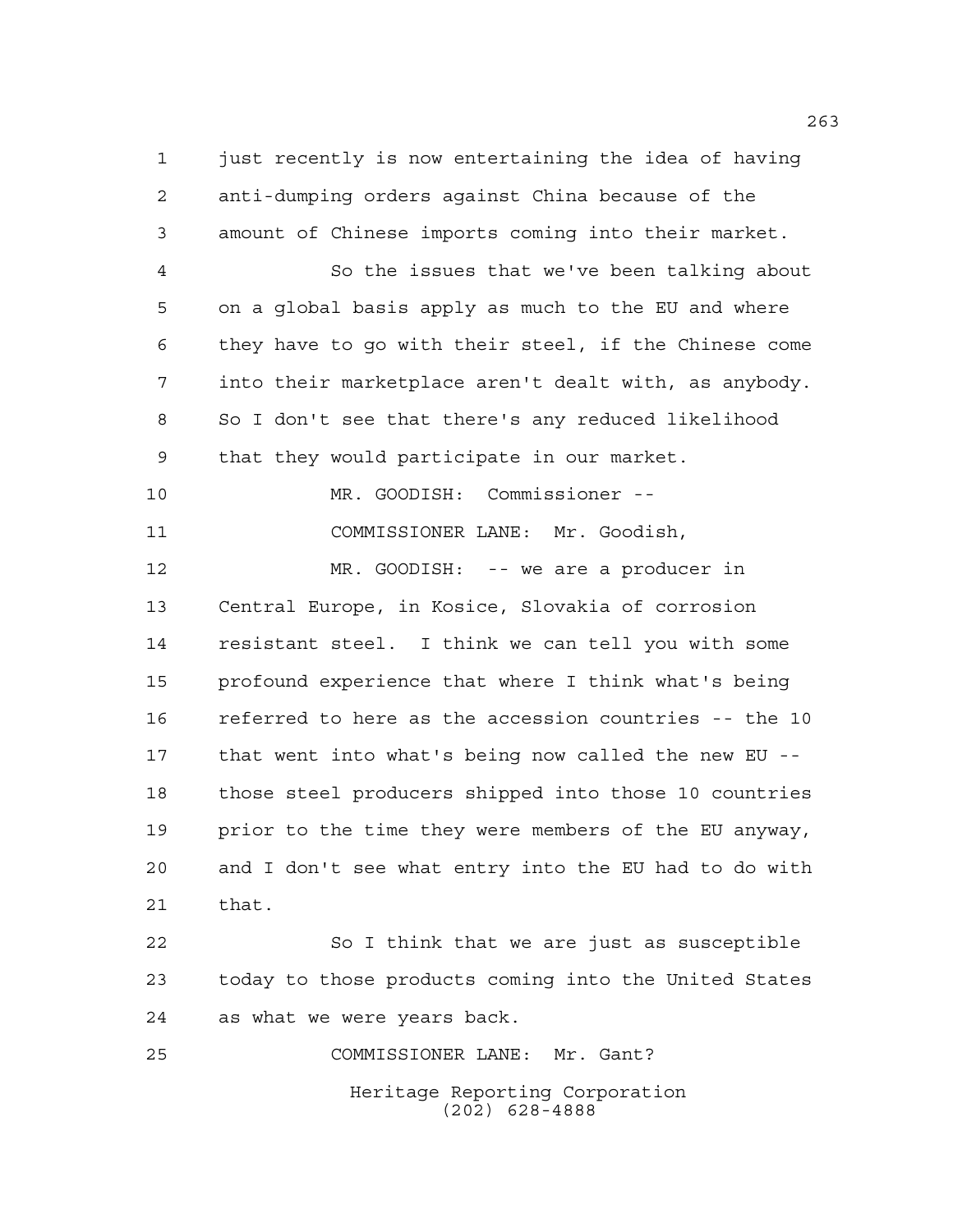MR. GANT: Yes, may I add also that I think if you consider the current dollar versus the Euro value, should that shift back in favor of the Euro, that would make this again a much more attractive market; and I think that they could respond fairly quickly, because they have a substantial infrastructure to export product.

 ThyssenKrupp owns a very large service center chain in the United States. So I think their means to enter the market very quickly is there, and I think if the economics were there or the need, given the economies in their local markets, I think they could respond very quickly and be very damaging.

 MR. NOLAN: Commissioner Lane, John Nolan Steel Dynamics -- first, I'd like to take a moment to comment that we're going very well in the great State of West Virginia, and we're moving exactly as I suggested the last time we were together here.

 I'd like to take a moment to read one sentence from CRU Monitor from October 2006. It goes like this. This has to do with Europe. "Market participants report that some of the Chinese mills have been very aggressive in their attempts to place the resulting surplus material into Europe, and have been dropping their offers week by week or even close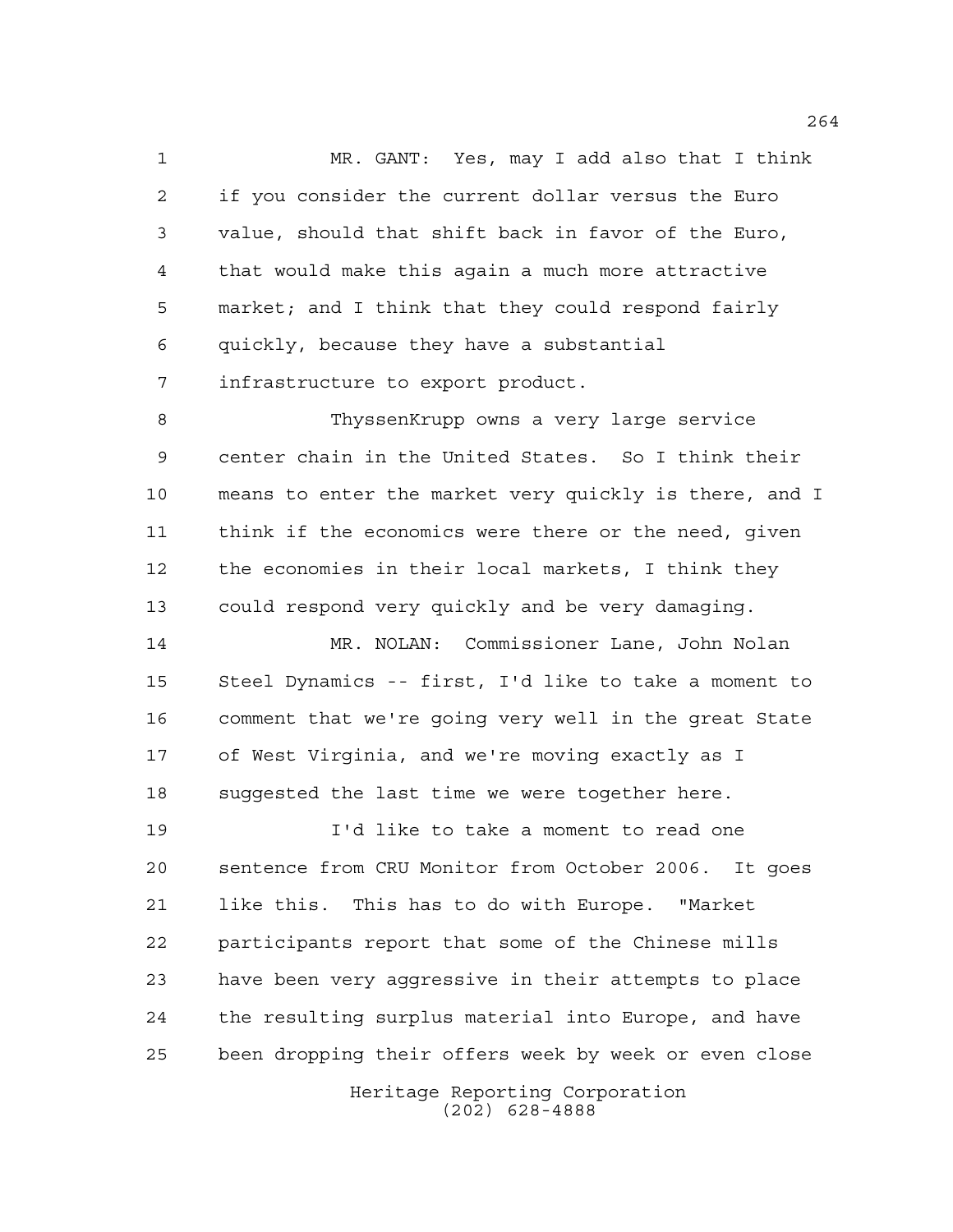to day by day in some instance." So it affirms the position Mr. DiMicco took a moment ago.

 COMMISSIONER LANE: Yes, sir -- Mr. Stewart? MR. STEWART: Commissioner Lane, if it would be appropriate, we would like to address it in a post- hearing brief as a matter of law. Of course, the fact that there is a Customs union in the EU is irrelevant in terms of whether exports from Germany or France or other members within the community should be viewed as a domestic sale or home market sale are not likely to be available for export to the United States.

 So as a matter of law, we think it's a red herring-type of issue, just as the Canadian issue of treating North America as a single market is not a legally relevant issue in this proceeding.

 COMMISSIONER LANE: Okay, thank you, I will wait until my next round for my next question -- thank you, Mr. Chairman.

 CHAIRMAN PEARSON: Okay, the auto industry has submitted in its brief that the global steel industry is becoming relately more local and regional, and less of a trading business. They've indicated that the percentage of all steel traded in global markets fell from 62 percent of the total in 2000 to 52.6 percent in 2005.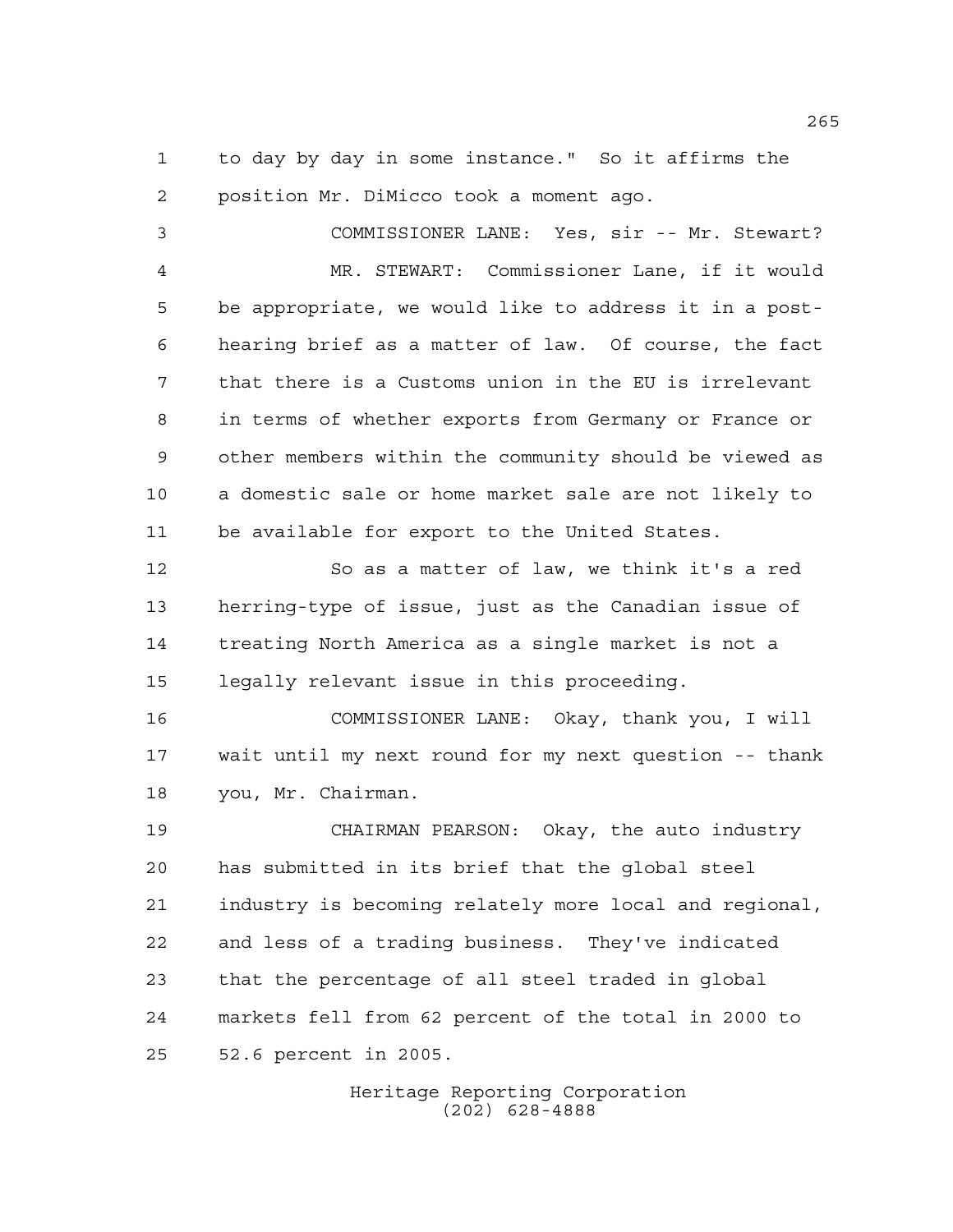The first question, is this a correct understanding of the market? Would you agree that it's becoming more of a local/regional market and less of an international trading world in steel; Mr. DiMicco?

 MR. DIMICCO: Dan DiMicco at Nucor -- if it was, it was relegated to that time period. I don't know that to be fact.

 I do know what's been happening the last two years in the North American market, and that is record levels of imports from around the world have been coming in. This year, it's going to be bouncing around somewhere between 45 and 48 million tons, which will be a new record for imports into the U.S. market.

15 So I don't agree with that assessment. I certainly don't agree with it over the long term, as China becomes more of an exporting nation. Just the opposite will happen.

 CHAIRMAN PEARSON: Of course, China could become more of an exporter and else of an importer, and have a net effect of decreasing global trade. So does someone who works for a multi-national company -- perhaps Mr. Goodish. Do you have thoughts on this? MR. GOODISH: I guess I didn't follow the last comment on China.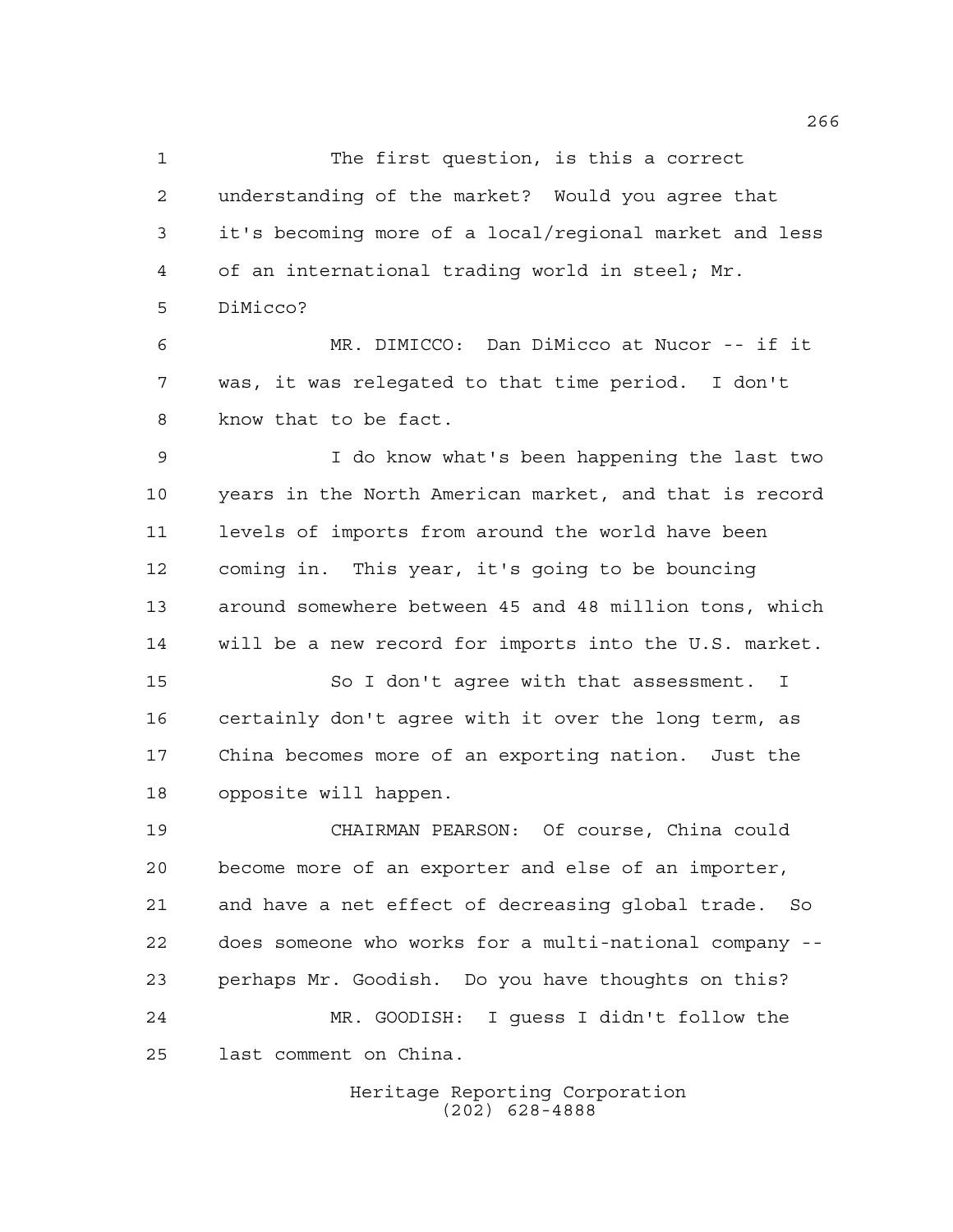CHAIRMAN PEARSON: I'm sorry, I was just going to say, China could, if it starting exporting a little and stopped importing a lot, it would be less of a global trader net than it had been before. That was the point.

 MR. GOODISH: Okay, there would be less steel going into the country, except there's large volumes of steel leaving China today, and if you go back over history -- and I won't remember the numbers correctly. But they were a net importer of anywhere between 20 and 35 million tons of steel, depending upon the years, if you go back 10 years.

 We're in a year now where there probably are going to be a net exporter. So that's a significant amount of steel that is now out into the market place. It can be steel that's coming from Russian or China or Egypt or India. Or, also because Japan shipped into the China; Korea has shipped to China. So, in my opinion, there's still a lot of international activity taking place with steel. It's just there's different players now, and it's going to different destinations, and it's being driven by China.

 I might also add that there are Chinese steel producers who can make the automotive grades of steel that we're talking about today. They're not

> Heritage Reporting Corporation (202) 628-4888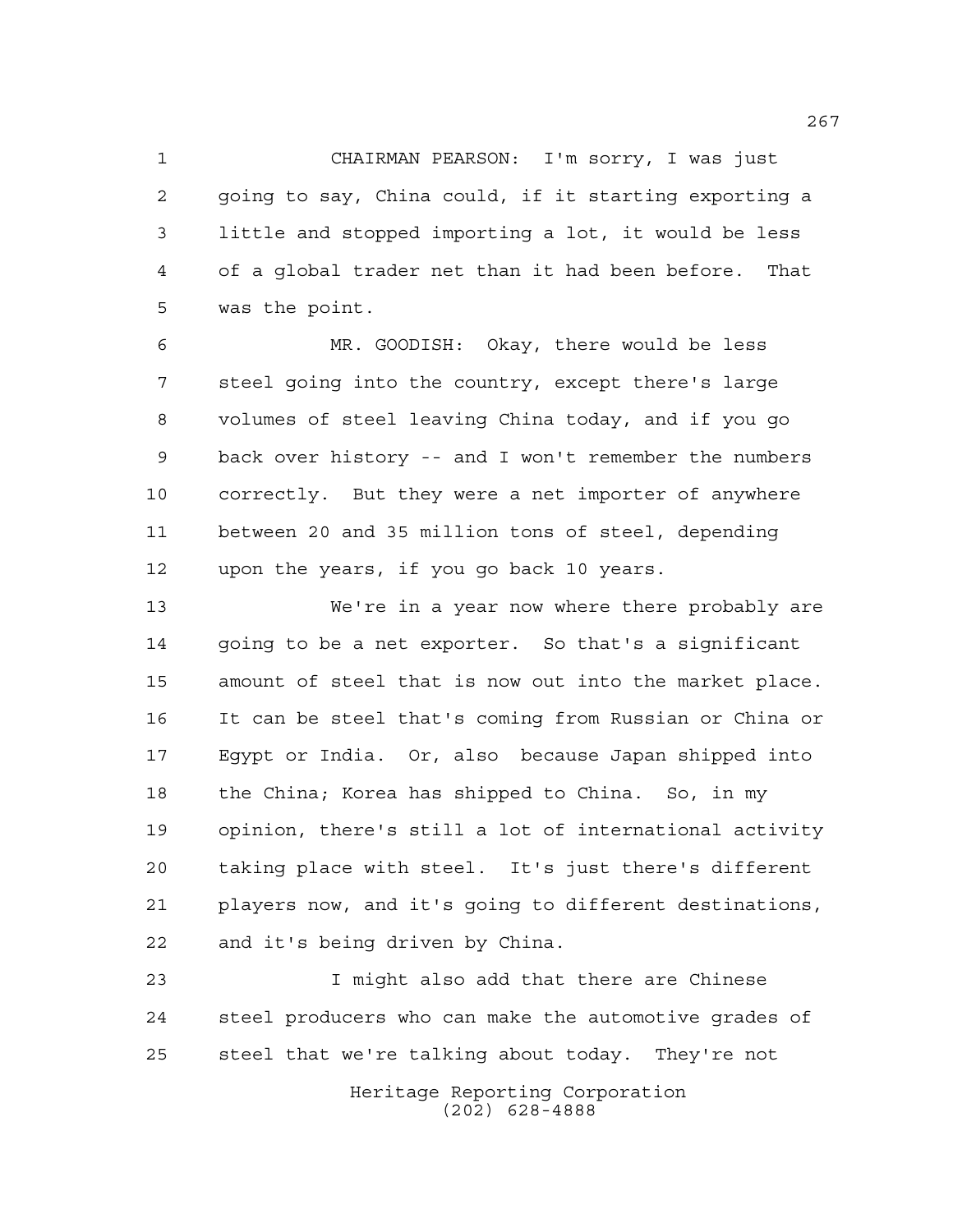significant, but they can do it. Baosteel, Rulon and Anshan -- galvanizing lines at Anshan are actually 50 percent owned by ThyssenKrupp from Germany. So there are a lot of market influences that are taking place in the marketplace that would end into this market, if these tariffs were to be dropped.

 MR. DIMICCO: Dan DiMicco again from Nucor - - on that particular point, the time that they were importing it to their market place, the size of their steel industry was considerably smaller. So shifting from a net importer to a net exporter, when you're producing 100 million tons versus 400 to 500 million tons is a big difference.

 So I would contend that in the future, the tendency to export a heck of a lot more than they every imported is certainly there and is certainly a potential reality. So the net of that would be an increased global movement of steel, not a decrease, and not even a net zeroing.

 MR. NOLAN: Mr. Chairman, John Nolan, Steel Dynamics -- the information we have from Customs suggests that the Indians, for example, are importing to the United States about 100 percent more corrosion resistive steel than they did in 2003. I think the number is incalculable for China, because their

> Heritage Reporting Corporation (202) 628-4888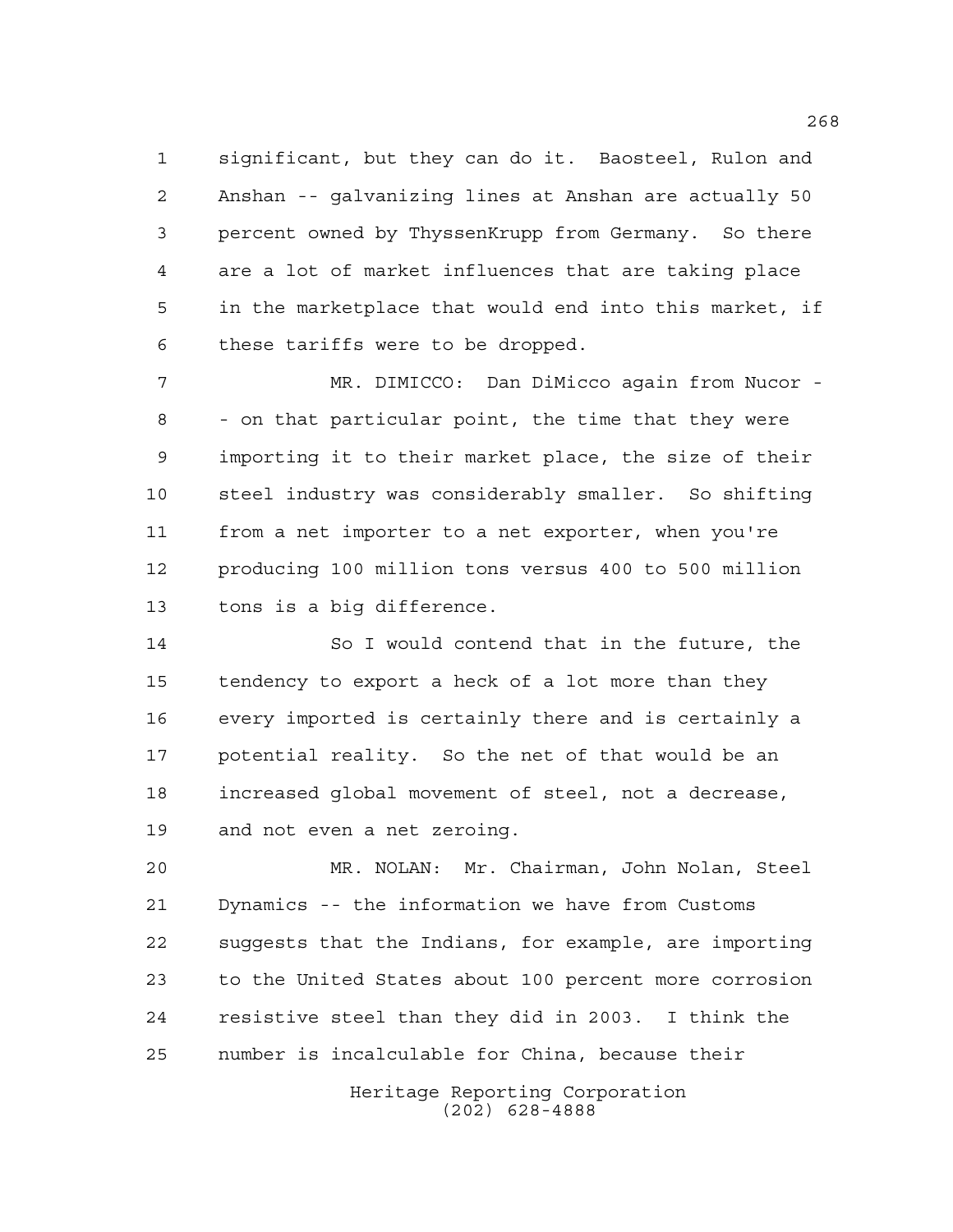receipts here in 2003 were 29 tons. This year, so far, it's been 479,000.

 So it would seem to me that the idea of the market becoming more local is a lot more fiction than fact.

 CHAIRMAN PEARSON: Mr. Schorsch? MR. SCHORSCH: If I could comment, Mr. Chairman, I think you can define this a lot of different ways. I think the best way I've seen it looked at, even though it doesn't capture all the dynamics, would be to look at ocean-borne trade. I haven't checked in a couple years, but that shows a steady march upwards over a very sustained period of time.

 So unless things have changed dramatically, I'd suspect that that continues to be a significant factor. The last time I looked, it was around 30 percent of total consumption, as opposed to the kind of 60 numbers that you're looking at.

 So I suspect that a lot of if may have to do with, if you look within the European Union, for example, as those borders come down, tracking that, it's not as meaningful to talk about that as trade flow. You know, the stuff that captures more of the sort of thing that would be a concern for us, again,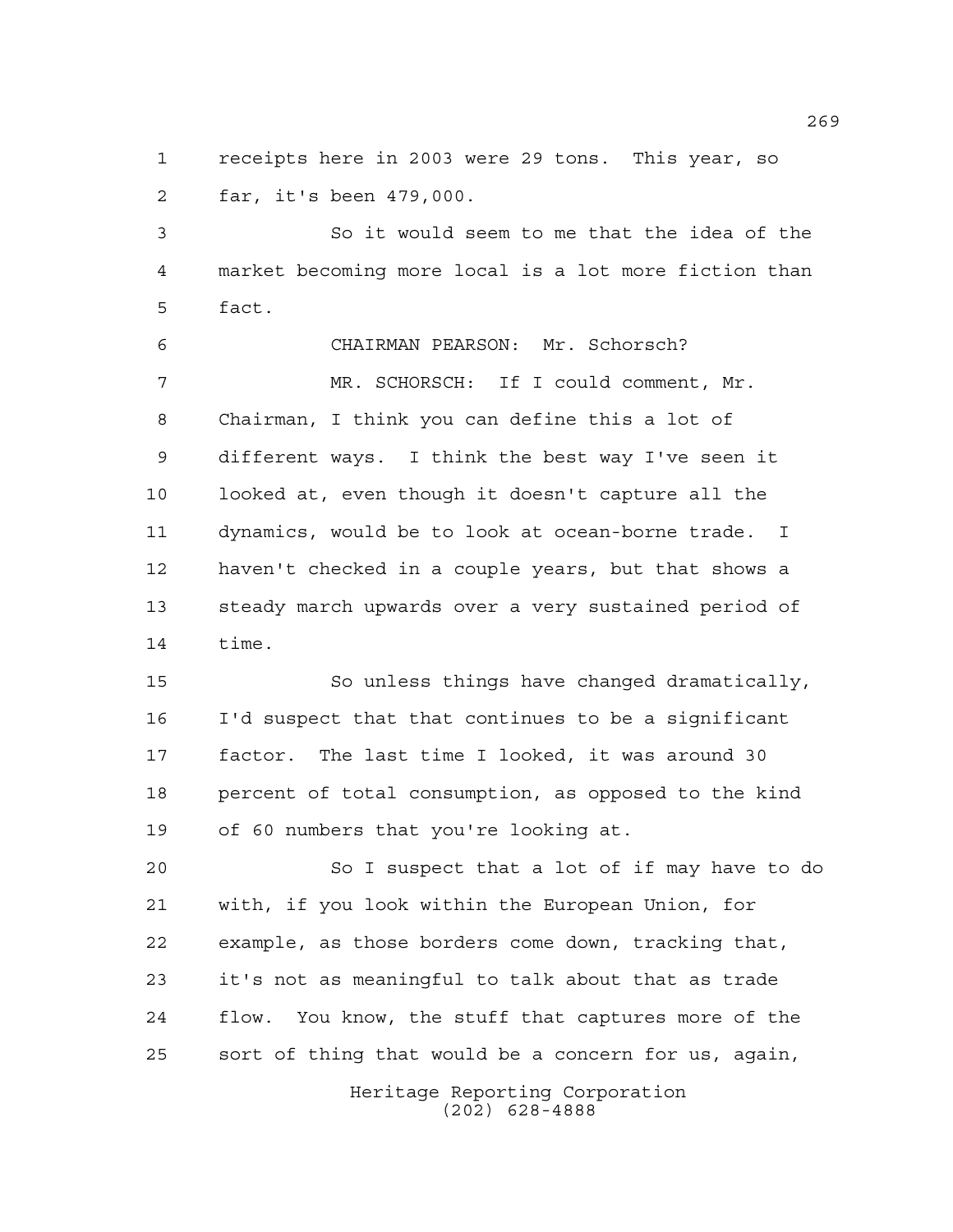is ocean-borne, even though that's not 100 percent of it, and I think that continues to be substantial. But I think we can check into those numbers and provide more up-to-date statistics on that aspect of it in a post-hearing brief, as well. CHAIRMAN PEARSON: Okay, good, I would appreciate that; Mr. Hecht? MR. HECHT: Just very briefly, just to bring it back to the issue which I think is most legally relevant to you here, there is absolutely no evidence of that point with regards to steel trade coming into the U.S. in general or corrosion resistant steel products coming into to the U.S., in particular -- no evidence of it. CHAIRMAN PEARSON: Right, but I'm interested more broadly in the conditions of competition that we might find in the global market, because clearly the global market feeds directly into the U.S. market. We do have the argument made by the auto industry, which I may have misinterpreted, in terms of, I think they're arguing that the industry globally has become more local and regionally focused, and less of an importing and exporting type of business. If, indeed, that's not a correct understanding, could you please put a little time and

> Heritage Reporting Corporation (202) 628-4888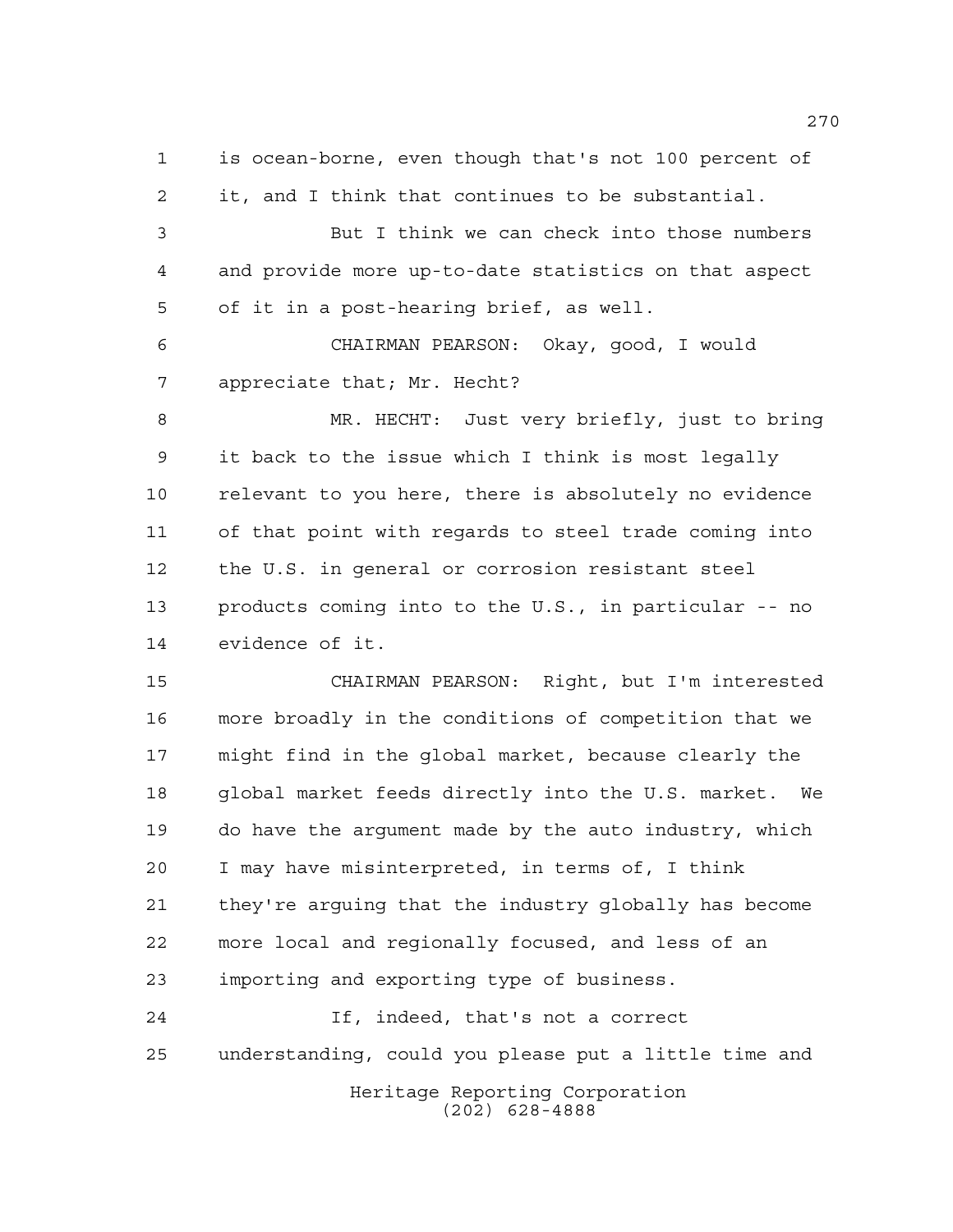effort into helping me understand it in the post-

 hearing? Look at the analysis done by the auto industry, and help me understand why there are other ways to look at the marketplace.

 Because I'm hearing two different views -- I think what was in the auto brief and what you guys are saying about what's happening in the global market. I just have an interest in those structural changes. So tell me more; Mr. Vaughn, are you seeking the floor? MR. VAUGHN: Yes, we will definitely address that in the post-hearing brief. I mean, just to follow-up on what Mr. Hecht just said, I mean, with respect to this product, what you are saying -- and

 you've heard this from several of the other witnesses now -- more steel of this product is coming into this country now than in prior year. There's been a tremendous upsurge, both in 2004 and another upsurge in 2006.

 You have countries shipping into this market, like China and Brazil and India and Taiwan, that were relatively minor players just a few years ago. So if anything, the trends with respect to this market, in terms of how open this market is to outside competition, how likely you are to see imports in this market -- if anything, the trends of this market in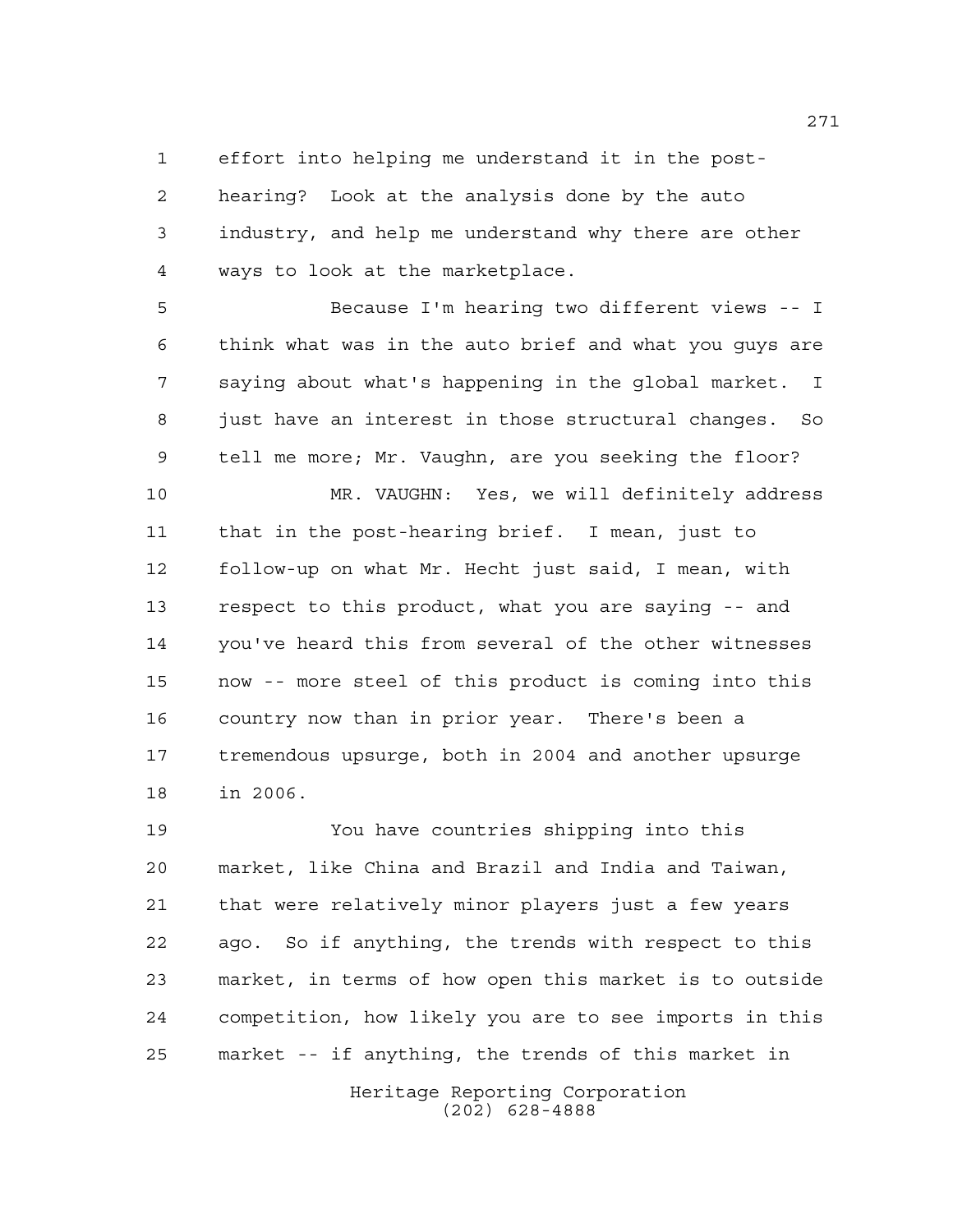the last five years are exactly the opposite of what the auto makers have said in their brief. But we will address that in more detail.

 CHAIRMAN PEARSON: Okay, thank you; Mr. Price?

 MR. PRICE: And I agree; we will respond in greater detail in our brief. But if you look at Korea, for example, you see a substantial increase in exports to the U.S. this, compared to last year, which is one of the subject countries. The idea of localization being a major factor in this product line does not seem to be the case at all.

 CHAIRMAN PEARSON: Okay, good, well, if we should differentiate between what's happening globally and corrosion resistant steel compared to all steel, please go ahead and make that distinction.

17 A different question, a number of you have indicated that the price for corrosion resistant steel is generally higher here than in other countries. What causes that? Is it a function of the orders themselves leading to a somewhat higher price in the United States than in other countries; Mr. Hecht? MR. HECHT: I guess I'll just kick it off to

Heritage Reporting Corporation get something started. I think that's probably difficult to say, but I think it's perhaps a function

(202) 628-4888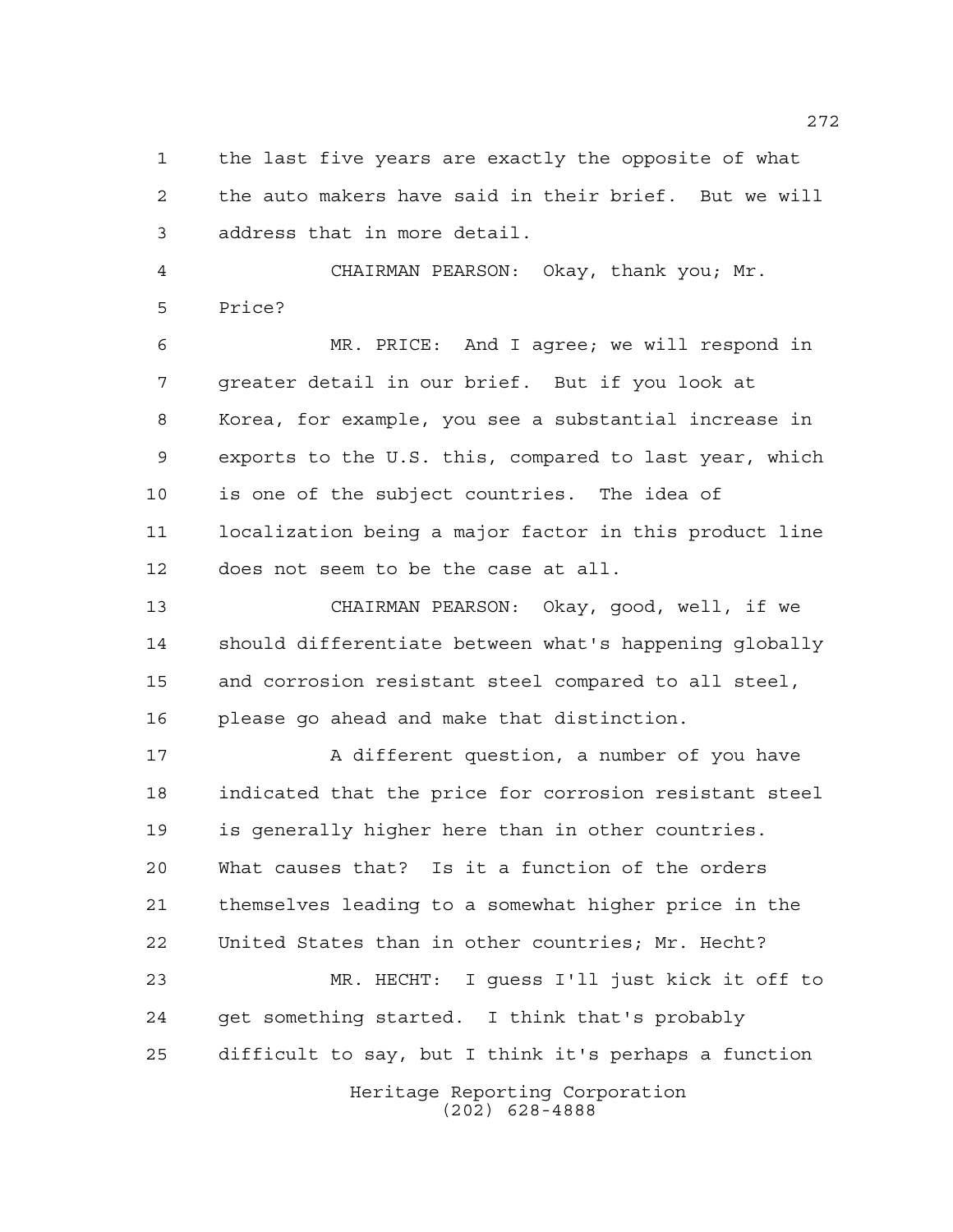of how attractive this market is, in general, and the fact that many of the other export markets people are shipping to are characterized by cut-throat, unfair competition themselves.

 CHAIRMAN PEARSON: Mr. Vaughn? MR. VAUGHN: Yes, if I could just follow up on what Jim said. One of the points that we've been looking at is, let's look at the other potential export markets. Where else could they go? Where are there some other markets where people are potentially shipping to?

 The main one that they've identified in their briefs is China. If you look at it, there's an enormous gap in all the publishing pricing between the U.S. price and Chinese price, and that links up with another point that you've heard so much today which is, there's just enormous amounts of over-capacity in China right now. There's just been huge volumes brought on in just the last few years, and that market is now depressed. You'll see that everywhere in the trade press, and it's been like that for some time. So you know, that's really a big part of the difference in what we're thinking about in terms of

 where are these guys going to go if the orders are revoked.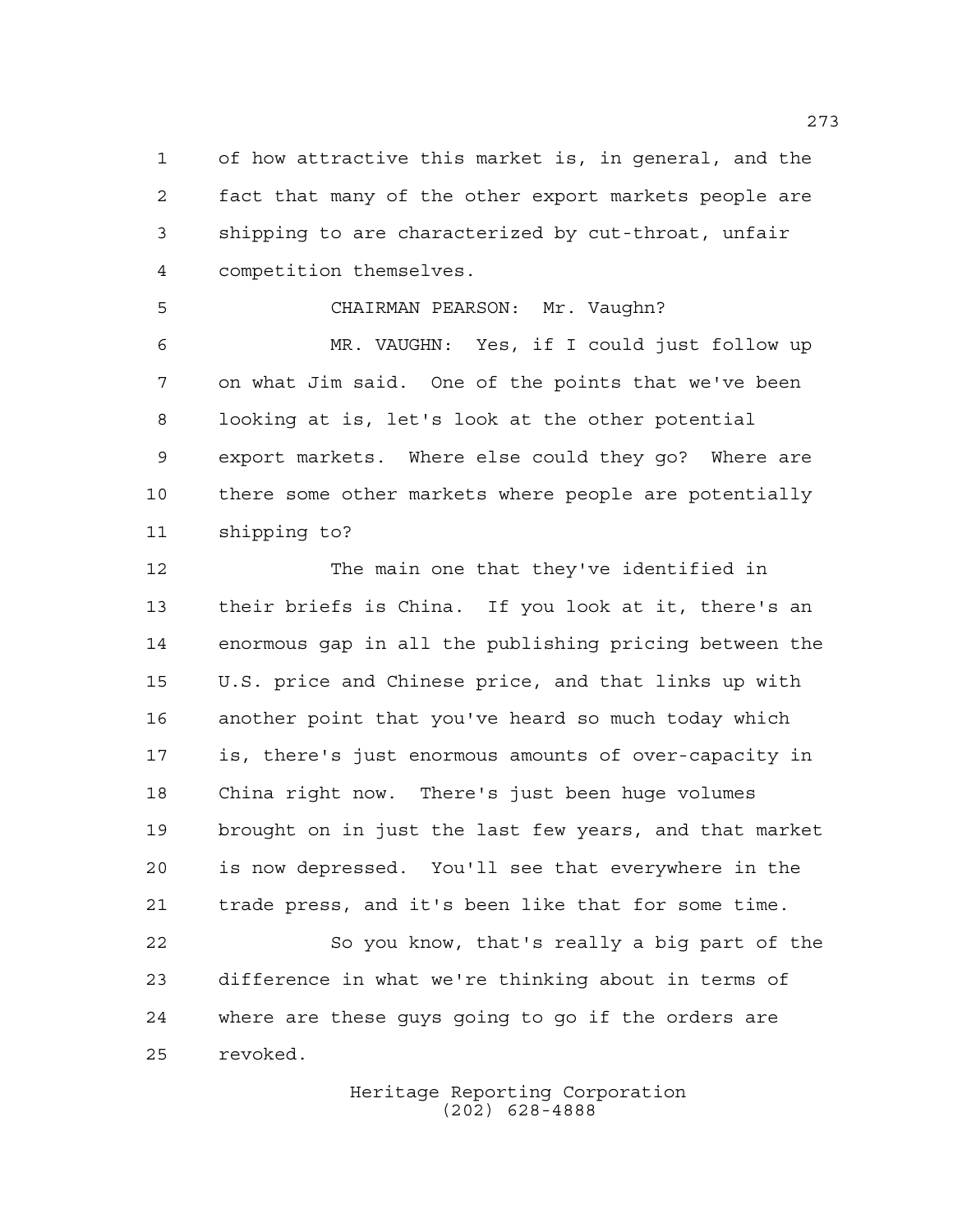CHAIRMAN PEARSON: Okay, well, I may come back to this issue, but my yellow light is on, and I want to earn a gold star today, so I'm going to stop now; Commissioner Aranoff?

 VICE CHAIRMAN ARANOFF: Thank you, Mr. Chairman -- one of the arguments that a number of the Respondents make in their briefs is that the fact that the domestic industry's exports have risen over this period of review is evidence that the industry, having reduced its cost, is now globally competitive and able to export.

 Now I want de-construct that a little bit. My understanding is that to the extent you all export, it is to Mexico and Canada, and that's about it. Is there anyone who is exporting outside of Mexico and Canada? I see a lot of people shaking their heads. Does anyone want to turn on their microphone? MR. NOLAN: John Nolan, Steel Dynamics -- we do not, Madam Vice Chair. MR. GOODISH: John Goodish, U.S. Steel -- we do not. MR. GANT: Doug Gant with AK Steel -- only

to Mexico and Canada.

VICE CHAIRMAN ARANOFF: Okay.

Heritage Reporting Corporation (202) 628-4888 MR. DIMICCO: Dan DiMicco, Nucor -- to the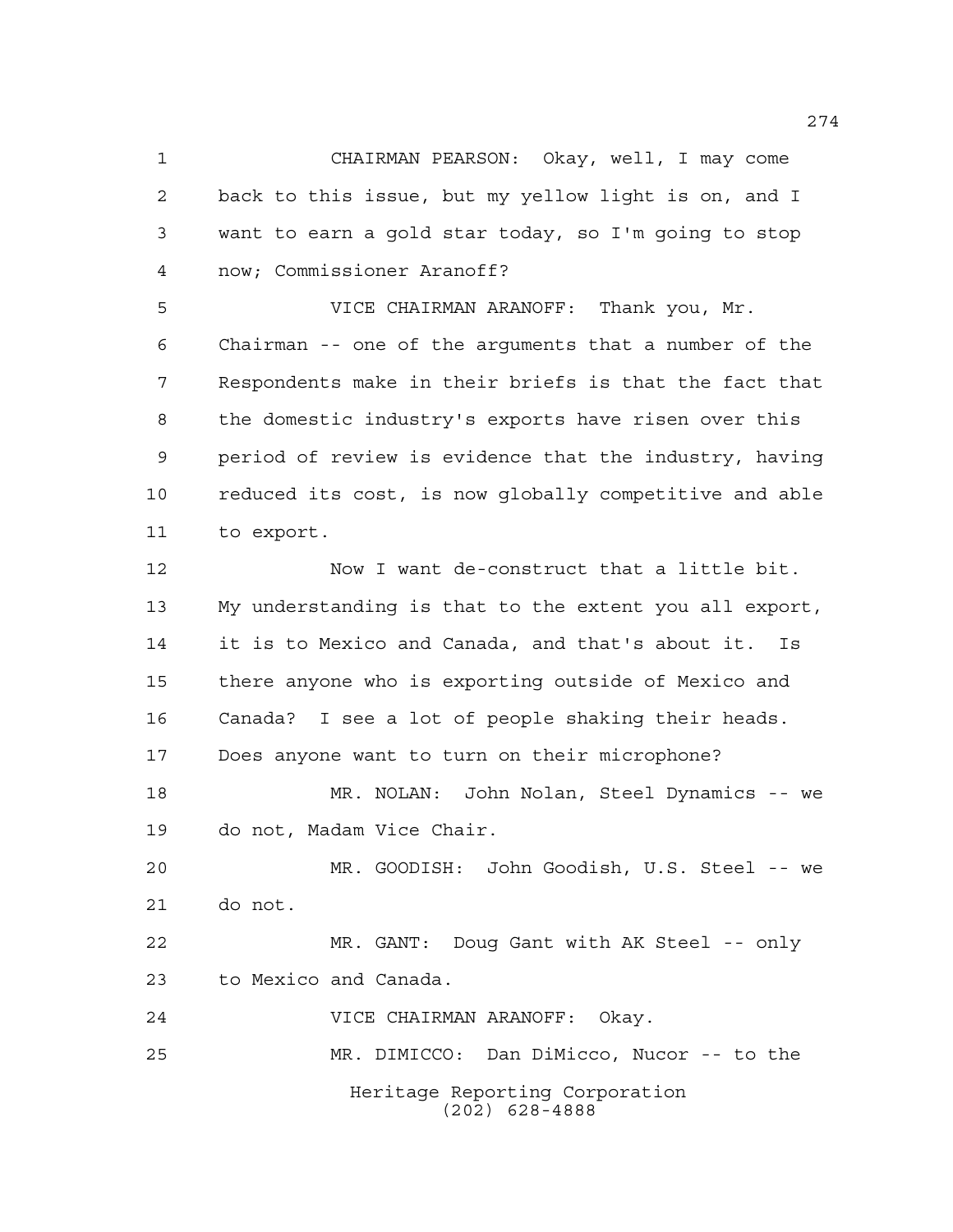best of my knowledge, principally to Mexico and Canada.

 MR. SCHORSCH: Lou Schorsch -- the same. MR. NARKIN: Vice Chairman, this is Steve Narkin with Skadden Arps. If I can just add to that, we are a little bit perplexed as to which data that argument is based on. Because if you look at table CORE-III-4, and you look at the percentage of quantity that's being exported, the difference between, say, 2000 and 2005, or even January to June 2006 is trivial. Exports are a very small factor for this industry.

 VICE CHAIRMAN ARANOFF: Okay, now I understand that. They start from a small number and they do increase, particularly to Canada. But let me just ask then, for those exports that you are sending, either to Canada or Mexico, is that entirely associated with the auto industry, or are there other types of purchasers to whom you are selling in Canada and Mexico? I'll just ask each of you to respond in turn, if you can; or if its' confidential, you can do it post-hearing.

 MR. GANT: This is Doug Gant. I would say that it's almost entirely to the auto industry. I can't think, offhand, of anyone else.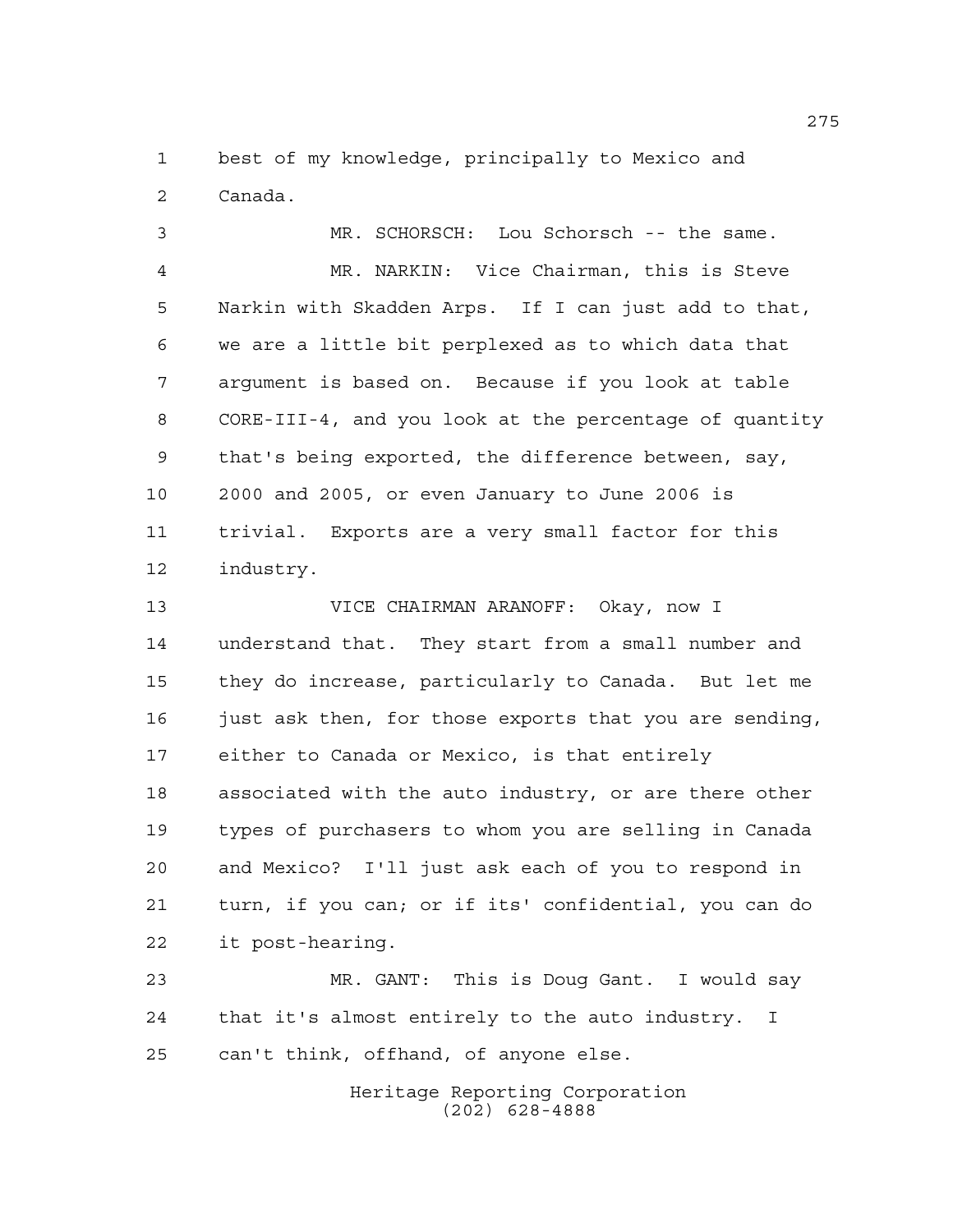Heritage Reporting Corporation (202) 628-4888 MR. SCHERRBAUM: Joe Scherrbaum with U.S. Steel -- I would say it's primarily the automotive, but also the appliance and some of the electrical equipment industry. VICE CHAIRMAN ARANOFF: Okay, all the way in the back. MR. BLUME: Rick Blume, Nucor -- the same answer, in terms of customers, appliance and automobile. But I would also point out that the percent of our exports are very insignificant, related to our total shipments. MR. NOLAN: Madam Vice Chair, John Nolan, Steel Dynamics -- I'm easy. We're shipping corrosion resistant steel only to the continental United States. MR. PLATZ: Roy Platz of Mittal Steel -- all of our corrosion resistant shipments, or almost all of all of our corrosion shipments outside the U.S. are to Mexico and Canada only. VICE CHAIRMAN ARANOFF: Okay and to automotive customers or -- MR. PLATZ: I'm sorry, and to automotive customers, yes. VICE CHAIRMAN ARANOFF: Okay, thank you very much; I appreciate all those answers. Let me turn to sort of the flip side of that same argument.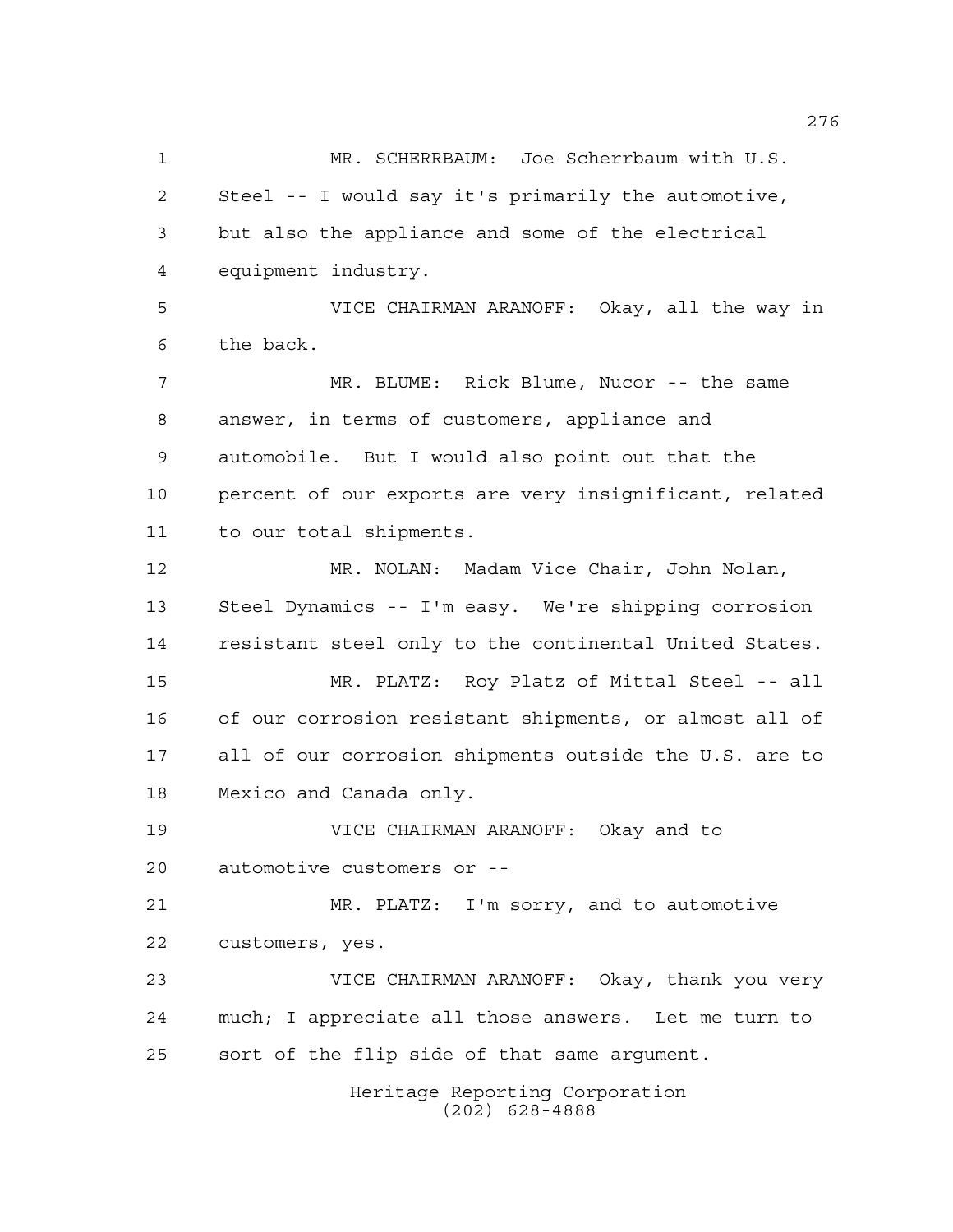Respondents also argue that because the domestic industry has maintained, well, what they at least characterize as robust prices and profits, despite what you all concede have been rising non- subject imports during this review period, that this again shows the industry is not vulnerable to any increase in imports that might happen if these orders are revoked.

 You've all admitted that non-subject imports have increased almost, or as much as, during the original period of investigation, there imports in this case. Yet, you know, you're doing, as you all said, not as well maybe as you'd like, but better than you were before. How does that affect the way that we look at vulnerability to imports if these orders were revoked?

Heritage Reporting Corporation (202) 628-4888 MR. DIMICCO: Dan Dimicco of Nucor -- the experience that we saw in the 2004/2005 timeframe, where there was a large influx of imports and a major inventory build that later led to de-stocking by the service centers, we did see a 40 percent drop-off in the prices for galvanized material in the U.S. market. That is a significant drop-off. So I would strongly disagree with the points that are friends, our customers are making. The actual data doesn't show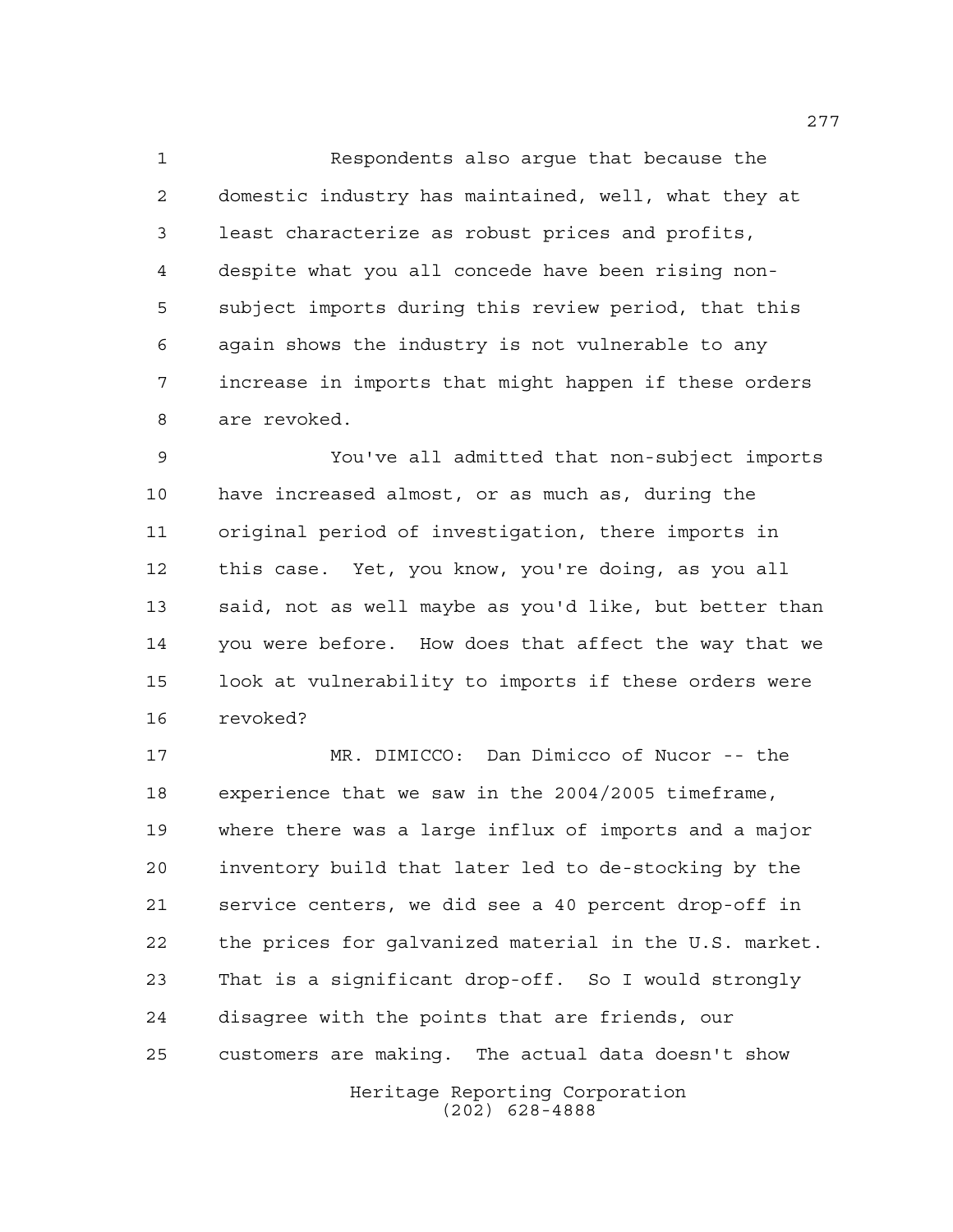that.

| 2  | Today, we're in a similar situation, where             |
|----|--------------------------------------------------------|
| 3  | the imports have come in very strongly. The            |
| 4  | inventories are over-done again. There's a de-         |
| 5  | stocking that is taking place, and where we end up on  |
| 6  | pricing at this point in time, we don't know where it  |
| 7  | will go. But last time around, it went down 40         |
| 8  | percent.                                               |
| 9  | VICE CHAIRMAN ARANOFF: Well, I appreciate              |
| 10 | that answer. But I guess what I'm trying to work       |
| 11 | through is, there seem to be these sort of mini-       |
| 12 | cycles. The service center stock up and then they      |
| 13 | stop buying for awhile, and then they stock up.        |
| 14 | But meanwhile, the basic fundamental is that           |
| 15 | demand seems to be going up; so that yes, you might    |
| 16 | take a short-term hit when some imports come in and    |
| 17 | the service centers stock up and then they stop buying |
| 18 | from you for a little while. But the longer term       |
| 19 | trend is still that everything is okay again and in a  |
| 20 | few months.                                            |
| 21 | MR. DIMICCO: I would disagree with that.               |
| 22 | If it appears to be okay again, it's only because the  |
| 23 | imports fall off and domestic producers stop           |
| 24 | producing, and the supply situation corrects itself.   |
| 25 | But as soon as it gets the other way again, we go      |
|    |                                                        |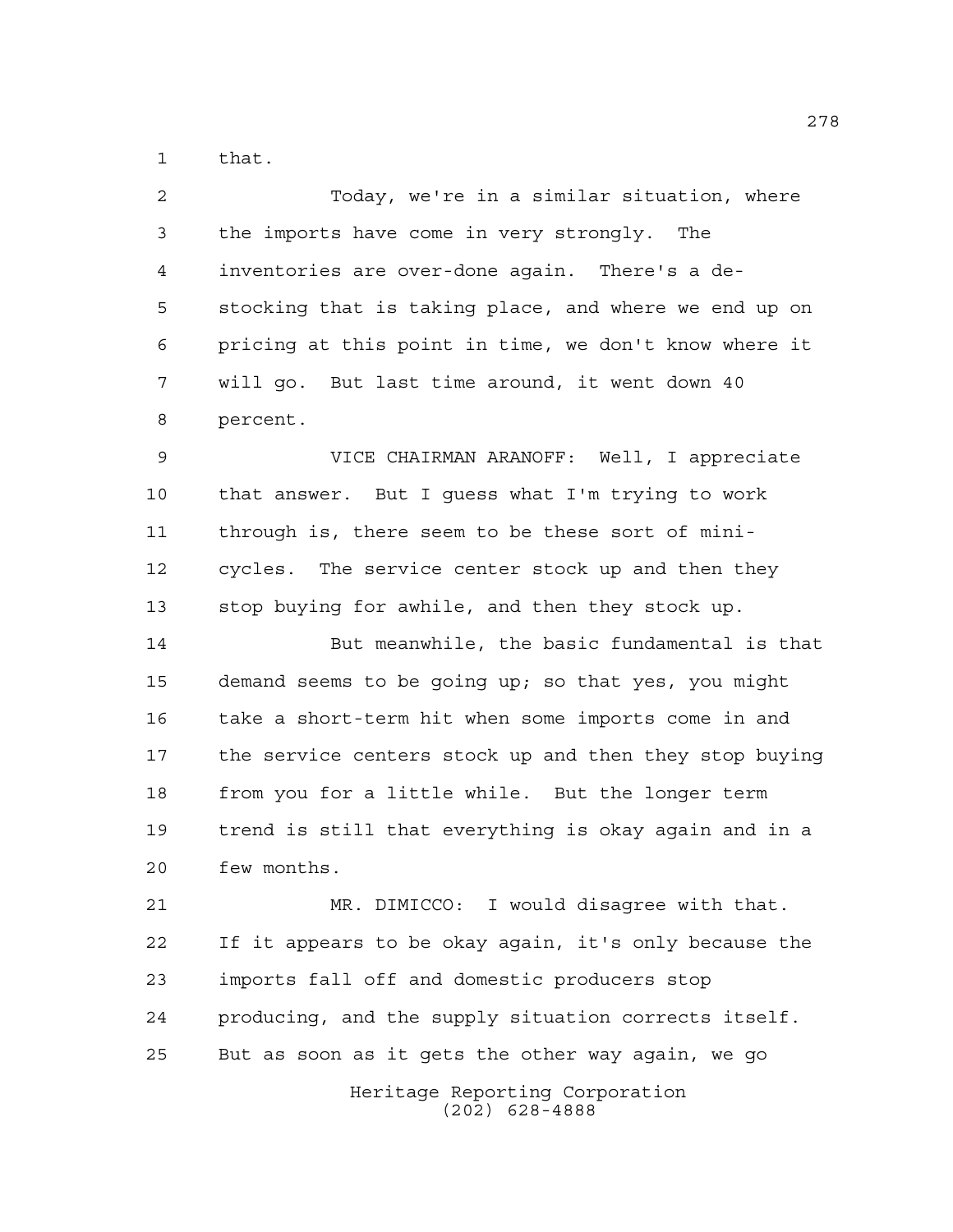through the same situation. So I'd say the

 vulnerability level is no different than it ever has been.

 VICE CHAIRMAN ARANOFF: All right, Mr. Price, you wanted to say something.

 MR. PRICE: I just want to address a couple of key facts here. First, compared to the prior POI in the last sunset review, I would say this industry is actually doing worse financially by number, by their measures.

 Secondly, we have broken out the profitability of my two clients, which account for a very small portion of this industry; and I think you can make your assessment as to how robust this industry really is. Once you break out these two relatively small producers, I think you see it's not a robust industry. It's not doing particularly well. In fact, I think it's in very poor shape.

 If you add dumped and subsidized imports on top of the current import pressures to this vulnerable industry, I think this is going to be a materially injured industry within a very swift period of time; certainly in the reasonably foreseeable future.

Heritage Reporting Corporation (202) 628-4888 MR. NOLAN: Madam Vice Chair, John Nolan, Steel Dynamics -- I would again come back and bring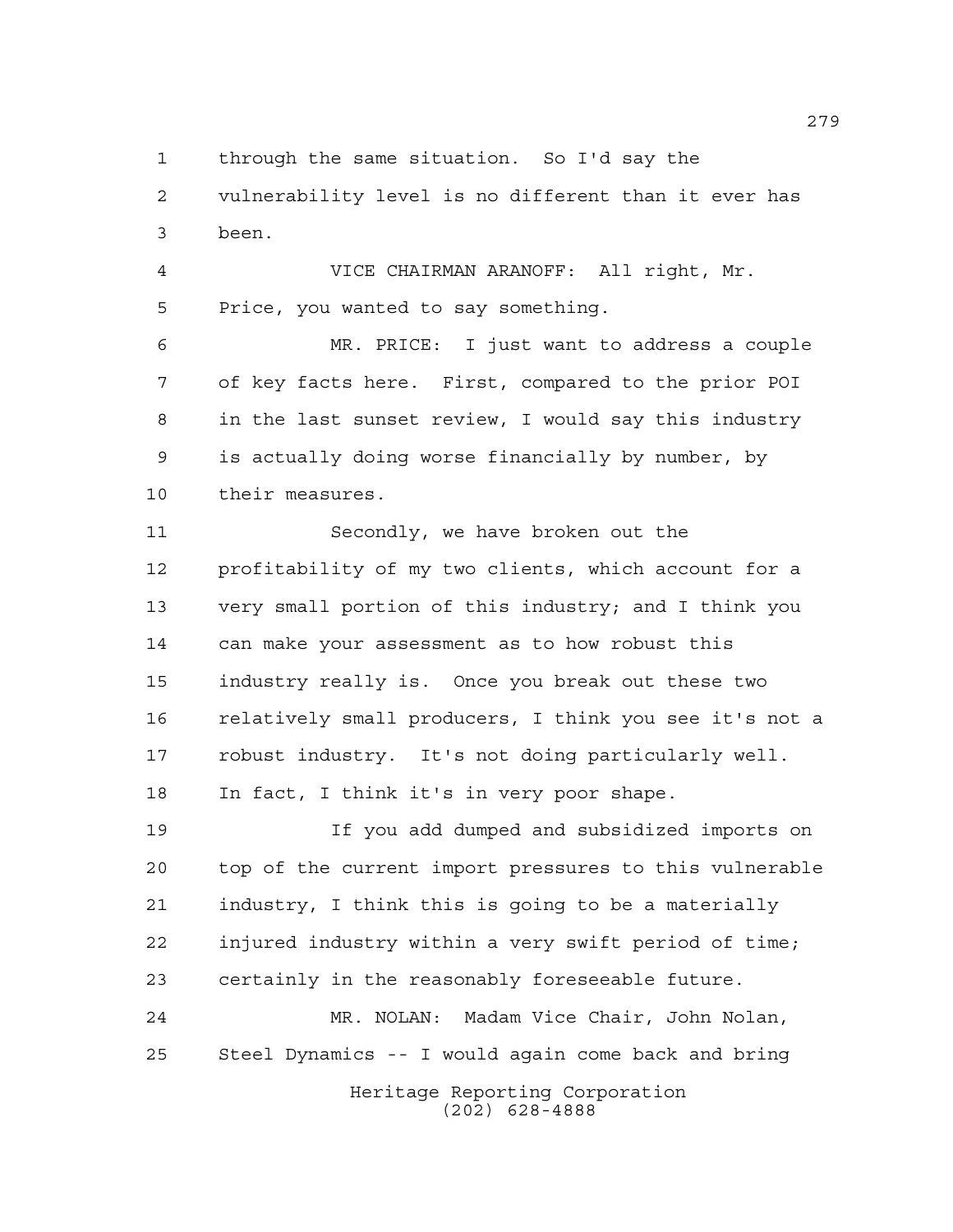your attention to page 14 of the staff report, which shows the market, from at least a domestic shipping point of view, as stuck somewhere at around 21 or 22 million tons. I think we talked about it being relatively flat.

 But more importantly, my company is a major producer of light gauge galvanized products, particularly at our Jeffersonville, Indiana location. I want to share with you, at this time last year, I couldn't find an order to schedule, principally because the Brazilian and the Indian's non-subject importers were pretty much taking over the market.

 The only reason we recovered that part of the corrosion resistant steel market was because the Brazilians experienced a major blast furnace outage in the spring, and that helped us a little bit. But they're back in the market, along with the Chinese right now. So I would tell you, non-subject imports are having a significant impact on our business, particularly in those market segments that use light gauge galvanized today.

 MR. GOODISH: Commissioner, John Goodish from U.S. Steel -- I would have to agree with that. If we look at our construction business, which is either on three month or six month contracts, if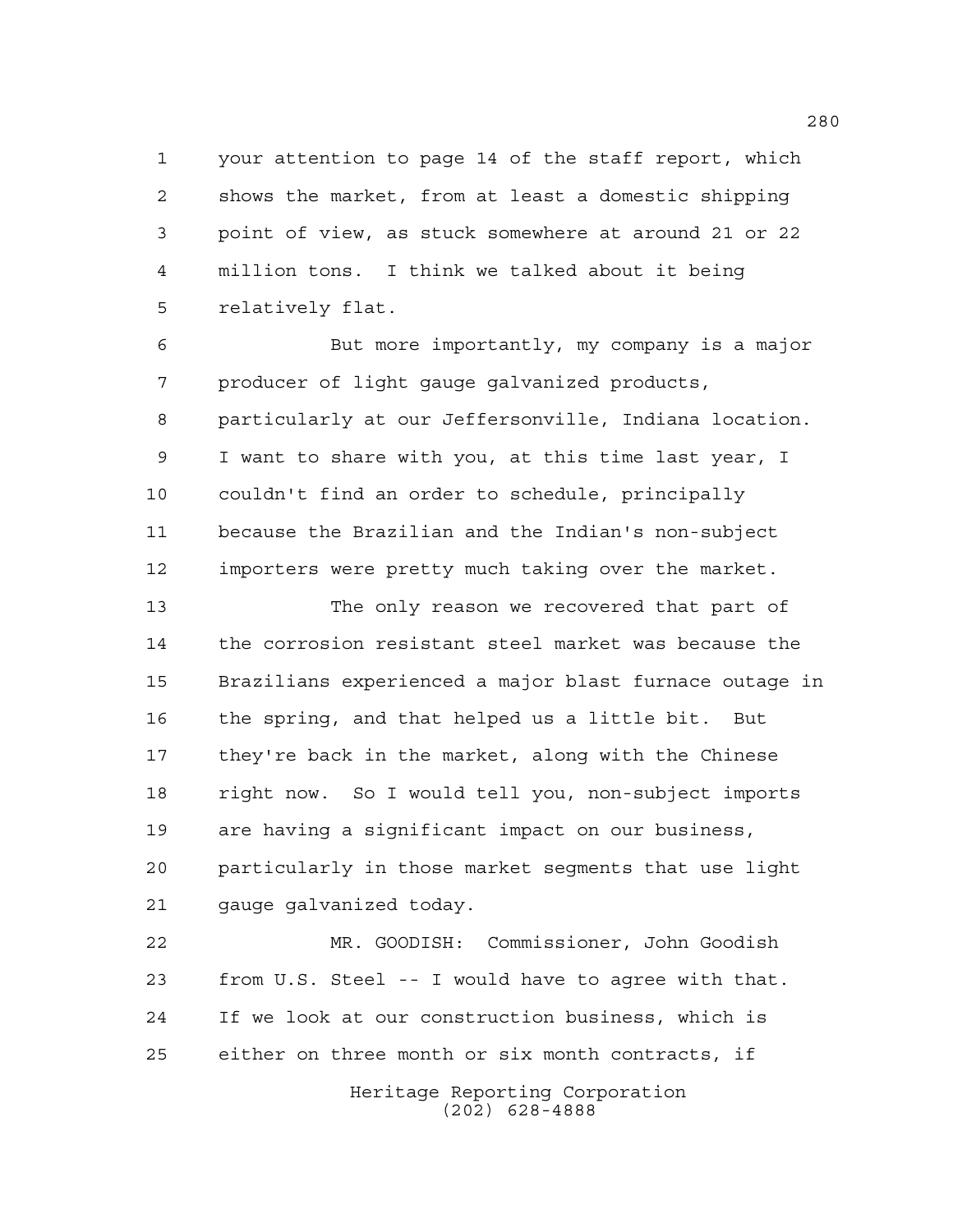you'll recall how I told you we bid that out, we're also seeing the competition come in from places like India, Egypt, and China, attacking that marketplace. VICE CHAIRMAN ARANOFF: Okay, all the way in

the back.

 MR. VAUGHN: Stephen Vaughn -- you have a lot of evidence on the record, I think, that shows that, in fact, these non-subject imports are having a negative effect on the market. I mean, you've heard the testimony.

11 But I mean, if you look at the data, you know, look at the operating margin for the first half of 2006, for example, compared to the operating margin in 2004 -- I mean, look at the operating margin in the first half of 2006, compared to the operating margin in 1999.

 You've heard about the improvements in the industry. You've hear about what's happened to its productivity. You've heard about what's happened to its labor costs. You've heard about all these different things that it's been able to accomplish. Yet, you see how the industry is struggling to pass along the cost increases that it's dealing with on its raw materials.

Heritage Reporting Corporation (202) 628-4888 So it's often the case that you can have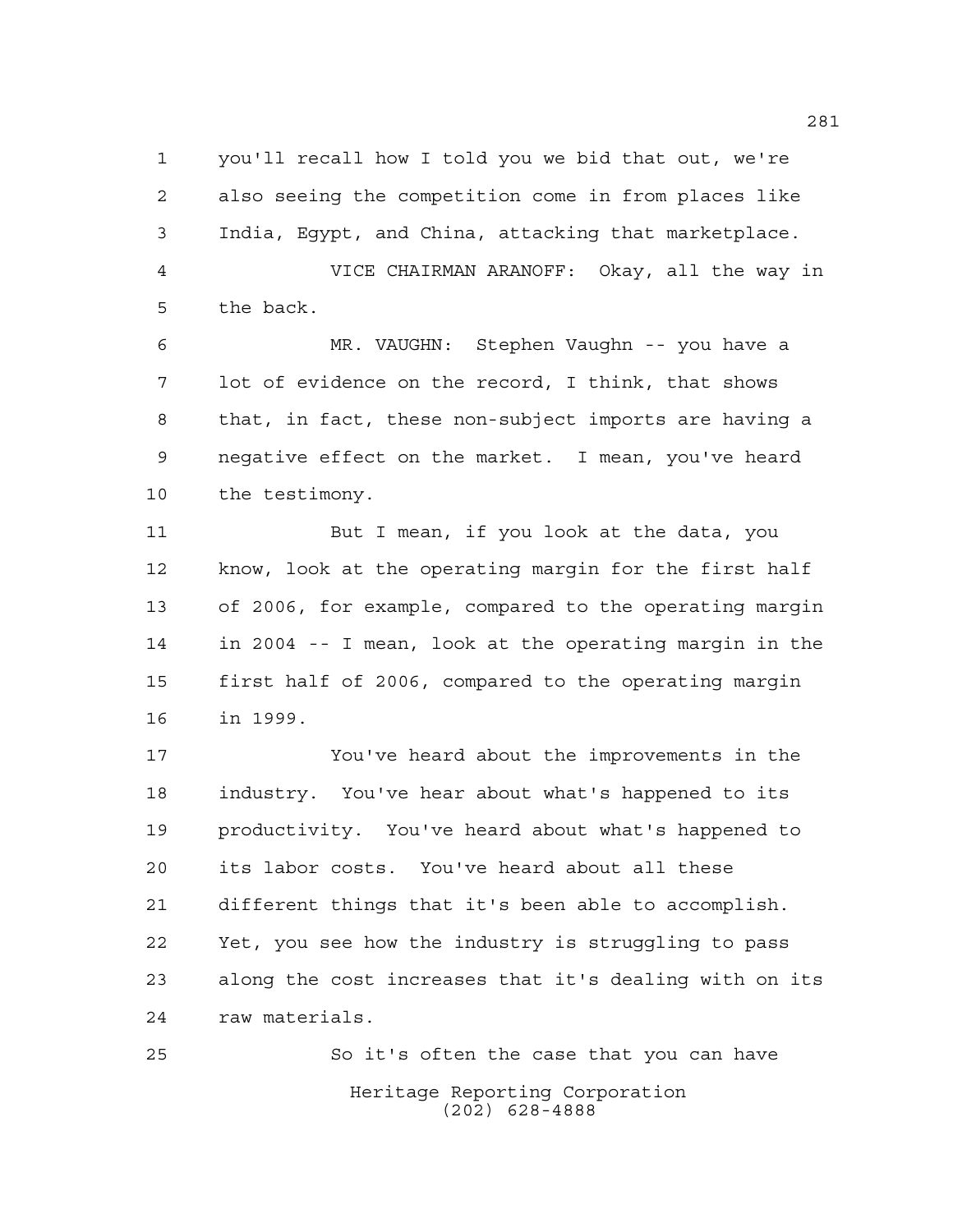imports and prices sort of temporarily going up together, if you have short-term spikes in demand. But the data here clearly shows that as this cycle plays out, those non-subject imports are having a negative effect on the domestic industry.

 VICE CHAIRMAN ARANOFF: Okay, I appreciate all those answers. As my light is yellow, I'll pass to the next round.

 CHAIRMAN PEARSON: Okay, Commissioner Hillman?

 COMMISSIONER HILLMAN: Thank you, I have just a quick little follow-up on this issue of non- subjects. Because I, again, in preparing for this looked back at what we discovered in our first review of this case, and Mr. Lighthizer, I will quote you on this one directly.

 Because we asked about why it was, in corrosion resistant product, as opposed to hot rolled or cold rolled or plate, where at least at the time of the last review, the industry had been able to hang on to its market share and keep a market share in excess of 90 percent of domestic production. The response that came back to us, in terms of why this corrosion was different from hot, cold, and other products, was the comprehensive nature of the orders. I mean, you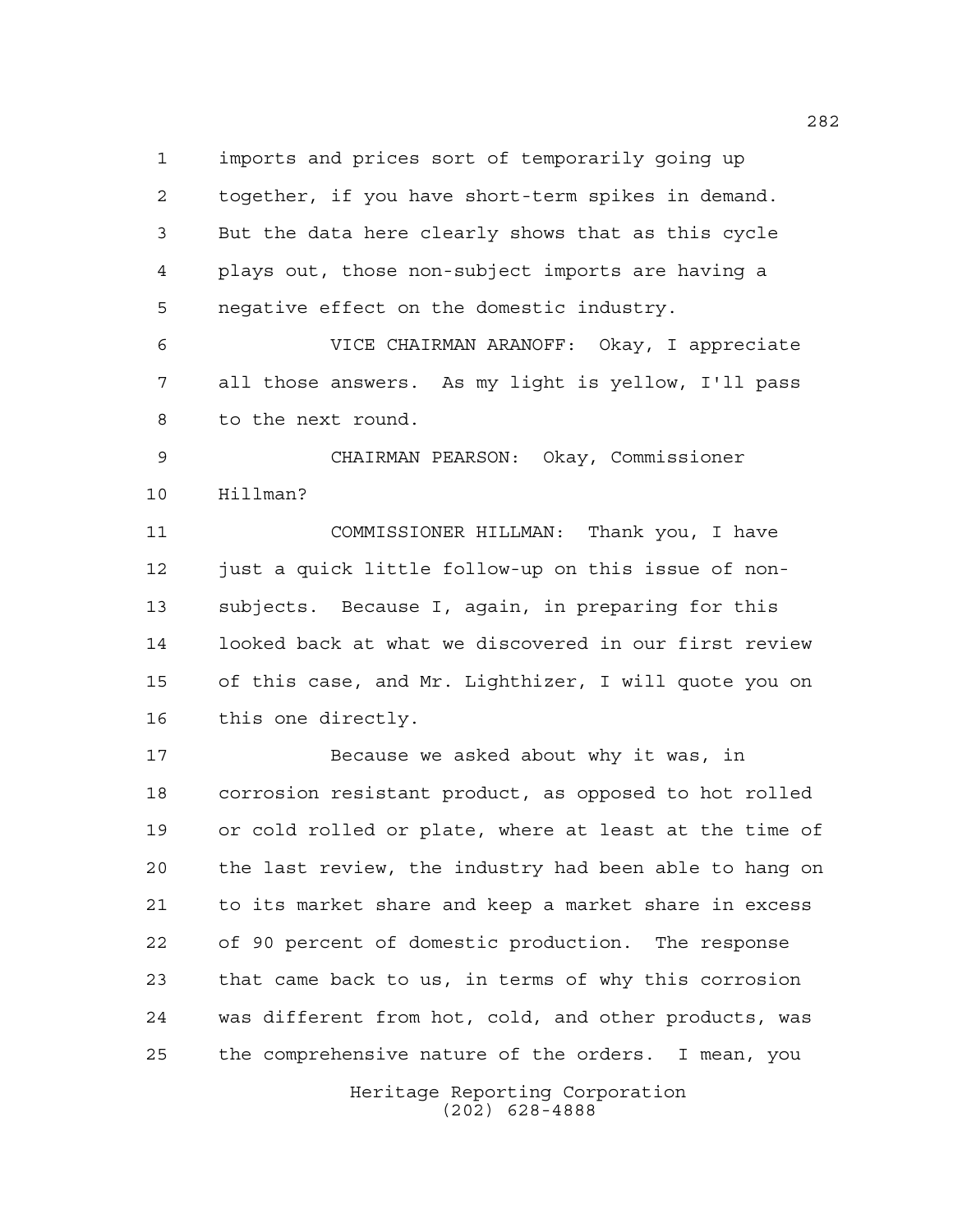said it very clearly that these orders, you know, unlike some of the other commodity grades of product, have been comprehensive. We went across the board. Everybody that was capable of shipping was covered by an order; that these products are high quality and that we've covered everybody that was sophisticatedly capable of producing this product.

 I want to make sure I understand the testimony in terms of what has changed since that first review. Are these non-subject imports again coming in somehow differently; or is it that the Indians, the Brazilians, the others have now become more sophisticated in their capability of providing sort of auto-grade, high grade product?

 MR. LIGHTHIZER: Did you want me to address that, Commissioner?

 COMMISSIONER HILLMAN: Anybody can address it. I'm just saying, clearly, the impression that we got, I will say, sitting here through all of these reviews, through the 201, through the 204, was that corrosion was different because, again, that the orders outstanding covered the waterfront, in terms of who was really capable of doing it; and that the product itself was, again, higher quality, higher tech, and the most value-added and the one that it was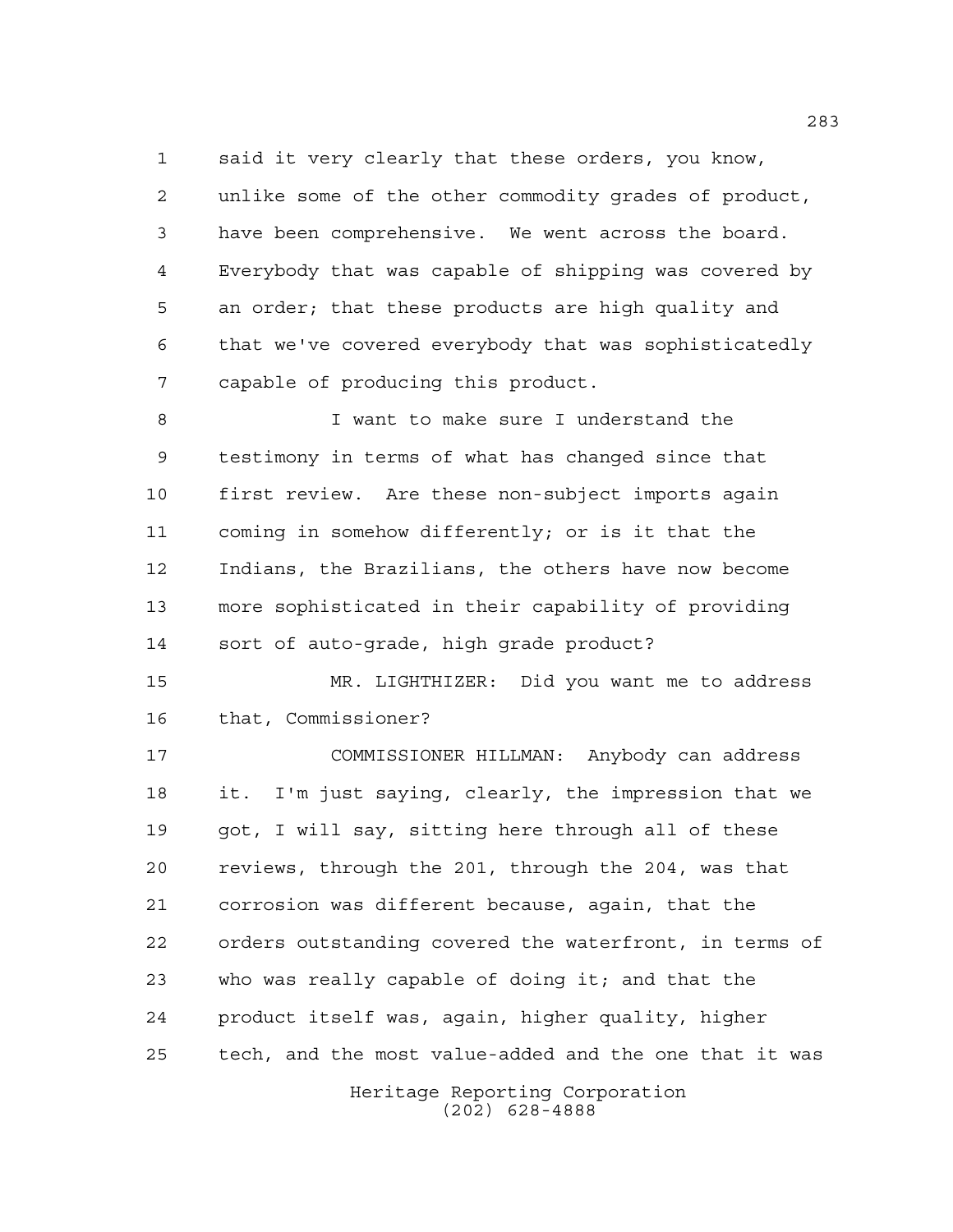the most important for the domestic industry to make the most profit on. I'm trying to understand which, if any, of those pieces have changed since the time of our first review.

 MR. LIGHTHIZER: Let me just make a comment on that, because I know you probably really want to hear from the business people.

 My comment is, I am here five years later, amazed by the accuracy of my comment, which won't surprise you. The truth is that (A) corrosion resistant is still the crown jewel, as we've testified. It is the most important thing, and (B) it is still very, very high tech. It's what we have to add.

 Now what you're seeing is, these non-subject countries coming in to the bottom of the corrosion resistant market, if you will -- niche, if you will. You're not seeing them sell skin for automobiles at this point.

 This is why we think it's so important. If you look at every company and every country that develops a steel industry, they slowly try to move up the chain. What they try to get to is something that you put on the outside of a Cadillac, right? That's what they're all trying to do.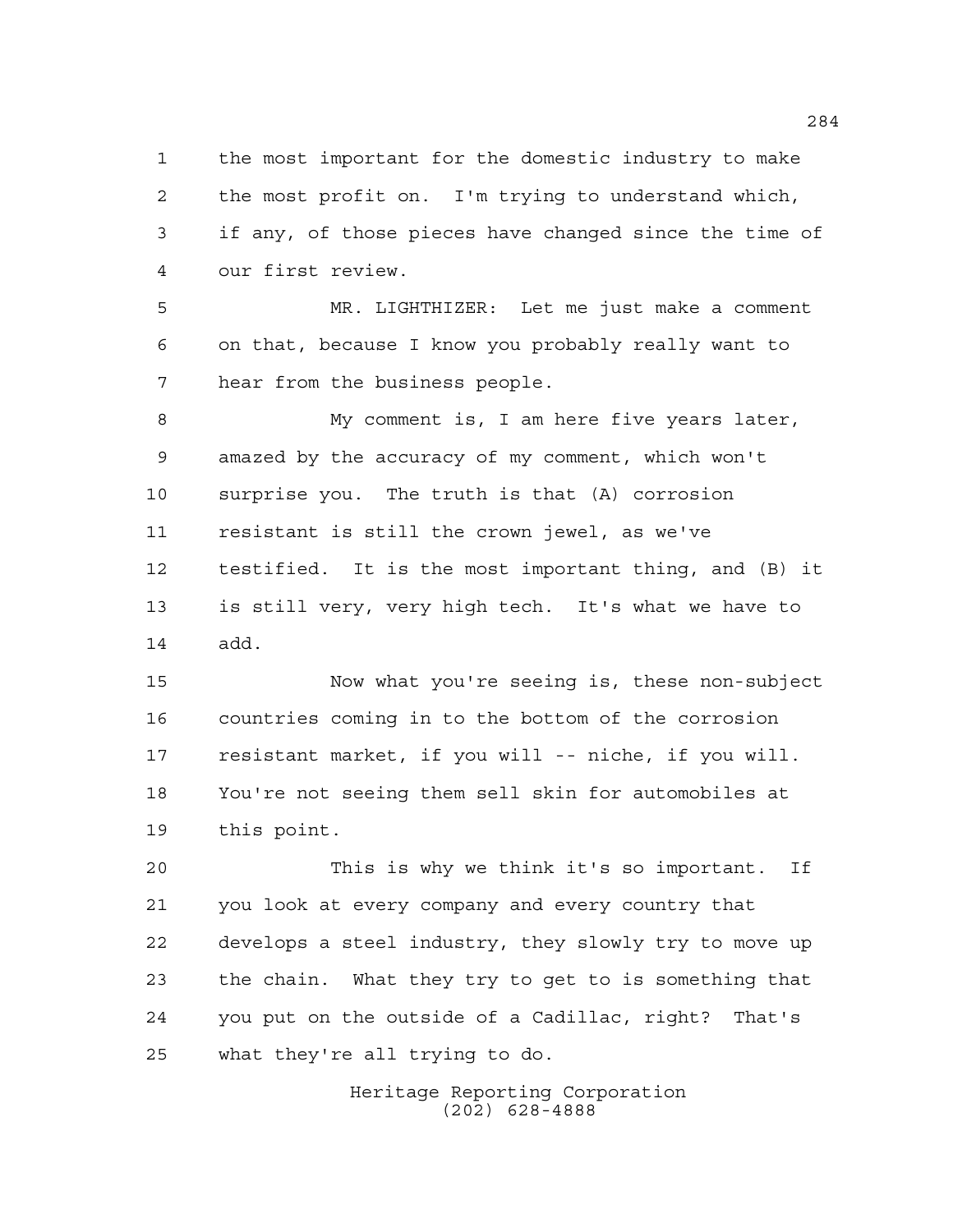If you look at any company here, and if you look at China, that's what they're doing. These other industries are moving up, and they're at the bottom. So right now, we're not seeing them in that market.

 You saw the slide I put up where General Motors said they're using Chinese Steel for Chinese cars made in China, and eventually will ship it here. That's exactly what's going on here. Right now, it's a few years away before they're at the top. They're coming in at the bottom for the grades that are still high tech, expensive, very important products, but they're down the technology food chain, if you will, and they're slowly moving their way up.

 So I think what I said then is still exactly right. The fact is that at that time, those countries could not compete in that area. The corrosion resistant orders in 1993 -- and I think I'm the only person who was actually here in 1993. The rest of you were in high school or something.

(Laughter.)

 MR. LIGHTHIZER: The corrosion resistant orders in 1993 were comprehensive. It's one of the reasons why this industry, the corrosion resistant steel industry, did better in the last, you know, tsunami or crash or whatever you want to call it.

> Heritage Reporting Corporation (202) 628-4888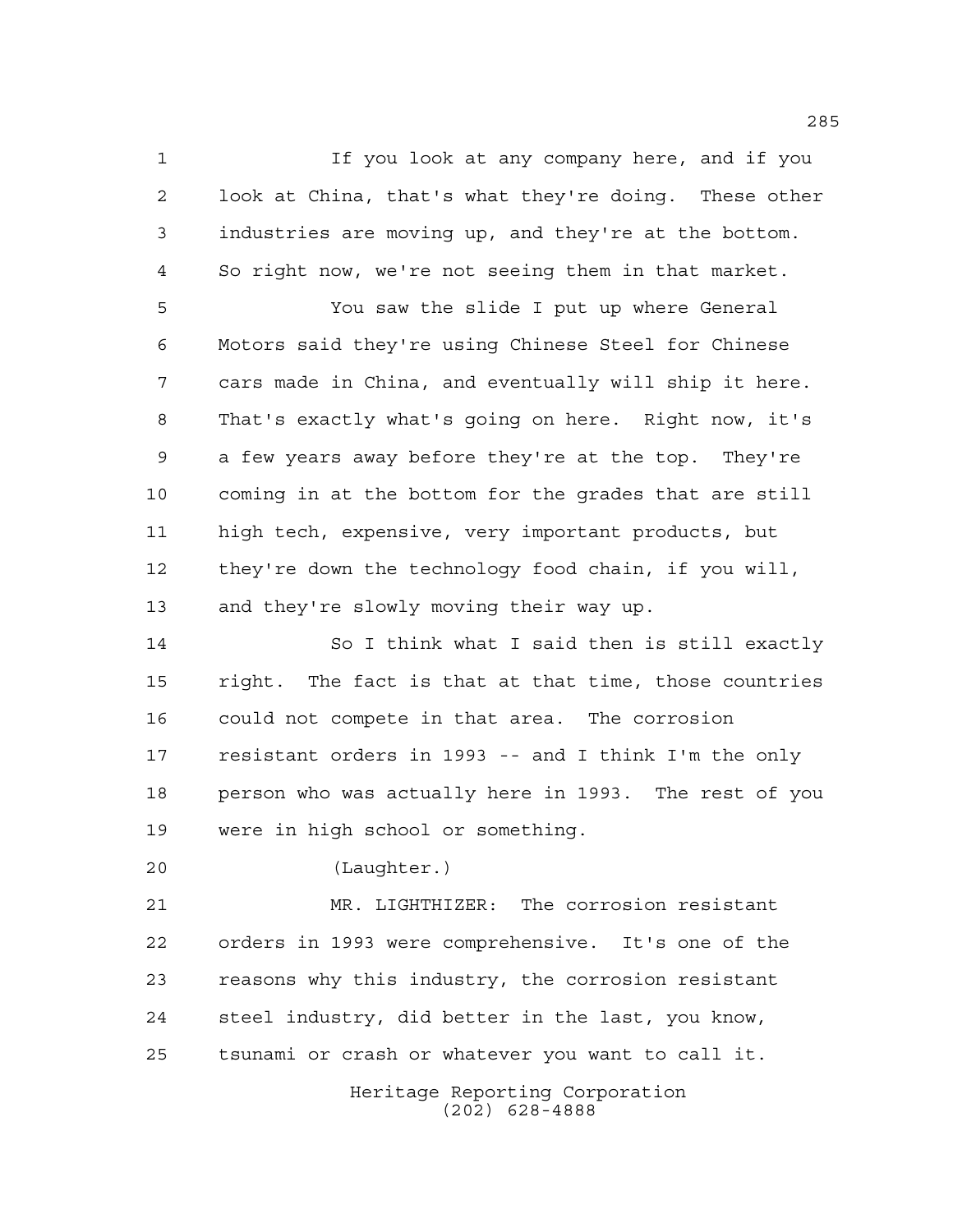It's because of these orders really are the reason they survived and managed to keep going.

 What you're seeing now, in the last few years, is people coming in -- China, primarily, because they have a government policy to do it -- but also India, Brazil, Taiwan. They're starting to move up the chain. That's what is going on. At the very highest level, these orders are still extremely effective. At the bottom, they're less effective right now.

 COMMISSIONER HILLMAN: Do any other company folks want to add to that?

 MR. NOLAN: John Nolan, Steel Dynamics -- I would support counsel's interpretation of the circumstances. I mean, we were in a situation earlier this year where we had to put together what we call a "foreign fighter" program in order to manage the Brazilians and the Indians, particularly -- of course, again, until Brazil lost number three furnace.

 Consequently, we found ourselves, you know, essentially looking to them to set the bar, so to speak, in the market. They're back in the market again doing the same thing, along with the Chinese. I would tell you that we don't produce at Jeffersonville the more sophisticated products that counsel

> Heritage Reporting Corporation (202) 628-4888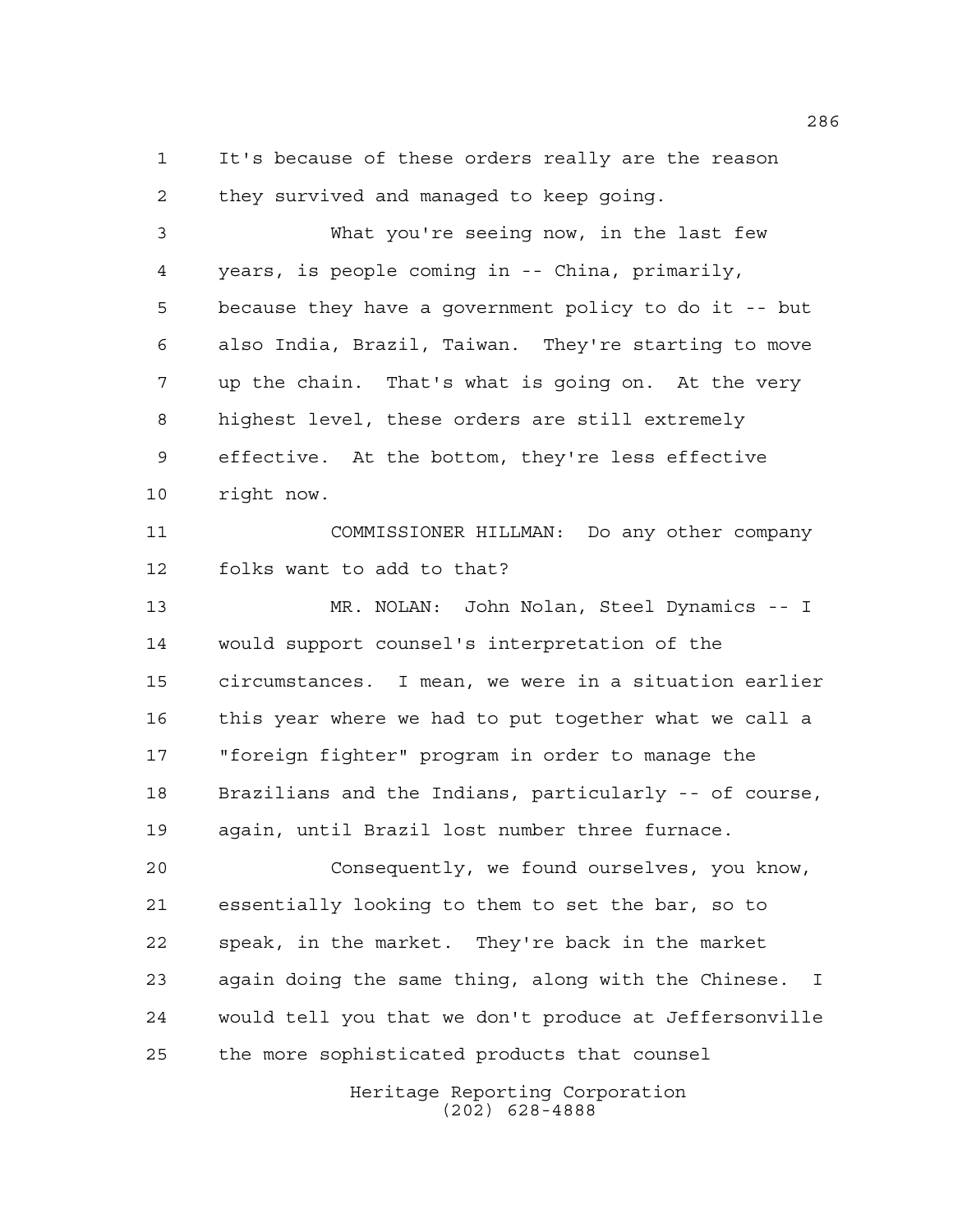describes.

| 2  | But similarly to our competitors, as I                 |
|----|--------------------------------------------------------|
| 3  | explained before, we're putting another pot in for an  |
| 4  | additional coating chemistry and putting a paint line  |
| 5  | down there. Because we feel we need it. It's like      |
| 6  | the analogy I used in the 201. You know, my house is   |
| 7  | flooding. Where am I going to go? Am I going to go     |
| 8  | down or am I going to go up? I'm going up. That's      |
| 9  | really where we are.                                   |
| 10 | COMMISSIONER HILLMAN: All right, then on               |
| 11 | the issue of prices and again where we see them, at    |
| 12 | the time of the first review, the perception was that, |
| 13 | again, hot rolled was the ultimate commodity product;  |
| 14 | and as you keep moving up, cold rolled, less so;       |
| 15 | corrosion, even less so.                               |
| 16 | Would you still describe it that way -- I              |
| 17 | mean, that corrosion product is much less of a         |
| 18 | commodity product than hot rolled or cold rolled?      |
| 19 | MR. GOODISH: I guess my analysis of that               |
| 20 | would be that corrosion is less of a commodity product |
| 21 | than hot rolled is. But a lot of the grades of steel   |
| 22 | or a lot of the applications for corrosion are rapidly |
| 23 | reaching the commodity level.                          |
| 24 | The construction business, 33 carbon steel -           |
| 25 | - the only thing you have to do is get galvanized to   |
|    | Heritage Reporting Corporation<br>$(202)$ 628-4888     |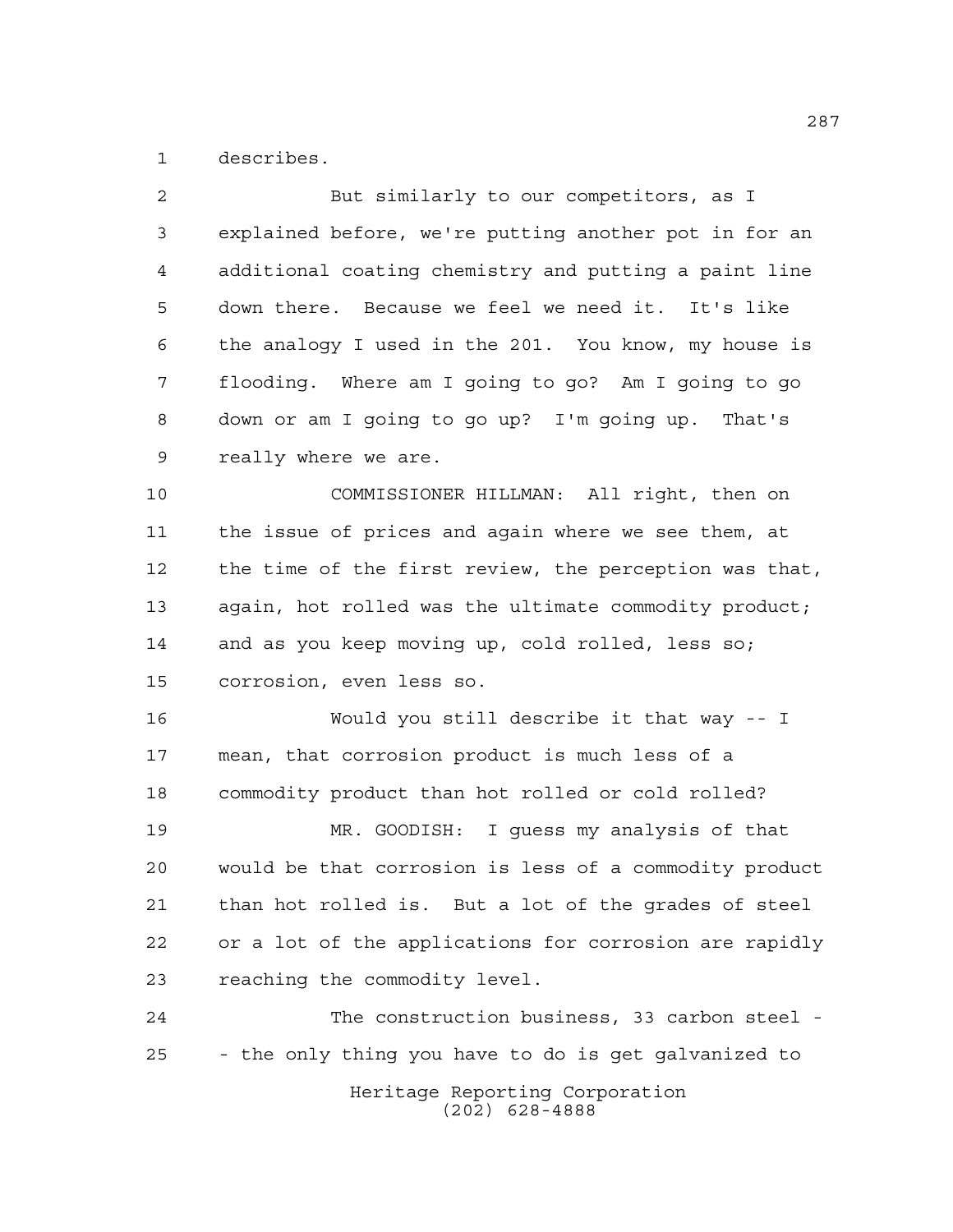stick on it, paint it, form it, and you can get into that business. That's where the Chinese and everyone else are moving into. Primarily, the proceeds are incrementally higher there than some of the manufacturing cost that goes into it.

 But yes, Bob's answer on what has happened in the last five years, or actually fifteen years in this particular case, is exactly what's going on. Those producers, particularly in China and the other countries will get there, are moving more and more up the food chain, becoming more value-added. They are going to produce. People like Baosteel in China can produce automotive steels today.

 Rulon has one line that's under construction and two others that are on the drawing board to make automotive-quality steels. Anshan already has one that is a joint venture with ThyssenKrupp and have now announced a second one. So they're rapidly going to move into the value added automotive-type coated product.

 COMMISSIONER HILLMAN: Mr. DiMicco? MR. DIMICCO: Dan DiMicco, Nucor -- we would agree with everything that's been said so far. COMMISSIONER HILLMAN: Is any of this notion

of how commodity and how the prices get affected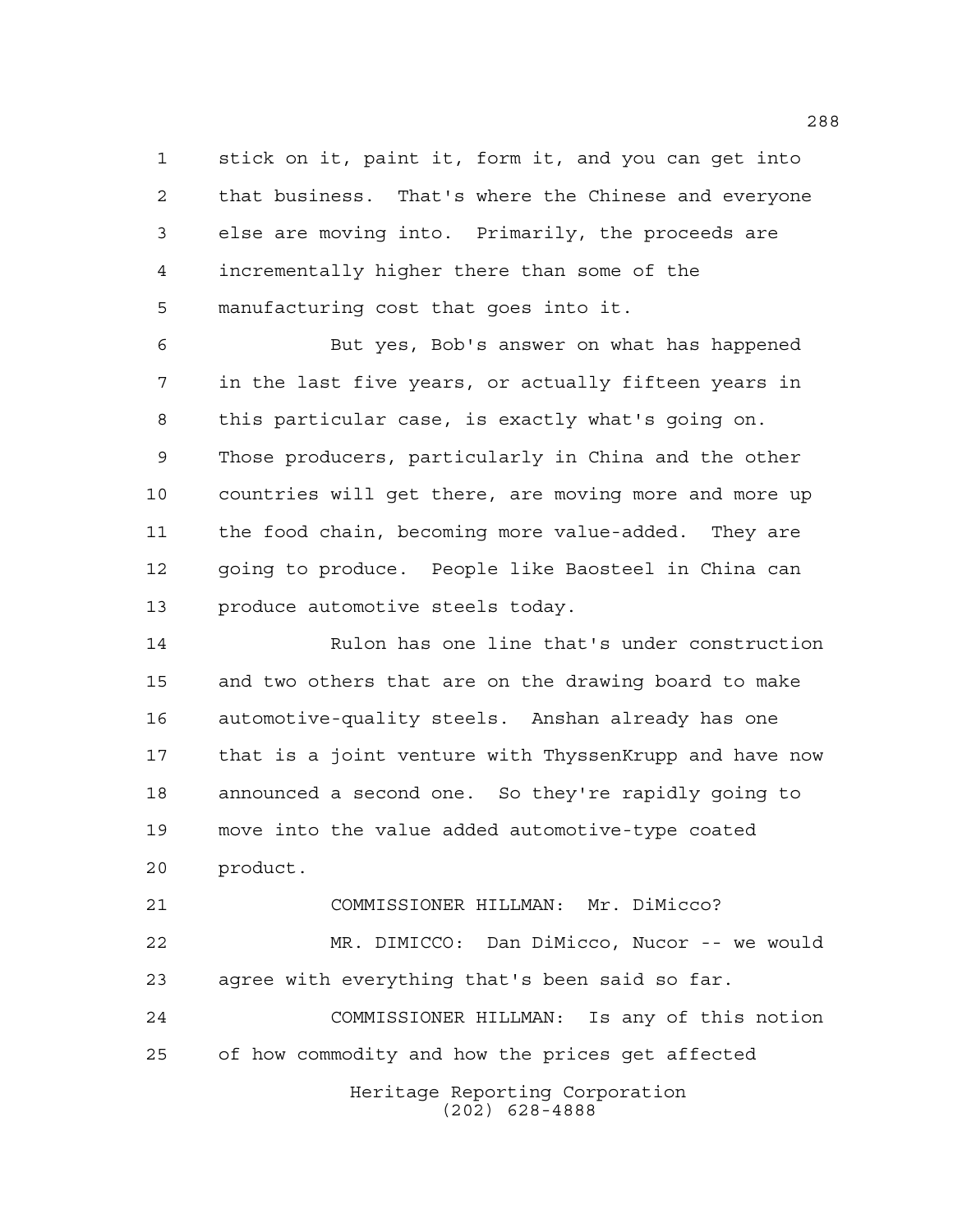influenced by this switch out of electro-galvanizing into hot dipped? I won't say switch, but I mean this greater willingness to purchase hot dipped.

 MR. SCHORSCH: Lou Schorsch from Mittal Steel -- just to comment more broadly, I think the same number of cars, more or less, are being built. The same requirements are there. In fact, the requirements keep going up in terms of the quality that's there.

 It's a different coating technology. There's a different process involved and so on. But I don't think that's a change from a more commodity-like to a less commodity-like product or vice versa.

 I think, in general, your question about, as we move into those more value-added products, are you also moving away from commodities? In general, that's true, but there's a lot of grey area in there. So if you take a galvanized product that is going into a heating duct, for example, that's not a very technology-intensive product; versus a hot rolled product, an X-70 or an X-80 grade that's going into a pipeline, a very high strength product and so on, that can be a hot rolled product, but very few people can make it.

Heritage Reporting Corporation (202) 628-4888 So there are grey zones within those. But I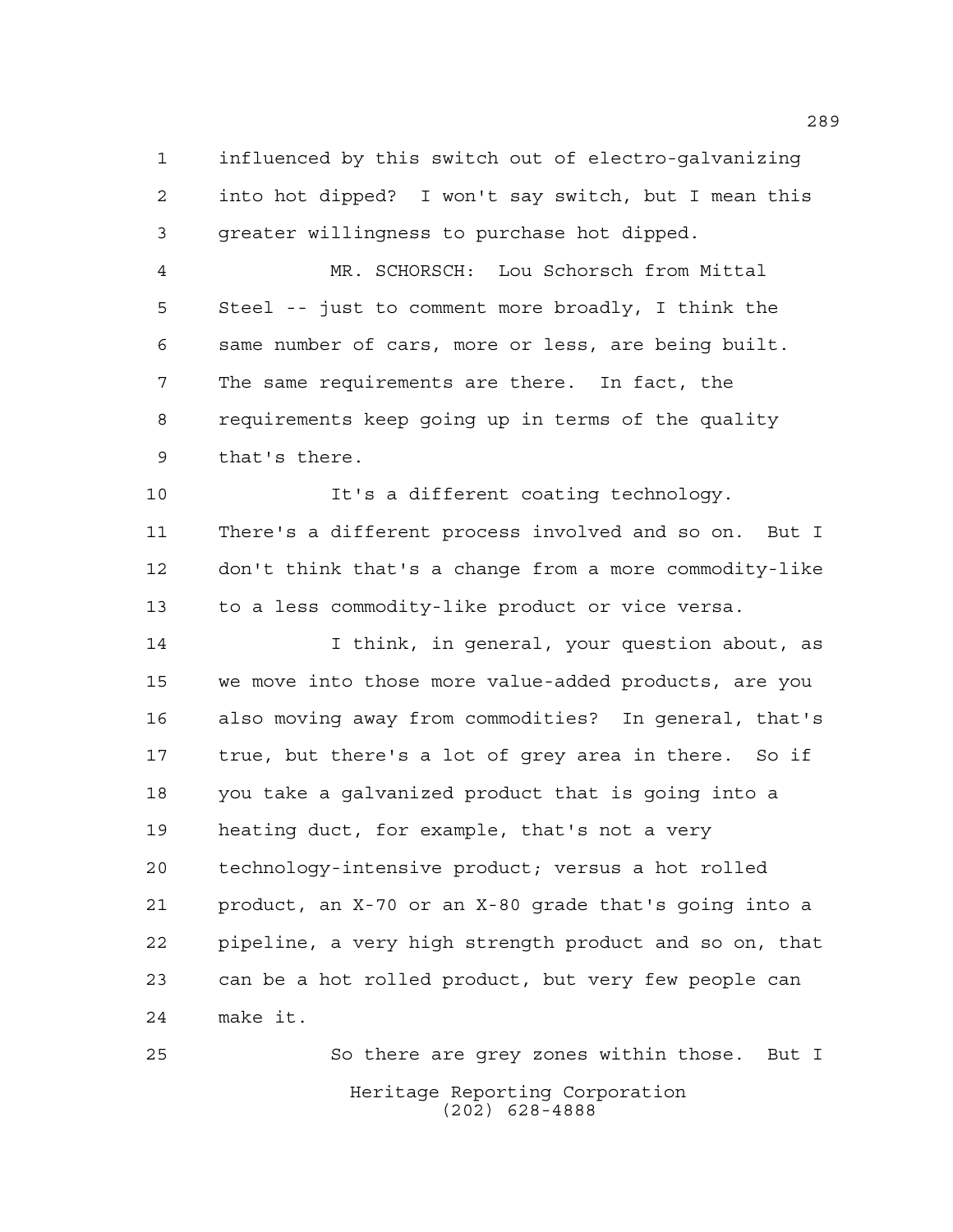think, in general, I think the chain you described is appropriate.

 COMMISSIONER HILLMAN: Thank you, I think just to follow-up a little bit on some of the questions that Commissioner Okun's in terms of Arcelor and its connections here.

 If I could ask you, Mr. Schorsch, to put on the record this issue of the status of Arcelor's relationship with Dofasco in Canada, and whether there's anything you can tell us about whether that relationship has any implications for whether or not Dofasco would be continuing to ship product into the U.S. market.

 MR. SCHORSCH: Commissioner, you know you're yellow here.

COMMISSIONER HILLMAN: Exactly.

(Laughter.)

 COMMISSIONER HILLMAN: I was saying, for the post-hearing brief.

 MR. SCHORSCH: I can comment very briefly. We have an agreement with the Justice Department, a consent decree, that was signed before the acquisition. That's a binding agreement. The fact that it's binding is recognized by

everybody involved in the new company; that we will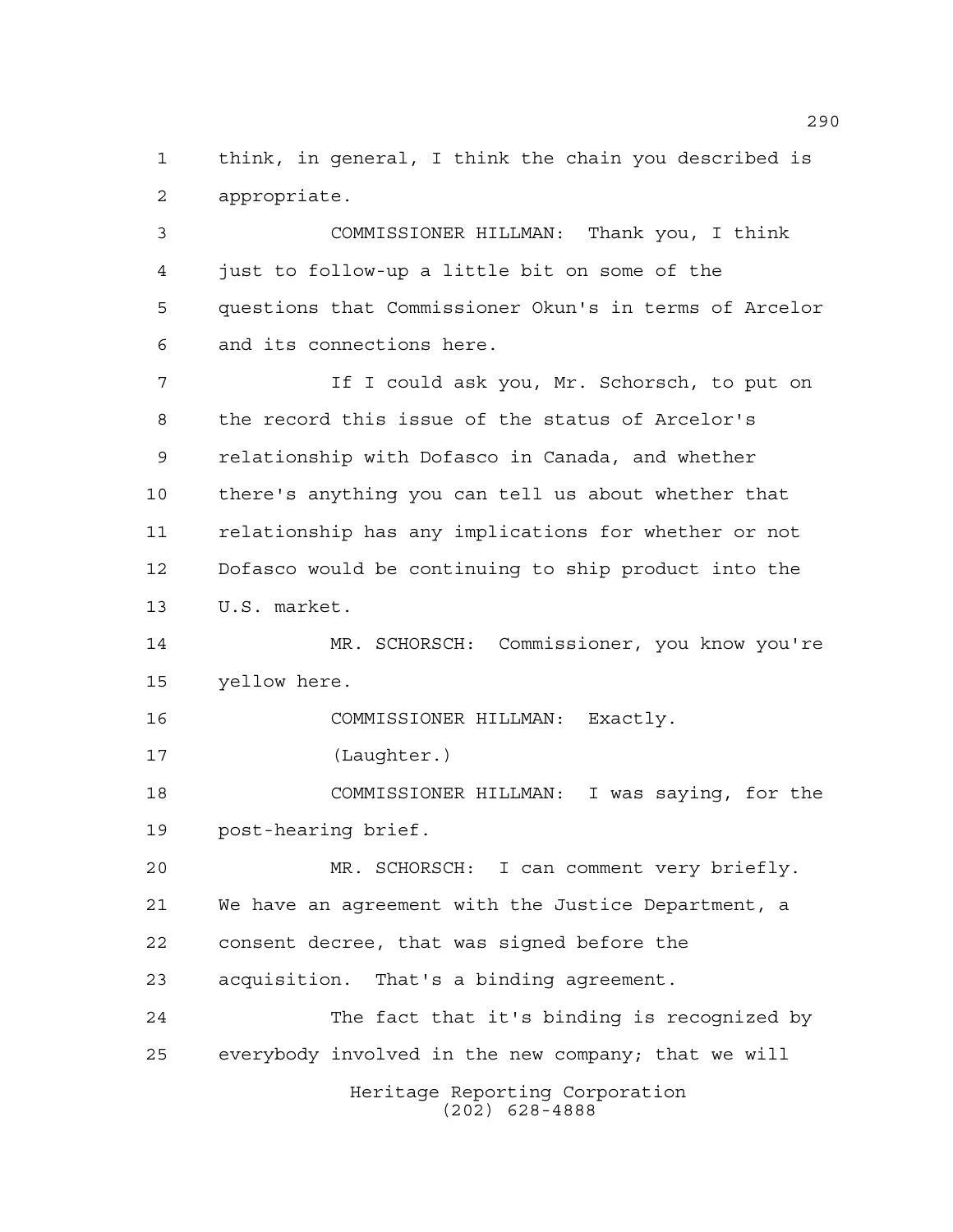divest Dofasco, and as part of that arrangement, we have a whole separate agreement where they run -- you know, they're technically part of our company and the financials will be consolidated and so on. They're run totally separately with a trustee at this point. We have, I think, until the end of November to basically execute that transaction.

 There was a take-over defense put in place that may make that impossible for us. But we're operating certainly with the full intent to implement that consent degree and as though, in fact, it had already been implemented.

 COMMISSIONER HILLMAN: Okay, I appreciate that response; thank you.

 CHAIRMAN PEARSON: Commissioner Koplan? COMMISSIONER KOPLAN: Thank you, Mr.

Chairman.

 Just a quick housekeeping matter, Mr. Lighthizer, for the record, I will say -- and I'm not speaking for the rest of my colleagues - but like you, I was not still in high school in 1993. You don't need to respond to that.

(Laughter.)

Heritage Reporting Corporation (202) 628-4888 COMMISSIONER KOPLAN: Mr. Gant, with regard to the lockout at the Middleton Works that began on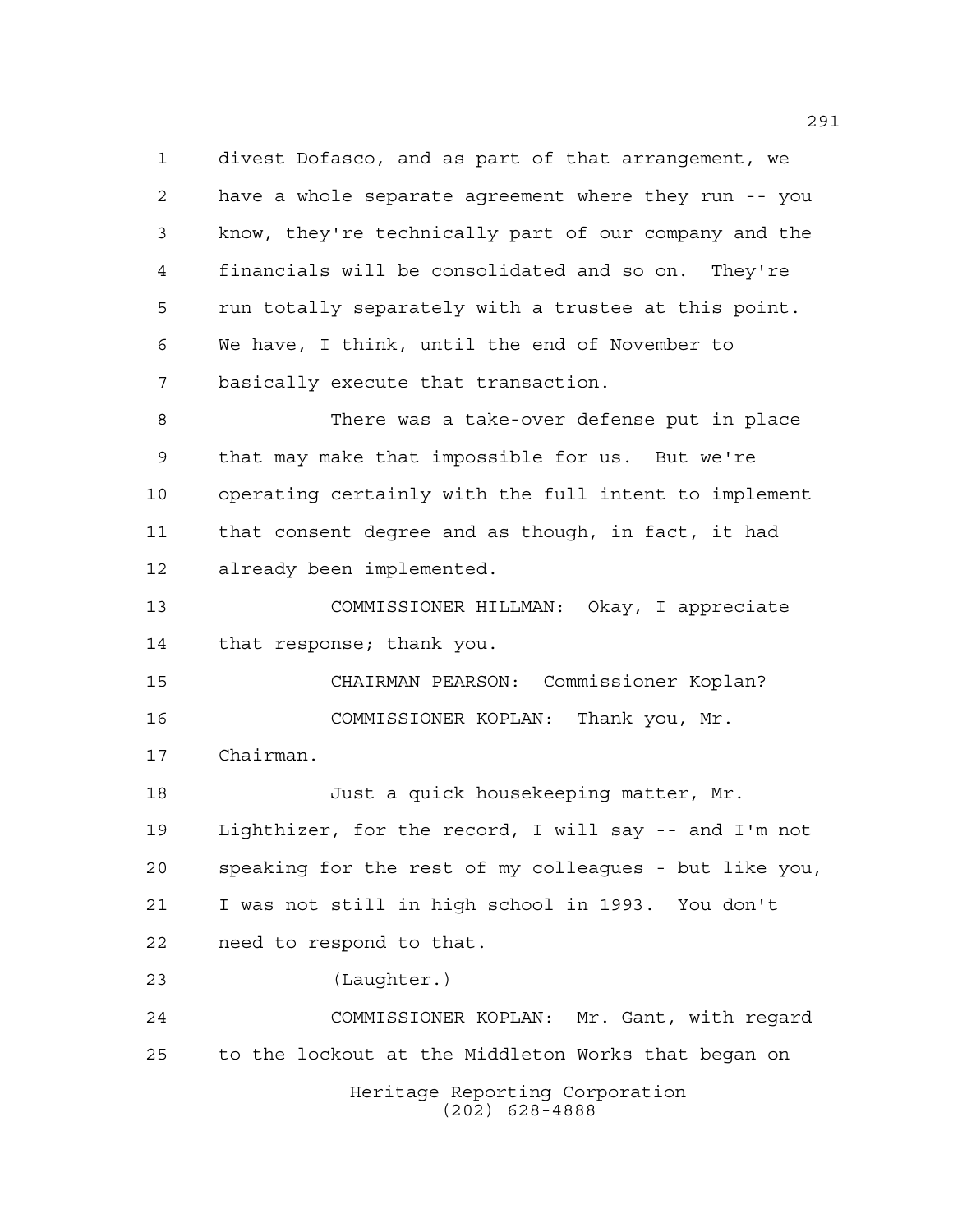Heritage Reporting Corporation March 1st of 2006, what is the current state of negotiations between AK Steel and the machinists? MR. GANT: We continue to negotiate. We met earlier this week, and I've been traveling a great deal. But I believe it's tomorrow. There's a local election to vote on the contract proposal that the company has put forth. COMMISSIONER KOPLAN: So that could be coming to a close? MR. GANT: Yes, we hope so. COMMISSIONER KOPLAN: What do you think, if any, are the implications of this for labor relations in the broader steel industry -- the fact that this has been going on so long? MR. GANT: Well, I think this is a unique case, evidenced by the fact that in the past two and- a-half or so years, we have been able to reach eight new labor agreements with United Steel Worker locals and United Auto Worker locals, including two at our plants in Zanesville, Ohio and Butler, Pennsylvania with the United Auto Workers since the beginning of this labor dispute on March 1st. So again, it's a unique and frustrating situation, and I don't think it typifies labor relations or the steel industry's restructuring at

(202) 628-4888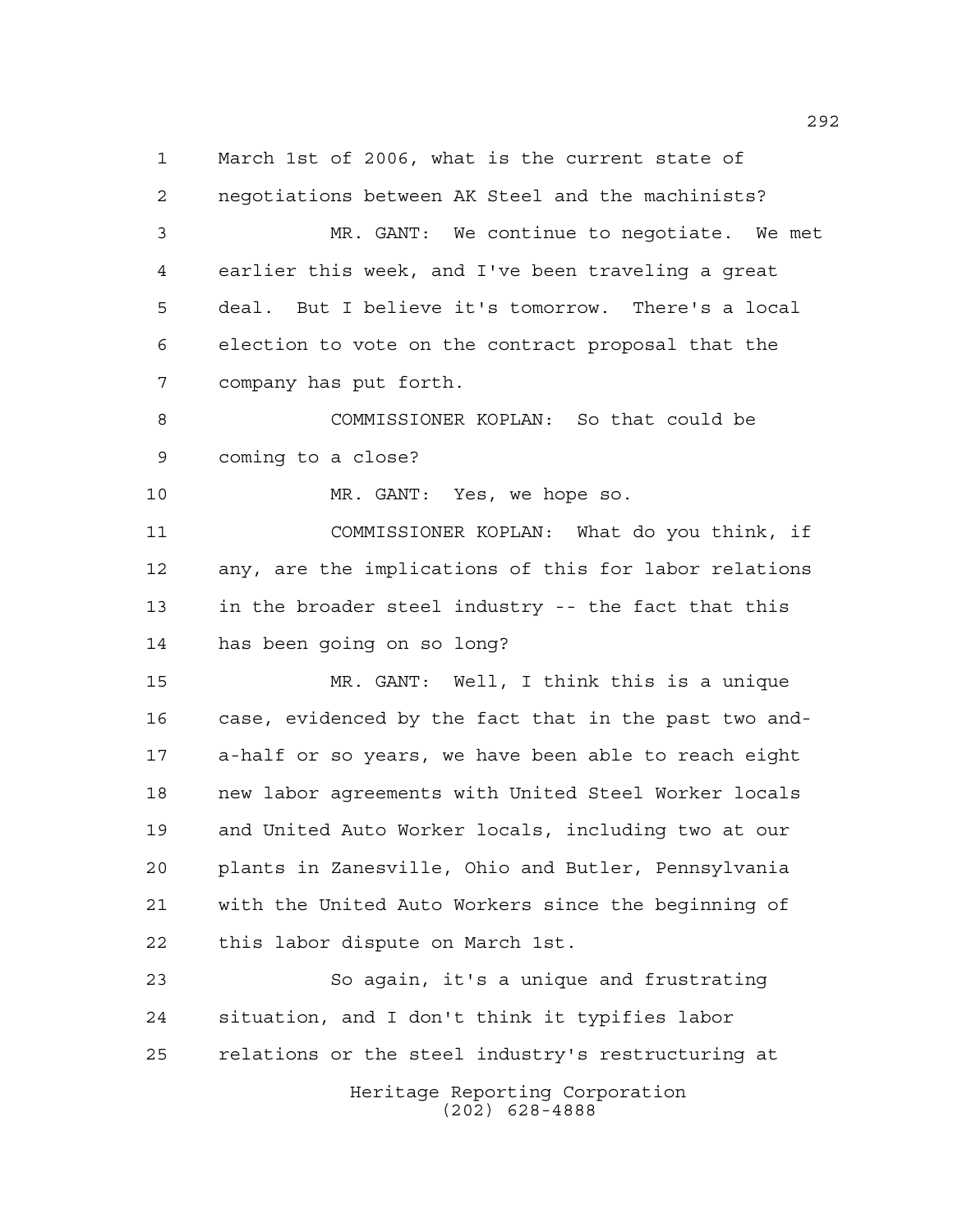all.

 COMMISSIONER KOPLAN: If that does come to a close, could you put that on the record before this closes?

MR. GANT: Yes.

 COMMISSIONER KOPLAN: Thank you, sir. This is for Schorsch, Mr. Goodish, and Mr. Gant. The auto producers claim that the consolidations by the domestic core producers increase the economic power of the largest corrosion resistant steel suppliers. The domestic industry contends that in this review, the financial performance of the five domestic producers reportedly selling the largest share of their production to automotive end users has lagged significantly behind the industry as a whole, and that these producers have received a lower price per ton than the industry average.

 For example, I'm referring to the Nucor SDI brief; the discussion at pages 33 to 36. I have three parts to my question. First, why should corrosion resistant steel producers' sales to the automotive sector lag behind the corrosion resistant steel industry as a whole?

 MR. GANT: Well, let me take that because of my 26 years of history of dealing in Detroit, in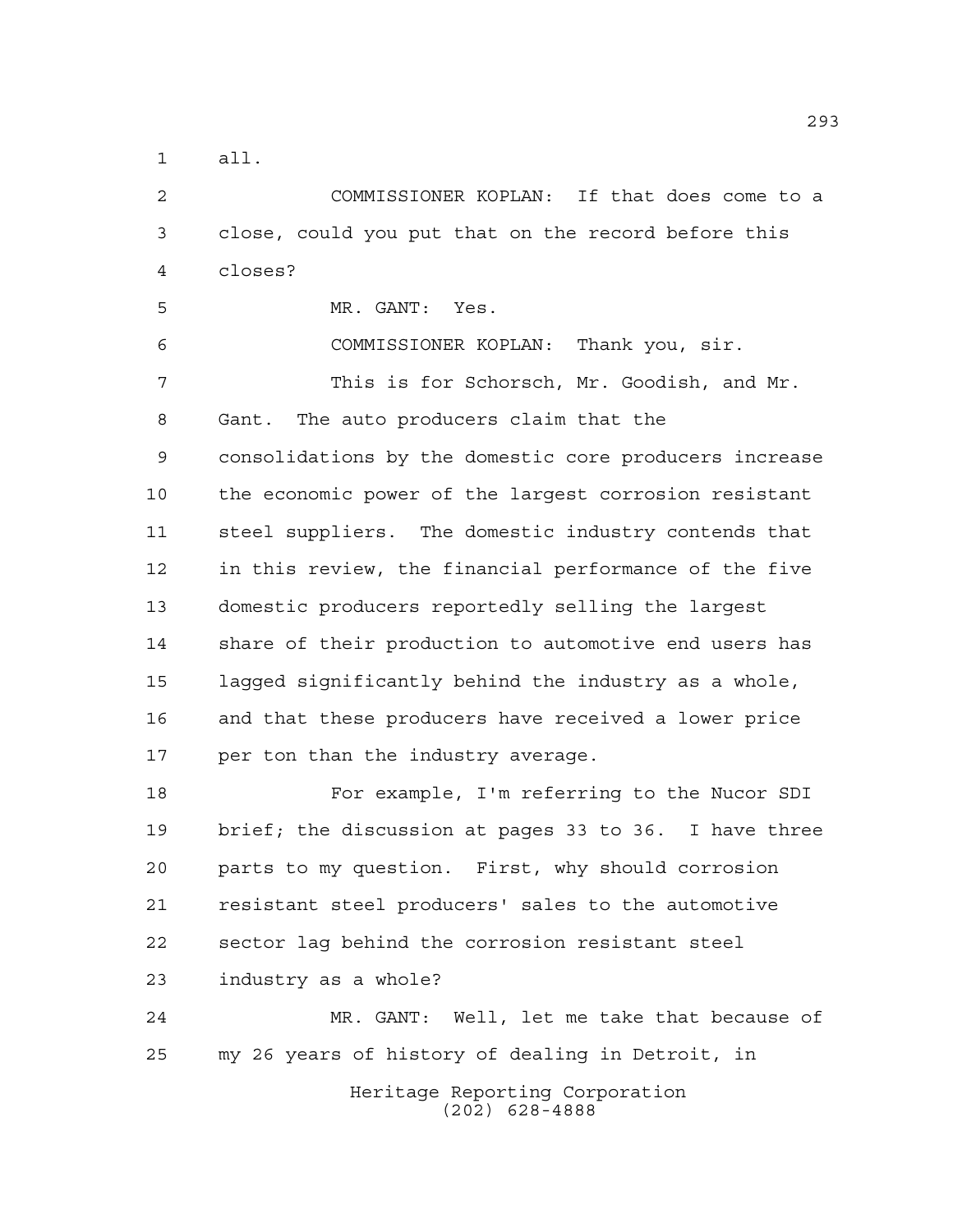particular. That is that I think we have felt the buying power and the negotiating pressure from the auto companies throughout all these market cycles, which some would say were very strong market cycles, because we looked to the future, and we want to have an ongoing relationship.

7 So I think our position with them has been very fair and measured. I think the spot market at large has been more reactive to prices and supply jumps and so forth. So the relationship with them is more stable, more long-term, and I think that's probably why it lags the market at large.

 COMMISSIONER KOPLAN: Thank you; I saw a hand up in the back. Could you identify yourself for the record?

 MR. MORICI: My name is Peter Morici. I'm with Nucor. In this relationship, you have some similar power on the part of the automobile companies. They have demonstrated a capacity to extract from their suppliers rather low prices, to the point that many of their suppliers are now bankrupt. It's not much of a surprise that they would be able to get a better price than, say Whirlpool. It's not much of a surprise at all.

Heritage Reporting Corporation (202) 628-4888 COMMISSIONER KOPLAN: Thank you; Mr.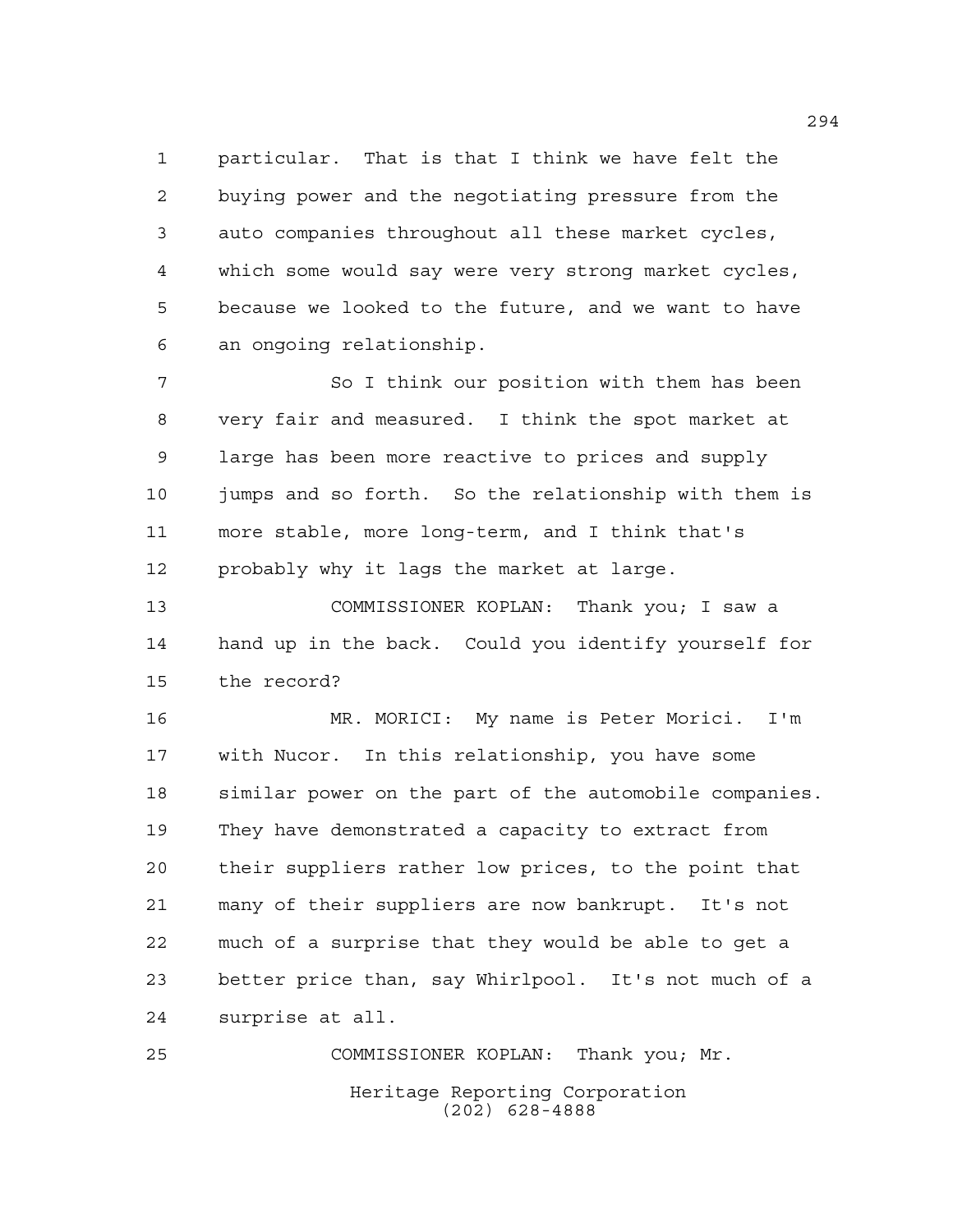Schorsch?

| $\mathbf{2}$ | MR. SCHORSCH: Yes, I'd make maybe two                  |
|--------------|--------------------------------------------------------|
| 3            | comments. One, I'd just repeat one I'd made before,    |
| 4            | that I do think we had a tremendous change in the      |
| 5            | industry environment, in terms of their raw materials' |
| 6            | prices and a step change, really, that all contract    |
| 7            | business is a bit stickier, and I think it's just      |
| 8            | taking longer to catch up. Maybe I'll leave it at      |
| 9            | that.                                                  |
| 10           | COMMISSIONER KOPLAN: Thank you; Mr.                    |
| 11           | Goodish?                                               |
| 12           | MR. GOODISH: Commissioner, I believe that              |
| 13           | what you see, at least in our case, is the fact that   |
| 14           | we're, in 2006, coming to the end of two and three     |
| 15           | year contracts, with most of our automotive customers, |
| 16           | and you're seeing a lag as a result of that. We have   |
| 17           | not been able to recover significant increases in raw  |
| 18           | material and energy costs from our automotive guide,   |
| 19           | because they simply will not allow it.                 |
| 20           | Whenever you bid the spot market, you bid              |
| 21           | the spot market with the raw material increases and    |
| 22           | energy increases that are known at the time. Since     |
| 23           | you are making commitments for a shorter period of     |
| 24           | time, you can recover some of those costs at that      |
| 25           | time.                                                  |
|              |                                                        |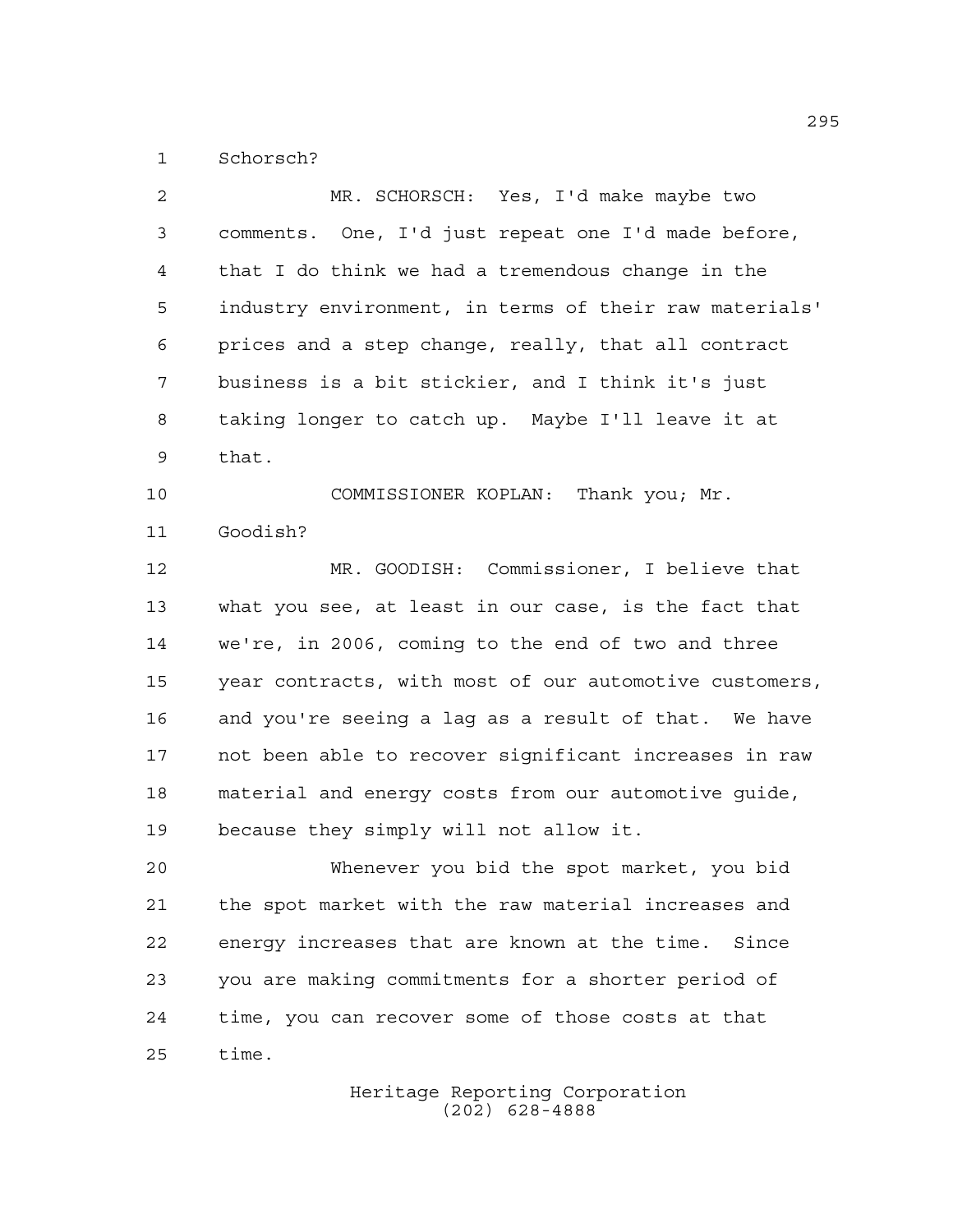COMMISSIONER KOPLAN: Thank you; Mr. Lighthizer?

 MR. LIGHTHIZER: Yes, Commissioner, can I add a brief point? That is that is that on this issue of the relative relationship in market power between automobile companies and steel companies, I would just direct everybody, at some convenient point, to look at the auto brief, page 31, where they have a description of how these contracts work called, "Volume Limitations."

11 11 It essentially says that we negotiate a price and then a volume, and we expect that we don't have to buy the volume. But if we want to buy more than the volume, you have to sell it to us at the price below.

 I mean, it is the sort of thing that if you brought it up in first year contracts, the professor would sort of send you out the door for having not done your homework. It's a very revealing paragraph, and I hope that everyone gets a chance to read it. Because it sort of lays out exactly how auto companies think they're relationship is with steel suppliers which, to sort of add on a little bit to what Dr. Morici said, it gives you some idea about how they feel about all auto part suppliers.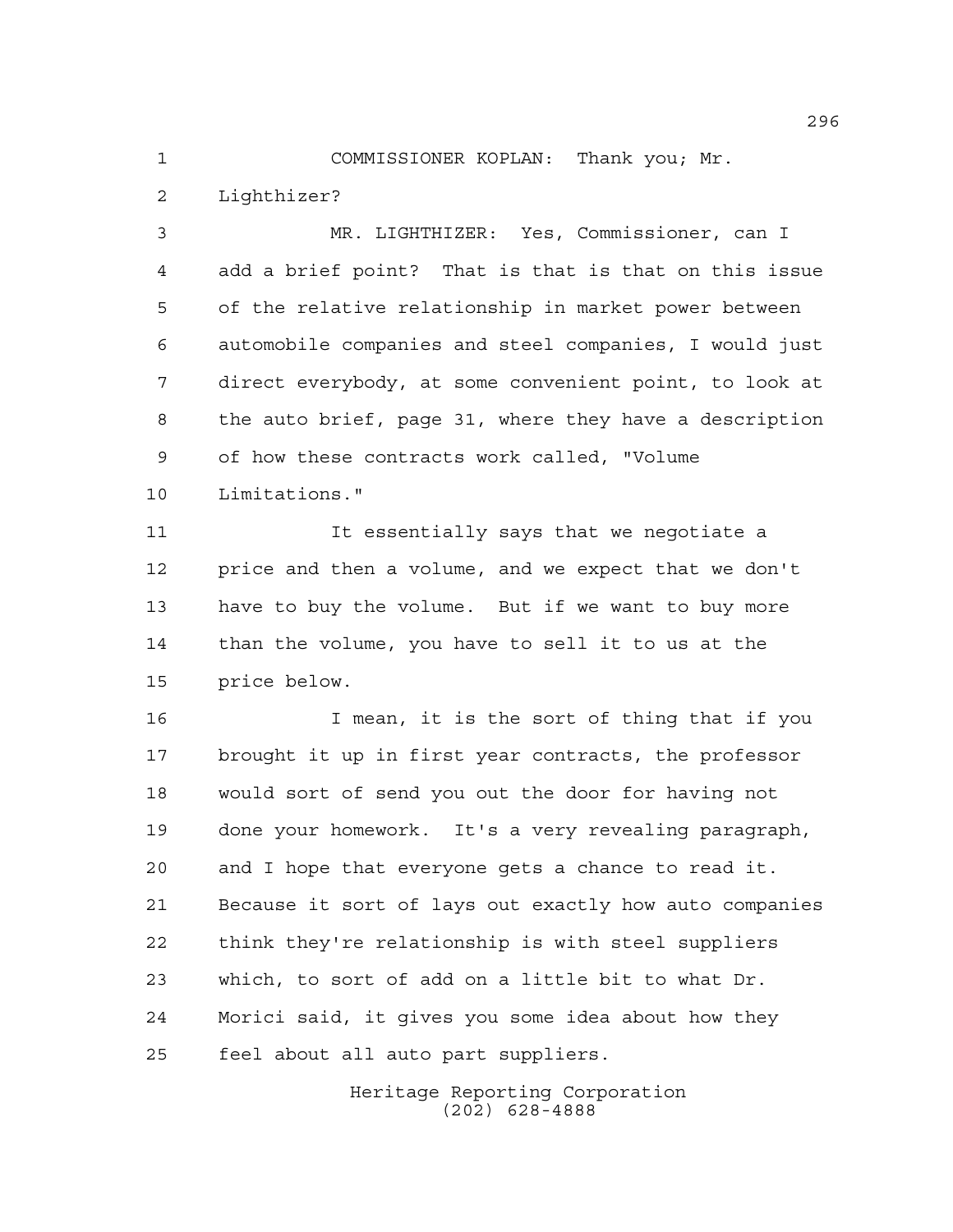That is, they set a price. They don't have to buy a quantity. So if you want to buy 10 houses from somebody down the road and you negotiate a price; you come in two years later and say, I don't want to buy any houses, or I actually want to buy 40 and you have to give it at that price. This is the nature of this kind of a relationship.

 The other thing I would add very briefly is, they think that if you don't give them the steel above the contract amount, that that's a shortage; and many of the shortages that they detailed in their brief are basically situations where they said, I'll buy 800,000 tons. Then they come and say, okay, what I really want is another 100,000 at that price. The steel company says something like, well, this is above the price. That, they would call a shortage. I think this paragraph, Commissioner, is very revealing about the relationship.

 COMMISSIONER KOPLAN: Can you document examples of that in the post-hearing?

MR. LIGHTHIZER: Absolutely.

 COMMISSIONER KOPLAN: Okay, thank you; let me move to the second part. When corrosion resistant steel suppliers sell to a particular auto company, and that company expects them to satisfy the needs of all

> Heritage Reporting Corporation (202) 628-4888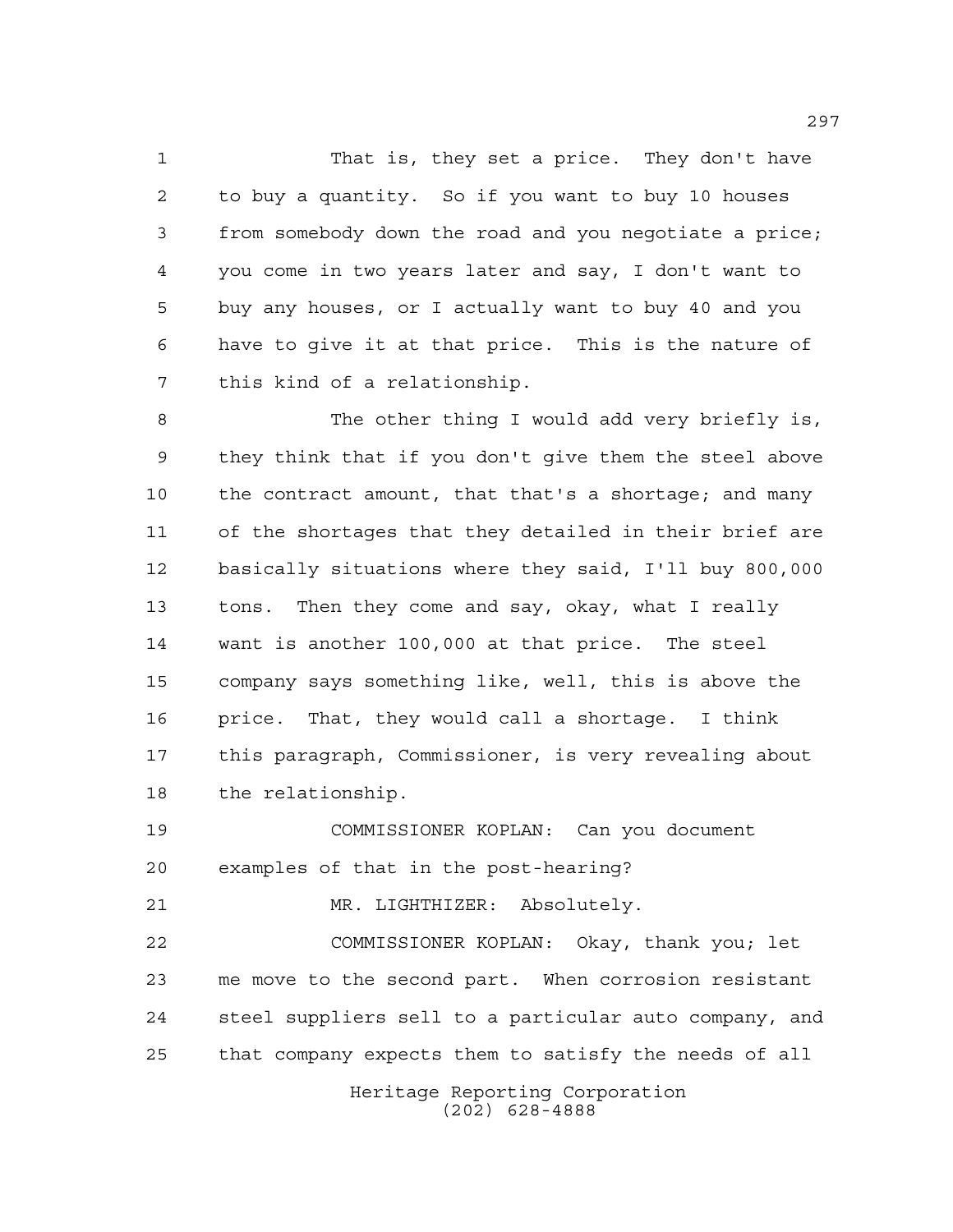their North American plants, how does that affect the market power of other steel producers, for the same three people; Mr. Schorsch?

 Mr. SCHORSCH: I'm not sure I fully understand the question. But let me just describe a little bit the business and building on some points that Bob made.

 Largely, what we sell is defined in terms of a part, and there's a long negotiation, and there's a matrix connected with broad product categories and pricing levels and extras and so on. But ultimately, we're committed to make a part, and part of the volume uncertainty there which, you know, part of it is everybody wishes they were better forecasters -- part of it is, a vehicle takes off. We may need to re- adjust our schedules to make more to supply that part. If the vehicle is a dud, the opposite is the case. But we're selling very much on part, and typically, you know, we're the exclusive suppliers of that part.

Heritage Reporting Corporation I think on the scarcity question that Bob sort of alluded to, I think one thing that did happen, particularly in 2004, if you look at most automotive companies, you should ask them. But my sense is, they buy in three chunks. They buy steel products for processing in their own operations. They buy some to

(202) 628-4888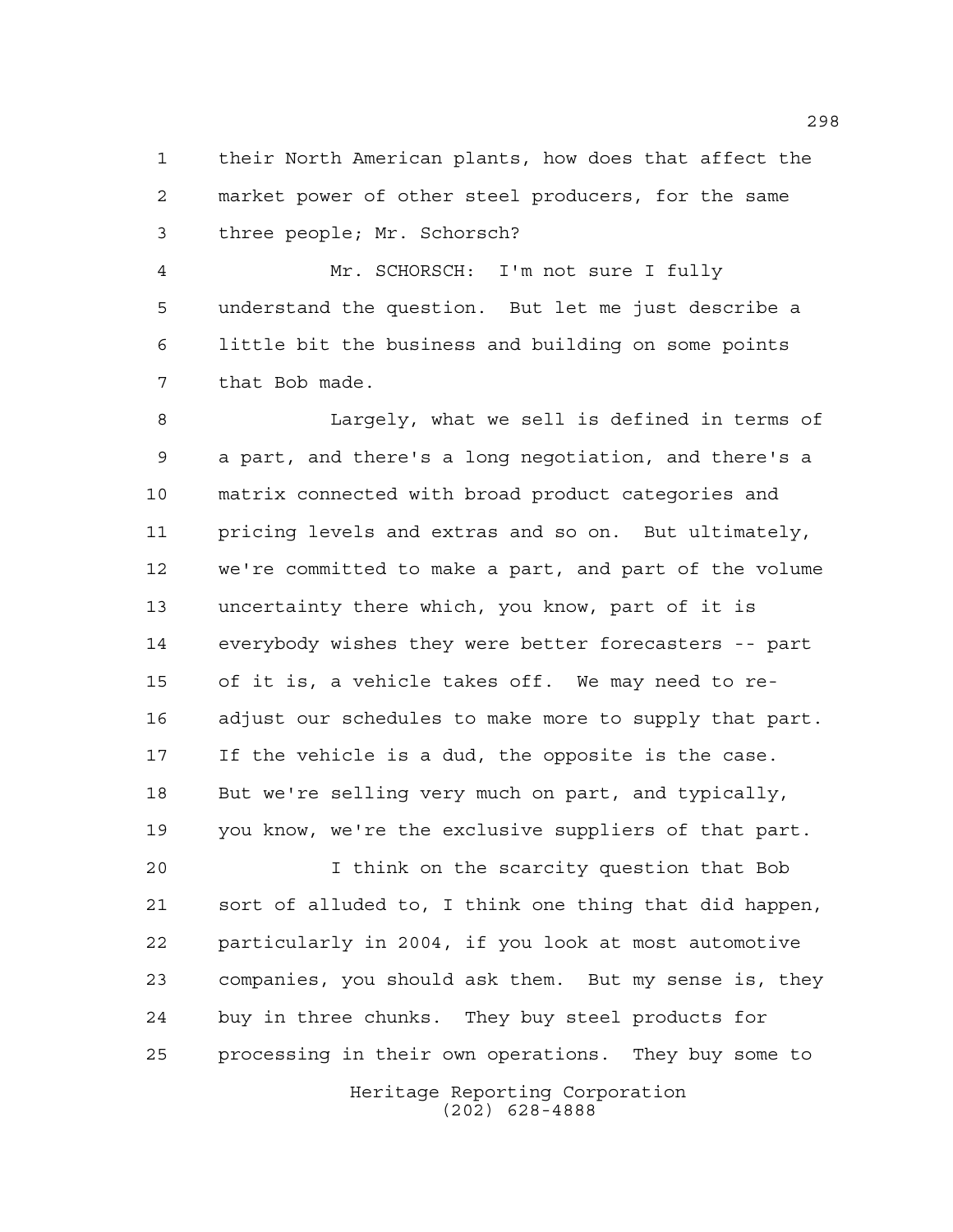be processed where they're doing the buy-though by third parties; and then some they buy in the spot market.

 Now there was an effort by a lot of automotive companies to try to bring those spot market buys, when our raw material prices surged, the spot prices surged to say, oh, by the way, that 20 percent that we have been buying at spot market, we want to fold that into the contract.

 In other words, we want you to eat not only all the raw material cost increases on the 80 percent that's under the contract, but the other 20 percent we buy in spot, as well. We typically declined that offer, and that may be perceived as, gee, this is short supply. But we were providing the material in the spot market to the same people that had been buying it before.

 COMMISSIONER KOPLAN: My yellow light is on, but I haven't hear from the other two, yet. I can let it go to the next round.

 CHAIRMAN PEARSON: Okay, if you have quick responses, please go ahead.

 MR. GOODISH: Commissioner, John Goodish -- Lou's definition of how it works is accurate. You're generally awarded a part, which is associated with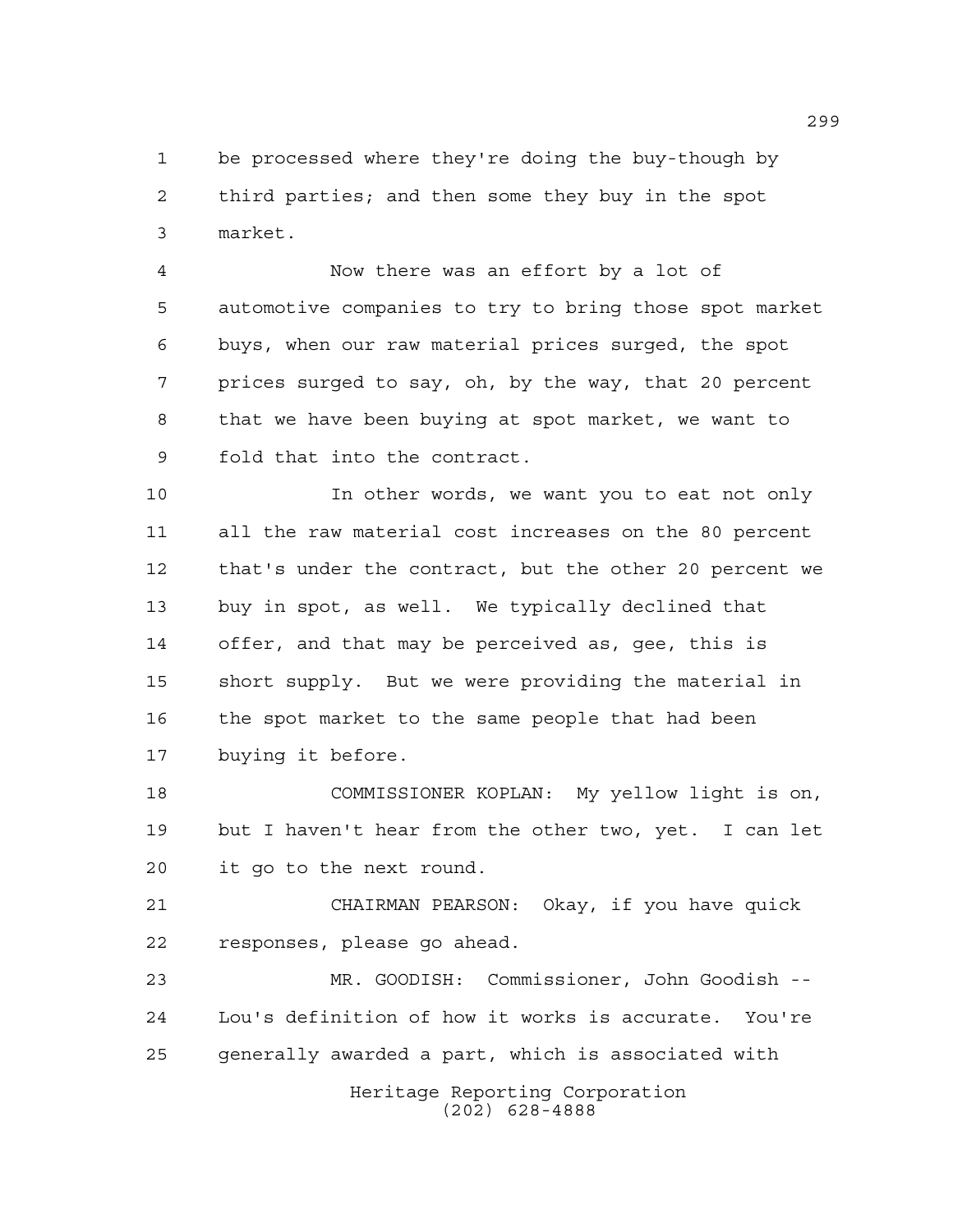Heritage Reporting Corporation (202) 628-4888 specific plants. You may be a supplier of parts to all the plants, but they'll be different parts in different quantities and volumes. The supposed shortage, from the perspective of trying to go above the contract terms is apparent, thanks. COMMISSIONER KOPLAN: Mr. Gant, do you agree? MR. GANT: Yes, I don't have anything to add. COMMISSIONER KOPLAN: Excuse me? 11 MR. GANT: Nothing more to add. COMMISSIONER KOPLAN: Nothing more to add -- thank you, Mr. Chairman. CHAIRMAN PEARSON: Thank you; Chairman Okun? COMMISSIONER OKUN: Thank you, Mr. Chairman. I wanted to return to the question about demand, both in the United States and globally for a moment, just to make sure that I understand what the producers see first in this market. Because I've tried to look through to record to figure out what we actually have on the record with regard to projections for the future. I saw a couple of things there. I saw one source, the Automotive Market Research Council, predicting increased production of 5.4 percent from 2005 to 2010, or a 1.1 percent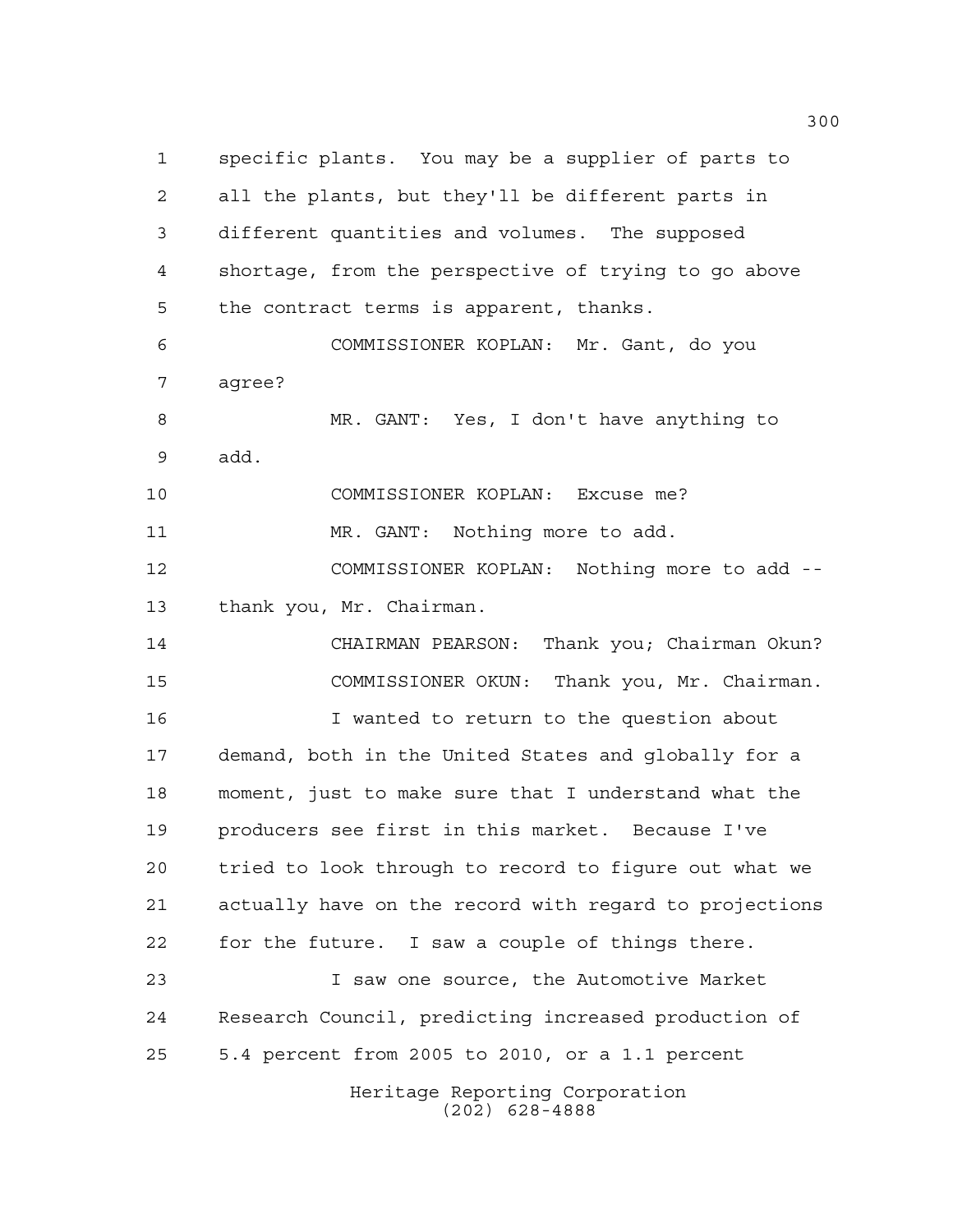increase a year. Then with respect to non-residential construction sector, an estimate of 6.2 percent in 2007 from the American Institute of Architect's Chief Economist, Kermit Baker.

 But I also heard in testimony today, Mr. Scherrbaum, I believe it was you who saw a 10 percent reduction in automotive production, I believe you said. So I want to go to the producers and just say, in looking at your making your forecast in the reasonably foreseeable future -- and tell me what you think that is as you do this -- does it matter who your clients are?

 In other words, to the extent I've heard differences between what's going on with the transplants and what's going on with the Big Three, if you're a company who happens to be supplying the transplants, do you just see your demand as going up because they're going to keep increasing? So if you can do that without revealing anything confidential, do that here; if not, for the post-hearing. But help me out on the demand projections for our record here, and I'll start with you, Mr. Schorsch.

 MR. SCHORSCH: Yes, Lou Schorsch -- let me just speak broadly. I think we would tend to look, you know, maybe over a five year timeframe and think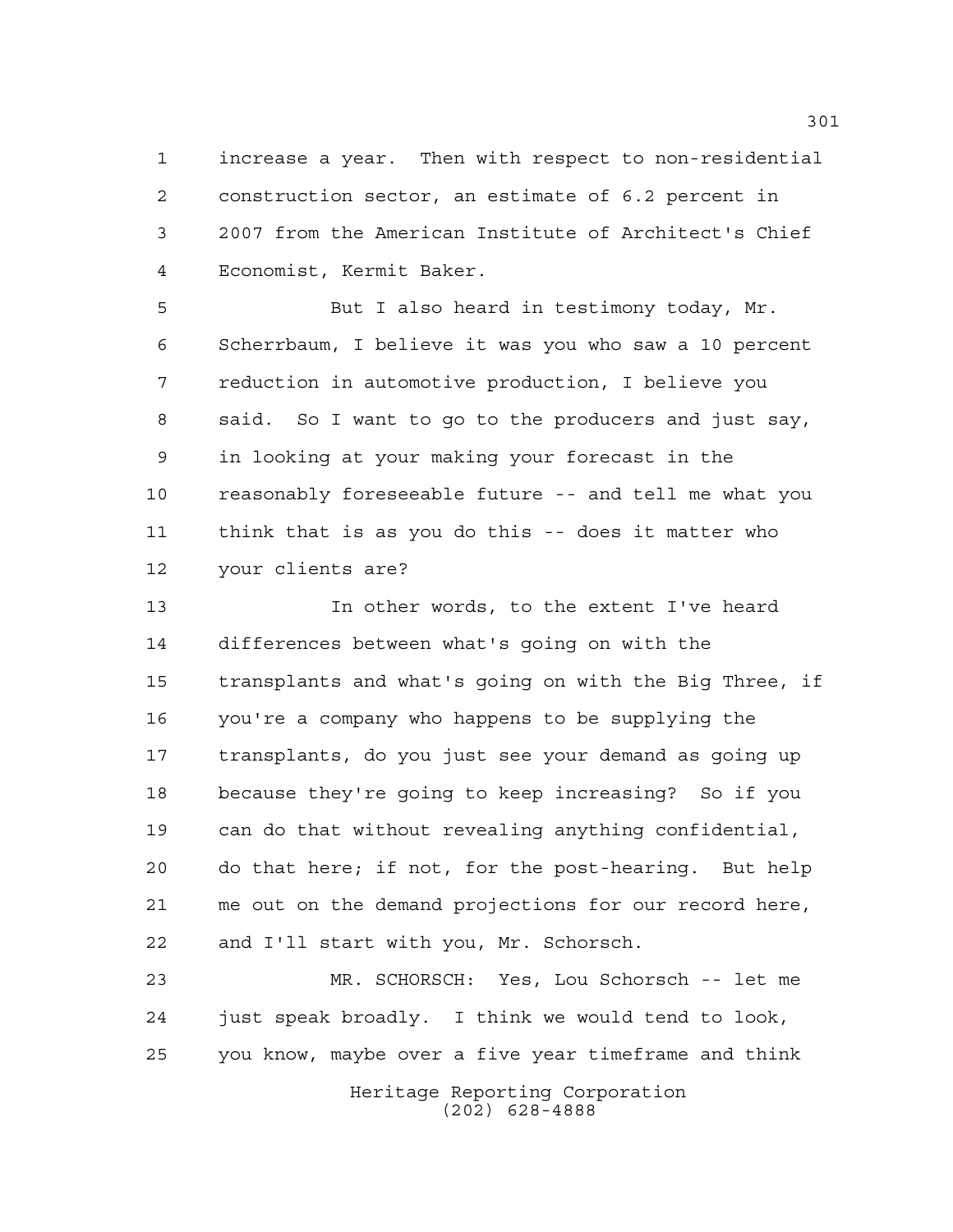about kind of one and-a-half percent being the underlying growth rate for steel consumption in our country. Again, I think that's close to our de- bottlenecking rate for most capacity, if you will. As a mature market, I think we see some, you know, good evidence in demographics in the wealth of the economy aging of people who were in high school in 1993, et cetera. COMMISSIONER OKUN: None of them sitting here, by the way. (Laughter.) MR. SCHORSCH: More vehicles may be sold in the future; but again, I think at that relatively slow pace. We're a big enough supplier to the automotive industry that we supply all of the companies. We wish them all well. We try very much to work as closely as we can with all of them and, frankly, to not allow price to be something that advantages Company A versus Company B. Again, we supply all these companies, and I think let the market determine which ones have success. We know what the past record has been. But, you know, in the future, we may see some recovery with more domestic players, and we'd certainly welcome

that. We supplied all these companies.

Heritage Reporting Corporation (202) 628-4888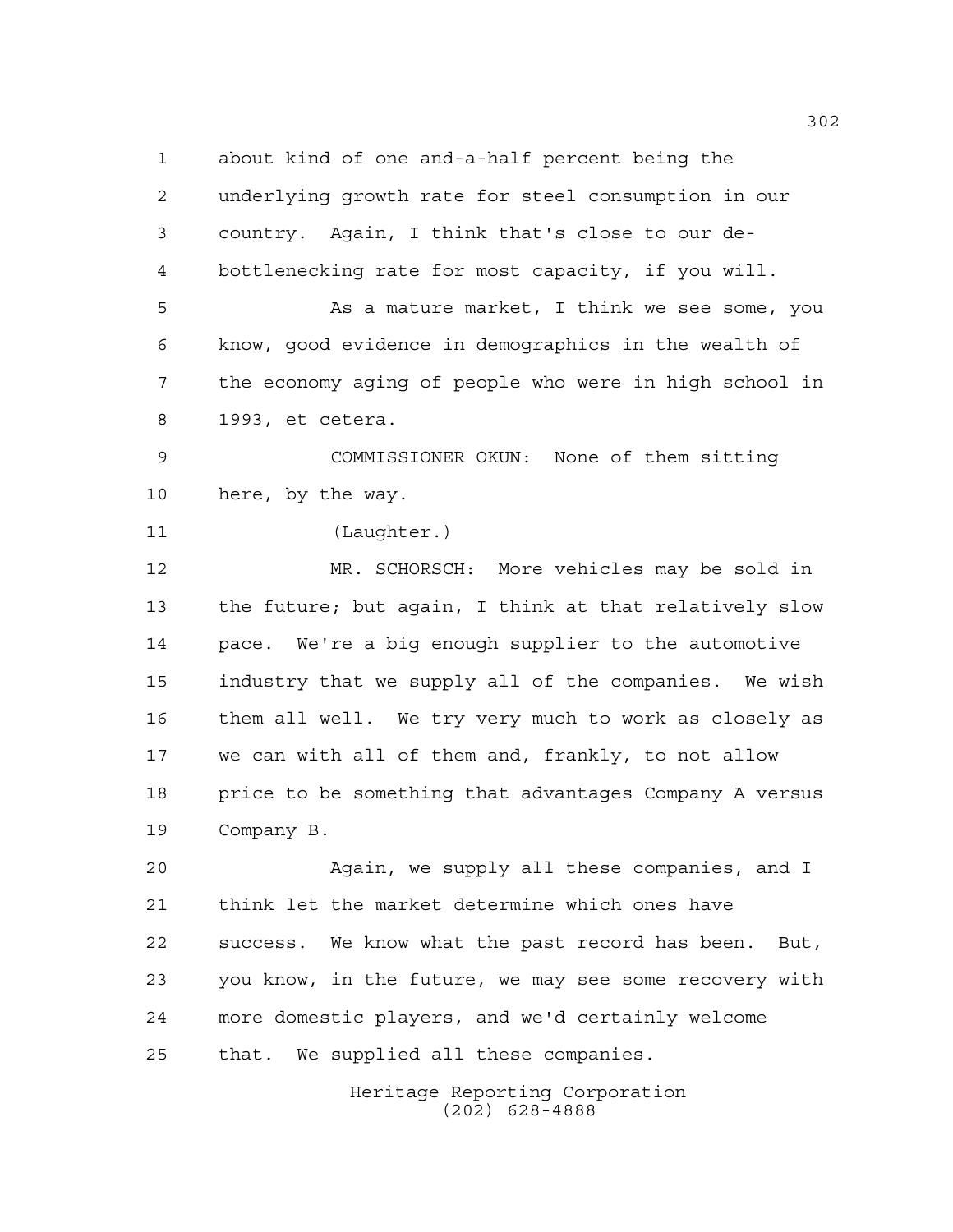Heritage Reporting Corporation COMMISSIONER OKUN: Okay, and just before I move to Mr. DiMicco, on the non-residential construction side, do you have much going there? MR. SCHORSCH: We supply into that market, and I think that's a relatively strong market, as we see it. But again, the market, in general, at least I think we start out with, if things are good, kind of one and-a-half percent as a mature economy, as a good sort of basic number for steel consumption growth more broadly. COMMISSIONER OKUN: Okay, Mr. DiMicco? MR. DIMICCO: Dan DiMicco, Nucor -- I really don't have anything more to add to that. I think we did submit a forecast to you ahead of time. COMMISSIONER OKUN: Okay, I think I have seen yours. MR. DIMICCO: I don't really have much more to add than what's there. COMMISSIONER OKUN: Okay, great, yes, in the back row? MR. SCHERRBAUM: Yes, Joe Scherrbaum with U.S. Steel -- yes, what you referred to earlier was in the testimony I had. On the automotive side, we did cite Wards' Auto Forecasting, which is a very reliable source, who is forecasting automotive production of

(202) 628-4888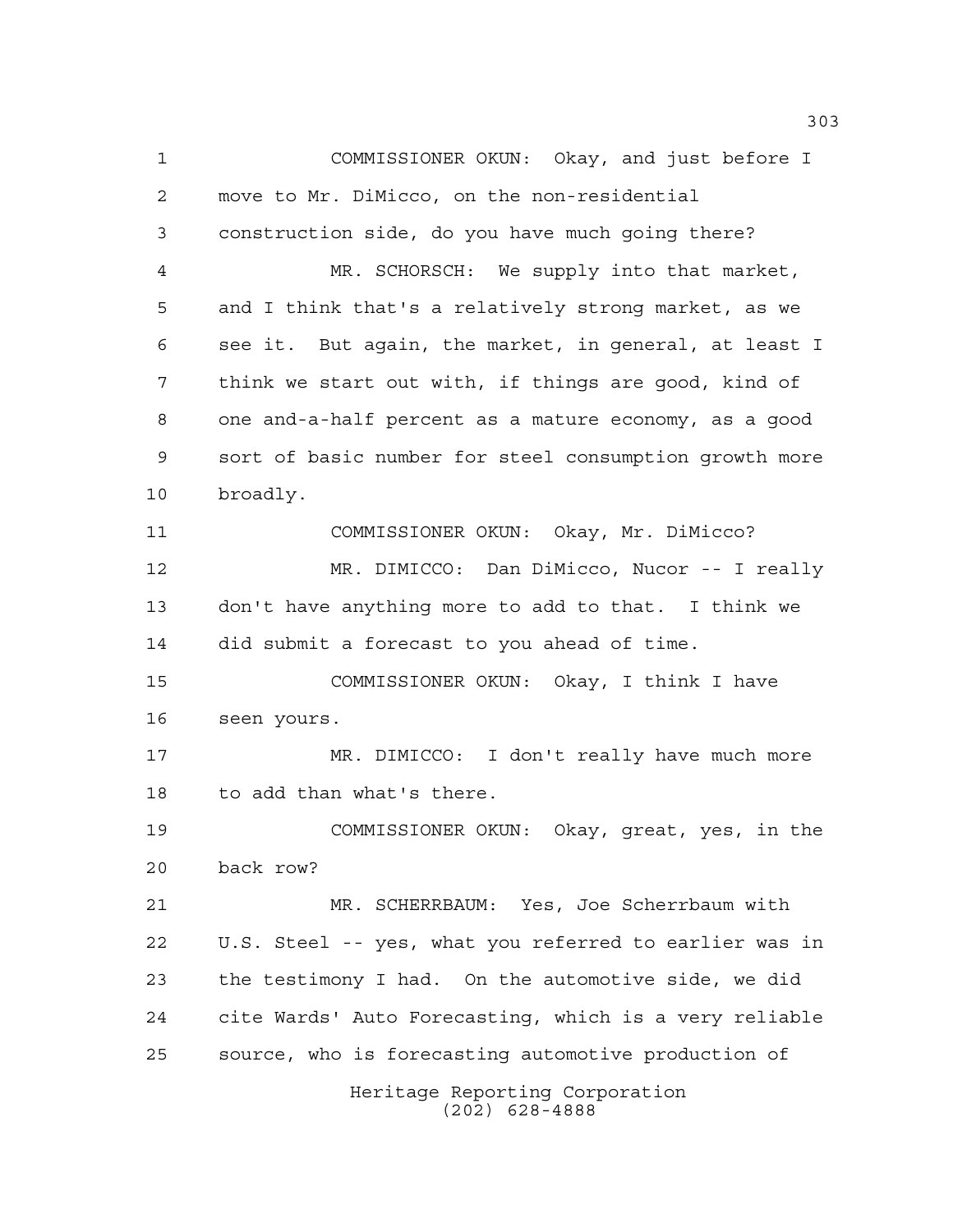the Big Three, in the later part of this year into the first half of next year to be off by 10 percent. We do supply all the six companies that are here. I do see continued strong schedules from the transplant companies.

 As we talk about the non-residential, again, we are seeing some growth there. However, it is coming from a very low base. After 911, et cetera, non-residential construction really slowed. So we're seeing a pick-up, but it's coming from a low number. Residential, as I commented, is really driven by interest rates, and housing starts are extremely off, as I think everybody has probably read recently.

 COMMISSIONER OKUN: Okay, so based on those answers, no one is forecasting a decrease in auto demand. It's just the size of it and a difference between the Big Three and the transplants. Is that accurate; that they have differing -- yes?

 MR. SCHERRBAUM: This is Joe Scherrbaum. COMMISSIONERS OKUN: Yes.

 MR. SCHERRBAUM: Again, we, on auto demand, would be forecasting for the next nine month period a decrease in total auto demand. We don't think that the increase in the transplants will be making up for the reduction in schedules of the Big Three.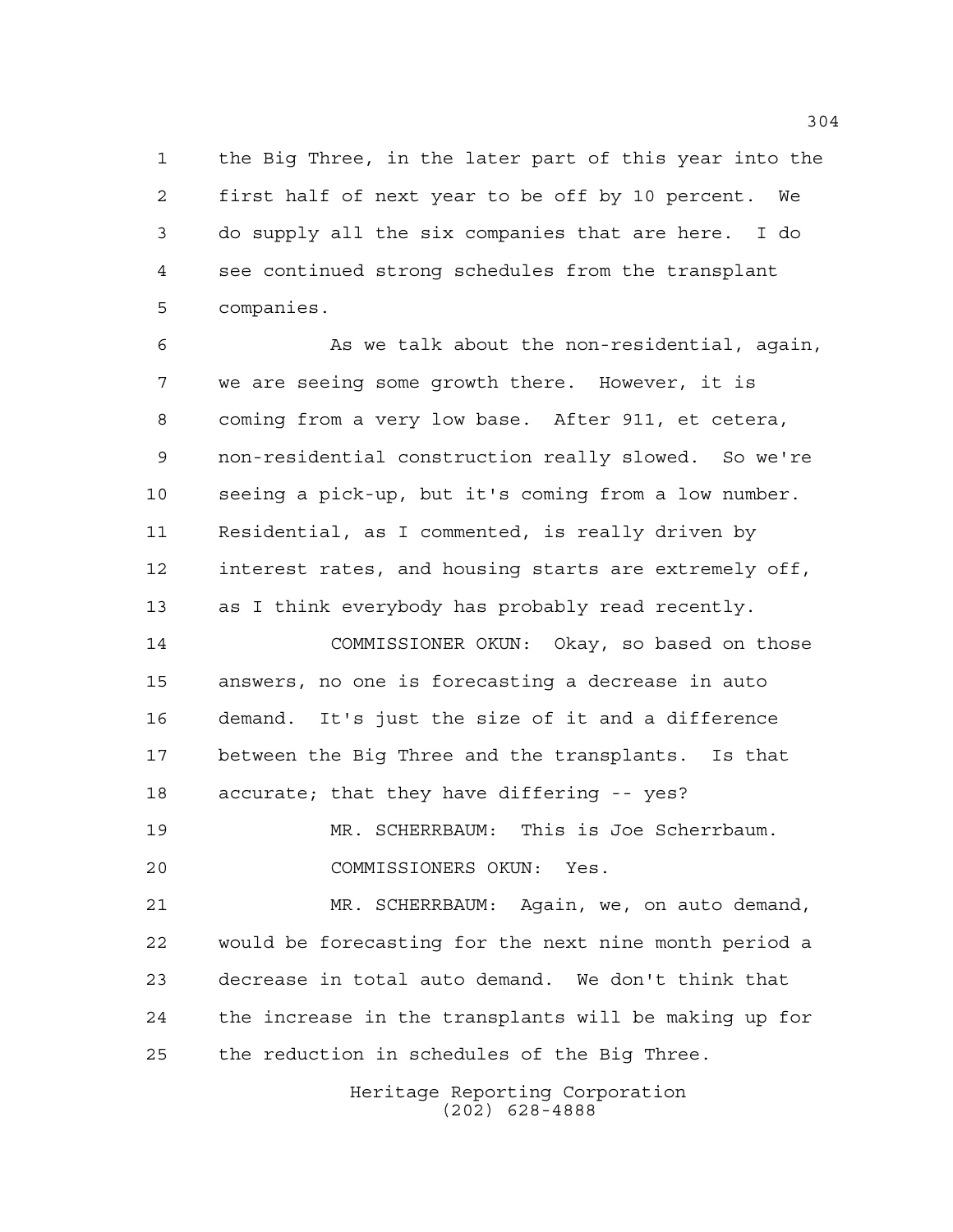Heritage Reporting Corporation (202) 628-4888 COMMISSIONERS OKUN: Okay, for the next how many months? MR. SCHERRBAUM: About through the middle of next year. COMMISSIONERS OKUN: Okay, thank you, that's helpful -- yes, Mr. Price or Mr. Stewart? MR. STEWART: This is Terry Stewart. In Mittal's prehearing brief on pages 37 and 38, we provide forecasts from different sources that have a similar outlook for the automotive, with a decline in the rest of 2006 to part of 2007, with a slight pick- up after that. COMMISSIONER OKUN: Okay, and I see someone in the back row, yes? Use your microphone, please. MR. MORICI: Peter Morici, Nucor -- what of the things to remember about automotive demand is, the costs of the change in the macro-economic environment. The shift away from the domestics could not be wholly compensated by the transplants immediately, because their ability to build out capacity is somewhat constrained. However, three years from now or four years from now, it should not really make much difference, given the plants that they have already planned. By about 2009/2010, as you can see on the paper that's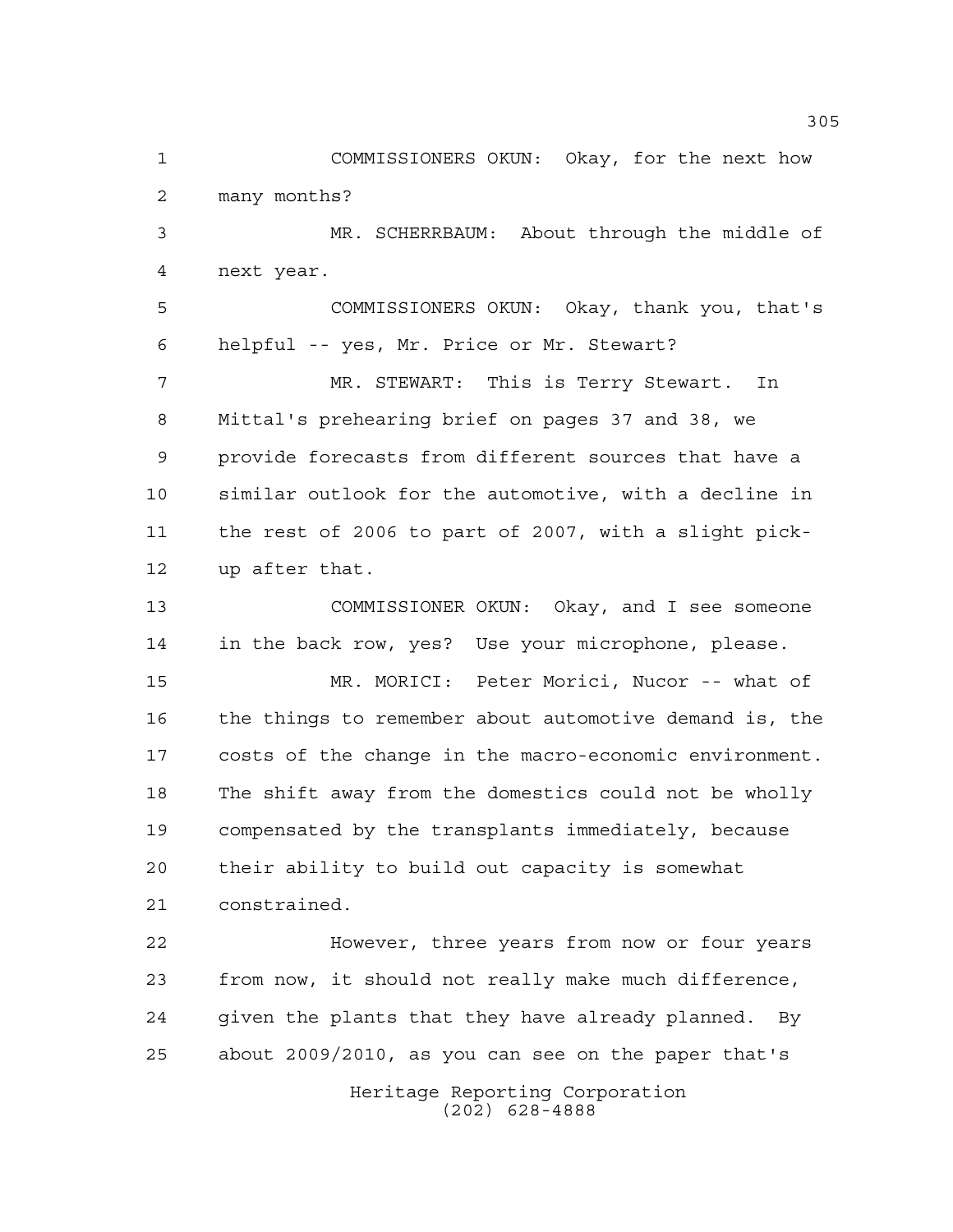attached to the Nucor brief, we should see automotive production at a pretty high level. It's merely a problem of build-out on the part of the transplants. There will be plenty of cars being built in the United States by the end of the decade.

 COMMISSIONER OKUN: Okay, I appreciate those comments; Mr. Lighthizer?

 MR. LIGHTHIZER: Commissioner, I will be very brief. The CRU that just came out in the last couple of days notes this weakness in the market. It talks about three straight months of sheet price drops. It says the principle reason for this weakness is poor demand, largely from the most important direct customers in the mills, service centers, and automotive sector.

 I would also note that the Metal Service Center Institute just came out with a report saying that for the ninth straight month, we've seen an increase in August for the ninth straight month in a row, of inventories in both the U.S. and in Canada. So the two most recent reports that we have, just from the last few days, bear out this current weakness.

 COMMISSIONER OKUN: Okay, and I assume we will see those in your post-hearing report, and you'll submit those for the record. Okay, thank you, then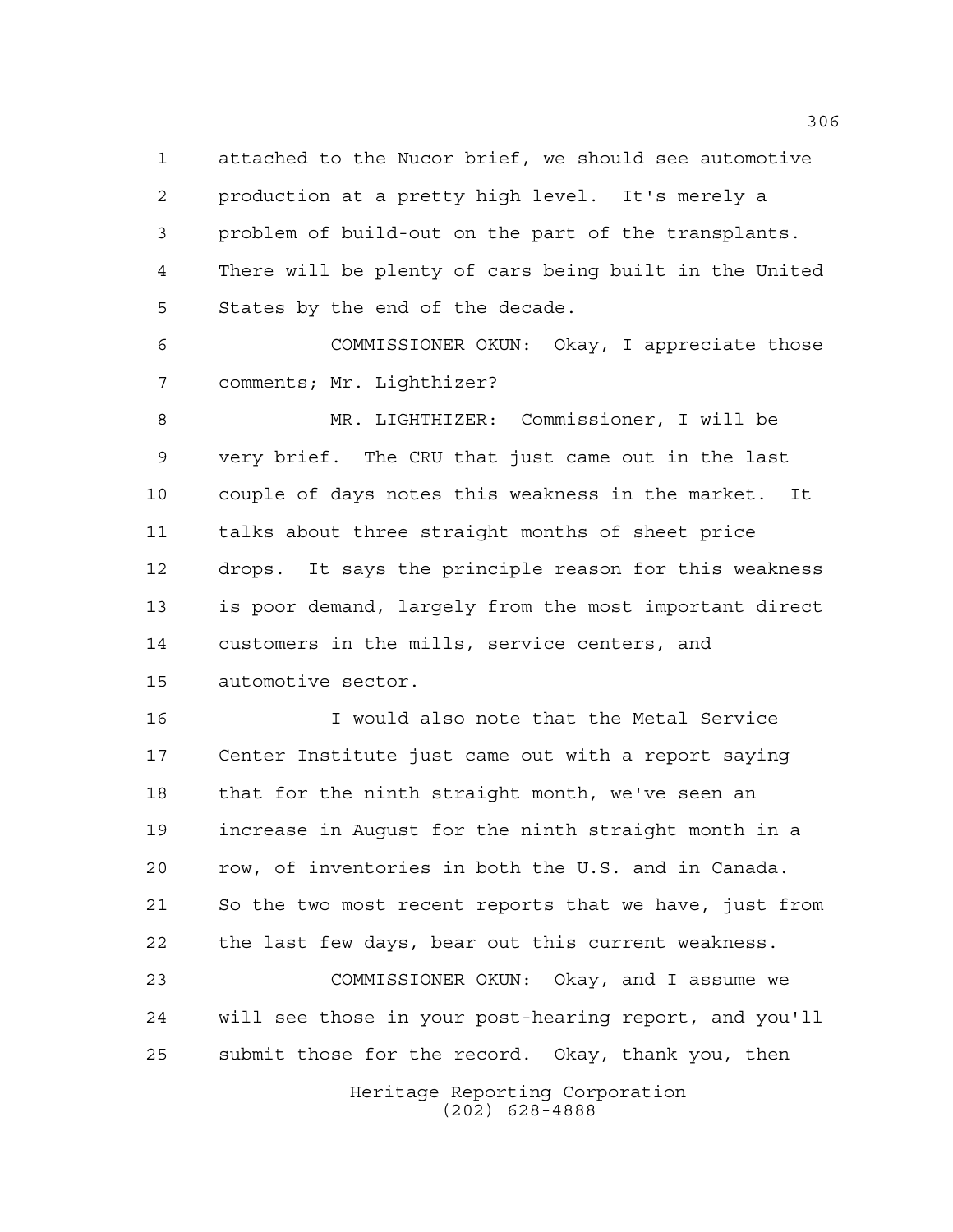let me turn again on the global side a moment, and I noted, Mr. Lighthizer, your comments to Commissioner Hillman about the accuracy of your predictions at the last sunset review.

 I noted, in reading the Japanese Respondent's briefs, that there were a lot of comments in their brief saying that, in fact, they made a lot of accurate predictions about what demand growth was going to be in the Asian markets, which we discounted and, in fact, that they were more right. I will go back to actually look at a few of those things.

 But my question about that really is, at the first review, we were looking at the hills of the Asian financial crisis in a much different economic environment out there globally. I don't think I've heard anything different on that.

 So in looking at the arguments, in particular from the Japanese Respondents, I wanted you to comment on the global environment. I've heard a lot of your comments about China and where they might be going, so I may have a couple of follow-ups, but I might do those post-hearing.

Heritage Reporting Corporation But one of the arguments the Japanese Respondents have made, and I wanted to see if you could comment on it, is that they are established in

(202) 628-4888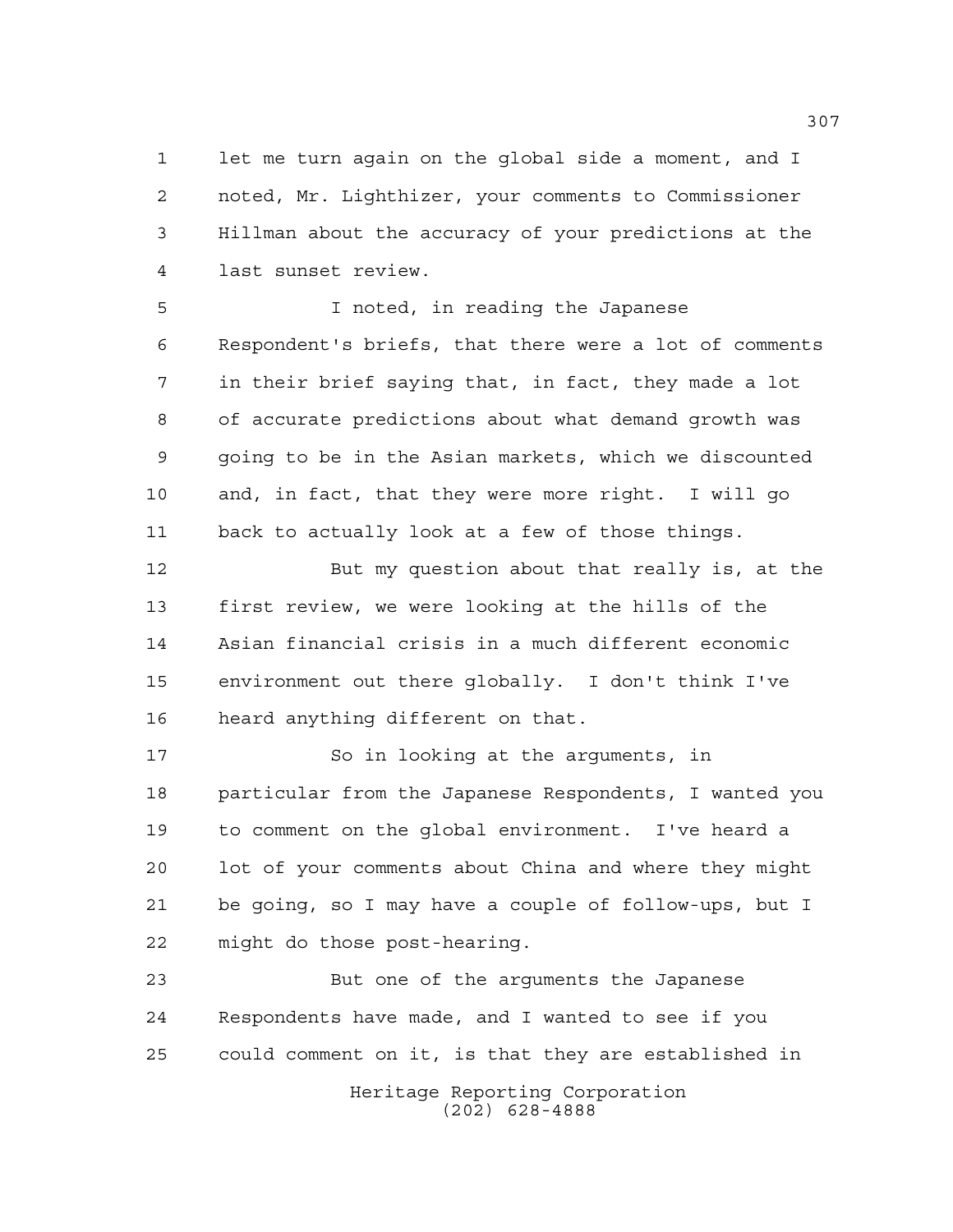China in the way that the Japanese establish themselves in many markets. That is, they have relationships and they have a whole paper on this -- these contractual relationships -- and that that will allow them to stay in what is forecast to be, by what I've seen, the number two auto market. So after the United States, China is projected to become the second largest market.

 And I wanted to see if you had comments on that. Should I assume that a lot of the Japanese product will continue to go to that market because of the way they've established themselves, which they would argue is different than just being someone going in the door and trying to sell to one of these Chinese auto manufacturers that are cropping up or to one of the transplants, for that matter? I'm not sure who's in the best position. Mr. DiMicco?

 MR. DIMICCO: Just recently, one of the top trade officials in Japan basically pleaded with China to reduce the amount of steel that they're producing and the amount of capacity that they're building, because it's getting out of control. It's having an impact in their market and in their ability to send product into China. In addition to that, the conversations I have had with some of the largest

Heritage Reporting Corporation (202) 628-4888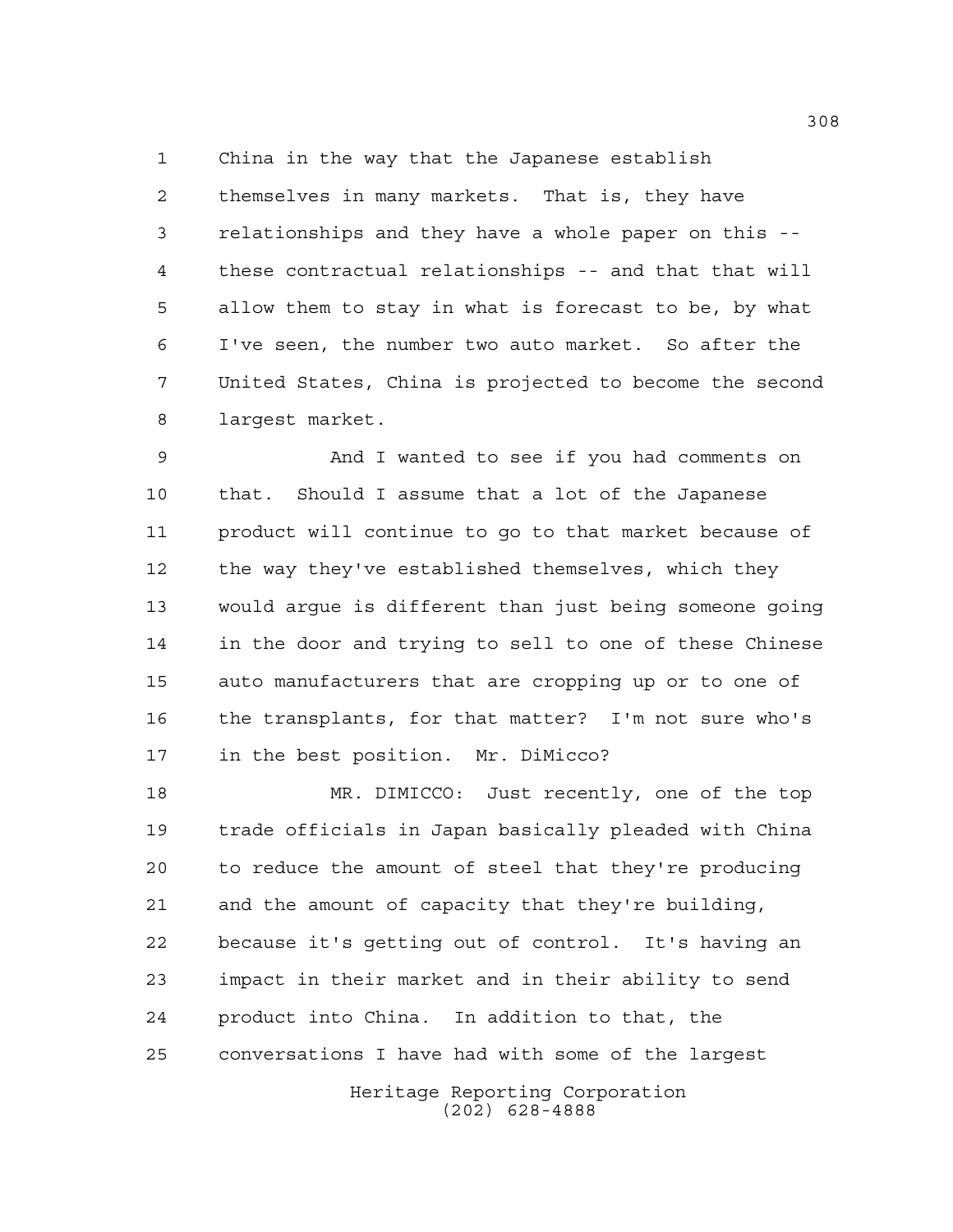Japanese steel producers in the world at the International Iron and Steel Institute is that they express very grave concerns about the magnitude of the capacity builds in China and how that will effect their future business. So, I'm not sure what they have in their briefs, I haven't read it, but certainly doesn't cut with the top people at those companies. COMMISSIONER OKUN: I see my red light has come on and so I do will come back to this, because I had a couple of other ones, as well. I know everyone has their hand up, but Mr. -- do you want me to just come back on another round? CHAIRMAN PEARSON: Do you think these are quick responses? COMMISSIONER OKUN: They're from counsel, I'm never sure. CHAIRMAN PEARSON: Well, counsel don't want to get you in too much trouble; so if they think they can be brief, let them go ahead. MR. LIGHTHIZER: My responses have always been quick, Mr. Chairman. I would just say on this issue of demand in Asia, I would just refer you back to our slide number six, which is a part of a confidential document. It shows what POSCO really thinks is going on, not what their counsel is saying

Heritage Reporting Corporation (202) 628-4888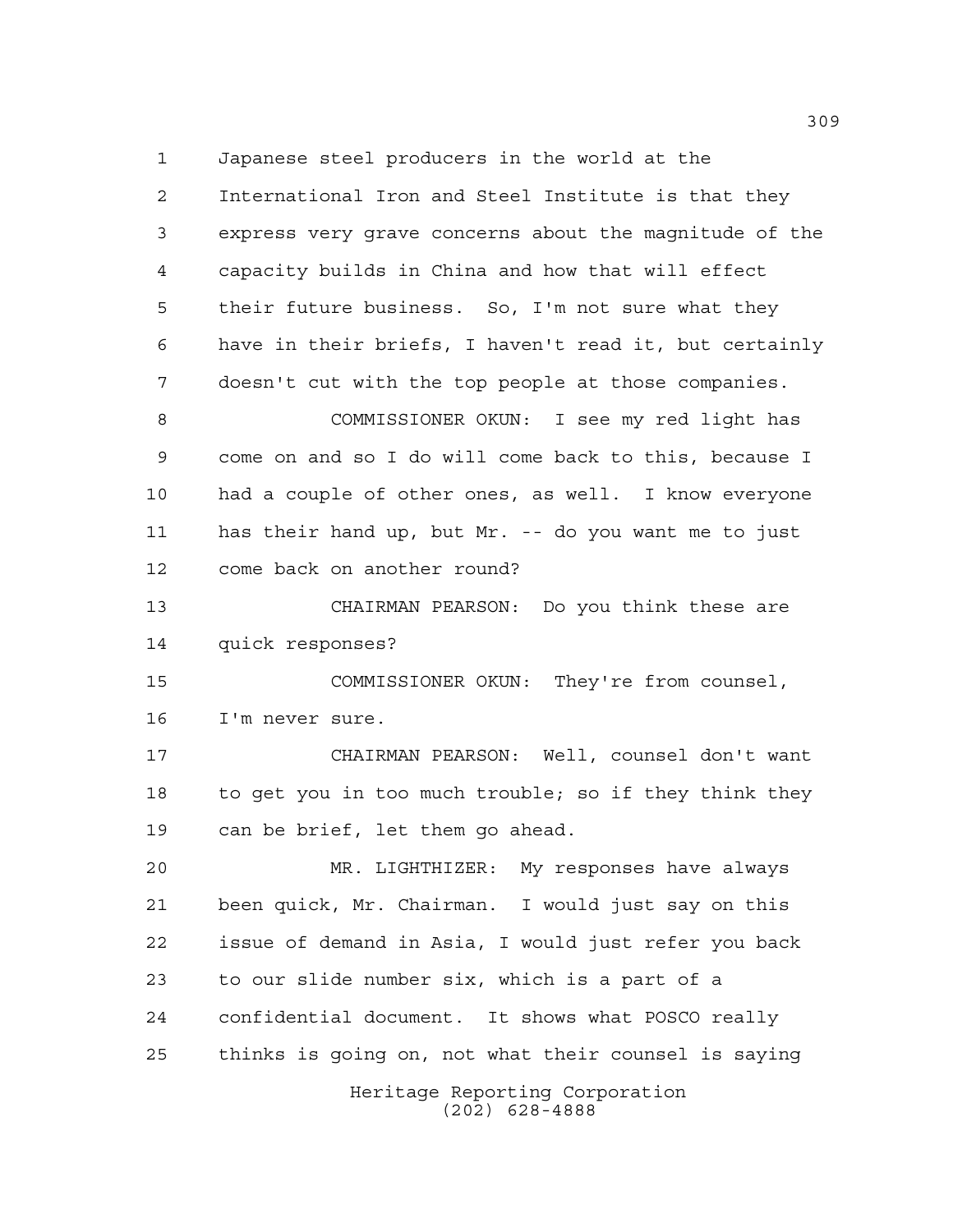here. In terms of relationships, I would refer you to our slide number 10, which shows that these same Japanese companies have great relationships with U.S. customers, just like they do with Chinese customers, and they can ship the product over here in a heartbeat.

 I would also say that my economic projections in 1993 were more accurate than the Respondents. My economic projections in 1999, when they said everything was going great and right afterwards we had eight bankruptcies, were more accurate. And if you read their current brief, they seem to agree that I was more accurate in 1993 and 1999. And I've just got to convince them on one more year; that's the current situation. COMMISSIONER OKUN: Thank you, Mr. Chairman. I'll return to this.

 CHAIRMAN PEARSON: Okay. Commissioner Lane? COMMISSIONER LANE: Well, Mr. Lighthizer, since you're so good at predicting the future and you are convinced that you are infallible, tell me when we're going to finish today? (Laughter.)

 MR. LIGHTHIZER: We're going to finish in 14 minutes, Commissioner.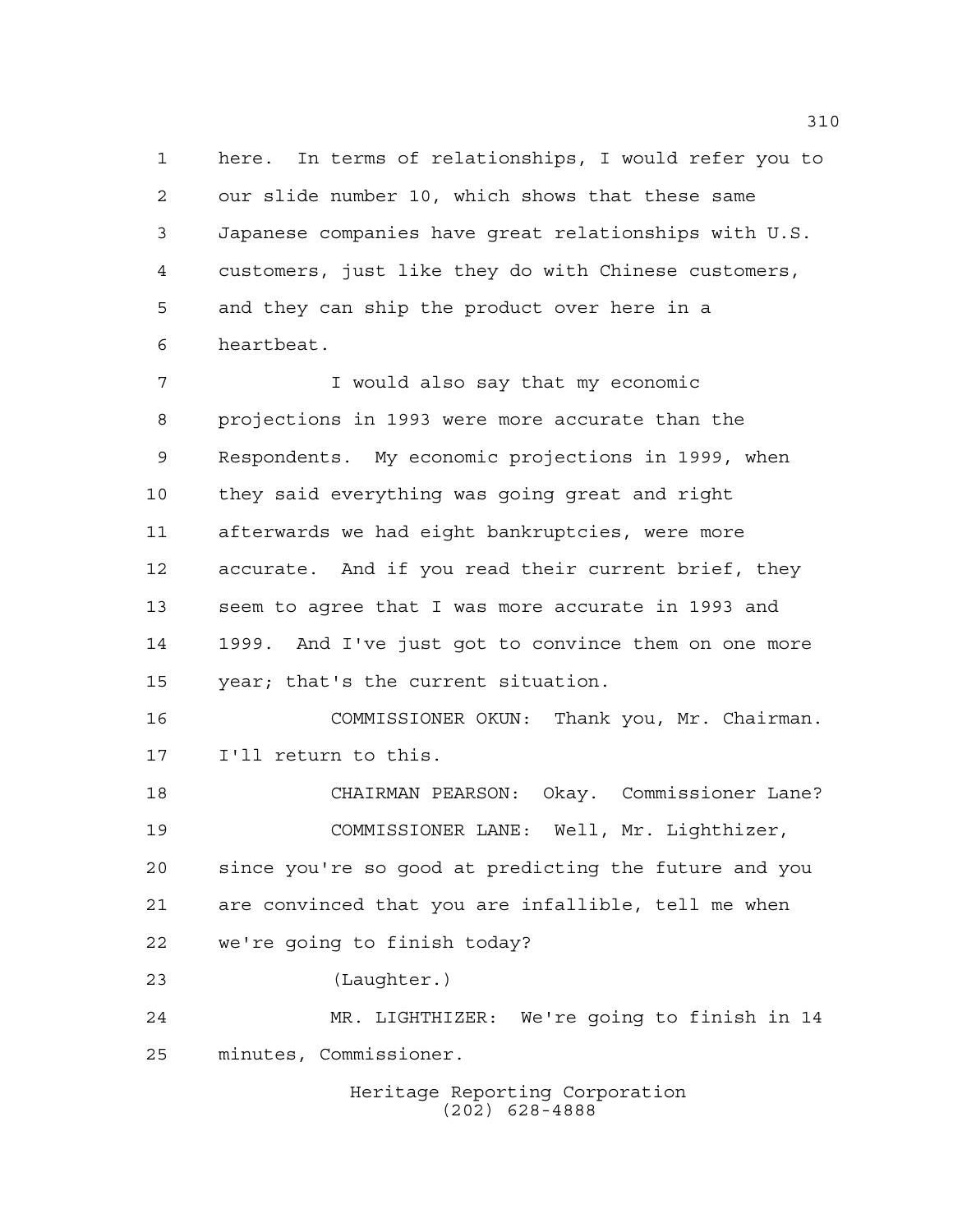COMMISSIONER LANE: Okay, thank you. The first question I have relates to the U.S. Steel brief, the Nucor brief, and the SDI brief, and the Mittal brief, where they talk about the industry returns financial performance during the review period. It's called anemic and far from adequate to meet the cost of capital. At what level would industry returns financial performance be good, healthy, or non-anemic, or adequate? Anybody want to take a stab at that? MR. LIGHTHIZER: That sounds to me like a business man's -- no, I'll be happy to answer from the point of view of a lawyer. I think you have to make - - you have to get substantially more than your cost of capital over a substantial period of time. In my judgment, that's what you have to do not to be anemic. MR. GOODISH: Commissioner? COMMISSIONER LANE: Mr. Goodish? MR. GOODISH: I guess my response to that would be the fact that during this period of time, I think average returns were about five percent. Three percent of that were the first couple of years and it averages over five percent. In order for us to be competitive with other manufacturing industries, we 24 would have to be in the  $15<sup>th</sup>$  percent range consistently over an extended period of time.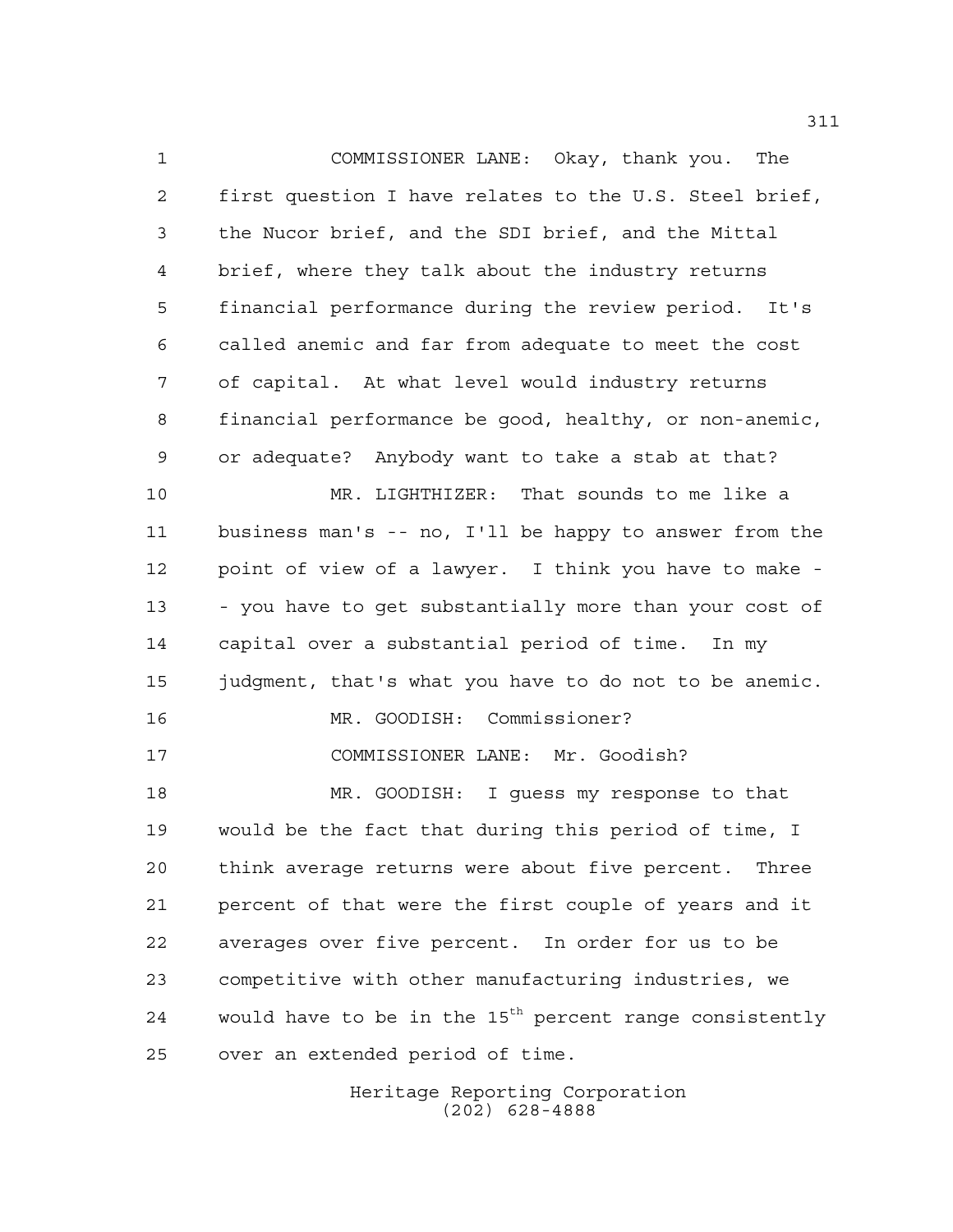COMMISSIONER LANE: And that's for the return on your -- I mean, your cost of capital, not your operating income? MR. GOODISH: Correct. Our cost of capital, during this period of time, is significantly above what our rate of return was on this product. COMMISSIONER LANE: Okay. Anybody else? Mr. Schorsch? MR. SCHORSCH: Schorsch. COMMISSIONER LANE: Schorsch. MR. SCHORSCH: Commissioner, I'll try to weigh in on that. I hesitate a little bit, because I don't want to give anything away competitively and we focus more on kind of what's the monthly cash that we're generating and so on. But, I can tell you that in 2004, even though that was a very good year, it wasn't a knock-your-socks-off year. I think that's probably close to what John would be saying we need consistently. Two-thousand-five, we were below the number that we'd say we need in terms of the cash we generated to be a self-sustaining business. I would say this year, we're kind of right on the cusp, but the fourth quarter is softer. It's difficult to say, but it would be kind of just barely if it works out for us this year.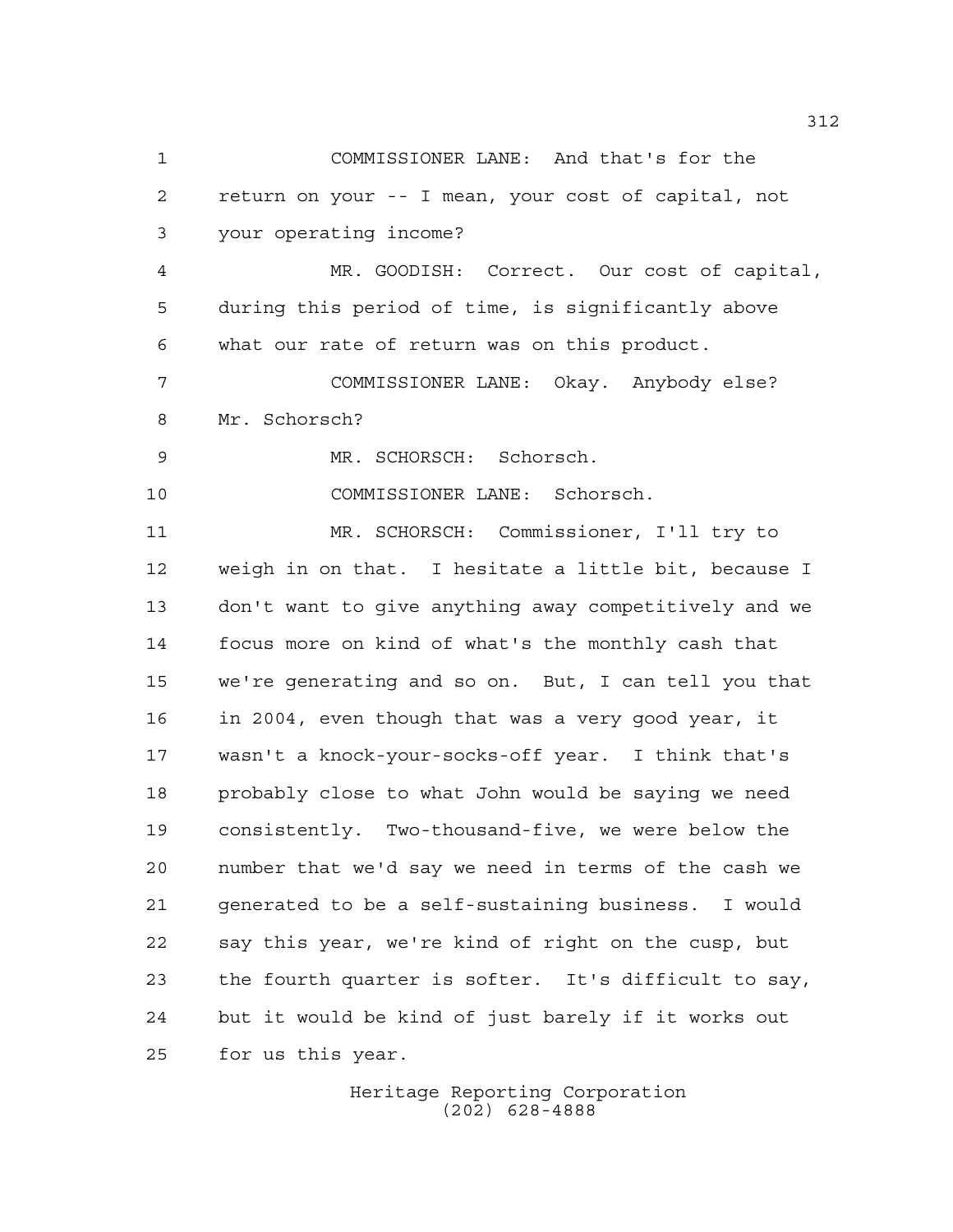COMMISSIONER LANE: Does anybody else want to make a statement?

 MR. DIMICCO: Dan DiMicco, Nucor. Part of the issue that I've heard today is that these long- term contracts have been in place for two to three years or more. They were not able to recoup their raw material price increases, energy, iron ore, what have you. And you asked what it would take to change those dynamics, would be the ability to have a set of contracts in place that more realistically reflect the actual cost to produce steel in today's environment. And, hopefully, with these orders still in place, a market pricing system that is fair to the producers and representative of true market dynamics, not over capacity by state-owned entities.

Heritage Reporting Corporation COMMISSIONER LANE: Okay. Mr. Schorsch? MR. SCHORSCH: My counsel suggested I correct myself. I was talking about our total business there. I think if I looked at our corrosion resistant business, in part, because of these contracts that Dan just mentioned, that results have been not as good as I described. So, I was kind of looking at the total business, the comments I made. COMMISSIONER LANE: Okay. I'm going to ask a really naive question that contracts should be

(202) 628-4888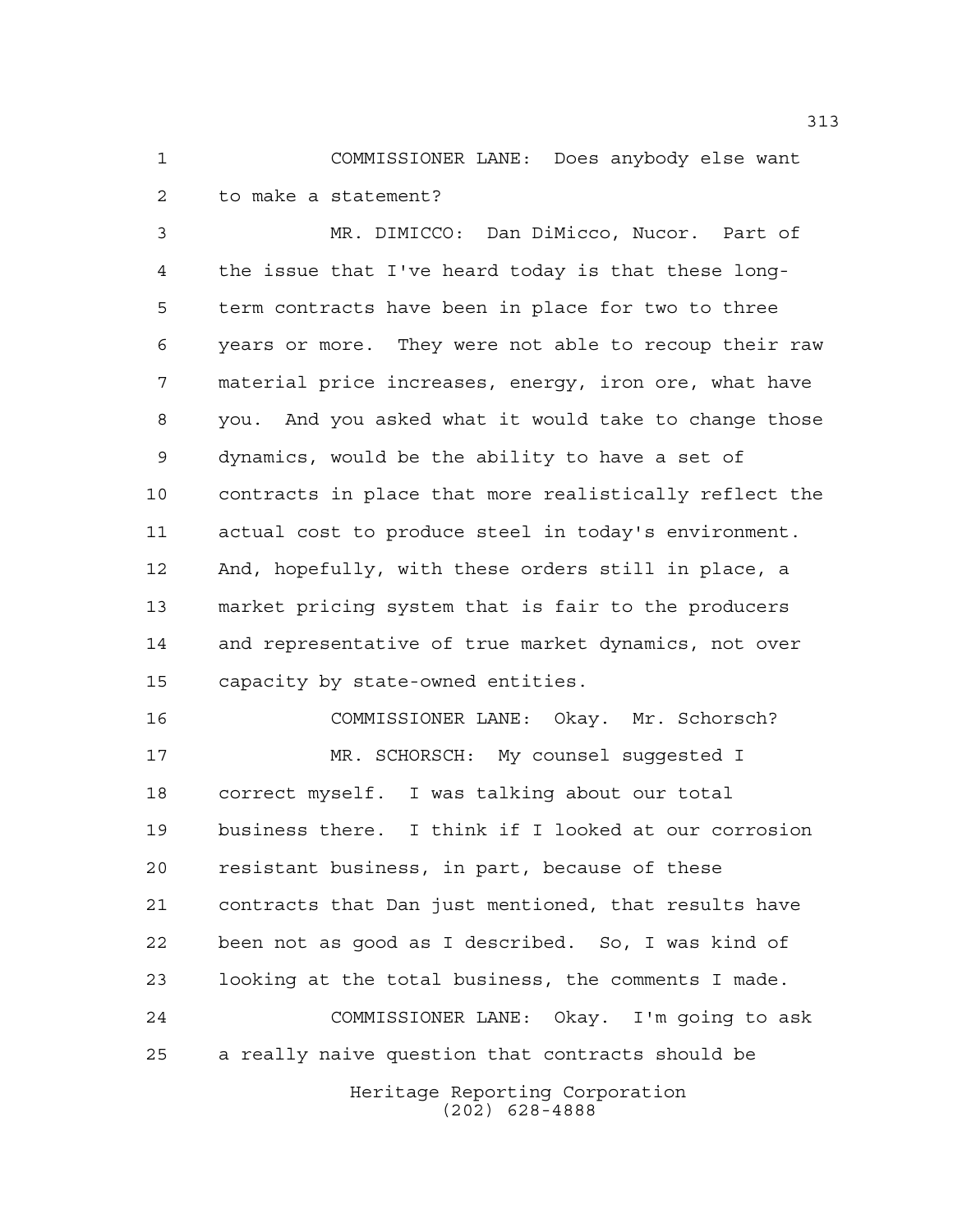enforced. Why are these contracts not enforceable, if you've entered into contracts on a price or volume, et cetera?

 MR. LIGHTHIZER: Let me say that it certainly is our position that the contracts are enforceable. It's the way their written, generally. And I don't want to talk about any current contracts. Things are changing and they're influx and there are commercial considerations between the various companies. But, for example, there was a Michigan study, University of Michigan study, which talked about how they contract. And it's easier to talk about that, because it doesn't reflect on any one company. And the way -- and you can see it again on page 31 of their brief. They arrive at a price and they arrive at a volume, but they're, for the most 17 part, not committed to buy the volume. In some cases, there's a small minimum they have to buy. And this is, once again, influx. And I don't want to say I'm talking for all people always and what's going forward. Everybody has got their own situation. But, as a general matter, they arrive at a price. They arrive at a volume. They are not really agreeing to buy that volume. They are agreeing to buy something much less than that. But, this is more of a target

> Heritage Reporting Corporation (202) 628-4888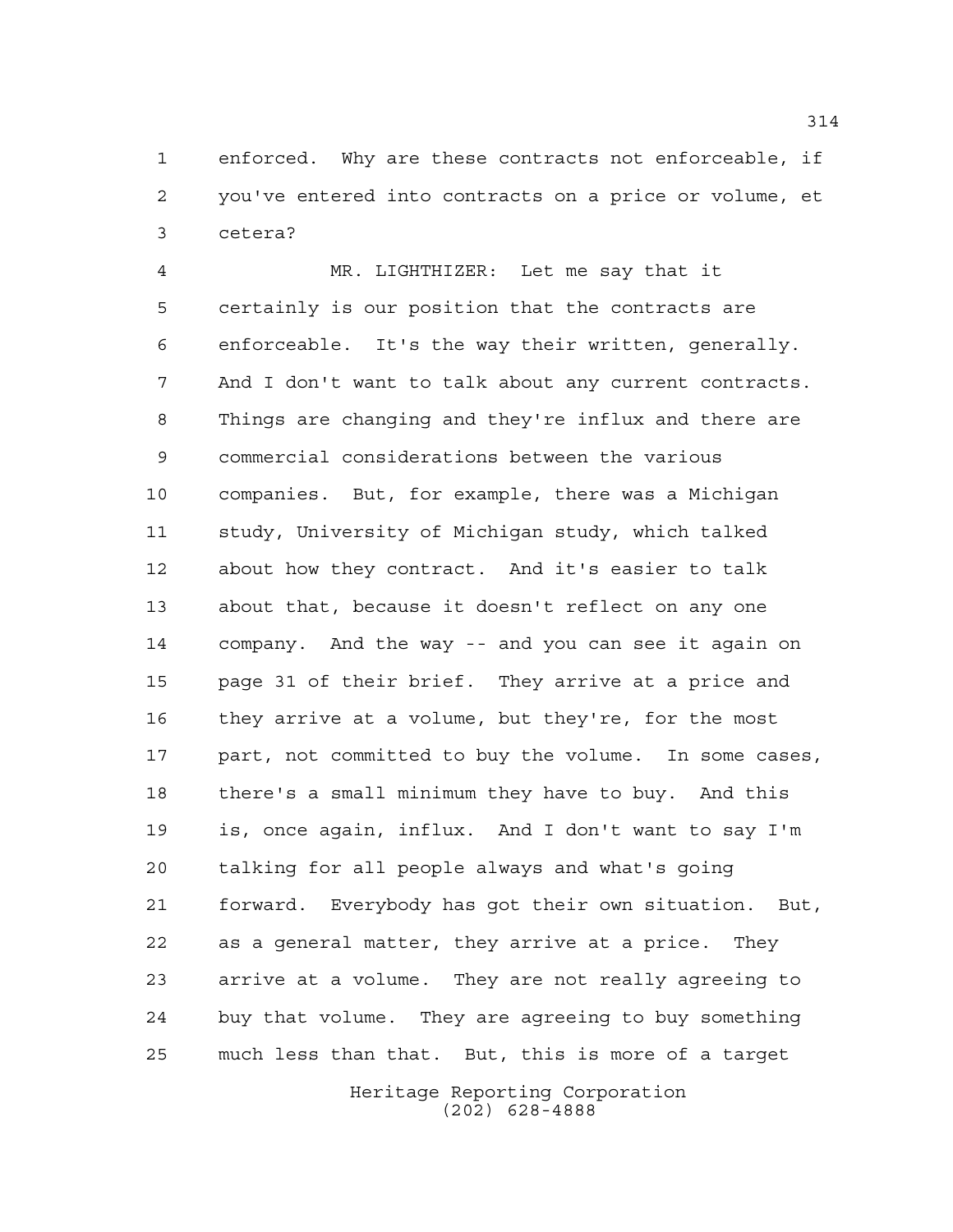that they're shooting at. And then if they come in above that amount, they have traditionally wanted to buy that, as if it was under the contract volume. And there has been some disagreement. There's even been some litigation, as I understand it, not that I've been involved with, but I understand it on this question. And that traditionally is how it has worked. So, if you're saying, is there a contract to buy some minimum amount with respect to a price, yes, that's probably a contract.

 Now, as a whole separate issue in the terms and conditions, just to give you a little more idea of who has market power in the terms and conditions. For example, at General Motors, they will have provisions in there that will say things like -- once again, I'm 16 going back to the study, not talking about any individual -- that says, we can get out of this contract for our own convenience. We can get out of this contract for any reason or for no reason. And that's traditionally in the terms and conditions according to, at least, this study, that General Motors likes to put forward, and presumably other automobile companies like to put forward. Now whether those are anybody's contracts right now, I don't want to reflect on, because, you know -- but we can

> Heritage Reporting Corporation (202) 628-4888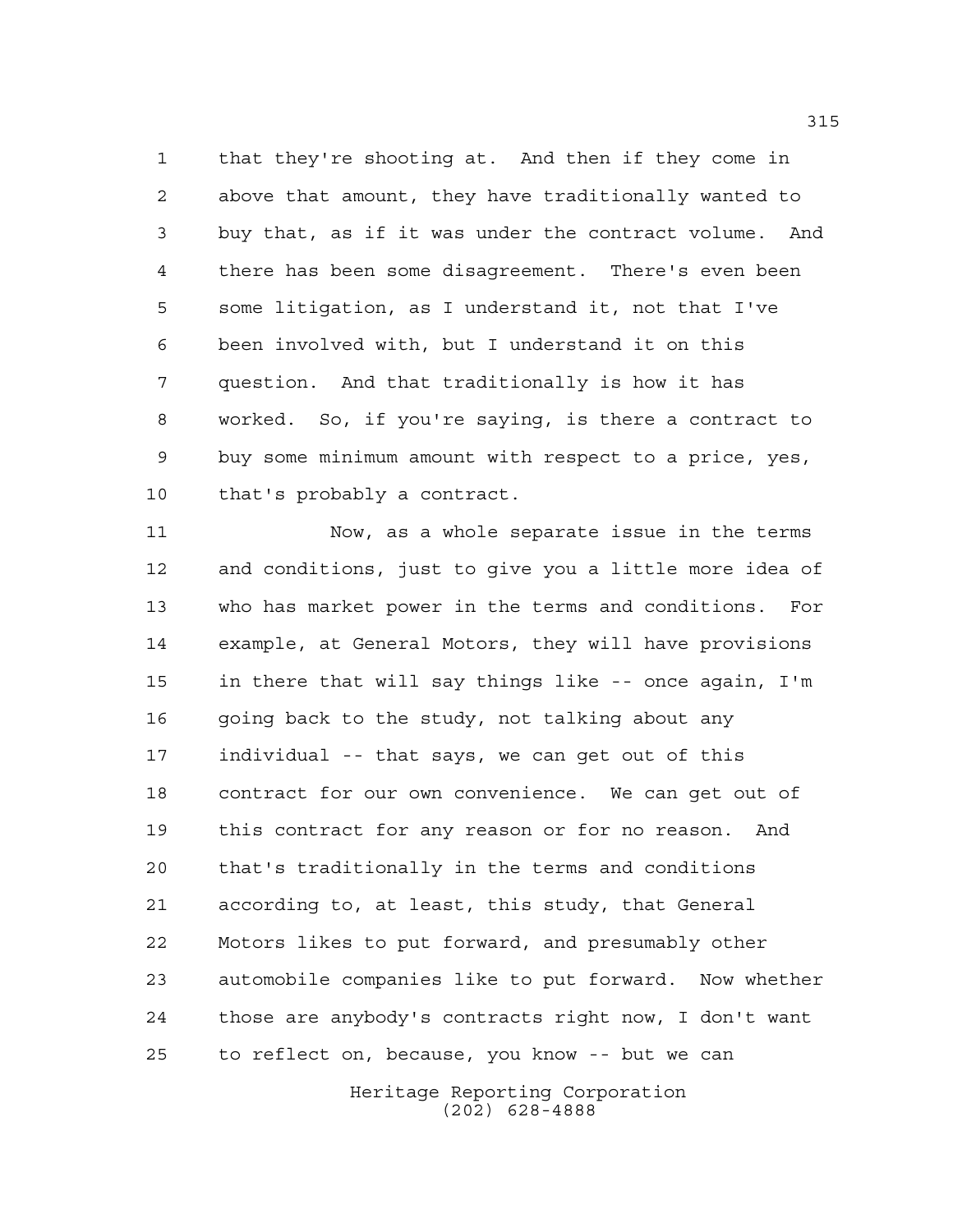certainly talk about this sort of an issue. But,

 that's in that study. But on the question of volume, for the most part, there's not a commitment to a volume.

 COMMISSIONER LANE: Okay, thank you. MR. NOLAN: Commissioner Lane, John Nolan, Steel Dynamics. I happen to be the only steel supplier in the room that was sued for breach of contract by an automaker, so I think I might be in a position to comment on this. The documents that we received from General Motors, which, again, all public information in the lawsuit, so I think I can speak to it. Hopefully, I don't inflame emotions on that side, but this is just a matter of fact. Documents provided, or let's say, were judged by Judge Schneltz as demanding, if you will, an unqualified right to purchase, but no obligation to buy. And it's very simple. Judge Schneltz was involved in contract law, as I understand it, for many, many years, and considered it one of the most lopsided documents he ever reviewed. And in most contract law, you need an equivalent commitment on both parties' part, in order to effect a contract that's enforceable. So, he ruled on that basis. It went to appeals court and it's public information that General Motors decided it was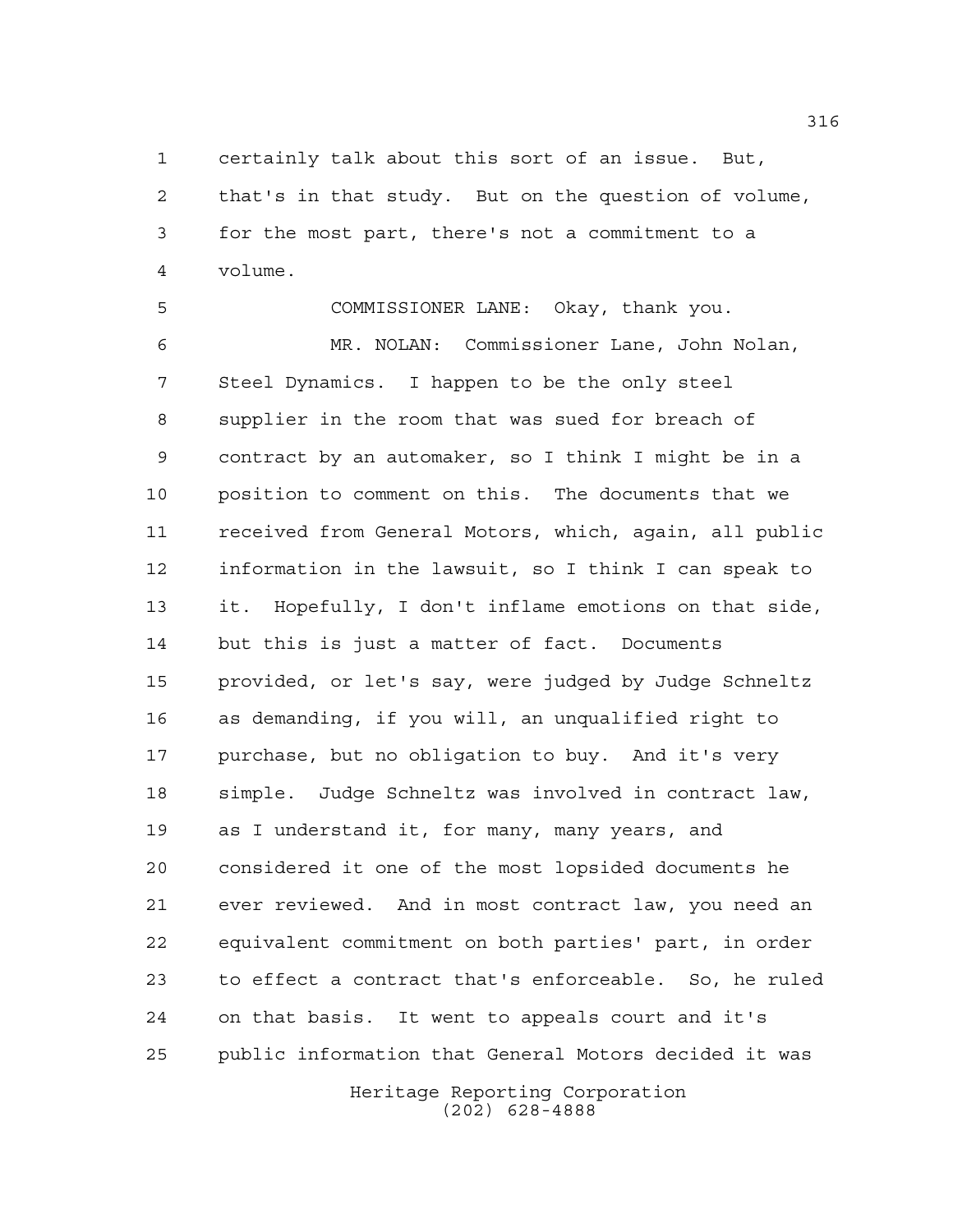prudent to withdraw from the appeal. So, we won in our opinion, both at the circuit court level and the appellate level. And that's where we stand today.

 MR. DIMICCO: Dan DiMicco, Nucor. The straightest talk as I can give you, for most of the last 30 years, a contract was not a contract. I'm not just talking about the auto folks. I'm talking about in general with other suppliers, other customers, and other industries. Contracts were in name only. They were very one-sided. I can't tell you how many times we had customers come back to us and say, we are not going to honor that contract. You have to lower your 13 price. We had one customer, very large customer, very international, multinational customer, not in the auto business, in this case, three times within the first six months renegotiated a long-term contract with us. Why? Because spot market prices had changed and they came back to us, you either lower your price or we're taking the business away. And we sit there and say, wait a minute, the contract doesn't allow you to do that and it was too bad; that's the way it's going to be. And I can't tell you how many times that's the way things went with respect to contracts versus most of the steel producers over the last 30 years. And I'm not saying that's with everybody. I'm saying it

> Heritage Reporting Corporation (202) 628-4888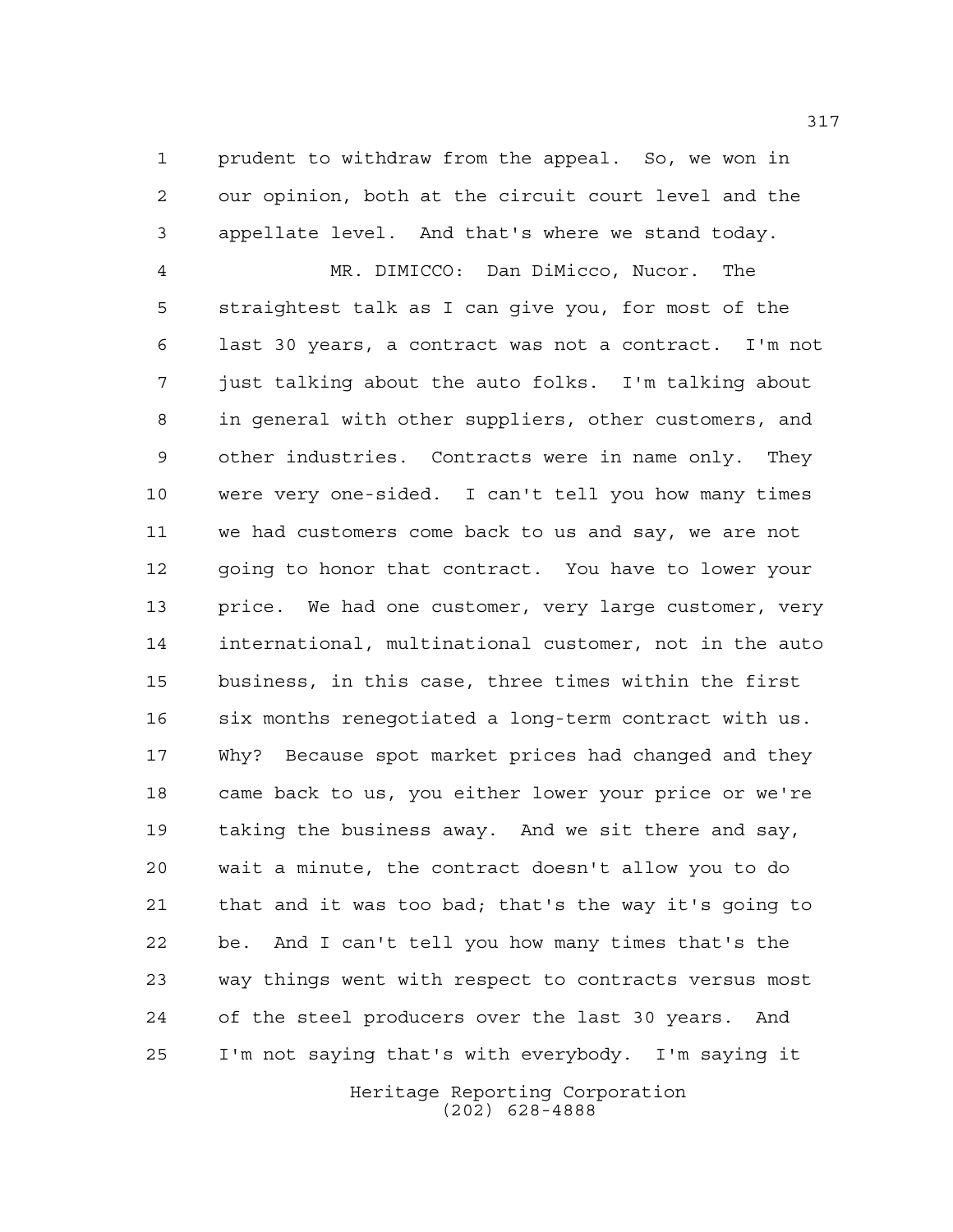was more that way than not and that's the reality of it. They were one-sided in nature.

 I think that has changed and hopefully that will stay changed, where there is true partnership between supplier and customer and contracts are honored, as they're intended to be.

 COMMISSIONER LANE: Okay, thank you. I have one more question, but I'll wait until the next round, Mr. Chairman.

 CHAIRMAN PEARSON: Okay, thank you. Going back to the question that we had started earlier about, whether U.S. prices are higher than world prices and, if so, why, and are the orders, themselves, a reason that U.S. prices might be higher? What are your thoughts on that? I mean, if, indeed, that's the case, then we have a policy in place that guarantees that because of the orders, the United States will always be an attractive market for non- subject imports. And we, also, would have a policy that would put the U.S. users of steel at a competitive disadvantage to steel users in other countries. Mr. DiMicco?

 MR. DIMICCO: Dan DiMicco with Nucor. The reality today is that these orders do not prevent any one of these countries from exporting steel into the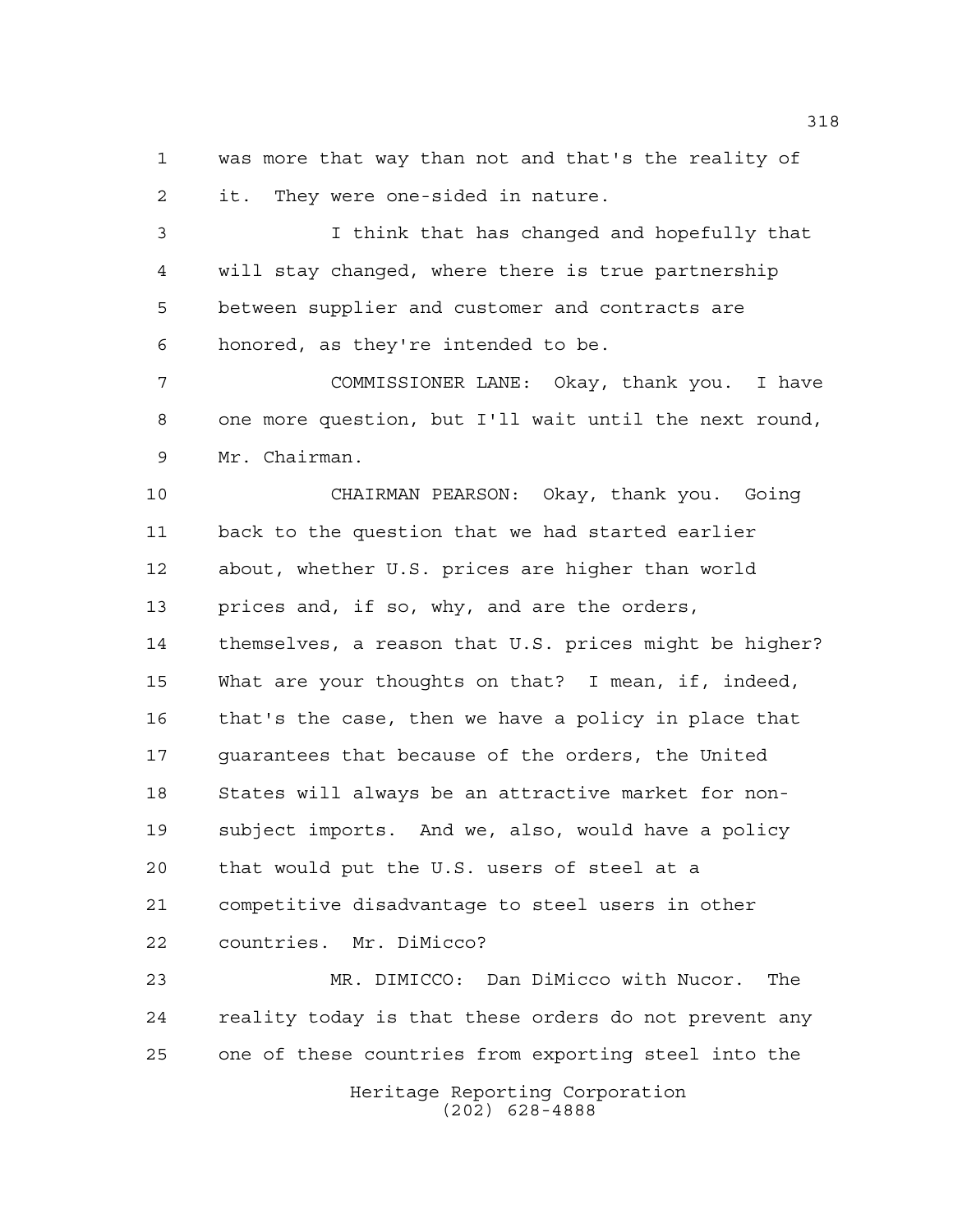U.S. marketplace. What it does do, and it doesn't put any duties on them, unless they dump their product in our market. This is not an issue against imports. This is an issue that prevents unfairly-traded, illegally-traded dumped material into our marketplace, which they clearly demonstrated and was ruled on by the ITC twice now. And my point here is that this is not an issue of, well, gee, imports can't come in. They can come in. They just have to be fairly traded, according to the trading rules that we are all supposed to live by.

 So, all of these countries can ship into this marketplace today and they can ship in at prices and they do, in many cases, at prices that are not dumped and cannot influence the marketplace. And they have, as I've explained to you numerous times in 2005 and are doing that again today. But, there's nobody that they -- none of these guys are preventing from exporting into the U.S. market.

 CHAIRMAN PEARSON: So, is it your position that the orders are not a factor in the U.S. price being higher than the prices in some other countries? MR. DIMICCO: That would be my contention, yes. CHAIRMAN PEARSON: Mr. Schorsch?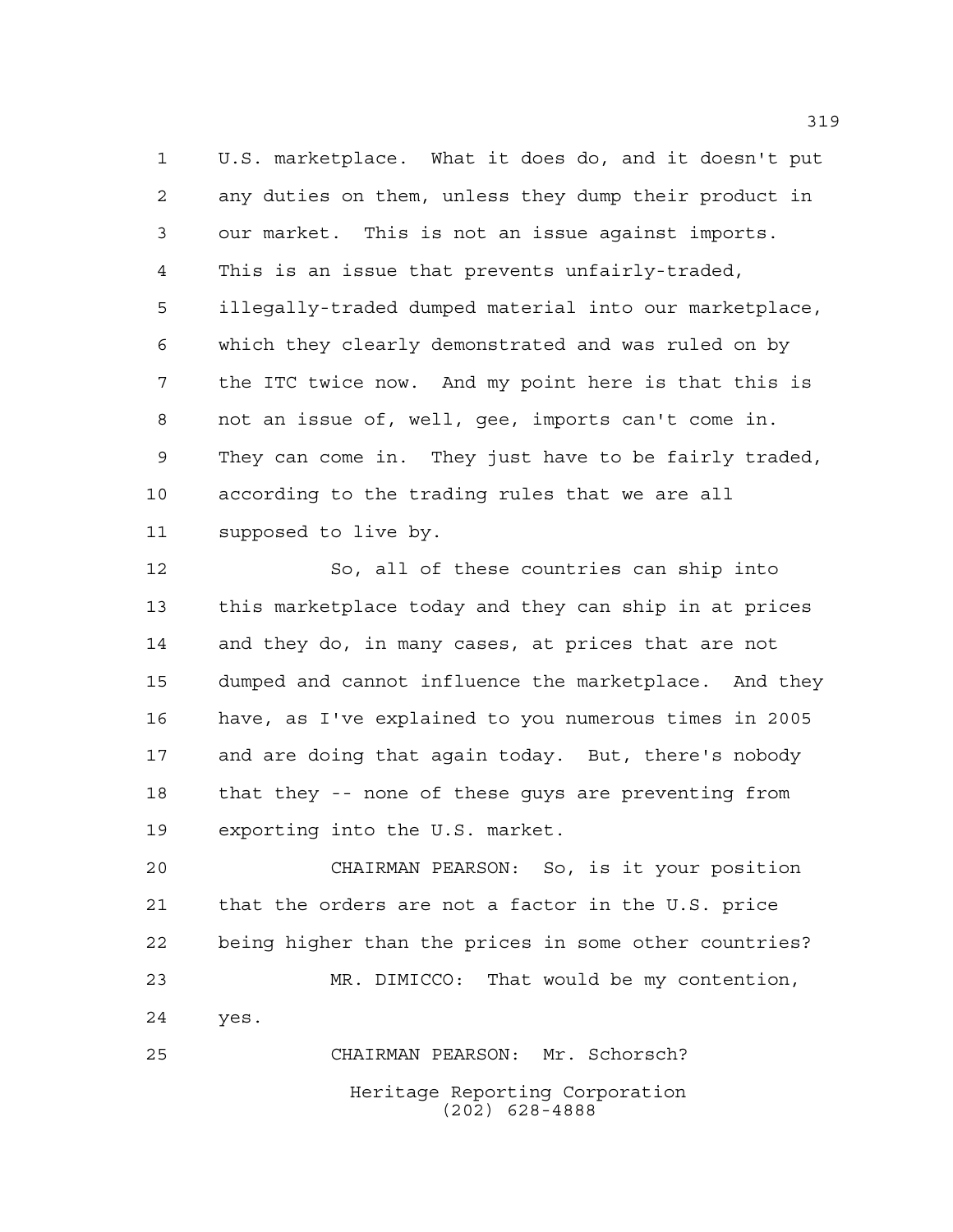MR. SCHORSCH: Yes, I think there's a structural reason for some price differentials, all else being equal, and that is we are, as we know, a major net importing region. So, we import a substantial amount of steel that's between this year almost 40 million tons or more; with the numbers that Dan cited, they are going to be 45 plus. So, a phenomenal amount of material that comes in, our market needs that material. If you assume, and I think we can say we are an industry that's very competitive; if the dollar comes down, it's even more the case. If you assume a competitive industry that has to import, the price in the domestic market will be more of an import parity price than what it cost to ship the material in from other regions. I think there's a structural reason, all else being equal, why you're likely to see somewhat higher prices here.

 Without these decrees and these orders, you take even those competitive, let's say, equal cost producers in other regions, allow them to dump into our market, I think you'll see that import -- now, you'll able to sell below your home market price to cover the transportation cost difference and you would tend to bring that U.S. price level down to the level of the net exporting region, where it's an export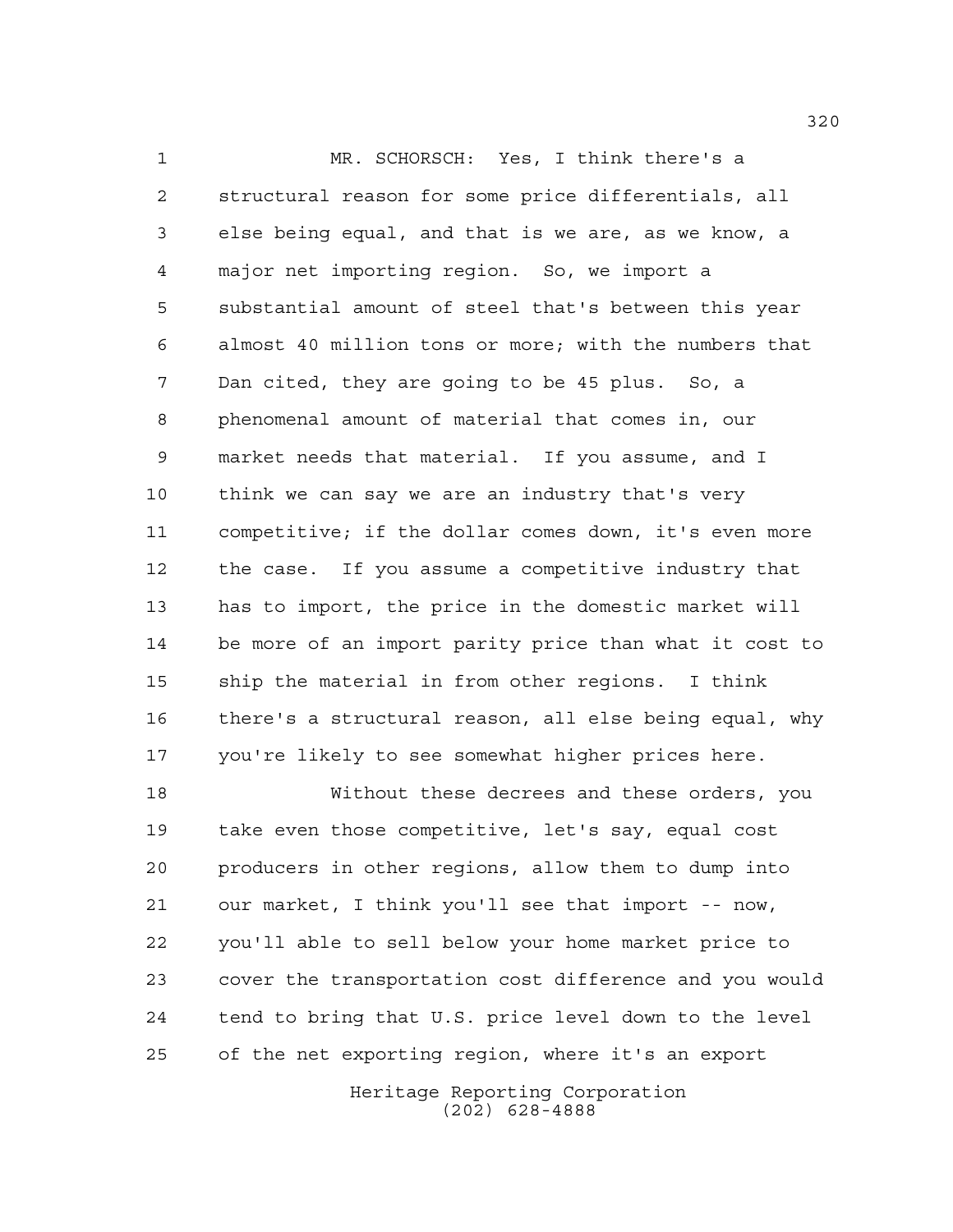parity price instead of the import parity. So, I think there's an underlying reason, a lot of factors drive it and move it around, but an underlying structural reason for that to be a case.

 CHAIRMAN PEARSON: Okay. I appreciate that. I think that's a perfectly legitimate argument. I appreciate that. Mr.

 MR. HECHT: If I could just jump in first. You seem to ask a question that sort of goes to the purpose of the law. And I guess I would say, from the standpoint of the law, what you're trying to do is remove unfair trade from the U.S. market, such that the prices that prevail in the U.S. market are based on market forces and market trade. So, if the question is, are the prices in the U.S. market going to be higher than the prices in a market characterized by unfair trade, then of course they are. That's the purpose of the law. But part of the purpose of the law, as well, is to disincentivize people from engaging in the type of behavior that leads to dumping, that tends to lead to these lower price levels in markets worldwide. So, I would argue through strong enforcement of the law, which is, of course, what you're statutorily instructed to do, you are discouraging the types of behavior that would lead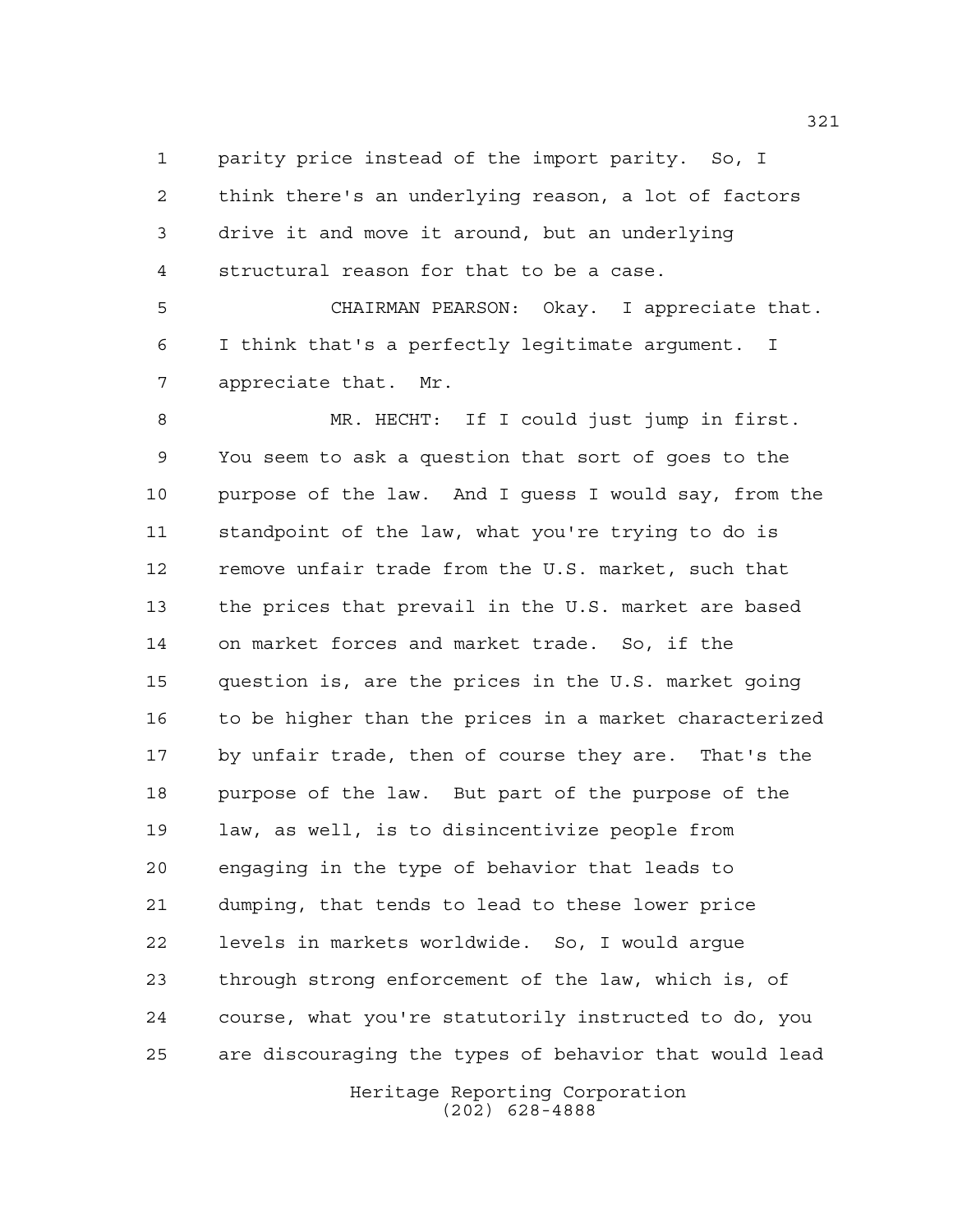Heritage Reporting Corporation (202) 628-4888 to that type of pricing abroad, where it does occur. But, here, I think we are still in a world where you do have markets that are characterized more by unfair trade or excess capacity or market distorting practices. And are prices higher here than there? Yes, that's the purpose of the law. CHAIRMAN PEARSON: Mr. Nolan, did you have a comment? MR. NOLAN: Mr. Chairman, I believe that Mr. Hecht most eloquently made the point that I wanted to make. Thank you. CHAIRMAN PEARSON: Okay. The European Union, is it also a structural importer or is it a net exporter? Does anybody know? Mr. Schorsch? MR. SCHORSCH: I'd be winging it, so I hesitate to. I think -- CHAIRMAN PEARSON: Okay. Well, the reason for asking is that the EU, I believe, doesn't have antidumping orders against any of the subject countries. And so, I was just wondering how that market dynamics work there relative to here. Mr. DiMicco? MR. DIMICCO: People behind me can correct me if I have this wrong, but I believe they are a net exporter. And there are a host of reasons why they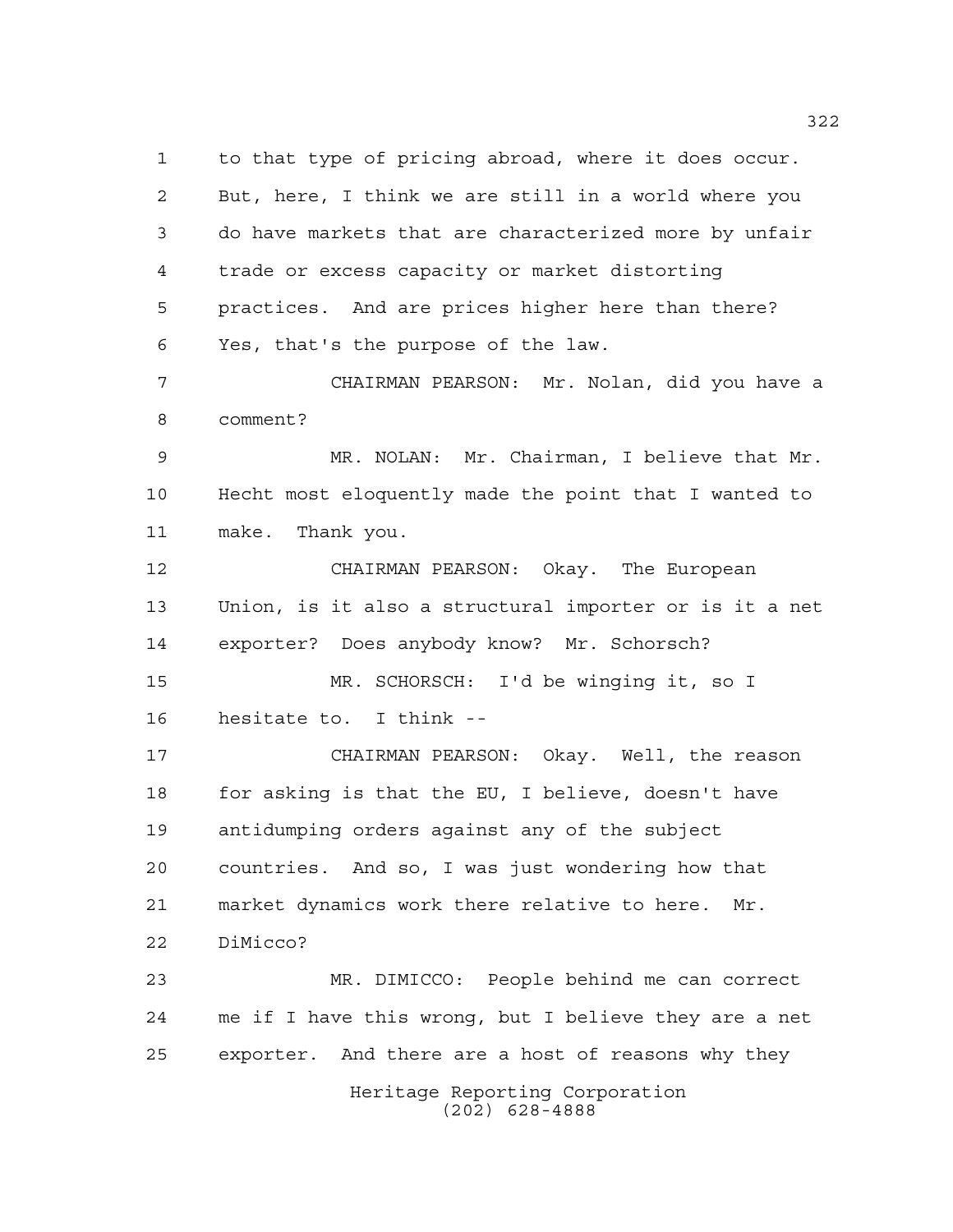may not be subjected to them, including side

 agreements that are negotiated between the EU and other countries relative to quotas and how much they can ship into their marketplace, what they're allowed to ship in without incurring penalties. That's done all the time in the EU.

 CHAIRMAN PEARSON: Okay. Well, perhaps for purposes of the post-hearing, if you could shed a little more light on this, comparing the United States and the European Union, the market dynamics, the prices levels, because I think we'll have representations on the other side that the EU prices often are higher. And if we have a structurally quite different market there, I would be curious to know more about it and what your perspective is on it.

 Different question. Do corrosion-resistant 17 producers tend to be relatively more profitable when 18 raw material costs are rising or when they're falling?

 MR. GOODISH: Commissioner, John Goodish from U.S. Steel. I think that is more related to the amount of contract business you have than it is strictly to the raw material pricing. In a particular case we're talking about now, when we negotiate contracts back in 2002 and 2003, that go through the 2004, 2005, and, in some cases, 2006 time period, we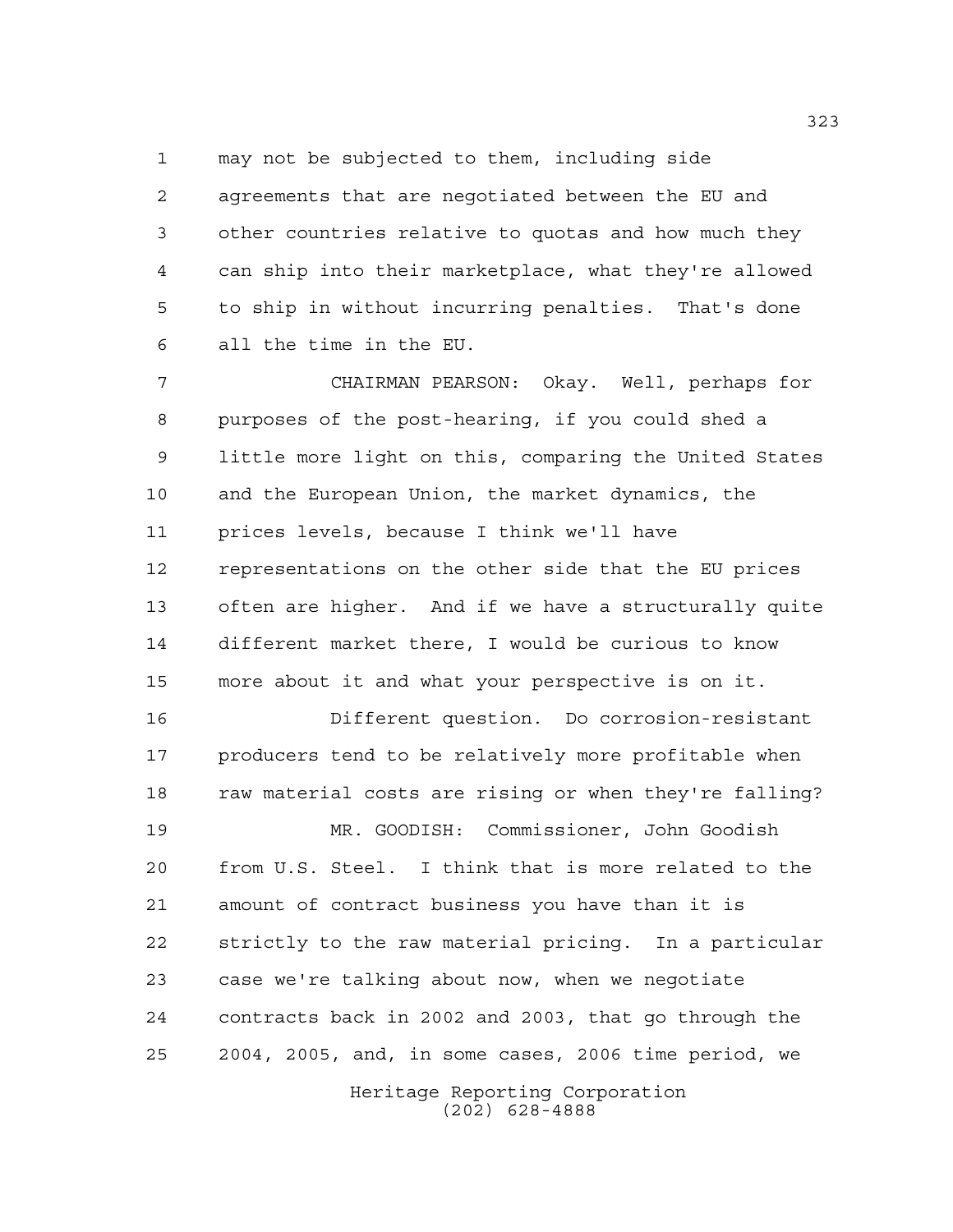cannot recover all of those rapidly increasing raw material prices. Just like in September of last year, even if you had an annual contract and you negotiated it, you saw a significant increase in natural gas prices. In the September through December time period, there's no way to recover that. So, it's just a matter of when you negotiate your contract and whether or not you have any provisions in there.

 Today, we're all a lot smarter than we were two or three years ago. We will all put provisions in, if there's a significant change in raw material pricing, that there will be some avenue to recover it. Now, there will be resistance on the customer side. When you're selling a customer or potentially selling a customer a million tons of steel, and you're a 19 million ton customer, you may not sound like that's -- or a producer in the United States, you may see that - - think that that's not a significant volume; but, it is. So, it all depends on what your contract negotiations are with your customer, when the raw materials go up. Is it projected to go up? And whether or not you can recover the cost from that or not and whether you're going to make money on that or not.

Heritage Reporting Corporation (202) 628-4888 CHAIRMAN PEARSON: Okay, fair enough. I can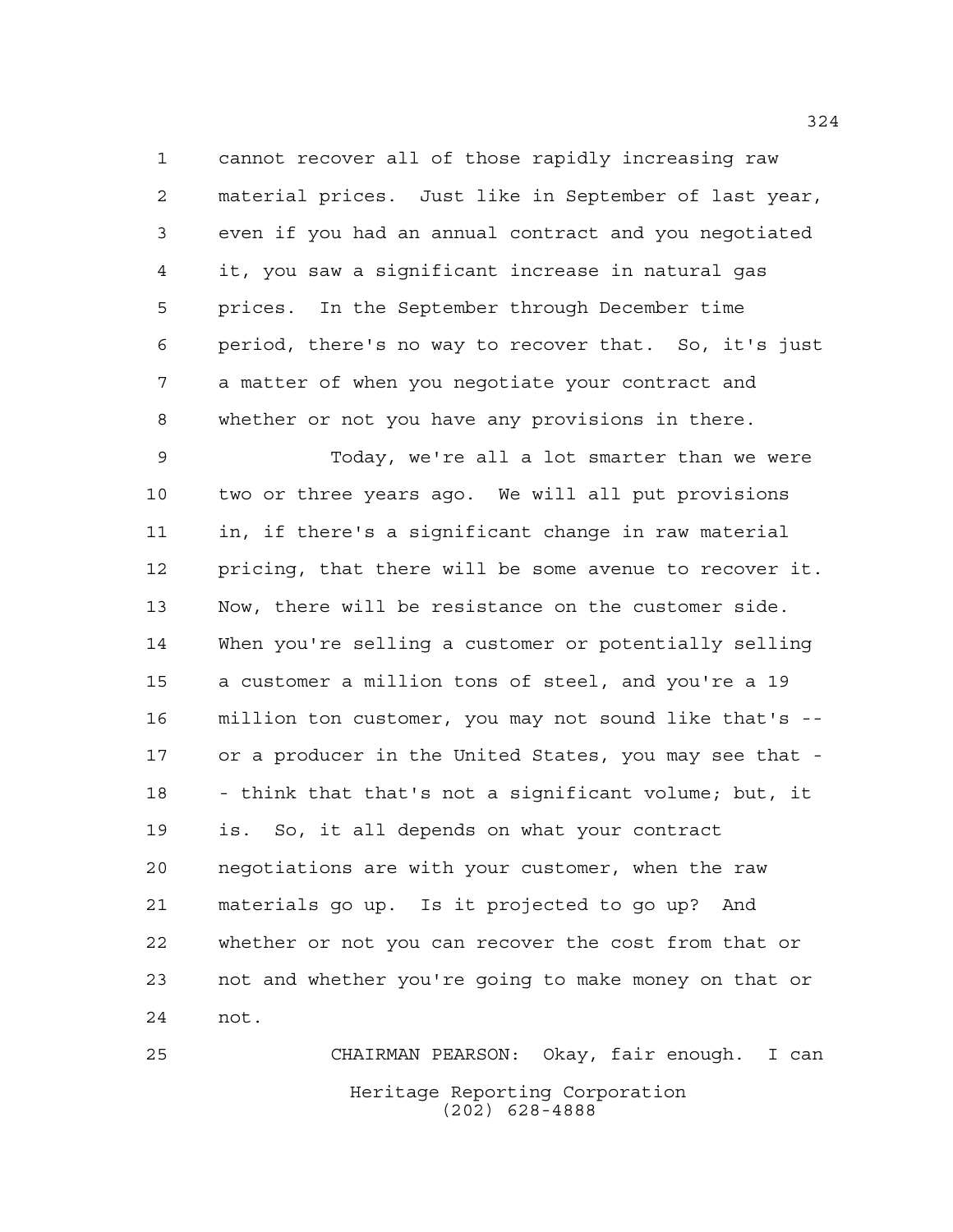see in this industry, in particular, that contracts are very important and have got a lot of influence on the results that we've seen here over the POR. How about just on spot sales? Are those relatively more or less profitable? Mr. DiMicco?

 MR. DIMICCO: Particularly those of supply and demand and typically when raw material prices are going up it's because demand has gone up and typically you are able to maintain or increase your profitability in those periods of high demand, unless something changes as supply/demand relationship, like a contract that you're stuck in for two to three years, where you're not allowed to change your prices, even though the raw material prices may have gone up by 200 percent. And that's part of the issue. But, in general, the experience has been that when demand is high, import costs can be high, but also the ability to get a better price is there, as well.

 CHAIRMAN PEARSON: Right, okay. Well, I appreciate that, because that's much more in line with some commodity businesses that I'm more familiar with. But, I appreciate also the comment by Mr. Goodish about the imports and contracts here, because there's no easy, simple, straightforward answer to the question would be my takeaway.

> Heritage Reporting Corporation (202) 628-4888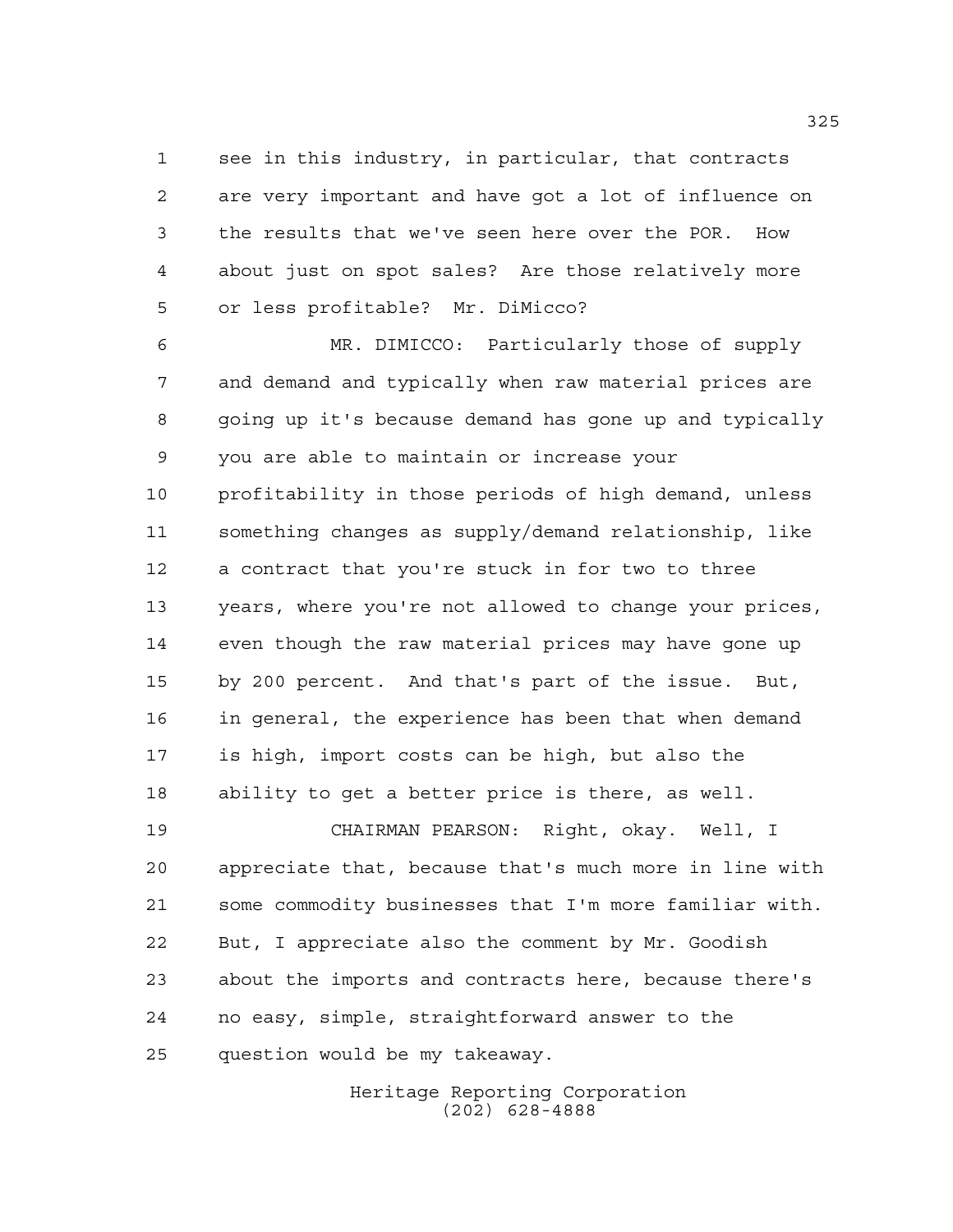Okay. Madam Vice Chairman?

 VICE CHAIRMAN ARANOFF: Thank you, Mr. Chairman. I'd like to address some questions to Mr. Bates, who probably thought he was going to be able to stay all the way in the back there and not answer any questions. Mr. Bates, it's not entirely usual for us to see a service center appearing on the panel with the domestic industry in one of these cases. So, I'm going to start by asking you about your business. Do you sell only domestic product or do you, also, sell imported corrosion-resistant product?

 MR. BATES: I would say that 95 percent of our product is domestically produced and the five percent that comes in, we get -- about two percent of it would come in from Asia and three percent from Canada. The balance of it is all domestically produced. And, again, most of this goes to automotive through -- where we are managing the supply chain. We purchase a lot of the material and sell it to automotive, but it's on a see-through basis, where we're working with a mill as a partnership and two of the mills represented here today are our largest partners, Steel Dynamics and Nucor, in providing that material to automotive.

Heritage Reporting Corporation (202) 628-4888 So, I was requested by John Nolan to come in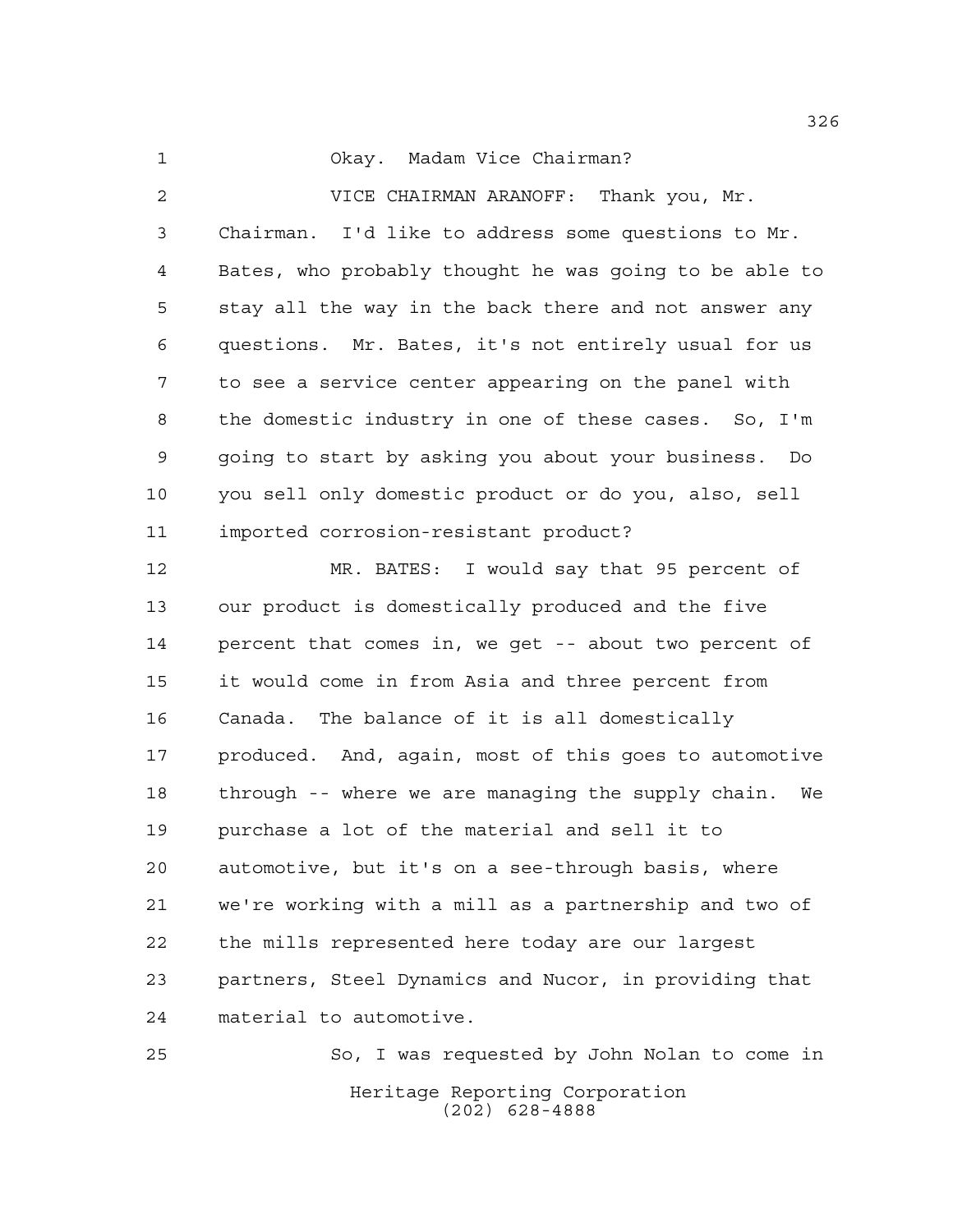here and speak or answer any questions that you may have with the service center and how the supply chain works on these hearings.

 VICE CHAIRMAN ARANOFF: Okay. Well, then let me ask you to give me more detail about this intermediary role that you're playing between the mills and automotive customers, how that works and whether that's the kind of role that other service centers typically fulfill.

 MR. BATES: I would say, yes, that's the major auto service centers, which I would say would be Worthington, Steel Technologies, Heidtman Steel, Kenwall, and there's a few others out there, but I think I've touched on most of the major automotive service centers. Particularly, we're managing supply -- the supply chain. We are the ones that have to adhere to the just-in-time delivery in making the deliveries to the stampers and to the -- basically the stampers, not the assembly plants. If you look at a Nucor or an SDI or any of the mills, they like to roll the steel in volumes and they roll it in sequences, particularly the mini-mills. It makes the most sense for their profitability and to lower their costs. So, they may roll two months supply of one item in two hours and when it rolls, there's no place to store it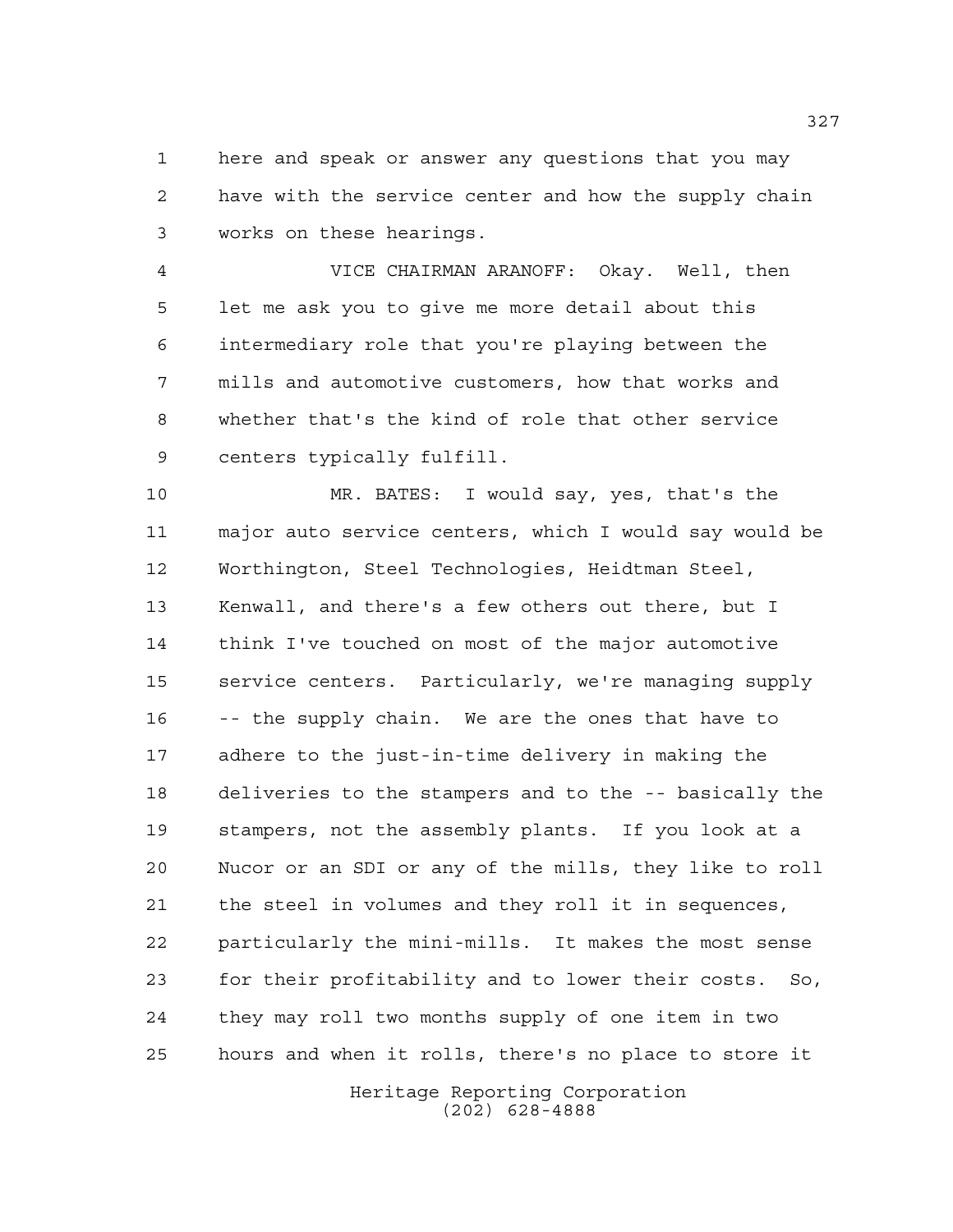at the mini-mills. It ships out the door to a service center. And then we take that product from there and, generally, it's a -- even though we sell steel, we're really a processor. We get our -- our income is from pickling, slitting, managing the supply chain, and then making sure we're meeting the just-in-time delivery.

 But, there's a lot of our business that we're speculating on. We, also, have a percentage of our business that we're trying to -- we're speculating on steel, as all the other service centers do, trying to maybe buy steel on the downside and sell it when it's more expensive. But, we're in a situation of the last four months, which you've heard on the inventory, the service center inventories have exploded to historical highs right now, at the same time that the -- as you have also heard, that the domestic producers have reduced their build in the fourth quarter on some models 50 percent. And that's what I call the perfect storm. And you're -- even as we're here today, I can tell you the price of steel probably fell \$20 a ton, while we're in these meetings, simply because of those dynamics. People have to make steel and there's really very little people out there that have any room to put steel right now in the service center industry.

> Heritage Reporting Corporation (202) 628-4888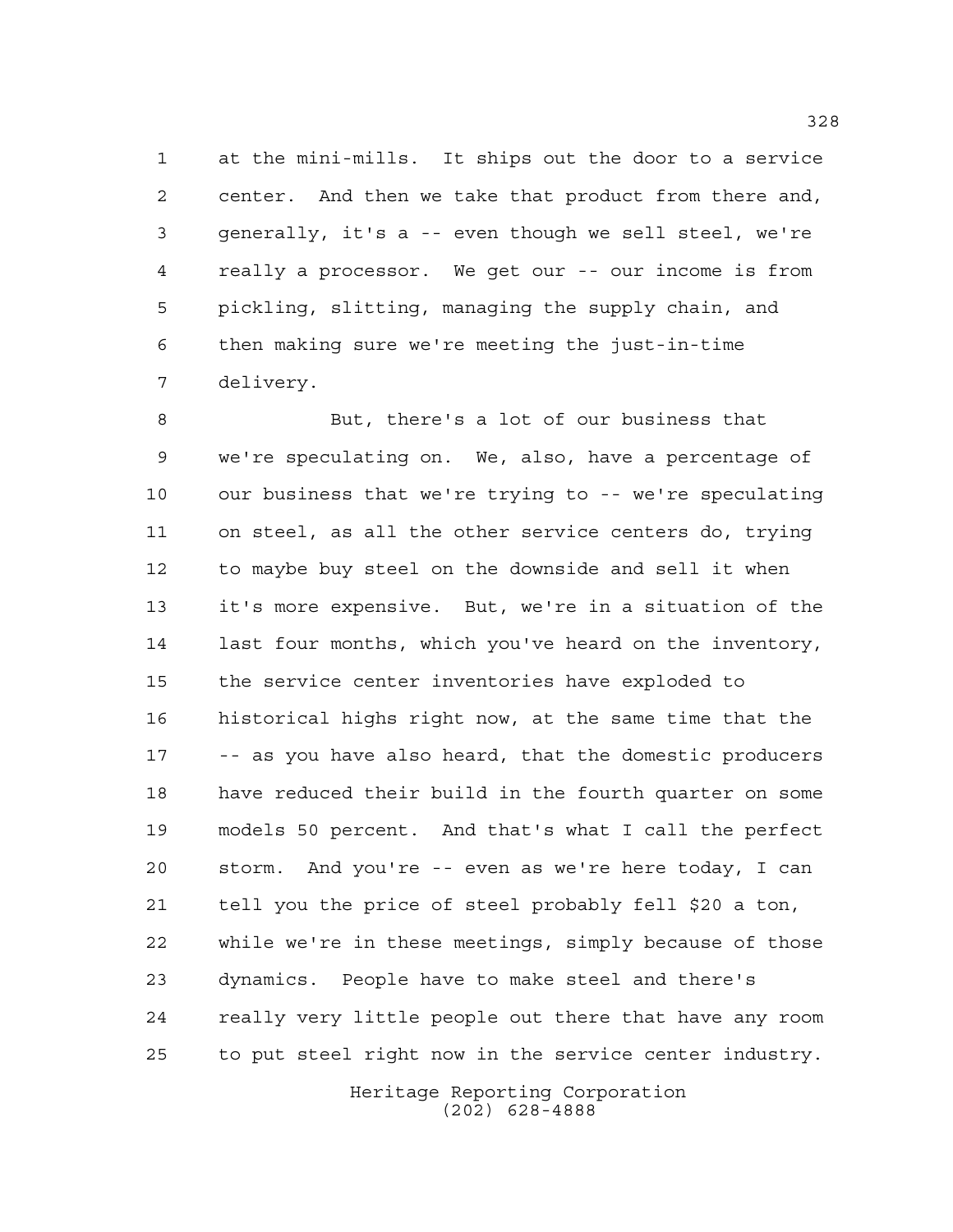So, it's a very trying time for the industry and I think this is going to last for -- it's going to take a long time to get inventory levels down to normal levels, which, depending on which part of the steel industry you're in, it's a different kind of inventory. If you're a general line service center, you typically can have, you know, three or four months of inventories when you're selling like a beam and an angle and a plate. But, if you're in the automotive supply side, you're optimum inventory is probably no more than 60 days and I think everyone right now is approaching 90 days inventory on the floor. So, the service centers wouldn't have to buy any steel right now and can continue to supply their automotive contracts until December or even January. VICE CHAIRMAN ARANOFF: Well, let me just follow up on that, because that makes it sound like the relationship between the service centers, the mills, and the ultimate purchasers is a little different than I understood it to be. MR. BATES: We're partners. VICE CHAIRMAN ARANOFF: Do you -- so if the -- I mean, as I understood it, the mills and, in your

contract for the supply of steel for a particular

case, the automakers negotiate an arrangement to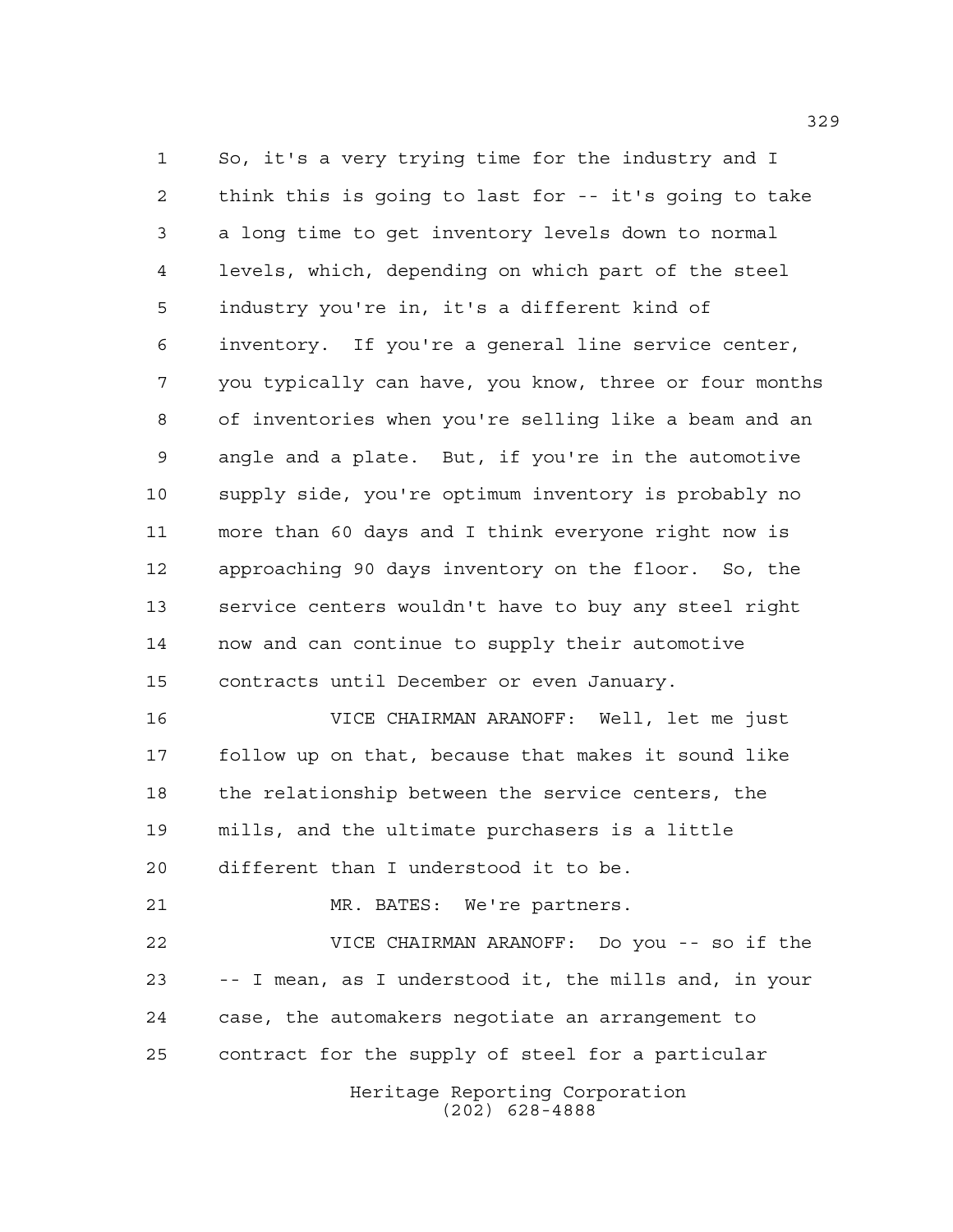automotive part. And then who comes to you and gets you involved in the middle?

 MR. BATES: It varies with each one of the big three that we're dealing with. General Motors has a tendency to -- will make a program to buy the steel from whoever they -- maybe they set up a program with Nucor to purchase x number of tons of steel at a certain price. Then, their resale -- they call that a resale program. They will sell that material to us, as it's rolled, and it comes into our facilities. Now, we will pickle it, slit it, or, in the case of our galvanizing plant in Monroe, will galvanize it and add all those costs in and the carrying charge for the inventory and an operating profit and that will be what we add on to the purchase price that they sold to us. Or they'll sell us something for \$500 a ton and we'll turn around and sell it for \$620 a ton delivered to them. So, General Motors is managing that side of the program and they expect us to do all the logistics and the processing and the value added.

 VICE CHAIRMAN ARANOFF: Okay. So, when you talk about the need for inventory destocking by service centers, you're not describing the kind of inventories that you hold, where you're standing in between a mill that's produced something that's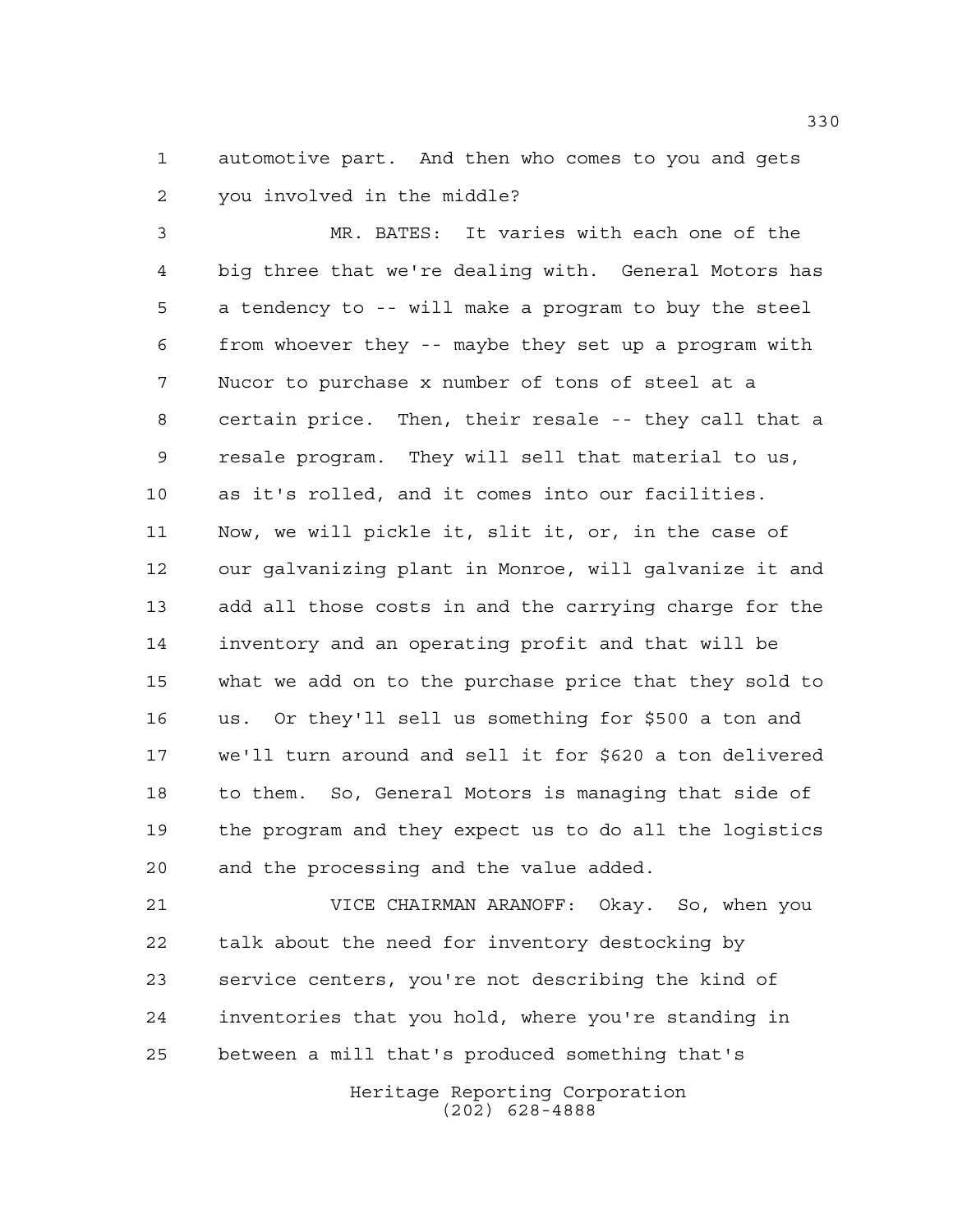already basically under contract and going somewhere. I mean, I always understood inventories that service centers to be holding to mean things they basically bought on speculation to make spot sales.

 MR. BATES: No. That's part of it, but -- for instance, the steel would keep on coming in to maintain that -- having the six to 12 weeks or depending on which automotive company, is you're required to have in the pipeline x number of days of steel for them. And if it's some of these huge volume, like the Ford F-150 pickup, which, you know, they make about a million of them a year, if all of a sudden the steel is coming in, it's already rolled at the mill. So once it's rolled, they have the agreement that they have to take it or that we have to take it. By the time the steel comes in and they start their cutbacks, which is not like they don't -- they don't give you a warning that they're going to chop their production by 50 percent. Now, all of a sudden, you've got these huge buildups in inventory. And this is for all the people that are doing all the automotive. But, you're right, the speculative inventory is the same thing. Plus, mills on the speculative inventory, when they were real busy in the first part of the year, I know one mill that we're

> Heritage Reporting Corporation (202) 628-4888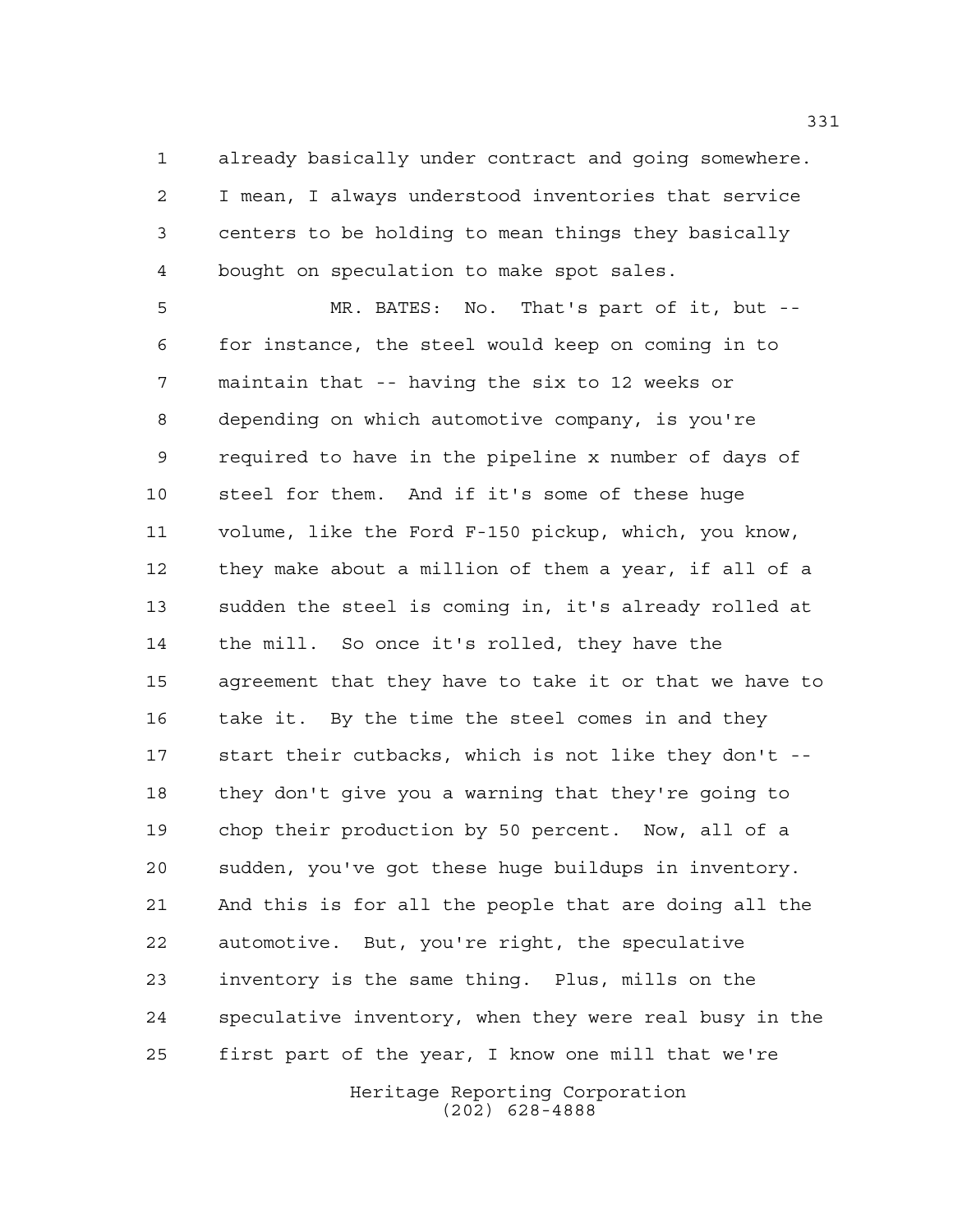Heritage Reporting Corporation (202) 628-4888 real close with that -- like had a 200,000 ton late position when they came into July. Well, it's all caught up by the end of September. So, they didn't ship your stuff for two or three months and then they shipped your stuff for the current month and the past two months and the month that they rolled for next month. It all came in at the same time. And that's just -- it sounds crazy, but that's part of being a service center partner with the mills. But, it -- when everything is going in the wrong direction, you really have, I think, a serious issue right now in the steel industry, in the country. And, if anything, not keeping on these duties could really exasperate this problem and make it much more serious than it is. VICE CHAIRMAN ARANOFF: Okay. MR. BATES: You would have more steel coming in here. VICE CHAIRMAN ARANOFF: All right. Well, thank you, very much. That's all been very helpful and to my great surprise, I used all my time. So, thank you, very much, for your answers. MR. BATES: Thank you. CHAIRMAN PEARSON: Commissioner Hillman? COMMISSIONER HILLMAN: I hope at this hour only a few follow-ups. Just to make sure I understand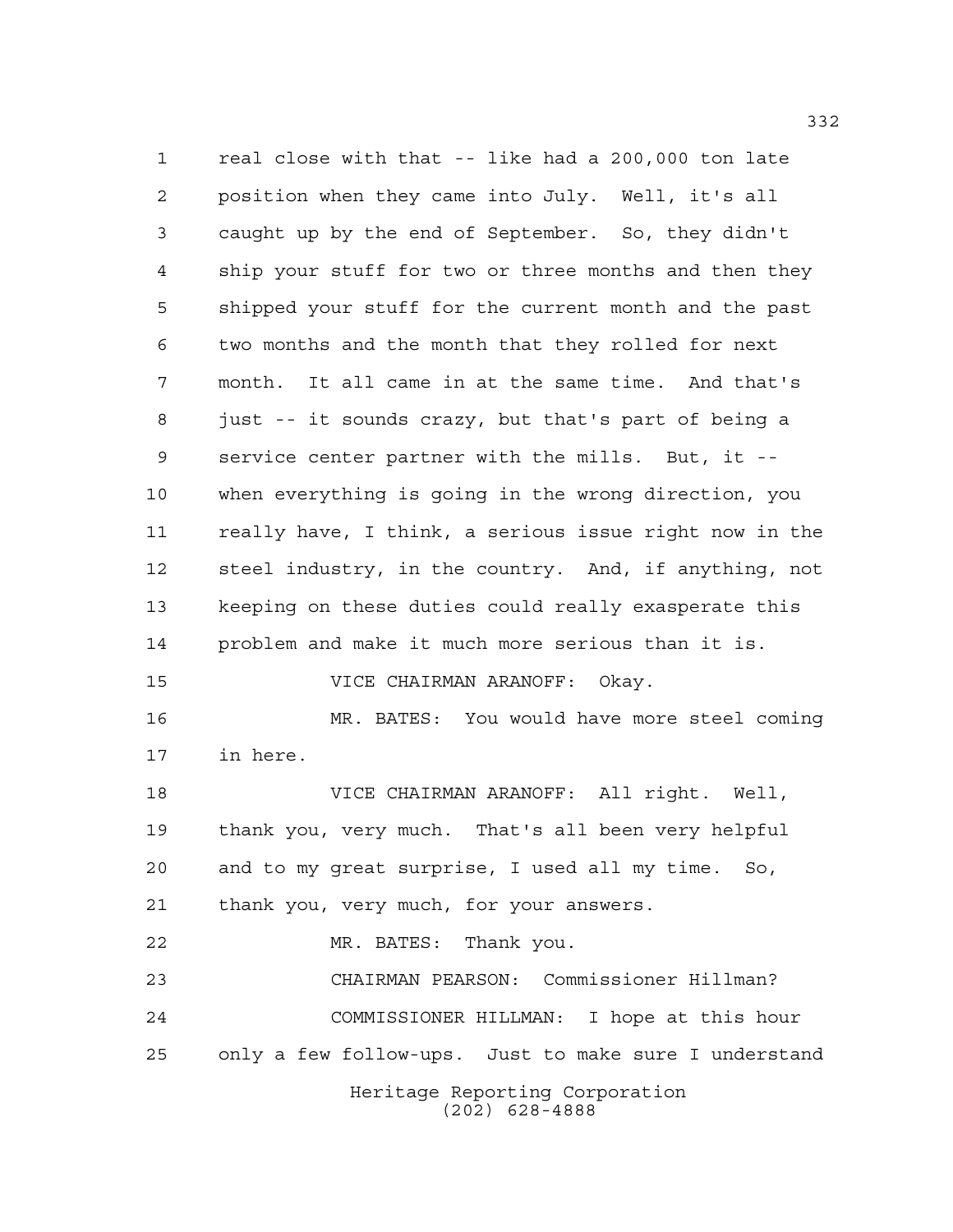this issue of the electro-galvanized versus the hot dipped, are there any applications for which hot dipped galvanized product cannot be used? When do you absolutely have to have electro product?

 MR. GANT: Your question is -- this is Doug Gant -- is there any application you cannot use electro-galvanized?

 COMMISSIONER HILLMAN: You cannot use hot -- or you must use electro-galvanized.

 MR. GANT: Yes. There are some applications where for welding purposes, the coding composition of electro-galvanized welds easier. It's typically in only certain thin gage ranges. I think, for example, Ford Motor Company has been able to make the product interchangeable above a certain thickness, above, I think it's .7 millimeters, it's interchangeable.

 COMMISSIONER HILLMAN: Okay. And how large a market is there for the product that, again, must be electro-galvanized?

 MR. GANT: I would have to follow-up, but it's a small portion, because most panels are thicker than that.

 COMMISSIONER HILLMAN: Okay. I appreciate that. Then another issue I wanted to make sure I understood, which is the issue of the, if you will,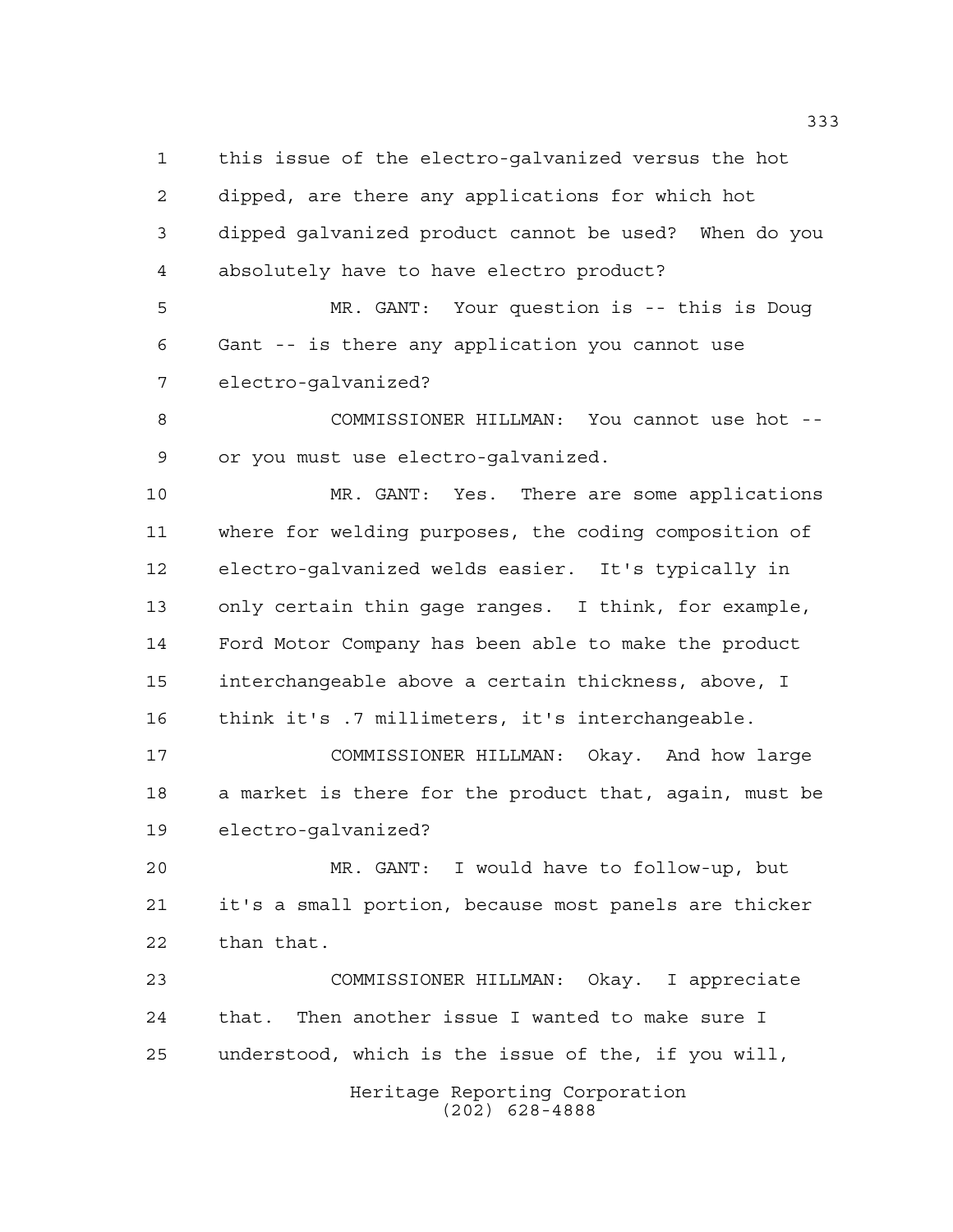North American auto market. The Canadian producers have alleged that the North American market for automotive steel is essentially an integrated market with increasing trade flows in both directions between particularly the U.S. and Canada and automobile producers treating the Canadian and the U.S. producers as part of a single market. I'm wanting any of you that are in this to comment on whether you would agree that the auto market in North America has become an integrated market, in terms of sourcing steel. Mr. Goodish?

 MR. GOODISH: Yes. I would not look at it as an integrated market. We do put bids out.

 COMMISSIONER HILLMAN: I'm sorry, you would or you would not?

 MR. GOODISH: Would not look at it as an integrated market. Auto manufacturers come to us and we bid steel -- or price steel based on specific models, not looking necessarily where they're going to be bid. We do have different arrangements that we have to make from a freight perspective on getting material into Canada. So, we're not looking at it as an integrated market. I think that would be dangerous on our part.

Heritage Reporting Corporation (202) 628-4888 COMMISSIONER HILLMAN: Okay. Anyone else?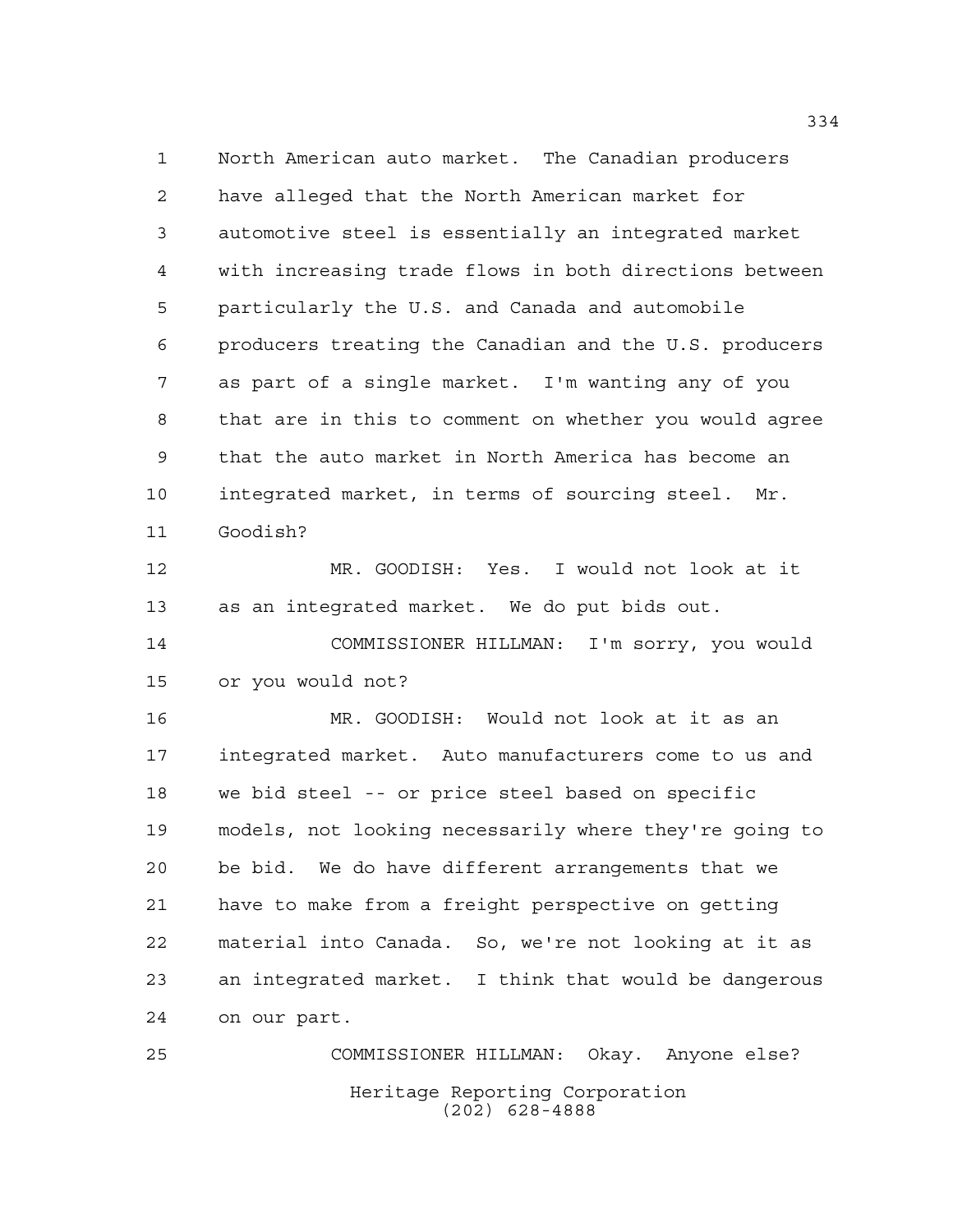Mr. Vaughn?

 MR. VAUGHN: Yes. I'd just like to make a legal point. I mean, as I understand their argument, their argument is saying when our customers tell us to ship this stuff into your market, that's not really harmful. That's not really an import. That's not really a dumped and subsidized import -- or dumped and unfairly-traded imports hurting you. And I just don't see legally why that makes any difference. I mean, we think that the evidence is very strong that the customers are going to tell a lot of these subject producers from a lot of these countries to ship into this market, if the orders are revoked. So, I just don't understand the legal -- I just disagree that the point that they are making is sort of legally relevant to what you all are supposed to be considering. The question for you is are the subject imports going to be significant. It seems to me their argument seems to indicate yes, subject imports will be significant. COMMISSIONER HILLMAN: I appreciate the legal side. I was just trying to understand factually whether -- again, this issue of how you contract and how you price, whether it matters to you whether you're selling to a GM plant in Canada versus the U.S., whether your perception is that the auto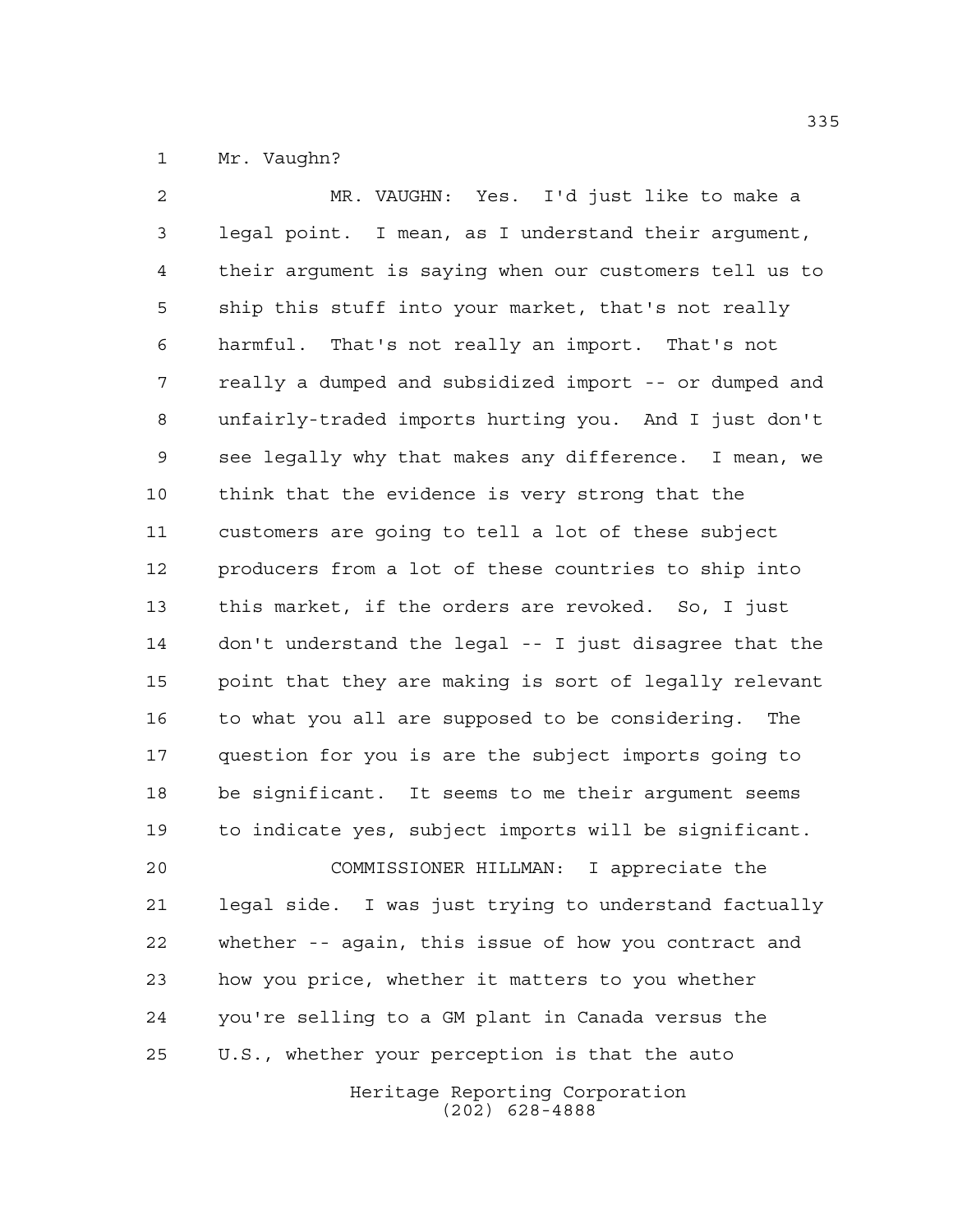producer treats this as a single market. Mr. Gant? MR. GANT: Doug Gant. I think they would like to and I think from a practical matter, the transportation and so forth, it's a border that's easily crossed. But, from another matter, it is a different country. There are different trade laws. There are different currencies. And there are different costs of doing business for producers there, because of nationalized health care and other things. So, from a practical matter, as I said before, we ship to Mexico and Canada at the request of our customers and we do that to serve them, because its proximity is reasonable. But, it's not the same market.

 COMMISSIONER HILLMAN: All right. Then, I wanted to follow-up a little bit on the discussion that you were having with Commissioner Okun, in terms of the crystal ball. I won't comment on the quality of everybody's crystal ball of forecast. But, I wanted to make sure -- I heard a lot of your responses on the demand side. I want to make sure I understand your sense of what you expect on the price side of it. I noted in Mittal's brief, there was an exhibit that, if you will, forecast declines in prices for hot- dipped galvanized, down from the 2006 levels. First, I want to make sure I get everybody's comment on

> Heritage Reporting Corporation (202) 628-4888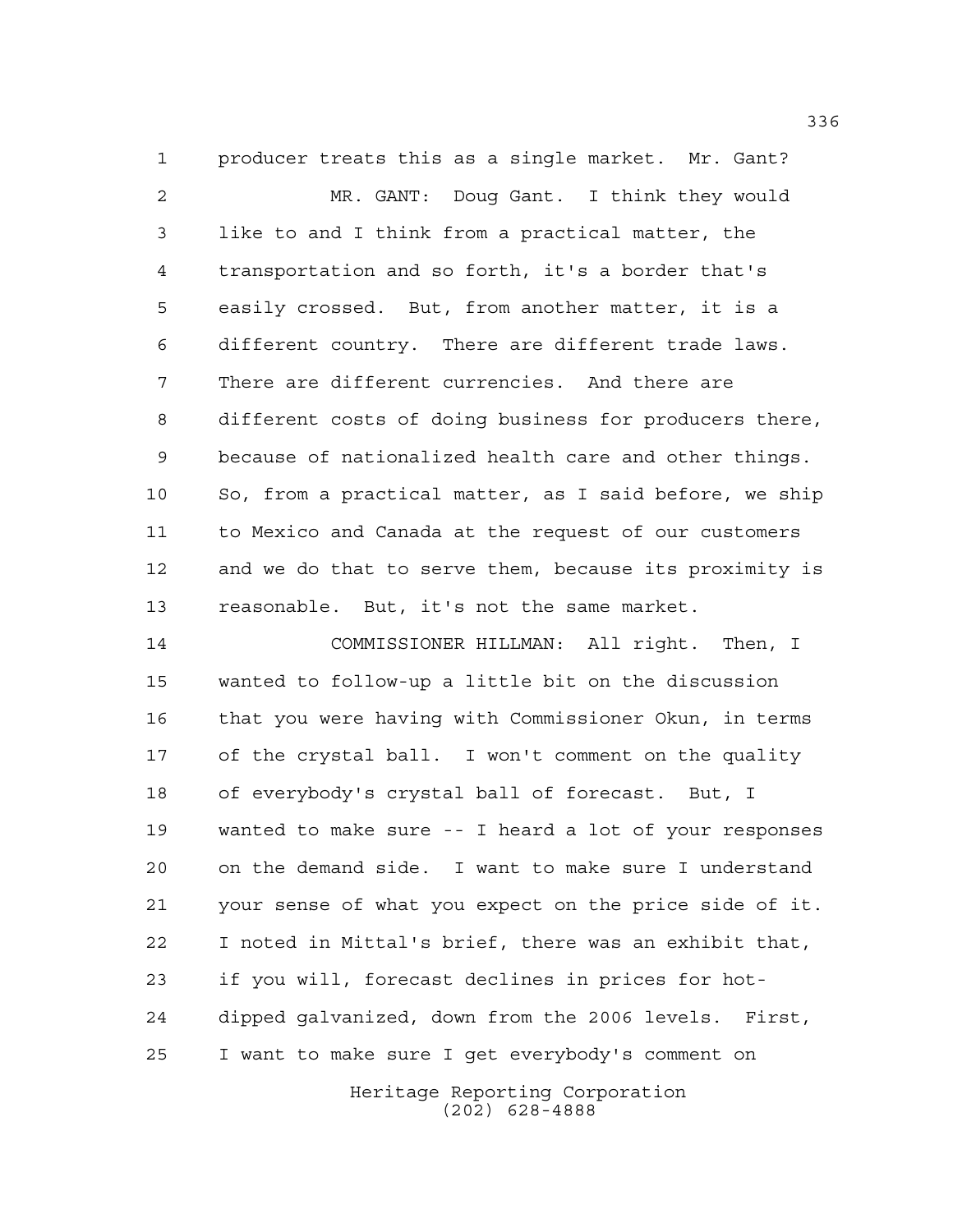whether you think that's likely to be the case over the next couple of years and, again, to what you would attribute those forecast for a decline in price over the next couple of years. Do you agree with it? To what degree is it attributable to a moderating of raw material prices?

 MR. NOLAN: Commissioner, John Nolan, Steel Dynamics. I think it's very difficult, you know, for an electric furnace producer, particularly to look out that far and speak to raw material prices, other than the fact that they're extremely dynamic. They go up, they go down. You know, the whole concept of crystal balling, so to speak, is -- you know, particularly if you're trying to anticipate scrap prices or trying to project for a legitimate business reasons going forward, product prices. I look at my track record or the lack of maybe is a better way of describing it, I think it's very difficult to look maybe out beyond more than one or two quarters. And I would tell you that we see declining prices near term. I would like to believe prices will stabilize sometime in 2007. We see some strength in the market segments that we've discussed today, such as non-residential construction. We're hoping that the Fed makes a move on interest rates that will stimulate residential construction.

> Heritage Reporting Corporation (202) 628-4888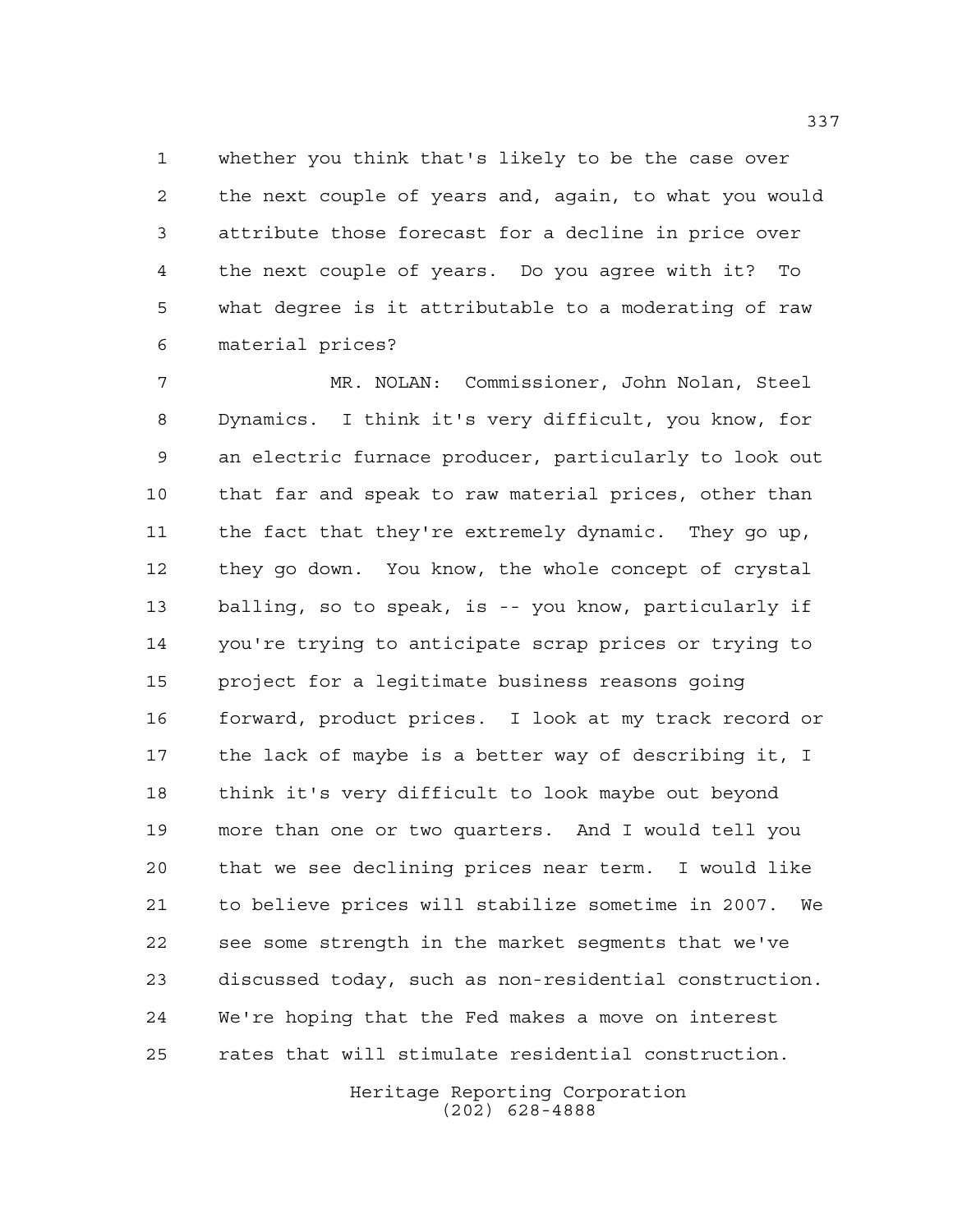But, these are not carved in granite, so to speak. These may not happen. So, a forecast is just that. All it is, is an idea that you might have for the future; but whether it materializes is very difficult for anybody to guarantee or affirm or assure.

 MR. GOODISH: Commissioner, I'll speak on behalf of U.S. Steel. I would rather talk about what we saw happening in 2006 and what actually happened in 2006. If we were to drop back in time and look at 2006 from 2005, and you've heard some of Joe's comments on CRU, we go back and we look at all kind of data from automotive forecast, CRU, what's going to happen with GDP, what's going to happen with industrial production, new housing starts, what's going to happen from the weight goods perspective, appliances, and all of that, we, in effect, said that business was going to be good in the first quarter and then it was going to start dropping off from the second quarter through the balance of the year. And we were going to see prices fall over that period of time.

Heritage Reporting Corporation That never materialized. What actually happened is we saw a rather strong market through about the May-June time period and, at the same time, we were seeing the escalating inventories in the

(202) 628-4888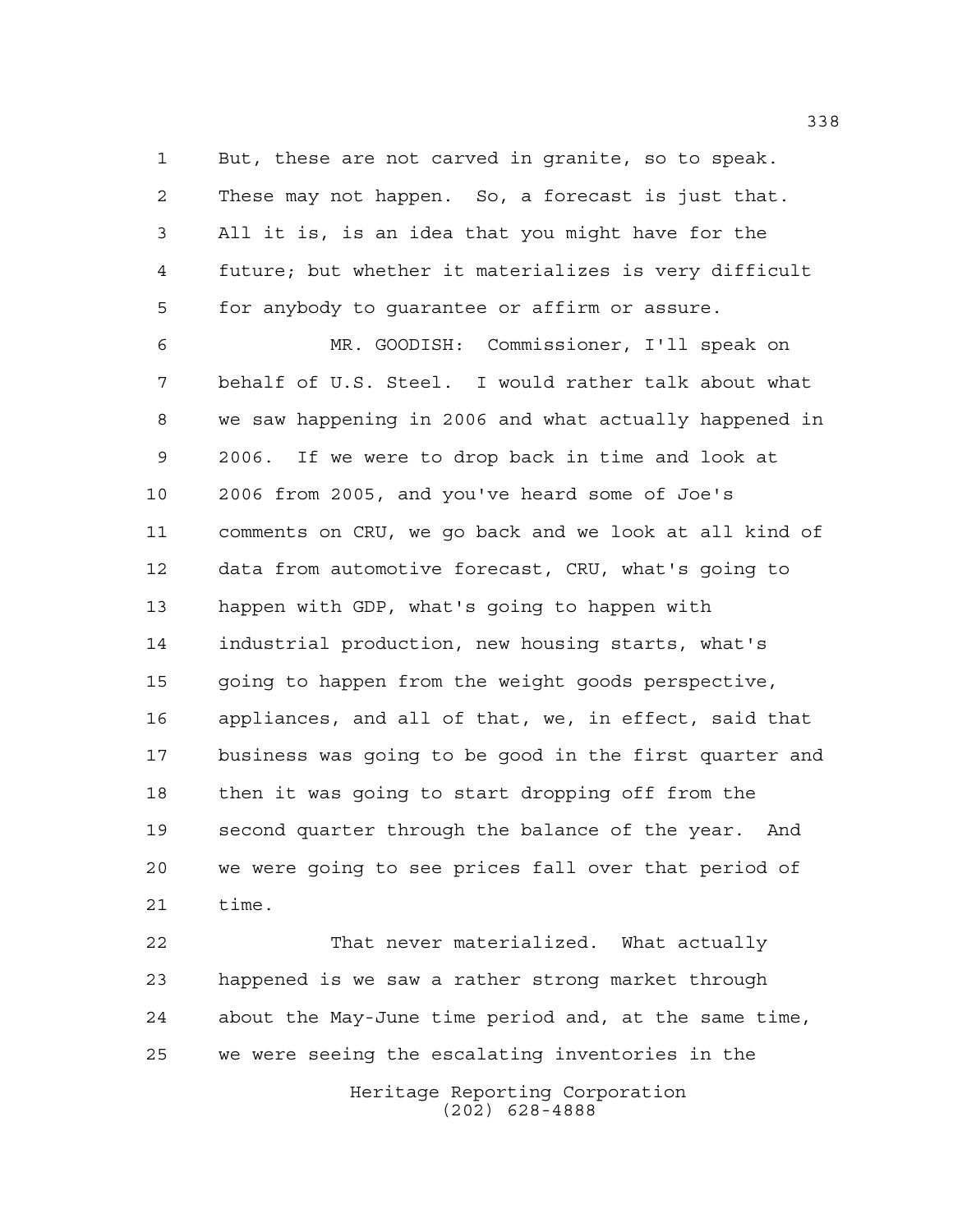service centers. We, also, saw that new housing starts start to fall off. And actually where we're going to end up, where it appears we're going to end up through the fourth quarter is the fourth quarter is actually going to be a little bit worse in actual practice in 2006 than what we thought it was going to be back in 2005. Now, from a financial perspective, we've done better for the first half of the year and we're pretty much on track for the third quarter, where we thought we might be. But the fourth quarter is going to be significantly worse.

 So, we can end up projecting where we're going to end up being or where we're going to be in 2007 or beyond. But, really, there is just so many market forces that impact it, that nobody can tell you that for sure. And, you know, I think it was Dan, who made the comment, it simply is a matter of what the supply and demand is. If our customers can all do an accurate job of telling us exactly what they're going to do and if that happens, then the next time it happens will be the first time, then we can do a good 22 job of telling you what we're going to do.

 COMMISSIONER HILLMAN: All right. I appreciate those responses. Perhaps it would be helpful, though, if you could -- if all of the

Heritage Reporting Corporation (202) 628-4888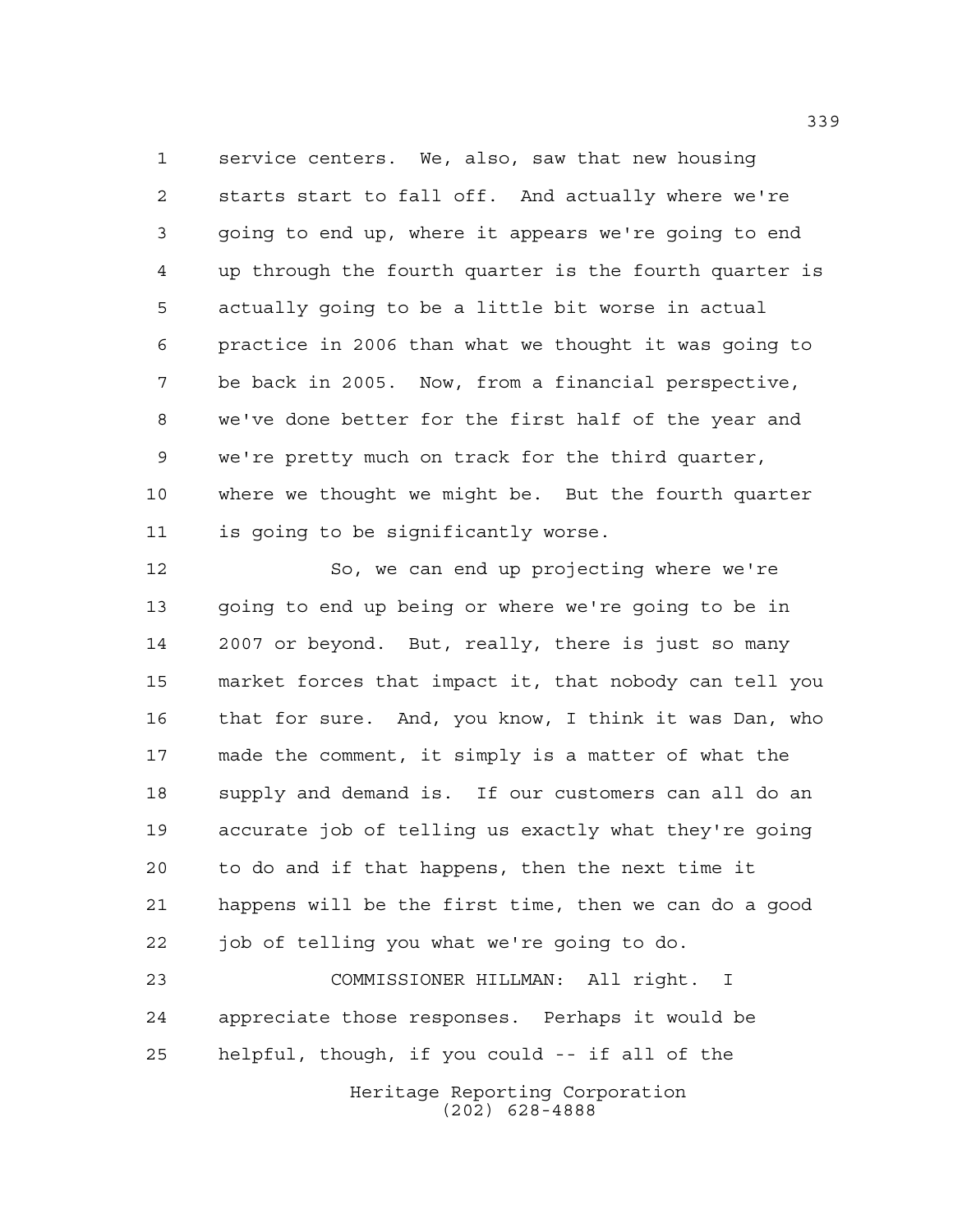companies could provide the Commission with any data on any price increases that you requested from any of your customers and what actually happened in the post- June 2006. Obviously, we have all of the data through June of 2006. But, if, again, trying to make sure we understand what these price trends are and what they might mean going forward, if there is specific data that could be provided, in terms of, again, what, if any, price increases you saw, what you were able to achieve, that could be put on the record, I think that would be helpful, in terms of answering this what do we think prices are going to do in the near term. Mr. Lighthizer? MR. LIGHTHIZER: I presume you're not going to ask another question. I just thought I would like to very briefly address this Canadian question and I wanted to wait until you had used up your time before I did. And that is whatever -- COMMISSIONER HILLMAN: Just because you want to get me in trouble with the Chairman. I know, Mr. Lighthizer. MR. LIGHTHIZER: No, I'll talk quickly. Whatever your judgment is on this one market with Canada, which we don't agree with at all. There, also, is a very large segment of shipments coming in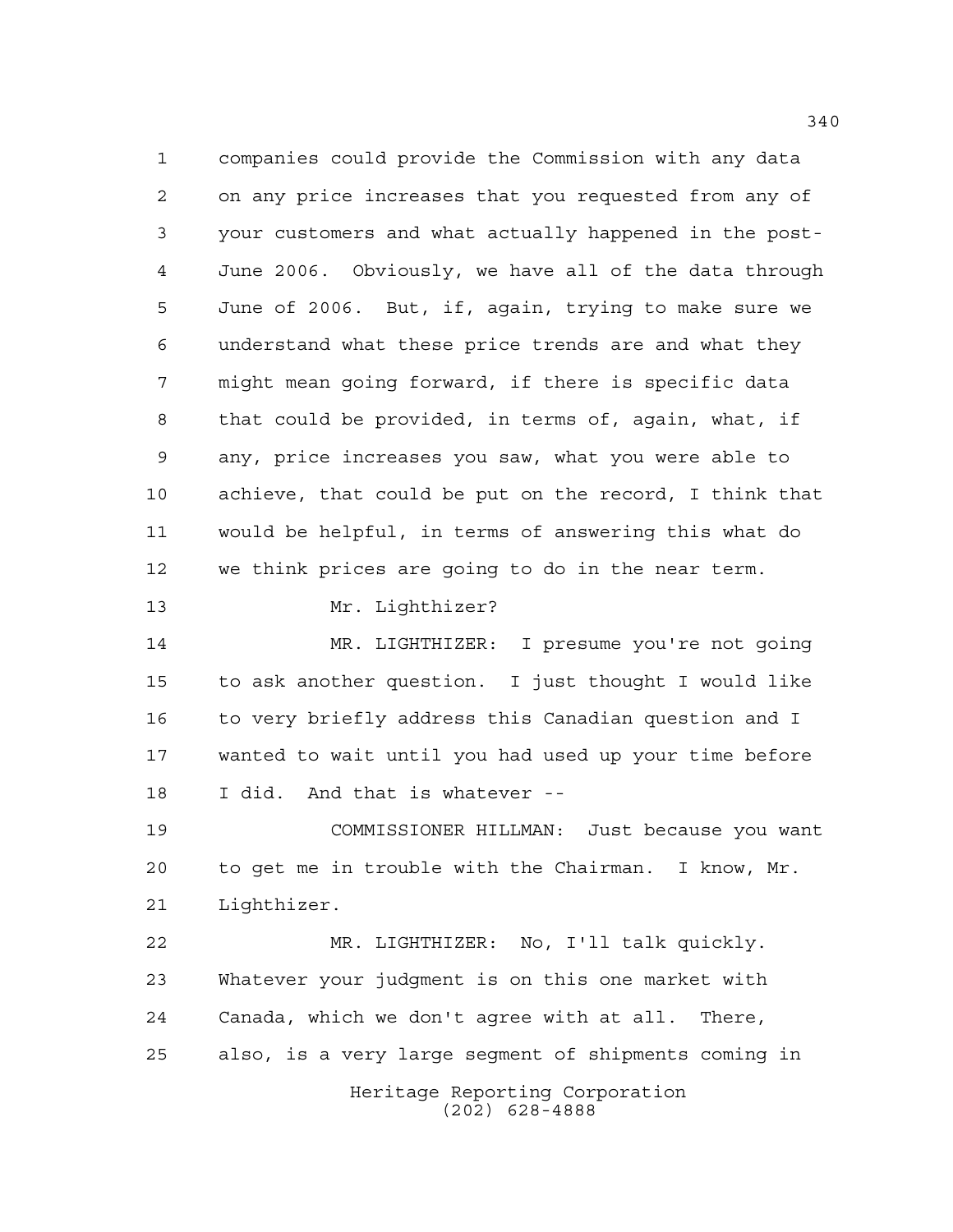from Canada through resellers. If you look at Dofasco's numbers and Stelco's number and Sorevco's numbers and compare to census numbers, you will see that there's a very large -- we can't get into the number size or the number, but, it's large, it is damaging, and it is a matter of great concern to us. It is something I would direct you to, as you sort of analyze the U.S.-Canada problems.

 COMMISSIONER HILLMAN: No, I appreciate that. Thank you. Thank you, Mr. Chairman.

 CHAIRMAN PEARSON: Commissioner Koplan? COMMISSIONER KOPLAN: Thank you, Mr. Chairman. For the record, Madam Secretary, this is only the beginning of the fourth round, not the fifth round.

 CHAIRMAN PEARSON: Madam Secretary, I think you better not try to record which round it is for Commissioner Koplan. We might have a hard time figuring that one out.

Heritage Reporting Corporation COMMISSIONER KOPLAN: Thank you, Mr. Chairman. I will try and be brief. First, I would like to follow-up to Commissioner Hillman's question regarding Canadian Respondents on the issue of -- going to the issue of cumulation. They spend the first 15 pages of their brief making the argument that

(202) 628-4888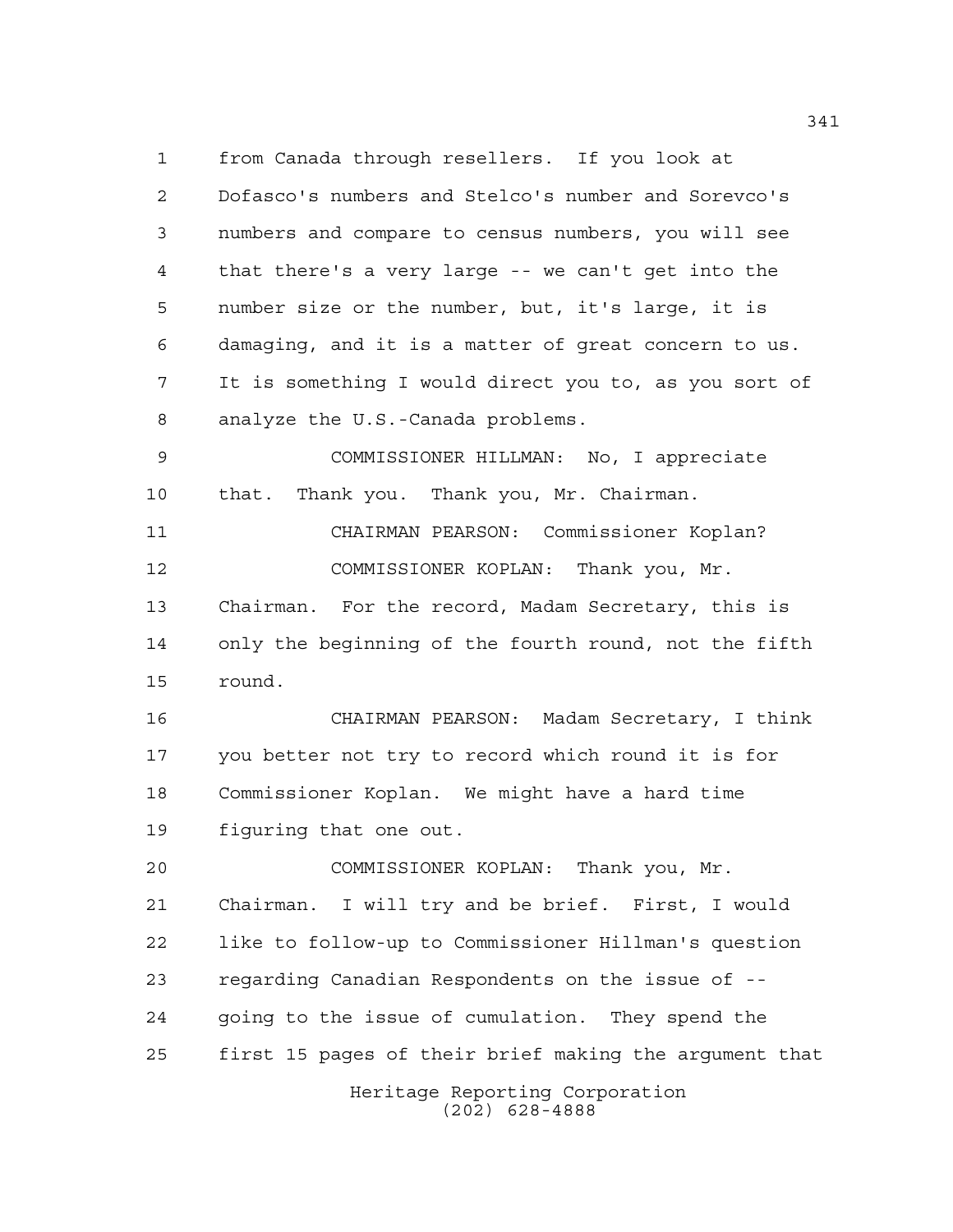Heritage Reporting Corporation (202) 628-4888 we should decumulate Canada from the other subject countries, because they have an entirely different pattern of competition for Canadian imports than for imports from any of the other subject countries. And that phrase appears on page 15 of their brief. What I want to ask you is, are there any unique conditions of competition involving the trade with Canada that they describe in that portion of their brief that would diminish the likely overlap in competition between subject imports from Canada and subject imports from other countries, such that Canada should be decumulated? MR. NARKIN: Commissioner Koplan, this is Steven Narkin. If I could speak to that briefly. The short answer to your question is no. COMMISSIONER KOPLAN: I understand that. MR. NARKIN: As I'm sure you're aware -- COMMISSIONER KOPLAN: I would like you to give me a little more though, if you would. (Laughter.) MR. NARKIN: Yes. COMMISSIONER KOPLAN: Thanks. MR. NARKIN: The major difference that they've identified between imports from Canada and imports from the other subject countries is that they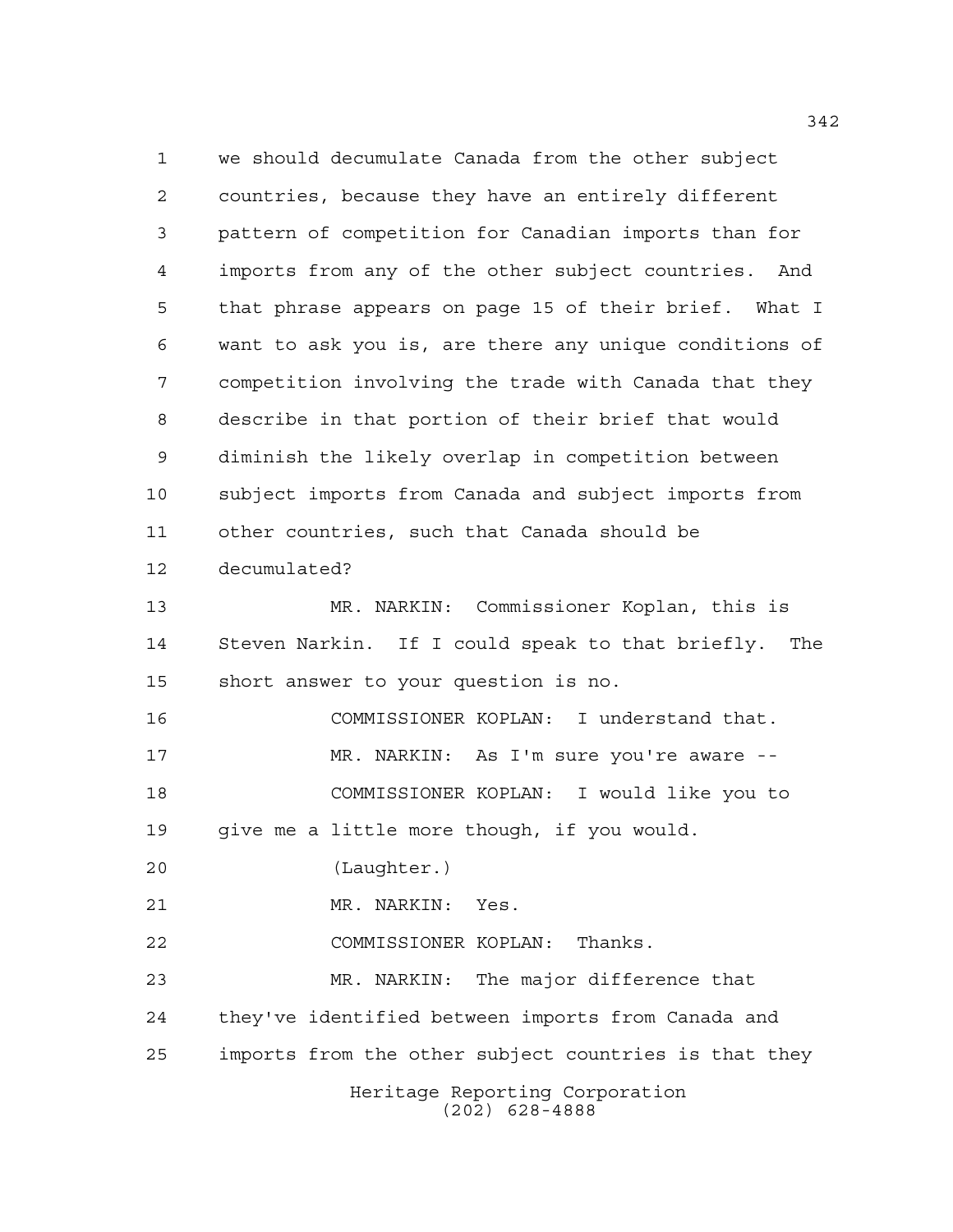have ability to provide things like just-in-time delivery. That may give them an advantage over some of the other subject countries, but that is not a reason for you not to cumulate imports from Canada. If you keep in mind what the purpose of the statute is, cumulation is designed to allow you to take into account the hammering effect of imports from different sources. What they're telling you, in essence, is that the Canadian hammer is a little heavier than the other hammers and that, to us, clearly is not a basis for not cumulating imports from Canada.

 COMMISSIONER KOPLAN: Thank you. Mr. Price? MR. PRICE: I would add when you get to this 14 just-in-time argument, because of service centers and service center activities here, they, in essence, function and provide that just-in-time service for all of the other import sources that are offshore.

 COMMISSIONER KOPLAN: Okay. Anybody else? If not, thank you. I'll move to my last question. This is for Mr. Gant, Mr. Schorsch, and Mr. Goodish. Respondents claim that the lower financial performance of the five domestic auto corrosion resistant steel producers and other producers is not because they primarily supply the automotive sector, but rather is really the result of their not restructuring. That's

> Heritage Reporting Corporation (202) 628-4888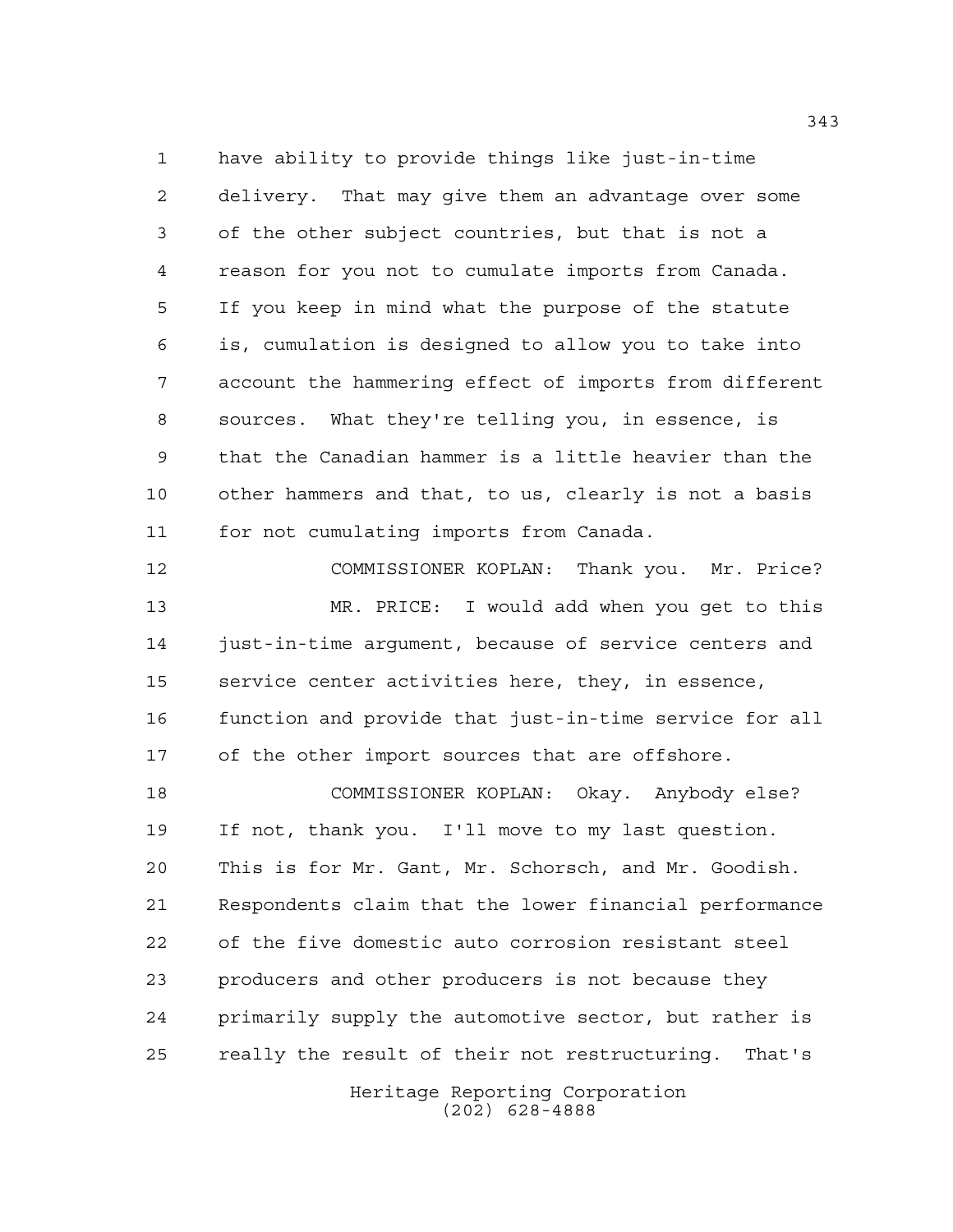Heritage Reporting Corporation at Joint Respondent's brief at page 69 and Japanese Respondent's brief as pages 79 and 80. Would you respond for the record? Mr. Gant? MR. GANT: Yes. I would say that the return on the sales to automakers of corrosion resistant products is because of the prices and the contracts, which were not able to respond to input cost increases, which, as I testified, have gone up dramatically. COMMISSIONER KOPLAN: Mr. Schorsch? MR. SCHORSCH: No, I would agree with what Doug just said. I certainly feel like I've been restructured. (Laughter.) MR. SCHORSCH: So, I think -- COMMISSIONER KOPLAN: Mr. Goodish, do you have anything you want to add to that? MR. GOODISH: I will attempt to be diplomatic. We combined -- in 2003, Leo referred to the restructuring that took place. We acquired the National Steel facilities out of bankruptcy and they had some contracts with some of the customers that where at extremely low prices at the time and we continued to honor. But, today, we have 20,000 employees domestically in the United States, after we

(202) 628-4888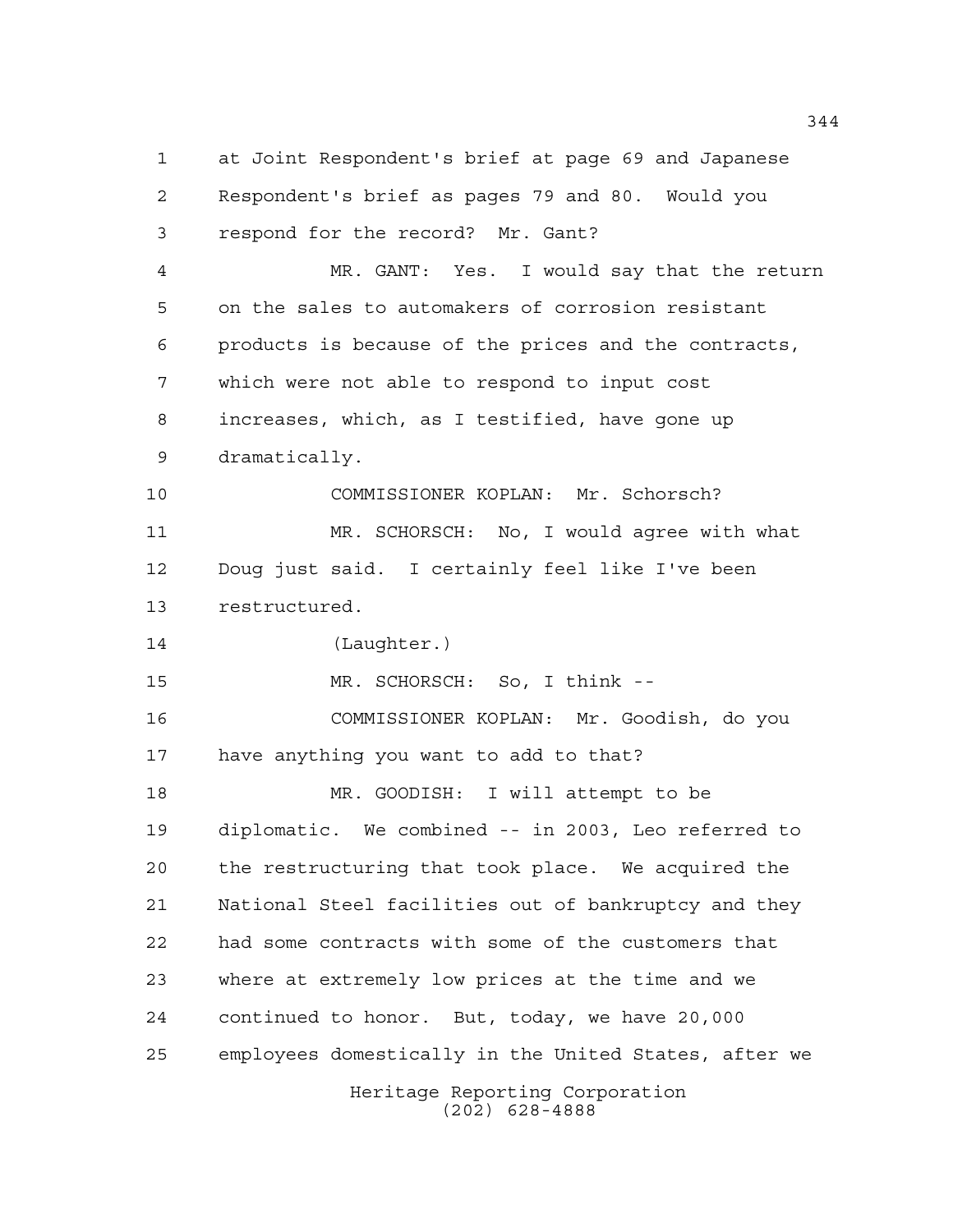picked up about eight million tons of capability from the National facilities. We have fewer employees today in the United States, a 19-million ton company, than what we had in 2003 prior to May, when we were a 12-million ton company. Not just that we reduced our administrative -- our United Steel Worker workforce, we, also, reduced our management workforce. We have had significant restructuring. The way we schedule our facilities today is entirely different than what we had done before. Anyone, who looks at our performance, and says that you have poor performance because you have not restructured is out of touch with reality.

 COMMISSIONER KOPLAN: Thank you. And with that, Mr. Chairman, even though my green light is on, I have no further questions.

 CHAIRMAN PEARSON: Good work. Commissioner Okun?

 COMMISSIONER OKUN: Thank you, Mr. Chairman. I want to return to where I was at the end of my last round, Mr. Lighthizer, and you had started responding -- or started talking about why the Japanese would come back into this market and the arguments that have been made by the domestic industry with respect to existing relationships. The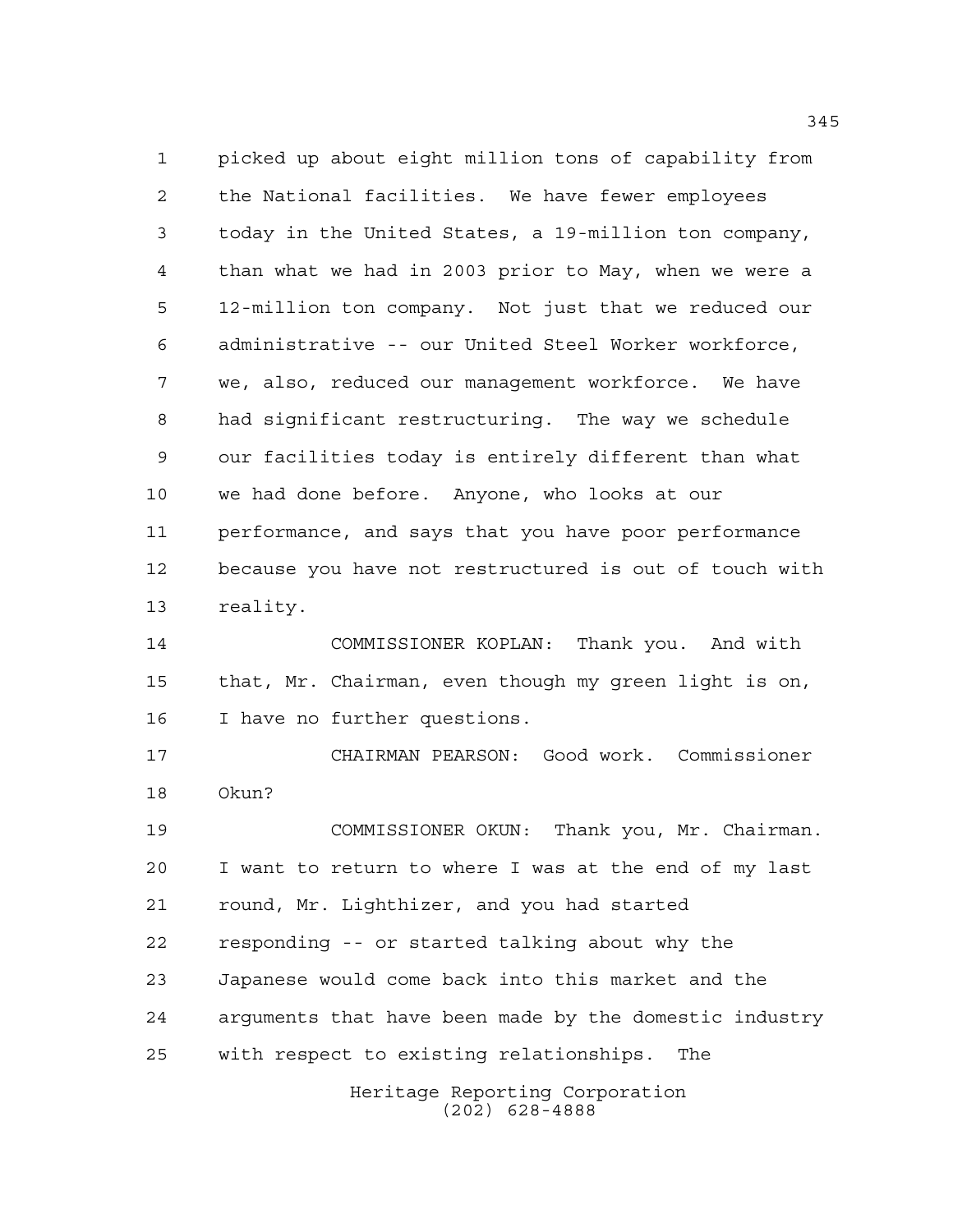transplants are here. They sold them a lot of material before the order.

 The Japanese Respondents have argued that things have changed; have argued that at the end of 1993, the transplants were already transitioning to, want to source from domestic steel sources; that the just-in-time delivery is important; and would continue to mean that most of the product is sourced domestically and that it's also important for domestic production under the NAFTA. And for those reasons, among some others, they say that there would not be the incentive to come into the U.S. market. The final one, which I do want you to comment on, as well, is that they, also, note that four out of the five Japanese producers have investments in the United States and they would not jeopardize those investments by bringing in product from offshore.

 I would like you to comment on that and for post-hearing, if you -- I would like you to comment on it here and then also for post-hearing, if you could look at the forklift trucks case and tell me whether you think it's the same or different in this instance. But, if you could comment on that right now with regard to Japan in the U.S. market. With your microphone, it would be helpful.

> Heritage Reporting Corporation (202) 628-4888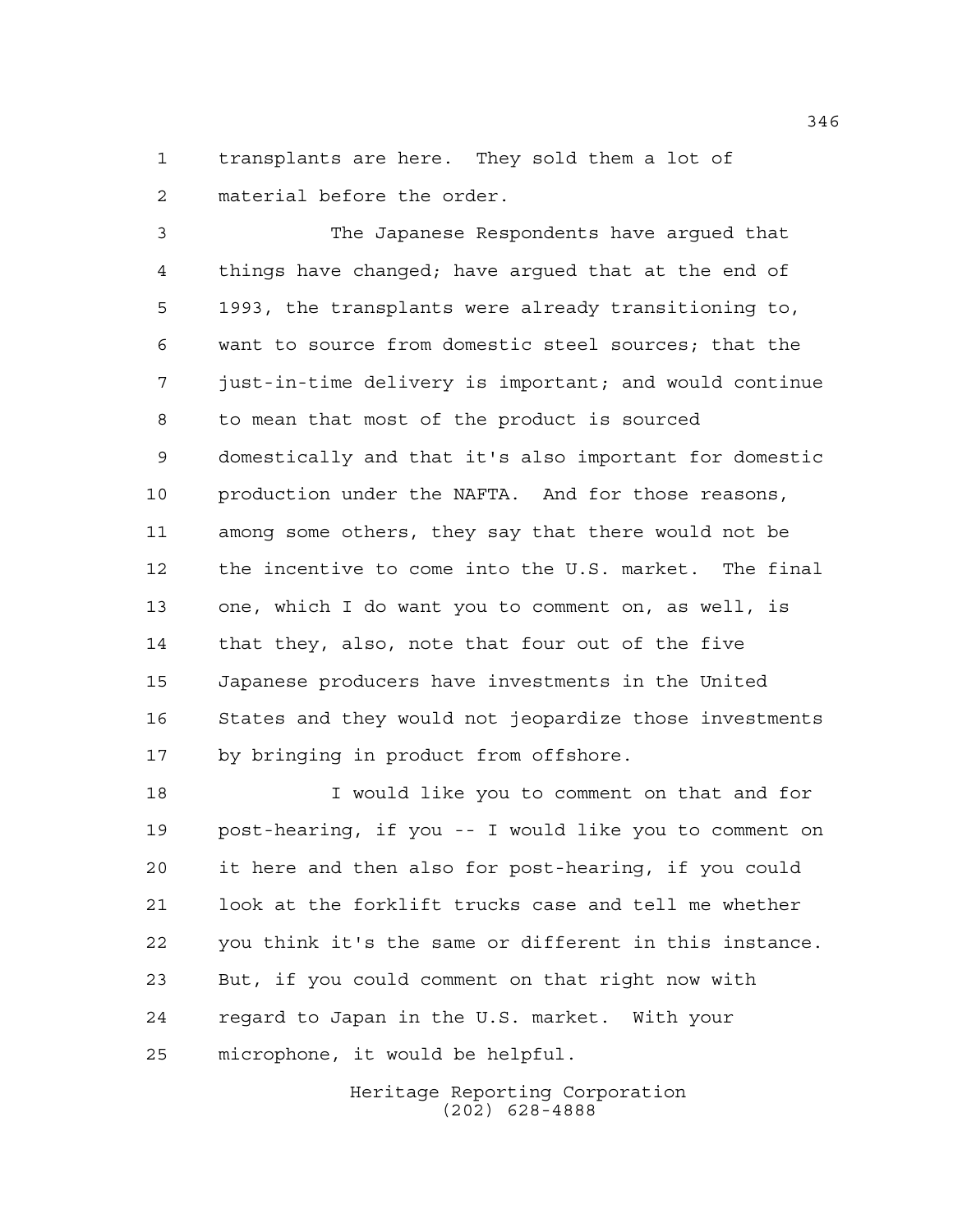MR. LIGHTHIZER: I actually thought I was going to get through an entire hearing without speaking with -- without the microphone off, but I didn't; sorry. The Japanese had investments in the United States before they started this whole thing in 1993. And the fact is, they did spend a lot -- they did ship to this market. They, also, have a lot of export markets that they're being pushed out off. Whatever you think about the Japanese, they make great shipments and they ship about four -- they export about four million tons somewhere, whatever is going on. They have ready relationships right now with U.S. suppliers. The idea that somehow because they have invested here, they're not going to do it, we think is not true, because, in fact, they had them in 1993 and still shipped at that point and still took a large market share. I would also point out, as one who was here sort of from the beginning, the fact is that the Japanese took a position that the U.S. couldn't even supply this kind of steel. We weren't qualified. When we won these cases in 1993, within about two months, they discovered that companies like U.S. Steel and others, in fact, could make the steel.

 I cite that as sort of evidence of the fact that I believe, at least, the Japanese automobile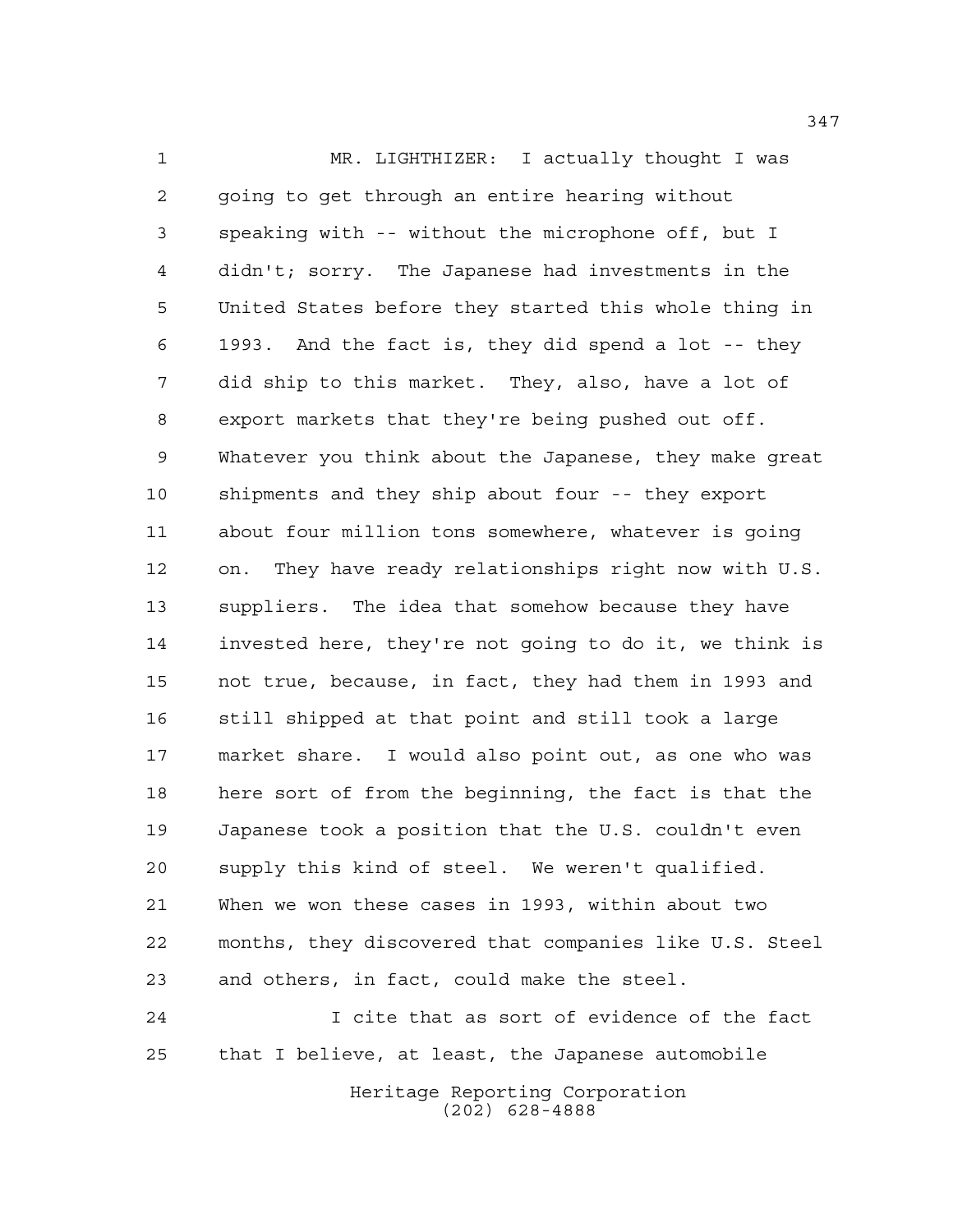companies want to buy steel from the same people they buy it from all over the world; that is to say Japanese steel companies. And I, also, think that the Japanese will try to get into other parts of our market. So, yes, I don't -- I mean, from my point, at least, I don't buy the argument at all. And I don't think there's any historical record that they would stay out.

 COMMISSIONER OKUN: Okay. And then -- Mr. Hecht, did you want to respond to that or were you just --

 MR. HECHT: Well, I'll just add a couple of short things. I'm not aware that they could not provide just-in-time inventory in the U.S. Others maybe could comment on that, sourcing steel from Japan. They're shipping a lot to Mexico right now, as I understand it, as well. So, this idea that they're not interested in shipping across the ocean doesn't make a lot of sense to me. And they have a lot of excess capacity and are getting much lower prices and a lot of the export markets they're selling to, in terms of what the pricing data that you show is for some of those markets, it just doesn't make a lot of sense.

Heritage Reporting Corporation (202) 628-4888 COMMISSIONER OKUN: Okay, then, Mr. Price?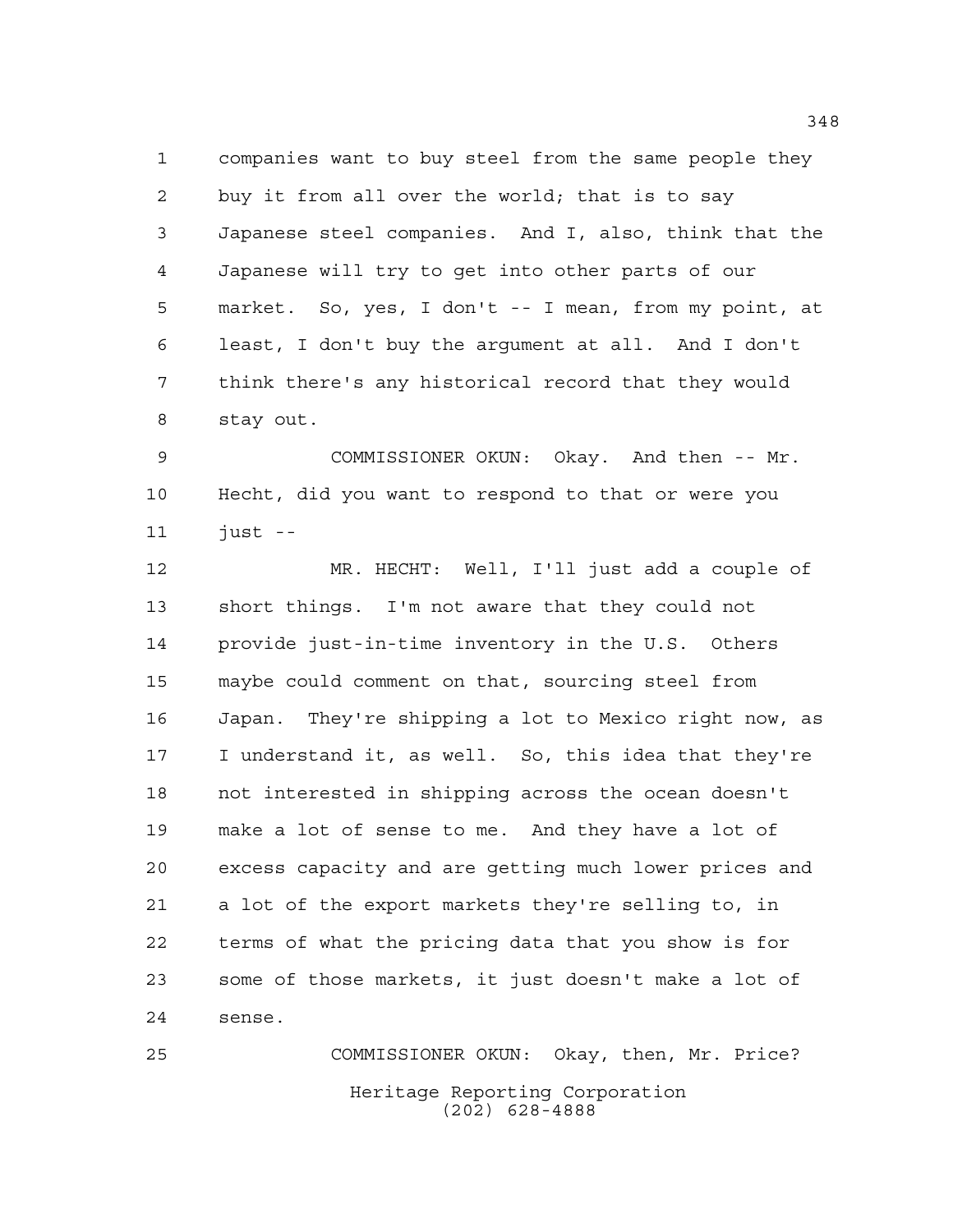MR. PRICE: I'll just come back to the point I made earlier, that this whole just-in-time argument is a bit facetious, because that's what the service centers do provide, that flexibility, and there are plenty of Japanese relationships with the service centers in this industry to supply this market. COMMISSIONER OKUN: Mr. Scherrbaum? MR. SCHERRBAUM: Yes. I was just going to say the same thing, that there are Japanese service centers and trading companies that have an infrastructure together that can handle this market, as they're doing in Mexico, as well as Mr. Hecht referred to. COMMISSIONER OKUN: And I will have the opportunity to ask them about the Mexican numbers when we get to the next panel, which we will. Hold on back there. Yes, someone else wanted to comment? MR. NOLAN: Yes, Commissioner Okun, John Nolan, Steel Dynamics. It occurs to me that if the Japanese Respondents are not interested in this market, then they should be indifferent to whether you continue the orders or not. COMMISSIONER OKUN: If they don't show up, everyone argues you ought to keep the order. So, I'm

not going to even go down that line of questioning.

Heritage Reporting Corporation (202) 628-4888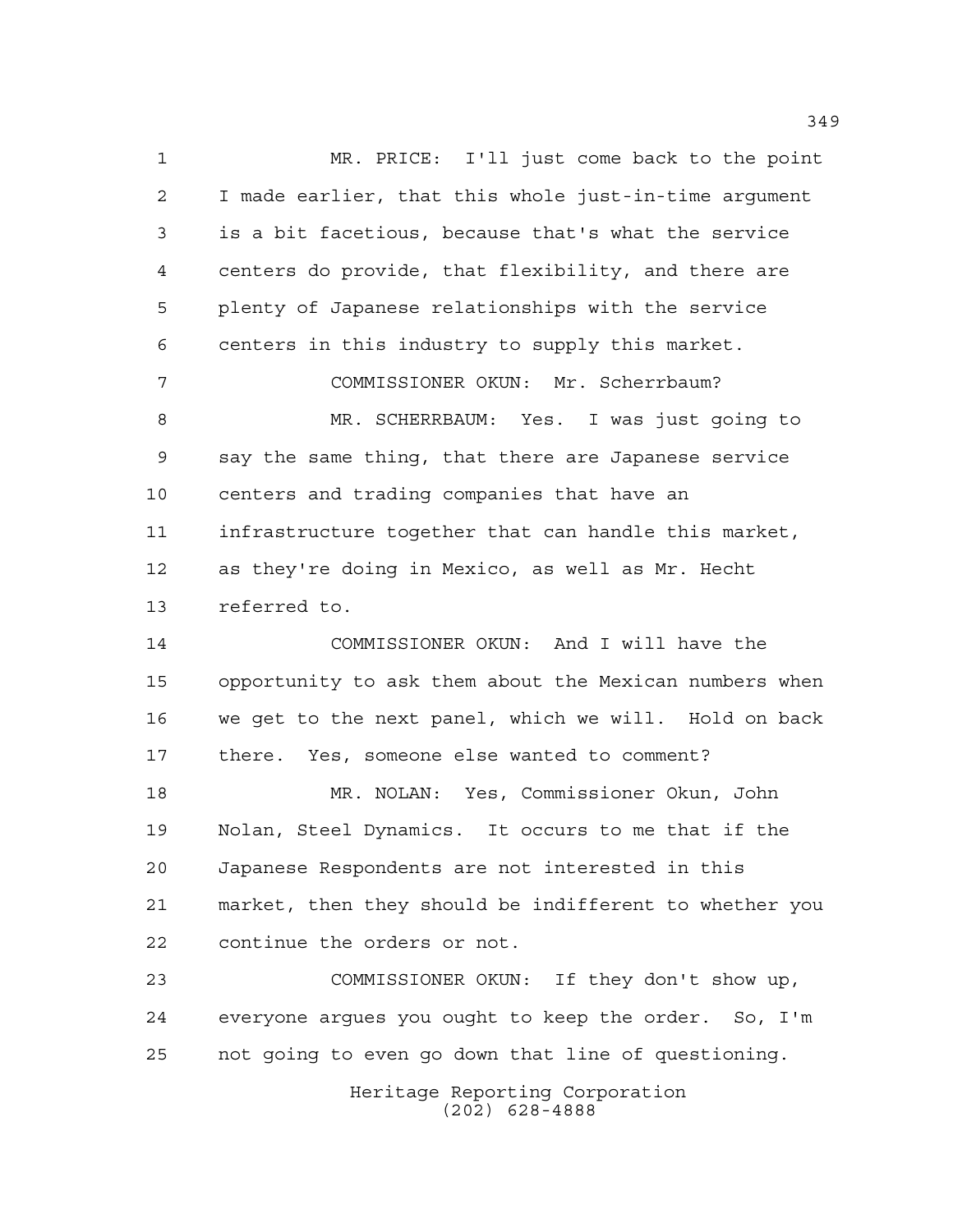But, okay, Mr. Lighthizer, since you were here in 1993, I, obviously, have looked and will look back at the original investigation, but in the original investigation, Japan was cumulated with the other countries. For purposes -- well, I'd like your comment on one thing, which is in the original investigation, do you think the pricing by the Japanese was different than the other subject producers? In other words, the Commission cumulated and found significant price effects. But was their pricing similar to the other subject countries? You can look at this post-hearing, as I will be doing, as well.

 MR. LIGHTHIZER: It may be something that I should -- my recall is fading. It was better at 4:00 than it is now. It was better at 3:00. I don't really -- honestly, I don't remember what their pricing was, at this point. I will be happy to look at it and comment on it.

Heritage Reporting Corporation COMMISSIONER OKUN: And, actually, if you could do that post-hearing. And I will make this request, which is, if I do not exercise my discretion to cumulate all the subject countries, if you could brief the individual countries on whether -- on their own, they would be likely to cause material injury --

(202) 628-4888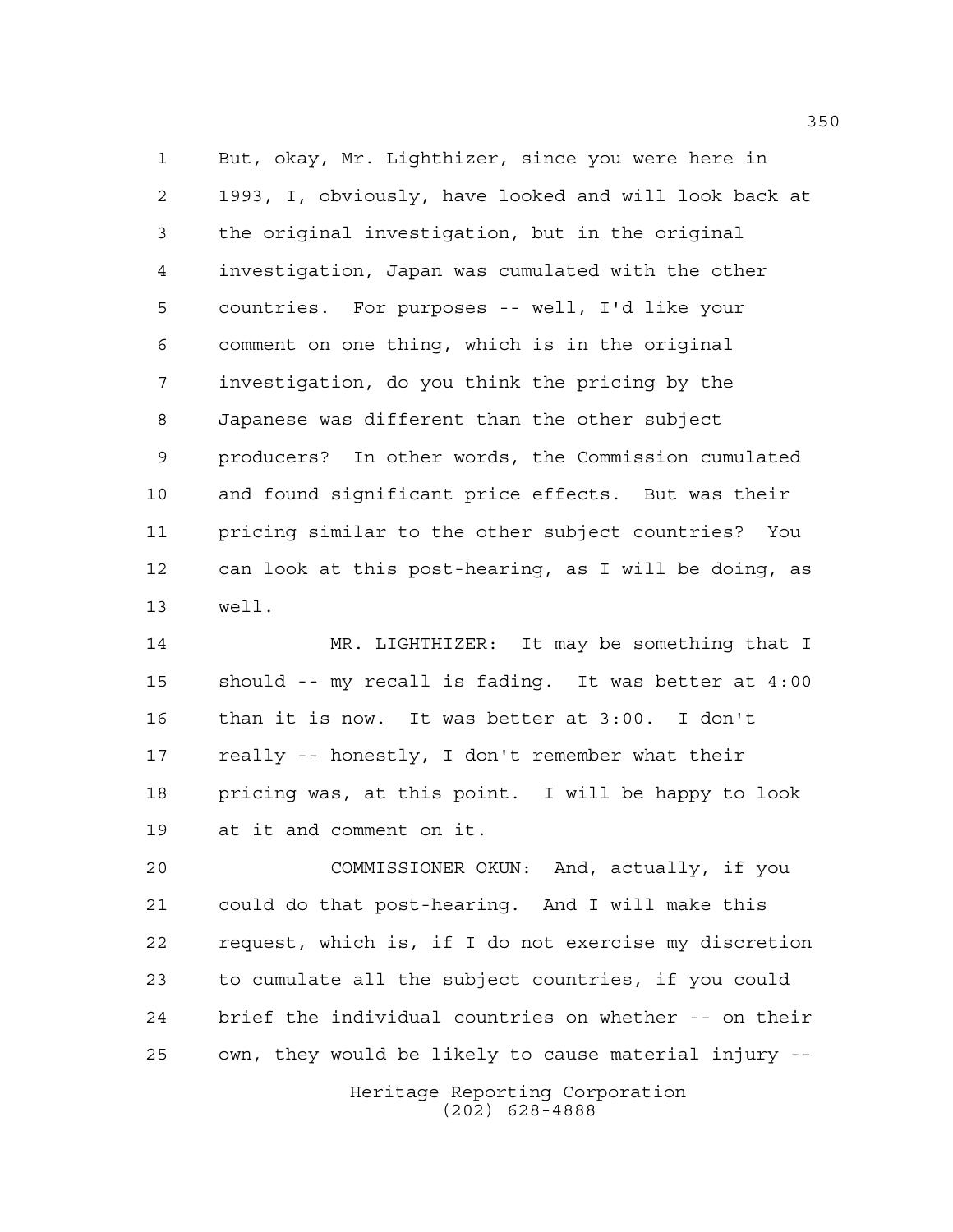or material injury likely to recur.

 MR. LIGHTHIZER: Absolutely. COMMISSIONER OKUN: Okay. Mr. Price? MR. PRICE: We would be happy to also brief that. But, I just would like to go back to one reason, one thing here, the Japanese prices are extraordinarily high and robust, also quite healthy. So, if you want to understand why they want this order here -- why they want this order off, it's because they can't ship in right now with this order in place without paying significant duties. So, they will -- this order is very material in holding them in check. COMMISSIONER OKUN: Okay. Did I get all the comments with regard to Japan? No? Please identify yourself, please, if you could? MR. ALVARADO: Pete Alvarado from U.S. Steel. We're actually right now being replaced on several pieces of business in Mexico, parts that we supply today, by Japanese mills. COMMISSIONER OKUN: This would be parts to auto companies? MR. ALVARADO: Yes, it's automotive. COMMISSIONER OKUN: If you haven't already supplied that information, if you could put that in the post-hearing?

Heritage Reporting Corporation (202) 628-4888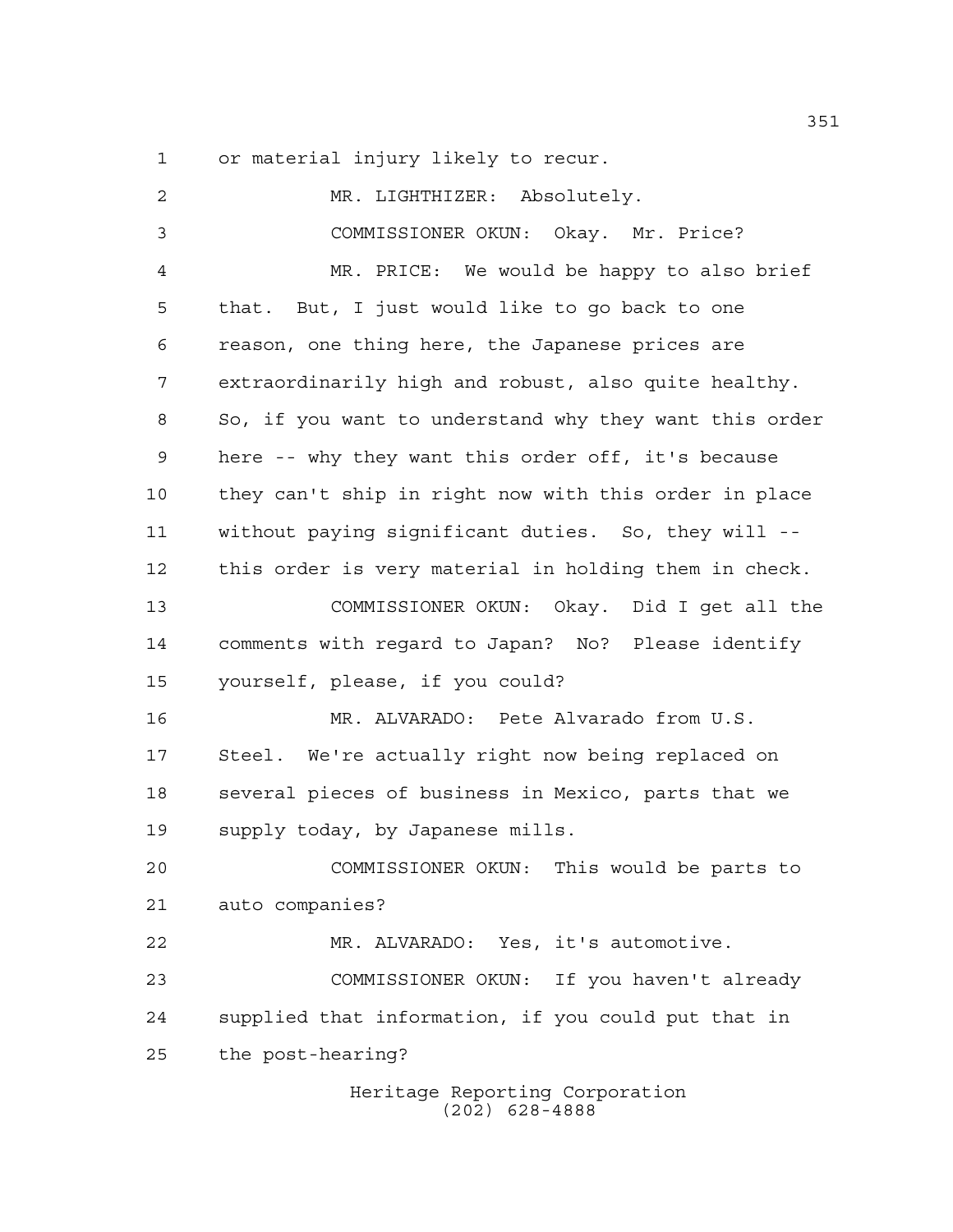1 MR. ALVARADO: Absolutely.

 COMMISSIONER OKUN: Okay. I appreciate that, very much. Let me return to my first question, which I didn't put very well, probably because it was the last number that I looked at before I walked in the hearing. And this is what I'm trying to understand in the brief, there is emphasis on the excess capacity of foreign producers. And taking your point, Mr. Hecht, that in the statute, we have to look at their capacity and inventories. But, I've seen lots of cases up here, as you have, as well. I guess what struck me about the number of the excess capacity by these subject countries, relative to the excess capacity in the United States, and relative to other numbers I've seen, it didn't seem like a huge number. Is it significant? Is the excess capacity and inventories significant in this case? That's what I'm trying to understand. Yes, Mr. Vaughn?

 MR. VAUGHN: We would say it's very significant. We would say that what you are supposed to look at, when you look at the concept of excess capacity and excess inventories, you're supposed to be looking at what is the likely volume of subject imports that should come into this country. A lot of times, the other side, they try to make the argument

> Heritage Reporting Corporation (202) 628-4888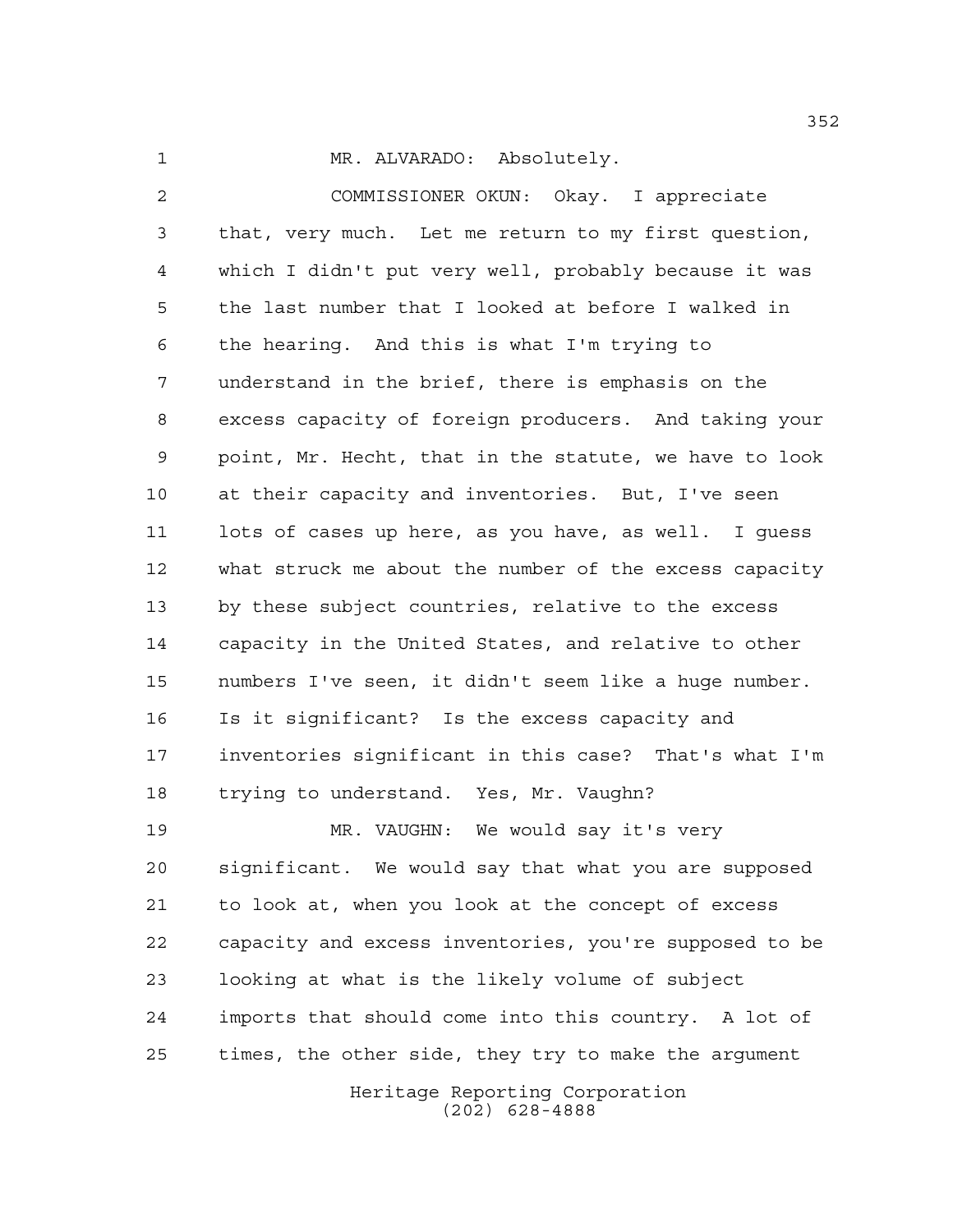that unless they're shipping 50 percent of their production to this market, thus they abandon all of their other customers and all of their other markets and only ship here, that the volume is not significant. You found in 1990 to 1992, that they held 14 percent of this market; 1.9 million tons in 1992, you held that that was significant, because you held it had significant volume effects, price effects, and the impact on the industry.

 So, when you compare -- the relevant comparison is between what sort of excess capacity in numbers are they reporting and what sort of volume, in the context of a 20 to 22 million ton market, would be enough to have a significant impact on these companies. Now, we think that when you make that comparison, it's not even close, that the type of numbers that you're looking at are significant and would be significant.

 COMMISSIONER OKUN: Okay. I appreciate those further comments. I have two post-hearing requests. One is with respect to the two documents in the Skadden & Arps charts here, Chart Number 6, which is the POSCO document, and Chart Number 9, which is the prices in other markets, for post-hearing, if you could comment on why you believe -- and I've heard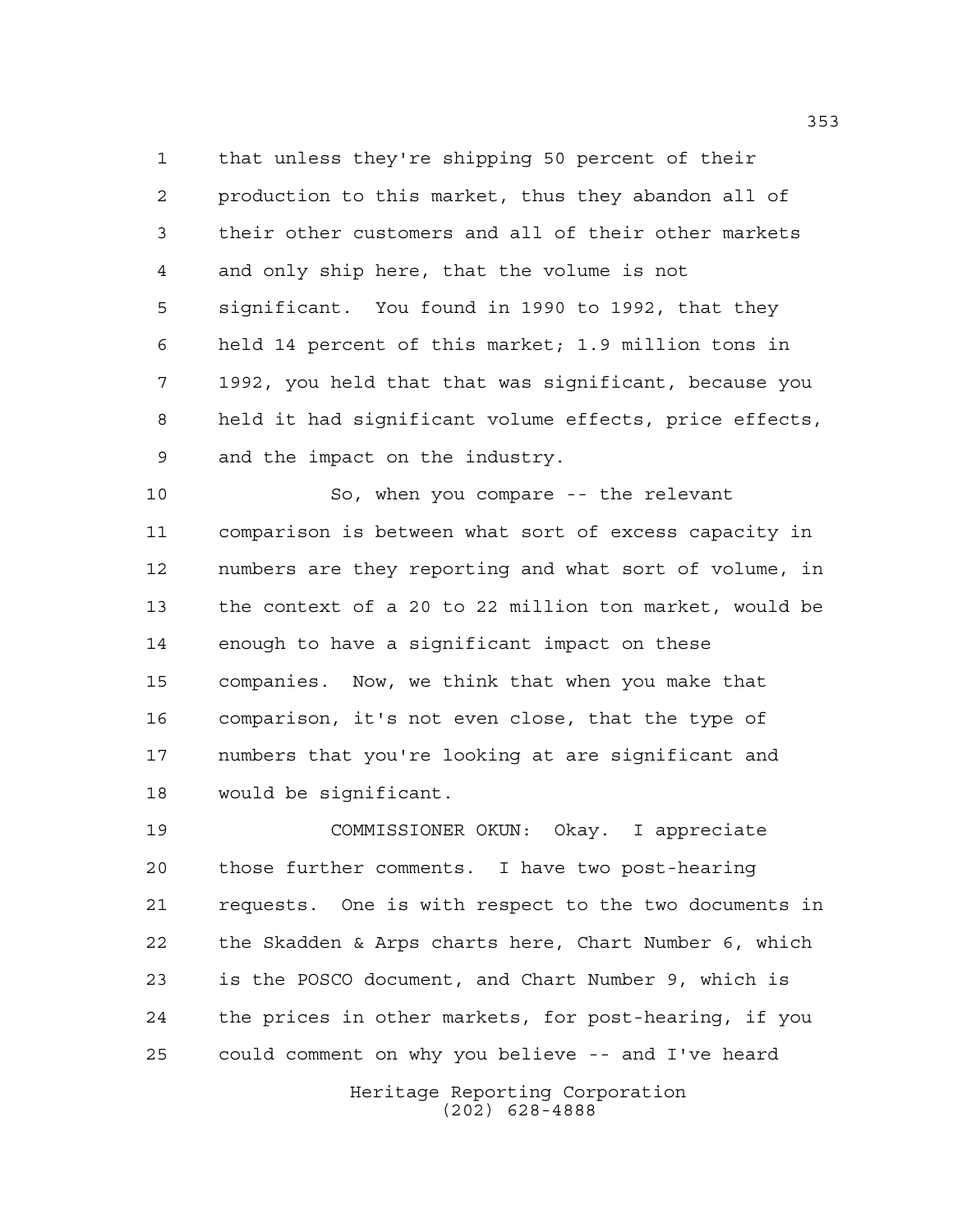some of the testimony today -- why you believe we should use those sources, rather than the sources that we have collected and have used in a number of the other sunset reviews, with respect to pricing in other markets and also with regard to demand and consumption projections, whether the sources we use are more -- something that the industry relies on or not. Just, if you could make a comment on which one is better, that would be helpful.

 MR. LIGHTHIZER: We can do that, Commissioner Okun.

 COMMISSIONER OKUN: Okay. And then my last post-hearing question is we've had -- there was a lot of discussion, which I appreciate, about the non- subject imports. As counsel is aware, the Federal Circuit issued a decision in Bratsk, which was a material injury investigation, not a sunset. But in all the sunset cases, I have asked counsel to brief whether the analysis that the Federal Circuit asked the Commission to go through should apply or should have applications in a sunset review and particularly because in the recent line paper products case, three Commissioners, including myself, did apply it in a threat context. And so just for post-hearing, if you could give me your views on non-subject imports and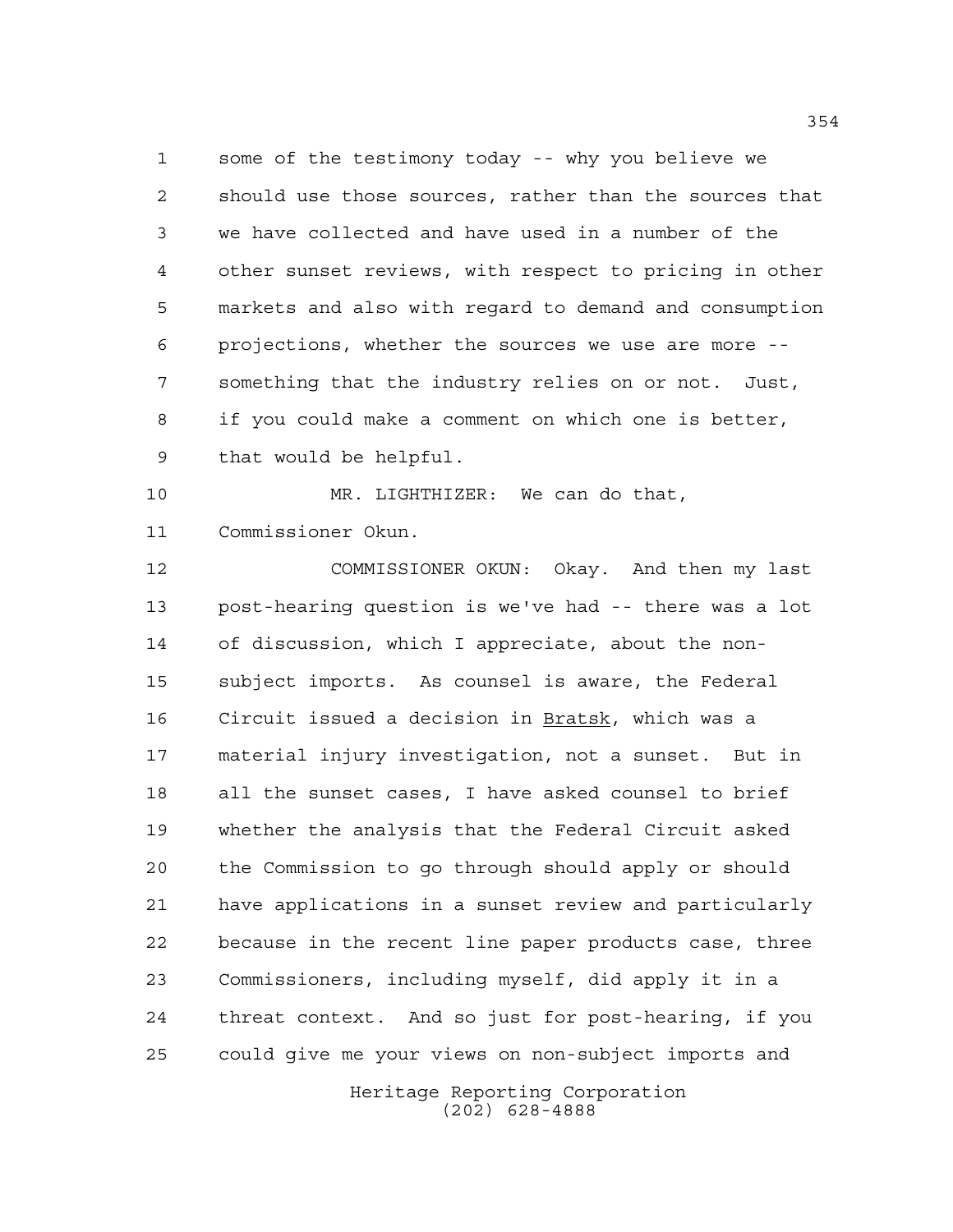how we should take them into account.

 MR. LIGHTHIZER: We would be happy to do that, Commissioner.

 COMMISSIONER OKUN: Okay. And with that, I don't have any other questions. I really want to thank all of you. I know it's a long day. We still have plenty of energy for the next panel. And I do think that the answers you give and our ability to question you is extremely important in these. So, thank you.

 CHAIRMAN PEARSON: Commissioner Lane? COMMISSIONER LANE: At the end of the last round, I had one question. Now, I have three. Going back to the contract issue, if the producers have entered into a contract with an automaker based on price, based on volume, and then the automaker comes to you and says, I don't care what the contract says, I want to buy it at this price. And your response is that you've got to agree with that; otherwise, the automaker will go someplace else to get the product. Will the automaker go to another domestic supplier or will the automaker go to a subject country or a non- subject country? What has been your experience? Mr. DiMicco?

Heritage Reporting Corporation (202) 628-4888 MR. DIMICCO: Dan DiMicco, Nucor. All of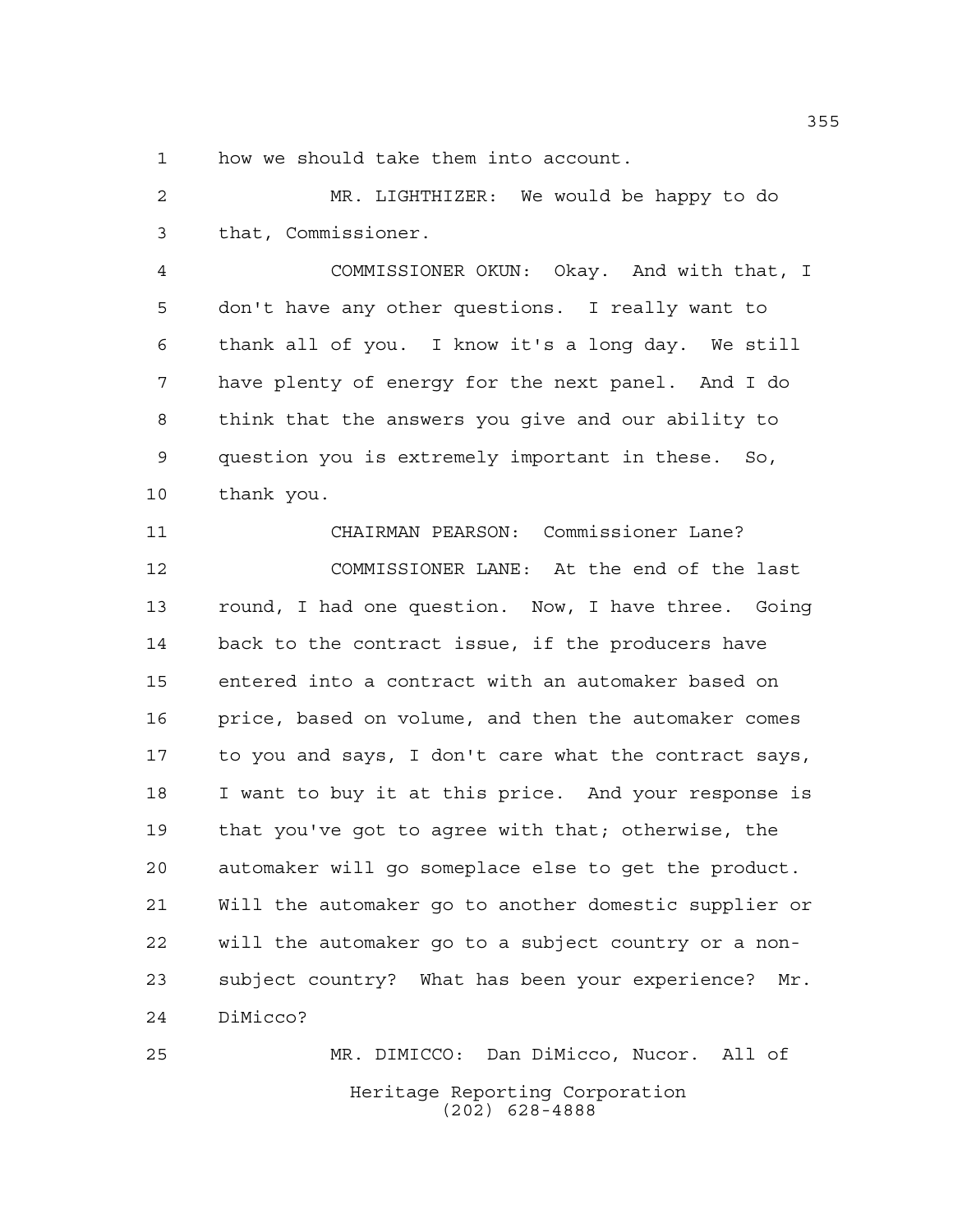the above.

| $\overline{a}$ | COMMISSIONER LANE: Okay.                               |
|----------------|--------------------------------------------------------|
| 3              | MR. SCHERRBAUM: Joe Scherrbaum with U.S.               |
| 4              | Steel. Probably, they would go to wherever they had    |
| 5              | the lowest price.                                      |
| 6              | COMMISSIONER LANE: And so, it's possible               |
| 7              | that those of you on this panel would be competing     |
| 8              | with each other, if a dispute arises as to whether or  |
| 9              | not the automaker is going to buy into a contract.     |
| 10             | MR. NOLAN: Commissioner Lane, John Nolan,              |
| 11             | Steel Dynamics. That was exactly the circumstance in   |
| 12             | the wake of our squabble, so to speak, with General    |
| 13             | Motors.                                                |
| 14             | COMMISSIONER LANE: Okay, thank you. My                 |
| 15             | next question is, have the investments that have been  |
| 16             | made by the U.S. industry during the review period     |
| 17             | been predicated upon the continuation of the           |
| 18             | antidumping countervailing duties? Mr. Goodish?        |
| 19             | MR. GOODISH: Yes.                                      |
| 20             | COMMISSIONER LANE: Mr. DiMicco?                        |
| 21             | MR. DIMICCO: Mr. DiMicco, yes.                         |
| 22             | COMMISSIONER LANE: Mr. Schorsch?                       |
| 23             | MR. SCHORSCH: Yes, and I'll add, again,                |
| 24             | that our -- as I described before, we really have only |
| 25             | made one, I'd call it strategic investment and that    |
|                | Heritage Reporting Corporation<br>$(202)$ 628-4888     |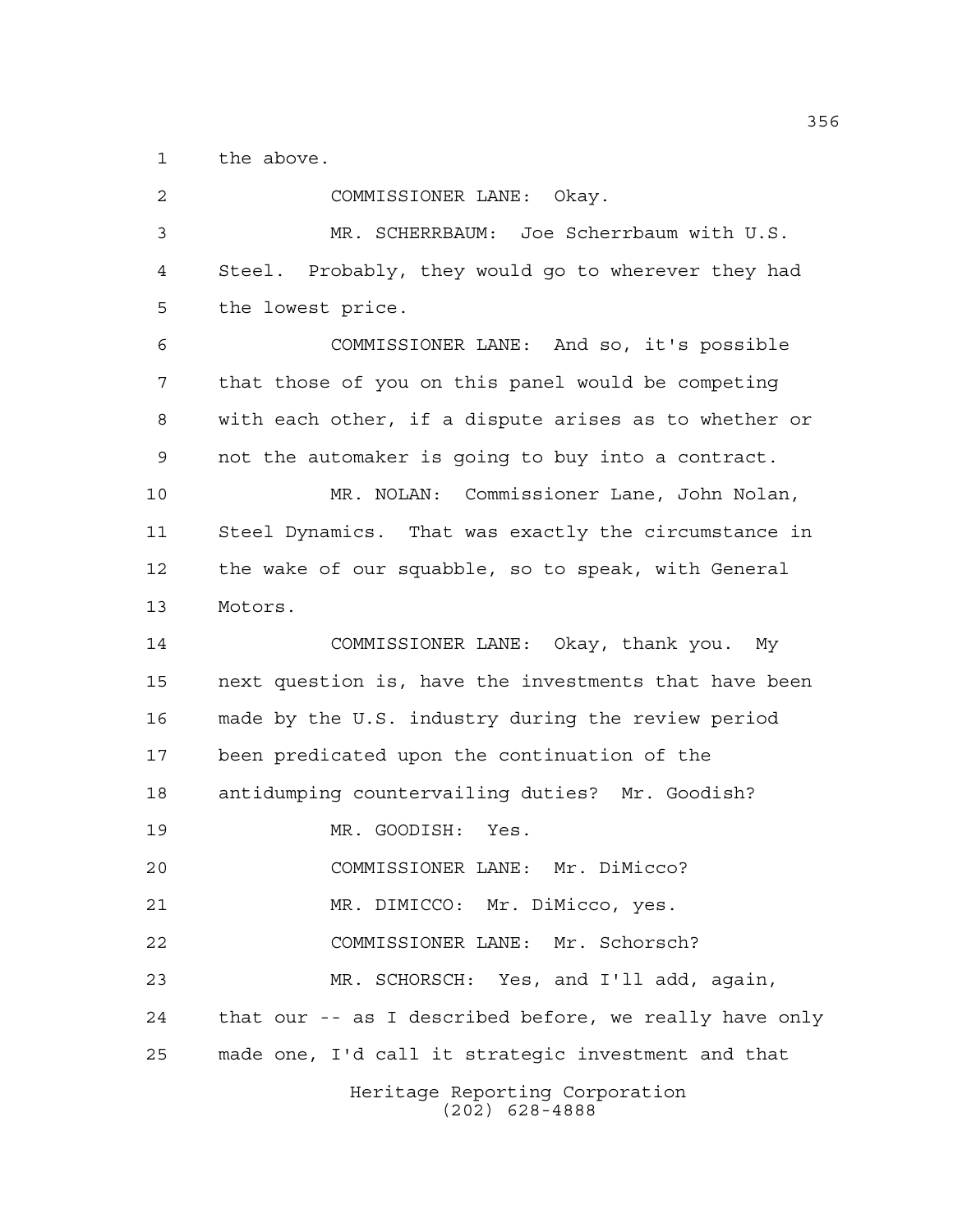was, in fact, in this product category and it was very much dependent on the expectation that these orders would continue to be in effect.

 COMMISSIONER LANE: Okay. Anybody else want to respond to that? Mr. DiMicco?

 MR. DIMICCO: I'll add one thing to that. Not only did we do it based upon these orders staying in effect; but, also, that future cases, if they were necessary, would be filed and won against other countries that would be abusing the trading laws into this country, including China at the WTO.

 COMMISSIONER LANE: Okay. Anybody else want to respond to that?

 MR. NOLAN: John Nolan, Steel Dynamics. I concur with Mr. DiMicco.

 COMMISSIONER LANE: Okay. My last question is, please comment on how the Commission should take into account and the relevance of the testimony and arguments that we are going to hear later this evening from the auto industry in this proceeding, is the Commission precluded from considering the impact of subject imports on consumers, purchasers?

 MR. HECHT: Commissioner Lane, Jim Hecht. I'll start. I think you are precluded from considering the impact on the consuming industry, as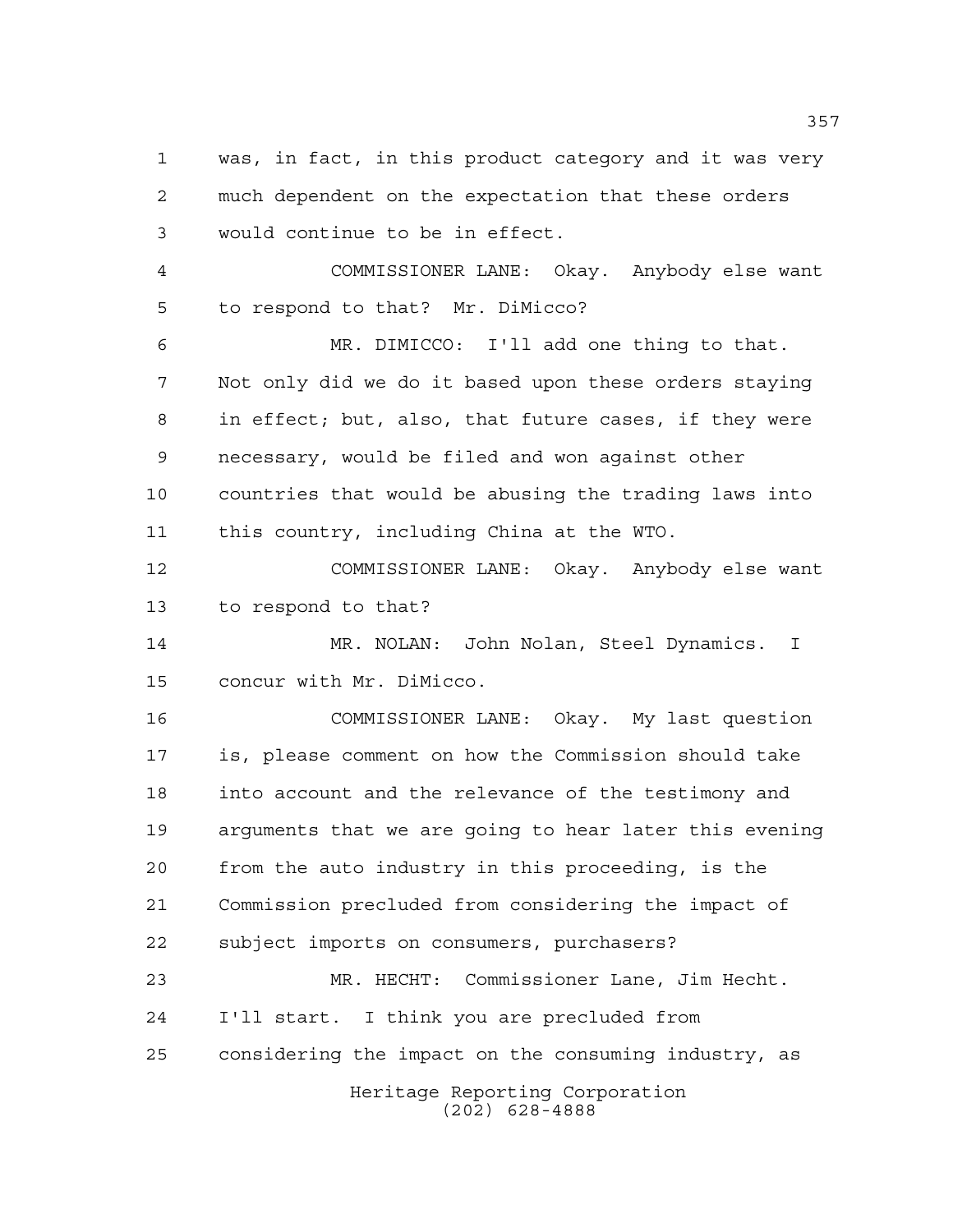Heritage Reporting Corporation part of your analysis. Obviously, they have the ability to appear and have appeared in a number of cases to offer testimony with regard to market conditions or other things that could be relevant to your analysis. But, I think, absolutely, you are prohibited from addressing anything other than the statutory test, which is whether injury is likely to recur to the domestic industry before you. MR. PRICE: I concur with that. COMMISSIONER LANE: Okay. If nobody has any answer to the contrary, Mr. Chairman, that is all that I have. MR. LIGHTHIZER: Commissioner Lane? COMMISSIONER LANE: Oh, Mr. Lighthizer? MR. LIGHTHIZER: This is not to the contrary, Commissioner. I would just not that I think that there is almost no disagreement on this. Indeed, the auto companies spend a lot of their energy in Washington, trying to get the law changed, with no success. But, I don't think there's any disagreement about this -- on this part. COMMISSIONER LANE: Okay, thank you. MR. LIGHTHIZER: I mean, I don't know why they would be trying to get the law changed, if they thought they were permitted to do it right now.

(202) 628-4888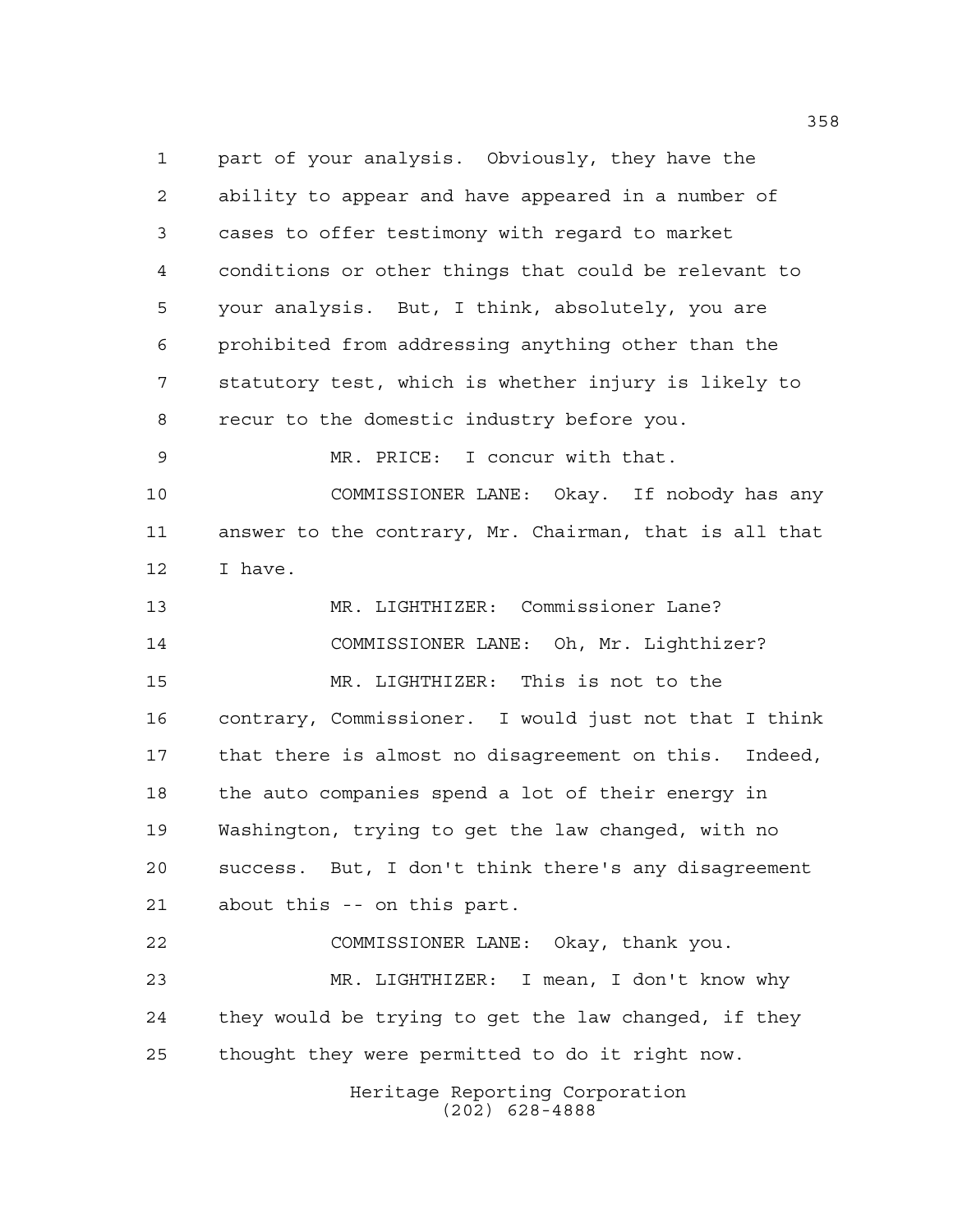COMMISSIONER LANE: Okay, thank you. Thank you, Mr. Chairman. That's all I have. I want to thank the panel for being so knowledgeable and with a good sense of humor this afternoon. Thank you.

 CHAIRMAN PEARSON: For purposes of the post- hearing, I would like some comment on the question of whether companies that produce multiple steel products and sell multiple products to auto companies ever negotiate prices on a group of products at once. What I want to understand is whether corrosion resistant is a standalone negotiation or whether possibly corrosion-resistant steel is a lost leader in a package of other products, in which you make huge profits on something else. I think I probably know the answer. I don't want to take a lot of time to discuss it now. But if for purposes of the post- hearing, I could ask that counsel would clarify that. MR. HECHT: We will.

 CHAIRMAN PEARSON: Thank you. Then, I have a live question, which I hope is my last one. If you look back at the period of review, there was a time when the domestic industry appeared to be injured and, of course, subject imports didn't have anything to do with it. You look at 2001 to 2003, when they weren't dumping, and the industry did not do well. Mr.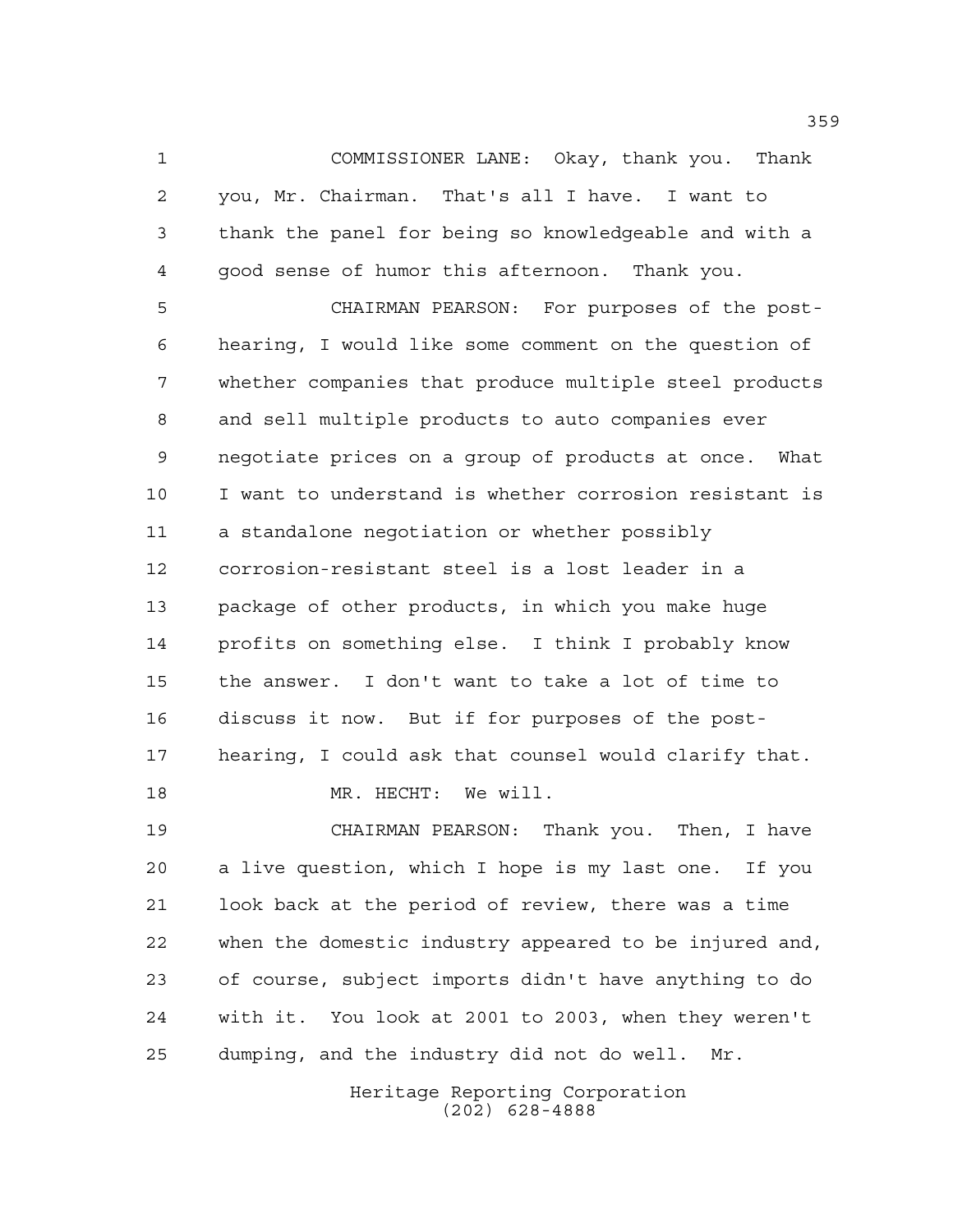Schorsch, in Mittal's brief, you indicated two issues that cause you some concern looking forward. One is that the domestic industry might overexpand and injure itself, if you will, and the other is that non-subject imports could increase to the point that they would cause damage to the industry.

 Assuming that some of that must have happened, plus probably a drop in demand within the POR, as we look ahead and try to figure out what's likely to happen in the future, why is it that we would think lifting this order would make any difference? I mean, this is an industry that has some ups and downs to it anyway. Given the changes in the global and national steel economies, why do the orders make a difference?

 MR. SCHORSCH: I think it's pretty late in the day to tee that one up. But, I guess my response more broader is I look at the downturn and really the cataclysm that hit the industry in 2000-2001. Obviously, there are a lot of factors behind that. You can say that that happened even with the orders in place, and that's true. But, I think this was the result of really a generation of declining performance, import pressure, a lot of factors that basically culminated in this phenomenal wave of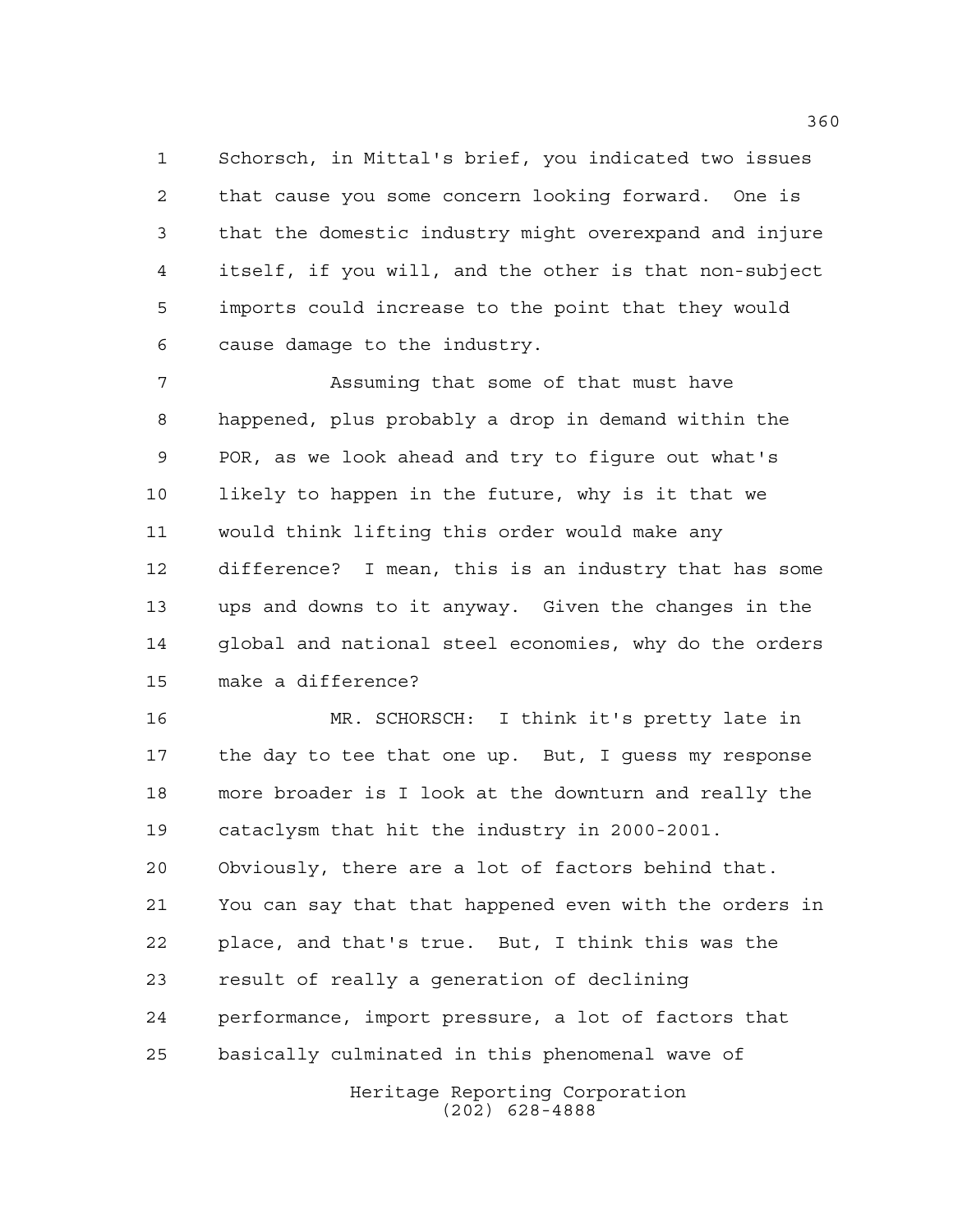bankruptcy. Leo mentioned 50 some companies. The way I like to think of it is if you look across NAFTA, 17 integrated producers, 13 of which went bankrupt within that period. So, I think it's a much more complicated issue. As we've described, I think we're in a -- you can see some glimmers of recovering from that situation. This is a product, I think as John and others have stressed, is really the most value added, most demanding force, at least at the high-end corrosion resistant steels. It's the future for the industry to a very great extent and I think that recovery is too fragile to say that it's a right moment to remove those orders. So, I do think that -- again, it's future facts, but the recovery is not established enough to say that it warrants those orders being removed.

 MR. DIMICCO: Dan DiMicco, Nucor. No doubt, the economy in this country and the world ebbs and flows and no doubt that what took place in 2001, 2002, and 2003, was impacted by imports and the only thing that gave us some breathing room was a 201. And what changed and brought the industry, started to come back out of it was the up tick in demand, not only here, but in the world. We will always compete with one another, okay, and we will always compete with fairly-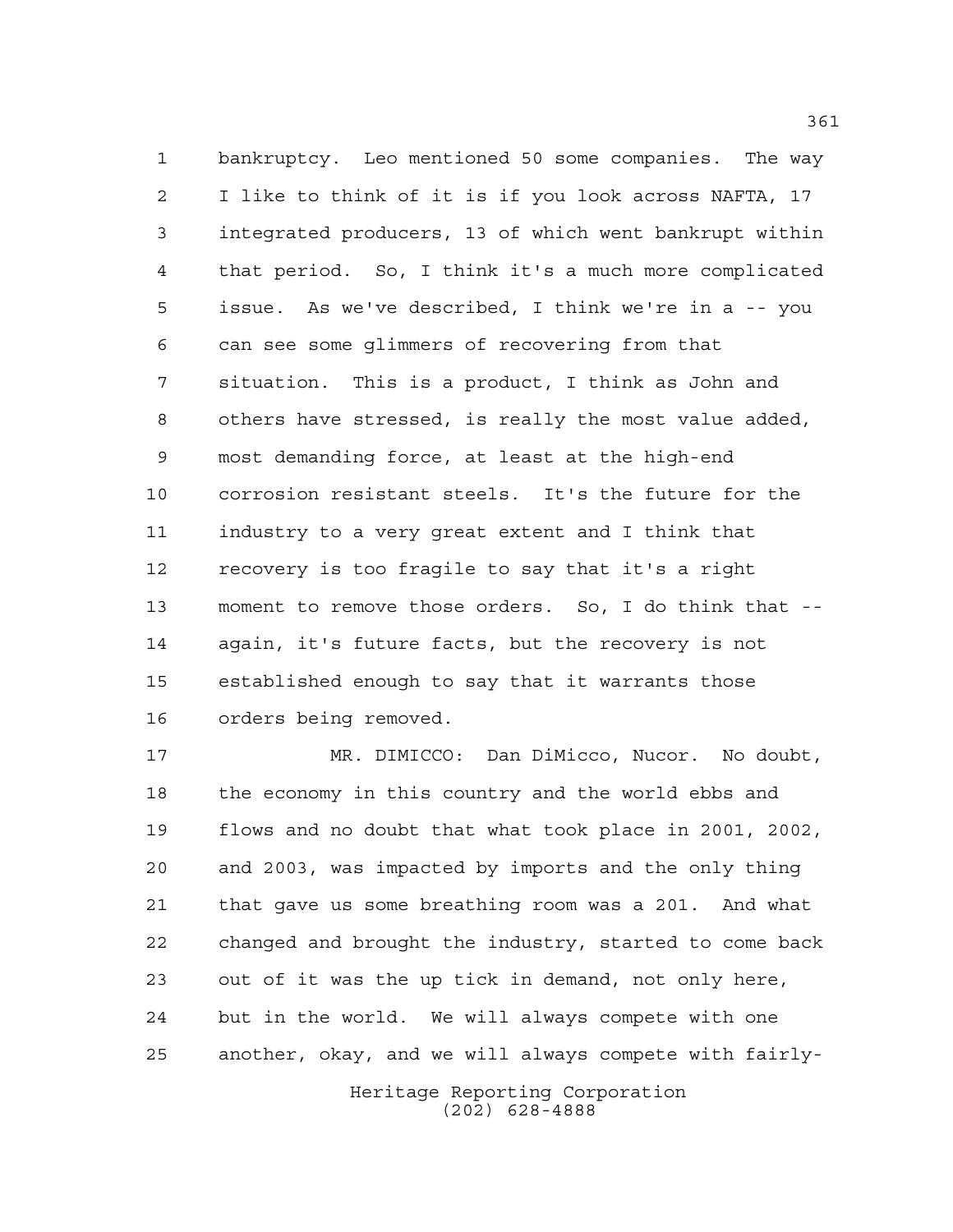traded imports. And I have no complaints about that. And down periods in the economy, it will be tougher and we will not make as much money. In up periods of the market, it will be -- demand will be stronger and we should be making more money.

 What happens is the willingness of countries around the world to engage in dumping; not only makes the bottoms more catastrophic, as what took place in 2001, 2002, and 2003, and earlier in the late 1990s; but, also, that when we are in a period of peak demand, that the willingness to dump product into this marketplace, way below their home market prices or below their cost of production, will take the peak opportunities away from the industry and that was what really did the industry in, in the late 1990s and early 2000, because we should have been in a period where we were able to compete fairly and have a strong demand and be able to do well. But, what happened was there was a flood of imports that drove prices down to dumped levels and the willingness to continue to drive them down past those levels. And that is what is really the issue here. And the willingness of these countries to participate in that, time and time again, is clear and these orders need to be upheld, and there may be new orders that have to be in place against

> Heritage Reporting Corporation (202) 628-4888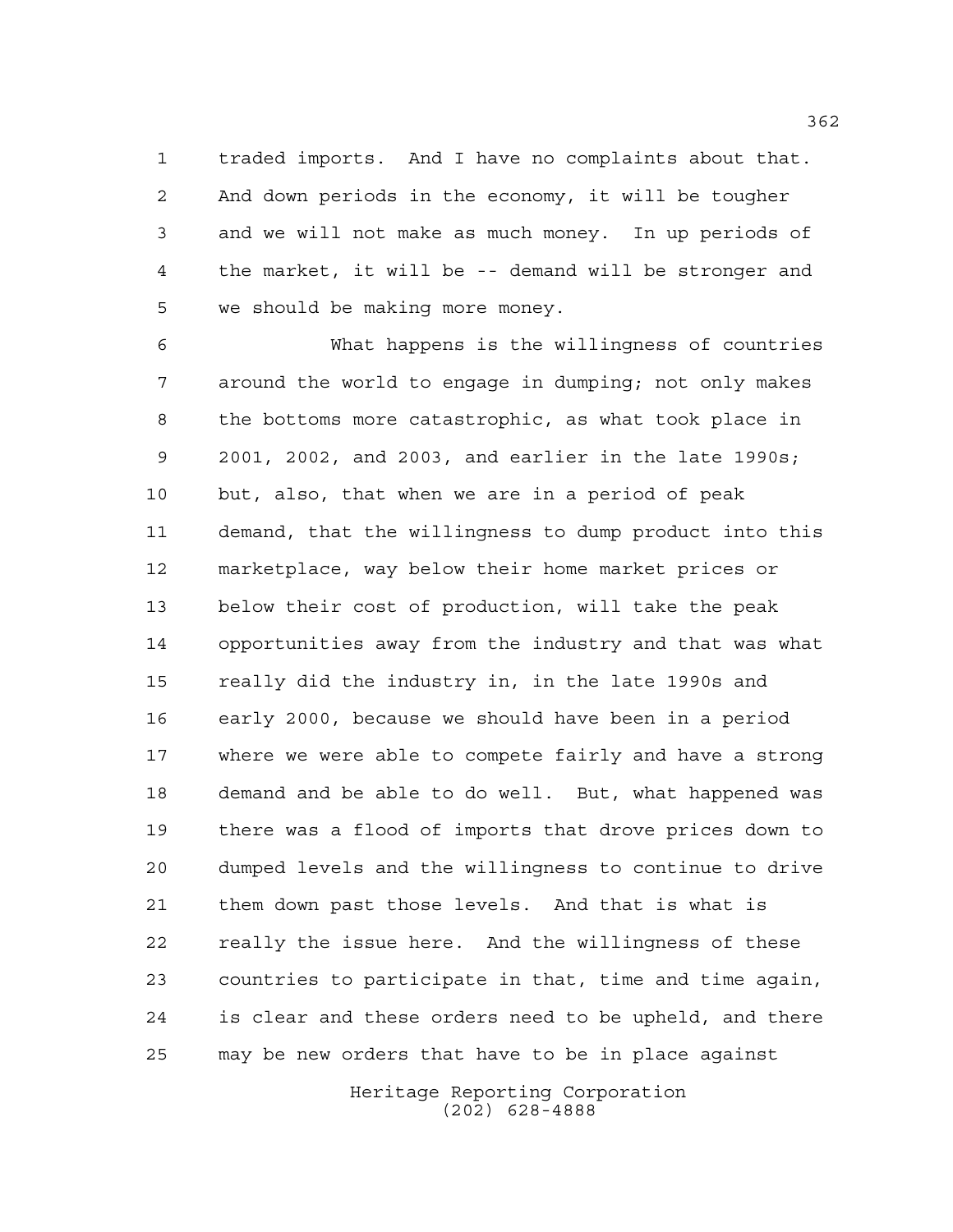some of the folks that are -- may be engaging in that in the future, if that trend repeats itself.

 CHAIRMAN PEARSON: Right, I understand. But, the real damage that we saw during the period of review was some eight to 10 years after the orders had gone into effect. So, the damage from imports, at least from subject imports, is a little hard for me to find in this record.

 MR. DIMICCO: The damage -- the original review stemmed from one period of time; but, that same problem was there going forward from other countries and other products. And we're talking about -- the industry, as a whole, was your question. And that's what was impacting the industry, as a whole.

 MR. NOLAN: Mr. Chairman, John Nolan, Steel Dynamics. The Department of Commerce believes that injury will reoccur. Why would we not -- if you look at the statistics -- to answer your question, differences, maybe up to a million tons of fairly- traded imports from the subject countries versus two million tons of unfairly-traded imports, there's a huge difference in terms of market impact. Again, I reiterate, the Department of Commerce believes it is highly likely that dumping will reoccur. Why should we not?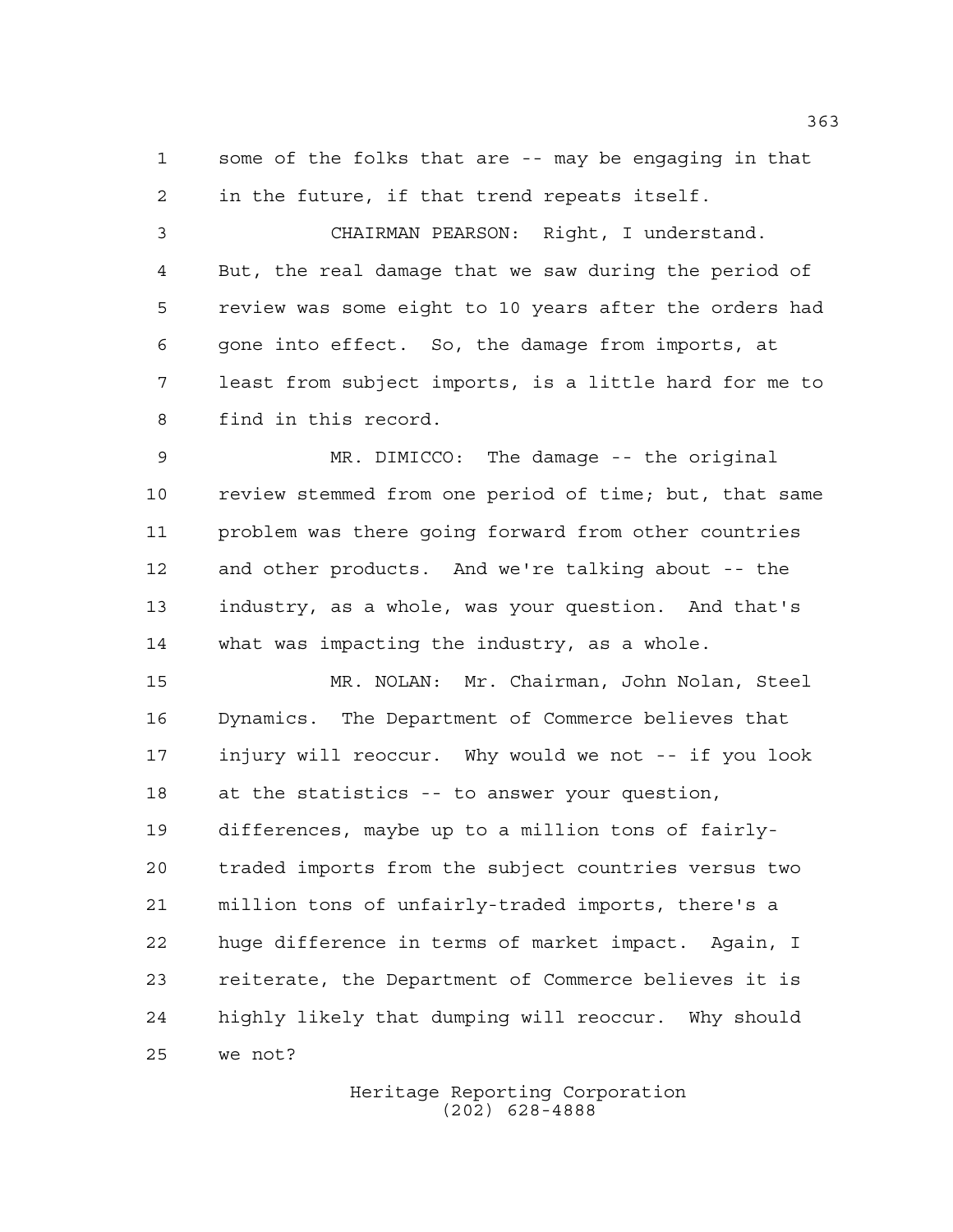CHAIRMAN PEARSON: If I could clarify, the Commerce Department determines only the margins and we are the ones that determine injury. So, the Commerce Department -- we stay out of each other's line of work. Okay, Mr. Lighthizer?

 MR. LIGHTHIZER: And, Mr. Chairman, I would just add that there's no guarantee when you have orders in place that you're never going to lose money. You're never going to have bad times. The fact is these were real tough years globally for the steel industry. It's our view that without these orders, we would have been stoned to death. It would have been much, much worse. And the only reason that we just took on water and didn't sink was the fact that we had these orders.

 But, it certainly is not in our view that we're guaranteed to make money forever, because we have these orders. That's not how the law is supposed to work and it's not how we want it to work. If we have a bad time, this makes it less bad, because it stops unfair trade in our market from these people. But, we can still lose money in a circumstance like this and, in fact, that is what you saw happen in 2001 and 2002. But, it would have been far worse without these orders and with unfair trade in the market.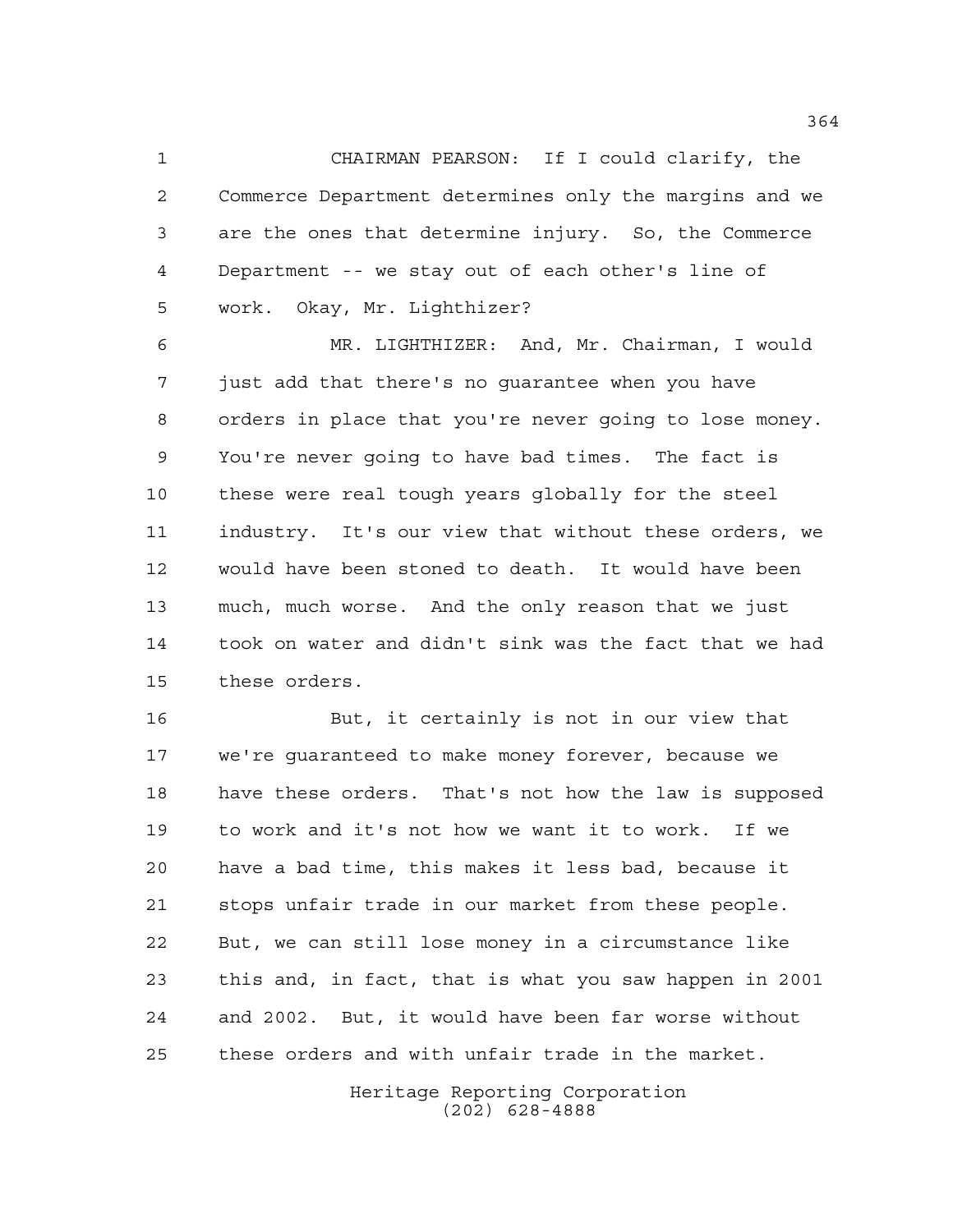That's our view.

| 2  | CHAIRMAN PEARSON: Okay. Any other                                  |
|----|--------------------------------------------------------------------|
| 3  | comments? If not, I, too, want to thank you, very                  |
| 4  | much, for your tolerance and perseverance and your                 |
| 5  | good responses to the questions. This has been, I                  |
| 6  | think, a most interesting and engaging discussion.<br>$\mathbf{I}$ |
| 7  | have no further questions. Madam Vice Chairman?                    |
| 8  | VICE CHAIRMAN ARANOFF: I actually don't                            |
| 9  | have anymore questions for this panel. I was going to              |
| 10 | say, I have no further questions. But, I actually                  |
| 11 | have dozens of them. They're just for the other                    |
| 12 | panel. But, I do want to join my colleagues in                     |
| 13 | thanking this panel for your forbearance and I hope                |
| 14 | you don't all get to go off and have a drink now and               |
| 15 | stay with us for the rest of the evening. We can all               |
| 16 | go out for drinks about midnight or whenever we wrap               |
| 17 | up. Thank you.                                                     |
| 18 | CHAIRMAN PEARSON: Commissioner Hillman?                            |
| 19 | COMMISSIONER HILLMAN: I, too, have no                              |
| 20 | further questions, but do want to thank this panel,                |
| 21 | very much, if nothing else for your stamina, as well               |
| 22 | as for your answers to our many questions. It's much               |
| 23 | appreciated and a lot of very good information was                 |
| 24 | conveyed. And we do thank you, very much.                          |
| 25 | CHAIRMAN PEARSON: Commissioner Koplan?                             |
|    | Heritage Reporting Corporation<br>$(202)$ 628-4888                 |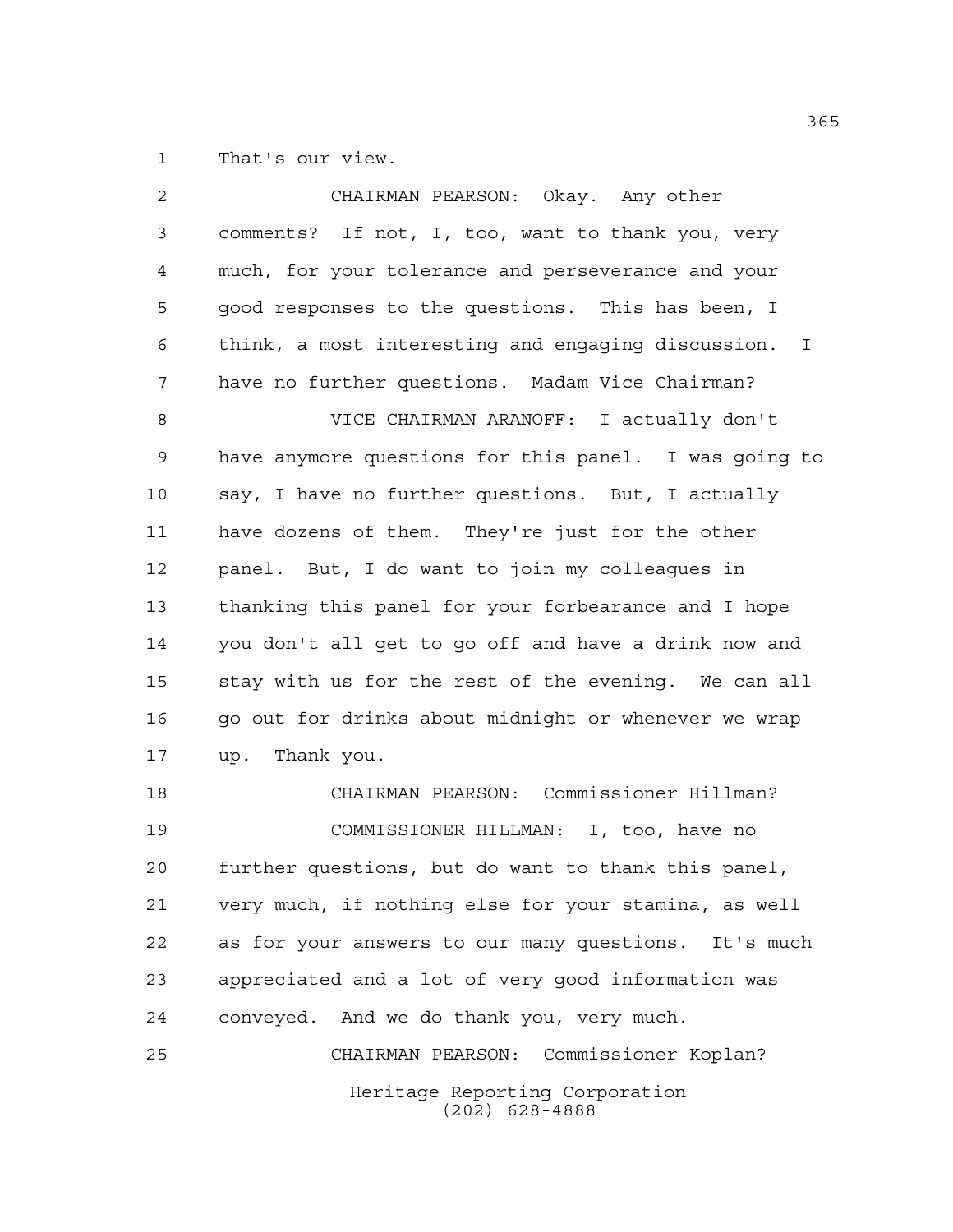Heritage Reporting Corporation (202) 628-4888 COMMISSIONER KOPLAN: No, I have nothing further, Mr. Chairman. CHAIRMAN PEARSON: Any other questions from the dias? (No further questions from the dais.) CHAIRMAN PEARSON: My goodness. Do the staff have any questions? MR. CORKRAN: Douglas Corkran, Office of Investigations. Thank you, Chairman Pearson. Staff have no further questions, but would like to request that any company that submitted a no response to a Commission questionnaire, review that response and, in light of today's testimony, revise the response, as appropriate. Thank you. CHAIRMAN PEARSON: Do opponents of revocation of the -- rather supporters of revocation of the orders have any questions for this panel? MR. MCCONNELL: Mr. Chairman, Mark McConnell on behalf of the auto producers. I will resist the temptation, in light of the hour. We have no questions. CHAIRMAN PEARSON: Okay. And Mr. DiMicco, did you have a comment? MR. DIMICCO: Yes. I thank you for your recognition of the stamina on our part, but the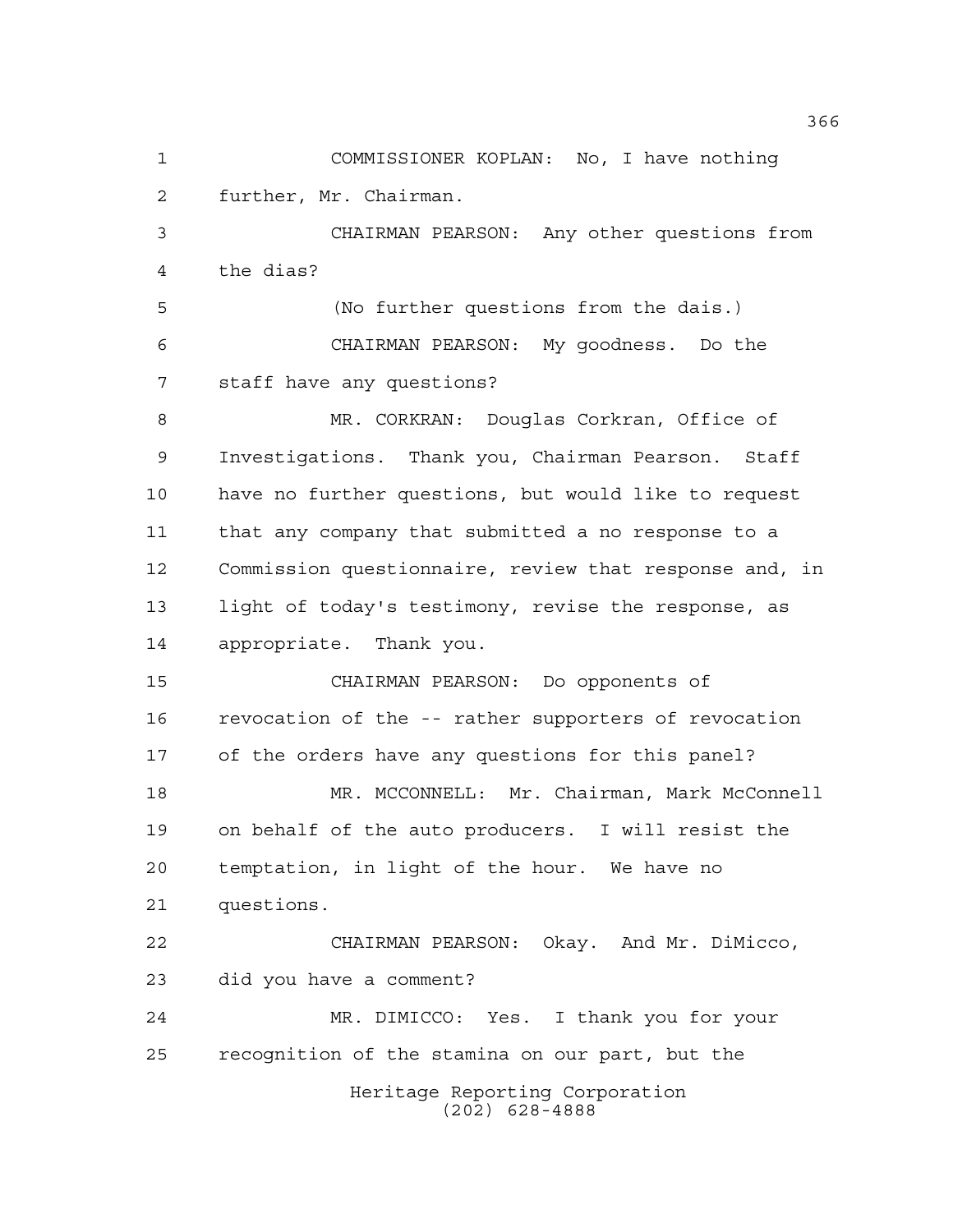stamina on your part is really something that we

 appreciate very much, because your day is still continuing. And we appreciate your attention to this matter. Thank you.

 CHAIRMAN PEARSON: Thank you. This panel is excused.

(Panel excused.)

 CHAIRMAN PEARSON: And let me just advise, as we're switching panels, that I had mentioned earlier today that we had hoped around 6:00 to take a break. We will take the break at the conclusion of the direct testimony of those in support of revocation.

 (Whereupon, a brief recess was taken.) CHAIRMAN PEARSON: Okay. I think we are convened. I had mentioned in my opening comments that this was day one of our hearings. Some of you may think we're starting on day two, but not quite. We're making good progress. We're heading in the right direction. Who is starting here? Mr.

McConnell?

 MR. MCCONNELL: We'll be starting. Could I just clarify before we begin, Mr. Chairman? I didn't have a chance to check with the secretary. We have a time allocation between us. I just want to make sure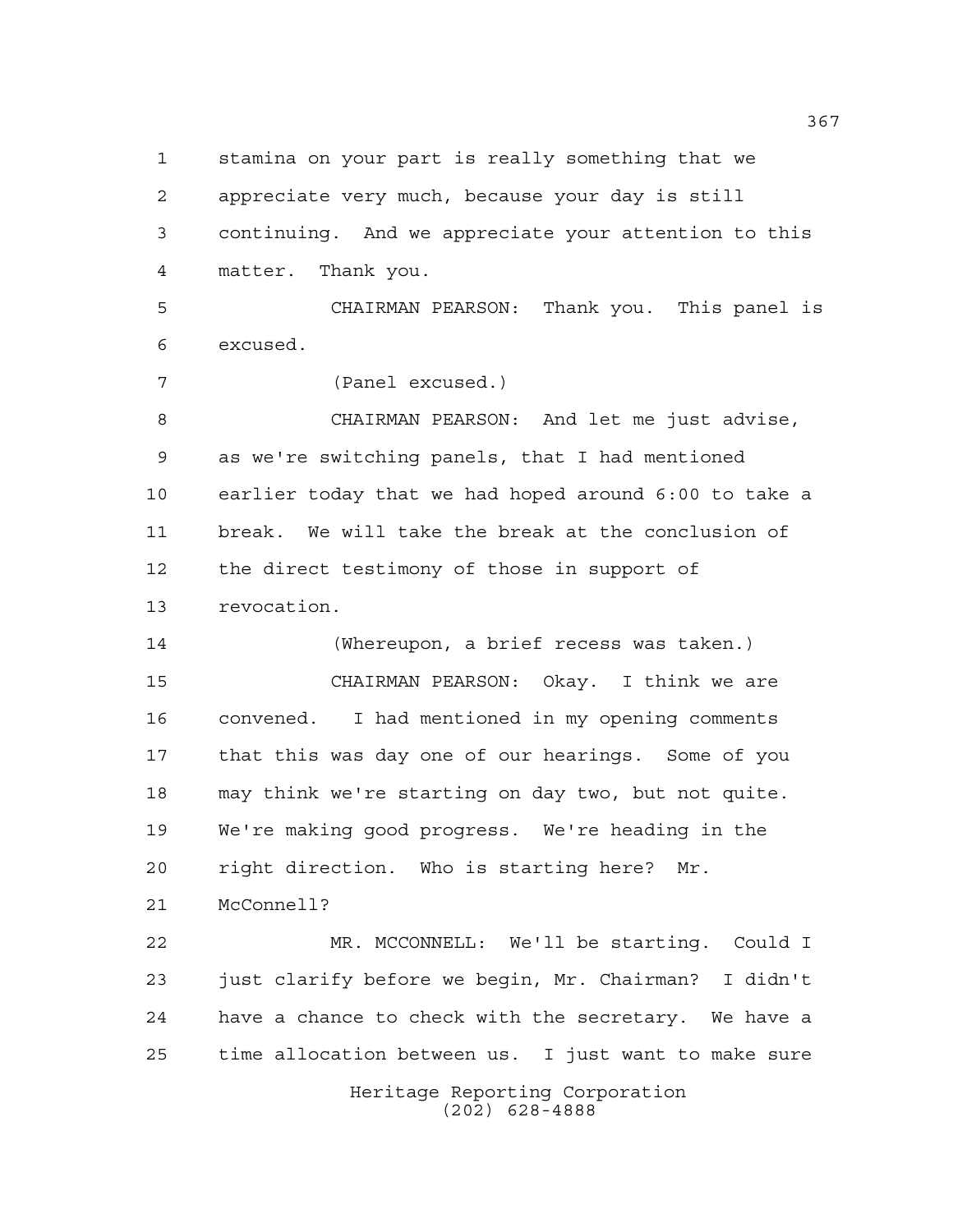that we're going to be separately timed.

Heritage Reporting Corporation (202) 628-4888 CHAIRMAN PEARSON: You're separating the time into -- MR. MCCONNELL: We are, yes. Let me -- CHAIRMAN PEARSON: Sixty minutes per parties and 15 for -- 7 MR. MCCONNELL: Actually, we have a different allocation that we worked out, which I would like to -- if I could just talk to the secretary for one moment. CHAIRMAN PEARSON: Please clarify with the secretary, yes. 13 MR. MCCONNELL: Thank you. (Pause.) MS. ABBOTT: Mr. Chairman, we are in agreement on the time allocation. I will notify counsel of time limits when they're approaching. And, also, all of the witnesses have been sworn. CHAIRMAN PEARSON: Excellent. Mr. McConnell, please proceed when you've mopped up the water and are ready. Is there a shortage of paper towels? Is the market adequate -- MR. MCCONNELL: Suddenly, there was a shortage of paper towels here, yes. We will give a soggy recitation here, if we can. We're ready? Okay.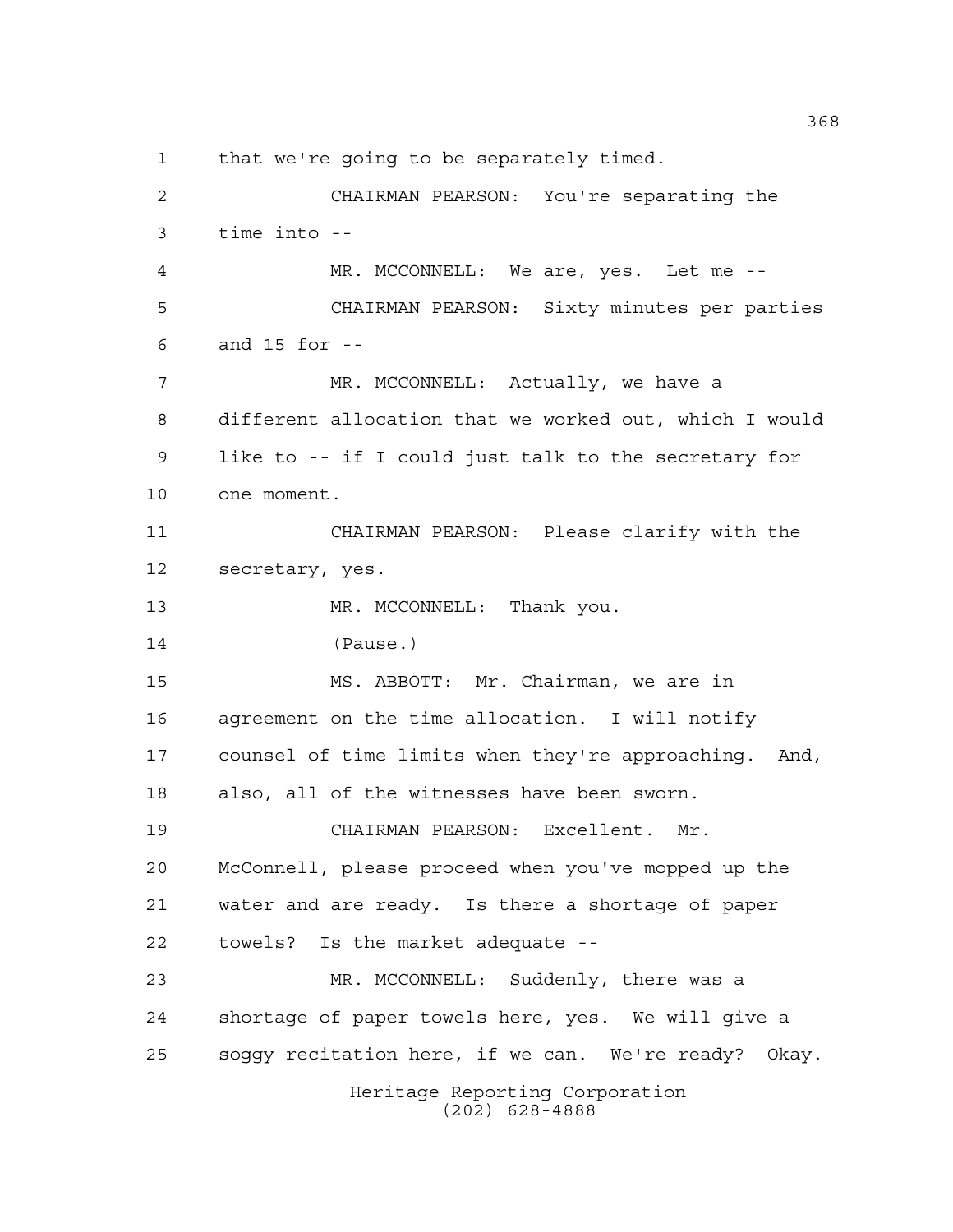Good afternoon. I'm Mark McConnell with Hogan & Hartson. With me today are Louis Lewis Leibowitz and T. Weymouth. We're appearing on behalf of DaimlerChrysler Corporation, the Ford Motor Company, General Motors Corporation, Honda of America Manufacturing, Nissan North America, and Toyota North America. I would like to just thank the Chairman for his request at the beginning of this afternoon's hearing to calm the tone. I have to say, we frankly were disappointed by some of the statements this morning from both sides. And we actually believe that we do have a partnership with the U.S. steel industry. You might have concluded from this morning that it's gotten a little bit rocky and probably would rather not be in the position of marriage counselors between us. But, we very much believe that we have a bright future together with our U.S. steel suppliers and we, also, happen to think that they're ready to face competition. We're here to provide our views on the marketplace.

 The case before you today is very different from the Commission's proceedings in 1993 and 2000. And what is different is the steel industry, itself. It is fundamentally transformed from the industry you examined just five years ago. This transformation,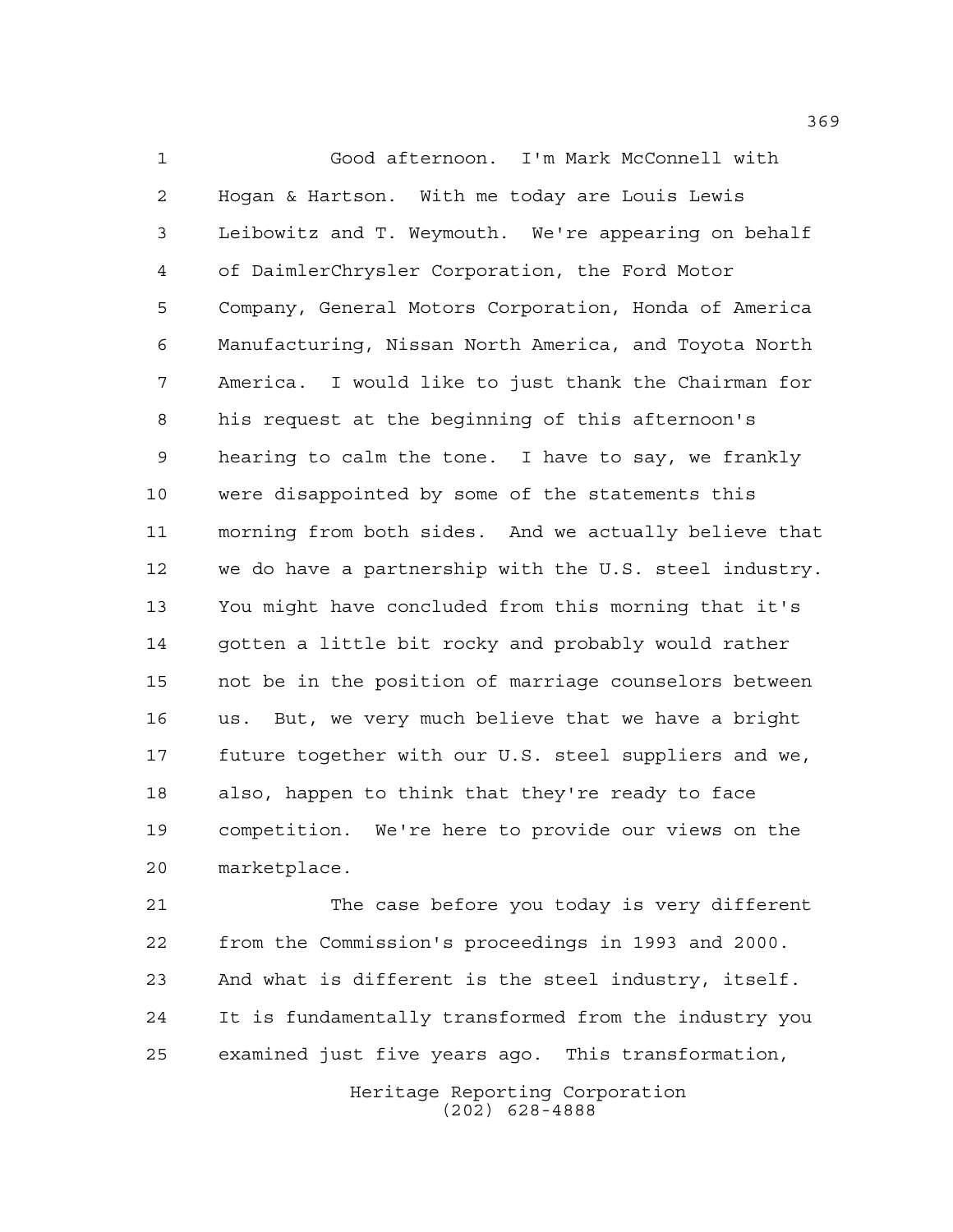combined with the performance that you've seen in the facts of this investigation mean that a recurrence of injury is not likely to result once these orders are revoked. In our brief, we stressed three developments: concentration, cost reduction, and demand growth, consolidation.

 The transformation of the steel industry has consolidated U.S. production into the hands of very few companies. Just three companies effectively control the market for automotive quality, corrosion- resistant steel. These companies now have the power to push through price increases and to restrain production to maintain prices in down cycles. They have used that power to lock in high prices with our industry that will benefit them throughout 2007.

 Cost reduction: the restructuring of the industry, including the U.S. government's absorption of nine billion dollars of pension obligations has significantly reduced the industry's costs. That means they can be profitable at lower prices and importantly, it means that they, also, can operate profitably well below full capacity. They can and do profitably restrict supply when prices fall.

 Demand growth: all of this has taken place during an upsurge in global demand for corrosion-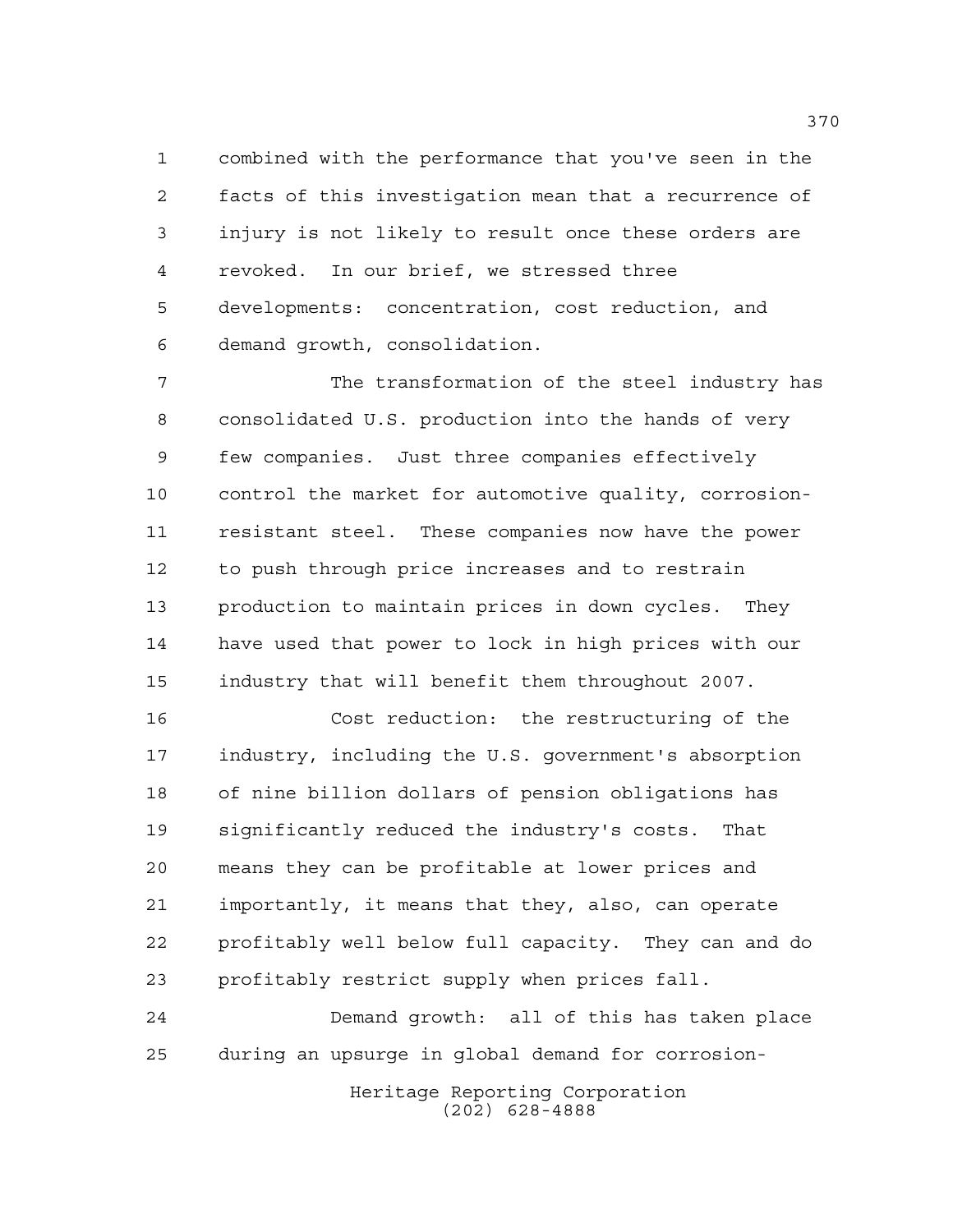resistant steel, demand so strong that the U.S.

 producers, themselves, have made well calculated decisions to invest hundreds of millions of dollars to expand their capacity. The result of this is a healthy industry. But another result is less competition. And competition doesn't just mean price. It means willingness to meet demanding delivery schedules, the willingness to develop innovative new products, the willingness to make small volume runs of important parts. In short, it means the willingness to support the U.S. auto industry as a world class producer. Competition is what creates that willingness.

 We think the most important issue before you is to examine this transformation and the implications of it for your decision. To help in that, we have executives from all six companies, sworn and prepared to answer your's and the staff's questions. Four of our witnesses will offer direct testimony. And our first witness is Susan DeSandre of Ford.

 MS. DESANDRE: Good afternoon. My name is Susan DeSandre. I am the director of body and chassis purchasing, North America for Ford Motor Company. I have been with Ford for over 20 years and involved in Ford's steel purchasing since February 2002. On an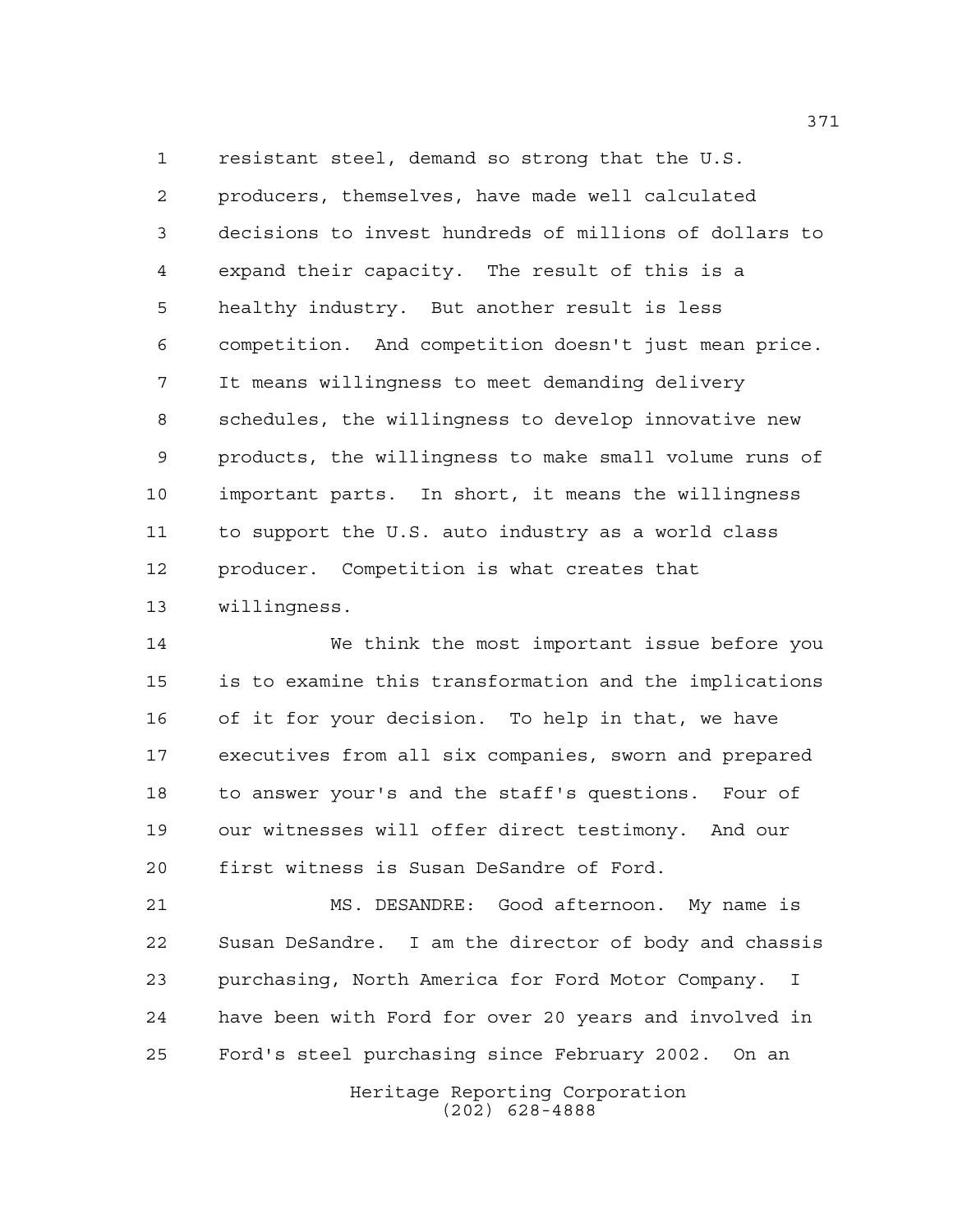annual basis, I oversee purchases of about \$15

 billion, including all of the flat-rolled steel that Ford buys. Thank you for the opportunity to share Ford's views on this important issue.

Heritage Reporting Corporation In my position, I am responsible for delivering Ford's overall purchasing strategy. This strategy has four key objectives: ensuring quality, controlling costs, establishing continuity of supply, and maintaining a healthy supply base. A healthy supply base is very germane to our discussion today. We, at Ford, and I, personally, given my experience with the steel industry dating back to 2002, understand that our own success must not come at the expense of our supplier partners. When I arrived in my current position in 2002, over half of our steel suppliers were in severe financial distress and by the end of 2003, four were in bankruptcy. As a result, Ford faced significant supply disruption and struggled to get the steel it needed to assemble vehicles. That was an unhealthy supply base and one that disadvantaged Ford's competitive position. Ford would not be here if we believed that revocation of these orders would lead to a return to those conditions. So, why is Ford confident that the steel industry would not suffer injury if the orders are

(202) 628-4888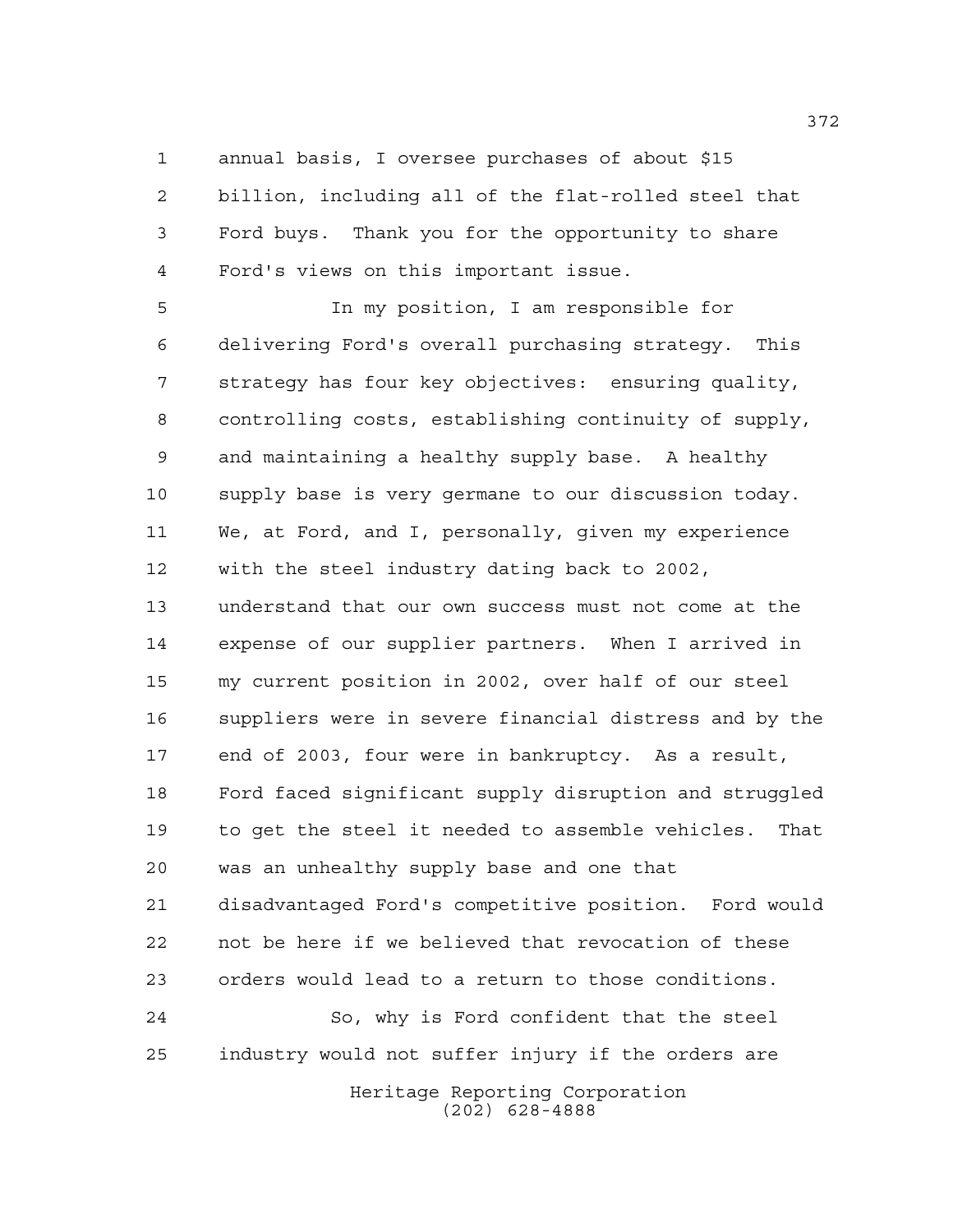revoked? Firstly, because we have completed internal analysis, which we would be willing to share with the Commission, that shows North American integrated producers are earning a minimum of \$120 per ton profit on corrosion-resistant steel at current raw materials prices and current market pricing, an approximate 15 percent return on sales. We have reviewed the elements of this model with all of the mills and some of them have confirmed it is quite accurate.

 Secondly, we're confident that the steel industry won't suffer injury if the orders are revoked, because we have experienced dramatically different behavior from the suppliers, behavior that demonstrates strength and market power and a fundamental shift in the market. Prior to the steel industry consolidation, the steel industry valued the stability of Ford's high volume contract-based business. It was worth it to the suppliers to commit to a certain price, in order to ensure a certain volume of ongoing business. In contrast, steel suppliers are now so confident in the future of the market, even with current record high prices, that they have fundamentally changed the behavior in the market. For example, starting in 2004, our suppliers have shown reluctance to enter into long-term

> Heritage Reporting Corporation (202) 628-4888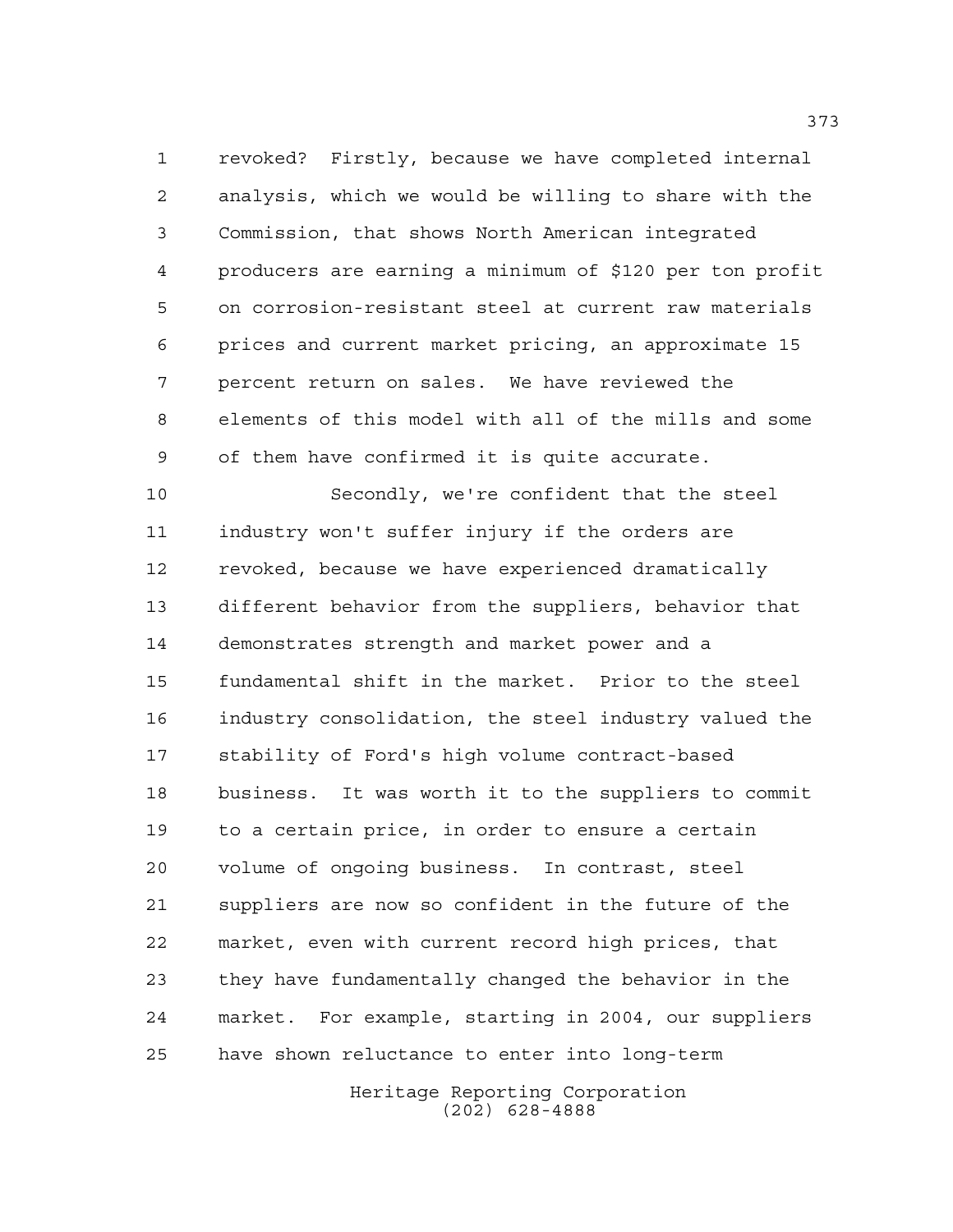contracts. That's a big issue for us. Vehicles have a multi-year life span and we need some certainty on costs in order to plan our business. Long-term contracts, which used to involve flat or declining prices, now come at a price premium, if at all. This demonstrates the steel industry's confidence in the future of the market.

 Steel producers have also started to limit the volumes they will sell us under contracts in contrast to past steel contracts which asked for guaranteed minimums.

 We have also had suppliers decline to bid on certain orders and not just small volume lots. They have been quite open that this is because their other business is more profitable. And they are doing this at a time when we are paying record prices, as detailed in our confidential brief. In fact, our most recent contract with one corrosion-resistant supplier is at more than 40 percent higher prices than our 2002 agreement.

 There is good reason for the steel industry's confidence in the future of the market, the steel industry is in a much better position to control supply and the industry expects very strong demand to continue. The steel industry is in a dramatically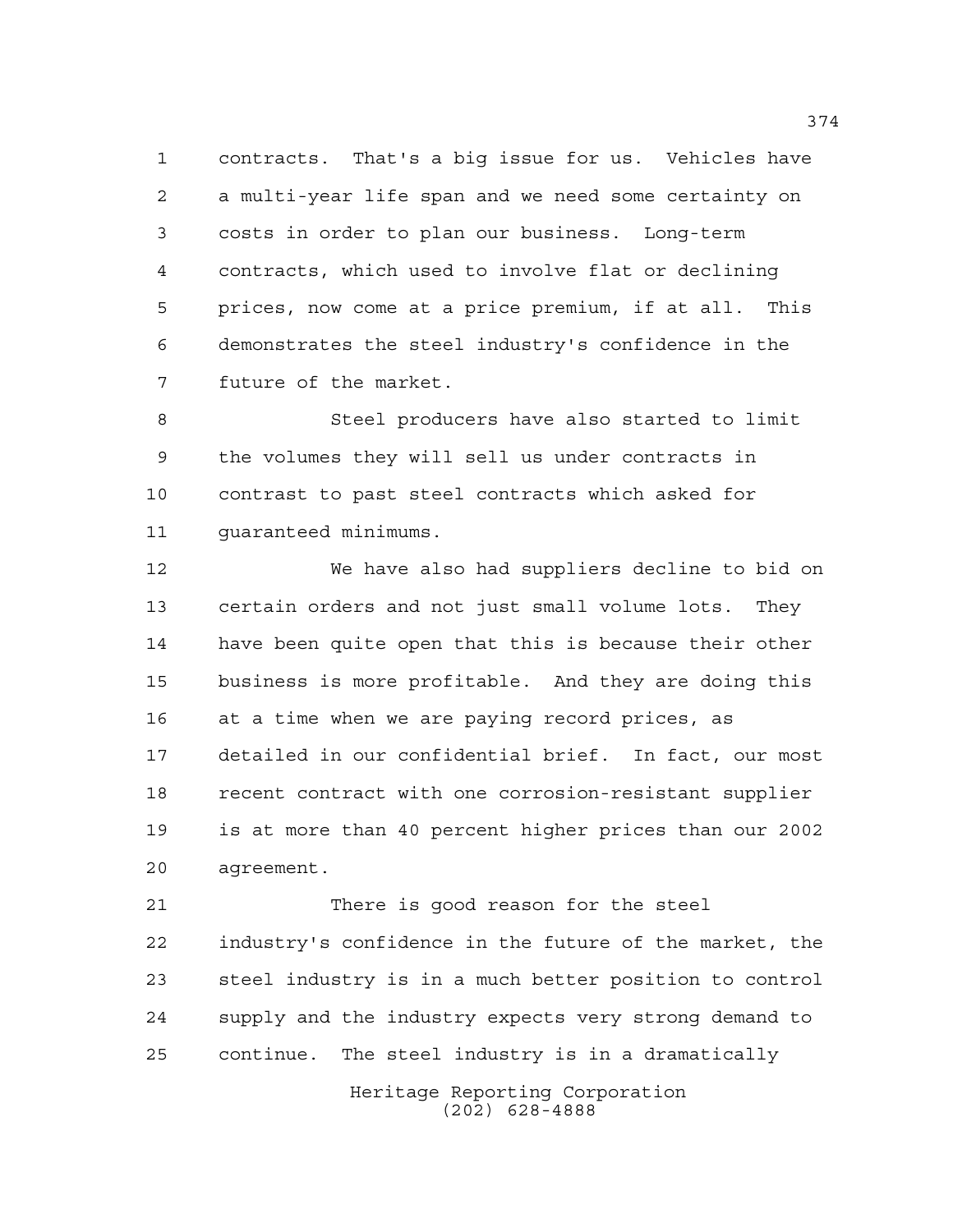different position than in 2000. We are seeing high prices and restricted volumes now in 2006.

 Mr. Mohatarem will show you next that world vehicle demand is going to increase dramatically by 2010 and U.S. production will increase as well. If you do not revoke these orders now we will have to find steel for that demand with these restrictions in place. We urge you not to wait till 2010. We urge you to revoke the orders in this review.

Thank you.

 MR. MOHATAREM: Good afternoon. My name is Mustafa Mohatarem. I'm the Chief Economist at General Motors Corporation. I am responsible for assessing the effects of worldwide economic development on the corporation and advising in competitive and economic policy issues.

 This afternoon I would like to talk to you about the forecast demand for vehicles and for corrosion-resistant steel. We expect demand for both to grow, let me show you why.

 First, let's look at global vehicle sales. The slide shows long-term growth for 2005. As you can see, global sales have grown steadily. Global sales exceeded 65 million unit last year. This growth is a fundamental trend. It is part of what is driving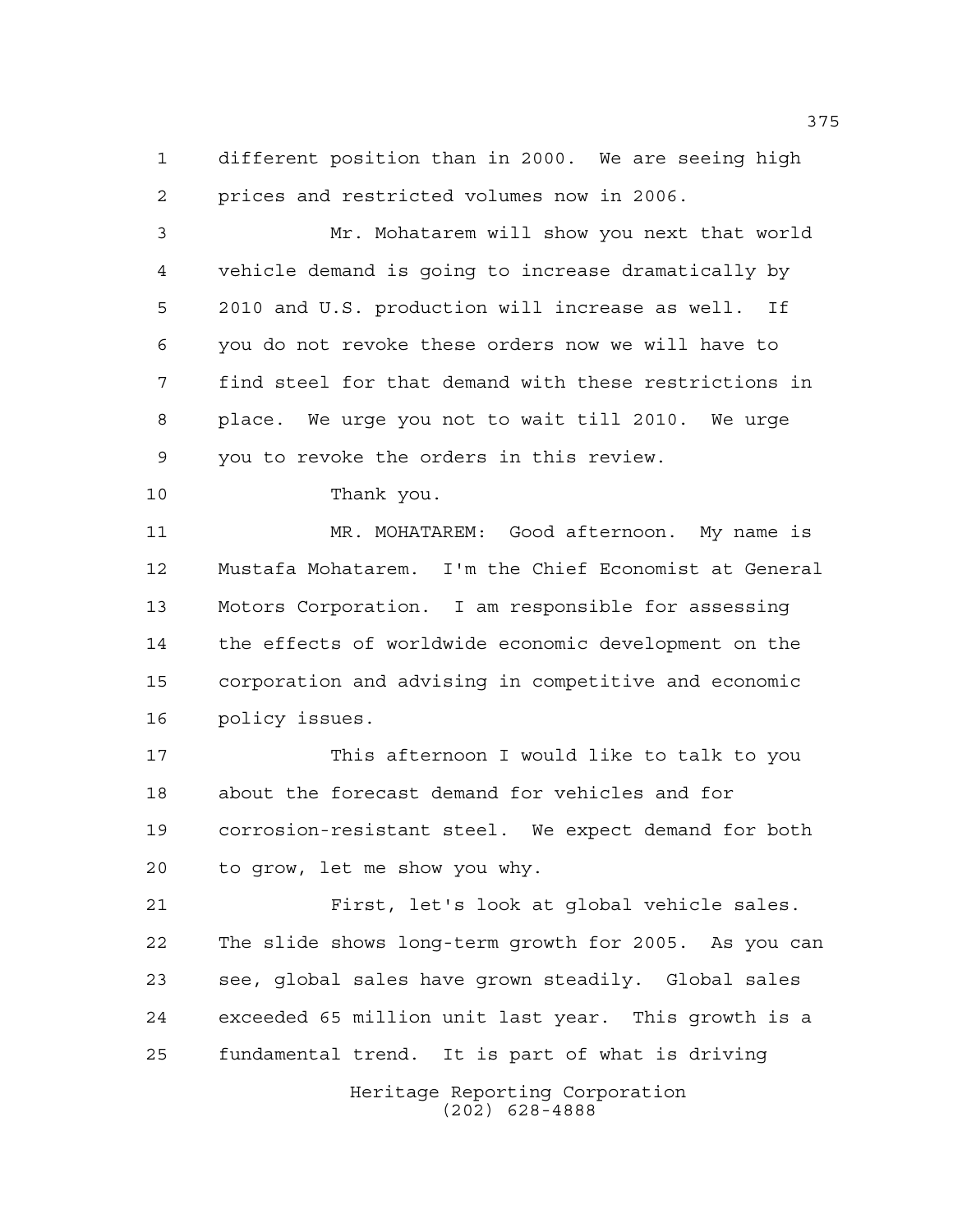strong global growth in steel demand.

 Now here is our projection for the next ten years. Global sales are forecast to increase by ten million vehicles over the next five years. Ten million vehicles is nearly two-thirds of the current annual North American production. That growth will be driven by markets like China. In just five years the Chinese market has almost tripled from two million to six million units. We project it will grow another four million units in the next five years.

 Strong demand growth for autos means strong demand growth for corrosion-resistant steel. And the fact that demand growth is so strong outside of North America means that foreign steel producers are quite focused on serving that demand. The chart looks good for growth but it also underscores the urgency of your review. You are making a decision for the next five years. In five years we will have to find enough steel globally to build ten million more vehicles per year.

 Let's look at vehicle production in North America. Some of the briefs submitted to the Commission emphasize the vehicle production cutbacks at my company and some others as a risk factor for steel demand. I urge the Commission to recognize two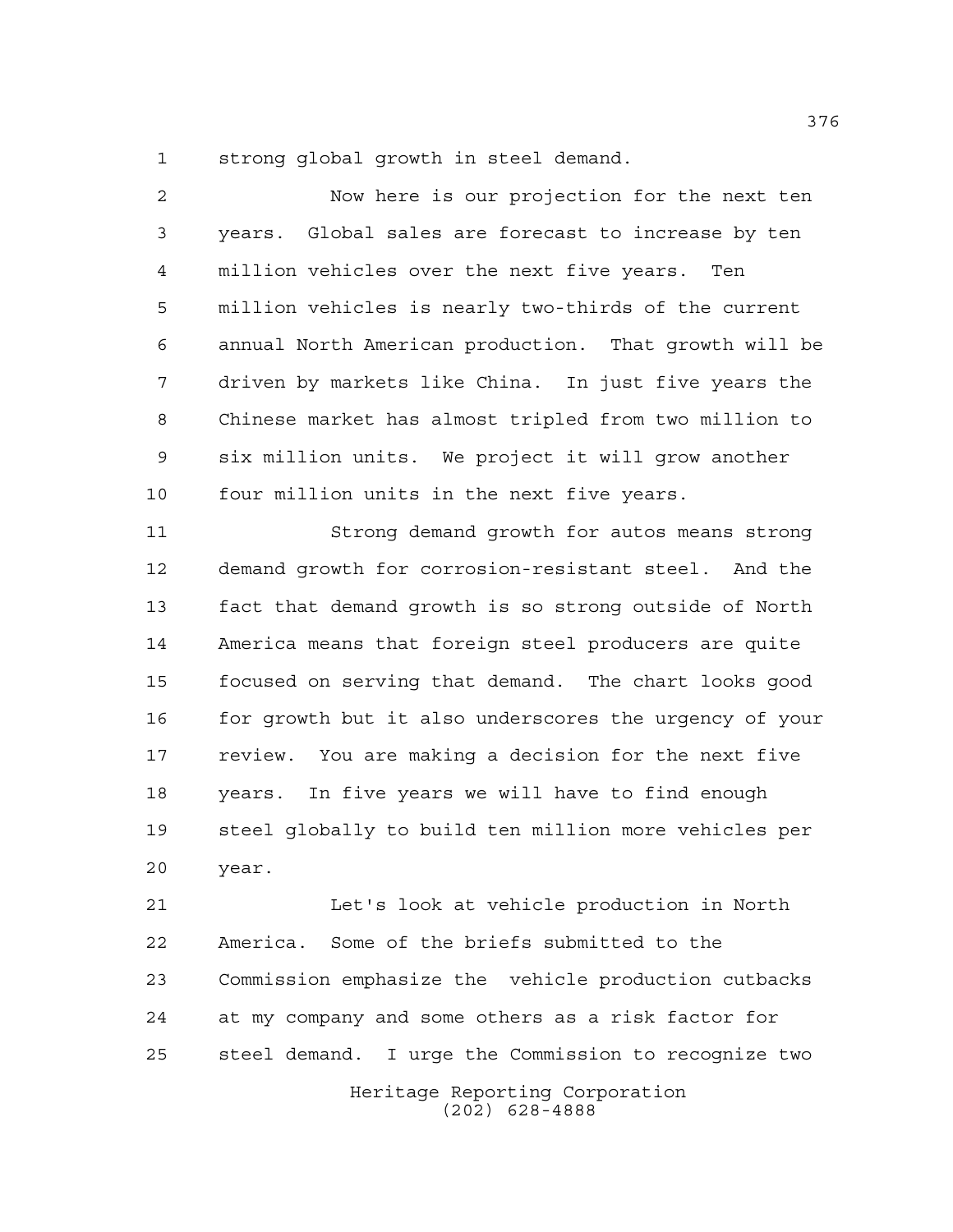points: first, what matters for steel demand is total North American production, not one company's production. We are in a with our competitors for market share but North American auto production as a whole is basic.

 Second, projections are for North American production to remain stable to slightly down over the next six months but then we're projecting that it will grow steadily. Wards, which was quoted in the previous testimony, which is a well-known auto industry publication, shows production dipping slightly, less than 2 percent in '06, stabilizing in '07, and growing steadily from 2007. This is the same data that Mr. Scherrbaum of U.S. Steel relied on this morning. But I've shown you the next five years. If you get the past to recent headlines and look at the whole industry you will see growth not declining.

 Let me finish by explaining why GM is here today. GM and the steel industry have a long history of working together to address competitive challenges each of us face. Traditionally GM has relied on long- term contracts to procure steel. Long-term contracts gave us a reliable supply of steel at predictable prices and provided stable demand for steel producers. We stayed with long-term contracts in the past even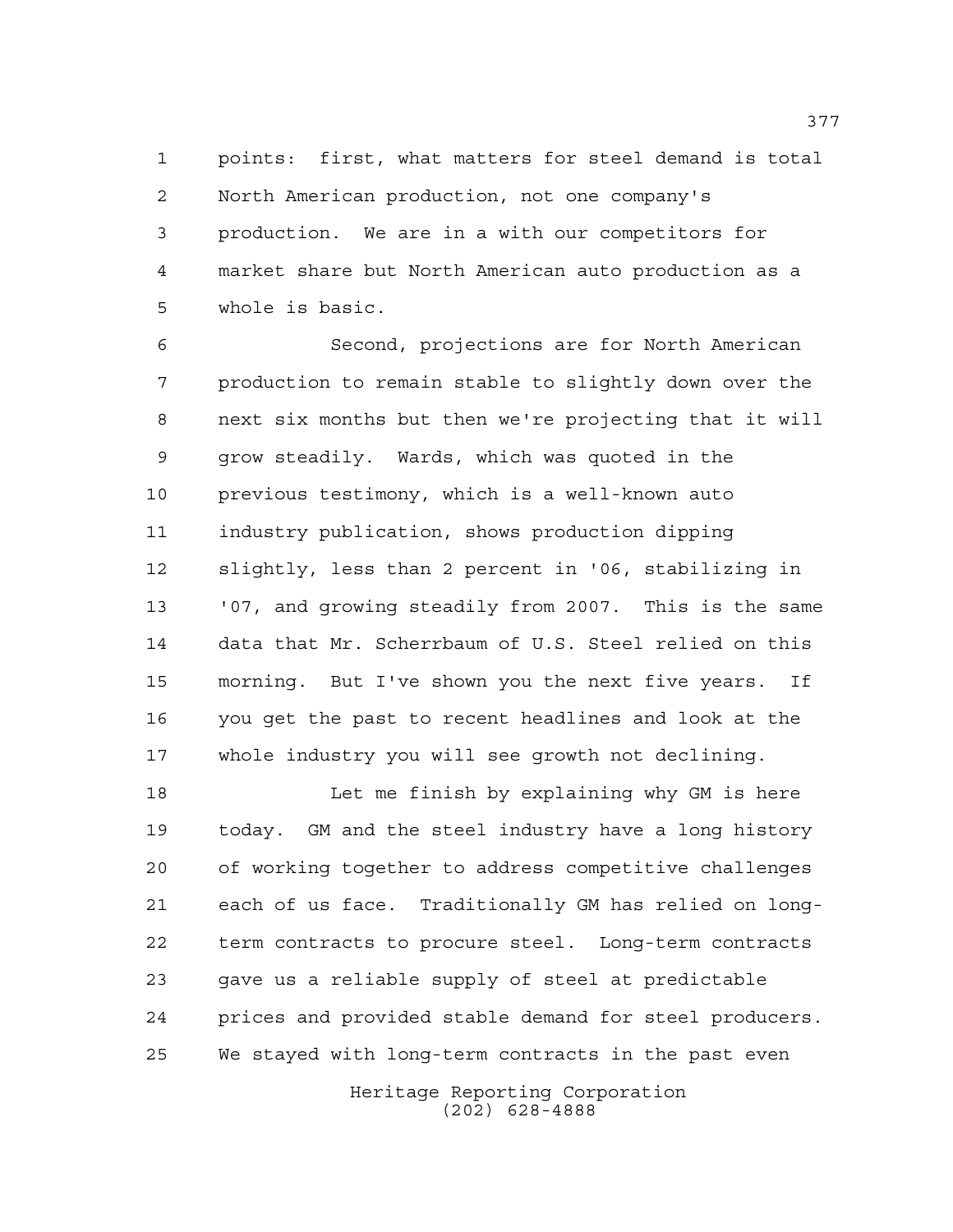when we could have lowered our costs by purchasing in the spot market.

 But the steel industry has changed dramatically. Our most recent negotiations were a real eye opener. This year our steel suppliers refused to commit to long-term contracts. They also refused to supply all the steel we needed under our contracts, instead placing limits on the volumes they would supply us at contract prices.

 As an economist this behavior tells me several things. First, the refusal of the supplier to enter a long-term contract, to pass an opportunity to lock in prices is strong evidence that the supplier expects prices to rise even higher in the future.

 Second, if a supplier limits the volumes it will sell at contracted prices that is strong evidence that the supplier thinks it can sell those volumes elsewhere at higher prices.

 And, third, the ability of suppliers to do this tells me they have market powers.

 The restructuring of the steel industry has created a very different industry. It's not just an industry that is ready to face competition, it is an industry that needs more competition.

Heritage Reporting Corporation (202) 628-4888 MR. JUTTE: Good evening. Guess I'm the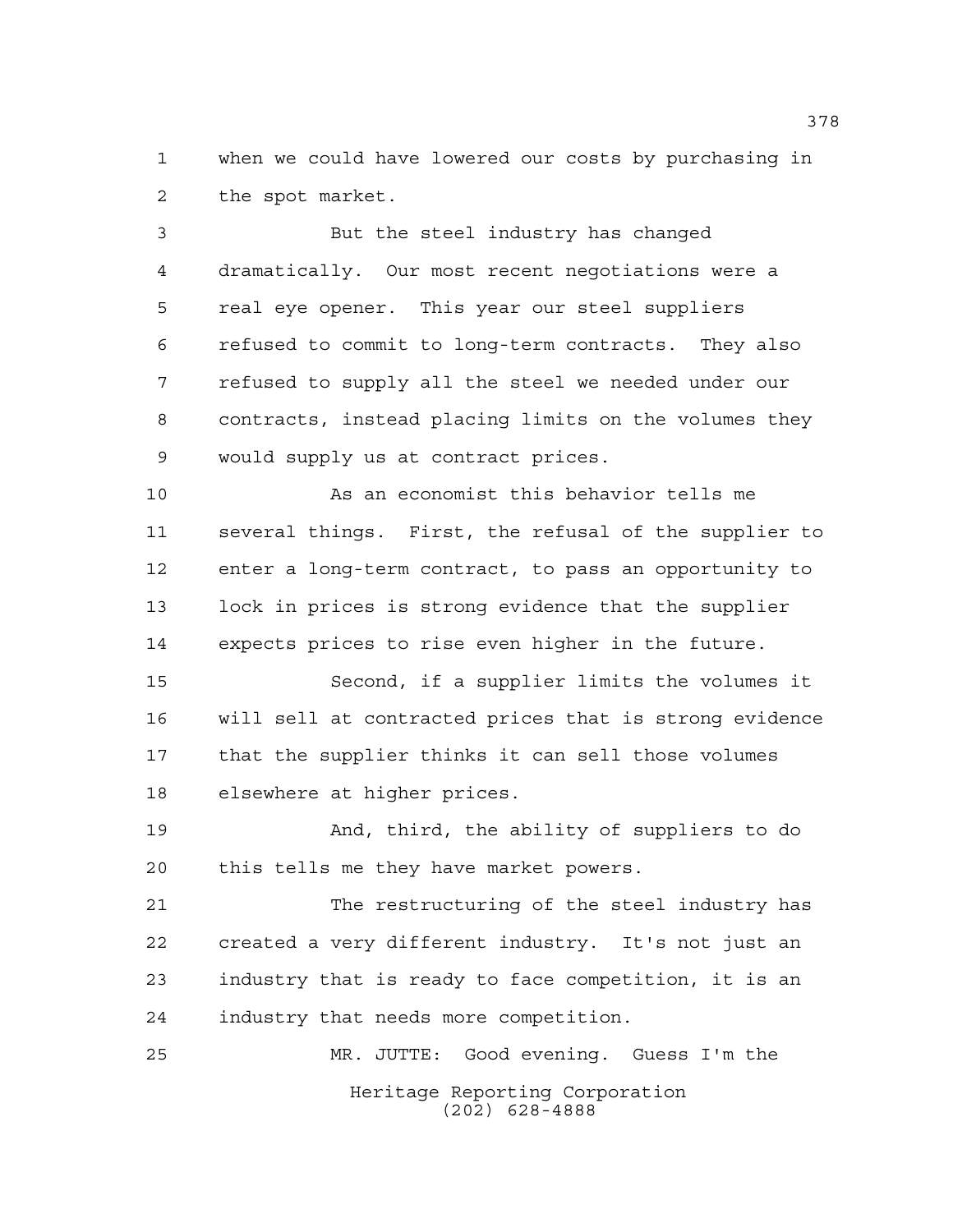first one who can say that today.

| $\overline{a}$ | I'm Larry Jutte and I've been the head of              |
|----------------|--------------------------------------------------------|
| 3              | Purchasing of Honda of America Manufacturing since the |
| 4              | year 2000, currently serving as Senior Vice President  |
| 5              | and General Manager of Purchasing. I want to start by  |
| 6              | emphasizing that we have a strong relationship or what |
| 7              | I might refer to as a very good partnership with the   |
| 8              | domestic corrosion-resistant steel producers. We as a  |
| 9              | company want a healthy U.S. steel industry. And we     |
| 10             | believe we have contributed to that health by working  |
| 11             | together in this partnership. Given the current state  |
| 12             | of that industry we believe that these orders are      |
| 13             | unnecessary going forward.                             |
| 14             | I'd like to focus on two issues that are               |
| 15             | relevant to the Commission's review. First, the        |
| 16             | growth in Honda's U.S. production and our plans for    |
| 17             | future growth.                                         |
| 18             | Second, the fact that Honda, like the other            |
| 19             | international companies, makes vehicles in North       |
| 20             | America from North American steel.                     |
| 21             | Let me start with the growth of our U.S.               |
| 22             | production. Since the Commission last reviewed these   |
| 23             | orders we have built two new assembly lines in         |
| 24             | Alabama. The first opened in 2001 and can produce      |
| 25             | 150,000 vehicles annually. We added a second line at   |
|                | Heritage Reporting Corporation<br>$(202)$ 628-4888     |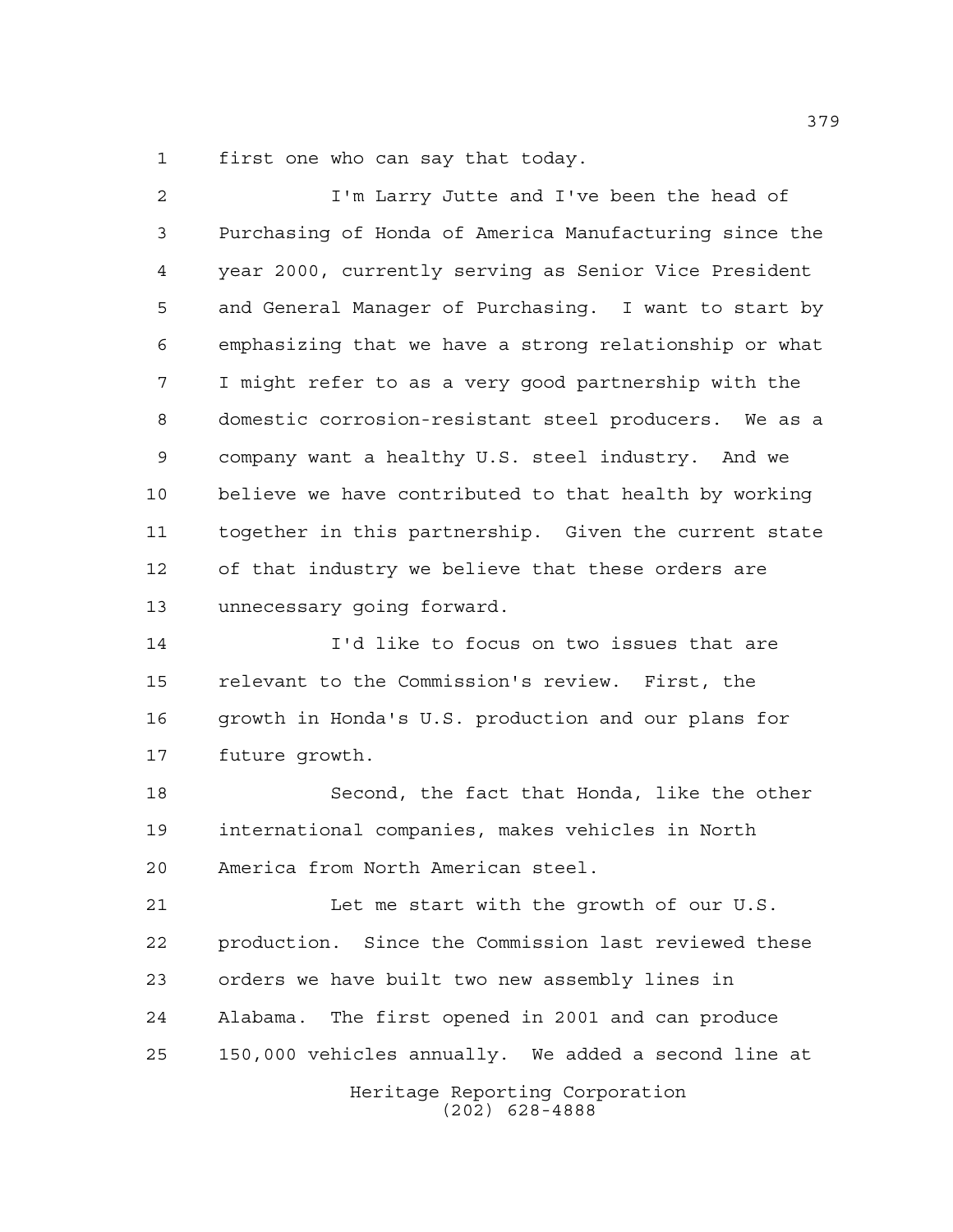that same plant in 2004, also with 150,000-unit vehicle capacity.

 We are now building a new facility in Greensburg, Indiana, which will add 200,000 vehicles per year and will open in the fall of 2008, increasing our total North American production to 1.6 million vehicles annually.

 Now let me address our use of North American steel. Honda's philosophy is to produce vehicles in the markets where we sell and to purchase inputs where we produce. When we first began making cars in the United States in 1982, ten years before these orders were adopted, we immediately sought to qualify U.S. corrosion-resistant steel. And we almost exclusively buy North American steel today. We don't just do this to support the local communities, even though that's the right thing to do, there are compelling business reasons for our decision as well. We need top quality material that arrives at our plant in a very narrow time frame. The further this material travels the greater the chance of delivery delays.

 If we have a problem with one or our deliveries increased distance makes it hard to deliver a replacement. Our assembly lines produce one vehicle per minute on average and production disruptions can

> Heritage Reporting Corporation (202) 628-4888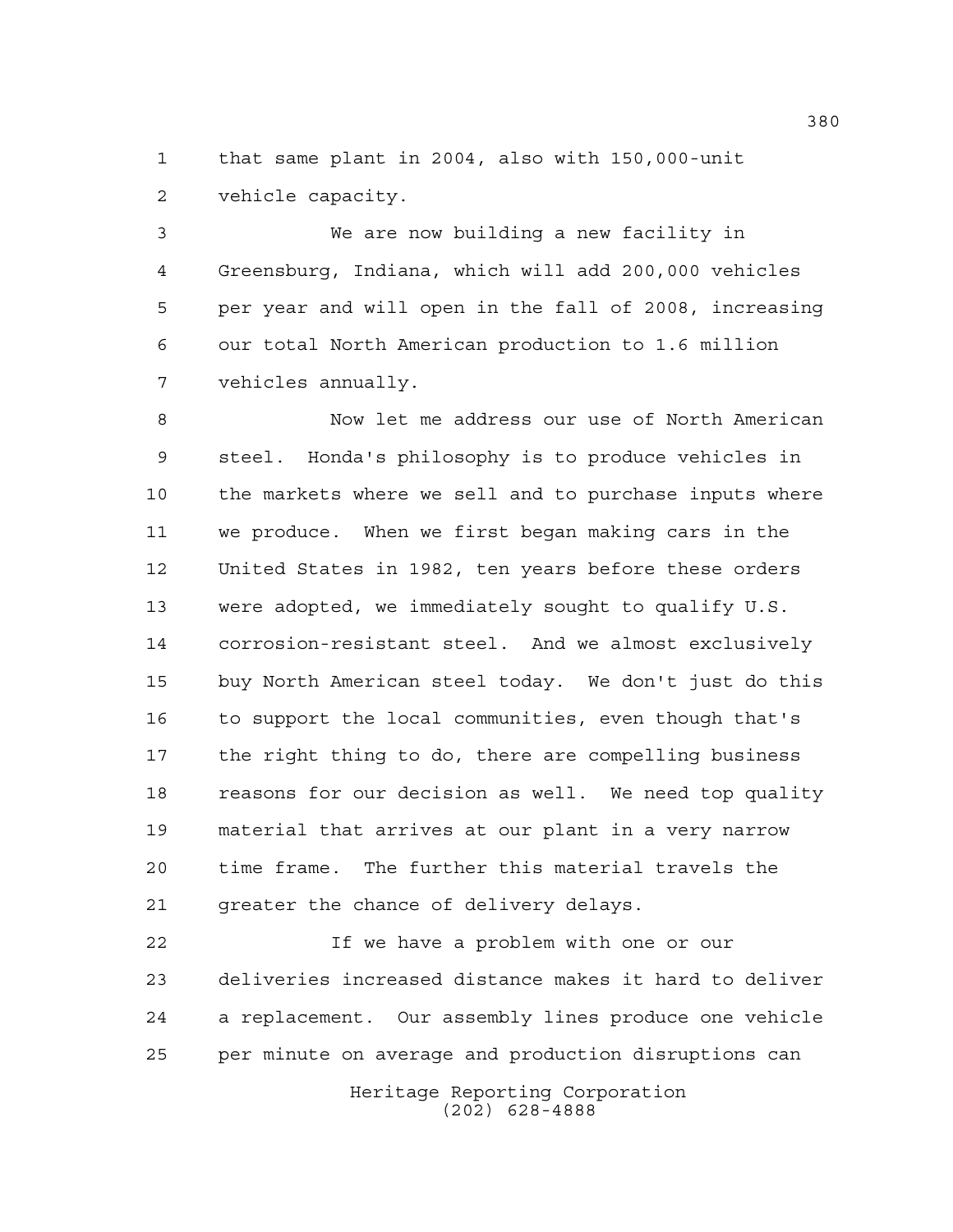cost us over a million dollars per hour per line.

 When I say we source locally I mean we buy in North America. We have plants in the United States and in Canada and we buy both in the U.S. and Canadian steel. We qualify specific North American steel mills for specific uses. We then source our requirement for those uses from that mill regardless of where we produce that vehicle, in Canada or the United States. We routinely use U.S. steel in our Canadian production operations and vice versa.

 The fact that we are growing in North America we want North American steel to fuel our growth in the future. And that is why we are here today. It is critical that the steel industry work hard with us on new products. And actually I worry if you continue to shield them from competition for five more years will they have the incentive to be good partners in developing those new products with us for the future?

 We also have seen some developments in the marketplace that other auto companies have described. The market is tighter. We are not just seeing higher prices, we are seeing other things like delivery issues that tell us that our suppliers are stretched. We have ambitious growth plans and so do a lot of our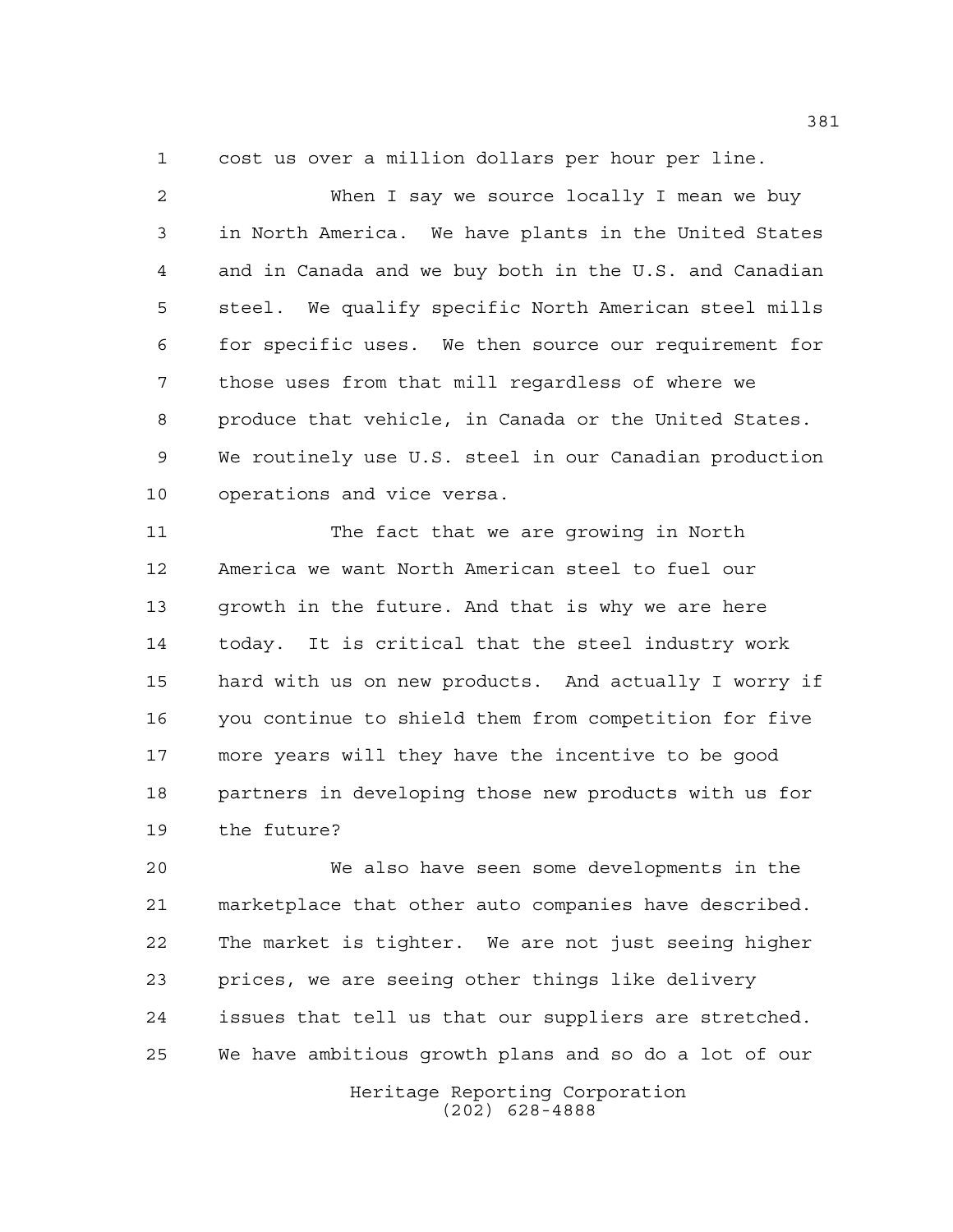competitors here. We can't afford artificial

 restrictions on the growing steel market. These restrictions need to be lifted and lifted in this review.

Thank you.

 MR. NIELSEN: Good evening as well. My name is Chris Nielsen and I serve as General Manager, Purchasing, for Toyota Motor Engineering and Manufacturing North America. I have been a part of Toyota's purchasing organization for over 19 years. Thank you for this opportunity to share Toyota's views on this issue, one which is critically important to our company and to our industry.

14 Like the other automotive producers here, Toyota needs a healthy, robust and efficient domestic corrosion-resistant steel industry. Toyota aims to produce our high volume vehicles in the markets where they are sold and it is our policy to source needed parts and materials from suppliers close to our production facilities. We therefore depend on the North American steel industry to supply all of our North American steel requirements. The revocation of the orders will not change this in any significant way.

Heritage Reporting Corporation (202) 628-4888 Toyota has enjoyed a long and mutually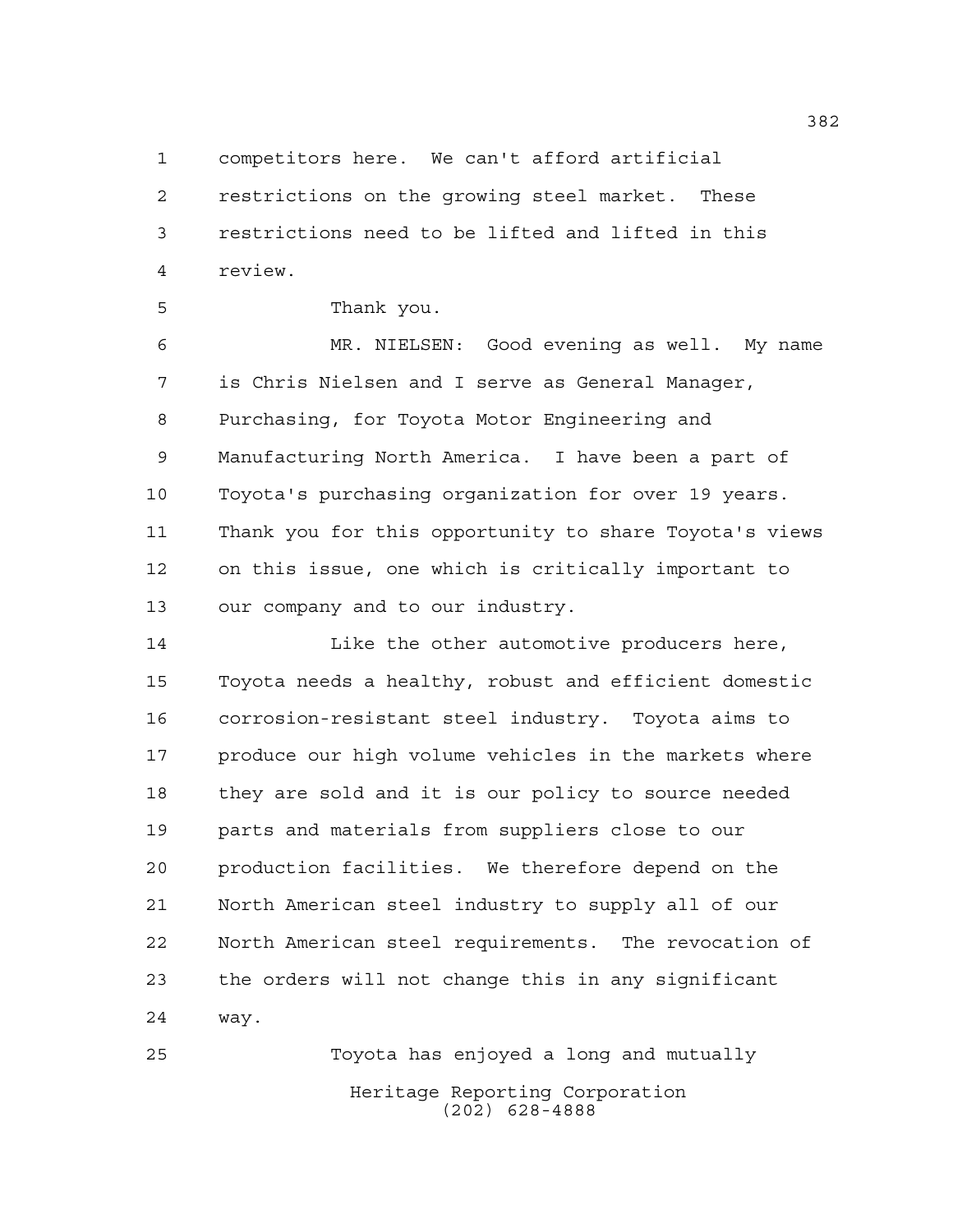beneficial relationship with our steel suppliers. We have invested many hours and resources to collaboratively develop the high quality steel products that are used in all Toyota vehicles. There are very few global suppliers that can meet our quality requirements. Our health and prosperity is tied to the health and prosperity of our supplies.

 For example, in 2004 our routine monitoring of the steel industry and of cost of inputs revealed that the negotiated contract price with the domestic corrosion-resistant producer was lower than the producer's acceptable profit. To protect the financial health of that producer we voluntarily modified a long-term contract and agreed to pay a higher price. Since then all evidence indicates that the industry as a whole, not only our steel suppliers, has experienced a dramatic and successful financial turnaround. We project growing demand for Toyota vehicles in North America and we are increasing production capacity to meet that demand.

 Before 2003 we had no problem in obtaining required volumes of galvanized steel meeting our specifications. At that time we had seven different qualified North American suppliers, all of which were willing and able to supply to our specifications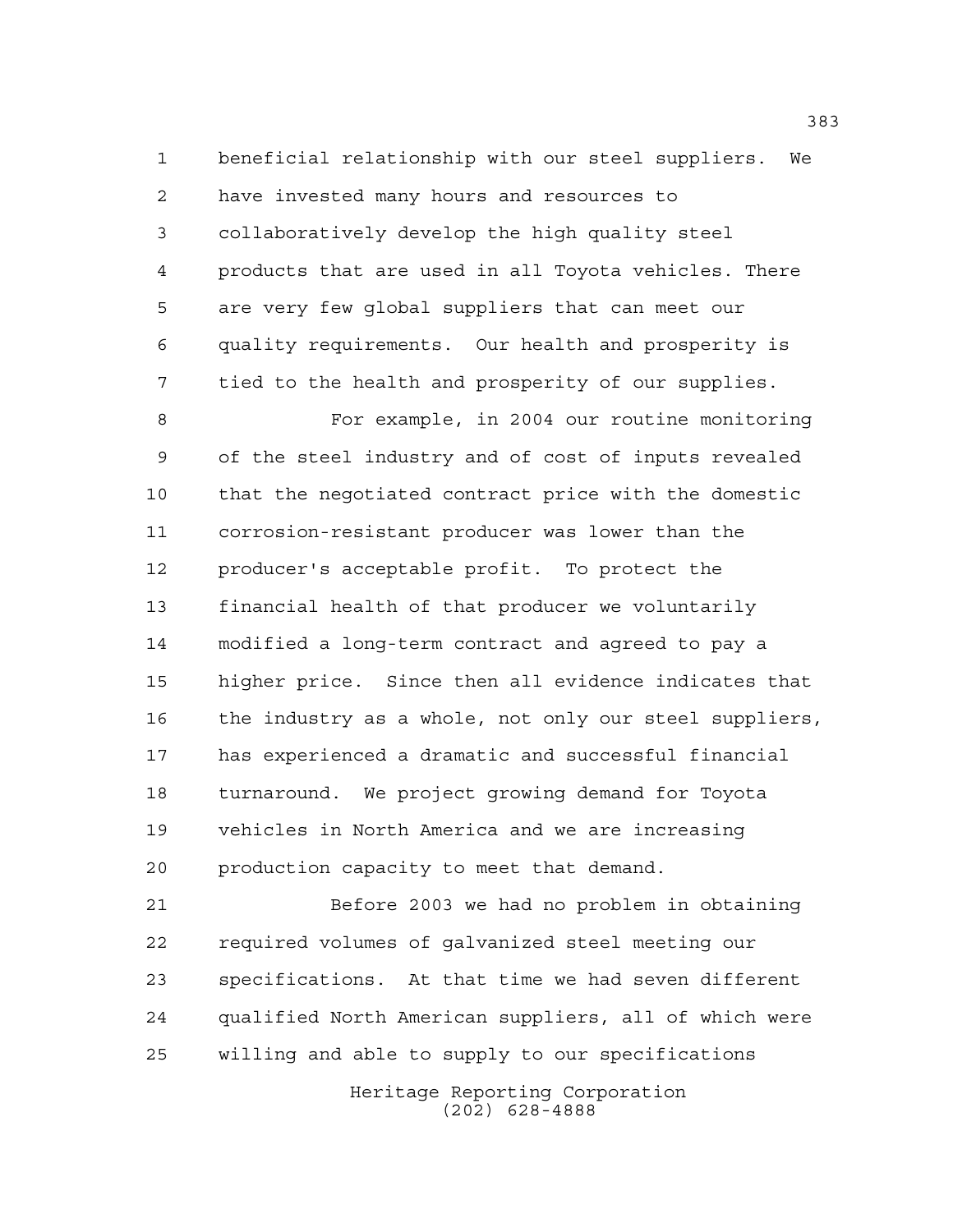without limits on volume. Last spring we expected that our contract negotiations with our corrosion- resistant steel suppliers would again be without volume limitations but we were surprised when two of our suppliers, citing capacity constraints, effectively imposed a maximum volume commitment that is lower than the volume we sought.

 As the general manager of purchasing my job is to minimize the risk of losing production due to supply disruption. Because the volume caps imposed by the steel producers could disrupt supply we researched options for addressing the expected shortfall. Despite our exclusive reliance on North American suppliers one of the options we explored was to reach out to global suppliers approved by Toyota overseas affiliates to see whether they could fill any potential shortfall.

 What those companies told us basically was no. Virtually all of those suppliers said they could not commit to any additional volumes because of high demand in their local markets. Please understand, we were not seeking lower prices but simply to ensure Toyota's future production requirements would be met if the North American steel mills could not supply our needed volumes.

> Heritage Reporting Corporation (202) 628-4888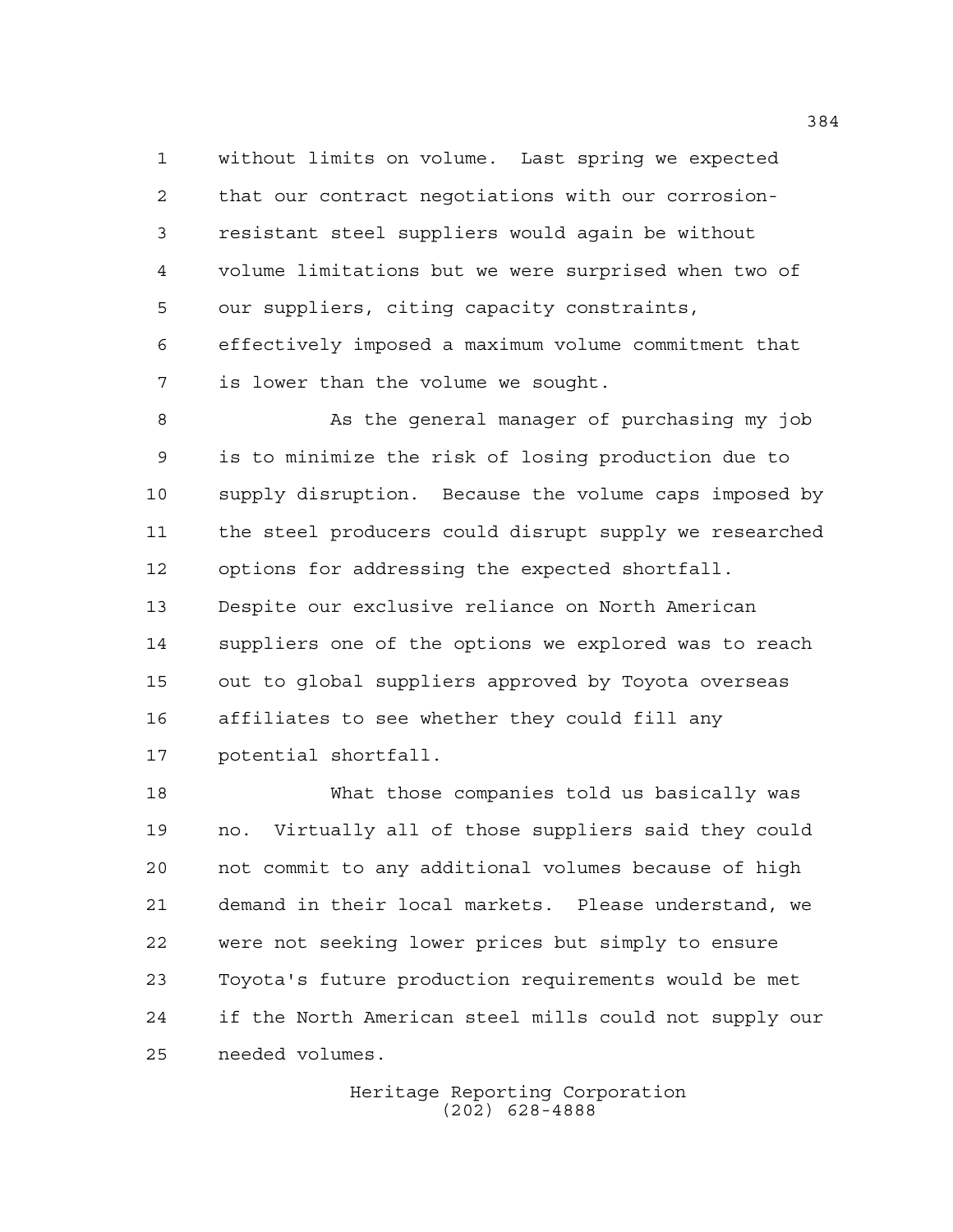Regardless of whether the orders are revoked we do not foresee any significant increase in imports to meet growing domestic demand. We strongly prefer to continue to source our growing long-term supply needs from North American producers due to quality, logistics, cost, lead time and technical support requirements. We will continue to work with those producers as we feel they are the best equipped to meet our exacting requirements and to avoid the inherent risks of supply interruption associated with overseas sourcing. For the reasons and examples I shared we do not believe the domestic steel industry needs the protection of these orders and as such they should be revoked. MR. McCONNELL: Mr. Chairman, that concludes our direct testimony. We'd like to reserve the rest of our time. CHAIRMAN PEARSON: Very well. Madam Secretary, is it time then to move to the second part of the panel? SECRETARY ABBOTT: Yes. Mr. Malashevich. MR. MALASHEVICH: Good afternoon, Mr. Chairman, Members of the Commission. I am Bruce

Malashevich with Economic Consulting Services. My

Heritage Reporting Corporation (202) 628-4888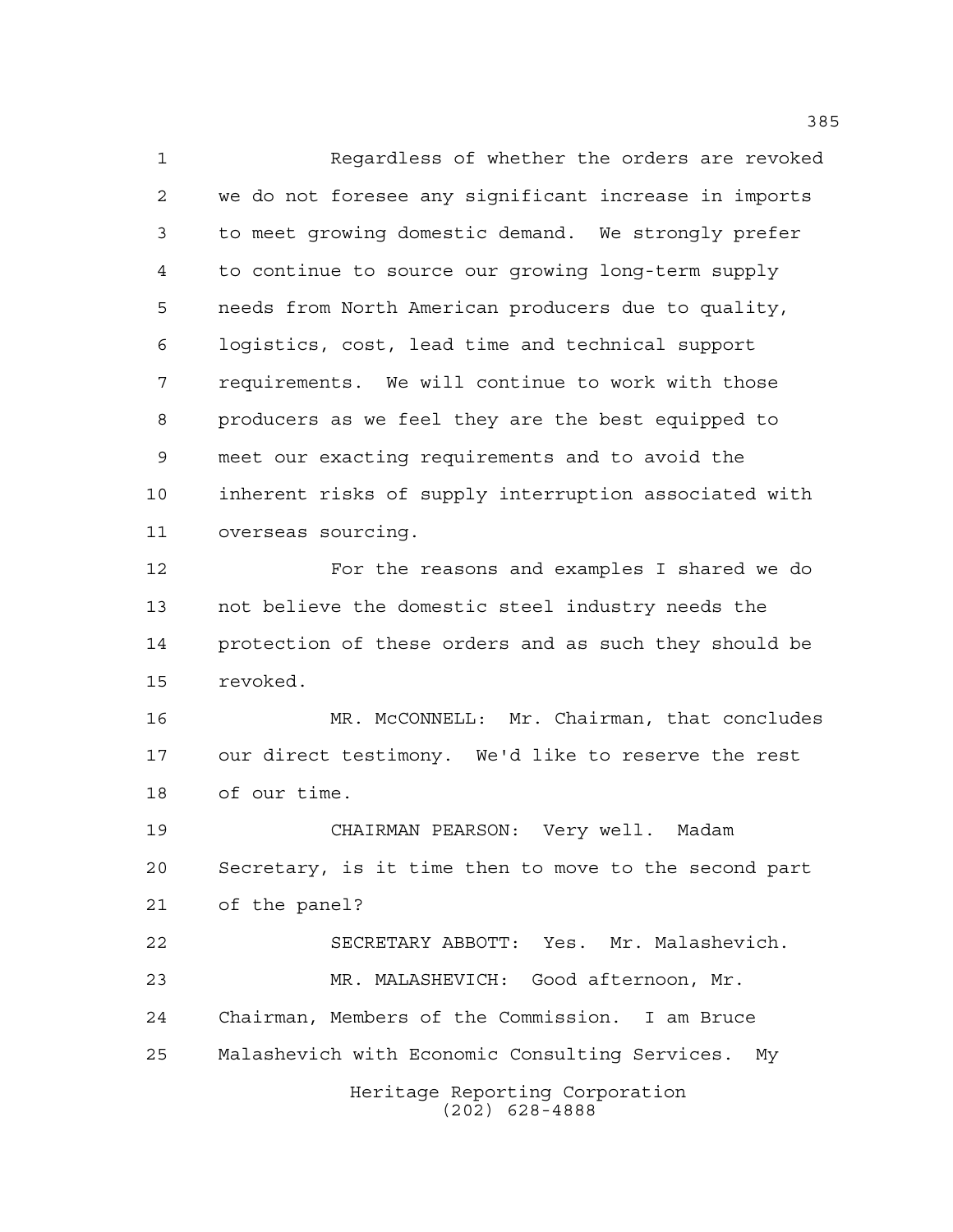initial testimony today is with respect to the subject

countries collectively considered in this

investigation.

 My impression is that the chief U.S. industry claim throughout its pleadings in testimony today is that its condition is "very precarious" and is otherwise vulnerable to imports in the event of revocation, including non-subject imports, Brazil, China, Zimbabwe, whatever have you.

 The fact is that the domestic industry producing core has indeed undergone a rebirth resulting in increased concentration and associated market power. The details and the facts I won't belabor you with but they're summarized in Exhibit 1 to my public testimony delivered to you earlier today and have been discussed elsewhere by others.

 As a result of this growing concentration and increasing efficiency the domestic industry has sharply reduced its fixed costs and moved downward on the world cost curve. This is not only my assessment, I reviewed a speech by no lesser figure than the CEO of U.S. Steel, Mr. Surma, just a few months ago and he stated, I quote, "In fact, North American integrated companies now may be the low cost producers among the developed region." That the domestic industry showed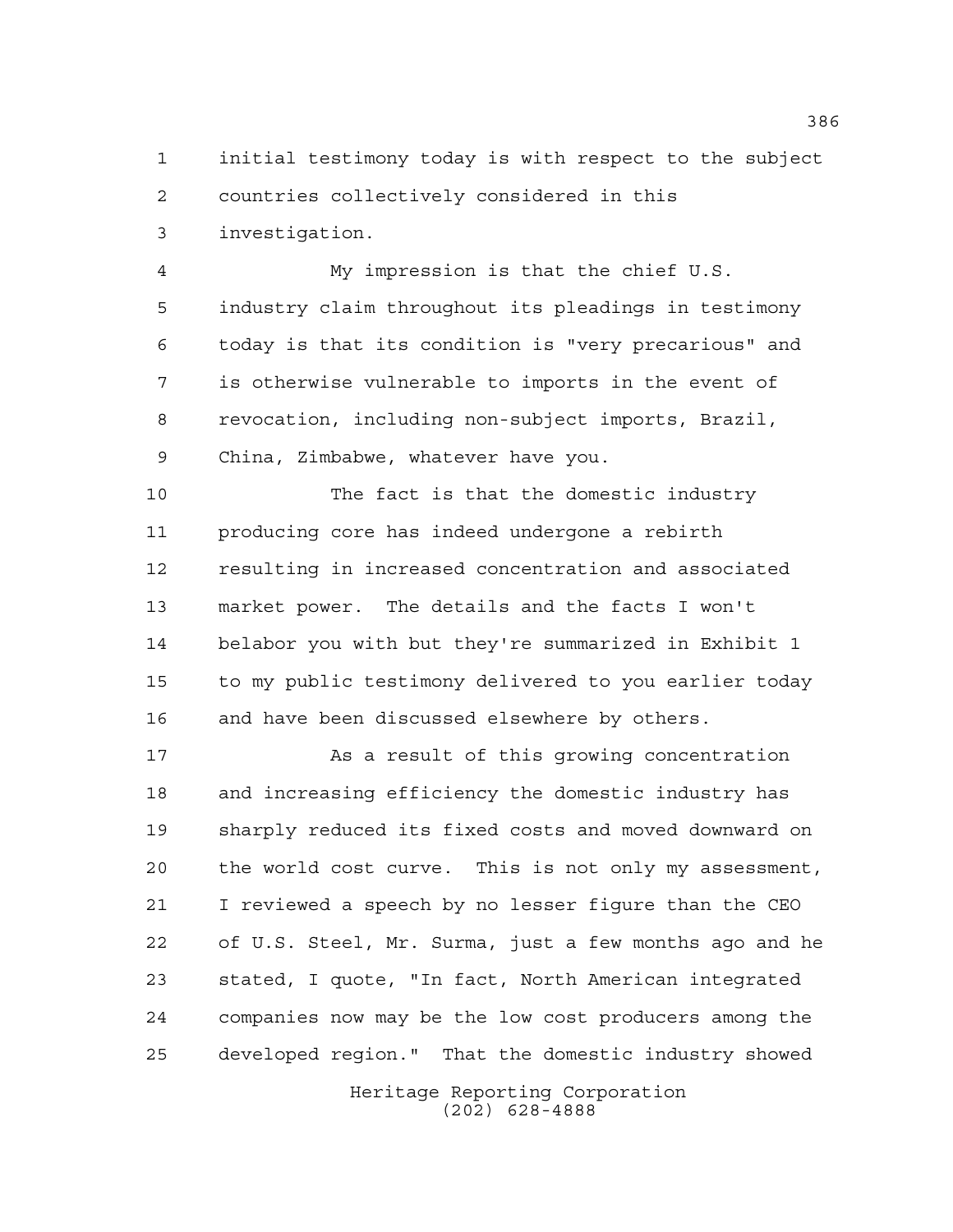a dramatic improvement in profitability is telling, especially given as we've heard today it's reliance on long-term contracts, idle and obsolescing electrogalvanizing capacity that's producing almost nothing, and considering the inclusion in supported results of substantial non-recurring expenses as detailed in Exhibits 13 and 14 of Joint Respondent's brief.

 Another illustration of the competitiveness of the U.S. mills is their dramatic increase in U.S. exports to Canada which now account for 20 percent of the Canadian core market. Apart from the fact that all measures of practical production capacity by their nature are estimates, the domestic industry, very importantly I believe, conceded today, every single one of them, that the results reported for the capacity includes idle and obsolescing electrogalvanizing capacity that obviously inflates practical capacity and deflates the average utilization rate for the industry as a whole. The Commission should continue to ask themselves why the U.S. industry would spend the proposed amounts on new capacity if they really could simply ramp up their under-utilized capacity that already exists. And the fact is, they can't. The

> Heritage Reporting Corporation (202) 628-4888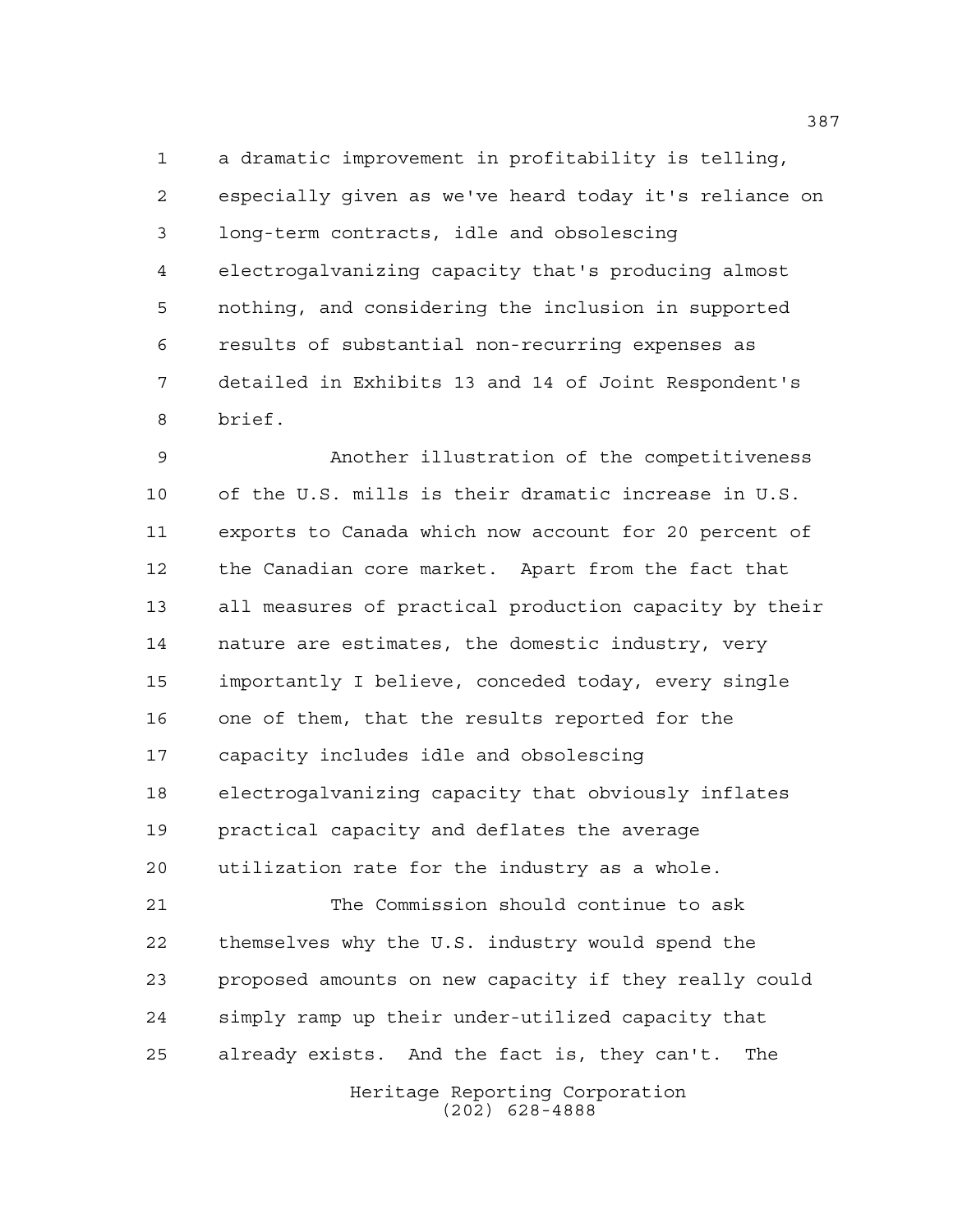weight of the evidence indicates that under-utilized capacity is being phased out by the industry and that the U.S. industry has been working at full practical capacity for some time now. Please see Exhibit 2 passed out to you today.

 The recent record high selling prices seen across the globe are further proof that actual capacity utilization globally is much higher than the domestic industry would like to acknowledge. With record high prices, producers are likely maximizing production. These high global prices are expected to remain firm. To the extent you see short-term forecasts of a slight diminution of selling prices you will see all the sources indicate that they will be short-term and they are from the small change from a record high absolute value.

 Consequently, there are multiple announced investments in new domestic hot dipped galvanizing capacity by U.S. producers attempting to capitalize on the record high prices today and obviously well into the future. Please see Exhibit 3 of my testimony which contains some of these details.

 In addition, I would note that Petitioners themselves cite five such domestic investments in new capacity in Exhibit 2 of the Mittal Steel U.S.A. brief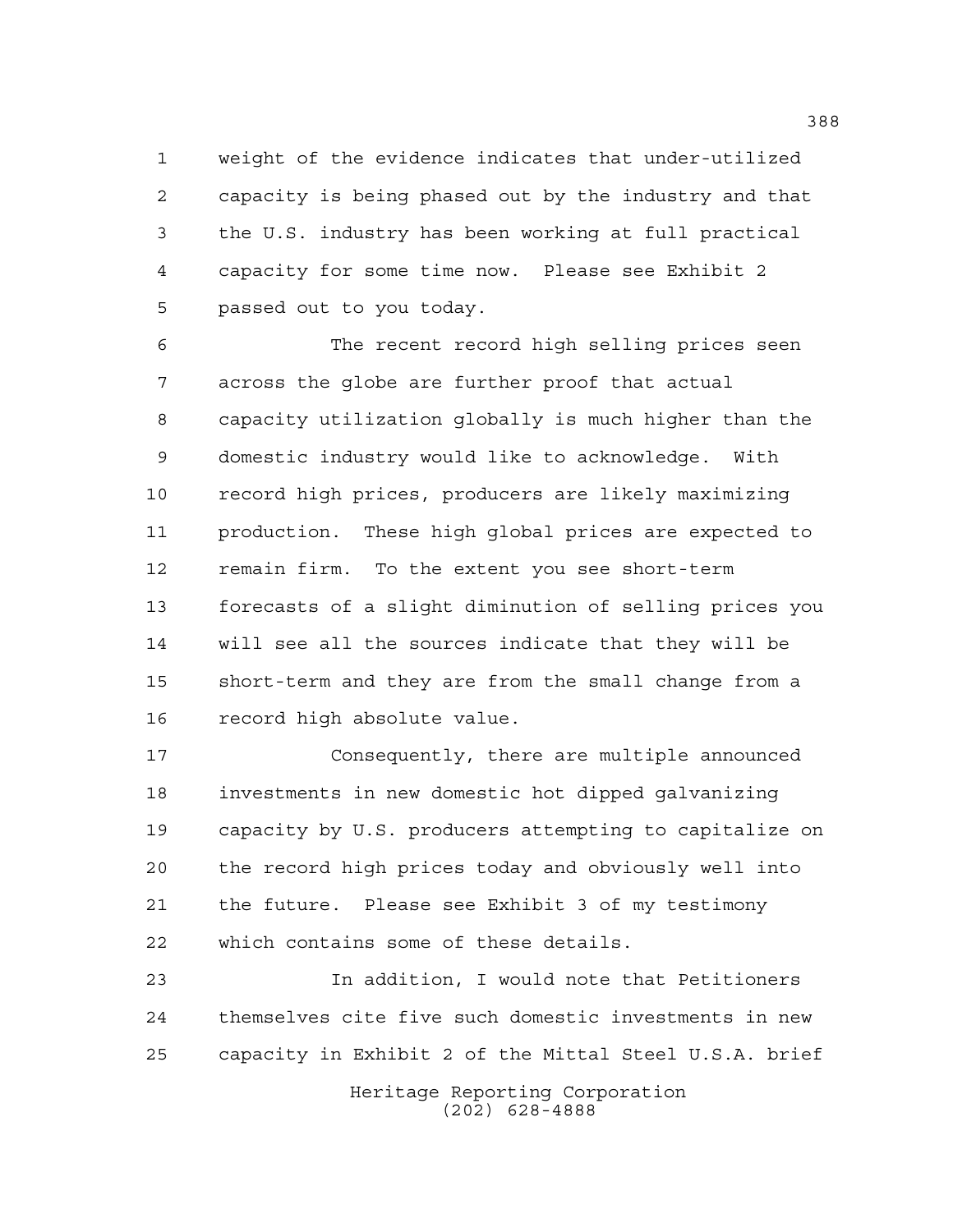and earlier today in their oral testimony.

 Notwithstanding the very interesting academic exercise offered by U.S. Steel's expert, Professor Korajczyk, investors in the real world are voting with their dollars to bid up the price of steel company assets, creating a huge increase in their market value. Exhibit 4 to my testimony today is simply a copy of Exhibit 11 in the Joint Respondents' brief. It shows that the market capitalization of the top four domestic producers is soaring, by roughly seven times if I remember correctly, illustrating the fact that this industry is creating, not destroying, value for shareholders.

 The industry's current and future condition has been and will be shaped by the developments since the watershed year of 2003, especially the substantial elimination of so-called legacy costs. It's pre- consolidation condition is irrelevant to the current proceedings. There is no sense in relying on historical data five years back when after you go back two or three years most of the companies involved no longer exist. As you heard today from the domestic producers, investment decisions are forward-looking by their nature. And the steel companies too are voting with their dollars to expand their capability.

> Heritage Reporting Corporation (202) 628-4888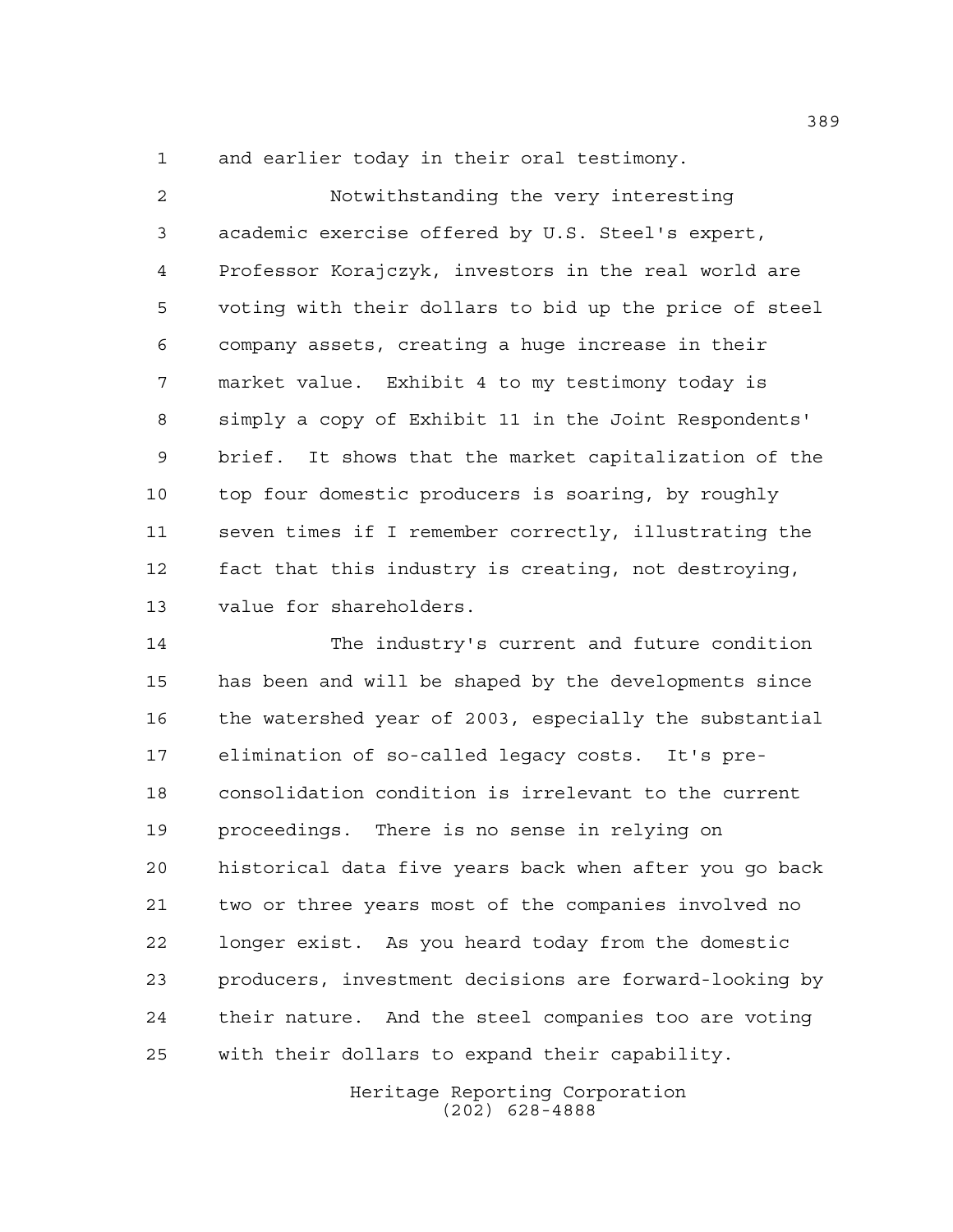Again, Mr. Surma stated in his view that consolidation had led to a "restructured domestic industry that is stronger, leaner and," most importantly I believe, "better able to manage across changing business cycles." In large part for reasons you heard earlier today, but also simply because they have the position to change volumes and adjust to changes in price. That's been demonstrated again and again.

 In any event, the near-term outlook for autos is for demand to remain firm at historically high levels. I defer to the industry representatives on that score. That is important for obvious reasons. You already heard from the producers. But non- residential construction, not residential housing starts -- the two terms were used interchangeably today and they are very clearly not with respect to this industry -- accounts for most of the remaining demand. And booming conditions in that market segment currently and in the foreseeable future are well documented in Respondents' joint brief.

 Last but not least, substantial devaluation of the U.S. dollar, considered in today's testimony as well by the industry, has in effect increased quite significantly the reliance of the U.S. industry in the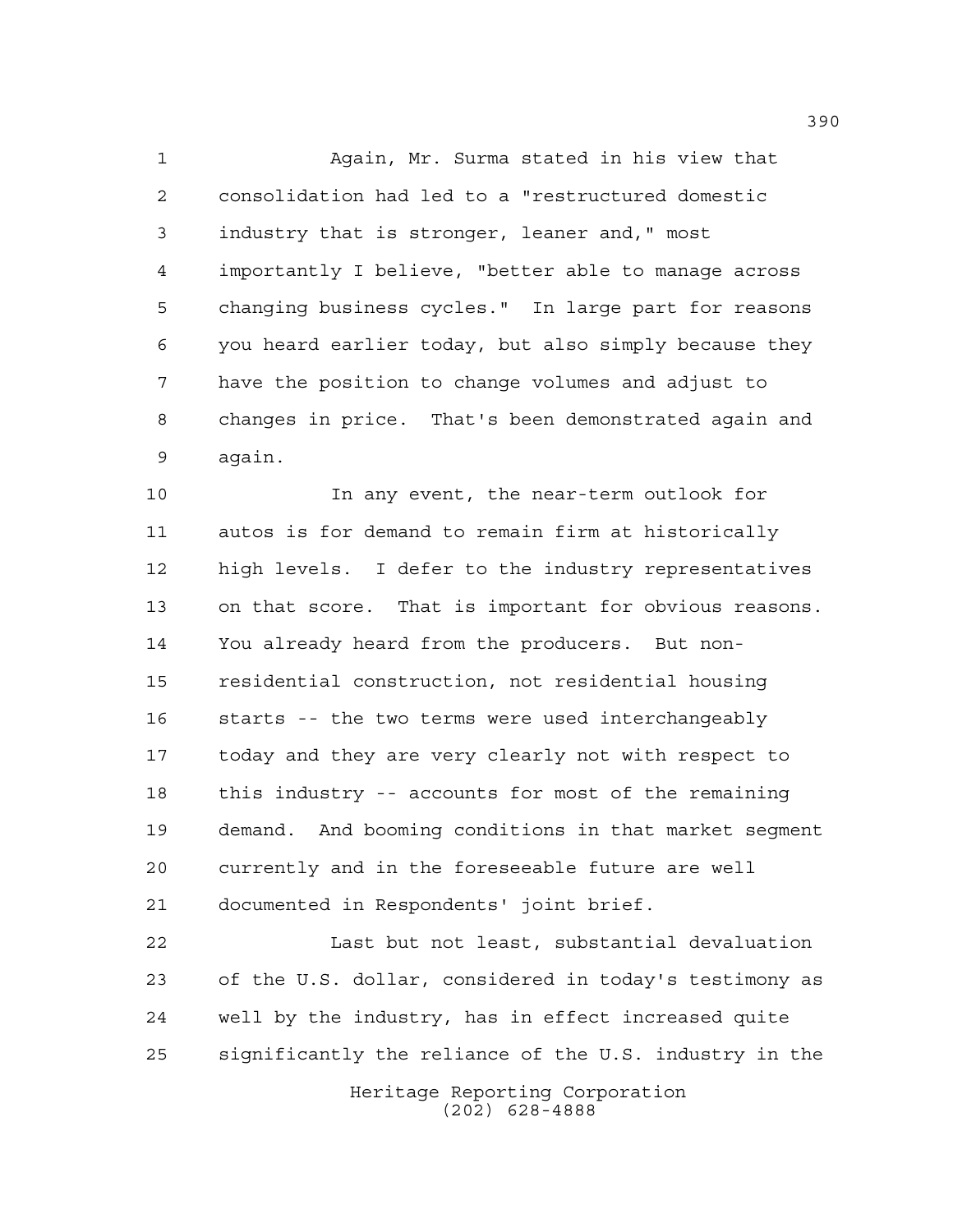face of foreign competition from anywhere. See Exhibit 3 of the joint brief.

 The U.S. industry's second broad claim that it is already suffering at the hands of and is threatened by non-subject imports also relates in part to the issue of so-called vulnerability. Here too the facts show this claim to be without merit. Mr. Surma, again of U.S. Steel, among other commentators, has opined that the U.S. industry's international competitiveness has been enhanced, not hurt, by the recent sharp increase in world prices of energy and raw materials shrinking to insignificance differences in wage costs and working to the benefit of U.S. producers that enjoy close control of their own raw material supplies.

16 As an economist, one of the clearest illustrations of this new found competitiveness is the sharp increase of U.S. exports of CORE as shown in the pre-hearing report. Another is found in the behavior of non-subject import volume and their market share.

 The domestic industry claims to have been shaken by these imports' increased share. Most others and I are more impressed by how small that share is. In the last full year of the POR all non-subject imports supplied only 7.4 percent of total

> Heritage Reporting Corporation (202) 628-4888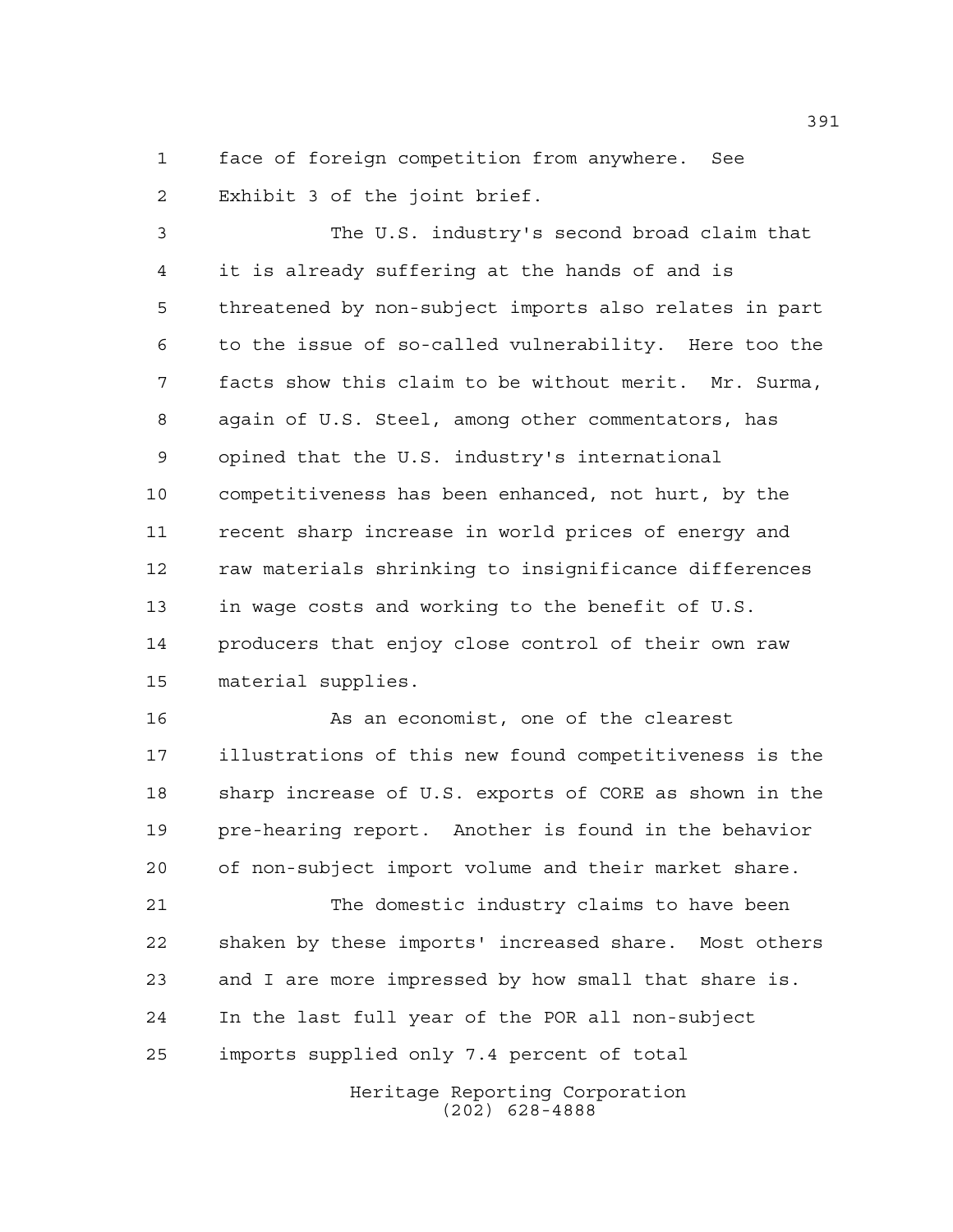consumption. The emerging steel behemoths in places like China, Russian and India over which the domestic industry purports to shudder have enjoyed 14 years of unrestricted access to a growing U.S. CORE market which in recent years also has suffered domestic supply shortages. If a 7.4 percent market share is the best that they could collectively muster then it's a tribute to the domestic industry's new found competitiveness and invulnerability to those imports. The few months of data they rely on in their testimony for '06 which I examined, autonominaly I could talk to if you want to and the latest data actually show them receding and in decline, including from China.

 The third broad claim is that subject producers have substantial under utilized capacity and are poised to dedicate that capacity as well as send all current inventory to the United States in the event of revocation. Both arguments are pure assertions. As the individual Respondents represented here can tell you in detail, the bulk of reported subject inventories overseas consists of pre-sold merchandise awaiting shipment, are contractually bound for non-U.S. customers, or otherwise are unavailable for shipment to the U.S. market.

Heritage Reporting Corporation (202) 628-4888 The Commission must seize upon the fact that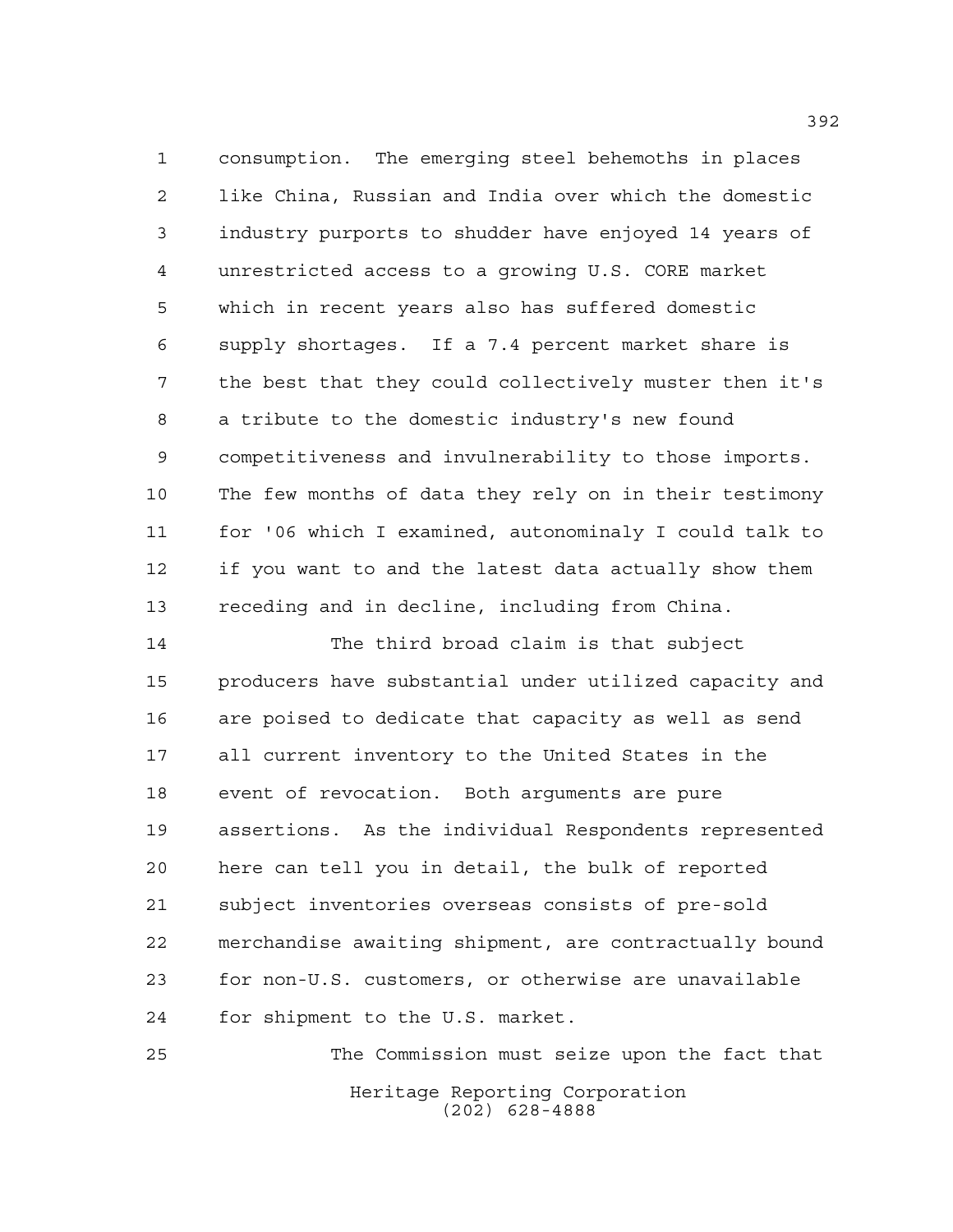global growth in GDP is at its most rapid pace and is more broadly based than ever before arguably in history since World War II. Remarkable confluence. And there's also a confluence of robust history for the auto and non-residential construction in the United States but also overseas that will certainly continue to keep prices and volumes high in the foreseeable future.

Thank you.

 MR. HEFFNER: Doug Heffner of Hunton and Williams, representing the Canadian Respondents. Mr. Kenny, please introduce yourself for the record. MR. KENNY: My name is Don Kenny. I'm Director of Automotive Business for Dofasco. I've been at Dofasco for 32 years in a variety of positions in the commercial and technology departments and I am currently responsible for all automotive sales. MR. HEFFNER: Do Canadian producers face different conditions of competition in the U.S. as compared with producers from other subject countries? MR. KENNY: Canadian producers do indeed face different conditions of competition as compared to offshore producers because Canadian producers are part of an integrated North American market for autos and steel. And this integration process has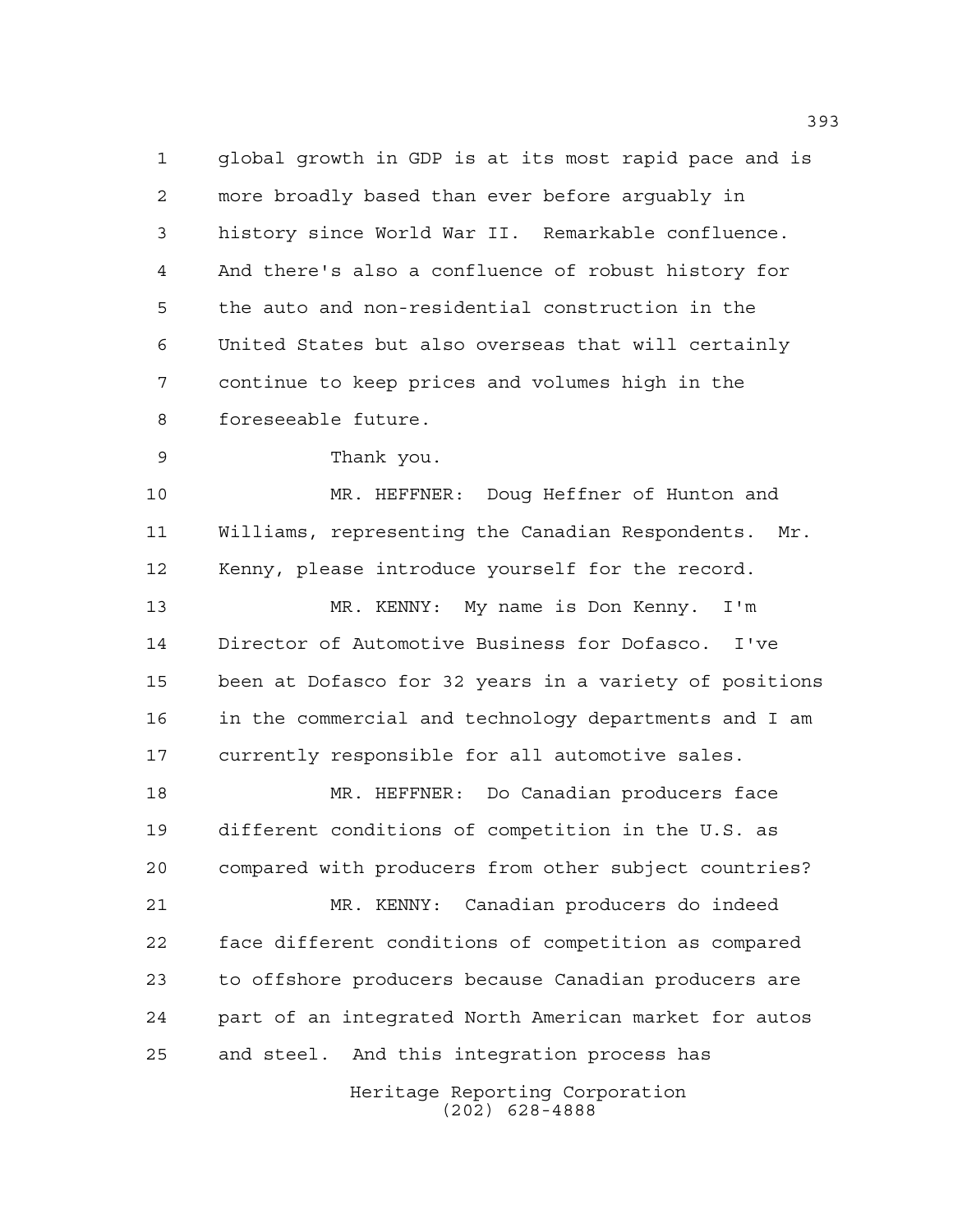accelerated over the last five years. Let me explain further.

 First, because of the Auto Pact and NAFTA auto producers have the legal and economic basis for treating North America as a borderless integrated market, and they do.

7 Secondly, although the Auto Pact and NAFTA have existed for a while, two additional factors exist that have significantly spurred integration since 2000. Significant increase in steel industry consolidation has resulted in auto companies moving from local steel purchasing policy to a key steel supplier policy.

 As a key steel supplier, of which Dofasco is one, the auto company expects the steel company to supply their plants across North America. Auto companies have shifted production of models from plants in one NAFTA country to another NAFTA country and require the existing steel suppliers to rechannel the steel to the new production facility in the new country.

Heritage Reporting Corporation (202) 628-4888 Third, economic and legal factors also differentiate Canada from subject countries. Economic: we deliver on a different time basis, usually via truck in lots of 20 to 30 tons. Offshore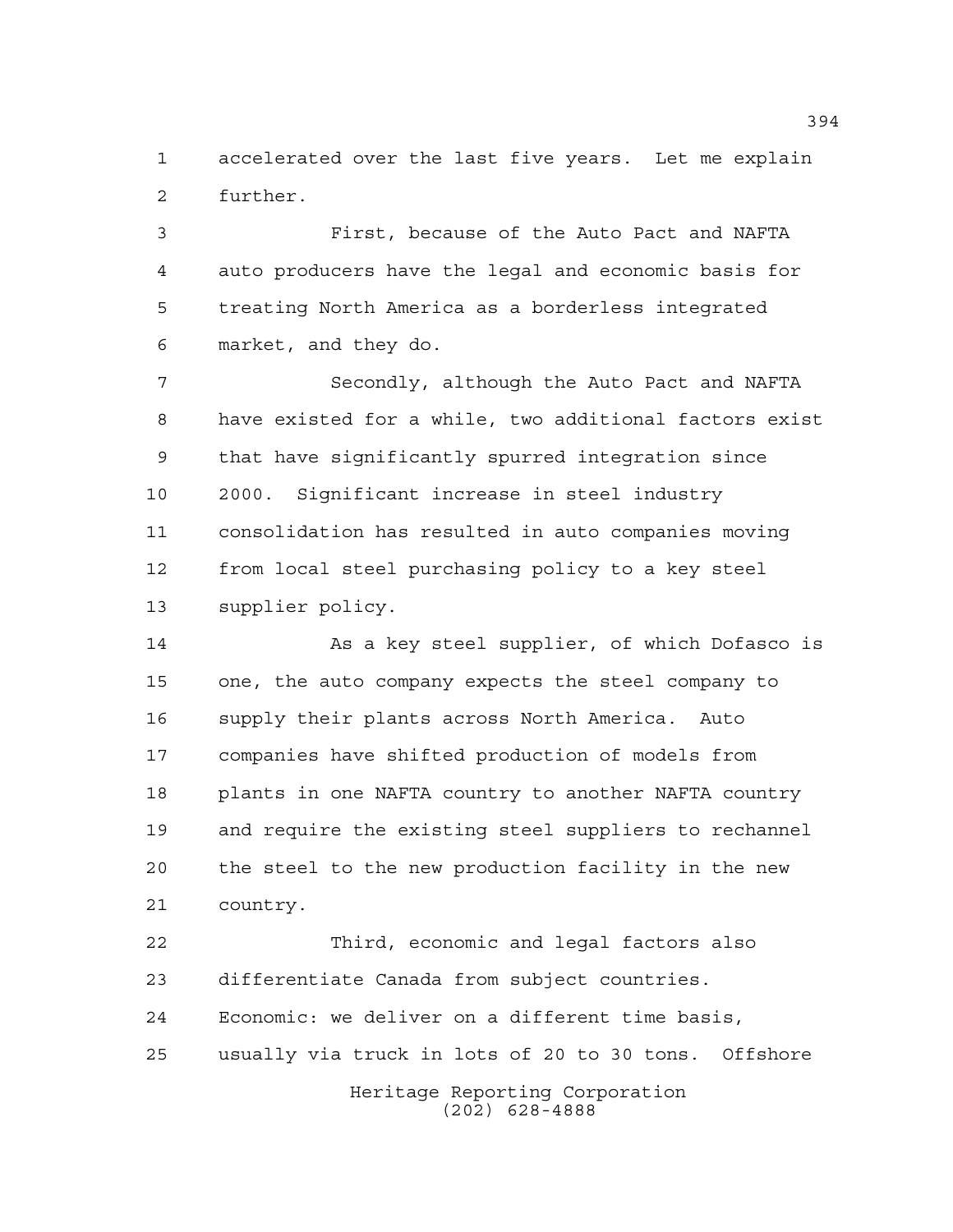producers deliver over oceans on ships generally in 15 to 20 thousand ton lots.

 From a legal standpoint the American Automotive Labeling Act requires automotive manufacturers to post domestic content of their vehicles. Canadian steel is domestic content.

 Finally, this has resulted in significant two-way steel integration and trade flows with U.S. and Canadian companies competing on the same basis. Just as Canadian exports to the U.S. have grown since 2000, so have U.S. exports to Canada. In fact, U.S. exports of corrosion-resistant steel to Canada are higher and have grown faster than Canadian exports to the U.S. In 2005 U.S. exports to Canada were just under 600,000 net tons, a number that I believe earlier today was referred to as trivial by the U.S. mills. While Canadian exports to the U.S. are under 550,000. So if U.S. exports to Canada are trivial then I guess Canadian exports to the United States are somewhat less than trivial.

 While Canadian exports to the U.S. account for slightly more than 2 percent of the U.S. market, U.S. exports to Canada account for 20 percent of the corrosion-resistant market. Due to this change, Canada is a net importer of corrosion-resistant steel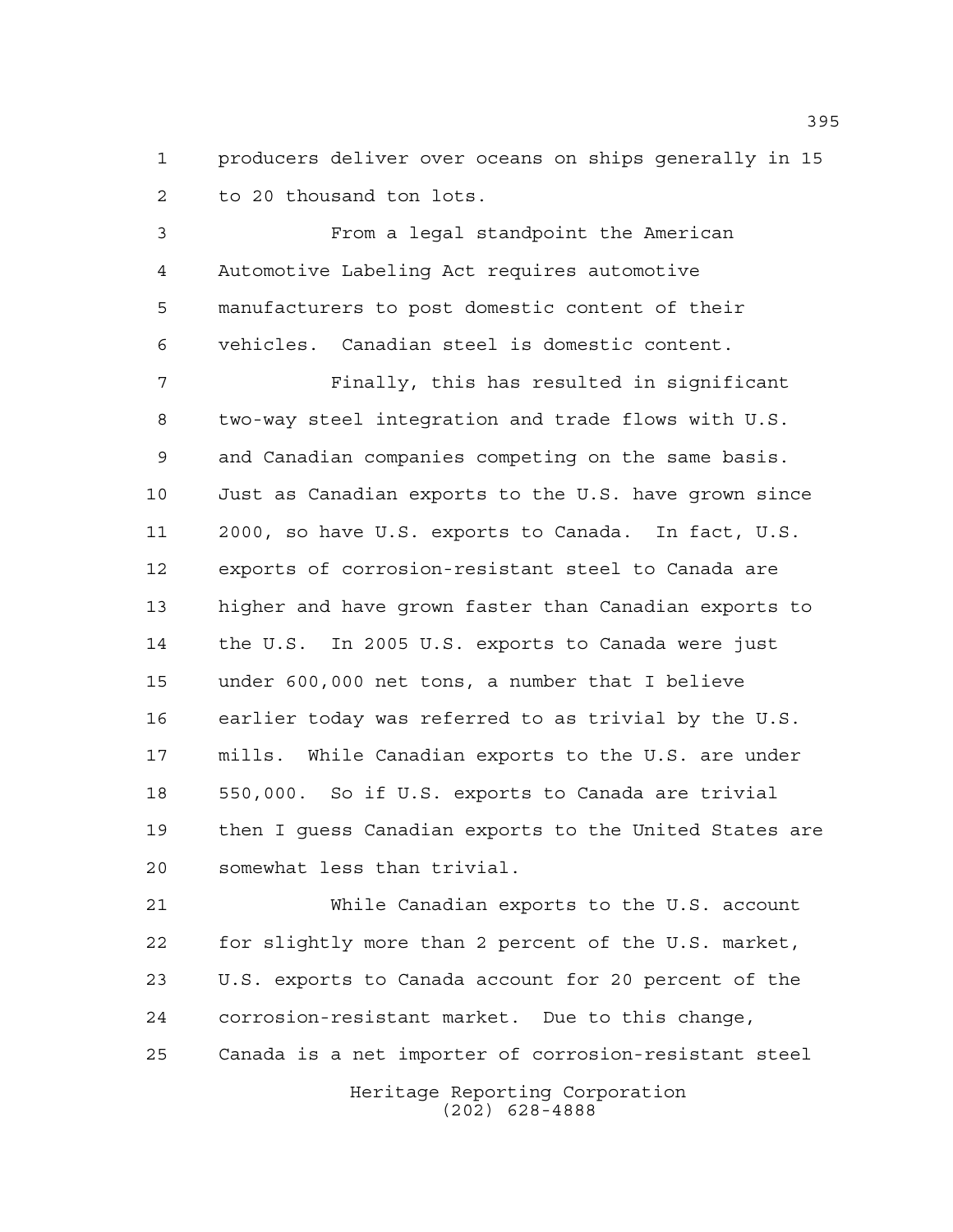with respect to the United States and overall.

 Trade in corrosion-resistant material has increased by over 50 percent between Canada and the U.S. between 2000 and 2005.

 MR. HEFFNER: From 2000 through 2006 Dofasco's exports have increase to the U.S. Why? MR. KENNY: Of the 90 percent of Dofasco's exports about 270,000 tons to the U.S. between 2000 and 2006 is a result of auto producers rechanneling production from either Canadian facilities or Mexican facilities to the United States. For example, in 2002 Honda moved the Odyssey from Alvinston, Ontario to Lincoln, Alabama. Dofasco material was rechanneled from the Canadian plant to the plant in Alabama.

 Similar things have happened with the Pilot, with the Civic, with the Toyota Solara that was made in Cambridge, Ontario and is now made in Georgetown, Kentucky, as well as the Ford Focus that was made in Mexico and is now made in Wayne, Michigan. Therefore, Dofasco's growth in the U.S. was not the result of targeting the United States but rather customer pull. Contracts were originally struck for supplies to Canadian plants. Basically, auto companies rechanneling production from country to country, which is consistent with the concept of the North American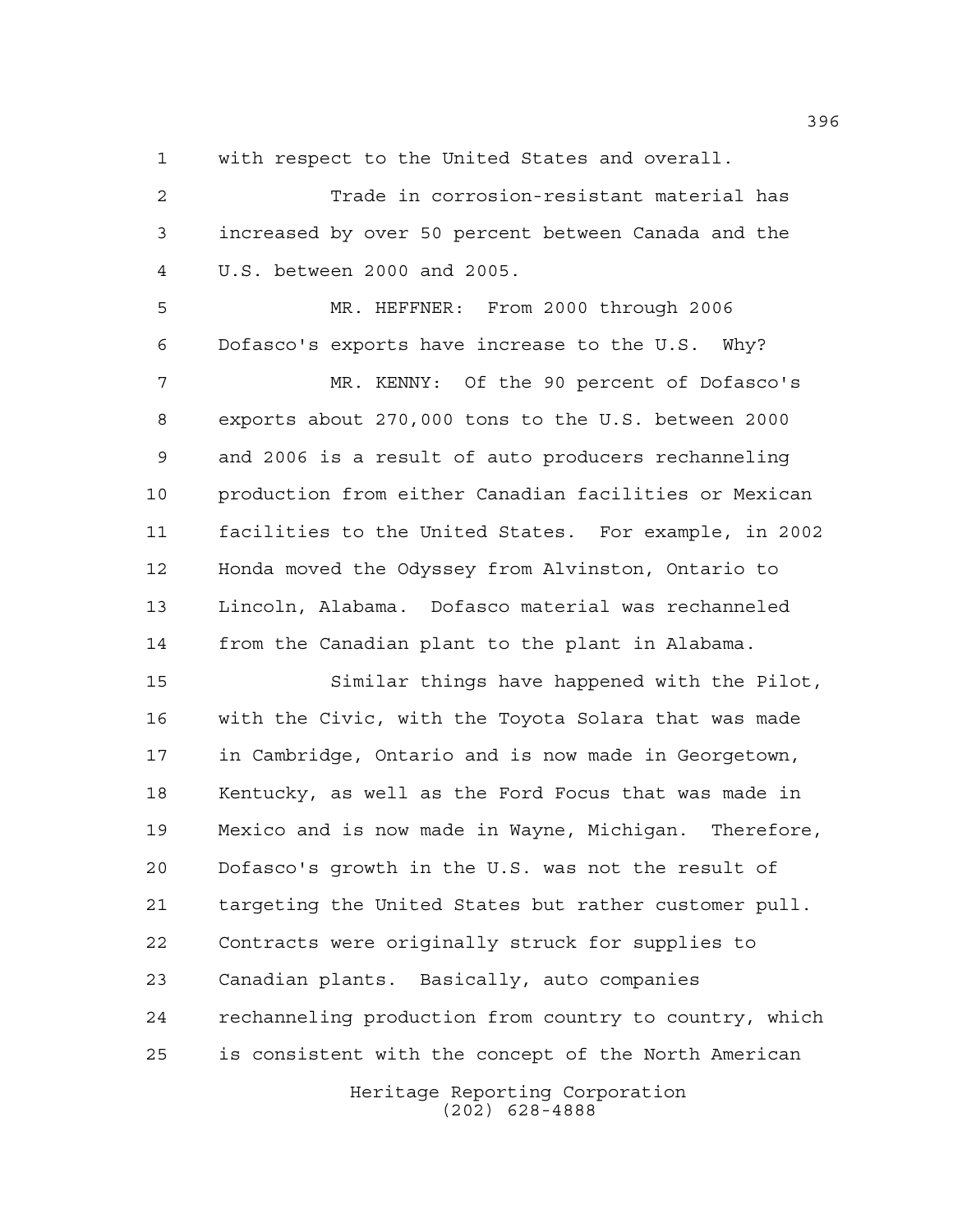integrated market in automotive vehicles and steel. These were not lost sales to U.S. producers because Dofasco already had the business in Canada and Mexico. Finally, unlike other countries, we do not ship to China or Asia for that matter. MR. HEFFNER: Thank you. Ms. Towers, please introduce yourself for the record. MS. TOWERS: Good evening. My name is Christy Towers. I've been at Dofasco for almost 20 years. I'm currently Corporate Account Manager in our automotive sales responsible for all sales to Ford Motor Company. As one of our largest customers this represents hundreds of millions of dollars. MR. HEFFNER: Why has Dofasco been successful with Ford U.S.? MS. TOWERS: Our success has primarily been based on unique innovations we provide to our customers. I'd like to give you some examples. The first example is we actually were the first steel supplier to go out and purchase a vehicle and tear it down in our research department and analyze part by part the engineering functions, the steel specifications used for those parts. We were able to come up with some engineering recommendations

Heritage Reporting Corporation (202) 628-4888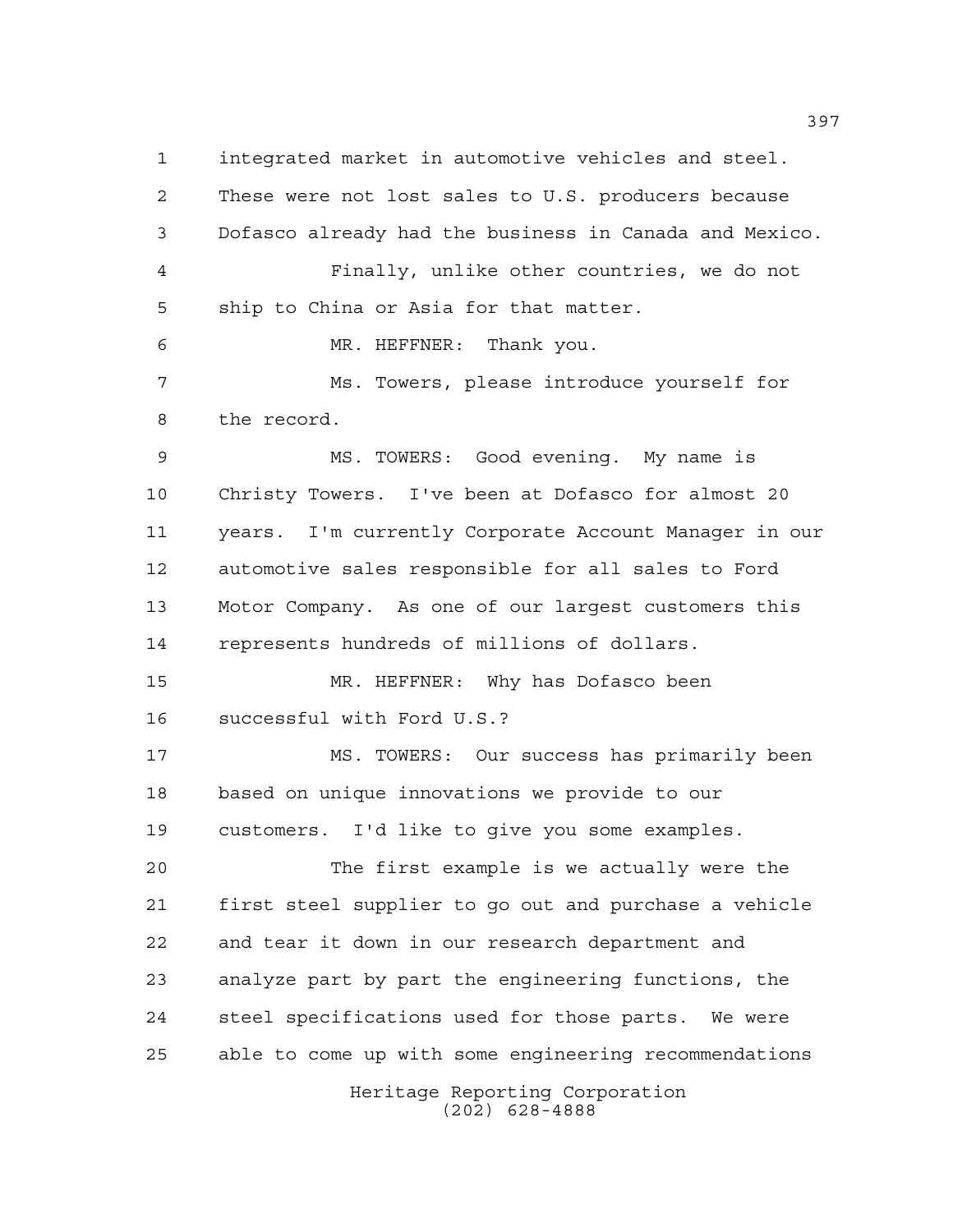that we made to Ford that resulted in significant cost savings for them. And Ford liked this so much that they then asked their other steel suppliers to do the same thing. They now have a significant cost saving activity that they mandate to all their steel suppliers.

 Another example is the launch support we provide where we provide material expertise to Ford from concept stage through to development, design and through to launch. I believe again we are the first steel supplier to provide in-plant launch support throughout the launch phase, which could be up to a 6- month period.

 A third example that I'd like to tell you about is an innovative product that we introduced to North America. We call it Extradel. It's a hot- dipped product that's used for exposed body panels 18 like fenders and doors. We were the first supplier to, and are still the only supplier in North America to introduce this product. And Ford was the first customer of ours to trial the product and introduce it on their vehicles. They introduced it onto the Winstar in 2000 and subsequently onto other vehicles after that. To the point now where they use it as vehicles are introduced and it's now used on most of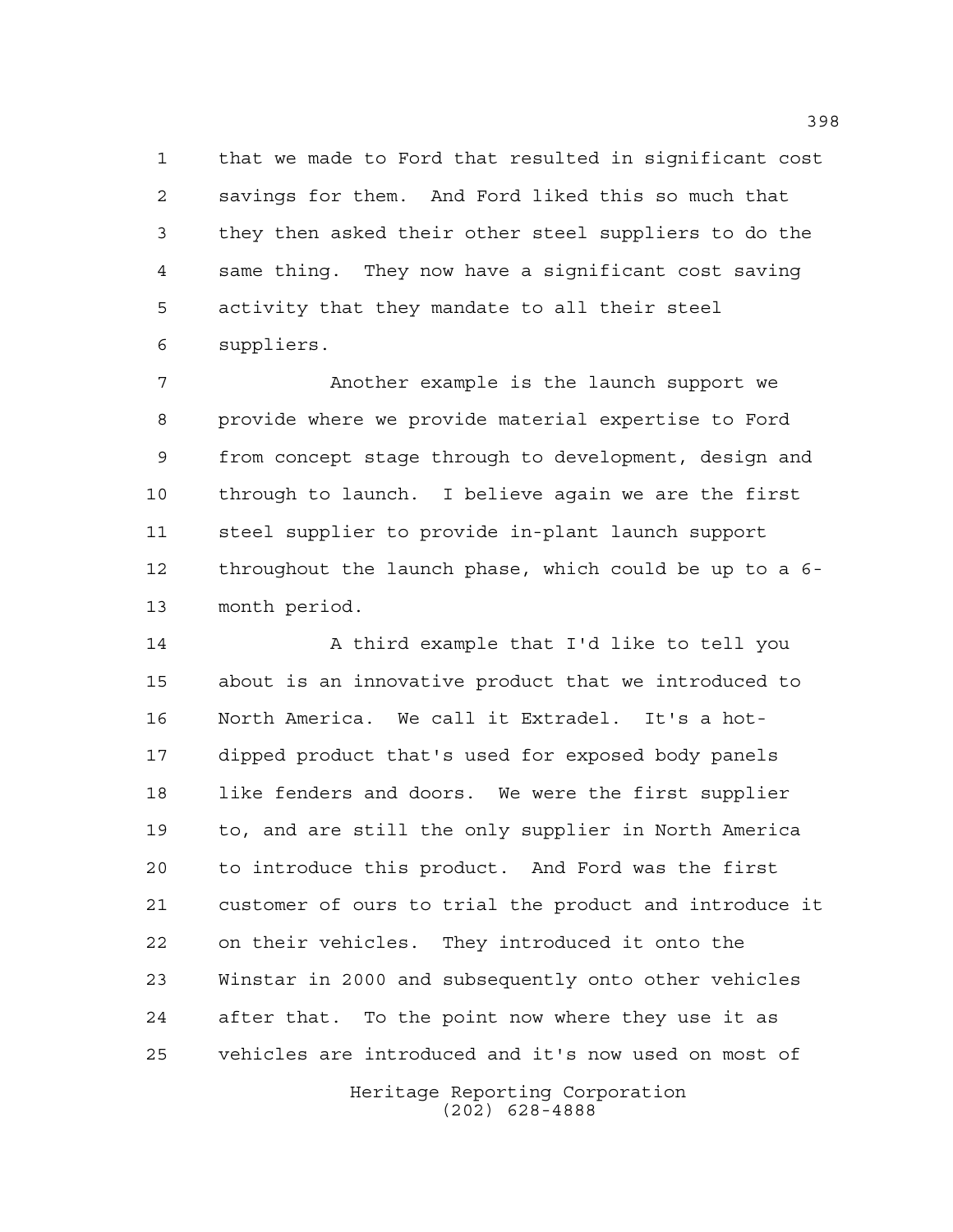their fleet in North America. This is the key reason why we have grown with Ford in the United States.

 And I would like to point out one other thing. Ford quantitatively analyzes their steel suppliers, rates their steel suppliers for a number of different things, including price. And they have consistently rated Dofasco high, in other words our prices are high. So we have not grown because of our low prices.

 MR. HEFFNER: How will Ford's restructuring plans affect Dofasco?

 MS. TOWERS: I just talked to you about historically some of the reasons why we've grown. And it's true that the restructuring plans that Ford has announced will result in a decline in the future in our shipments to the U.S. However, we have been expecting and planning for this kind of restructuring 18 for some time and our shipments to Canada will grow as plants are opened by other customers in Canada.

 So the net result to Dofasco as pointed out in the 3-year business plan that was supplied to the corrosion-resistant earlier is that there will be no net result, we will continue to operate near capacity? MR. HEFFNER: Thank you. Mr. Davey, please introduce yourself for the

> Heritage Reporting Corporation (202) 628-4888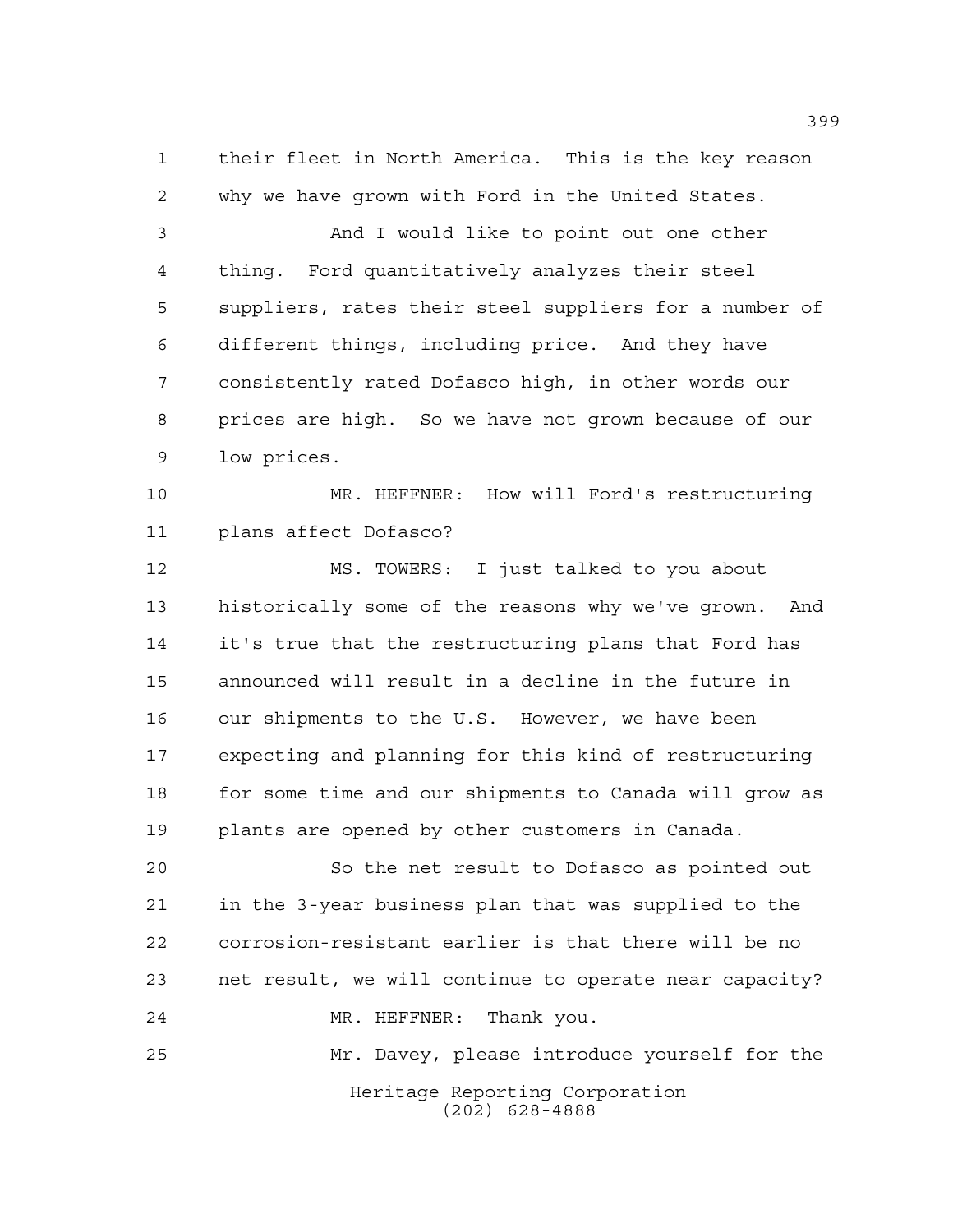record.

| 2  | MR. DAVEY: Good evening. My name is Brad               |
|----|--------------------------------------------------------|
| 3  | Davey. I have been at Dofasco for more than 20 years   |
| 4  | in various roles in manufacturing, technology and      |
| 5  | marketing. My current position is General Manager of   |
| 6  | Marketing. And one of my main responsibilities is for  |
| 7  | the target market position of Dofasco.                 |
| 8  | MR. HEFFNER: You've heard earlier today                |
| 9  | that the volume of imports from subject producers will |
| 10 | surge if the orders are revoked. With regard to        |
| 11 | Canada do you agree?                                   |
| 12 | MR. DAVEY: No. Canada will not surge.                  |
| 13 | First, Canada has been operating at high utilization   |
| 14 | rates. Dofasco as the main exporter has been at high   |
| 15 | utilization rates and as part of the business plan     |
| 16 | that we submitted to this corrosion-resistant, the 3-  |
| 17 | year business plan, we have included that we will be   |
| 18 | operating at capacity in corrosion-resistant products. |
| 19 | And we also understand that Stellco and Sorevco have   |
| 20 | been operating at high capacity utilization rates.     |
| 21 | Secondly, as part of the business plan, the            |
| 22 | 3-year business plan we've submitted, we've also       |
| 23 | included what our investment plans are and they don't  |
| 24 | include for adding new galvanizing capacity. In fact,  |
| 25 | it was interesting today when the representative from  |
|    | Heritage Reporting Corporation<br>$(202)$ 628-4888     |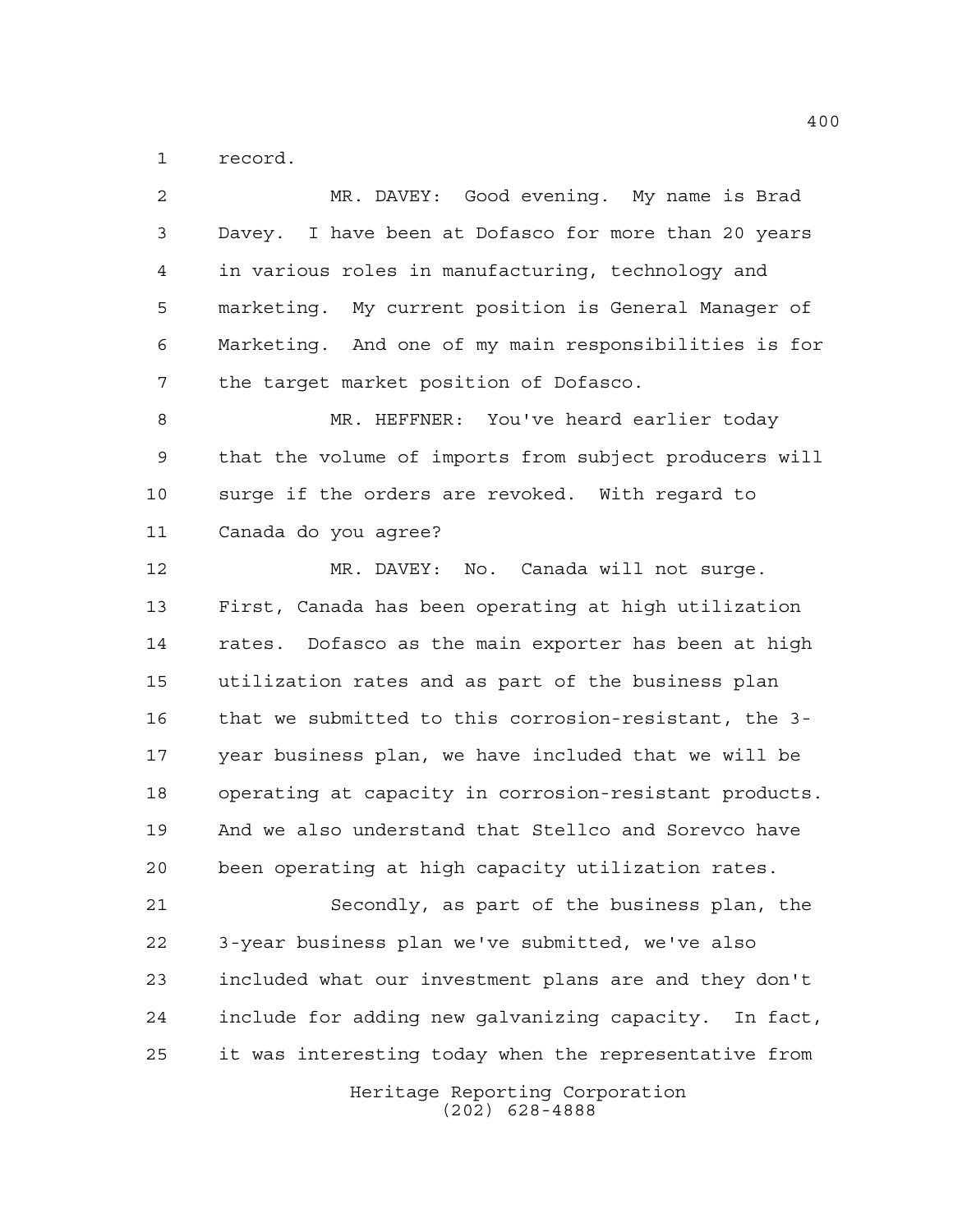Nucor was talking about the capacity being added in many countries around the world and he did leave out Canada because Canada is not adding capacity.

 Third, the Canadian economy is expected to outperform the U.S. economy over the next 12 to 18 months. Specifically, within automotive despite some retrenchment by the Big 3 auto makers, Canada is expected to produce, and we've given independent forecasters, Wards and CSM, Canada is expected to produce 2.54 million vehicles this year, growing to 2.58 next year and 2.64 in 2008.

 Now, much of the growth in Canada is due to a new plant opening up by Toyota which will initially produce approximately 100,000 new vehicles. And that plant in Ontario is located just 40 minutes from Dofasco's door.

 Also, in non-residential construction which accounts for 70 percent of Dofasco's construction shipments of corrosion-resistant product we've had a boom going on related to the oil industry and the rest of corrosion-resistant. But in 2005, non-residential construction went up 7 percent. And in 2006 and 2007 it's gone up 11 percent.

Heritage Reporting Corporation (202) 628-4888 And last point I'd like to make about this is exchange rates. As we have taken on more business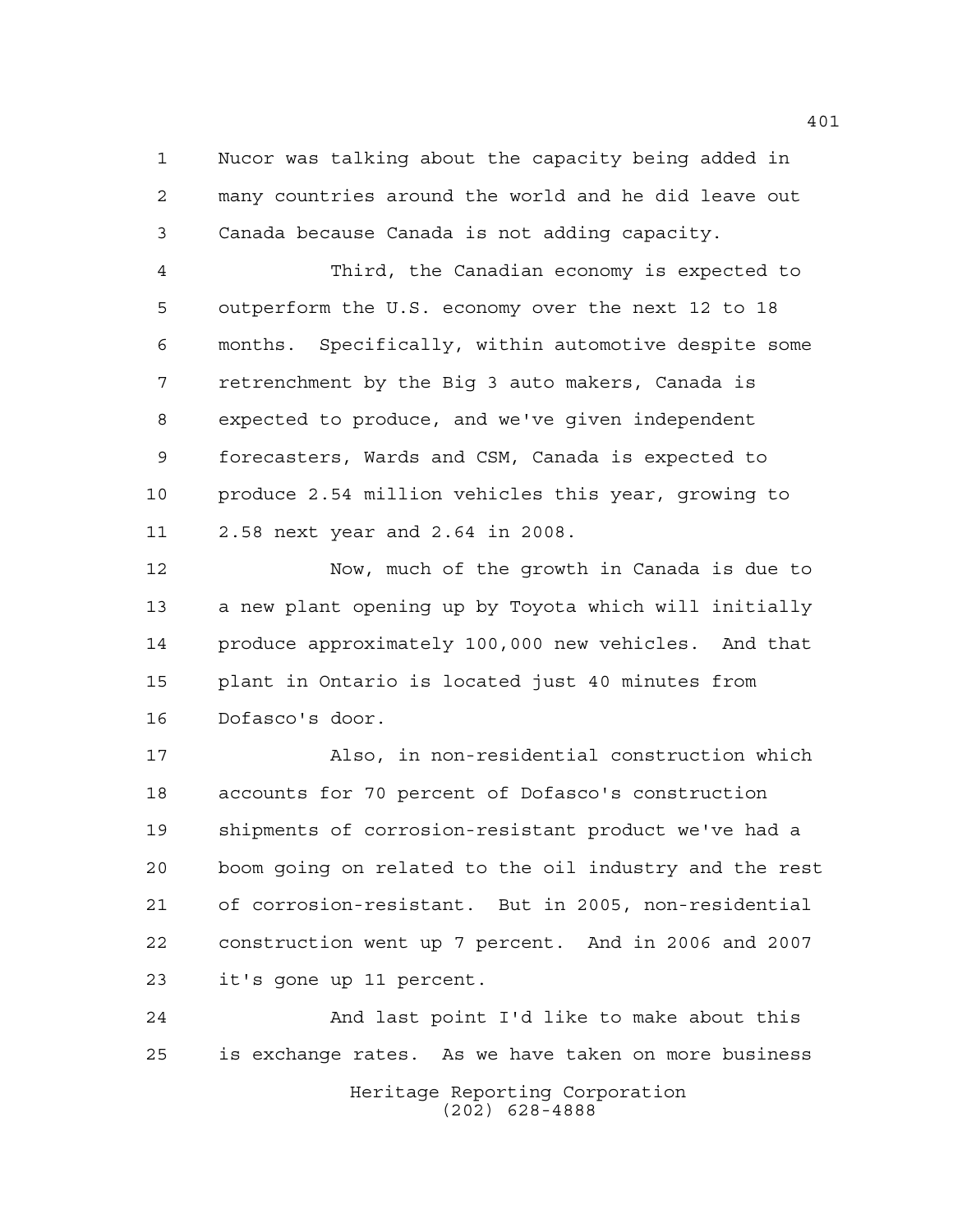in the U.S. the Canadian dollar has been appreciating and that has brought us less revenue back to Canada. So as part of our corporate strategy we don't see that it makes sense to increase our U.S. shipments. And, in fact, the exchange rate risk doesn't provide us any incentive to increase to the U.S.

 MR. HEFFNER: Will you price more aggressively if the orders are revoked?

 MR. DAVEY: No, we will not price more aggressively if the orders are revoked. The auto makers in particular have ratings and scorecards for us. And they rate a number of facts, including quality, delivery, service. And what we see on those scorecards which we would be willing to submit to the Commission afterwards from various suppliers is that Dofasco consistently ranks at the top of the non-price ones and that allows us to be one of the highest priced suppliers.

 MR. MALASHEVICH: Bruce Malashevich again with regard specifically to imports from Canada considered separately. It's interesting, U.S. imports from Canada increased by more than 200,000 tons during the POR. At the same time dumping margins remained, I think we could all agree, extremely low. Yet despite these increases the key indicia for the domestic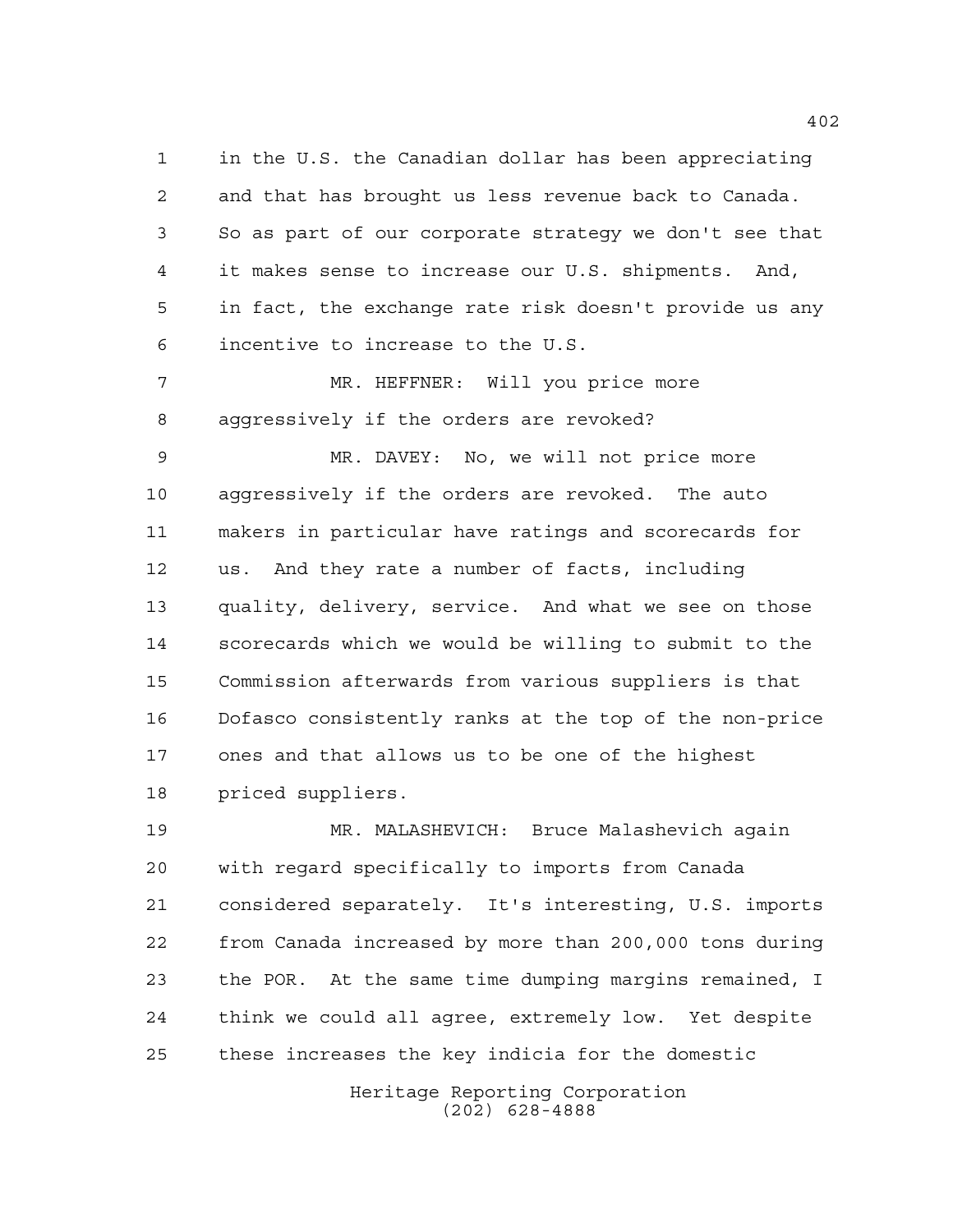industry show that the industry's overall condition improved dramatically.

 Simply put, all the changes in the performance of the domestic industry that I outlined in my earlier testimony bear no correlation, as the Commission applies that term, to the increase in Canadian imports or to the behavior of Canadian import pricing, the latter being also very relevant. If you review the record with respect to Canada you will find a distinct lack of correlation between movements of Canadian prices and movements in U.S. prices for the products surveyed. The details are laid out in the Canadian producers' pre-hearing brief.

 With regard to products for which most of the underselling existed, it's a very important point, product seven, the reason for the underselling was that most of the Canadian imports were made pursuant to two- to three-year contracts about which you've heard lots of discussion, after which prices increased dramatically. Furthermore, the volume sold by Canada of this produce was very small. And the products for which there was 70 percent overselling was much larger in terms of volume.

Heritage Reporting Corporation (202) 628-4888 The U.S. industry mantra is that U.S. prices are the highest in the world. If that is so, why are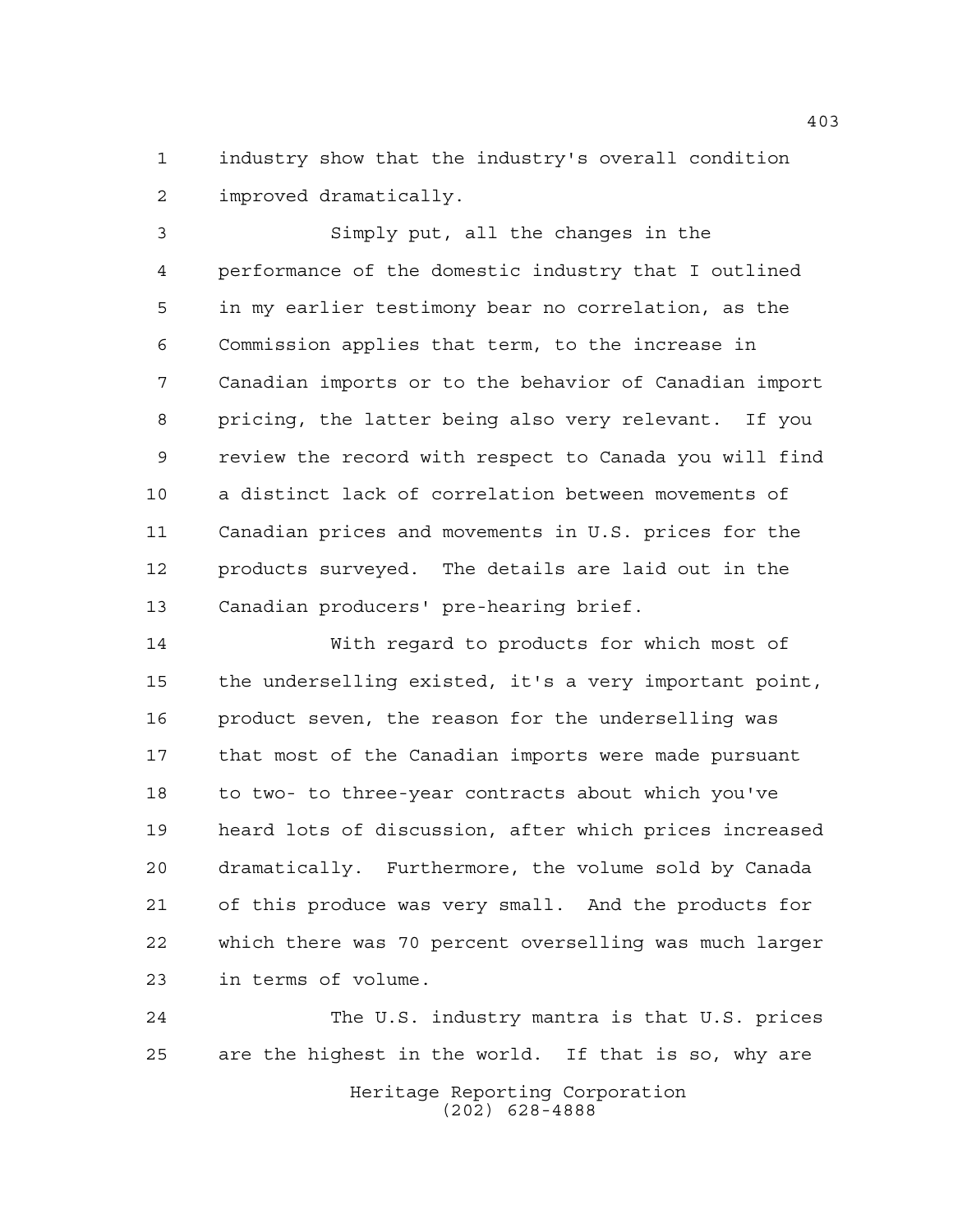U.S. exports of CORE to Canada greater than Canadian exports of CORE to U.S.? The fact is that the Canadian market is attractive to the domestic industry and to the Canadian industry due to its high prices and the U.S. industry's heightened international competitiveness. There is an exhibit attached to my testimony today.

8 Thank you.

 MR. KIM: Good evening. My name is Steven Kim. Until September 2006, I was the sale manager of the Union Division at Dongkuk International, the U.S. sales affiliate of Union Steel. I worked in DKA's Los Angeles office for the past six years. I am now with the Union's Overseas Sales Team in Korea. I am here today to speak about Union's sales of CORE to the U.S. and also about Union's sales of CORE in general.

 Union has exported CORE to the U.S. since the 1980s. Union does not produce automotive steel. Union produces CORE for the home appliance, electronics and construction industries, but Union's sales of CORE to the U.S. are to the construction industry. Union's exports to the U.S. of unpainted electrogalvanized and hot-dipped galvanized steel, which have only a zinc coating, have declined sharply over the years. Union's exports to the U.S. have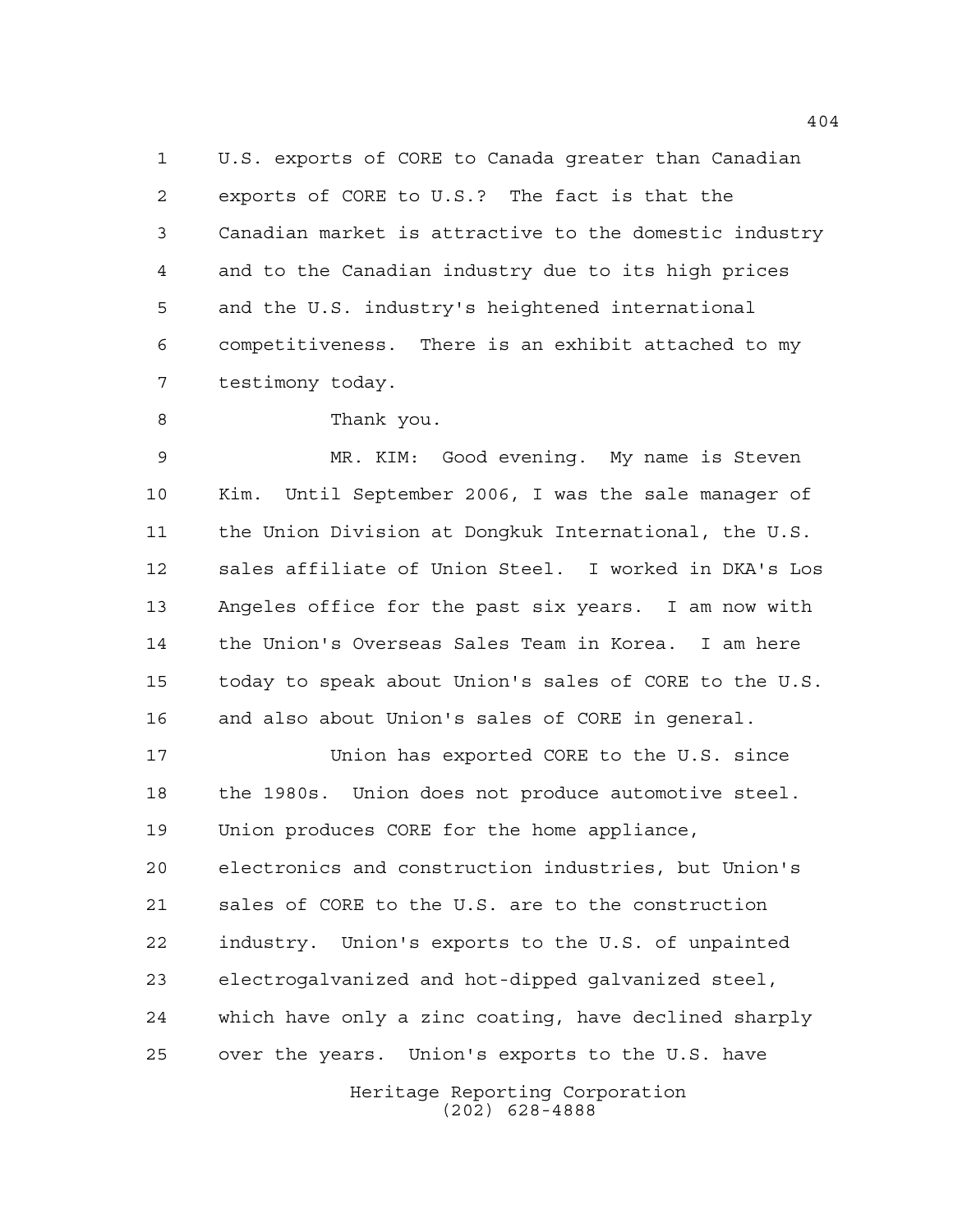focused on galvalume and prepainted CORE since the late 1990s. Galvalume is a metal coating that combines aluminum and zinc.

 Union sells to U.S. customers on a made-to- order basis, under short-term contracts. Today, the vast majority of Union's U.S. customers are end-users. DKA arranges production with Union, and merchandise is normally delivered to the customer about three to four months after the order is placed. Union ships the material directly to the customer's chosen port of entry.

 DKA does not maintain any inventory in the U.S. Also, material sold in the U.S. must meet ASTM standards, and Union does not maintain U.S. Spec inventory in Korea. This is also true for products exported to other countries which are produced to their national standards. The only inventory Union maintains in Korea is Korean specification merchandise, which is sold only in the domestic market. Union sells KS merchandise primarily from inventory to the home market, and produces foreign specification material to order.

 Union has supplied its long-term customer in the U.S. while maintaining low or de minimis dumping margins since 1994.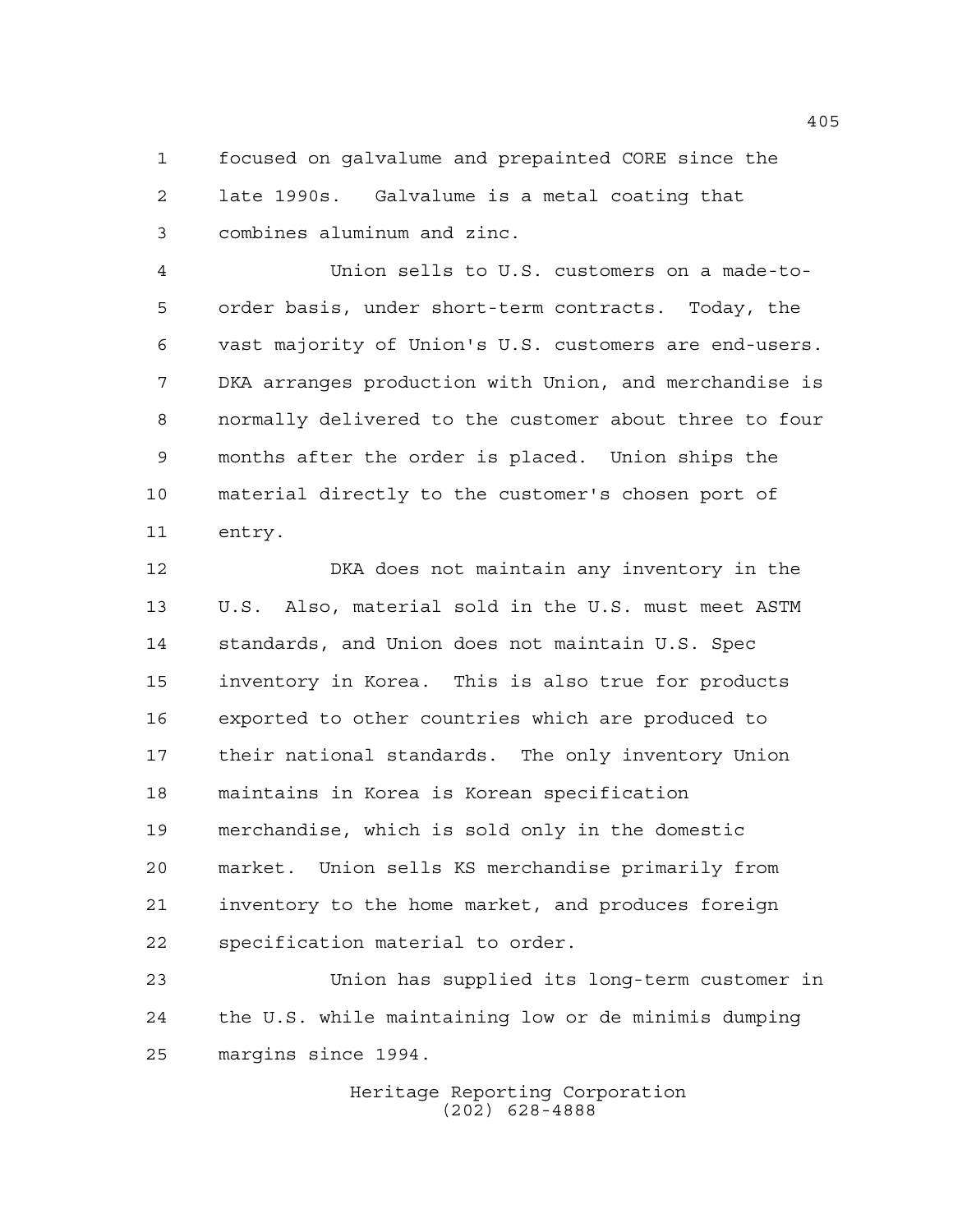Our natural export markets in East and Southeast Asia, as well as the Middle East, have a number of advantages. Growth rates in these developing country markets have been very strong, and they are expected to continue to grow. In addition, the freight rates to our Asian markets are much lower than to the U.S.

 To serve such a wide customer base, each quarter Union's sales division determines how much material it has available for each market, including the U.S. Therefore, Union cannot shift substantial volume to any particular market without affecting the availability of material to customers in other markets.

 China is our biggest market, and Union's exports to China have been at high levels because of demand and the gap in quality between Korean and Chinese CORE. This year, Union's exports to China have exceeded last year's volume and we expect this strong demand to continue. At the same time, the quality difference between Chinese and Korean CORE has limited Chinese CORE in Korea to relatively small and acceptable levels. Demand in our other export markets, particularly in Asia and the Middle East, has remained strong as demand for CORE continues to grow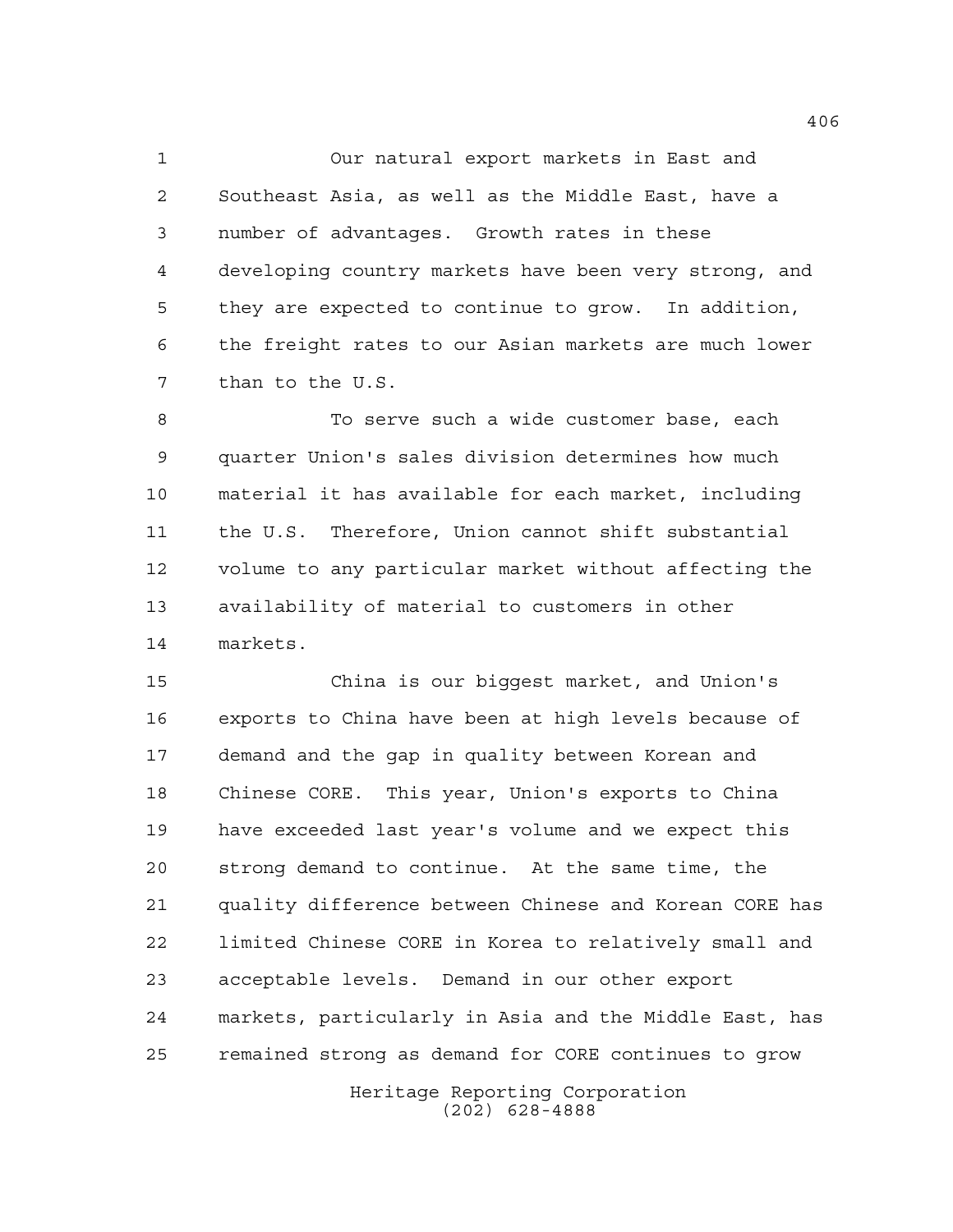around the world. At this time, we have no reason to believe that this will change as the economies in these markets continue to be strong.

 Thank you for this opportunity to testify. I would be happy to answer any questions.

 MR. CHUN: Good evening. My name is Se-Yong Chun. I am the Marketing Manager for POSCO America Corporation, which is POSCO's sales arm in the United States. Prior to this, I worked for POSCO in Seoul, Korea. POSCO is the sole integrated steel producer in Korea and one of the largest steel manufacturers in the world.

13 13 In my current position, I am in charge of POSCO's sales of automotive quality corrosion- resistant steel to Hyundai Motors in Alabama. Hyundai Motors is now POSCO's only CORE customer in the United States.

 POSCO's exports of CORE to the United States illustrate the extent to which the United States market for CORE and POSCO's role in the United States market have changed over the last five years. POSCO has had very low to negligible antidumping and countervailing duty margins. Despite these low margins, the United States was never a major market for POSCO for CORE. Rather, POSCO has focused on its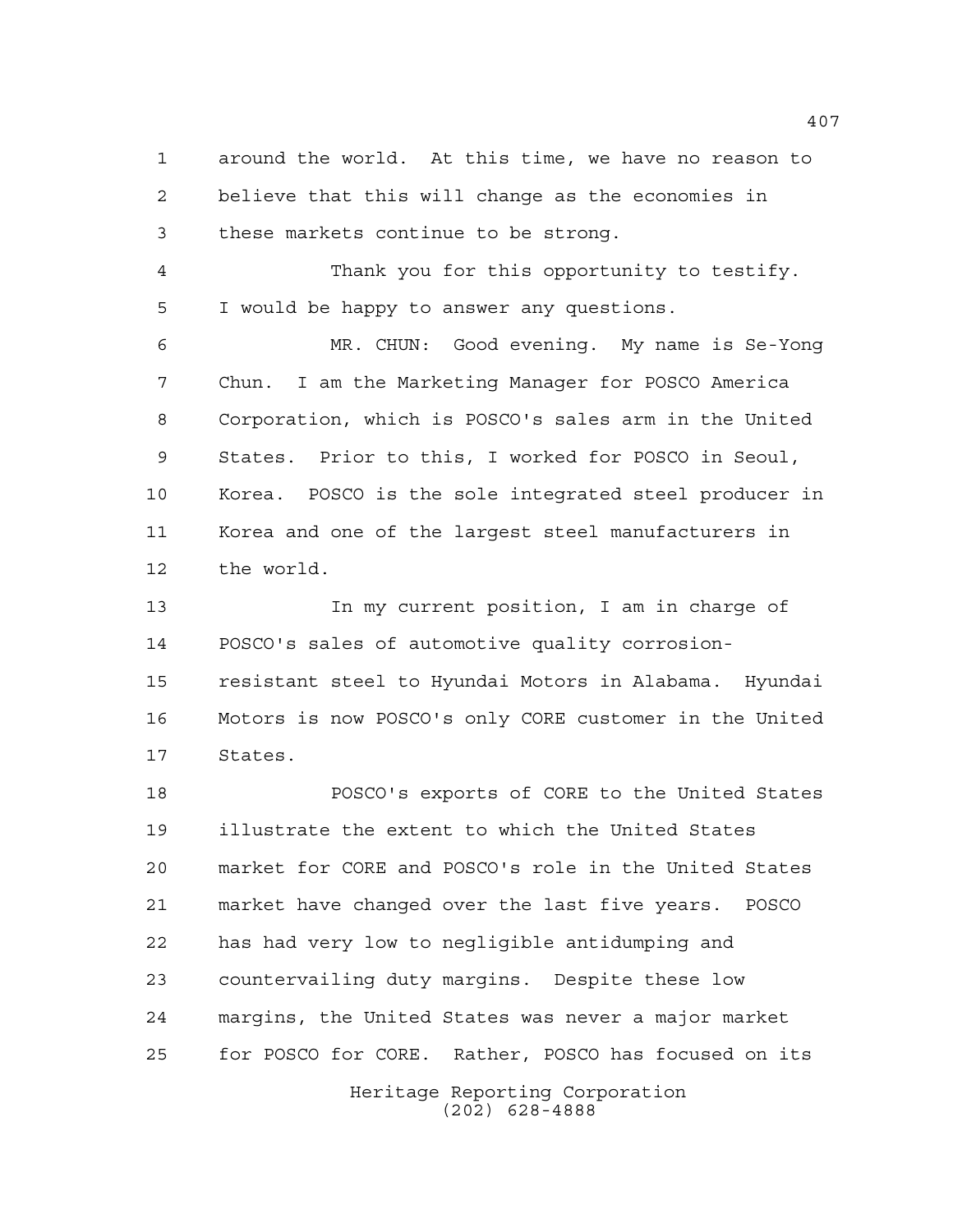home market and Asian markets. POSCO focuses on its home market and Asian markets for a simple reason: these markets have been strong and they are growing as the economies in the region increase their consumption of higher quality steels like CORE.

 Moreover, the cost of transportation to supply these markets is far lower than the cost of transportation to the United States. As a result, the United States has never been a primary market for POSCO's CORE.

 In 2004, Hyundai Motors established its manufacturing facility in Montgomery and began producing automobiles in the United States. POSCO supplies CORE to Hyundai Motors in Korea, and Hyundai's machinery and dies are calibrated based upon POSCO's quality and specifications.

 When Hyundai established its facility in Alabama Hyundai required POSCO steel in order to maximize the efficiency of the facility and maintain the quality of its cars. At the same time, POSCO understood that Hyundai Motors would develop United States sources of supply for CORE because of the advantages of the local U.S.-produced supply over imports. These advantages are:

Heritage Reporting Corporation (202) 628-4888 Proximity to the customer, which meets the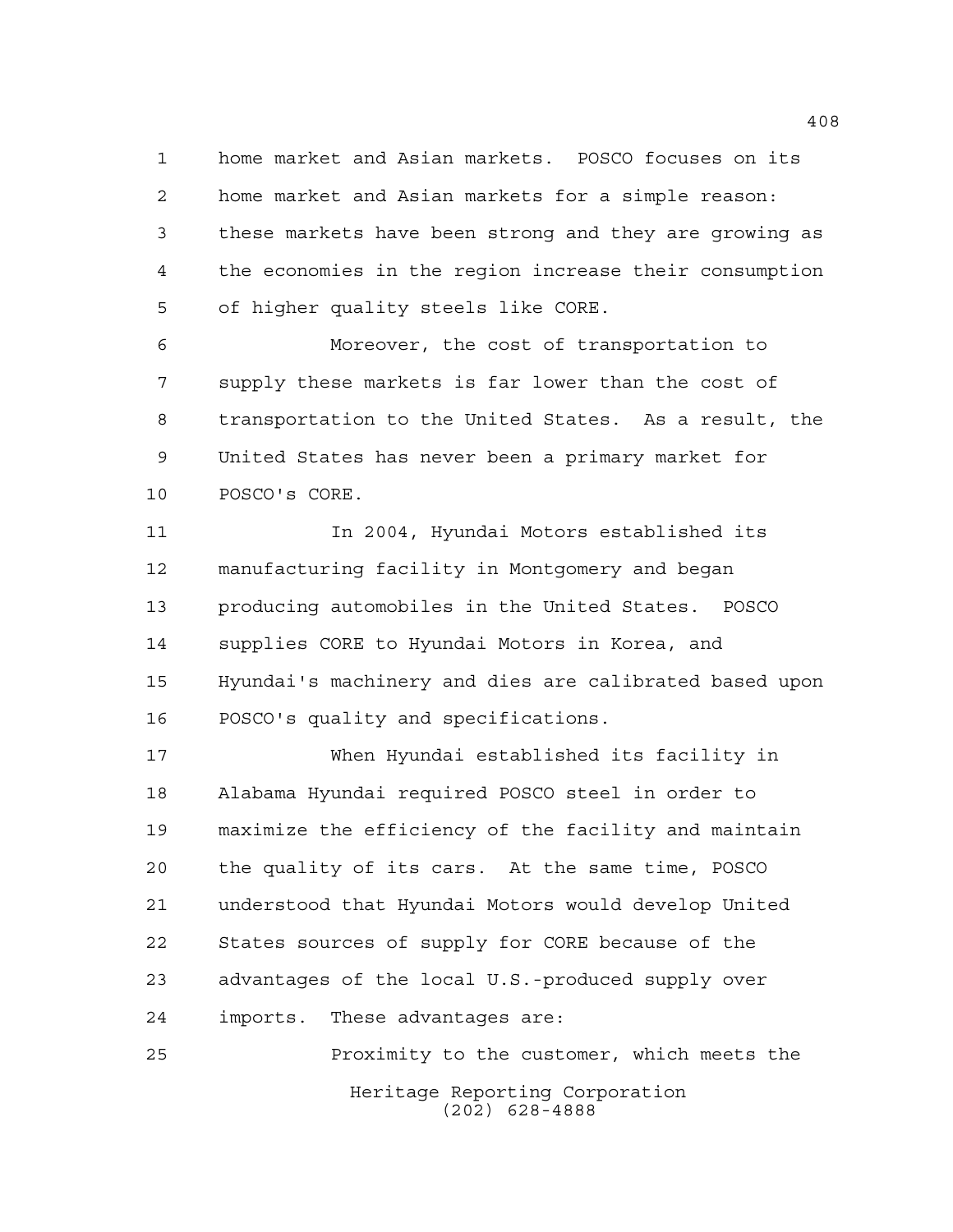Just-in-Time inventory requirements of the automobile companies;

 Lower transportation costs; and Superior ability to meet after-sale serving needs.

 These are the advantages that POSCO has over imports in the Korean market.

 POSCO does not expect that it will remain the primary supplier of CORE to Hyundai Motors in Alabama. As United States producers of CORE qualify to supply Hyundai Motors, it will reduce the quantity it imports from POSCO. It is important to understand that POSCO's CORE was essential to the successful launch of the Hyundai facility, but the success of that venture will lead to demand for United States- produced CORE. But without POSCO's CORE, the success of that venture and additional demand for United States-produced CORE would have been jeopardized.

 One final comment. KIA Motors is also planning to establish a new facility in Georgia in 2008. POSCO expects to be the initial primary supplier for that facility as well. And once that facility is on its feet, POSCO expects KIA to turn to United States-produced CORE as its primary source of supply.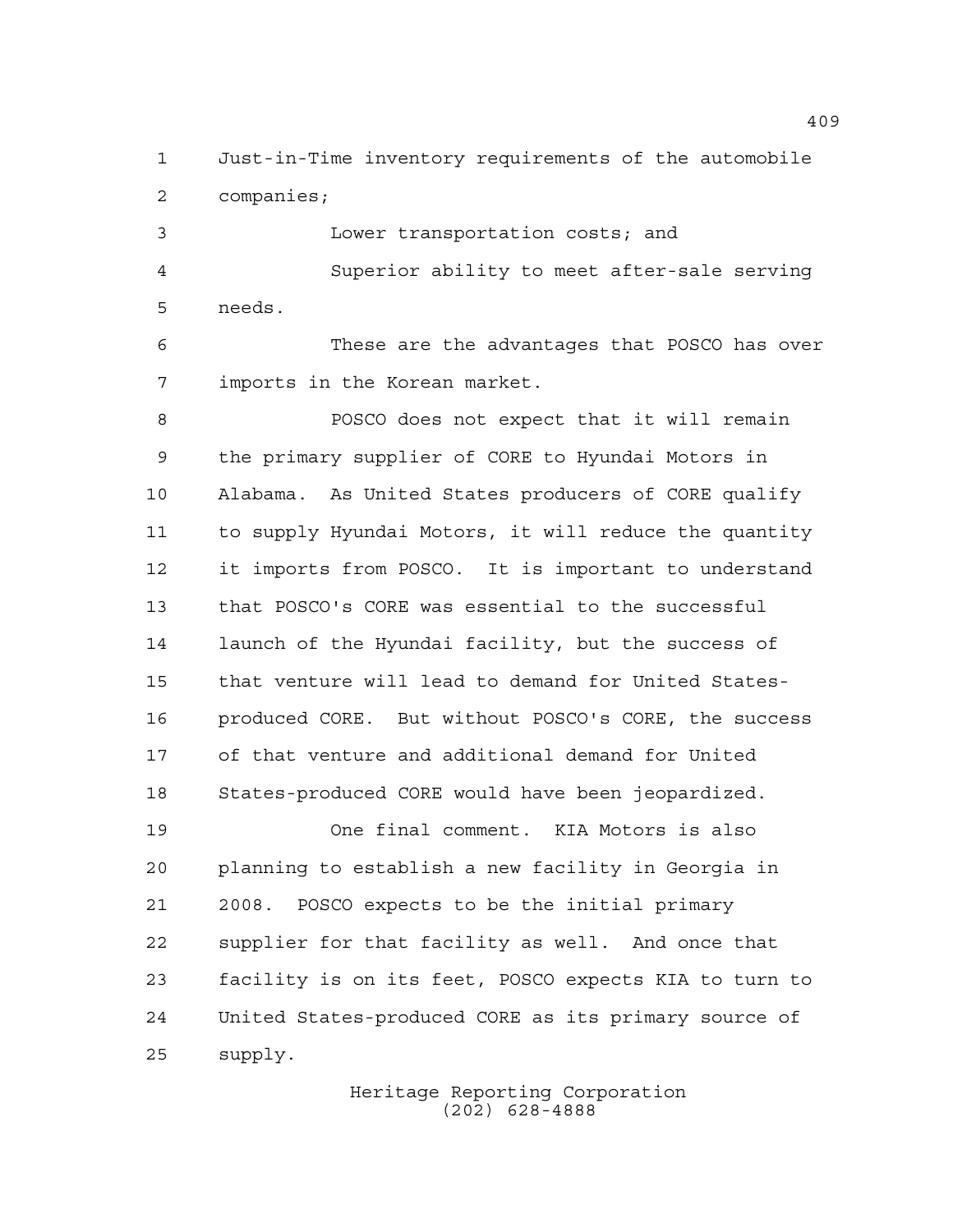Thank you.

| 2    | MR. FURUTA: Good evening. My name is                    |
|------|---------------------------------------------------------|
| 3    | Yoichi Furuta and I am the Executive Vice President     |
| 4    | and General Manager for Nippon Steel USA in Chicago.    |
| 5    | In my testimony today I would like to talk about        |
| 6    | Nippon Steel's worldwide strategy for sales of          |
| 7    | corrosion-resistant steel, which I will call CRS.       |
| 8    | The most important markets for us are Japan,            |
| 9    | China and Asia. Nippon Steel has been operating at      |
| $10$ | full capacity for the past several years to keep up     |
| 11   | with demand from these regions, and we believe that is  |
| 12   | also true for other Japanese producers. We think this   |
| 13   | situation is likely to continue, and I will try to      |
| 14   | explain why this is so.                                 |
| 15   | In Japan, we are seeing extremely strong                |
| 16   | demand from our key customers in the automotive         |
| 17   | industry. This year auto production in Japan will be    |
| 18   | more than 11.5 million units, which is almost 20        |
| 19   | percent higher than 2001. Rising auto production        |
| 20   | means more demand for CRS. For Nippon Steel, our most   |
| 21   | serious concern has been whether our production can     |
| 22   | keep up with the increased demand. Over the past four   |
| 23   | or five years, we have faced the unusual situation of   |
| 24   | struggling to satisfy the needs of our automotive       |
| 25   | We are renovating some of our facilities,<br>customers. |
|      |                                                         |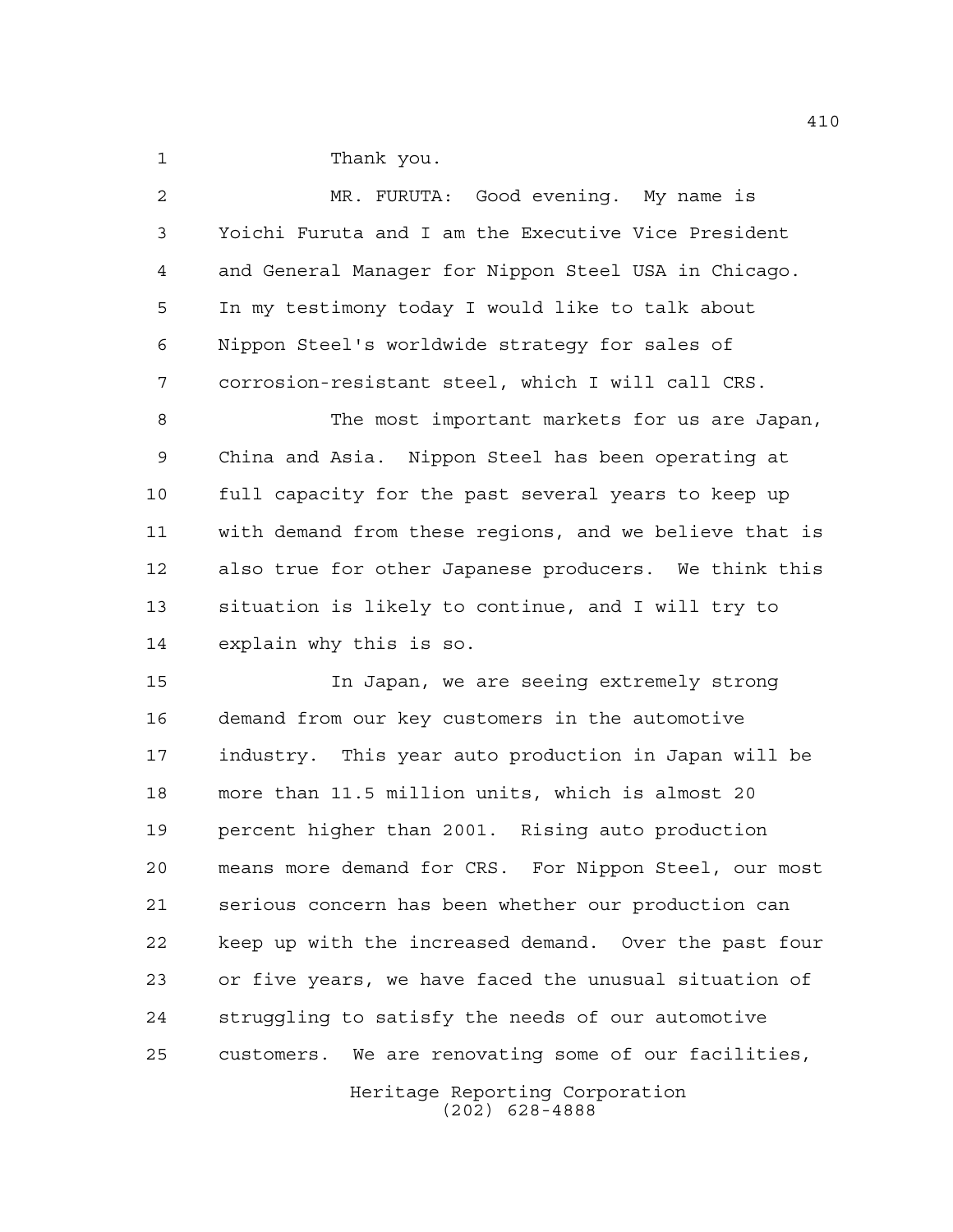but supplies are still very tight today.

 The other part of the tight supply equation is our increasing exports to China and Asia. In these markets, Nippon Steel and the other Japanese producers sell mostly to automotive and electronic appliance producers. The rate of growth in the Chinese automotive industry is almost unbelievable. About two million cars were made in China in 2001; for 2006, production is estimated to be 6.5 million units and the market is still growing. Since Chinese manufacturers are not able to supply the necessary CRS, the customers strongly request supply from Japan. The other key end use market for us in Asia is electronic appliances. Unlike the United States, our customers in Asia need special electrogalvanized CRS for hard disc drive casing, DVD players, copy machines, plasma and LCD monitors, and other electronic equipment. This demand for such specialty electrogalvanized CRS has been growing rapidly in Asia and we think it will continue to increase in the future.

 Why do Nippon Steel and the other Japanese mills focus on these automotive and electronic appliance customers in Asia? There are several reasons: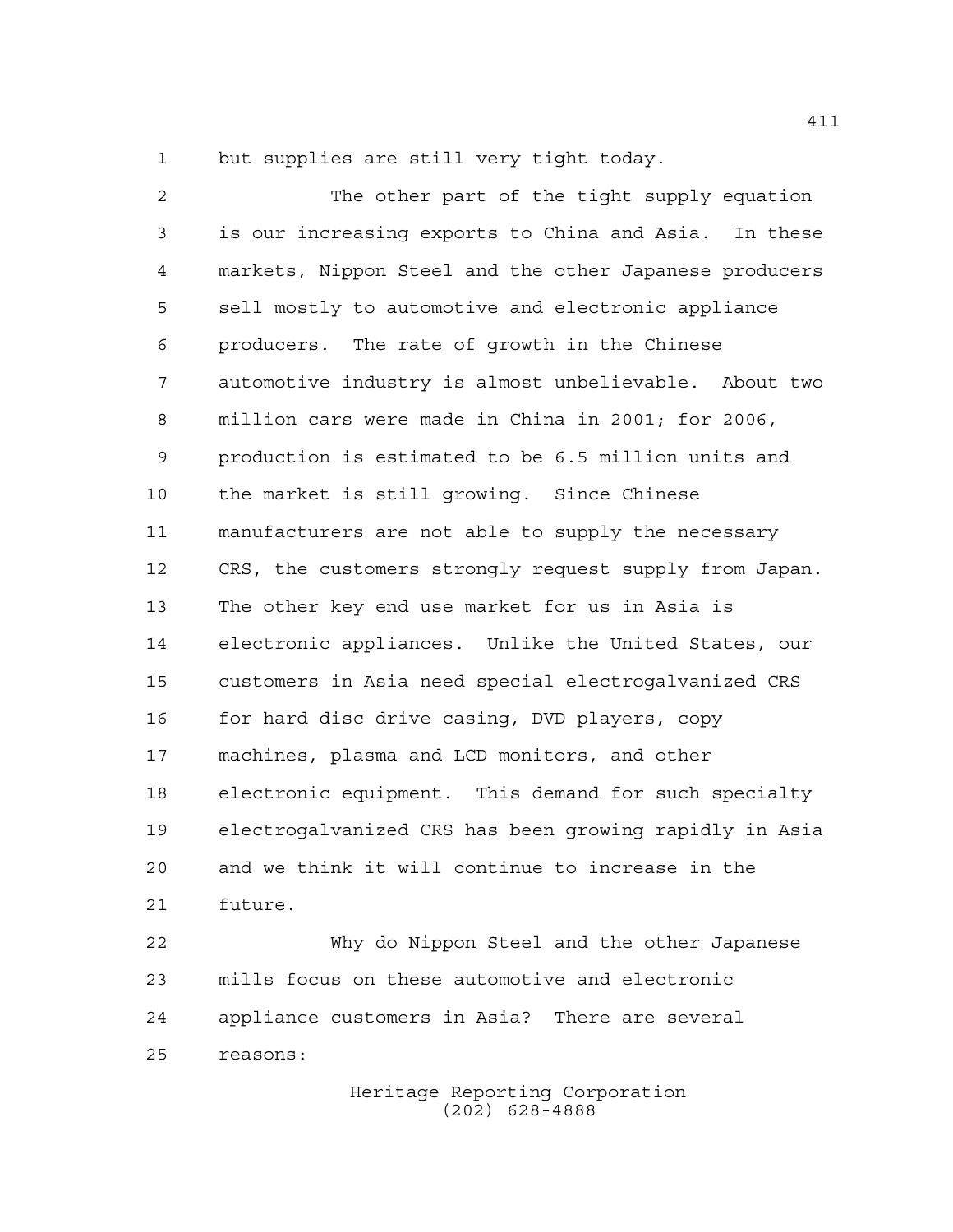These customers are very sensitive to quality. We have a long history of working very hard to meet their demand and have established our own strengths in production technology and product development as a result. For example, our researchers work directly with our customers' engineers to develop steels that are higher strength, lighter weight and have improved formability for automotive customers. These joint efforts reduce costs for our customers and give Nippon Steel a stable position as a supplier that can command premium prices. In addition, there are few producers in Asia outside of Japan that are capable of providing these services. Japanese producers are the main suppliers to these customers and are expected to continue in that position for the foreseeable future. Our long-term, strategic direction is to integrate even more closely with our customers and limit our exposure to the commodity side of the CRS business.

 I know that some parties have argued that new Chinese capacity will displace imports from Japan. With all respect though, this argument is completely wrong. China is one of our most important markets and we pay very close attention to developments there. Almost all of the capacity being built or planned by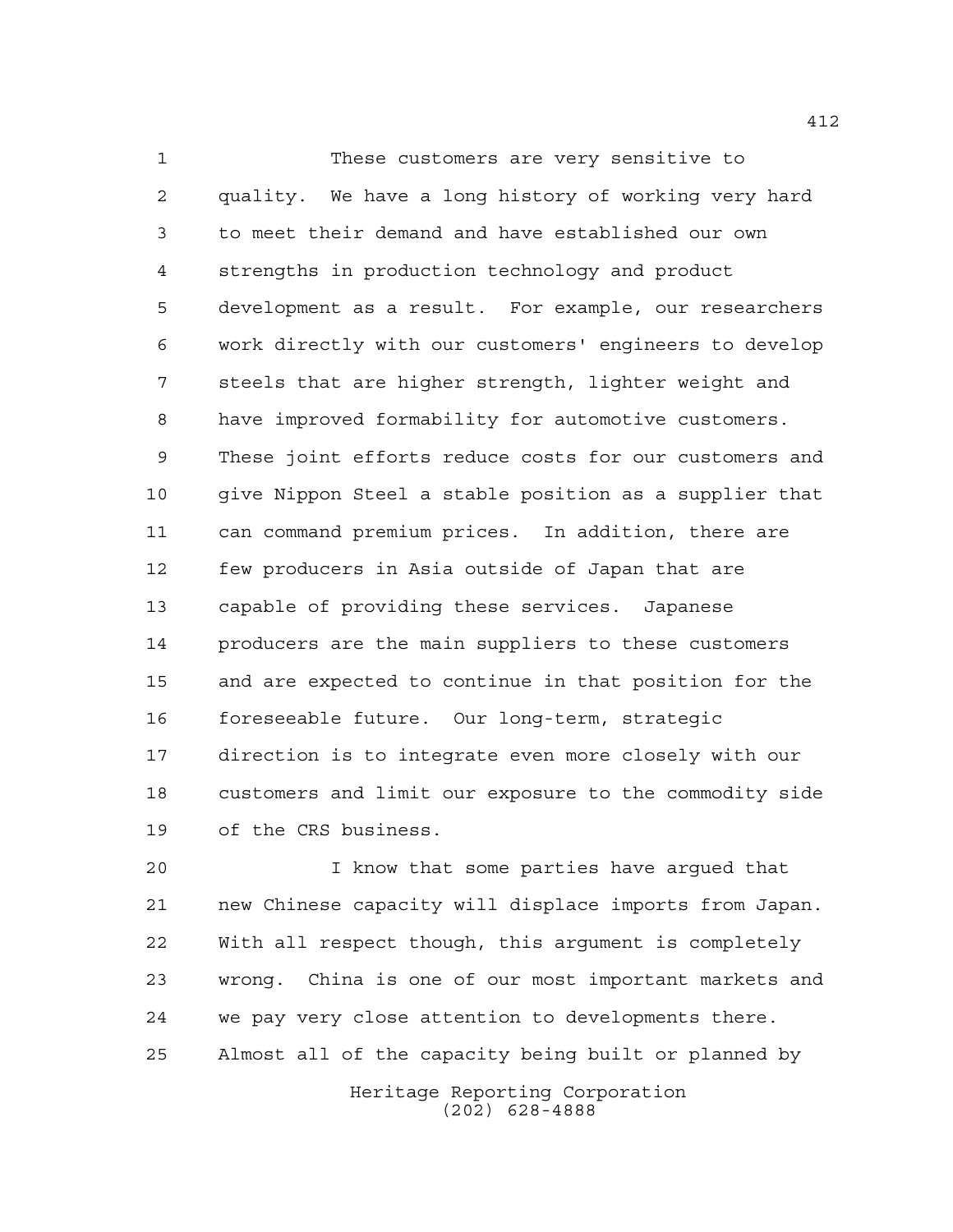local Chinese producers is hot-dipped galvanized for commodity end users, such as low-grade construction applications. But the exports to China by Nippon Steel and other Japanese producers are either special electrogalvanized steel, mostly for appliance production, or high-grade hot-dipped galvanized for automotive producers. These products are not available from local Chinese mills. We know this because our major automotive and appliance customers in China remain dependent on imports from Japan.

 So I believe that Nippon Steel and the other Japanese producers are likely to remain focused on Japan, China and Asia. These are our "home markets" and are the fastest growing areas for our key automotive and electronic appliance businesses. Regarding the U.S. market, our involvement is centered on I/N Kote, our 15-year-old joint venture with Mittal Steel in New Carlisle, Indiana. Through transfer of technology and other support to I/N Kote, we have been contributing to our automotive customers in the United States. We are committed to serving these customers in the future through local production in North America rather than by exports from Japan.

 Thank you for your attention and I would be pleased to respond to any questions.

> Heritage Reporting Corporation (202) 628-4888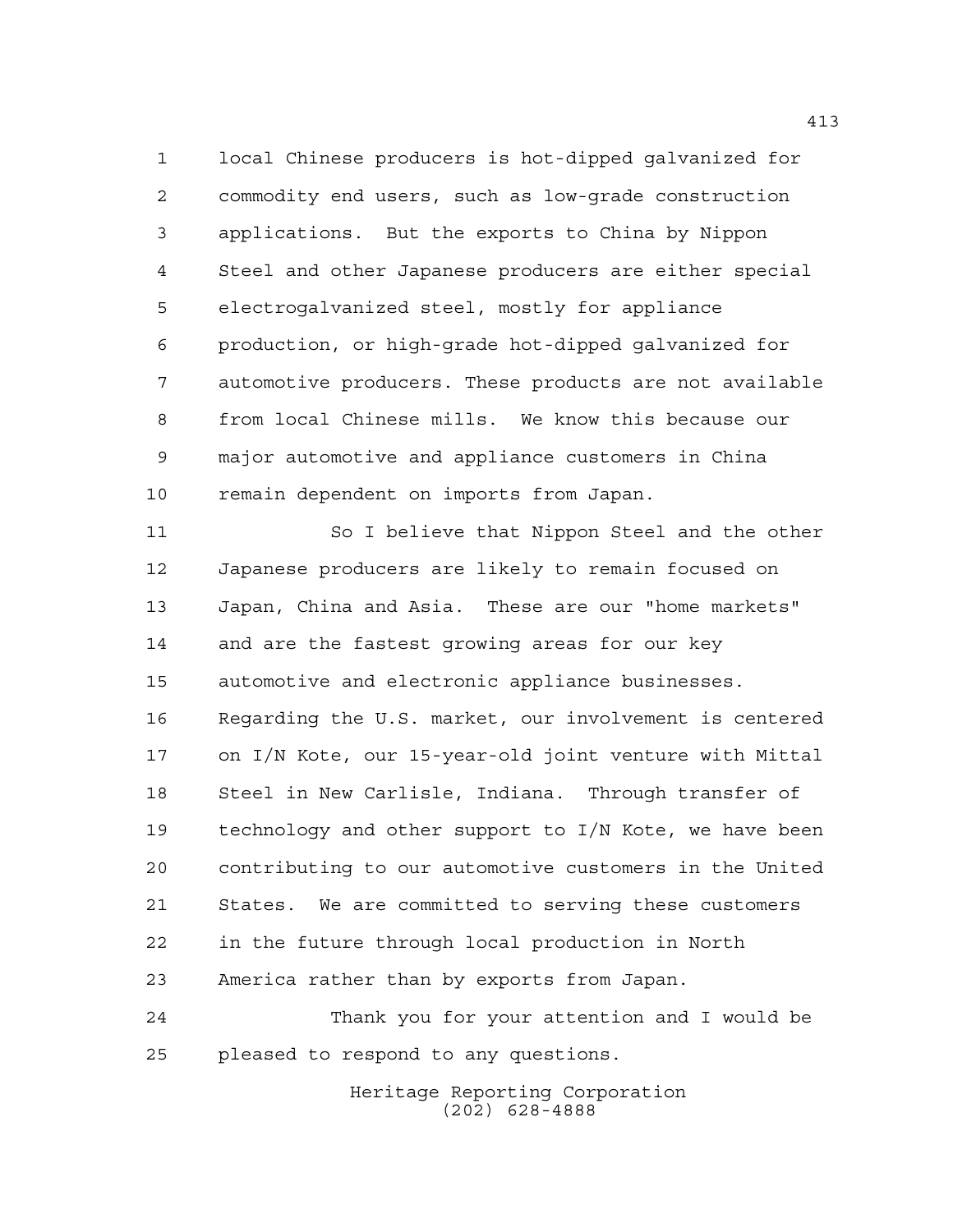MR. MIKI: Good evening, Commissioners. My name is Heiki Miki, Vice President of Marketing for JFE Steel America. Prior to joining JFE Steel America I spent three years as the General Manager for Marketing and Planning for National Steel in Indiana. My comments today relate to How JFE Steel supports automotive customers in the United States and our view on the role of Japanese imports.

 To start with, there are very few imports of corrosion-resistant steel from Japan to auto companies in the United States today. I would say that over the last few years we have shipped only when customers have faced some kind of supply emergency and are unable to buy the steel they need from U.S. mills. As a practical matter, our ability to help even in these situations is very limited right now. JFE Steel is also facing a very tight supply situation and we do not have excess capacity to sell in the United States.

 My years of experience in dealing with U.S. auto purchasers leads me to believe that our position in the market is not likely to change very much even if the antidumping order were revoked. When I talk with the auto companies they are mostly interested in whether we can supply certain specialty high-strength steels, such as 780 MPa or 980 MPa. These steels are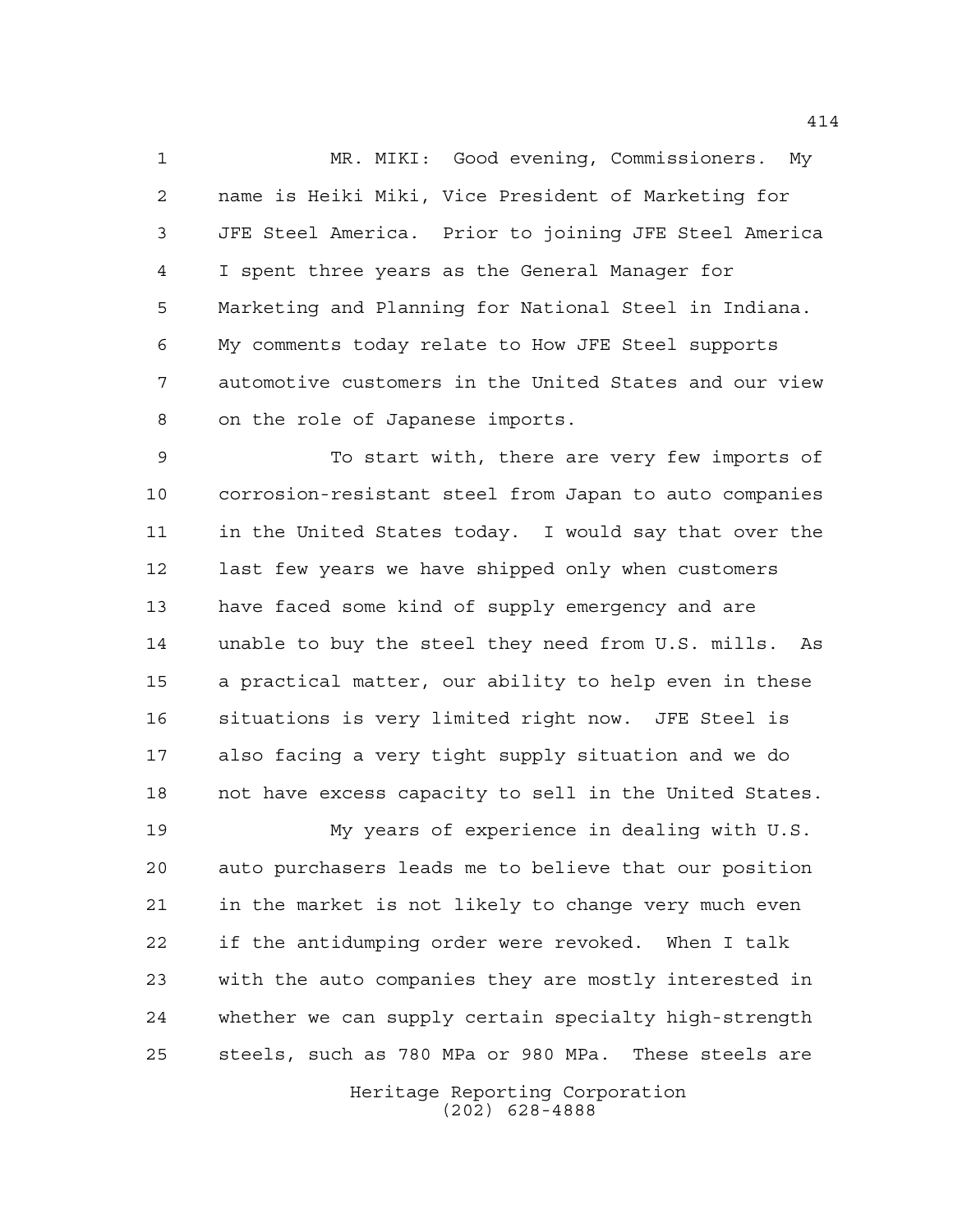difficult to source from domestic mills on a

 consistent basis. These grades are only needed for a few specialized applications though, so we are not talking about large volumes of imports in any case.

 None of the auto companies has shown any interest in asking JFE to become a major supplier here in the United States. Each auto company has a strong interest in sourcing its steel from suppliers located nearby their production operations. All of the automotive companies utilize just-in-time delivery systems and try to minimize their overall logistics costs. It is hard to imagine that they would choose to extend their supply chain by weeks or months and incur extra costs to bring corrosion-resistant steel over from Japan.

 For JFE, we try to support localized sourcing by establishing technology-sharing alliances and joint ventures to ensure that the products they need can be purchased locally. In Europe, we have a comprehensive cooperation agreement with ThyssenKrupp for automotive steels; in North America, we rely on our DJ Galvanizing joint venture with Dofasco, which is focused on supplying automotive customers. We have no plans to alter this basic approach whether the order is continued or revoked. The principal benefit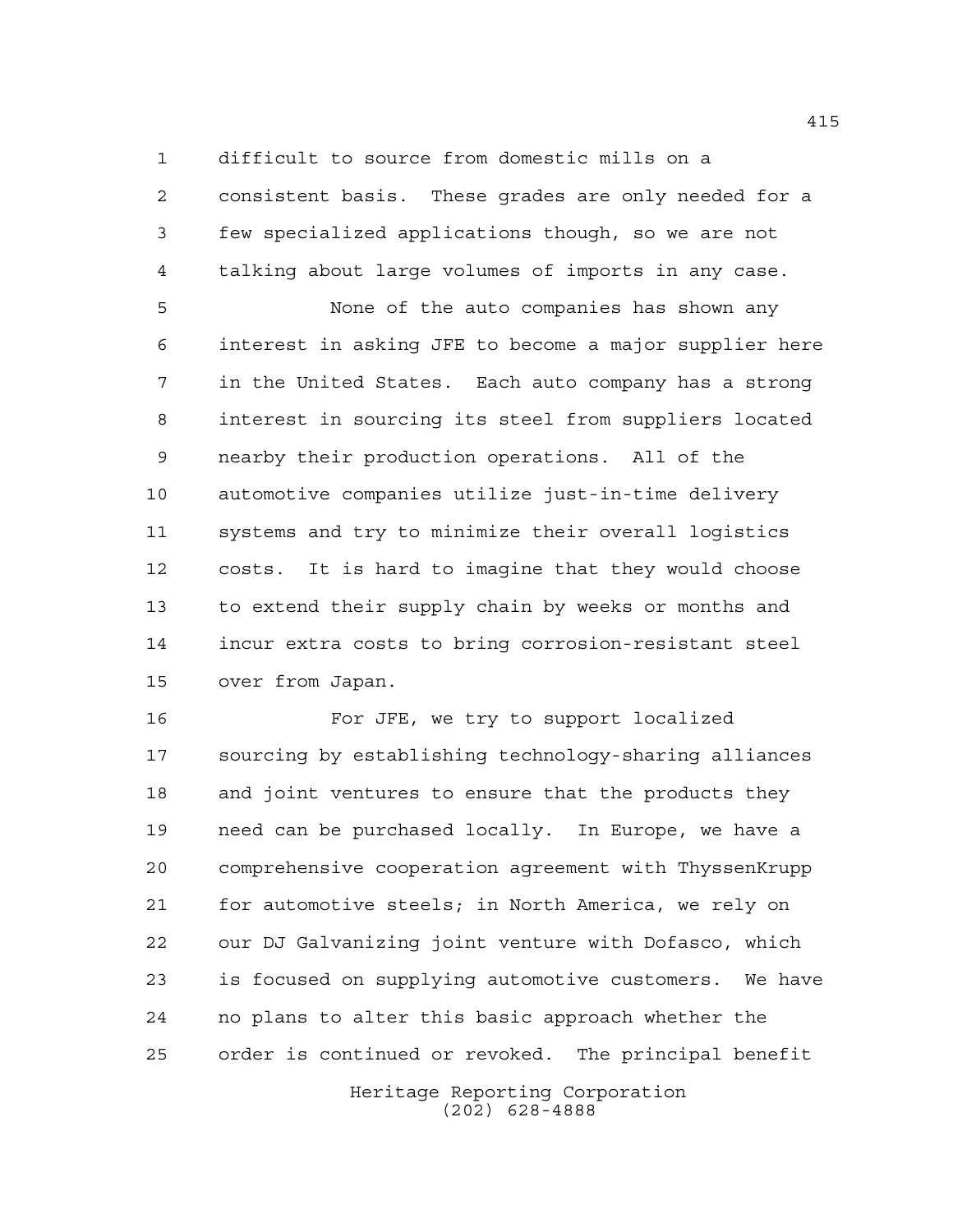we see to revocation is that our customers would not be subject to duties on specialty corrosion-resistant grades that are not available from U.S. mills. This would not result in large volumes of imports or in harm to the domestic industry.

Heritage Reporting Corporation My final comment is that I hope you will take note of the tremendous changes that have taken place in the United States industry over the last several years. I can tell you from my personal experience that things were very different five years ago when I was General Manager of Marketing for National Steel. We were in bankruptcy, we desperately needed cash to keep our operations running, and many of our competitors were in the same position. It was very difficult for anyone to do well under those conditions. Today, the biggest players like Mittal and U.S. Steel are much larger and stronger financially. They are able to align their production volume and their sales strategies with market conditions. I think that explains why U.S. prices have stayed high even as demand has fluctuated over the last few years. The restructuring and consolidation has made this industry much more competitive and much better able to manage the business cycle than it was in the past. These changes

(202) 628-4888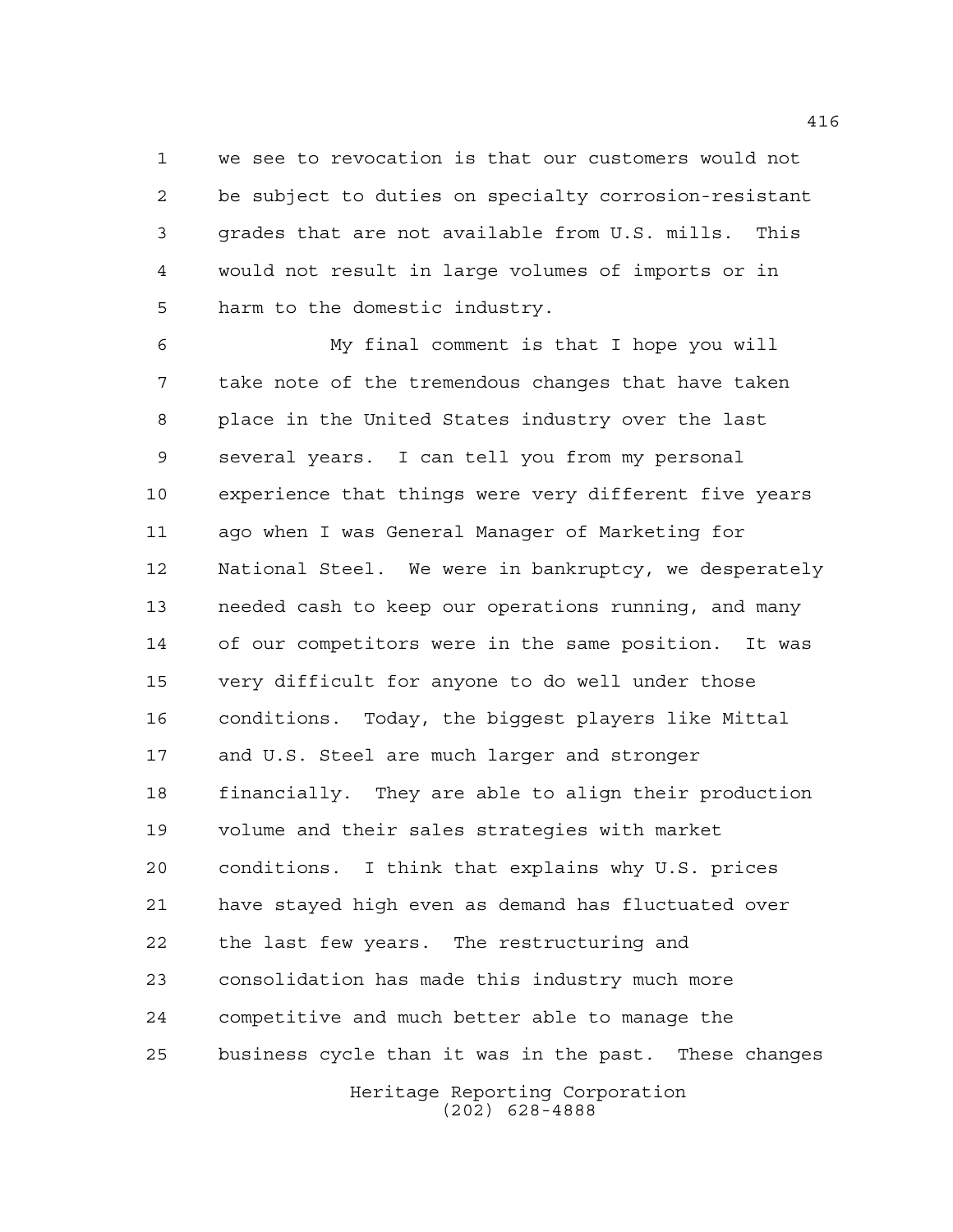are permanent, and have certainly improved the overall position of the industry.

 I appreciate your attention to these comments and would be pleased to answer any questions you may have. Thank you.

 MS. CUMINS: I am Gail Cumins of Sharrets, Paley, Carter and Blauvelt, counsel to ThyssenKrupp Steel and Saltzgitter, two German CORE producers. I am accompanied today by Stefan Gruenhage of ThyssenKrupp Germany and Johan Wesslen of ThyssenKrupp North America. And because Thyssen has consistently accounted for virtually all of the German shipments of CORE to the United States over time we appear here today to answer any questions the Commission may have. Thank you. MS. ROSS: Chairman Pearson, Commissioners,

 Lisa Ross of Akin Gump here on behalf of TCC Steel today. I have Mr. Chang with me from TCC Steel in Korea. We are happy to respond to any questions the Commissioners may have.

CHAIRMAN PEARSON: Okay good.

 Mr. Secretary, is this a propitious moment to take a break or would we do well to begin the questioning?

MR. BISHOP: Take a break.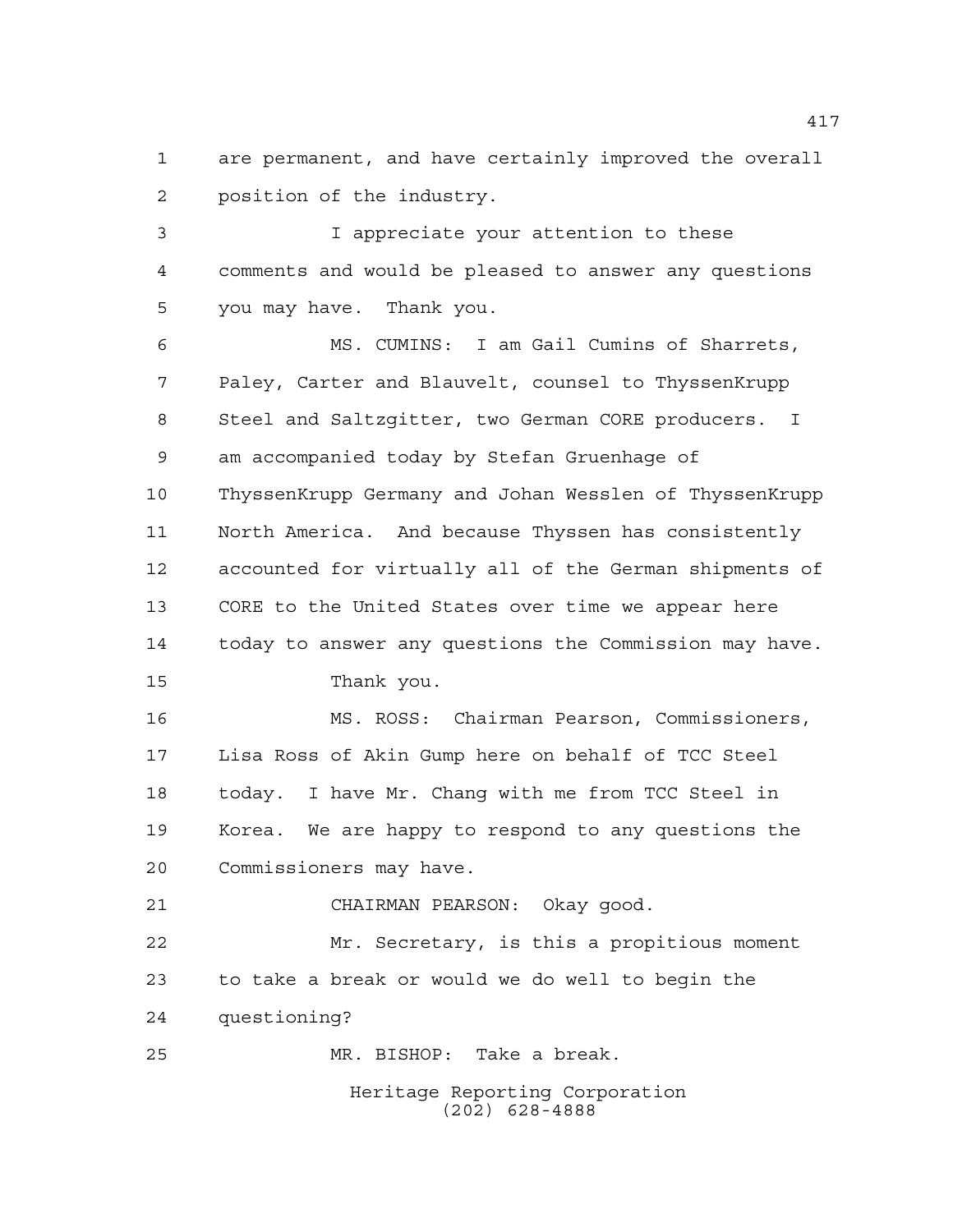CHAIRMAN PEARSON: Yes, okay, this is a good time to break. We will recess for about 15 minutes, returning at 7:15. So please get up and stretch your legs.

We stand in recess.

(Brief recess.)

auto producers.

 CHAIRMAN PEARSON: The hearing will please reconvene.

 Let me start by offering a sincere welcome to this panel. I really appreciate the efforts that the parties made together with the auto industry to put together a single panel. We considered the request for a separate panel. Given the hour perhaps it's just as well that we've combined the two. I understand the panel is very large, but it will make 16 for efficiencies as we go through the questions.

 That questioning will begin with Commissioner Okun.

 COMMISSIONER OKUN: Thank you, Mr. Chairman. I join the Chairman in welcoming all of you here this evening. We appreciate your willingness to be here, to stay with us late. I've had both food and caffeine so I'm ready to go. I hope you all are as well. I'm going to start with a question for the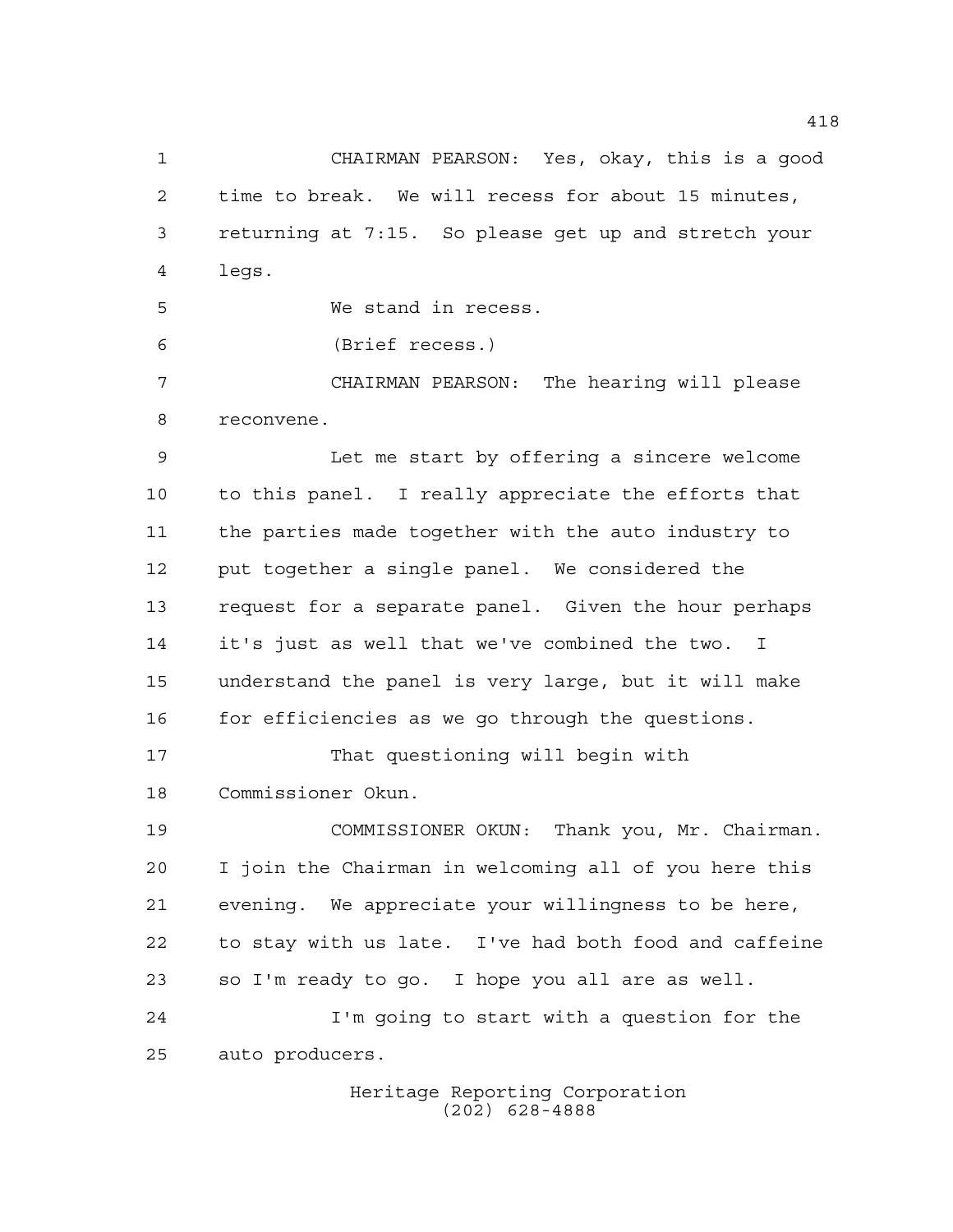Among the arguments made by the domestic industry, but I think that's crystallized by Mr. DiMicco, was that there was some inconsistency in what you were arguing. Are you arguing that, you're saying on the one hand that the subject producers don't have any incentive to come to the United States, but then there's a lot of discussion about the difficulty you've had with respect to getting product in the United States and many references both by the domestic producers and by the congressionals about the focus on price.

 The question I want to ask you is when I look through this record it seems to me that the argument you're making is that there will in fact be some volume from these subject producers. I would direct this particularly to the transplants. But that you think a restructured domestic industry can withstand that because of the reasons you've mentioned, you argue market control and the decrease in fixed cost.

 So I want to ask you, what volume do you think will be in the U.S. market if the orders were lifted? From what countries in particular, if you think it will be country specific? And what affect that will have on prices?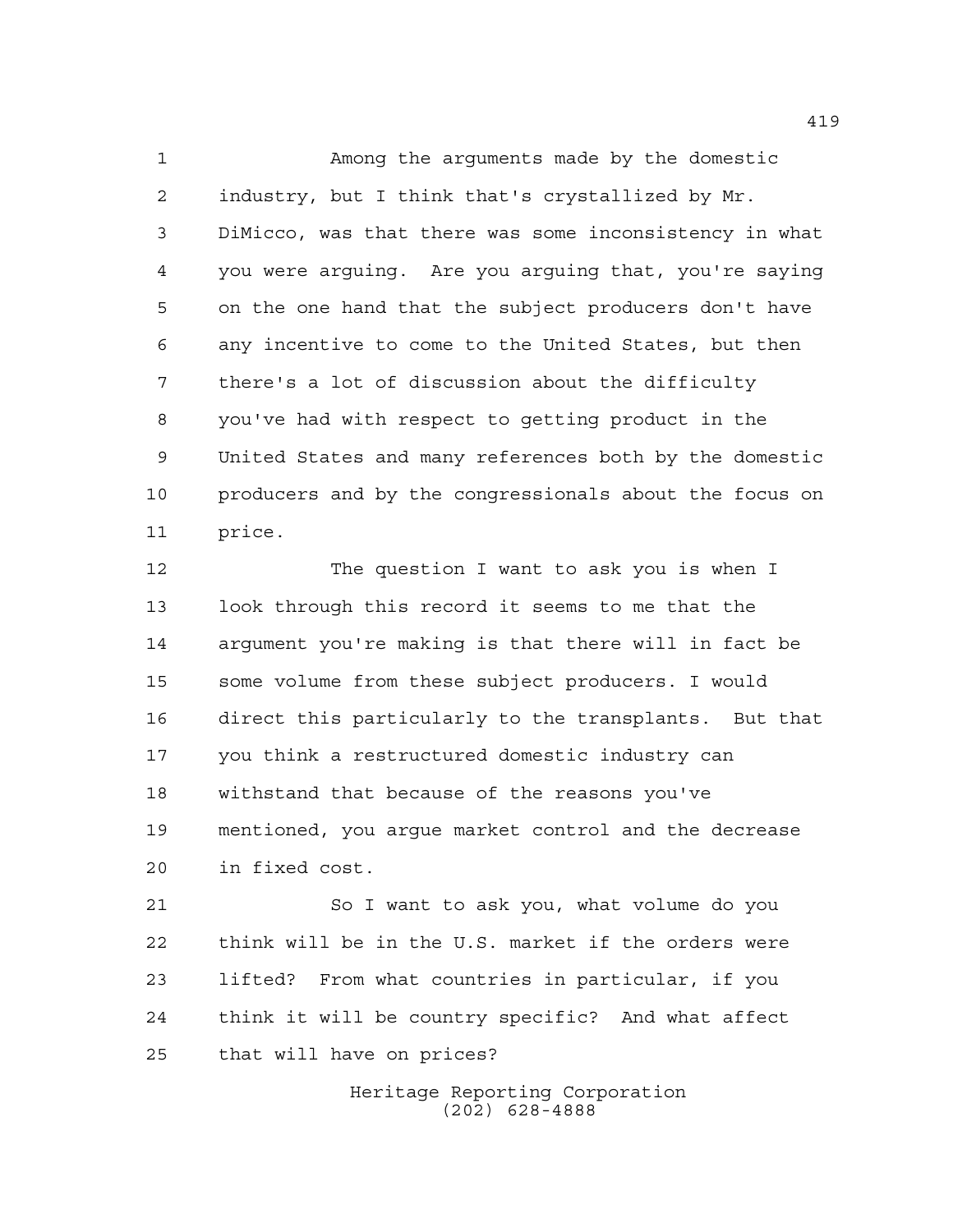1 I don't know who wants to start.

 MR. McCONNELL: Commissioner Okun, can I just start from a legal perspective? I think a number of the comments this morning went to the legal side. Our focus is on competition in the U.S. market. That is what's driving our appearance here today. It's not just price. Price is certainly part of the mix, but it is also the nature of the cooperation between the steel industry and the auto industry and making sure that the steel industry, which we view now as well recovered, has a continued incentive to make the investment and work with us to go forward. So we think that competition is a good spurt of that and we also think that the industry is not in a vulnerable position. 17 So that from a legal standpoint is what we're arguing. I should let the company experts talk

 COMMISSIONER OKUN: And that's my focus, is on the competition side. When you say you think the competition would be good for the domestic industry, that's what I'm trying to understand as we evaluate what the volume/price impact would be. I'm trying to get some understanding of whether the producers could

about what their particular expectations are.

Heritage Reporting Corporation (202) 628-4888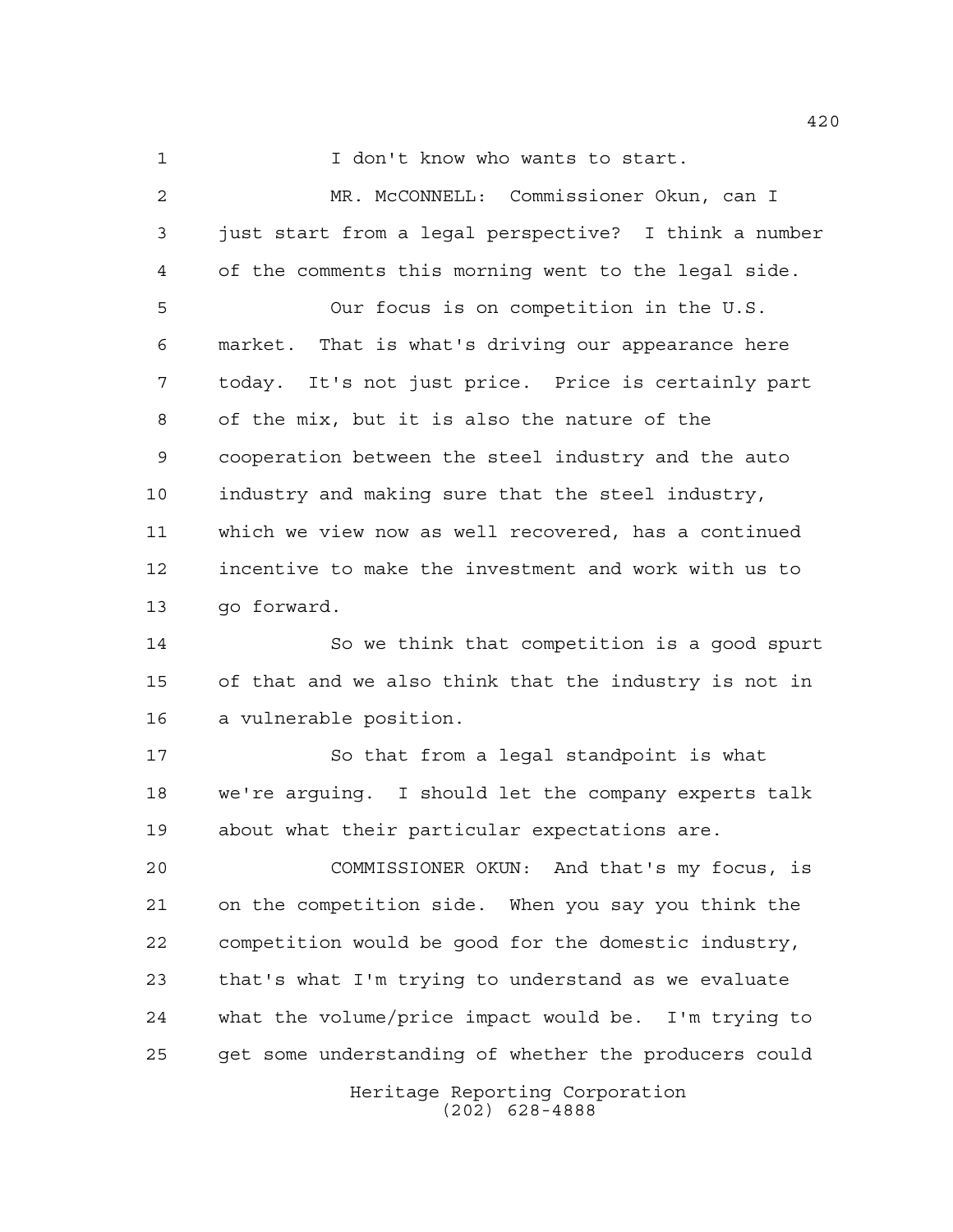help me on that.

| 2    | MR. McCONNELL: I don't think you'll hear a             |
|------|--------------------------------------------------------|
| 3    | single producer here today say that they could be in a |
| 4    | position of putting a substantial portion of their     |
| 5    | requirements for North American production into an     |
| 6    | off-shore mill. That's just not a possibility. So we   |
| 7    | are talking about competition on the margin. But let   |
| 8    | me let the witnesses speak to it.                      |
| 9    | COMMISSIONER OKUN: Okay, and if you can                |
| 10   | reidentify yourself as you answer the questions it     |
| 11   | would be helpful, thank you.                           |
| 12   | MR. MOHATASEM: Commissioner, I'm Mustafa               |
| 13   | Mohatasem, Chief Economist for GM.                     |
| 14   | I think to echo what Mark just said, this              |
| 15   | really is about competition and potential competition  |
| 16   | in the U.S. market. As we negotiated our most recent   |
| $17$ | contract it was very clear that the domestic industry, |
| 18   | because of the consolidation, does not believe that    |
| 19   | there are alternatives to sourcing from the domestic   |
| 20   | industry. That was reflected in the contract           |
| 21   | negotiations, it was reflected in the contract         |
| 22   | lanquage.                                              |
| 23   | We think if you revoke the orders the                  |
| 24   | industry will know that the domestic buyers have an    |
| 25   | alternative and therefore will be much more willing to |
|      | Heritage Reporting Corporation<br>$(202)$ 628-4888     |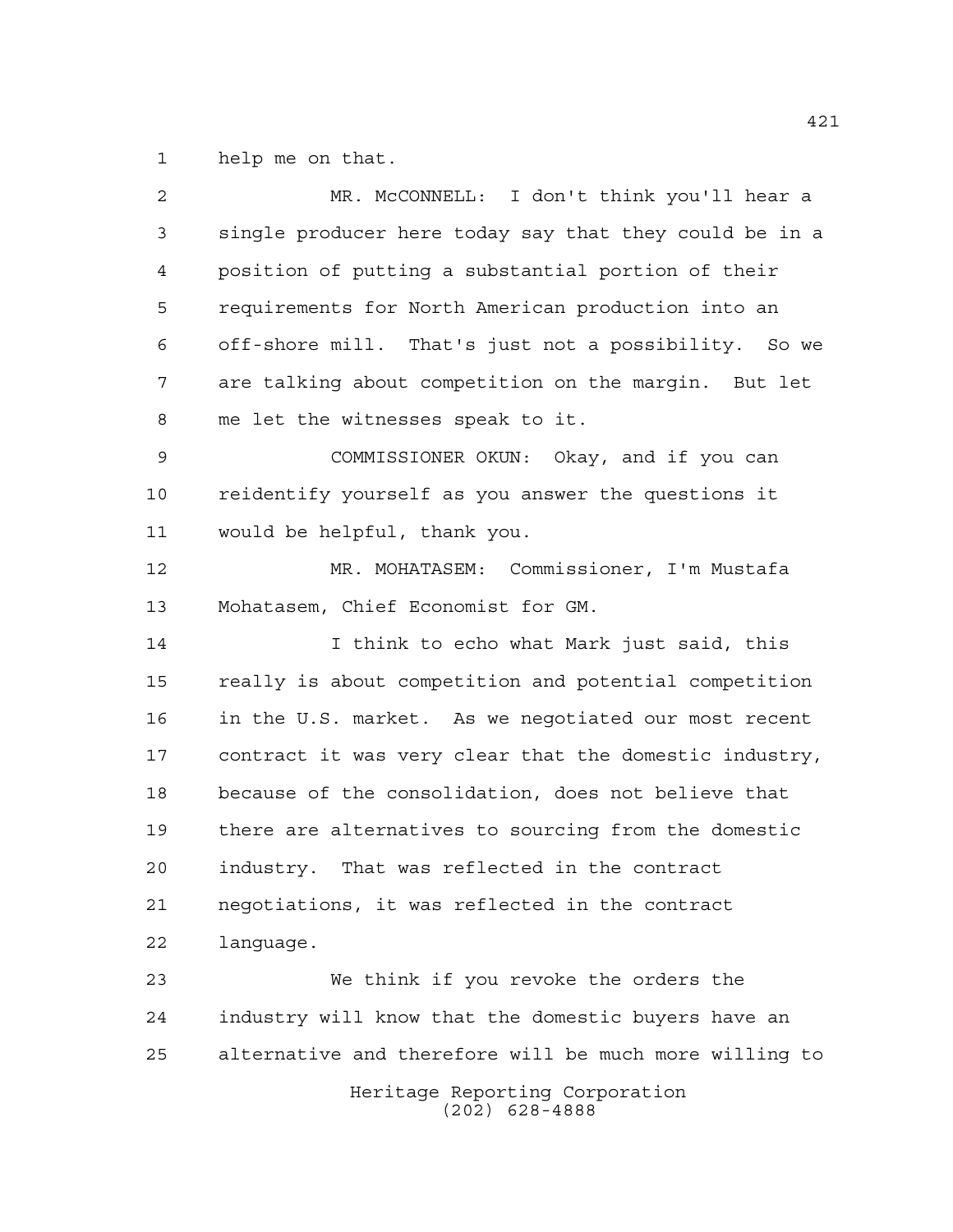sit down in a partnership with us and supply this field we need at globally competitive prices.

 Keep in mind, speaking for GM, we produce around the world. We have qualified suppliers around the world. Yet we still source 98 percent of our steel in the U.S.. And as we've stated, almost all the representatives here have stated, there are very good economic reasons for sourcing as much of the steel in the U.S. as possible. But we believe that the threat of potential competition, the alternative is what will drive the domestic steel industry to behave competitively in negotiations, in the supply terms, with the domestic manufacturers.

COMMISSIONER OKUN: Thank you.

MR. NIELSEN: Chris Nielsen from Toyota.

 I stated in my prepared testimony that we did not anticipate any change in our sourcing pattern, any significant change if the orders were revoked. Perhaps the best indicator of that would be to look at our behavior in the past, maybe especially the period before the orders. When we first started production in North America in 1988 one of our first priorities was to localize as much of the steel as possible. Within the first several years the production we achieved, nearly complete localization. Through the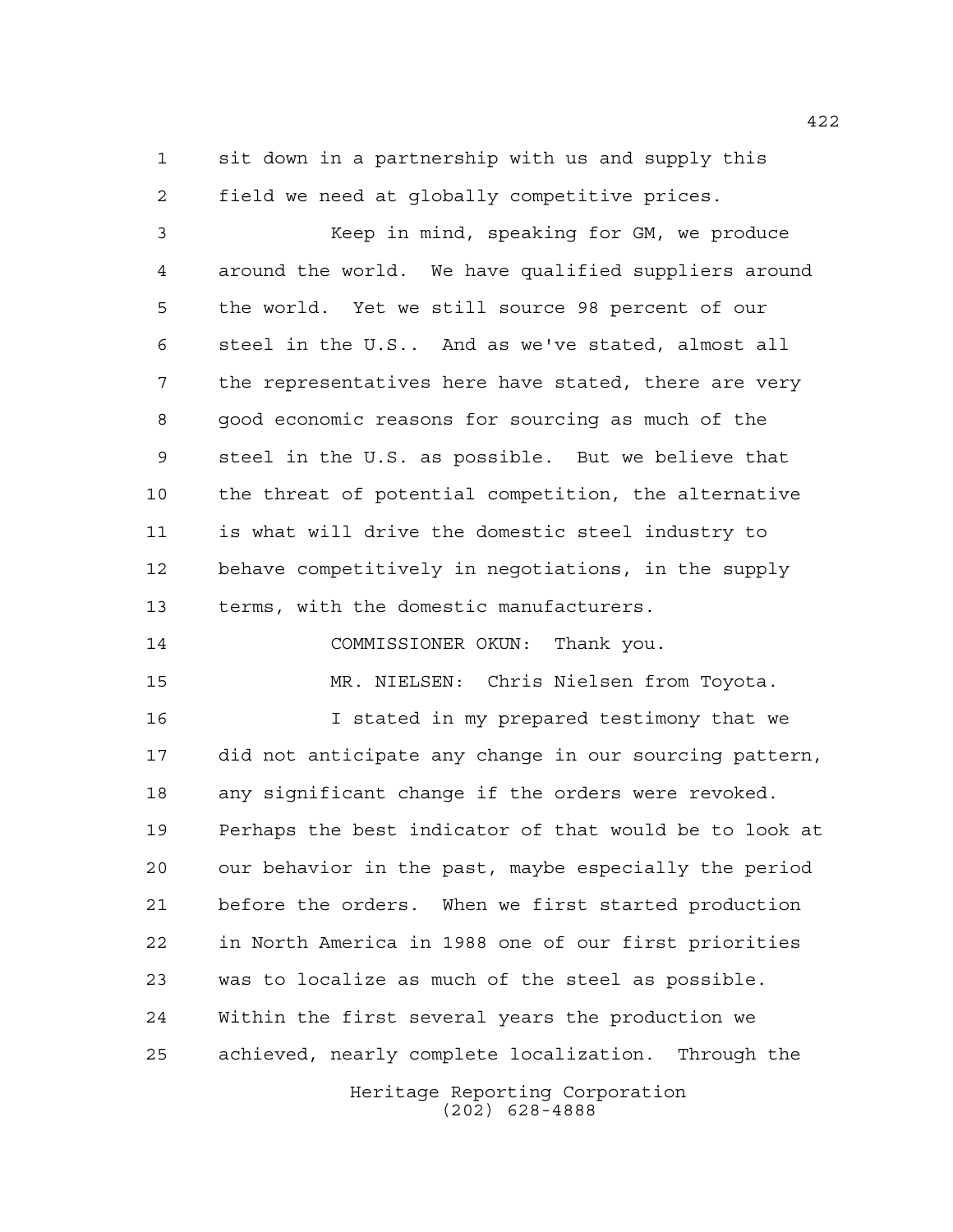years the only times when we have not purchased domestically is when an actual specification has not been available in North America.

 Today through working with our engineers to make sure that we design products as specifications are ones produced by the North American producers, we have 100 percent of our product produced in North America. Again, we don't anticipate that changing.

 Our import experience has been extremely limited to this date, and only have we imported products that have been technologically advanced high strength steel such as 780 Trip. This is a brand new product, new to the mills not only in Japan but also in the U.S. and in Europe.

MR. LUTHER: Randy Luther with Honda.

 In those cases where we developed new technology, we wanted to be able to assess how those products will perform in our vehicles, and to compare those products from each mill so we have a good, fair assessment, will this product work on our global platforms.

 We've also had to import from time to time products that we've been unable to secure and we've had, as you can see based on our response, we have had to secure some coated hot roll as an example from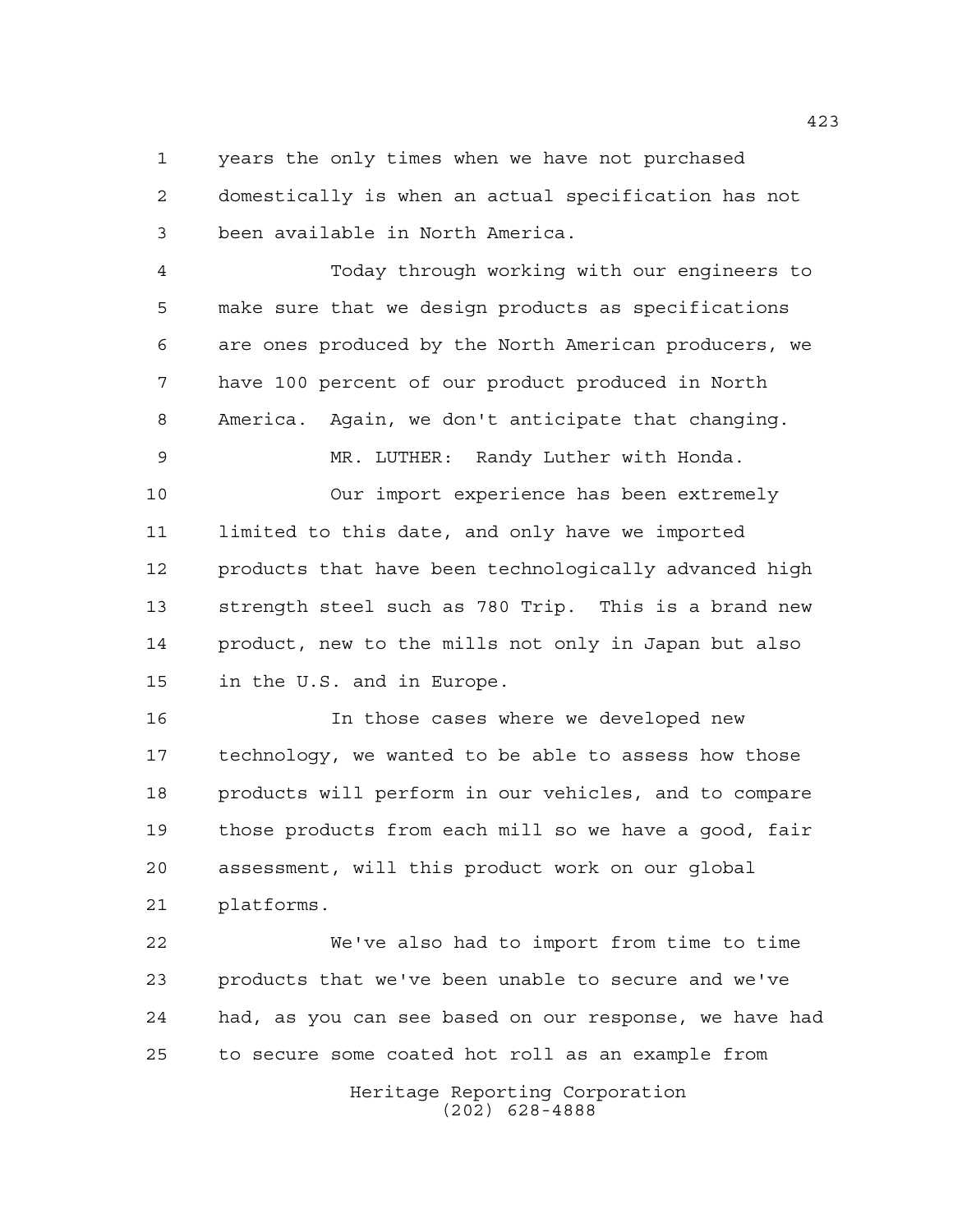Japan from time to time because we've been unable to find a local source for that particular product, either because of the gage and the coating weight combination.

 We have no formal plans to shift a significant amount of our production to imports. However, our chief procurement officer in Japan is always extremely concerned with risk management whenever I sit down across the table from him. At this time we have two sources here in North America, in the United States, to supply our corrosion resistant steel. If there's an outage there, we're always concerned about what will we do? Where will we 14 get our steel from? And we need to have every flexibility possible to keep our lines running.

 MR. SILVERMAN: This is Bill Silverman. I wanted to add to that.

 You asked a question about the forcing and what the auto companies plan for their sourcing. I wanted to clarify that the Canadian mill, Dofasco, has indicated what its plans are. We submitted a business plan. We've had testimony here about sales to the various companies and the fact that models move from Canada to the United States. They were supplying models in Canada and they moved to the United States.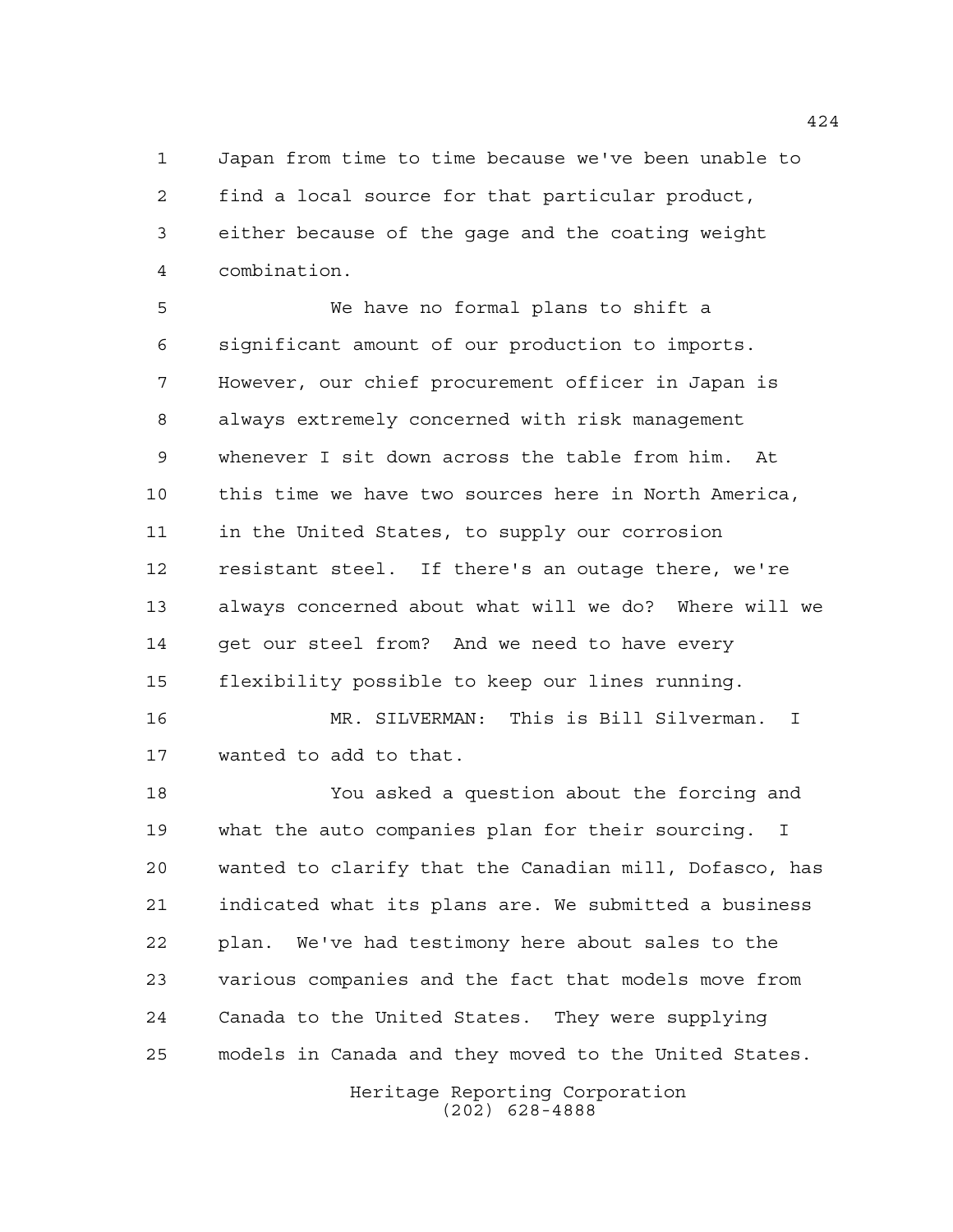Our imports have increased during the period of review.

 The reason I mention this is when you hear these answers to these questions they're talking about off-shore. Canada is different. We were in the market for a long time, and during the period of review our imports increased due to the decision by the auto industry to move models such as Honda, from Canada to the United States. COMMISSIONER OKUN: Thank you, Mr. Silverman. MR. VICKERS: Good evening. Cal Vickers with Nissan. 14 As a member of the Renault-Nissan Alliance I think it may be understood that we have a number of approved, well qualified steel suppliers -- COMMISSIONER OKUN: Mr. Vickers, can yo move your microphone a little closer? MR. VICKERS: Sure. We have access to a number of approved, well qualified steel suppliers, but I'd like to note that as Nissan North America, again, if you look at the history we've been 100 percent domestically sourced since the mid '80s when

Heritage Reporting Corporation (202) 628-4888 To kind of demonstrate some of the support

we launched and we are that way today.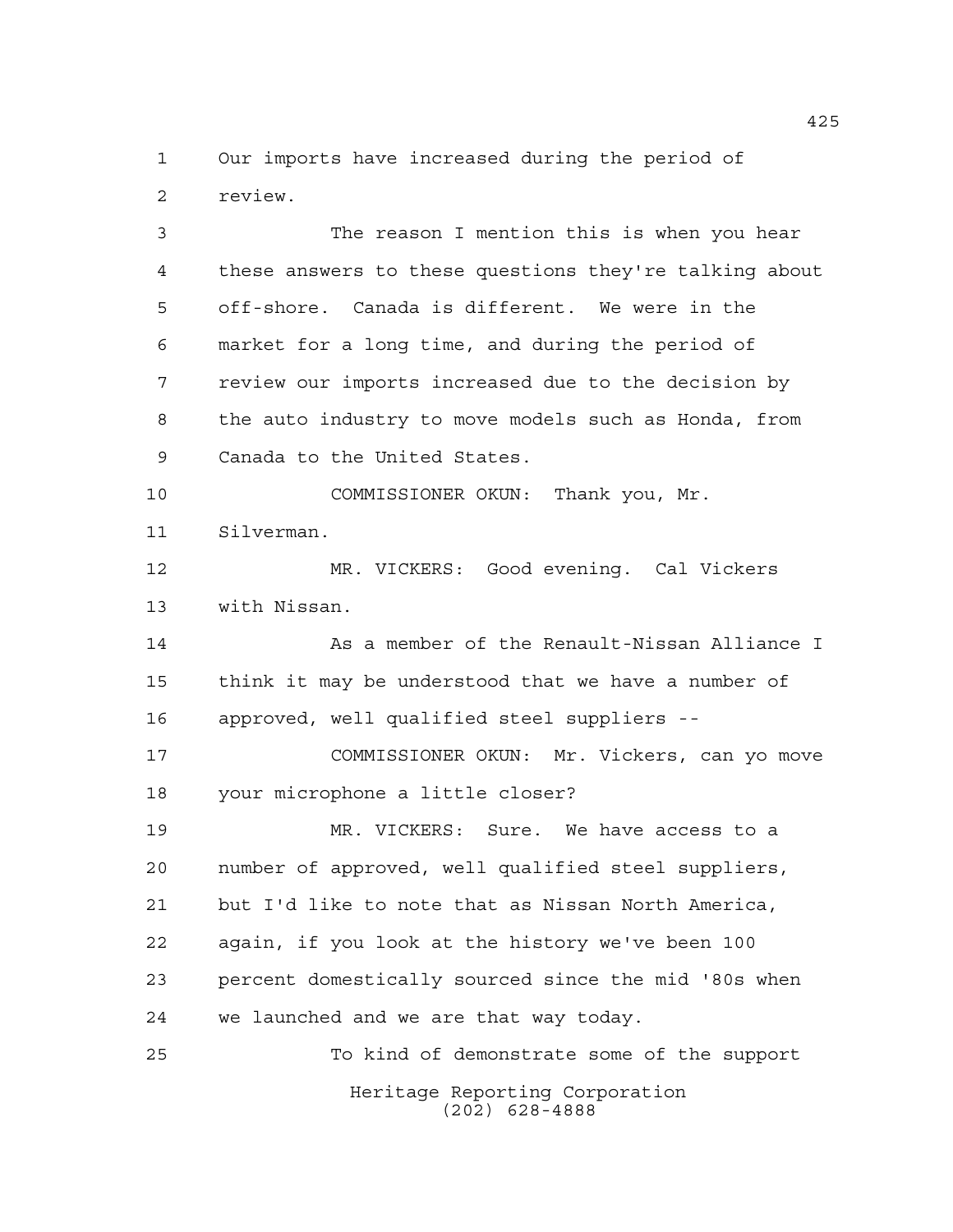Heritage Reporting Corporation (202) 628-4888 that we've given to the local industry, we launched a vehicle this year and we were using an advanced high strength steel material that was under development. To support the local industry we made arrangements with a foreign producer for a three month supply of material to support the local supplier until they were ready to launch. So I think that kind of demonstrates our commitment to the domestic industry. COMMISSIONER OKUN: Okay. Ms. DeSandre, do you have anything else to add? Or anyone else? MS. DeSANDRE: Maybe just a little levity. We are constantly asked by our senior leadership because of the globalization of our business in all of the components that we buy, everyone is always asking why is the steel content and the steel purchases so high domestically, and is it an opportunity for globalization? As Lisa, my colleague, often says, it's heavy, it's bulky, and it rusts on water. (Laughter). From a supply standpoint, it's just frankly logistically very problematic. Because as all the producers will tell you, continuation of supply is paramount to our business. We have to keep our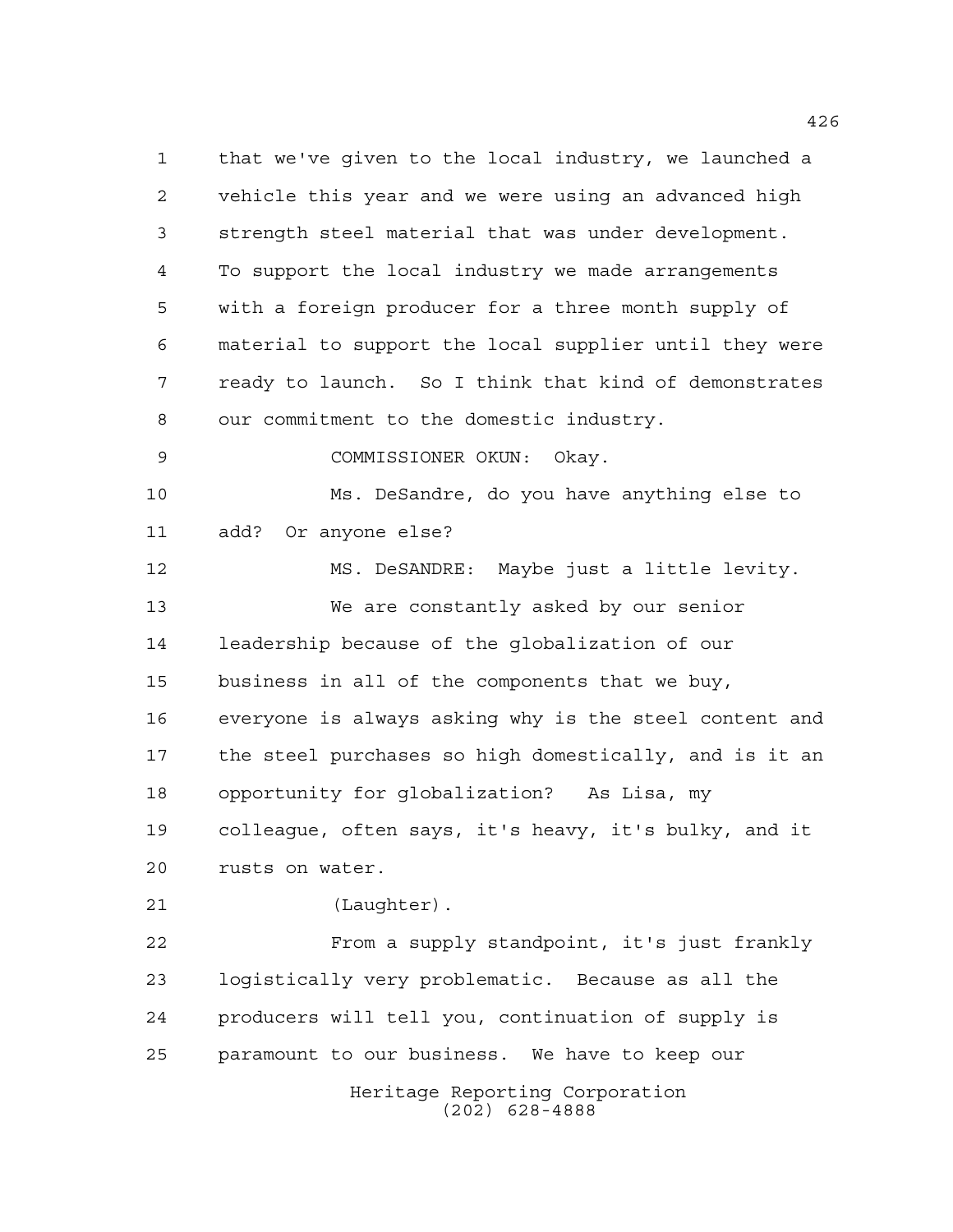factories running. And to the extent that we cannot, flying steel to support production is just not a business equation that works.

 COMMISSIONER OKUN: Thank you for all those responses.

 MR. COVER: May I make a comment, please? CHAIRMAN PEARSON: You may.

 MR. COVER: This is Richard Cover. I'm commodity purchasing manager of steel for General Motors.

 To supplement what Mustafa said, for our 2007 steel requirements we invited quotations from suppliers in Canada, Japan, Korea, France, and China. Four of those countries are subject countries. From Japan, Korea and France we receive no offers to ship steel to any of our 17 metal fabricating plants, nor to our 250 stampers from whom we buy steel in the United States. It was not a matter of price that we invited those proposals. We were looking for two things.

 One, as Mr. McConnell pointed out, increased competition, so we would have enough flexibility to know that we could run all of our plants. Also to be able to procure all of the qualities and grades that we need to make all of the vehicles that we need to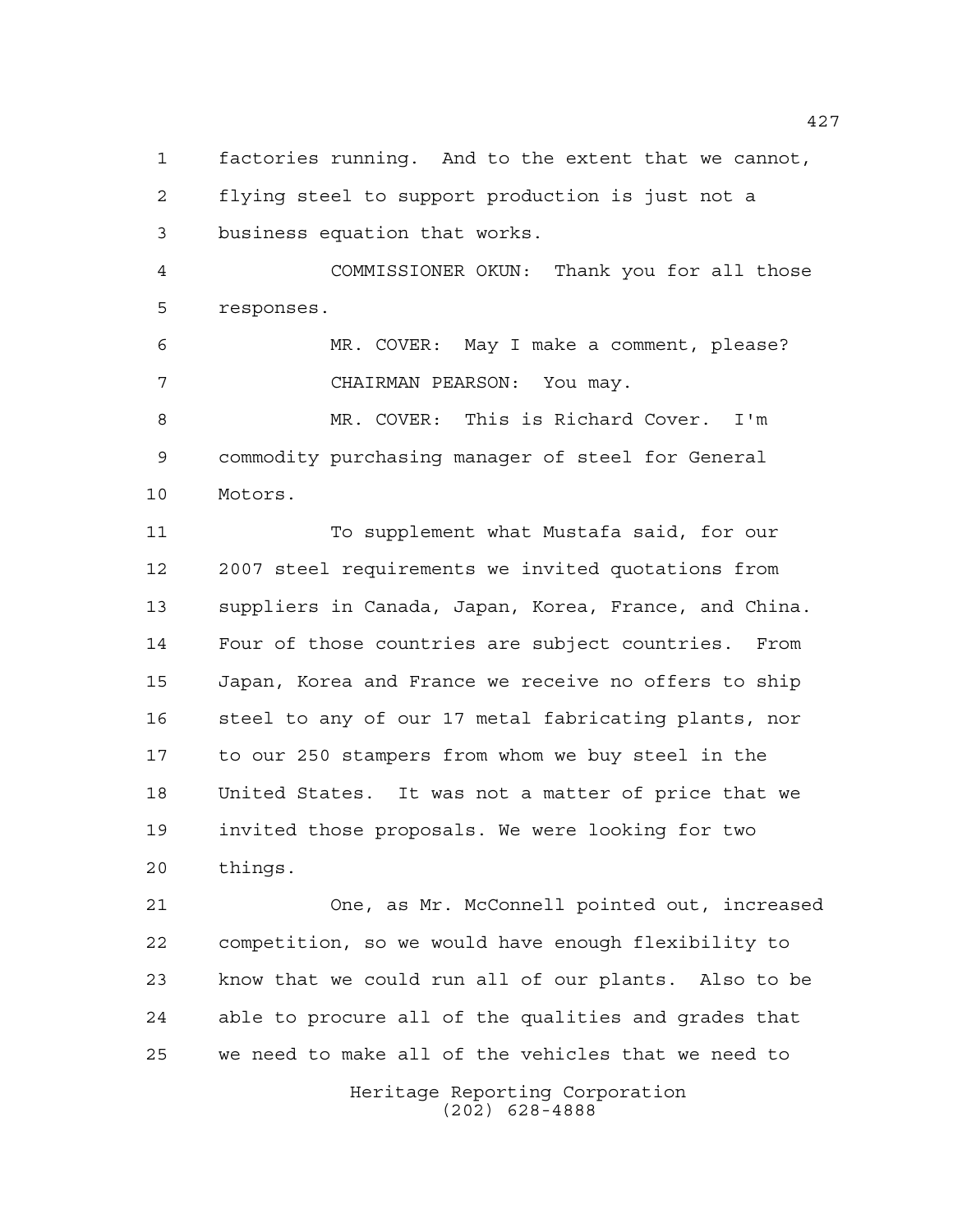bring to market next year.

| $\overline{2}$ | In the case of Canada I think it's been                |
|----------------|--------------------------------------------------------|
| 3              | stated and doesn't need much repetition, that there is |
| 4              | not much traction that the Canadians have for          |
| 5              | introducing new volume into any of our United States   |
| 6              | plants. We do buy from the Canadians. It's             |
| 7              | predominantly for Canadian consumption.                |
| 8              | We also invited proposals from China and we            |
| 9              | found that we can bring steel from China into the      |
| 10             | United States. We found that it's of sufficient        |
| 11             | quality to meet our standards, however, the quantity   |
| 12             | available to us is extremely small. It's barely        |
| 13             | enough to say that we can validate the supplier to     |
| 14             | meet our requirements.                                 |
| 15             | I would also point out that in the case of             |
| 16             | the one supplier for China, or any new supplier,       |
| 17             | whether it's domestic or off-shore, our technical      |
| 18             | validation process takes 12 to 24 months to validate a |
| 19             | supplier. Our product is in the hands of the           |
| 20             | consumer. It needs to be safe and it needs to be       |
| 21             | built to specifications. It needs to have crash-       |
| 22             | worthiness and structural characteristics that we      |
| 23             | cannot bend the rules about those things when we're    |
| 24             | procuring the materials of construction.               |
| 25             | For all of those reasons, bringing                     |
|                | Heritage Reporting Corporation<br>$(202)$ 628-4888     |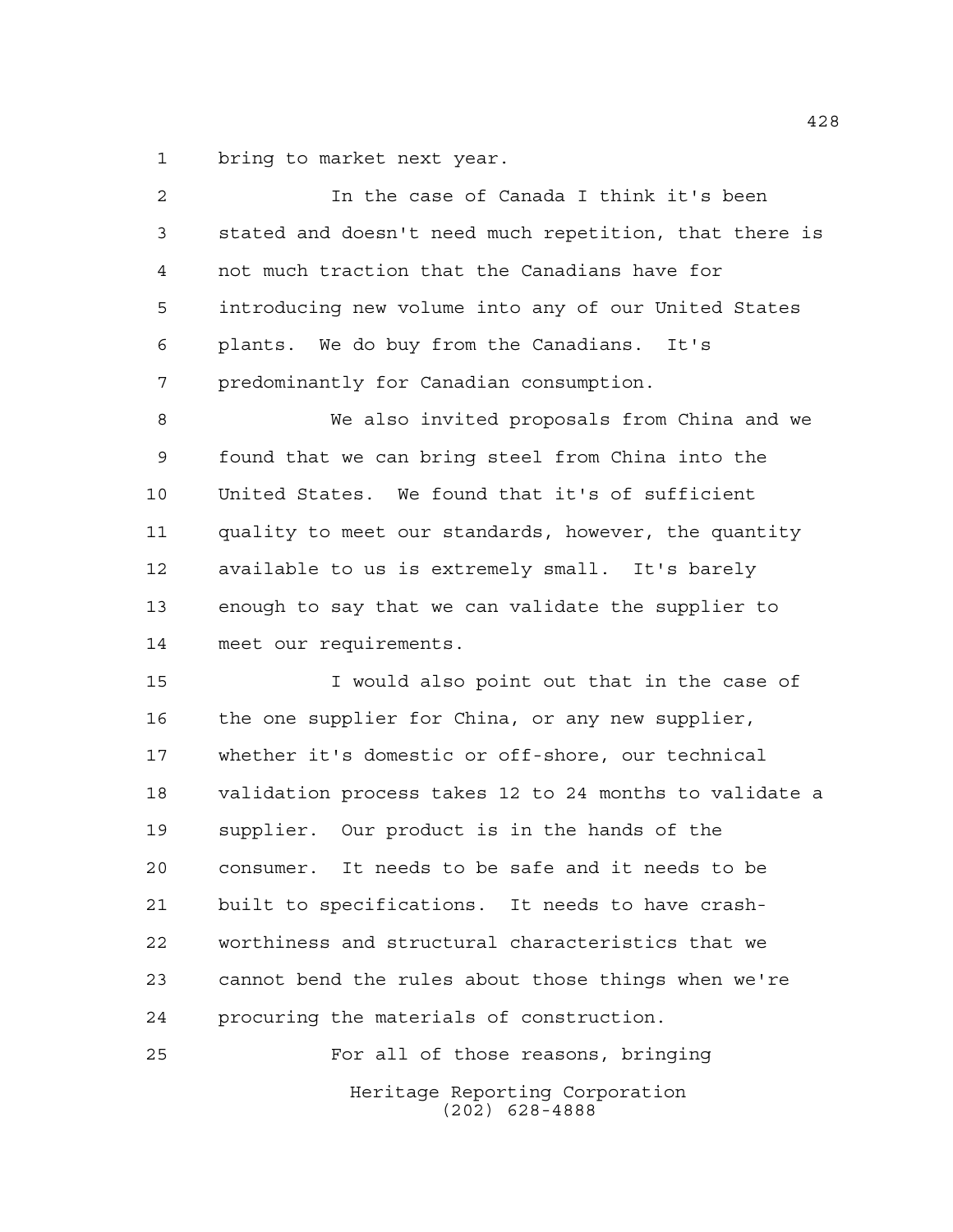substantial volume, even if it were to become

Heritage Reporting Corporation available three to five years down the road, is just not a viable alternative. We need the flexibility so that we can get those incremental quantities that we need to run our manufacturing operation. CHAIRMAN PEARSON: Thank you, Mr. Cover. Madame Secretary, would you please reset the timer and we will begin now with Commissioner Lane? MR. McCONNELL: Our apologies for that, Mr. Chairman. A lot of us have been waiting a long time. 11 (Laughter). COMMISSIONER OKUN: I liked it. I got a whole free answer on that one. COMMISSIONER LANE: Thank you, and thank all of you for your patience, and hopefully you're still in a good mood to answer questions from us this evening. I have to admit that I am a little confused at this point, so I'd like maybe somebody, if you could reconcile what you are saying and what we heard today. I'll start first with the contract issue and whether or not long-term contracts, short-term contracts, I guess what I heard from the first panel is that contracts really didn't make any difference and that if the producers entered into a contract with

(202) 628-4888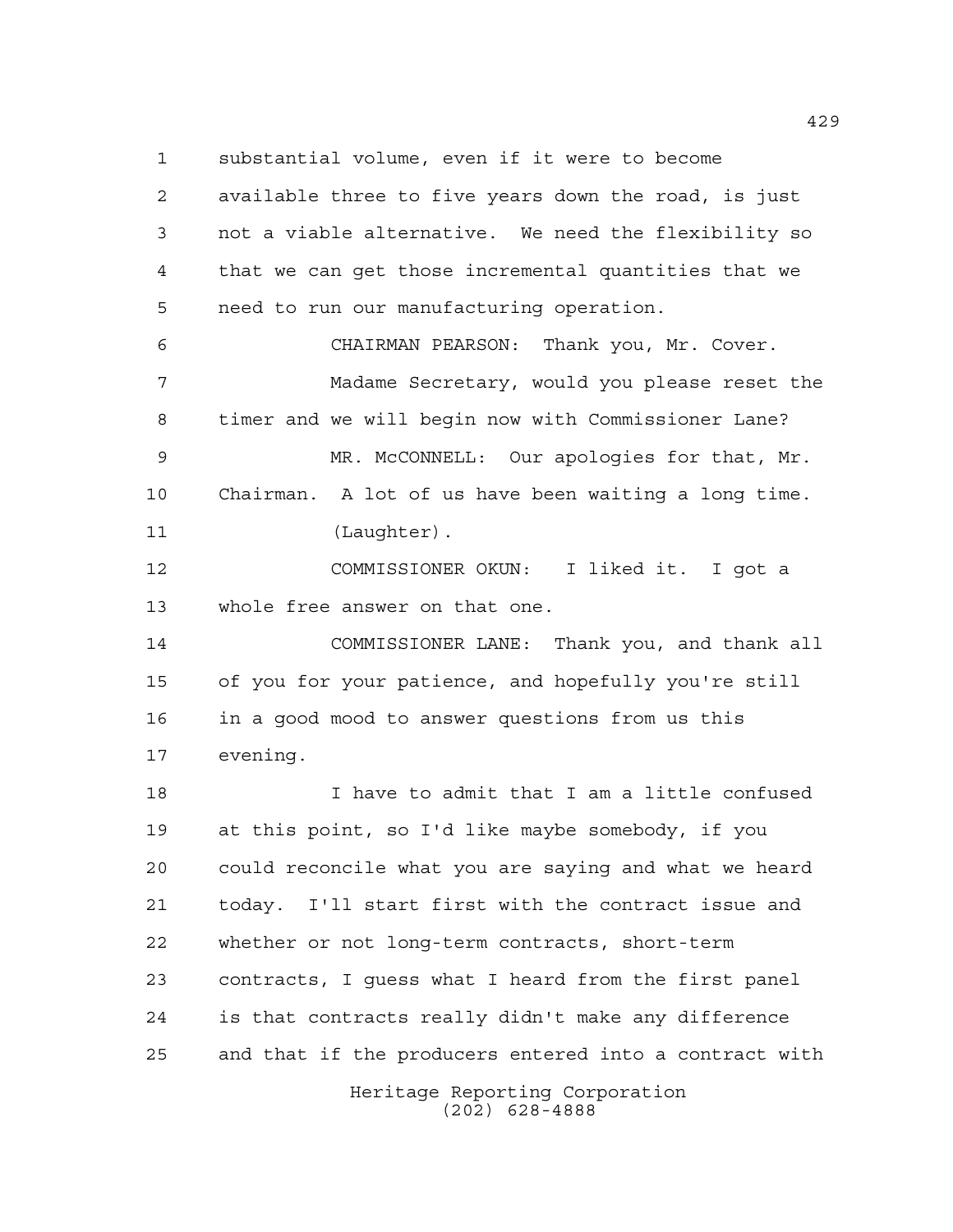the auto industry that the auto industry would then come in with changing the volume, changing the price, and the steelmakers had no ability to really negotiate and had to accept it.

 Now I've heard here that it's the steel producers who will not enter into contracts with you and that has an adverse effect upon your plans.

 Would somebody try to reconcile those two testimonies for me?

 MR. McCONNELL: If I could again start from a legal perspective. I concluded that Bob Lighthizer and I went to different law schools this afternoon. (Laughter).

 The kind of contract that seemed so surprising to him was actually something we studied quite a bit in my contracts course which was a requirements contract. It is the kind of contract where the parties agree to enter something that is something of a partnership, that they're going to work together and they know that the markets for the consumer product, the automobile, is very uncertain, and the supplier upstream agrees to support the automobile manufacturer in dealing with that uncertainty by committing volumes that will permit the auto manufacturer to proceed.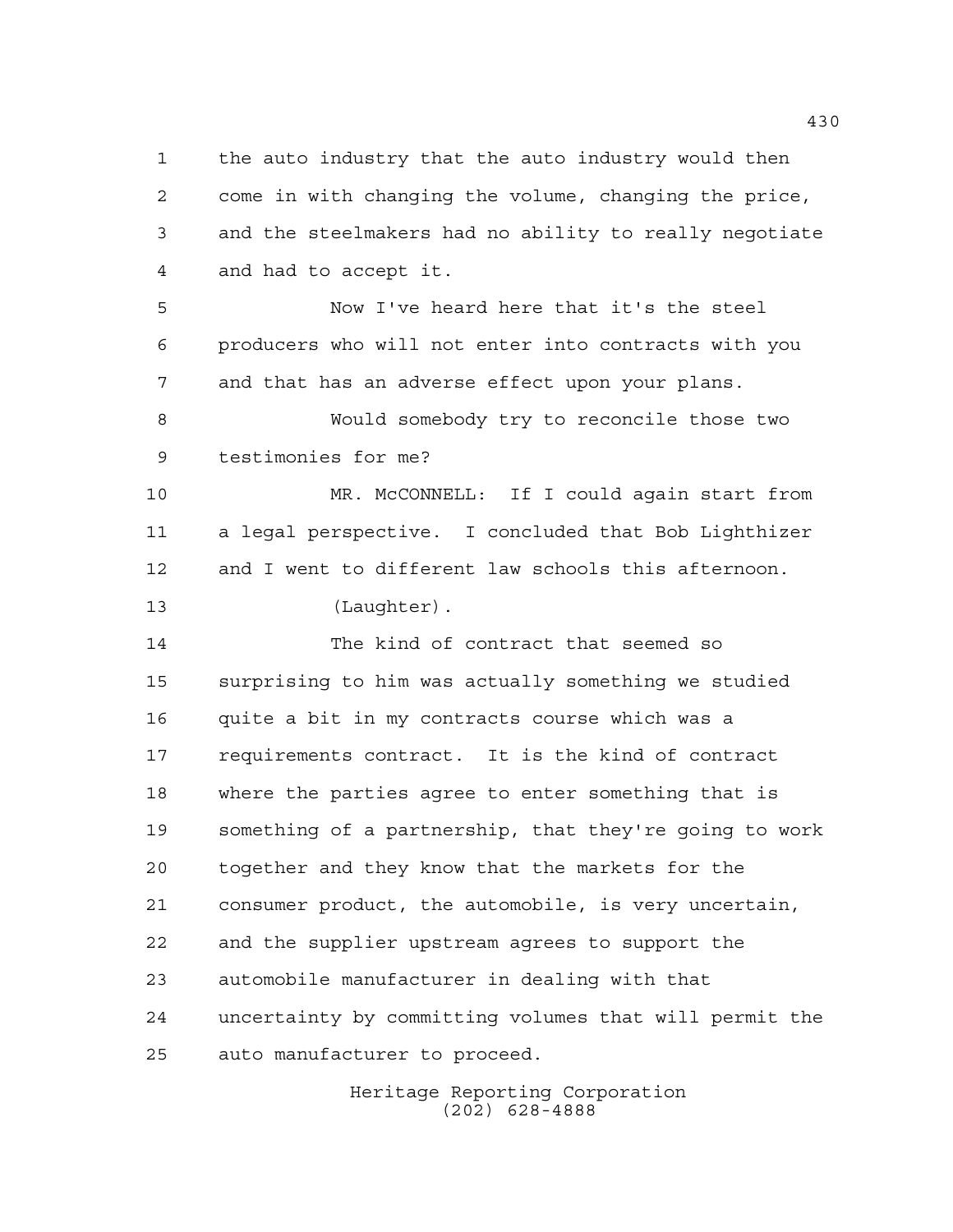The point that Mr. Jutte made about the expense of a production shutdown is real, and having the coverage of flexible supplies when those are necessary is a real contract issue that parties can very validly go forward and reach that kind of arrangement.

 So from a legal standpoint a long-term contract, or any kind of requirements contract, particularly over a longer term, is simply an attempt by the parties to establish stability.

11 I would go on to say that contrary to Mr. Lighthizer's point that this shows some sort of vulnerability on the part of the steel industry, that the fact that they're very confident they don't need the stability any more shows that they are not vulnerable to further injury.

 But let me let some of the witnesses talk to the contract issue.

 MR. COVER: Mark, if I could start for the group.

 We have counter-signed contracts with our steel suppliers, and I think it's common among the six car companies represented here, that the contracts are for estimated volumes. We need a supplier to agree that for a particular part number, for the steel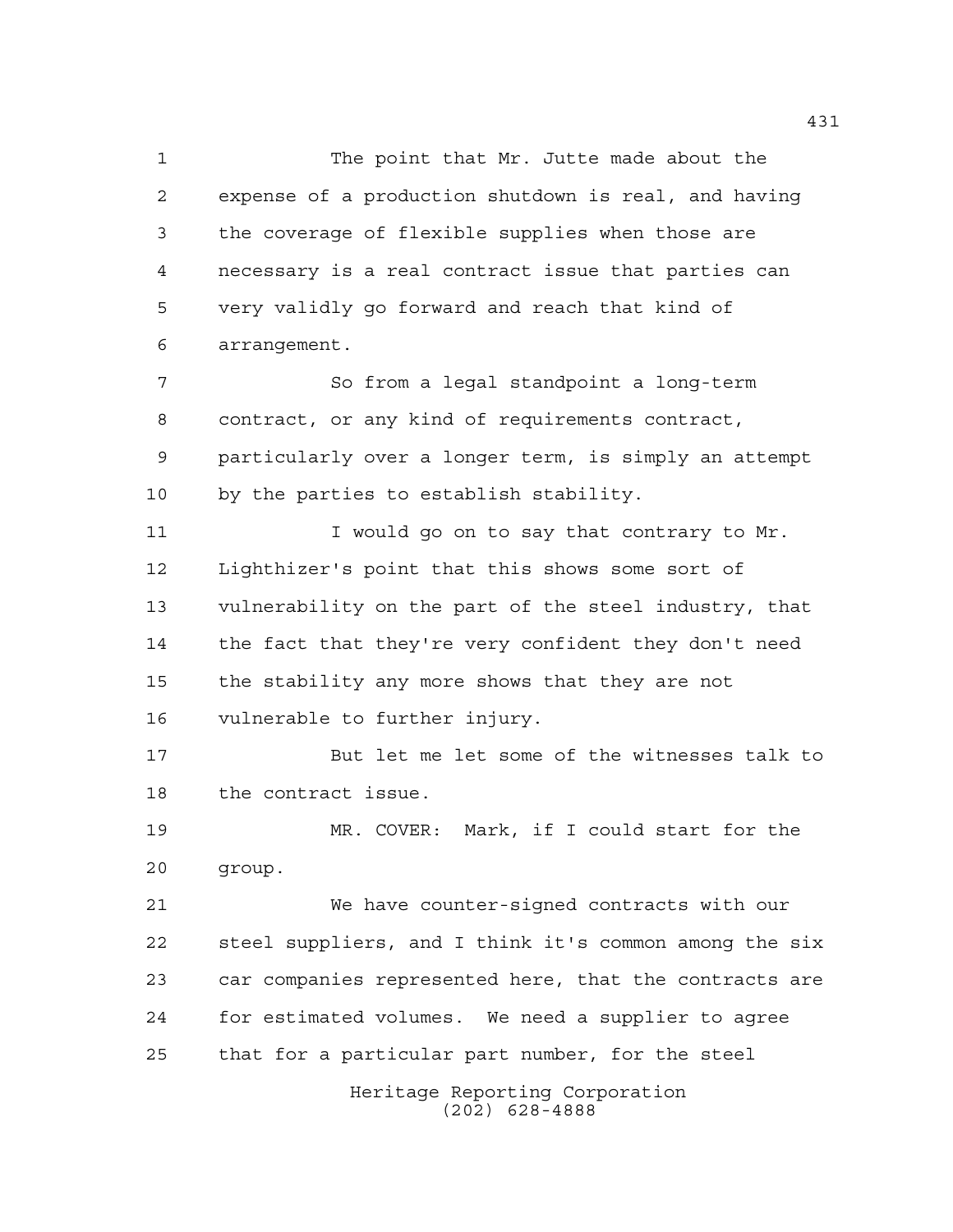required for an Escalade fender, that they will produce the coils that are needed for that fender through the course of the contract period at the volumes that we build that vehicle, and that vehicle build volume is related to the number that we sell.

 To be a supplier to an automotive company, and this is well known globally, it's essential that in your business model you have the flexibility to dedicate your resources and be able to move your production volumes in support of that automotive customer.

 We don't buy truckloads, we don't buy boat loads, we don't buy commodity, we don't buy steel that is just steel. It has to be the right steel for that.

 I would also add that for that Escalade fender or any panel that you could name, there is only one supplier that we award that business to. So one steel supplier produces all of the coils needed for a particular automotive body panel for the entire contract period.

 We release schedules to the steel suppliers that are rolling, 12-week schedules. They have an annual blanket contract. The schedule becomes the contractual commitment for the quantity to ship each week. Neither a steel company nor a car company ever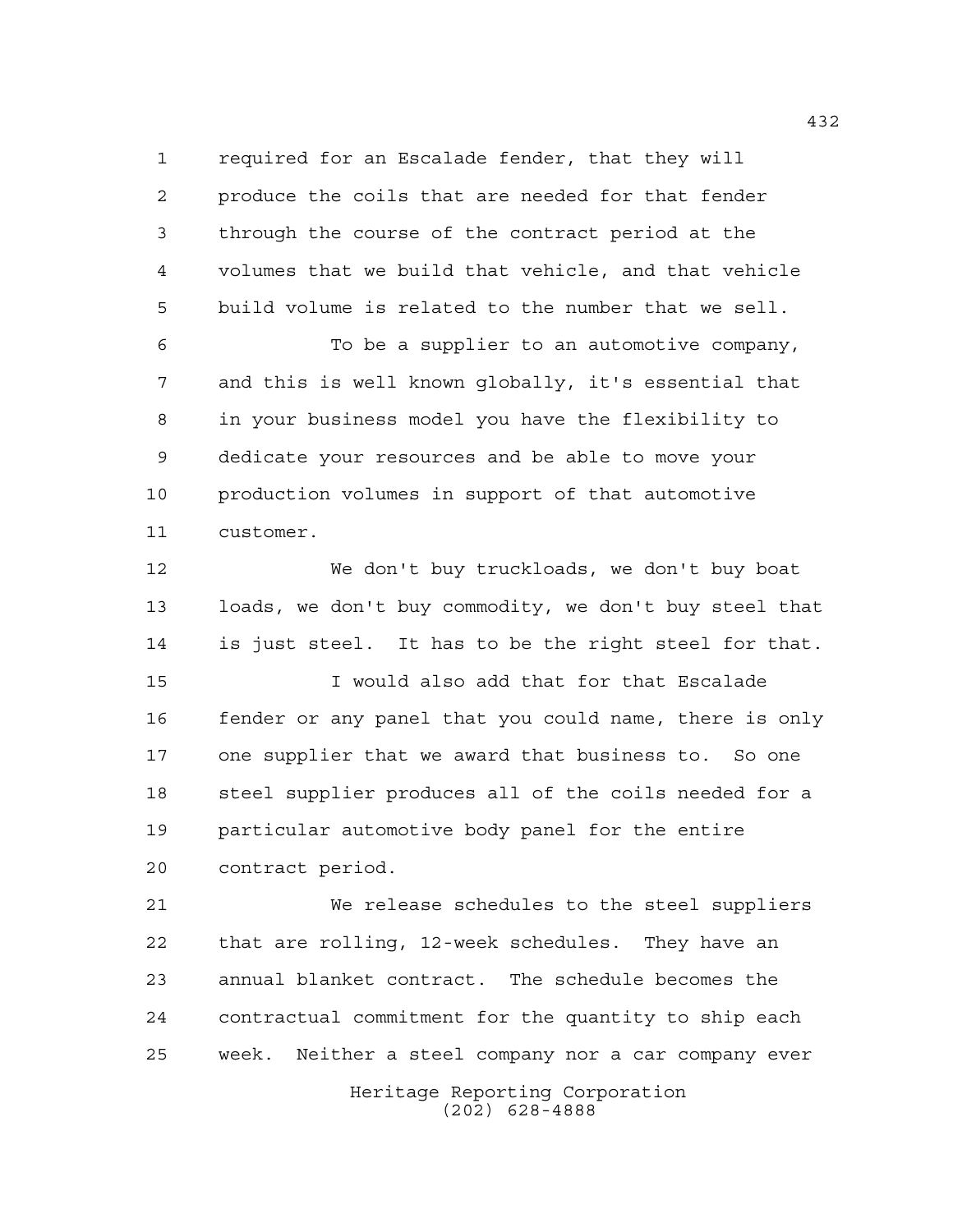intended for our contract to be a take or pay

 contract. We've never had one. I don't think anyone in this room has ever had one. Nor would we.

 I would also say that GM and probably others do not expect access to unlimited volume as a part of a contract. The volumes are defined, but they are estimates and we need enough fenders to build every Escalade that we can sell. And every steel company understands that.

 MR. NIELSEN: This is Chris Nielsen from Toyota. Just to add briefly to what Richard shared, maybe to illustrate this, last year for the first time in my 19 plus years working for Toyota, when we approached suppliers and told them that due to the market acceptance of some of our vehicles that we are able to increase some of our volumes, instead of smiles and high-fives, we were met with no, we can't support that. So it was a very big change in our experience.

COMMISSIONER LANE: Ms. King?

 MS. KING: I think some of the confusion has also been around long-term contracts and the question of whether we're able to get long-term contracts and who has been more interested in long versus short-term contracts.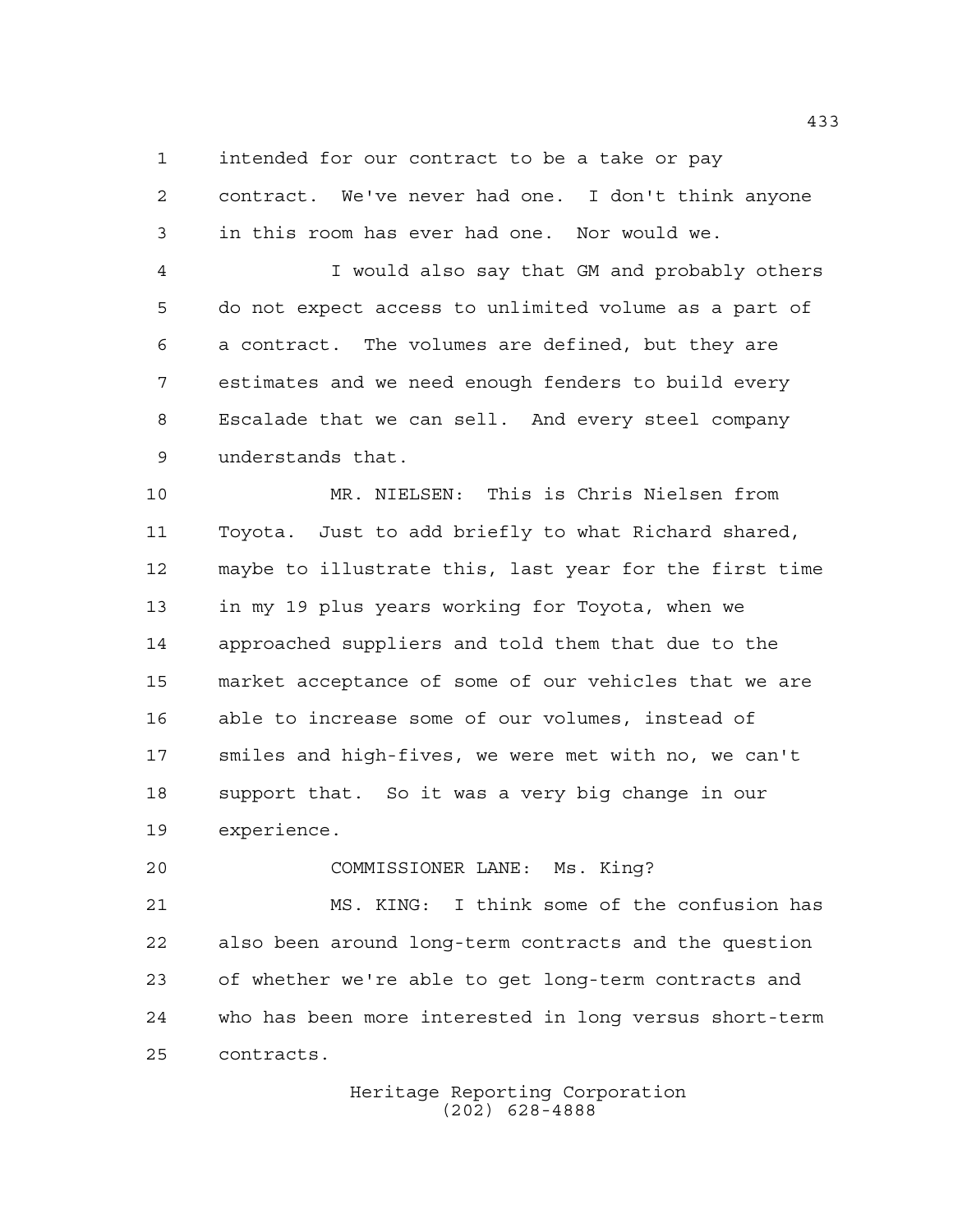I think in that case what we've seen is a shift that has maybe caused some of that confusion. Historically when we offered long-term contracts to the mills there was an attractive element to that contract because it secured opportunity for sales and it secured price and the mills were not confident in the forward forecast of the market so there was an inherent value in that stability.

 In more recent years what we've found is the mills are clearly confident in the forward market because there is not the same inherent value in those contracts. So when we have asked for longer-term contracts instead of receiving a potentially lower price for the contract or maybe even a declining price in a share to market forecast for a pricing curve that was declining over time, what we have seen is contracts with, as a minimum, equal prices for a short-term contract and in come cases price premiums.

 That suggests that the mill is very confident in the market, but what it also means for us is we may indeed approach a mill about the longer term contract, and then faced with the offer in hand, ratchet back to something shorter term because the longer term contract, the commitment of that tonnage to the mill for the longer term is not getting us any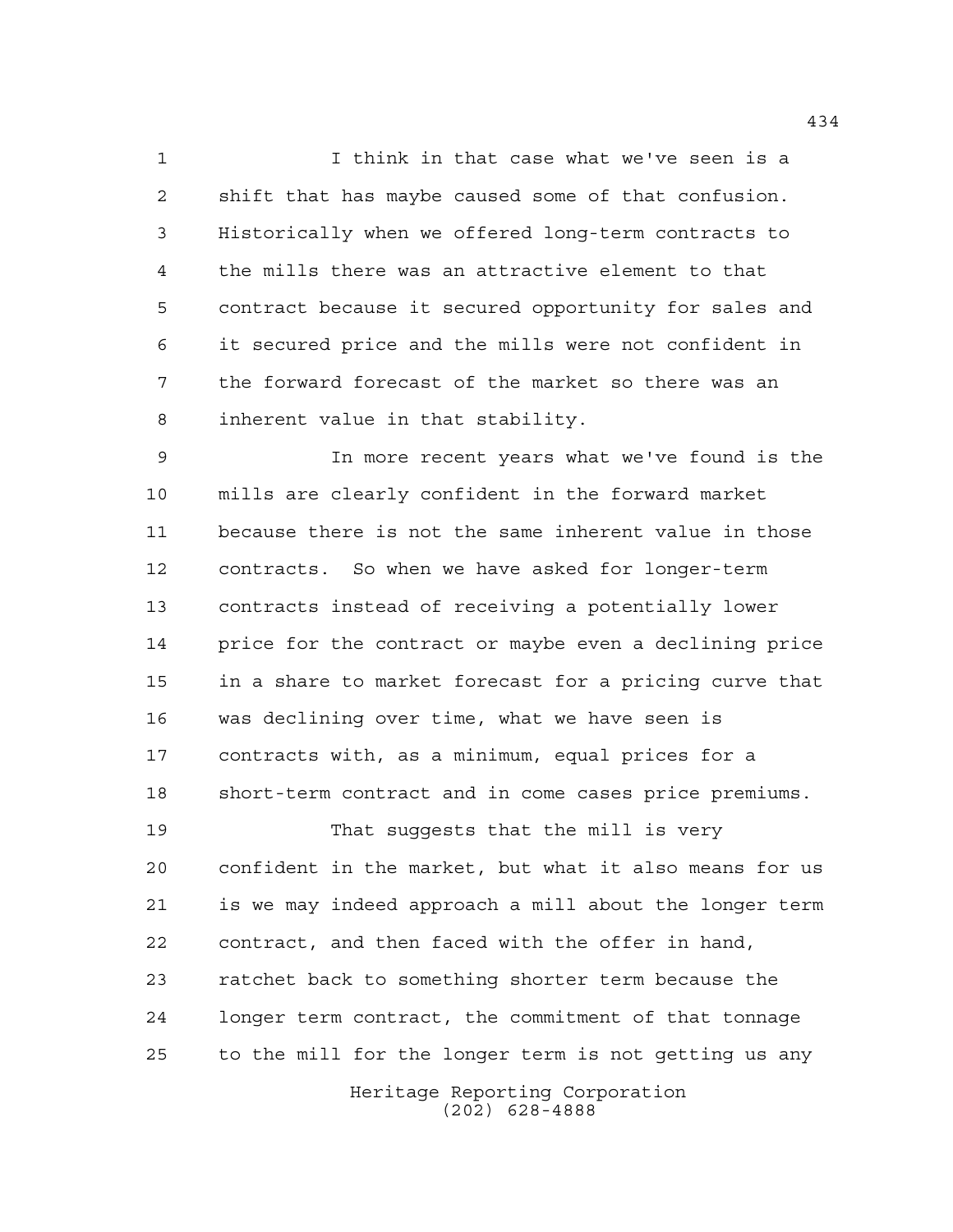benefit in the marketplace, so both of us mutually agree that there's not the same advantage to the contract. COMMISSIONER LANE: Thank you. Did anyone else want to make a comment? Ms. DeSandre, in your testimony you talked about an internal analysis that you did saying that the profit per ton was \$120, I believe. And that the operating income of the industry was 15 percent. Is it possible for you to provide post-hearing that study for us? MS. DeSANDRE: Yes, I offered to do that and we would be happy to. COMMISSIONER LANE: Thank you. If I understand your testimony, it's not that you want to go source your steel from someone other than the domestic industry. It is your testimony that the effect of these orders is making the cost of the steel too high. Is that correct? MR. McCONNELL: I would actually say, our view is that these orders are no longer needed given the condition of the steel industry. It's less the effect of the orders than it is that the steel industry has recovered, which of course is the focus of the Commission's analysis.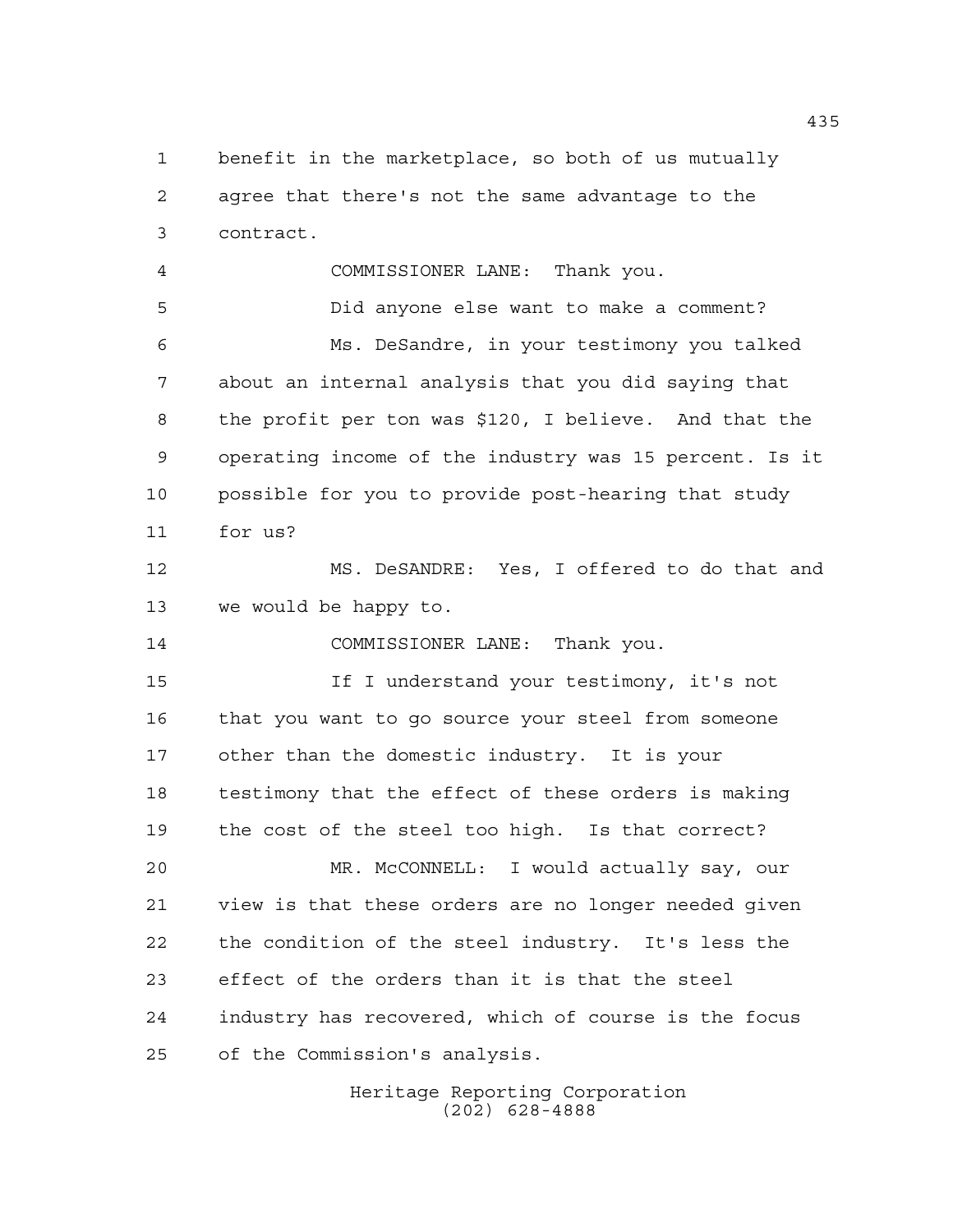Heritage Reporting Corporation (202) 628-4888 We would benefit greatly from having suppliers who have a real competitive incentive to continue their partnership with us. COMMISSIONER LANE: Maybe I won't be able to get this in this round, but I'll ask it the next round. Have you quantified what the cost of these orders are on a ton of steel? MR. McCONNELL: We have not. We've -- COMMISSIONER LANE: Or on a car? MR. McCONNELL: Should we start that one with the yellow light? (Laughter). I think the short answer on the cost of the car, and let me give you the short answer and then if we need to come back to it. We haven't seen the calculation that the steel industry was putting out there. We would be delighted if the Commission would request that they put it on the public record, in detail, so that we can have a good look at it and comment on it. I think different companies may have slightly different takes on it. At least one company has told me that they do not agree with the assumption of steel per car that Mr. Lighthizer said was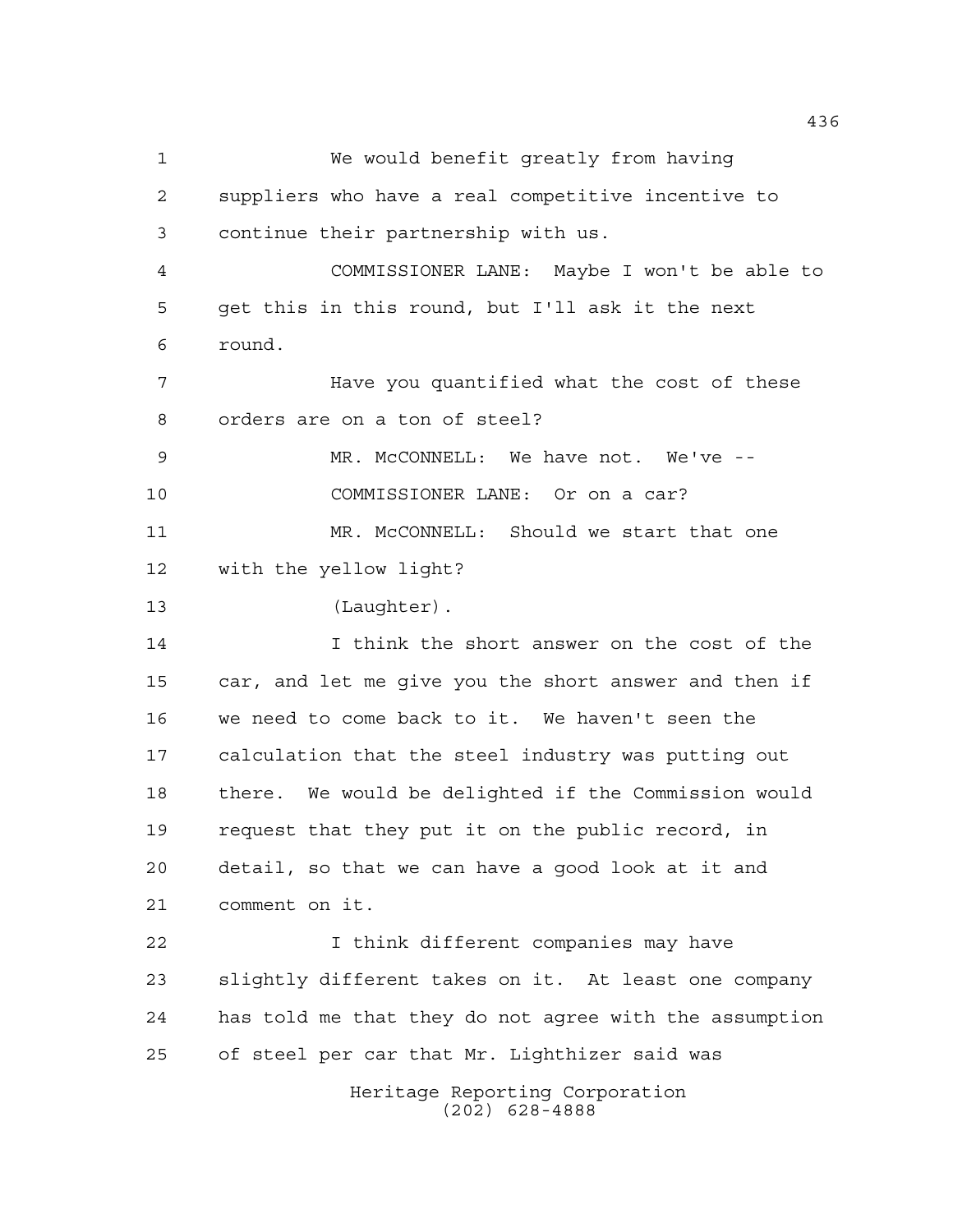generally accepted, so I think it's the sort of thing where we'd probably be best off in the post-hearing, if that's acceptable.

 COMMISSIONER LANE: Okay, thank you. CHAIRMAN PEARSON: Let me follow up on Commissioner Lane's question and ask specifically, to what degree have your perceptions of supply tightness for corrosion resistant steel been related to the unwillingness of U.S. producers to provide above contract quantities at contract prices. I think that's basically what I heard the domestic industry saying a little while ago.

 That would be a question basically for the auto industry.

 MR. KELLY: Dan Kelly from Daimler Chrysler. We have had, we at the Chrysler group have had consistent and increasing shortages recently of products for, actually for committed tons. I get calls every Saturday, that famous Friday night call or Saturday morning call, the plant's running and we don't have our steel here. It happens throughout the week more frequently than we would like to have to deal with.

Heritage Reporting Corporation (202) 628-4888 What happens consistently to us, we are forced into the spot market because we have to keep,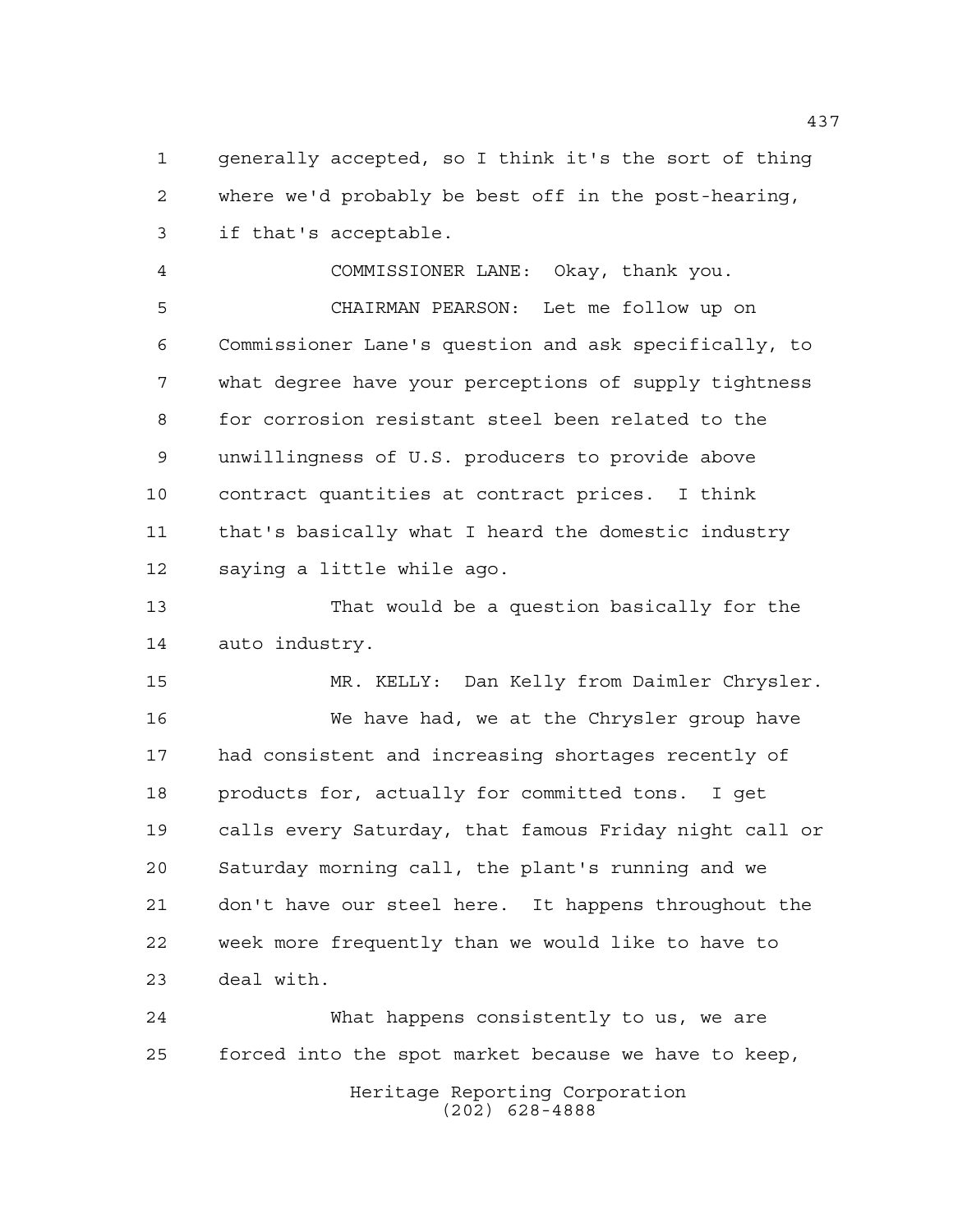consistent with what the other folks have said, we have to keep our lines running. That's sort of one of the unwritten rules in the automotive industry. You just do not shut down production at any cost. So we have to go out on the spot market.

 Invariably we find on the spot market the exact product that we're looking for, either from that supplier that's short on it, or from one of the other suppliers. So that product was probably available to us directly but it went out onto the spot market.

11 I don't know if that specifically answers your question but we do have these instances and they happen quite frequently to us right now, and it's especially disturbing in light of, regrettably, the fact that our volumes are down.

 CHAIRMAN PEARSON: Could you please clarify on how long the condition you describe has been present in the marketplace? Is this something that you've seen develop within the past six months, the past year --

 MR. KELLY: I'm going to say it started in earnest about a year ago and it's gotten progressively worse. One example a year ago we had to make, in that case we had to make a significant substitution which required us to go into the body shop at our Jefferson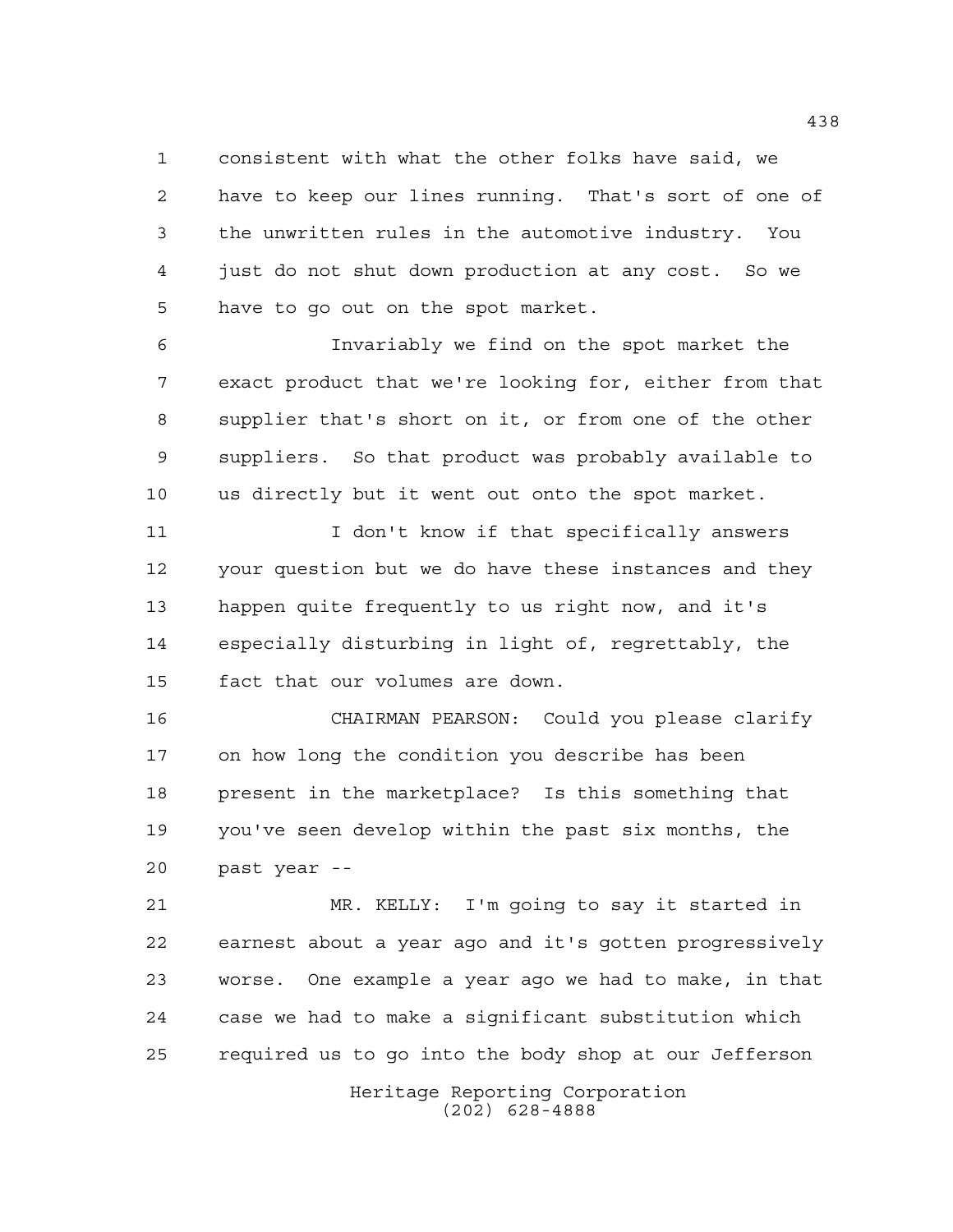Heritage Reporting Corporation (202) 628-4888 plant that builds our Grand Cherokee and we had to recertify everything. I got really tired of getting up at 4:30 in the morning and making sure we were ready to go at 6:00 in the morning for about a week or so. That was the one glaring incident that happened about a year ago. While the shortages have not been as drastic as that one, they've been more frequent over the last year and especially I would say over the last, maybe the last four or five months. They haven't been as damaging, but they've been more frequent. CHAIRMAN PEARSON: And you're also indicating this is a significant change from what had prevailed in the marketplace prior -- MR. KELLY: absolutely. It is a significant change. CHAIRMAN PEARSON: Okay. Comments from other auto manufacturers? Mr. Vickers? MR. VICKERS: Cal Vickers with Nissan. During some part of the discussion earlier today it may have been implied that there simply were not shortages, or if there were shortages it's because we were exceeding the contract quantity. We're not in that condition ourselves, however we do manage the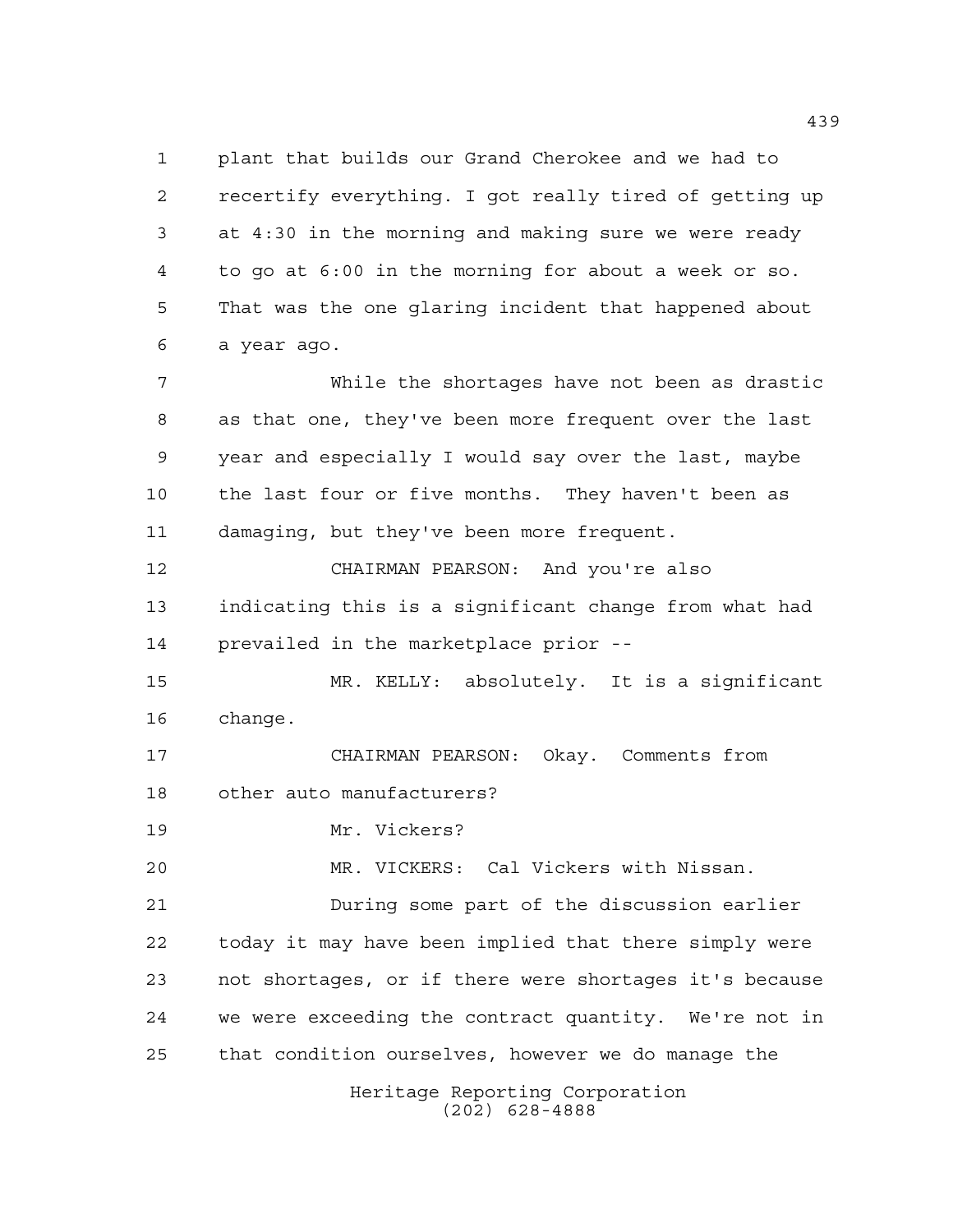inventory level of the steel basically on a weekly basis at the part number level. The reason we're doing that is we don't have the inventory that we desire. And as several people have alluded to, we cannot afford to shut down a vehicle assembly plant. So we're managing in a rather precarious situation. And technically it may not be a shortage because we stopped the plant, but our job in purchasing is to make sure that does not happen. CHAIRMAN PEARSON: Ms. King? 11 MS. KING: Thank you. I would also say that the condition you described is certainly there. We have approached mills and asked them to take additional tonnage at contract prices and been told politely, thanks but no thanks. But I think that joins a number of other conditions around tightness of supply that are maybe not traditional shortages, but cumulate up to give the impression that there is tightness of supply or certainly supply available to us, maybe not even available at contract pricing but of anything other than just a pure spot price. I think we've seen situations where mills

have asked us to take tonnage back that they currently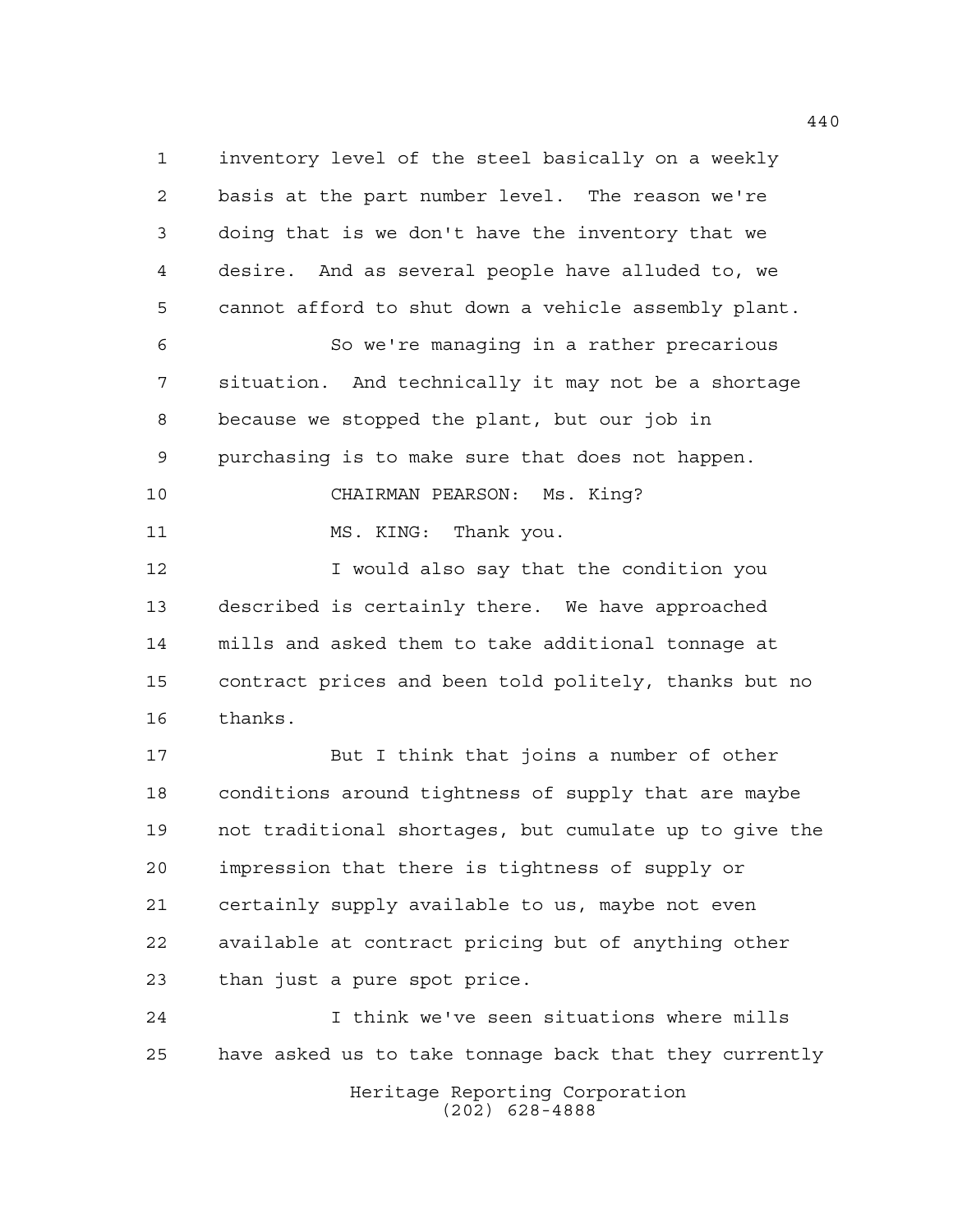support, and they've asked if we can please resource it.

 We've seen situations where we have approached mills for fairly significant incremental tonnages and even if there is a preparedness to talk about unique pricing they have declined. So there are different conditions.

 I think what we're seeing is the feeling of shortage and the feeling that we can't get access to supply is that when you cumulate these things up and yo look across what we're trying to do.

 The process of trying to source steel has become much more difficult than it traditionally was. CHAIRMAN PEARSON: Purchasing managers are earning their keep, I can see.

Mr. Cover?

17 MR. COVER: Yes, if I may.

 There were references this morning from more than one steel executive, including Dan DiMicco, CEO of Nucor, that as Lisa pointed out, that the reports of shortages were cooked up and not real because we changed schedules, we don't know what we want, and we changed specifications.

 Of course we can change specifications if we want to improve our vehicle, and we do.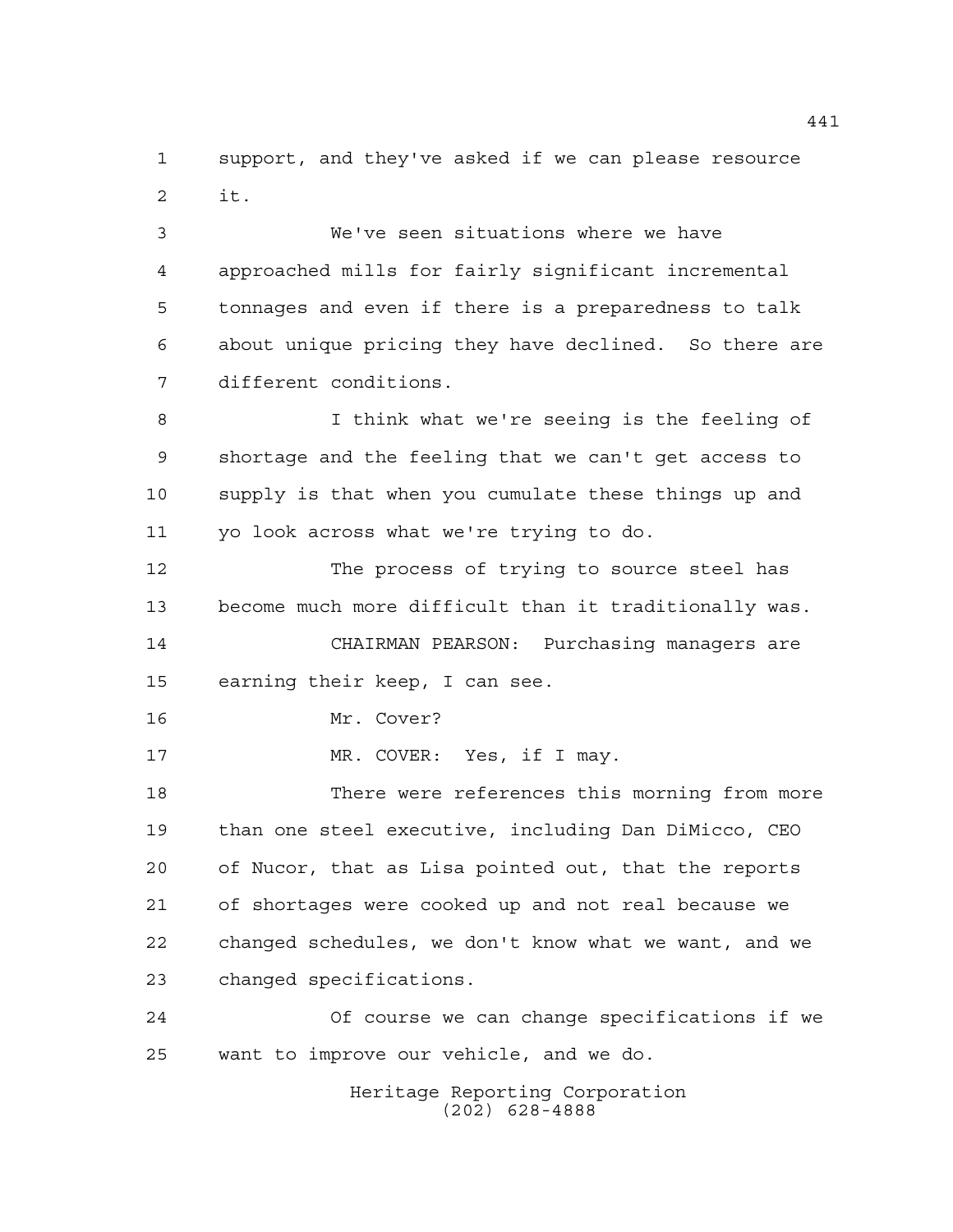If we have remarkable success int he marketplace with our vehicles we do ask our suppliers for more volume. If one supplier fails in any way -- quality, service, technology, delivery, inventory -- we may ask another supplier to either supplement or replace that volume. We're not bashful about asking. We need what we need.

 However, if the request that we make is clearly outside the intent of the contract, the supplier is the other party. They have a choice. What we've been observing is they're exercising that choice and declining the opportunity.

 It wasn't very long ago, I'm going to say as recently as 2003, late in the year, that given the opportunity to capture new volume with one of these six companies, which despite what we heard today, all six of these companies are considered premier accounts 18 for these companies to have, any incremental volume was considered a win and they couldn't wait to get back to their offices and report to their bosses the win that they had acquired from one of us on one of those days.

 I would just add finally that a shortage is a shortage. I talked about our release schedules previously. If we increase our schedule within that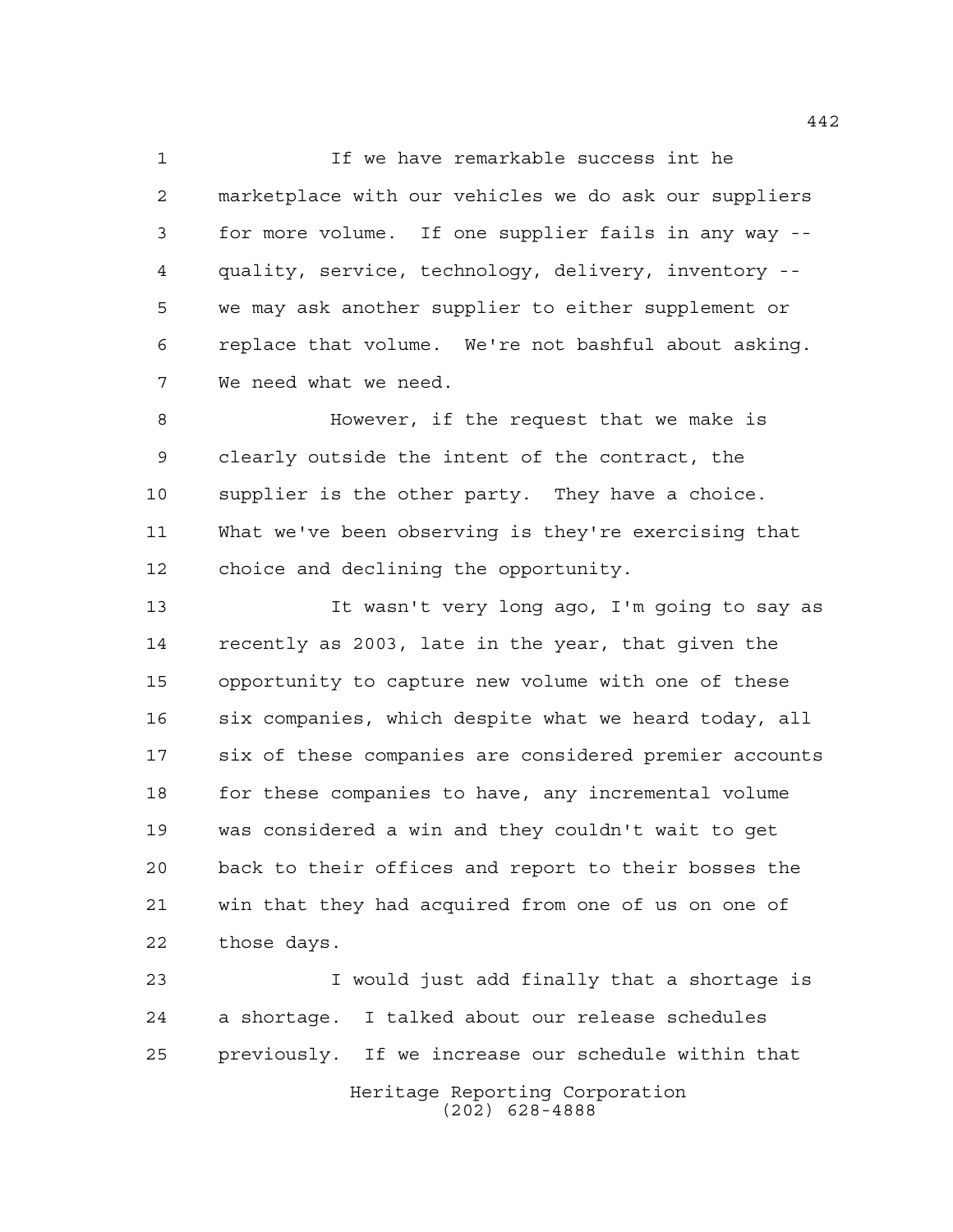12 week lead time and we know we need it, we don't hold that supplier accountable. If they are unable to respond we go get the steel somewhere else and whatever the requirements are in terms of costs or logistics to acquire what we need, we take that responsibility ourself and don't try to push those costs or the responsibility onto the supplier.

 CHAIRMAN PEARSON: Could you clarify a little more precisely when you sensed that the market was tightening? We had Mr. Kelly indicate about a year ago, and you've mentioned maybe since 2003.

 MR. COVER: In 2003 the steel companies were begging for all the volume that they could get from us, but the shortages, and in fact in the case of General Motors we had to assemble a team and a crisis center, subject matter experts from manufacturing, purchasing and engineering, so that we could find anywhere in the world the steel we needed to cover the shortages.

 We do have shortages that we make for ourselves. We don't take those to the suppliers. We just deal with them.

 The ones that the suppliers are responsible for, we reported in our questionnaire and also in my affidavit that was submitted confidentially. We

> Heritage Reporting Corporation (202) 628-4888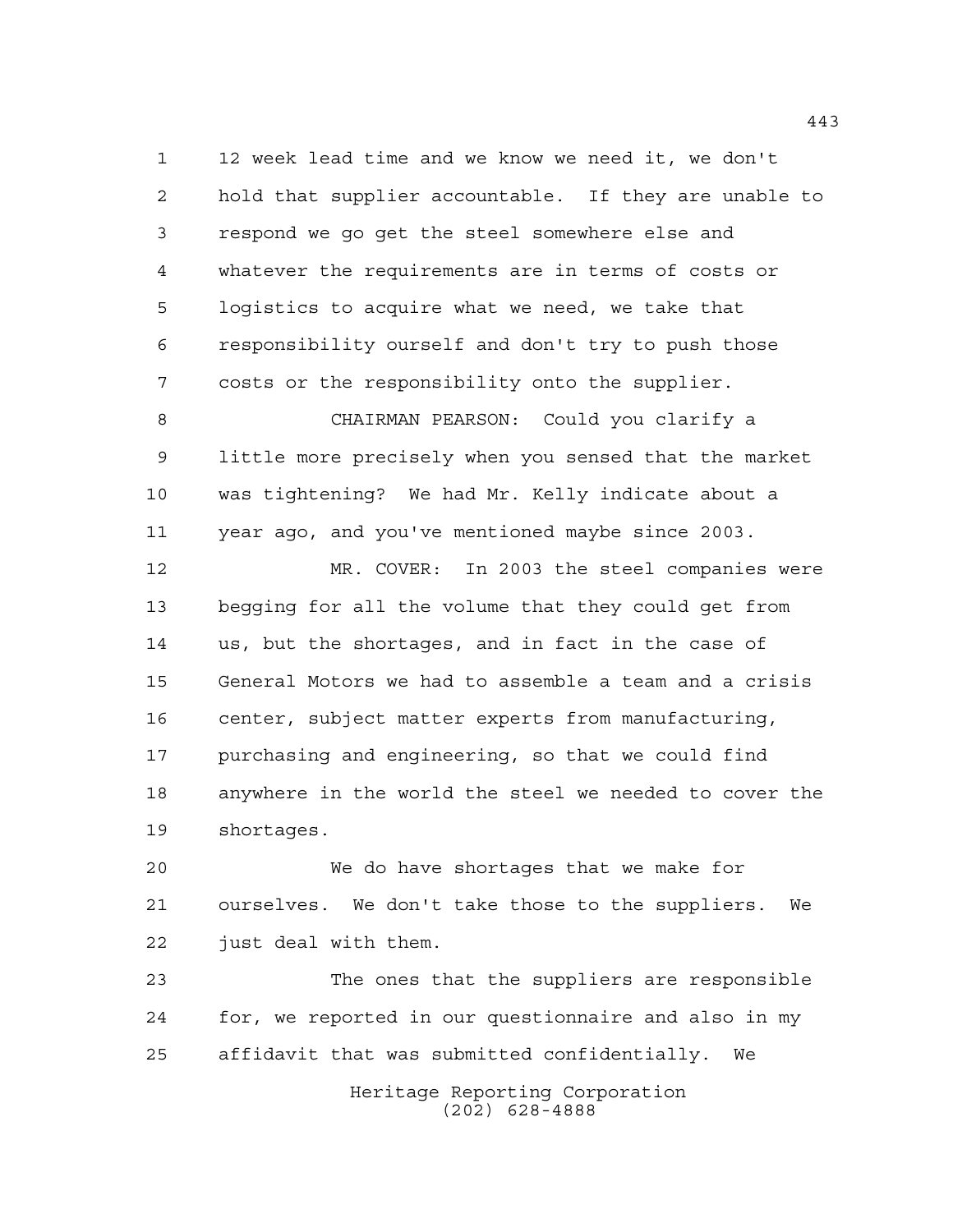Heritage Reporting Corporation (202) 628-4888 observed these shortages, became sufficiently critical around the third quarter of '05 that we had to assemble a crisis center. CHAIRMAN PEARSON: Any further comments? MR. NIELSEN: Chris Nielsen from Toyota. Our experience has been about the last 12 months we've seen a significant tightening in the market. The last 12 months. And have experienced similar supply issues that the other automakers have described. CHAIRMAN PEARSON: Okay. Thank you very much. It's interesting to get two different views -- the blind man touching the same elephant. I think both sides have a sense that the market has tightened and yet from the producer's standpoint there's a long overdue process of taking some of the slack out of the market has gotten underway, and from the user's point of view, my gosh, how am I going to run the plant? Thank you very much for all those comments. Madame Vice Chairman? VICE CHAIRMAN ARANOFF: Thank you, Mr. Chairman, and welcome to this evening's panel. I'm going to do what I did a little bit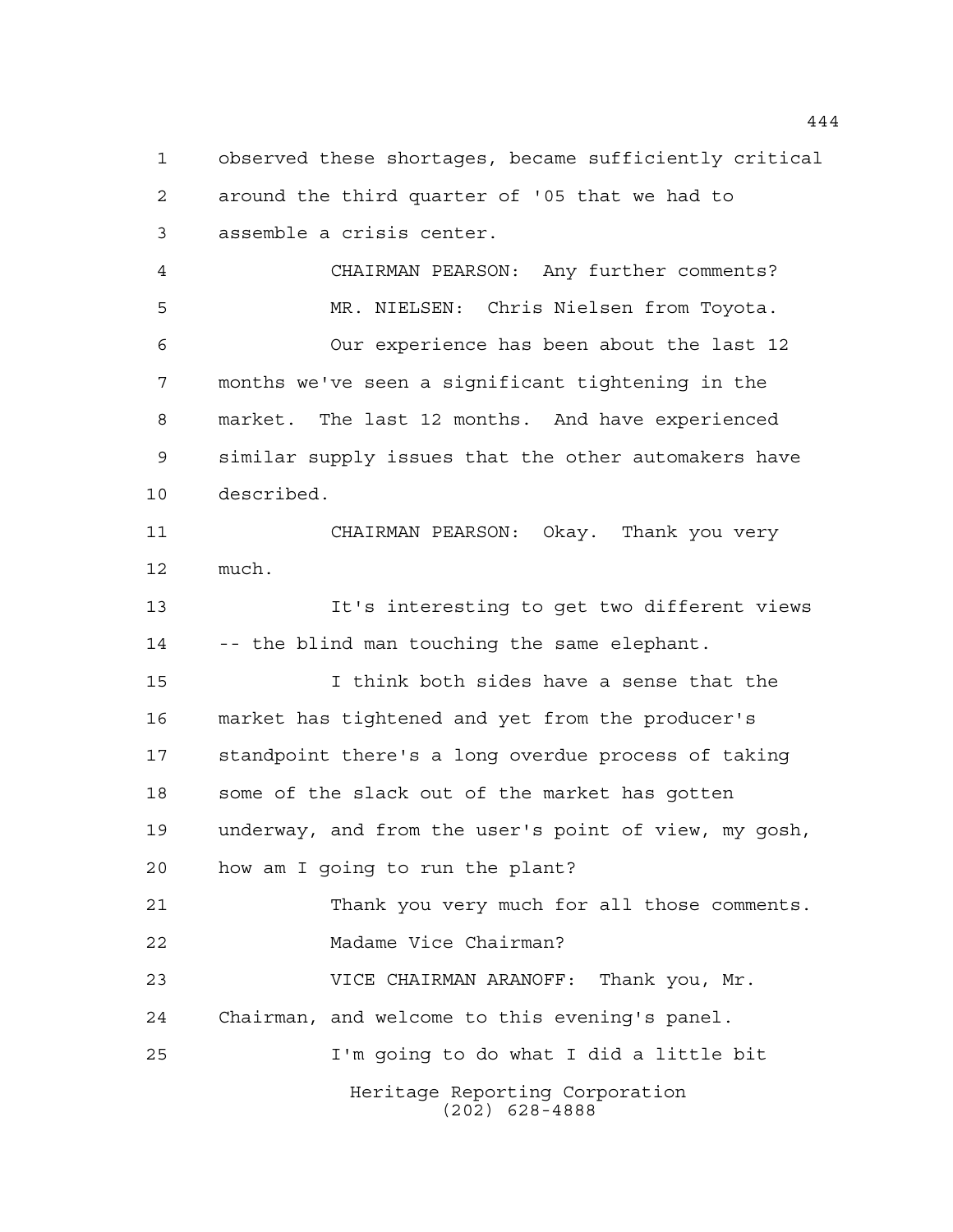are hiding in the back. I want to start all the way out in right field with Mr. Shambon. You're back there. MR. SHAMBON: I was trying to play the John Bates role throughout the whole hearing. (Laughter) VICE CHAIRMAN ARANOFF: All right. Your client, Blue Scope, has reported their capacity and production to be equal, and some

during the first panel and ask questions of people who

 questions were raised in the domestic industry's brief, and I think legitimate questions about the credibility of those numbers being equal every year, despite the fact that they're not the same every year. Is there an explanation that you or your

 client can provide for that? Or in the alternative, can you get your client to work with our staff to work on those numbers?

 MR. SHAMBON: We plan on doing that. We had an issue with the bracketing that occurred in the domestic's pre-hearing brief where virtually the whole argument was in square brackets including the references to CRU. We've clarified with the Secretary that we can share that confidential material with the client so the client can now be in a position to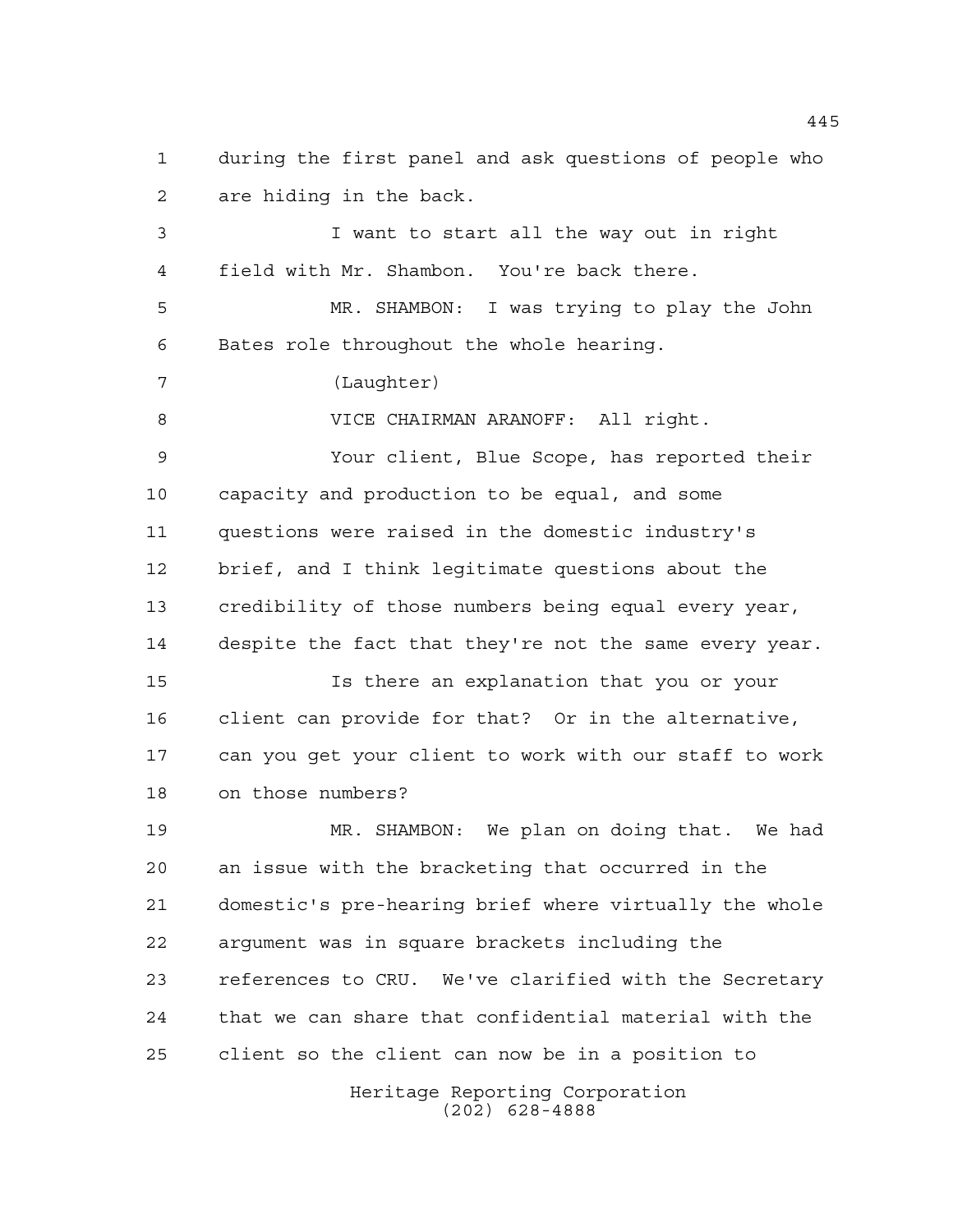Heritage Reporting Corporation (202) 628-4888 respond, and we will do it in our post-hearing brief. VICE CHAIRMAN ARANOFF: Okay, we'll look forward to your response. I'm not entirely clear on why your client needs to look at CRU to know how much they produced, but -- MR. SHAMBON: Part of the argument was based on CRU's estimate of our capacity. VICE CHAIRMAN ARANOFF: All right. I appreciate any clarification that you can give because we'd obviously like to have capacity and production numbers that we can be confident of. 12 MR. SHAMBON: Certainly. VICE CHAIRMAN ARANOFF: Thank you. A question, still continuing to focus towards the periphery of the room. This is for the European producer, Thyssen, and the French producers. In the first review the Commission rejected the idea that sales by European producers outside the home country but within the European Union, should be considered tantamount to home market sales. I note that in different ways all of you make that argument anew in your brief. So I want to ask you, is that something we should be reconsidering when we consider the question of the export orientation of a European producer? And if it is, are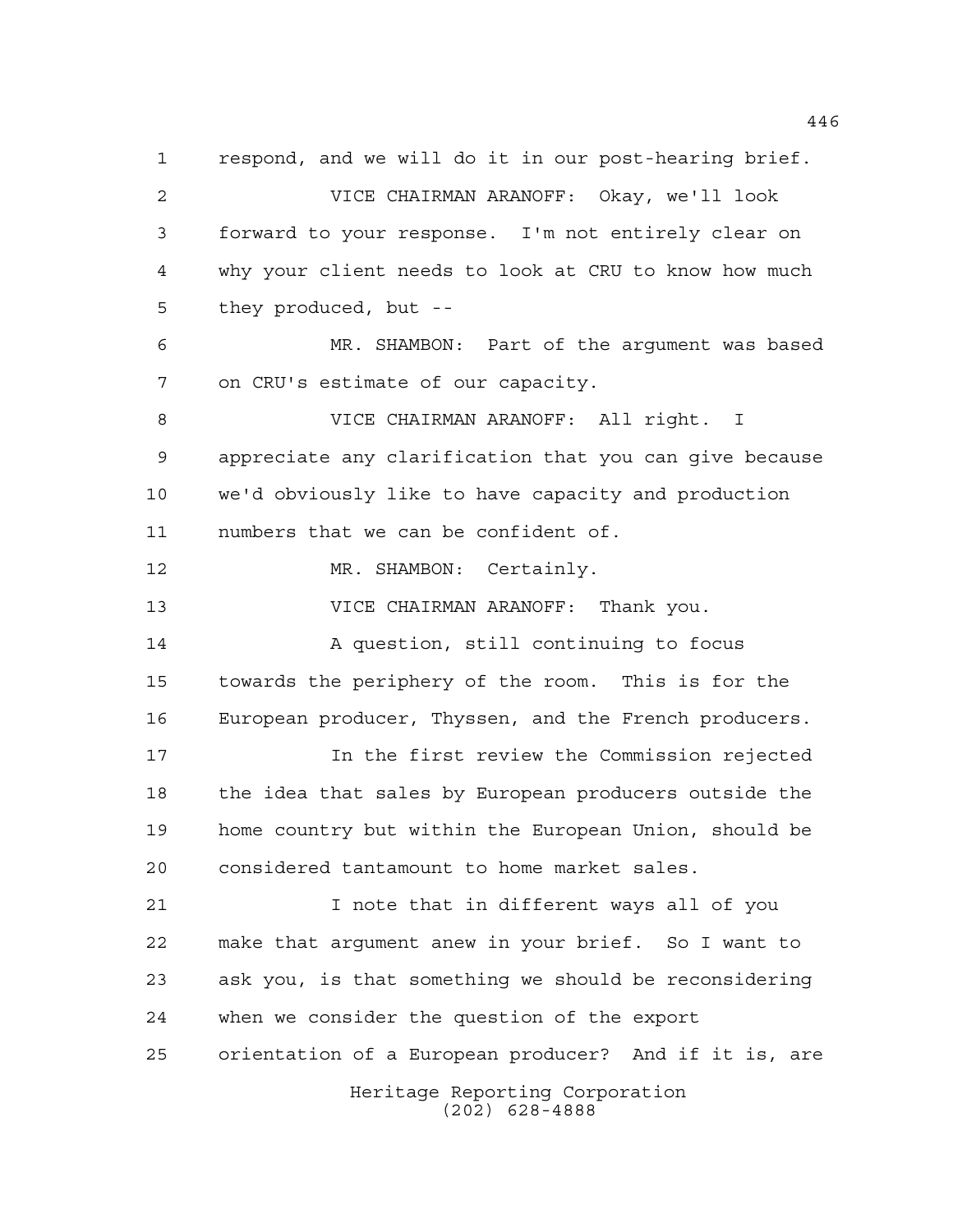your clients able to provide for us specific breakouts that would show their exports within the European Union to countries that are scheduled to join the European Union within the next two years, and then to other countries on a country by country basis?

 I don't know if Ms. Cumins or Mr. LaRussa you want to start.

 MR. LaRUSSA: This is Bob LaRussa for Shearman & Sterling. Certainly we can give you that breakout.

11 11 I think our argument, the cumulation argument's a little more complicated than that. We not only have a focus on Europe, an exclusive focus on Europe, but we're also affiliated with a major U.S. supplier. So it's a very simple equation. We have no reason to ever ship here and therefore no likelihood of future injuries.

 So we will definitely get you the data, but it's not as simple as focusing on Europe. It's also now Arcelor and Mittal are one company, and Mittal is a large U.S. company.

 VICE CHAIRMAN ARANOFF: Okay, I appreciate that and I actually am going to have a question coming up about transplant production. But let me give, who is that all the way in the back there?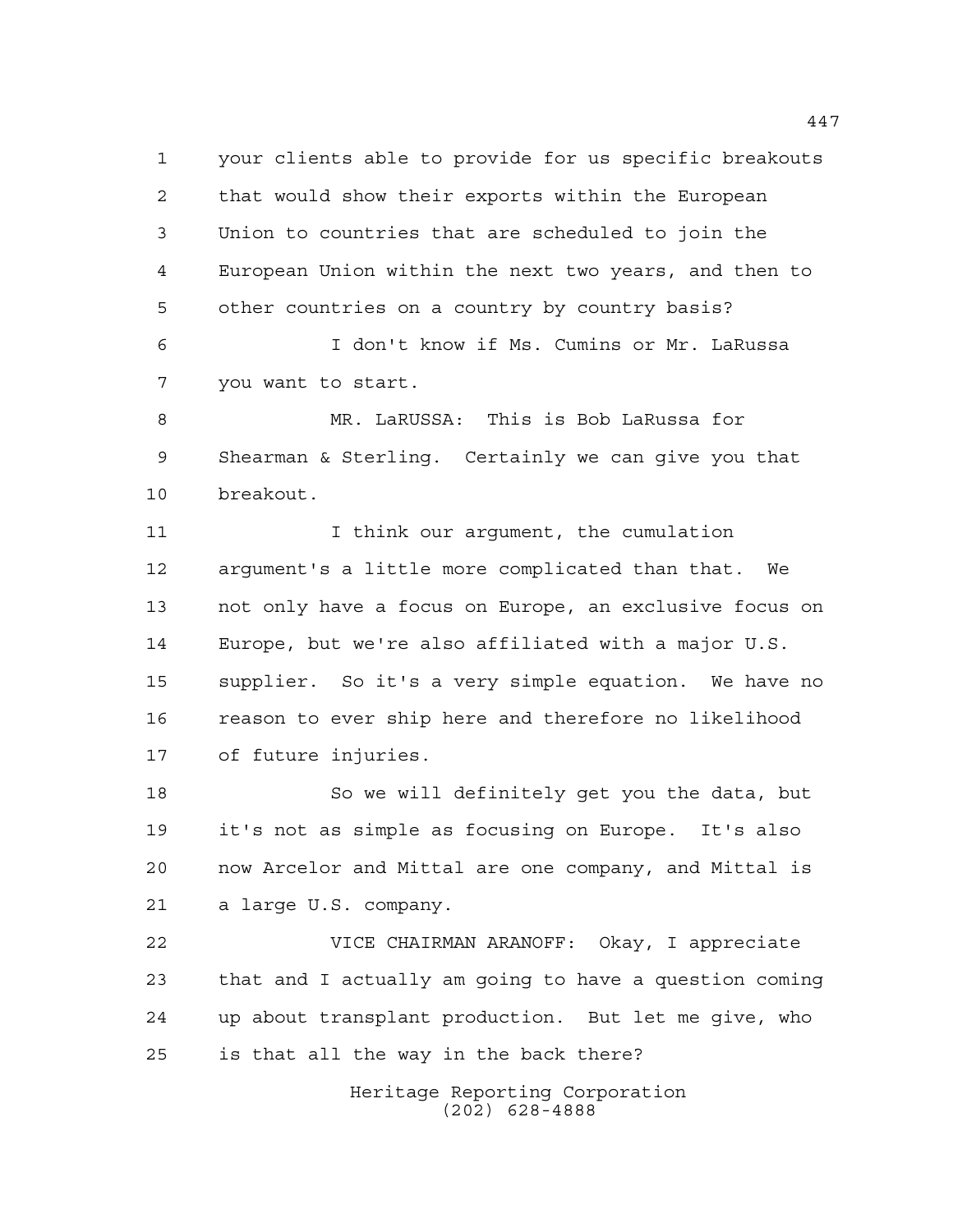MR. GRUENHAGE: It's Stefan Gruenhage from ThyssenKrup Steel, Germany.

 I just want to say that we always say that we don't only use Germany as our home market, but we treat the whole European Union as our home market. To understand this, that is not a secret. Sixty percent of our shipments go to the German market and more than another 30 percent, between 30 and 35 percent, goes to the other EU countries and leaves only approximately five percent for exports to countries outside the EU.

 The reason is, as you mentioned before, a similar currency, even if not every country, is the euro right now, but our pricing and invoicing is done in euro, so there are no risks from currencies and all of this, and there are no trade barriers at all within the European Union.

 What our customers, especially for example, in the wide goods sector are moving their production facilities, for example, from Germany to the new member states, and we are just simply following them and it's still our home market. I think that should be considered in your decision as well, yes.

 VICE CHAIRMAN ARANOFF: Okay, I appreciate that. that's why I asked as specifically as possible if you can break out on a country by country basis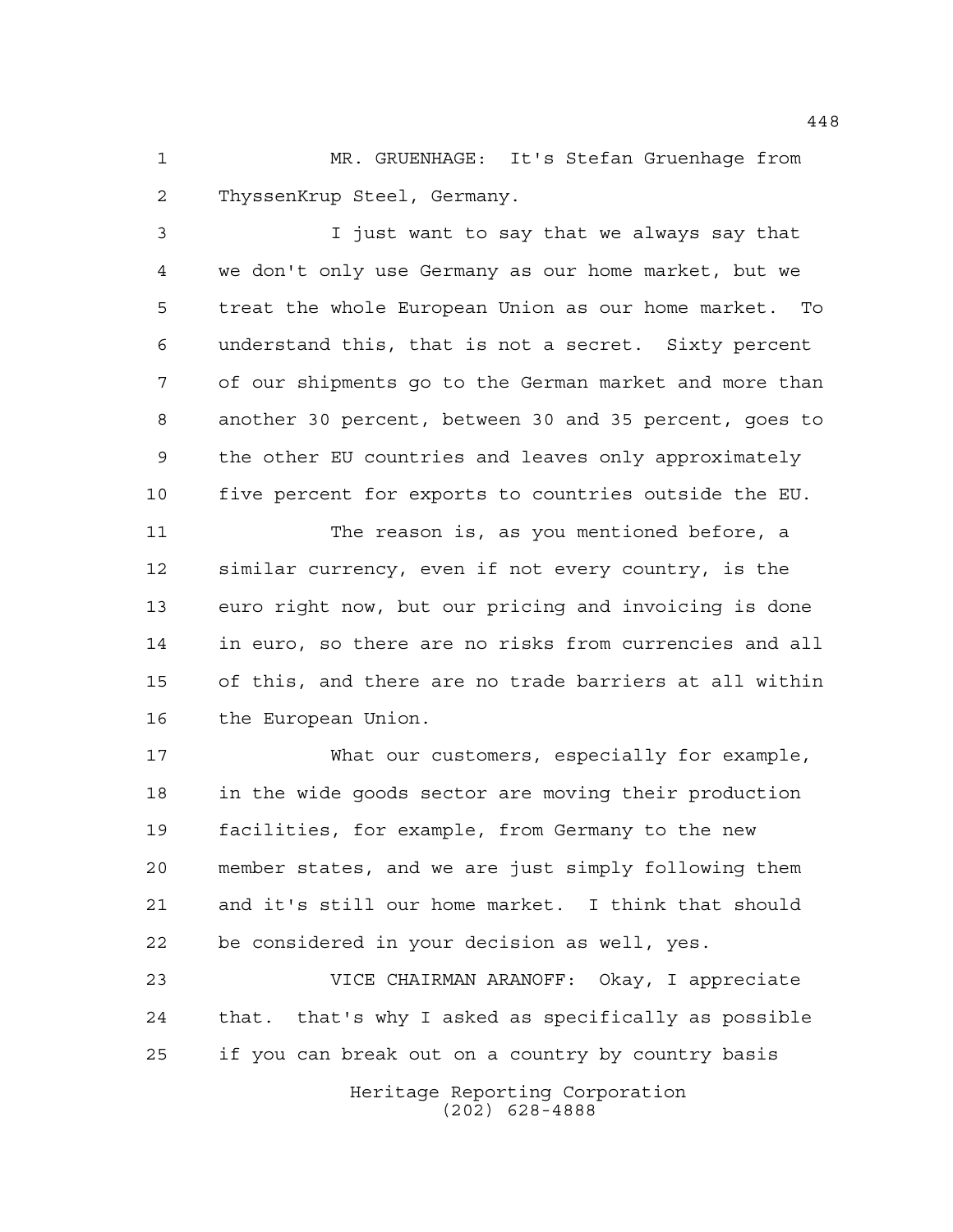your exports.

| 2              | MR. GRUENHAGE: We will do this, yes.                   |
|----------------|--------------------------------------------------------|
| $\mathfrak{Z}$ | VICE CHAIRMAN ARANOFF: Thank you very much.            |
| $\overline{4}$ | Turning to the question that Mr. LaRussa               |
| 5              | raised, in the first review the Commission rejected    |
| 6              | the idea that because they all had U.S. production     |
| 7              | affiliates, Japanese producers were unlikely to send   |
| 8              | injurious volumes of imports to the United States in   |
| 9              | the event of revocation. In that first review the      |
| 10             | Commission reasoned that Japanese producers could, and |
| 11             | in fact did rationalize their product lines between    |
| 12             | the U.S. and Japan and said that even if one           |
| 13             | particular producer had arranged its imports so as not |
| 14             | to injure its domestic operation, such imports could   |
| 15             | still injure domestic operations of other domestic     |
| 16             | producers.                                             |
| 17             | So I ask the question as there are still               |
| 18             | Japanese transport operations in the U.S. and also now |
| 19             | Thyssen and perhaps there are others as well. Has      |
| 20             | anything changed in terms of the extent of investment  |
| 21             | by subject producers in the U.S. that should cause the |
| 22             | Commission to reconsider the way it viewed transplant  |
| 23             | production in the first review?                        |
| 24             | Mr. Wood, do you want to respond to that?              |

Heritage Reporting Corporation (202) 628-4888 MR. WOOD: Yes, Commissioner Aranoff, I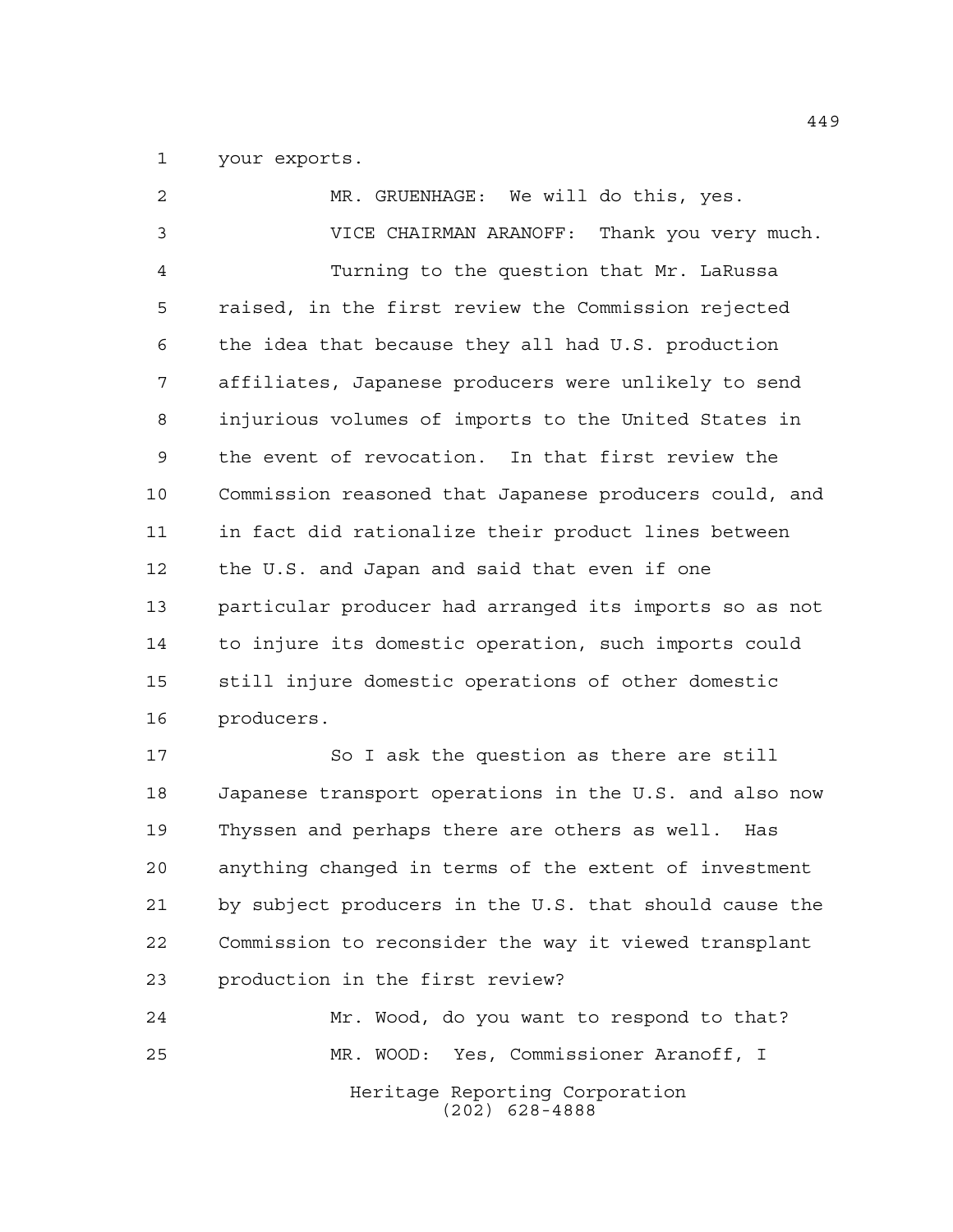apologize. I didn't know if that was directed to ThyssenKrup in the first instance or to us.

 But yes, I think what we'd like to ask you to do is to consider the role of the Japanese joint ventures and other alliances which are mostly directed towards the production of steels for the automotive industry, in the context of what we've tried to explain in our brief, which is that as the automobile industry moves toward increased global sourcing, that doesn't mean that they want to bring steel all the way over the ocean from Japan to supply plants in Indiana or Ohio. It means they want to have those products available wherever they operate so that they can source them locally from nearby suppliers. That has been the consistent strategy of the Japanese producers really since around the time of the original investigation. We tried to lay that out in the first review and it still remains true today.

 VICE CHAIRMAN ARANOFF: Mr. LaRussa, did you want to add anything?

 MR. LaRUSSA: I think that the Arcelor/Mittal situation is not the same. It's very unique. Mittal USA is a major U.S. producer of this product. France was never involved in this U.S. market to any great extent. And if you take a look at

Heritage Reporting Corporation (202) 628-4888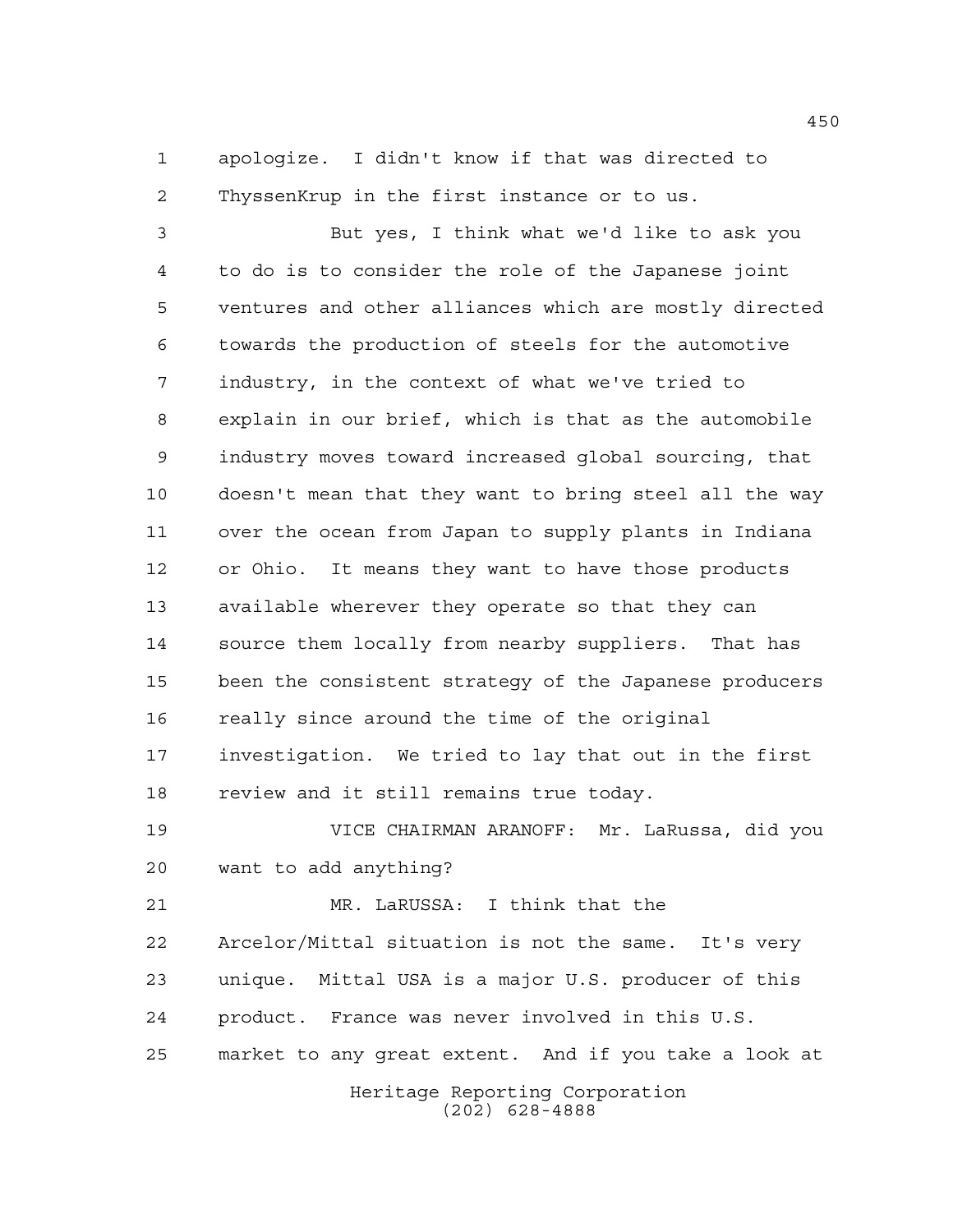the numbers in the staff report you'll see that basically everything goes to Europe. So it's not really the same argument. It's basically the argument if you have a huge U.S. producer you've got a bigger company that has a European presence that focuses on Europe. There's no economic sense in starting to shift a whole bunch of French material with the freight costs and euro-dollar exchange and everything else involved in it to the United States. VICE CHAIRMAN ARANOFF: Okay. I invite all of the subject producers to whom it's relevant as well as the domestic industry to please take a look at the Commission's recent sunset review determination in the Forklift Trucks case which dealt with this issue of transplant operations in the U.S. and see if there's anything there that should inform the way we look at the issue here. And because my light has now turned yellow, I will wait until the next round. Thank you. CHAIRMAN PEARSON: Commissioner Hillman? COMMISSIONER HILLMAN: Thank you, and I too would join my colleagues in welcoming all of you here. We very much appreciate your perseverance through a long day already.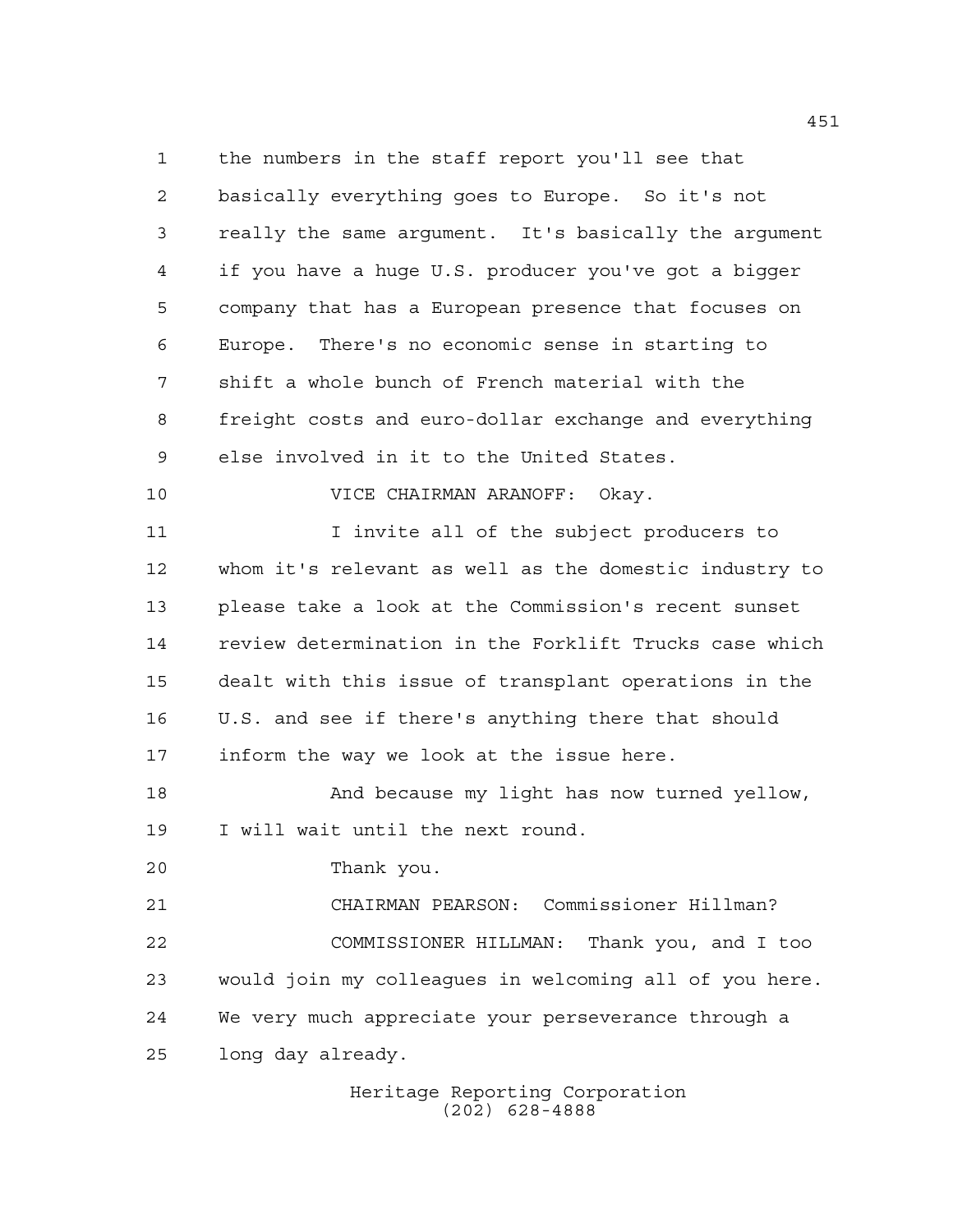Let me try to make sure I'm understanding exactly this testimony in terms of this issue of the tightening of the market and potential short supplies for you. If I look at the data, clearly we did see, particularly at the end of the period, a significant increase in the volume of both subject and non-subject imports. I just want to make sure I understand, would that not be something that the auto industry looked to in terms of leading any of these short supply problems that you're describing? Did any of your turn to either subject or non-subject imports as a way of meeting these shortages that you're describing? MS. KING: Lisa King from Ford. I would say actually somewhat the reverse. In our experience we had a number of where we had specialty products being produced by international mills. We had a number of them come to us and actually ask if we could take those back because their home markets were so strong that they preferred to use the capacity for their home market. So somewhat the reverse in our case. COMMISSIONER HILLMAN: Mr. Cover? MR. COVER: In our experience we neither sought significant quantities, nor when we did we receive significant responses from offshore.

Heritage Reporting Corporation (202) 628-4888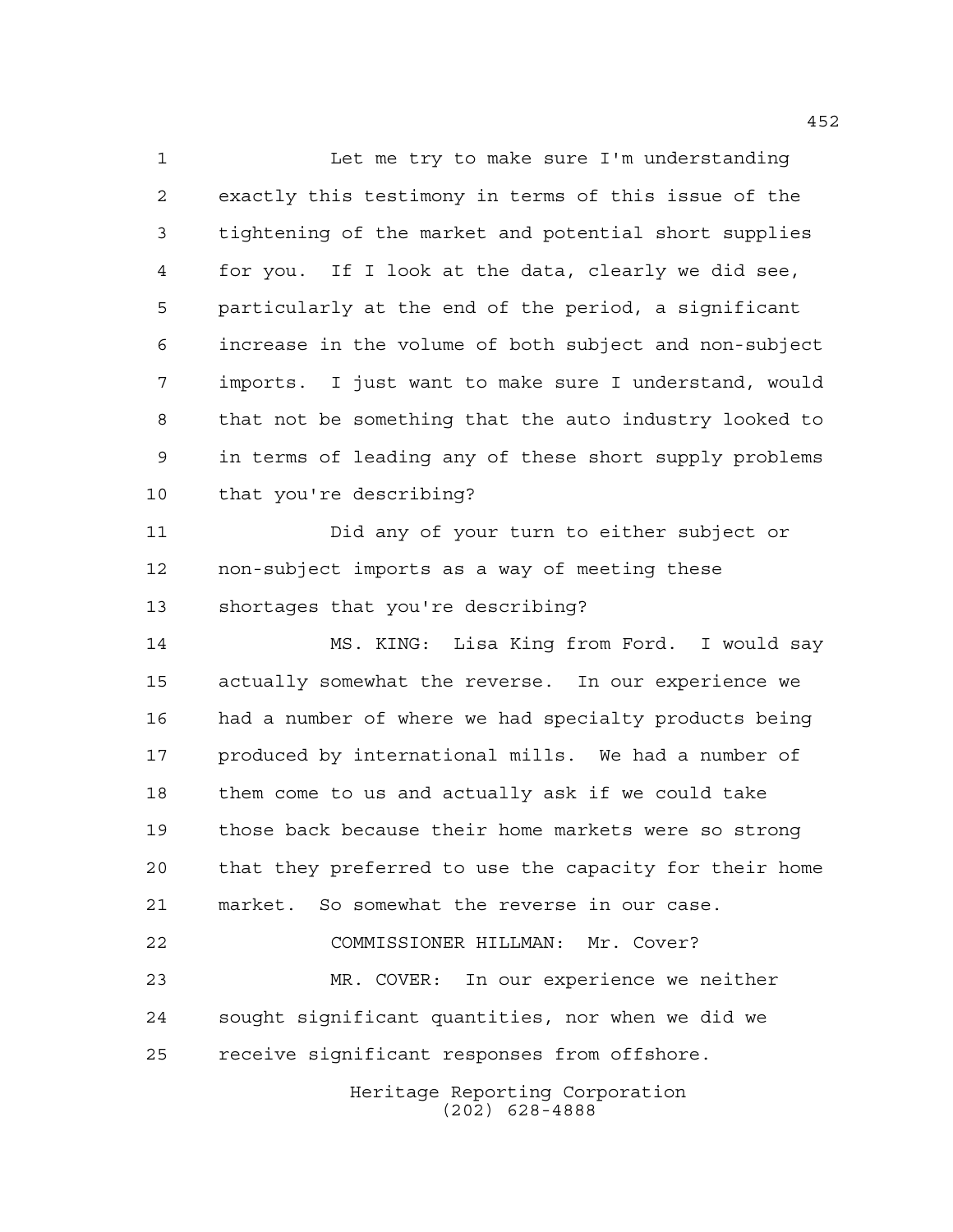COMMISSIONER HILLMAN: Okay.

2 Any of the others? Mr. Nielsen? MR. NIELSEN: Chris Nielsen from Toyota. During that period, one example is we shifted production of one of our vehicles, the Solara, from our plant in Canada to our plant in Kentucky. That caused some movement of the Canadian sourced deal into our U.S. operation.

 COMMISSIONER HILLMAN: Mr. Kelly? MR. KELLY: Yes. We didn't have maybe as drastic a situation as some of my peers here, but we never even sought any foreign steel as a remedy to these shortages and did some unconventional things to alleviate short term situations by going to some other suppliers and substituting sort of equivalent products. I can reinforce Mr. Cover's comments that you cannot compromise certain things when you do this, but there were some ways in a short term situation that we could do some things that we hadn't done in the past, but it was always with domestic folks, and it was under short term situations. COMMISSIONER HILLMAN: Others?

Heritage Reporting Corporation MR. LUTHER: Randy Luther with Honda. Very similar to Toyota's situation. We had a business strategy where we changed our production

(202) 628-4888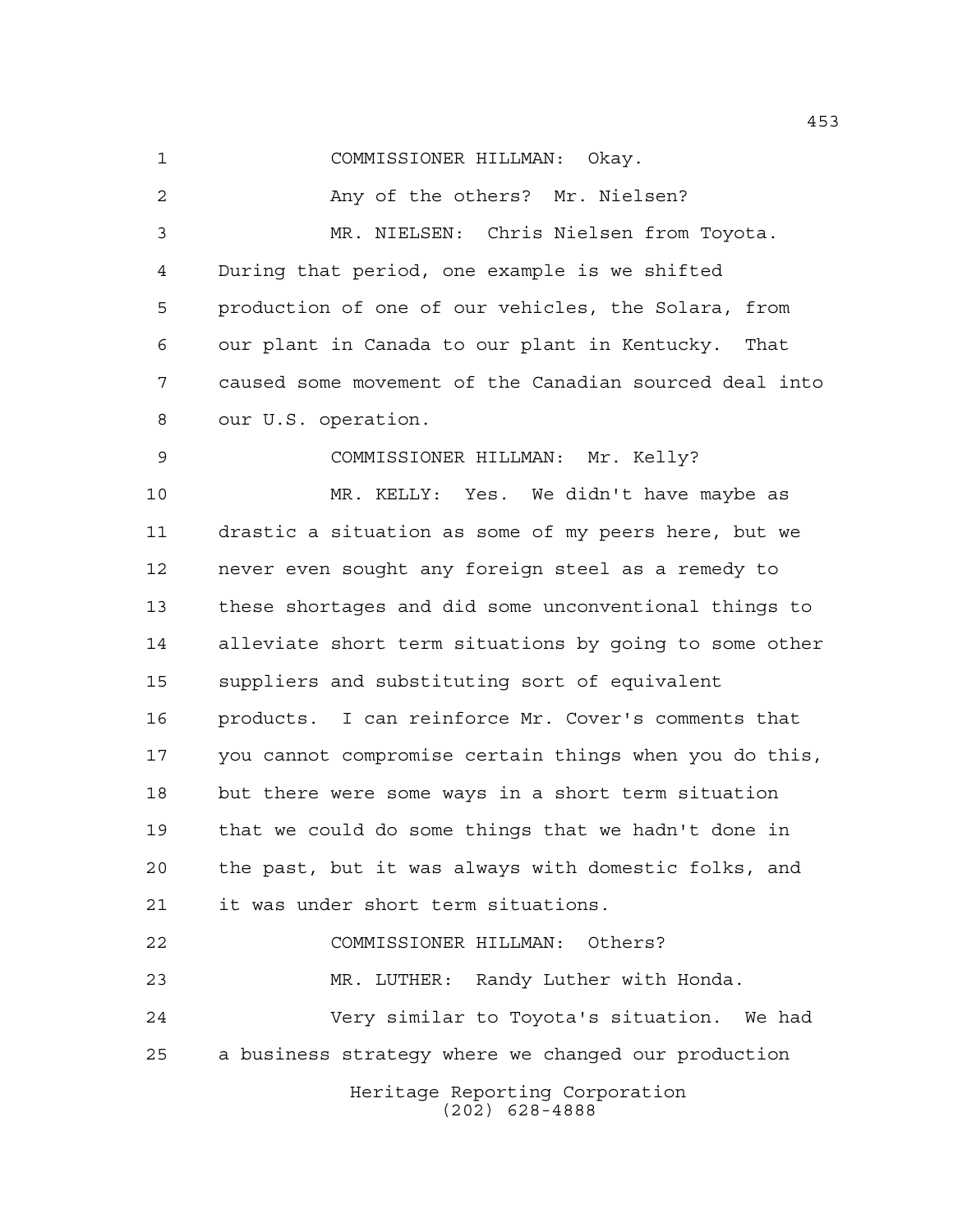location for the Odyssey and the Pilot and we shifted some of that production from our facility in Alliston, Ontario to Lincoln, Alabama.

 COMMISSIONER HILLMAN: So that is the source of the Canadian product coming in?

MR. LUTHER: Yes, that's correct.

 COMMISSIONER HILLMAN: Part of the reason I asked is I have to say in listening to the response that you all gave to Commissioner Okun in terms of okay, if these orders were lifted what change do you think you would see in terms of where you would source your product, I have to say with the exception of a couple of specialty products the gist of at least what I heard was you're not necessarily going to buy a lot more imports. That's pretty much what I heard.

 I'm struggling with then, if you're not going to buy any imports, how is it that not buying imports is going to somehow make the domestic industry, if the goal that you're telling me is that you want the domestic industry to be more competitive and you think the way to make them more competitive is to have more competition but you're not actually going to buy anything, I'm struggling with how is it that you think more competition is going to come into the market?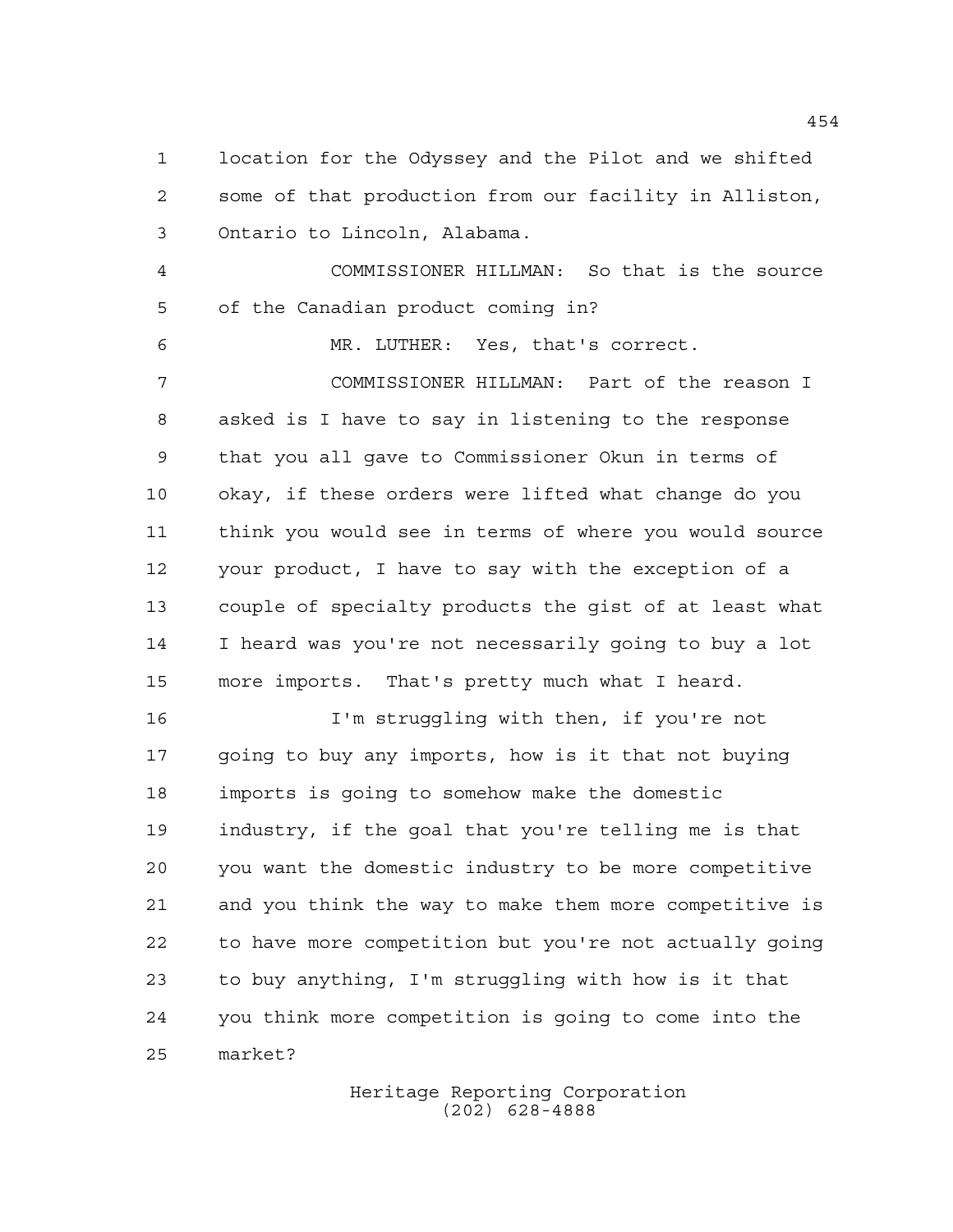First I want to make sure I heard these answers correctly. I did not hear anybody saying if you lift these orders we will in fact buy more. It's just the mere presence of the potential, I suppose, that you're saying it's going to change prices? Change what? MR. COVER: I think our answers are consistent, but I think your question points out something that we really need to explain better. In terms of shortages, it's difficult to get steel from far away across the ocean in a short time. When we're facing a shortage it's typically a 72 hour issue or less.

 Secondly, I think it's consistent that if a supplier is not already validated, technically it takes us a fair amount of time to be sure that they can make the qualities and structural requirements that we need. However, we can overcome those constraints given time, number one.

 Secondly, contrary to the testimony earlier today, we can't make a supplier do anything that they don't want to do. Only competition or competitive pressure can do that.

Heritage Reporting Corporation (202) 628-4888 So revocation of the orders would allow us to invite proposals from the subject countries. It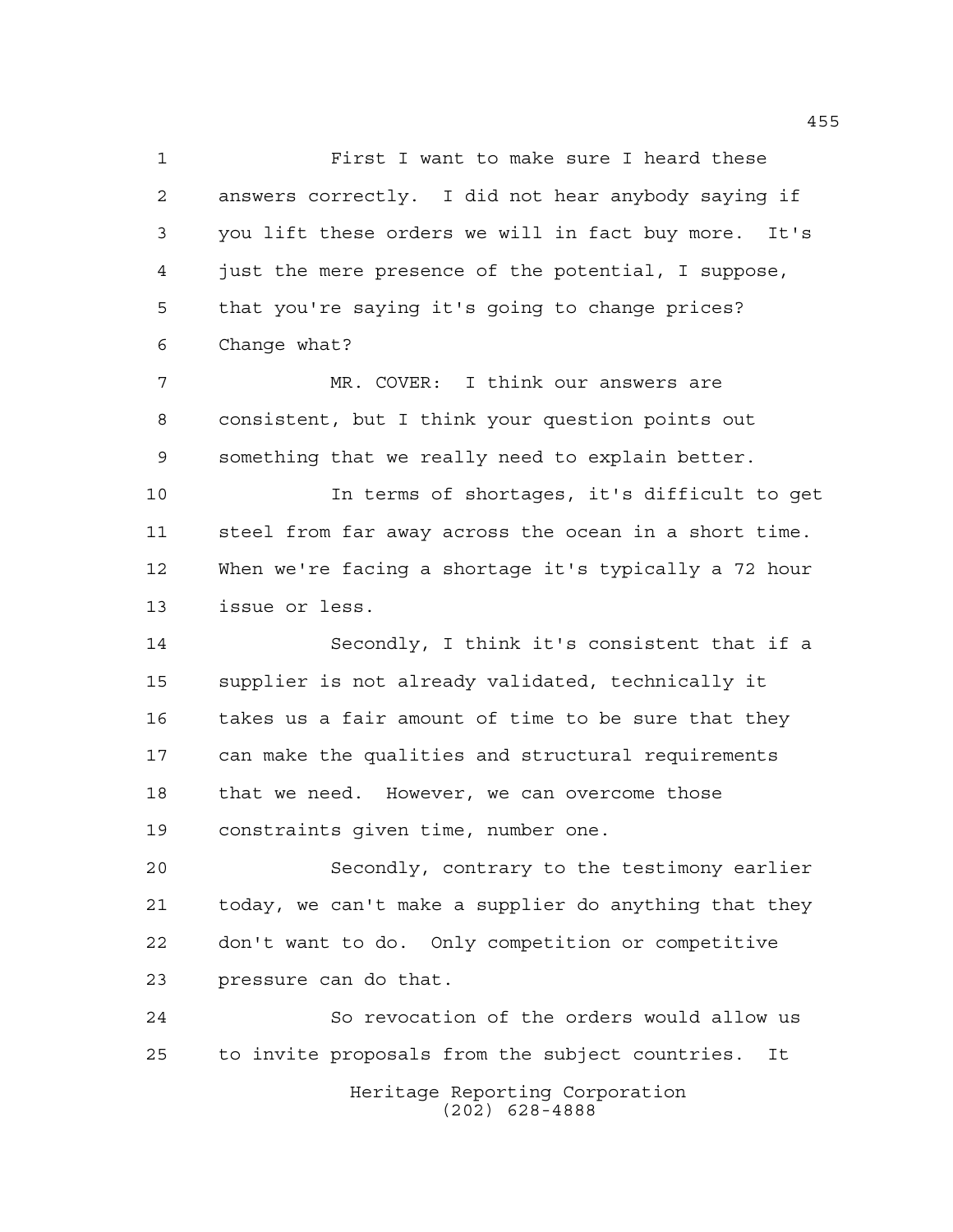would allow us to start the validation process. It would allow us and the domestic industry to observe the level of interest and energy that those countries would put into winning our business.

 I think for those reasons the appearance and the reality of competitive pressure would create more flexibility for us in the domestic supply base and make it a more balanced engagement when we do negotiate each year price and volume.

11 I think it's probably very clear that we're all steel consumers, but we may be consuming different types of steel for different applications. In our case we're using more and more high strength steel and ultra high strength steel, some of the advanced products.

MR. VICKERS: Cal Vickers with Nissan.

 The thing we'd be looking for is availability. So if there was some motivation to the domestic industry to develop those products and to have a greater application, that would be of benefit to us.

 COMMISSIONER HILLMAN: I appreciate those responses.

Heritage Reporting Corporation (202) 628-4888 Another one of the issues that I think at least I heard some differences in terms of your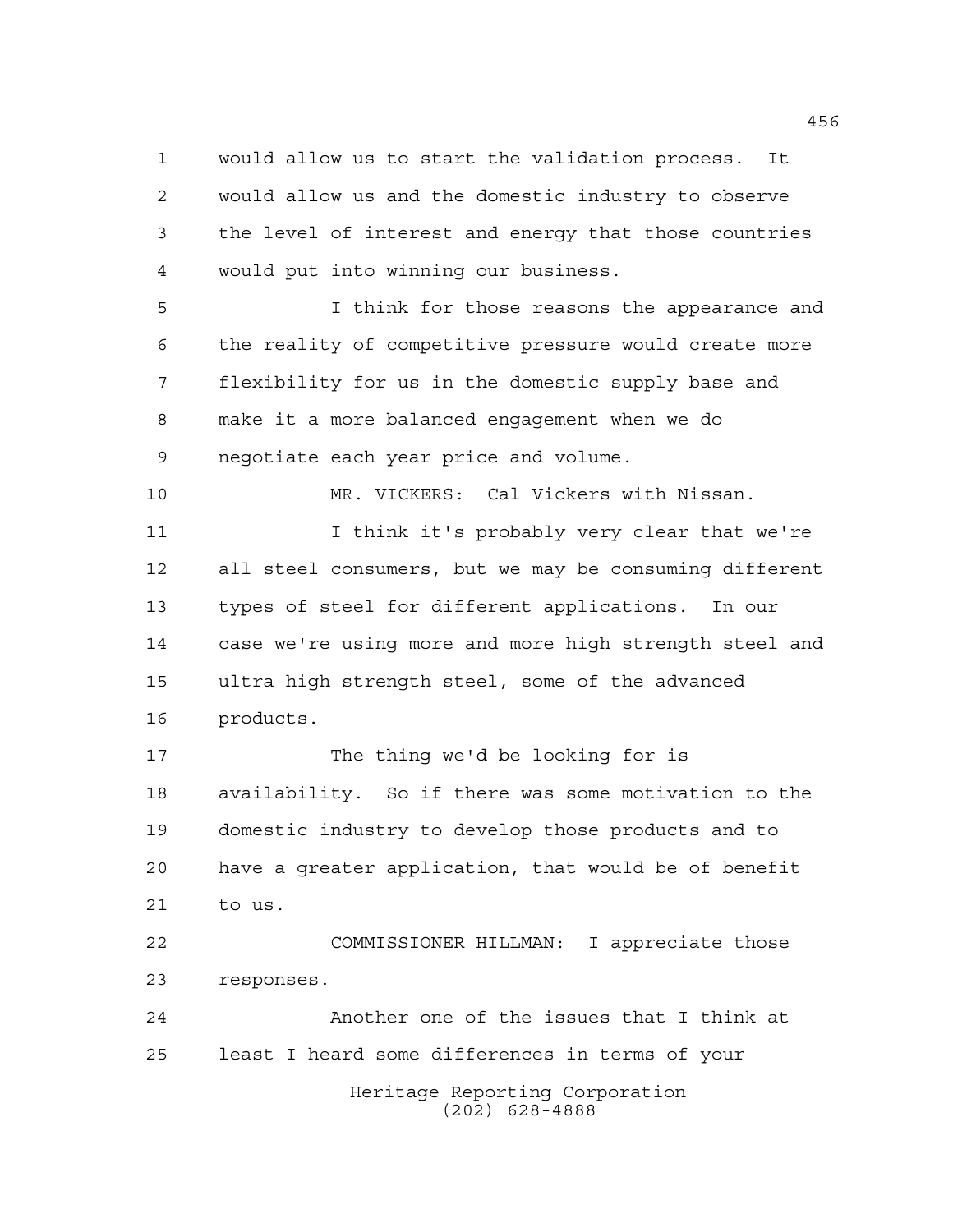testimony and that that we heard this morning concerns basic demand. As I look at the data that you've presented, you're in essence suggesting that you think there will continue to be a significant growth in demand, and particularly with looking at your chart on North American production of vehicles. I guess I have two questions.

 One, if I look at it, I actually personally think it looks like a relatively flat line of production. We had a downturn in 2006 and then it really doesn't start to go up until 2008 or 2009. My question is, again, therefore to me it looks like reasonably flat demand for what we would normally in a case like this consider to be the reasonably foreseeable future, is not what I would describe as a robust increase in demand.

17 So I just wanted to make sure I understand that notwithstanding this, and then let me add into it the argument being made that at least in North America we're going to move from everybody driving an SUV to everybody driving a Preus or something smaller, a Focus, some much smaller car that would in theory have less steel in it.

Heritage Reporting Corporation (202) 628-4888 My question is if you put all of that together, really do you think there is going to be a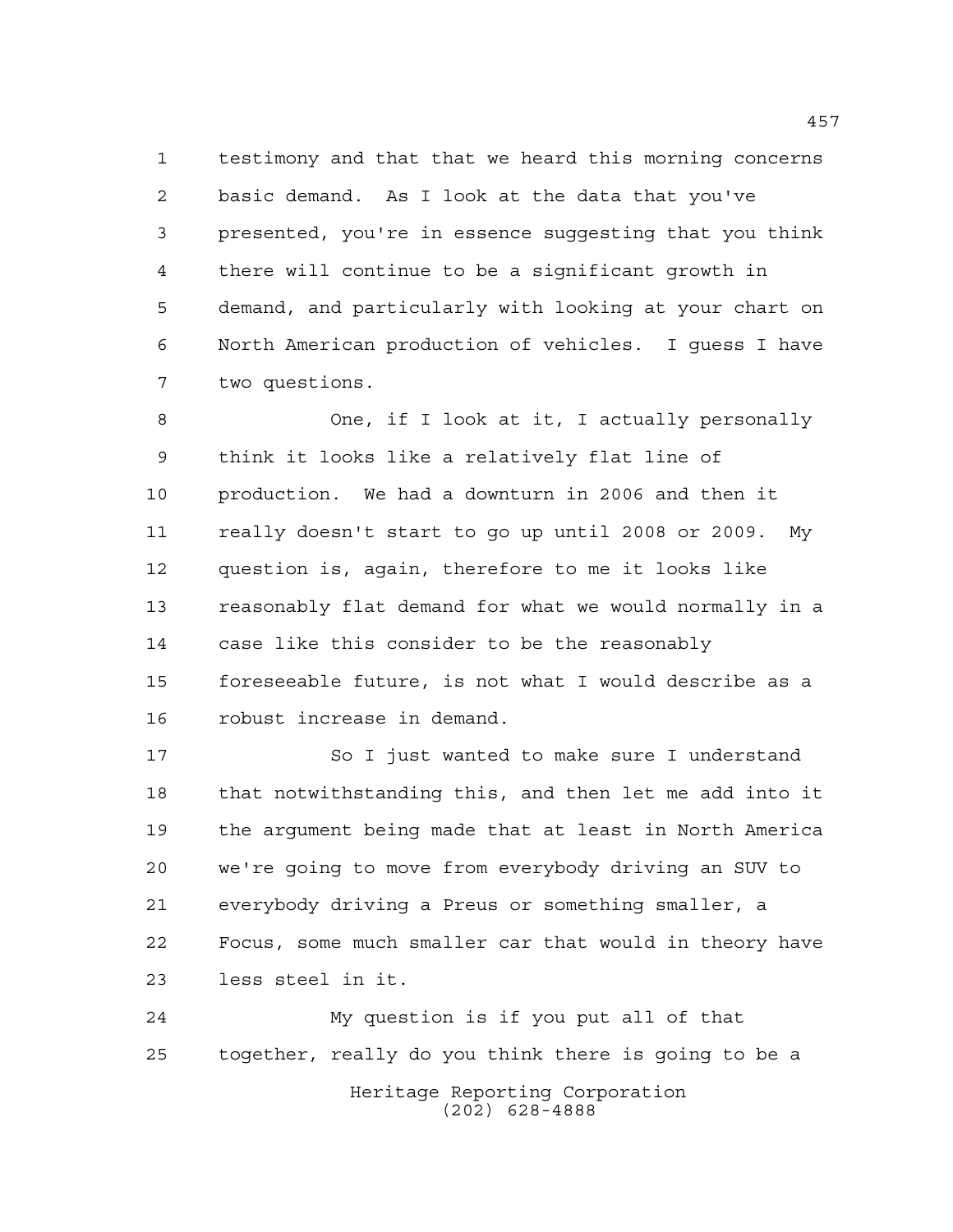significant increase in the demand for this subject product to go into vehicles produced in North America? MR. MOHATASEM: I think the way to look at it is first auto sales in the U.S. have been running at historical highs, much higher than would have been projected even in the '90s. In the '90s we used to talk about a 15 million vehicle market as being a good market. Now we've been running at a steady state of about 17 million vehicle market in the U.S.. So you're talking about auto sales being at a very high level. On top of that you're talking about a lot of the foreign countries shifting production from the home market to the U.S.. So you get a production boost in the U.S. from just a shift from imports to domestic production. Being a GM exec I also believe that our problems are temporary. That we are making the adjustments and that we will be back very strongly. Finally, I think it has been really overstated the shift from large vehicles to small vehicles. In fact we just introduced new versions of our full size SUVs and now are getting ready to introduce full size pickups. Both are doing exceptionally well.

Heritage Reporting Corporation (202) 628-4888 So you don't see the shift in vehicle sales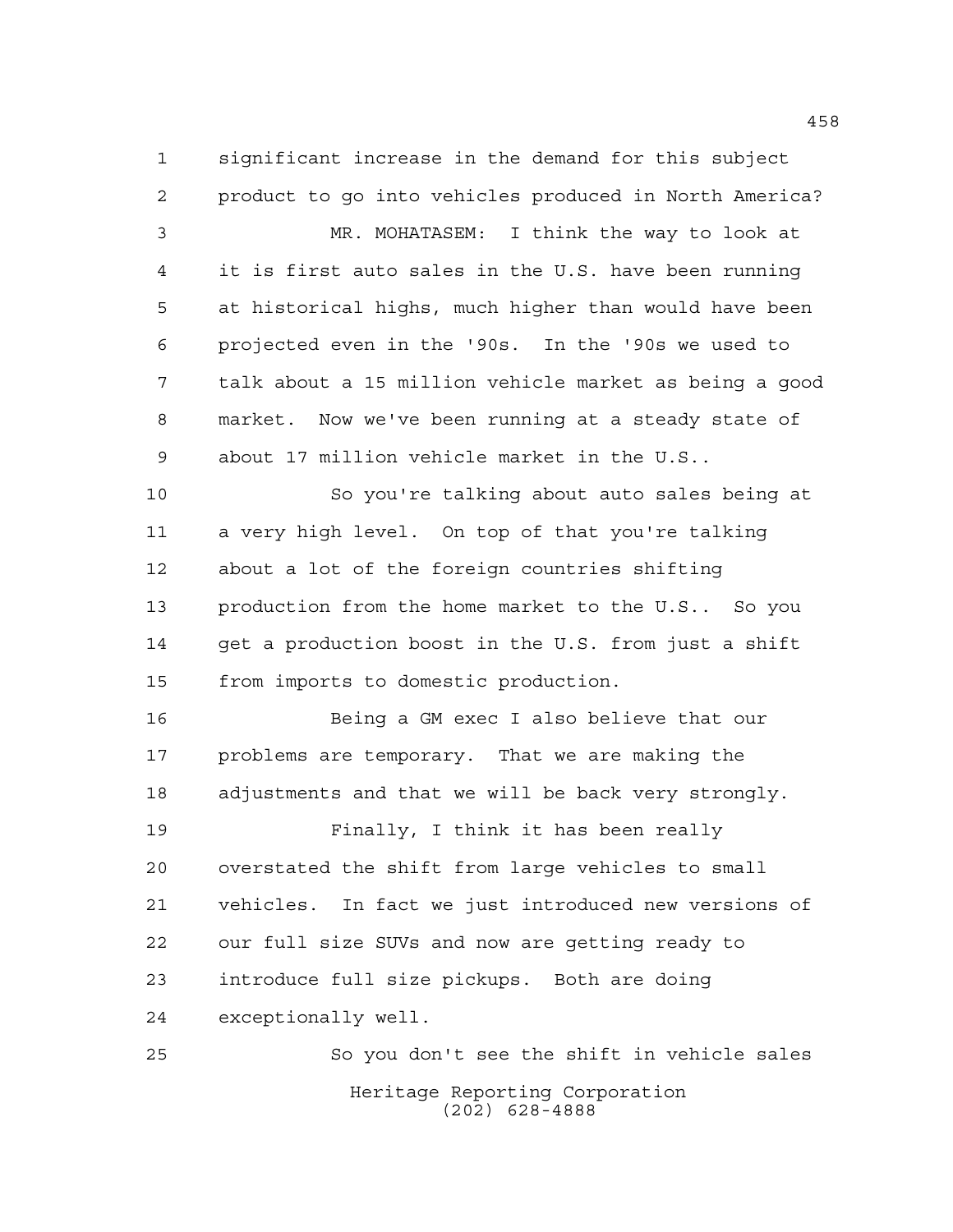from large to small as has been talked about a lot. There clearly is a modest shift but it is not a very significant shift. You're talking about shifting production from abroad to the U.S. and Canada and Mexico, all of which are served by the U.S. steel market, and then just the normal recovery from a temporary slowdown in the market.

 MR. McCONNELL: I'm going to just leave a marker, if I can, on the assumption that we're running out of time on this question which is you probably will want to hear from some of our witnesses as well about another kind of shift which is an increase in the incorporation of corrosion resistant steel into each vehicle. So it's not simply a question of the size of the vehicle as to how much steel is going in it, but there is a trend toward getting away from some other steels and using more corrosion resistant steel on a per vehicle basis.

 COMMISSIONER HILLMAN: I appreciate that. I agree with you, the light is on so I will come back to this on the next round.

Thank you, Mr. McConnell.

 CHAIRMAN PEARSON: Commissioner Koplan? COMMISSIONER KOPLAN: Thank you, Mr.

Chairman. I want to thank the witnesses for their

Heritage Reporting Corporation (202) 628-4888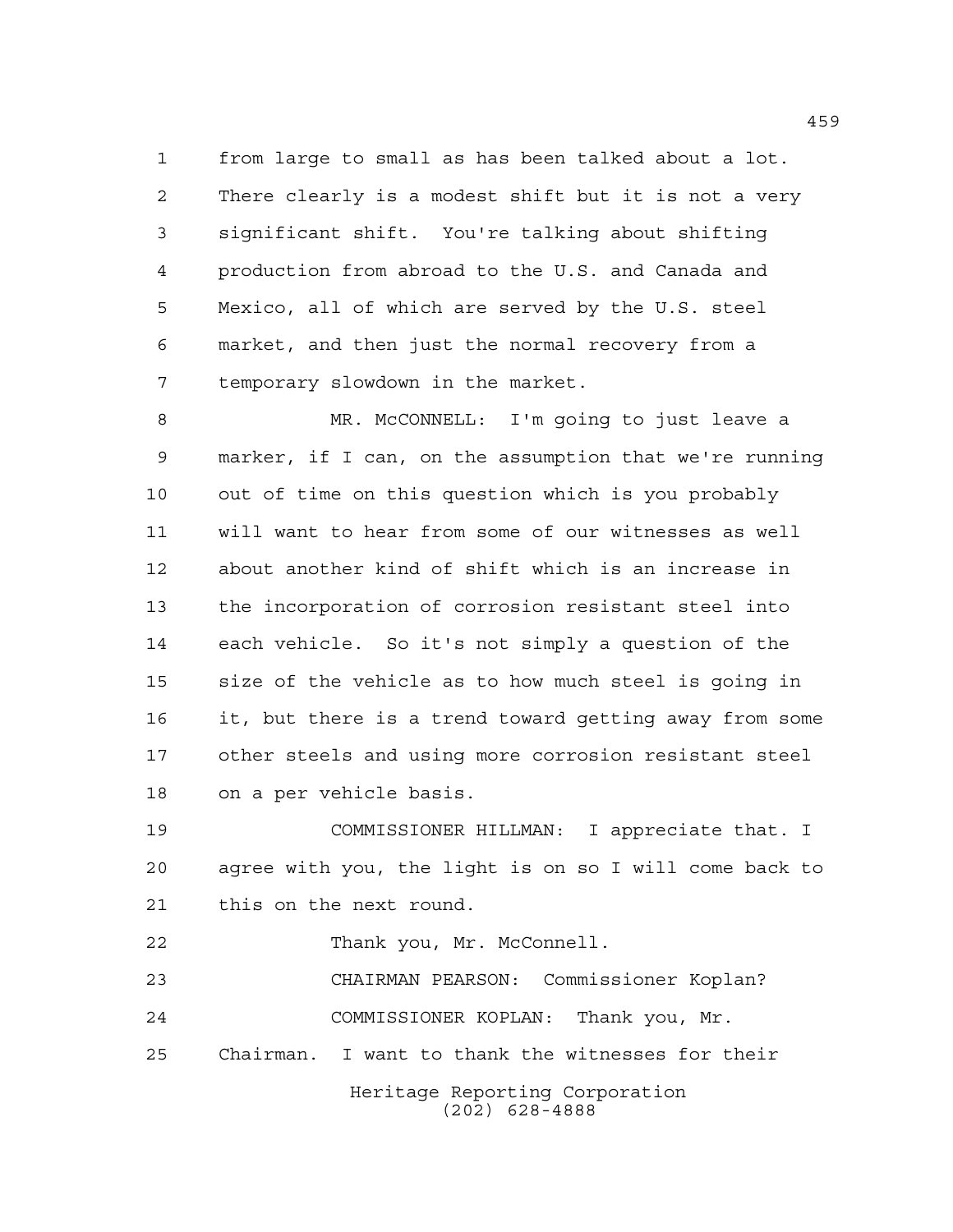testimony thus far.

Heritage Reporting Corporation (202) 628-4888 Mr. Mohatasem, I'd like to stay with you if I could because I'm struggling with regard to these charts a bit so I'd like to follow up with Commissioner Hillman's line of questioning. The first question I have is with respect to the three charts that you have provided to us, what are the sources for the information on these charts? Where are your inputs coming from and could you provide that detail for us post-hearing? Or you can tell me now. MR. MOHATASEM: We can certainly give you the underlying data. Up to 2005 it's history. That is from GM's internal sources that we compiled. But the same data is available in Automotive News or Ward. COMMISSIONER KOPLAN: Let me stay with this chart that you have, North American Light Duty Vehicle Production. First of all, is your starting point on this chart 2005? Because the first year on the bottom is 2006. Is the trial line to the left of that chart, is that 2005? MR. MOHATASEM: Yes, it is. COMMISSIONER KOPLAN: Your range is between 15 to 16 and then 16 to 17 million. What is the number you were using for your starting point in 2005?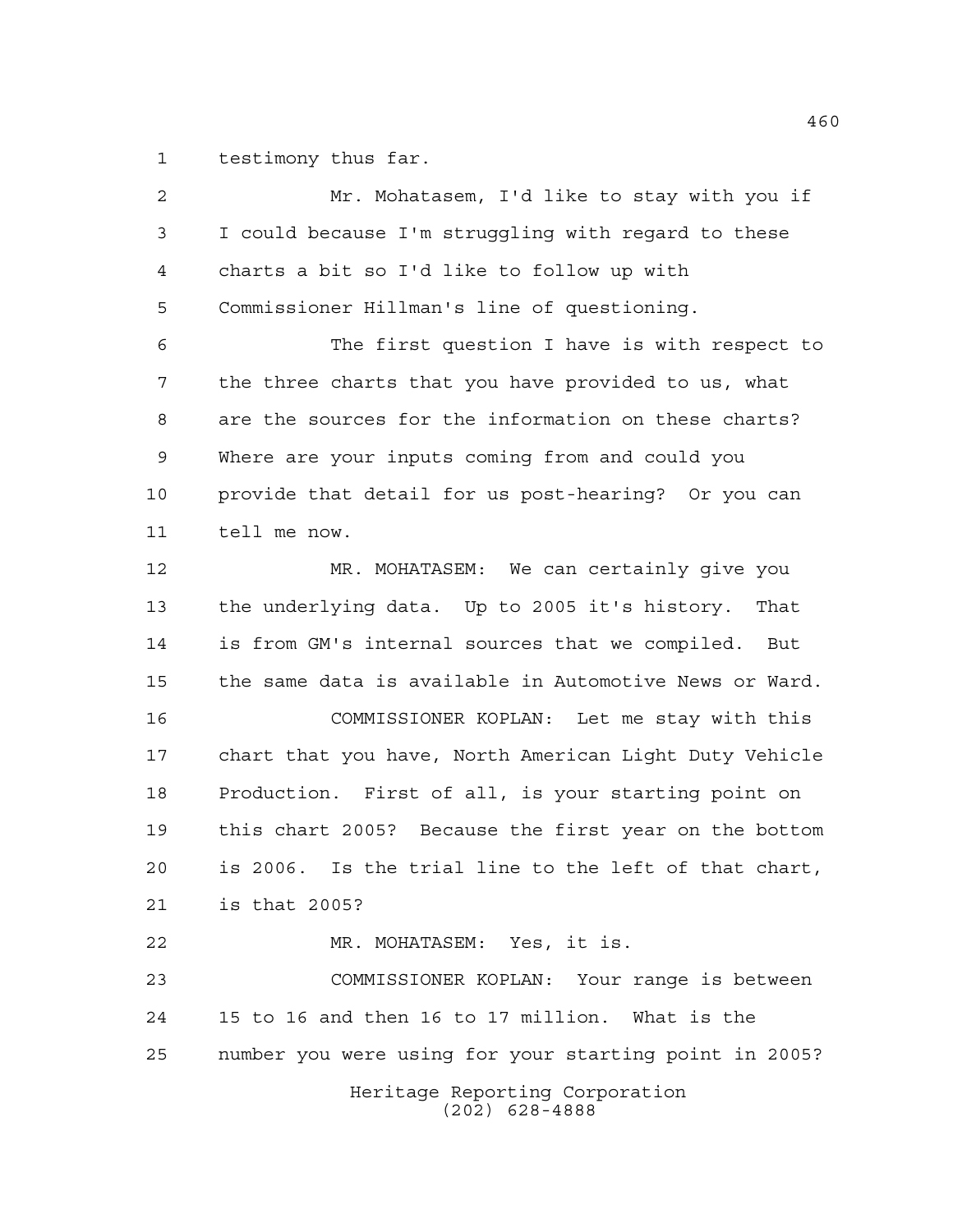Heritage Reporting Corporation (202) 628-4888 Where within the range of 15 to 16 million are you? MR. MOHATASEM: Just eyeballing it since I don't have the data in front of me, it looks like about 15.5. COMMISSIONER KOPLAN: Okay. If you could confirm these things for me post-hearing I'd appreciate it. 8 MR. MOHATASEM: Certainly. COMMISSIONER KOPLAN: Where are you in 2006? Am I looking at the beginning of 2006 where that dip is, or the end or in that 12 month period with the decline that you're showing here, what's the number, and at what point in time in that year are you talking about? MR. MOHATASEM: The dip is in second and third quarter. COMMISSIONER KOPLAN: The dip runs from what to what? What's the number of vehicles you're talking about? MR. MOHATASEM: Commissioner, I'll have to look more carefully at the underlying data. I gave it to the law firm, but again eyeballing it it looks like we're dropping down to about 15.3. COMMISSIONER KOPLAN: Okay. And now in 2007, my question is the same. What does it look like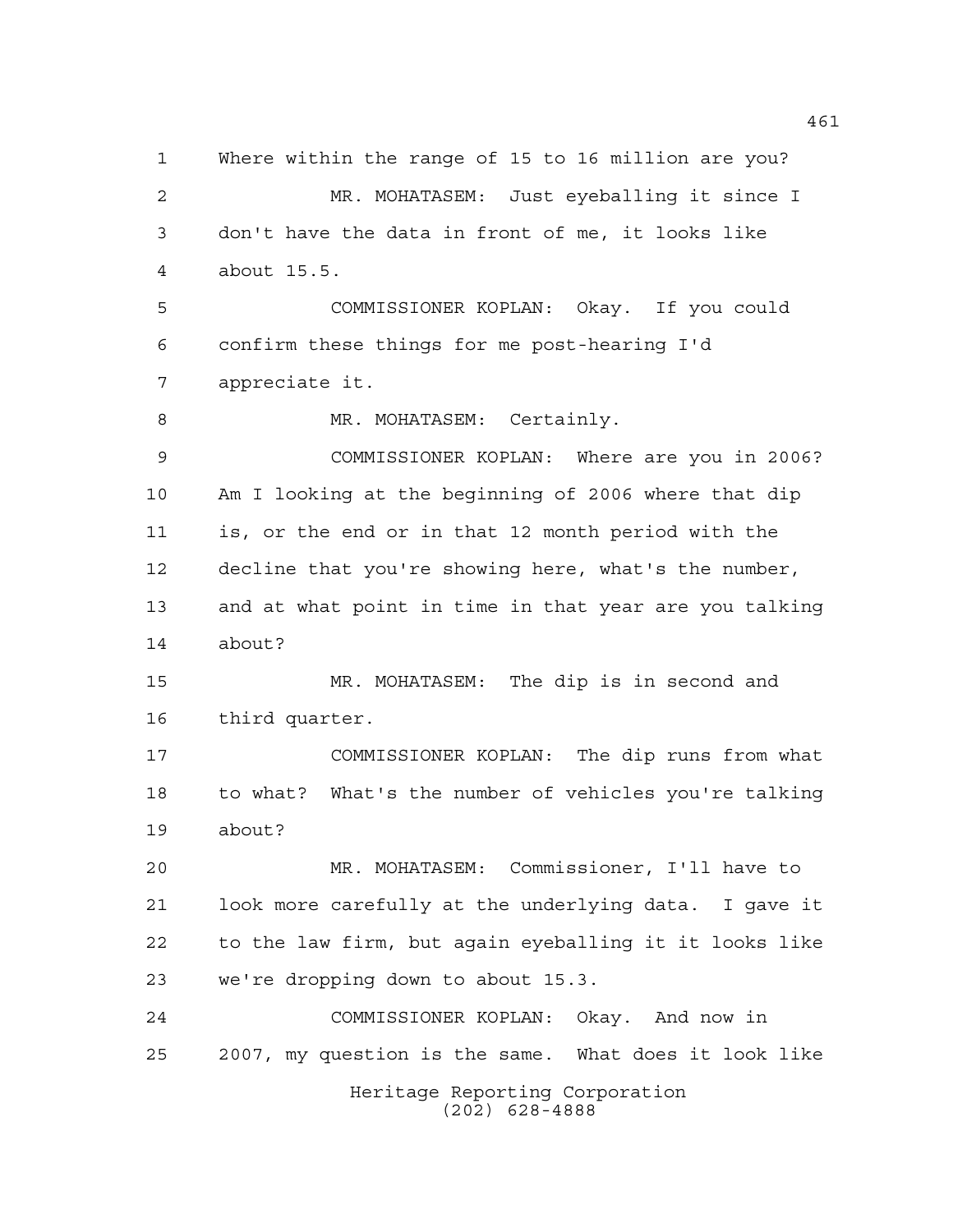to you, eyeballing it?

Heritage Reporting Corporation (202) 628-4888 MR. MOHATASEM: We believe it will be back up in the 15.5 range. COMMISSIONER KOPLAN: Then in 2008? MR. MOHATASEM: Essentially the projection between 2006 and 2009 -- COMMISSIONER KOPLAN: No, 2007 to 2008. MR. MOHATASEM: It's roughly a one percent per year growth. COMMISSIONER KOPLAN: One percent. So what would your number be for 2008? MR. MOHATASEM: If you looked at it, 15.5, going to 15.65, 15.8. COMMISSIONER KOPLAN: I appreciate that. So those are your numbers. And if you could, as I say, provide the basis for this from the input you used I'd appreciate it post-hearing. MR. MOHATASEM: These are the numbers that were also cited by the U.S. Field Representative this morning and they're from the Ward's, which is sort of the industry bible on production forecasts. COMMISSIONER KOPLAN: I guess what I'm trying to understand is this. To me it looks like what you've described is a decline in the first year, and I'm particularly interested in the period through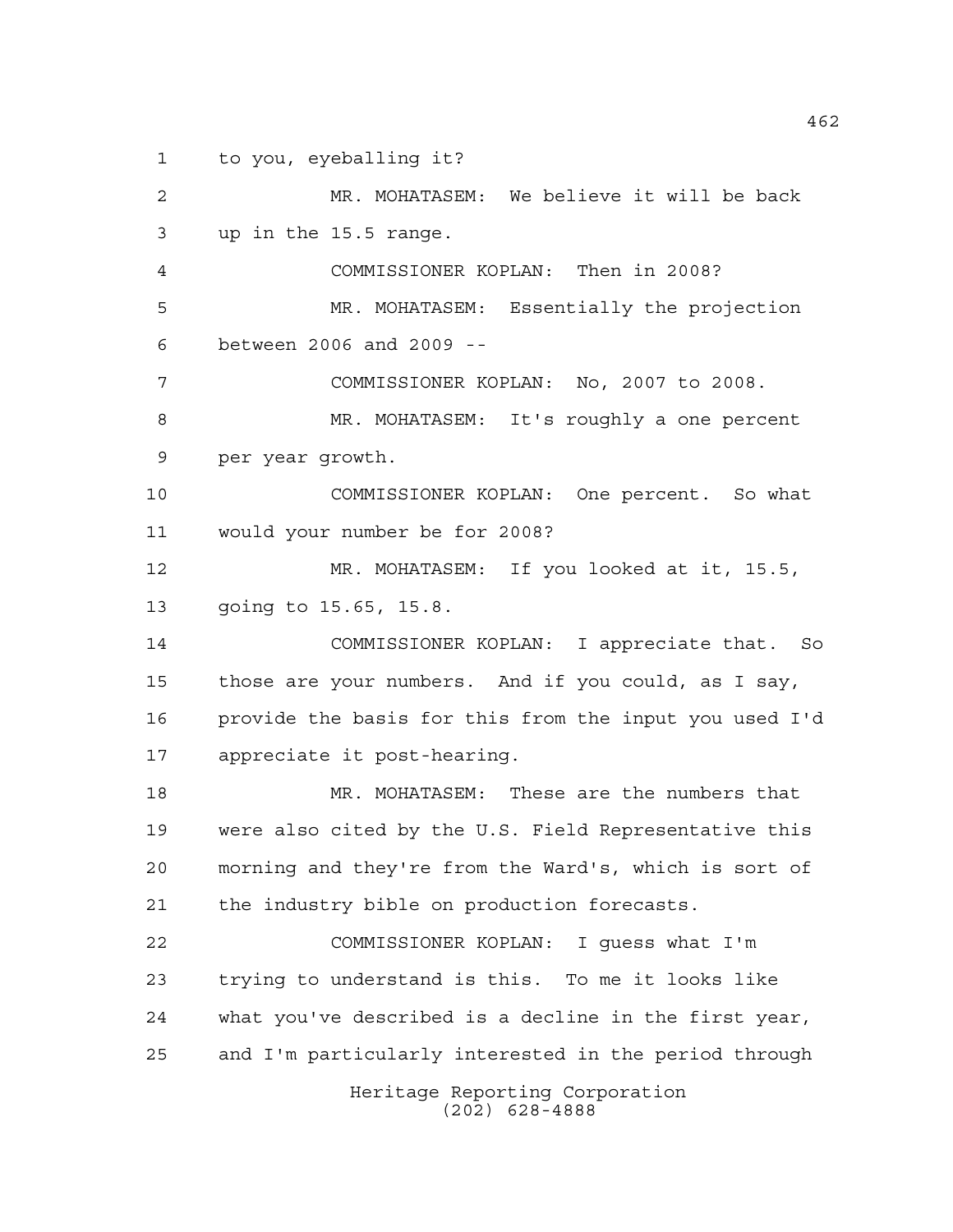Heritage Reporting Corporation (202) 628-4888 '08. A decline in the first year, and I understand where you are in '08. The reason I'm struggling is because in your Joint Respondents brief you are predicting robust demand growth, as I think Commissioner Hillman touched on. I don't see how this is consistent with that prediction in the Joint Respondents' brief. I'm struggling with that. MR. MOHATASEM: I think the global demand growth is very robust. We're forecasting -- COMMISSIONER KOPLAN: I'm talking about in the United States. MR. MOHATASEM: I don't think we describe as robust demand growth. We describe it as robust demand. COMMISSIONER KOPLAN: Robust demand in, you're discussing robust demand globally, not -- MR. MOHATASEM: No, no. Robust demand growth globally. Robust demand in the U.S.. COMMISSIONER KOPLAN: As well. MR. MOHATASEM: Right, but not growth. The U.S. is a relatively mature market that has been at a very high level. COMMISSIONER KOPLAN: Let me ask you to factor this in because I'm struggling with that. The staff report says that the auto sector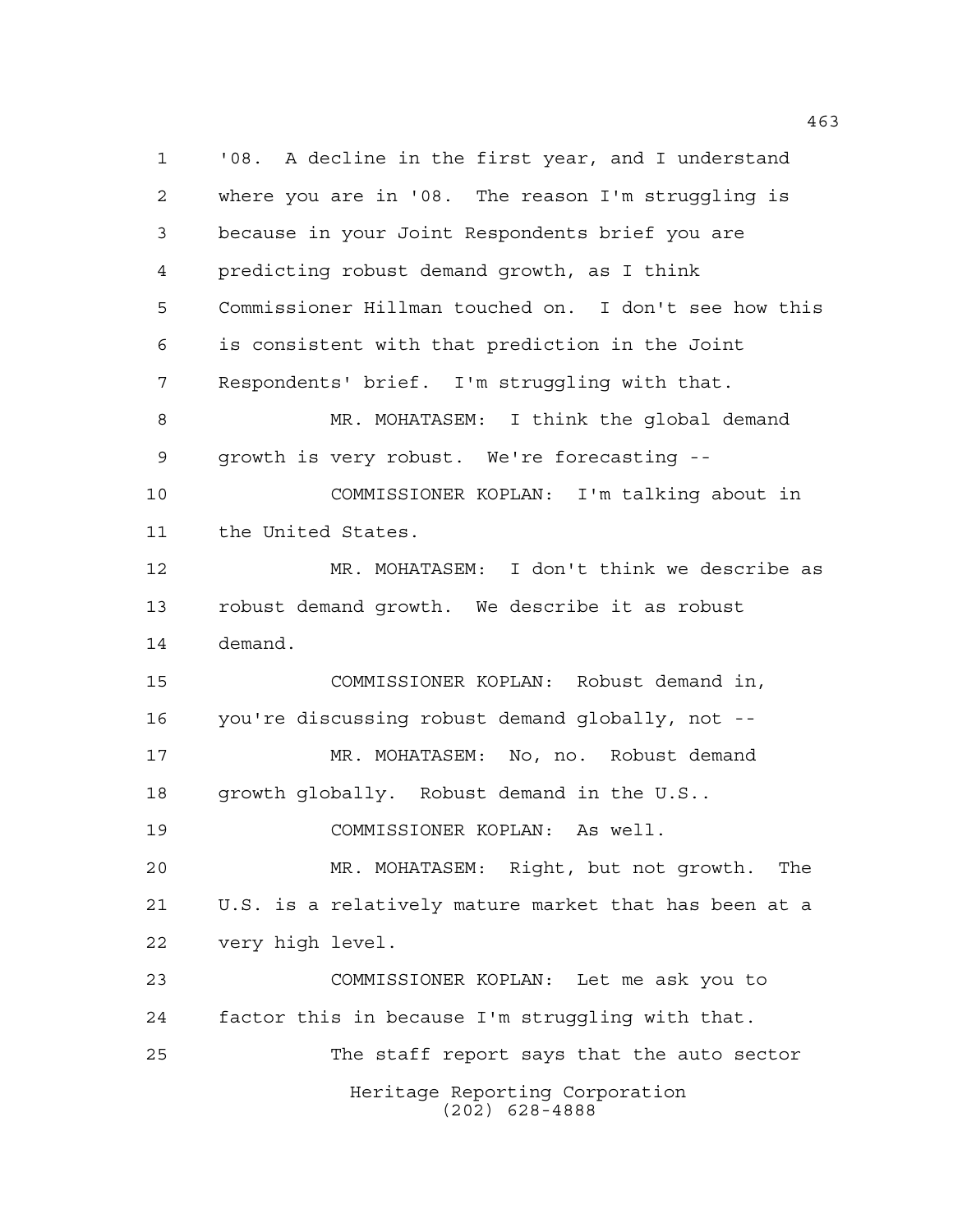was 47.6 percent of corrosion resistant steel

 shipments in 2005. The construction sector was 18.8 percent. That's in chapter 2, part 2 of our public staff report.

 However, recently each of the Big 3 automakers announced very significant production cuts for the last quarter of 2006 through 2008.

 In light of the plans by GM, Ford and Daimler Chrysler to cut output while demand is shifting from SUVs to lighter, more fuel-efficient vehicles with substantially less core content, I'm wondering whether you're factoring into your prediction that U.S. demand for corrosion resistant steel for the remainder of 2006 through 2008 is going to be robust. I can't reconcile that prediction with what I'm seeing in this table.

 MR. McCONNELL: I do have to clarify. The robust prediction was not in our brief, sir. You're talking about the Joint Respondents' brief. That was not submitted by the auto companies and you should address that to the --

 COMMISSIONER KOPLAN: I'm sorry. It was ThyssenKrup and Union Steel Manufacturing Limited, for example, and it's in the brief beginning at page 12 and the header on that is, "Demand has been and will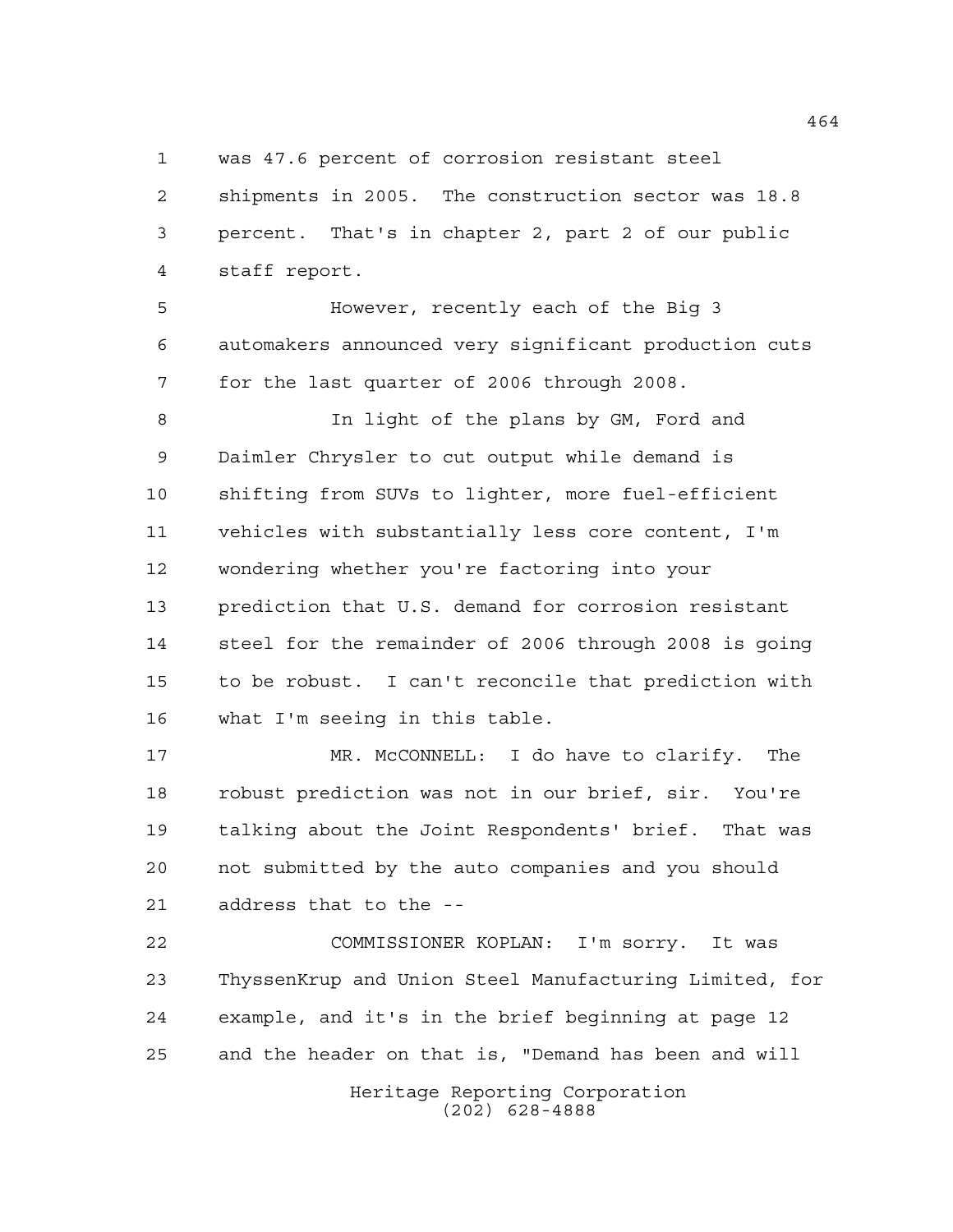continue to be robust for domestic CORE." And you disagree with that?

 MR. McCONNELL: No. I'm not saying I disagree with it at all. I'm just saying that the reason we're kind of scrambling around here is that isn't our brief.

 COMMISSIONER KOPLAN: But you're familiar with what it says.

 MR. McCONNELL: Well, I think you should direct it to the people who wrote it who are sitting right behind us.

 COMMISSIONER KOPLAN: I'm happy to hear from them. Maybe they can reconcile it for me because I'm having a bit of a problem.

 MR. McCONNELL: I also should apologize for the data issue. I actually have all the data behind Mustafa's chart in an e-mail from Mustafa on my laptop and it's my fault for not having it right here. My apologies. We will submit that post-hearing.

COMMISSIONER KOPLAN: Okay.

 I appreciate what you're saying. Why don't I give Mr. Kinney, Mr. Gruenhage, and because I haven't heard from Mr. Cameron or Ms. Mendoza yet, I don't want to leave them out. If each of them could address this for me.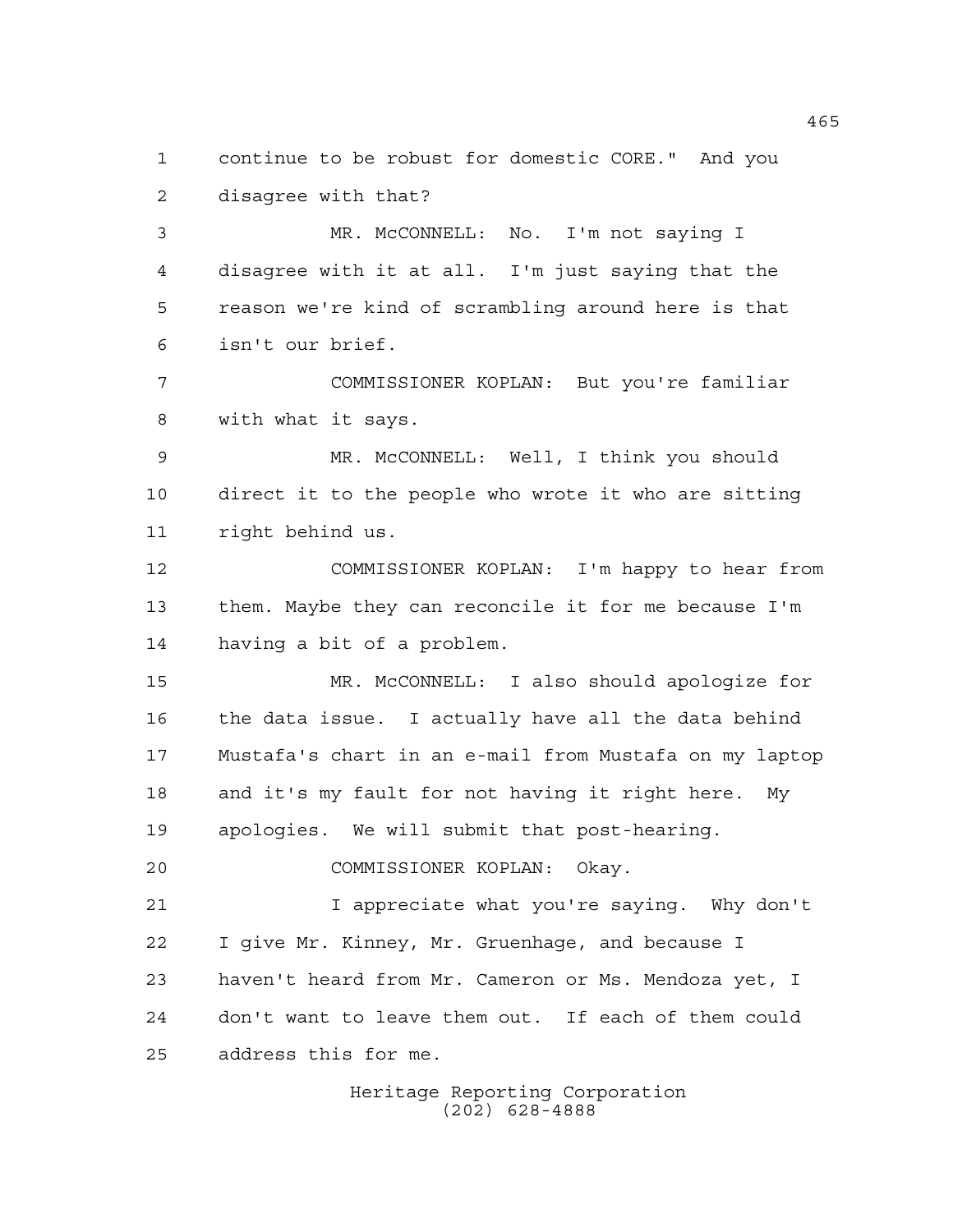The question is basically, were you all factoring in the plans for the Big 3 to cut output when this prediction was made for robust domestic CORE demand? I realize these announcements were very

 recent and I'm wondering whether you took it into account in what I'm reading in the brief.

 MR. GRUENHAGE: I can tell you for ThyssenKrup here, the tonnages which we are shipping to the automotive industry in the U.S. is mainly to one of the big automotive industry and there we are for certain sure and even some production cuts will not affect really our shipments to the U.S., due to the low volumes which we are shipping.

 MR. MALASHEVICH: This is Bruce Malashevich, Commissioner.

 I don't know exactly what pages in the joint brief you're referring to, but I --

COMMISSIONER KOPLAN: It begins at page 12.

MR. MALASHEVICH: Okay.

 COMMISSIONER KOPLAN: I see a few of you have that with you.

 MR. MALASHEVICH: We'll be there in a second.

Heritage Reporting Corporation (202) 628-4888 MS. DeSANDRE: This is Susan DeSandre from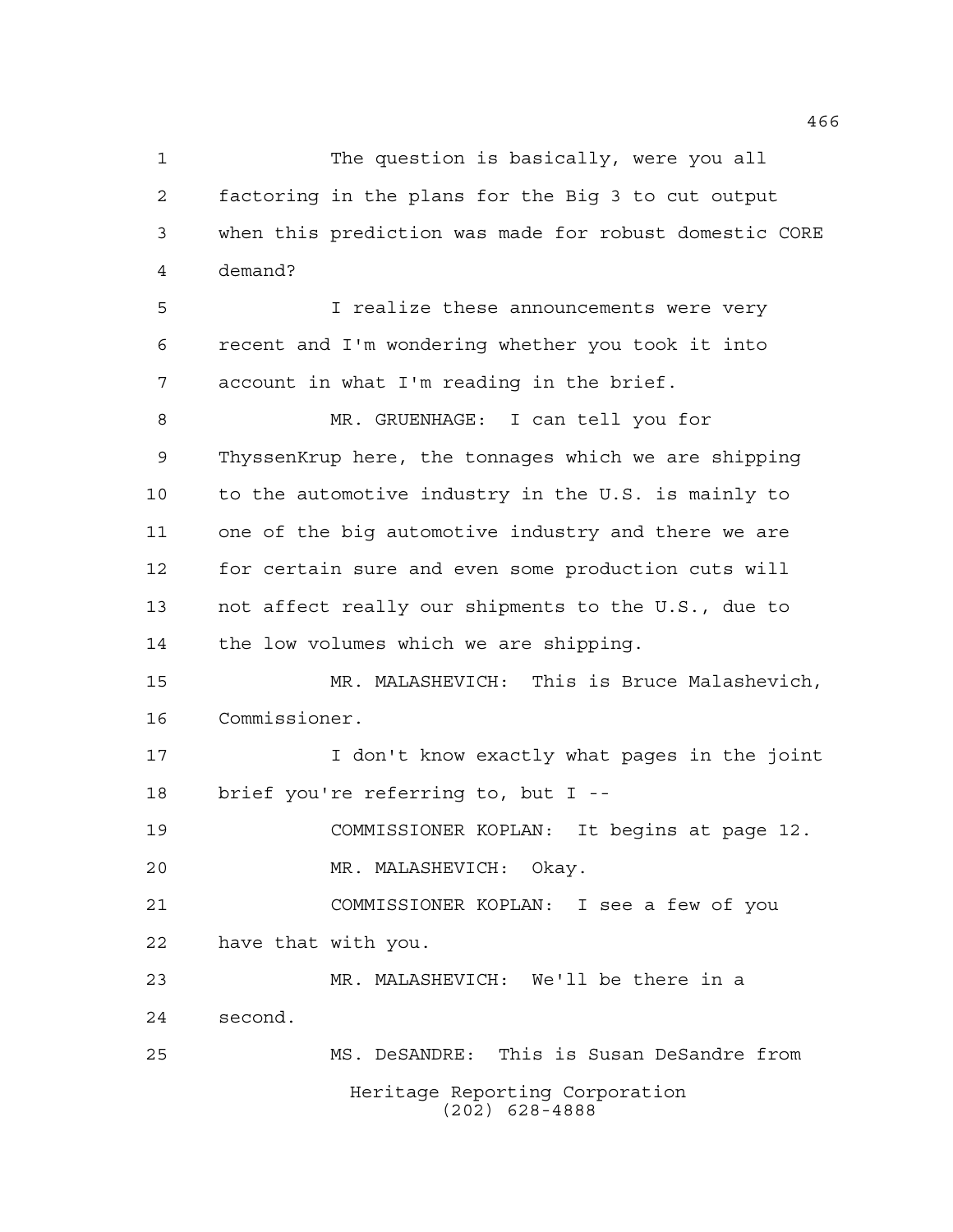Ford.

| 2  | I don't have the specific data in front of            |
|----|-------------------------------------------------------|
| 3  | me, for example, about the Ford production cuts but   |
| 4  | maybe I could try and clarify a little bit of what I  |
| 5  | do know and can circle back with data if it helps.    |
| 6  | The fourth quarter production cuts that               |
| 7  | you're referencing have been announced for the fourth |
| 8  | quarter only.                                         |
| 9  | The 2006 to 2008 timeframe I think that               |
| 10 | you're talking about is actually an alignment of      |
| 11 | Ford's capacity with the current output. So for       |
| 12 | example, we have lost significant market share over   |
| 13 | the last several years. We're not anticipating a      |
| 14 | further slide.                                        |
| 15 | COMMISSIONER KOPLAN: I appreciate that and            |
| 16 | I'll come back to you.                                |
| 17 | MS. DeSANDRE: I don't know if that helps.             |
| 18 | COMMISSIONER KOPLAN: My light's about to go           |
| 19 | out and I'd like to get the answer to the main        |
| 20 | question, if I could.                                 |
| 21 | MR. MALASHEVICH: I think I can give you the           |
| 22 | answer, Commissioner.                                 |
| 23 | First of all, we distinguish between what             |
| 24 | the Canadian producer Dofasco has in mind sending to  |
| 25 | the United States as per Ms. Towers' testimony        |
|    | Heritage Reporting Corporation<br>$(202)$ 628-4888    |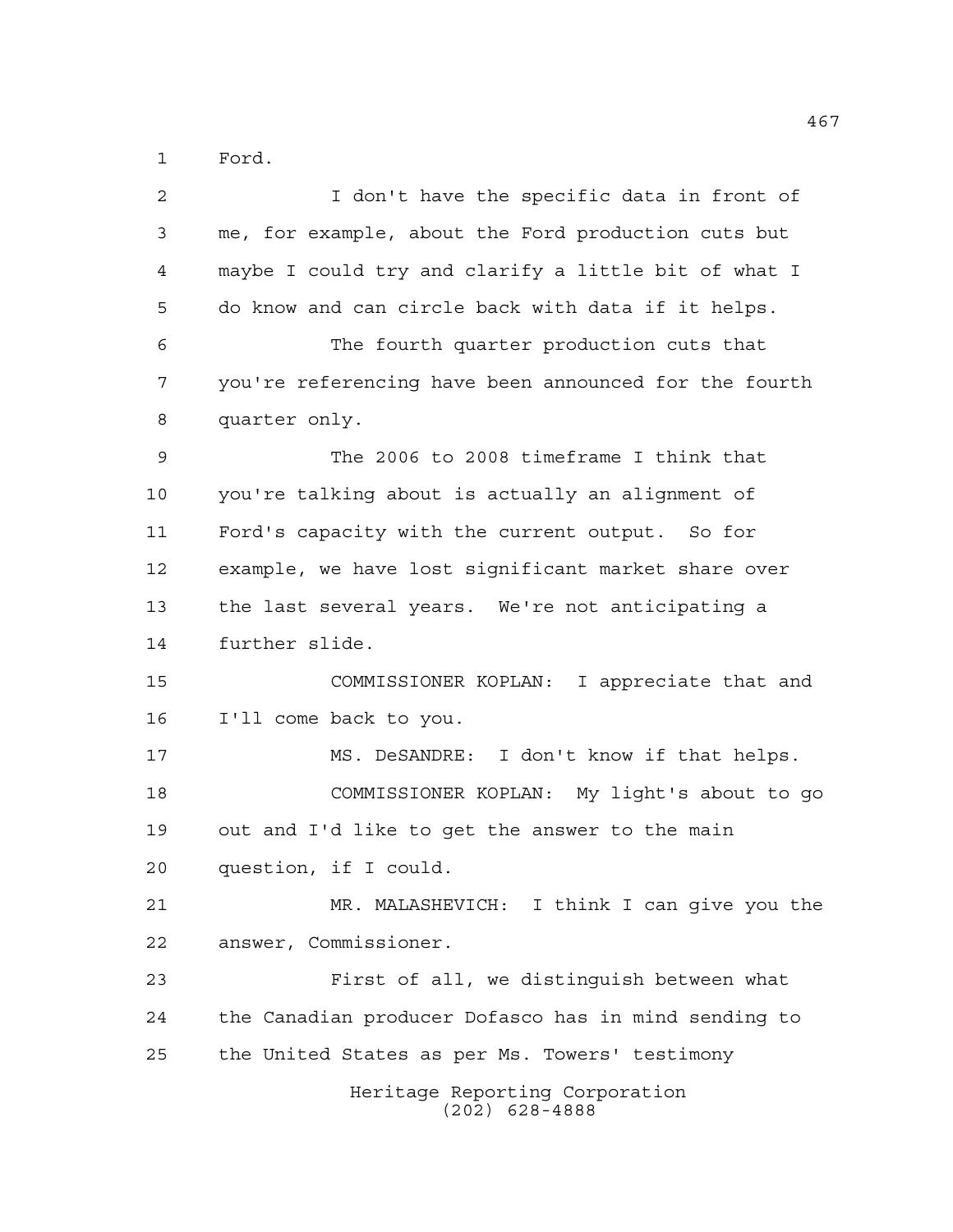earlier. That explicitly did take into account in their business plan the production cuts, as she testified.

 On pages 12 and 13 we tried to glean measures both of retail sales of automotives and also U.S. production of automotives. Taken into context of both the retail sales and production which as the economist from GM testified, our definition of robust in the context of autos was sustained production at a very historically high level.

 We also believe that expanding the numbers to which the term robust applied have to include the non-residential segment. It's obviously very important to discuss automotive production and we have the right people do that here, but we can't forget about the other half of the market.

 COMMISSIONER KOPLAN: My light's on. I ran over this morning. I would simply ask you if you can expand on this for me post-hearing and clear it up for me because I'm struggling with it. I would welcome the domestics doing the same on this point for me. I see Mr. Hecht nodding in the affirmative

that he will do that.

 With that, Mr. Chairman, I'll turn the questioning back.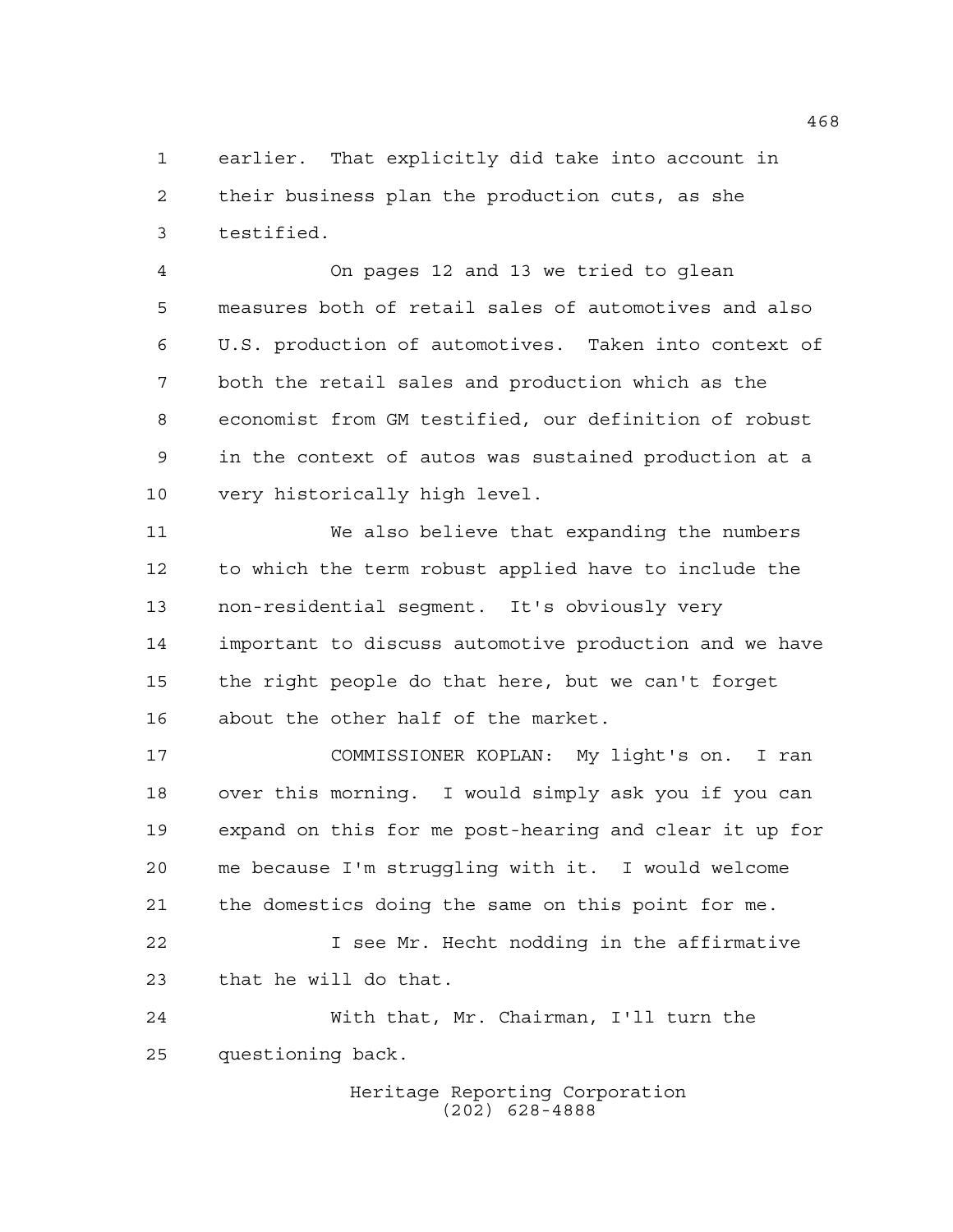CHAIRMAN PEARSON: Commissioner Okun? COMMISSIONER OKUN: Thank you. One follow- up on the same chart and we'll appreciate looking at the information behind it but I understand that it sounds consistent to me with what we heard this morning on the 1.1 percent from '07 to '08 and I think the difference is what you're looking at from '08 on. That's the bigger thing.

 But you said something also in response to one of the questions, Mr. Mohatasem, and I wanted to go back to it, which is if you could also document for us any industry publications or any information from GM or others on what I think I heard you say which is you think the shift to the lighter cars and away from SUVs has been modest. And I think Mr. McConnell had added that he also, you added something about the actual CORE being used in automobiles may be increasing.

 So if there's any industry documents that you could provide for the record on those particular points I'd appreciate seeing that as well.

 MR. MOHATASEM: We can certainly do that. COMMISSIONER OKUN: That would be great. Let me now turn back to the Japanese respondents.

> Heritage Reporting Corporation (202) 628-4888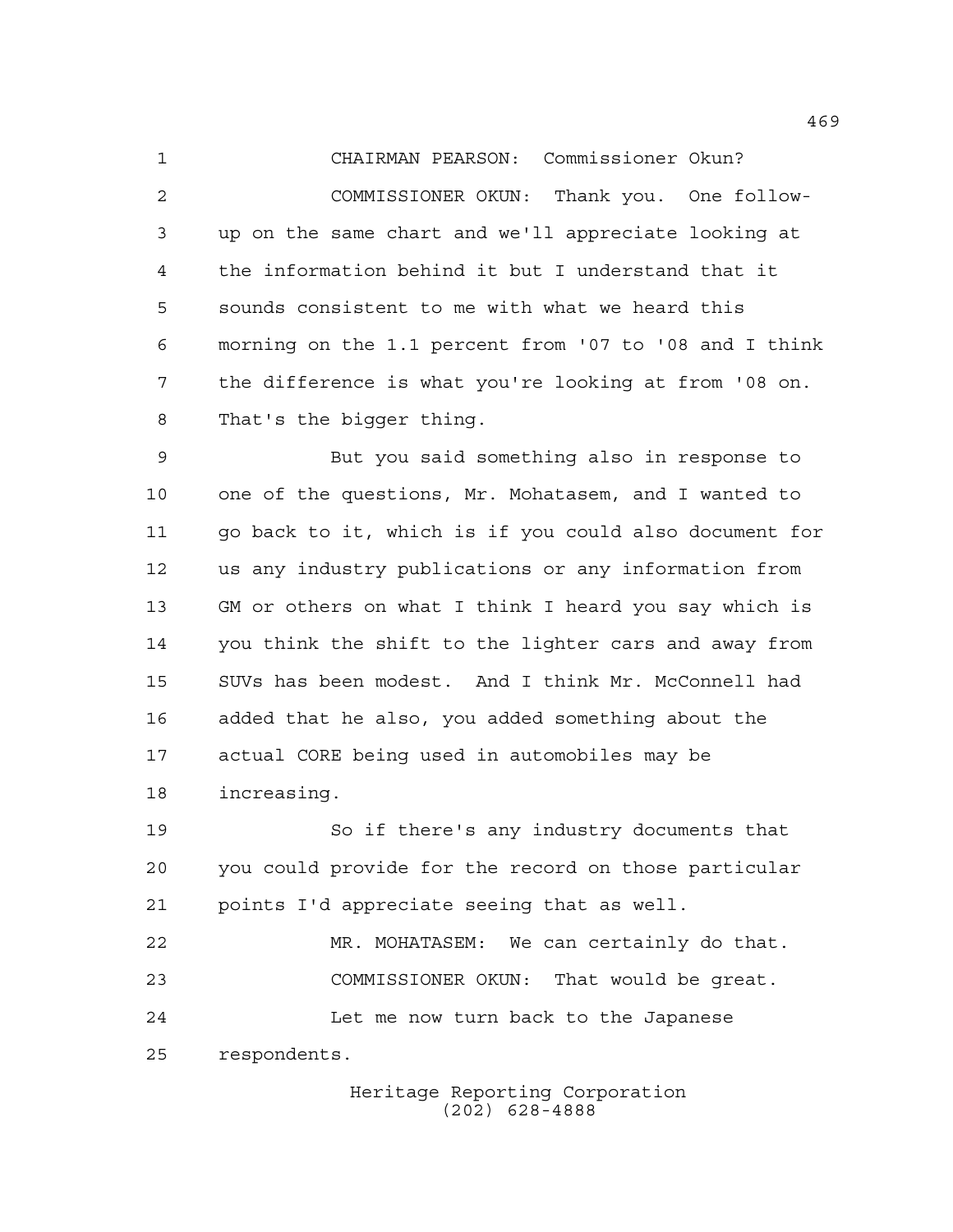Further on this question about what volume from Japan is likely if the orders are revoked. One of the points that the domestic producers made this morning, or this afternoon, whenever it was, in response to my question, was that with service centers and the fact that the Japanese companies have relationships in the United States. But the just in time issue isn't such a big deal because if you work with the auto producers and have apart that you can manufacturer, that you'll be able to manage the time differences and the transportation differences, et cetera. I wanted to hear your response to that from whoever wants to start. MR. MIKI: My name is Heiki Miki, JFB Steel. There are many service centers established by, for example, Japanese companies in the United States. However, their main objective is to have separate chain with the steel made by U.S. mills, not

from global supplier like us.

 In our case it is true that they have warehouse, they have supply service center to establish JIT operation for automotive companies, but that's all using steel from U.S. mills.

Heritage Reporting Corporation (202) 628-4888 For example, if they would like to have for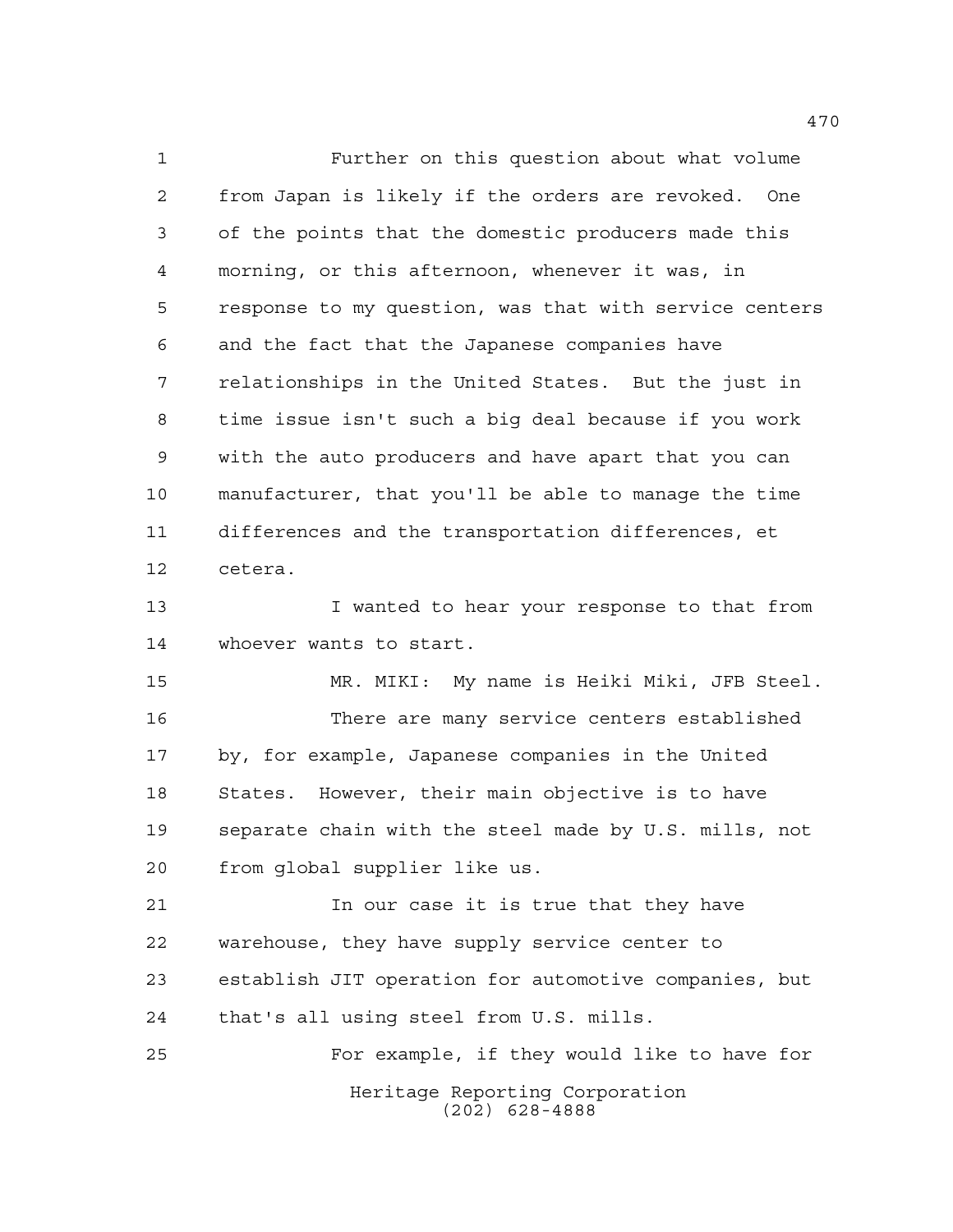example, steel from JFB, at least it usually takes two months or three months to produce material after receiving an order. Then there is another 30 to 40 days for just transportation. Then you need to add inland transportation from the port to manufacturing plant in United States. So physically do you think you can do that, you can do that. But economically, I don't think that's a feasible plan to do it. COMMISSIONER OKUN: Mr. Cameron?

MR. CAMERON: Just very briefly.

 This really is a false comparison. They're trying to make the time period and the expense of maintaining that inventory automatically disappear. The reason the proximity is important is because the steelmaker makes the steel and sends it to the automobile company and they're doing this calibrated to when these guys are manufacturing the steel.

 When you're ordering it from Korea and Japan to bring it to this country, you've got at least a three month supply chain plus a little bit extra because you have the order time, then you have to stick it into production, then you've got to get it off of the production, onto the ship, from the ship onto the dock, off the dock onto the truck, from the truck to the plant, and guess what? That's not just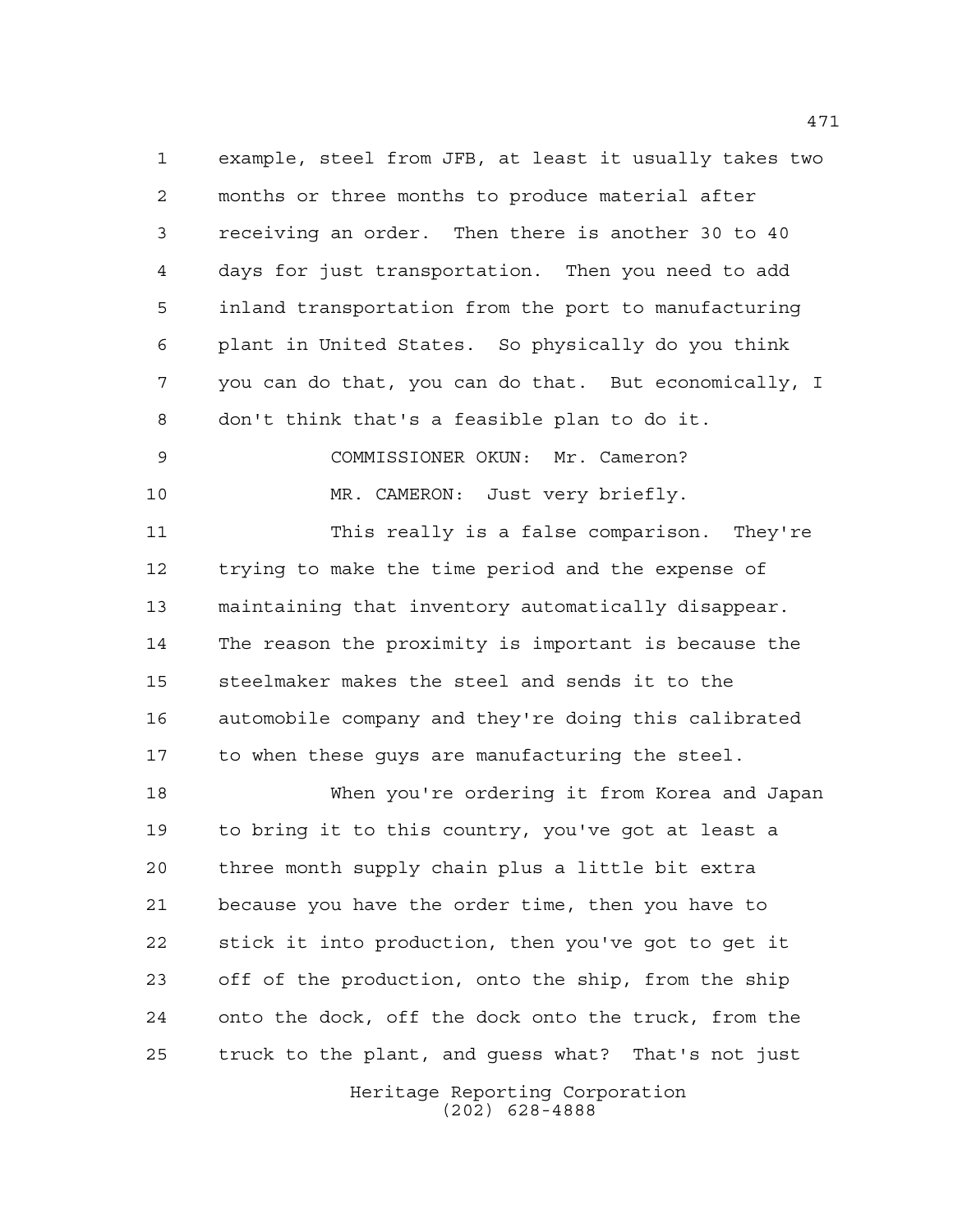in time and that's the problem here. So --

 COMMISSIONER OKUN: Mr. Cameron, you've had caffeine and food too, so you're ready to go. (Laughter). MR. CAMERON: Commissioner, I have not had any caffeine since this morning but I'm thinking about getting some more because it's time we liven this place up. (Laughter). Anyway, that's all I'm suggesting to you, is that either A, there is a time lag here that nobody is taking into account and they're suggesting well hell, they can just put it into a service center. Well, exactly who is going to pay the cost to maintain that inventory? Which again, you're either going to be talking somebody pays to maintain the inventory on the yard, and that increases the cost; or they're going to be doing just in time from a four month timeframe, and that's a problem and that's the reason that this just in time explanation that you got from them this morning doesn't work.

 I'd be more than happy to ask my friends at Ford in the front row to ask whether they agree with that.

(Laughter).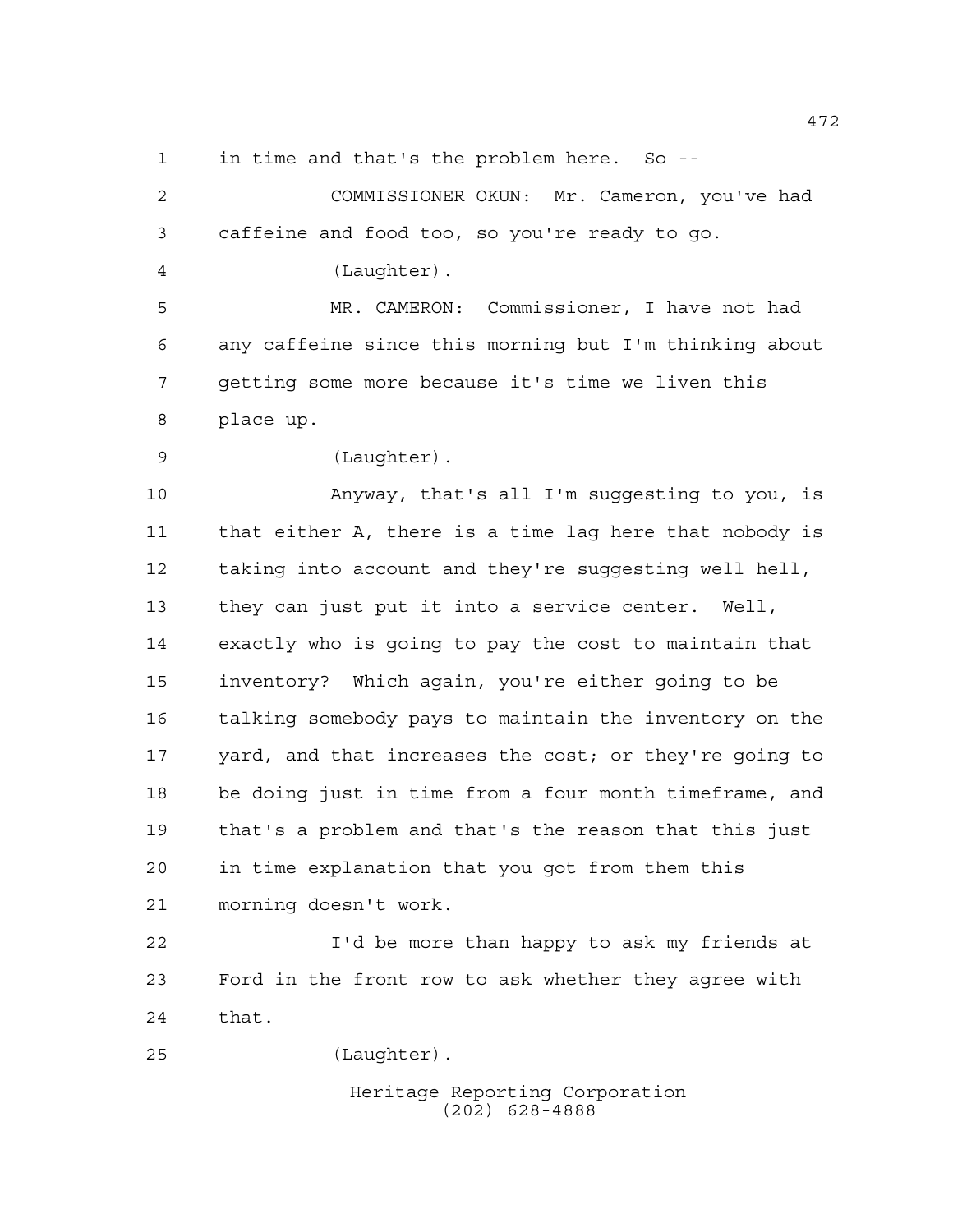COMMISSIONER OKUN: I think I'll follow up, Mr. Cameron, since we got you going, why not keep with it. Actually this will be broader, not just to the companies you represent today but to the other subject producers as well.

 that is to the extent you could discuss it on the public record, if not for post-hearing, one of the other arguments made with regard to whether there will be significant volume from the subject countries is that to the extent there are shipments to the North American market already, it is a sign that the subject producers, notwithstanding what you just said about the shipment, or that's not just in time, but there may be shipments. Is there anything you can say in this session about that? I'll start with you, Mr. Cameron. MR. CAMERON: Thank you very much,

Commissioner. I appreciate your indulgence.

 There are two things I can say. First of all, is the question directed solely about autos or is it about all corrosion resistance?

 COMMISSIONER OKUN: You might help me break that down.

Heritage Reporting Corporation (202) 628-4888 MR. CAMERON: The reason I ask is that the Korean suppliers, as you know, have been in this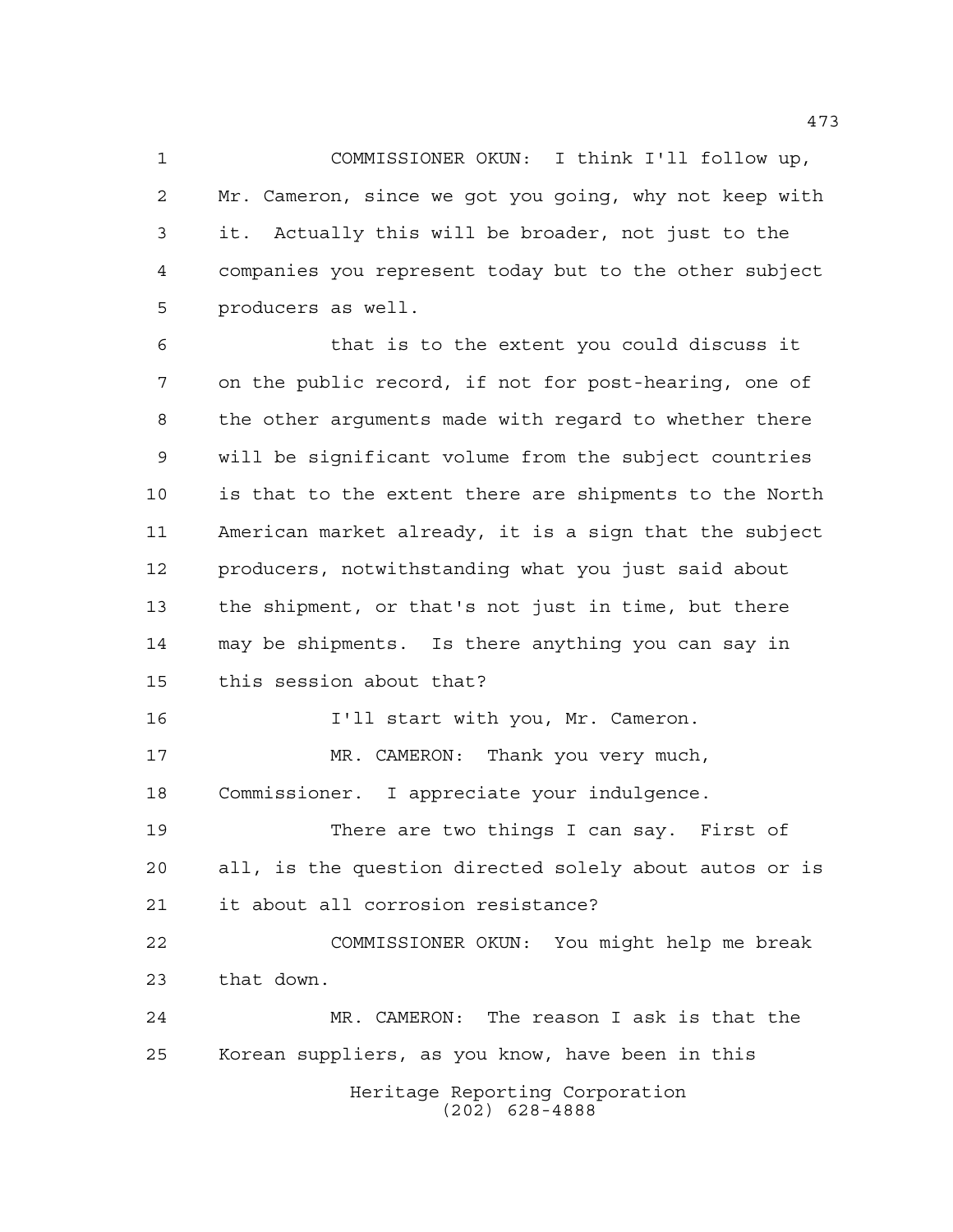market from the beginning and yes, you're correct.

 Korean suppliers have not been prevented from importing because of the antidumping and CVD orders. That, of course, is because they don't really have any duties that go along with them.

 The antidumping orders have not been a significant barrier, but as you heard from the testimony from POSCO, and this is actually quite significant because it gets into the issue of, one of the things that you're looking at is what is different about the trade today from the trade in 1993, which I would like to remind the Commission was 15 years ago, and in 2000 when you last looked at this in terms of sunset.

 One of the differences is that in 1993 all of the corrosion resistance that came from Korea, which was not all that significant, but it came, was really commercial grade, galvanized steel.

 Now all of a sudden we're in 2006. POSCO is supplying automotive grade to Hyundai Motors in Alabama. Well, prior to their supply in 2004, POSCO didn't supply anything there. Why is this different from what we just talked about in terms of just in time? It's because the Hyundai plant was just established.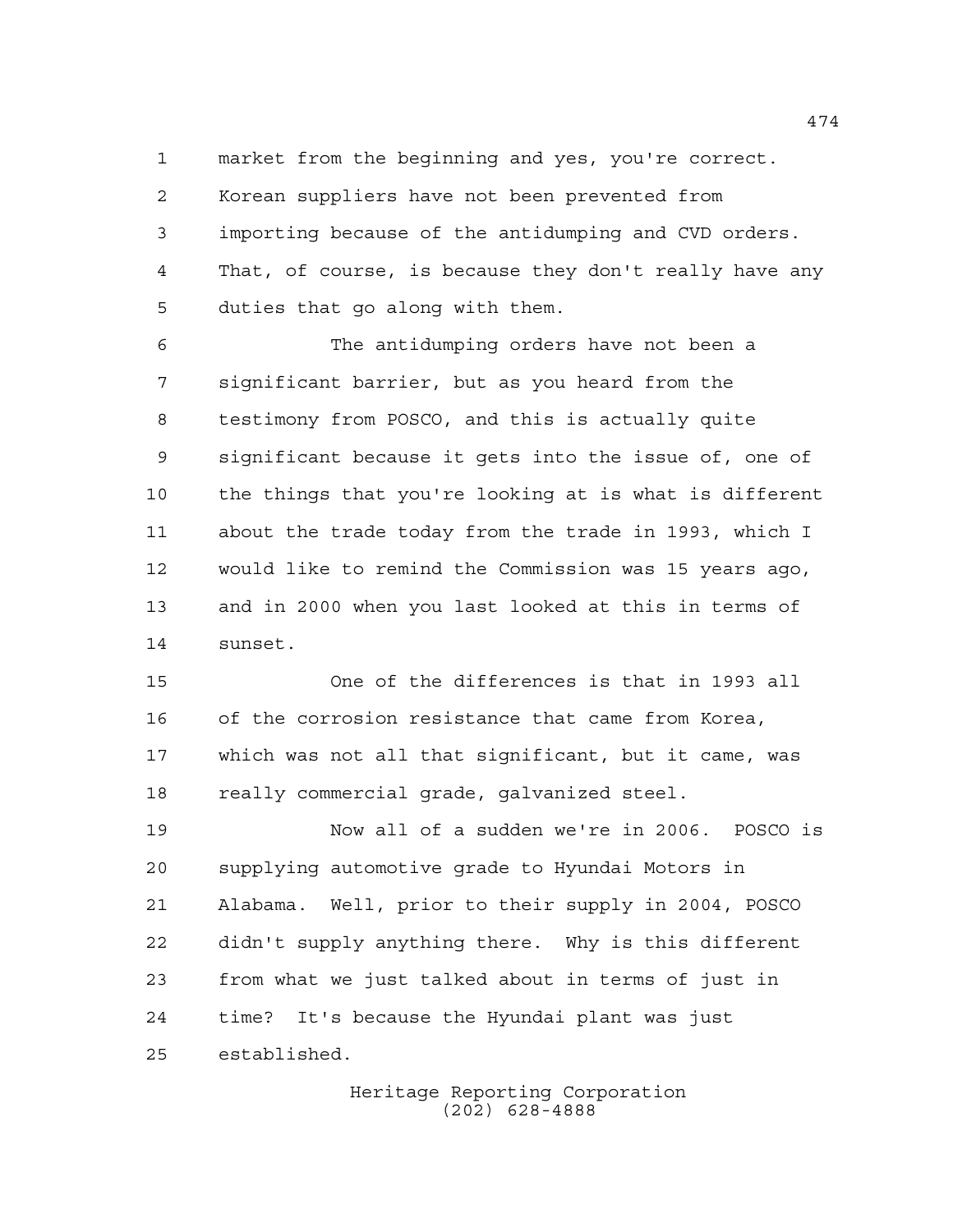In order for them to get off the ground they calibrate those machines based upon the steel that they have bought and Hyundai has been making in Korea for the last 10 to 15 years. They are making it based upon that steel. That's the way that they get the efficiencies necessary in order to get the plant going.

 As the plant gets going what you find in these transplants, and I would ask the automobile transplants to substantiate this, is that gradually they move away from the steel that they started with because they then qualify the U.S. suppliers. Why do they qualify the U.S. suppliers? Exactly the reasons we've been talking about, because they want to have the proximity, they want to have them there, they want to be able to have that steel. That's the reason you have that gradual shift.

18 But it's important to understand, if they couldn't get POSCO steel, Hyundai in Alabama would not have been a successful company. They needed to have the steel that their machines were calibrated with and then as they adjust they can go and develop additional sources here. And guess what? When they do that, they're going to phase POSCO out. We understand that. That's what's going to happen.

> Heritage Reporting Corporation (202) 628-4888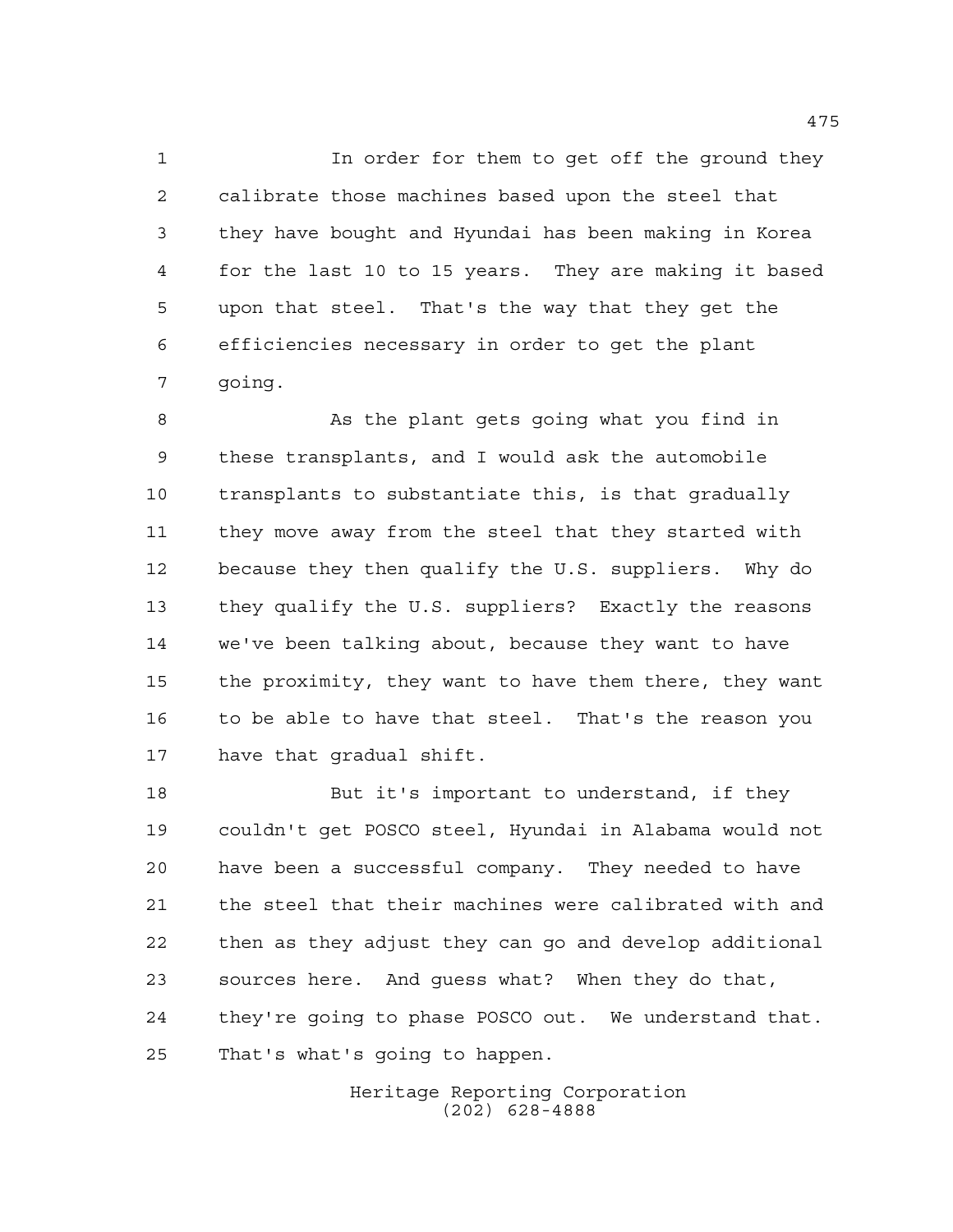COMMISSIONER OKUN: Producers from the other countries?

 MR. DAVEY: Mr. Davey from Dofasco. The main reason, again --

 COMMISSIONER OKUN: I'm sorry, I will come back to you. I view you a little bit differently and I've heard your testimony. I'm now looking for the Asian importers who are sending to the American -- Asian or European producers that send to the Americas and what that means for volume if the order is lifted. Anybody else?

MR. WOOD: Chris Wood --

 COMMISSIONER OKUN: And I do have the yellow light, just to let you know.

 MR. WOOD: I'll try to keep this brief then, Commissioner.

 Basically I agree with what Mr. Cameron has said. The Japanese producers are farther along that line than POSCO and Hyundai are right now. Nobody's going to sit here and tell you that sure, Nippon Steel has never heard of Toyota, or that Honda doesn't buy from these companies in Japan. But I think if you listen to the testimony from the transplants and look at the actual patterns of trade over the last 10 to 15 years, you see that what they want from the Japanese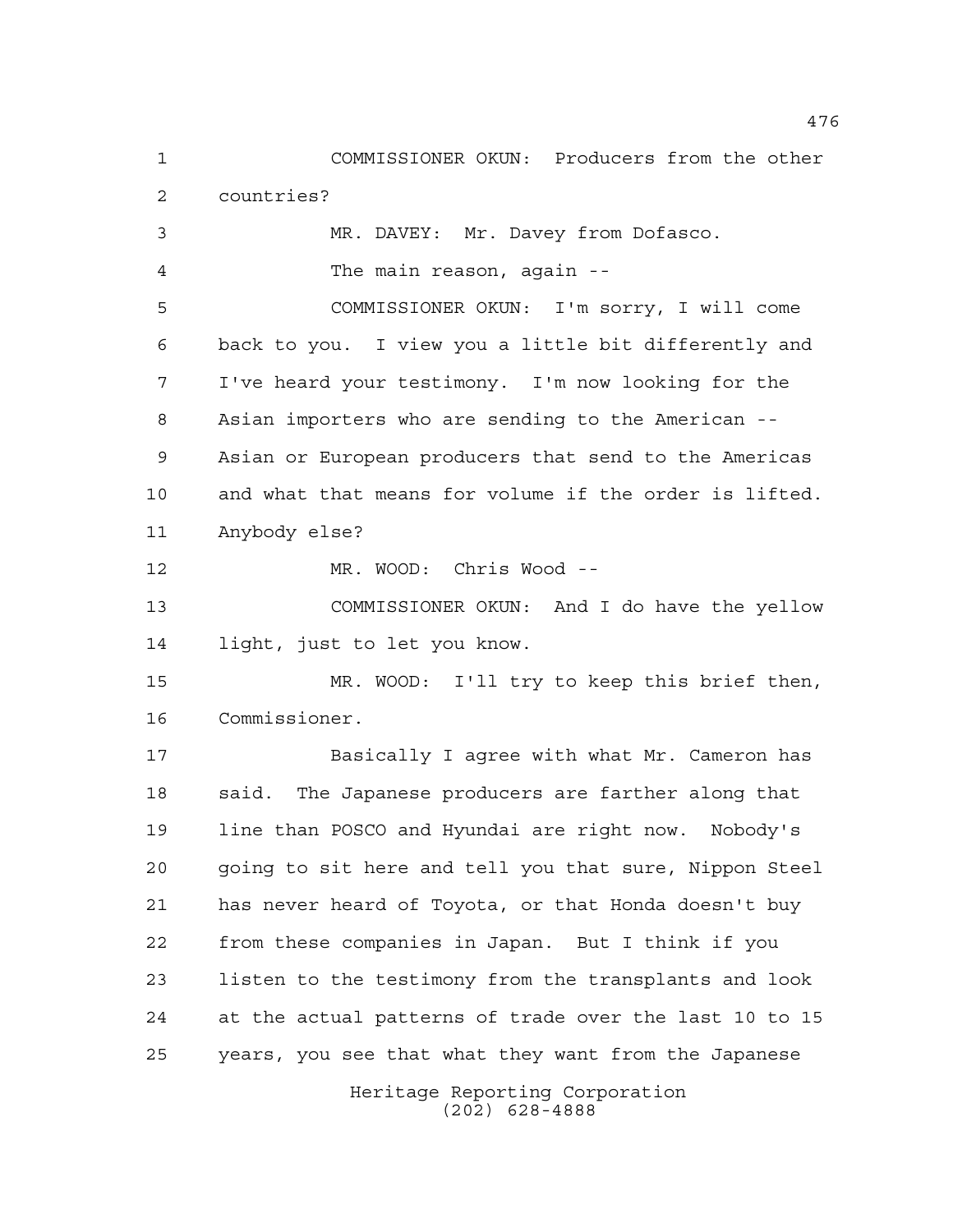producers is to supply them in Japan, supply their transplant operations in China, and not just in China but in Asia as well. That's the most efficient supply chain for them and they have the U.S. suppliers here, as they told you, that they can get their steel from today for their U.S. operation.

 COMMISSIONER OKUN: Okay, thank you. I'll return to this with the other producers.

Thank you, Mr. Chairman.

 CHAIRMAN PEARSON: Commissioner Lane? COMMISSIONER LANE: I'm going to start with a question for Ms. DeSandre.

 Mr. Cameron, I don't have a question for you but if there's anything you want to answer please do, because you're livening this up and I need a jolt to wake me up here.

 MR. CAMERON: Thank you, Commissioner. COMMISSIONER LANE: Ms. DeSandre, in reference to Commissioner Koplan's questions you began to explain Ford's situation. Were you saying that Ford was not cutting production in the fourth quarter of 2006, but it was cutting capacity to match current production levels? I thought that's what I heard, but I'm not sure that's exactly what you were saying. MS. DeSANDRE: Let me try and clarify again.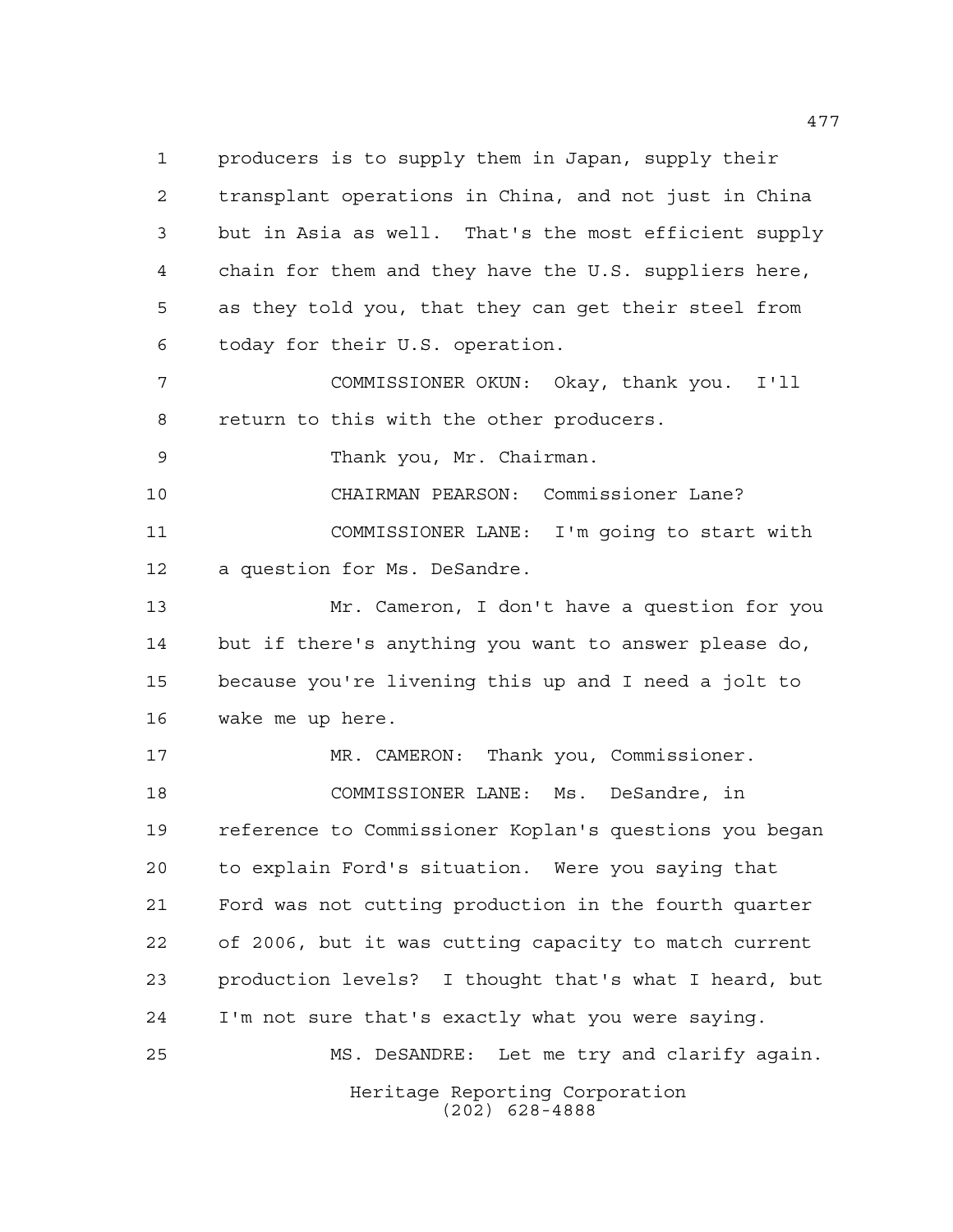I think there were two things that I thought maybe were running around because we talked about 2006 fourth quarter production cuts and then what is happening in 2006 to 2008. Ford had recently made some announcements around our capacity. In 2006 we have announced production cuts for the fourth quarter. We have not made any production cut announcements beyond that. In the similar timeframe, just very recently, on September 15th I think it was, there were some announcements about additional plant idling through the 2008 timeframe. What basically that is is that, and I can check on these numbers, but directionally I think they're right. Ford's installed capacity right now is 3.5 million units a year in North America, and our market share is 3 million units. So what we are doing is right-sizing our capacity to match the current market share. The anticipation is that that market share will continue. So I think maybe sometimes those things get

confused. I hope that helps.

COMMISSIONER LANE: Thank you.

 Mr. Cover and Mohatasem. You said that GM did not really see any shift to smaller vehicles. I believe that's what you said. So I wanted to ask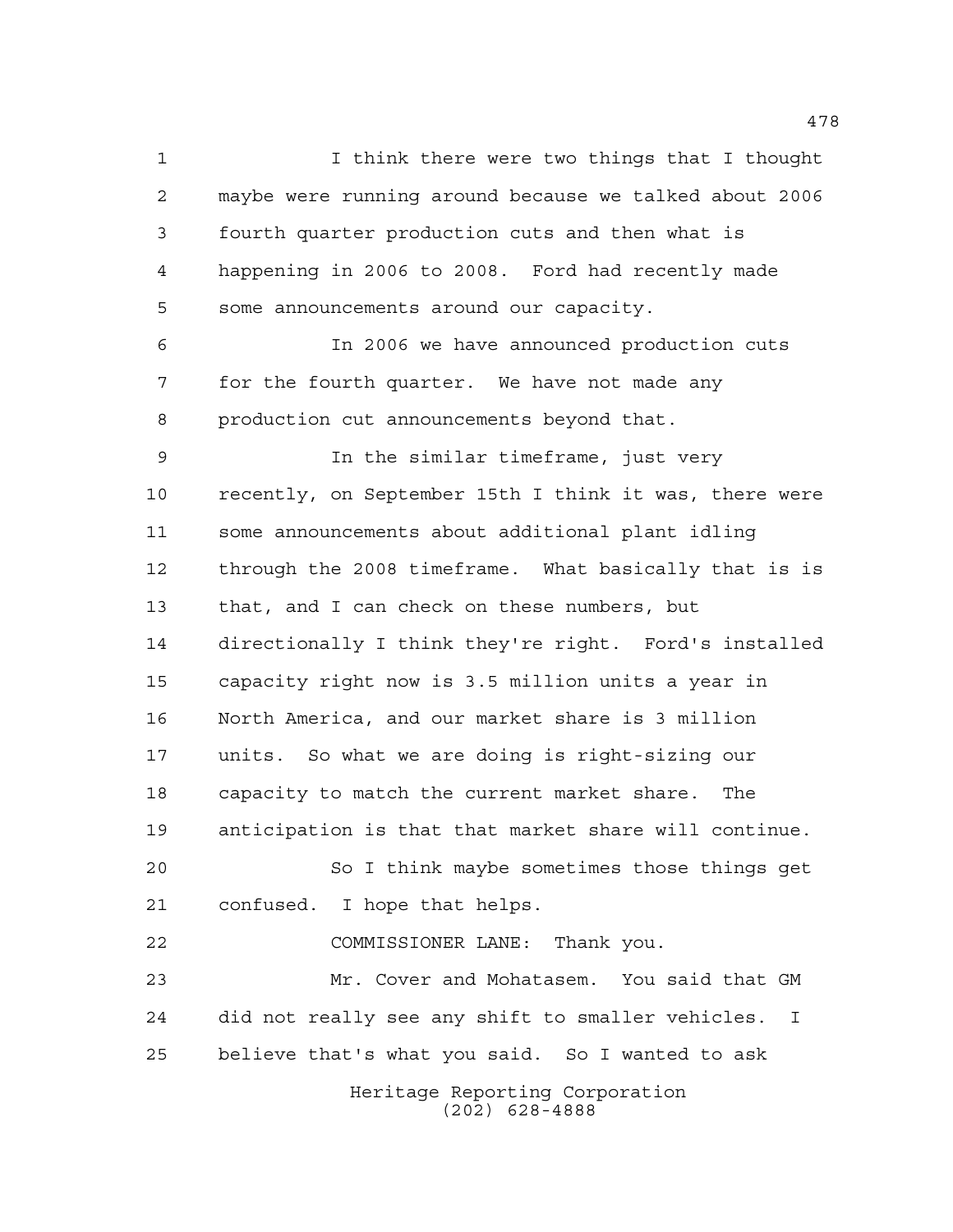Honda, Nissan and Toyota if you are also not seeing a shift from larger vehicles to smaller vehicles.

 MR. MOHATASEM: Let me clarify before we move. I said the shift has been very modest, and in fact the shift you have seen is more in the middle of the market. We're moving from the traditional sport utilities, truck vehicles to passenger car vehicles are roughly equal size. That's where the big shift is taking place in the U.S. market. The amount of corrosion resistant steel in those two types of vehicles is not that different.

 MR. COVER: If I may, Ms. Lane, I'd like to also expand on a point that was made many times today and also referred to by Mr. Koplan. That is if there is a shift in mix in the marketplace from large SUVs to smaller vehicles, namely smaller passenger car vehicles, that it would decrease the demand for CORE products. To analyze that and answer it correctly requires just a sentence or two about vehicle design.

Heritage Reporting Corporation Large pickup trucks and large SUVs, the ones that get all the ink about being gas guzzlers, are called body on frames, meaning there is a cab and a body assembled, of sheet metal. It's almost all CORE products, and it is attached to a hot-rolled metal frame. Most of the difference in weight between a

(202) 628-4888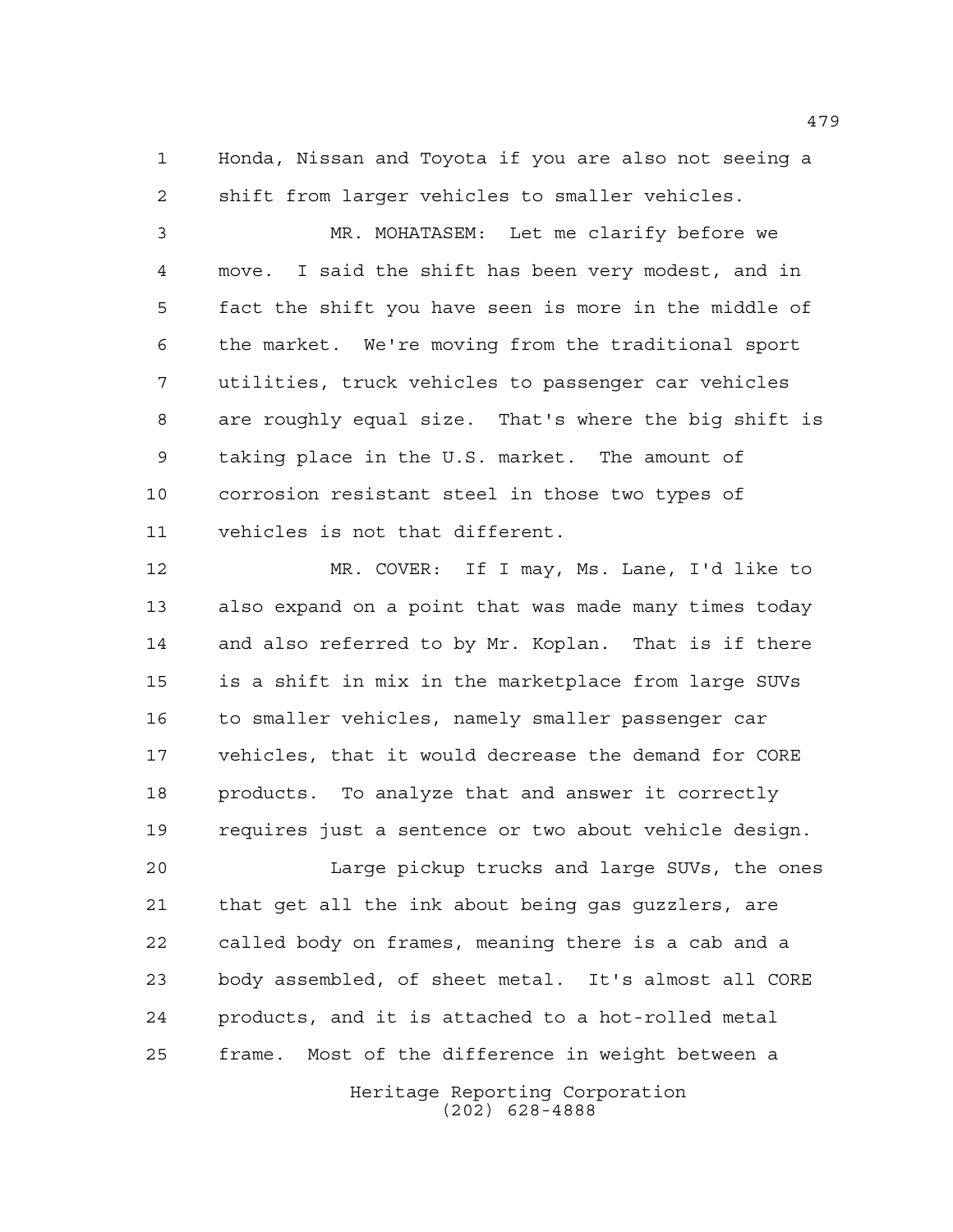large pickup or a large SUV and a passenger vehicle is represented by that hot-rolled frame, not by a significant difference in the number of pounds of CORE products in the two vehicles.

 The latest trend which is another aspect of vehicle design which will affect the demand for CORE products is that those large SUVs, yes, they will continue to sell. But for those customers who don't want that large SUV, cross-over vehicles or CUVs as they're called, are becoming more popular and all of the companies --

 COMMISSIONER LANE: Would you tell me what a CUV is?

 MR. COVER: A cross-over utility vehicle. An example would be the Chrysler Pacifica. Or the Lexus 330. They're cross-over vehicles.

 Those kind of vehicles are large, they're not as large as the big SUVs. They carry a lot of passengers. They're convenient and they ride like a car.

Heritage Reporting Corporation They are not body on frame. They do not have a heavy hot-rolled frame to which a sheet metal body is attached. They're built like a passenger car meaning that it's unibody construction. All of the frame and the vehicle body are welded together as one

(202) 628-4888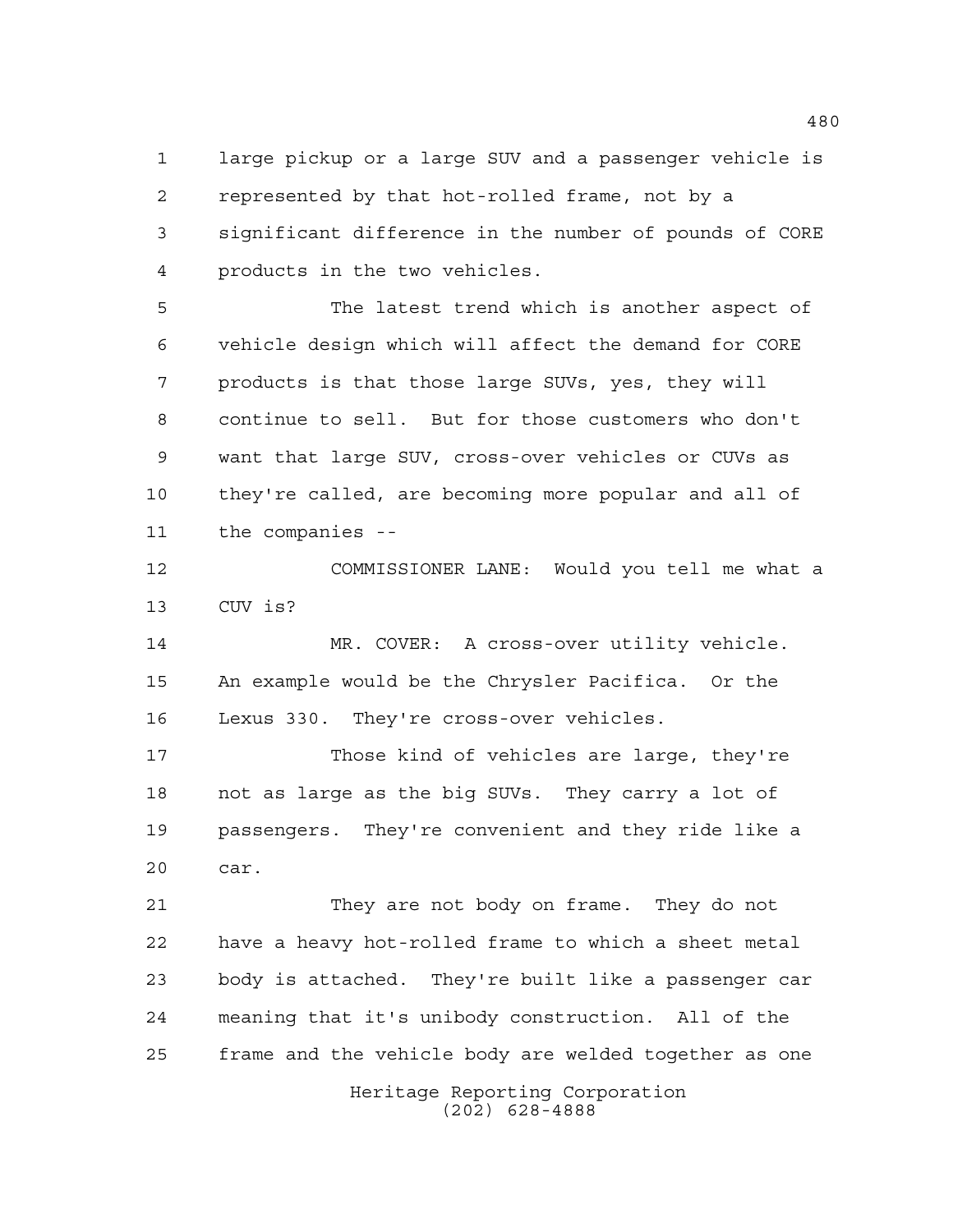unit and those frame components are also CORE products.

 Therefore, the cross-over utility vehicles will most likely use more CORE products than the heavy sport utilities that they replace because they have more sheet galvanized and do not have a heavy hot-rolled frame.

Make sense?

 COMMISSIONER LANE: Yes. So you are saying that if the U.S. industry, auto industry, determines that the public wants smaller vehicles and not big SUVs, that it will probably have no real affect upon the corrosion resistant steel market.

 MR. COVER: Yes. I would conclude that with you, and also depending on what consumers choose long term, that creates these mix effects, could actually create a small increase in the use of CORE products. COMMISSIONER LANE: Do Honda, Nissan and

Toyota have the same answers?

 MR. JUTTE: This is Larry Jutte from Honda. No, we don't have the same answers.

 All of our products are unibody so we don't have the same situation that GM or Ford may have with their shifting of production from one to another.

But our light truck vehicle sales have been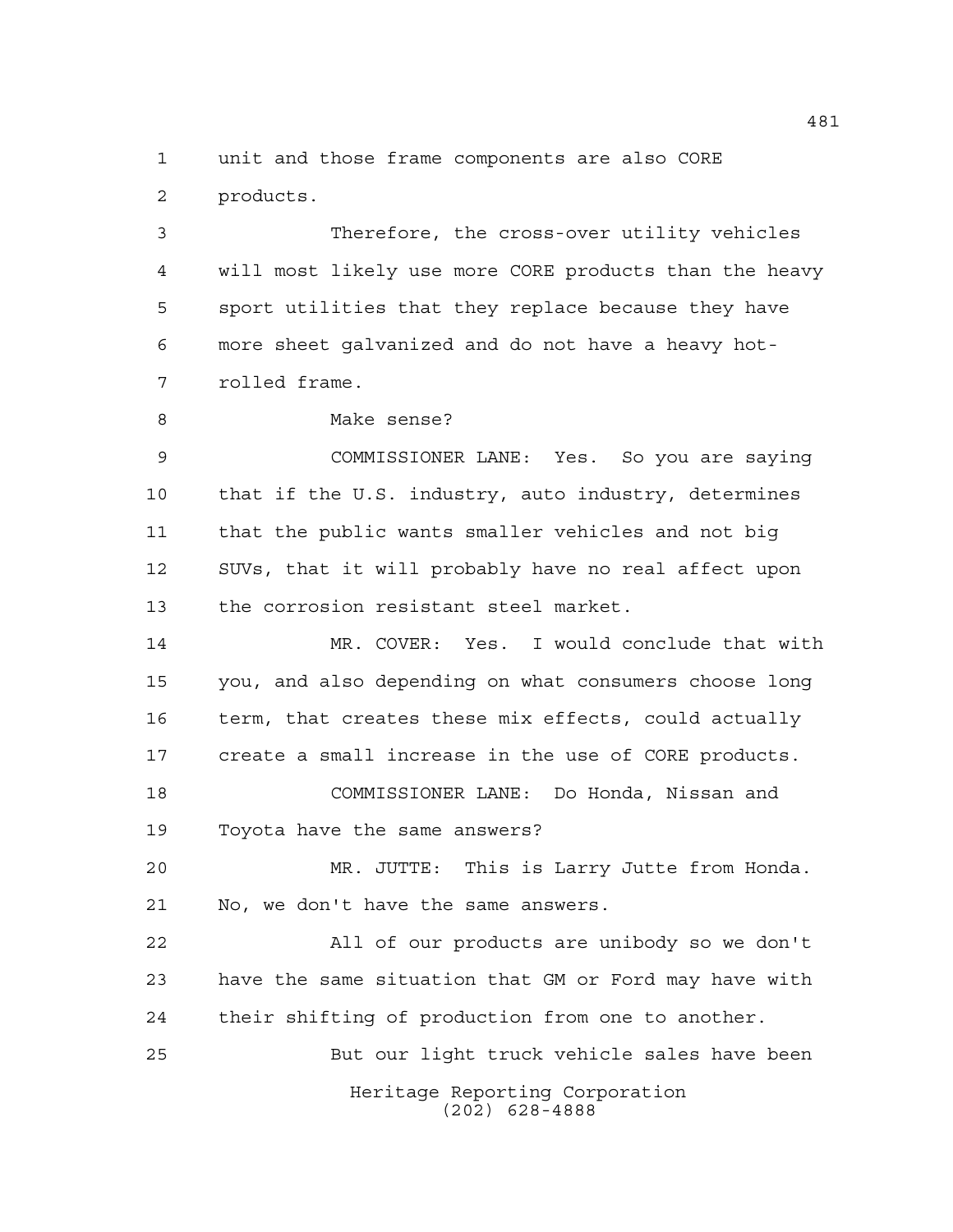relatively steady. We are seeing an increased demand for our lighter, smaller cars, mainly the L4 version engine versus a V6 engine. So as an example, our Civic sales are very hot right now. We see that continuing into the near future.

 COMMISSIONER LANE: So you are responding then to the market by producing smaller vehicles? MR. JUTTE: We are not decreasing our overall vehicles. The increases in our incremental sales and production will be in whatever the market demands. Right now it happens to be in the smaller

vehicle area.

 COMMISSIONER LANE: Anybody else? MR. NIELSEN: Chris Nielsen from Toyota. We'll be starting production next month at a new full- sized pickup truck in San Antonio, Texas, so we're hopeful and optimistic that a full-sized pickup truck market will continue to be a growing one in North America.

 In addition we have two other plants that are presently under construction that will produce mid-sized vehicles, the Camry and the Rav4, so over the next several years we'll be opening three new plants, all producing mid-sized passenger cars or full-sized pickup trucks.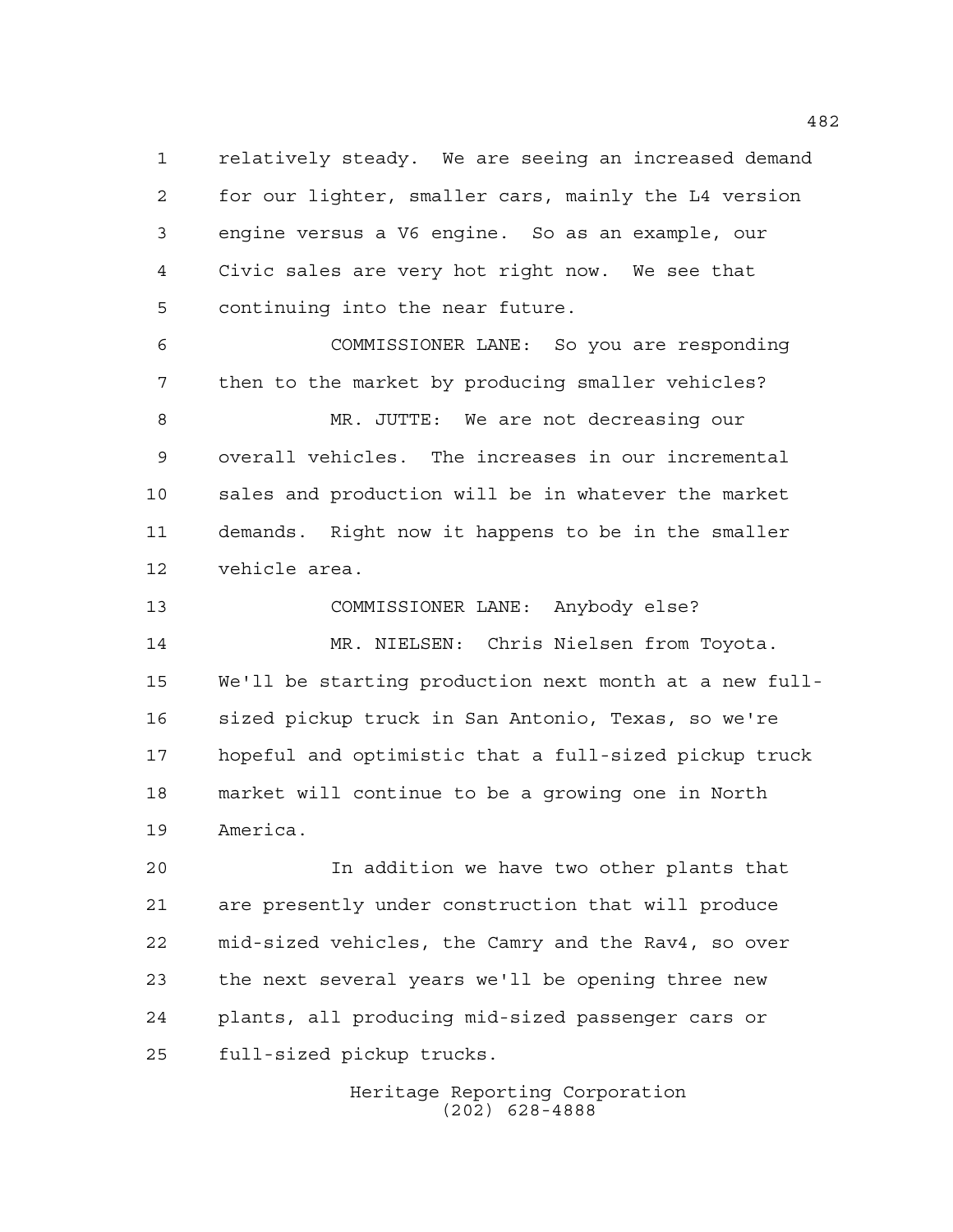MR. VICKERS: Cal Vickers from Nissan. Our newest assembly plant in Mississippi builds a wide range of full size trucks, a mini van and the Altima, a large passenger sedan, mirroring somewhat what we do in Tennessee with the exception of the large trucks. They're more mid-sized. The new, smaller vehicles that we're launching, the Versa and the new Centra coming out are coming from our Mexico facilities, so they're not going to be a degradation to what we do in the U.S. market. COMMISSIONER LANE: Thank you. MR. KELLY: Excuse me. There's one more point that might either confuse you or clarify something. If the subject here is about the increase or decreased demand in these products there's another thing that is happening at least at our company and probably across the industry, feeding on Rich Cover's comments. We are all, because of fed regs and because of fuel economy requirements, we are all tasked with

 in order to light-weight vehicles, particularly bodies and frames, you have to increase the strength, take the gage down, the thickness down, and increase the

light-weighting of vehicles. What comes into that is

Heritage Reporting Corporation (202) 628-4888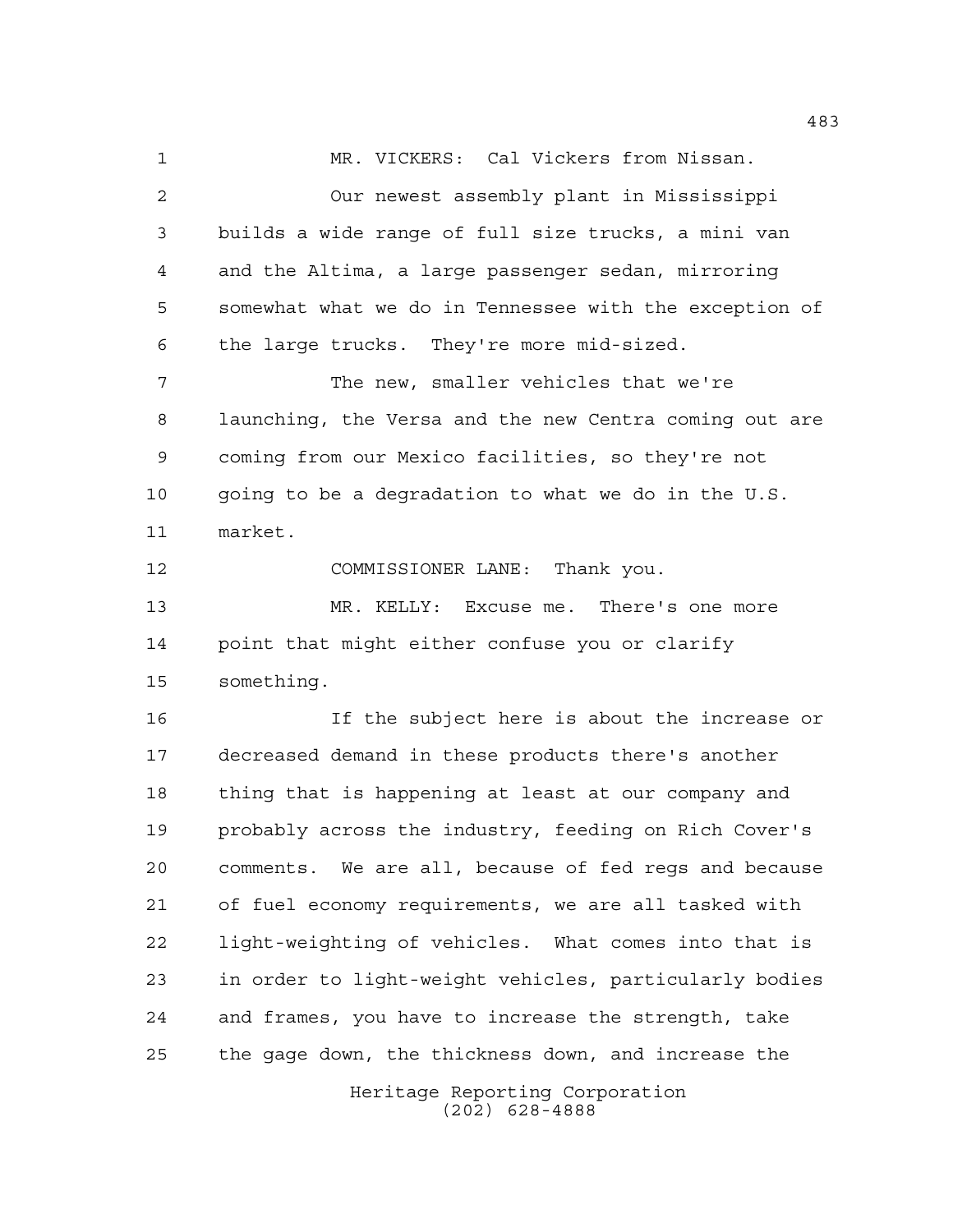strength.

| 2  | Products that presently are not CORE                   |
|----|--------------------------------------------------------|
| 3  | products, they're so thick, the gage is so heavy that  |
| 4  | they don't need to have corrosion protection. We are   |
| 5  | right now for new models in the '09-'10 timeframe, if  |
| 6  | we take enough gage out, we go over a certain          |
| 7  | threshold where those are going, they are not now CORE |
| 8  | products but they have to be CORE products.            |
| 9  | So the tonnage may not be significant, but I           |
| 10 | think it possibly could be because those frames are    |
| 11 | pretty good users of steel. That will increase the     |
| 12 | demand for CORE product that is not there right now.   |
| 13 | I don't know if that confuses or clarifies some things |
|    |                                                        |
| 14 | for you.                                               |
| 15 | COMMISSIONER LANE: That's very helpful.                |
| 16 | Thank you.                                             |
| 17 | Mr. Chairman?                                          |
| 18 | CHAIRMAN PEARSON: I would just mention that            |
| 19 | some of us on the dais have noted that it's getting a  |
| 20 | little bit warm.<br>I don't know what it's like down   |
| 21 | there. We have asked the secretary to determine        |
| 22 | whether the building ventilation might have shifted to |
| 23 | a night-time schedule.                                 |
| 24 | (Laughter).                                            |
| 25 | We're trying to rectify this, so if you get            |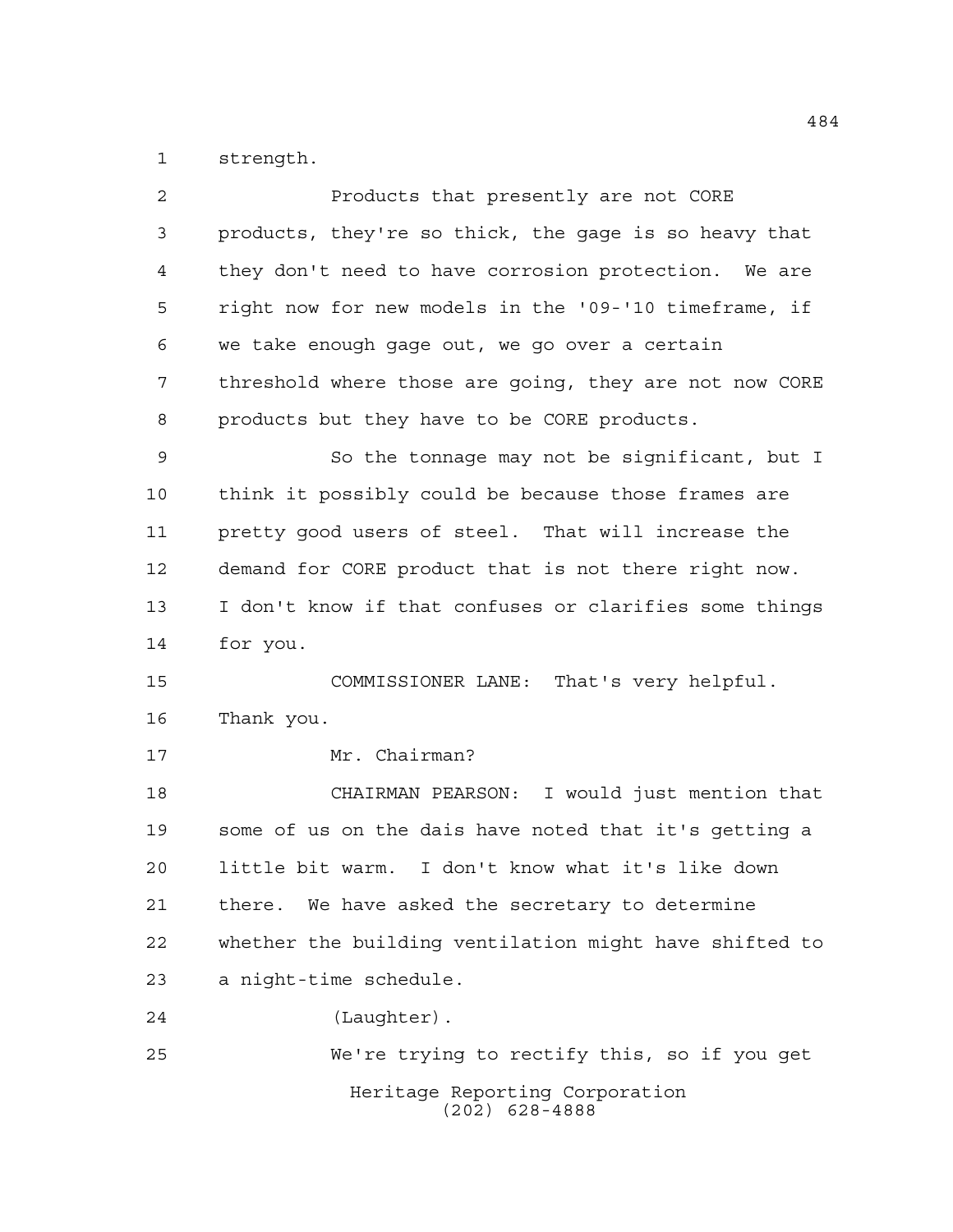warm take off your jackets. We'll not enforce any

dress code at this hour.

(Laughter).

Including for the secretary.

 I also would note that Commissioner Okun who I hope is listening in the anteroom, I think she's just recently purchased one of those cross-over vehicles that use all that corrosion resistant steel. It seems to me to be a great mom car. She'll probably comment on that when she returns.

 MR. McCONNELL: Mr. Chairman, could I just point out that in the hot-rolled hearing she pointed out she had a dying Ford Explorer and was looking to replace it, and Ford was more than willing to talk to her about that.

```
16 (Laughter).
```
 CHAIRMAN PEARSON: Earlier today I asked the domestic industry about the point raised in your auto industry brief that steel, the percentage of steel traded in global markets had fallen from 2000 to 2005, and this had to do with the issue of whether the global steel industry is becoming more regional and local and less of a trading industry.

Heritage Reporting Corporation (202) 628-4888 Welcome Commissioner Okun. COMMISSIONER KOPLAN: Did you miss what he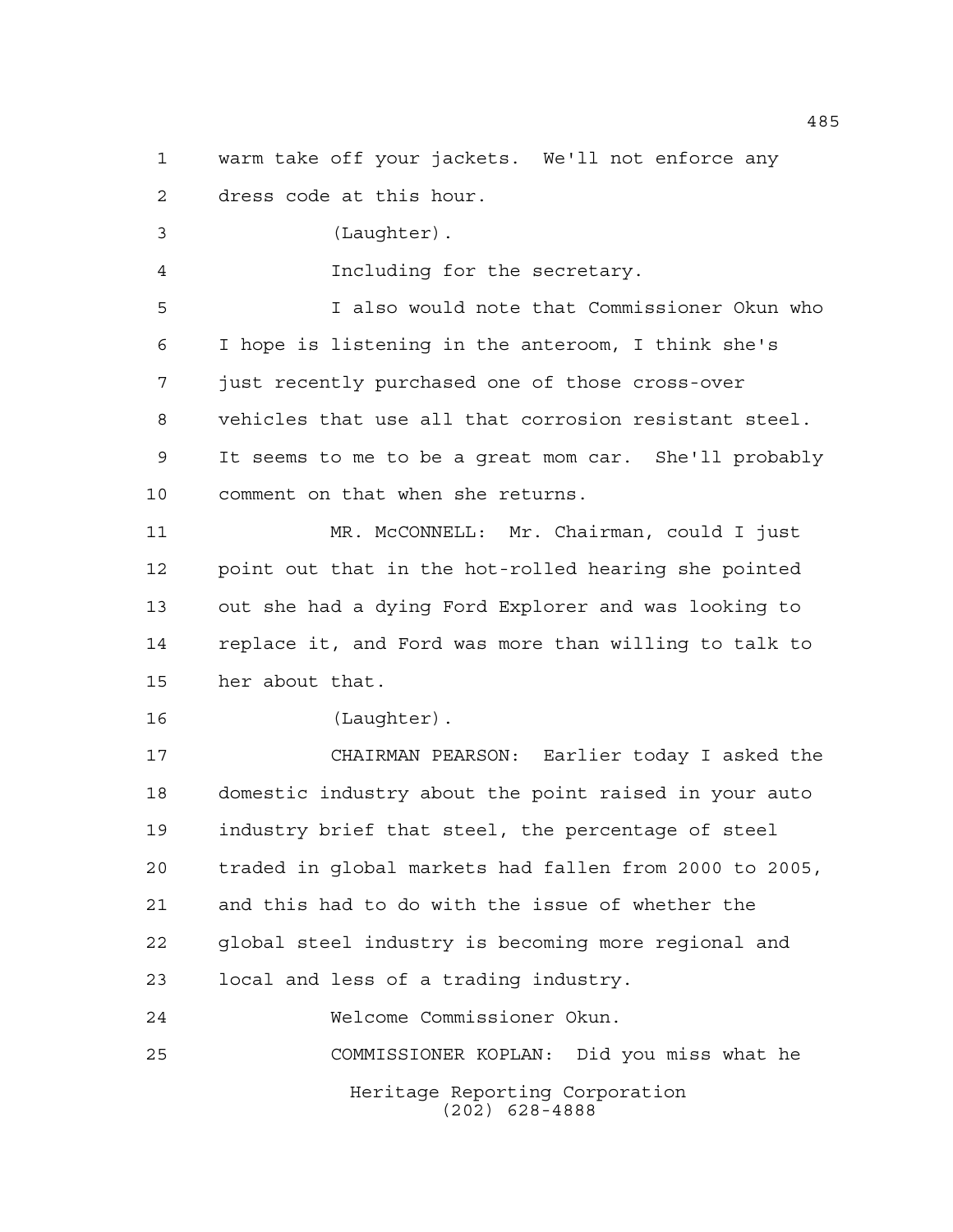said?

Heritage Reporting Corporation (202) 628-4888 (Laughter). COMMISSIONER OKUN: I'm back. I'm defending my honor. CHAIRMAN PEARSON: I was complimenting you on your choice of a car with so much corrosion resistant steel in it. COMMISSIONER OKUN: But it's a cool car as opposed to a mom car. CHAIRMAN PEARSON: Sorry. I'm glad to drive a dad car. I thought it was cool. The kids I bet think it's cool. In the mean time, back at global demand. We had a different opinion, if I understood the response of the domestic industry. They see the global industry as becoming relatively more involved in trading and less local industry. Could anyone comment on that? MR. MOHATASEM: Can I start with sort of a macroeconomic answer, and then we can get specific. CHAIRMAN PEARSON: Please. MR. MOHATASEM: Essentially what we've seen in the last five years is economies strengthened around the globe, so you've seen a significant strengthening of the Asian market, you've seen a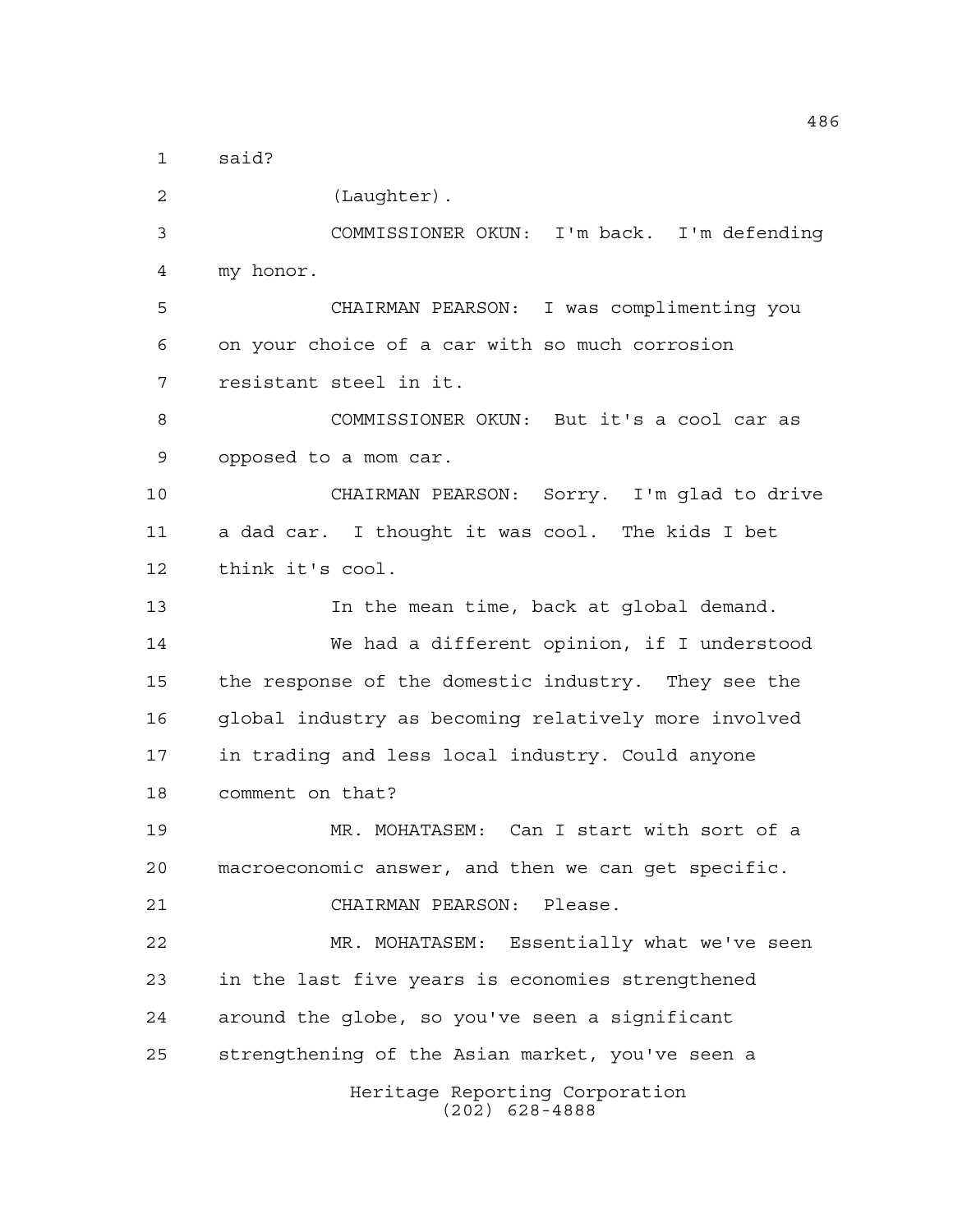significant strengthening in Europe, and obviously North America has remained strong, as has Latin America.

 So what you're seeing is mills trying to satisfy demand close to home. That's the pure economic explanation for the trends that we've seen. It's a number for the commodities that we buy.

 CHAIRMAN PEARSON: Was there any specific analysis that went into the comments that were int eh brief?

 MR. McCONNELL: I think I can speak to that. If you look at the brief we've actually got some data in there sort of projecting and examining growth and total consumption contrasted to a decline in trade. So sort of the trend is clearly established. Then the question is what is driving the trend? I think one factor, and I would defer again to the steel industry experts here, one factor clearly is the merger trend in the industry with the assembly of global steel companies who are very focused on efficiencies region by region and establishing strategic partnerships across regions and so on, eliminating, from their perspective at least, the need to trade.

Heritage Reporting Corporation (202) 628-4888 CHAIRMAN PEARSON: Mr. Malashevich? You are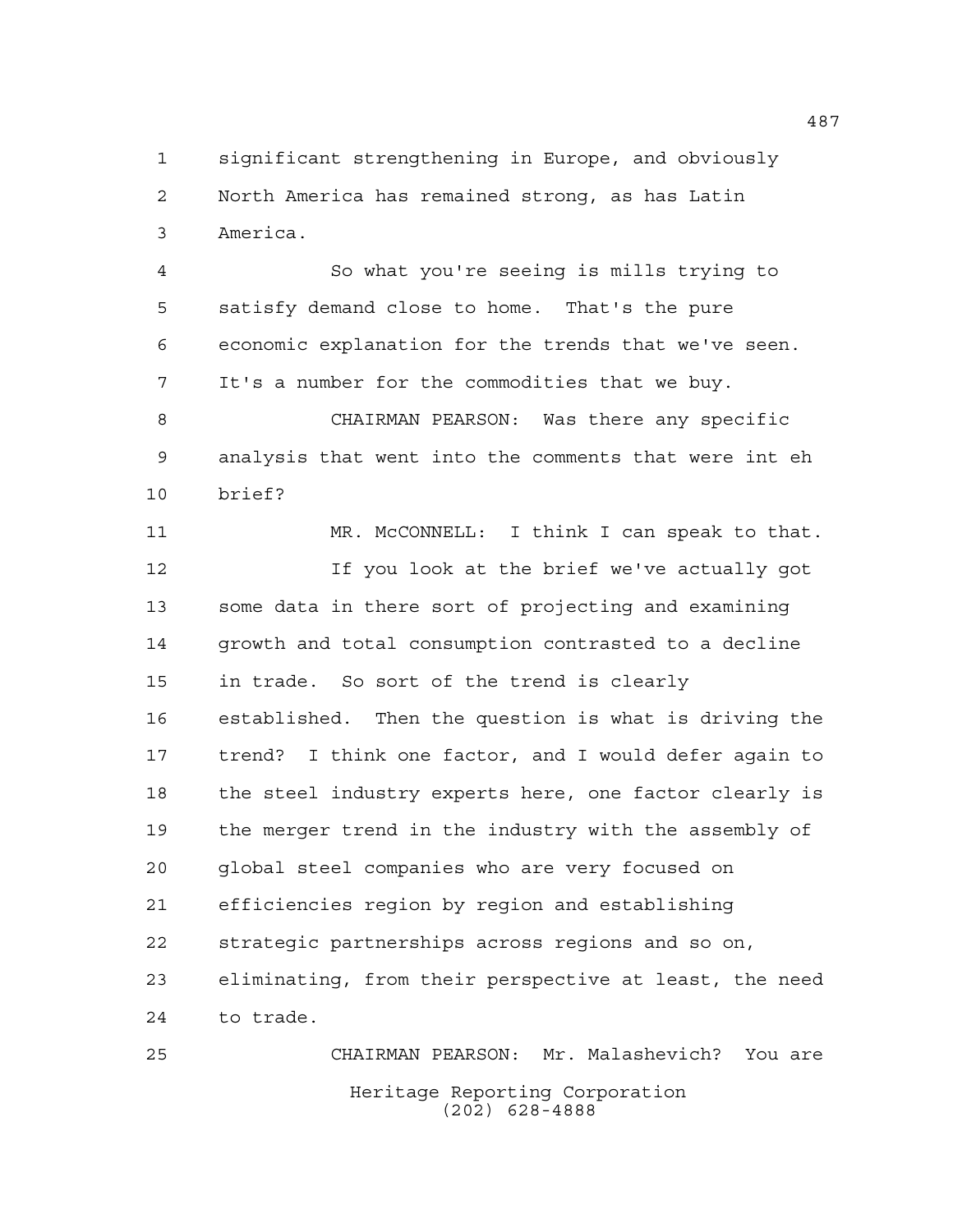often the knower of all knowledge. I realize you didn't do this particular analysis. But is this an issue about which you have any knowledge, or could you provide any follow-up clarification? I'm just trying to understand. If indeed the steel industry globally is becoming more focused on local and regional markets and less on moving steel long distances, that's something that would be good to take into account as a condition of competition.

 MR. MALASHEVICH: As I think you correctly pointed out, Mr. Chairman, that certainly appears to be the vision, as it were, of Mr. Mittal in assembling and organizing the operations that he's acquired over the years. That appears to be the philosophy at least that he espouses.

 My perception from the trade press is that other companies, as they increase acquisitions or green field facilities, are trying to emulate that same philosophy.

 The thing we want to emphasize on a global basis, which my colleague, the economist from GM, touched on just a moment ago is the historically, very unusual confluence of simultaneous, significant, in some cases very significant, as in the emerging nations, rates of growth in GDP, in consumption of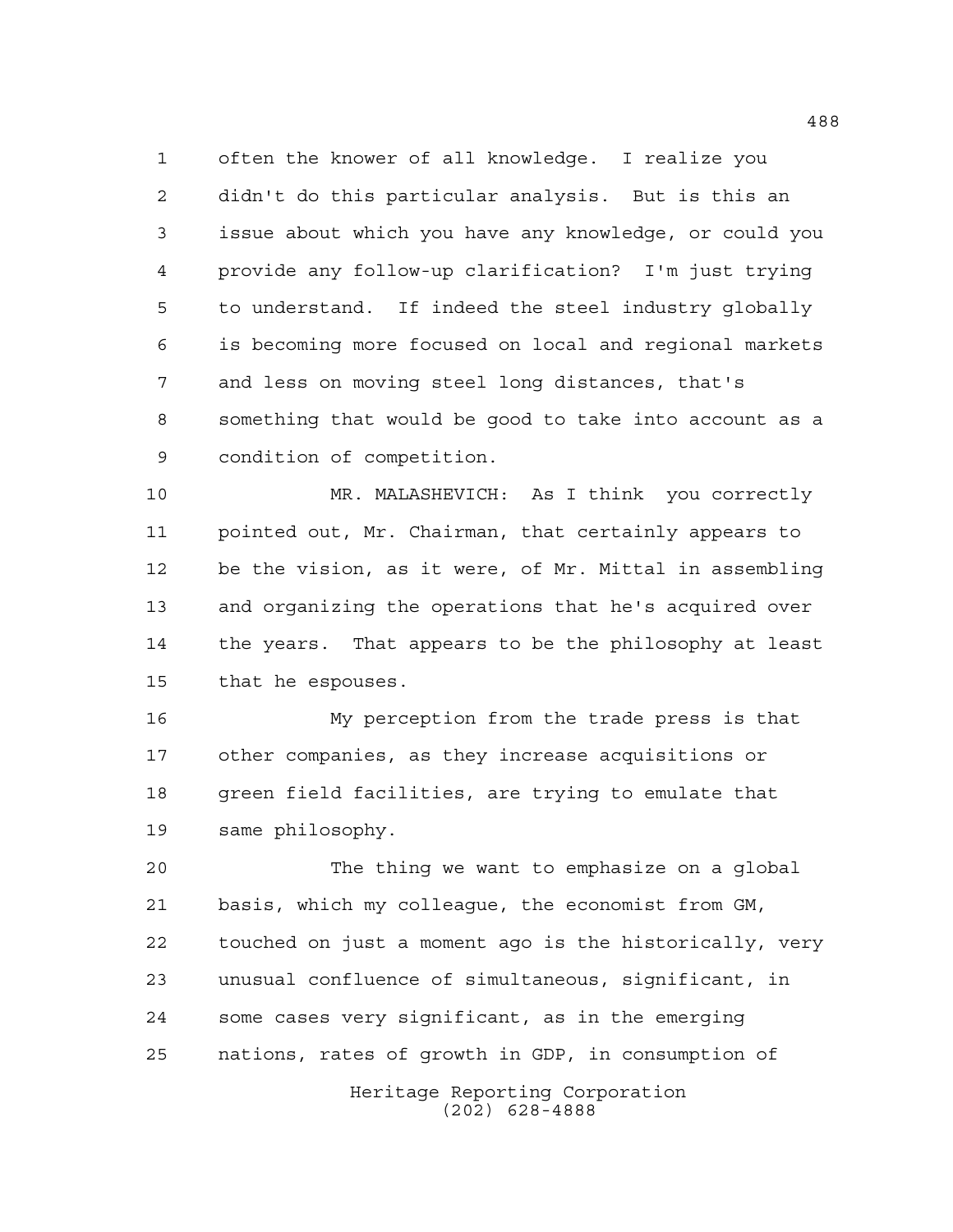autos, in consumption of steel. That just has not happened together with a very firm rebound of non- residential construction, throughout the world. Generally speaking, if you go back in time the two were out of synch. Now they're all in synch. I think that is a contributing factor to the decline in world trade relative to consumption. MR. KENNY: Don Kenny from Dofasco. And my hearing is still recovering, so if I didn't hear your question correctly, please excuse me. 11 (Laughter). Of course as we pointed out earlier, the trade between the United States and Canada in corrosion resistant steel is up substantially. In particular, from the United States into Canada. MR. FURUTA: I'm Yoichi Furuta, Nippon Steel. The tendency here is that, the kind of semi- localization has been introduced. After those probably, three years after we saw a huge increase in the ocean freight and we saw the shortage of the ships and everything. That's part of the reason that the global players are now setting much more example. In our case int he Asian market, the American continent players, setting in

> Heritage Reporting Corporation (202) 628-4888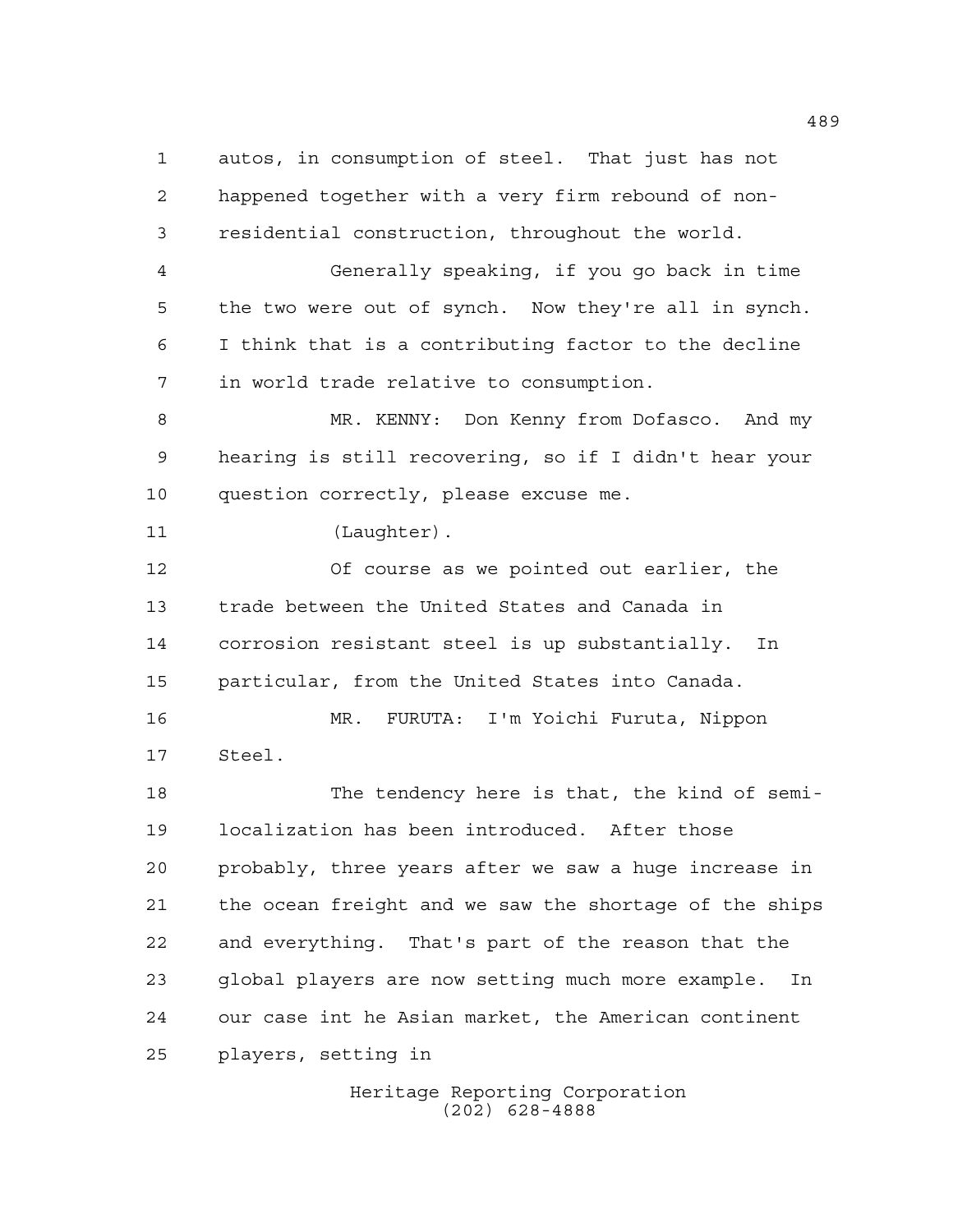American continent and European markets are

sitting in European market.

 We have been clearly seeing that kind of trend for these couple of years. That's true to the steel products in general, but that should be true to corrosion resistant steel as well.

 CHAIRMAN PEARSON: Mr. Leibowitz? MR. LEIBOWITZ: Lewis Leibowitz for the six automotive producers.

 I just wanted to cite a little precedent from last year. This is not unique to corrosion resistant steel, but other kinds of steel that have been before the Commission. This issue came up in stainless steel.

 I think you have a combination that all have mentioned and the trend I think is irrefutable, that you have global players in the steel market who can produce in various regions, and you also have a vast increase in the demand for these products in those regions which you didn't use to have.

 Those two things coupled with a trend toward increasing ocean freight rates have driven all intelligent business people in these industries to regionalize their production because it maximizes their returns.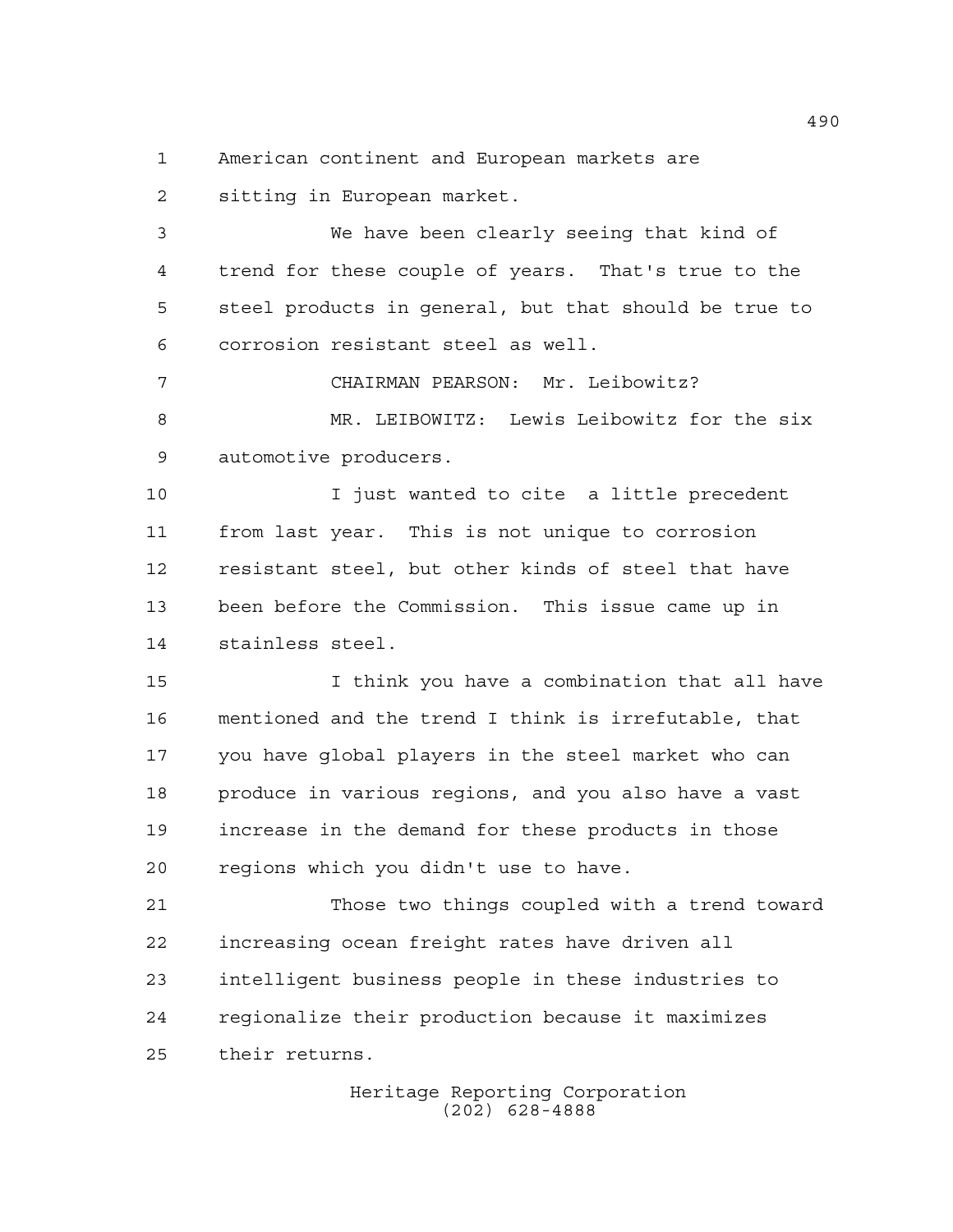Heritage Reporting Corporation (202) 628-4888 So I think that's what's happening and I think that's what was documented in our brief. CHAIRMAN PEARSON: For purposes of the post- hearing, if possible maybe we could shed a little more light on this issue. Take a look at to what extent is this, what you I think have characterized as a global phenomenon, to what extent is it just a function of what's going on in China, India, maybe the European Union with the expansion, kind of absorbing more of the European production. Maybe that's enough, if that's what's going on, but if that's only one part of it, please talk about it in its totality. 14 Mr. McConnell? MR. McCONNELL: We'd be happy to follow up in the post-hearing brief. I just would add as we will state there, that you've also touched on I think sort of the quiet fear of some of our clients. The steel industry this morning was talking about their fears of over-capacity and shipping and so on into the U.S. market. I think the fear that our clients have is that this regionalization, if it is accompanied by increased concentration in those regions of the steel industry, will severely limit their options in terms of working with suppliers.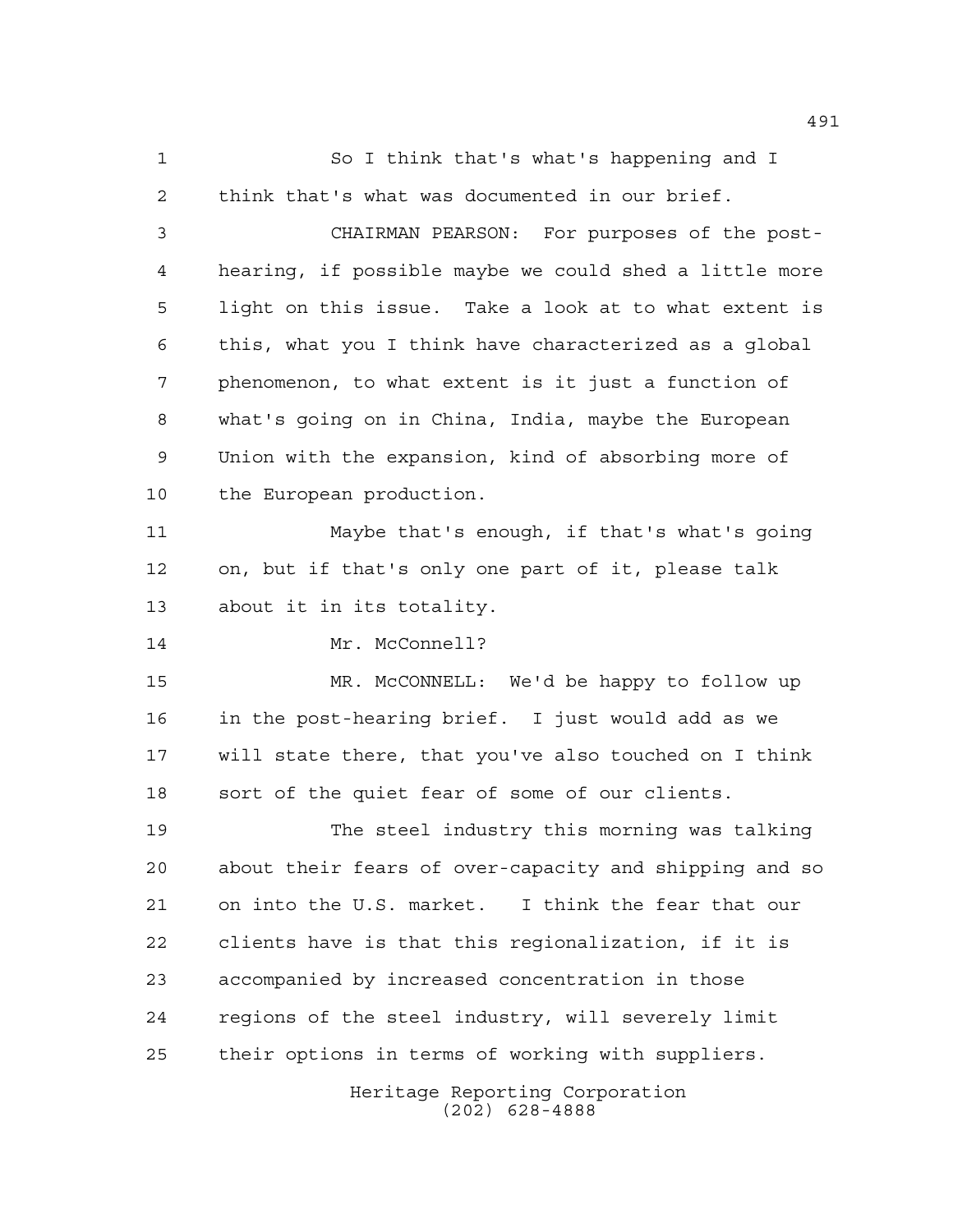That is part of the reason you're seeing us all here day.

 CHAIRMAN PEARSON: Let me shift gears then and ask a somewhat related question.

 The domestic industry has the opinion that the United States generally has the highest prices for corrosion resistant steel of any country. Is that how your companies see the market? many of your companies operate in multiple geographies. Do you see any consistent pricing patterns that would either support or differ from what the domestic industry has indicated?

 Unfortunately my yellow light just came on so perhaps a couple of quick responses.

MR. COVER: Rich Cover.

 We're seeing that prices that off-shore companies offer within their home regions are different than the prices they offer us. All steel companies in the world calibrate on the market conditions in the destinations that they want to ship to. So we observe that when they do make a

 proposal for us in the United States it's aligned with the market levels in the United States.

CHAIRMAN PEARSON: Ms. King?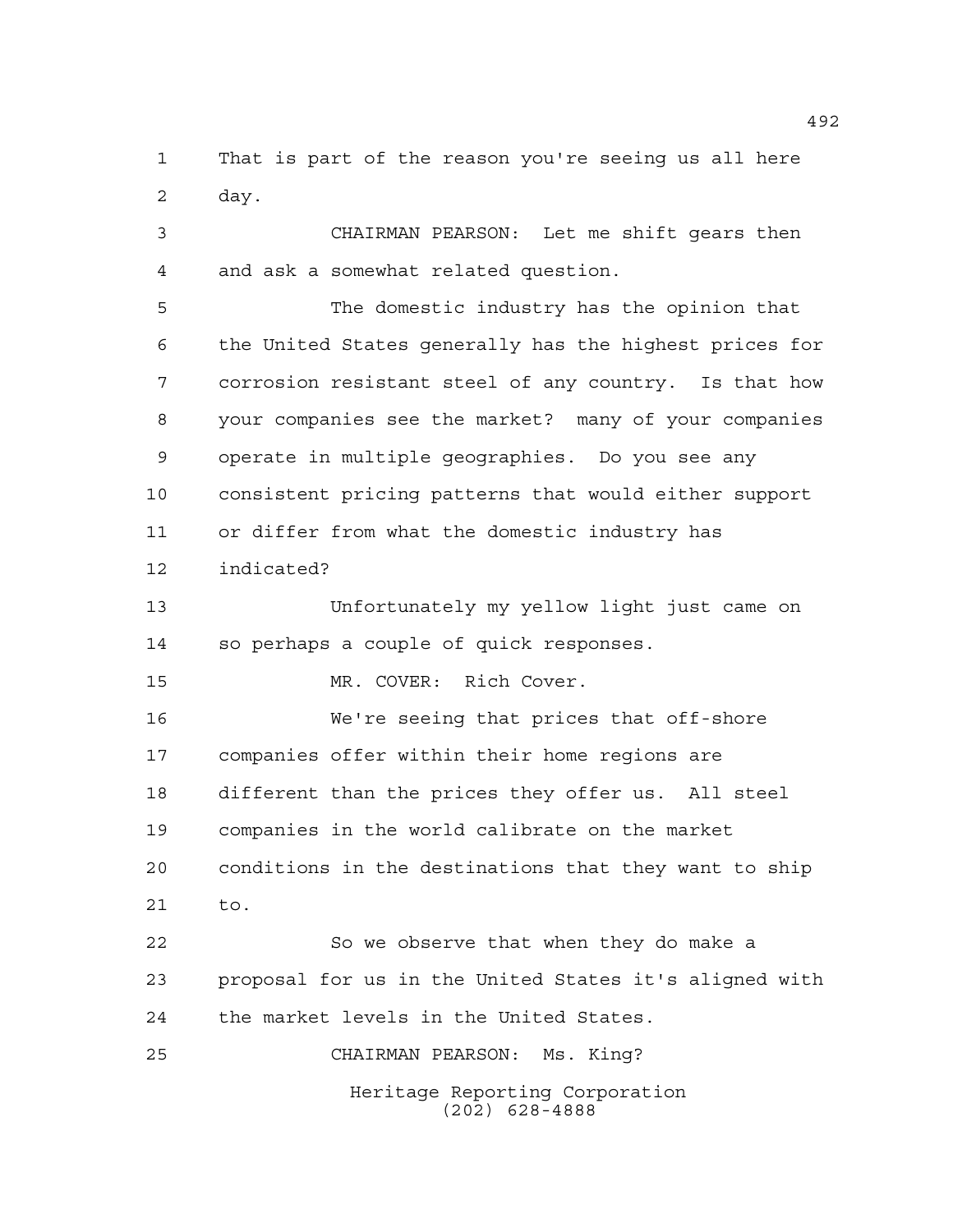Heritage Reporting Corporation (202) 628-4888 MS. KING: In general I would say yes, the trend shows that on a prolonged basis the U.S. tends to be a higher priced market. CHAIRMAN PEARSON: Thank you. MR. GRUENHAGE: I can also support this. The Americans and Europe has the highest prices in the world, and in Asia it's traditionally a bit below of this, and sometimes even Europe has the highest prices in the world sa we have seen also during last, a couple of months during the last year. So yes, both regions are the highest price regions in the world. CHAIRMAN PEARSON: Thank you. My red light having now come on I will turn to you, Commissioner Aranoff. VICE CHAIRMAN ARANOFF: Thank yo, Mr. Chairman, and I will note that when you were talking about the colleague with the mom car you were looking to the wrong side of you, which you should know since you park next to me every day and see my ancient mini van with 96,000 miles on it. (Laughter). MR. COVER: It was built for 200,000. (Laughter). MR. McCONNELL: But we've got a lot of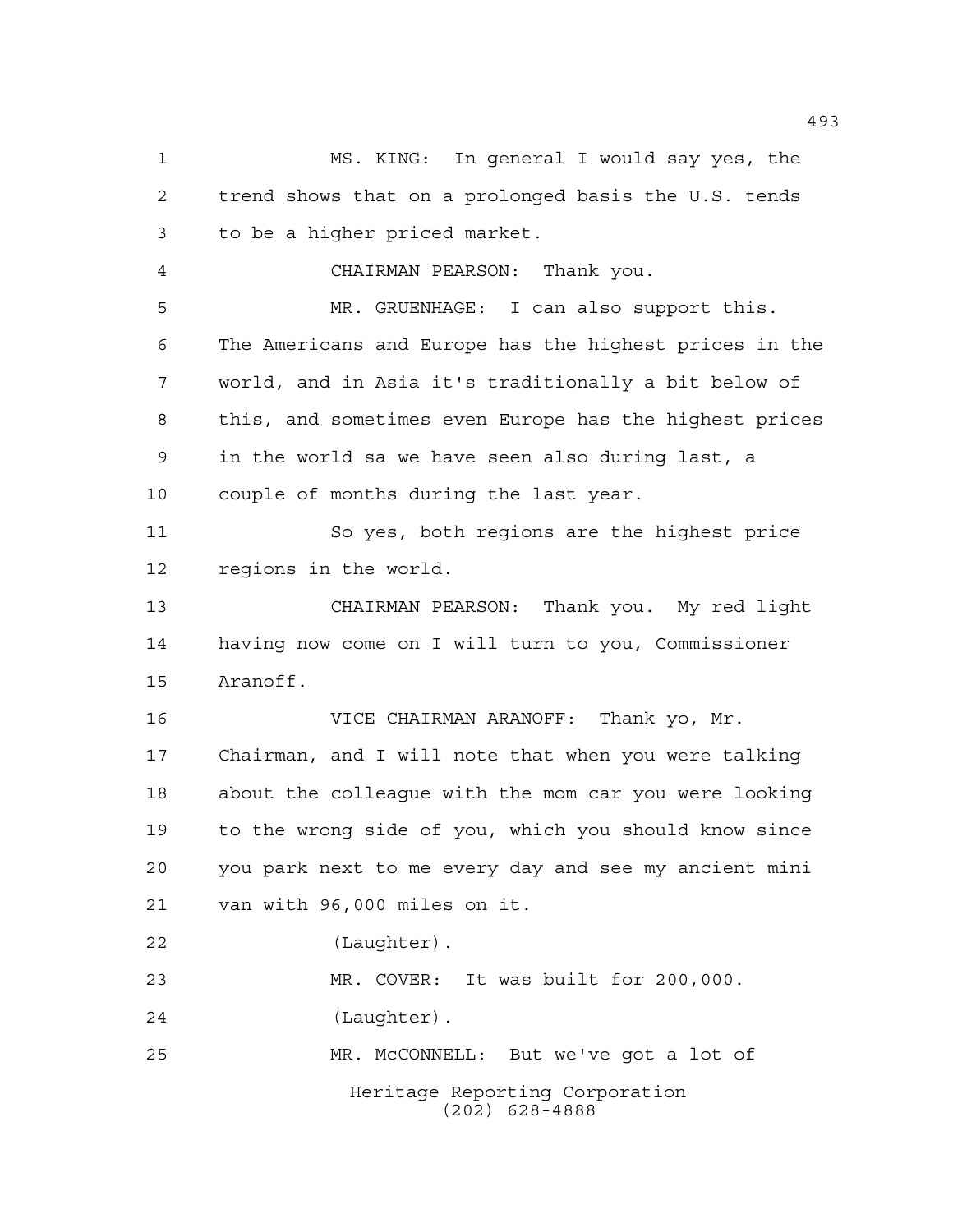people who would like to talk to you after the hearing.

 VICE CHAIRMAN ARANOFF: I was going to say, Commissioner Okun has already bought her new car, so there's no need to influence her. I'm the one who's going to be in the market at some point.

 In any event, both in the Joint Respondents' brief and I believe also in the automakers' brief, the argument was made that the domestic industry is currently not vulnerable and is better off than it was during the prior review or the original period of investigation and I wanted to ask how you can reconcile that with the fact that the industry's average operating margin over this review period is actually quite a bit lower than it was during the first period of review as are capacity utilization and market share. I don't know who wants to take the first stab at that.

 MR. McCONNELL: I'd like to take a shot at it, if I can.

 Our argument is based, as the Commission's decision is, on a forward looking analysis. The issue of how the industry is doing needs to be based on how it's doing now looking forward. The comments this morning about returns on capital of 2.95 percent

> Heritage Reporting Corporation (202) 628-4888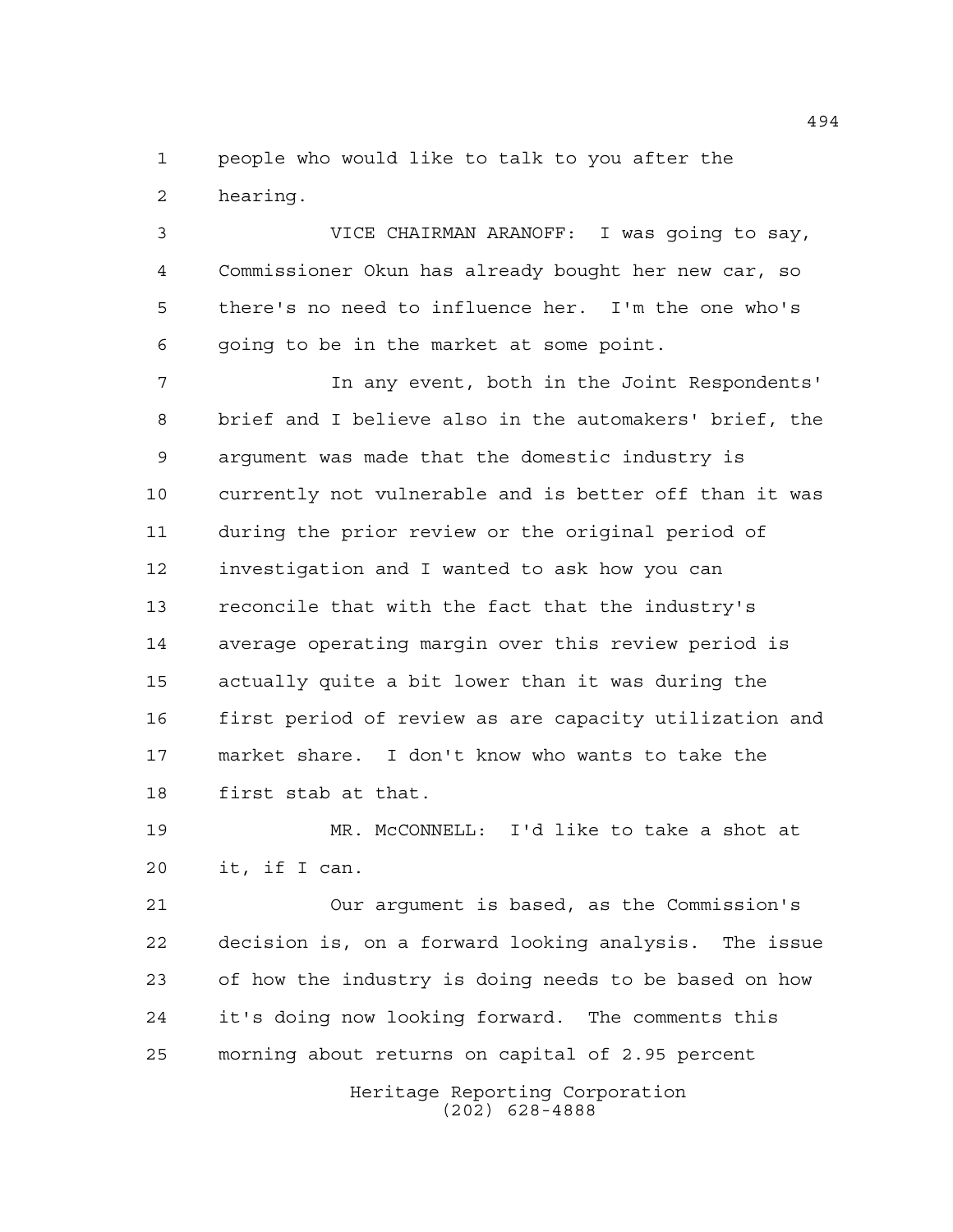industry average over five years during which time any number of the manufacturers went through bankruptcy, is hardly a good basis on which to judge the likely returns going forward, which is really what you have to do.

 From that standpoint, we just think that looking backward at an industry average is the wrong way to do it. I probably should maybe defer to Bruce Malashevich as the economist to talk a little bit more about the details of it.

 MR. MALASHEVICH: Thank you, Bruce Malashevich.

 The testimony this morning was very revealing in part because it confirmed some theses we had about the factors shaping the domestic industry's reported profitability and also made them public. So I can address, there are at least five factors that have been mentioned during the course of today that would act as a drag on the domestic industry's reported profitability as the Commission typically requires them to report it during the POR and they have nothing to do with the behavior past, present or future of subject imports.

Heritage Reporting Corporation (202) 628-4888 One, you heard about the redundant electrogalvanized capacity, the facilities in some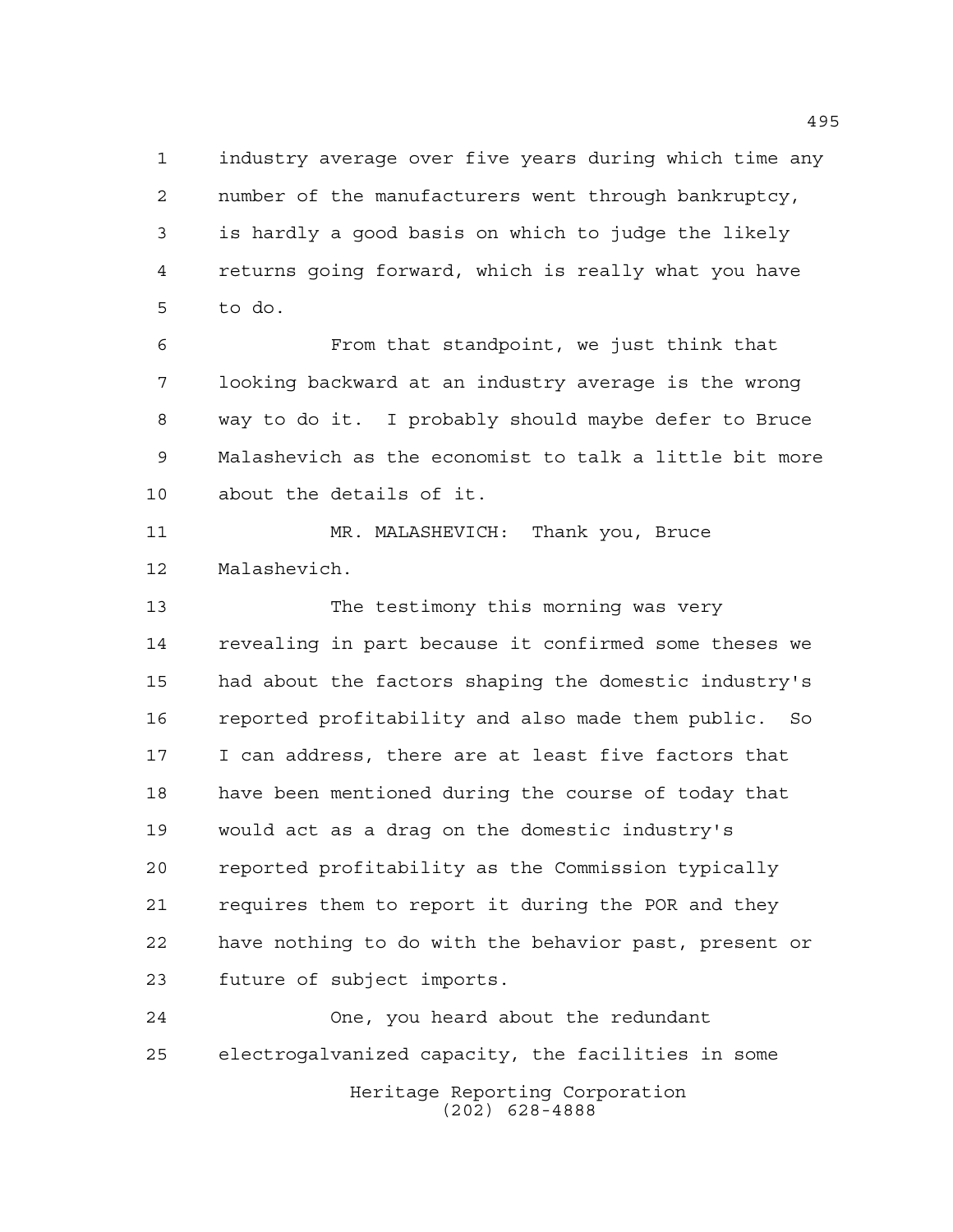places are idle, in other cases are working at what I heard to be only 15 percent of the capacity of the relevant line but the companies are carrying these costs on their books and they would naturally, presumably, enter into the calculations what's reported to the Commission.

 Similarly, there's a whole discussion of long term contracts and the timing of those relative to spot prices and commitments over the POR, certainly for the last several years. You heard earlier today about the disparity between the contract price and the spot price, so that's another drag on profitability.

 Third, if you pick up almost any 10K for the public trade for U.S. producers, you will see very substantial non-recurring expenses. It is a mystery how these expenses were allocated as charges against operating income or charges against net income. It's 18 just a mystery. That's one of the things we asked staff to investigate in our letter back in September.

 It is unclear how the industry is accounting for internal transfers of the substrate. They should be valued at cost and output value to market. It's simply unclear. That was another topic we addressed in our September letter.

Heritage Reporting Corporation (202) 628-4888 Also you heard Mr. Silverman's opening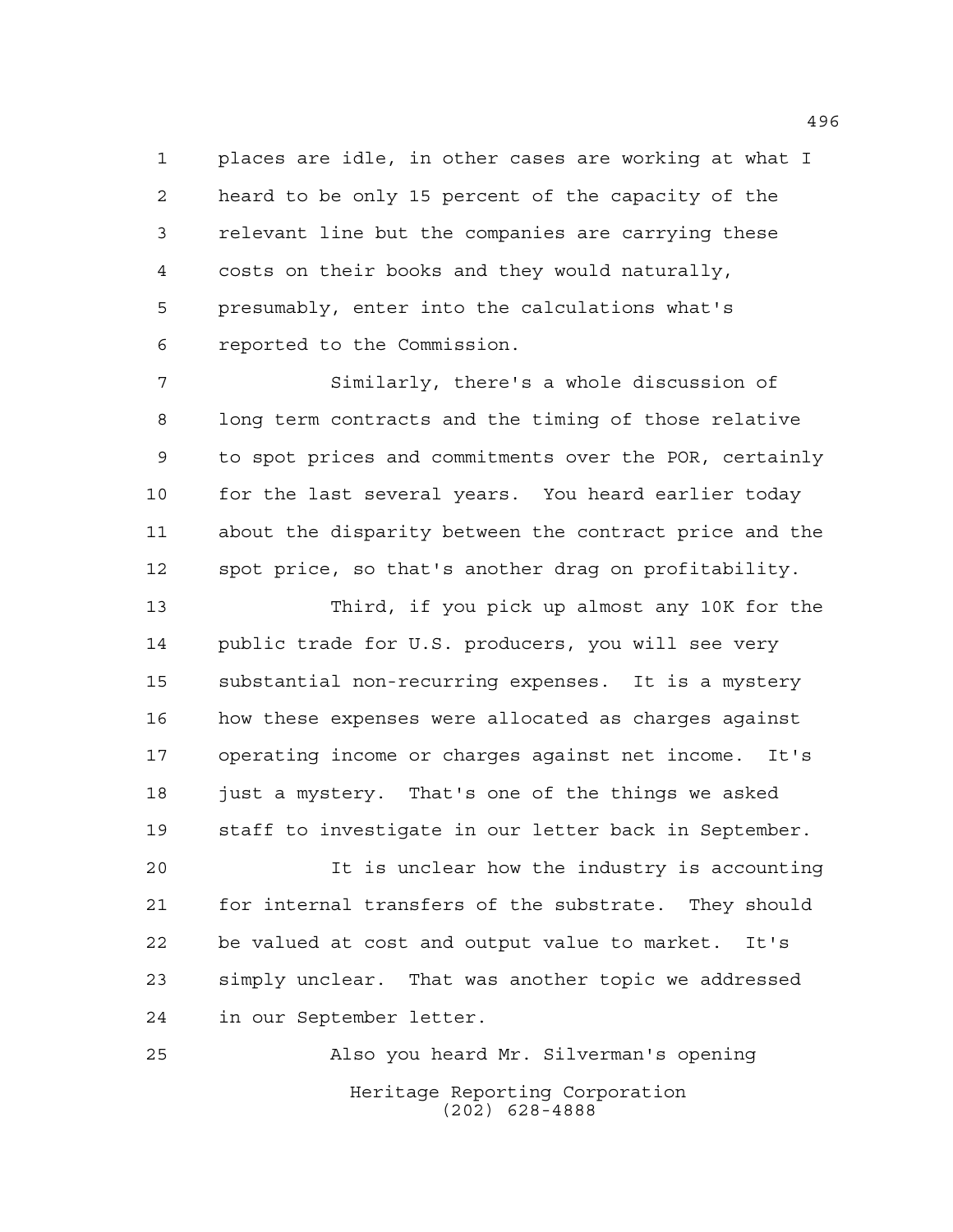statement, it's all over the trade press. A very important producer, AK, is suffering an eight month lock-out. There is nothing that could persuade me that that had a favorable impact on the bottom line, assuming they reported a questionnaire to the Commission and entered into the calculation.

 Also there is a lot of new investment that is going on. There are startup costs associated with new investment to enter into the calculations in a way that we find obscure. So there are at least the five factors I mentioned that all have acted on a drag and the domestic industry's reported profitability during the last several years of the POR which I think are most relevant to your evaluation in a forward-looking exercise.

 VICE CHAIRMAN ARANOFF: Okay. Well, that would go to two of the three factors that I raised. It would go to profitability and it would go to capacity utilization, not to market share. Do you want to comment on that?

 MR. McCONNELL: I would love to comment on market share, and with your indulgence, I'd like to put a couple of slides up that will point that out if we can.

Heritage Reporting Corporation (202) 628-4888 MR. MOHATASEM: While you're doing that, can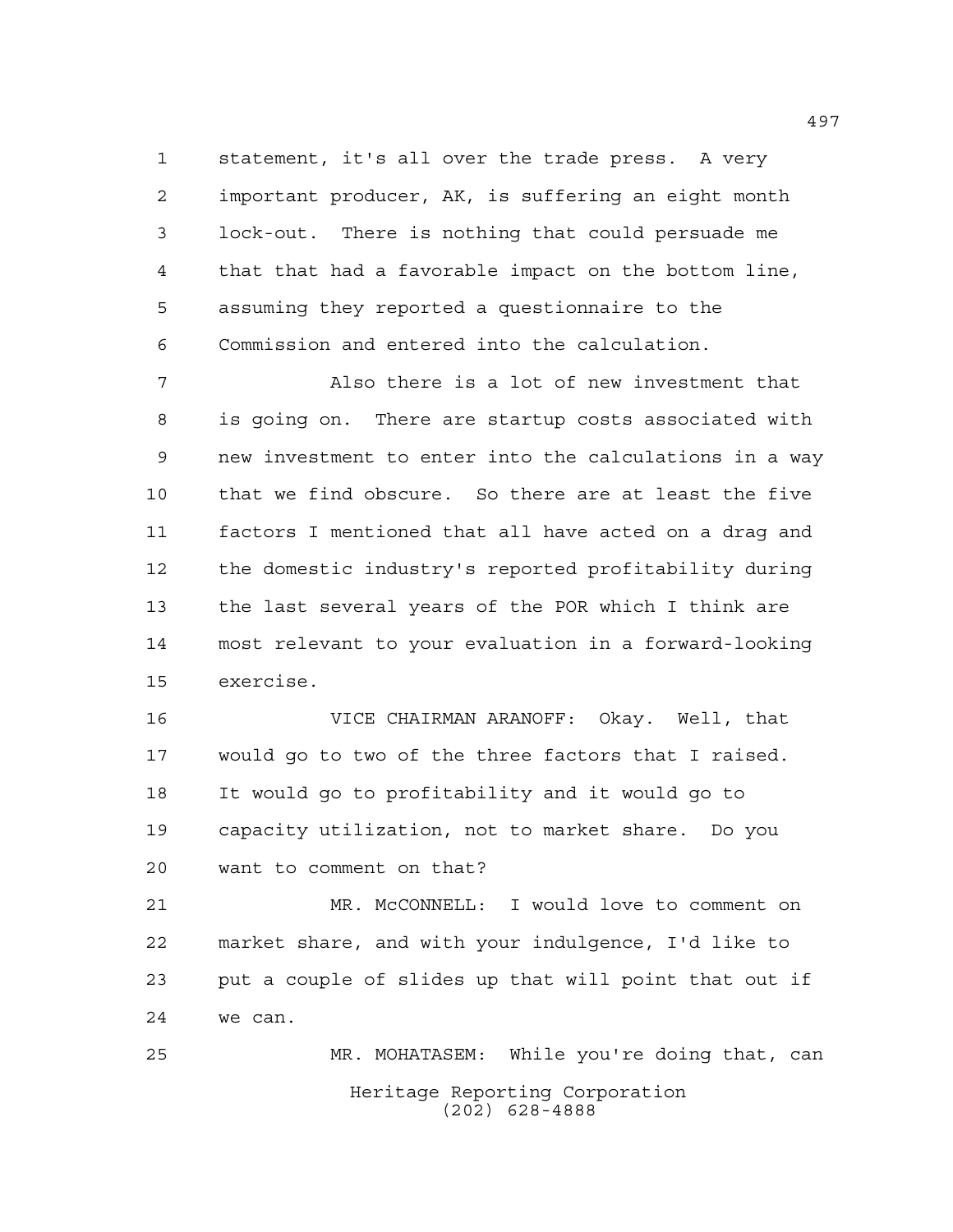I make a financial economist comment there?

 For an industry in a precarious condition it's somewhat surprising that the market cap for the four largest firms in the industry has gone from seven billion in 2000 to a little over 48 billion in 2006. That seven-fold increase in the market cap certainly is not indicative of an industry in a precarious condition. So I think I'll go back to the comment Bruce made which is it would be useful for the staff to investigate how the steel industry reported some of the numbers, financial numbers.

 VICE CHAIRMAN ARANOFF: Okay, but what I'm hearing you telling me is these things, the fact that the industry's market share has gone down a little bit in the most recent period is irrelevant.

 MR. MALASHEVICH: It's too small to matter, especially in a forward looking exercise. I would say it would arguably be relevant if the domestic industry was down to a 25 percent share of demand as the Commission sometimes sees in these investigations. But one of the Commissioners this morning talked about pretty much a consistent 90 percent share of the market. So that's a pretty large share to me. A marginal decline in net market share,

especially if it's in products the domestic industry

Heritage Reporting Corporation (202) 628-4888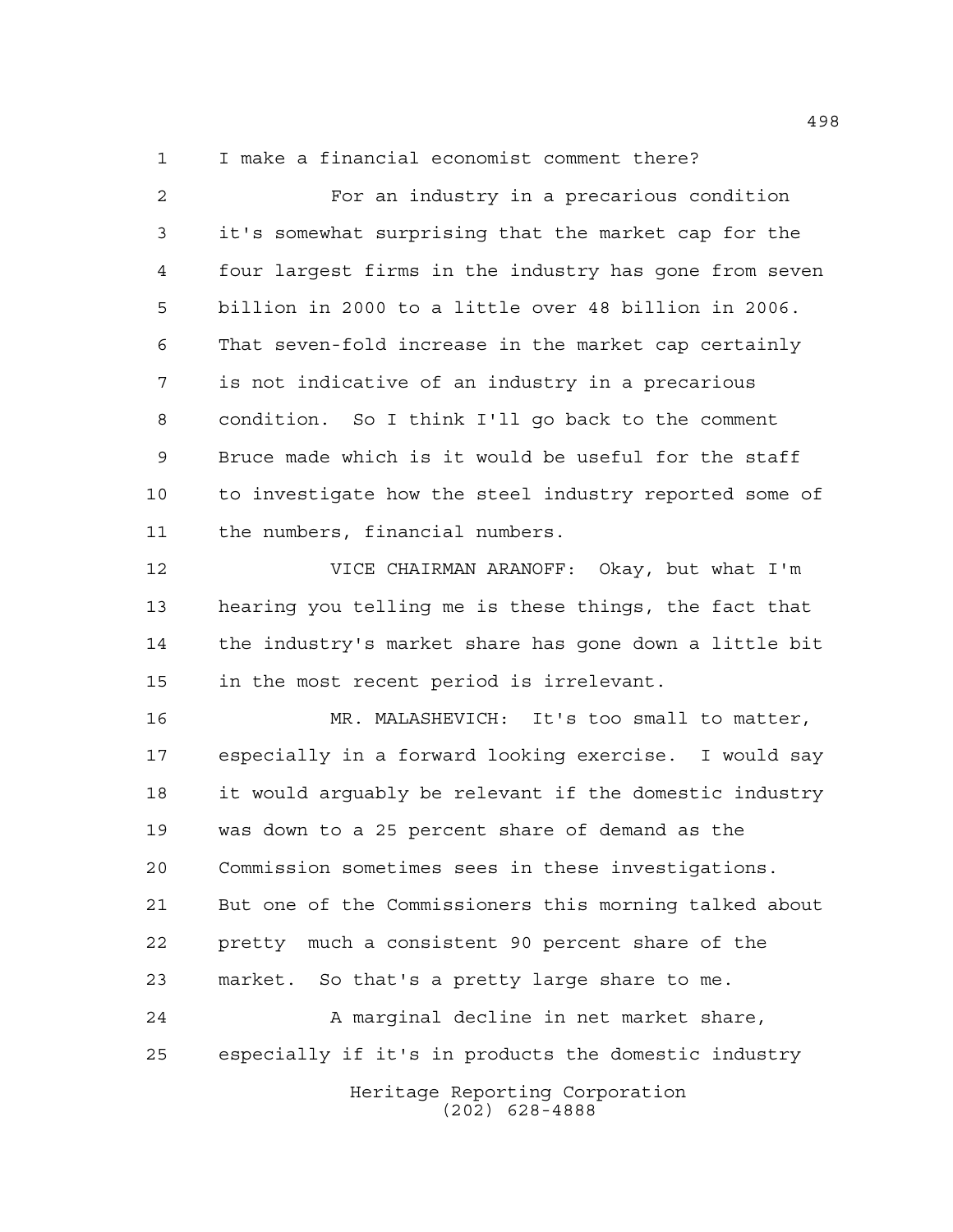Heritage Reporting Corporation (202) 628-4888 for whatever reason does not choose or cannot produce, I don't see how that can rise to the level of being material. MR. McCONNELL: If I can just supplement that with these slides, it will go exactly to the point -- VICE CHAIRMAN ARANOFF: I do want to get another question in. MR. McCONNELL: I'll hustle. This is a presentation that Lashby Metal gave in May at a Merrill Lynch conference involving the Arcelor acquisition. I've taken three slides out of that. You will see here his first point -- these three slides were together in his presentation -- is a consolidation of the industry from 2000 to 2005. That's internationally, but I would point out if you look at our confidential brief you'll see much much greater consolidation in the U.S. CORE market, particularly automotive segment. So he's saying we've accelerated consolidation. Next slide. That has given them the ability to engage in a new market behavior. What he has going on here is a decline in 2005, you heard about 2005 this morning, a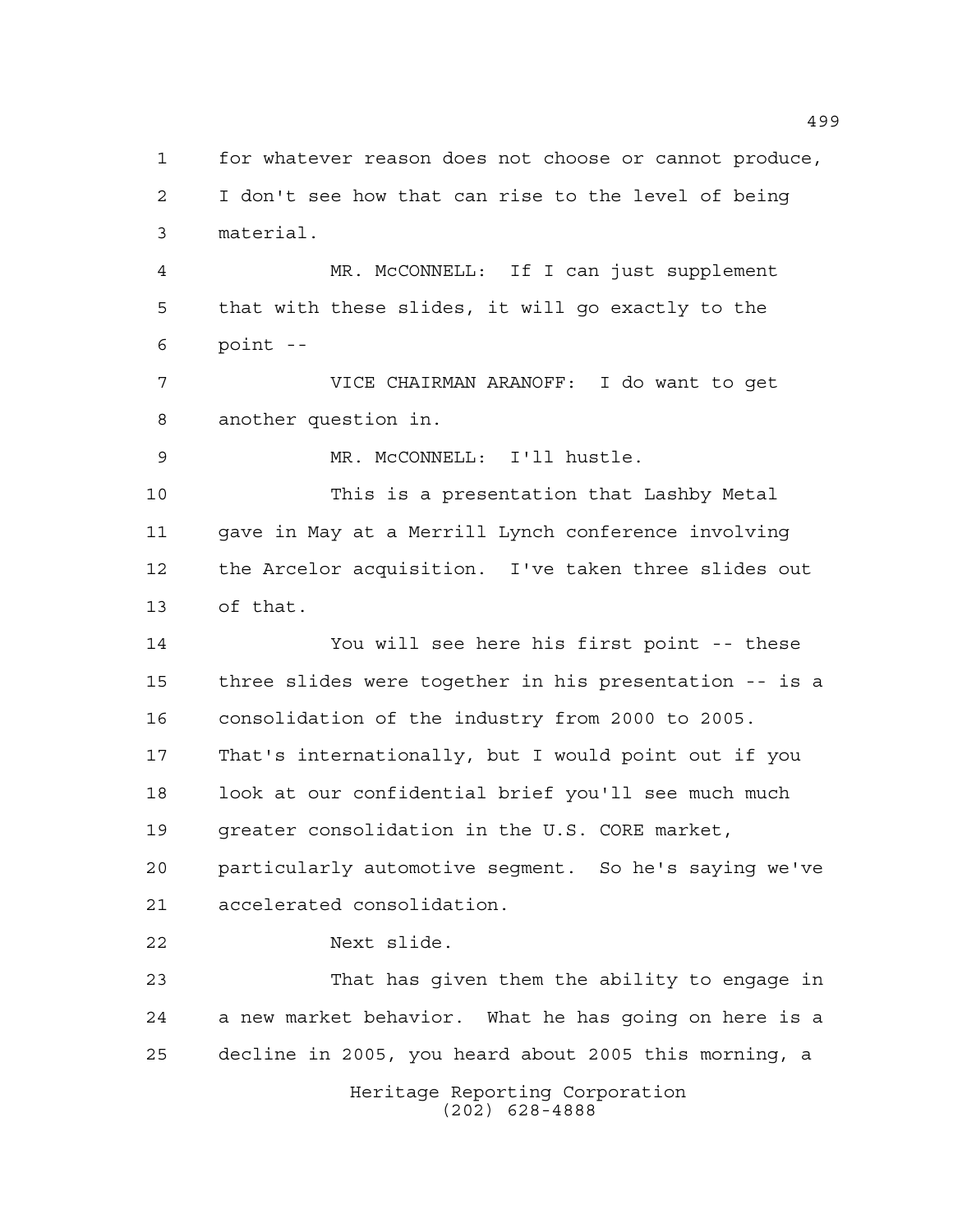decline in industrial production in the G7. What did Mittal do? Mittal reduced its production. If you look at the darker line there, that's Mittal's America. They were capable of bringing their production down. What was the result of that? Next slide.

 A new pricing dynamic. This slide on the right hand side is North America. Now it's a hot- rolled slide so it's not the same product but you'll see exactly the same pattern in corrosion resistant in our brief. What you see is that in 2004 prices peaked. There's a price decline. That's when they were rolling back production. They held a price floor that was above the average price prior to that time. So that is a lot of why we're saying these guys have a lot less vulnerability. They are capable of modulating their production in a way that they couldn't do when they were fragmented, and that permits them to do exactly what Mr. Mittal is saying his combinations can do, produce a new price dynamic in steel that will trade at a higher range.

 VICE CHAIRMAN ARANOFF: Okay. See, that did last until the light turned yellow.

MR. McCONNELL: I tried.

VICE CHAIRMAN ARANOFF: You're now all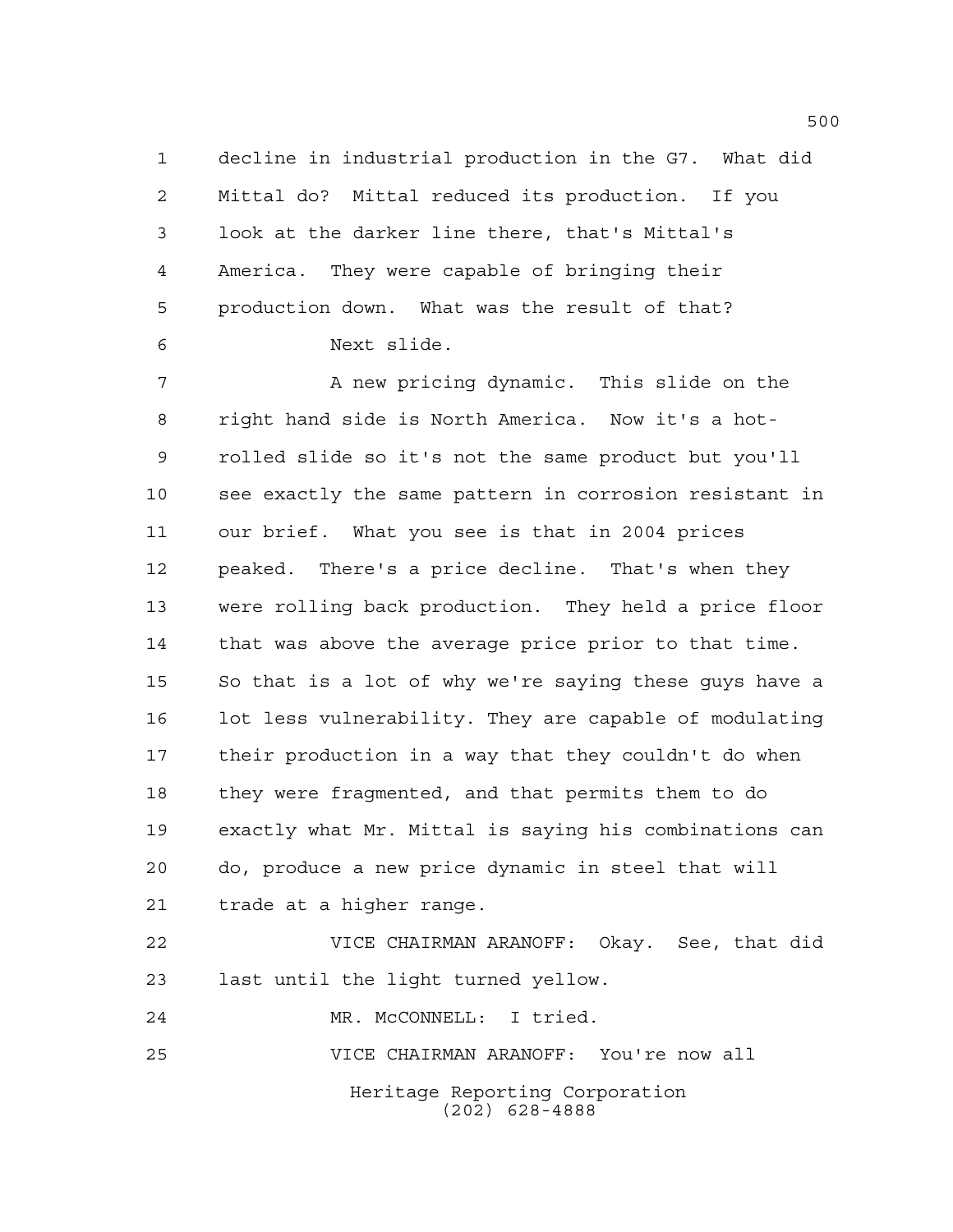sentenced to another round of questions from me.

(Laughter).

 CHAIRMAN PEARSON: Commissioner Hillman? COMMISSIONER HILLMAN: Thank you. I hope to turn to a couple of the questions with respect to the foreign side of it. If I can start first on the Canadian side, Mr. Silverman.

 I wanted to make sure I understood your take on the issue of the staff report showing a very significant difference between total U.S. imports from Canada as opposed to what the Canadian producers are reporting in terms of their exports to the United States. It's enough of a difference that it makes me wonder if there is an explanation that the industry has, or that those of you that have looked at the data can help us with.

 MR. WEGIEL: Commissioner Hillman, Henry Wegiel from Dofasco. I think I can answer that question.

 You're right. This morning we heard from the domestic industry who stated that they believe that total Canadian exports to the U.S. were at a level where the service center numbers were quite significant. We've actually looked at those numbers and we believe that the total exports from Canada to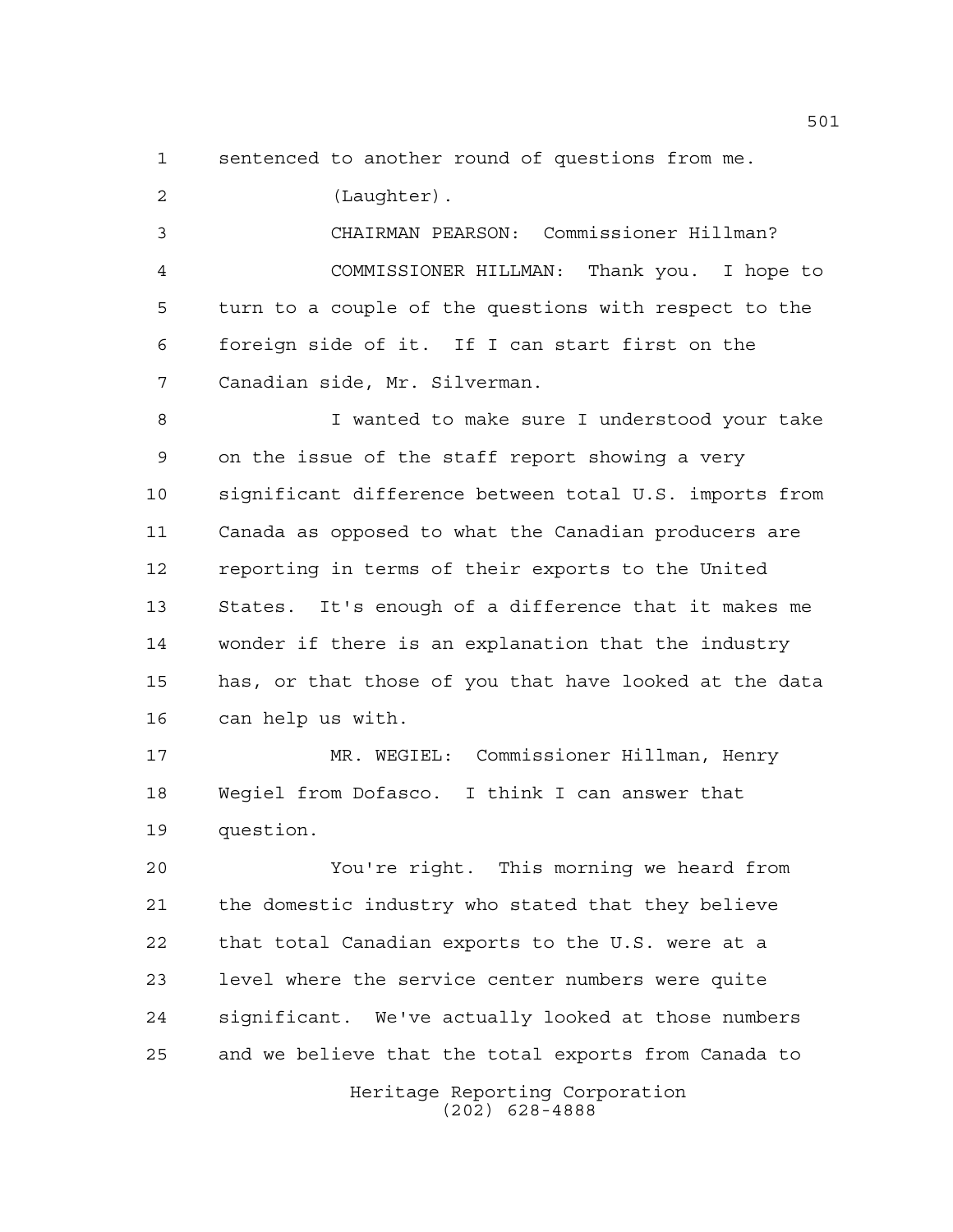the U.S. are significantly overstated in the numbers. To the effect of in 2005 the --

 COMMISSIONER HILLMAN: When you say they're overstated, by the questionnaire responses or they're overstated in the official statistics?

 MR. WEGIEL: In the official statistics. And to the effect in 2005 there's approximately over 80,000 tons that were reported as being exported from Canada to the U.S. which are really non-subject goods. We'll put in our post-hearing brief, because this pattern has continued since the year 2000, what the numbers are that we believe the overstatement has been from 2000 to 2005.

14 As a result of that the statement by U.S. Steel that the service center volumes are significant more or less makes it a moot point because when you take those numbers out, the numbers that Canada is shipping to the U.S. are more or less the producers' exports to the United States.

 MR. HEFFNER: Doug Heffner from Hunton & Williams.

 Also I'd like to add that we've talked to Customs about this, and we will provide that explanation to you.

Heritage Reporting Corporation (202) 628-4888 COMMISSIONER HILLMAN: Okay, and if you can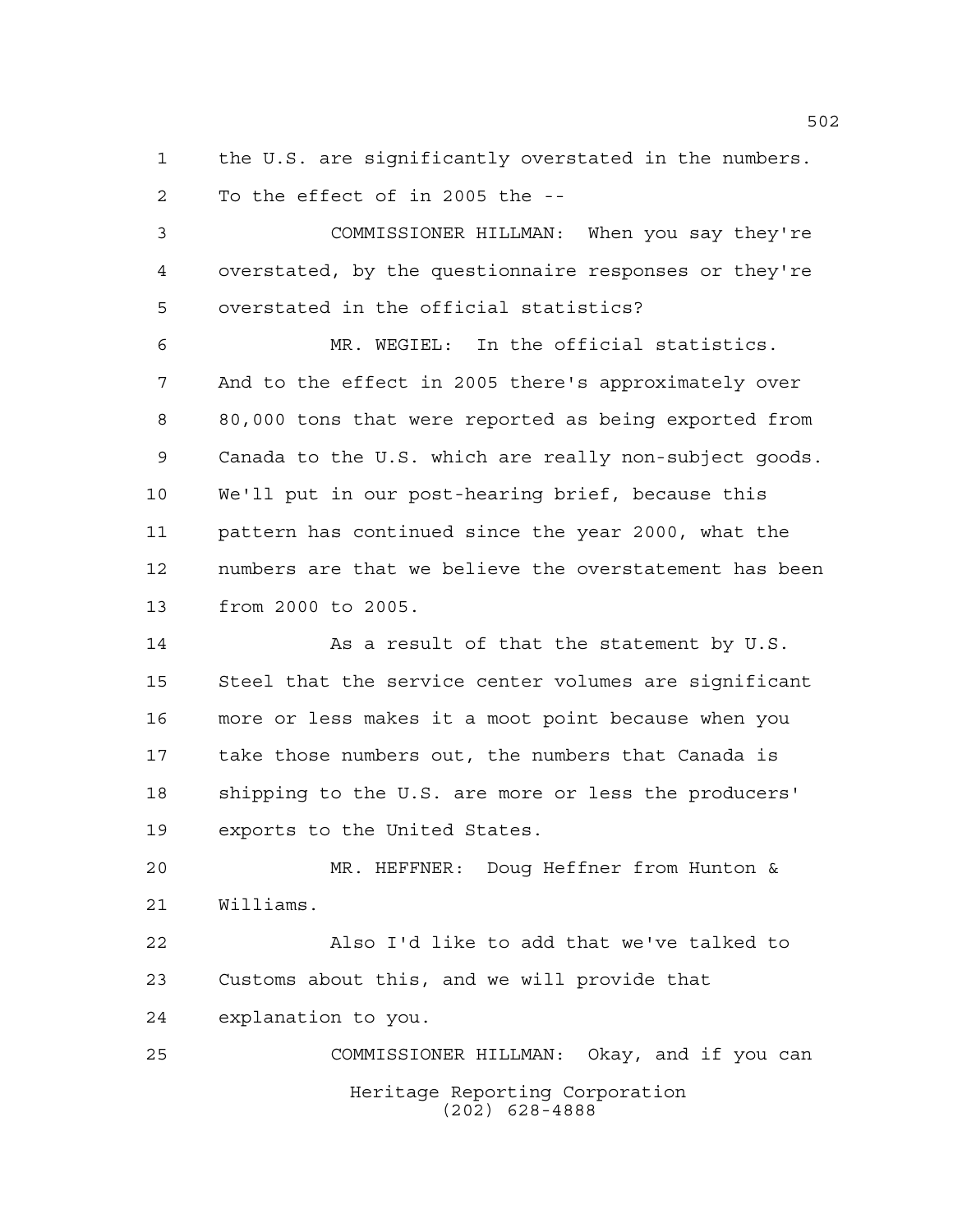Heritage Reporting Corporation (202) 628-4888 provide the data as well so I make sure I understand exactly how much we're talking about and how close then those numbers get to each other. MR. HEFFNER: We have the numbers from 2000 on. COMMISSIONER HILLMAN: Thank you. Another question on the Canadian side, in 2004 Canada revoked its antidumping orders on corrosion resistant steel from Brazil, Germany, Japan and Korea. I wondered if you can tell me what happened then in the Canadian market in terms of imports from any of these previously subject countries in terms of both import volumes and any price development. MR. WEGIEL: In 2004 Canada did rescind the corrosion resistant finding against the countries that you've indicated. I'd like to look at two different aspects here. First of all, the imports from the United States; and second of all the imports from the rest of the world. While the finding was in place up to 2004, the U.S. had approximately 20 percent market share in Canada. When the finding was revoked in '04 that number went up to approximately 20 percent. However,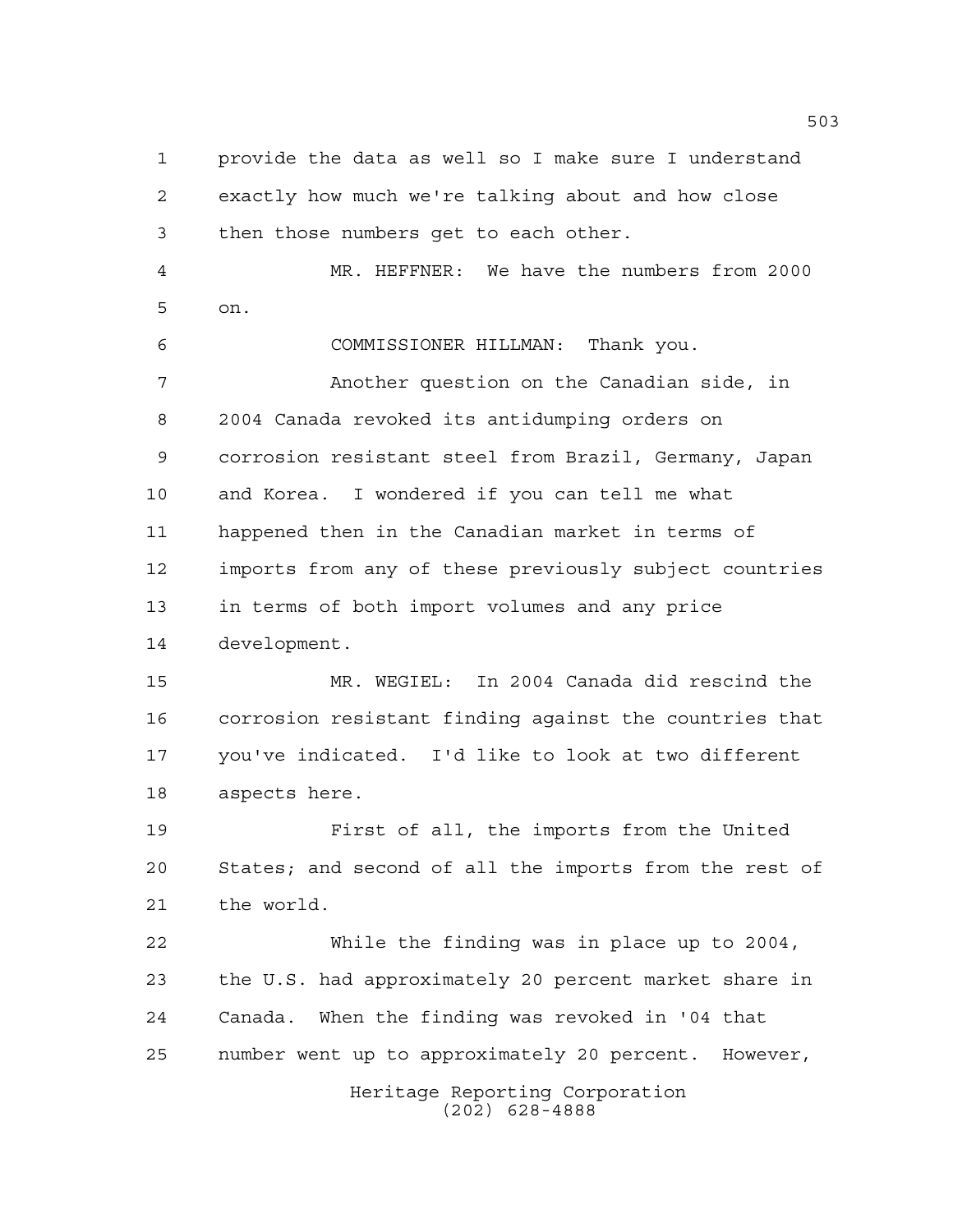it was because of factors independent of the order.

2 The reason that the numbers went up is really because of the integrated North American market. At that time demand in Canada was fairly high. We also saw these factors that the automobile companies have been talking about, about the customer pull and the switching of one country to another. So the U.S. numbers went up, however factors independent of the order, and there were not injurious imports into Canada.

 With respect to the rest of the world or the other subject countries in particular, their numbers were very low during the order and they continued to be low after the order was rescinded. They were not a big part of the Canadian market before and they are not a big part of the Canadian market today.

**If I may, I would also like to add about**  non-subject imports because we've had a lot of discussion here today about China, India, et cetera. Imports from those countries into Canada have been very low also, to the extent that China and India are less than one percent of Canadian market share each. We don't believe at this current time that they are a threat to the Canadian market.

Heritage Reporting Corporation (202) 628-4888 COMMISSIONER HILLMAN: Would you say there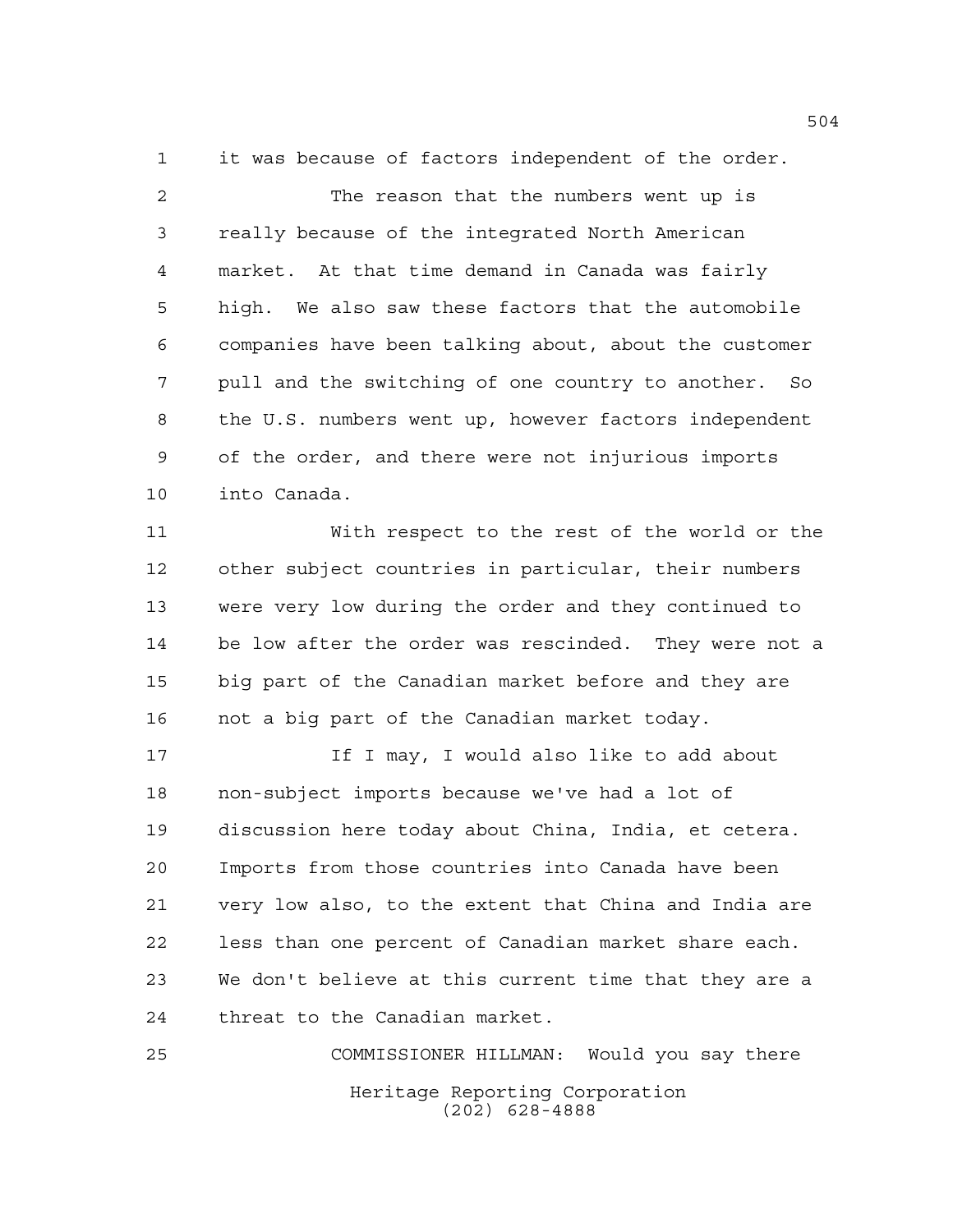were any price effects from any of these changes in import volumes? U.S. import volumes or otherwise? MR. WEGIEL: No. COMMISSIONER HILLMAN: I appreciate that. **If I could turn, and if there's any way you**  can provide any of this data in a post-hearing brief, just so we see the actual numbers that you've just described, I think that would be very useful. I appreciate that. On the Korean side, Mr. Chun from POSCO. You indicated that Hyundai's U.S. facilities intend to switch their sourcing from Korean product to domestic suppliers. Two things. One, I wonder if you have any documents or any evidence of this? And more importantly, if you have a timeframe. When is this switch likely to occur? MR. CHUN: Unfortunately I don't have any evidence that they're going to change their material to the United States. But I think the first year they established a facility in Alabama. They asked us for supplies and materials almost 80 percent of their using the material. Now it has become declined. Is almost 50 percent of their using -- COMMISSIONER HILLMAN: So you're saying they're already switching to using domestic product?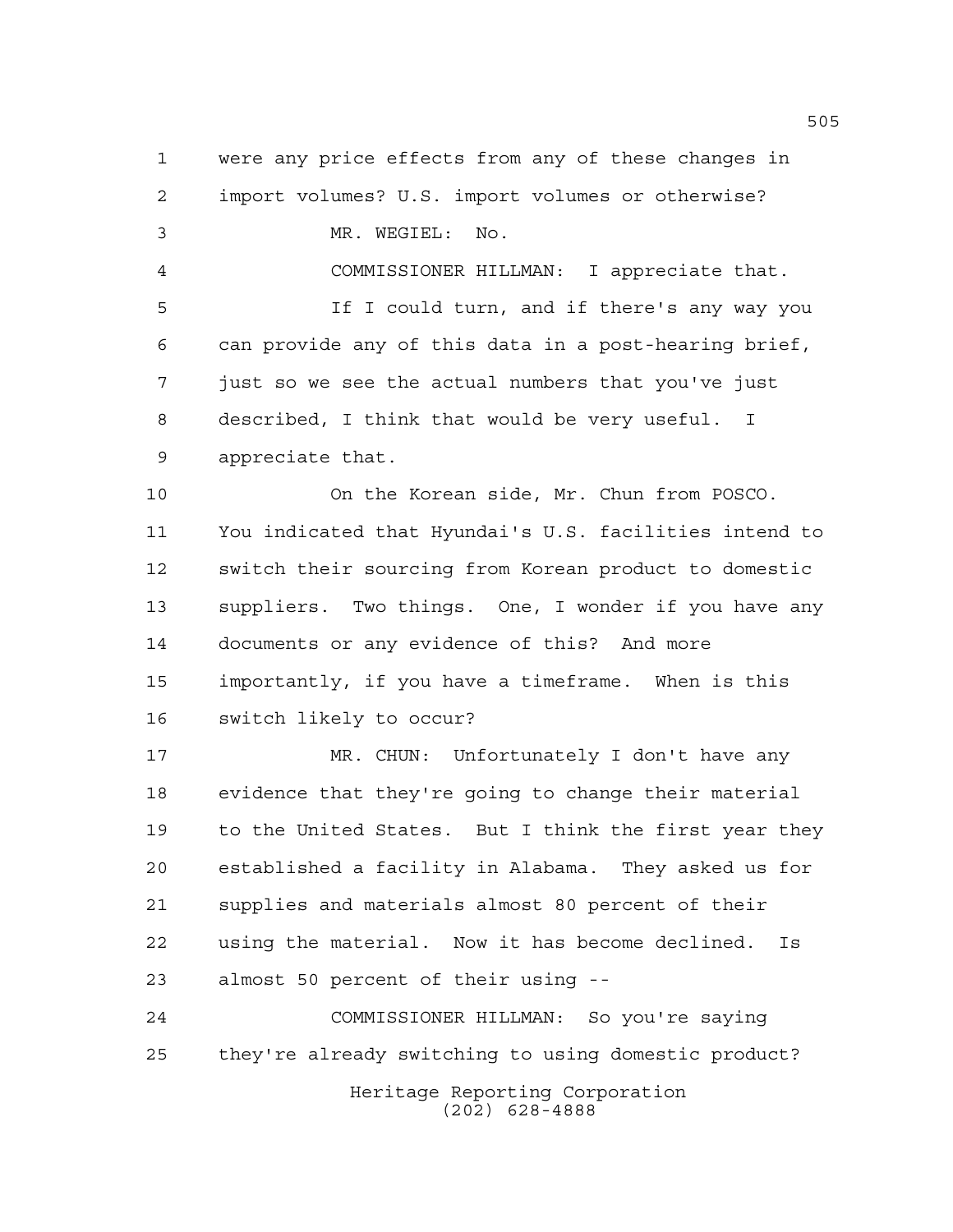Am I hearing that correctly?

 MR. CHUN: Yes. MR. CAMERON: Don Cameron. There's a limited amount of documents that we have available because it really is POSCO, but we do have some things that we can point out in our post-hearing brief and we'll be glad to do so, and gather as much evidence as we can for you. COMMISSIONER HILLMAN: I'd appreciate that. Thank you. Mr. Shambon, on the Australian side, the staff reports notes that Blue Scope has developed new plants in, among other places, China, Indonesia, Thailand and Vietnam. Can you tell us, do these plants make corrosion resistant steel? And if so, has any been exported to the United States? MR. SHAMBON: I'm at a bit of a loss here because I don't have any company representative with me. Those plants do make corrosion resistant steel. The markets they're serving I believe are almost exclusively the Asian markets. We'll have to answer it in the post-hearing brief. The fact that I have no witness here is an example of not only their neglig -- their negligible participation in this market over the last 13 years, but also the interest they have in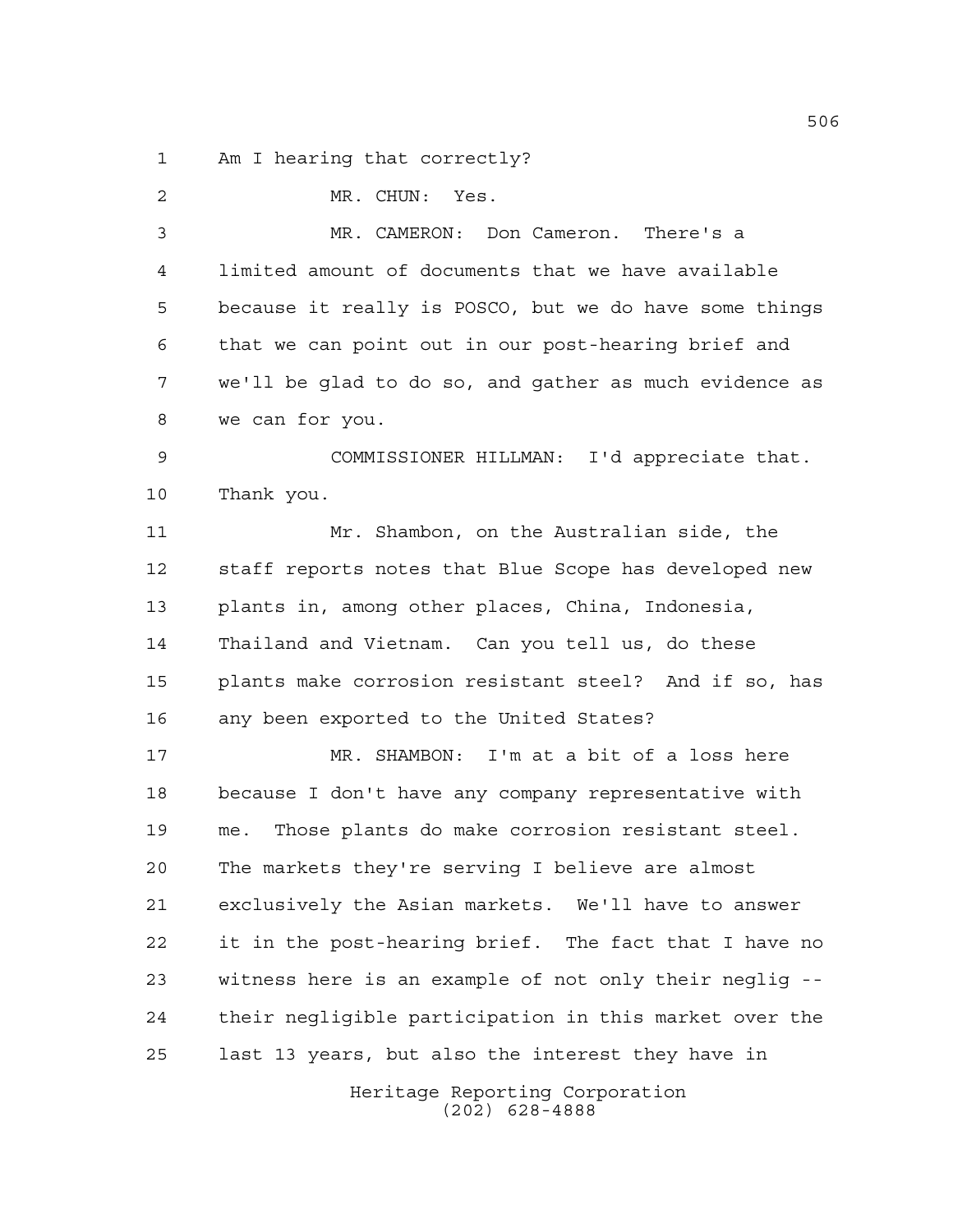expanding rapidly into this market.

Heritage Reporting Corporation (202) 628-4888 COMMISSIONER HILLMAN: I'm not sure we'll tell them about your first comment there. (Laughter). COMMISSIONER HILLMAN: I will look forward to -- MR. SHAMBON: I didn't finish the word. I said negligible. COMMISSIONER HILLMAN: All right. I heard it a little differently, but I won't tell. On the German side, there was a claim in the brief in terms of describing your reason for why you should not be cumulated, that recent exports from Germany to the United States are focused largely on certain very specialized automotive end uses. Yet if I look at the data in our staff report it would indicate that the majority of total shipments by the German industry are directed to non-automotive uses. I'm just trying to make sure I understand whether that's a correct reading of both your testimony and the data and how I would square those, and then if that's the case, why wouldn't the Germany industry ship more than just automotive product if the order were revoked? MR. GRUENHAGE: To the first part, there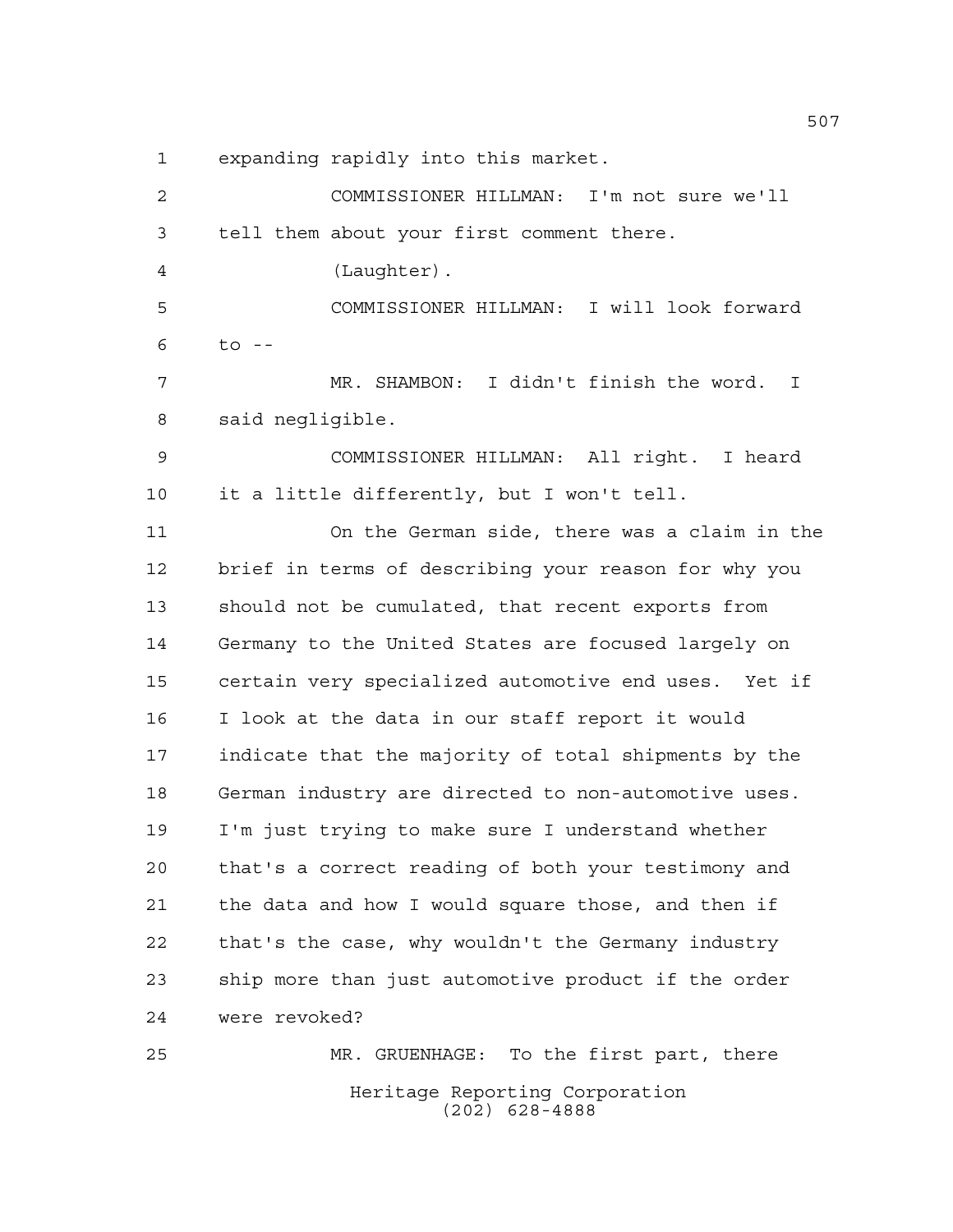must be a mistake. We definitely ship nearly all material to the automotive end users. We have submitted our business plan to you which clearly shows our intention for the next year, what we would ship to the United States. We have no specific business plan if the orders were revoked because we simply have no more material available. We at the moment don't even have enough material to supply our traditional home market customers, so no matter what will happen with the orders if they are revoked, sorry for the guys in the first row, if they think they could get more quantity from ThyssenKrup, we would have to refuse it, at least for the foreseeable future.

 COMMISSIONER HILLMAN: Okay. I appreciate that answer.

 MS. CUMINS: There is one explanation of the staff report. In answering the questionnaire the U.S. companies distinguished between deliveries direct to automotive end users and other end users. The other end users being producers of automotive parts for the automobile companies.

 So from a German perspective it is 100 percent automotive. In reality, all of the steel or virtually all of the steel is going to an automotive end user. but just like you heard from the service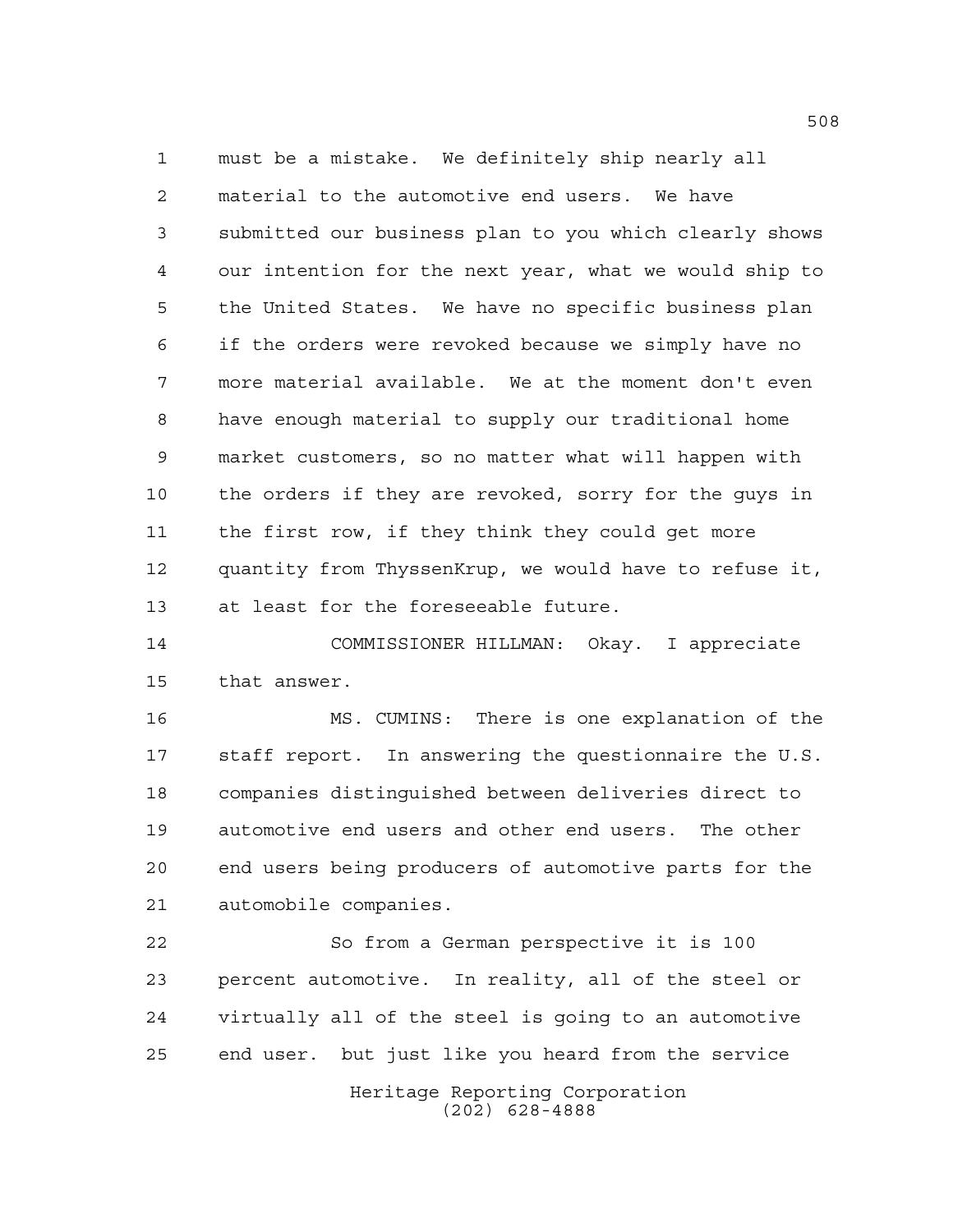Heritage Reporting Corporation center witness this afternoon, sometimes there is an intermediate step whereby steel will go to an end users who processes it into a part for the automotive. COMMISSIONER HILLMAN: I appreciate that answer. Given that the yellow light is on I'll come back on the next round. 8 Thank you, Mr. Chairman. CHAIRMAN PEARSON: Commissioner Koplan? COMMISSIONER KOPLAN: Thank you, Mr. Chairman. Mr. Crandall, I thought I'd start with you. According to domestic producers is the condition of the approval of the 2006 merger in the EU between Mittal Steel Company and Vian Arcelor, Mittal made a commitment that, and I'm quoting, "There will be no restructuring planned, collective layoffs or other employee reduction plans within Arcelor in the EU as a result of the integration of the Mittal and Arcelor groups." That's at the new CORE SDI brief at page 17. My question is, was a similar commitment made regarding their operations in the U.S.? Does Arcelor/Mittal aim to serve the U.S. market with corrosion resistant steel to the producers in the U.S. or instead favor its European operations?

(202) 628-4888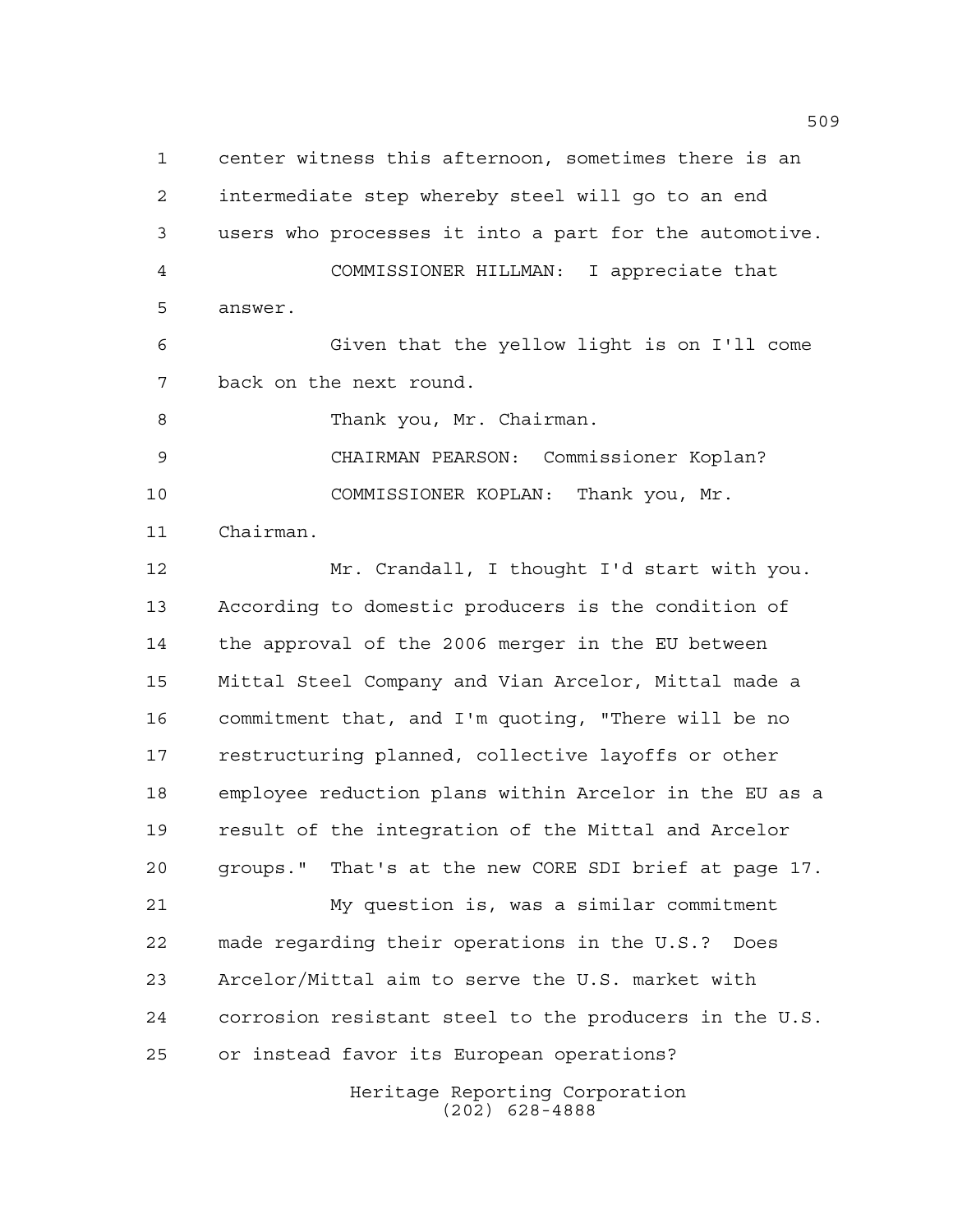So I've got a two-part question there. MR. LaRUSSA: Robert LaRussa here. Dr. Crandall is not here, but we will have Dr. Crandall answer that in the post-hearing brief. COMMISSIONER KOPLAN: Is there anything you can provide now? I'm happy to take it post-hearing, but I just wondered. MR. LaRUSSA: We don't have that information right now. COMMISSIONER KOPLAN: That's fine. Thank you. Mr. Kenny of Dofasco. Your brief argues at page four that Canadian imports should not be cumulated with the other subject countries because current U.S.-Canada "trade patterns in automotive steel are driven by sourcing decisions with multi-year consequences and are dictated by shifts in production of particular automobile models from one side of the border to another, not by decisions of steel producers." Yet Canada joined in the Joint Responders' brief that argues consolidation of U.S. corrosion resistant steel producers has resulted in an industry with significantly greater market power than in either the initial investigation or the first administrative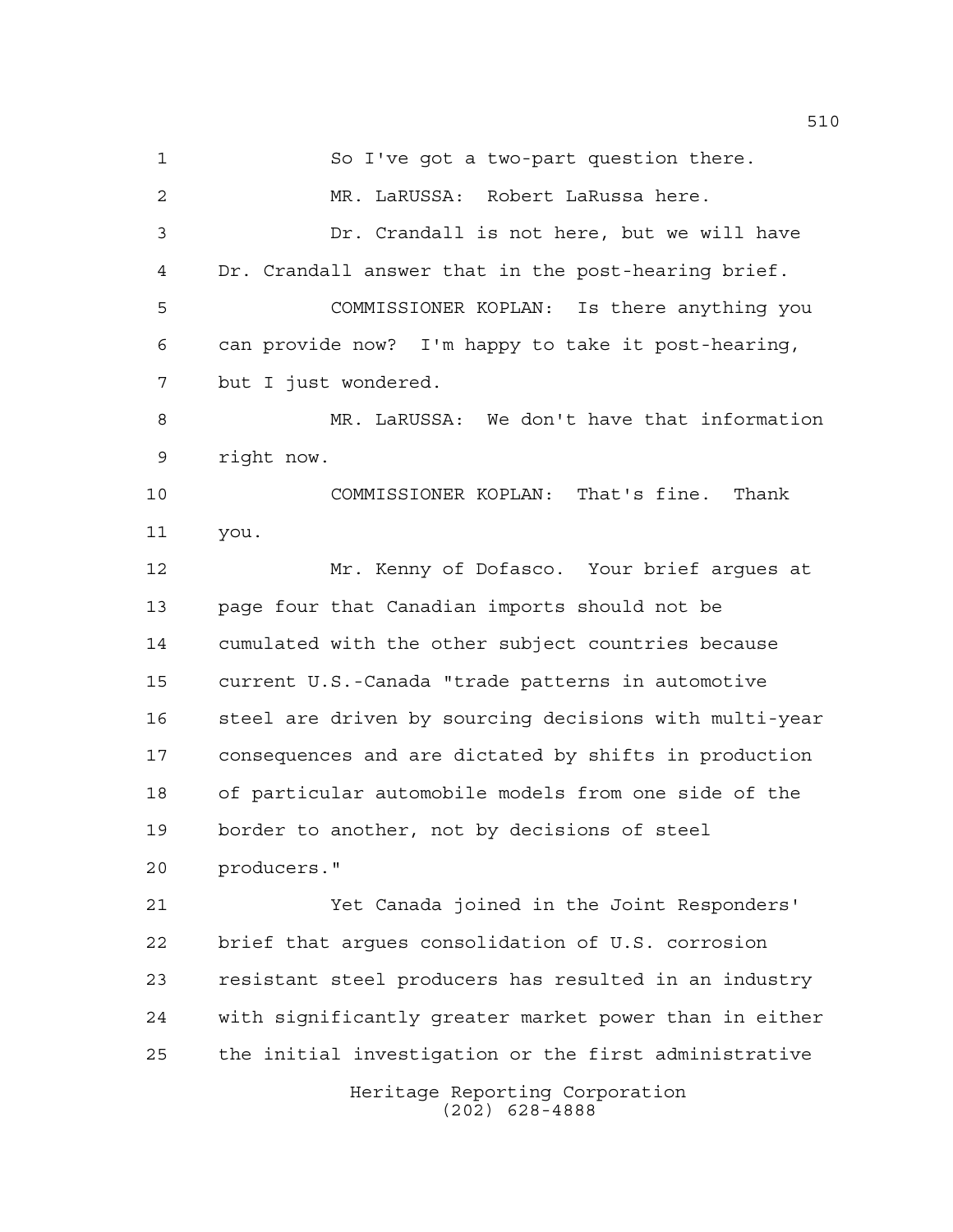review. That's at page three of their brief.

 How do you reconcile on one hand claims that corrosion resistant steel producers follow market conditions? And on the other hand, that they lead them?

 MR. KENNY: I think the two concepts are consistent.

 COMMISSIONER KOPLAN: Help me out with that. MR. KENNY: If you look at our expectation, for example, of pricing. And again, I do know the folks in the first two rows pretty well, so maybe to their chagrin our expectation is that pricing will go up in the corrosion resistant steel. A variety of factors, but certainly one of which is consolidation and market power that's currently in place in the North American steel industry.

 COMMISSIONER KOPLAN: What would the other factors be?

 MR. KENNY: I think it may have been Commissioner Hillman, although I was right at the back of the room and I wasn't quite sure, picked up this morning that product eight hadn't quite demonstrated the same sharp increases in pricing that some of the other products had, and product eight, which is a bake hardenable product, is a typical contractual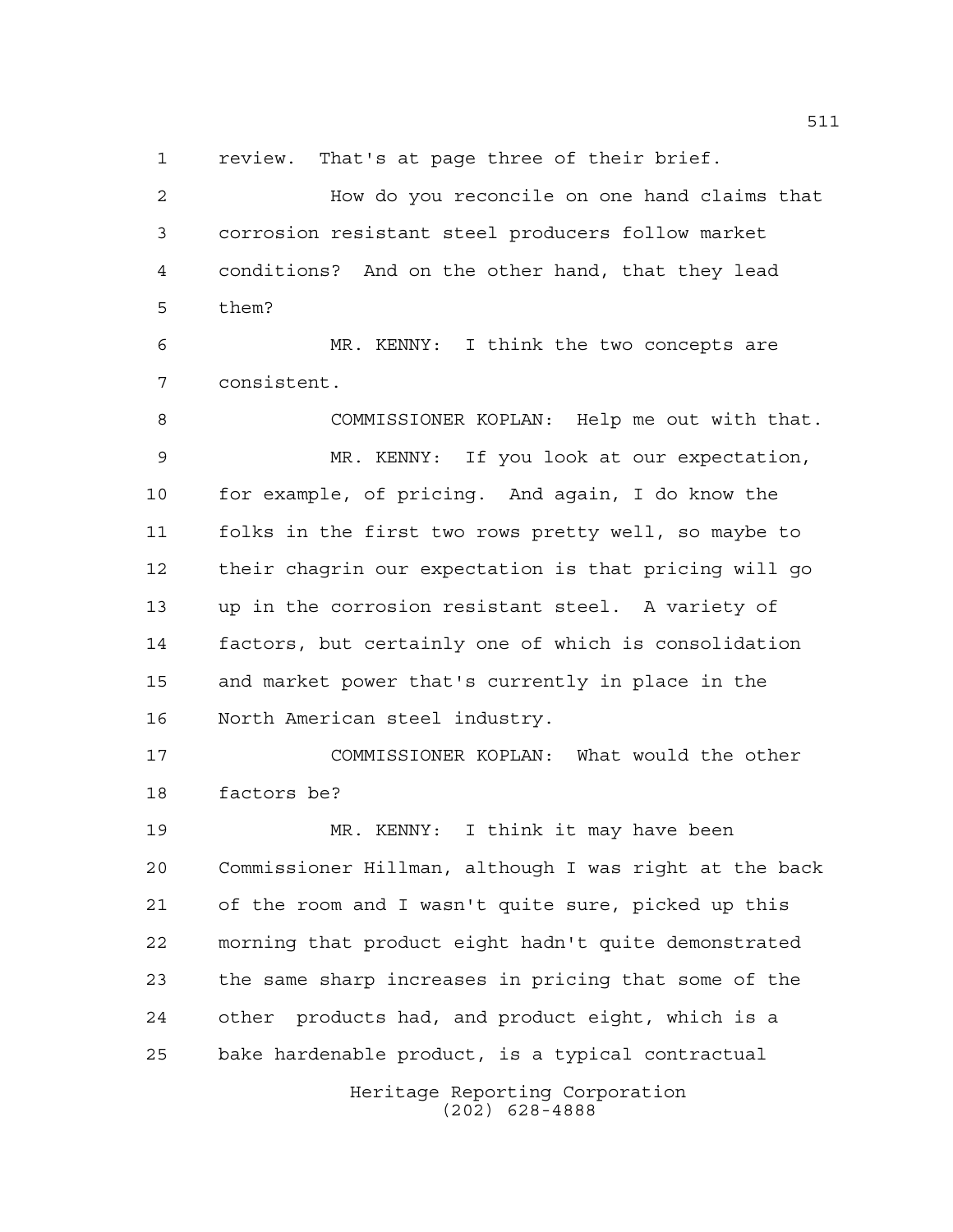priced product. Therefore, contract pricing in our judgment is still catching up to market pricing. Thirdly, raw material costs, in particular zinc, has tripled this year. It's adding probably about \$25 to \$30 a ton just in cost. Then as you probably heard, Dofasco not only operates in the corrosion resistant market but we operate at the top end of the corrosion resistant market and as Brad Davey volunteered earlier, we do have feedback from our OEM customers with respect to quality delivery service and generally speaking we either rank number one or number two in North America, so we believe that we do indeed get a premium. So for all of those reasons, prices in our judgment are going up. COMMISSIONER KOPLAN: Thank you for that, and if there's anything you want to add to that post- hearing I'd appreciate it. MR. KENNY: Will do. I'd also just like, if I could, to make one additional comment on pricing. You will notice that we did file a detailed business plan. Contained within

 that business plan is a decrease in our shipments of corrosion resistant steel to the United States.

Dofasco has actually lost a major piece of corrosion

Heritage Reporting Corporation (202) 628-4888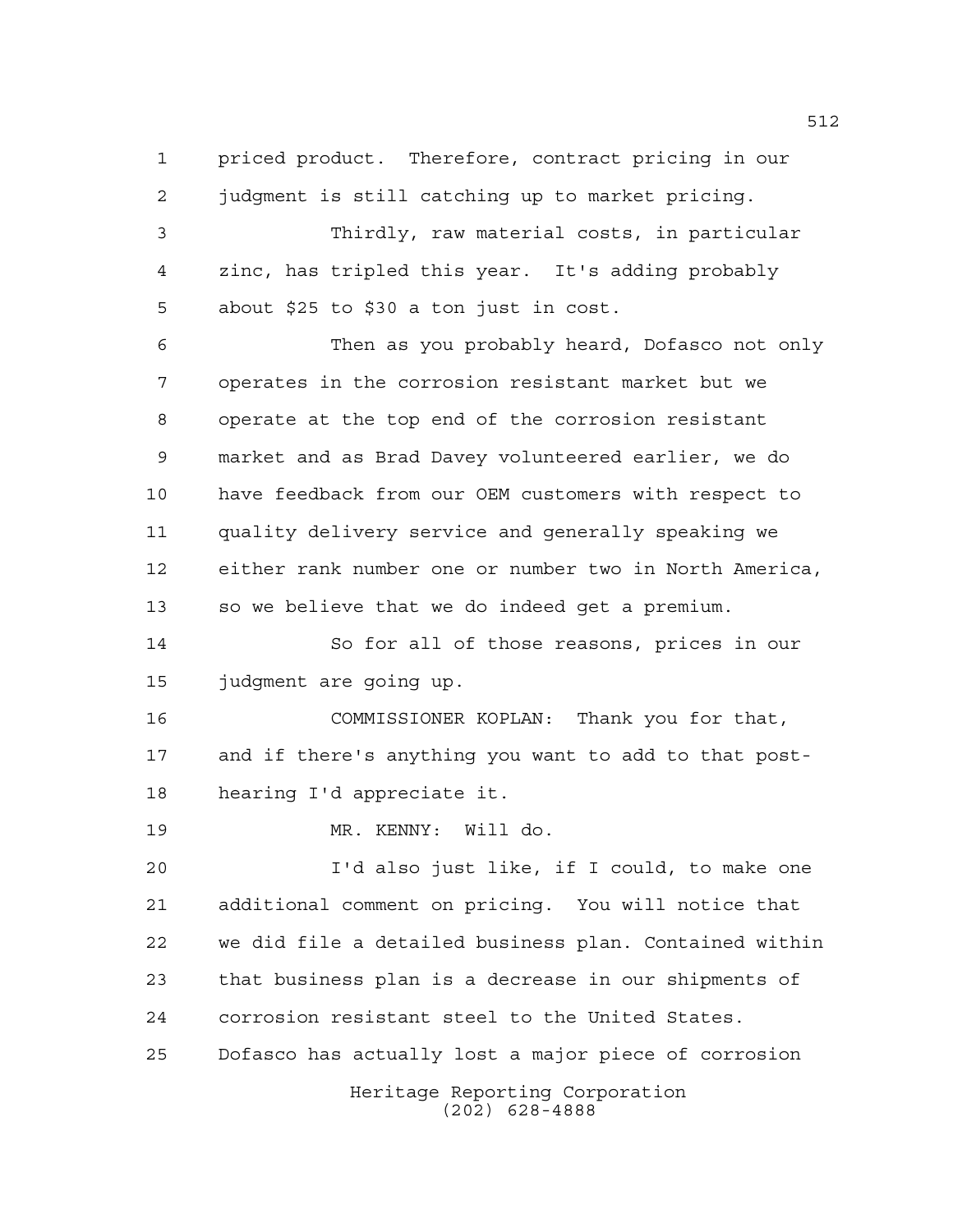resistant steel business at an OEM location in the United States due to a lower priced product from a U.S. mill displacing Dofasco.

 We were offered that business because of our quality, delivery and service. We were offered to maintain that business a number of times, but the pricing that was being offered by the U.S. mill was substantially below the market. It just did not make economic sense to continue.

 Now I can only assume, because I don't know for sure, that the U.S. mill was caught in with one of these long-term contracts that we've all talked about and had this distressed pricing, at least distressed in our judgment.

 So there was earlier discussion about pricing expectations and certainly in Canada pricing is at or above the United States.

COMMISSIONER KOPLAN: Thank you.

 This is for the auto producers. At page 31 of your prehearing brief you state that in recent contracts the auto producers have had to accept volume limitations, and we talked about this today, and in each of these instances if the auto producer requires additional steel beyond the contract volumes the contract price does not apply to those additional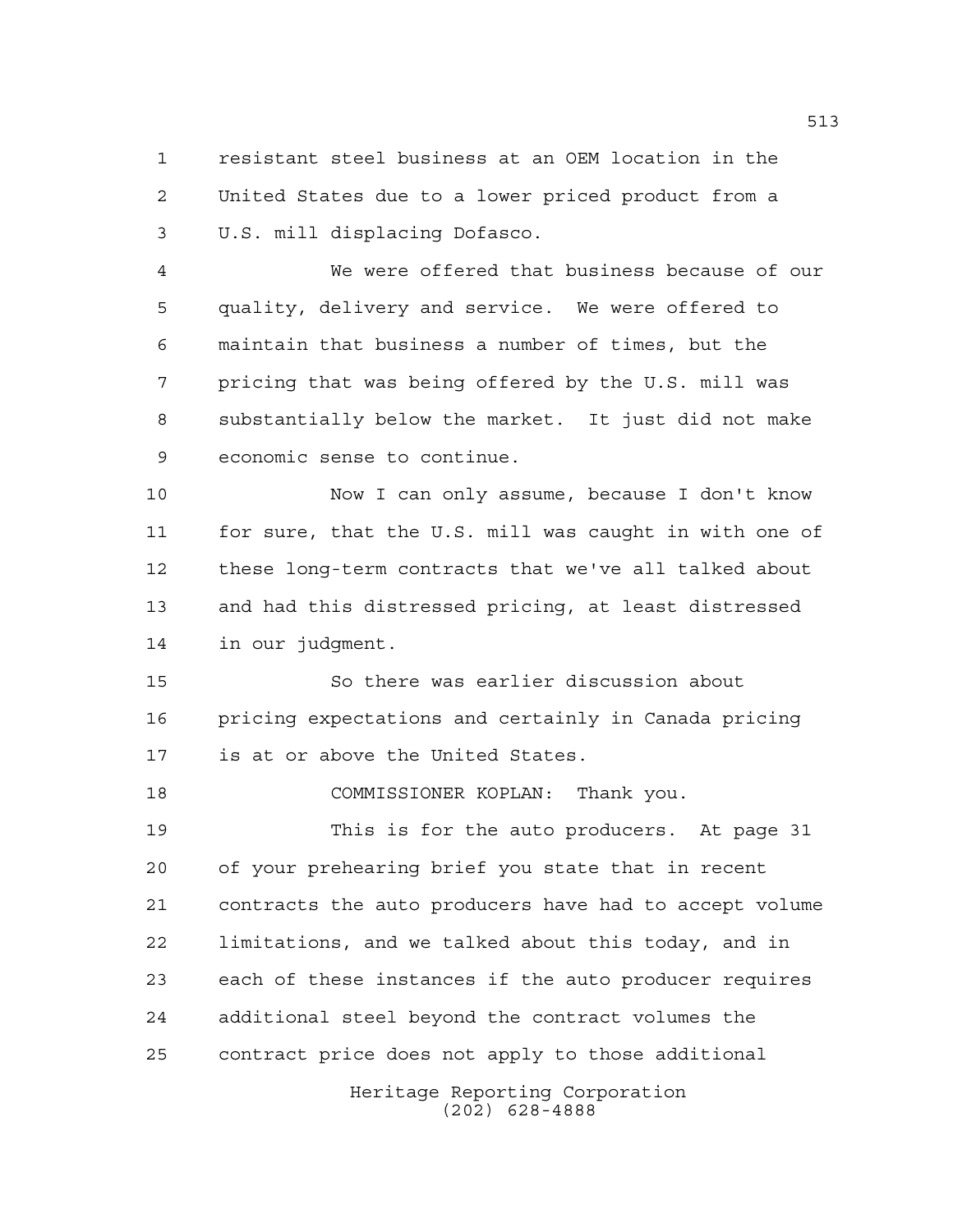volumes, and the corrosion-resistant producer does not guarantee that the volumes will be supplied.

 I'm wondering. Is this alleged market power that you're talking about there in your brief regarding negotiation of the terms of the original contract or regarding the volume requested above and beyond the amount agreed to in the original contract? MR. COVER: Mr. Koplan, this is Rich Cover. I could respond to that.

COMMISSIONER KOPLAN: Thank you.

 MR. COVER: Both cases have occurred. In one case we experienced that in mid-contract a request for additional volume was declined except at a different price than the contract price, and we also had the experience that in expiration of contracts when parts were moved from one supplier to another that the incumbent supplier would not support transition volume while the business was being moved.

 It's very common I think. Certainly it's very common for us year-to-year, contract-to-contract, that a small portion of parts may move from one supplier to another for various reasons that could be related to quality or logistics costs.

Heritage Reporting Corporation (202) 628-4888 COMMISSIONER KOPLAN: Thank you for that, Mr. Cover. I wonder if you could document those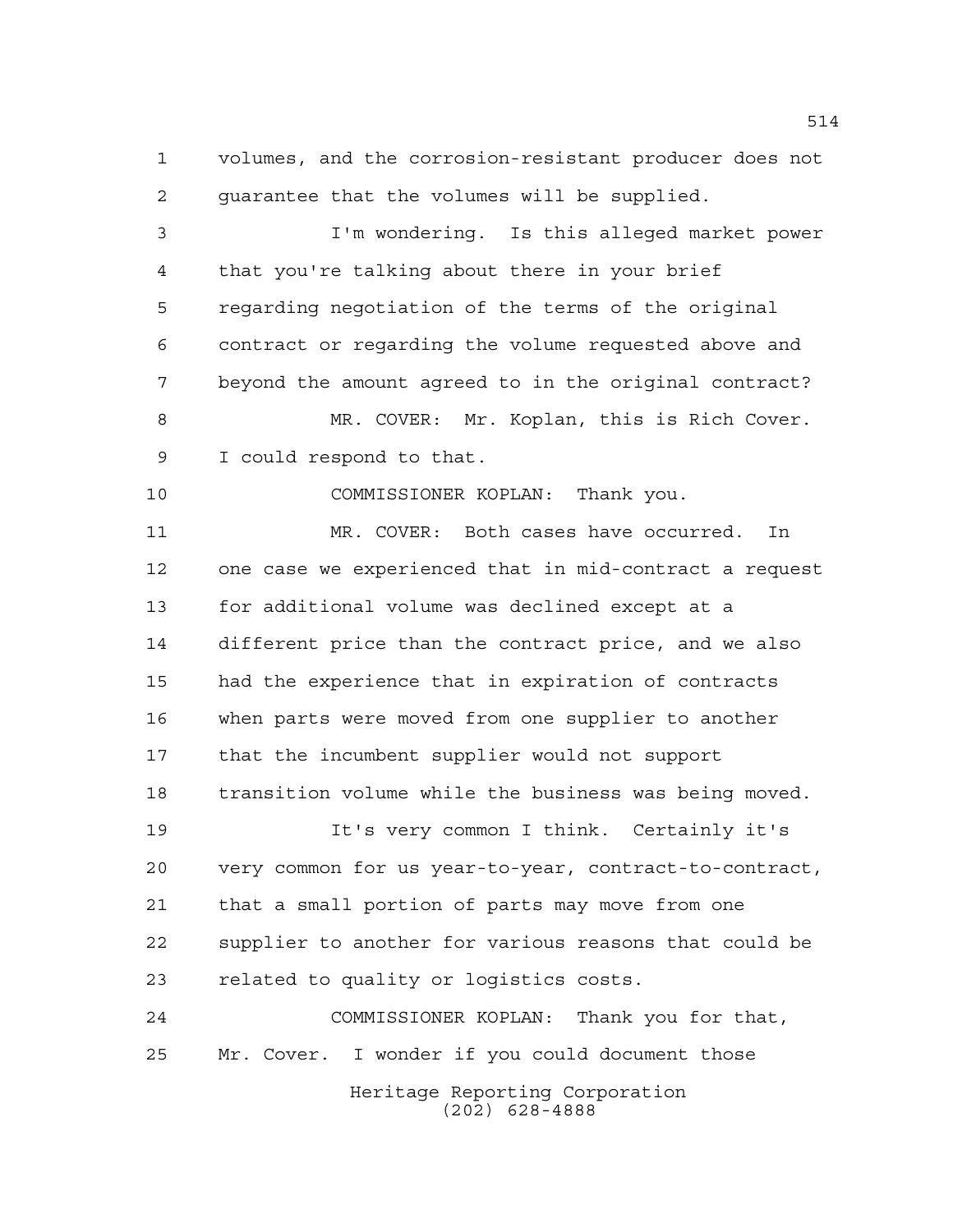Heritage Reporting Corporation instances for me for purposes of the posthearing? MR. COVER: Yes, I will. COMMISSIONER KOPLAN: Thank you. Let me stay with you on this. Have you agreed to contracts with provisions to adjust for increases in raw material costs as well? MR. COVER: I think what we would like to do, Commissioner, is provide those details for you posthearing. We can give you the details of various contract structures that we have. Would that be satisfactory? COMMISSIONER KOPLAN: It certainly would be. If you could document that posthearing, I certainly would appreciate it. MR. MCCONNELL: Just to clarify if I can, Mr. Commissioner? COMMISSIONER KOPLAN: Yes. MR. MCCONNELL: Would you like other companies beyond GM to comment on that? I mean, different companies have had different experiences. It all, by the way, is very confidential to the individual company, which is why I think no one will want to talk about it here at the hearing. COMMISSIONER KOPLAN: Right. I addressed

(202) 628-4888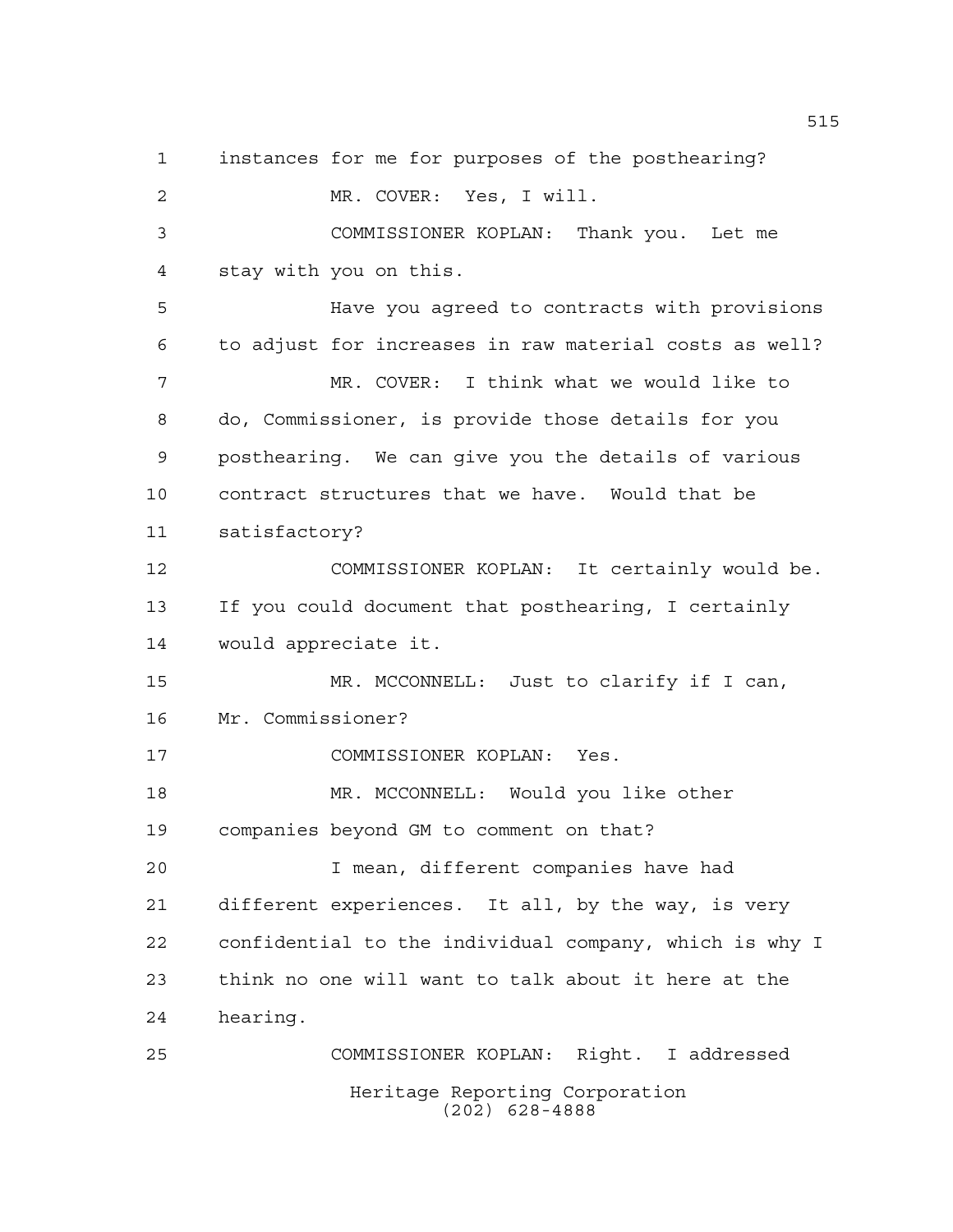the question to the auto producers generally.

 MR. MCCONNELL: Generally. Okay. Fine. COMMISSIONER KOPLAN: So the answer to that is yes.

 MR. MCCONNELL: Yes. Okay. COMMISSIONER KOPLAN: I would welcome that from both Ford and GM as well.

 Mr. Kenny, your brief claims that U.S. and Canadian corrosion-resistant steel producers are facing similar business conditions regarding the auto makers. Could you please discuss the likely impact on demand for corrosion-resistant steel in Canada from the restructuring and downsizing of the North American operations at Ford, GM and DaimlerChrysler?

 Are Nucor and SDI correct, and I want to put this quote on the record, when they say that, "The growth of the transplants has resulted in a shift of automobile production away from its former locus in the U.S. midwest and Ontario, Canada, and thus significant quantities of Canadian subject merchandise may need to find a new home with the U.S. the most likely target." That's at page 47 of Nucor/SDI brief. CHAIRMAN PEARSON: Commissioner Koplan, we're in a red light situation here at the moment. COMMISSIONER KOPLAN: I didn't see that. I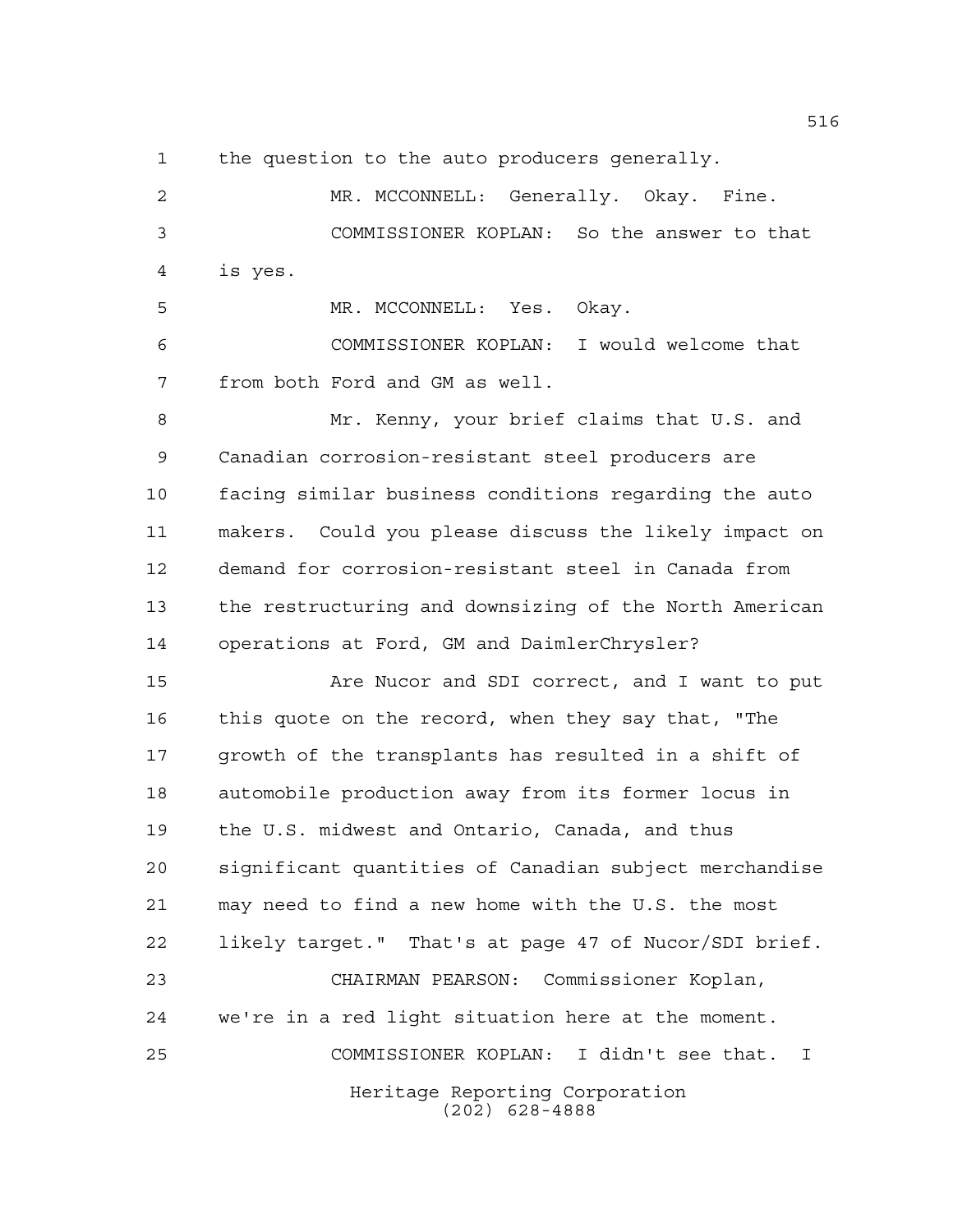saw it blinking when you pointed that out to me. I'll wait for the next round for that answer.

CHAIRMAN PEARSON: Thank you.

Commissioner Okun?

 COMMISSIONER OKUN: Thank you, Mr. Chairman. I want to clarify. I wasn't running away from the mom label, which I happily wear. It was the mom car, which those of us in the divide between mini vans and SUVs, it's a different world. Anyway, I've now put my kids to bed, so I can stay here for as long as we need to.

 Let's see. Mr. LaRussa, I think I'm going to start with you. I believe you did get some further questions about the relationship for the Arcelor Mittal merger and what it means in our analysis. I would note that in some of the more recent sunset reviews, as you're probably aware, I have decumulated certain countries or chosen not to use my discretion to cumulate certain countries because of the regional focus or because they export a specialized product.

Heritage Reporting Corporation I'm trying to get some more information from you on how we should evaluate the Arcelor Mittal situation. Obviously we had a chance to talk to Mittal USA here this morning. Is there anything else you can provide with regard to production between the

(202) 628-4888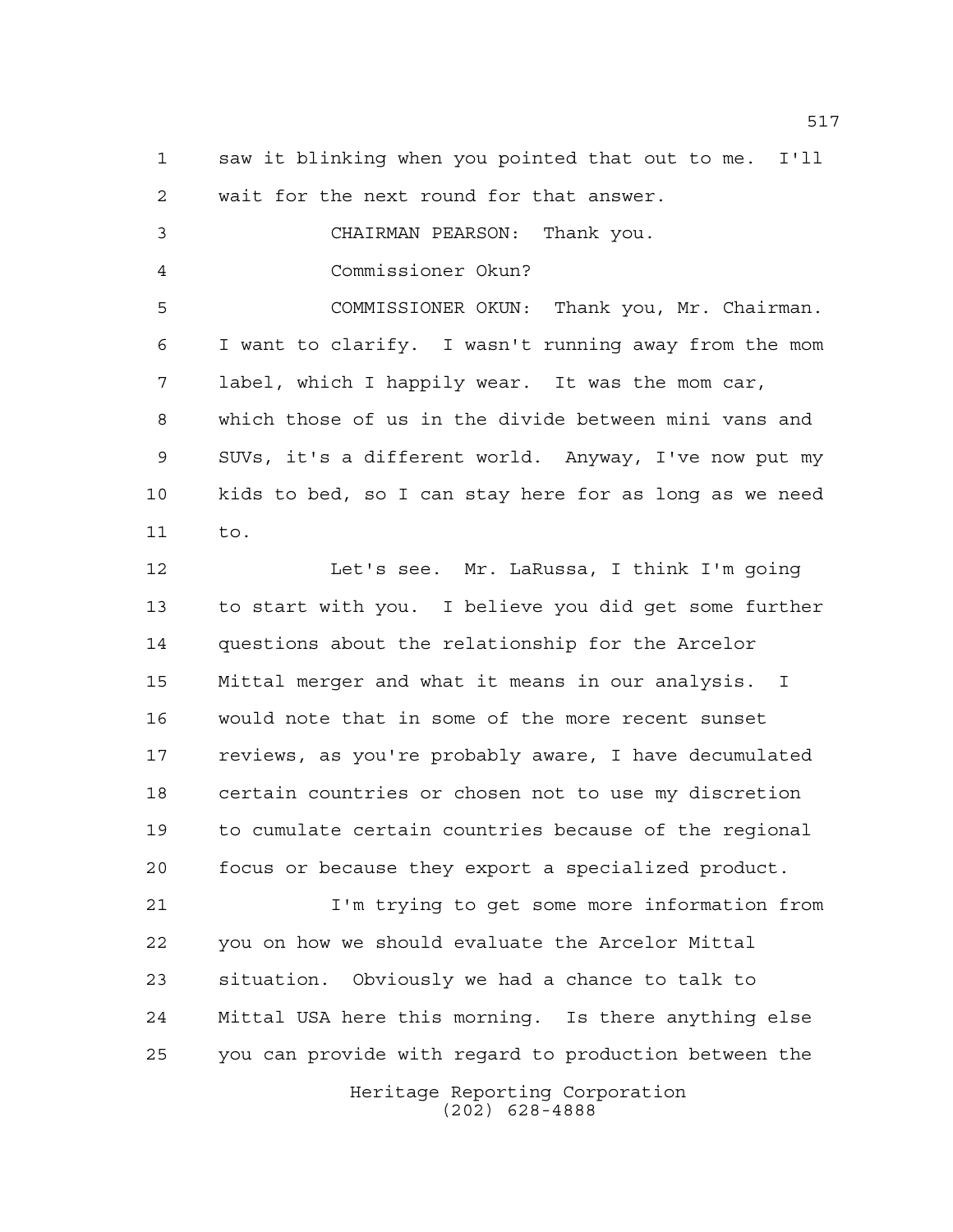companies?

| $\overline{a}$ | In other words, the products that are being            |
|----------------|--------------------------------------------------------|
| 3              | produced in the United States by Mittal USA versus     |
| 4              | what's being produced in Arcelor and whether that      |
| 5              | helps in how I look at what might be exported to the   |
| 6              | United States if the order were lifted.                |
| 7              | MR. LARUSSA: Sure. My understanding at                 |
| 8              | this point is that Arcelor Mittal plans to provide the |
| 9              | full range of products in the U.S. market from its     |
| 10             | U.S. plants and that Arcelor Mittal in Europe plans to |
| 11             | provide the full range of products to the European     |
| 12             | market from Europe.                                    |
| 13             | That is something that I've discussed with             |
| 14             | the company. I think that's the goal.                  |
| 15             | COMMISSIONER OKUN: Okay. I guess for Mr.               |
| 16             | Stewart -- I assume he's still out there in the        |
| 17             | audience -- if I didn't clearly put that question to   |
| 18             | your client this morning, if you can make sure that    |
| 19             | you comment on that as well for posthearing? I'd       |
| 20             | appreciate that.                                       |
| 21             | MR. HECHT: We will.                                    |
| 22             | COMMISSIONER OKUN: Thanks, Mr. Hecht.                  |
| 23             | Then if you could, Mr. LaRussa, the other              |
| 24             | point made this morning by the domestic Mittal witness |
| 25             | was that of course Arcelor Mittal is not the only      |
|                | Heritage Reporting Corporation<br>$(202)$ 628-4888     |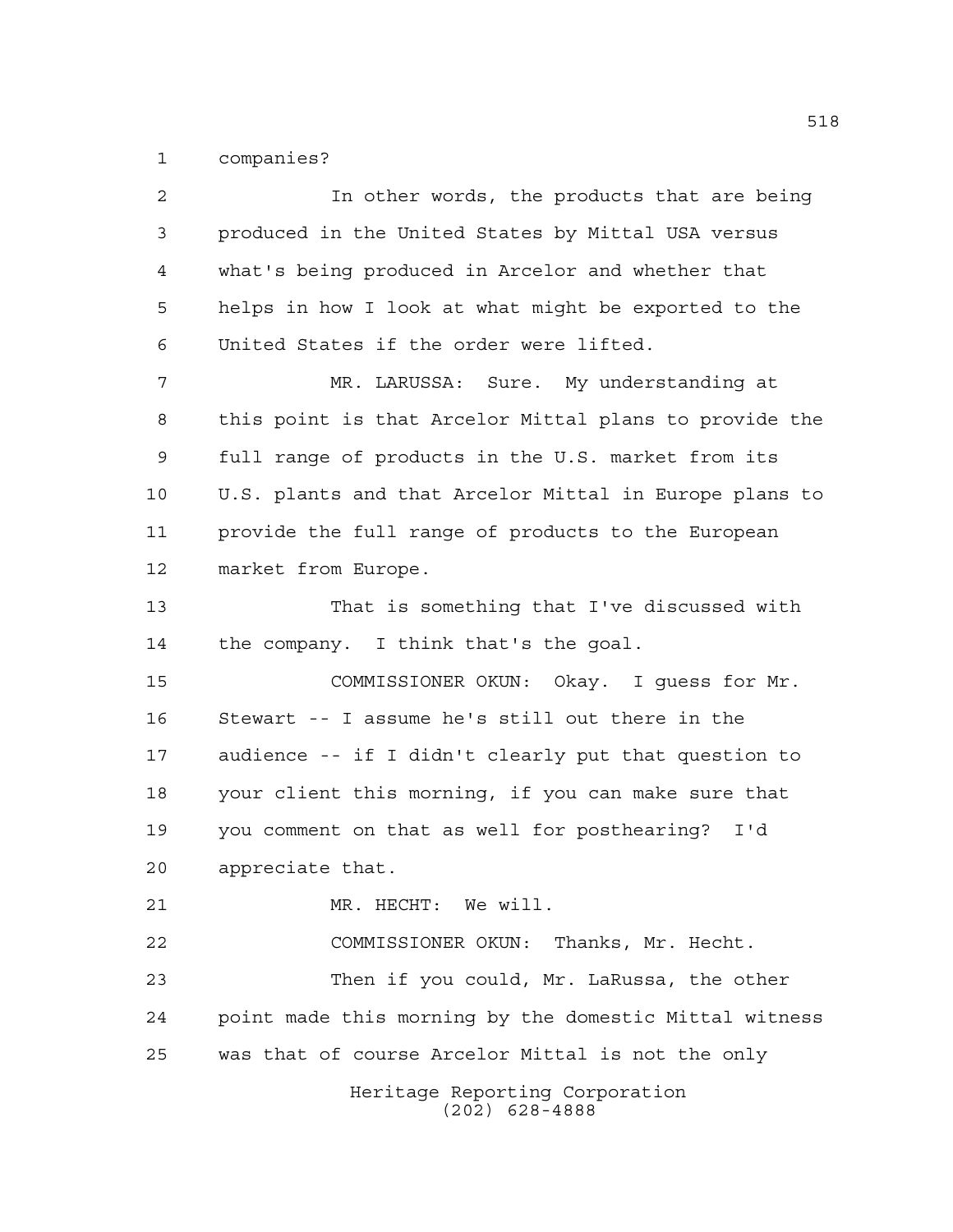producer in France, and I wanted to have your comments on how we should evaluate the availability of product from the other French producer.

 MR. LARUSSA: Yes, Commissioner Okun. I think that you should look at the staff report, and obviously I don't want to talk about any numbers, but you can see that by far Arcelor Mittal is the dominant producer in France; that the other producer, Duferco is a minor producer.

 I think you should look at the history or lack of history, since I don't want to get into any numbers, of Duferco's activity in the U.S. market. I think you'll be able to tell from that that there's no threat there.

 COMMISSIONER OKUN: Okay. And then I'll put this question both to you and to the representatives from ThyssenKrupp, which is I ended I think in my last round with regard to if there's any production moving from European companies to the Americas whether that should change how I evaluate the likelihood of volume of subject import product coming from the European producers, notwithstanding what you've said about the home market, including the EU.

Heritage Reporting Corporation (202) 628-4888 Mr. LaRussa, I'll start with you. MR. LARUSSA: Sure. I know you don't have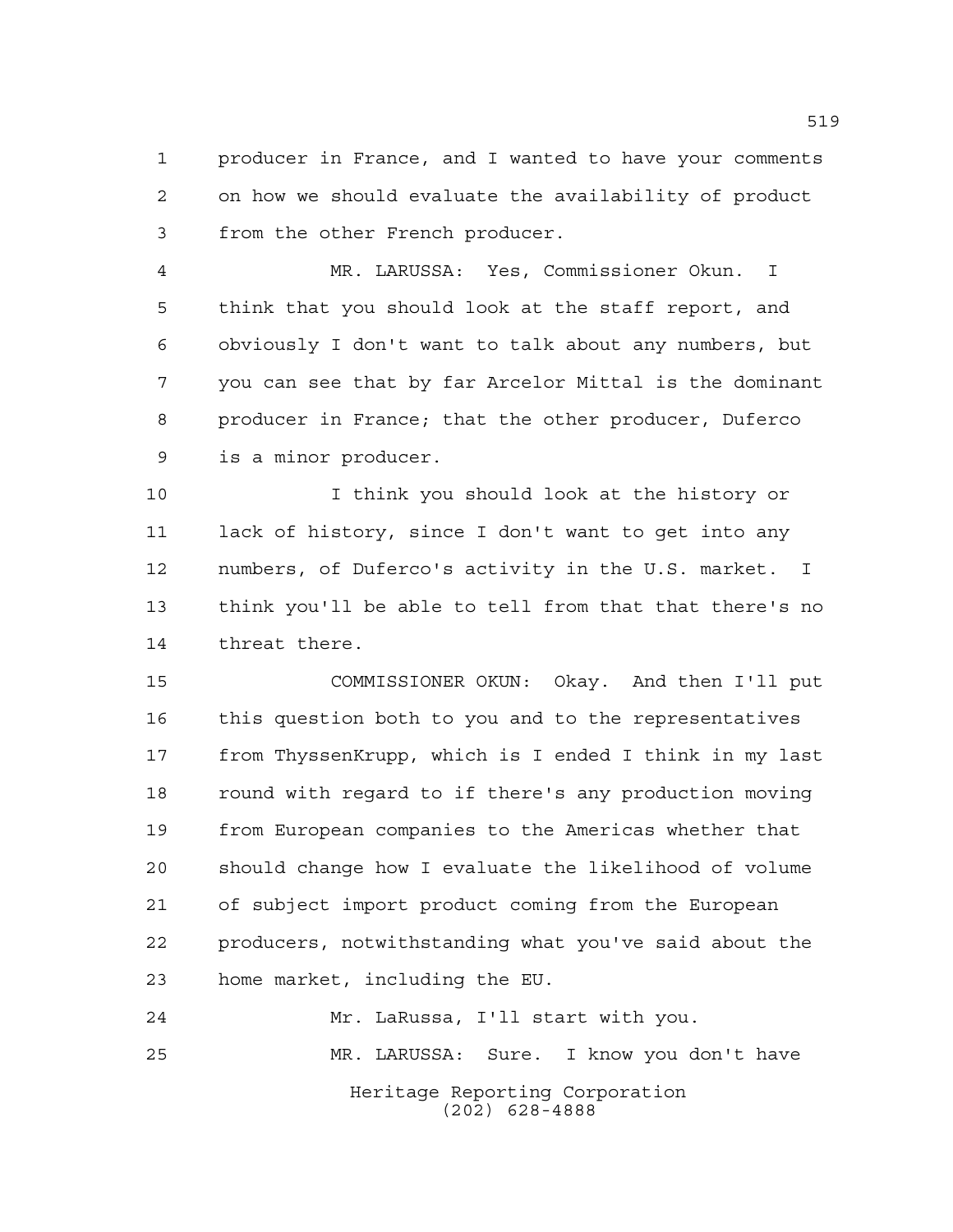much time here. Could you just say that again?

 COMMISSIONER OKUN: Okay. I guess so. I know. I'm getting tired too.

 MR. LARUSSA: Will you just say the first part of it again?

 COMMISSIONER OKUN: I'm trying to avoid confidential information, which is why they always sound convoluted.

MR. LARUSSA: Right.

 COMMISSIONER OKUN: To the extent the European producers have argued that all your product is going to stay in Europe because it's your home market and it's the European market, to the extent if there are exports to the rest of the Americas how I should evaluate that in terms of whether volume would be likely to come into the United States market that might otherwise be going to other markets further away than the European Union.

MR. LARUSSA: All right.

COMMISSIONER OKUN: Is that better?

MR. LARUSSA: Right. Much better.

COMMISSIONER OKUN: Thank you.

 MR. LARUSSA: In fact, it was not convoluted to begin with.

Heritage Reporting Corporation (202) 628-4888 I think the first point is, as we noted in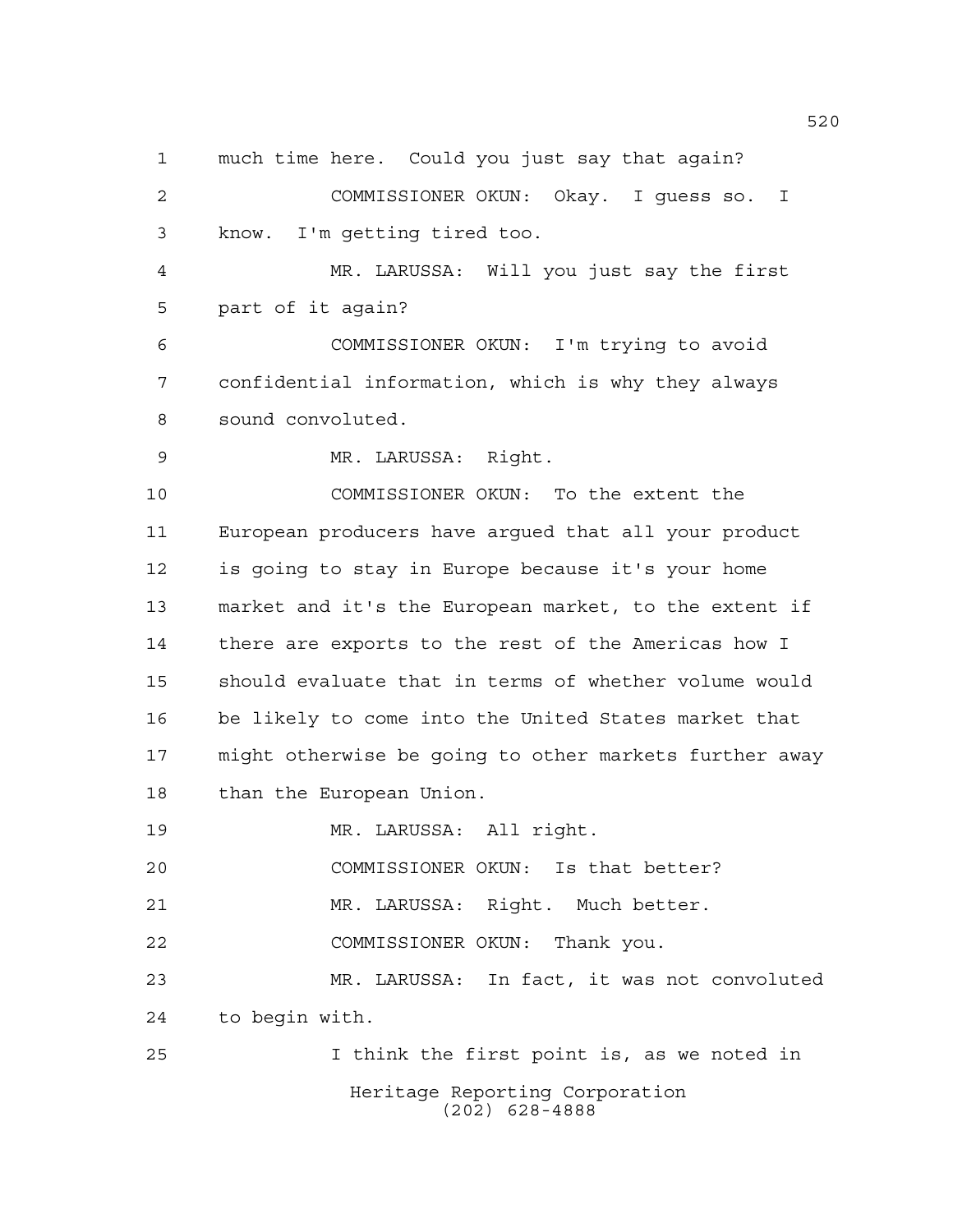our brief, Arcelor, before the Mittal Arcelor merger, had taken this regional approach and in fact had substantial investments in the other parts in the Americas, as you know. That's I think a very important point.

 The second point is that Arcelor as a larger company post their original merger and before the Mittal merger had a number of countries in Europe that had the capacity to ship corrosion-resistant steel that were not subject countries and did not ship it, so I think it clearly shows that there was a lack of desire to get to the U.S. market from a nonsubject or from a subject Arcelor country.

 COMMISSIONER OKUN: Okay. I appreciate those comments.

MR. LARUSSA: Thank you.

 COMMISSIONER OKUN: Could I turn to the representatives from ThyssenKrupp?

 MR. GRUENHAGE: Well, I'll try to comment on this, yes. We have discussed this several times today that if you want to be a global player you have to be local present to follow your customers and that is one reason why ThyssenKrupp also has the strategy to be present on the NAFTA market.

Heritage Reporting Corporation (202) 628-4888 At the moment, it's a period of uncertainty.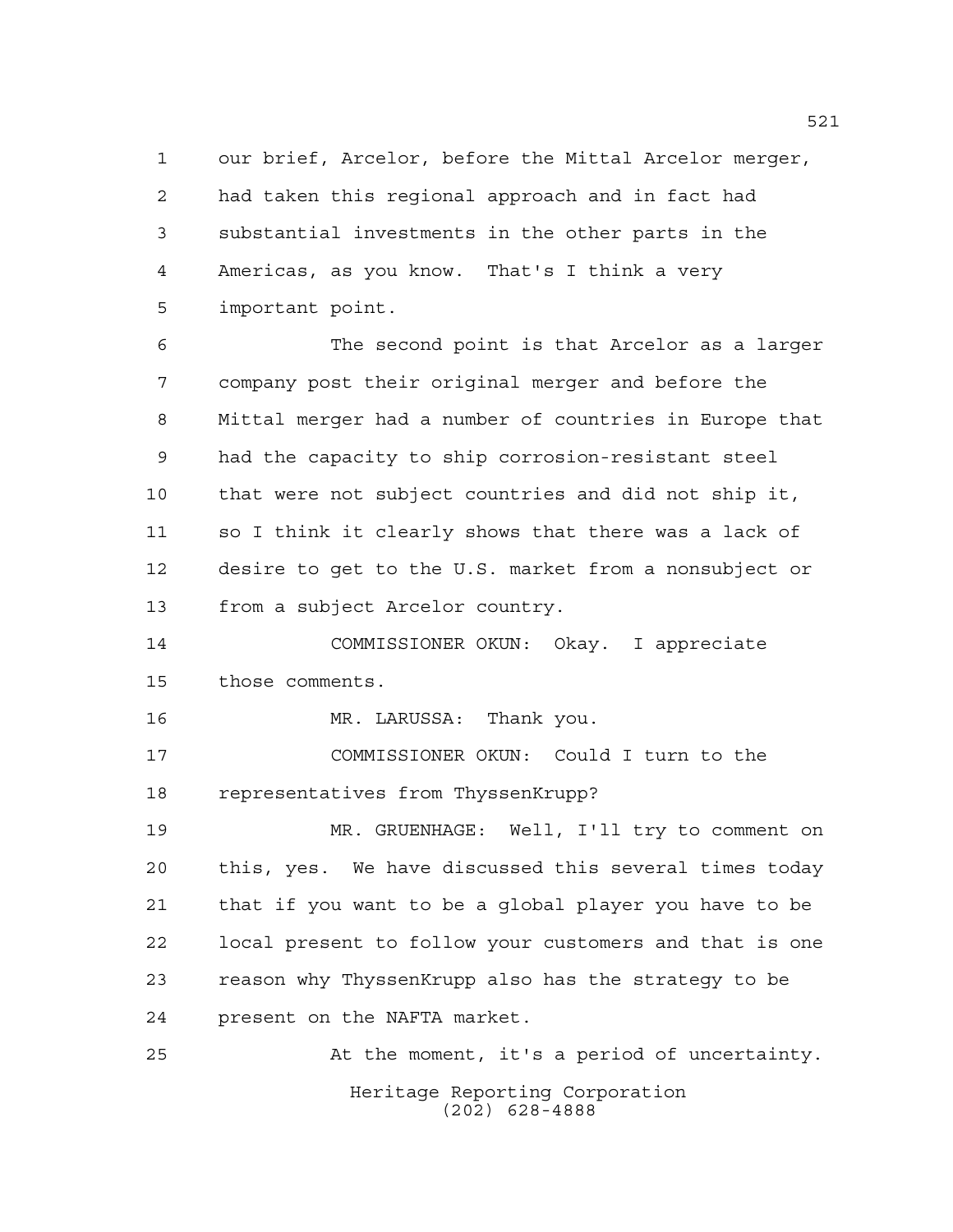Everyone knows that serious negotiations are underway. If we will possibly be linked with Dofasco, which would be the best perfect fit for us from our point of view, but we are also at the moment approving some other options, for example, a so-called brownfield option and a greenfield option.

 That means either building a new plant somewhere in the NAFTA market or possibly take over some facilities, at least improve them that they could follow our high quality requirements and to be present with this on the NAFTA market.

 That definitely means that we will ship less from Germany at ThyssenKrupp to the United States and to NAFTA because that is the one reason that we need more of our material in our traditional home market because customers are demanding more.

 It might be that some special qualities are still shipped from Germany. I will not deny this, but definitely it would reduce our shipments to the United States.

 For the other German producers I can say due to my knowledge because we have tried keeping track of the export statistics, and we know that we are nearly accounting for 100 percent of all exports from Germany, that Mittal never had shipments to the United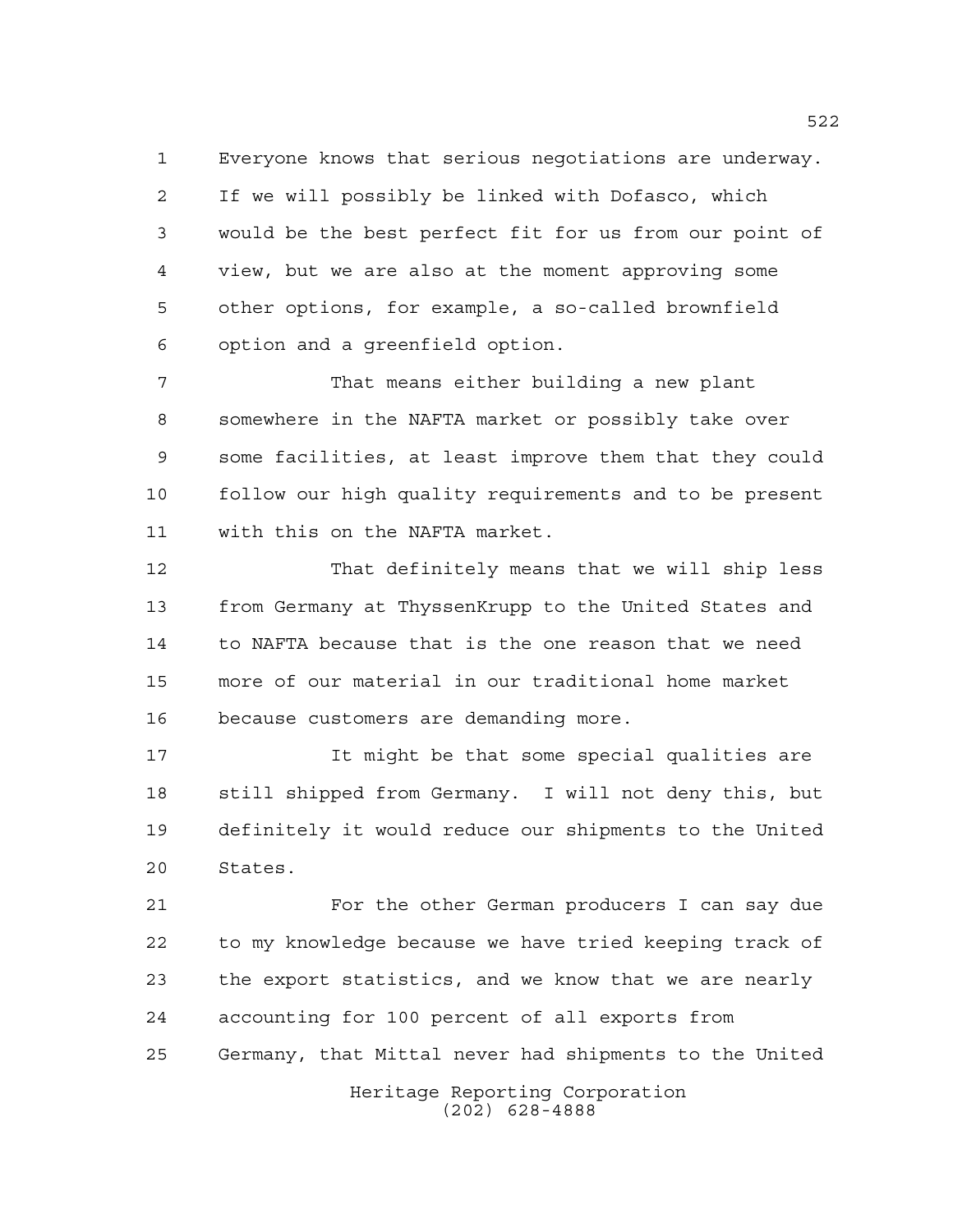States so I think there would be no intention if the orders would be revoked for them to ship it.

 As for my colleagues from Arcelor Mittal, if they would have the intention to flood the American market they could have done this in the past from other countries besides from France and Germany because they have production facilities in several other countries in Europe where it would be easy for them to ship to the States.

 Besides this, ThyssenKrupp could also have shipped more to the United States because we have also a production facility in Spain, but that is again used for the local Spanish market.

 COMMISSIONER OKUN: Thank you. I appreciate those further comments. It is helpful.

 I know you've had an opportunity to talk about parts of it, and I think part of my trying to understand how ThyssenKrupp is looking at how it's going to regionalize and some of the information I understand there is uncertainty, but that's helpful, your further points on that. Thank you very much.

 Mr. Cover, if I can just come up to you with really a request for posthearing, because I do understand that I think in response to the question from the Chairman with regard to unibody vehicles and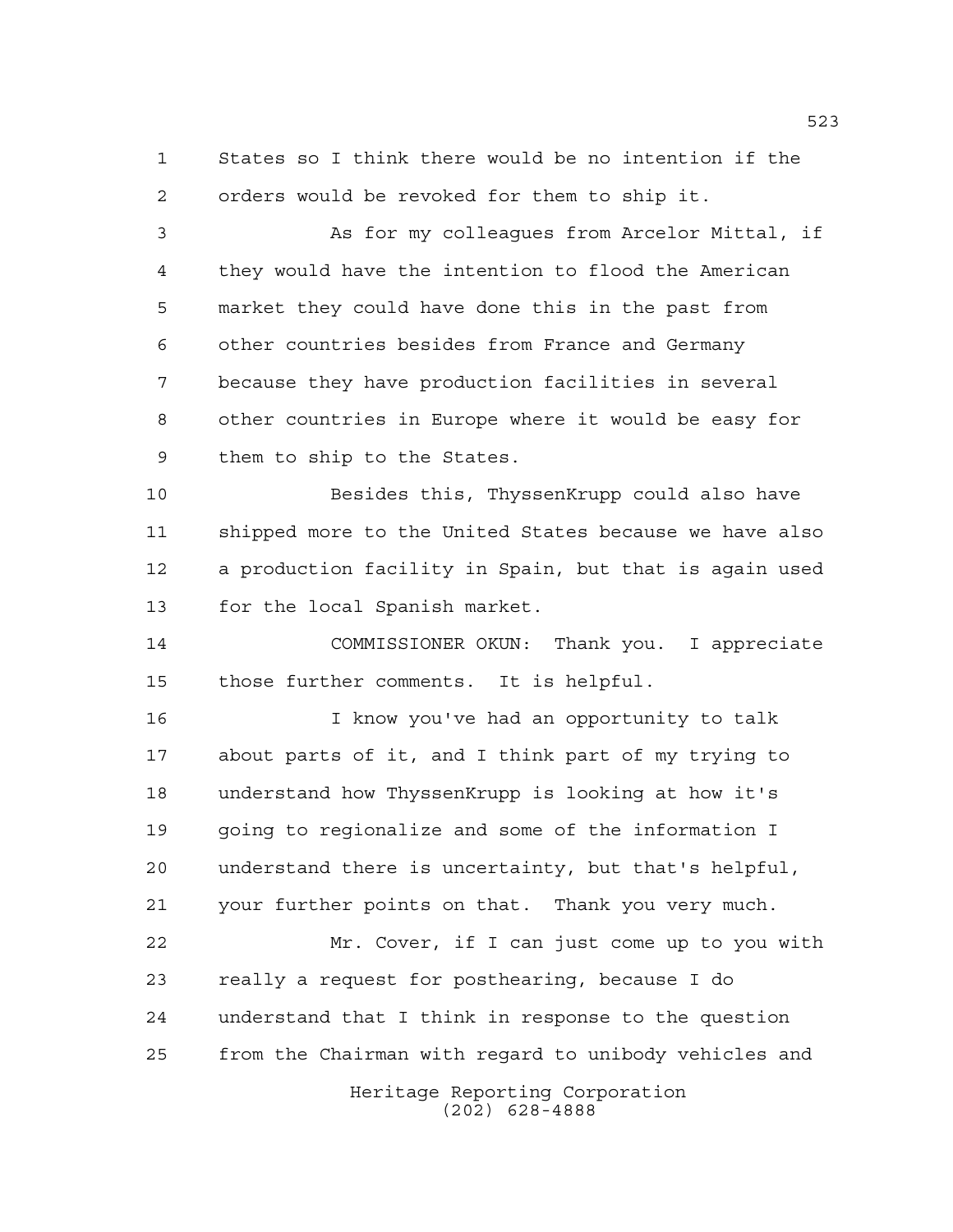crossovers that it may be about the same amount of CORE being used.

 I think this might follow up on an earlier request I had to Mr. McConnell, which is to the extent you can provide backup documents posthearing on those forecasts it would be extremely helpful.

 MR. COVER: Okay. We'll do that for you. COMMISSIONER OKUN: Okay. Yes. As my staff starts pointing out at this point when I forget, if there are other producers out there who would have anything similar to what Mr. Cover testified or other projections for the amount of CORE to be used in the future line of your cars, that would be helpful as well, not just specific to GM.

 The other follow-up for posthearing, Mr. Nielsen, I think it was you, and I know my yellow light is on so I will make this posthearing. You had I think a couple of times had a chance to talk about trying to source material globally when there were these problems with getting it domestically and that you were turned down.

 To the extent there were other references from producers to that, if there's any documentation with respect to that other than what's already on the record -- I know on the record there's information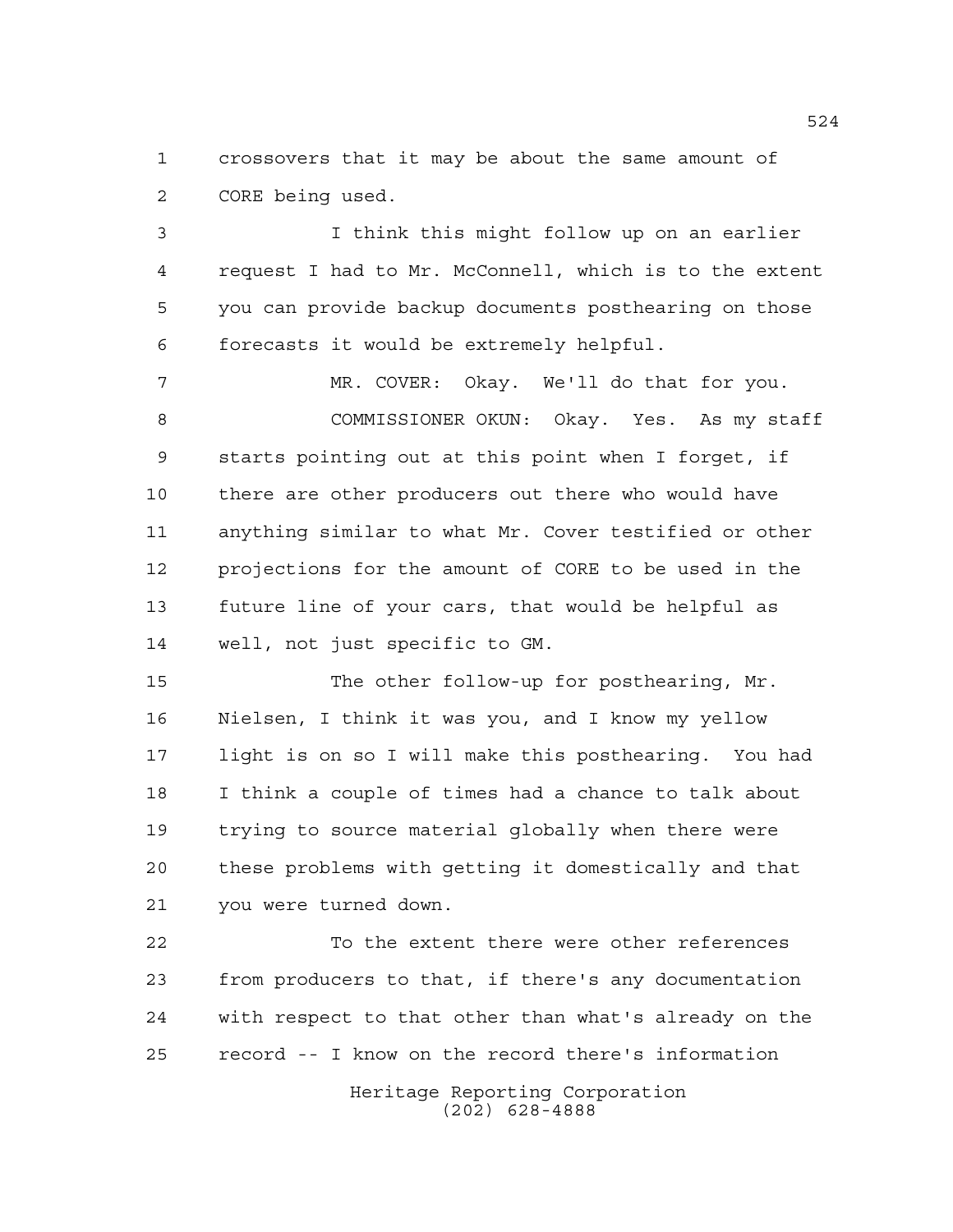Heritage Reporting Corporation (202) 628-4888 about when you believe there were shortages in the market, but to the extent you have anything with regard to being turned down by global producers and other global suppliers, that would be helpful. The same would go to all the auto producers. MR. NIELSEN: Yes. We'll share that in the posthearing. COMMISSIONER OKUN: That would be great. Mr. Chairman, since my yellow light is on I won't start another question. Thank you. CHAIRMAN PEARSON: Commissioner Lane? COMMISSIONER LANE: Thank you. Several of the Respondent parties have stressed the benefits of consolidation in the domestic corrosion-resistant steel industry suggesting that such an industry should not be considered to be vulnerable. However, doesn't the experience of the so- called Big Three domestic auto producers suggest the opposite; that concentration alone does not impart invulnerability? Mr. McConnell, would you like to take a stab at that? MR. MCCONNELL: Maybe I could start just by asking you to expand that a little bit. I mean, what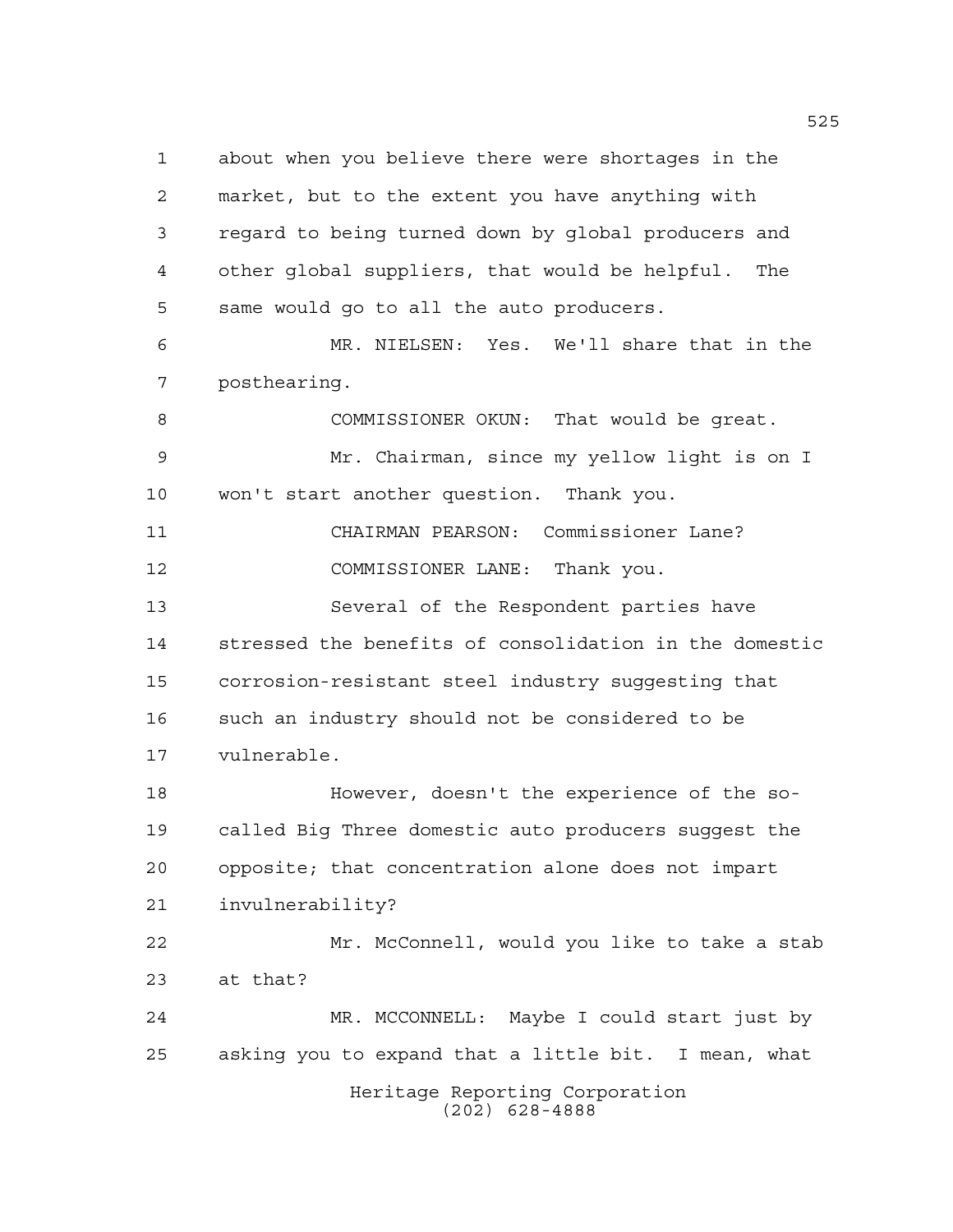in the experience of the Big Three are you referring to?

 COMMISSIONER LANE: Well, I think that we were talking about that Ford, DaimlerChrysler and GM are the three big auto makers and that they are big and that the experience of those three has not kept them from being invulnerable or kept market forces at bay.

 So I'm asking you do you see the argument that you all are making that the consolidation in the steel industry should make them invulnerable, and how would you reconcile that with what has happened with the domestic auto industry?

 MR. MCCONNELL: Let me sort of speak to the argument, but then I should let the Big Three speak 16 for the Big Three I think on an issue like this.

 The argument is that as power gets concentrated in the hands of just a few producers, they have the ability to reduce their production and thereby support a higher price than if they had to keep running at higher rates.

 We've seen very clear evidence of that in 2005, and we've seen steel executives say that's exactly what they were doing in 2005, so I think that what we're saying is that they have that ability that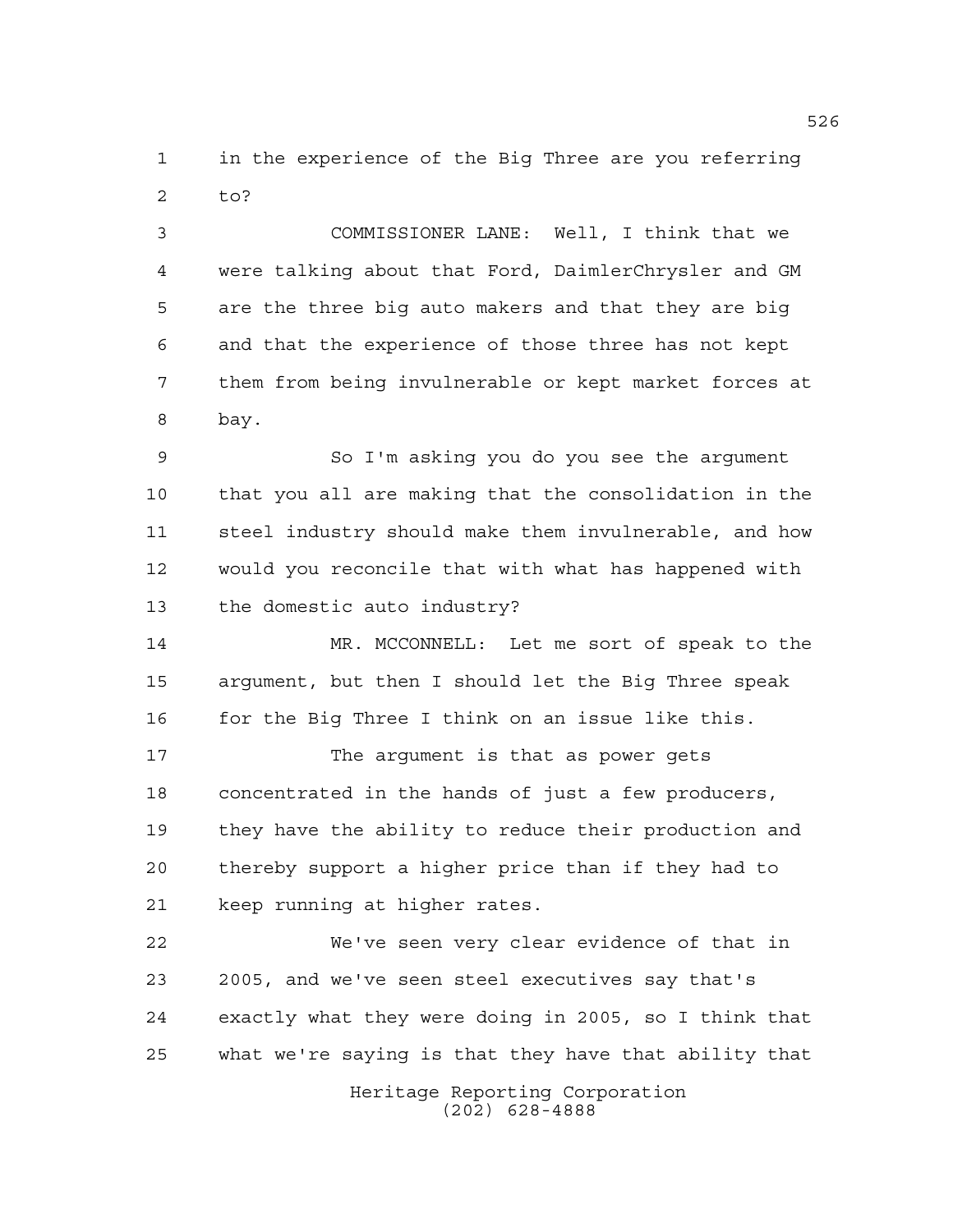that's a pretty good sign that they're ready for a little more competition, so that is the gist of our argument on that.

 I think that what you're talking about with respect to the experience of the Big Three is a much longer term phenomenon, if I understand what you're talking about, and since I'm representing all six companies here I don't think I want to wade into what happened over the long term in the U.S. auto market, but I would be happy if some of the clients would bail me out.

Heritage Reporting Corporation COMMISSIONER LANE: Mr. Cameron? MR. MCCONNELL: I said clients. COMMISSIONER LANE: I know, but he raised his hand, and I just want to give him the opportunity. MR. CAMERON: Mark, it's any port in the storm. Look, Commissioner, we have not been arguing the issue of consolidation per se. What we've been dealing with, and this goes to the question that Commissioner Okun raised and the question that Commissioner Aranoff raised concerning the question of well, so what's so different? Why are you saying that this industry today is either A, better off than it was in 2000, or B, better able to withstand what's

(202) 628-4888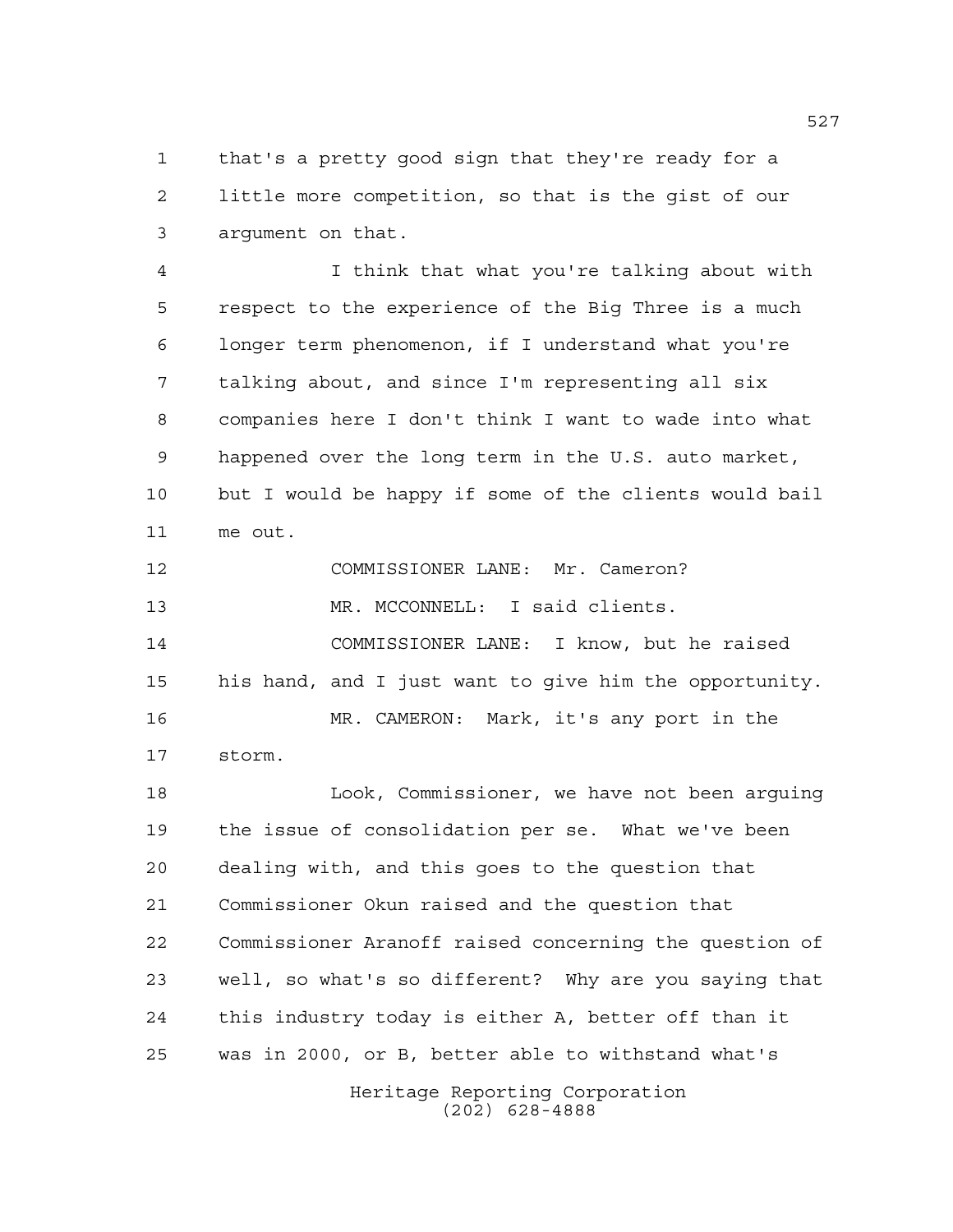going on?

| $\overline{a}$ | It gets to the issue of how the                        |
|----------------|--------------------------------------------------------|
| 3              | consolidation occurred. The consolidation occurred     |
| 4              | because you had a number of companies that were        |
| 5              | burdened with incredible legacy costs that were a huge |
| 6              | drag on this industry, and those legacy costs were not |
| 7              | a constant global cost that every other steel producer |
| 8              | in this room had to deal with.                         |
| 9              | Indeed, the legacy cost problem of this                |
| 10             | industry was borne by this industry, and that problem  |
| 11             | got resolved in the period of 2002 to 2004, and that's |
| 12             | why even though we had 30 percent safeguard tariffs on |
| 13             | steel this industry was not really successful in       |
| 14             | raising prices nor was it highly profitable during a   |
| 15             | period of 30 percent tariffs and during a period of    |
| 16             | antidumping relief.                                    |
| 17             | Well, when did they become successful?<br>They         |
| 18             | became successful when, number one, yes, they          |
| 19             | consolidated. There was greater consolidation or       |
| 20             | concentration, but what happened? At the same time     |
| 21             | the consolidated entities shed those legacy costs.     |
| 22             | They reduced their labor costs. You can see it in      |
| 23             | your data.                                             |

Heritage Reporting Corporation (202) 628-4888 When you compare the percentage of fixed costs to total sales value in 2000 to the percentage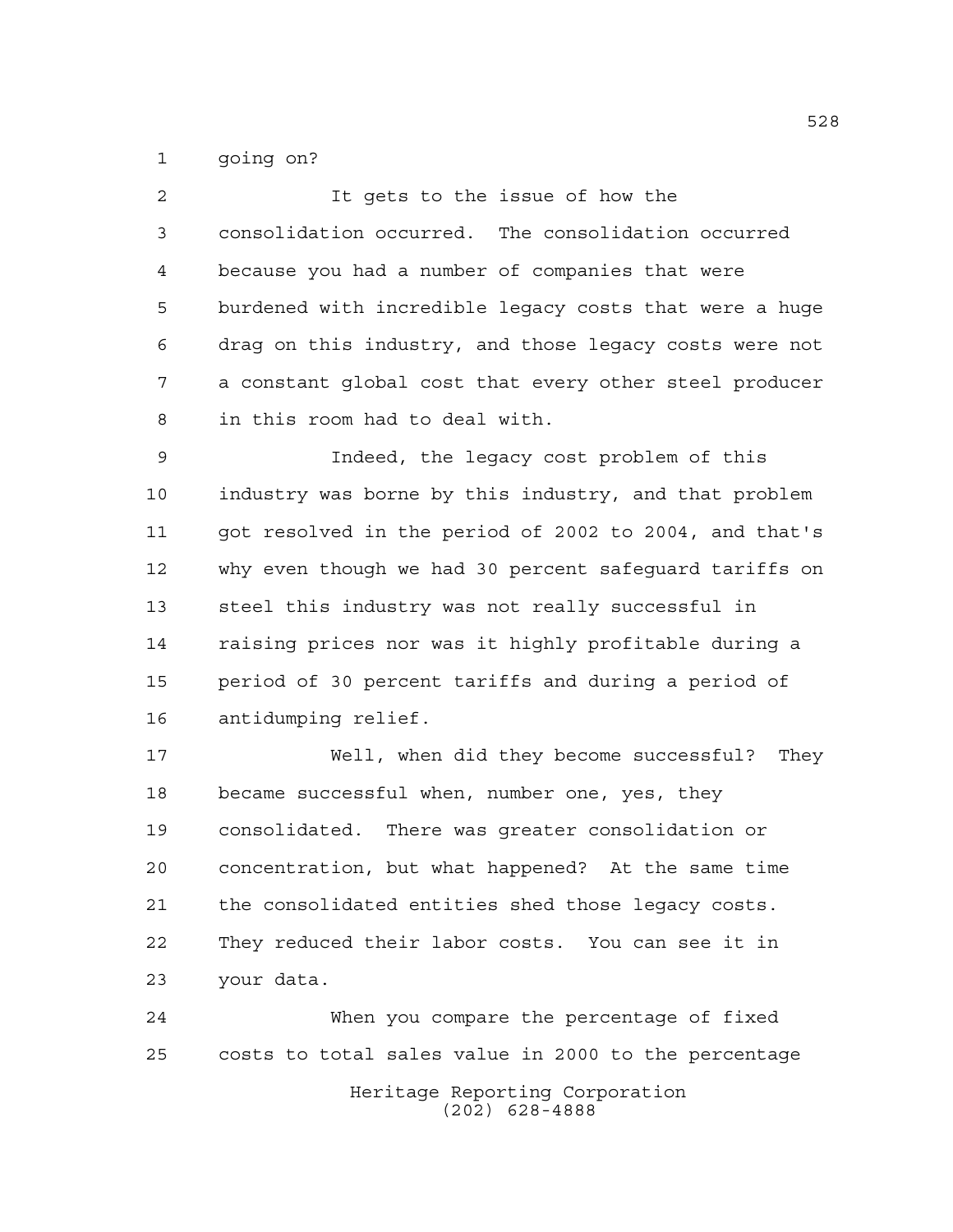of fixed costs to total sales value in 2005, it's remarkably different. That's why this industry today is indeed globally competitive.

 They have the same cost structure as the other steel companies in the world. They're not bearing something different. That's when the issues that Mark is bringing up about market power also start to come to bear because now the industry itself is competitive.

 If you will remember back in the days of the 201 case, part of the issue in this industry was the competition between the mini mills who had no legacy costs and had as a result an incredibly big advantage in terms of a cost structure compared to the integrated mill. Then after 2000 that disappeared, that built-in advantage. Why? Because again these guys weren't carrying the legacy costs.

 Part of what we're talking about when we're talking about the concentration and consolidation is that issue. Frankly, the legacy cost issue is something that the Big Three automobile producers do still bear, but the steel producers in this country do not, and that is one reason that the U.S. steel producers and this industry is far more competitive than it was.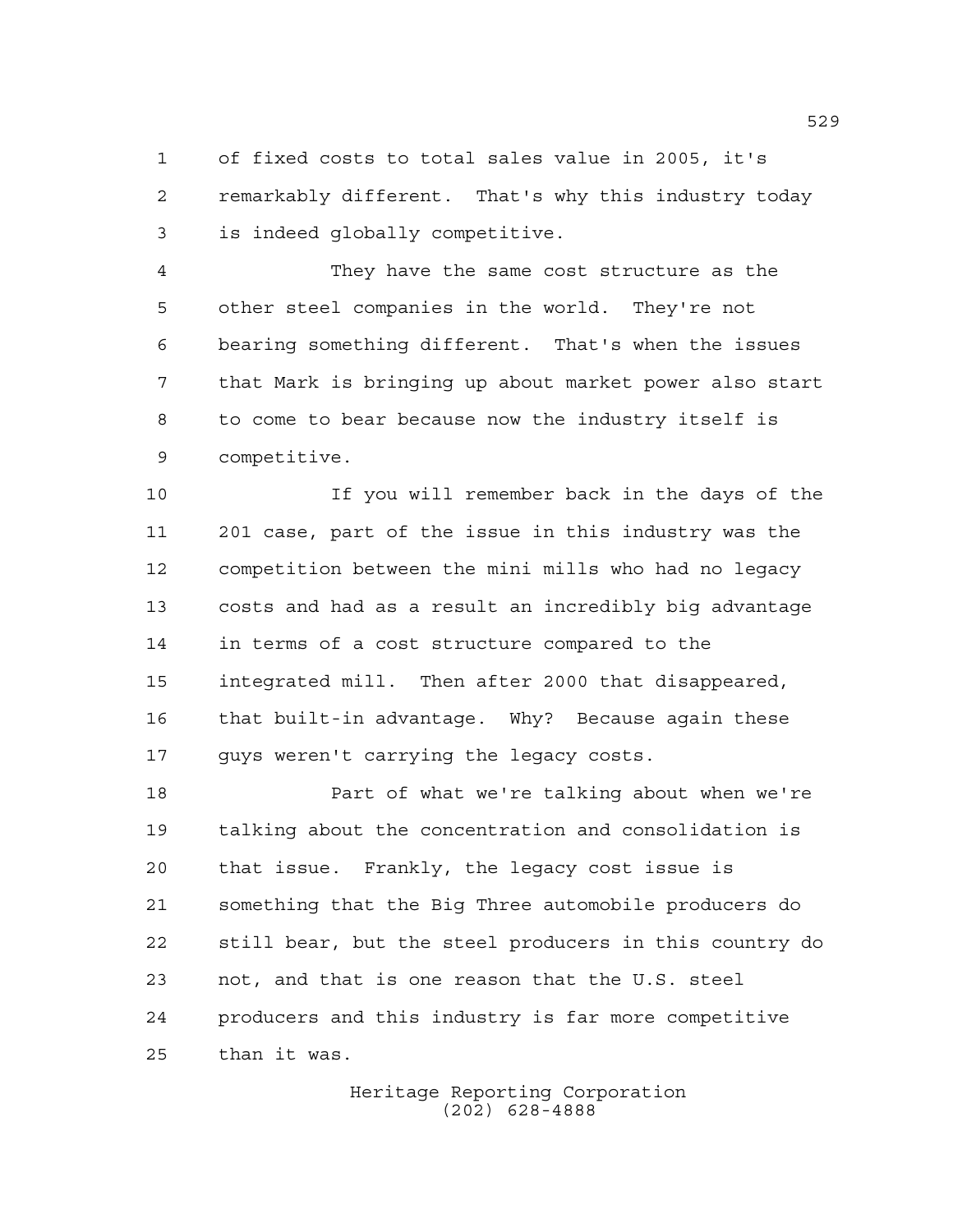COMMISSIONER LANE: Now, Mr. McConnell, do you want some of your clients to answer the question? MR. MCCONNELL: Well, I'm tempted to say I think Don just said it all.

 The only thing I would add to Don's point, which is the concept, and then your comparison of the Big Three I'll leave to the clients, is that the cost reduction in that restructuring has enabled this industry to do something that it didn't used to be able to do, which is cut back its production given that it's a fairly high fixed cost industry, but still operate profitably.

 They've gotten their fixed costs down low enough that this is actually a realistic option for them. They're not in the situation that was described earlier where they had to pump out steel just to get cash to cover their fixed costs.

 If you combine the market power, sort of the ability to reduce production without a concern that someone else is going to come in and take it all away with you, with the lower fixed costs that permit them to operate at lower capacity rates profitably, you then have a situation where they can do exactly what they did in 2005 -- hold the bottom of the market to a price that's above the market and go forward from

> Heritage Reporting Corporation (202) 628-4888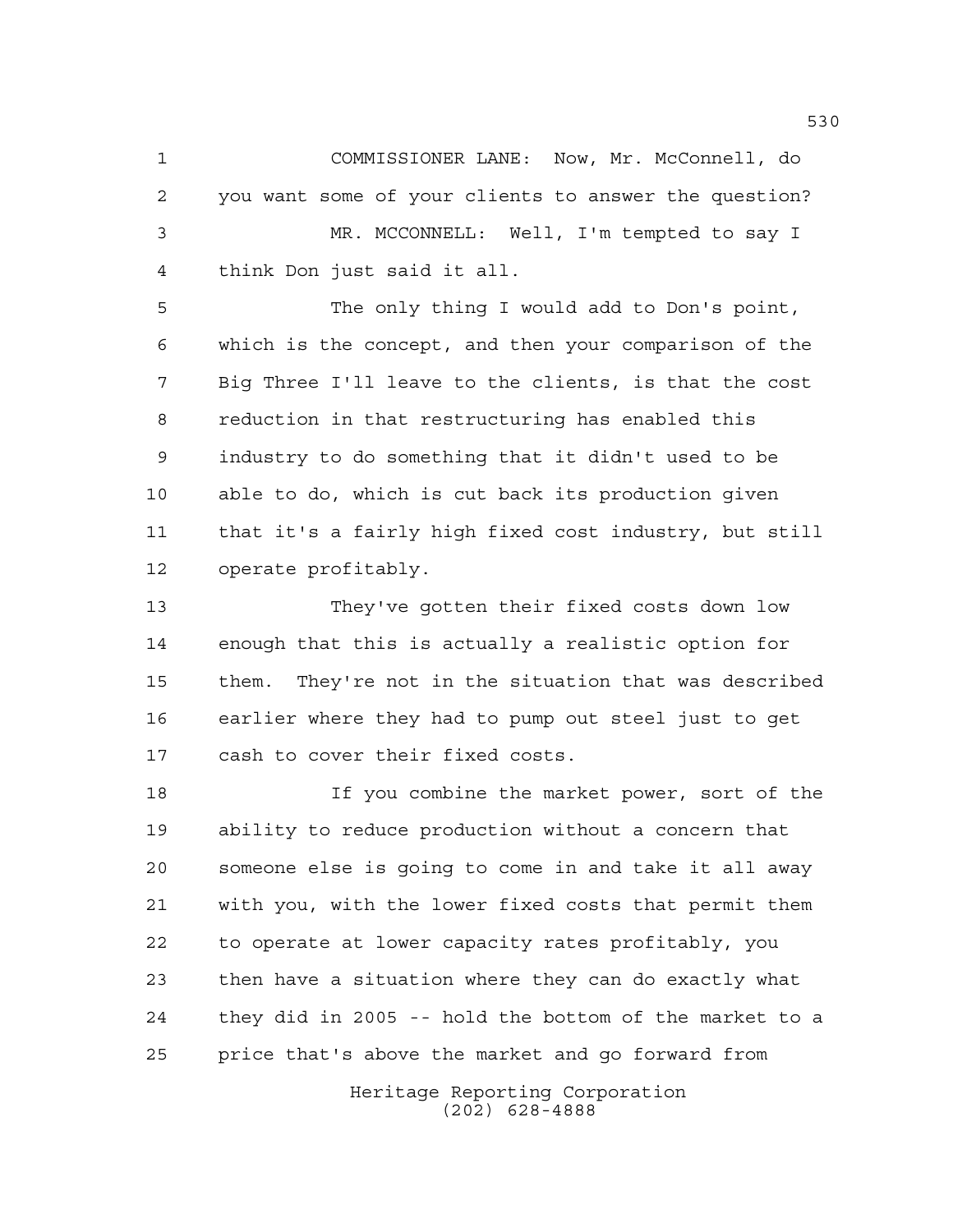there.

**I'll leave the Big Three to the Big Three.**  MR. MOHATAREM: I don't think anywhere we've argued that just simple fact of concentration makes you invulnerable. In fact, if we had a truly open market in steel that concentration may actually, if you behaved in an uncompetitive manner, would make you more vulnerable. That's why we've emphasized that what we're looking for is the potential competition so that the domestic suppliers who are now in a much stronger position will continue to behave as if they face serious competition. COMMISSIONER LANE: Okay. Let me ask you this. I'm puzzled because when I asked about the contract issue if the steelmakers were confronted with the auto industry saying we don't want to take the amount of steel under these terms and the steelmakers said then the auto industry would go elsewhere and I said where would they go, to another domestic producer or would they go to a subject country or nonsubject country, and I was told that the auto industry would look at all three options. What I'm trying to figure out is why would

taking off these orders make the industry more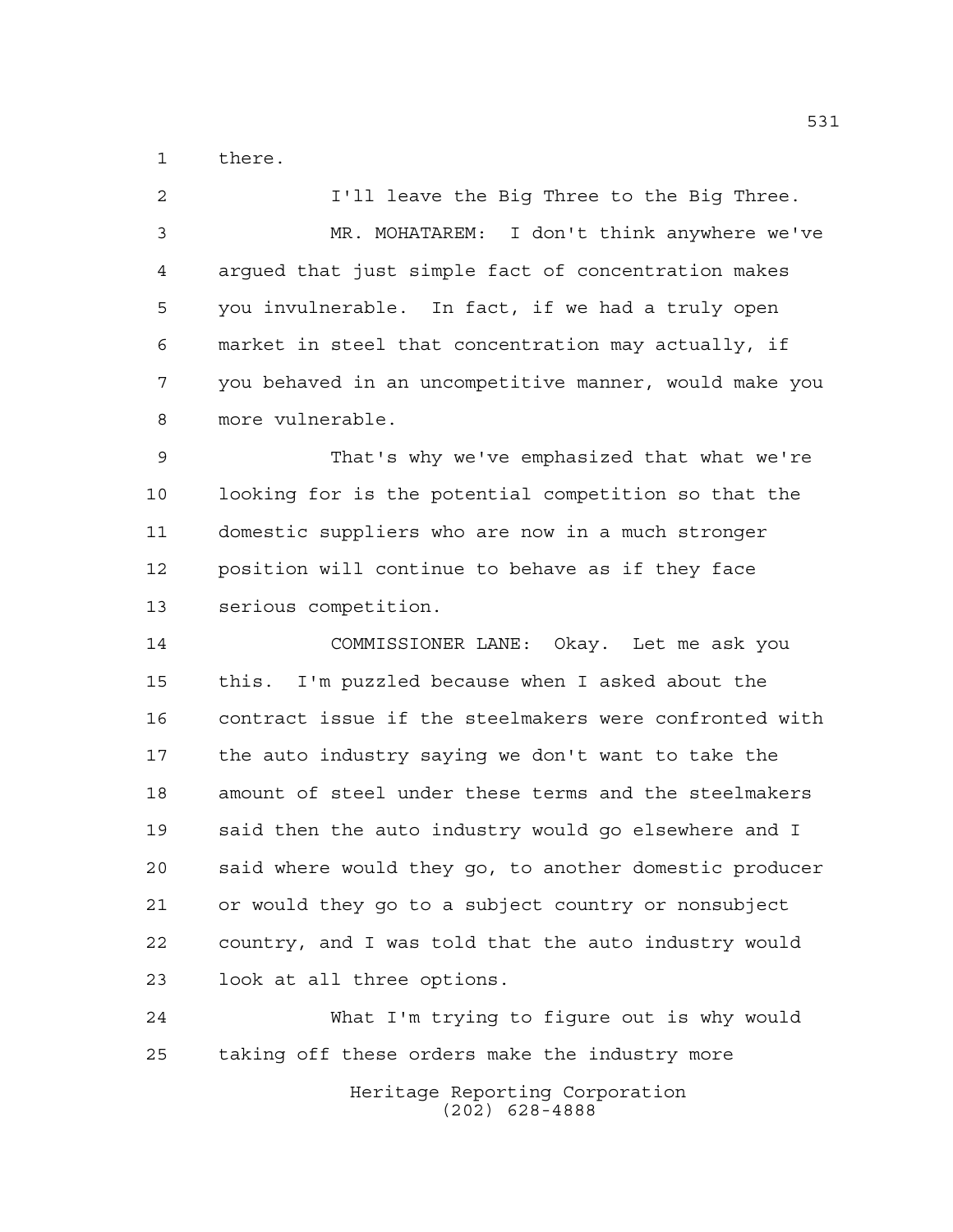competitive so that it would be to your advantage? MR. MOHATAREM: As I stated earlier, potential competition does wonders in terms of competitive behavior.

 If the steel industry knew that the dumping orders were gone, that we had the option long term working with foreign suppliers to develop alternatives if they behaved in an uncompetitive manner, their behavior would be very different.

 COMMISSIONER LANE: Okay. Now, are you assuming that the foreign product would be coming into this country at fair prices and not dumped prices?

 MR. MOHATAREM: I think at this point, and I'll ask Richard to add to that, as we have done our global sourcing on steel for the coming year there's such a tremendous supply constraint in the different markets the likelihood that even trying to find somebody who would be willing to sell at a lower price in the U.S. than they can get in the home market is nil.

 Richard, you can describe the current round. MR. COVER: Yes. We of course build vehicles in all of the global regions -- Asia Pacific, Europe, Latin America and North America. MR. MOHATAREM: And Australia.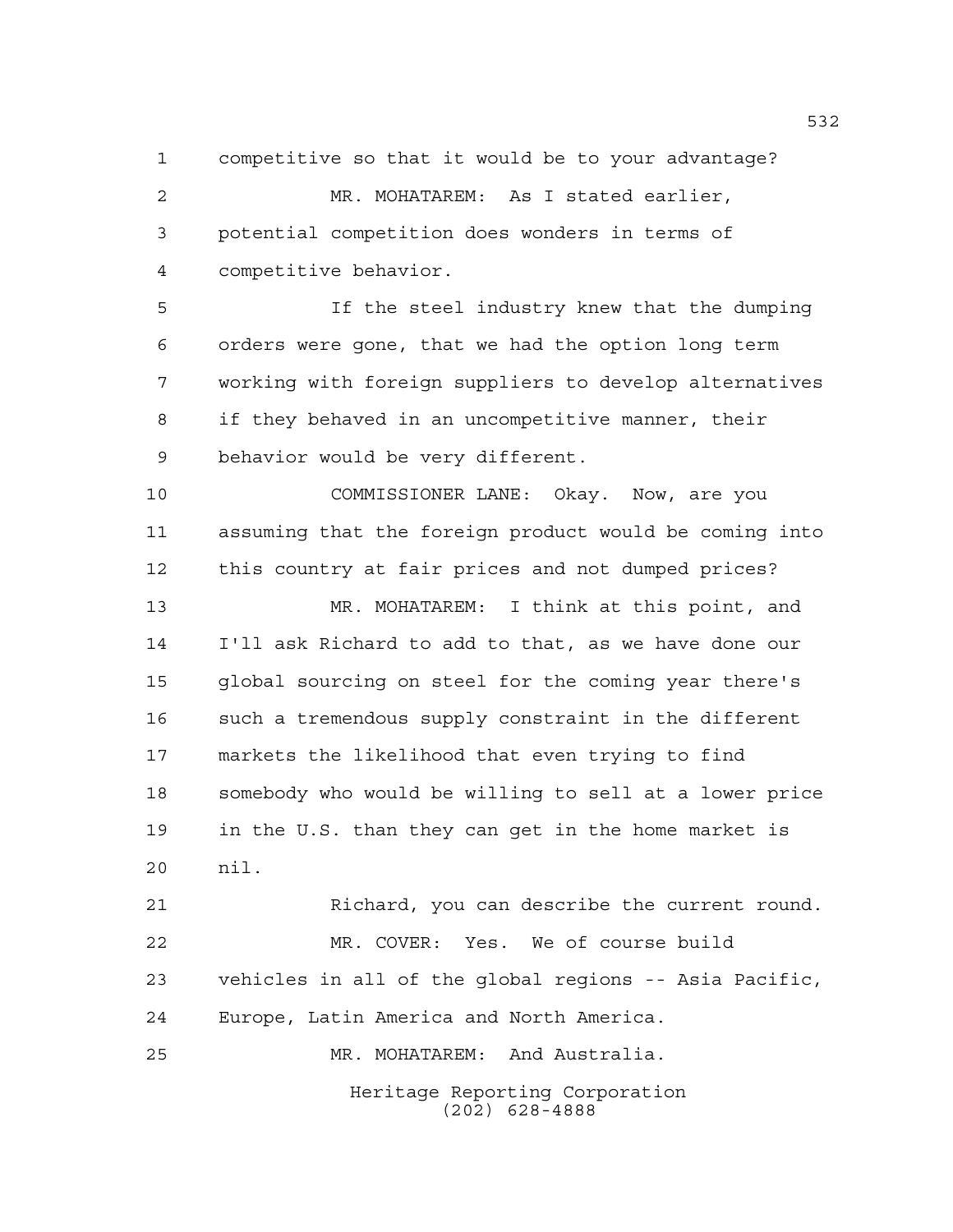MR. COVER: As well as Australia. Of course, the major volume is in North America, the biggest market, but we find exactly the contrary of what was reported this morning.

 We find that when we attempt to acquire volume from other regions and move it from region to region, particularly in this case from any other region to the United States, that we are offered neither volume nor price, which makes that an easy decision.

 We will do it if we have to because we have to run our business and we have to build the vehicles that we need to build, but as a strategy for radical displacement of domestic suppliers it would not work for many reasons that we've discussed today.

 The inference or the leap of logic that the experience of dumping in '90 to '92 would be repeated and become an experience that we see again '07 through '09 is not borne out by the actual observations and experiences that we have.

 We don't see the offers coming, and I actually don't see any evidence in any of the testimony that the behaviors of offshore suppliers would lead to any dumping actions. It's the opposite. They are not offering steel at dumped or unfair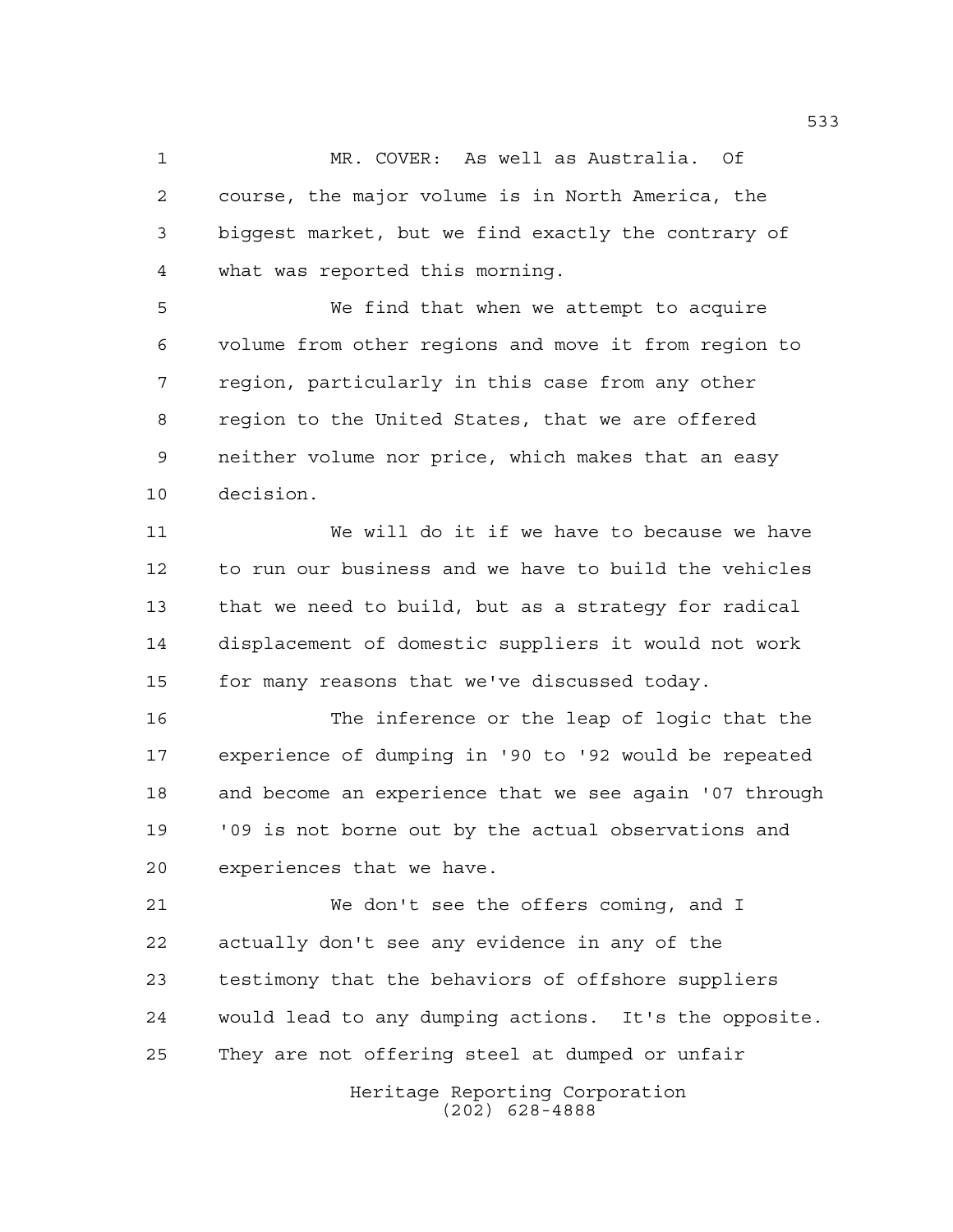Heritage Reporting Corporation (202) 628-4888 prices. They are expected to get a premium from us for that precious little incremental volume that they may have to offer. COMMISSIONER LANE: Okay. Thank you, Mr. Cover. Thank you, Mr. Chairman. I think that that was the only time I've gone over today. To make up for it, I'll waive my next round. CHAIRMAN PEARSON: Okay. Thank you, I think. There's good news and bad news. The good news is we have a fan back here that's now helping a great deal. The bad news is it may rejuvenate us and allow us to continue until midnight. MR. MOHATAREM: We've already changed our flights. CHAIRMAN PEARSON: A wise decision. Okay. Earlier today we had some discussion about a shift in the consumption pattern from electrogalvanized corrosion-resistant steel to hot- dipped galvanized; that there's been a trend in that direction for auto use. Either now or in the posthearing could the individual companies that would have some knowledge of this issue provide us information in a way that would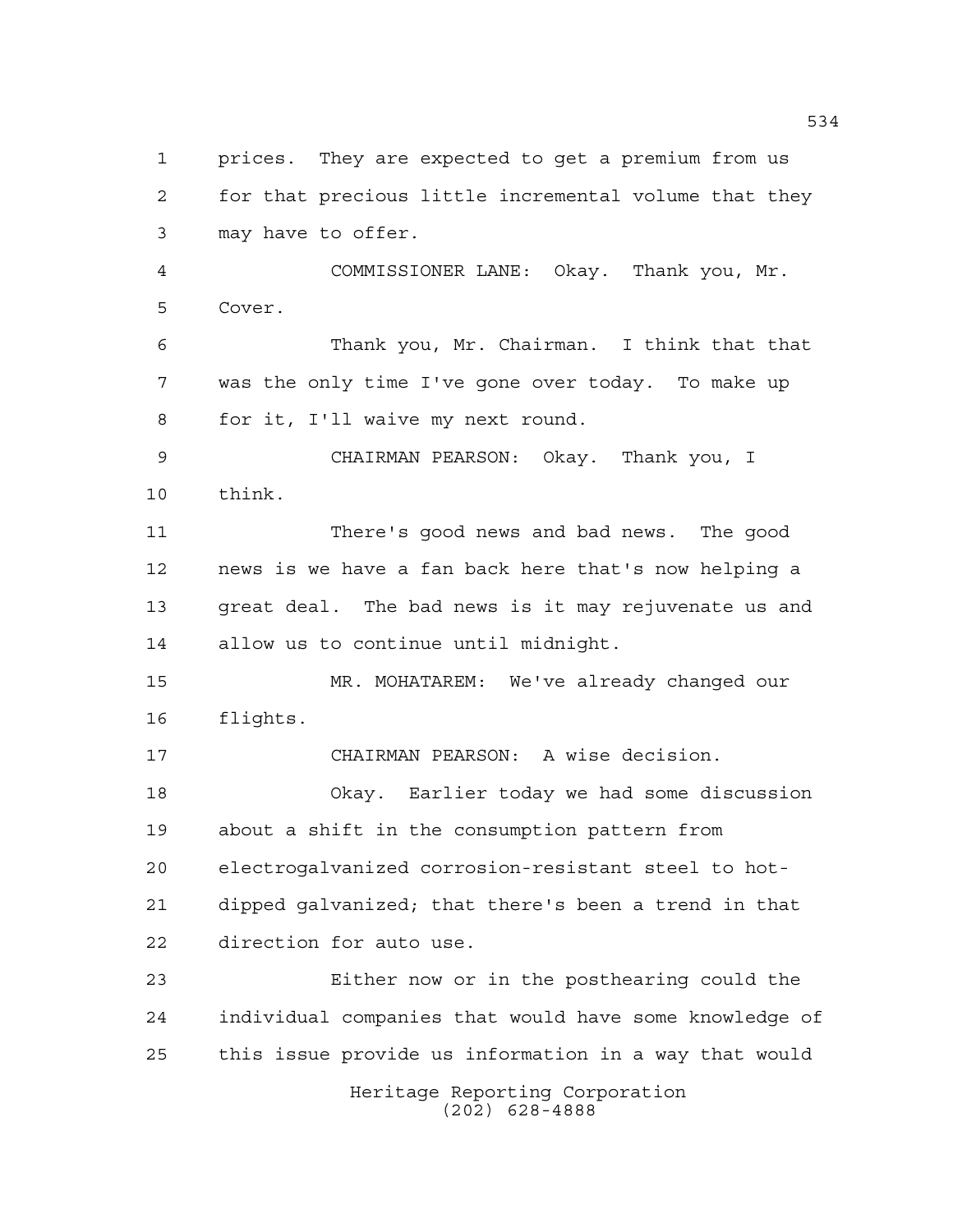help us understand this issue? How big a factor has it been in the marketplace?

 Mr. Cover? MR. COVER: Yes, Mr. Pearson. If I may, we will be happy to provide you with hard data posthearing, but if I could provide a thought starter for what we think is the technical situation? There was a lot of discussion about a mixed shift from electrogalvanized to hot-dipped steel in the United States. There is no swing in mix from electrogalvanized to hot-dipped, and the reason is a technical reason. GM is the largest consumer of

 electrogalvanized steel in the country, and the design specifications for our use of that product are stable. There are four other companies in the United States that also produce their vehicles with electrogalvanized steel. Those are Ford, Chrysler, BMW and Mercedes Benz.

 EG is used by each of those companies on a specification basis. Those designs and specifications are stable. Hot-dipped steel is used by Toyota, Honda, Nissan and also by Chrysler, which has already been testified.

Heritage Reporting Corporation (202) 628-4888 To move from one product to another is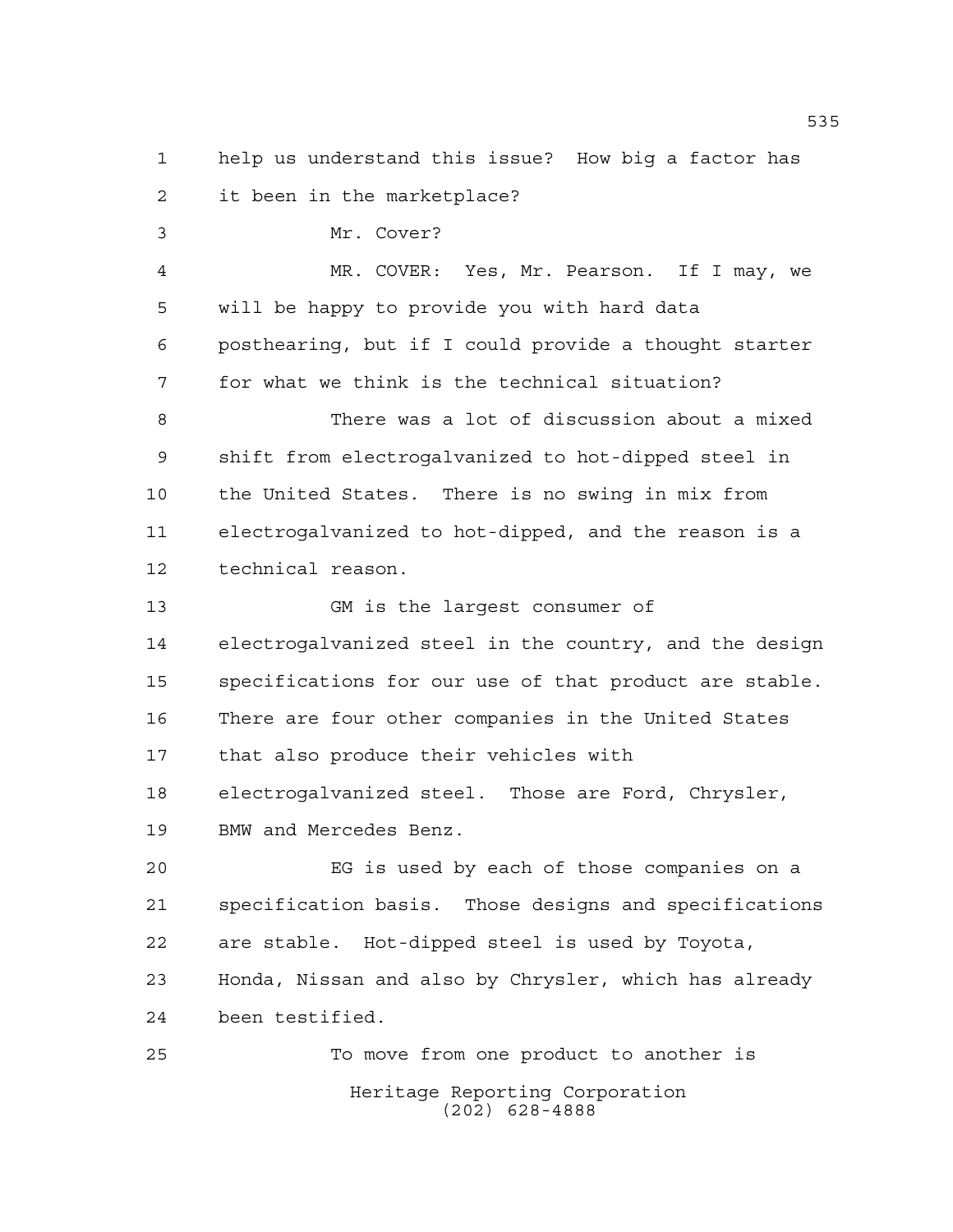Heritage Reporting Corporation (202) 628-4888 technically infeasible in a short time for lots of manufactureability and product validation reasons, so to my knowledge, and it's certainly true of GM, there is no intentional design shift to move the materials of construction from electrogalvanized to galvaneal. There could be a smaller effect in that those producers who use hot-dipped galvaneal are enjoying increasing market share perhaps at the expense of those companies who are using electrogalvanized. I don't think those market trends and the sales success of the six companies and what those mix effects might be would significantly affect the mix of electrogalvanized to hot-dipped usage in the United States, at least not in the short term. CHAIRMAN PEARSON: Ms. King? MS. KING: As another EG user, we would be glad to provide some data outside of this forum through posthearing. CHAIRMAN PEARSON: Okay. Other comments from manufacturers? MR. LUTHER: Randy Luther with Honda. From our perspective, the Japanese transplants, we all produce vehicles with galvaneal. It's important to understand that galvaneal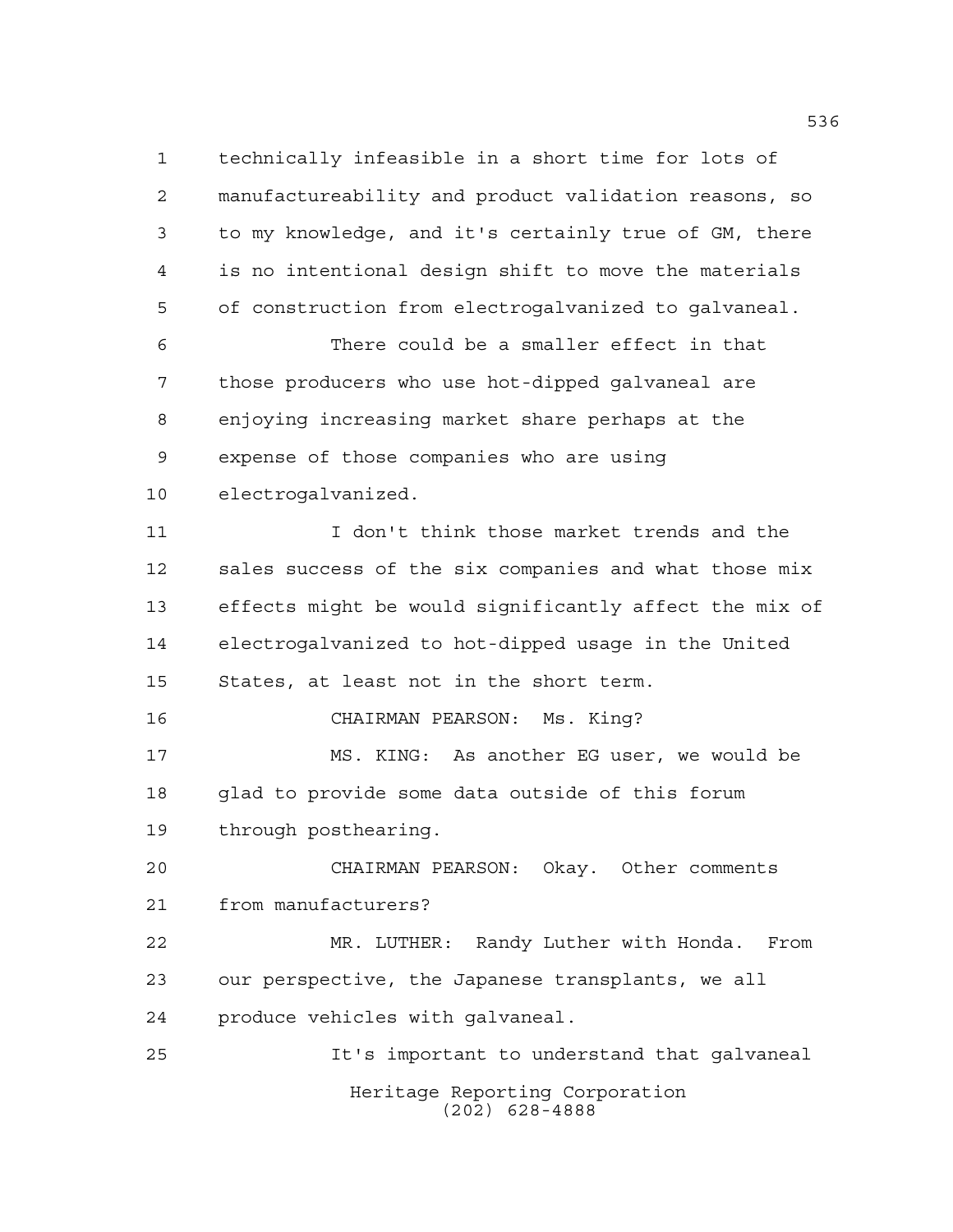and hot-dipped galvanized are produced on the same type of equipment, while electrogalvanized is produced on completely different equipment. There's no back and forth. It's very capital intensive changes, as Mittal explained to you earlier today, to make those switches.

 From our experience, we're not able to switch to electrogalvanized. It would have a big impact on our pretreatment and paint lines. It would affect our corrosion-resistance, overall corrosion performance. It would have an impact on our welding lines, on our stamping set-ups, so it's not an easy change just to apply electrogalvanized.

 We have a strategy globally to apply galvaneal, and that's the product of choice that we use to produce vehicles.

 CHAIRMAN PEARSON: Any other comments by automobile manufacturers?

 MR. KELLY: Dan Kelly from DaimlerChrysler. Historically years ago when we went to corrosion- resistant products, and this is a little bit convoluted technically, but in the early '80s most, if not all, of the product that we developed our processes with was a hot-dipped product, so we migrated to it.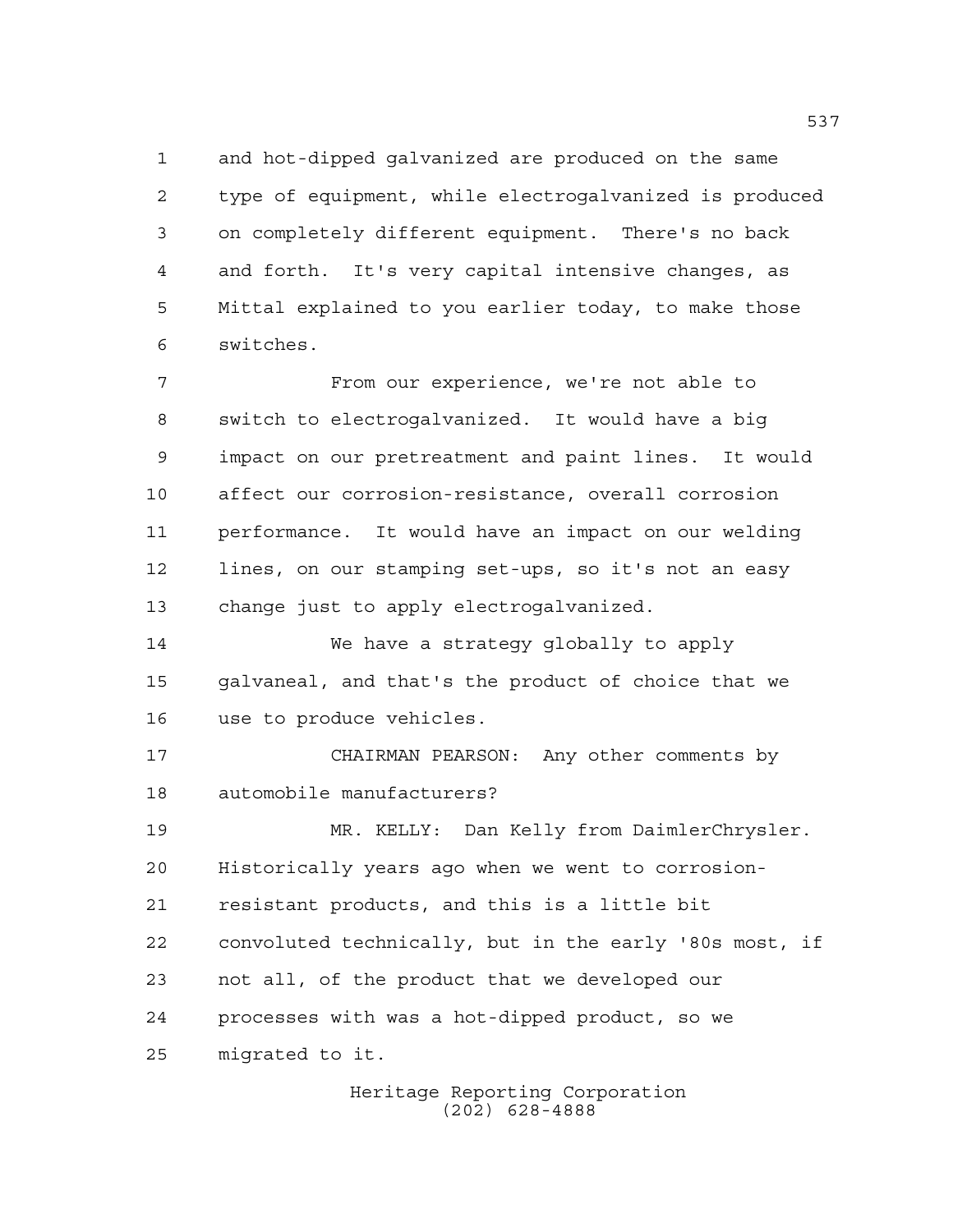Then there's the issue of galvaneal, of free zinc coatings versus these galvaneal coatings, which is not insignificant. That is a very significant difference. They're used in the same phrase often, but those are significant different products.

 To further support the position of these changes being interchangeable and these products being interchangeable, there was in the late -- what year was that, Lisa? We were talking what year that was. 2002 when we had the perfect storm?

 We had to move from our desired products to some electrogalvanized products with an incredible amount of pain. That just reinforced the fact that 14 that is not a transparent change to us. We were very happy to get back to ultimately the products that we had been using. I guess my final conclusion is that those products are not transparent to us.

Heritage Reporting Corporation (202) 628-4888 The pain was and some of my colleagues have mentioned that while these products are used -- the product is perceived potentially as a commodity -- our processes are pretty sophisticated. Welding processes, particularly forming processes, are pretty sophisticated to make those fancy SUVs -- excuse me; those crossover vehicles -- that some of you drive. CHAIRMAN PEARSON: Those very cool crossover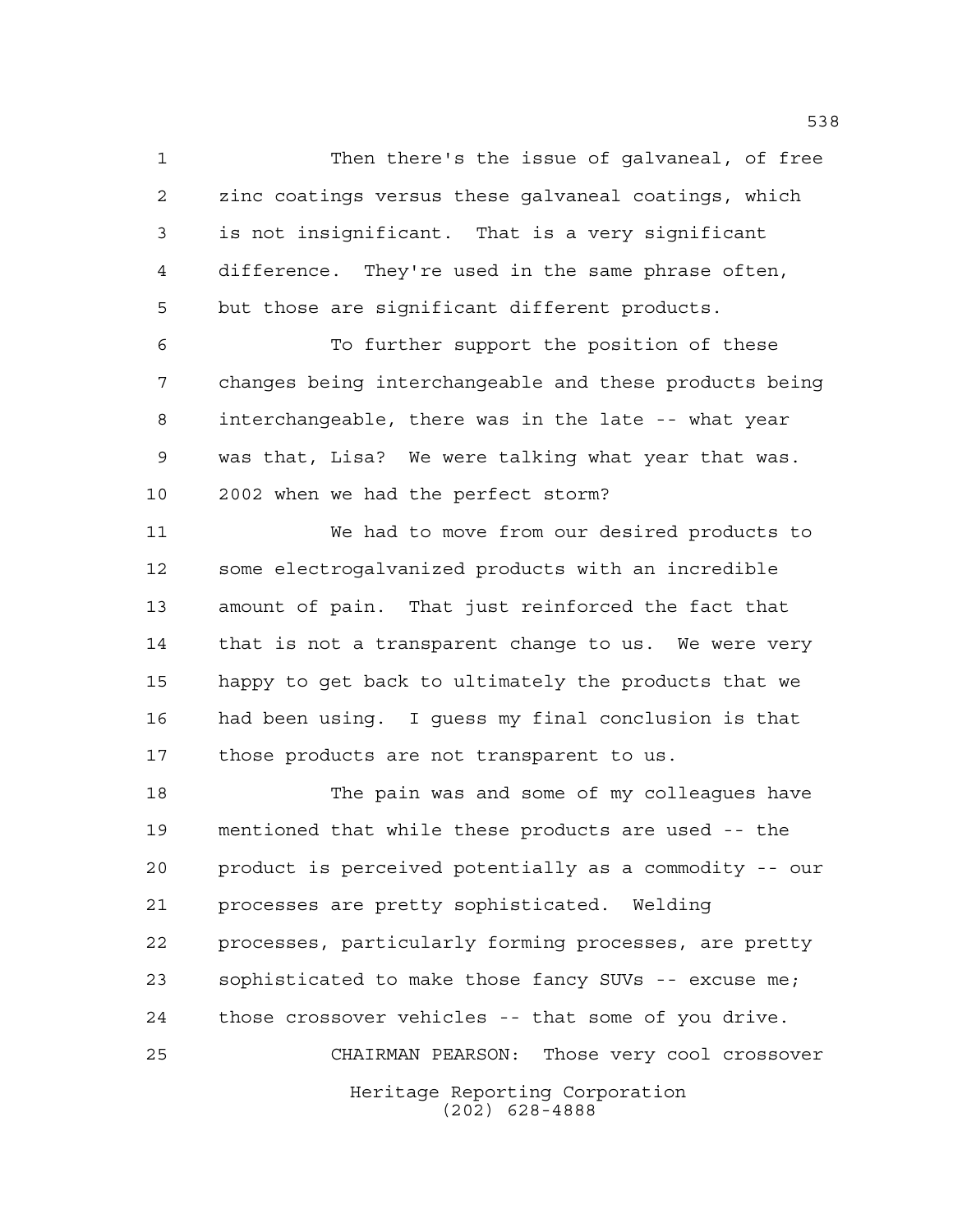vehicles.

 MR. KELLY: Those very cool for cool moms, yes. Probably cooler now because she's got the fan up there.

 Our vast experience has been with hot-dipped galvanized -- hot-dipped galvaneal in our case, almost exclusively hot-dipped galvaneal products. The pain that we went through were significant productivity issues because we couldn't make the stampings to the quality levels without a lot of rework and experienced some welding issues, again tearing up body shops and all of that to make sure that you're at the levels you need to do from a product integrity standpoint.

 That pain was real extensive, and it was 15 just an incompatibility with what our experience was and what our processes were with those new products that we had to put in on an emergency basis.

 I guess I just want to reinforce what my colleagues have said. Those changes are not easy ones to make, and we have no plans to make them unless we absolutely have to. Hopefully we don't have to.

 CHAIRMAN PEARSON: Okay. Perhaps the best thing for me to do is to turn to counsel for the auto industry and ask that in the posthearing could you please amalgamate the comments that have been made by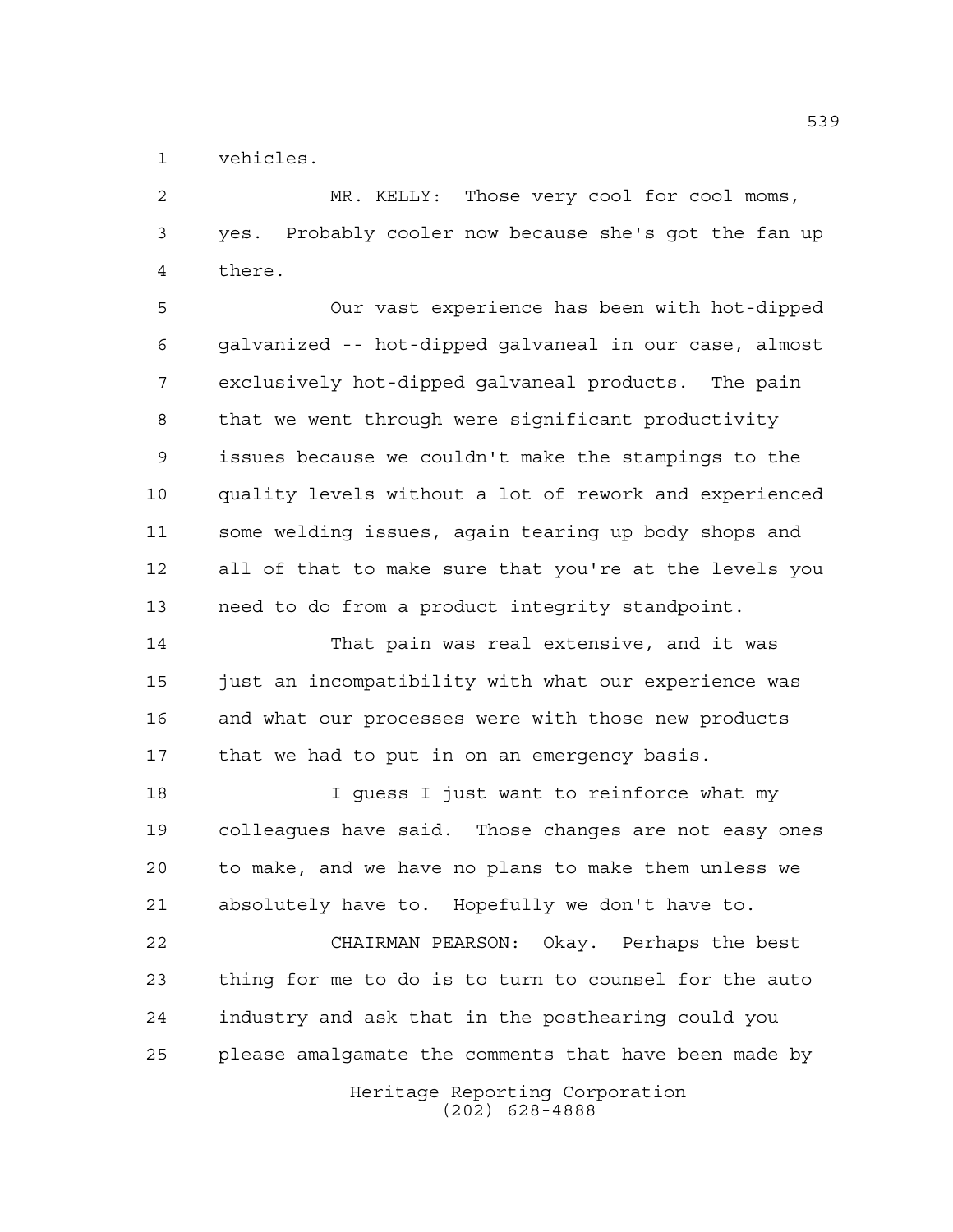the individual member companies to the extent you can quantify what's been going on, if there indeed has been a shift, what would amount to a shift in aggregate consumption of one type of galvanized steel versus another and help us understand what is going on? My sense was this morning's panel was telling us that there was this shift, and so any light you could shed would be very welcome. MR. MCCONNELL: We'd be happy to do so. CHAIRMAN PEARSON: Thank you. 12 Let me turn to what may be my last question. Have any companies subject to the orders put in place accounting systems that would enable them to anticipate whether any given export to the United States might be priced at a level that would be considered to be dumped? That was a long, convoluted way to say it, but basically what I want to know is if any companies have adopted accounting systems that would enable them to measure closely what their pricing is on sales to

> Heritage Reporting Corporation (202) 628-4888

the United States so that you would have a good idea

in advance whether you would trigger the formula that

MR. DAVEY: Yes. Brad Davey from Dofasco.

would call the sale dumped versus nondumped?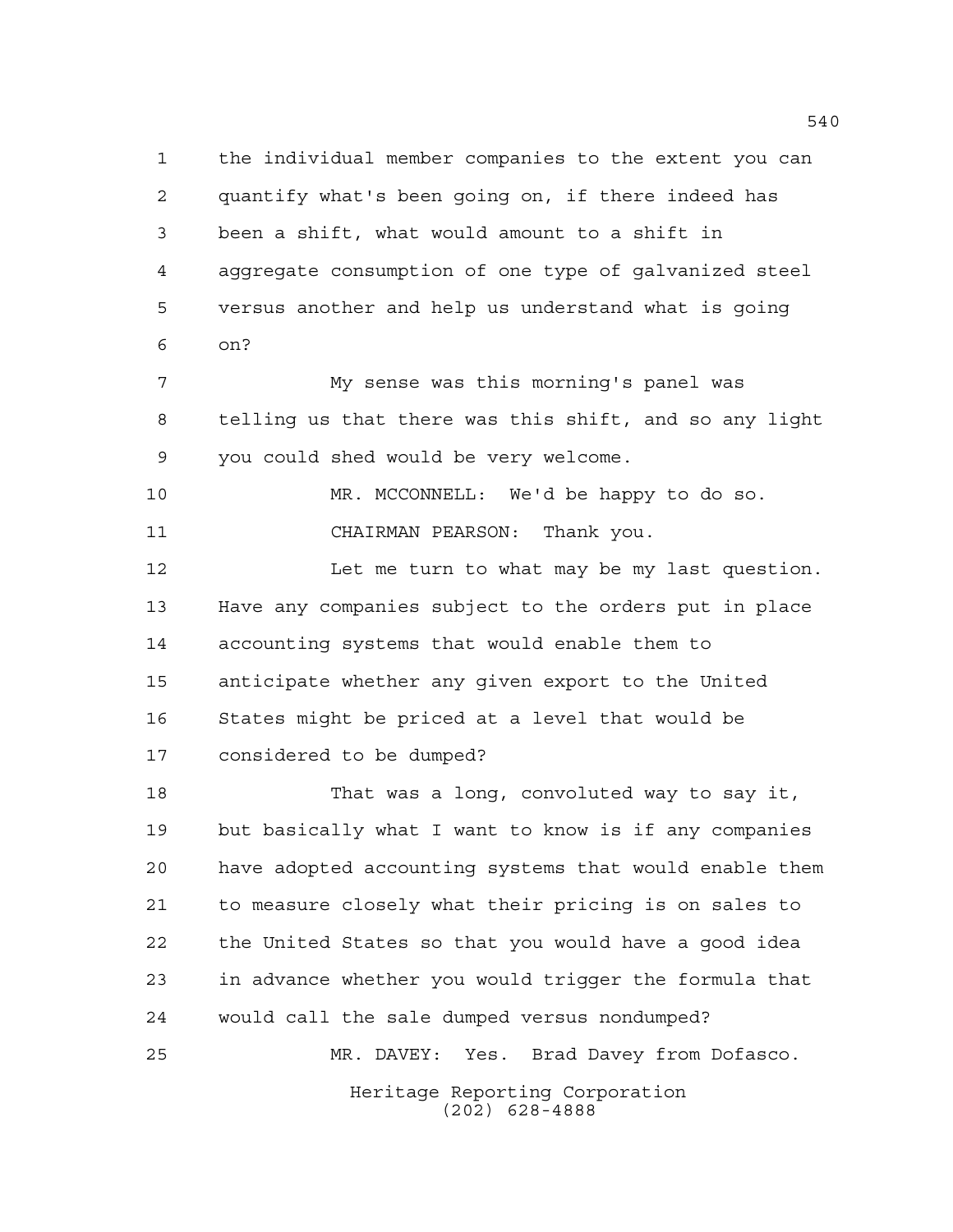Yes, we do that kind of calculation when we look at business.

 We don't just look at it on corrosion- resistant products as well, even though that's the only one we're in a case, because again we know what trade is about, and we believe strongly in fair trade, so we look at it on any product -- hot-rolled, cold- rolled and corrosion-resistant. CHAIRMAN PEARSON: Okay. Thank you. Any comments from the other firms? 11 MR. CAMERON: Commissioner?

CHAIRMAN PEARSON: Mr. Cameron?

 MR. CAMERON: I think there are two things. First of all, trying to divine what the Commerce Department is going to do with that dumping calculation is another matter entirely, but, putting that aside, I think in general people try to do that.

 By definition, the formulas are not as precise as one would want. I think they're general in nature. You know, they have a pretty good idea, but that's about it. I mean, there's no bright line test. CHAIRMAN PEARSON: I understand. I realize there's a certain amount of art, as well as science, in this process.

Heritage Reporting Corporation (202) 628-4888 MR. CAMERON: I'd say a little bit more than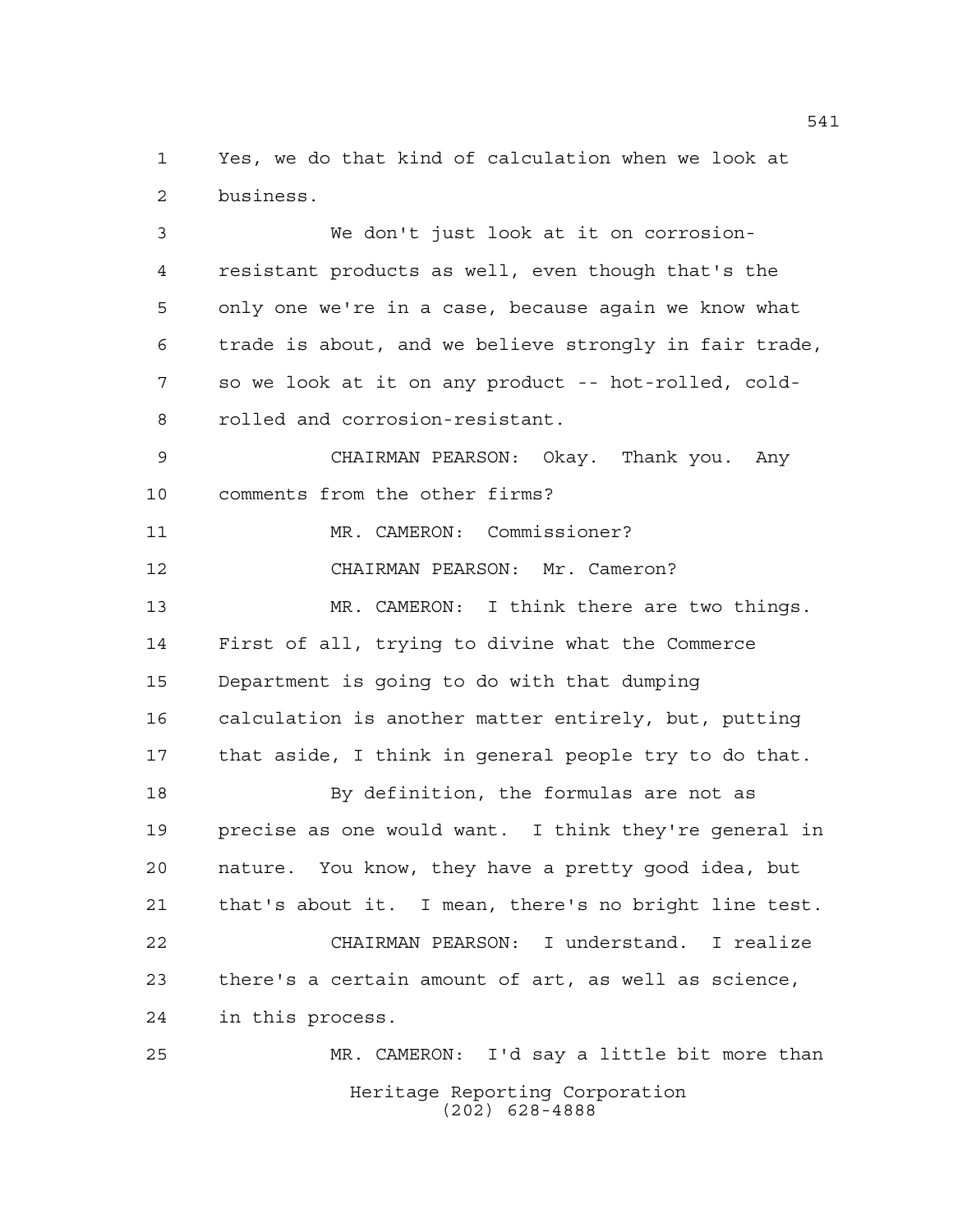that, but that's fair enough.

Heritage Reporting Corporation (202) 628-4888 CHAIRMAN PEARSON: My red light is on now, but I think if firms are making this effort it could indicate that conditions of competition in the marketplace are changing, and to the extent that is happening it could be important for us to know it. In the posthearing, could I ask each of the Respondent firms to please address this issue? Madam Vice Chairman? VICE CHAIRMAN ARANOFF: Thank you, Mr. Chairman. A few data requests to follow up on some questions that have been asked. 13 A number of my colleagues asked the question to the various subject producers who are represented here. Well, if the order were revoked what, if anything, would it occur to you to send here? There were a number of answers given, but occasionally a few of you said there may be some grades that aren't available in the U.S. that we might send, or maybe it was some of the auto makers who said maybe there were some grades we might purchase that we can't get here. I wanted to ask. I believe I heard that from Mr. Miki from JFE, and one of the witnesses from Thyssen also said something about grades not available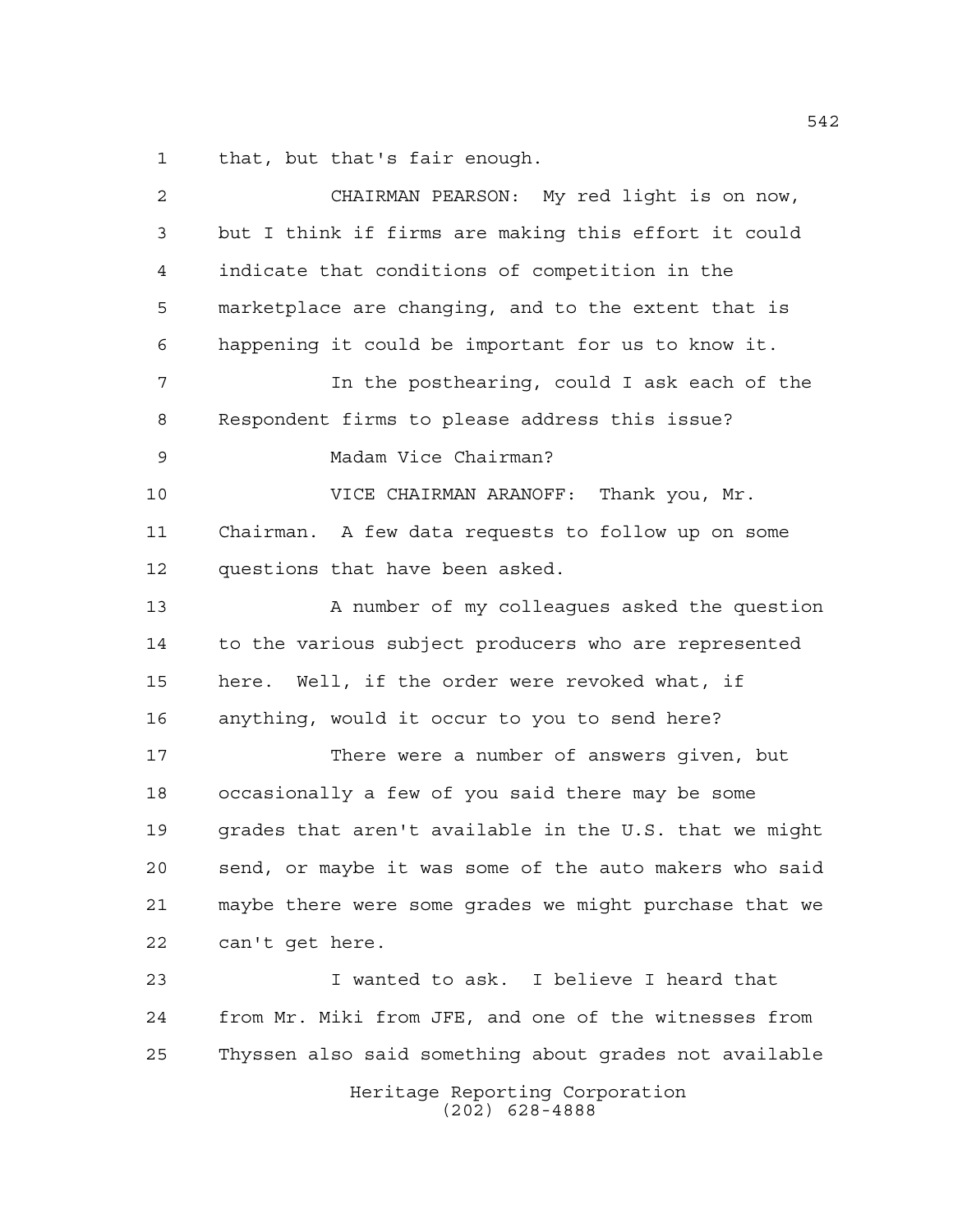Heritage Reporting Corporation (202) 628-4888 in the U.S., so I'd like to ask you. Could you please submit any grades that you make in your home market that you think you might send to the U.S. that are not made here? If it's possible, submit them in advance of your posthearing brief so that we could give the domestic industry an opportunity to comment on that. MR. MIKI: Yes, Commissioner. We will do that. VICE CHAIRMAN ARANOFF: Thank you. MR. GRUENHAGE: We will do so as well for ThyssenKrupp. VICE CHAIRMAN ARANOFF: Thank you. Okay. Another data request. I believe it was Mr. Kim from Union Steel I think testified that his company's exports to China actually have increased in the most recent period, and I know that the domestic industry argued at considerable length this morning that Asian producers in particular are losing their China market, that that's going to displace volume that's going to need a place to go and it might come here. I wanted to ask if each of the Korean, Japanese and Australian producers who are represented here could please indicate whether your company's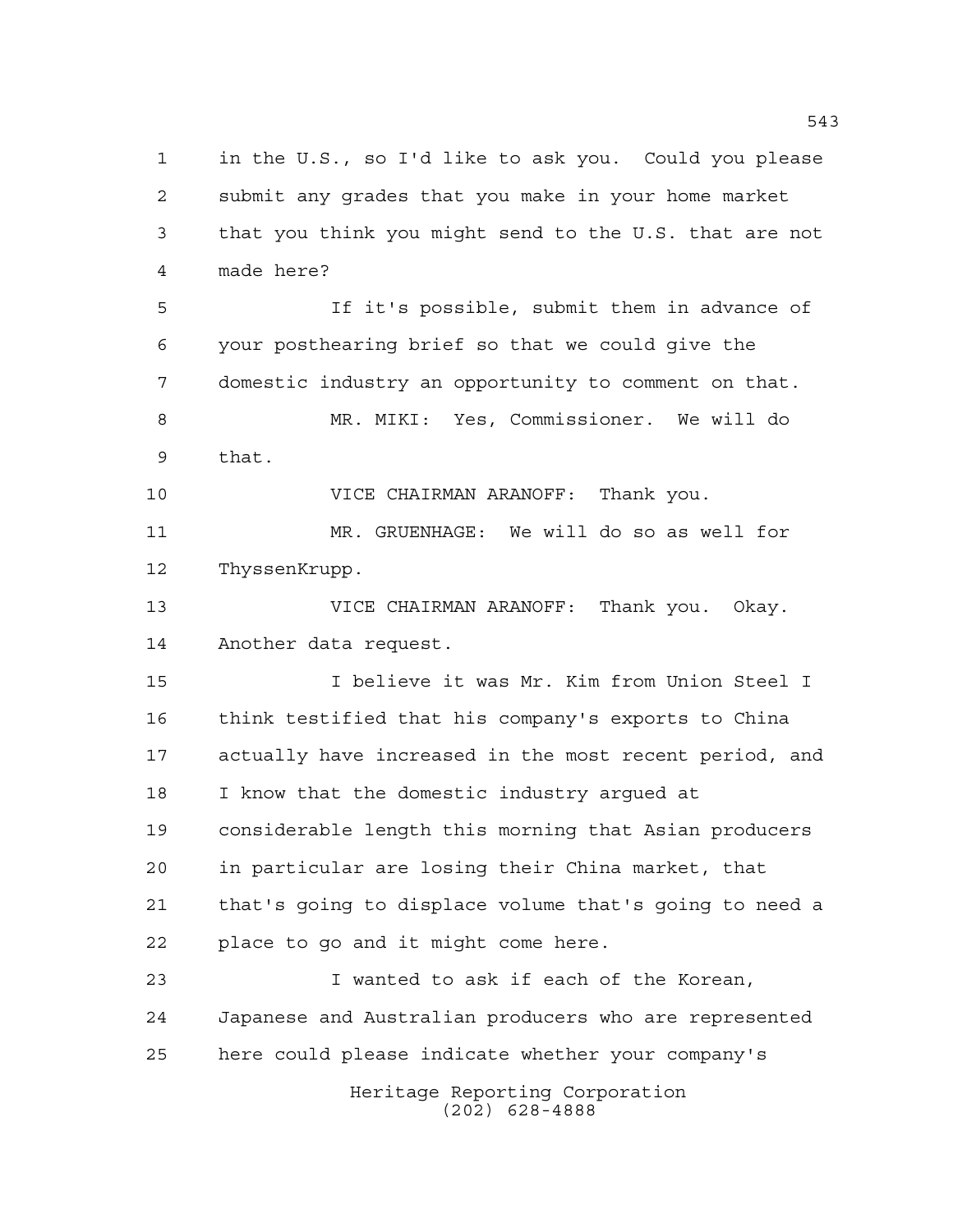exports to China have gone up or down in the last few years and whether imports from China have had any significant penetration in your home market in areas where you compete.

 That would be very helpful on a company-by- company basis in having us tease out what's going on with the China displacement issue.

 MR. CAMERON: Commissioner, on behalf of the Korean producers, we'll be glad to get that data for you. Thank you very much.

VICE CHAIRMAN ARANOFF: Thank you.

 MR. WOOD: Commissioner Aranoff, this is Chris Wood for Gibson Dunn. On behalf of the Japanese producers, we will also do that.

 I would actually though, if I may take just one moment, point you to pages 37 and 38 of our prehearing brief where we've given you a good bit of that information for each of the Japanese producers and total exports to China in general.

 I mean, I think you've clearly gotten two very different perspectives on China between this morning and this evening's panel, but the one thing I would ask you to keep in mind is that the fundamental difference in perspective that you're getting there is that we're there selling in that market every day.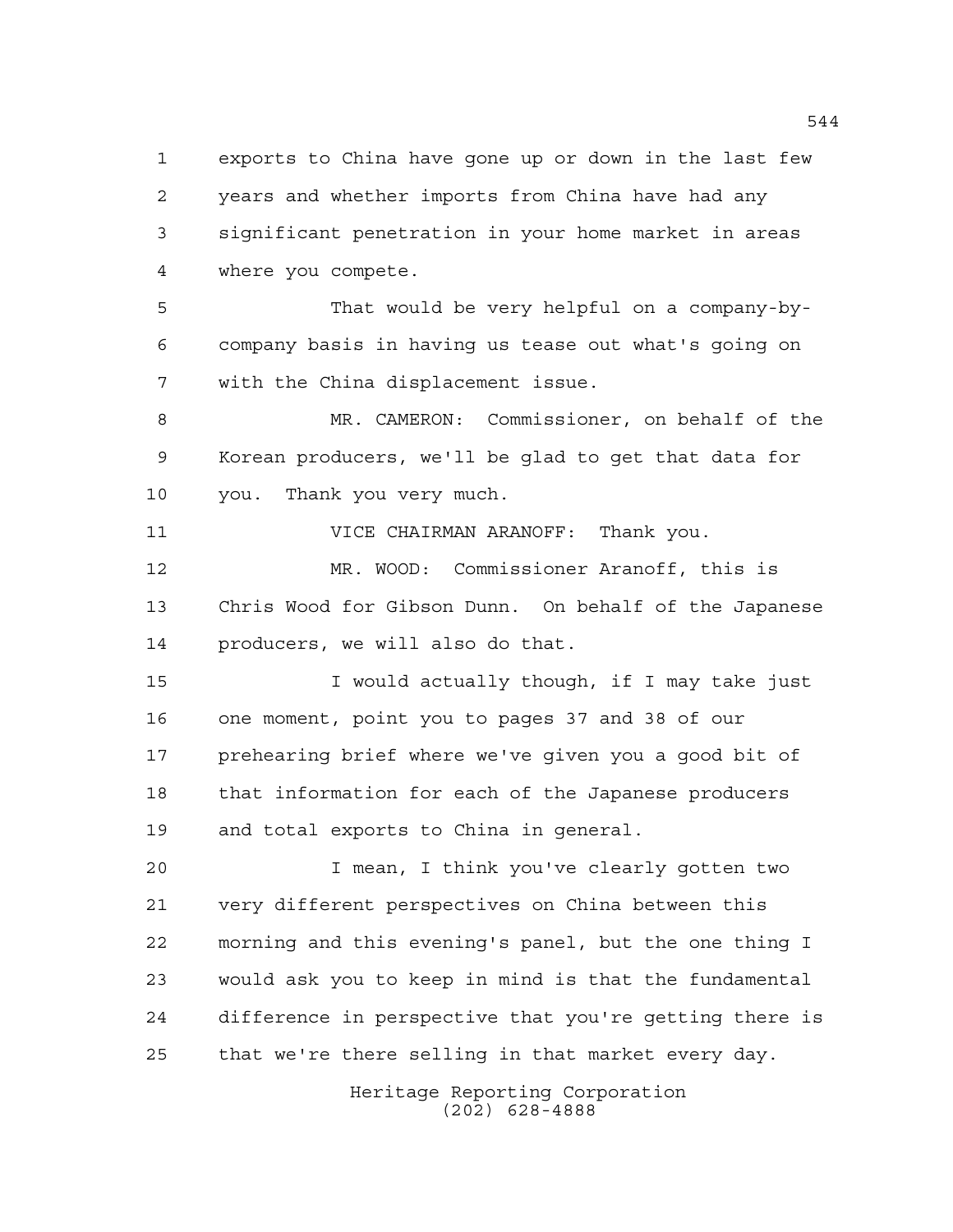Our business actually rests on being able to predict what's going to happen in China accurately, which is not the case for the domestic industry in this case.

 I think that if you even go back to the record of the first sunset review, we told you six years ago, told the Commission, that this is exactly what was going to happen, that growth in China and Asia was going to boom, that that was going to be the principal market for Japanese exports, and that's exactly what has happened. We think that's going to continue for the future.

 VICE CHAIRMAN ARANOFF: Okay. No, I appreciate that.

 I think it will be really helpful if we can 16 go company-by-company and say this is what they send and this is what the Chinese are sending back. That will allow us to really just get right to the bottom of that. I appreciate all those answers and the willingness to provide data.

 MR. CAMERON: Commissioner, if I may just comment for one second?

VICE CHAIRMAN ARANOFF: Sure.

MR. BISHOP: Your mic is not on.

VICE CHAIRMAN ARANOFF: He doesn't need his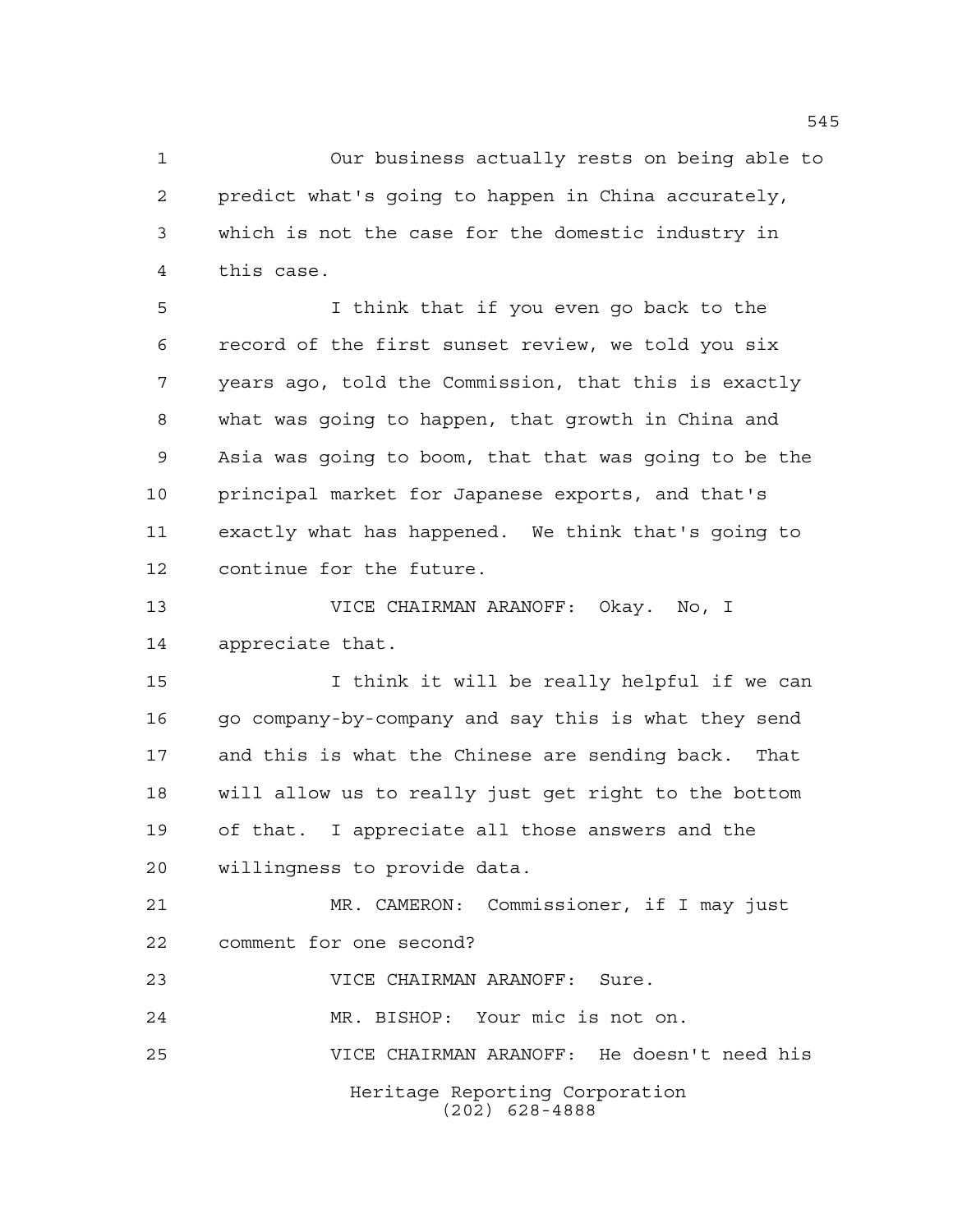mic.

 MR. CAMERON: I thought you guys didn't want it on.

 Look, we will get the answer, as I said, but if you will refer to Table IV-4-45 I believe that that does help illuminate the answer to that question with respect to the Korean producers, but we will get you the company-by-company data.

 VICE CHAIRMAN ARANOFF: Okay. Thank you very much.

11 I'm not sure actually whether my colleagues got around to asking this question, but in the event that they haven't for the posthearing, because otherwise this will invite a long, philosophical conversation which will keep us here into the wee hours.

 One of the arguments that the domestic producers make is that those domestic companies that sell principally to the auto makers are performing worse in terms of the profitability than the domestic industry as a whole and that that is inconsistent with the argument that the domestic industry is highly concentrated and has market power.

24 To the extent that that hasn't already been answered, I'd like to ask if you can all just respond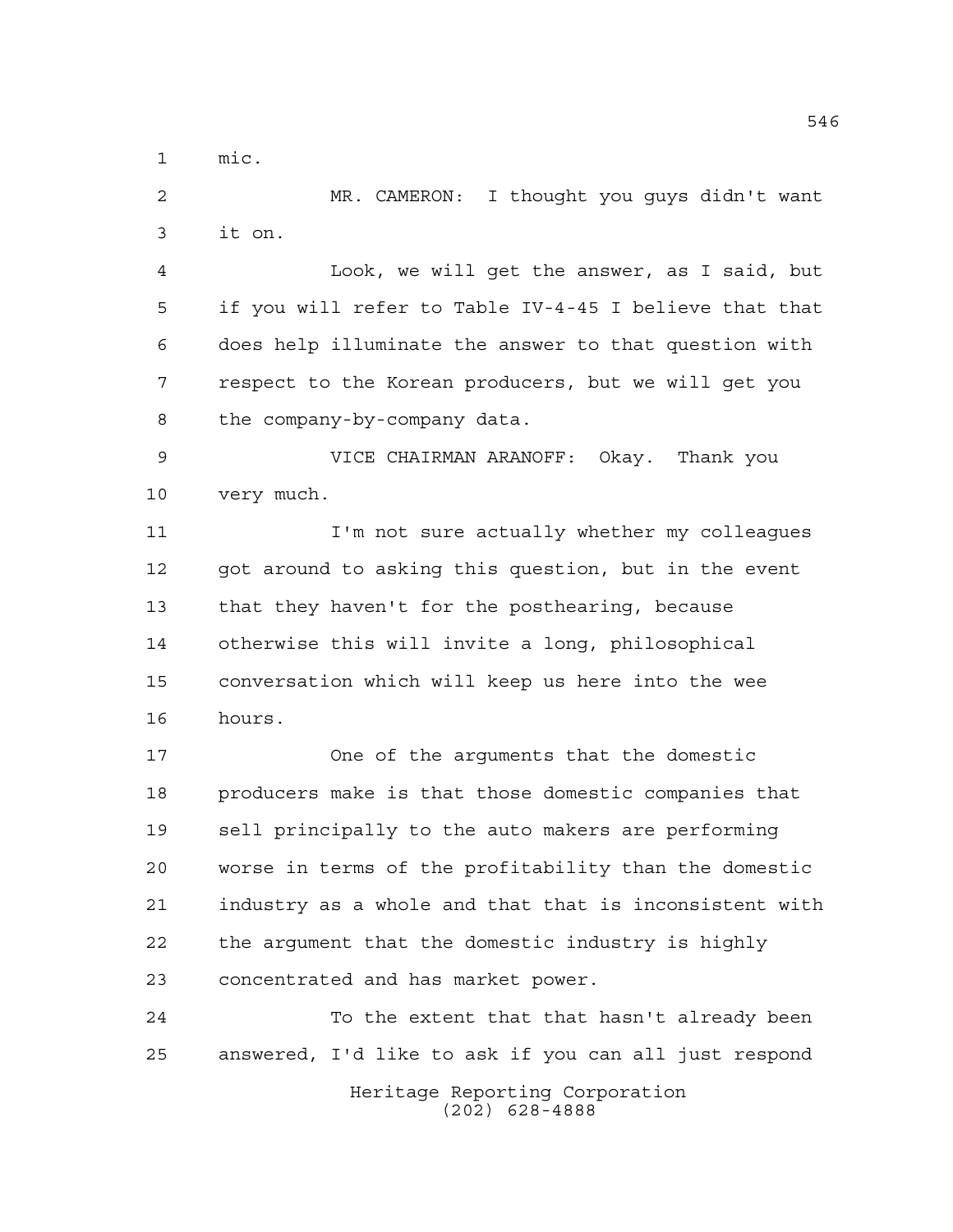to that in your posthearing brief in terms of whether you agree with those differences in performance and whether it in fact is inconsistent with market power.

 MR. MCCONNELL: I'd like to just point out one handicap we have in addressing that as the auto producers, which is that company specific data to which we do not have access, so if we had the APO data on the issue that we can answer that would be great, but it's not like we can sit and look at those data and say well, here's why this is this and this is that because we can't see the data.

 VICE CHAIRMAN ARANOFF: Okay. Well, that is fair enough. I'll see what I can do with the question, and meanwhile I'll ask the joint Respondents who can take a look at the data to see if there's anything that they can do to respond to that question. With that, I want to thank all of the

 witnesses for your great forbearance. I don't have any more questions.

 CHAIRMAN PEARSON: Commissioner Hillman? COMMISSIONER HILLMAN: I hope just a couple quick follow-ups.

 I am hopeful, Mr. McConnell, that this is not going to put you in exactly the same position in the sense that you don't get the APO data, but I

> Heritage Reporting Corporation (202) 628-4888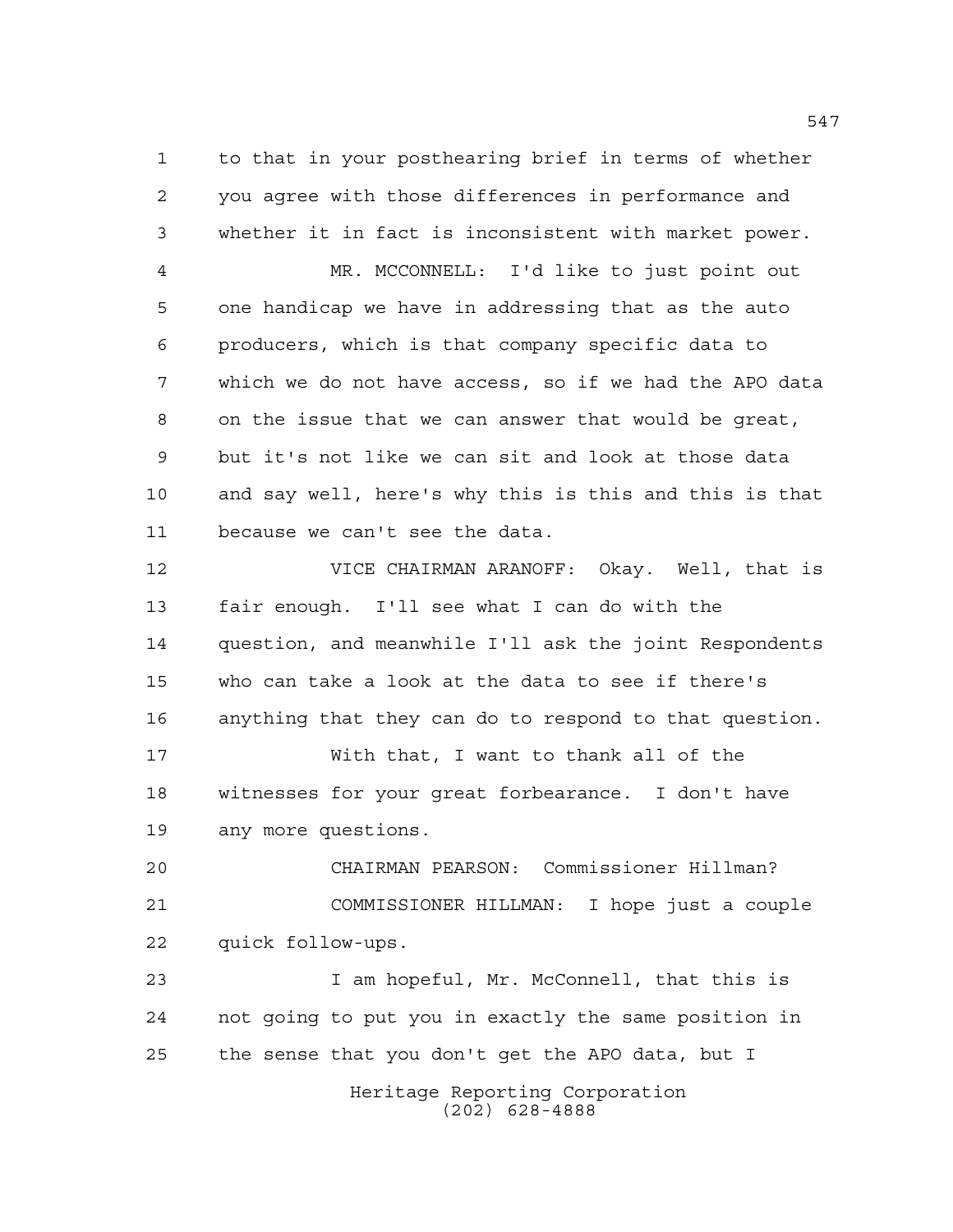wanted to follow up a little bit on this issue of what's going on in the price as the issue of the specific products that I understand are more likely to be sold into the auto industry.

 I mean, Mr. Kenny commented on my reaction to looking at this data. I understand that we priced eight products and that some of them are clearly more directed to the auto industry, but what my question goes to is this issue of your purchases of spot product versus contract products because for each of these products that we priced we got both contract price data and spot data.

13 13 If I look at it in general, and again I realize it's small coverage, but what it would show you is that for the beginning of our period of review from 2000 through 2003, maybe even 2004, contract prices were up here.

 Spot prices were below it, which suggests to me no wonder if you all went to the domestic industry and said gee, would you sell us more tons at the contract price and they know that the spot price is quite a bit below it they'd be delighted to sell you more tons at the contract price because that's the best price out there in the market.

Heritage Reporting Corporation (202) 628-4888 Then you see in the latter part -- 2004 for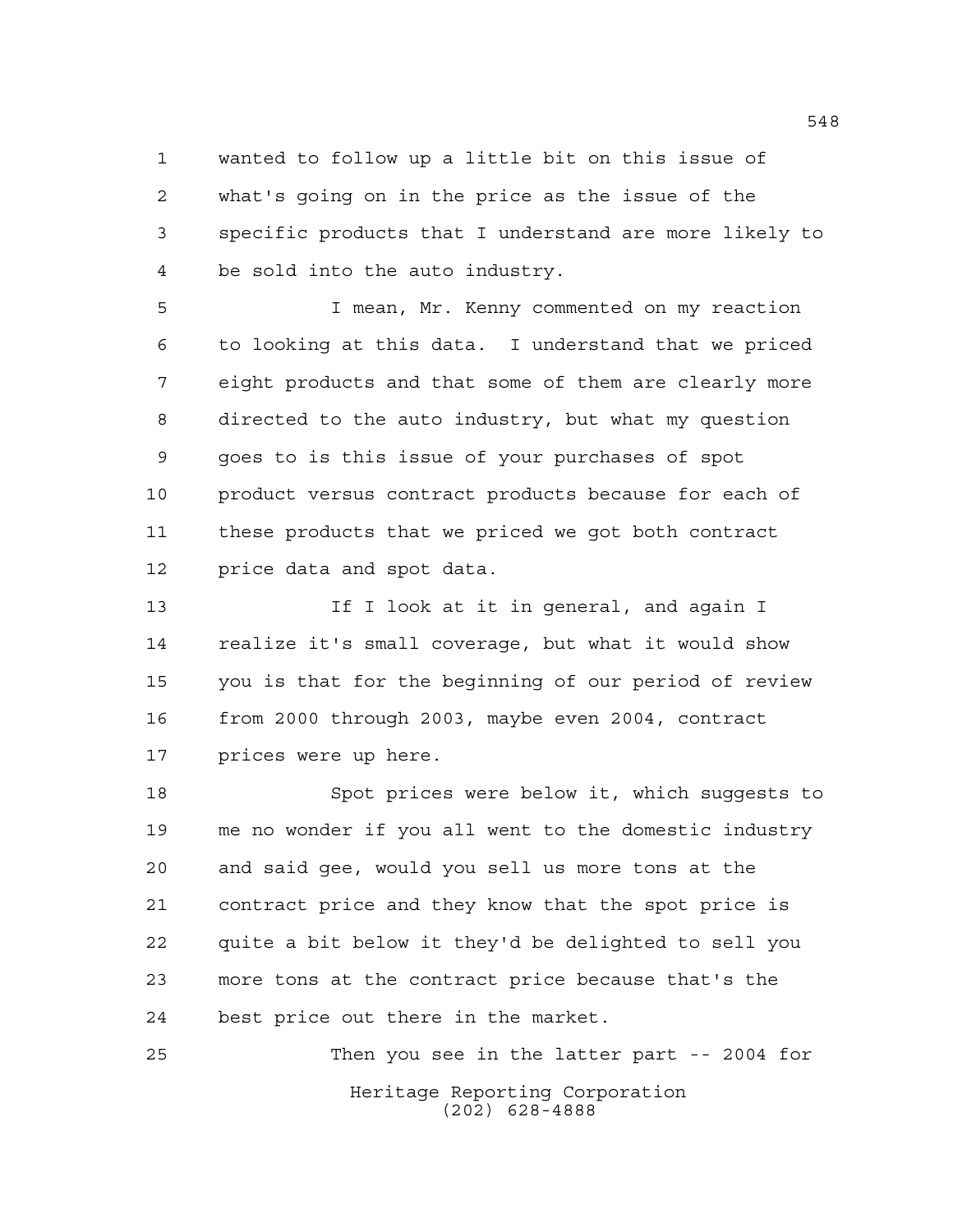some of the products, 2005 -- a change where the spot price goes above the contract price. I'm trying to understand what that should say to me about your testimony that you've been forced into the spot market of late.

 Again, my reaction to it is it probably didn't matter to you whether you were or were not in the spot market before so long as the price was the best price you could get, so I'm trying to understand whether that's how you perceived the market, those of you that are out there in the market.

 Would you agree with that sense that there was for a long period of time contract prices 14 generally above spot prices and that it's only been of late that that relationship has reversed itself?

 MR. MCCONNELL: Let me just take a conceptual shot at that if I can and then let the specifics be done by the steel buyers on the panel.

 Spot prices and contract prices have had a relationship like this over the years, and the industries, meaning the steel industry and the auto industry, have lived together on both sides of that cycle for quite a while.

Heritage Reporting Corporation (202) 628-4888 There have been times when spot was low and the auto industries have refrained from going into the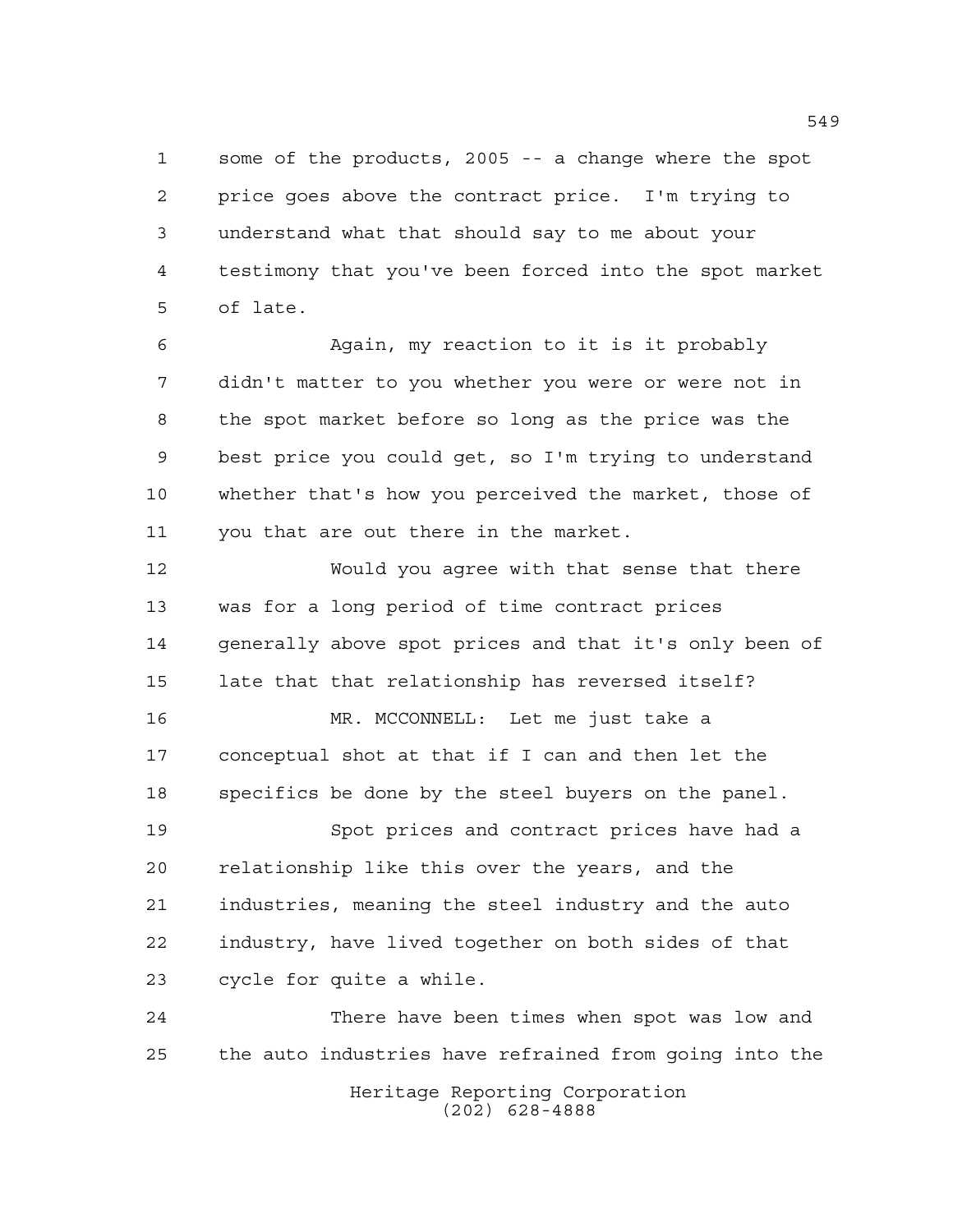Heritage Reporting Corporation spot market. They've stuck with it. There have been times when spot was high and the steel industry has kept its commitment to do those volumes. What we're seeing is that starting just in the last couple years the willingness of the steel industry to be involved in that kind of a relationship has changed, and I think the sense around the table is that it is a more fundamental change than simply the last flip in spot versus contract. With that concept, maybe I should ask the buyers. MR. COVER: Commissioner, this is Rich Cover. COMMISSIONER HILLMAN: Mr. Cover? MR. COVER: There were periods, as Mr. McConnell said, when the relationships changed. During the period 2000 through the beginning of 2004, spot market prices were generally low, and they were low because demand was low. Therefore, capacity utilization was not at its maximum. The economists here could school me to know that when supply exceeds demand, prices are lower. As the consolidation occurred, global demand heated up. The North American and U.S. economies heated up, and that supply/demand relationship changed

(202) 628-4888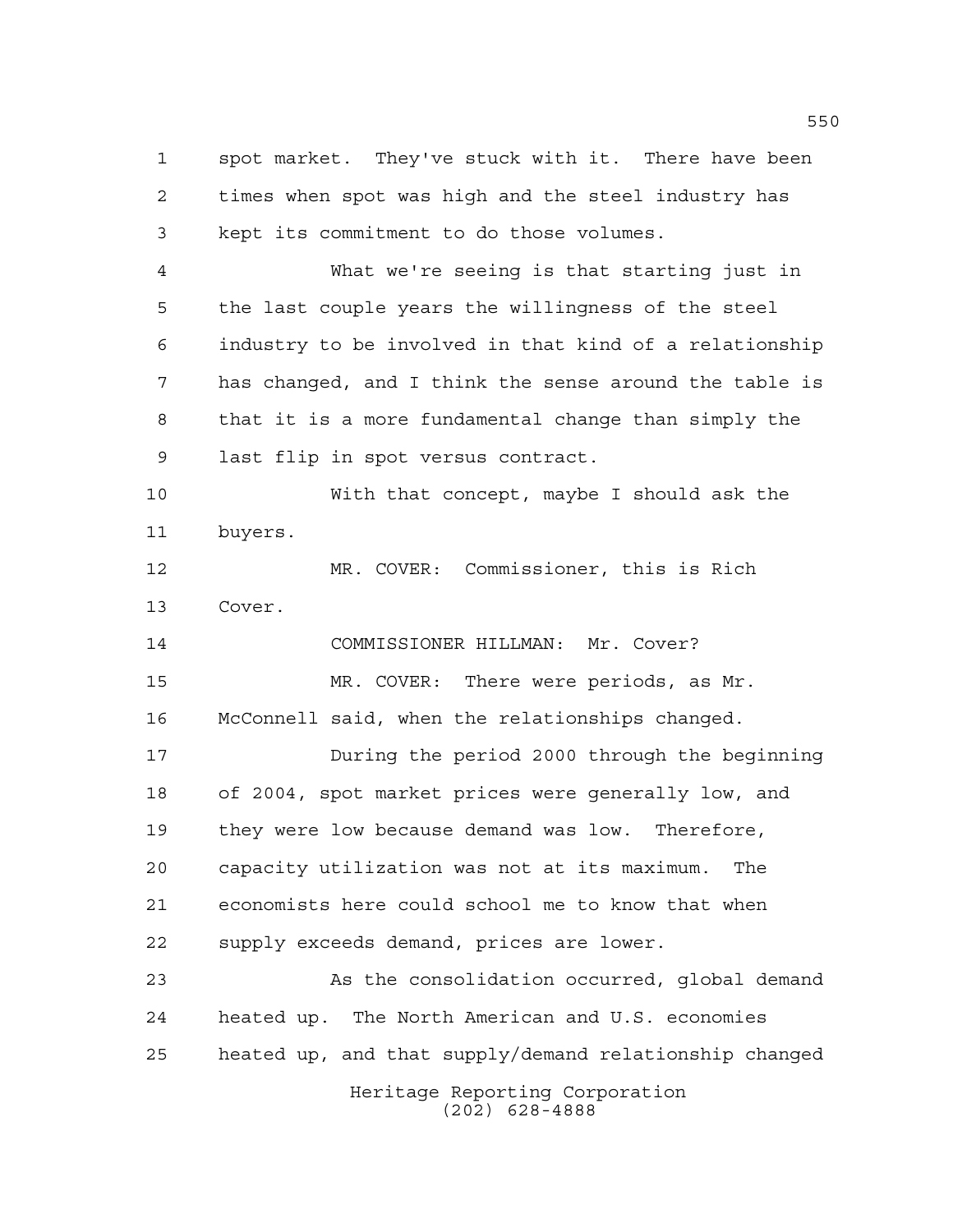and spot market prices went up significantly above

 contracts. Since the contracts had varying durations, they were lowered to levels that produced a lot of good net income for the steel producers.

 We, and I don't think any large manufacturing company represented here or even in other industries, go in and out of the spot market depending on those dynamics. To run our businesses, we need stable, long-term pricing, and I think Lisa King pointed out earlier today, as did Sandra, that our model cycles go over multiple years.

 As a business, for SEC and business planning and lots of disciplined reasons, we need to be able to forecast revenue and earnings, and we need to have some sense of what our costs are going to be. That's why we prefer long-term contracts.

 COMMISSIONER HILLMAN: Any others want to comment on this?

 MR. KELLY: The only comment I guess I can make --

 COMMISSIONER HILLMAN: Mr. Kelly? MR. KELLY: I'm Dan Kelly from

DaimlerChrysler.

Heritage Reporting Corporation (202) 628-4888 We have never sought to take advantage of an advantageous spot market for all the reasons we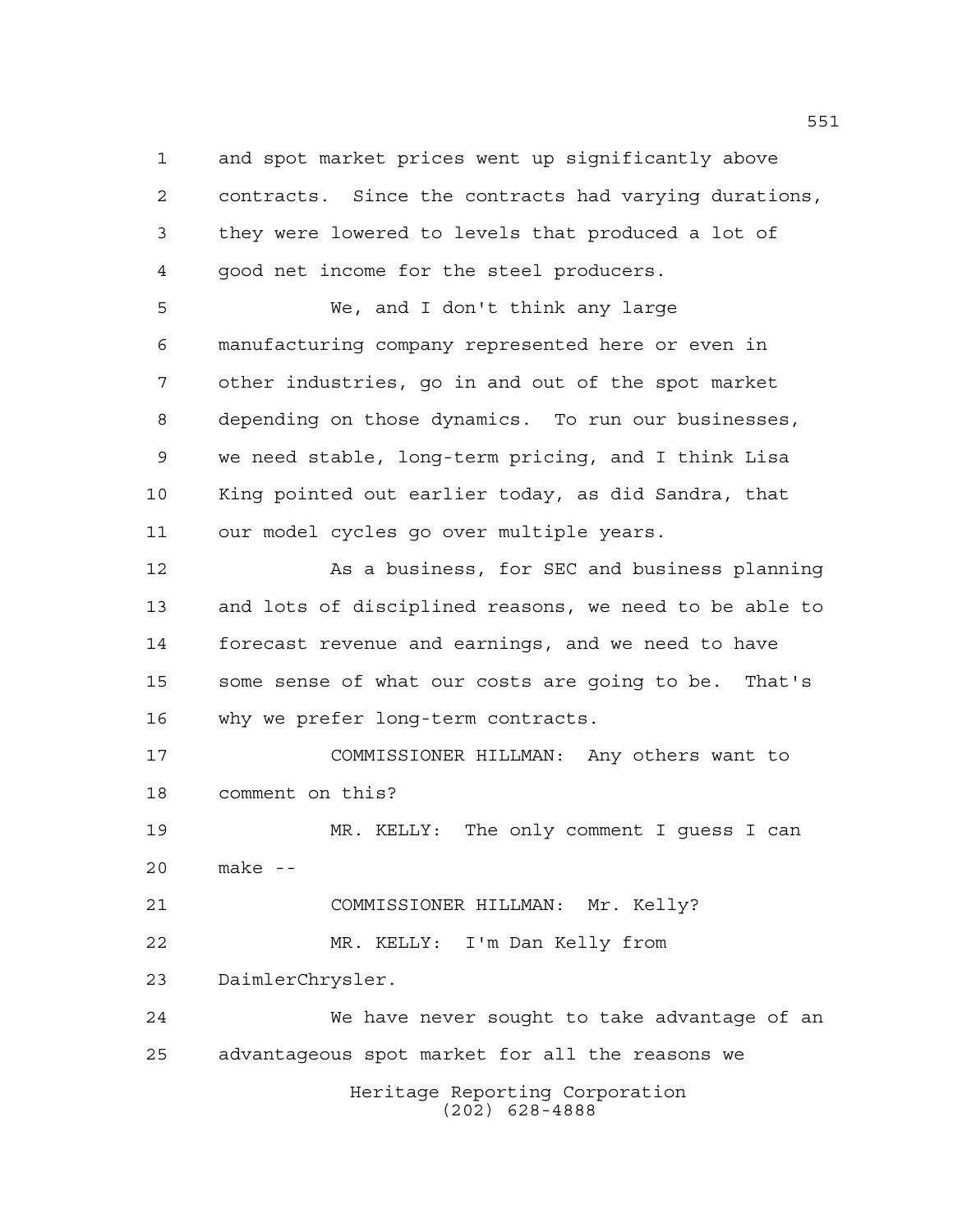discussed earlier. There are contractual obligations. There is a willingness on our part to live up to those contractual obligations.

 Product gets out on the spot market for a couple of reasons. There's excess prime they call it, and then there's oops steel. We can't use the oops steel effectively, so there was no reason to do it. There was risk in doing it, and we never sought to take advantage of it.

 Our concern right now or our problem right now is that we are forced into it for these shortages that I mentioned earlier at the last minute, and we can't get any relief from our mills now so we are forced into the spot market and forced into paying those higher prices.

 COMMISSIONER HILLMAN: Ms. King? MS. KING: The relationship that Mark referred to is one that you contract over time. The one that he so eloquently called this we refer to as nested sign waves where you've got the up and down. There is a lag between spot and contract prices, but clearly a relationship between the curve.

Heritage Reporting Corporation (202) 628-4888 Over time, typically what we've seen is at the top and the bottom of the market there's been about an 11 percent gap. None of these numbers are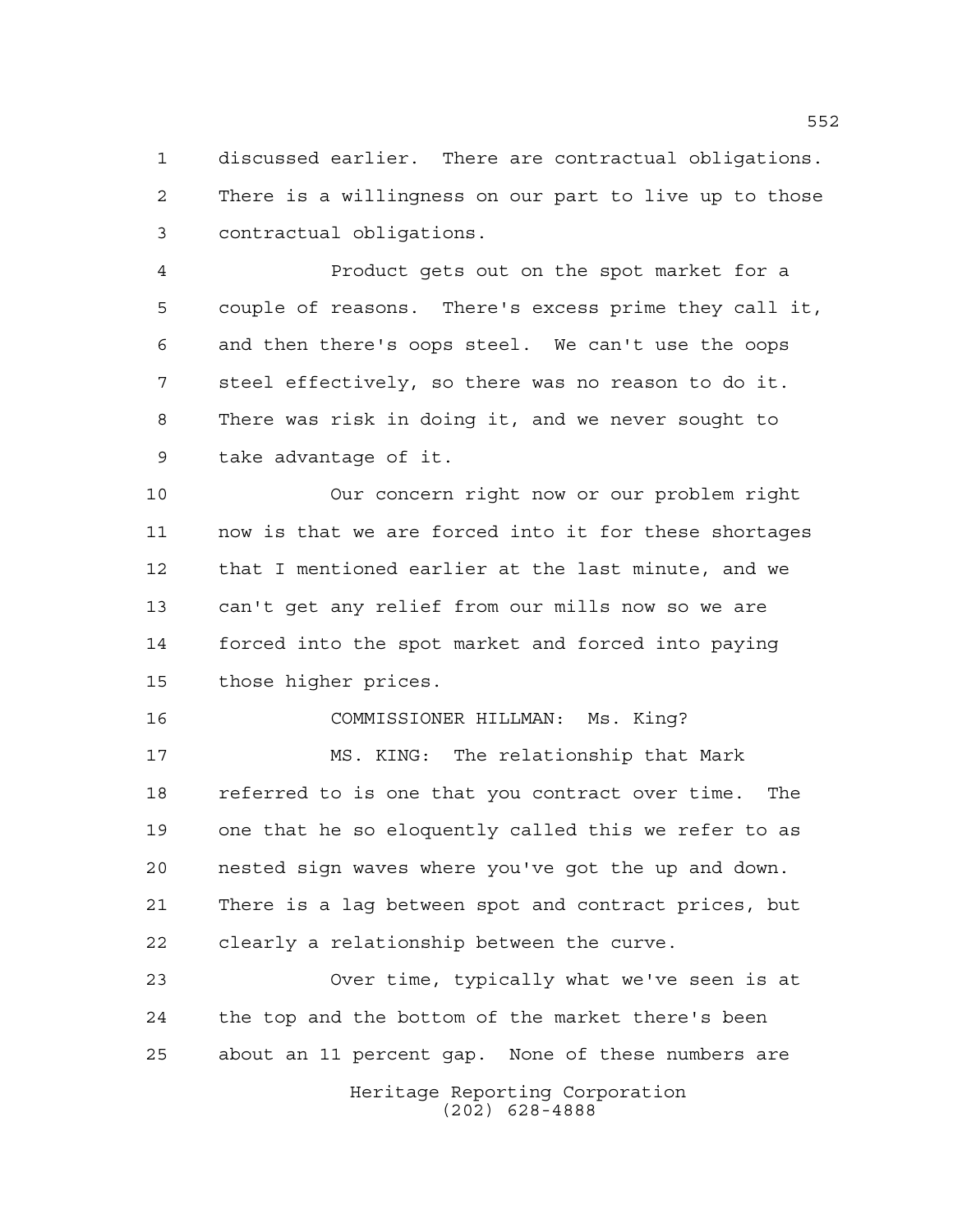exact. They're trend numbers, but broadly they're correct.

 At the top of the market you would expect contracts to be about 11 percent lower than the spot market. When the market is low you'd expect contracts to be about 11 percent higher.

 One of the things that I think we have seen is that that gap appears to be narrowing between a typical contract price and a typical spot price. It might be a little early to be able to say that's true on a trend basis, but as you look at the data it appears that that gap is narrowing.

 One of the things I think when we talk about spot and contract, one of the issues is the delta that we've historically seen, whether it be at the peak or the low of the market, is smaller.

 Then I think just to reinforce some of the points, I don't think many of the automotive companies, certainly we don't generally jump in and out of the spot market. It's more an issue of if you need incremental terms or you're having a new contract discussion what does your contract reflect versus, if you like, the going market rate.

 COMMISSIONER HILLMAN: And where would you describe yourself now on this sign wave in terms of at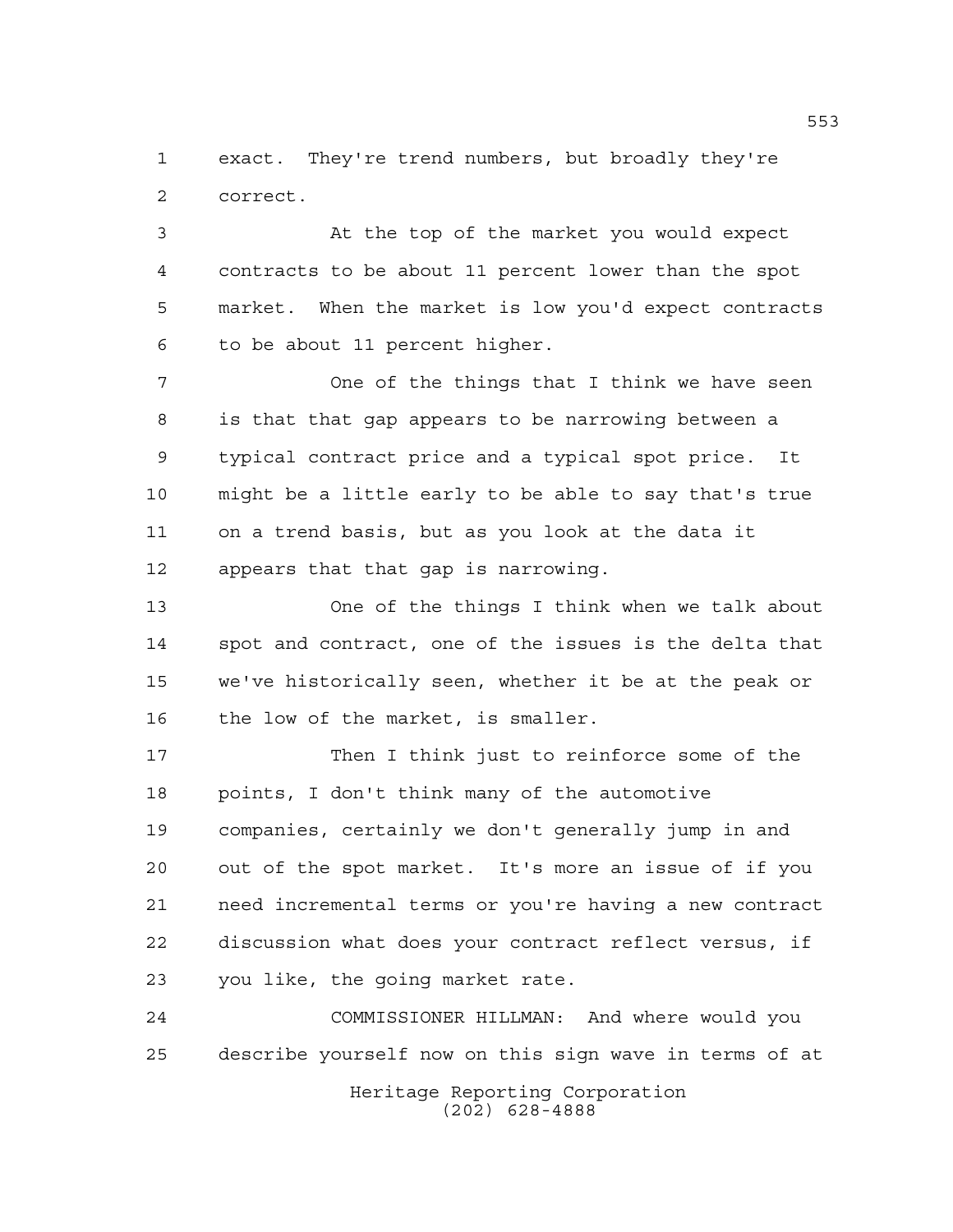a peak? In the middle?

 MS. KING: I'd probably like to answer that privately if I could. COMMISSIONER HILLMAN: Fair enough. Fair enough. Okay. No, I appreciate those answers. Help me understand again. Over this period

 of review that we've been talking about, I can see in our data the relationship where again, as I see it, you had contract prices exceeding spot prices by I'll have to check whether your 11 percent looks correct for our numbers, but clearly a gap there that has then reversed itself.

 During that period, you're describing that you all have had to go into the spot market very recently. Just so I understand it, were there spot purchases made at any other points during our period of review?

 In other words, did you make any spot purchases in 2000, 2001, 2002? Again, if it's confidential data, fair enough to put it in a posthearing brief.

 MS. KING: For us in general, unless there's a reason causing us to go to the spot market, which is typically an emergency of some sort, a supply shortage, we don't generally go to the spot market for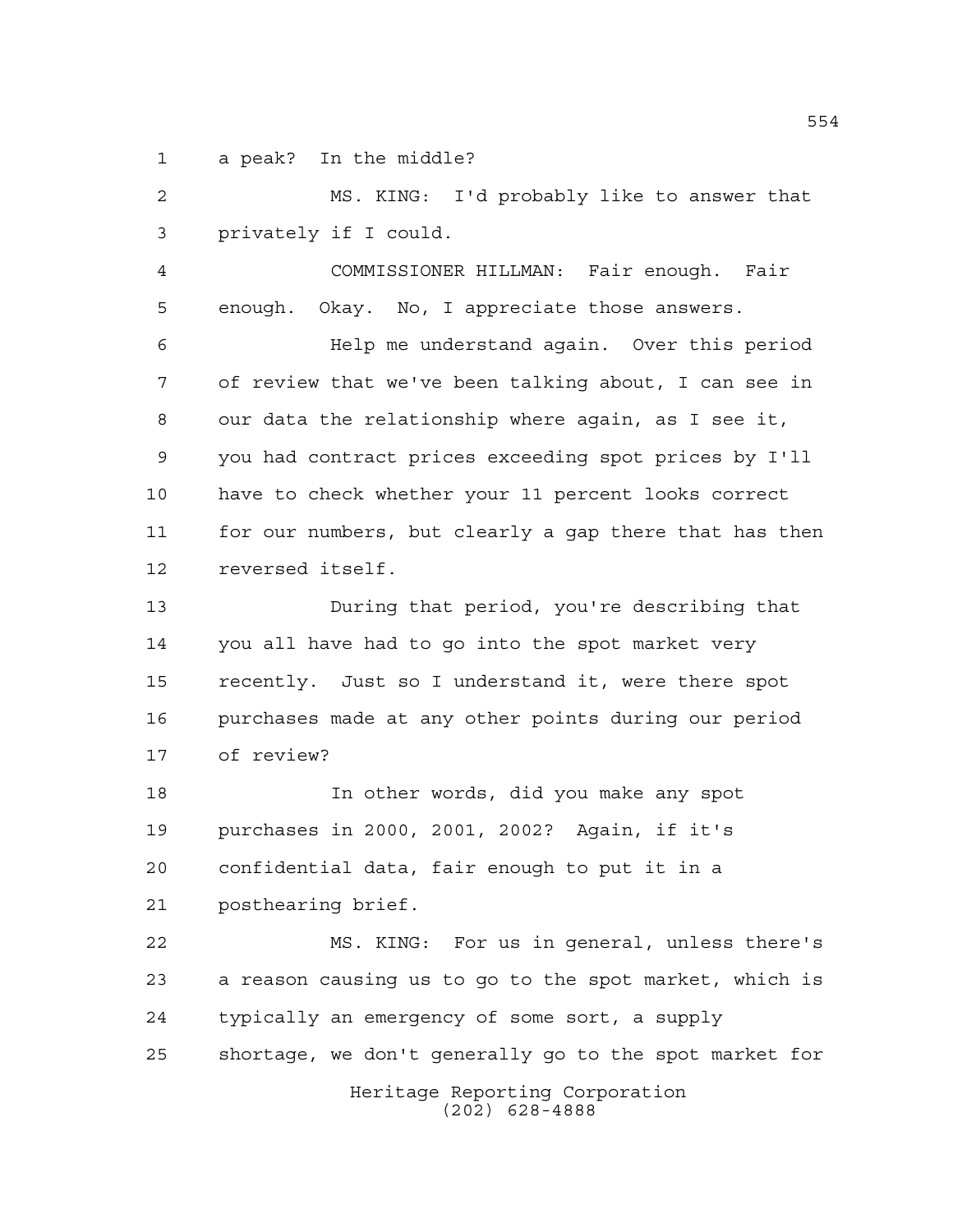any other purchases.

Heritage Reporting Corporation (202) 628-4888 COMMISSIONER HILLMAN: Again, I understand everybody doesn't want to go to the spot market. I'm just trying to understand where it actually happened other than during this time period where the prices inverted. MR. MCCONNELL: In other words, was supply so tight or difficulties arose on a contract that companies were forced into the spot market, and when did that happen? COMMISSIONER HILLMAN: At any other point other than this recent -- 13 MR. MCCONNELL: Yes. COMMISSIONER HILLMAN: Again, I'm trying to decide whether it actually happened during the time period in which the contract price was here and the spot price was lower. MR. COVER: May I? This is Rich Cover. There's two aspects of the spot purchases that a car company typically will have to make. One is if you have special items or low volume items that are difficult to put on contract with a big mill you might have a contract with a service center or a processor whose business model is the spot market. That's when you get the price that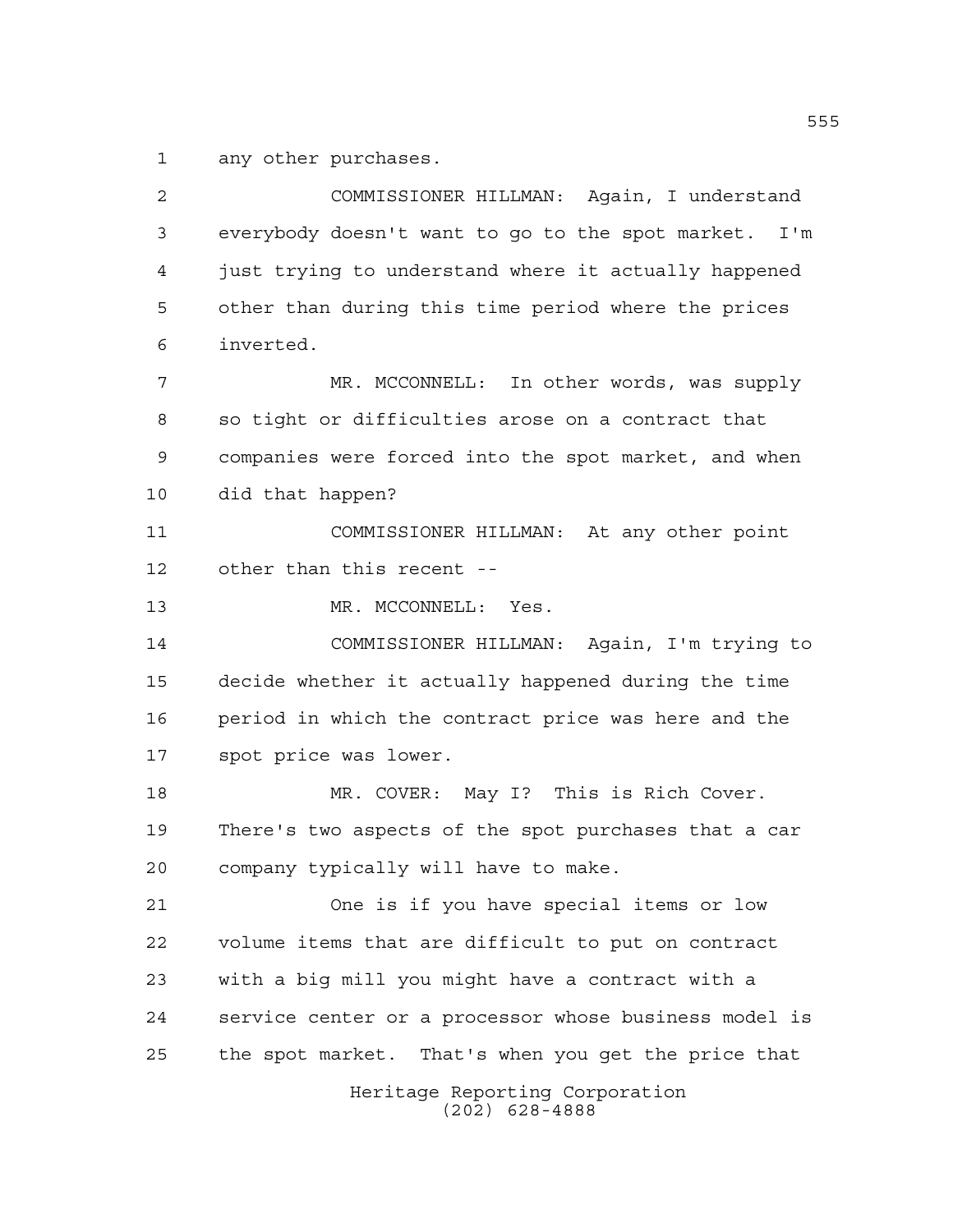you could also find published in the *American Metal Market* every day.

 That's a very, very small part of our business. The pricing when there's a shortage that has been referred to by many of us frequently through the day is not that price that's in the *American Metal Market* every day. It's the "gotcha" price.

 Its relationship to the dynamics of what's going on in the marketplace are not predictable. It's the price that you pay to the butcher who has the steak, not the guy who's out of steak.

 COMMISSIONER HILLMAN: Okay. No, I appreciate that. Thank you very much. 14 Thank you, Mr. Chairman.

CHAIRMAN PEARSON: Commissioner Koplan?

COMMISSIONER KOPLAN: Thank you, Mr.

Chairman.

 Let me come back, if I could, Mr. Kenny, to what I closed with, but I didn't get an answer from you, and so the transcript is not broken up I'll come back to the basis of my question of you.

 I was quoting from the Nucor brief, and it states that, "The growth of the transplants has resulted in a shift of automobile production away from its former locus in the U.S. midwest and Ontario,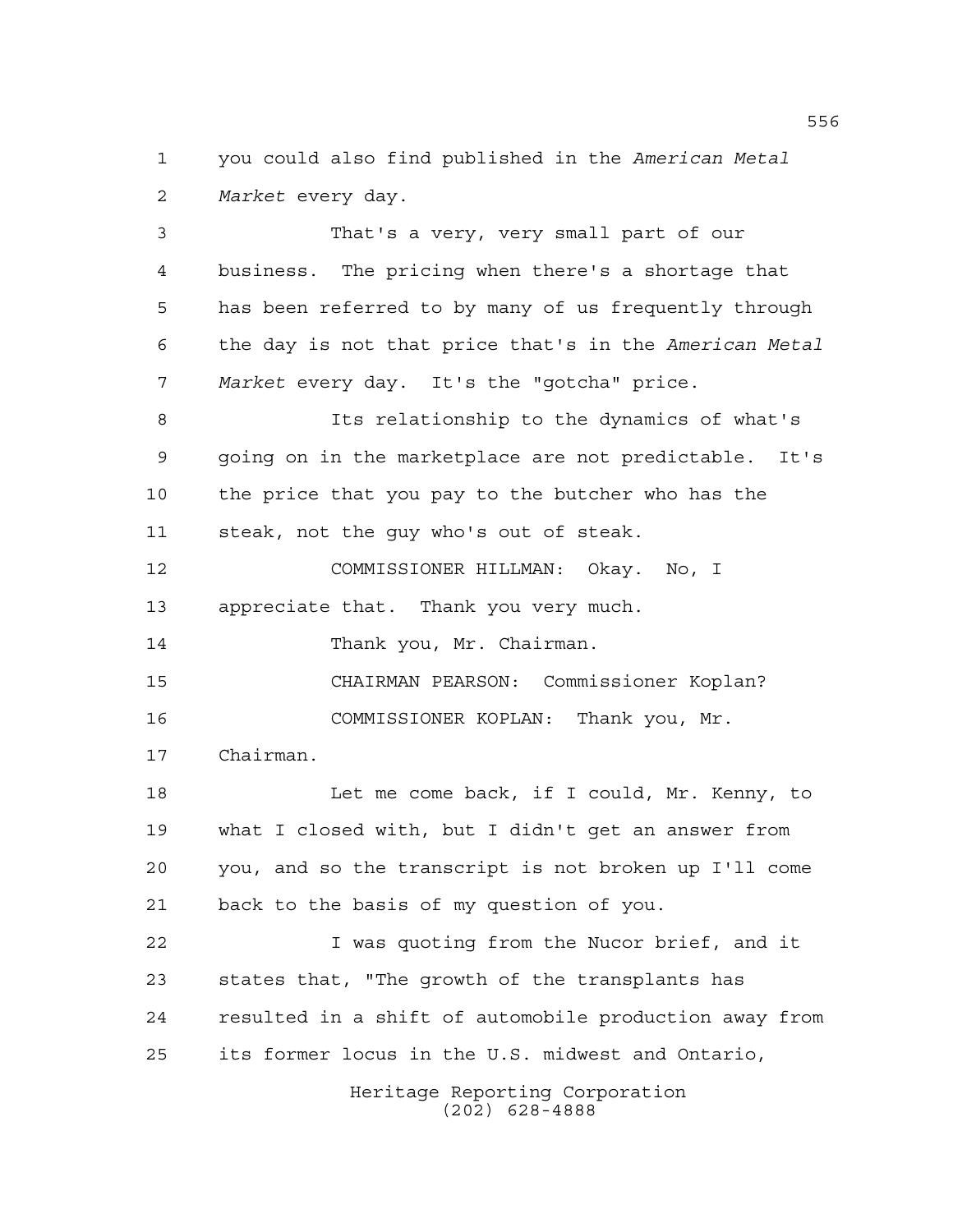Canada."

| $\overline{a}$ | The basis for that statement is an exhibit             |
|----------------|--------------------------------------------------------|
| 3              | to the brief that's entitled The New Geography of the  |
| $\overline{4}$ | U.S. Auto Industry, the Supplier Industry and          |
| 5              | Transition that was in April of this year. It was      |
| 6              | jointly presented by Thomas Klier, Senior Economist    |
| 7              | with Federal Reserve Bank of Chicago, and James        |
| 8              | Rubenstein, Professor, Miami University of Ohio.       |
| 9              | On the basis of that statement then the                |
| 10             | Nucor brief states, "Thus, significant quantities of   |
| 11             | Canadian subject merchandise may need to find a new    |
| 12             | home with the U.S. the most likely target."            |
| 13             | I'd like you to respond to that statement.             |
| 14             | MR. KENNY: Brad Davey will respond on our              |
| 15             | behalf.                                                |
| 16             | MR. DAVEY: Yes.                                        |
| 17             | COMMISSIONER KOPLAN: Yes, Mr. Davey.                   |
| 18             | MR. DAVEY: Okay. Commissioner Koplan, that             |
| 19             | assertion is absolutely incorrect. We have submitted   |
| 20             | the numbers. In our brief, the Canadian brief, on      |
| 21             | page 27 we've submitted auto production forecasts from |
| 22             | Ward's and CSM.                                        |
| 23             | Earlier in my testimony I mentioned that the           |
| 24             | Canadian market is growing. Both of those forecasters  |
| 25             | have the Canadian market growing for automotive        |
|                | Heritage Reporting Corporation<br>$(202)$ 628-4888     |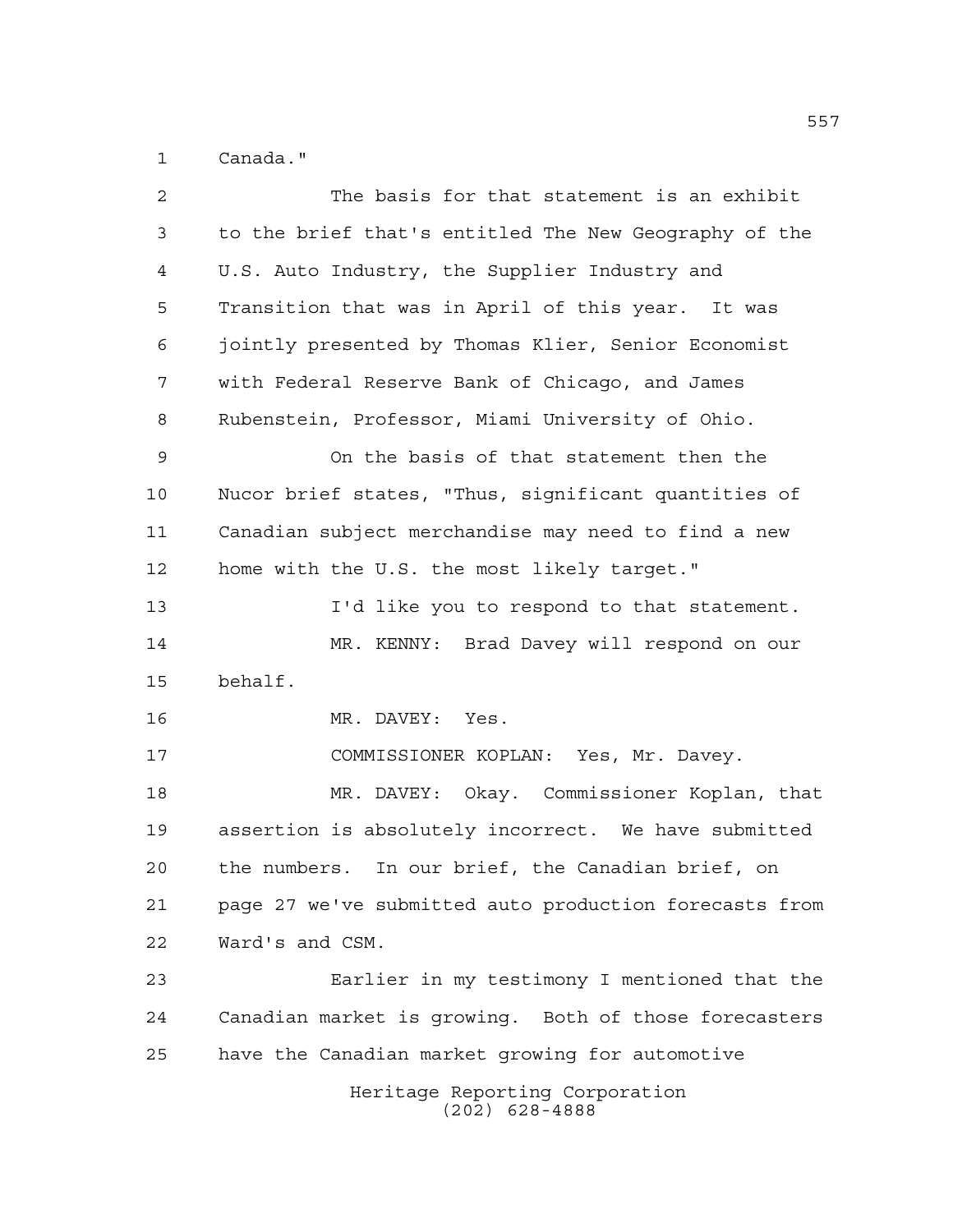production by at least 100,000 units, which, by the way, again there is a new plant going in, Toyota, that's about 40 minutes from our door in Ontario which we expect to be a main supplier of, so the Canadian automotive market is growing.

 I think as we mentioned, the Canadian nonresidential construction market is growing significantly in Canada. That's another reason why we are focusing on Canada. In fact, during this whole period we've seen the U.S. shipments of CORE product grow into Canada at a faster rate. Obviously the U.S. producers are recognizing the attractiveness of the Canadian market as well.

14 A lot of it is driven by, as we mentioned before, this auto production and the demands of key suppliers, so we've got a different set of competition going on there.

 We do not expect at all to be shipping additional product to the U.S. There really isn't an incentive for us there. We're focused on the Canadian market, and the Canadian market is clearly growing. COMMISSIONER KOPLAN: I appreciate your response. Yes? Do you need to add to that? MR. HEFFNER: Yes. Doug Heffner from Hunton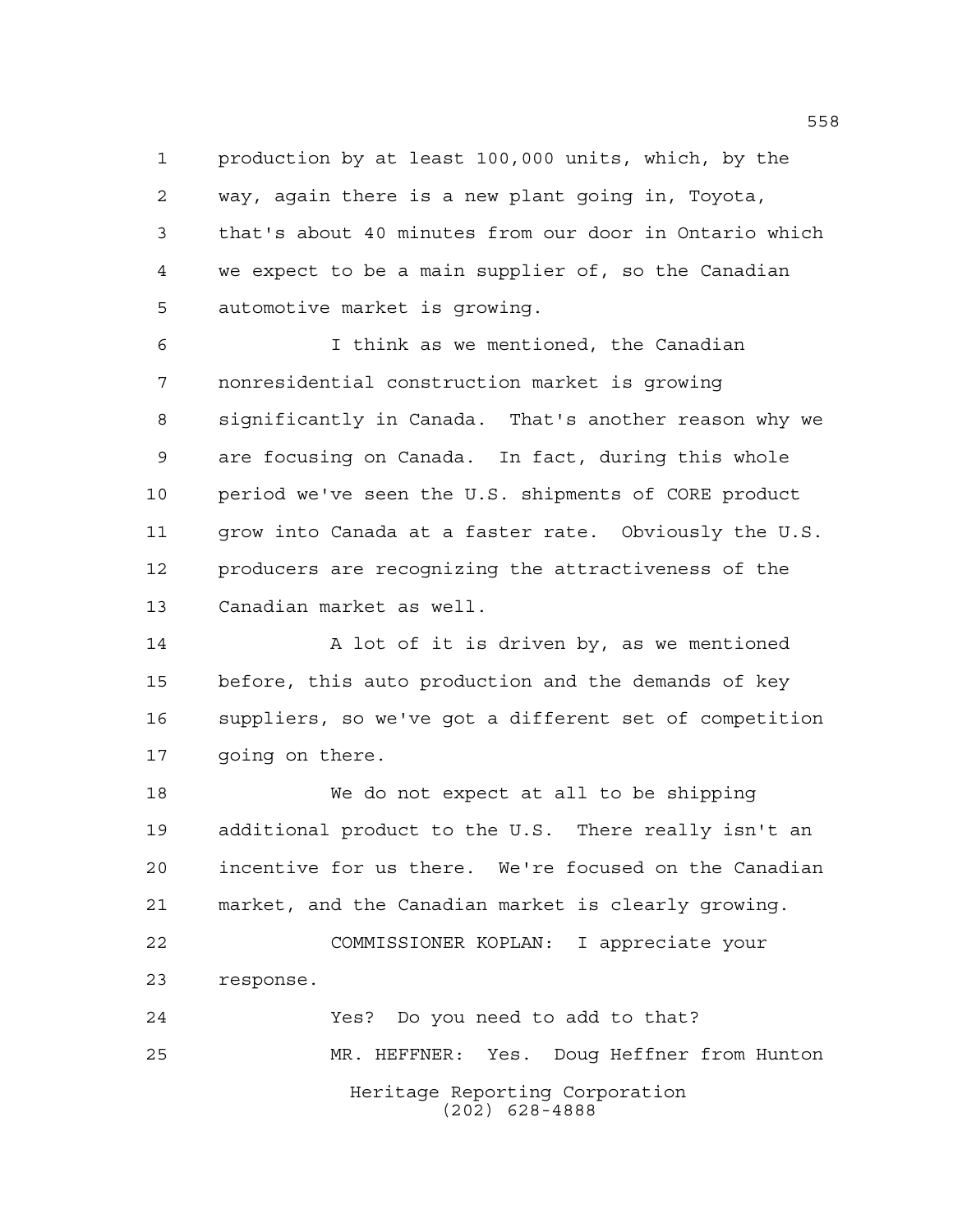Heritage Reporting Corporation (202) 628-4888 We submitted a three year business plan that actually goes through that in detail. COMMISSIONER KOPLAN: Okay. MR. HEFFNER: It shows that we are going to be operating at a very high capacity utilization rate. COMMISSIONER KOPLAN: Thank you for that. 8 MR. HEFFNER: Thank you. COMMISSIONER KOPLAN: I appreciate your response. Mr. Shambon, has BlueScope Steel added or have plans to add corrosion-resistant steel capacity? Do the additions to capacity at the BlueScope Steel Springhill and Western Port facilities completed in 2005 as noted in its 2004 and 2005 annual report involve additions to its corrosion-resistant capacity? MR. SHAMBON: We'll be happy to answer that in the posthearing brief. COMMISSIONER KOPLAN: Okay. My question is based on discussion at pages 18 and 19 of the Nucor/SDI brief, just to point you in that direction. MR. SHAMBON: I'm aware of it. COMMISSIONER KOPLAN: Thank you. Mr. Cameron, Ms. Ross, Mr. Shambon and Mr. Wood, if any of the Australian, Korean or Japanese

& Williams. Just one other thought about that.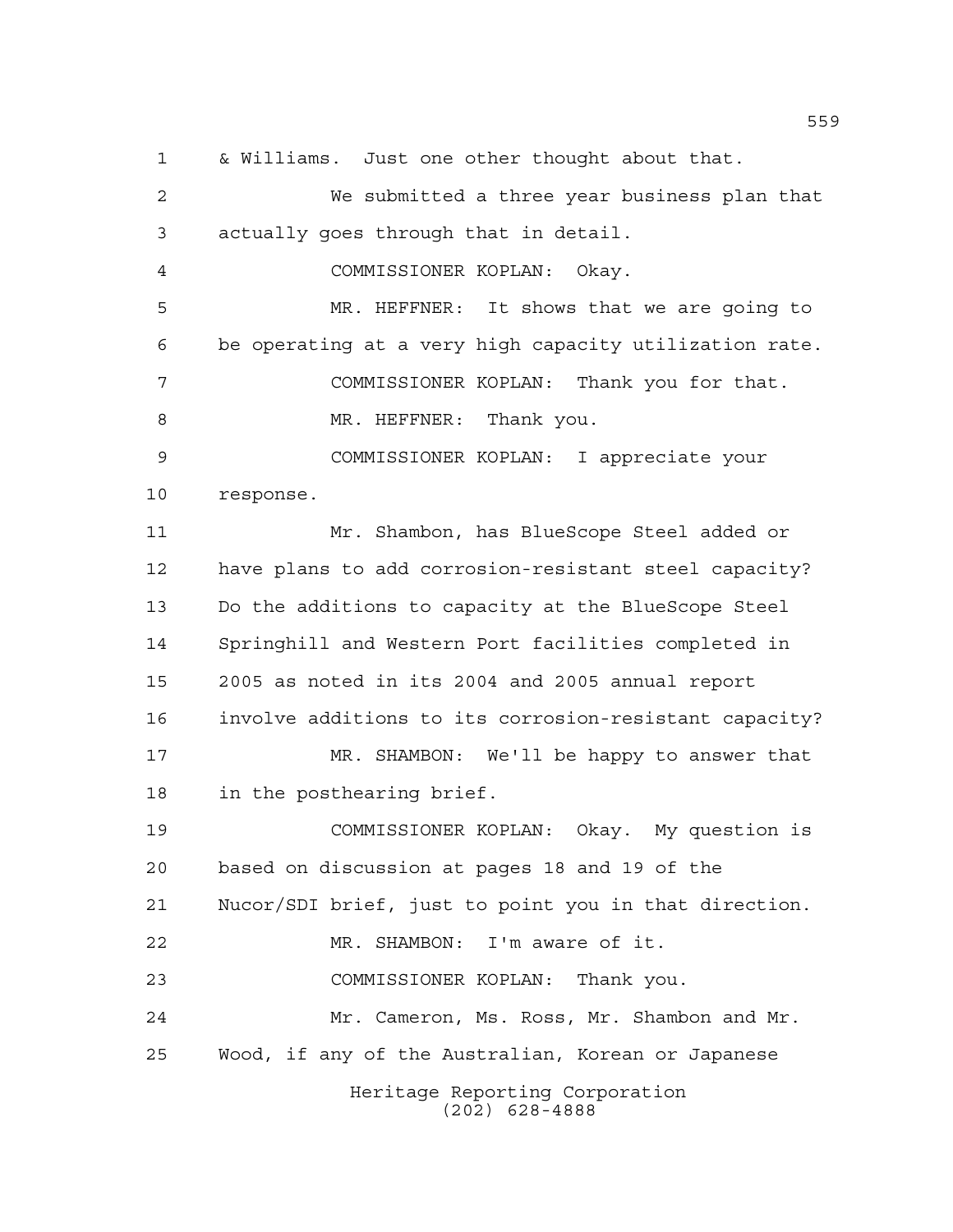Heritage Reporting Corporation (202) 628-4888 producers have long-term commitments to supply corrosion-resistant steel to the Asian market, will counsel for each of such subject countries obtain the necessary documentation and submit it with your posthearing submission? MR. CAMERON: Mr. Chairman? I mean -- sorry -- Commissioner Koplan. COMMISSIONER KOPLAN: No, not anymore. MR. CAMERON: Sorry. It's late. We'll be glad to do so. COMMISSIONER KOPLAN: Thank you, Mr. Cameron. MS. ROSS: We will as well. MR. SHAMBON: Commissioner, could you just clarify what you mean by documentation? COMMISSIONER KOPLAN: Any internal records that would reflect this. 18 MR. SHAMBON: Okay. COMMISSIONER KOPLAN: I mean, that would be submitted obviously as BPI, but that's what I'm looking for. MR. SHAMBON: I understand. COMMISSIONER KOPLAN: Thank you, Mr. Shambon. Mr. Wood? Ms. Ross?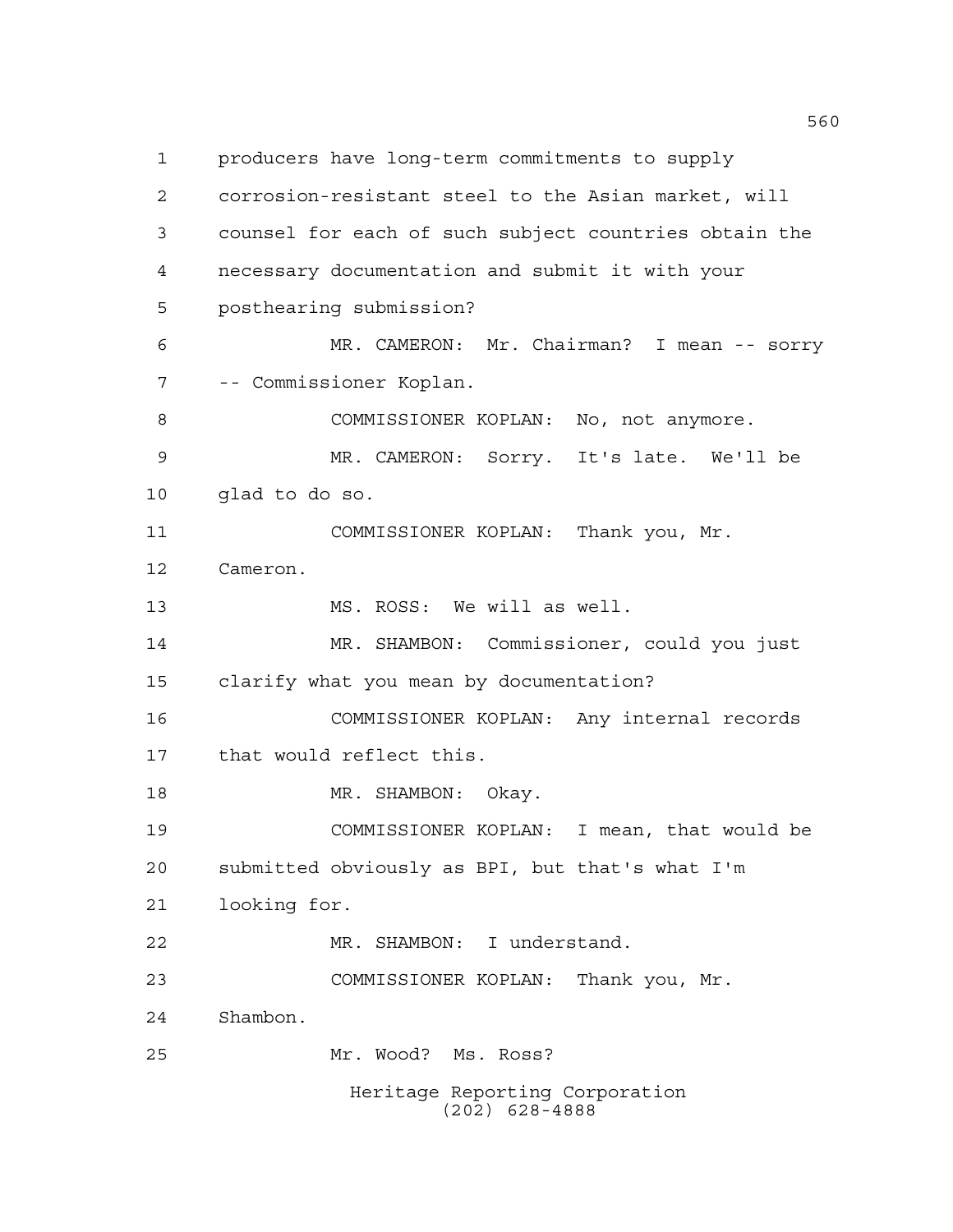Heritage Reporting Corporation (202) 628-4888 MR. WOOD: Chris Wood for Gibson Dunn. Yes, Commissioner Koplan. We'll get whatever we can for the posthearing. COMMISSIONER KOPLAN: Thanks. I'm asking this because Nucor/SDI's brief at page 20 is predicting likely displacement of those three subject countries from China. That's the reason that I'm asking for any documentation, understood? MALE VOICE: Yes, sir. COMMISSIONER KOPLAN: Thank you. Mr. Gruenhage, U.S. producers' Nucor/SDI brief at 16 and 21-23 refers to corrosion-resistant steel capacity increases planned in some of the principal export markets for German producers and allege that this could result in the diversion of German imports to the U.S. if the order on Germany is revoked. Could you please respond? MR. GRUENHAGE: Could you repeat the question? I was absent for it. 4:30 in Germany. Normally I'm sleeping since 7:00. I try to stay awake. Sorry. COMMISSIONER KOPLAN: I know I might be putting you to sleep. Let me give it another shot. okay. U.S. producers' Nucor SDI brief at page 16 and pages 21 to 23 refer to corrosion resistant steel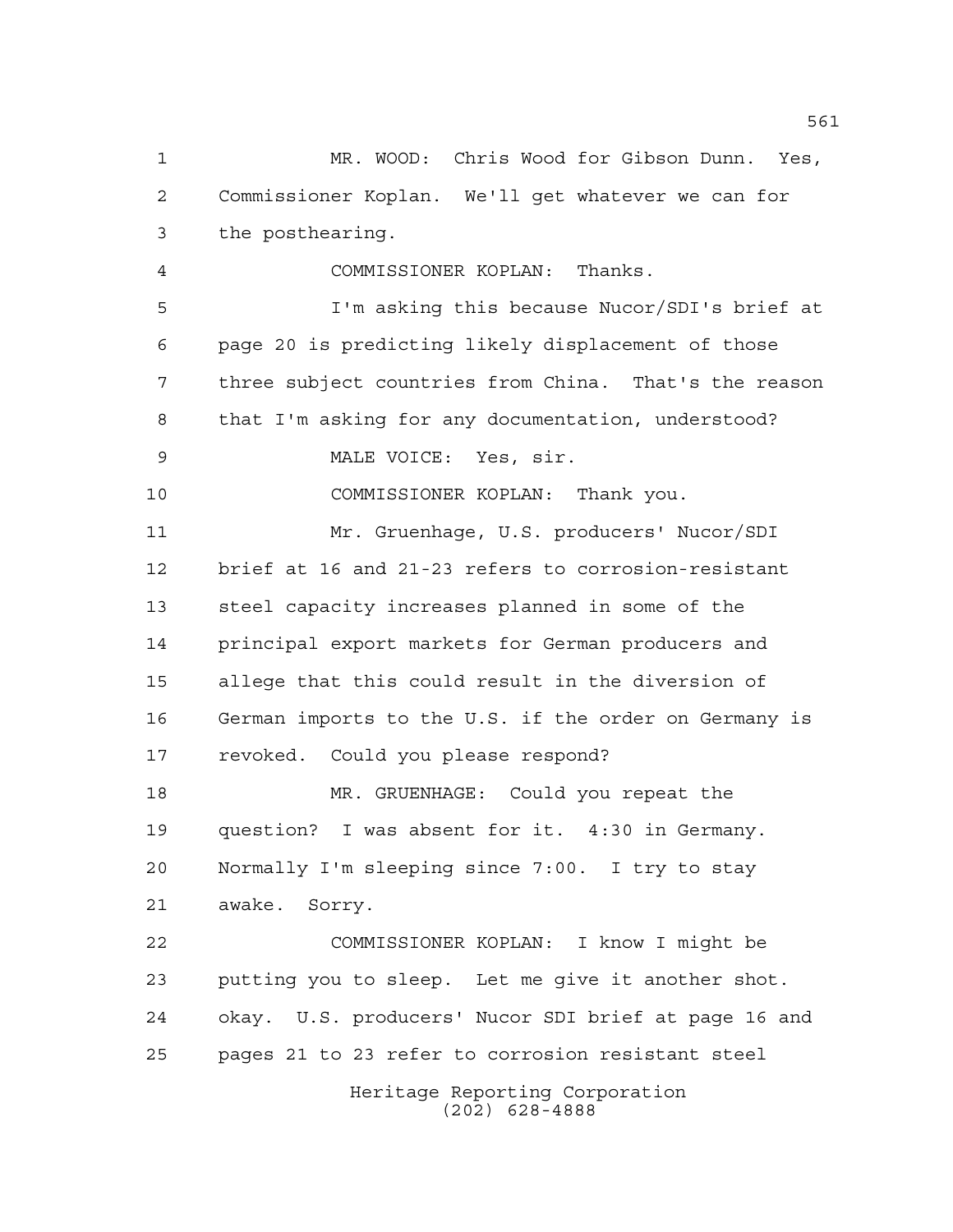capacity increase is planned in some of the principal export markets for German producers and allege that this could result in the diversion of German imports to the United States if the order on Germany is revoked.

 MR. GRUENHAGE: Well, I can first refer to our own expungence and that this more or less reduction because we have to fire off the electrogalvanizing line, which will be rebuilt, but with a reduced capacity because we also know that electrogalvanized is not really a product of the future for 10, 20, 30 years and beside of this I have no knowledge of all of our competition as what expungent plans they have.

 For the European market at least I see no substantial increases. We know that there are increases for example in Turkey or other countries, but that are not markets where we are present at all.

COMMISSIONER KOPLAN: Thank you.

 Counsel, could you also assist in the post- hearing on this and taking into account the discussion on those pages of the Nucor brief that I've cited? I can't hear you.

Heritage Reporting Corporation (202) 628-4888 MS. CUMINS: Most certainly, but one comment. The capacity increases that were referred to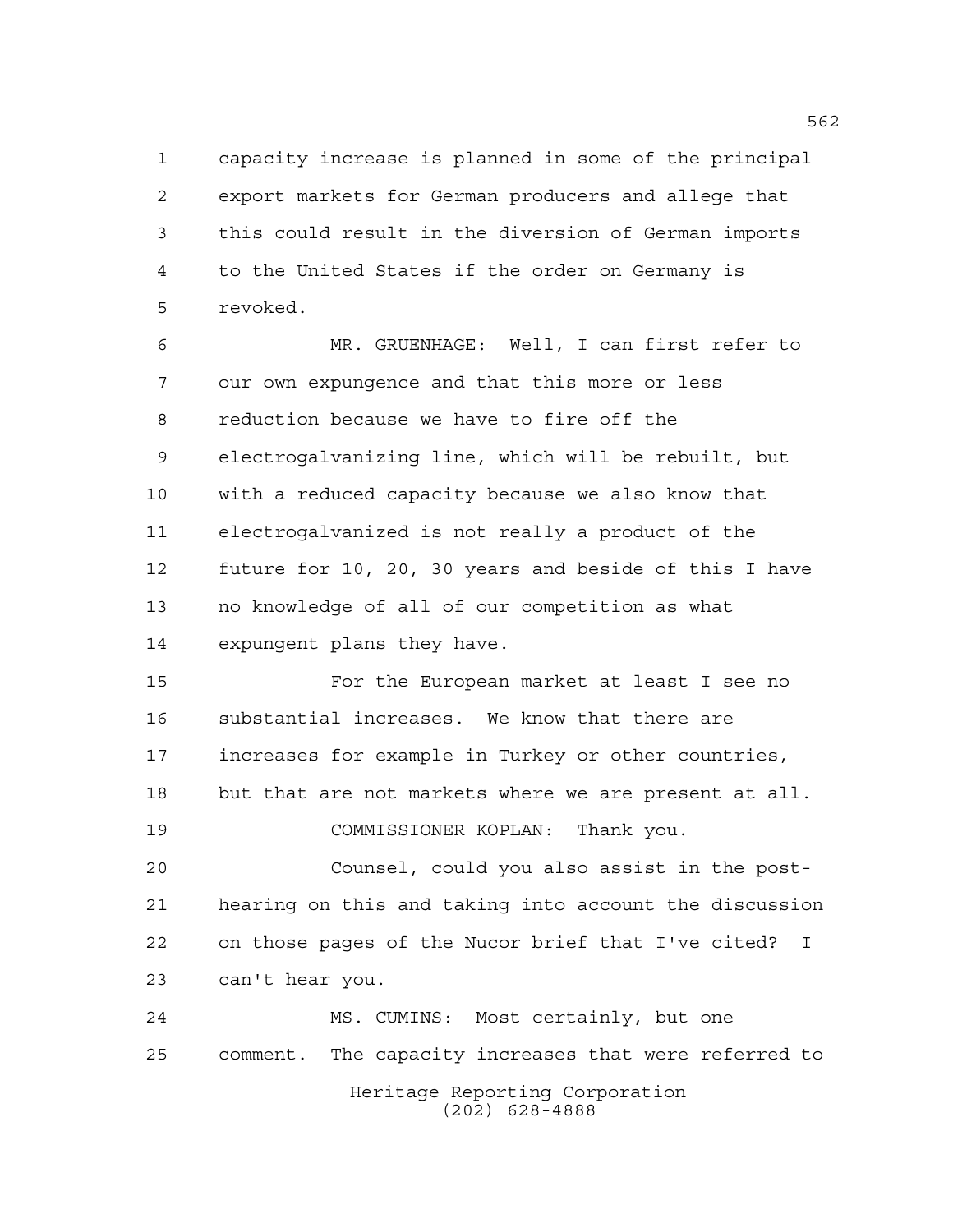in the brief refer to countries where we will

 demonstrate as part of our earlier promise to give you export statistics by country that we have no shipments and have never had any shipments to those countries, so whether they increase their capacity or not will have no affect on Germany.

 COMMISSIONER KOPLAN: Thank you. I appreciate that.

 This is for the auto producers, Mr. Kelly, Mr. Hinckley and Mr. Cover. The domestic industry contends that demand for corrosion resistant steel will be reduced as a result of the shift by auto makers from SUVs and trucks to smaller, more fuel efficient autos that use less corrosion resistant steel. That's at page 24 of the Nucor SDI brief.

 You can do this post-hearing. First, I would like to know if you agree with that assessment and then at page 24 and at Exhibit No. 14, specifically in Exhibit No. 2 to Exhibit No. 14, there are estimates that the average of corrosion resistant steel as a share of total steel in light vehicles is 60 percent which amounts to 1,339.8 pounds.

 What do you estimate the percent of corrosion resistant steel to be in an SUV compared to the smaller, more fuel efficient light vehicles? If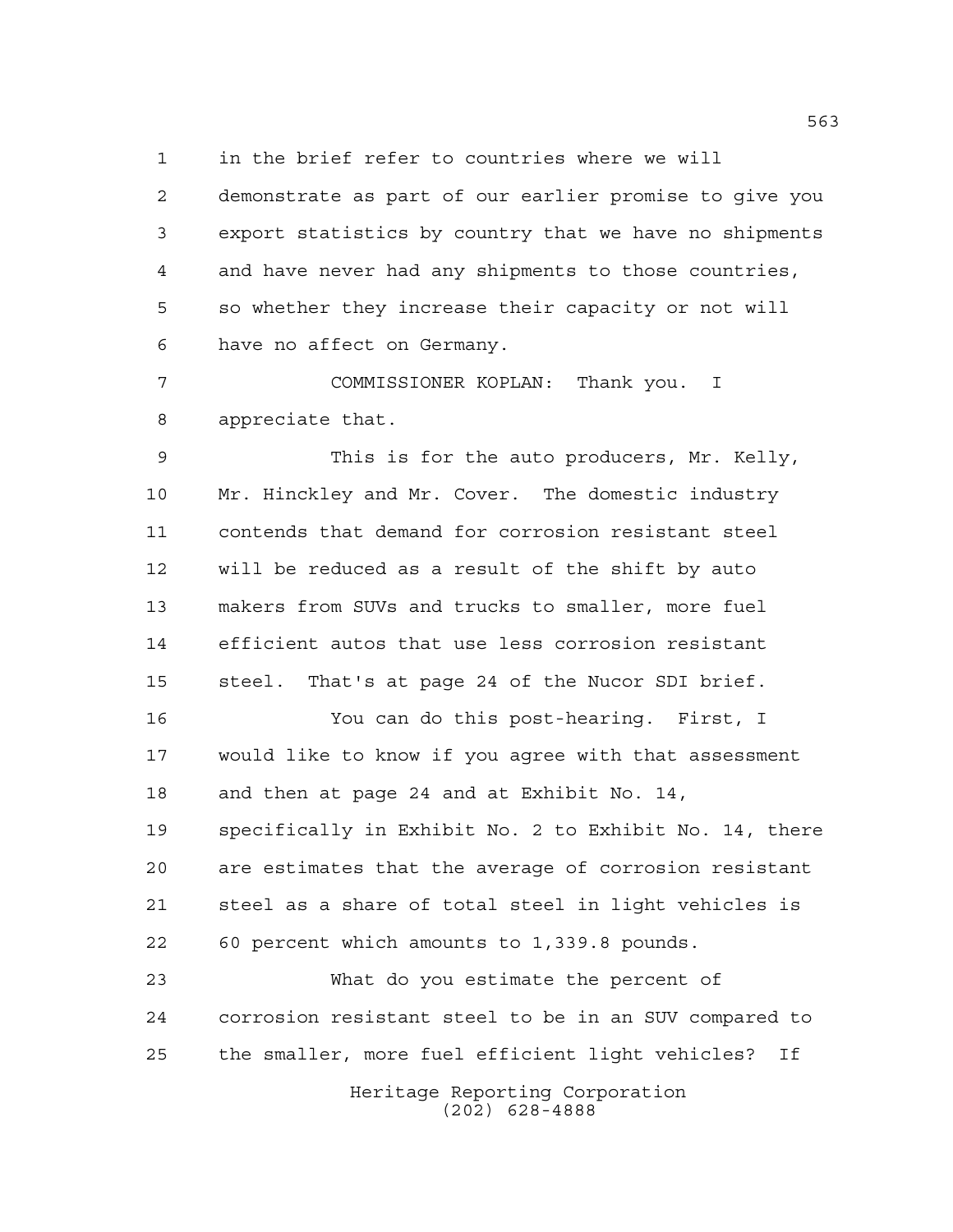you can give me any of that now I'll take it. MR. COVER: This is Rich Cover. COMMISSIONER KOPLAN: Mr. Cover. Yes. MR. COVER: We'll make sure that we have accurate data for you through our engineering staff and provide that post-hearing. COMMISSIONER KOPLAN: That would be great. 8 Mr. Kelly and Mr. Hinckley? MR. KELLY: Dan Kelly. I think we can supply that most accurately in a post-hearing brief. COMMISSIONER KOPLAN: I'd appreciate that. MS. DESANDRE: This is Susan DeSandre. I'm Mr. Hinckley tonight. We will submit that post- briefing as well. COMMISSIONER KOPLAN: Thank you very much. With that I have no further questions. My red light did not come on. CHAIRMAN PEARSON: Commissioner Okun? COMMISSIONER OKUN: Let's see. I know there have been several requests for post-hearing more information with regard to the Asian market in particular and for those in particular for Japan and Korea your exports to China and how any increases in exports from China to your home market has affected production.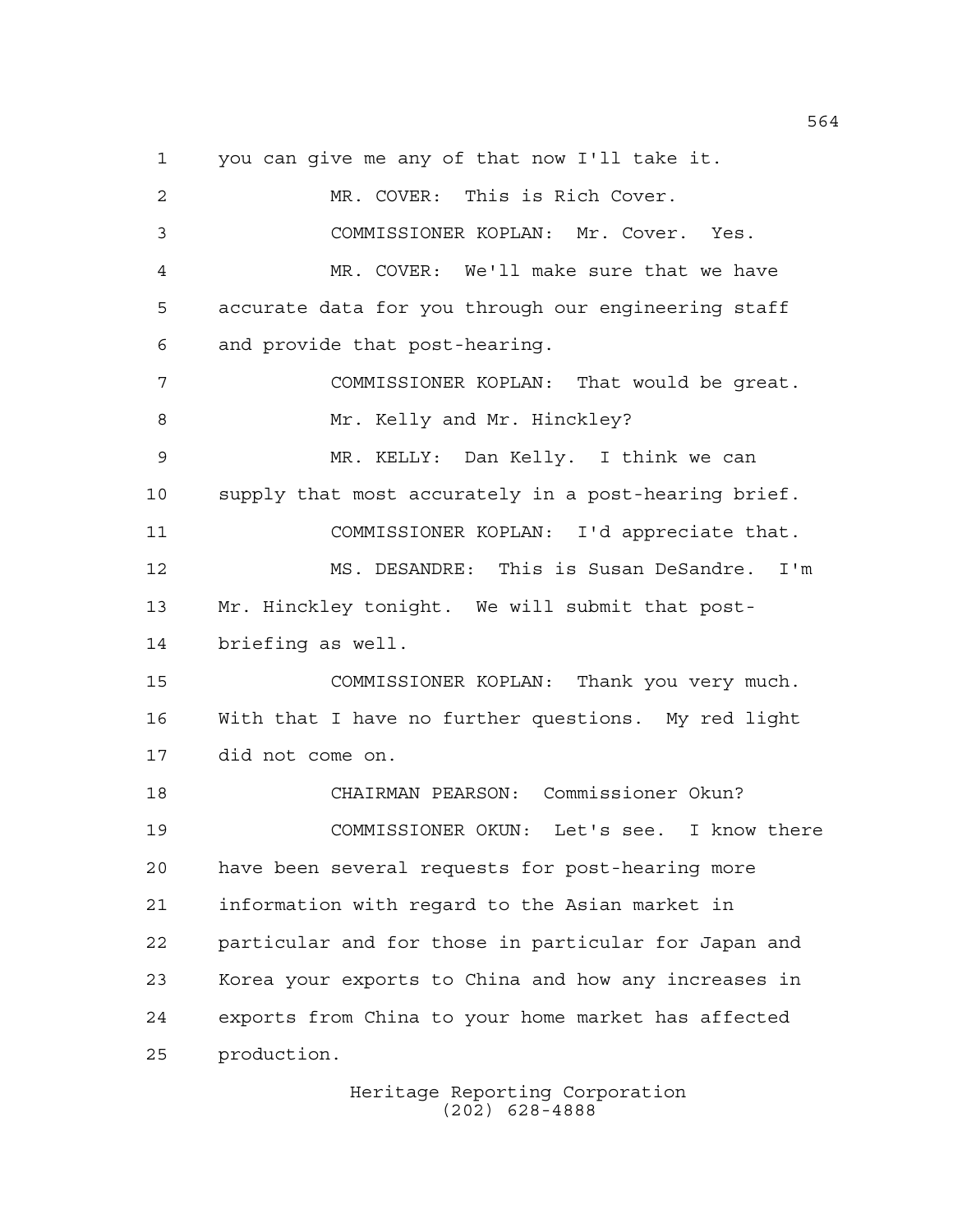Heritage Reporting Corporation (202) 628-4888 I just want, Mr. Cameron, to also ask you or to give you an opportunity to comment on the POSCO document that was in the U.S. Steel brief and which Mr. Lighthizer referred to today as his Chart 6 with respect to demand and capacity projections in China. MR. CAMERON: Sure. Actually, the first time we saw that was in Mr. Lighthizer's brief. We are trying to get the information on it. We don't agree with the study. It's one more study by an independent researcher, and we will get the information and we will give you our take on it in the post-hearing brief. I have talked to two steel makers and neither of them have agreed with it. COMMISSIONER OKUN: Okay. To the extent this request was not incorporated in my colleagues questions to the extent that you and the Japanese producers have talked about long-term contracts otherwise limiting the ability to shift exports if there's any other documentation that could be put on the record with respect to that I'd appreciate seeing that as well. That request may have already been made to you, Mr. Wood. MR. WOOD: Yes. We'll take care of that in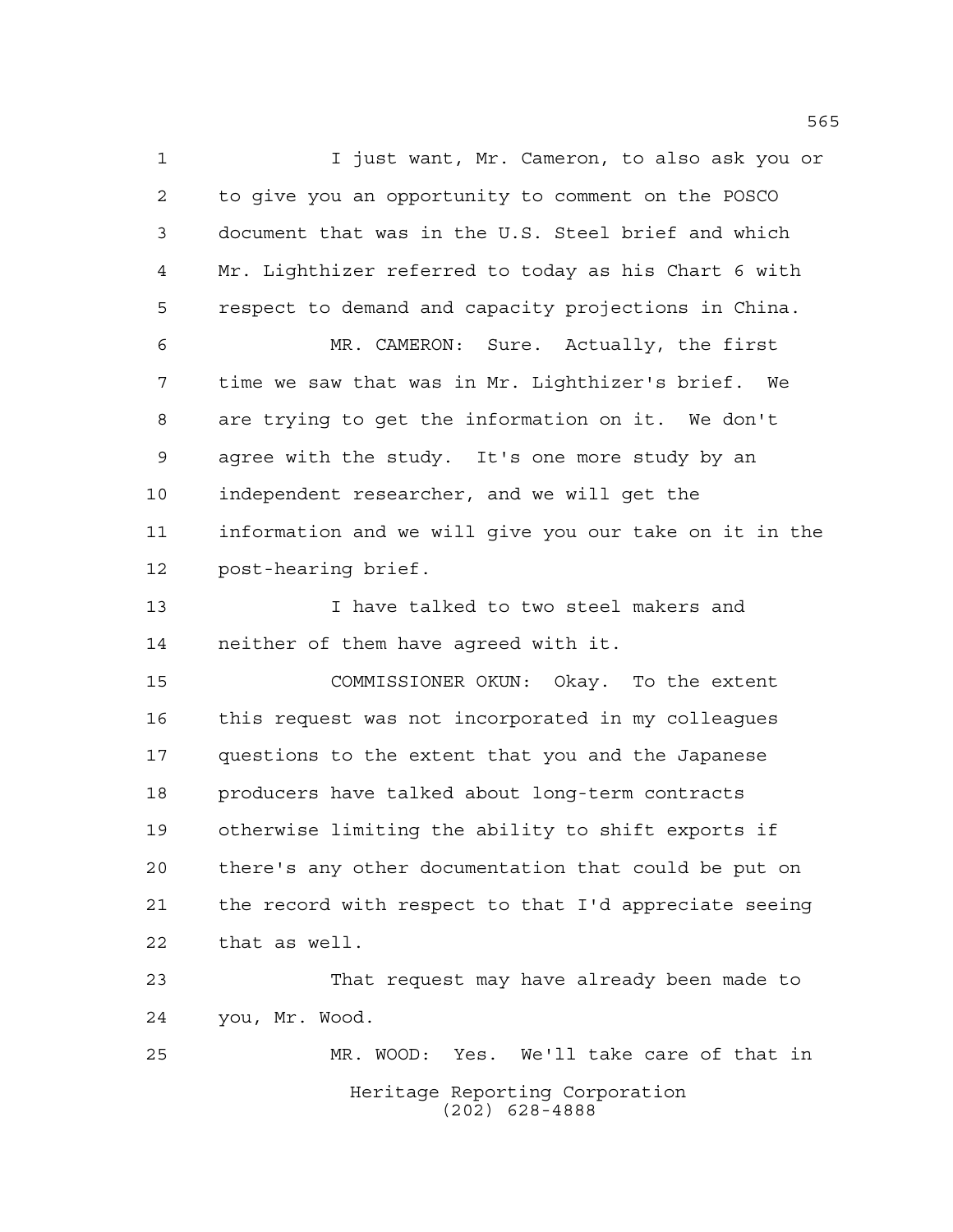Heritage Reporting Corporation (202) 628-4888 our post-hearing, Commissioner, although I would just make one point, Commissioner Okun, very briefly is that we're not talking so much about long-term contract in the sense that we have a five or 10 year agreement with someone, but what we're trying to get across is that we have long-term relationships with major customers in Japan and Asia to where a key part of our business model is supporting those people both inside Japan and in their transplant operations in Asia, but we'll do the best we can. COMMISSIONER OKUN: Okay. I appreciate that. MR. CAMERON: Commissioner? COMMISSIONER OKUN: Yes, Mr. Cameron? MR. CAMERON: We would agree with that statement. It's the same thing. We have not discussed long-term contracts either. COMMISSIONER OKUN: Okay. Appreciate that clarification. Then, Mr. Wood, I also wanted to have the Japanese producers comment if they could on the discussion about the electrogalvanized versus hot- dipped. I know the Chairman had an opportunity to go over in the U.S. market with the auto producers and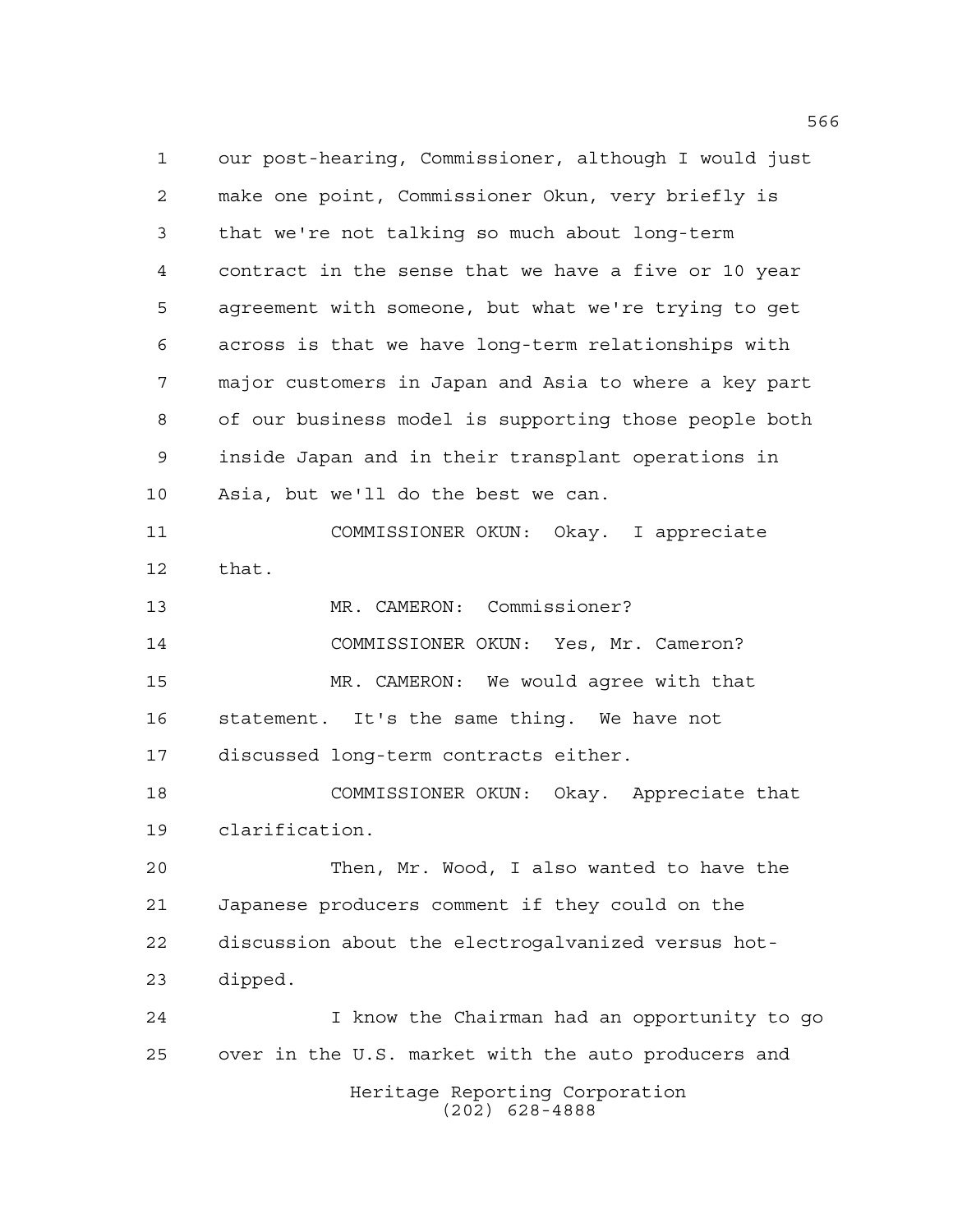that was very helpful for me to understand what the different producers are doing, but I had thought in reading the Japanese producers' brief that the focus there was the Japanese Respondents saying that their shipments to the automotive and home appliance customers required electrogalvanized products and when I look in our staff report at Table CORE 4-42 it still shows a lot of Japanese production is hot-dipped galvanized, so I'm just trying to make sure I understand what your argument is with regard to hot- dipped versus galvanized and what that means for exports to the United States.

 MR. WOOD: Chris Wood from Gibson Dunn. Thank you, Commissioner Okun.

 I'm delighted you asked that question, and we will certainly address it in the post-hearing brief, but I also just want to clarify that when we are talking about the electrogalvanized shipments by the Japanese Respondents to China, and we've put the numbers in our brief, it's a very significant number, those are predominantly to an end use segment for things like plasma and LCD monitors, DVD players, hard disc drives, things where the manufacturing does not take place in the United States.

Heritage Reporting Corporation (202) 628-4888 It's a completely different use from the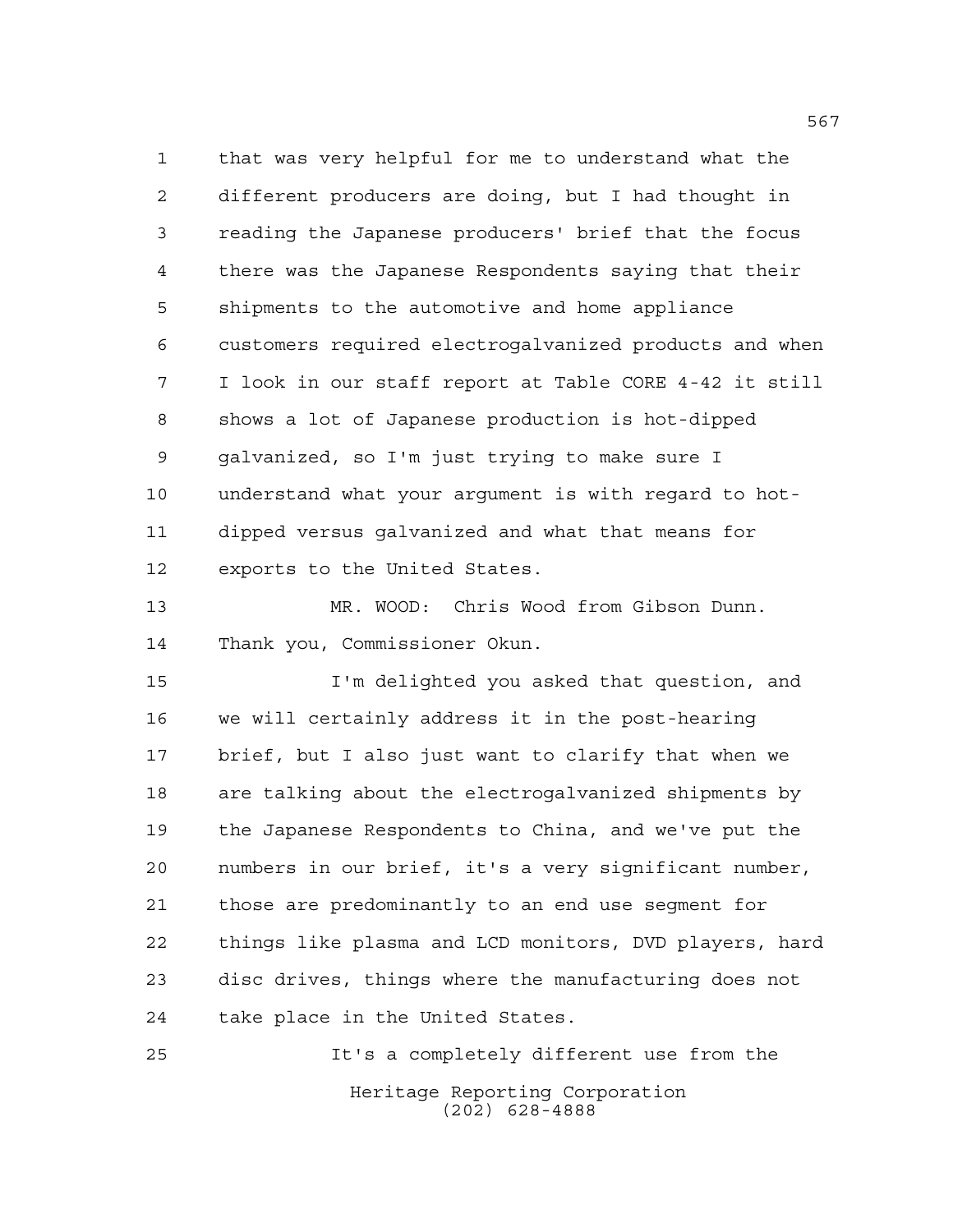electrogalvanized shift that you've been hearing about today in the United States. Yes, we certainly have production of both types, electrogalvanized and galvannealed, and we can try to sort that out for you to make it clearer in the post-hearing.

 COMMISSIONER OKUN: Okay. Appreciate that. Then let's see. Last two things for post-hearing.

 For counsel if you would for me address with respect to nonsubject imports in this market the question I put to domestic industry counsel this morning regarding what the Federal Circuit's decision in Bratsk might mean in terms of how the Commission should take into account nonsubject imports when doing a sunset analysis? I'd ask all counsel to brief that. They're nodding their heads, so I won't ask

 MR. MCCONNELL: We would be delighted to. COMMISSIONER OKUN: Okay. Then finally for you, Mr. McConnell, expect a post-hearing question from me with regard to your calculation of the HHI index. It's come up a number of times in recent cases, so I do have some additional questions on how it was calculated and what it means.

Heritage Reporting Corporation (202) 628-4888 MR. MCCONNELL: Just to make sure I understand. When you say expect it will be --

for more than that.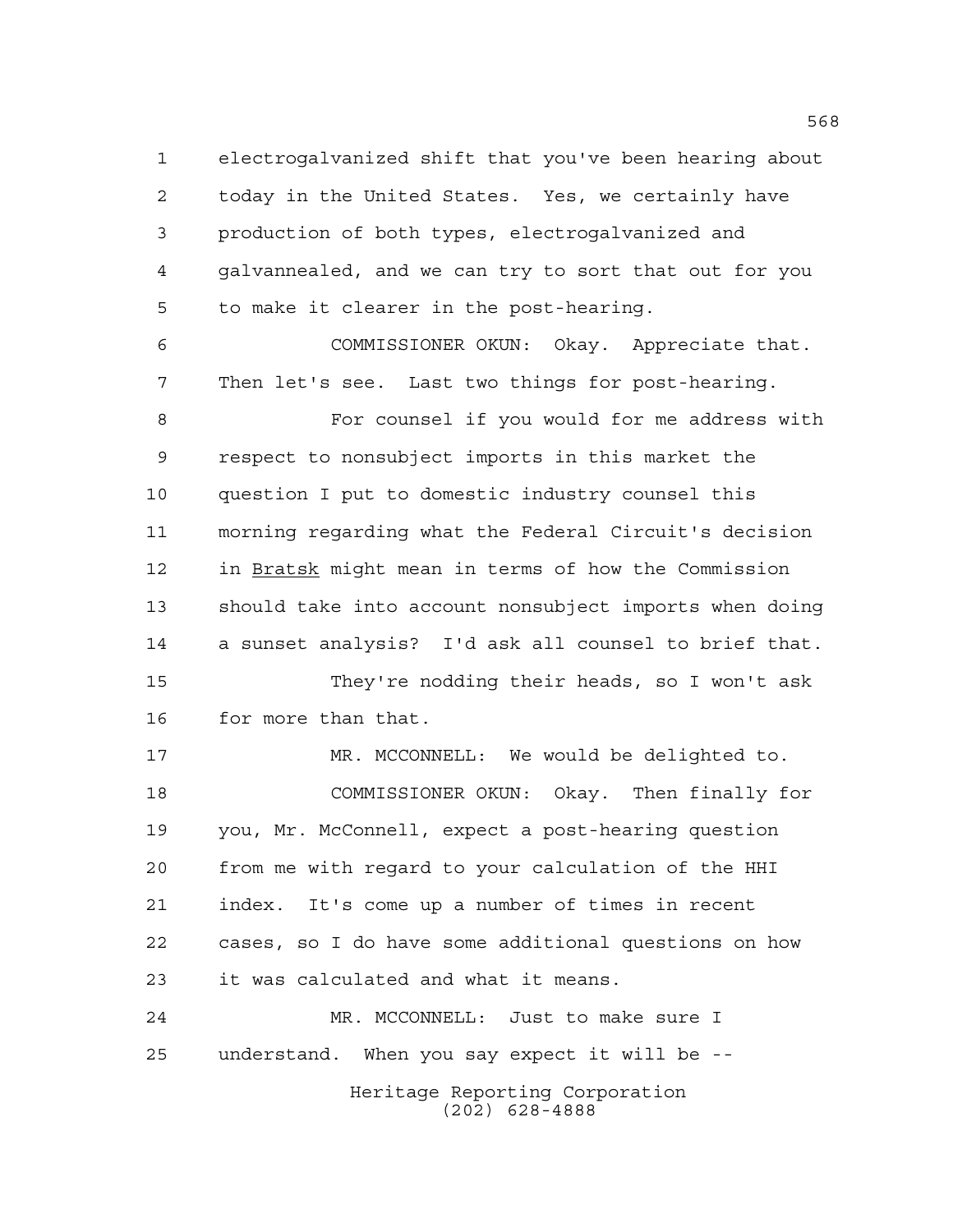COMMISSIONER OKUN: Probably by the morning if I've got something that I think I can submit. MR. MCCONNELL: Okay. So it will be in writing? COMMISSIONER OKUN: Yes. It will be in

writing.

7 MR. MCCONNELL: Okay.

 COMMISSIONER OKUN: I want to refer to some specific DOJ/FTC merger guidelines and I want to make sure I have those accurate. With that while I have other questions I could ask I think I've covered enough, Mr. Chairman, although I may be in the market for another car because while my car is wonderful I did back out of my driveway and hit my husband's car. There you go. It might be corrosion resistant, but it's not crunch resistant.

 CHAIRMAN PEARSON: I think I'll just stay out of that one other than to offer condolences to Bob the next time I see him. Well, you're giving up a little early here, but I would just express thanks to Boston Properties. The air conditioning did come back on at 10:25. Boston Properties are our landlord here. They're very good to work with, but we didn't quite coordinate this one with them in advance.

Commissioner Lane?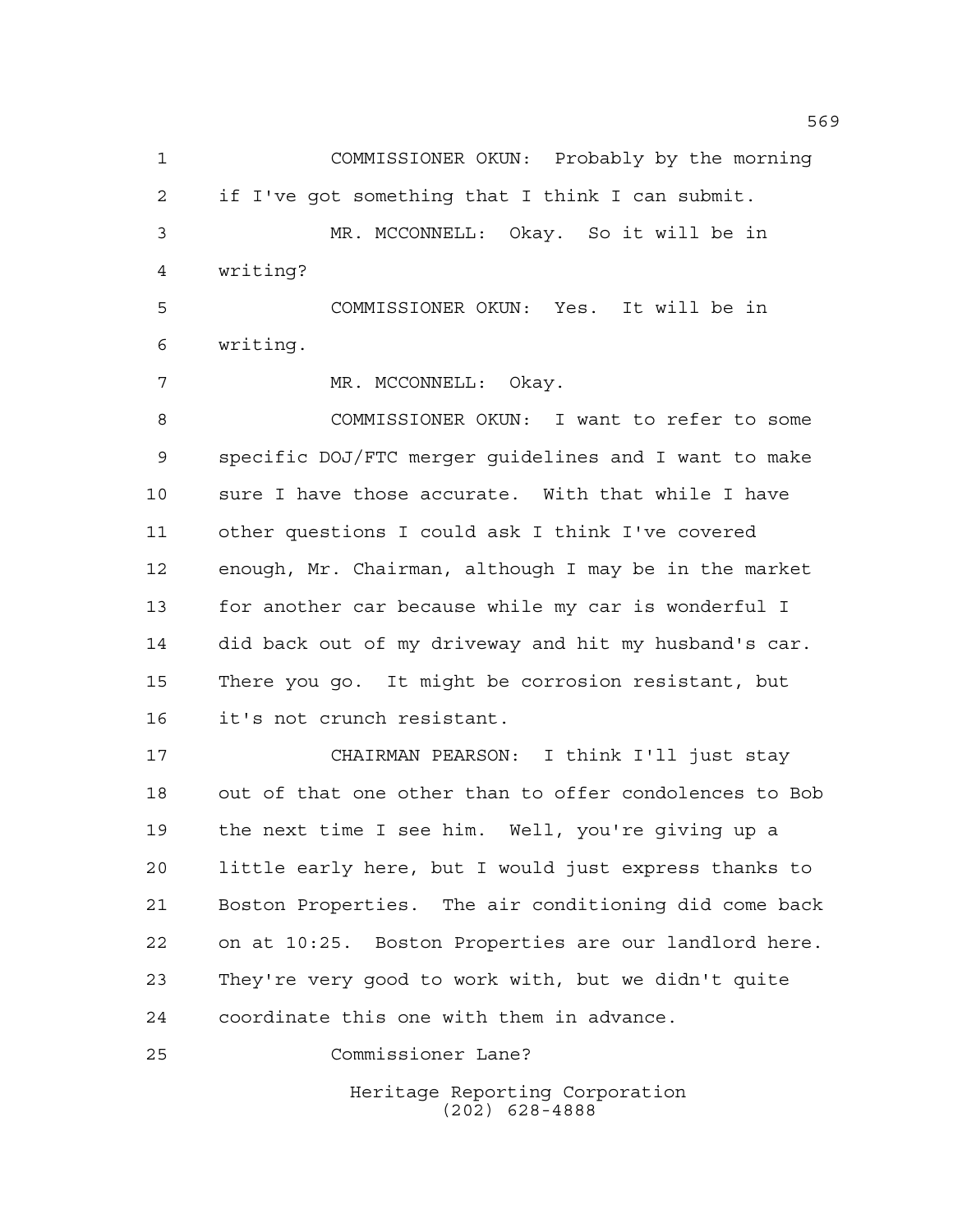Heritage Reporting Corporation (202) 628-4888 COMMISSIONER LANE: I said I would waive my fourth round of questioning, but I just want Mr. McConnell to do that hand motion again to explain the relationship between the long-term contracts and the spot market. I was very fascinated with that. No. The hand motions. That's all I want. MR. MCCONNELL: Well, I have to describe where it comes from. I don't know if you remember the swim back in the 1960s? COMMISSIONER LANE: Okay. Thank you, and thank you all for being here today to answer all of our questions. Thank you. CHAIRMAN PEARSON: I will pass this round of questions. Vice Chairman Aranoff? (No response.) CHAIRMAN PEARSON: Commissioner Hillman? (No response.) CHAIRMAN PEARSON: Commissioner Koplan? COMMISSIONER KOPLAN: Not a question, just an observation. I think that this has set a new record for endurance as far as hearings are concerned at least since I've been here. CHAIRMAN PEARSON: Well, we have been scrambling around the last few minutes as you may have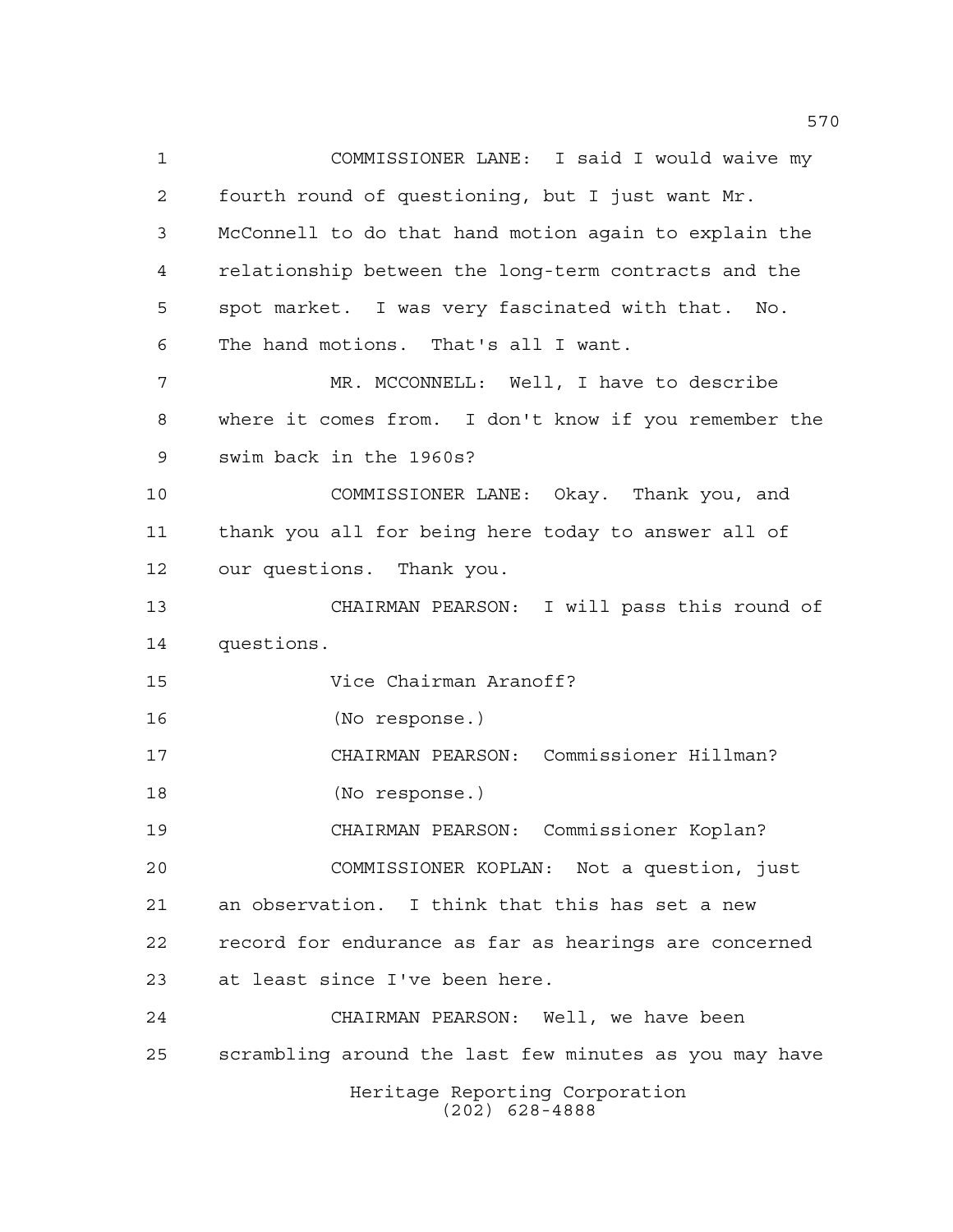Heritage Reporting Corporation (202) 628-4888 guessed trying to figure out if the Office of the Secretary could advise us of what the latest hearing has been in recent Commission history. MR. BISHOP: Really, really late. CHAIRMAN PEARSON: We'll probably have to get that in the post-hearing because we don't have a definitive answer now, but the Commissioners who were here during the time of the 2001 steel hearings believe that this hearing was later. I have no reason to disagree with them. So no further questions from the dias? (No response.) CHAIRMAN PEARSON: Okay. Mr. Corkran, do staff members have any questions for this panel? MR. CORKRAN: Douglas Corkran, Office of Investigations. Thank you, Chairman Pearson. The staff has no further questions. CHAIRMAN PEARSON: Your mic was on there? MR. CORKRAN: I hope so. CHAIRMAN PEARSON: Okay. Well, you had no questions, right? MR. CORKRAN: Douglas Corkran. No. The staff has no further questions. Thank you. CHAIRMAN PEARSON: Okay. Thanks. Let's see. The domestic parties have no time for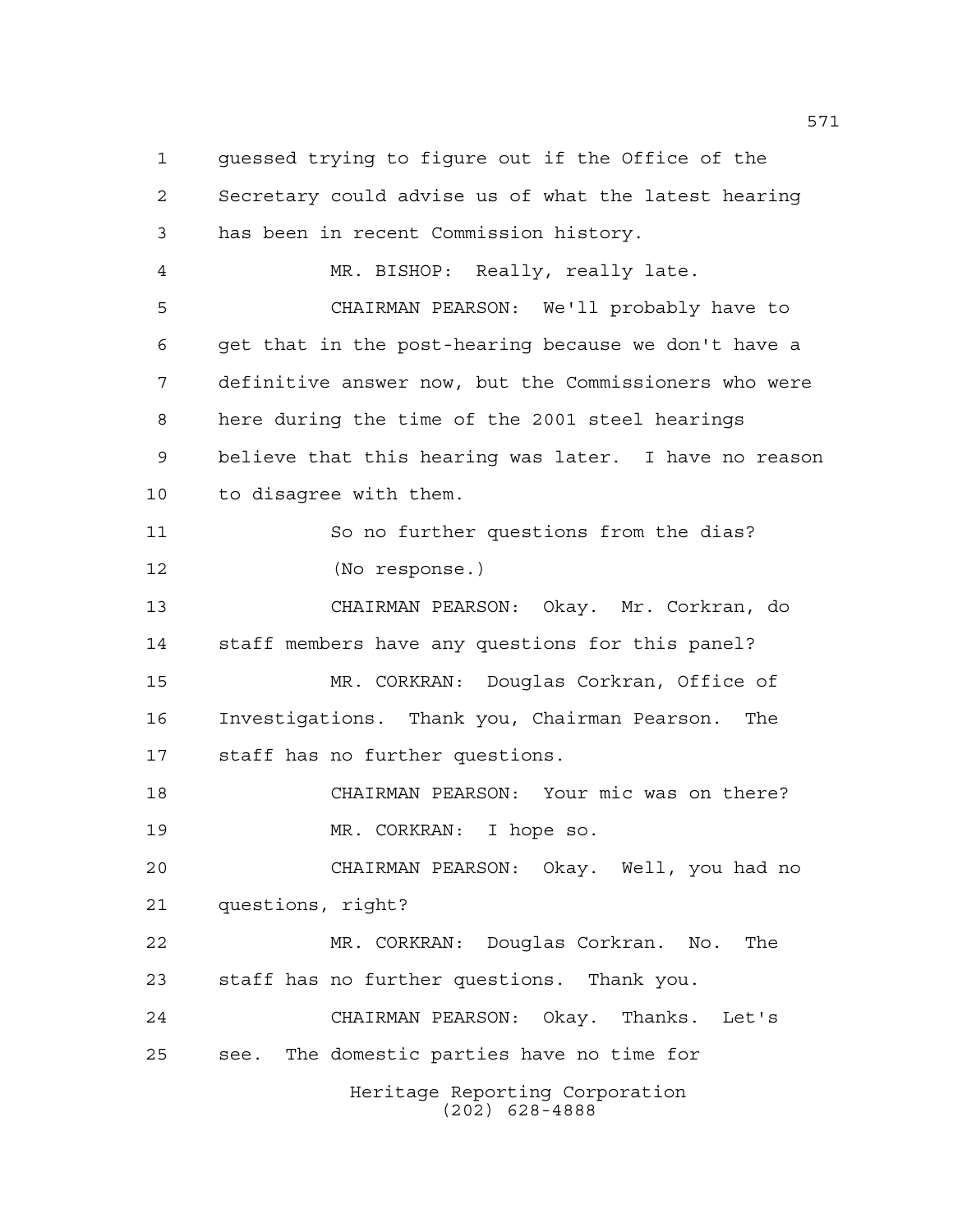questioning those who oppose continuation, okay? So let me review the time as it stands. The domestic industry has five minutes for closing, the parties now on the panel in opposition to continuation have nine minutes for rebuttal and five minutes for closing, so given that you have time for rebuttal do you wish to use it or would you prefer to go straight to closing? MR. MCCONNELL: I have two I think reasonably short points on rebuttal. I look to the others.

 MR. CAMERON: We have short rebuttal. CHAIRMAN PEARSON: Okay. Then what we should do at this point is to excuse the panel, but before I do that and have all that commotion let me express my sincere thanks to all of you for the effort that you've put into this hearing. That's to the parties, and to the Commission staff and my fellow Commissioners as well.

 We approached today I think with a great deal of patience, goodwill and occasional touch of humor. I've learned a great deal and am pleased to have set a record for length and still come out of it smiling. So with that the panel is excused, and please prepare for your rebuttal.

Heritage Reporting Corporation (202) 628-4888 Maybe you should stay where you are.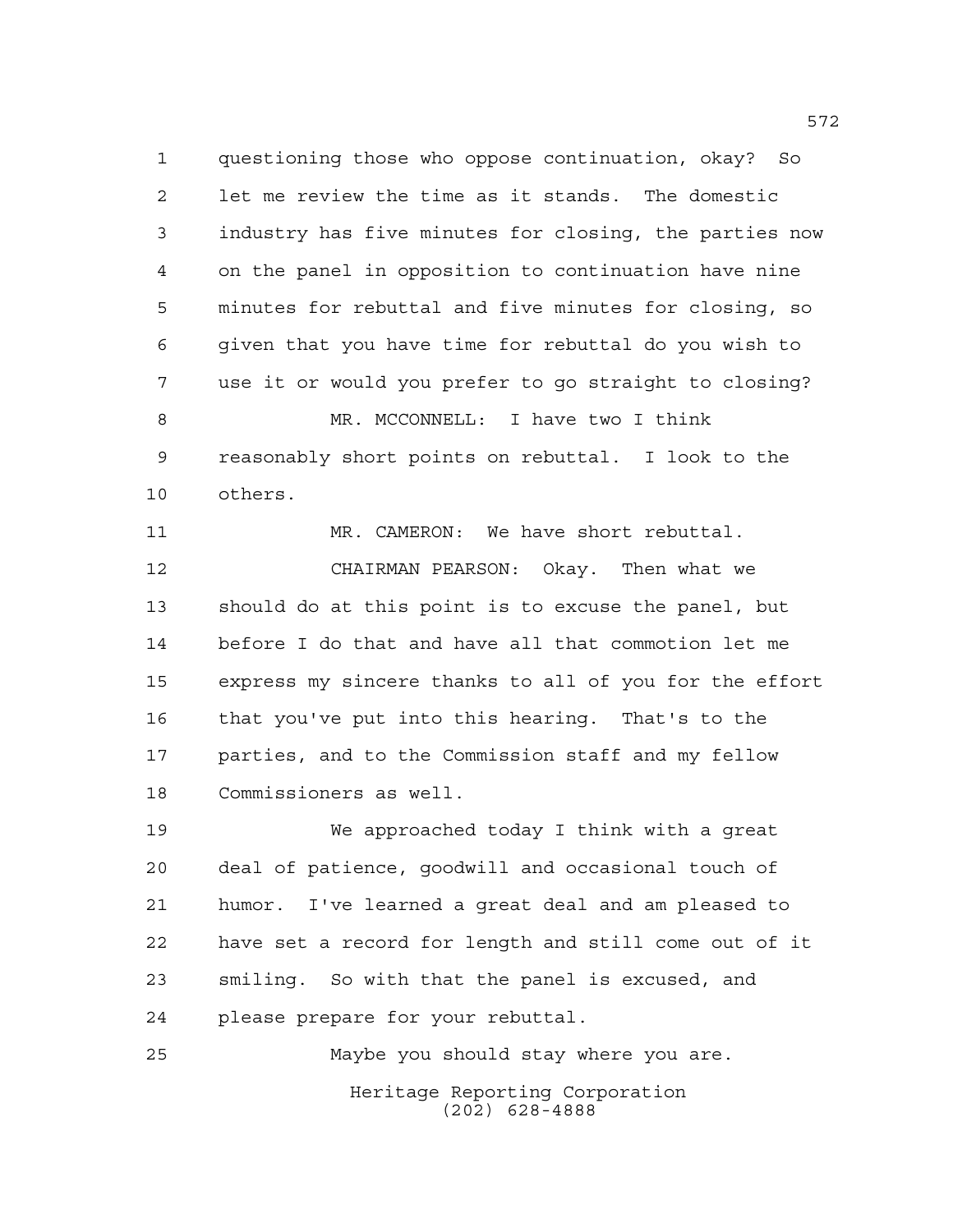Pardon? Am I too late? I may have created more confusion than I should have. Okay. Would those who will be involved in the rebuttal please come to the front table and if the rest of you can stay put if you would?

 While they're getting ready I could point out that if you had a good time today and would like to try it again I invite you back on Thursday for the related hearing on cut-to-length plate.

 Are you prepared to proceed, Mr. McConnell? MR. MCCONNELL: Thank you very much, Mr. Chairman. I shutter to be next to Don, so I'm going to do my two points and go from there. The two I'd like to talk about briefly are capacity utilization and some of the comments made this morning, and also the issue of China. On capacity utilization I actually was surprised a bit by some of the frank admissions by the U.S. industry members that the capacity numbers are probably overstated and I welcome those.

 I also was struck by what appeared to be a general acknowledgement that 2004 was probably the tightest market in memory for corrosion resistant steel. I can certainly add to that that the price spike in 2004 created an incentive to pump out every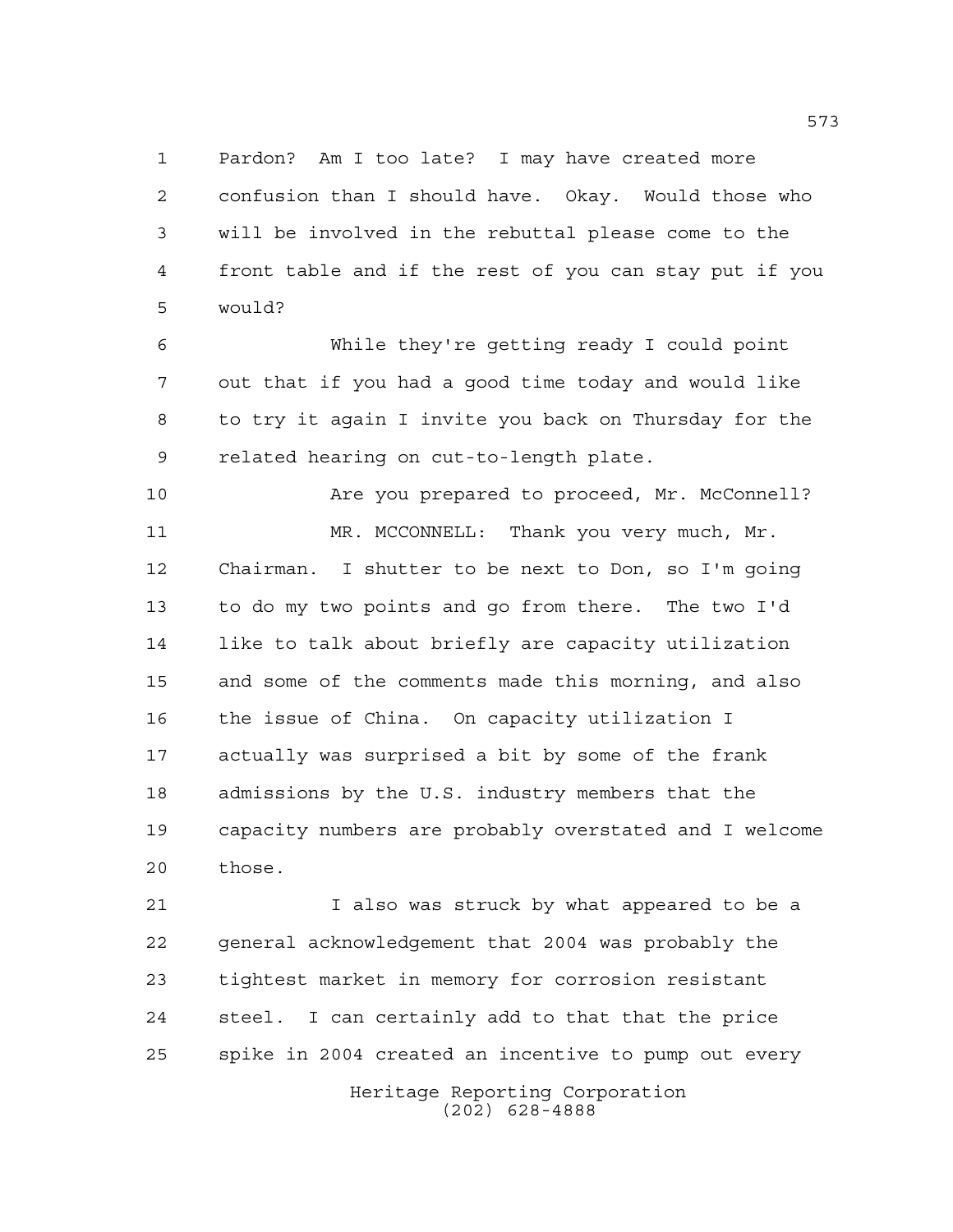ton of corrosion resistant steel that could be sold. That year they reported capacity utilization of 84.7 percent.

 That then dropped off in 2005 as did price and I walked you through how they reduced production and successfully held a very high price floor in 2005. Then they ramped back up again in 2006, again, with very, very high price levels in the spot market and in the first half of 2006 your staff report has the capacity utilization based on their numbers at 85 percent.

**I** would like to propose that the Commission might consider a real short cut to understanding capacity utilization and consider that given the admissions regarding the potential for obsolete plants to be in there and so on that the reported number of 85 percent is somewhere around full capacity for this industry.

 That would certainly be consistent with some of the descriptions of market tightness that you've heard from our panel this afternoon and this evening. The second point is China. You recall the exchange this morning based on Lakshmi Mittal's point that China was not a significant threat because of its lack of raw materials and high energy costs.

> Heritage Reporting Corporation (202) 628-4888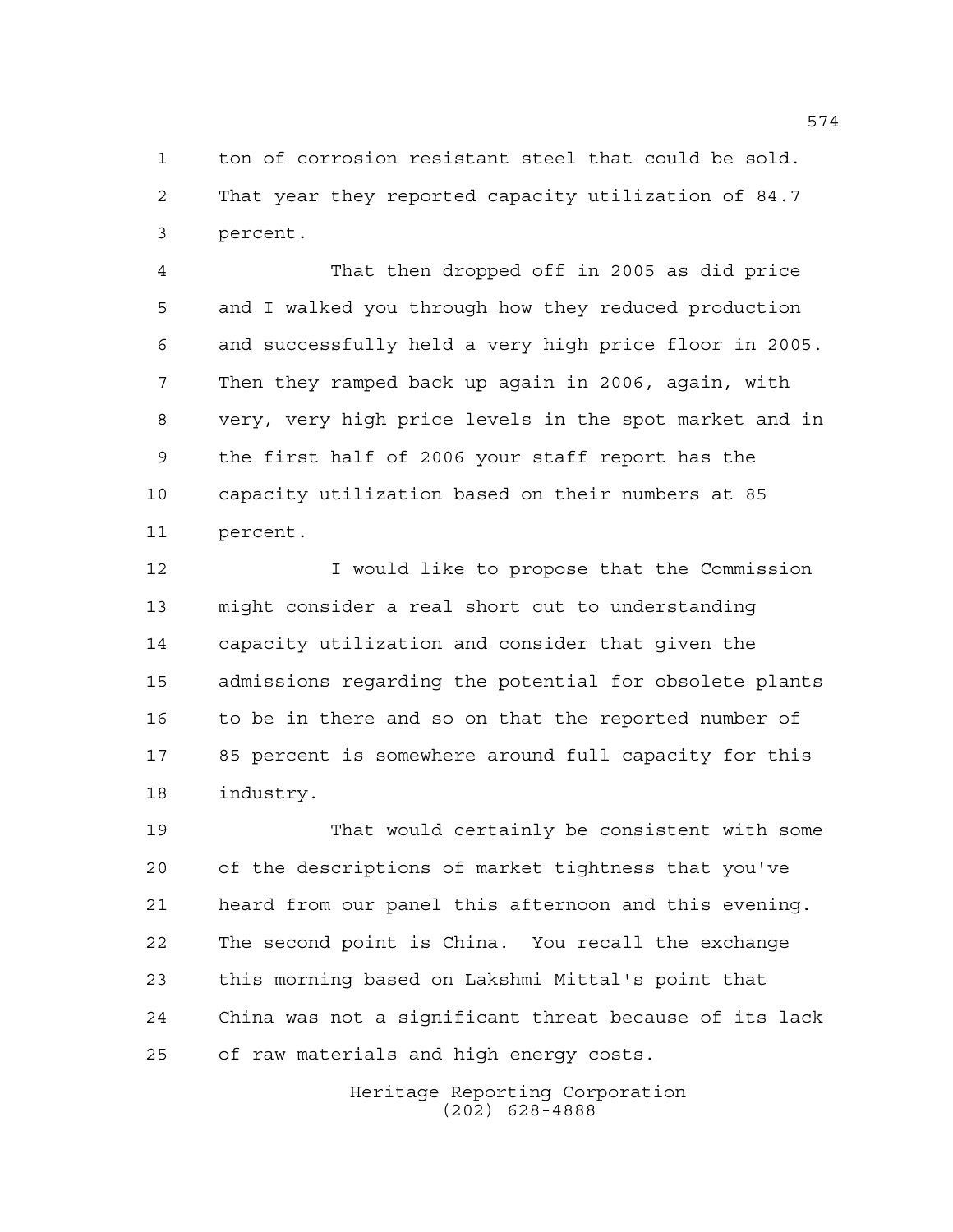Those things have certainly leveled the playing field and have eliminated much of what might otherwise be a Chinese advantage. I was struck by Mr. DiMicco's comment that he agreed with that provided that the Chinese obeyed the rules. My response to that is we welcome his agreement that China is not a threat if China obeys the rules, and I would point out that the law does not provide that we impose duties in advance of some action because we think somebody might violate the rules in the future.

11 I would urge the industry if they are concerned about China that they wait and see what China does and bring a case at that time. I also would point out finally with respect to China that I think some of the allegations regarding threats from China go to the Commission's standard of foreseeability. At the current time looking now at the automotive market less than five percent of Chinese steel production goes into automotive consumption.

 If a Chinese steel producer announced today the decision to build corrosion resistant capacity they would have to get the plant up and running, they would have to get it to meet automotive standards and they would have to get through very demanding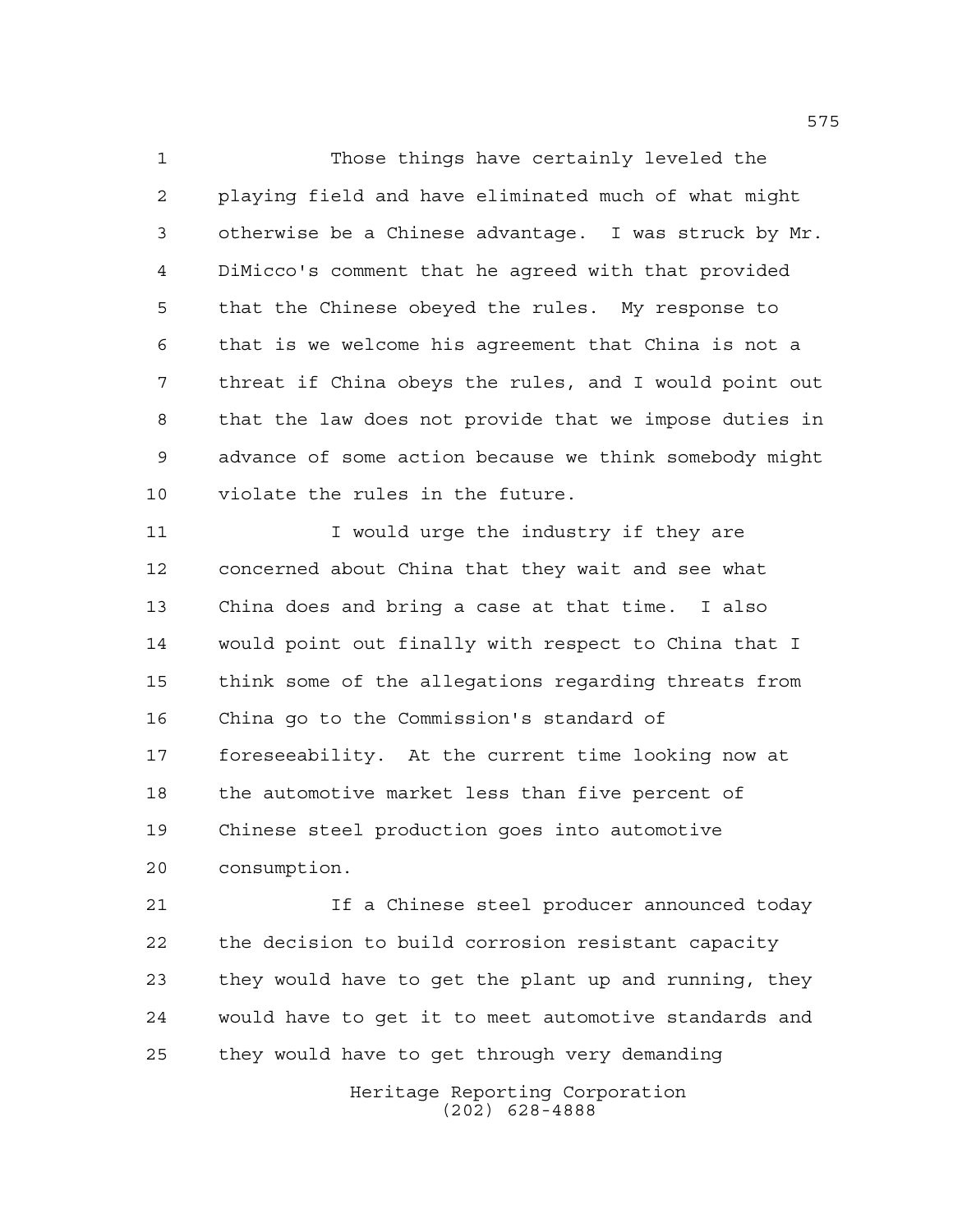qualification requirements the length of which we have spelled out at some length in our brief, 12 to 18 months is very common, after they had the product.

 We're talking now maybe three or four years out. So if the question is that China might start producing more corrosion resistant in the automotive sector and push out those more developed steel qualities that are already in the Chinese market I would suggest that it would be a significant question as to whether the Commission could call that foreseeable within the standard as it has defined it. Thank you.

 MR. CAMERON: Mr. Chairman, members of the Commission, first of all thank you very much for your patience tonight. I'll try not to indulge it. It was rather incredible today to hear not only Nucor, but every one of the other U.S. producers actually say to this Commission under oath that they premised their investments in corrosion resistant on these orders and the continuation of these orders.

 I mean, this is taking hyperbole to another level. What do you think the investment analysts thought of that method of analyzing? Say I've got an antidumping order that's in place, every five years it's subject to a vote by a very distinguished and yet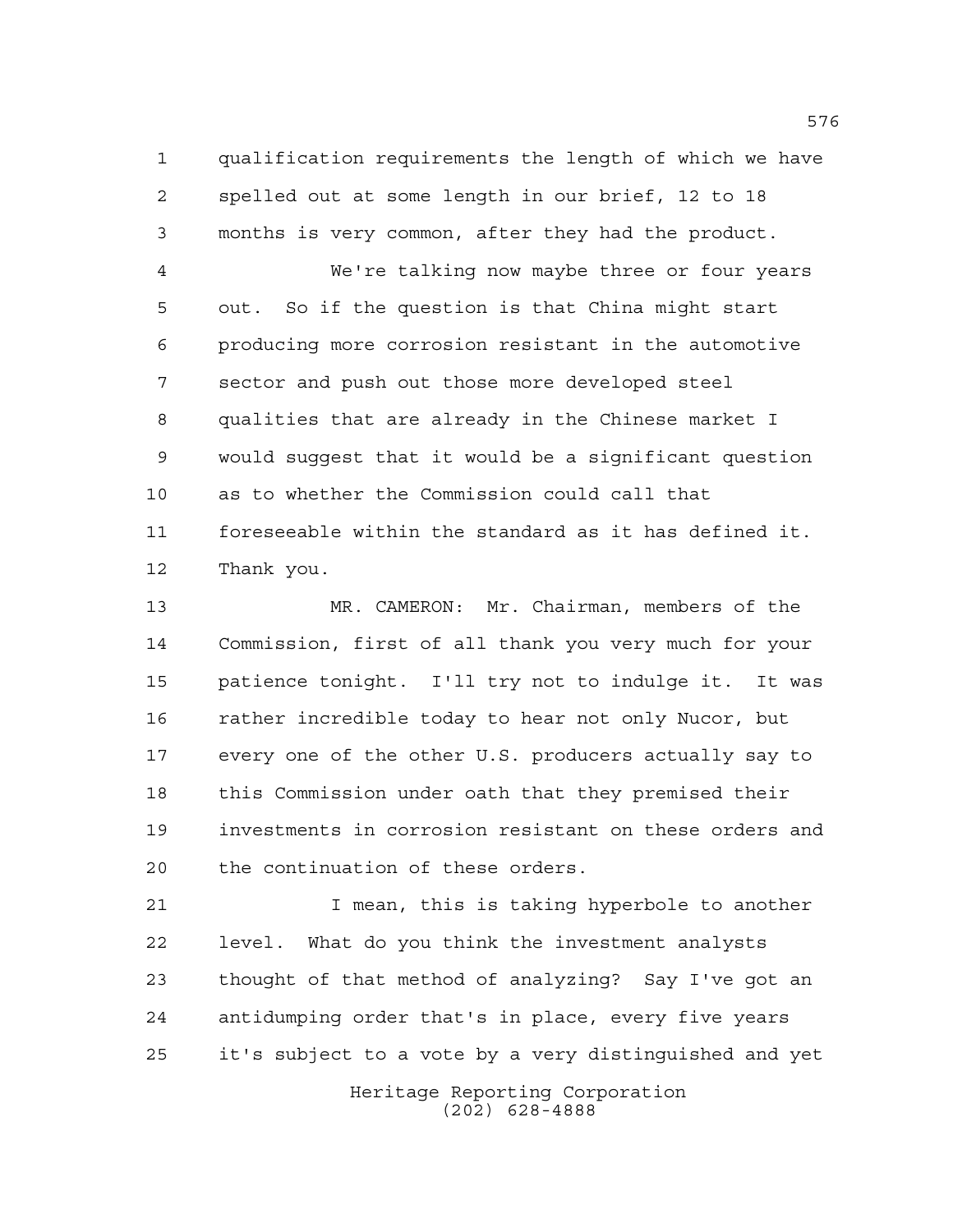unpredictable Commission. Now, I grant you that it's been in place for 15 years, but we're going to make our investment based upon the premise that these orders are going to continue in existence.

 Now, either they're (a) assuming that these orders are permanent, which I would suggest to you is not consistent with the law; or (b) what they're saying isn't really credible. What is credible is this industry (a) is investing; and (b) they're either betting on themselves or they're betting on this Commission.

 We believe that the answer to that is self- evident. They're betting on themselves. Quite frankly they've been very good. That's not really a slam at them, just to suggest that they're basing these decisions on the orders is ridiculous. These orders by the way are not a recent occurrence.

 I realize that this sometimes gets lost, but I would like to re-emphasize that these orders have been in effect for 15 years and according to the domestic industry that's not quite long enough. They want it to last for 20 years. Now, I don't want to test the law because I realize I can't sustain this argument, but you're starting to get close to permanent relief.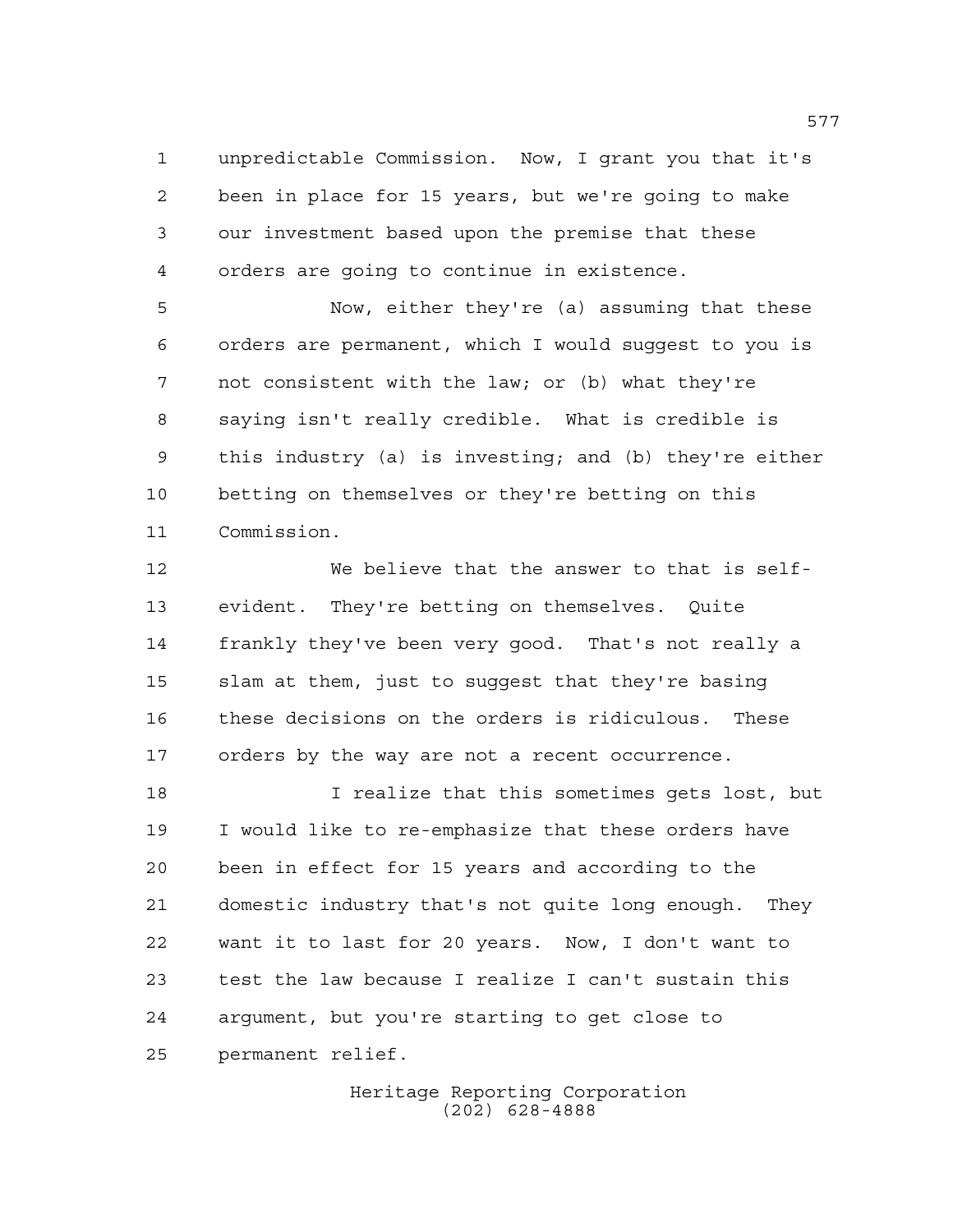I grant you 20 years is not defined as permanent in the law so you've got me there, but I think it's starting to get pretty close. It was very interesting to hear the discussion from the industry this morning because when they were discussing their condition it was as if we were back in 1993. Nothing has changed. These arguments have not changed.

 It's the same arguments in 1993 and like Bob I was here, too. Same arguments in 2000 and the same arguments have been repeated. The world hasn't changed between 1993 and/or 2000 and 2006? I beg to differ. In 1993 China was not a global factor in steel demand. The U.S. industry frankly was uncompetitive. Look at it today.

 With the maturation of the steel markets in places like China and India you have growing consumption of CORE globally. The U.S. industry has shed its legacy costs and the significance of this cannot be overstated. They are now globally competitive. Again, I mentioned this in the testimony earlier in response to questions, but it is important to look at it.

 Look at the experience under the 30 percent safeguard. It's very interesting. There was a 30 percent tariff combined with antidumping and CVD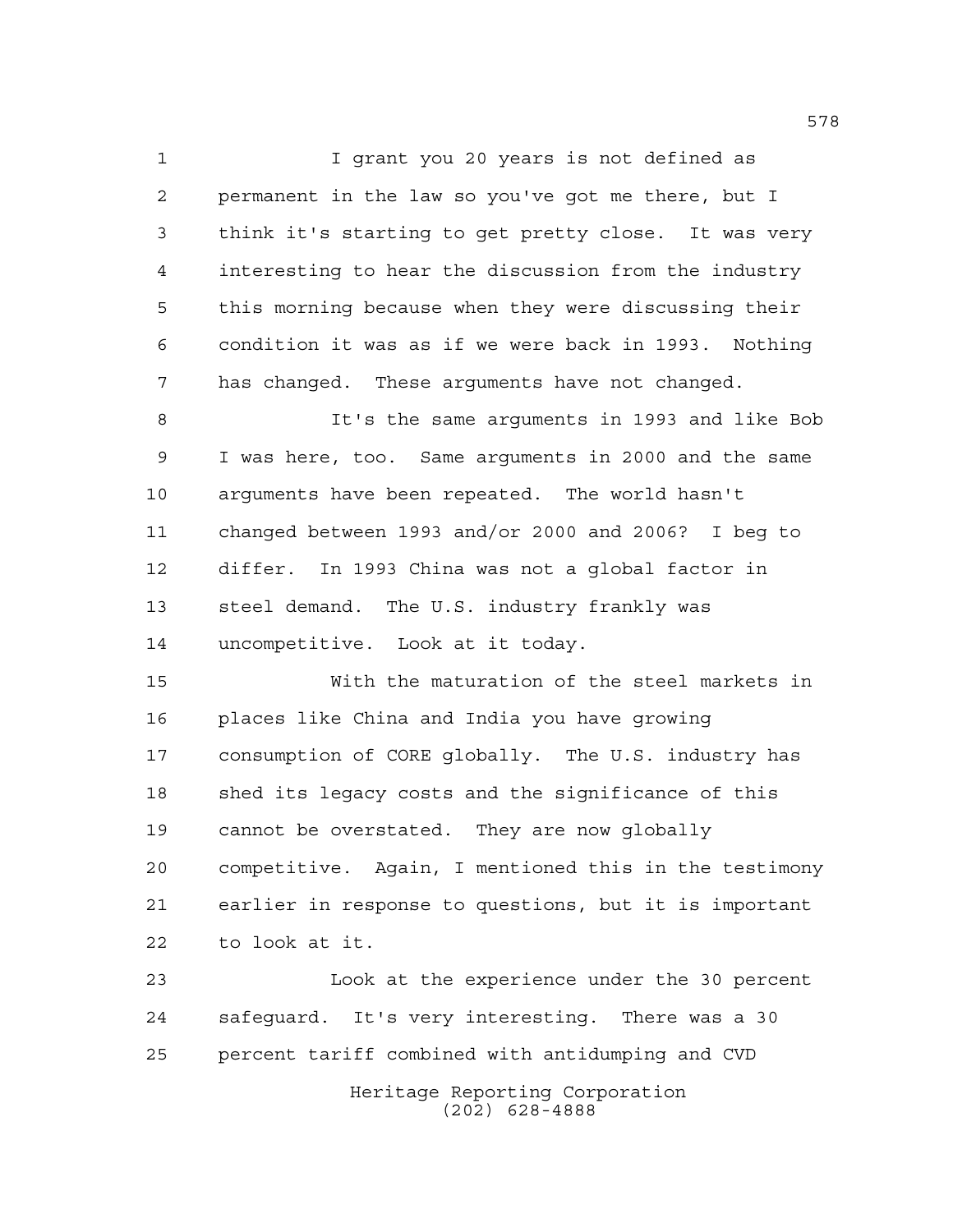against all of these producers, right? Yet the industry was not profitable and prices didn't increase. Was this because of imports? No. In fact imports weren't the problem then and they don't drive the costs or the prices in this industry.

 During this same period the industry restructured and they shed their legacy costs. In 2004 a 30 percent tariff was eliminated, and what happened? Did prices collapse? Did profits collapse? No. Raw material prices went up, prices went up, profits went up. Why? Because this industry is globally competitive.

 In answer to your question, Commissioner Okun, yes, they are now better able to withstand global competition. That is exactly the point that you have heard as a constant theme all day today. I thank you very much for your patience today. I know it's been a long day. We do sincerely appreciate it. Thank you.

 CHAIRMAN PEARSON: Thank you. Let's see. We must be ready now to move to closing.

 Mr. Hecht and Mr. Price? Mr. Hecht is doing it? Okay. Great. Thank you.

Heritage Reporting Corporation (202) 628-4888 MR. HECHT: Good evening, and thank you for your patience through the day. I will try to hit as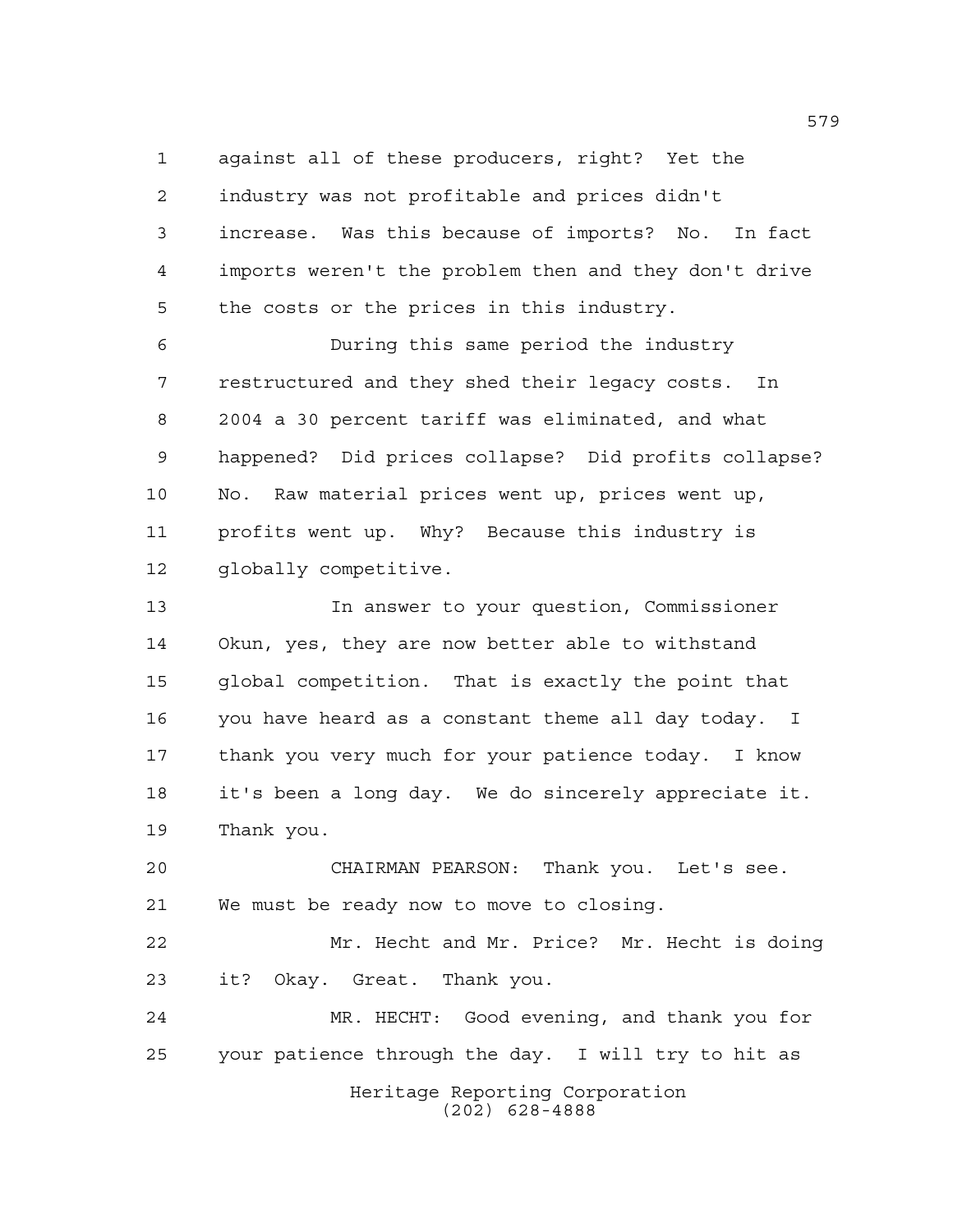many issues as I can here in the time we've got left. Shortages. Talked about a little bit this morning. We hope you will really take a close look at the record and what it shows in this regard. As we talked about before 2004 was a very unique circumstance in the world as you well know from prior cases.

 Look closely at what they're saying in terms of 2006. I think the staff report correctly says you have fewer instances of that and we think if you look closely at them you may see that they're made up a lot more of sort of these goofball claims about the type of contract they describe on page 31 of their brief.

 Now, Mr. McConnell referenced that as a run of the mill sort of requirements type contract that he saw in law school. We will address that in our post- hearing brief, but the notion that type of contract suggests a shortage is just absolutely ridiculous.

18 18 If I could just give you a slight preview, two law professors from the University of Michigan which is a pretty good law school wrote a paper this year on boilerplate and economic power in auto manufacturing contracts. Let me just read a section of that to you. The termination term may also create a problem under the statute of frauds.

Heritage Reporting Corporation (202) 628-4888 Courts that have adjudicated similar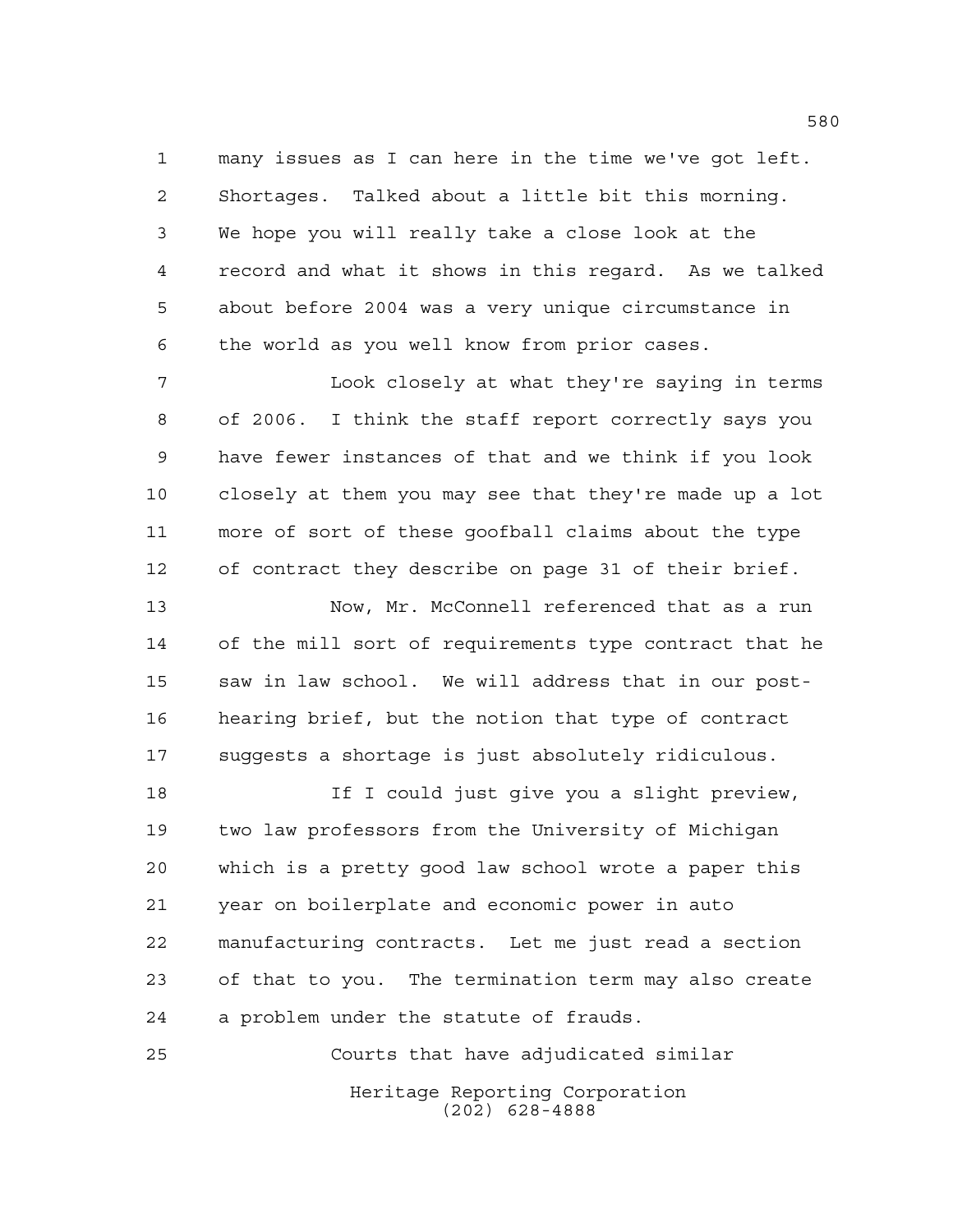provisions in lower tier cases have held contracts to be enforceable. They cite a couple of cases one of which holding that a price quote in which a seller promises to supply buyers steel requirements for the next three years does not satisfy the quantity provision of the statute of frauds.

 They cite the SDI case for similar reasons. Mr. Lighthizer was not off on a lark here. This is a pretty clear well-established thing. This is not evidence of a shortage of people are not trying to abide by that type of contract. EGL versus hot- dipped. This notion that somehow we have obsolete capacity, we will give you the data on that.

 You're going to see up and downs obviously in terms of what demand is out there, but we're a little confused because I understand that there was a press call yesterday that the auto guys did in which the gentleman from GM was complaining that the industry had market power because it shut down an EGL line, so we're confused about whether we're bad because we're shutting down EGL lines or whether we're misrepresenting data because we have capacity on EGL lines.

 It seems inconsistent to me and hopefully we'll get some clarification on that. Hipocracy.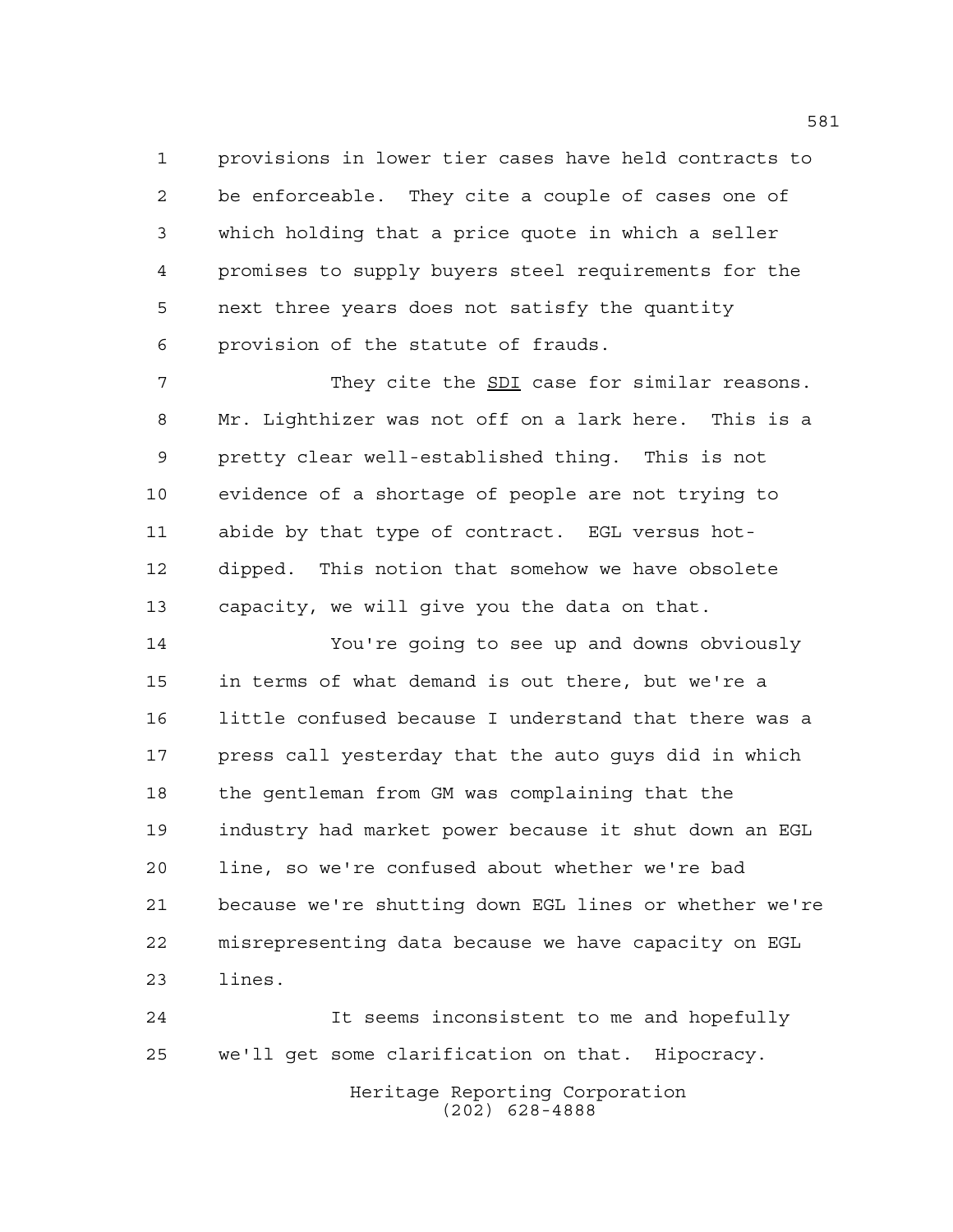I've got to say something about this. The auto panel said, "that they think the steel industry is ready for competition", by which of course they meant unfair competition.

 That's a pretty insulting statement frankly when you see the steel workers back here and what they've gone through and particularly ironic coming from an industry that benefits from that chicken tax that Mr. Gerard talked about which I know some of you worked on the Hill and may know about this. That's the 25 percent tariff we have on light trucks that we've had for 40 years and that they're still fighting for today.

 It has nothing to do with unfair trade, it had to do with a chicken dispute with the EU. It means you'll pay \$6,000 to \$8,000 in duties if you want to bring a light truck into this country. They don't come before agencies like this to show unfair trade to justify that, they do it behind the scenes and then come in here and complain because the steel industry has gotten itself in a position to earn \$19 on the corrosion resistant steel in a car.

 In terms of controlling production this notion that there's something nefarious about not producing when you don't have demand, I think Mr.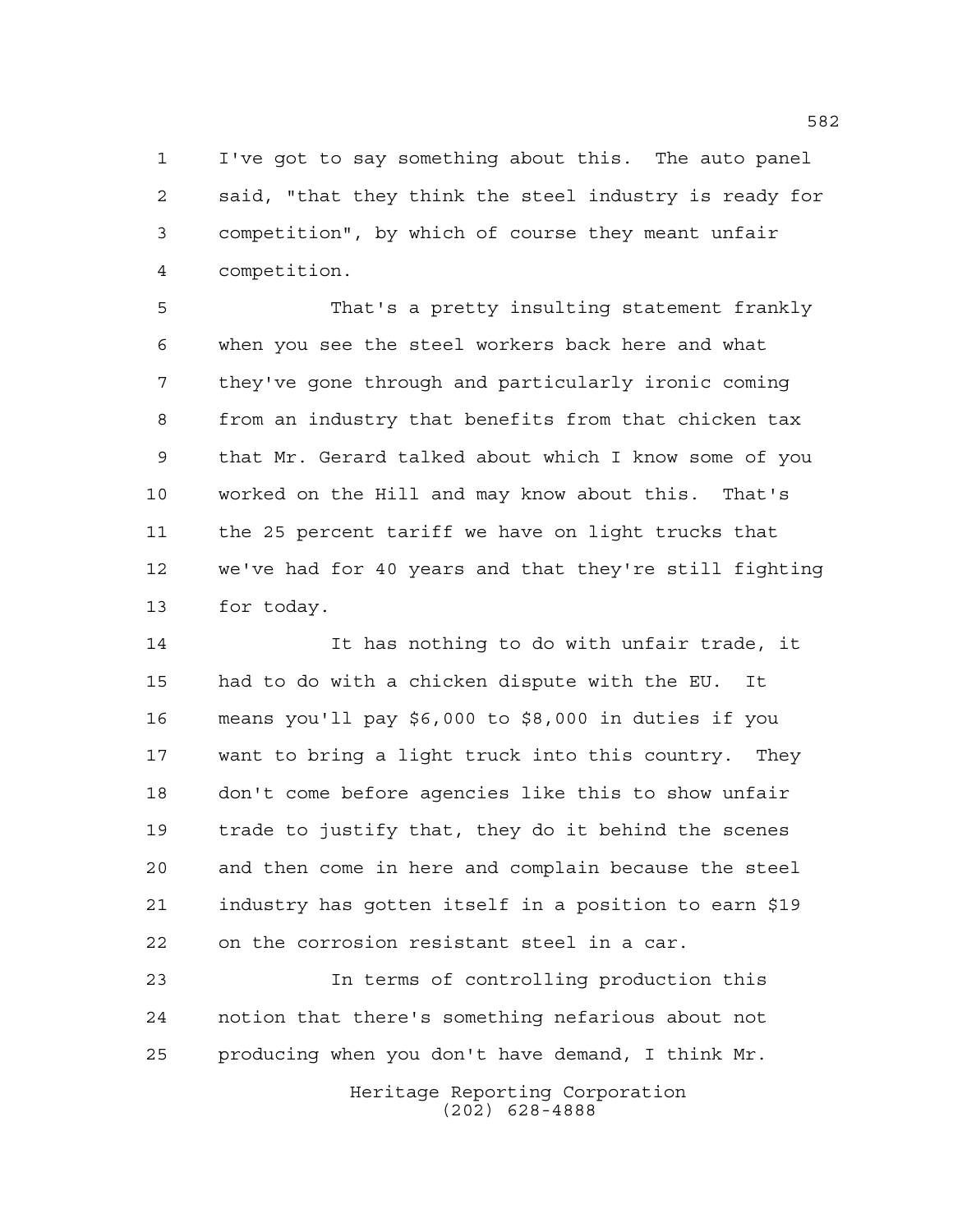Schorsch made a good point. Isn't that what the auto companies are doing today? Is that evidence of market power that they're not spewing out cars that the market doesn't want? POSCO.

 We cite in our brief an article where POSCO announced this new 400,000 ton line which they said in part was looking for the high end automotive uses in the U.S. I just think it's not plausible to suggest that they're interested in just participating in calibration of steel mills over here.

 It's our understanding that Hyundai plant was calibrated using domestic steel. We'll look into that, but sort of interesting. The POSCO study on China. Please take a look at that. This notion that we're talking in the distant future of problems with China, nobody believes it. The stuff is coming online right now, we showed you the data of what's happening right now and POSCO's own internal document shows that these guys are scared to death about it.

 It undermines the entire case theory for Korea, Japan and the rest of these guys. Contracts. Who wanted short-term contracts? I'm sorry to rush through this, but I've got a lot. Daimler and GM have recently been quoted in the press as being the ones who wanted shorter term contracts. We can cite that.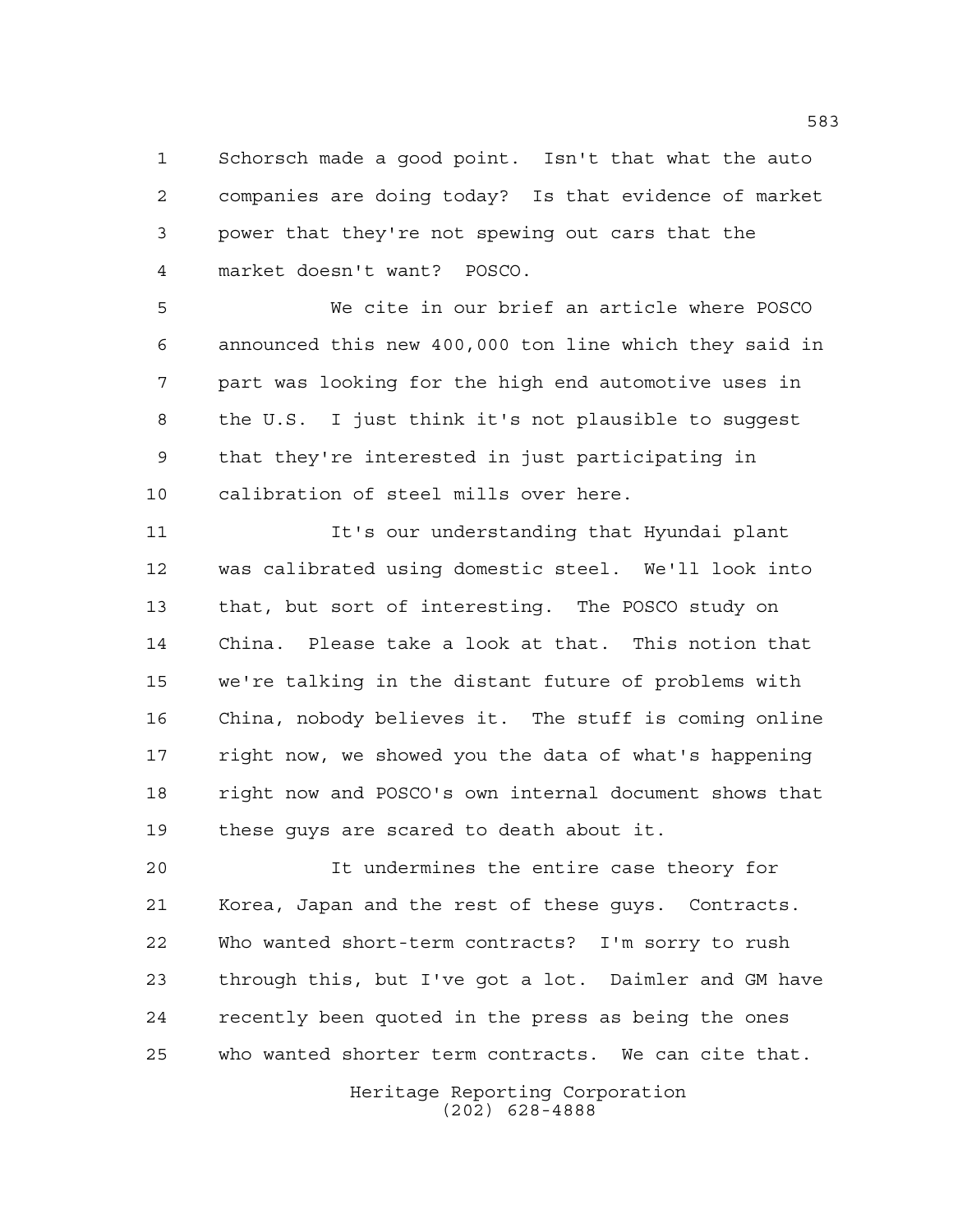Whatever the case the contracts are short-term, and so I think it's clear they're not going to provide any insulation or protection if you allow unfair trade back into this market.

 We'll walk through some of the other provisions that show that as well. Market concentration. The HHI index that Commissioner Okun asked about. The section of their brief where they describe that in the auto makers' brief is ridiculous. The source that they quote gives you an HHI calculation for the domestic corrosion resistant industry.

 It shows the lowest concentration of any of the flat-rolled steel industry and is completely inconsistent with their claim. I won't try anymore. Thank you for your patience.

 CHAIRMAN PEARSON: Thank you, Mr. Hecht. Mr. McConnell?

 MR. MCCONNELL: I'd like to start by thanking this panel for the distinct privilege of letting me be the last speaker at this hearing, and I also want to thank each of you for all the time that you've spent. I think I can say without fear of any contradiction this has been a very long day and we're grateful for the attention that you've given to our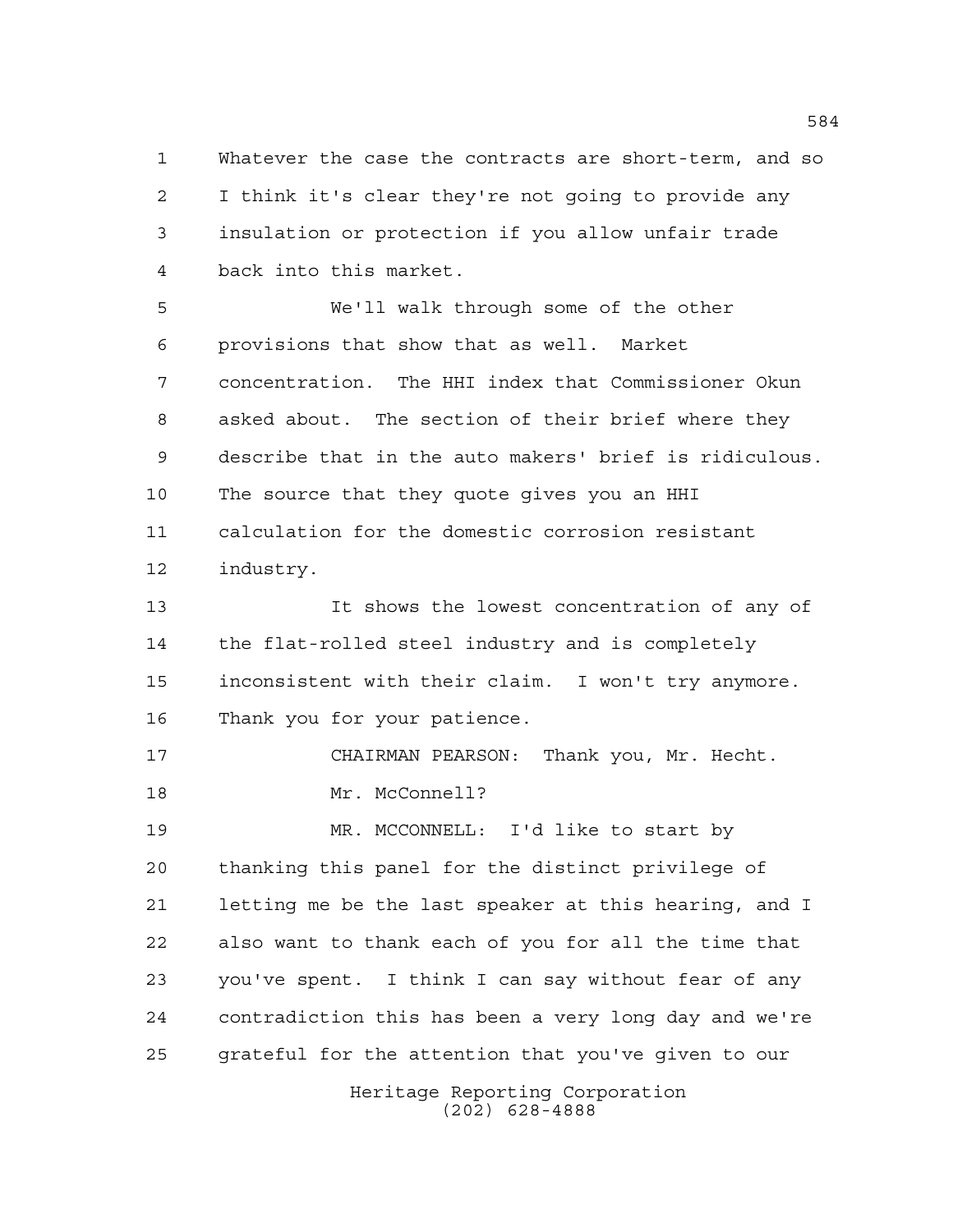case.

 CHAIRMAN PEARSON: I'll stipulate to that. MR. MCCONNELL: I see that we've just returned to some of the tone of the morning, so unfortunately I'm going to have to take my game up a notch, too. I was going to have a little bit different close. This case really matters to the auto producers and the auto workers.

 You didn't see much of us in 1993 or 2000 when these were up before and we're not asking you to weight the affects on us and our employees as part of your formal legal standard, although we do think that would be a good idea, but that affect is relevant. Unfair trade orders are not permanent. The law requires that they be sunset when they are no longer needed and that's because they restrict competition and because they can hurt industries like ours.

 The auto industry buys somewhere around \$6 billion worth of steel a year. Toss a 15 percent price increase on that if we've got market power and lack of competition. I'm just making that up. That gets you to about \$1 billion. Ford and GM right now are going through some very painful reductions in force. Every auto worker that they cut costs about \$100,000 in salary and current benefits.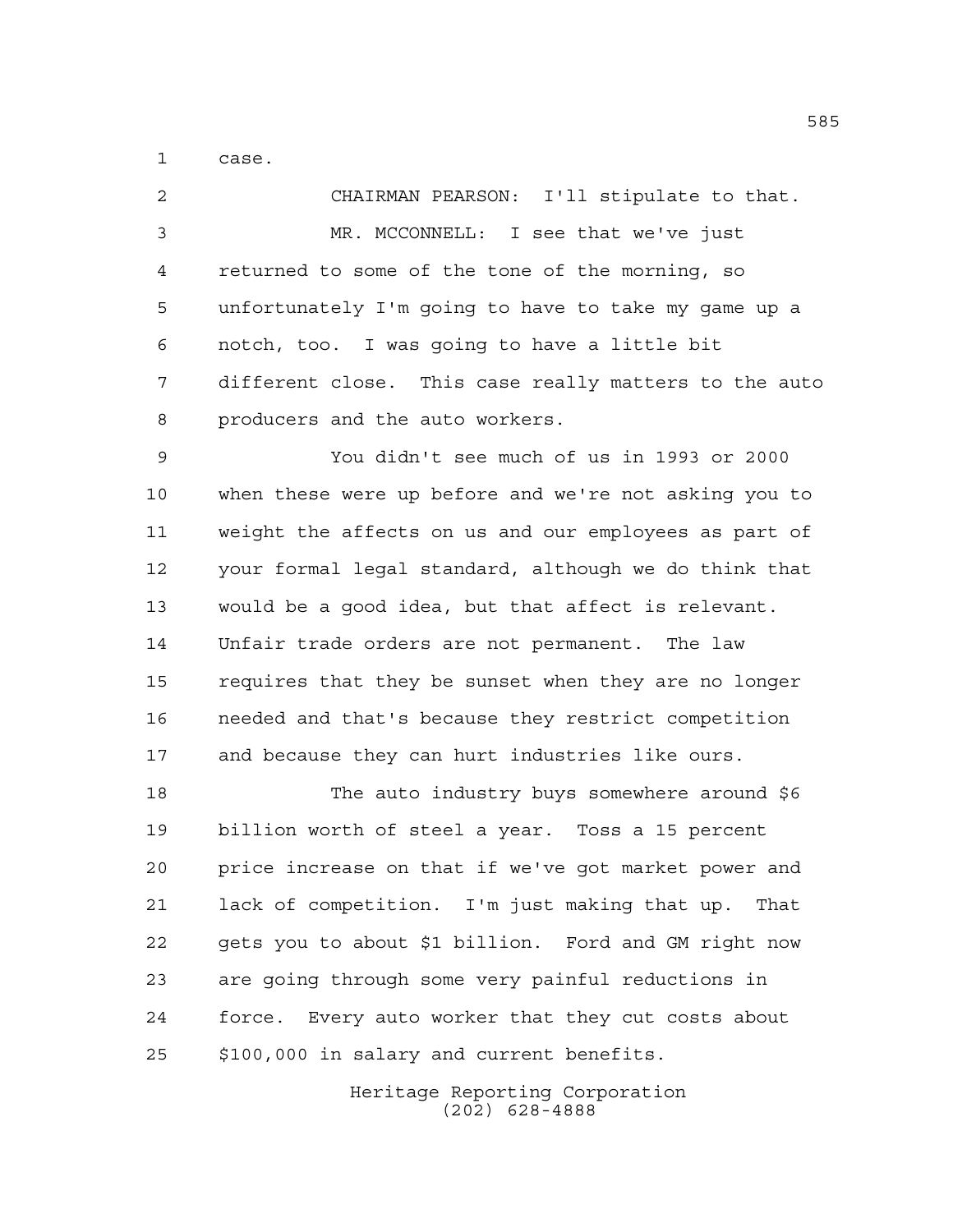$\sharp$ 1 billion that they've got to pay more for steel is 10,000 auto workers' jobs. I think we've got to keep that in mind when we start talking about all the problems of employment. What does that mean for you in reviewing this case? It means that we are depending on each of you to really grapple with the new realities in this market.

 The steel industry is urging you just to ignore things. Just pretend it's 1993 or 2000 all over again. We're urging you to ask some tough questions. Ask yourself if the steel industry has really given you the justification to extend 13 years of protection to 18 years of protection.

 Just to give you one example you heard a lot today about the profit amount that they've allocated to their corrosion resistant operations in their reports to you. They want you to conclude that it's low and it's a sign of vulnerability. At times it seemed like there wasn't much else to their case to be honest with you.

 We urge you not to settle for that, but to go deeper. Given all the accounting allocations that go into a figure like that, and every one of those allocations were made by the steel industry itself before they gave you the number, ask yourself if it's

> Heritage Reporting Corporation (202) 628-4888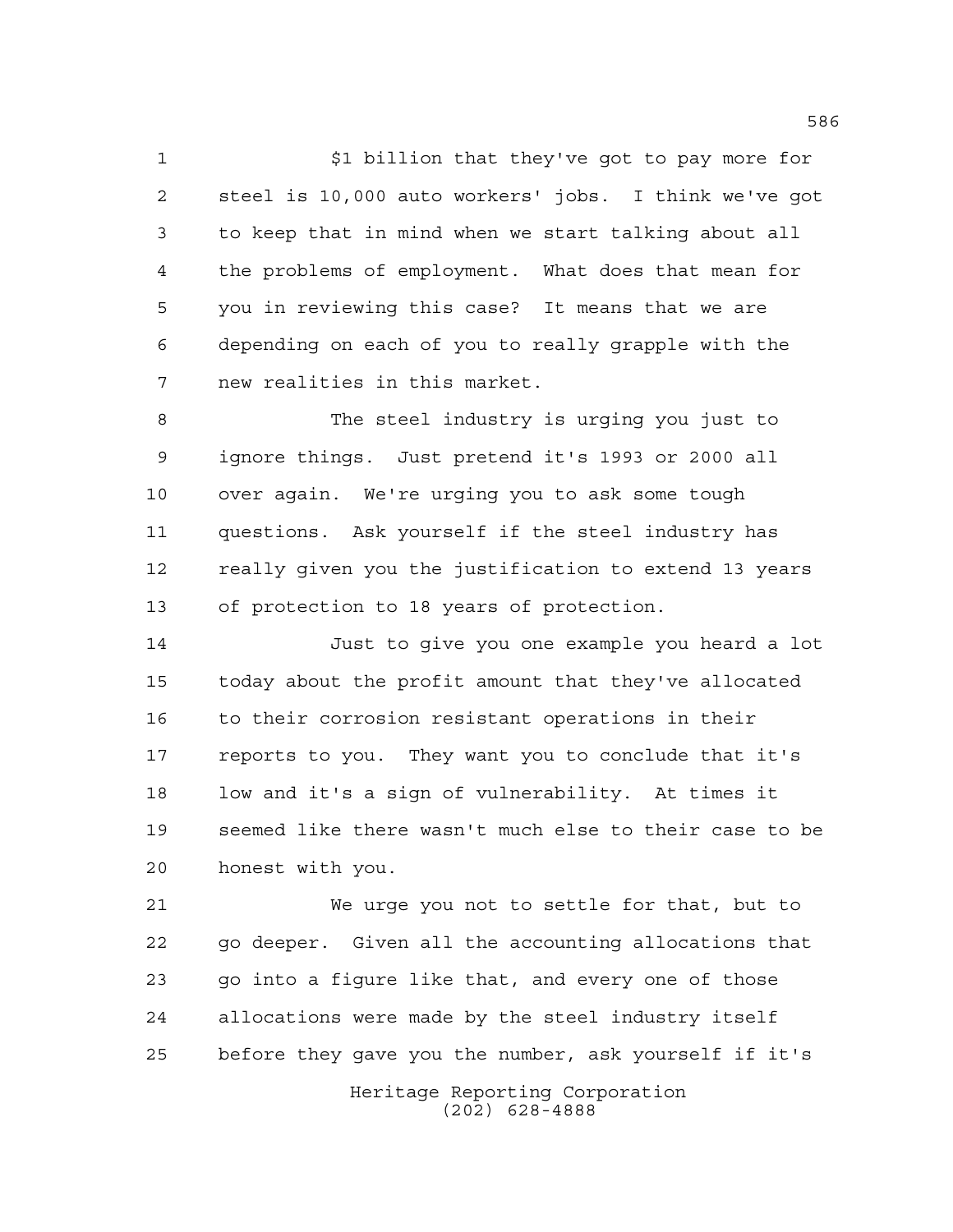really a good indicator. Does it really tell you what's happening in the marketplace? Does it really tell you much about the future?

 Ask yourself would the board of directors of Nucor or Mittal approve multi-million dollar investments in additional capacity if they really didn't expect to earn back their cost of capital? Can Mittal really be having trouble raising capital when the market capitalization of its current assets went from below \$700 million at the beginning of the POR to nearly \$22 billion now?

 If the steel producers were really worried about excess demand or excess capacity would they be putting limits on the volumes that they are willing to sell to us? Would they be turning away orders from some of the largest producers on the continent? Are there conditions in which the steel industry would ever say that they wouldn't be injured?

 We've done our best to get before you facts about what's really happening in the marketplace. Facts about market power, volume limitations, cost reductions, pass-throughs of raw material costs and about global demand. Those are the facts that make this case different. Our hope is that you're going to really grapple with those facts and look at all that's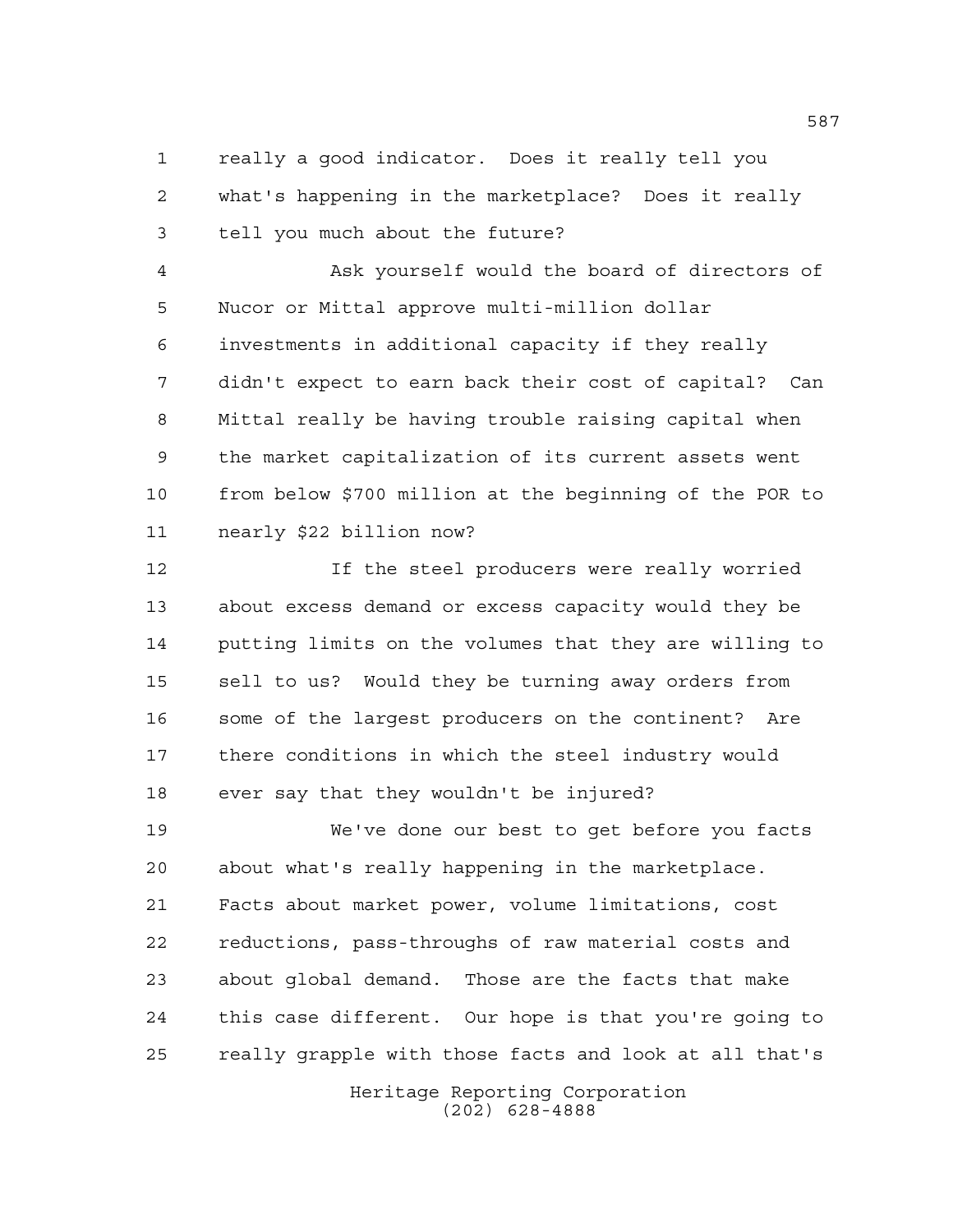changed.

| $\overline{a}$ | We appreciate the effort you've put into              |
|----------------|-------------------------------------------------------|
| 3              | this. I can tell by the questions that you asked them |
| 4              | and that you asked us that you are digging in. All we |
| 5              | ask is that you come fully to terms with the          |
| 6              | transformation of this industry since you last looked |
| 7              | at it. We're confident that if you do so you'll find  |
| 8              | and agree with us that the revocation of the orders   |
| 9              | will not likely lead to recurrence of injury to these |
| 10             | transformed companies. Thank you.                     |
| 11             | CHAIRMAN PEARSON: Thank you, Mr. McConnell.           |
| 12             | Post-hearing briefs, statements to responses to       |
| 13             | questions and requests of the Commission and          |
| 14             | corrections to the transcript must be filed by        |
| 15             | October 30, 2006. Closing of the record and final     |
| 16             | release of data to parties December 5. Final comments |
| 17             | December 8.                                           |
| 18             | Before you go I would just encourage you to           |
| 19             | drive safely. Make sure that you get your corrosion   |
| 20             | resistant steel home safely so that it's still smooth |
| 21             | and shiny. Let the record show that this hearing      |
| 22             | stands adjourned at 10:58 p.m.                        |
| 23             | (Whereupon, at 10:58 p.m., the hearing in             |
| 24             | the above-entitled matter was concluded.)             |
| 25             | $\frac{1}{2}$                                         |
|                |                                                       |